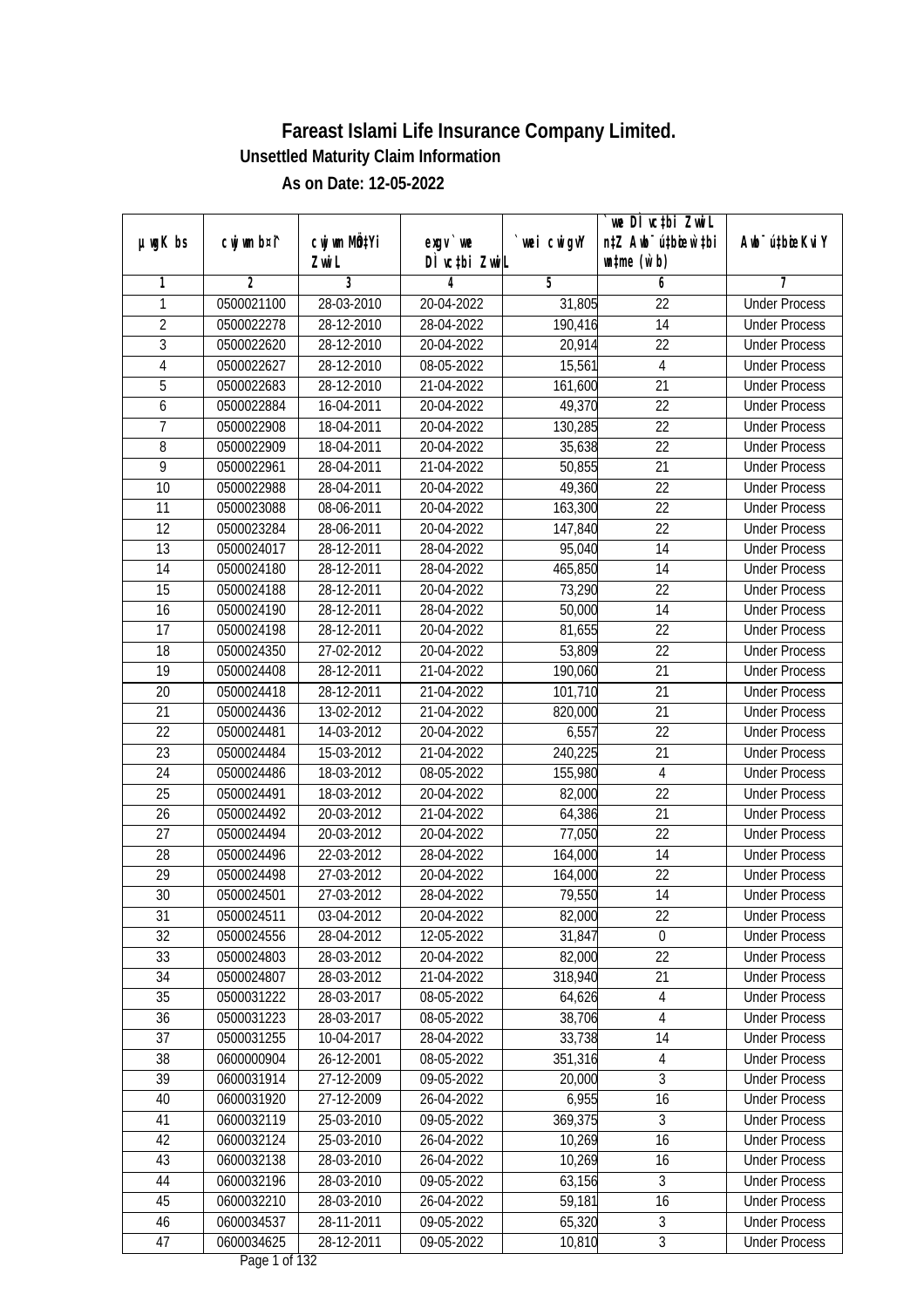|                 |                |                  |               |             | we DI vctbi Zwil                             |                             |
|-----------------|----------------|------------------|---------------|-------------|----------------------------------------------|-----------------------------|
| $µ$ ug $K$ bs   | cwj wm b¤i^    | cwj wm MQtYi     | exgv `we      | `wei cwigvY | n‡Z Awb <sup>-</sup> ú‡bioar`‡bi             | Awb <sup>-</sup> ú‡bioeKviY |
|                 |                | Zwi L            | DÌ vctbi ZwiL |             | $\n  un \uparrow me \left(\vec{v}, b\right)$ |                             |
| 1               | $\overline{2}$ | 3                | 4             | 5           | 6                                            | 7                           |
| 48              | 0600034635     | 28-12-2011       | 26-04-2022    | 92,076      | 16                                           | <b>Under Process</b>        |
| 49              | 0600034692     | 28-12-2011       | 09-05-2022    | 28,000      | 3                                            | <b>Under Process</b>        |
| 50              | 0600034710     | 28-12-2011       | 26-04-2022    | 81,650      | $\overline{16}$                              | <b>Under Process</b>        |
| 51              | 0600034713     | 28-12-2011       | 09-05-2022    | 163,300     | 3                                            | <b>Under Process</b>        |
| 52              | 0600034724     | $28-12-2011$     | 09-05-2022    | 30,513      | $\overline{3}$                               | <b>Under Process</b>        |
| 53              | 0600034725     | 28-12-2011       | 09-05-2022    | 29,807      | $\overline{3}$                               | <b>Under Process</b>        |
| 54              | 0600034733     | 20-12-2011       | 26-04-2022    | 48,990      | $\overline{16}$                              | <b>Under Process</b>        |
| 55              | 0600034737     | 28-12-2011       | 26-04-2022    | 117,459     | $\overline{16}$                              | <b>Under Process</b>        |
| $\overline{56}$ | 0600034743     | 28-12-2011       | 26-04-2022    | 49,035      | 16                                           | <b>Under Process</b>        |
| 57              | 0600034755     | 28-12-2011       | 26-04-2022    | 163,300     | 16                                           | <b>Under Process</b>        |
| 58              | 0600034764     | 28-12-2011       | 26-04-2022    | 163,380     | $\overline{16}$                              | <b>Under Process</b>        |
| 59              | 0600034817     | 28-12-2011       | 26-04-2022    | 34,244      | 16                                           | <b>Under Process</b>        |
| 60              | 0600034827     | 28-12-2011       | 26-04-2022    | 48,990      | $\overline{16}$                              | <b>Under Process</b>        |
| 61              | 0600034872     | 22-02-2012       | 26-04-2022    | 43,638      | 16                                           | <b>Under Process</b>        |
| 62              | 0600034877     | $26 - 02 - 2012$ | 10-04-2022    | 63,867      | 32                                           | <b>Under Process</b>        |
| 63              | 0600034893     | 28-02-2012       | 26-04-2022    | 75,440      | 16                                           | <b>Under Process</b>        |
| 64              | 0600034901     | 13-03-2012       | 09-05-2022    | 164,100     | $\mathfrak{Z}$                               | <b>Under Process</b>        |
| 65              | 0700015888     | 28-03-2010       | 13-04-2022    | 36,192      | 29                                           | <b>Under Process</b>        |
| 66              | 0600015400     | 28-06-2006       | 10-05-2022    | 8,960       | $\overline{2}$                               | <b>Under Process</b>        |
| 67              | 0600015807     | 28-06-2006       | 13-04-2022    | 57,975      | 29                                           | <b>Under Process</b>        |
| 68              | 0600016371     | 28-07-2006       | 25-04-2022    | 6,720       | 17                                           | <b>Under Process</b>        |
| 69              | 0600018083     | 28-12-2006       | 08-05-2022    | 8,091       | 4                                            | <b>Under Process</b>        |
| 70              | 0600018935     | 28-12-2006       | 26-04-2022    | 101,100     | 16                                           | <b>Under Process</b>        |
| 71              | 0600019070     | 28-12-2006       | 26-04-2022    | 14,149      | 16                                           | <b>Under Process</b>        |
| 72              | 0600019997     | 28-06-2007       | 13-04-2022    | 8,658       | 29                                           | <b>Under Process</b>        |
| 73              | 0600024170     | 27-12-2007       | 13-04-2022    | 22,124      | 29                                           | <b>Under Process</b>        |
| 74              | 0600024262     | 27-12-2007       | 10-04-2022    | 6,770       | 32                                           | <b>Under Process</b>        |
| 75              | 0600027097     | 17-11-2008       | 09-05-2022    | 6,248       | $\overline{3}$                               | <b>Under Process</b>        |
| 76              | 0600028736     | 28-12-2008       | 13-04-2022    | 12,432      | $\overline{29}$                              | <b>Under Process</b>        |
| 77              | 0600030191     | 27-12-2009       | 09-05-2022    | 16,860      | $\overline{3}$                               | <b>Under Process</b>        |
| 78              | 0600032422     | 28-06-2010       | 13-04-2022    | 10,860      | 29                                           | <b>Under Process</b>        |
| 79              | 0600032555     | 28-06-2010       | 09-05-2022    | 80,800      | $\overline{3}$                               | <b>Under Process</b>        |
| 80              | 0600032566     | 28-06-2010       | 09-05-2022    | 13,575      | $\overline{3}$                               | <b>Under Process</b>        |
| 81              | 0600032831     | 28-10-2010       | 09-05-2022    | 20,000      | $\overline{3}$                               | <b>Under Process</b>        |
| 82              | 0600032916     | 14-12-2010       | 26-04-2022    | 6,516       | 16                                           | <b>Under Process</b>        |
| 83              | 0600033507     | 28-12-2010       | 26-04-2022    | 10,860      | 16                                           | <b>Under Process</b>        |
| 84              | 0600033516     | 28-12-2010       | 09-05-2022    | 80,975      | $\overline{3}$                               | <b>Under Process</b>        |
| 85              | 0600034072     | 20-03-2011       | 26-04-2022    | 163,300     | 16                                           | <b>Under Process</b>        |
| 86              | 0600034183     | 24-05-2011       | 26-04-2022    | 13,236      | 16                                           | <b>Under Process</b>        |
| 87              | 0600034225     | 21-06-2011       | 26-04-2022    | 6,618       | 16                                           | <b>Under Process</b>        |
| 88              | 0600034226     | 21-06-2011       | 26-04-2022    | 6,618       | 16                                           | <b>Under Process</b>        |
| 89              | 0600034270     | 28-06-2011       | 26-04-2022    | 36,552      | 16                                           | <b>Under Process</b>        |
| 90              | 0600034306     | 14-07-2011       | 26-04-2022    | 100,000     | 16                                           | <b>Under Process</b>        |
| 91              | 0600034410     | 28-06-2011       | 26-04-2022    | 30,061      | 16                                           | <b>Under Process</b>        |
| 92              | 0600034444     | 28-06-2011       | 26-04-2022    | 9,927       | 16                                           | <b>Under Process</b>        |
| 93              | 0700008324     | 28-12-2005       | 21-04-2022    | 53,965      | 21                                           | <b>Under Process</b>        |
| 94              | 0700009426     | 19-12-2006       | 13-04-2022    | 17,453      | 29                                           | <b>Under Process</b>        |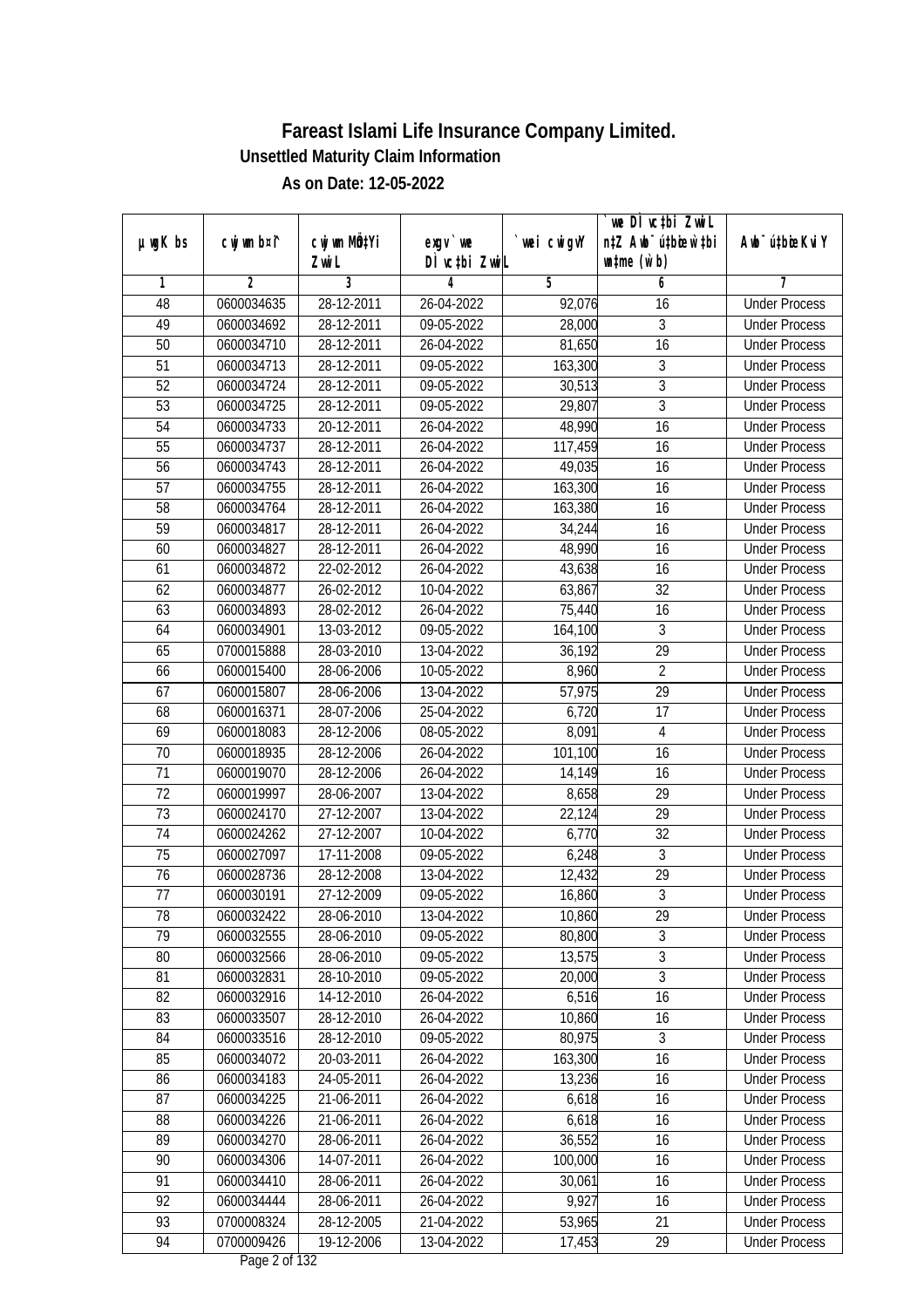|                 |                |              |               |             | we DI vctbi ZwiL                 |                             |
|-----------------|----------------|--------------|---------------|-------------|----------------------------------|-----------------------------|
| $µ$ ug $K$ bs   | cwj wm b¤i^    | cwj wm MQtYi | exgv `we      | `wei cwigvY | n‡Z Awb <sup>-</sup> ú‡bioar`‡bi | Awb <sup>-</sup> ú‡bioeKviY |
|                 |                | Zwi L        | DÌ vctbi ZwiL |             | $\n  untime\n  (u`b)\n$          |                             |
| 1               | $\overline{2}$ | 3            | 4             | 5           | 6                                | 7                           |
| $\overline{95}$ | 0700009507     | 28-12-2006   | 13-04-2022    | 9,171       | $\overline{29}$                  | <b>Under Process</b>        |
| 96              | 0700009528     | 28-12-2006   | 19-04-2022    | 168,810     | $\overline{23}$                  | <b>Under Process</b>        |
| $\overline{97}$ | 0955005899     | 26-02-2012   | 20-04-2022    | 41,935      | $\overline{22}$                  | <b>Under Process</b>        |
| 98              | 0955005001     | 20-08-2011   | 20-04-2022    | 37,694      | 22                               | <b>Under Process</b>        |
| 99              | 0955005064     | 28-08-2011   | 08-05-2022    | 35,184      | $\overline{4}$                   | <b>Under Process</b>        |
| 100             | 0955005884     | 22-02-2012   | 20-04-2022    | 72,182      | $\overline{22}$                  | <b>Under Process</b>        |
| 101             | 0955005886     | 22-02-2012   | 20-04-2022    | 97,167      | $\overline{22}$                  | <b>Under Process</b>        |
| 102             | 0955005887     | 22-02-2012   | 20-04-2022    | 70,592      | $\overline{22}$                  | <b>Under Process</b>        |
| 103             | 0955005913     | 26-02-2012   | 08-05-2022    | 59,321      | $\overline{4}$                   | <b>Under Process</b>        |
| 104             | 0955005917     | 26-02-2012   | 21-04-2022    | 81,770      | 21                               | <b>Under Process</b>        |
| 105             | 0955005920     | 26-02-2012   | 21-04-2022    | 6,990       | $\overline{21}$                  | <b>Under Process</b>        |
| 106             | 0955005921     | 28-02-2012   | 08-05-2022    | 17,381      | $\overline{4}$                   | <b>Under Process</b>        |
| 107             | 0955005923     | 28-02-2012   | 20-04-2022    | 50,251      | $\overline{22}$                  | <b>Under Process</b>        |
| 108             | 0955005927     | 28-02-2012   | 21-04-2022    | 78,272      | 21                               | <b>Under Process</b>        |
| 109             | 0955005932     | 28-02-2012   | 20-04-2022    | 95,594      | 22                               | <b>Under Process</b>        |
| 110             | 0955005943     | 28-02-2012   | 21-04-2022    | 194,326     | 21                               | <b>Under Process</b>        |
| 111             | 0955005955     | 28-02-2012   | 20-04-2022    | 20,373      | 22                               | <b>Under Process</b>        |
| 112             | 0955005956     | 28-02-2012   | 21-04-2022    | 47,002      | 21                               | <b>Under Process</b>        |
| 113             | 0955005983     | 28-02-2012   | 21-04-2022    | 165,879     | 21                               | <b>Under Process</b>        |
| 114             | 0955005985     | 28-02-2012   | 08-05-2022    | 186,107     | $\overline{4}$                   | <b>Under Process</b>        |
| 115             | 0955006002     | 19-03-2012   | 20-04-2022    | 181,416     | 22                               | <b>Under Process</b>        |
| 116             | 0955006004     | 28-03-2012   | 20-04-2022    | 35,276      | 22                               | <b>Under Process</b>        |
| 117             | 0955006019     | 28-03-2012   | 20-04-2022    | 13,262      | 22                               | <b>Under Process</b>        |
| 118             | 0955006021     | 28-03-2012   | 20-04-2022    | 27,731      | 22                               | <b>Under Process</b>        |
| 119             | 0955006023     | 28-03-2012   | 20-04-2022    | 88,188      | 22                               | <b>Under Process</b>        |
| 120             | 0955006042     | 28-03-2012   | 21-04-2022    | 87,577      | 21                               | <b>Under Process</b>        |
| 121             | 0955006045     | 28-03-2012   | 20-04-2022    | 35,866      | 22                               | <b>Under Process</b>        |
| 122             | 0955006047     | 28-03-2012   | 20-04-2022    | 33,829      | 22                               | <b>Under Process</b>        |
| 123             | 0955006051     | 28-03-2012   | 08-05-2022    | 55,455      | $\sqrt{4}$                       | <b>Under Process</b>        |
| 124             | 0955006059     | 28-03-2012   | 08-05-2022    | 79,498      | $\overline{4}$                   | <b>Under Process</b>        |
| 125             | 0955006066     | 28-03-2012   | 08-05-2022    | 38,329      | 4                                | <b>Under Process</b>        |
| 126             | 0955006068     | 11-04-2012   | 28-04-2022    | 31,579      | 14                               | <b>Under Process</b>        |
| 127             | 0955006074     | 11-04-2012   | 21-04-2022    | 194,326     | 21                               | <b>Under Process</b>        |
| 128             | 0955006078     | 12-04-2012   | 21-04-2022    | 93,174      | 21                               | <b>Under Process</b>        |
| 129             | 0955006089     | 12-04-2012   | 28-04-2022    | 58,301      | 14                               | <b>Under Process</b>        |
| 130             | 0955006102     | 16-04-2012   | 28-04-2022    | 47,108      | 14                               | <b>Under Process</b>        |
| 131             | 0955006111     | 18-04-2012   | 28-04-2022    | 92,375      | 14                               | <b>Under Process</b>        |
| 132             | 0957005299     | 28-12-2011   | 24-04-2022    | 7,194       | 18                               | <b>Under Process</b>        |
| 133             | 0956003786     | 27-06-2009   | 28-04-2022    | 6,137       | 14                               | <b>Under Process</b>        |
| 134             | 0956006103     | 24-11-2009   | 18-04-2022    | 50,675      | 24                               | <b>Under Process</b>        |
| 135             | 0956006812     | 30-12-2009   | 18-04-2022    | 7,379       | 24                               | <b>Under Process</b>        |
| 136             | 0956008749     | 29-04-2010   | 18-04-2022    | 8,870       | 24                               | <b>Under Process</b>        |
| 137             | 0956010399     | 29-07-2010   | 08-05-2022    | 19,300      | 4                                | <b>Under Process</b>        |
| 138             | 0956012250     | 23-12-2010   | 18-04-2022    | 76,179      | 24                               | <b>Under Process</b>        |
| 139             | 0956012855     | 30-12-2010   | 18-04-2022    | 6,133       | 24                               | <b>Under Process</b>        |
| 140             | 0956014725     | 08-05-2011   | 08-05-2022    | 5,783       | 4                                | <b>Under Process</b>        |
| 141             | 0956015547     | 30-06-2011   | 18-04-2022    | 10,111      | 24                               | <b>Under Process</b>        |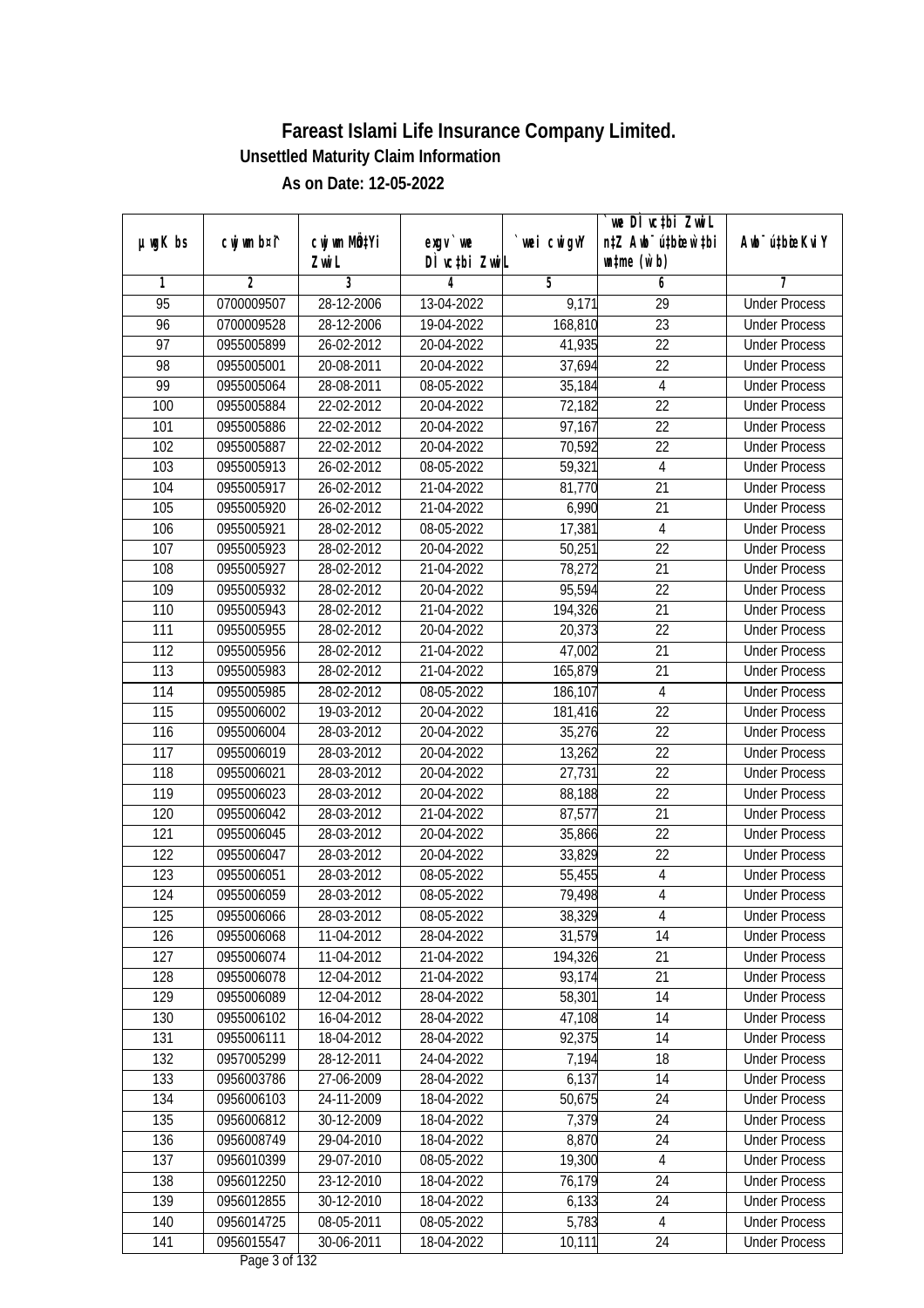|                  |                |              |                  |             | we DI vctbi ZwiL                 |                             |
|------------------|----------------|--------------|------------------|-------------|----------------------------------|-----------------------------|
| $µ$ ug $K$ bs    | cwj wm b¤i^    | cwj wm MQtYi | exgv `we         | `wei cwigvY | n‡Z Awb <sup>-</sup> ú‡bioar`‡bi | Awb <sup>-</sup> ú‡bioeKviY |
|                  |                | Zwi L        | DÌ vctbi ZwiL    |             | $\n  untime\n  (u`b)\n$          |                             |
| 1                | $\overline{2}$ | 3            | 4                | 5           | 6                                | 7                           |
| $\overline{142}$ | 0956015676     | 18-08-2011   | 18-04-2022       | 9,641       | 24                               | <b>Under Process</b>        |
| 143              | 0956015802     | 05-10-2011   | 28-04-2022       | 60,038      | $\overline{14}$                  | <b>Under Process</b>        |
| 144              | 0956015957     | 28-11-2011   | 28-04-2022       | 12,178      | $\overline{14}$                  | <b>Under Process</b>        |
| 145              | 0956016456     | 28-03-2012   | 08-05-2022       | 11,241      | $\overline{4}$                   | <b>Under Process</b>        |
| 146              | 0956016473     | 27-03-2012   | 28-04-2022       | 97,167      | $\overline{14}$                  | <b>Under Process</b>        |
| 147              | 0957002647     | 27-10-2010   | 24-04-2022       | 5,694       | 18                               | <b>Under Process</b>        |
| 148              | 0957003198     | 28-12-2010   | 24-04-2022       | 15,571      | 18                               | <b>Under Process</b>        |
| 149              | 0957003282     | 28-12-2010   | 10-04-2022       | 28,400      | $\overline{32}$                  | <b>Under Process</b>        |
| 150              | 0957003415     | 28-12-2010   | 24-04-2022       | 5,476       | $\overline{18}$                  | <b>Under Process</b>        |
| 151              | 0957003853     | 06-03-2011   | 24-04-2022       | 6,673       | 18                               | <b>Under Process</b>        |
| 152              | 0957003997     | 28-03-2011   | 24-04-2022       | 57,154      | $\overline{18}$                  | <b>Under Process</b>        |
| 153              | 0957004122     | 17-04-2011   | 24-04-2022       | 27,114      | 18                               | <b>Under Process</b>        |
| 154              | 0957004193     | 26-04-2011   | 24-04-2022       | 8,464       | $\overline{18}$                  | <b>Under Process</b>        |
| 155              | 0957004460     | 15-06-2011   | 10-04-2022       | 83,904      | 32                               | <b>Under Process</b>        |
| 156              | 0957004566     | 28-06-2011   | 24-04-2022       | 35,251      | 18                               | <b>Under Process</b>        |
| 157              | 0957004586     | 28-06-2011   | 10-04-2022       | 58,046      | 32                               | <b>Under Process</b>        |
| 158              | 0957004898     | 27-08-2011   | 24-04-2022       | 40,826      | 18                               | <b>Under Process</b>        |
| 159              | 0957005156     | 22-11-2011   | 10-04-2022       | 20,306      | 32                               | <b>Under Process</b>        |
| 160              | 0957005214     | 05-12-2011   | 10-04-2022       | 32,352      | 32                               | <b>Under Process</b>        |
| 161              | 0957005258     | 10-12-2011   | 24-04-2022       | 7,563       | 18                               | <b>Under Process</b>        |
| 162              | 0957005324     | 28-12-2011   | 24-04-2022       | 190,817     | 18                               | <b>Under Process</b>        |
| 163              | 0957005365     | 28-12-2011   | 24-04-2022       | 26,454      | 18                               | <b>Under Process</b>        |
| 164              | 0957005418     | 28-12-2011   | 24-04-2022       | 5,561       | 18                               | <b>Under Process</b>        |
| 165              | 0957005430     | 28-12-2011   | 24-04-2022       | 5,338       | 18                               | <b>Under Process</b>        |
| 166              | 0957005485     | 28-12-2011   | 24-04-2022       | 21,162      | 18                               | <b>Under Process</b>        |
| 167              | 0957005488     | 28-12-2011   | 10-04-2022       | 25,840      | 32                               | <b>Under Process</b>        |
| 168              | 0957005531     | 13-02-2012   | 24-04-2022       | 63,380      | 18                               | <b>Under Process</b>        |
| 169              | 0958005195     | 28-03-2012   | 10-05-2022       | 10,484      | $\overline{2}$                   | <b>Under Process</b>        |
| 170              | 0958001922     | 11-10-2010   | 10-05-2022       | 8,212       | $\overline{2}$                   | <b>Under Process</b>        |
| 171              | 0958003075     | 28-03-2011   | 21-04-2022       | 16,683      | 21                               | <b>Under Process</b>        |
| 172              | 0958004982     | 28-12-2011   | 10-05-2022       | 8,007       | $\overline{2}$                   | <b>Under Process</b>        |
| 173              | 0958005028     | 20-02-2012   | 21-04-2022       | 28,103      | $\overline{21}$                  | <b>Under Process</b>        |
| 174              | 0958005161     | 25-03-2012   | 12-04-2022       | 15,428      | 30                               | <b>Under Process</b>        |
| 175              | 0958005187     | 22-03-2012   | 17-04-2022       | 47,365      | 25                               | <b>Under Process</b>        |
| 176              | 0958005192     | 28-03-2012   | 21-04-2022       | 27,506      | 21                               | <b>Under Process</b>        |
| 177              | 0958005218     | 28-03-2012   | 21-04-2022       | 22,895      | 21                               | <b>Under Process</b>        |
| 178              | 0958005222     | 28-03-2012   | 10-05-2022       | 35,050      | $\overline{2}$                   | <b>Under Process</b>        |
| 179              | 0958005224     | 28-03-2012   | $21 - 04 - 2022$ | 7,728       | $\overline{21}$                  | <b>Under Process</b>        |
| 180              | 0958005225     | 25-03-2012   | 12-04-2022       | 78,018      | 30                               | <b>Under Process</b>        |
| 181              | 0958005228     | 28-03-2012   | 21-04-2022       | 97,167      | 21                               | <b>Under Process</b>        |
| 182              | 0958005240     | 16-04-2012   | 10-05-2022       | 46,362      | $\overline{2}$                   | <b>Under Process</b>        |
| 183              | 0959000095     | 27-04-2009   | 28-04-2022       | 55,020      | 14                               | <b>Under Process</b>        |
| 184              | 0959003024     | 28-06-2011   | 28-04-2022       | 38,155      | 14                               | <b>Under Process</b>        |
| 185              | 0959002367     | 28-12-2010   | 12-04-2022       | 38,286      | 30                               | <b>Under Process</b>        |
| 186              | 0959002818     | 10-05-2011   | 28-04-2022       | 34,559      | 14                               | <b>Under Process</b>        |
| 187              | 0959002961     | 28-06-2011   | 12-04-2022       | 5,783       | 30                               | <b>Under Process</b>        |
| 188              | 0959003313     | 20-10-2011   | 13-04-2022       | 33,941      | 29                               | <b>Under Process</b>        |
|                  |                |              |                  |             |                                  |                             |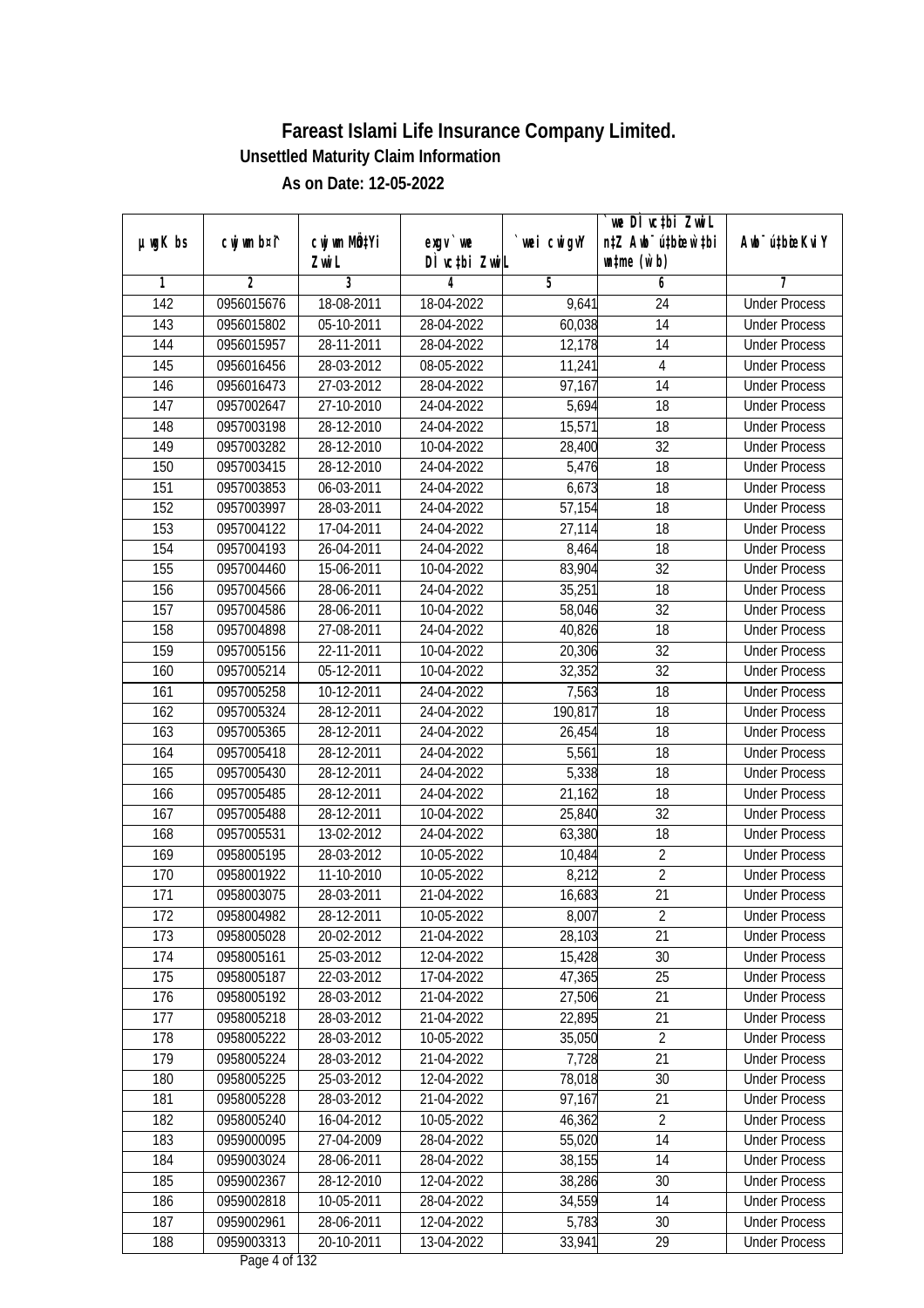|               |             |              |               |             | we DI vctbi ZwiL                 |                             |
|---------------|-------------|--------------|---------------|-------------|----------------------------------|-----------------------------|
| $µ$ ug $K$ bs | cwj wm b¤i^ | CW wm MQYi   | $exgV$ we     | `wei cwigvY | n‡Z Awb <sup>-</sup> ú‡bioar`‡bi | Awb <sup>-</sup> ú‡bioeKviY |
|               |             | Zwi L        | DÌ vctbi ZwiL |             | $\n  untime\n  (u`b)\n$          |                             |
| 1             | 2           | 3            | 4             | 5           | 6                                | 7                           |
| 189           | 0959003370  | 22-11-2011   | 28-04-2022    | 54,650      | 14                               | <b>Under Process</b>        |
| 190           | 0959003401  | 17-12-2011   | 13-04-2022    | 38,697      | $\overline{29}$                  | <b>Under Process</b>        |
| 191           | 0959003403  | 17-12-2011   | 28-04-2022    | 54,742      | 14                               | <b>Under Process</b>        |
| 192           | 2200017671  | 13-09-2011   | 18-04-2022    | 14,506      | $\overline{24}$                  | <b>Under Process</b>        |
| 193           | 2200017839  | $28-10-2011$ | 27-04-2022    | 80,555      | $\overline{15}$                  | <b>Under Process</b>        |
| 194           | 2200017869  | 10-12-2011   | 26-04-2022    | 81,650      | $\overline{16}$                  | <b>Under Process</b>        |
| 195           | 2200017881  | 18-12-2011   | 26-04-2022    | 160,780     | 16                               | <b>Under Process</b>        |
| 196           | 2200017923  | 28-12-2011   | 26-04-2022    | 79,150      | $\overline{16}$                  | <b>Under Process</b>        |
| 197           | 2200017928  | 28-12-2011   | 26-04-2022    | 776,950     | 16                               | <b>Under Process</b>        |
| 198           | 2200017947  | 28-12-2011   | 26-04-2022    | 310,225     | 16                               | <b>Under Process</b>        |
| 199           | 2200017960  | 28-12-2011   | 26-04-2022    | 312,340     | 16                               | <b>Under Process</b>        |
| 200           | 2200017990  | 28-12-2011   | 13-04-2022    | 24,680      | 29                               | <b>Under Process</b>        |
| 201           | 2200018006  | 28-12-2011   | 26-04-2022    | 48,993      | $\overline{16}$                  | <b>Under Process</b>        |
| 202           | 2200018039  | 28-12-2011   | 18-04-2022    | 6,618       | 24                               | <b>Under Process</b>        |
| 203           | 2200018061  | 28-12-2011   | 26-04-2022    | 149,967     | 16                               | <b>Under Process</b>        |
| 204           | 2200018153  | 28-12-2011   | 27-04-2022    | 50,855      | 15                               | <b>Under Process</b>        |
| 205           | 2200018155  | 28-12-2011   | 26-04-2022    | 76,595      | 16                               | <b>Under Process</b>        |
| 206           | 2200018164  | 28-12-2011   | 26-04-2022    | 160,380     | 16                               | <b>Under Process</b>        |
| 207           | 2200018182  | 28-12-2011   | 26-04-2022    | 310,760     | 16                               | <b>Under Process</b>        |
| 208           | 2200018206  | 28-12-2011   | 26-04-2022    | 39,222      | 16                               | <b>Under Process</b>        |
| 209           | 2200018212  | 28-12-2011   | 26-04-2022    | 81,650      | 16                               | <b>Under Process</b>        |
| 210           | 2200018264  | 28-12-2011   | 26-04-2022    | 72,556      | 16                               | <b>Under Process</b>        |
| 211           | 2200018280  | 28-12-2011   | 26-04-2022    | 48,990      | 16                               | <b>Under Process</b>        |
| 212           | 2200018292  | 28-12-2011   | 18-04-2022    | 42,222      | 24                               | <b>Under Process</b>        |
| 213           | 2200018458  | 28-12-2011   | 10-04-2022    | 95,984      | 32                               | <b>Under Process</b>        |
| 214           | 2200018459  | 28-12-2011   | 10-04-2022    | 95,984      | 32                               | <b>Under Process</b>        |
| 215           | 2200018460  | 28-12-2011   | 13-04-2022    | 95,984      | 29                               | <b>Under Process</b>        |
| 216           | 2200018461  | 28-12-2011   | 13-04-2022    | 95,984      | 29                               | <b>Under Process</b>        |
| 217           | 2200018462  | 28-12-2011   | 13-04-2022    | 95,984      | 29                               | <b>Under Process</b>        |
| 218           | 2200018471  | 28-12-2011   | 18-04-2022    | 80,190      | 24                               | <b>Under Process</b>        |
| 219           | 2200018476  | 28-02-2012   | 26-04-2022    | 49,203      | 16                               | <b>Under Process</b>        |
| 220           | 2200018478  | 28-02-2012   | 18-04-2022    | 78,315      | 24                               | <b>Under Process</b>        |
| 221           | 2200018521  | 28-02-2012   | 26-04-2022    | 64,060      | 16                               | <b>Under Process</b>        |
| 222           | 2200018532  | 28-02-2012   | 26-04-2022    | 49,307      | 16                               | <b>Under Process</b>        |
| 223           | 2200018544  | 28-02-2012   | 26-04-2022    | 83,386      | 16                               | <b>Under Process</b>        |
| 224           | 2200018556  | 28-02-2012   | 26-04-2022    | 97,080      | 16                               | <b>Under Process</b>        |
| 225           | 2200018565  | 28-02-2012   | 26-04-2022    | 65,600      | 16                               | <b>Under Process</b>        |
| 226           | 2200018580  | 28-02-2012   | 18-04-2022    | 164,000     | 24                               | <b>Under Process</b>        |
| 227           | 2200018581  | 28-02-2012   | 11-04-2022    | 753,200     | 31                               | <b>Under Process</b>        |
| 228           | 2200018590  | 21-03-2012   | 26-04-2022    | 356,083     | 16                               | <b>Under Process</b>        |
| 229           | 2200018600  | 28-03-2012   | 26-04-2022    | 319,180     | 16                               | <b>Under Process</b>        |
| 230           | 2200018606  | 28-03-2012   | 26-04-2022    | 44,720      | 16                               | <b>Under Process</b>        |
| 231           | 2200018609  | 28-03-2012   | 18-04-2022    | 14,902      | $\overline{24}$                  | <b>Under Process</b>        |
| 232           | 2200018611  | 28-03-2012   | 18-04-2022    | 89,440      | 24                               | <b>Under Process</b>        |
| 233           | 2200018617  | 28-03-2012   | 27-04-2022    | 133,400     | $\overline{15}$                  | <b>Under Process</b>        |
| 234           | 2200018618  | 28-03-2012   | 27-04-2022    | 164,080     | 15                               | <b>Under Process</b>        |
| 235           | 2200018656  | 28-03-2012   | 26-04-2022    | 800,000     | 16                               | <b>Under Process</b>        |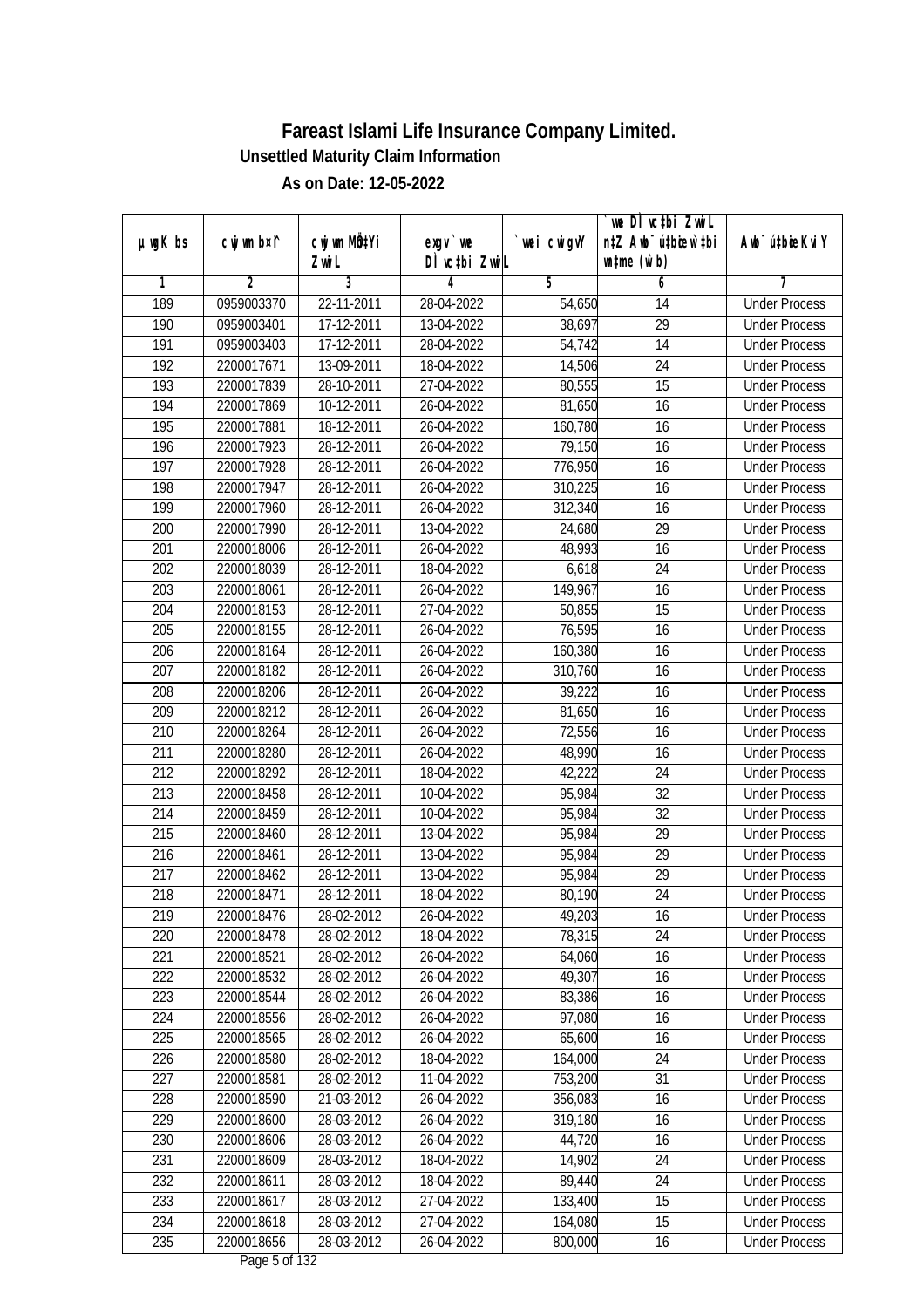|               |             |                                    |                            |             | `we DÌ vc‡bi ZwiL                                           |                             |
|---------------|-------------|------------------------------------|----------------------------|-------------|-------------------------------------------------------------|-----------------------------|
| $µ$ ug $K$ bs | cwj wm b¤i^ | cwj wm MQ <sup>1</sup> Yi<br>Zwi L | $exgV$ we<br>DÌ vctbi ZwiL | `wei cwigvY | n‡Z Awb <sup>-</sup> ú‡bioar`‡bi<br>$\n  untime\n  (u`b)\n$ | Awb <sup>-</sup> ú‡bioeKviY |
| 1             | 2           | 3                                  | 4                          | 5           | 6                                                           | 7                           |
| 236           | 2200018664  | 28-03-2012                         | 26-04-2022                 | 160,510     | 16                                                          | <b>Under Process</b>        |
| 237           | 2200018672  | 28-03-2012                         | 18-04-2022                 | 1,595,900   | $\overline{24}$                                             | <b>Under Process</b>        |
| 238           | 2200018676  | 28-03-2012                         | 26-04-2022                 | 65,600      | 16                                                          | <b>Under Process</b>        |
| 239           | 2200021491  | 28-12-2015                         | 26-04-2022                 | 692,584     | 16                                                          | <b>Under Process</b>        |
| 240           | 2200021645  | 28-03-2016                         | 18-04-2022                 | 44,000      | 24                                                          | <b>Under Process</b>        |
| 241           | 2300014071  | 28-12-2009                         | 11-05-2022                 | 17,433      | 1                                                           | <b>Under Process</b>        |
| 242           | 2300018208  | 15-12-2011                         | 25-04-2022                 | 21,180      | $\overline{17}$                                             | <b>Under Process</b>        |
| 243           | 2300018403  | 28-12-2011                         | 11-05-2022                 | 52,380      | 1                                                           | <b>Under Process</b>        |
| 244           | 2300018489  | 28-12-2011                         | 11-05-2022                 | 82,800      | $\mathbf{1}$                                                | <b>Under Process</b>        |
| 245           | 2300018513  | 21-12-2011                         | 25-04-2022                 | 72,560      | 17                                                          | <b>Under Process</b>        |
| 246           | 2300018852  | 28-12-2011                         | 25-04-2022                 | 65,360      | 17                                                          | <b>Under Process</b>        |
| 247           | 2300018859  | 28-12-2011                         | 11-05-2022                 | 326,600     | 1                                                           | <b>Under Process</b>        |
| 248           | 2300018919  | 18-02-2012                         | 12-05-2022                 | 49,200      | $\boldsymbol{0}$                                            | <b>Under Process</b>        |
| 249           | 2300018921  | 18-02-2012                         | 25-04-2022                 | 164,000     | 17                                                          | <b>Under Process</b>        |
| 250           | 2300019044  | 24-03-2012                         | 19-04-2022                 | 161,080     | 23                                                          | <b>Under Process</b>        |
| 251           | 2300019080  | 28-03-2012                         | 08-05-2022                 | 24,228      | 4                                                           | <b>Under Process</b>        |
| 252           | 2400005333  | 28-03-2010                         | 28-04-2022                 | 22,140      | 14                                                          | <b>Under Process</b>        |
| 253           | 2200021133  | 21-11-2015                         | 26-04-2022                 | 28,002      | 16                                                          | <b>Under Process</b>        |
| 254           | 2300001396  | 10-07-2003                         | 25-04-2022                 | 36,526      | 17                                                          | <b>Under Process</b>        |
| 255           | 2300002235  | 28-02-2004                         | 10-05-2022                 | 5,189       | $\overline{2}$                                              | <b>Under Process</b>        |
| 256           | 2300004590  | 10-04-2005                         | 21-04-2022                 | 8,430       | 21                                                          | <b>Under Process</b>        |
| 257           | 2300006795  | 06-06-2006                         | 17-04-2022                 | 13,406      | 25                                                          | <b>Under Process</b>        |
| 258           | 2300007249  | 28-06-2006                         | 11-05-2022                 | 4,706       | 1                                                           | <b>Under Process</b>        |
| 259           | 2300008229  | 28-12-2006                         | 21-04-2022                 | 3,438       | 21                                                          | <b>Under Process</b>        |
| 260           | 2300008913  | 04-06-2007                         | 10-05-2022                 | 26,200      | $\sqrt{2}$                                                  | <b>Under Process</b>        |
| 261           | 2300009055  | 28-06-2007                         | 25-04-2022                 | 26,564      | 17                                                          | <b>Under Process</b>        |
| 262           | 2300009231  | 28-06-2007                         | 17-04-2022                 | 3,860       | 25                                                          | <b>Under Process</b>        |
| 263           | 2300011571  | 28-12-2008                         | 11-05-2022                 | 13,825      | 1                                                           | <b>Under Process</b>        |
| 264           | 2300012861  | 22-10-2009                         | 11-05-2022                 | 15,105      | 1                                                           | <b>Under Process</b>        |
| 265           | 2300012896  | 05-11-2009                         | 10-05-2022                 | 8,100       | $\overline{2}$                                              | <b>Under Process</b>        |
| 266           | 2300013047  | 22-12-2009                         | 25-04-2022                 | 8,100       | 17                                                          | <b>Under Process</b>        |
| 267           | 2300013081  | 30-12-2009                         | 11-05-2022                 | 32,124      | 1                                                           | <b>Under Process</b>        |
| 268           | 2300013142  | 28-12-2009                         | 11-05-2022                 | 83,478      | 1                                                           | <b>Under Process</b>        |
| 269           | 2300013467  | 28-12-2009                         | 11-05-2022                 | 35,867      | 1                                                           | <b>Under Process</b>        |
| 270           | 2300014510  | 28-03-2010                         | 20-04-2022                 | 111,350     | 22                                                          | <b>Under Process</b>        |
| 271           | 2300014522  | 07-04-2010                         | 21-04-2022                 | 13,086      | 21                                                          | <b>Under Process</b>        |
| 272           | 2300014588  | 11-04-2010                         | 08-05-2022                 | 50,610      | $\overline{4}$                                              | <b>Under Process</b>        |
| 273           | 2300017568  | 28-06-2011                         | 25-04-2022                 | 46,458      | 17                                                          | <b>Under Process</b>        |
| 274           | 2300017822  | 28-09-2011                         | 11-05-2022                 | 23,254      | 1                                                           | <b>Under Process</b>        |
| 275           | 2300017877  | 05-10-2011                         | 18-04-2022                 | 81,650      | 24                                                          | <b>Under Process</b>        |
| 276           | 2300018018  | 20-11-2011                         | 25-04-2022                 | 73,485      | 17                                                          | <b>Under Process</b>        |
| 277           | 2300023215  | 28-12-2015                         | 19-04-2022                 | 140,000     | 23                                                          | <b>Under Process</b>        |
| 278           | 2400001106  | 28-01-2008                         | 19-04-2022                 | 8,900       | $\overline{23}$                                             | <b>Under Process</b>        |
| 279           | 2400001661  | 26-07-2008                         | 17-04-2022                 | 3,493       | $\overline{25}$                                             | <b>Under Process</b>        |
| 280           | 2400001664  | 28-07-2008                         | 28-04-2022                 | 5,341       | 14                                                          | <b>Under Process</b>        |
| 281           | 2400002158  | 04-12-2008                         | 28-04-2022                 | 33,992      | 14                                                          | <b>Under Process</b>        |
| 282           | 2400002415  | 28-12-2008                         | 09-05-2022                 | 8,900       | 3                                                           | <b>Under Process</b>        |
|               |             |                                    |                            |             |                                                             |                             |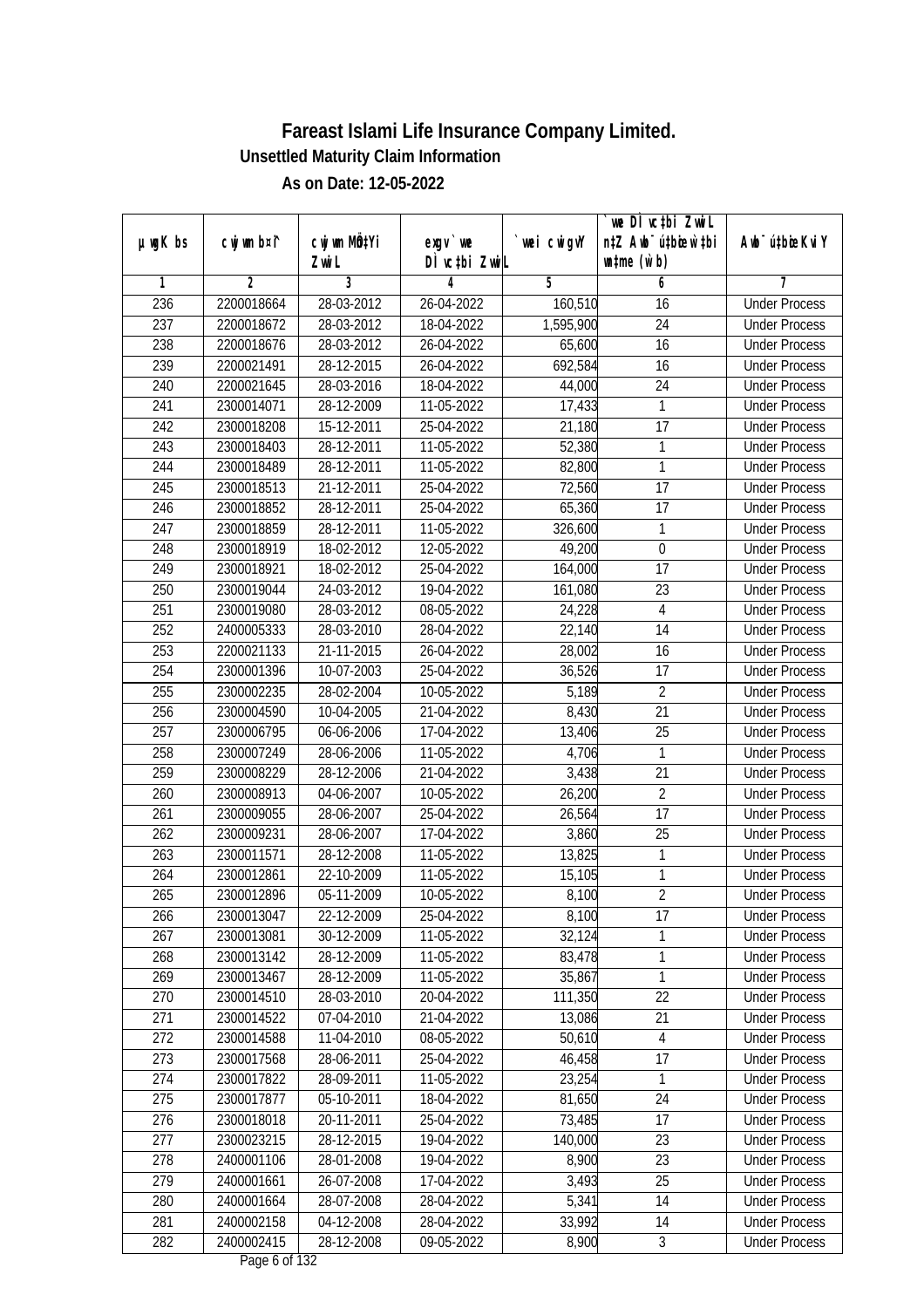|               |                |              |                  |             | we DI vctbi ZwiL                 |                             |
|---------------|----------------|--------------|------------------|-------------|----------------------------------|-----------------------------|
| $µ$ ug $K$ bs | cwj wm b¤i^    | cwj wm MQtYi | $exgV$ we        | `wei cwigvY | n‡Z Awb <sup>-</sup> ú‡bioar`‡bi | Awb <sup>-</sup> ú‡bioeKviY |
|               |                | Zwi L        | DÌ vctbi ZwiL    |             | $\n  untime\n  (u`b)\n$          |                             |
| 1             | $\overline{2}$ | 3            | 4                | 5           | 6                                | 7                           |
| 283           | 2400002462     | 28-12-2008   | 28-04-2022       | 6,129       | 14                               | <b>Under Process</b>        |
| 284           | 2400002667     | 28-01-2009   | 26-04-2022       | 11,558      | $\overline{16}$                  | <b>Under Process</b>        |
| 285           | 2400002675     | 28-01-2009   | 11-05-2022       | 3,409       | $\mathbf{1}$                     | <b>Under Process</b>        |
| 286           | 2400002883     | 28-05-2009   | 19-04-2022       | 25,373      | 23                               | <b>Under Process</b>        |
| 287           | 2400003297     | 20-11-2009   | 09-05-2022       | 30,749      | $\overline{3}$                   | <b>Under Process</b>        |
| 288           | 7200003367     | 28-12-2011   | 21-04-2022       | 45,808      | $\overline{21}$                  | <b>Under Process</b>        |
| 289           | 7200003383     | 28-12-2011   | $16 - 03 - 2022$ | 248,400     | $\overline{57}$                  | <b>Under Process</b>        |
| 290           | 7200003384     | 28-12-2011   | 09-05-2022       | 354,433     | $\overline{3}$                   | <b>Under Process</b>        |
| 291           | 7200003459     | 28-12-2011   | 16-03-2022       | 18,650      | $\overline{57}$                  | <b>Under Process</b>        |
| 292           | 7200003497     | 28-12-2011   | 19-04-2022       | 489,910     | 23                               | <b>Under Process</b>        |
| 293           | 7200003521     | 28-12-2011   | 16-03-2022       | 41,880      | $\overline{57}$                  | <b>Under Process</b>        |
| 294           | 7200003525     | 28-12-2011   | 16-03-2022       | 293,202     | 57                               | <b>Under Process</b>        |
| 295           | 7200003548     | 28-12-2011   | 09-05-2022       | 6,618       | $\overline{3}$                   | <b>Under Process</b>        |
| 296           | 7300003265     | 28-10-2008   | 20-04-2022       | 5,252       | 22                               | <b>Under Process</b>        |
| 297           | 7300006010     | 28-12-2009   | 26-04-2022       | 30,087      | 16                               | <b>Under Process</b>        |
| 298           | 7300006093     | 28-12-2009   | 20-04-2022       | 103,502     | 22                               | <b>Under Process</b>        |
| 299           | 7300006132     | 28-12-2009   | 09-05-2022       | 19,958      | $\mathfrak{Z}$                   | <b>Under Process</b>        |
| 300           | 7300006148     | 28-12-2009   | 11-04-2022       | 52,160      | $\overline{31}$                  | <b>Under Process</b>        |
| 301           | 7300007959     | 28-12-2011   | 20-04-2022       | 816,750     | 22                               | <b>Under Process</b>        |
| 302           | 7300008006     | 28-12-2011   | 11-04-2022       | 98,040      | 31                               | <b>Under Process</b>        |
| 303           | 7300008219     | 28-12-2011   | 09-05-2022       | 50,855      | 3                                | <b>Under Process</b>        |
| 304           | 7300008236     | 10-03-2012   | 09-05-2022       | 11,180      | 3                                | <b>Under Process</b>        |
| 305           | 7300008237     | 10-03-2012   | 09-05-2022       | 73,861      | 3                                | <b>Under Process</b>        |
| 306           | 7300008238     | 10-03-2012   | 20-04-2022       | 82,000      | $\overline{22}$                  | <b>Under Process</b>        |
| 307           | 7400008459     | 28-12-2011   | 25-04-2022       | 63,217      | 17                               | <b>Under Process</b>        |
| 308           | 7400008473     | 28-12-2011   | 10-05-2022       | 160,380     | $\overline{2}$                   | <b>Under Process</b>        |
| 309           | 7400008568     | 28-12-2011   | 25-04-2022       | 11,030      | 17                               | <b>Under Process</b>        |
| 310           | 7400008574     | 28-12-2011   | 10-05-2022       | 173,998     | $\overline{2}$                   | <b>Under Process</b>        |
| 311           | 7400008693     | 11-03-2012   | 25-04-2022       | 80,540      | 17                               | <b>Under Process</b>        |
| 312           | 7400008707     | 11-03-2012   | 09-05-2022       | 82,000      | $\overline{3}$                   | <b>Under Process</b>        |
| 313           | 7400008712     | 11-03-2012   | 10-05-2022       | 58,688      | $\overline{2}$                   | <b>Under Process</b>        |
| 314           | 7400008713     | 11-03-2012   | 25-04-2022       | 11,180      | 17                               | <b>Under Process</b>        |
| 315           | 7400008733     | 28-03-2012   | 10-05-2022       | 98,400      | $\overline{2}$                   | <b>Under Process</b>        |
| 316           | 7400008742     | 28-03-2012   | 10-05-2022       | 72,235      | $\overline{2}$                   | <b>Under Process</b>        |
| 317           | 7400008748     | 28-03-2012   | 21-04-2022       | 246,600     | 21                               | <b>Under Process</b>        |
| 318           | 7400008753     | 28-03-2012   | 21-04-2022       | 82,000      | 21                               | <b>Under Process</b>        |
| 319           | 7400008769     | 28-03-2012   | 10-05-2022       | 164,000     | $\overline{2}$                   | <b>Under Process</b>        |
| 320           | 7400008780     | 28-03-2012   | 25-04-2022       | 246,000     | 17                               | <b>Under Process</b>        |
| 321           | 7400008781     | 28-03-2012   | 25-04-2022       | 328,000     | 17                               | <b>Under Process</b>        |
| 322           | 7400008783     | 28-03-2012   | 25-04-2022       | 164,000     | 17                               | <b>Under Process</b>        |
| 323           | 7400008784     | 28-03-2012   | 10-05-2022       | 164,000     | $\sqrt{2}$                       | <b>Under Process</b>        |
| 324           | 7400008793     | 28-03-2012   | 21-04-2022       | 46,848      | 21                               | <b>Under Process</b>        |
| 325           | 7400008823     | 16-04-2012   | 10-05-2022       | 304,220     | $\overline{2}$                   | <b>Under Process</b>        |
| 326           | 7500003252     | 22-03-2011   | 28-04-2022       | 90,156      | 14                               | <b>Under Process</b>        |
| 327           | 7500003325     | 28-04-2011   | 20-04-2022       | 41,400      | 22                               | <b>Under Process</b>        |
| 328           | 7500003745     | 27-10-2011   | 20-04-2022       | 80,190      | 22                               | <b>Under Process</b>        |
| 329           | 7500003779     | 21-11-2011   | 20-04-2022       | 158,180     | 22                               | <b>Under Process</b>        |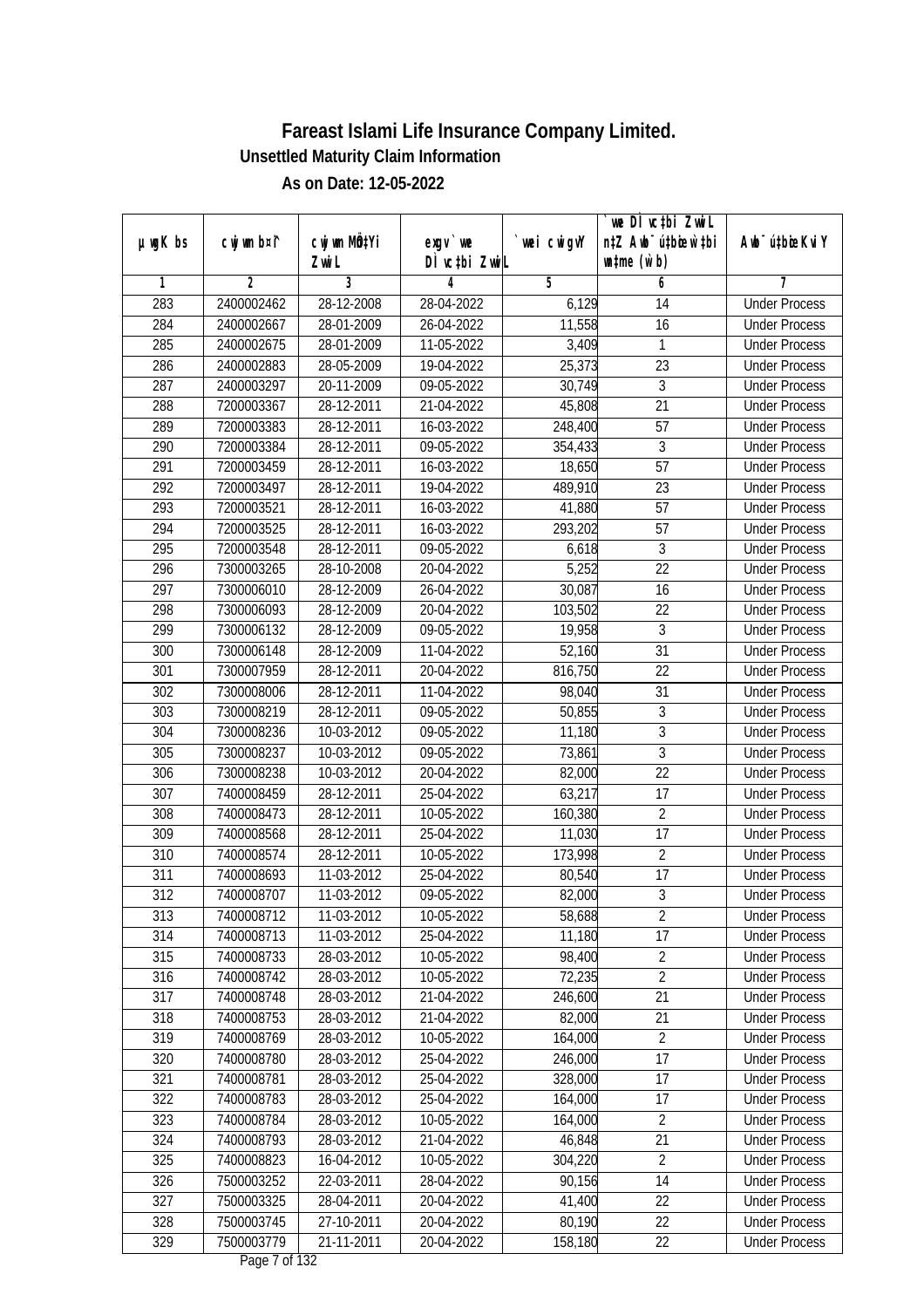|                  |             |            |               |             | we DI vctbi ZwiL                 |                             |
|------------------|-------------|------------|---------------|-------------|----------------------------------|-----------------------------|
| $µ$ ug $K$ bs    | cwj wm b¤i^ | CW wm MQYi | $exgV$ we     | `wei cwigvY | n‡Z Awb <sup>-</sup> ú‡bioar`‡bi | Awb <sup>-</sup> ú‡bioeKviY |
|                  |             | Zwi L      | DÌ vctbi ZwiL |             | $\n  untime\n  (u`b)\n$          |                             |
| 1                | 2           | 3          | 4             | 5           | 6                                | 7                           |
| 330              | 7500003868  | 18-12-2011 | 28-04-2022    | 268,760     | 14                               | <b>Under Process</b>        |
| 331              | 7500003870  | 18-12-2011 | 28-04-2022    | 82,566      | 14                               | <b>Under Process</b>        |
| 332              | 7500003981  | 28-12-2011 | 20-04-2022    | 140,040     | $\overline{22}$                  | <b>Under Process</b>        |
| 333              | 7500004002  | 28-12-2011 | 28-04-2022    | 75,810      | 14                               | <b>Under Process</b>        |
| 334              | 7500004033  | 28-12-2011 | 24-04-2022    | 6,618       | $\overline{18}$                  | <b>Under Process</b>        |
| 335              | 7500004045  | 28-12-2011 | 21-04-2022    | 580,763     | $\overline{21}$                  | <b>Under Process</b>        |
| 336              | 7500004090  | 28-12-2011 | 21-04-2022    | 163,300     | 21                               | <b>Under Process</b>        |
| 337              | 7500004306  | 28-12-2011 | 21-04-2022    | 110,300     | $\overline{21}$                  | <b>Under Process</b>        |
| 338              | 7500004372  | 28-12-2011 | 08-05-2022    | 163,300     | $\overline{4}$                   | <b>Under Process</b>        |
| 339              | 7500004377  | 27-02-2012 | 28-04-2022    | 50,429      | 14                               | <b>Under Process</b>        |
| 340              | 7500004387  | 28-02-2012 | 20-04-2022    | 49,200      | 22                               | <b>Under Process</b>        |
| 341              | 7500004395  | 01-03-2012 | 21-04-2022    | 47,877      | 21                               | <b>Under Process</b>        |
| 342              | 7500004408  | 11-03-2012 | 21-04-2022    | 148,150     | $\overline{21}$                  | <b>Under Process</b>        |
| 343              | 7500004409  | 11-03-2012 | 20-04-2022    | 156,370     | 22                               | <b>Under Process</b>        |
| 344              | 7500004413  | 12-03-2012 | 21-04-2022    | 164,000     | 21                               | <b>Under Process</b>        |
| 345              | 7500004418  | 12-03-2012 | 20-04-2022    | 93,648      | 22                               | <b>Under Process</b>        |
| 346              | 7500004426  | 13-03-2012 | 21-04-2022    | 161,800     | 21                               | <b>Under Process</b>        |
| 347              | 7500004435  | 20-03-2012 | 21-04-2022    | 164,000     | 21                               | <b>Under Process</b>        |
| 348              | 7500004438  | 20-03-2012 | 21-04-2022    | 47,877      | 21                               | <b>Under Process</b>        |
| 349              | 7500004439  | 21-03-2012 | 20-04-2022    | 164,000     | 22                               | <b>Under Process</b>        |
| $\overline{350}$ | 7500004443  | 24-03-2012 | 21-04-2022    | 328,000     | 21                               | <b>Under Process</b>        |
| 351              | 7500004444  | 24-03-2012 | 21-04-2022    | 317,120     | 21                               | <b>Under Process</b>        |
| 352              | 7500004455  | 28-03-2012 | 28-04-2022    | 151,070     | 14                               | <b>Under Process</b>        |
| 353              | 7500004461  | 28-03-2012 | 20-04-2022    | 82,040      | 22                               | <b>Under Process</b>        |
| 354              | 7500004462  | 28-03-2012 | 20-04-2022    | 21,289      | 22                               | <b>Under Process</b>        |
| 355              | 7500004464  | 28-03-2012 | 21-04-2022    | 35,664      | 21                               | <b>Under Process</b>        |
| 356              | 7500004465  | 28-03-2012 | 20-04-2022    | 193,912     | 22                               | <b>Under Process</b>        |
| 357              | 7500004467  | 28-03-2012 | 24-04-2022    | 147,788     | 18                               | <b>Under Process</b>        |
| 358              | 7500004470  | 28-03-2012 | 08-05-2022    | 82,000      | $\overline{4}$                   | <b>Under Process</b>        |
| 359              | 7500004473  | 15-04-2012 | 08-05-2022    | 80,640      | $\overline{4}$                   | <b>Under Process</b>        |
| 360              | 7600009875  | 21-05-2009 | 24-04-2022    | 11,780      | 18                               | <b>Under Process</b>        |
| 361              | 7600010038  | 28-06-2009 | 24-04-2022    | 40,608      | 18                               | <b>Under Process</b>        |
| 362              | 7600010145  | 28-06-2009 | 11-04-2022    | 10,760      | 31                               | <b>Under Process</b>        |
| 363              | 7600010316  | 28-06-2009 | 24-04-2022    | 50,470      | 18                               | <b>Under Process</b>        |
| 364              | 7600010386  | 28-06-2009 | 24-04-2022    | 71,001      | 18                               | <b>Under Process</b>        |
| 365              | 7600010621  | 28-07-2009 | 24-04-2022    | 6,391       | 18                               | <b>Under Process</b>        |
| 366              | 7600010668  | 28-08-2009 | 24-04-2022    | 8,403       | 18                               | <b>Under Process</b>        |
| 367              | 7600010734  | 28-09-2009 | 24-04-2022    | 5,889       | 18                               | <b>Under Process</b>        |
| 368              | 7600010783  | 19-10-2009 | 11-04-2022    | 7,189       | 31                               | <b>Under Process</b>        |
| 369              | 7600010821  | 26-10-2009 | 24-04-2022    | 5,113       | 18                               | <b>Under Process</b>        |
| 370              | 7600010826  | 27-10-2009 | 24-04-2022    | 15,326      | 18                               | <b>Under Process</b>        |
| 371              | 7600010873  | 17-11-2009 | 24-04-2022    | 54,600      | 18                               | <b>Under Process</b>        |
| 372              | 7600010892  | 25-11-2009 | 24-04-2022    | 54,607      | $\overline{18}$                  | <b>Under Process</b>        |
| 373              | 7600010911  | 15-12-2009 | 24-04-2022    | 39,799      | 18                               | <b>Under Process</b>        |
| 374              | 7600010912  | 15-12-2009 | 11-04-2022    | 37,942      | 31                               | <b>Under Process</b>        |
| 375              | 7600010940  | 17-12-2009 | 24-04-2022    | 14,052      | 18                               | <b>Under Process</b>        |
| $\overline{376}$ | 7600010953  | 23-12-2009 | 11-04-2022    | 4,050       | 31                               | <b>Under Process</b>        |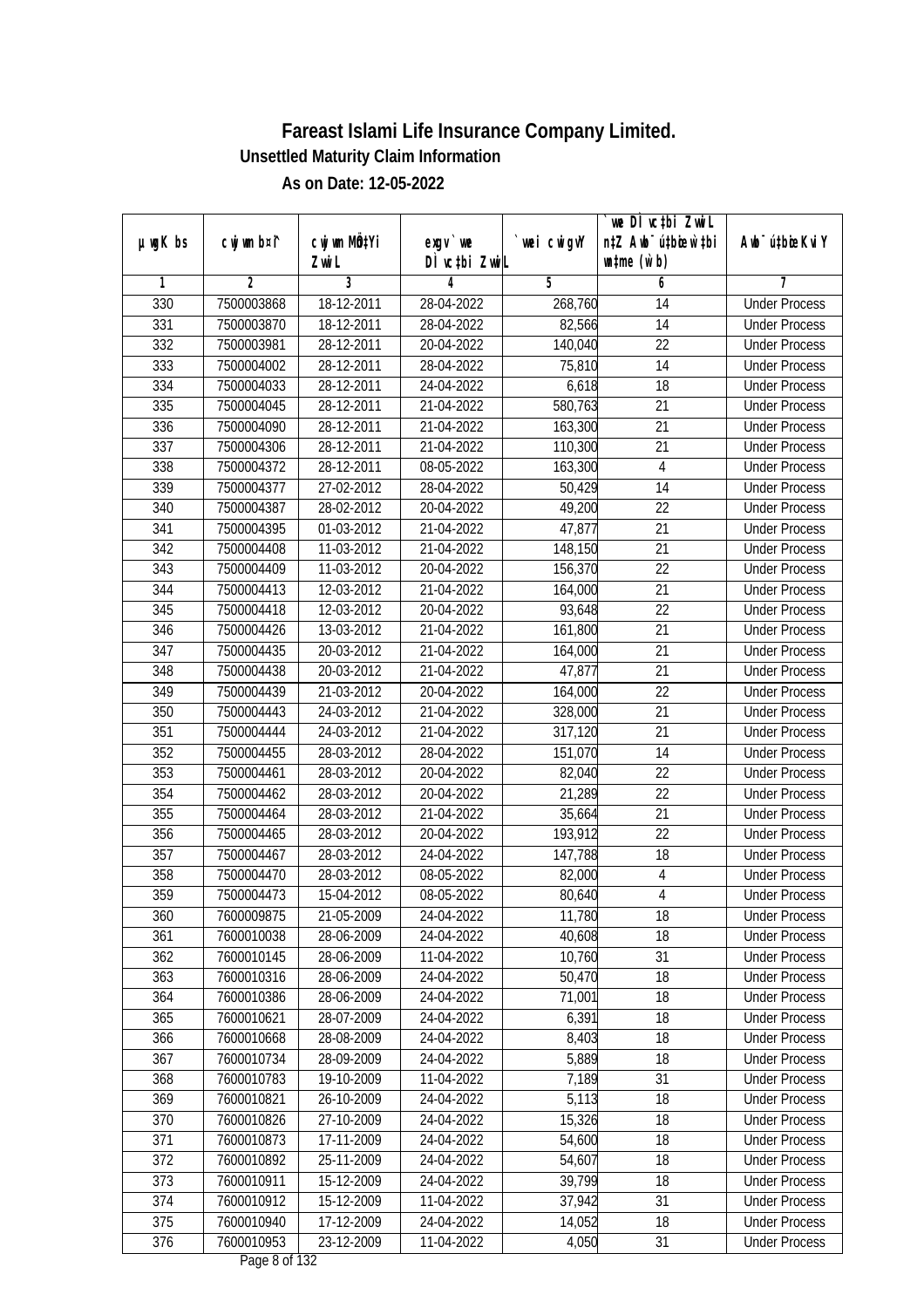| DÌ vctbi ZwiL<br>$\n  untime\n  (u`b)\n$<br>Zwi L<br>3<br>2<br>4<br>5<br>6<br>1<br>7<br>$\overline{377}$<br>7600010966<br>26-12-2009<br><b>Under Process</b><br>24-04-2022<br>14,958<br>18<br>7,950<br>378<br>27-12-2009<br>24-04-2022<br>18<br>7600011007<br><b>Under Process</b><br>379<br>104,960<br>7600011010<br>28-12-2009<br>24-04-2022<br>18<br><b>Under Process</b><br>11,678<br>380<br>7600011066<br>28-12-2009<br>24-04-2022<br>18<br><b>Under Process</b><br>381<br>7600011112<br>28-12-2009<br>24-04-2022<br>30,129<br>18<br><b>Under Process</b><br>382<br>28-12-2009<br>$\overline{31}$<br>7600011125<br>11-04-2022<br>91,350<br><b>Under Process</b><br>383<br>7600011137<br>28-12-2009<br>24-04-2022<br>9,642<br>18<br><b>Under Process</b><br>384<br>19,980<br>$\overline{21}$<br>0700010552<br>28-06-2007<br>21-04-2022<br><b>Under Process</b><br>385<br>0700012550<br>28-07-2008<br>27-04-2022<br>26,127<br>15<br><b>Under Process</b><br>386<br>0700013096<br>16-11-2008<br>28-04-2022<br>12,737<br>14<br><b>Under Process</b><br>387<br>0700014025<br>28-12-2008<br>12-04-2022<br>3,825<br>30<br><b>Under Process</b><br>3,825<br>388<br>0700014027<br>28-12-2008<br>12-04-2022<br>30<br><b>Under Process</b><br>17,832<br>$\overline{29}$<br>389<br>19-02-2009<br>13-04-2022<br>0700014084<br><b>Under Process</b><br>14<br>390<br>0700014207<br>28-04-2009<br>28-04-2022<br>8,916<br><b>Under Process</b><br>391<br>17,917<br>24<br>0700014257<br>13-06-2009<br>18-04-2022<br><b>Under Process</b><br>392<br>0700014366<br>28-06-2009<br>26-04-2022<br>2,064<br>16<br><b>Under Process</b><br>393<br>28-10-2009<br>13-04-2022<br>17,664<br>29<br>0700014664<br><b>Under Process</b><br>394<br>0700014711<br>21-11-2009<br>13-04-2022<br>15,322<br>29<br><b>Under Process</b><br>395<br>23<br>0700014850<br>27-12-2009<br>19-04-2022<br>3,064<br><b>Under Process</b><br>29<br>396<br>27-12-2009<br>51,324<br>0700014921<br>13-04-2022<br><b>Under Process</b><br>15<br>397<br>0700014984<br>27-12-2009<br>27-04-2022<br>49,890<br><b>Under Process</b><br>21,840<br>29<br>398<br>0700015247<br>27-12-2009<br>13-04-2022<br><b>Under Process</b><br>33,208<br>399<br>21-04-2022<br>21<br>0700015312<br>10-12-2009<br><b>Under Process</b><br>400<br>50,470<br>16<br>0700015638<br>27-12-2009<br>26-04-2022<br><b>Under Process</b><br>6,296<br>23<br>401<br>0700015760<br>06-01-2010<br>19-04-2022<br><b>Under Process</b><br>402<br>0700015875<br>28-02-2010<br>26-04-2022<br>54,290<br>16<br><b>Under Process</b><br>16<br>403<br>0700015895<br>28-03-2010<br>26-04-2022<br>66,420<br><b>Under Process</b><br>29<br>404<br>0700017927<br>28-12-2011<br>13-04-2022<br>34,100<br><b>Under Process</b><br>15<br>405<br>0700017931<br>28-12-2011<br>27-04-2022<br>58,788<br><b>Under Process</b><br>29<br>406<br>0700017946<br>28-12-2011<br>13-04-2022<br>33,955<br><b>Under Process</b><br>407<br>0700018055<br>10-04-2012<br>28-04-2022<br>76,690<br>14<br><b>Under Process</b><br>18-04-2012<br>19,572<br>14<br>408<br>0700018064<br>28-04-2022<br><b>Under Process</b><br>14<br>409<br>10,246<br>0700018065<br>18-04-2012<br>28-04-2022<br><b>Under Process</b><br>410<br>50,225<br>$\boldsymbol{0}$<br>0800005871<br>17-03-2007<br>12-05-2022<br><b>Under Process</b><br>0800007966<br>234,450<br>411<br>28-12-2008<br>12-05-2022<br>$\boldsymbol{0}$<br><b>Under Process</b><br>412<br>0700017868<br>28-12-2011<br>13-04-2022<br>19,605<br>29<br><b>Under Process</b><br>413<br>19-05-2005<br>33,302<br>21<br>0800003525<br>21-04-2022<br><b>Under Process</b><br>29<br>414<br>0800004182<br>19-11-2005<br>45,898<br>13-04-2022<br><b>Under Process</b><br>36,630<br>29<br>415<br>0800004253<br>28-11-2005<br>13-04-2022<br><b>Under Process</b><br>19-12-2005<br>$\boldsymbol{0}$<br>416<br>0800004332<br>12-05-2022<br>16,272<br><b>Under Process</b><br>$\overline{3}$<br>417<br>0800004599<br>28-12-2005<br>09-05-2022<br>6,634<br><b>Under Process</b><br>0800005112<br>88,810<br>$\boldsymbol{0}$<br>418<br>28-06-2006<br>12-05-2022<br><b>Under Process</b><br>$\overline{3}$<br>419<br>0800005330<br>18-10-2006<br>$09 - 05 - 2022$<br>7,175<br><b>Under Process</b><br>3<br>0800006286<br>28-06-2007<br>420<br>09-05-2022<br>211,667<br><b>Under Process</b><br>$\overline{29}$<br>421<br>28-01-2008<br>0800006883<br>13-04-2022<br>33,104<br><b>Under Process</b><br>0800006962<br>422<br>16-03-2008<br>12-05-2022<br>34,501<br><b>Under Process</b><br>$\pmb{0}$<br>423<br>0800007146<br>25-06-2008<br>12-05-2022<br>150,200<br>$\boldsymbol{0}$<br><b>Under Process</b> |               |             |              |           |             | `we DÌ vc‡bi ZwiL                |                             |
|------------------------------------------------------------------------------------------------------------------------------------------------------------------------------------------------------------------------------------------------------------------------------------------------------------------------------------------------------------------------------------------------------------------------------------------------------------------------------------------------------------------------------------------------------------------------------------------------------------------------------------------------------------------------------------------------------------------------------------------------------------------------------------------------------------------------------------------------------------------------------------------------------------------------------------------------------------------------------------------------------------------------------------------------------------------------------------------------------------------------------------------------------------------------------------------------------------------------------------------------------------------------------------------------------------------------------------------------------------------------------------------------------------------------------------------------------------------------------------------------------------------------------------------------------------------------------------------------------------------------------------------------------------------------------------------------------------------------------------------------------------------------------------------------------------------------------------------------------------------------------------------------------------------------------------------------------------------------------------------------------------------------------------------------------------------------------------------------------------------------------------------------------------------------------------------------------------------------------------------------------------------------------------------------------------------------------------------------------------------------------------------------------------------------------------------------------------------------------------------------------------------------------------------------------------------------------------------------------------------------------------------------------------------------------------------------------------------------------------------------------------------------------------------------------------------------------------------------------------------------------------------------------------------------------------------------------------------------------------------------------------------------------------------------------------------------------------------------------------------------------------------------------------------------------------------------------------------------------------------------------------------------------------------------------------------------------------------------------------------------------------------------------------------------------------------------------------------------------------------------------------------------------------------------------------------------------------------------------------------------------------------------------------------------------------------------------------------------------------------------------------------------------------------------------------------------------------------------------------------------------------------------------------------------------------------------------------------------------------------------------------------------------------------------------------------------------------------------------------------------------------------------------------------------------------------------------------------------------------------------------------------------------------------------------------------------------------------------------------------------------------------------------------------------------------------------------------------------------------------------------------------------------------------------------------------------------------------------------------------|---------------|-------------|--------------|-----------|-------------|----------------------------------|-----------------------------|
|                                                                                                                                                                                                                                                                                                                                                                                                                                                                                                                                                                                                                                                                                                                                                                                                                                                                                                                                                                                                                                                                                                                                                                                                                                                                                                                                                                                                                                                                                                                                                                                                                                                                                                                                                                                                                                                                                                                                                                                                                                                                                                                                                                                                                                                                                                                                                                                                                                                                                                                                                                                                                                                                                                                                                                                                                                                                                                                                                                                                                                                                                                                                                                                                                                                                                                                                                                                                                                                                                                                                                                                                                                                                                                                                                                                                                                                                                                                                                                                                                                                                                                                                                                                                                                                                                                                                                                                                                                                                                                                                                                                                                  | $µ$ ug $K$ bs | cwj wm b¤i^ | cwj wm MQtYi | $exgV$ we | `wei cwigvY | n‡Z Awb <sup>-</sup> ú‡bioar`‡bi | Awb <sup>-</sup> ú‡bioeKviY |
|                                                                                                                                                                                                                                                                                                                                                                                                                                                                                                                                                                                                                                                                                                                                                                                                                                                                                                                                                                                                                                                                                                                                                                                                                                                                                                                                                                                                                                                                                                                                                                                                                                                                                                                                                                                                                                                                                                                                                                                                                                                                                                                                                                                                                                                                                                                                                                                                                                                                                                                                                                                                                                                                                                                                                                                                                                                                                                                                                                                                                                                                                                                                                                                                                                                                                                                                                                                                                                                                                                                                                                                                                                                                                                                                                                                                                                                                                                                                                                                                                                                                                                                                                                                                                                                                                                                                                                                                                                                                                                                                                                                                                  |               |             |              |           |             |                                  |                             |
|                                                                                                                                                                                                                                                                                                                                                                                                                                                                                                                                                                                                                                                                                                                                                                                                                                                                                                                                                                                                                                                                                                                                                                                                                                                                                                                                                                                                                                                                                                                                                                                                                                                                                                                                                                                                                                                                                                                                                                                                                                                                                                                                                                                                                                                                                                                                                                                                                                                                                                                                                                                                                                                                                                                                                                                                                                                                                                                                                                                                                                                                                                                                                                                                                                                                                                                                                                                                                                                                                                                                                                                                                                                                                                                                                                                                                                                                                                                                                                                                                                                                                                                                                                                                                                                                                                                                                                                                                                                                                                                                                                                                                  |               |             |              |           |             |                                  |                             |
|                                                                                                                                                                                                                                                                                                                                                                                                                                                                                                                                                                                                                                                                                                                                                                                                                                                                                                                                                                                                                                                                                                                                                                                                                                                                                                                                                                                                                                                                                                                                                                                                                                                                                                                                                                                                                                                                                                                                                                                                                                                                                                                                                                                                                                                                                                                                                                                                                                                                                                                                                                                                                                                                                                                                                                                                                                                                                                                                                                                                                                                                                                                                                                                                                                                                                                                                                                                                                                                                                                                                                                                                                                                                                                                                                                                                                                                                                                                                                                                                                                                                                                                                                                                                                                                                                                                                                                                                                                                                                                                                                                                                                  |               |             |              |           |             |                                  |                             |
|                                                                                                                                                                                                                                                                                                                                                                                                                                                                                                                                                                                                                                                                                                                                                                                                                                                                                                                                                                                                                                                                                                                                                                                                                                                                                                                                                                                                                                                                                                                                                                                                                                                                                                                                                                                                                                                                                                                                                                                                                                                                                                                                                                                                                                                                                                                                                                                                                                                                                                                                                                                                                                                                                                                                                                                                                                                                                                                                                                                                                                                                                                                                                                                                                                                                                                                                                                                                                                                                                                                                                                                                                                                                                                                                                                                                                                                                                                                                                                                                                                                                                                                                                                                                                                                                                                                                                                                                                                                                                                                                                                                                                  |               |             |              |           |             |                                  |                             |
|                                                                                                                                                                                                                                                                                                                                                                                                                                                                                                                                                                                                                                                                                                                                                                                                                                                                                                                                                                                                                                                                                                                                                                                                                                                                                                                                                                                                                                                                                                                                                                                                                                                                                                                                                                                                                                                                                                                                                                                                                                                                                                                                                                                                                                                                                                                                                                                                                                                                                                                                                                                                                                                                                                                                                                                                                                                                                                                                                                                                                                                                                                                                                                                                                                                                                                                                                                                                                                                                                                                                                                                                                                                                                                                                                                                                                                                                                                                                                                                                                                                                                                                                                                                                                                                                                                                                                                                                                                                                                                                                                                                                                  |               |             |              |           |             |                                  |                             |
|                                                                                                                                                                                                                                                                                                                                                                                                                                                                                                                                                                                                                                                                                                                                                                                                                                                                                                                                                                                                                                                                                                                                                                                                                                                                                                                                                                                                                                                                                                                                                                                                                                                                                                                                                                                                                                                                                                                                                                                                                                                                                                                                                                                                                                                                                                                                                                                                                                                                                                                                                                                                                                                                                                                                                                                                                                                                                                                                                                                                                                                                                                                                                                                                                                                                                                                                                                                                                                                                                                                                                                                                                                                                                                                                                                                                                                                                                                                                                                                                                                                                                                                                                                                                                                                                                                                                                                                                                                                                                                                                                                                                                  |               |             |              |           |             |                                  |                             |
|                                                                                                                                                                                                                                                                                                                                                                                                                                                                                                                                                                                                                                                                                                                                                                                                                                                                                                                                                                                                                                                                                                                                                                                                                                                                                                                                                                                                                                                                                                                                                                                                                                                                                                                                                                                                                                                                                                                                                                                                                                                                                                                                                                                                                                                                                                                                                                                                                                                                                                                                                                                                                                                                                                                                                                                                                                                                                                                                                                                                                                                                                                                                                                                                                                                                                                                                                                                                                                                                                                                                                                                                                                                                                                                                                                                                                                                                                                                                                                                                                                                                                                                                                                                                                                                                                                                                                                                                                                                                                                                                                                                                                  |               |             |              |           |             |                                  |                             |
|                                                                                                                                                                                                                                                                                                                                                                                                                                                                                                                                                                                                                                                                                                                                                                                                                                                                                                                                                                                                                                                                                                                                                                                                                                                                                                                                                                                                                                                                                                                                                                                                                                                                                                                                                                                                                                                                                                                                                                                                                                                                                                                                                                                                                                                                                                                                                                                                                                                                                                                                                                                                                                                                                                                                                                                                                                                                                                                                                                                                                                                                                                                                                                                                                                                                                                                                                                                                                                                                                                                                                                                                                                                                                                                                                                                                                                                                                                                                                                                                                                                                                                                                                                                                                                                                                                                                                                                                                                                                                                                                                                                                                  |               |             |              |           |             |                                  |                             |
|                                                                                                                                                                                                                                                                                                                                                                                                                                                                                                                                                                                                                                                                                                                                                                                                                                                                                                                                                                                                                                                                                                                                                                                                                                                                                                                                                                                                                                                                                                                                                                                                                                                                                                                                                                                                                                                                                                                                                                                                                                                                                                                                                                                                                                                                                                                                                                                                                                                                                                                                                                                                                                                                                                                                                                                                                                                                                                                                                                                                                                                                                                                                                                                                                                                                                                                                                                                                                                                                                                                                                                                                                                                                                                                                                                                                                                                                                                                                                                                                                                                                                                                                                                                                                                                                                                                                                                                                                                                                                                                                                                                                                  |               |             |              |           |             |                                  |                             |
|                                                                                                                                                                                                                                                                                                                                                                                                                                                                                                                                                                                                                                                                                                                                                                                                                                                                                                                                                                                                                                                                                                                                                                                                                                                                                                                                                                                                                                                                                                                                                                                                                                                                                                                                                                                                                                                                                                                                                                                                                                                                                                                                                                                                                                                                                                                                                                                                                                                                                                                                                                                                                                                                                                                                                                                                                                                                                                                                                                                                                                                                                                                                                                                                                                                                                                                                                                                                                                                                                                                                                                                                                                                                                                                                                                                                                                                                                                                                                                                                                                                                                                                                                                                                                                                                                                                                                                                                                                                                                                                                                                                                                  |               |             |              |           |             |                                  |                             |
|                                                                                                                                                                                                                                                                                                                                                                                                                                                                                                                                                                                                                                                                                                                                                                                                                                                                                                                                                                                                                                                                                                                                                                                                                                                                                                                                                                                                                                                                                                                                                                                                                                                                                                                                                                                                                                                                                                                                                                                                                                                                                                                                                                                                                                                                                                                                                                                                                                                                                                                                                                                                                                                                                                                                                                                                                                                                                                                                                                                                                                                                                                                                                                                                                                                                                                                                                                                                                                                                                                                                                                                                                                                                                                                                                                                                                                                                                                                                                                                                                                                                                                                                                                                                                                                                                                                                                                                                                                                                                                                                                                                                                  |               |             |              |           |             |                                  |                             |
|                                                                                                                                                                                                                                                                                                                                                                                                                                                                                                                                                                                                                                                                                                                                                                                                                                                                                                                                                                                                                                                                                                                                                                                                                                                                                                                                                                                                                                                                                                                                                                                                                                                                                                                                                                                                                                                                                                                                                                                                                                                                                                                                                                                                                                                                                                                                                                                                                                                                                                                                                                                                                                                                                                                                                                                                                                                                                                                                                                                                                                                                                                                                                                                                                                                                                                                                                                                                                                                                                                                                                                                                                                                                                                                                                                                                                                                                                                                                                                                                                                                                                                                                                                                                                                                                                                                                                                                                                                                                                                                                                                                                                  |               |             |              |           |             |                                  |                             |
|                                                                                                                                                                                                                                                                                                                                                                                                                                                                                                                                                                                                                                                                                                                                                                                                                                                                                                                                                                                                                                                                                                                                                                                                                                                                                                                                                                                                                                                                                                                                                                                                                                                                                                                                                                                                                                                                                                                                                                                                                                                                                                                                                                                                                                                                                                                                                                                                                                                                                                                                                                                                                                                                                                                                                                                                                                                                                                                                                                                                                                                                                                                                                                                                                                                                                                                                                                                                                                                                                                                                                                                                                                                                                                                                                                                                                                                                                                                                                                                                                                                                                                                                                                                                                                                                                                                                                                                                                                                                                                                                                                                                                  |               |             |              |           |             |                                  |                             |
|                                                                                                                                                                                                                                                                                                                                                                                                                                                                                                                                                                                                                                                                                                                                                                                                                                                                                                                                                                                                                                                                                                                                                                                                                                                                                                                                                                                                                                                                                                                                                                                                                                                                                                                                                                                                                                                                                                                                                                                                                                                                                                                                                                                                                                                                                                                                                                                                                                                                                                                                                                                                                                                                                                                                                                                                                                                                                                                                                                                                                                                                                                                                                                                                                                                                                                                                                                                                                                                                                                                                                                                                                                                                                                                                                                                                                                                                                                                                                                                                                                                                                                                                                                                                                                                                                                                                                                                                                                                                                                                                                                                                                  |               |             |              |           |             |                                  |                             |
|                                                                                                                                                                                                                                                                                                                                                                                                                                                                                                                                                                                                                                                                                                                                                                                                                                                                                                                                                                                                                                                                                                                                                                                                                                                                                                                                                                                                                                                                                                                                                                                                                                                                                                                                                                                                                                                                                                                                                                                                                                                                                                                                                                                                                                                                                                                                                                                                                                                                                                                                                                                                                                                                                                                                                                                                                                                                                                                                                                                                                                                                                                                                                                                                                                                                                                                                                                                                                                                                                                                                                                                                                                                                                                                                                                                                                                                                                                                                                                                                                                                                                                                                                                                                                                                                                                                                                                                                                                                                                                                                                                                                                  |               |             |              |           |             |                                  |                             |
|                                                                                                                                                                                                                                                                                                                                                                                                                                                                                                                                                                                                                                                                                                                                                                                                                                                                                                                                                                                                                                                                                                                                                                                                                                                                                                                                                                                                                                                                                                                                                                                                                                                                                                                                                                                                                                                                                                                                                                                                                                                                                                                                                                                                                                                                                                                                                                                                                                                                                                                                                                                                                                                                                                                                                                                                                                                                                                                                                                                                                                                                                                                                                                                                                                                                                                                                                                                                                                                                                                                                                                                                                                                                                                                                                                                                                                                                                                                                                                                                                                                                                                                                                                                                                                                                                                                                                                                                                                                                                                                                                                                                                  |               |             |              |           |             |                                  |                             |
|                                                                                                                                                                                                                                                                                                                                                                                                                                                                                                                                                                                                                                                                                                                                                                                                                                                                                                                                                                                                                                                                                                                                                                                                                                                                                                                                                                                                                                                                                                                                                                                                                                                                                                                                                                                                                                                                                                                                                                                                                                                                                                                                                                                                                                                                                                                                                                                                                                                                                                                                                                                                                                                                                                                                                                                                                                                                                                                                                                                                                                                                                                                                                                                                                                                                                                                                                                                                                                                                                                                                                                                                                                                                                                                                                                                                                                                                                                                                                                                                                                                                                                                                                                                                                                                                                                                                                                                                                                                                                                                                                                                                                  |               |             |              |           |             |                                  |                             |
|                                                                                                                                                                                                                                                                                                                                                                                                                                                                                                                                                                                                                                                                                                                                                                                                                                                                                                                                                                                                                                                                                                                                                                                                                                                                                                                                                                                                                                                                                                                                                                                                                                                                                                                                                                                                                                                                                                                                                                                                                                                                                                                                                                                                                                                                                                                                                                                                                                                                                                                                                                                                                                                                                                                                                                                                                                                                                                                                                                                                                                                                                                                                                                                                                                                                                                                                                                                                                                                                                                                                                                                                                                                                                                                                                                                                                                                                                                                                                                                                                                                                                                                                                                                                                                                                                                                                                                                                                                                                                                                                                                                                                  |               |             |              |           |             |                                  |                             |
|                                                                                                                                                                                                                                                                                                                                                                                                                                                                                                                                                                                                                                                                                                                                                                                                                                                                                                                                                                                                                                                                                                                                                                                                                                                                                                                                                                                                                                                                                                                                                                                                                                                                                                                                                                                                                                                                                                                                                                                                                                                                                                                                                                                                                                                                                                                                                                                                                                                                                                                                                                                                                                                                                                                                                                                                                                                                                                                                                                                                                                                                                                                                                                                                                                                                                                                                                                                                                                                                                                                                                                                                                                                                                                                                                                                                                                                                                                                                                                                                                                                                                                                                                                                                                                                                                                                                                                                                                                                                                                                                                                                                                  |               |             |              |           |             |                                  |                             |
|                                                                                                                                                                                                                                                                                                                                                                                                                                                                                                                                                                                                                                                                                                                                                                                                                                                                                                                                                                                                                                                                                                                                                                                                                                                                                                                                                                                                                                                                                                                                                                                                                                                                                                                                                                                                                                                                                                                                                                                                                                                                                                                                                                                                                                                                                                                                                                                                                                                                                                                                                                                                                                                                                                                                                                                                                                                                                                                                                                                                                                                                                                                                                                                                                                                                                                                                                                                                                                                                                                                                                                                                                                                                                                                                                                                                                                                                                                                                                                                                                                                                                                                                                                                                                                                                                                                                                                                                                                                                                                                                                                                                                  |               |             |              |           |             |                                  |                             |
|                                                                                                                                                                                                                                                                                                                                                                                                                                                                                                                                                                                                                                                                                                                                                                                                                                                                                                                                                                                                                                                                                                                                                                                                                                                                                                                                                                                                                                                                                                                                                                                                                                                                                                                                                                                                                                                                                                                                                                                                                                                                                                                                                                                                                                                                                                                                                                                                                                                                                                                                                                                                                                                                                                                                                                                                                                                                                                                                                                                                                                                                                                                                                                                                                                                                                                                                                                                                                                                                                                                                                                                                                                                                                                                                                                                                                                                                                                                                                                                                                                                                                                                                                                                                                                                                                                                                                                                                                                                                                                                                                                                                                  |               |             |              |           |             |                                  |                             |
|                                                                                                                                                                                                                                                                                                                                                                                                                                                                                                                                                                                                                                                                                                                                                                                                                                                                                                                                                                                                                                                                                                                                                                                                                                                                                                                                                                                                                                                                                                                                                                                                                                                                                                                                                                                                                                                                                                                                                                                                                                                                                                                                                                                                                                                                                                                                                                                                                                                                                                                                                                                                                                                                                                                                                                                                                                                                                                                                                                                                                                                                                                                                                                                                                                                                                                                                                                                                                                                                                                                                                                                                                                                                                                                                                                                                                                                                                                                                                                                                                                                                                                                                                                                                                                                                                                                                                                                                                                                                                                                                                                                                                  |               |             |              |           |             |                                  |                             |
|                                                                                                                                                                                                                                                                                                                                                                                                                                                                                                                                                                                                                                                                                                                                                                                                                                                                                                                                                                                                                                                                                                                                                                                                                                                                                                                                                                                                                                                                                                                                                                                                                                                                                                                                                                                                                                                                                                                                                                                                                                                                                                                                                                                                                                                                                                                                                                                                                                                                                                                                                                                                                                                                                                                                                                                                                                                                                                                                                                                                                                                                                                                                                                                                                                                                                                                                                                                                                                                                                                                                                                                                                                                                                                                                                                                                                                                                                                                                                                                                                                                                                                                                                                                                                                                                                                                                                                                                                                                                                                                                                                                                                  |               |             |              |           |             |                                  |                             |
|                                                                                                                                                                                                                                                                                                                                                                                                                                                                                                                                                                                                                                                                                                                                                                                                                                                                                                                                                                                                                                                                                                                                                                                                                                                                                                                                                                                                                                                                                                                                                                                                                                                                                                                                                                                                                                                                                                                                                                                                                                                                                                                                                                                                                                                                                                                                                                                                                                                                                                                                                                                                                                                                                                                                                                                                                                                                                                                                                                                                                                                                                                                                                                                                                                                                                                                                                                                                                                                                                                                                                                                                                                                                                                                                                                                                                                                                                                                                                                                                                                                                                                                                                                                                                                                                                                                                                                                                                                                                                                                                                                                                                  |               |             |              |           |             |                                  |                             |
|                                                                                                                                                                                                                                                                                                                                                                                                                                                                                                                                                                                                                                                                                                                                                                                                                                                                                                                                                                                                                                                                                                                                                                                                                                                                                                                                                                                                                                                                                                                                                                                                                                                                                                                                                                                                                                                                                                                                                                                                                                                                                                                                                                                                                                                                                                                                                                                                                                                                                                                                                                                                                                                                                                                                                                                                                                                                                                                                                                                                                                                                                                                                                                                                                                                                                                                                                                                                                                                                                                                                                                                                                                                                                                                                                                                                                                                                                                                                                                                                                                                                                                                                                                                                                                                                                                                                                                                                                                                                                                                                                                                                                  |               |             |              |           |             |                                  |                             |
|                                                                                                                                                                                                                                                                                                                                                                                                                                                                                                                                                                                                                                                                                                                                                                                                                                                                                                                                                                                                                                                                                                                                                                                                                                                                                                                                                                                                                                                                                                                                                                                                                                                                                                                                                                                                                                                                                                                                                                                                                                                                                                                                                                                                                                                                                                                                                                                                                                                                                                                                                                                                                                                                                                                                                                                                                                                                                                                                                                                                                                                                                                                                                                                                                                                                                                                                                                                                                                                                                                                                                                                                                                                                                                                                                                                                                                                                                                                                                                                                                                                                                                                                                                                                                                                                                                                                                                                                                                                                                                                                                                                                                  |               |             |              |           |             |                                  |                             |
|                                                                                                                                                                                                                                                                                                                                                                                                                                                                                                                                                                                                                                                                                                                                                                                                                                                                                                                                                                                                                                                                                                                                                                                                                                                                                                                                                                                                                                                                                                                                                                                                                                                                                                                                                                                                                                                                                                                                                                                                                                                                                                                                                                                                                                                                                                                                                                                                                                                                                                                                                                                                                                                                                                                                                                                                                                                                                                                                                                                                                                                                                                                                                                                                                                                                                                                                                                                                                                                                                                                                                                                                                                                                                                                                                                                                                                                                                                                                                                                                                                                                                                                                                                                                                                                                                                                                                                                                                                                                                                                                                                                                                  |               |             |              |           |             |                                  |                             |
|                                                                                                                                                                                                                                                                                                                                                                                                                                                                                                                                                                                                                                                                                                                                                                                                                                                                                                                                                                                                                                                                                                                                                                                                                                                                                                                                                                                                                                                                                                                                                                                                                                                                                                                                                                                                                                                                                                                                                                                                                                                                                                                                                                                                                                                                                                                                                                                                                                                                                                                                                                                                                                                                                                                                                                                                                                                                                                                                                                                                                                                                                                                                                                                                                                                                                                                                                                                                                                                                                                                                                                                                                                                                                                                                                                                                                                                                                                                                                                                                                                                                                                                                                                                                                                                                                                                                                                                                                                                                                                                                                                                                                  |               |             |              |           |             |                                  |                             |
|                                                                                                                                                                                                                                                                                                                                                                                                                                                                                                                                                                                                                                                                                                                                                                                                                                                                                                                                                                                                                                                                                                                                                                                                                                                                                                                                                                                                                                                                                                                                                                                                                                                                                                                                                                                                                                                                                                                                                                                                                                                                                                                                                                                                                                                                                                                                                                                                                                                                                                                                                                                                                                                                                                                                                                                                                                                                                                                                                                                                                                                                                                                                                                                                                                                                                                                                                                                                                                                                                                                                                                                                                                                                                                                                                                                                                                                                                                                                                                                                                                                                                                                                                                                                                                                                                                                                                                                                                                                                                                                                                                                                                  |               |             |              |           |             |                                  |                             |
|                                                                                                                                                                                                                                                                                                                                                                                                                                                                                                                                                                                                                                                                                                                                                                                                                                                                                                                                                                                                                                                                                                                                                                                                                                                                                                                                                                                                                                                                                                                                                                                                                                                                                                                                                                                                                                                                                                                                                                                                                                                                                                                                                                                                                                                                                                                                                                                                                                                                                                                                                                                                                                                                                                                                                                                                                                                                                                                                                                                                                                                                                                                                                                                                                                                                                                                                                                                                                                                                                                                                                                                                                                                                                                                                                                                                                                                                                                                                                                                                                                                                                                                                                                                                                                                                                                                                                                                                                                                                                                                                                                                                                  |               |             |              |           |             |                                  |                             |
|                                                                                                                                                                                                                                                                                                                                                                                                                                                                                                                                                                                                                                                                                                                                                                                                                                                                                                                                                                                                                                                                                                                                                                                                                                                                                                                                                                                                                                                                                                                                                                                                                                                                                                                                                                                                                                                                                                                                                                                                                                                                                                                                                                                                                                                                                                                                                                                                                                                                                                                                                                                                                                                                                                                                                                                                                                                                                                                                                                                                                                                                                                                                                                                                                                                                                                                                                                                                                                                                                                                                                                                                                                                                                                                                                                                                                                                                                                                                                                                                                                                                                                                                                                                                                                                                                                                                                                                                                                                                                                                                                                                                                  |               |             |              |           |             |                                  |                             |
|                                                                                                                                                                                                                                                                                                                                                                                                                                                                                                                                                                                                                                                                                                                                                                                                                                                                                                                                                                                                                                                                                                                                                                                                                                                                                                                                                                                                                                                                                                                                                                                                                                                                                                                                                                                                                                                                                                                                                                                                                                                                                                                                                                                                                                                                                                                                                                                                                                                                                                                                                                                                                                                                                                                                                                                                                                                                                                                                                                                                                                                                                                                                                                                                                                                                                                                                                                                                                                                                                                                                                                                                                                                                                                                                                                                                                                                                                                                                                                                                                                                                                                                                                                                                                                                                                                                                                                                                                                                                                                                                                                                                                  |               |             |              |           |             |                                  |                             |
|                                                                                                                                                                                                                                                                                                                                                                                                                                                                                                                                                                                                                                                                                                                                                                                                                                                                                                                                                                                                                                                                                                                                                                                                                                                                                                                                                                                                                                                                                                                                                                                                                                                                                                                                                                                                                                                                                                                                                                                                                                                                                                                                                                                                                                                                                                                                                                                                                                                                                                                                                                                                                                                                                                                                                                                                                                                                                                                                                                                                                                                                                                                                                                                                                                                                                                                                                                                                                                                                                                                                                                                                                                                                                                                                                                                                                                                                                                                                                                                                                                                                                                                                                                                                                                                                                                                                                                                                                                                                                                                                                                                                                  |               |             |              |           |             |                                  |                             |
|                                                                                                                                                                                                                                                                                                                                                                                                                                                                                                                                                                                                                                                                                                                                                                                                                                                                                                                                                                                                                                                                                                                                                                                                                                                                                                                                                                                                                                                                                                                                                                                                                                                                                                                                                                                                                                                                                                                                                                                                                                                                                                                                                                                                                                                                                                                                                                                                                                                                                                                                                                                                                                                                                                                                                                                                                                                                                                                                                                                                                                                                                                                                                                                                                                                                                                                                                                                                                                                                                                                                                                                                                                                                                                                                                                                                                                                                                                                                                                                                                                                                                                                                                                                                                                                                                                                                                                                                                                                                                                                                                                                                                  |               |             |              |           |             |                                  |                             |
|                                                                                                                                                                                                                                                                                                                                                                                                                                                                                                                                                                                                                                                                                                                                                                                                                                                                                                                                                                                                                                                                                                                                                                                                                                                                                                                                                                                                                                                                                                                                                                                                                                                                                                                                                                                                                                                                                                                                                                                                                                                                                                                                                                                                                                                                                                                                                                                                                                                                                                                                                                                                                                                                                                                                                                                                                                                                                                                                                                                                                                                                                                                                                                                                                                                                                                                                                                                                                                                                                                                                                                                                                                                                                                                                                                                                                                                                                                                                                                                                                                                                                                                                                                                                                                                                                                                                                                                                                                                                                                                                                                                                                  |               |             |              |           |             |                                  |                             |
|                                                                                                                                                                                                                                                                                                                                                                                                                                                                                                                                                                                                                                                                                                                                                                                                                                                                                                                                                                                                                                                                                                                                                                                                                                                                                                                                                                                                                                                                                                                                                                                                                                                                                                                                                                                                                                                                                                                                                                                                                                                                                                                                                                                                                                                                                                                                                                                                                                                                                                                                                                                                                                                                                                                                                                                                                                                                                                                                                                                                                                                                                                                                                                                                                                                                                                                                                                                                                                                                                                                                                                                                                                                                                                                                                                                                                                                                                                                                                                                                                                                                                                                                                                                                                                                                                                                                                                                                                                                                                                                                                                                                                  |               |             |              |           |             |                                  |                             |
|                                                                                                                                                                                                                                                                                                                                                                                                                                                                                                                                                                                                                                                                                                                                                                                                                                                                                                                                                                                                                                                                                                                                                                                                                                                                                                                                                                                                                                                                                                                                                                                                                                                                                                                                                                                                                                                                                                                                                                                                                                                                                                                                                                                                                                                                                                                                                                                                                                                                                                                                                                                                                                                                                                                                                                                                                                                                                                                                                                                                                                                                                                                                                                                                                                                                                                                                                                                                                                                                                                                                                                                                                                                                                                                                                                                                                                                                                                                                                                                                                                                                                                                                                                                                                                                                                                                                                                                                                                                                                                                                                                                                                  |               |             |              |           |             |                                  |                             |
|                                                                                                                                                                                                                                                                                                                                                                                                                                                                                                                                                                                                                                                                                                                                                                                                                                                                                                                                                                                                                                                                                                                                                                                                                                                                                                                                                                                                                                                                                                                                                                                                                                                                                                                                                                                                                                                                                                                                                                                                                                                                                                                                                                                                                                                                                                                                                                                                                                                                                                                                                                                                                                                                                                                                                                                                                                                                                                                                                                                                                                                                                                                                                                                                                                                                                                                                                                                                                                                                                                                                                                                                                                                                                                                                                                                                                                                                                                                                                                                                                                                                                                                                                                                                                                                                                                                                                                                                                                                                                                                                                                                                                  |               |             |              |           |             |                                  |                             |
|                                                                                                                                                                                                                                                                                                                                                                                                                                                                                                                                                                                                                                                                                                                                                                                                                                                                                                                                                                                                                                                                                                                                                                                                                                                                                                                                                                                                                                                                                                                                                                                                                                                                                                                                                                                                                                                                                                                                                                                                                                                                                                                                                                                                                                                                                                                                                                                                                                                                                                                                                                                                                                                                                                                                                                                                                                                                                                                                                                                                                                                                                                                                                                                                                                                                                                                                                                                                                                                                                                                                                                                                                                                                                                                                                                                                                                                                                                                                                                                                                                                                                                                                                                                                                                                                                                                                                                                                                                                                                                                                                                                                                  |               |             |              |           |             |                                  |                             |
|                                                                                                                                                                                                                                                                                                                                                                                                                                                                                                                                                                                                                                                                                                                                                                                                                                                                                                                                                                                                                                                                                                                                                                                                                                                                                                                                                                                                                                                                                                                                                                                                                                                                                                                                                                                                                                                                                                                                                                                                                                                                                                                                                                                                                                                                                                                                                                                                                                                                                                                                                                                                                                                                                                                                                                                                                                                                                                                                                                                                                                                                                                                                                                                                                                                                                                                                                                                                                                                                                                                                                                                                                                                                                                                                                                                                                                                                                                                                                                                                                                                                                                                                                                                                                                                                                                                                                                                                                                                                                                                                                                                                                  |               |             |              |           |             |                                  |                             |
|                                                                                                                                                                                                                                                                                                                                                                                                                                                                                                                                                                                                                                                                                                                                                                                                                                                                                                                                                                                                                                                                                                                                                                                                                                                                                                                                                                                                                                                                                                                                                                                                                                                                                                                                                                                                                                                                                                                                                                                                                                                                                                                                                                                                                                                                                                                                                                                                                                                                                                                                                                                                                                                                                                                                                                                                                                                                                                                                                                                                                                                                                                                                                                                                                                                                                                                                                                                                                                                                                                                                                                                                                                                                                                                                                                                                                                                                                                                                                                                                                                                                                                                                                                                                                                                                                                                                                                                                                                                                                                                                                                                                                  |               |             |              |           |             |                                  |                             |
|                                                                                                                                                                                                                                                                                                                                                                                                                                                                                                                                                                                                                                                                                                                                                                                                                                                                                                                                                                                                                                                                                                                                                                                                                                                                                                                                                                                                                                                                                                                                                                                                                                                                                                                                                                                                                                                                                                                                                                                                                                                                                                                                                                                                                                                                                                                                                                                                                                                                                                                                                                                                                                                                                                                                                                                                                                                                                                                                                                                                                                                                                                                                                                                                                                                                                                                                                                                                                                                                                                                                                                                                                                                                                                                                                                                                                                                                                                                                                                                                                                                                                                                                                                                                                                                                                                                                                                                                                                                                                                                                                                                                                  |               |             |              |           |             |                                  |                             |
|                                                                                                                                                                                                                                                                                                                                                                                                                                                                                                                                                                                                                                                                                                                                                                                                                                                                                                                                                                                                                                                                                                                                                                                                                                                                                                                                                                                                                                                                                                                                                                                                                                                                                                                                                                                                                                                                                                                                                                                                                                                                                                                                                                                                                                                                                                                                                                                                                                                                                                                                                                                                                                                                                                                                                                                                                                                                                                                                                                                                                                                                                                                                                                                                                                                                                                                                                                                                                                                                                                                                                                                                                                                                                                                                                                                                                                                                                                                                                                                                                                                                                                                                                                                                                                                                                                                                                                                                                                                                                                                                                                                                                  |               |             |              |           |             |                                  |                             |
|                                                                                                                                                                                                                                                                                                                                                                                                                                                                                                                                                                                                                                                                                                                                                                                                                                                                                                                                                                                                                                                                                                                                                                                                                                                                                                                                                                                                                                                                                                                                                                                                                                                                                                                                                                                                                                                                                                                                                                                                                                                                                                                                                                                                                                                                                                                                                                                                                                                                                                                                                                                                                                                                                                                                                                                                                                                                                                                                                                                                                                                                                                                                                                                                                                                                                                                                                                                                                                                                                                                                                                                                                                                                                                                                                                                                                                                                                                                                                                                                                                                                                                                                                                                                                                                                                                                                                                                                                                                                                                                                                                                                                  |               |             |              |           |             |                                  |                             |
|                                                                                                                                                                                                                                                                                                                                                                                                                                                                                                                                                                                                                                                                                                                                                                                                                                                                                                                                                                                                                                                                                                                                                                                                                                                                                                                                                                                                                                                                                                                                                                                                                                                                                                                                                                                                                                                                                                                                                                                                                                                                                                                                                                                                                                                                                                                                                                                                                                                                                                                                                                                                                                                                                                                                                                                                                                                                                                                                                                                                                                                                                                                                                                                                                                                                                                                                                                                                                                                                                                                                                                                                                                                                                                                                                                                                                                                                                                                                                                                                                                                                                                                                                                                                                                                                                                                                                                                                                                                                                                                                                                                                                  |               |             |              |           |             |                                  |                             |
|                                                                                                                                                                                                                                                                                                                                                                                                                                                                                                                                                                                                                                                                                                                                                                                                                                                                                                                                                                                                                                                                                                                                                                                                                                                                                                                                                                                                                                                                                                                                                                                                                                                                                                                                                                                                                                                                                                                                                                                                                                                                                                                                                                                                                                                                                                                                                                                                                                                                                                                                                                                                                                                                                                                                                                                                                                                                                                                                                                                                                                                                                                                                                                                                                                                                                                                                                                                                                                                                                                                                                                                                                                                                                                                                                                                                                                                                                                                                                                                                                                                                                                                                                                                                                                                                                                                                                                                                                                                                                                                                                                                                                  |               |             |              |           |             |                                  |                             |
|                                                                                                                                                                                                                                                                                                                                                                                                                                                                                                                                                                                                                                                                                                                                                                                                                                                                                                                                                                                                                                                                                                                                                                                                                                                                                                                                                                                                                                                                                                                                                                                                                                                                                                                                                                                                                                                                                                                                                                                                                                                                                                                                                                                                                                                                                                                                                                                                                                                                                                                                                                                                                                                                                                                                                                                                                                                                                                                                                                                                                                                                                                                                                                                                                                                                                                                                                                                                                                                                                                                                                                                                                                                                                                                                                                                                                                                                                                                                                                                                                                                                                                                                                                                                                                                                                                                                                                                                                                                                                                                                                                                                                  |               |             |              |           |             |                                  |                             |
|                                                                                                                                                                                                                                                                                                                                                                                                                                                                                                                                                                                                                                                                                                                                                                                                                                                                                                                                                                                                                                                                                                                                                                                                                                                                                                                                                                                                                                                                                                                                                                                                                                                                                                                                                                                                                                                                                                                                                                                                                                                                                                                                                                                                                                                                                                                                                                                                                                                                                                                                                                                                                                                                                                                                                                                                                                                                                                                                                                                                                                                                                                                                                                                                                                                                                                                                                                                                                                                                                                                                                                                                                                                                                                                                                                                                                                                                                                                                                                                                                                                                                                                                                                                                                                                                                                                                                                                                                                                                                                                                                                                                                  |               |             |              |           |             |                                  |                             |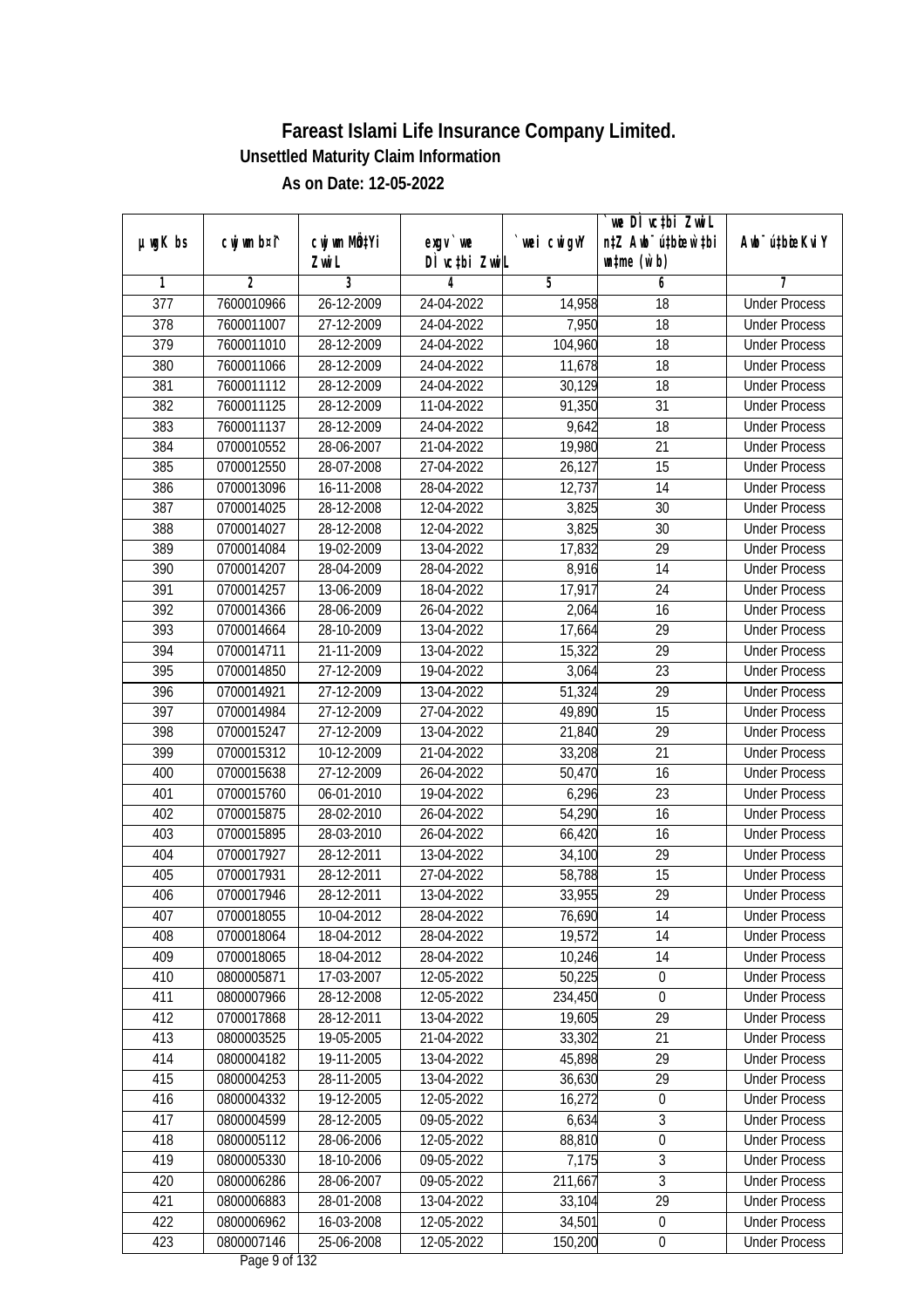|               |                |              |                    |                | we DI vctbi Zwil                 |                             |
|---------------|----------------|--------------|--------------------|----------------|----------------------------------|-----------------------------|
| $µ$ ug $K$ bs | cwj wm b¤i^    | cwj wm MQtYi | $exgv$ we          | wei cwigvY     | n‡Z Awb <sup>-</sup> ú‡bioen`‡bi | Awb <sup>-</sup> ú‡bioeKviY |
| 1             | $\overline{2}$ | Zwi L<br>3   | DÌ vctbi ZwiL<br>4 | $\overline{5}$ | $\n  untime\n  (u`b)\n$<br>6     | 7                           |
| 424           | 0800007458     | 20-10-2008   | 13-04-2022         | 15,300         | $\overline{29}$                  | <b>Under Process</b>        |
| 425           |                |              |                    |                | $\overline{29}$                  |                             |
|               | 0800007495     | 25-10-2008   | 13-04-2022         | 15,300         |                                  | <b>Under Process</b>        |
| 426           | 0800007619     | 25-11-2008   | 13-04-2022         | 104,780        | $\overline{29}$                  | <b>Under Process</b>        |
| 427           | 0800007759     | 28-12-2008   | 12-05-2022         | 184,730        | $\boldsymbol{0}$                 | <b>Under Process</b>        |
| 428           | 0800007854     | 28-12-2008   | 13-04-2022         | 126,579        | $\overline{29}$                  | <b>Under Process</b>        |
| 429           | 0800007976     | 28-01-2009   | 09-05-2022         | 15,440         | 3                                | <b>Under Process</b>        |
| 430           | 0800008075     | 28-03-2009   | 13-04-2022         | 55,201         | $\overline{29}$                  | <b>Under Process</b>        |
| 431           | 0800008387     | 25-06-2009   | 09-05-2022         | 88,320         | $\overline{3}$                   | <b>Under Process</b>        |
| 432           | 0800008580     | 28-06-2009   | 09-05-2022         | 108,000        | $\overline{3}$                   | <b>Under Process</b>        |
| 433           | 0800008737     | 28-08-2009   | 13-04-2022         | 20,440         | 29                               | <b>Under Process</b>        |
| 434           | 0800009394     | 28-12-2009   | 13-04-2022         | 253,500        | $\overline{29}$                  | <b>Under Process</b>        |
| 435           | 0800009437     | 28-12-2009   | 12-05-2022         | 275,910        | $\boldsymbol{0}$                 | <b>Under Process</b>        |
| 436           | 0800009494     | 28-12-2009   | 13-04-2022         | 64,560         | $\overline{29}$                  | <b>Under Process</b>        |
| 437           | 0800011574     | 28-02-2012   | 12-05-2022         | 71,160         | $\boldsymbol{0}$                 | <b>Under Process</b>        |
| 438           | 0800008889     | 27-10-2009   | 21-04-2022         | 101,450        | 21                               | <b>Under Process</b>        |
| 439           | 0800009014     | 25-11-2009   | 10-05-2022         | 546,000        | $\overline{2}$                   | <b>Under Process</b>        |
| 440           | 0800009740     | 06-01-2010   | 21-04-2022         | 221,400        | 21                               | <b>Under Process</b>        |
| 441           | 0800009812     | 28-12-2009   | 13-04-2022         | 58,125         | 29                               | <b>Under Process</b>        |
| 442           | 0800011221     | 15-12-2011   | 12-05-2022         | 66,180         | $\boldsymbol{0}$                 | <b>Under Process</b>        |
| 443           | 0800011366     | 28-12-2011   | 13-04-2022         | 401,948        | 29                               | <b>Under Process</b>        |
| 444           | 0800011555     | 28-02-2012   | 13-04-2022         | 66,600         | 29                               | <b>Under Process</b>        |
| 445           | 0800011576     | 28-02-2012   | 12-05-2022         | 103,270        | $\mathbf 0$                      | <b>Under Process</b>        |
| 446           | 0800011601     | 28-02-2012   | 09-05-2022         | 69,563         | 3                                | <b>Under Process</b>        |
| 447           | 0900000502     | 28-10-2009   | 13-04-2022         | 64,968         | $\overline{29}$                  | <b>Under Process</b>        |
| 448           | 0900000546     | 28-11-2009   | 13-04-2022         | 43,675         | 29                               | <b>Under Process</b>        |
| 449           | 0900000652     | 28-12-2009   | 13-04-2022         | 45,136         | 29                               | <b>Under Process</b>        |
| 450           | 0900000687     | 28-12-2009   | 13-04-2022         | 33,909         | 29                               | <b>Under Process</b>        |
| 451           | 0900000694     | 28-12-2009   | 28-04-2022         | 8,967          | 14                               | <b>Under Process</b>        |
| 452           | 0900000747     | 28-12-2009   | 28-04-2022         | 24,300         | 14                               | <b>Under Process</b>        |
| 453           | 0900000750     | 28-12-2009   | 28-04-2022         | 18,032         | 14                               | <b>Under Process</b>        |
| 454           | 0900002293     | 28-12-2011   | 28-04-2022         | 146,280        | 14                               | <b>Under Process</b>        |
| 455           | 0900000130     | 17-05-2009   | 28-04-2022         | 8,713          | 14                               | <b>Under Process</b>        |
| 456           | 0900000420     | 12-09-2009   | 13-04-2022         | 109,155        | 29                               | <b>Under Process</b>        |
| 457           | 0900001115     | 28-03-2010   | 10-05-2022         | 58,290         | $\overline{2}$                   | <b>Under Process</b>        |
| 458           | 0900001116     | 28-03-2010   | 10-05-2022         | 58,290         | $\overline{2}$                   | <b>Under Process</b>        |
| 459           | 0900001132     | 28-03-2010   | 13-04-2022         | 209,560        | 29                               | <b>Under Process</b>        |
| 460           | 0900001390     | 28-06-2010   | 10-05-2022         | 41,619         | $\overline{2}$                   | <b>Under Process</b>        |
| 461           | 0900001724     | 28-12-2010   | 13-04-2022         | 4,736          | 29                               | <b>Under Process</b>        |
| 462           | 0900002199     | 28-12-2011   | 28-04-2022         | 19,039         | 14                               | <b>Under Process</b>        |
| 463           | 0900002200     | 28-12-2011   | 28-04-2022         | 19,039         | 14                               | <b>Under Process</b>        |
| 464           | 0900002245     | 28-12-2011   | 13-04-2022         | 56,248         | 29                               | <b>Under Process</b>        |
| 465           | 0900002283     | 28-12-2011   | 28-04-2022         | 37,875         | 14                               | <b>Under Process</b>        |
| 466           | 0900002303     | 28-12-2011   | 13-04-2022         | 22,060         | 29                               | <b>Under Process</b>        |
| 467           | 0900002408     | 28-12-2011   | 13-04-2022         | 46,056         | 29                               | <b>Under Process</b>        |
| 468           | 0900003994     | 28-03-2016   | 28-04-2022         | 1,385,612      | 14                               | <b>Under Process</b>        |
| 469           | 0902005118     | 28-11-2011   | 17-04-2022         | 38,697         | 25                               | <b>Under Process</b>        |
| 470           | 0902001477     | 28-02-2009   | 17-04-2022         | 16,808         | 25                               | <b>Under Process</b>        |
|               |                |              |                    |                |                                  |                             |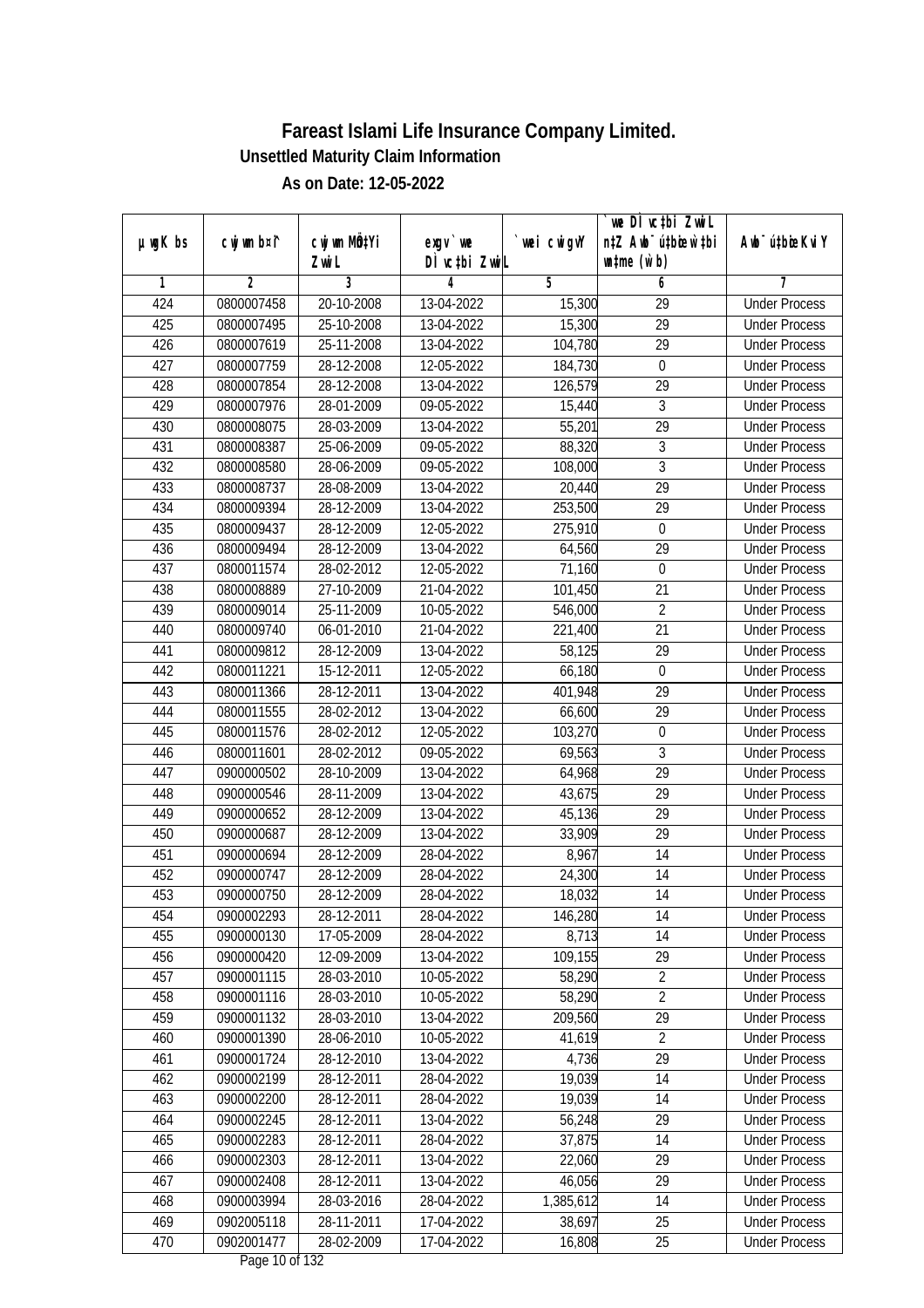|               |                |                       |                           |                  | we DI vctbi ZwiL                                            |                             |
|---------------|----------------|-----------------------|---------------------------|------------------|-------------------------------------------------------------|-----------------------------|
| $µ$ ug $K$ bs | cwj wm b¤i^    | cwj wm MQtYi<br>Zwi L | exgv `we<br>DÌ vctbi ZwiL | `wei cwigvY      | n‡Z Awb <sup>-</sup> ú‡bioar`‡bi<br>$\n  untime\n  (u`b)\n$ | Awb <sup>-</sup> ú‡bioeKviY |
| 1             | $\overline{2}$ | 3                     | 4                         | 5                | 6                                                           | 7                           |
| 471           | 0902001674     | 28-04-2009            | 21-04-2022                | 7,487            | $\overline{21}$                                             | <b>Under Process</b>        |
| 472           | 0902002624     | 28-12-2009            | 19-04-2022                | 7,594            | $\overline{23}$                                             | <b>Under Process</b>        |
| 473           | 0902003064     | 27-05-2010            | 21-04-2022                | 8,542            | $\overline{21}$                                             | <b>Under Process</b>        |
| 474           | 0902004712     | 28-06-2011            | 21-04-2022                | 32,775           | 21                                                          | <b>Under Process</b>        |
| 475           | 0902004782     | 28-06-2011            | 27-04-2022                | 6,870            | $\overline{15}$                                             | <b>Under Process</b>        |
| 476           | 0902004991     | 28-10-2011            | 27-04-2022                | 31,277           | 15                                                          | <b>Under Process</b>        |
| 477           | 0902004995     | 28-10-2011            | 17-04-2022                | 156,583          | $\overline{25}$                                             | <b>Under Process</b>        |
| 478           | 0902005106     | 28-11-2011            | 17-04-2022                | 51,877           | $\overline{25}$                                             | <b>Under Process</b>        |
| 479           | 0902005109     | 28-11-2011            | 17-04-2022                | 156,744          | $\overline{25}$                                             | <b>Under Process</b>        |
| 480           | 0959003415     | 18-12-2011            | 28-04-2022                | 16,225           | 14                                                          | <b>Under Process</b>        |
| 481           | 0959003421     | 18-12-2011            | 28-04-2022                | 81,618           | $\overline{14}$                                             | <b>Under Process</b>        |
| 482           | 0959003451     | 26-12-2011            | 12-04-2022                | 55,849           | 30                                                          | <b>Under Process</b>        |
| 483           | 0959003463     | 26-12-2011            | 17-04-2022                | 58,046           | $\overline{25}$                                             | <b>Under Process</b>        |
| 484           | 0959003465     | 26-12-2011            | 17-04-2022                | 96,743           | 25                                                          | <b>Under Process</b>        |
| 485           | 0959003466     | 26-12-2011            | 13-04-2022                | 92,387           | 29                                                          | <b>Under Process</b>        |
| 486           | 0959003473     | 28-12-2011            | 28-04-2022                |                  | 14                                                          | <b>Under Process</b>        |
| 487           | 0959003491     | 28-12-2011            | 12-04-2022                | 29,496<br>95,412 | 30                                                          | <b>Under Process</b>        |
| 488           | 0959003494     | 28-12-2011            | 08-05-2022                | 33,423           | $\overline{4}$                                              | <b>Under Process</b>        |
| 489           | 0959003506     | 28-12-2011            | 13-04-2022                | 58,046           | 29                                                          | <b>Under Process</b>        |
| 490           | 0959003528     | 28-12-2011            | 08-05-2022                | 38,697           | 4                                                           | <b>Under Process</b>        |
| 491           | 0959003538     | 28-12-2011            | 13-04-2022                | 5,783            | 29                                                          | <b>Under Process</b>        |
| 492           | 0959003553     | 28-12-2011            | 17-04-2022                | 96,743           | 25                                                          | <b>Under Process</b>        |
| 493           | 0959003555     | 28-12-2011            | 28-04-2022                | 38,039           | 14                                                          | <b>Under Process</b>        |
| 494           | 0959003560     | 28-12-2011            | 28-04-2022                | 21,650           | 14                                                          | <b>Under Process</b>        |
| 495           | 0959003573     | 28-12-2011            | 28-04-2022                | 58,046           | 14                                                          | <b>Under Process</b>        |
| 496           | 0959003598     | 28-12-2011            | 12-04-2022                | 56,144           | 30                                                          | <b>Under Process</b>        |
| 497           | 0959003617     | 28-12-2011            | 28-04-2022                | 96,743           | 14                                                          | <b>Under Process</b>        |
| 498           | 0959003623     | 28-12-2011            | 08-05-2022                | 38,697           | $\overline{4}$                                              | <b>Under Process</b>        |
| 499           | 0959003643     | 28-12-2011            | 13-04-2022                | 17,239           | 29                                                          | <b>Under Process</b>        |
| 500           | 0959003647     | 28-12-2011            | 17-04-2022                | 38,697           | 25                                                          | <b>Under Process</b>        |
| 501           | 0960001157     | 16-10-2011            | 26-04-2022                | 5,751            | 16                                                          | <b>Under Process</b>        |
| 502           | 0960001214     | 15-11-2011            | 11-04-2022                | 193,479          | 31                                                          | <b>Under Process</b>        |
| 503           | 0960001292     | 28-12-2011            | 26-04-2022                | 30,134           | 16                                                          | <b>Under Process</b>        |
| 504           | 0960001296     | 28-12-2011            | 26-04-2022                | 58,046           | 16                                                          | <b>Under Process</b>        |
| 505           | 0960001324     | 28-12-2011            | 11-04-2022                | 91,856           | 31                                                          | <b>Under Process</b>        |
| 506           | 0960001326     | 28-12-2011            | 11-04-2022                | 91,056           | 31                                                          | <b>Under Process</b>        |
| 507           | 0960001336     | 28-12-2011            | 21-04-2022                | 31,483           | 21                                                          | <b>Under Process</b>        |
| 508           | 0960001353     | 28-12-2011            | 11-04-2022                | 38,697           | $\overline{31}$                                             | <b>Under Process</b>        |
| 509           | 0960001357     | 28-01-2012            | 26-04-2022                | 34,450           | 16                                                          | <b>Under Process</b>        |
| 510           | 0960001392     | 15-03-2012            | 21-04-2022                | 94,505           | 21                                                          | <b>Under Process</b>        |
| 511           | 0960001394     | 15-03-2012            | 27-04-2022                | 97,167           | 15                                                          | <b>Under Process</b>        |
| 512           | 0960001397     | 28-01-2012            | 26-04-2022                | 9,809            | 16                                                          | <b>Under Process</b>        |
| 513           | 0960001398     | 28-02-2012            | 21-04-2022                | 93,996           | $\overline{21}$                                             | <b>Under Process</b>        |
| 514           | 0960001399     | 28-03-2012            | 27-04-2022                | 58,301           | 15                                                          | <b>Under Process</b>        |
| 515           | 0962003416     | 28-12-2011            | 17-04-2022                | 541,792          | 25                                                          | <b>Under Process</b>        |
| 516           | 0960000392     | 28-06-2010            | 21-04-2022                | 67,149           | 21                                                          | <b>Under Process</b>        |
| 517           | 0961000349     | $19-03-2008$          | 11-04-2022                | 116,069          | 31                                                          | <b>Under Process</b>        |
|               |                |                       | Dege 11 of 122            |                  |                                                             |                             |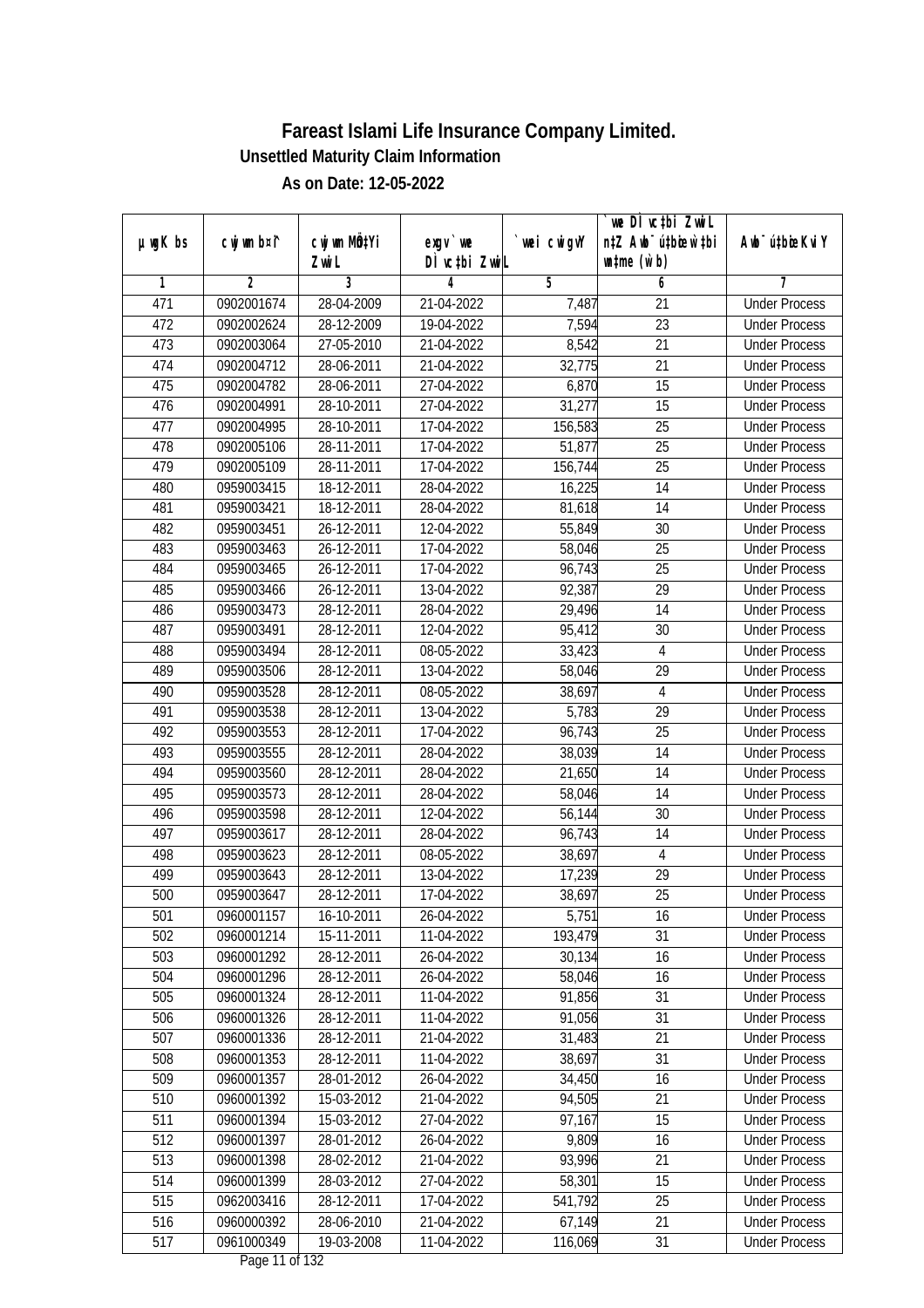|               |                |                       |                                    |                | we DI vctbi ZwiL                                            |                             |
|---------------|----------------|-----------------------|------------------------------------|----------------|-------------------------------------------------------------|-----------------------------|
| $µ$ ug $K$ bs | cwj wm b¤i^    | cwj wm MQtYi<br>Zwi L | $exgV$ we<br>DÌ vctbi ZwiL         | `wei cwigvY    | n‡Z Awb <sup>-</sup> ú‡bioar`‡bi<br>$\n  untime\n  (u`b)\n$ | Awb <sup>-</sup> ú‡bioeKviY |
| 1             | $\overline{2}$ | 3                     | 4                                  | $\overline{5}$ | 6                                                           | 7                           |
| 518           | 0961000370     | 23-03-2008            | 17-04-2022                         | 39,704         | $\overline{25}$                                             | <b>Under Process</b>        |
| 519           | 0961001367     | 28-04-2009            | 08-05-2022                         | 8,841          | $\overline{4}$                                              | <b>Under Process</b>        |
| 520           | 0961003281     | 26-12-2010            | 28-04-2022                         | 13,261         | $\overline{14}$                                             | <b>Under Process</b>        |
| 521           | 0961004178     | 26-10-2011            | 25-04-2022                         | 38,697         | 17                                                          | <b>Under Process</b>        |
| 522           | 0961004334     | $28 - 12 - 2011$      | 25-04-2022                         | 13,347         | $\overline{17}$                                             | <b>Under Process</b>        |
| 523           | 0961004446     | 24-03-2012            | 25-04-2022                         | 191,664        | $\overline{17}$                                             | <b>Under Process</b>        |
| 524           | 0961004449     | 28-03-2012            | 25-04-2022                         | 97,167         | $\overline{17}$                                             | <b>Under Process</b>        |
| 525           | 0961004467     | 28-03-2012            | 19-04-2022                         | 97,167         | 23                                                          | <b>Under Process</b>        |
| 526           | 0962002078     | 05-03-2011            | 17-04-2022                         | 10,677         | $\overline{25}$                                             | <b>Under Process</b>        |
| 527           | 0962003075     | 05-12-2011            | 17-04-2022                         | 11,011         | 25                                                          | <b>Under Process</b>        |
| 528           | 0962003246     | 28-12-2011            | 28-04-2022                         | 23,491         | $\overline{14}$                                             | <b>Under Process</b>        |
| 529           | 0962003283     | 28-12-2011            | 28-04-2022                         | 16,127         | 14                                                          | <b>Under Process</b>        |
| 530           | 0962003400     | 28-12-2011            | 17-04-2022                         | 30,447         | $\overline{25}$                                             | <b>Under Process</b>        |
| 531           | 0962003448     | 28-12-2011            | 28-04-2022                         | 81,975         | 14                                                          | <b>Under Process</b>        |
| 532           | 0962003630     | 14-03-2012            | 17-04-2022                         | 194,326        | 25                                                          | <b>Under Process</b>        |
| 533           | 0962003669     | 28-03-2012            | 28-04-2022                         | 97,167         | 14                                                          | <b>Under Process</b>        |
| 534           | 0963004932     | 28-10-2011            | 08-05-2022                         | 32,759         | $\sqrt{4}$                                                  | <b>Under Process</b>        |
| 535           | 0963004980     | 28-11-2011            | 10-05-2022                         | 28,596         | $\overline{2}$                                              | <b>Under Process</b>        |
| 536           | 0963005129     | 28-12-2011            | 18-04-2022                         | 91,075         | 24                                                          | <b>Under Process</b>        |
| 537           | 0963005158     | 28-12-2011            | 12-05-2022                         | 76,559         | $\boldsymbol{0}$                                            | <b>Under Process</b>        |
| 538           | 0963005168     | 28-12-2011            | 21-04-2022                         | 22,339         | 21                                                          | <b>Under Process</b>        |
| 539           | 0963005285     | 28-12-2011            | 11-05-2022                         | 92,266         | 1                                                           | <b>Under Process</b>        |
| 540           | 0963005324     | 10-03-2012            | 10-05-2022                         | 97,167         | $\overline{2}$                                              | <b>Under Process</b>        |
| 541           | 0963005349     | 10-03-2012            | 12-05-2022                         | 31,721         | $\boldsymbol{0}$                                            | <b>Under Process</b>        |
| 542           | 0963005355     | 11-03-2012            | 08-05-2022                         | 50,615         | $\sqrt{4}$                                                  | <b>Under Process</b>        |
| 543           | 0963005390     | 25-03-2012            | 10-05-2022                         | 36,647         | $\sqrt{2}$                                                  | <b>Under Process</b>        |
| 544           | 0963005392     | 22-03-2012            | 10-05-2022                         | 92,665         | $\overline{2}$                                              | <b>Under Process</b>        |
| 545           | 0963005399     | 27-03-2012            | 18-04-2022                         | 36,417         | 24                                                          | <b>Under Process</b>        |
| 546           | 0963005432     | 28-03-2012            | 10-05-2022                         | 97,167         | $\overline{2}$                                              | <b>Under Process</b>        |
| 547           | 0963005448     | 28-03-2012            | 10-05-2022                         | 38,433         | $\overline{2}$                                              | <b>Under Process</b>        |
| 548           | 0963005456     | 28-03-2012            | 10-05-2022                         | 38,866         | 2                                                           | <b>Under Process</b>        |
| 549           | 0963005471     | 28-03-2012            | 10-05-2022                         | 50,771         | $\overline{2}$                                              | <b>Under Process</b>        |
| 550           | 0963005475     | 28-03-2012            | 10-05-2022                         | 27,146         | $\overline{2}$                                              | <b>Under Process</b>        |
| 551           | 0964000135     | 28-06-2009            | 10-05-2022                         | 85,500         | $\overline{2}$                                              | <b>Under Process</b>        |
| 552           | 0964000327     | 28-12-2009            | 10-05-2022                         | 74,178         | $\overline{2}$                                              | <b>Under Process</b>        |
| 553           | 0964001673     | 05-06-2011            | 24-04-2022                         | 14, 149        | 18                                                          | <b>Under Process</b>        |
| 554           | 0964001700     | 28-06-2011            | 10-05-2022                         | 18,352         | $\overline{2}$                                              | <b>Under Process</b>        |
| 555           | 0964001737     | $09 - 05 - 2011$      | 24-04-2022                         | 32,736         | $\overline{18}$                                             | <b>Under Process</b>        |
| 556           | 0964001912     | 12-10-2011            | 28-04-2022                         | 96,743         | 14                                                          | <b>Under Process</b>        |
| 557           | 0964001990     | 29-11-2011            | 28-04-2022                         | 50,594         | 14                                                          | <b>Under Process</b>        |
| 558           | 0964002061     | 31-12-2011            | 28-04-2022                         | 96,743         | 14                                                          | <b>Under Process</b>        |
| 559           | 0965006076     | 08-09-2011            | 10-05-2022                         | 25,882         | $\overline{2}$                                              | <b>Under Process</b>        |
| 560           | 0965006374     | 02-11-2011            | 09-05-2022                         | 32,660         | 3                                                           | <b>Under Process</b>        |
| 561           | 0965006872     | 26-02-2012            | 10-05-2022                         | 97,167         | $\overline{2}$                                              | <b>Under Process</b>        |
| 562           | 0963002157     | 28-06-2010            | 10-05-2022                         | 11,322         | $\overline{2}$                                              | <b>Under Process</b>        |
| 563           | 0963002159     | 28-06-2010            | 10-05-2022                         | 25,729         | $\overline{2}$                                              | <b>Under Process</b>        |
| 564           | 0963004533     | 28-06-2011            | 12-05-2022<br>$D_{0.92}$ 10 of 100 | 65,500         | $\pmb{0}$                                                   | <b>Under Process</b>        |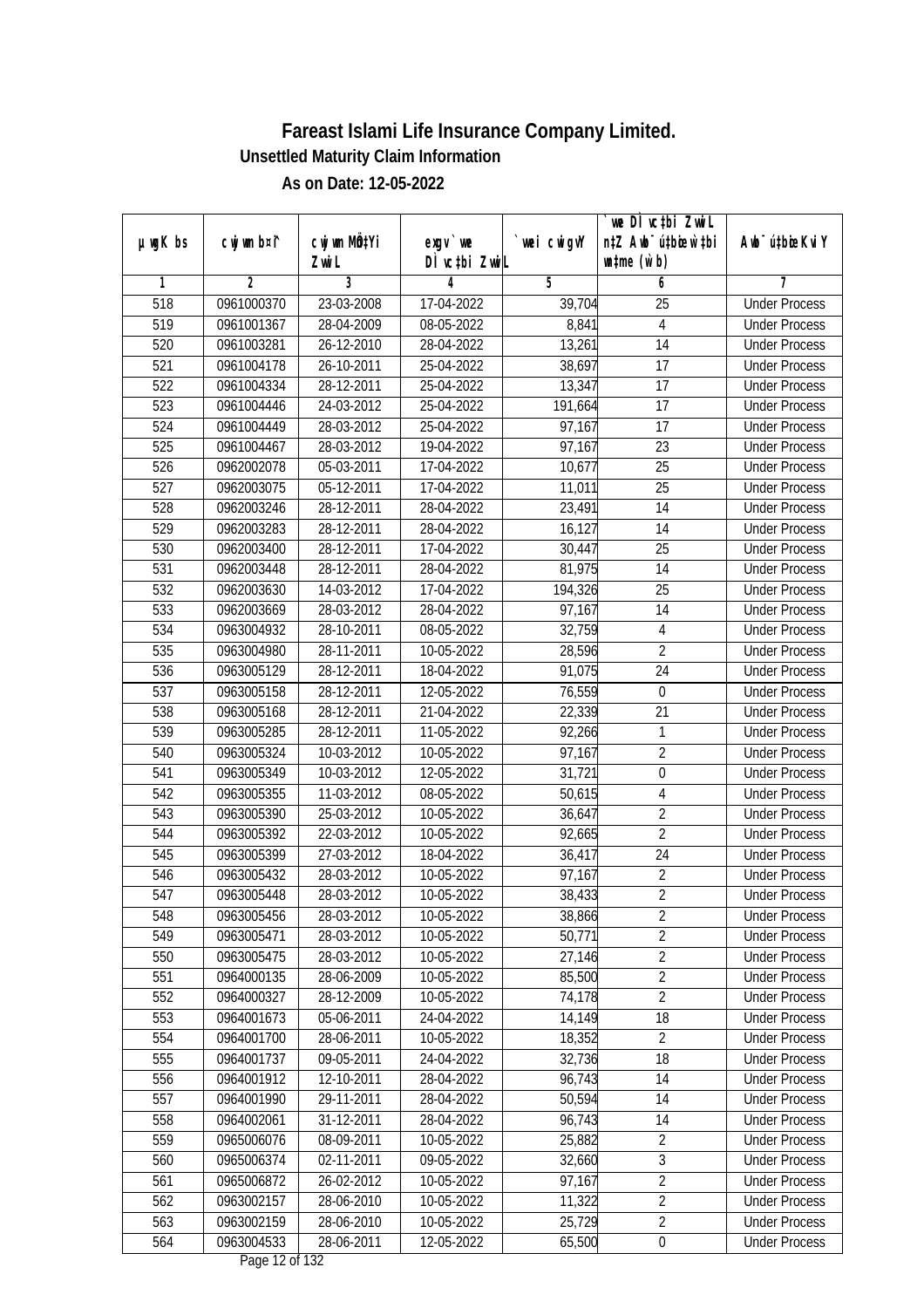|                  |                |                           |               |                | we DI vctbi Zwil                 |                             |
|------------------|----------------|---------------------------|---------------|----------------|----------------------------------|-----------------------------|
| $µ$ ug $K$ bs    | cwj wm b¤i^    | cwj wm MQtYi              | $exgv$ we     | `wei cwigvY    | n‡Z Awb <sup>-</sup> ú‡biosw`‡bi | Awb <sup>-</sup> ú‡bioeKviY |
|                  |                | Zwi L                     | DÌ vctbi ZwiL |                | $\n  untime\n  (u`b)\n$          |                             |
| 1                | $\overline{2}$ | 3                         | 4             | $\overline{5}$ | 6                                | 7                           |
| 565              | 0963004678     | 13-09-2011                | 18-04-2022    | 80,830         | 24                               | <b>Under Process</b>        |
| 566              | 0963004765     | 28-09-2011                | 10-05-2022    | 20,705         | $\overline{2}$                   | <b>Under Process</b>        |
| 567              | 0964000877     | 28-10-2010                | 28-04-2022    | 14,783         | $\overline{14}$                  | <b>Under Process</b>        |
| 568              | 0964001195     | 28-12-2010                | 24-04-2022    | 46,317         | 18                               | <b>Under Process</b>        |
| 569              | 0964001334     | $03 - 03 - 2011$          | 24-04-2022    | 57,189         | $\overline{18}$                  | <b>Under Process</b>        |
| 570              | 0965002646     | 28-01-2010                | 09-05-2022    | 5,163          | 3                                | <b>Under Process</b>        |
| 571              | 0965003684     | 28-08-2010                | $10-05-2022$  | 23,548         | $\overline{2}$                   | <b>Under Process</b>        |
| 572              | 0965003997     | 28-07-2010                | 10-05-2022    | 9,895          | $\overline{2}$                   | <b>Under Process</b>        |
| 573              | 0965004300     | 28-12-2010                | 10-05-2022    | 16,426         | $\overline{2}$                   | <b>Under Process</b>        |
| 574              | 0965004612     | 28-12-2010                | 11-05-2022    | 20,874         | 1                                | <b>Under Process</b>        |
| $\overline{575}$ | 2400003348     | 28-11-2009                | 19-04-2022    | 51,940         | $\overline{23}$                  | <b>Under Process</b>        |
| 576              | 2400003369     | 20-12-2009                | 28-04-2022    | 65,520         | 14                               | <b>Under Process</b>        |
| 577              | 2400003382     | 24-12-2009                | 19-04-2022    | 31,553         | $\overline{23}$                  | <b>Under Process</b>        |
| 578              | 2400003383     | 24-12-2009                | 11-05-2022    | 31,728         | 1                                | <b>Under Process</b>        |
| 579              | 2400003491     | 28-12-2009                | 19-04-2022    | 24,975         | 23                               | <b>Under Process</b>        |
| 580              | 2400003516     | 28-12-2009                | 19-04-2022    | 109,200        | 23                               | <b>Under Process</b>        |
| 581              | 2400003535     | 28-12-2009                | 19-04-2022    | 54,600         | 23                               | <b>Under Process</b>        |
| 582              | 2400003536     | 28-12-2009                | 19-04-2022    | 54,600         | 23                               | <b>Under Process</b>        |
| 583              | 2400004373     | 28-12-2009                | 28-04-2022    | 11,520         | 14                               | <b>Under Process</b>        |
| 584              | 2400004439     | 28-12-2009                | 19-04-2022    | 36,225         | 23                               | <b>Under Process</b>        |
| 585              | 2400005022     | 28-12-2009                | 28-04-2022    | 23,524         | 14                               | <b>Under Process</b>        |
| 586              | 2400005101     | 28-12-2009                | 19-04-2022    | 54,605         | 23                               | <b>Under Process</b>        |
| 587              | 2400005218     | 28-01-2010                | 11-05-2022    | 55,350         | 1                                | <b>Under Process</b>        |
| 588              | 2400005259     | 28-01-2010                | 28-04-2022    | 11,595         | 14                               | <b>Under Process</b>        |
| 589              | 2400005265     | 28-01-2010                | 19-04-2022    | 52,435         | 23                               | <b>Under Process</b>        |
| 590              | 2400005268     | 28-01-2010                | 19-04-2022    | 55,350         | 23                               | <b>Under Process</b>        |
| 591              | 2400005272     | 28-01-2010                | 11-05-2022    | 53,495         | $\mathbf{1}$                     | <b>Under Process</b>        |
| 592              | 2400005276     | 28-01-2010                | 09-05-2022    | 6,757          | $\overline{3}$                   | <b>Under Process</b>        |
| 593              | 2400006091     | 28-12-2010                | 11-05-2022    | 17,860         | 1                                | <b>Under Process</b>        |
| 594              | 2400006739     | 28-06-2011                | 11-05-2022    | 19,155         | $\mathbf{1}$                     | <b>Under Process</b>        |
| 595              | 2400006963     | 28-11-2011                | 19-04-2022    | 76,535         | 23                               | <b>Under Process</b>        |
| 596              | 2400007722     | 16-03-2016                | 17-04-2022    | 138,754        | 25                               | <b>Under Process</b>        |
| 597              | 2400007723     | 16-03-2016                | 11-05-2022    | 20,079         | 1                                | <b>Under Process</b>        |
| 598              | 2400007728     | 28-03-2016                | 11-05-2022    | 33,706         | 1                                | <b>Under Process</b>        |
| 599              | 2500016683     | 28-06-2011                | 24-04-2022    | 81,650         | 18                               | <b>Under Process</b>        |
| 600              | 2500016839     | 20-09-2011                | 24-04-2022    | 314,500        | 18                               | <b>Under Process</b>        |
| 601              | 2500016963     | $\overline{01-11} - 2011$ | 24-04-2022    | 8,273          | 18                               | <b>Under Process</b>        |
| 602              | 2500017017     | 22-11-2011                | 25-04-2022    | 94,476         | 17                               | <b>Under Process</b>        |
| 603              | 2500017032     | 24-11-2011                | 10-05-2022    | 81,650         | $\overline{2}$                   | <b>Under Process</b>        |
| 604              | 2500017126     | 12-12-2011                | 24-04-2022    | 137,020        | 18                               | <b>Under Process</b>        |
| 605              | 2500017172     | 19-12-2011                | 10-05-2022    | 21,490         | $\overline{2}$                   | <b>Under Process</b>        |
| 606              | 2500017185     | 26-12-2011                | 12-04-2022    | 50,860         | 30                               | <b>Under Process</b>        |
| 607              | 2500017190     | 26-12-2011                | 25-04-2022    | 44,852         | 17                               | <b>Under Process</b>        |
| 608              | 2500017191     | 26-12-2011                | 12-04-2022    | 79,095         | 30                               | <b>Under Process</b>        |
| 609              | 2500017249     | 28-12-2011                | 24-04-2022    | 97,980         | 18                               | <b>Under Process</b>        |
| 610              | 2500017270     | 28-12-2011                | 26-04-2022    | 522,800        | 16                               | <b>Under Process</b>        |
| 611              | 2500017289     | 28-12-2011                | 25-04-2022    | 163,300        | 17                               | <b>Under Process</b>        |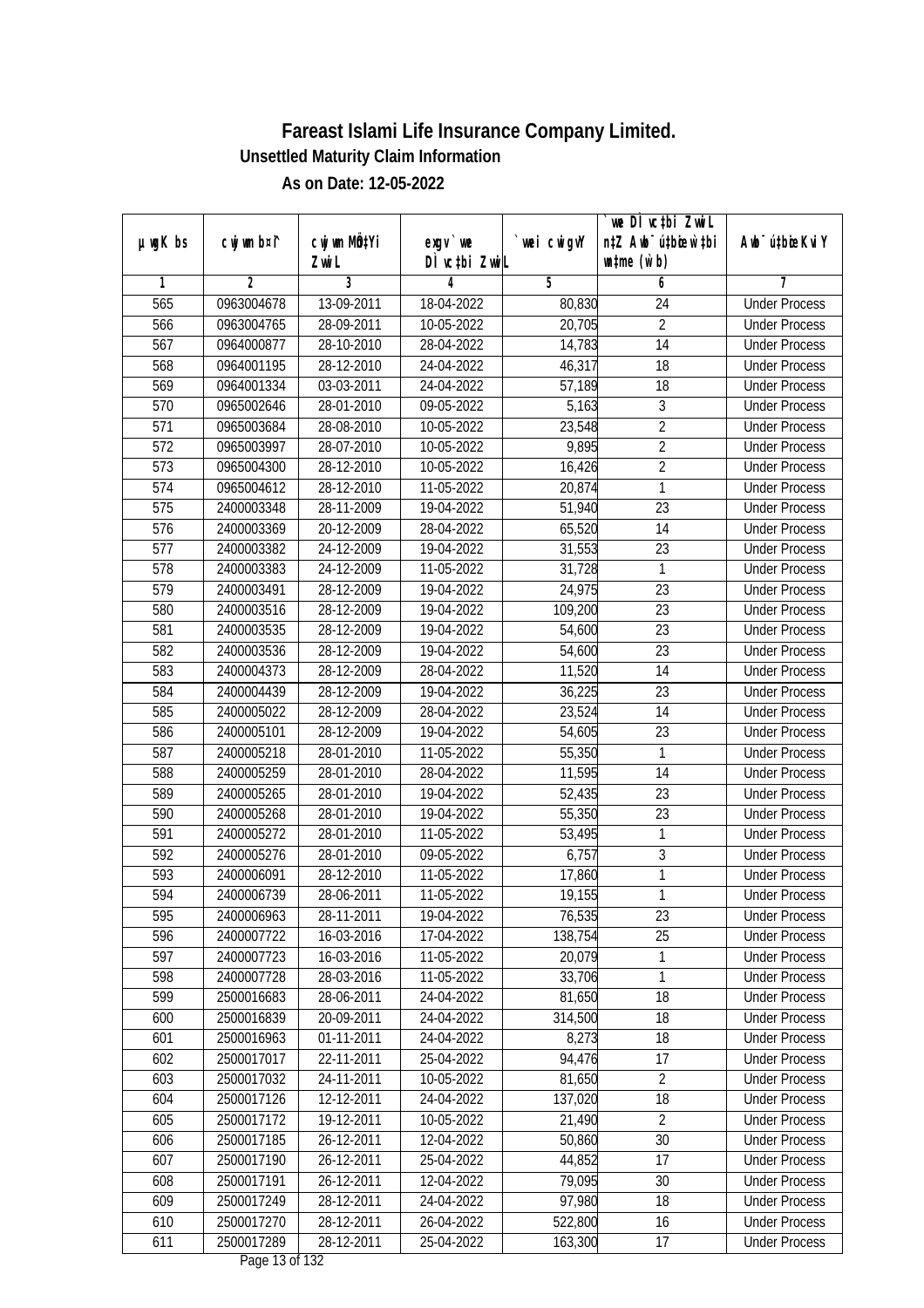| $µ$ ug $K$ bs | cwj wm b¤i^    | cwj wm MQtYi | $exgV$ we     | wei cwigvY | we DI vc‡bi ZwiL<br>n‡Z Awb <sup>-</sup> ú‡bioar`‡bi | Awb <sup>-</sup> ú‡bioeKviY |
|---------------|----------------|--------------|---------------|------------|------------------------------------------------------|-----------------------------|
|               |                | Zwi L        | DÌ vctbi ZwiL |            | $\n  untime\n  (u`b)\n$                              |                             |
| 1             | $\overline{2}$ | 3            | 4             | 5          | 6                                                    | 7                           |
| 612           | 2500017305     | 28-12-2011   | 24-04-2022    | 45,423     | $\overline{18}$                                      | <b>Under Process</b>        |
| 613           | 2500017388     | 28-12-2011   | 25-04-2022    | 48,990     | 17                                                   | <b>Under Process</b>        |
| 614           | 2500017396     | 28-12-2011   | 25-04-2022    | 160,880    | 17                                                   | <b>Under Process</b>        |
| 615           | 2500017413     | 28-12-2011   | 24-04-2022    | 40,040     | 18                                                   | <b>Under Process</b>        |
| 616           | 2500017415     | $28-12-2011$ | 25-04-2022    | 98,024     | $\overline{17}$                                      | <b>Under Process</b>        |
| 617           | 2500017425     | 28-12-2011   | 25-04-2022    | 112,464    | $\overline{17}$                                      | <b>Under Process</b>        |
| 618           | 2500017471     | 28-12-2011   | $11-05-2022$  | 152,220    | 1                                                    | <b>Under Process</b>        |
| 619           | 2500017479     | 28-12-2011   | 11-05-2022    | 17,112     | 1                                                    | <b>Under Process</b>        |
| 620           | 2500017491     | 28-12-2011   | 12-04-2022    | 164,900    | 30                                                   | <b>Under Process</b>        |
| 621           | 2500017525     | 28-12-2011   | 12-04-2022    | 36,723     | 30                                                   | <b>Under Process</b>        |
| 622           | 2500017553     | 28-12-2011   | 11-05-2022    | 68,060     | 1                                                    | <b>Under Process</b>        |
| 623           | 2500017608     | 28-12-2011   | 11-05-2022    | 163,300    | $\mathbf{1}$                                         | <b>Under Process</b>        |
| 624           | 2500017781     | 28-12-2011   | 25-04-2022    | 21,567     | $\overline{17}$                                      | <b>Under Process</b>        |
| 625           | 2500017790     | 28-12-2011   | 25-04-2022    | 163,300    | 17                                                   | <b>Under Process</b>        |
| 626           | 2500017812     | 20-02-2012   | 25-04-2022    | 164,000    | 17                                                   | <b>Under Process</b>        |
| 627           | 2500017855     | 14-03-2012   | 11-05-2022    | 11,180     | $\mathbf{1}$                                         | <b>Under Process</b>        |
| 628           | 2500017867     | 14-03-2012   | 10-05-2022    | 11,180     | $\overline{2}$                                       | <b>Under Process</b>        |
| 629           | 2500017884     | 14-03-2012   | 24-04-2022    | 164,000    | $\overline{18}$                                      | <b>Under Process</b>        |
| 630           | 2500017900     | 15-03-2012   | 25-04-2022    | 34,590     | 17                                                   | <b>Under Process</b>        |
| 631           | 2500017909     | 20-03-2012   | 12-04-2022    | 492,000    | 30                                                   | <b>Under Process</b>        |
| 632           | 2500017916     | 24-03-2012   | 25-04-2022    | 322,980    | 17                                                   | <b>Under Process</b>        |
| 633           | 2500017927     | 25-03-2012   | 25-04-2022    | 82,000     | 17                                                   | <b>Under Process</b>        |
| 634           | 2500017934     | 28-03-2012   | 11-05-2022    | 71,160     | 1                                                    | <b>Under Process</b>        |
| 635           | 2500017940     | 28-03-2012   | 10-05-2022    | 45,404     | $\overline{2}$                                       | <b>Under Process</b>        |
| 636           | 2500017994     | 18-03-2012   | 25-04-2022    | 98,400     | 17                                                   | <b>Under Process</b>        |
| 637           | 2600013526     | 28-12-2009   | 17-04-2022    | 26,402     | 25                                                   | <b>Under Process</b>        |
| 638           | 2600014025     | 28-12-2009   | 12-04-2022    | 59,600     | 30                                                   | <b>Under Process</b>        |
| 639           | 2600014042     | 28-12-2009   | 08-05-2022    | 1,092,000  | $\overline{4}$                                       | <b>Under Process</b>        |
| 640           | 2600014043     | 28-12-2009   | 12-04-2022    | 57,784     | 30                                                   | <b>Under Process</b>        |
| 641           | 2600014106     | 28-12-2009   | 28-04-2022    | 8,283      | 14                                                   | <b>Under Process</b>        |
| 642           | 2600014111     | 28-12-2009   | 17-04-2022    | 24,517     | 25                                                   | <b>Under Process</b>        |
| 643           | 2600014164     | 28-12-2009   | 12-04-2022    | 15,977     | 30                                                   | <b>Under Process</b>        |
| 644           | 2600014212     | 28-12-2009   | 28-04-2022    | 5,460      | 14                                                   | <b>Under Process</b>        |
| 645           | 2600014215     | 28-12-2009   | 17-04-2022    | 81,408     | 25                                                   | <b>Under Process</b>        |
| 646           | 2600014241     | 28-12-2009   | 12-04-2022    | 5,180      | 30                                                   | <b>Under Process</b>        |
| 647           | 2600014260     | 28-12-2009   | 12-04-2022    | 81,908     | 30                                                   | <b>Under Process</b>        |
| 648           | 2600014287     | 28-12-2009   | 08-05-2022    | 32,100     | $\overline{4}$                                       | <b>Under Process</b>        |
| 649           | 2600014425     | 28-12-2009   | 12-04-2022    | 53,790     | 30                                                   | <b>Under Process</b>        |
| 650           | 2600014450     | 28-12-2009   | 08-05-2022    | 38,608     | 4                                                    | <b>Under Process</b>        |
| 651           | 2600014477     | 28-12-2009   | 12-04-2022    | 24,745     | 30                                                   | <b>Under Process</b>        |
| 652           | 2600014625     | 28-12-2009   | 28-04-2022    | 5,957      | 14                                                   | <b>Under Process</b>        |
| 653           | 2600014631     | 28-12-2009   | 28-04-2022    | 5,028      | 14                                                   | <b>Under Process</b>        |
| 654           | 2600014679     | 28-12-2009   | 28-04-2022    | 57,538     | 14                                                   | <b>Under Process</b>        |
| 655           | 2600014690     | 28-12-2009   | 12-04-2022    | 6,726      | 30                                                   | <b>Under Process</b>        |
| 656           | 2600015749     | 28-03-2010   | 28-04-2022    | 123,984    | 14                                                   | <b>Under Process</b>        |
| 657           | 2600019636     | 28-06-2011   | 28-04-2022    | 40,037     | 14                                                   | <b>Under Process</b>        |
| 658           | 2600019682     | 28-06-2011   | 13-04-2022    | 80,558     | 29                                                   | <b>Under Process</b>        |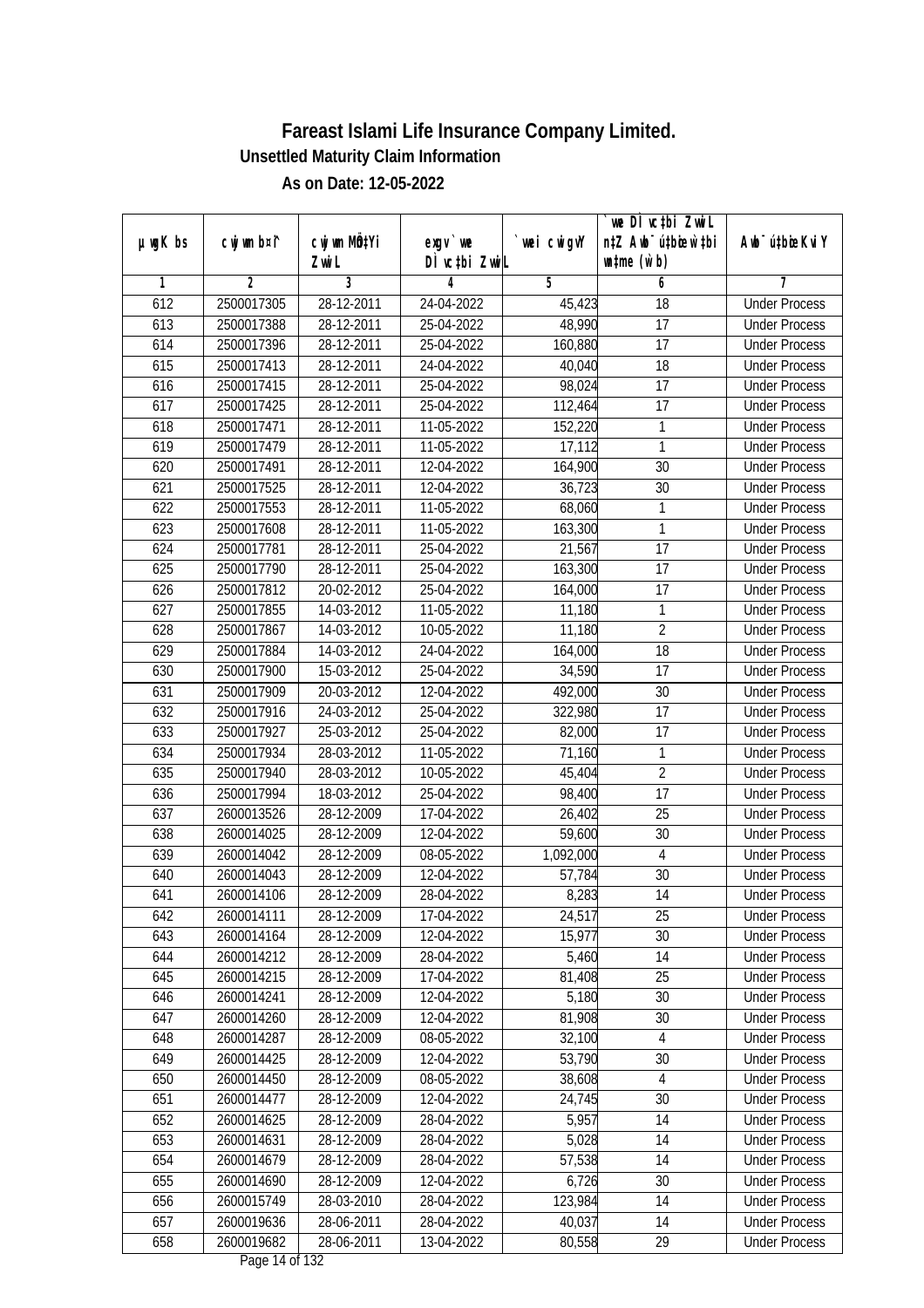|               |                |                       |                            |                | we DI vctbi ZwiL                                            |                             |
|---------------|----------------|-----------------------|----------------------------|----------------|-------------------------------------------------------------|-----------------------------|
| $µ$ ug $K$ bs | cwj wm b¤i^    | cwj wm MQtYi<br>Zwi L | $exgV$ we<br>DÌ vctbi ZwiL | `wei cwigvY    | n‡Z Awb <sup>-</sup> ú‡bioar`‡bi<br>$\n  untime\n  (u`b)\n$ | Awb <sup>-</sup> ú‡bioeKviY |
| 1             | $\overline{2}$ | 3                     | 4                          | $\overline{5}$ | 6                                                           | 7                           |
| 659           | 2600020117     | 28-10-2011            | 12-04-2022                 | 58,788         | 30                                                          | <b>Under Process</b>        |
| 660           | 2600020156     | 15-11-2011            | 17-04-2022                 | 74,505         | $\overline{25}$                                             | <b>Under Process</b>        |
| 661           | 2600020202     | 28-11-2011            | 12-04-2022                 | 57,204         | $\overline{30}$                                             | <b>Under Process</b>        |
| 662           | 2600020210     | 28-11-2011            | 08-05-2022                 | 18,918         | 4                                                           | <b>Under Process</b>        |
| 663           | 2600020221     | 28-11-2011            | 12-04-2022                 | 163,300        | $\overline{30}$                                             | <b>Under Process</b>        |
| 664           | 2600020287     | 20-12-2011            | 12-04-2022                 | 163,300        | 30                                                          | <b>Under Process</b>        |
| 665           | 2600020329     | 28-12-2011            | 08-05-2022                 | 60,692         | $\overline{4}$                                              | <b>Under Process</b>        |
| 666           | 2600020339     | 28-12-2011            | 17-04-2022                 | 163,300        | $\overline{25}$                                             | <b>Under Process</b>        |
| 667           | 2600020362     | 28-12-2011            | 12-04-2022                 | 17,105         | $\overline{30}$                                             | <b>Under Process</b>        |
| 668           | 2600020365     | 28-12-2011            | 12-04-2022                 | 322,200        | 30                                                          | <b>Under Process</b>        |
| 669           | 2600020383     | 28-12-2011            | 08-05-2022                 | 39,928         | 4                                                           | <b>Under Process</b>        |
| 670           | 7600011142     | 28-12-2009            | 11-04-2022                 | 27,238         | 31                                                          | <b>Under Process</b>        |
| 671           | 7600011143     | 28-12-2009            | 11-04-2022                 | 59,600         | $\overline{31}$                                             | <b>Under Process</b>        |
| 672           | 7600011148     | 28-12-2009            | 24-04-2022                 | 18,764         | 18                                                          | <b>Under Process</b>        |
| 673           | 7600011174     | 28-12-2009            | 24-04-2022                 | 8,100          | 18                                                          | <b>Under Process</b>        |
| 674           | 7600011197     | 28-12-2009            | 24-04-2022                 | 14,506         | 18                                                          | <b>Under Process</b>        |
| 675           | 7600011209     | 28-12-2009            | 07-03-2022                 | 20,065         | 66                                                          | <b>Under Process</b>        |
| 676           | 7600011447     | 28-12-2009            | 24-04-2022                 | 50,890         | 18                                                          | <b>Under Process</b>        |
| 677           | 7600011451     | 28-12-2009            | 11-04-2022                 | 54,600         | 31                                                          | <b>Under Process</b>        |
| 678           | 7600011507     | 28-12-2009            | 24-04-2022                 | 8,967          | 18                                                          | <b>Under Process</b>        |
| 679           | 7600011691     | 28-12-2009            | 11-04-2022                 | 12,824         | 31                                                          | <b>Under Process</b>        |
| 680           | 7600011742     | 28-12-2009            | 24-04-2022                 | 17,306         | 18                                                          | <b>Under Process</b>        |
| 681           | 7600011842     | 28-12-2009            | 24-04-2022                 | 5,460          | 18                                                          | <b>Under Process</b>        |
| 682           | 7600011963     | 28-12-2009            | 11-04-2022                 | 11,316         | 31                                                          | <b>Under Process</b>        |
| 683           | 7600014394     | 28-06-2011            | 24-04-2022                 | 165,450        | 18                                                          | <b>Under Process</b>        |
| 684           | 7600014734     | 26-12-2011            | 24-04-2022                 | 37,348         | 18                                                          | <b>Under Process</b>        |
| 685           | 7600014736     | 26-12-2011            | 11-04-2022                 | 45,078         | 31                                                          | <b>Under Process</b>        |
| 686           | 7600015000     | 28-12-2011            | 24-04-2022                 | 41,650         | 18                                                          | <b>Under Process</b>        |
| 687           | 7600015165     | 28-12-2011            | 11-04-2022                 | 101,466        | 31                                                          | <b>Under Process</b>        |
| 688           | 7700000395     | 28-06-2009            | 25-04-2022                 | 6,759          | 17                                                          | <b>Under Process</b>        |
| 689           | 7700000721     | 26-09-2009            | 10-05-2022                 | 5,421          | $\overline{2}$                                              | <b>Under Process</b>        |
| 690           | 7700004059     | 28-12-2010            | 10-05-2022                 | 21,720         | $\overline{2}$                                              | <b>Under Process</b>        |
| 691           | 7700004178     | 28-12-2010            | 10-05-2022                 | 46,947         | $\overline{2}$                                              | <b>Under Process</b>        |
| 692           | 7700004254     | 28-12-2010            | 25-04-2022                 | 19,264         | 17                                                          | <b>Under Process</b>        |
| 693           | 7700004972     | 28-04-2011            | 25-04-2022                 | 21,620         | 17                                                          | <b>Under Process</b>        |
| 694           | 7700005137     | 28-06-2011            | 10-05-2022                 | 37,518         | $\overline{2}$                                              | <b>Under Process</b>        |
| 695           | 7700005192     | 28-06-2011            | 25-04-2022                 | 11,030         | 17                                                          | <b>Under Process</b>        |
| 696           | 7700005598     | 11-12-2011            | 10-05-2022                 | 21,430         | $\overline{2}$                                              | <b>Under Process</b>        |
| 697           | 7700005618     | 15-12-2011            | 25-04-2022                 | 305,360        | 17                                                          | <b>Under Process</b>        |
| 698           | 7700005629     | 18-12-2011            | 10-05-2022                 | 163,300        | $\overline{2}$                                              | <b>Under Process</b>        |
| 699           | 7700005658     | 21-12-2011            | 10-05-2022                 | 78,625         | $\sqrt{2}$                                                  | <b>Under Process</b>        |
| 700           | 7700005690     | 28-12-2011            | 10-05-2022                 | 10,645         | $\overline{2}$                                              | <b>Under Process</b>        |
| 701           | 7700005821     | 28-12-2011            | 10-05-2022                 | 73,836         | $\overline{2}$                                              | <b>Under Process</b>        |
| 702           | 7700008654     | 28-03-2017            | 10-05-2022                 | 199,275        | $\overline{2}$                                              | <b>Under Process</b>        |
| 703           | 7800000026     | 25-06-2010            | 24-04-2022                 | 24,027         | 18                                                          | <b>Under Process</b>        |
| 704           | 7800002029     | 28-12-2011            | 12-05-2022                 | 80,190         | 0                                                           | <b>Under Process</b>        |
| 705           | 7200001583     | 28-12-2009            | 07-02-2022                 | 327,253        | 94                                                          | <b>Under Process</b>        |
|               |                |                       | $D_{0.92}$ 15 of 123       |                |                                                             |                             |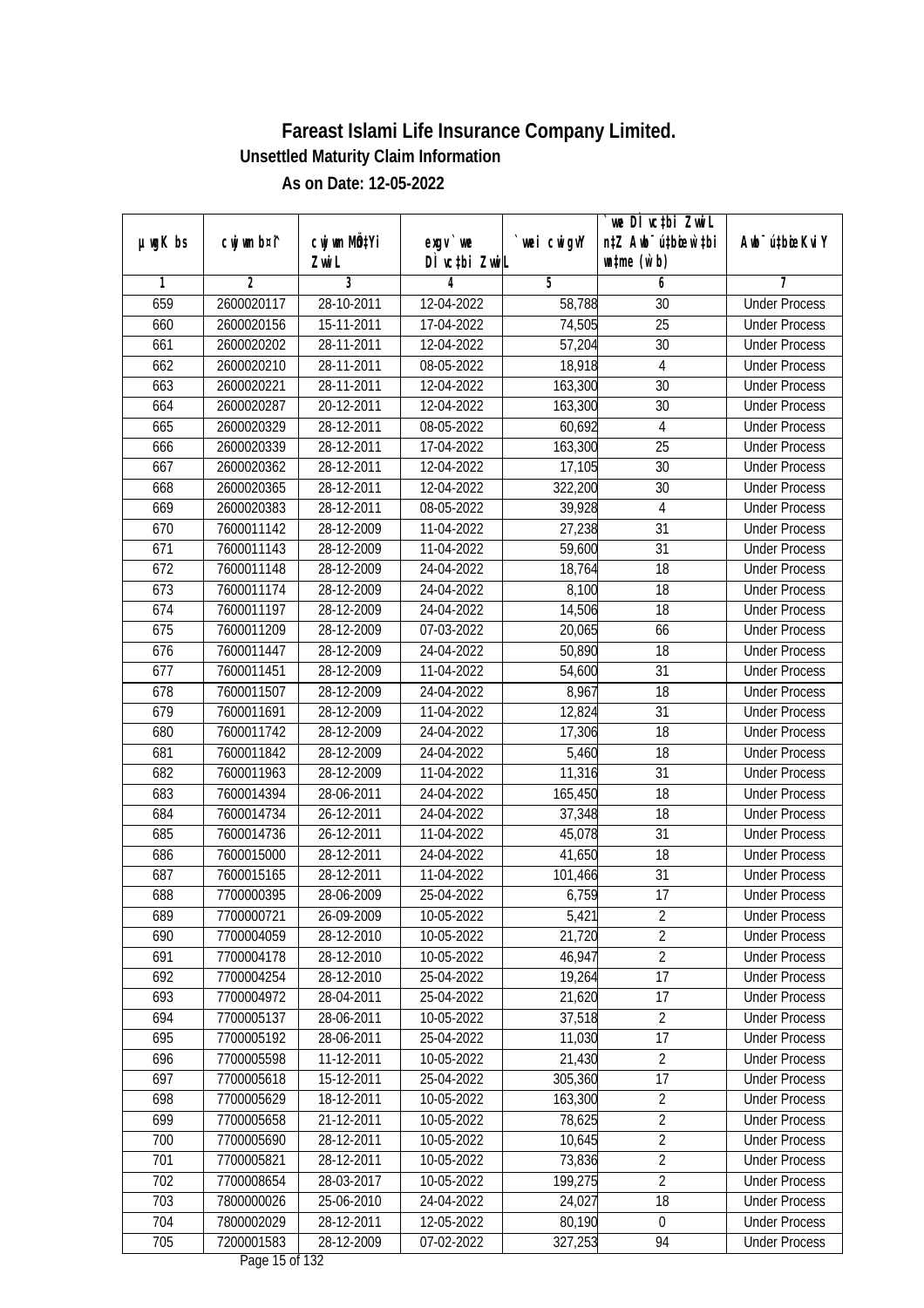|                  |                |                  |                                |            | we DI vctbi Zwil                 |                             |
|------------------|----------------|------------------|--------------------------------|------------|----------------------------------|-----------------------------|
| $µ$ ug $K$ bs    | cwj wm b¤i^    | cwj wm MQtYi     | $exqu$ we                      | wei cwigvY | n‡Z Awb <sup>-</sup> ú‡bioen`‡bi | Awb <sup>-</sup> ú‡bioeKviY |
|                  |                | Zwi L            | DÌ vctbi ZwiL                  |            | $\n  untime\n  (u`b)\n$          |                             |
| 1                | $\overline{2}$ | 3                | 4                              | 5          | 6                                | 7                           |
| 706              | 7200002587     | 28-12-2010       | 09-05-2022                     | 50,816     | 3                                | <b>Under Process</b>        |
| 707              | 7200002761     | 28-12-2010       | 09-05-2022                     | 10,668     | $\overline{3}$                   | <b>Under Process</b>        |
| 708              | 7200004878     | 28-10-2014       | 19-04-2022                     | 140,000    | $\overline{23}$                  | <b>Under Process</b>        |
| 709              | 7200006171     | 13-04-2016       | 09-05-2022                     | 70,000     | 3                                | <b>Under Process</b>        |
| 710              | 7300001667     | $11 - 12 - 2007$ | 09-05-2022                     | 8,199      | $\overline{3}$                   | <b>Under Process</b>        |
| $\overline{711}$ | 7300002932     | 28-06-2008       | 20-04-2022                     | 23,716     | $\overline{22}$                  | <b>Under Process</b>        |
| $\overline{712}$ | 7300003353     | 14-12-2008       | 21-04-2022                     | 53,450     | $\overline{21}$                  | <b>Under Process</b>        |
| 713              | 7300003995     | 28-03-2009       | 11-04-2022                     | 13,988     | 31                               | <b>Under Process</b>        |
| 714              | 7300004053     | 28-03-2009       | 20-04-2022                     | 13,197     | 22                               | <b>Under Process</b>        |
| 715              | 7300005107     | 28-10-2009       | 20-04-2022                     | 111,019    | 22                               | <b>Under Process</b>        |
| 716              | 7300005381     | 28-12-2009       | 21-04-2022                     | 5,511      | $\overline{21}$                  | <b>Under Process</b>        |
| 717              | 7300005493     | 28-12-2009       | 12-05-2022                     | 109,200    | $\boldsymbol{0}$                 | <b>Under Process</b>        |
| 718              | 7300005622     | 28-12-2009       | 20-04-2022                     | 46,728     | $\overline{22}$                  | <b>Under Process</b>        |
| 719              | 7300006505     | 28-03-2010       | 09-05-2022                     | 21,719     | 3                                | <b>Under Process</b>        |
| 720              | 7300006518     | 28-03-2010       | 09-05-2022                     | 107,470    | $\overline{3}$                   | <b>Under Process</b>        |
| 721              | 7300006736     | 28-03-2010       | 20-04-2022                     | 40,680     | $\overline{22}$                  | <b>Under Process</b>        |
| 722              | 7300006744     | 28-05-2010       | 09-05-2022                     | 78,390     | $\overline{3}$                   | <b>Under Process</b>        |
| 723              | 7300007059     | 20-11-2010       | 20-04-2022                     | 48,190     | 22                               | <b>Under Process</b>        |
| 724              | 7400001939     | 28-06-2009       | 10-05-2022                     | 7,720      | $\overline{2}$                   | <b>Under Process</b>        |
| 725              | 7400002796     | 12-12-2009       | 10-05-2022                     | 26,580     | $\overline{2}$                   | <b>Under Process</b>        |
| 726              | 7400003620     | 28-12-2009       | 25-04-2022                     | 119,470    | $\overline{17}$                  | <b>Under Process</b>        |
| 727              | 7400003740     | 28-12-2009       | 25-04-2022                     | 35,482     | 17                               | <b>Under Process</b>        |
| 728              | 7400004803     | 28-02-2010       | 10-05-2022                     | 23,696     | $\overline{2}$                   | <b>Under Process</b>        |
| 729              | 7400004844     | 24-03-2010       | 21-04-2022                     | 52,370     | 21                               | <b>Under Process</b>        |
| 730              | 7400004849     | 27-03-2010       | 21-04-2022                     | 221,400    | 21                               | <b>Under Process</b>        |
| 731              | 7400004865     | 28-03-2010       | 12-05-2022                     | 60,350     | $\boldsymbol{0}$                 | <b>Under Process</b>        |
| 732              | 7400004885     | 05-04-2010       | 25-04-2022                     | 52,530     | 17                               | <b>Under Process</b>        |
| 733              | 7400004886     | 05-04-2010       | 10-05-2022                     | 16,869     | $\overline{2}$                   | <b>Under Process</b>        |
| 734              | 7400005177     | 26-05-2010       | 10-05-2022                     | 80,800     | $\overline{2}$                   | <b>Under Process</b>        |
| 735              | 7400005564     | 28-02-2010       | 21-04-2022                     | 51,690     | 21                               | <b>Under Process</b>        |
| 736              | 7400005736     | 28-06-2010       | 10-05-2022                     | 24,080     | 2                                | <b>Under Process</b>        |
| 737              | 7400005890     | 04-10-2010       | 10-05-2022                     | 10,860     | $\overline{2}$                   | <b>Under Process</b>        |
| 738              | 7400006147     | 02-12-2010       | 10-05-2022                     | 80,800     | $\overline{2}$                   | <b>Under Process</b>        |
| 739              | 7400006837     | 28-12-2010       | 10-05-2022                     | 14,950     | $\overline{2}$                   | <b>Under Process</b>        |
| 740              | 7400007385     | 27-04-2011       | 10-05-2022                     | 11,030     | $\overline{2}$                   | <b>Under Process</b>        |
| 741              | 7400007565     | 28-06-2011       | 25-04-2022                     | 33,657     | 17                               | <b>Under Process</b>        |
| 742              | 7400007801     | 28-06-2011       | 12-05-2022                     | 34,980     | $\boldsymbol{0}$                 | <b>Under Process</b>        |
| 743              | 7400007899     | 28-06-2011       | 18-04-2022                     | 16,913     | 24                               | <b>Under Process</b>        |
| 744              | 7400008000     | 28-09-2011       | 21-04-2022                     | 73,850     | 21                               | <b>Under Process</b>        |
| 745              | 7400008073     | 13-11-2011       | 10-05-2022                     | 37,027     | $\overline{2}$                   | <b>Under Process</b>        |
| 746              | 7400008164     | 12-12-2011       | 21-04-2022                     | 44,554     | 21                               | <b>Under Process</b>        |
| 747              | 7400008272     | 28-12-2011       | 10-05-2022                     | 81,650     | $\overline{2}$                   | <b>Under Process</b>        |
| 748              | 7400008276     | 28-12-2011       | 21-04-2022                     | 78,730     | $\overline{21}$                  | <b>Under Process</b>        |
| 749              | 7400008344     | 28-12-2011       | 21-04-2022                     | 47,463     | 21                               | <b>Under Process</b>        |
| 750              | 7500000896     | 28-03-2009       | 08-05-2022                     | 109,200    | 4                                | <b>Under Process</b>        |
| 751              | 7500000938     | 28-04-2009       | 08-05-2022                     | 319,800    | 4                                | <b>Under Process</b>        |
| 752              | 7500001718     | 27-12-2009       | 21-04-2022<br>Dega $16$ of 122 | 50,470     | 21                               | <b>Under Process</b>        |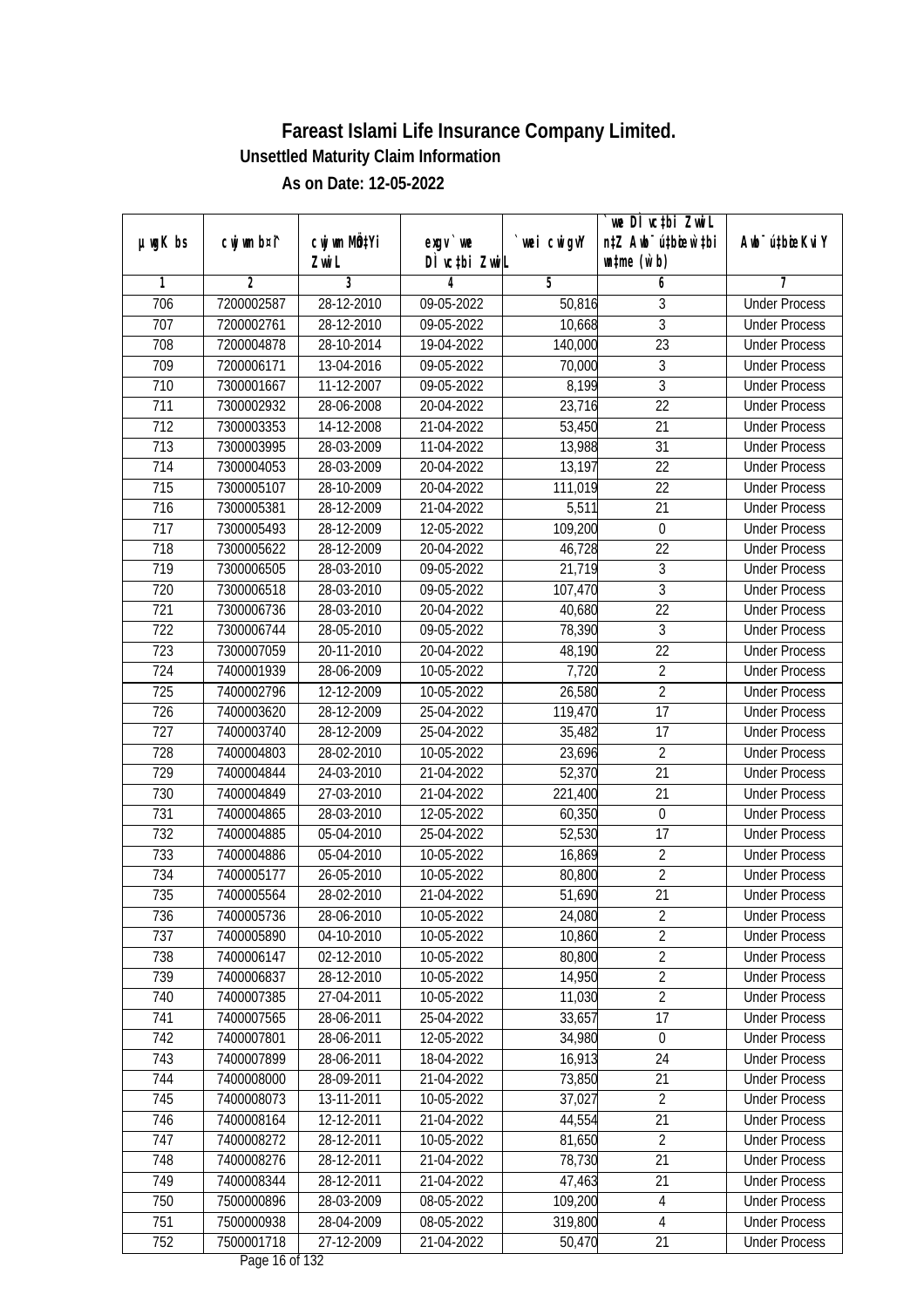| cwj wm b¤i^<br>cwj wm MQtYi<br>$µ$ ug $K$ bs<br>wei cwigvY<br>Awb <sup>-</sup> ú‡bioeKviY<br>DÌ vctbi ZwiL<br>$\n  untime\n  (u`b)\n$<br>Zwi L<br>3<br>$\overline{2}$<br>5<br>6<br>7<br>1<br>4<br>753<br>7500002236<br>28-03-2010<br>08-05-2022<br><b>Under Process</b><br>49,605<br>4<br>$\overline{21}$<br>754<br>7500002299<br>28-03-2010<br>$21-04-2022$<br>27,675<br><b>Under Process</b><br>755<br>8,770<br>$\overline{4}$<br>7500002321<br>28-03-2010<br>08-05-2022<br><b>Under Process</b><br>756<br>21<br>7500003607<br>28-06-2011<br>21-04-2022<br>200,130<br><b>Under Process</b><br>757<br>$25 - 10 - 2011$<br>$\overline{22}$<br>7500003733<br>20-04-2022<br>36,646<br><b>Under Process</b><br>758<br>7500006380<br>28-12-2014<br>08-05-2022<br>277,117<br>4<br><b>Under Process</b><br>759<br>7500007164<br>28-12-2015<br>08-05-2022<br>69,242<br>4<br><b>Under Process</b><br>760<br>7500007258<br>28-12-2015<br>08-05-2022<br>348,000<br>4<br><b>Under Process</b><br>761<br>18-02-2016<br>28-04-2022<br>55,424<br>14<br>7500007299<br><b>Under Process</b><br>762<br>14<br>7500007332<br>28-03-2016<br>28-04-2022<br>138,236<br><b>Under Process</b><br>$\overline{23}$<br>763<br>7600002922<br>28-12-2006<br>19-04-2022<br>6,430<br><b>Under Process</b><br>764<br>28-06-2007<br>10,241<br>16<br>7600004896<br>26-04-2022<br><b>Under Process</b><br>765<br>51,479<br>$\overline{21}$<br>0902005114<br>28-11-2011<br>21-04-2022<br><b>Under Process</b><br>766<br>0902005162<br>28-11-2011<br>21-04-2022<br>21<br>42,738<br><b>Under Process</b><br>767<br>21<br>0902005188<br>28-11-2011<br>21-04-2022<br>62,194<br><b>Under Process</b><br>15<br>768<br>0902005280<br>28-12-2011<br>27-04-2022<br>19,692<br><b>Under Process</b><br>769<br>185,251<br>25<br>0902005304<br>28-12-2011<br>17-04-2022<br><b>Under Process</b><br>25<br>770<br>0902005331<br>28-12-2011<br>55,056<br>17-04-2022<br><b>Under Process</b><br>25<br>771<br>28-12-2011<br>17-04-2022<br>14,956<br>0902005337<br><b>Under Process</b><br>25<br>772<br>28-12-2011<br>17-04-2022<br>18,908<br>0902005361<br><b>Under Process</b><br>$\overline{25}$<br>773<br>315,496<br>0902005383<br>28-12-2011<br>17-04-2022<br><b>Under Process</b><br>91,856<br>774<br>25<br>0902005392<br>28-12-2011<br>17-04-2022<br><b>Under Process</b><br>25<br>775<br>28-12-2011<br>17-04-2022<br>187,768<br>0902005437<br><b>Under Process</b><br>776<br>21<br>0902005452<br>28-12-2011<br>21-04-2022<br>21,072<br><b>Under Process</b><br>777<br>28-01-2012<br>27-04-2022<br>5,637<br>15<br>0902005460<br><b>Under Process</b><br>778<br>25<br>0902005461<br>28-01-2012<br>17-04-2022<br>38,866<br><b>Under Process</b><br>779<br>15<br>0902005470<br>28-01-2012<br>27-04-2022<br>76,472<br><b>Under Process</b><br>780<br>0902005484<br>28-01-2012<br>27-04-2022<br>33,303<br>15<br><b>Under Process</b><br>15<br>781<br>0902005551<br>28-03-2012<br>27-04-2022<br>94,505<br><b>Under Process</b><br>782<br>39,136<br>22<br>0903000124<br>26-02-2006<br>20-04-2022<br><b>Under Process</b><br>783<br>0903004938<br>17-11-2011<br>20-04-2022<br>32,130<br>22<br><b>Under Process</b><br>22<br>0903005291<br>26-01-2012<br>20-04-2022<br>30,490<br>784<br><b>Under Process</b><br>22<br>785<br>19,164<br>0903002059<br>28-04-2010<br>20-04-2022<br><b>Under Process</b><br>786<br>69,744<br>21<br>0903003851<br>30-12-2010<br>21-04-2022<br><b>Under Process</b><br>787<br>0903004014<br>48,196<br>19-02-2011<br>21-04-2022<br>21<br><b>Under Process</b><br>0903005096<br>28-12-2011<br>93,597<br>788<br>09-05-2022<br>3<br><b>Under Process</b><br>789<br>0903005127<br>21<br>28-12-2011<br>21-04-2022<br>32,155<br><b>Under Process</b><br>$\overline{3}$<br>790<br>09-05-2022<br>122,477<br>0903005128<br>28-12-2011<br><b>Under Process</b><br>$\overline{22}$<br>791<br>55,832<br>0903005285<br>26-01-2012<br>20-04-2022<br><b>Under Process</b><br>84,799<br>792<br>0903005337<br>12-02-2012<br>21-04-2022<br>21<br><b>Under Process</b><br>793<br>0903005347<br>28-02-2012<br>09-05-2022<br>72,279<br>3<br><b>Under Process</b><br>$\overline{22}$<br>794<br>0903005363<br>28-02-2012<br>20-04-2022<br>82,420<br><b>Under Process</b><br>795<br>0903005378<br>04-03-2012<br>88,727<br>16<br>26-04-2022<br><b>Under Process</b><br>89,181<br>3<br>796<br>0903005387<br>24-03-2012<br>09-05-2022<br><b>Under Process</b><br>$\overline{3}$<br>797<br>0903005389<br>24-03-2012<br>09-05-2022<br>26,922<br><b>Under Process</b> |     |            |            |            |        | we DI vctbi Zwil                 |                      |
|----------------------------------------------------------------------------------------------------------------------------------------------------------------------------------------------------------------------------------------------------------------------------------------------------------------------------------------------------------------------------------------------------------------------------------------------------------------------------------------------------------------------------------------------------------------------------------------------------------------------------------------------------------------------------------------------------------------------------------------------------------------------------------------------------------------------------------------------------------------------------------------------------------------------------------------------------------------------------------------------------------------------------------------------------------------------------------------------------------------------------------------------------------------------------------------------------------------------------------------------------------------------------------------------------------------------------------------------------------------------------------------------------------------------------------------------------------------------------------------------------------------------------------------------------------------------------------------------------------------------------------------------------------------------------------------------------------------------------------------------------------------------------------------------------------------------------------------------------------------------------------------------------------------------------------------------------------------------------------------------------------------------------------------------------------------------------------------------------------------------------------------------------------------------------------------------------------------------------------------------------------------------------------------------------------------------------------------------------------------------------------------------------------------------------------------------------------------------------------------------------------------------------------------------------------------------------------------------------------------------------------------------------------------------------------------------------------------------------------------------------------------------------------------------------------------------------------------------------------------------------------------------------------------------------------------------------------------------------------------------------------------------------------------------------------------------------------------------------------------------------------------------------------------------------------------------------------------------------------------------------------------------------------------------------------------------------------------------------------------------------------------------------------------------------------------------------------------------------------------------------------------------------------------------------------------------------------------------------------------------------------------------------------------------------------------------------------------------------------------------------------------------------------------------------------------------------------------------------------------------------------------------------------------------------------------------------------------------------------------------------------------------------------------------------------------------------------------------------------------------------------------------------------------------------------------------------------------------------------------------------------------------------------------------------------------------------------------------------------------------------------------------------------------------------------------------------------------------------------------------------------|-----|------------|------------|------------|--------|----------------------------------|----------------------|
|                                                                                                                                                                                                                                                                                                                                                                                                                                                                                                                                                                                                                                                                                                                                                                                                                                                                                                                                                                                                                                                                                                                                                                                                                                                                                                                                                                                                                                                                                                                                                                                                                                                                                                                                                                                                                                                                                                                                                                                                                                                                                                                                                                                                                                                                                                                                                                                                                                                                                                                                                                                                                                                                                                                                                                                                                                                                                                                                                                                                                                                                                                                                                                                                                                                                                                                                                                                                                                                                                                                                                                                                                                                                                                                                                                                                                                                                                                                                                                                                                                                                                                                                                                                                                                                                                                                                                                                                                                                                                                          |     |            |            | $exgv$ we  |        | n‡Z Awb <sup>-</sup> ú‡bioen`‡bi |                      |
|                                                                                                                                                                                                                                                                                                                                                                                                                                                                                                                                                                                                                                                                                                                                                                                                                                                                                                                                                                                                                                                                                                                                                                                                                                                                                                                                                                                                                                                                                                                                                                                                                                                                                                                                                                                                                                                                                                                                                                                                                                                                                                                                                                                                                                                                                                                                                                                                                                                                                                                                                                                                                                                                                                                                                                                                                                                                                                                                                                                                                                                                                                                                                                                                                                                                                                                                                                                                                                                                                                                                                                                                                                                                                                                                                                                                                                                                                                                                                                                                                                                                                                                                                                                                                                                                                                                                                                                                                                                                                                          |     |            |            |            |        |                                  |                      |
|                                                                                                                                                                                                                                                                                                                                                                                                                                                                                                                                                                                                                                                                                                                                                                                                                                                                                                                                                                                                                                                                                                                                                                                                                                                                                                                                                                                                                                                                                                                                                                                                                                                                                                                                                                                                                                                                                                                                                                                                                                                                                                                                                                                                                                                                                                                                                                                                                                                                                                                                                                                                                                                                                                                                                                                                                                                                                                                                                                                                                                                                                                                                                                                                                                                                                                                                                                                                                                                                                                                                                                                                                                                                                                                                                                                                                                                                                                                                                                                                                                                                                                                                                                                                                                                                                                                                                                                                                                                                                                          |     |            |            |            |        |                                  |                      |
|                                                                                                                                                                                                                                                                                                                                                                                                                                                                                                                                                                                                                                                                                                                                                                                                                                                                                                                                                                                                                                                                                                                                                                                                                                                                                                                                                                                                                                                                                                                                                                                                                                                                                                                                                                                                                                                                                                                                                                                                                                                                                                                                                                                                                                                                                                                                                                                                                                                                                                                                                                                                                                                                                                                                                                                                                                                                                                                                                                                                                                                                                                                                                                                                                                                                                                                                                                                                                                                                                                                                                                                                                                                                                                                                                                                                                                                                                                                                                                                                                                                                                                                                                                                                                                                                                                                                                                                                                                                                                                          |     |            |            |            |        |                                  |                      |
|                                                                                                                                                                                                                                                                                                                                                                                                                                                                                                                                                                                                                                                                                                                                                                                                                                                                                                                                                                                                                                                                                                                                                                                                                                                                                                                                                                                                                                                                                                                                                                                                                                                                                                                                                                                                                                                                                                                                                                                                                                                                                                                                                                                                                                                                                                                                                                                                                                                                                                                                                                                                                                                                                                                                                                                                                                                                                                                                                                                                                                                                                                                                                                                                                                                                                                                                                                                                                                                                                                                                                                                                                                                                                                                                                                                                                                                                                                                                                                                                                                                                                                                                                                                                                                                                                                                                                                                                                                                                                                          |     |            |            |            |        |                                  |                      |
|                                                                                                                                                                                                                                                                                                                                                                                                                                                                                                                                                                                                                                                                                                                                                                                                                                                                                                                                                                                                                                                                                                                                                                                                                                                                                                                                                                                                                                                                                                                                                                                                                                                                                                                                                                                                                                                                                                                                                                                                                                                                                                                                                                                                                                                                                                                                                                                                                                                                                                                                                                                                                                                                                                                                                                                                                                                                                                                                                                                                                                                                                                                                                                                                                                                                                                                                                                                                                                                                                                                                                                                                                                                                                                                                                                                                                                                                                                                                                                                                                                                                                                                                                                                                                                                                                                                                                                                                                                                                                                          |     |            |            |            |        |                                  |                      |
|                                                                                                                                                                                                                                                                                                                                                                                                                                                                                                                                                                                                                                                                                                                                                                                                                                                                                                                                                                                                                                                                                                                                                                                                                                                                                                                                                                                                                                                                                                                                                                                                                                                                                                                                                                                                                                                                                                                                                                                                                                                                                                                                                                                                                                                                                                                                                                                                                                                                                                                                                                                                                                                                                                                                                                                                                                                                                                                                                                                                                                                                                                                                                                                                                                                                                                                                                                                                                                                                                                                                                                                                                                                                                                                                                                                                                                                                                                                                                                                                                                                                                                                                                                                                                                                                                                                                                                                                                                                                                                          |     |            |            |            |        |                                  |                      |
|                                                                                                                                                                                                                                                                                                                                                                                                                                                                                                                                                                                                                                                                                                                                                                                                                                                                                                                                                                                                                                                                                                                                                                                                                                                                                                                                                                                                                                                                                                                                                                                                                                                                                                                                                                                                                                                                                                                                                                                                                                                                                                                                                                                                                                                                                                                                                                                                                                                                                                                                                                                                                                                                                                                                                                                                                                                                                                                                                                                                                                                                                                                                                                                                                                                                                                                                                                                                                                                                                                                                                                                                                                                                                                                                                                                                                                                                                                                                                                                                                                                                                                                                                                                                                                                                                                                                                                                                                                                                                                          |     |            |            |            |        |                                  |                      |
|                                                                                                                                                                                                                                                                                                                                                                                                                                                                                                                                                                                                                                                                                                                                                                                                                                                                                                                                                                                                                                                                                                                                                                                                                                                                                                                                                                                                                                                                                                                                                                                                                                                                                                                                                                                                                                                                                                                                                                                                                                                                                                                                                                                                                                                                                                                                                                                                                                                                                                                                                                                                                                                                                                                                                                                                                                                                                                                                                                                                                                                                                                                                                                                                                                                                                                                                                                                                                                                                                                                                                                                                                                                                                                                                                                                                                                                                                                                                                                                                                                                                                                                                                                                                                                                                                                                                                                                                                                                                                                          |     |            |            |            |        |                                  |                      |
|                                                                                                                                                                                                                                                                                                                                                                                                                                                                                                                                                                                                                                                                                                                                                                                                                                                                                                                                                                                                                                                                                                                                                                                                                                                                                                                                                                                                                                                                                                                                                                                                                                                                                                                                                                                                                                                                                                                                                                                                                                                                                                                                                                                                                                                                                                                                                                                                                                                                                                                                                                                                                                                                                                                                                                                                                                                                                                                                                                                                                                                                                                                                                                                                                                                                                                                                                                                                                                                                                                                                                                                                                                                                                                                                                                                                                                                                                                                                                                                                                                                                                                                                                                                                                                                                                                                                                                                                                                                                                                          |     |            |            |            |        |                                  |                      |
|                                                                                                                                                                                                                                                                                                                                                                                                                                                                                                                                                                                                                                                                                                                                                                                                                                                                                                                                                                                                                                                                                                                                                                                                                                                                                                                                                                                                                                                                                                                                                                                                                                                                                                                                                                                                                                                                                                                                                                                                                                                                                                                                                                                                                                                                                                                                                                                                                                                                                                                                                                                                                                                                                                                                                                                                                                                                                                                                                                                                                                                                                                                                                                                                                                                                                                                                                                                                                                                                                                                                                                                                                                                                                                                                                                                                                                                                                                                                                                                                                                                                                                                                                                                                                                                                                                                                                                                                                                                                                                          |     |            |            |            |        |                                  |                      |
|                                                                                                                                                                                                                                                                                                                                                                                                                                                                                                                                                                                                                                                                                                                                                                                                                                                                                                                                                                                                                                                                                                                                                                                                                                                                                                                                                                                                                                                                                                                                                                                                                                                                                                                                                                                                                                                                                                                                                                                                                                                                                                                                                                                                                                                                                                                                                                                                                                                                                                                                                                                                                                                                                                                                                                                                                                                                                                                                                                                                                                                                                                                                                                                                                                                                                                                                                                                                                                                                                                                                                                                                                                                                                                                                                                                                                                                                                                                                                                                                                                                                                                                                                                                                                                                                                                                                                                                                                                                                                                          |     |            |            |            |        |                                  |                      |
|                                                                                                                                                                                                                                                                                                                                                                                                                                                                                                                                                                                                                                                                                                                                                                                                                                                                                                                                                                                                                                                                                                                                                                                                                                                                                                                                                                                                                                                                                                                                                                                                                                                                                                                                                                                                                                                                                                                                                                                                                                                                                                                                                                                                                                                                                                                                                                                                                                                                                                                                                                                                                                                                                                                                                                                                                                                                                                                                                                                                                                                                                                                                                                                                                                                                                                                                                                                                                                                                                                                                                                                                                                                                                                                                                                                                                                                                                                                                                                                                                                                                                                                                                                                                                                                                                                                                                                                                                                                                                                          |     |            |            |            |        |                                  |                      |
|                                                                                                                                                                                                                                                                                                                                                                                                                                                                                                                                                                                                                                                                                                                                                                                                                                                                                                                                                                                                                                                                                                                                                                                                                                                                                                                                                                                                                                                                                                                                                                                                                                                                                                                                                                                                                                                                                                                                                                                                                                                                                                                                                                                                                                                                                                                                                                                                                                                                                                                                                                                                                                                                                                                                                                                                                                                                                                                                                                                                                                                                                                                                                                                                                                                                                                                                                                                                                                                                                                                                                                                                                                                                                                                                                                                                                                                                                                                                                                                                                                                                                                                                                                                                                                                                                                                                                                                                                                                                                                          |     |            |            |            |        |                                  |                      |
|                                                                                                                                                                                                                                                                                                                                                                                                                                                                                                                                                                                                                                                                                                                                                                                                                                                                                                                                                                                                                                                                                                                                                                                                                                                                                                                                                                                                                                                                                                                                                                                                                                                                                                                                                                                                                                                                                                                                                                                                                                                                                                                                                                                                                                                                                                                                                                                                                                                                                                                                                                                                                                                                                                                                                                                                                                                                                                                                                                                                                                                                                                                                                                                                                                                                                                                                                                                                                                                                                                                                                                                                                                                                                                                                                                                                                                                                                                                                                                                                                                                                                                                                                                                                                                                                                                                                                                                                                                                                                                          |     |            |            |            |        |                                  |                      |
|                                                                                                                                                                                                                                                                                                                                                                                                                                                                                                                                                                                                                                                                                                                                                                                                                                                                                                                                                                                                                                                                                                                                                                                                                                                                                                                                                                                                                                                                                                                                                                                                                                                                                                                                                                                                                                                                                                                                                                                                                                                                                                                                                                                                                                                                                                                                                                                                                                                                                                                                                                                                                                                                                                                                                                                                                                                                                                                                                                                                                                                                                                                                                                                                                                                                                                                                                                                                                                                                                                                                                                                                                                                                                                                                                                                                                                                                                                                                                                                                                                                                                                                                                                                                                                                                                                                                                                                                                                                                                                          |     |            |            |            |        |                                  |                      |
|                                                                                                                                                                                                                                                                                                                                                                                                                                                                                                                                                                                                                                                                                                                                                                                                                                                                                                                                                                                                                                                                                                                                                                                                                                                                                                                                                                                                                                                                                                                                                                                                                                                                                                                                                                                                                                                                                                                                                                                                                                                                                                                                                                                                                                                                                                                                                                                                                                                                                                                                                                                                                                                                                                                                                                                                                                                                                                                                                                                                                                                                                                                                                                                                                                                                                                                                                                                                                                                                                                                                                                                                                                                                                                                                                                                                                                                                                                                                                                                                                                                                                                                                                                                                                                                                                                                                                                                                                                                                                                          |     |            |            |            |        |                                  |                      |
|                                                                                                                                                                                                                                                                                                                                                                                                                                                                                                                                                                                                                                                                                                                                                                                                                                                                                                                                                                                                                                                                                                                                                                                                                                                                                                                                                                                                                                                                                                                                                                                                                                                                                                                                                                                                                                                                                                                                                                                                                                                                                                                                                                                                                                                                                                                                                                                                                                                                                                                                                                                                                                                                                                                                                                                                                                                                                                                                                                                                                                                                                                                                                                                                                                                                                                                                                                                                                                                                                                                                                                                                                                                                                                                                                                                                                                                                                                                                                                                                                                                                                                                                                                                                                                                                                                                                                                                                                                                                                                          |     |            |            |            |        |                                  |                      |
|                                                                                                                                                                                                                                                                                                                                                                                                                                                                                                                                                                                                                                                                                                                                                                                                                                                                                                                                                                                                                                                                                                                                                                                                                                                                                                                                                                                                                                                                                                                                                                                                                                                                                                                                                                                                                                                                                                                                                                                                                                                                                                                                                                                                                                                                                                                                                                                                                                                                                                                                                                                                                                                                                                                                                                                                                                                                                                                                                                                                                                                                                                                                                                                                                                                                                                                                                                                                                                                                                                                                                                                                                                                                                                                                                                                                                                                                                                                                                                                                                                                                                                                                                                                                                                                                                                                                                                                                                                                                                                          |     |            |            |            |        |                                  |                      |
|                                                                                                                                                                                                                                                                                                                                                                                                                                                                                                                                                                                                                                                                                                                                                                                                                                                                                                                                                                                                                                                                                                                                                                                                                                                                                                                                                                                                                                                                                                                                                                                                                                                                                                                                                                                                                                                                                                                                                                                                                                                                                                                                                                                                                                                                                                                                                                                                                                                                                                                                                                                                                                                                                                                                                                                                                                                                                                                                                                                                                                                                                                                                                                                                                                                                                                                                                                                                                                                                                                                                                                                                                                                                                                                                                                                                                                                                                                                                                                                                                                                                                                                                                                                                                                                                                                                                                                                                                                                                                                          |     |            |            |            |        |                                  |                      |
|                                                                                                                                                                                                                                                                                                                                                                                                                                                                                                                                                                                                                                                                                                                                                                                                                                                                                                                                                                                                                                                                                                                                                                                                                                                                                                                                                                                                                                                                                                                                                                                                                                                                                                                                                                                                                                                                                                                                                                                                                                                                                                                                                                                                                                                                                                                                                                                                                                                                                                                                                                                                                                                                                                                                                                                                                                                                                                                                                                                                                                                                                                                                                                                                                                                                                                                                                                                                                                                                                                                                                                                                                                                                                                                                                                                                                                                                                                                                                                                                                                                                                                                                                                                                                                                                                                                                                                                                                                                                                                          |     |            |            |            |        |                                  |                      |
|                                                                                                                                                                                                                                                                                                                                                                                                                                                                                                                                                                                                                                                                                                                                                                                                                                                                                                                                                                                                                                                                                                                                                                                                                                                                                                                                                                                                                                                                                                                                                                                                                                                                                                                                                                                                                                                                                                                                                                                                                                                                                                                                                                                                                                                                                                                                                                                                                                                                                                                                                                                                                                                                                                                                                                                                                                                                                                                                                                                                                                                                                                                                                                                                                                                                                                                                                                                                                                                                                                                                                                                                                                                                                                                                                                                                                                                                                                                                                                                                                                                                                                                                                                                                                                                                                                                                                                                                                                                                                                          |     |            |            |            |        |                                  |                      |
|                                                                                                                                                                                                                                                                                                                                                                                                                                                                                                                                                                                                                                                                                                                                                                                                                                                                                                                                                                                                                                                                                                                                                                                                                                                                                                                                                                                                                                                                                                                                                                                                                                                                                                                                                                                                                                                                                                                                                                                                                                                                                                                                                                                                                                                                                                                                                                                                                                                                                                                                                                                                                                                                                                                                                                                                                                                                                                                                                                                                                                                                                                                                                                                                                                                                                                                                                                                                                                                                                                                                                                                                                                                                                                                                                                                                                                                                                                                                                                                                                                                                                                                                                                                                                                                                                                                                                                                                                                                                                                          |     |            |            |            |        |                                  |                      |
|                                                                                                                                                                                                                                                                                                                                                                                                                                                                                                                                                                                                                                                                                                                                                                                                                                                                                                                                                                                                                                                                                                                                                                                                                                                                                                                                                                                                                                                                                                                                                                                                                                                                                                                                                                                                                                                                                                                                                                                                                                                                                                                                                                                                                                                                                                                                                                                                                                                                                                                                                                                                                                                                                                                                                                                                                                                                                                                                                                                                                                                                                                                                                                                                                                                                                                                                                                                                                                                                                                                                                                                                                                                                                                                                                                                                                                                                                                                                                                                                                                                                                                                                                                                                                                                                                                                                                                                                                                                                                                          |     |            |            |            |        |                                  |                      |
|                                                                                                                                                                                                                                                                                                                                                                                                                                                                                                                                                                                                                                                                                                                                                                                                                                                                                                                                                                                                                                                                                                                                                                                                                                                                                                                                                                                                                                                                                                                                                                                                                                                                                                                                                                                                                                                                                                                                                                                                                                                                                                                                                                                                                                                                                                                                                                                                                                                                                                                                                                                                                                                                                                                                                                                                                                                                                                                                                                                                                                                                                                                                                                                                                                                                                                                                                                                                                                                                                                                                                                                                                                                                                                                                                                                                                                                                                                                                                                                                                                                                                                                                                                                                                                                                                                                                                                                                                                                                                                          |     |            |            |            |        |                                  |                      |
|                                                                                                                                                                                                                                                                                                                                                                                                                                                                                                                                                                                                                                                                                                                                                                                                                                                                                                                                                                                                                                                                                                                                                                                                                                                                                                                                                                                                                                                                                                                                                                                                                                                                                                                                                                                                                                                                                                                                                                                                                                                                                                                                                                                                                                                                                                                                                                                                                                                                                                                                                                                                                                                                                                                                                                                                                                                                                                                                                                                                                                                                                                                                                                                                                                                                                                                                                                                                                                                                                                                                                                                                                                                                                                                                                                                                                                                                                                                                                                                                                                                                                                                                                                                                                                                                                                                                                                                                                                                                                                          |     |            |            |            |        |                                  |                      |
|                                                                                                                                                                                                                                                                                                                                                                                                                                                                                                                                                                                                                                                                                                                                                                                                                                                                                                                                                                                                                                                                                                                                                                                                                                                                                                                                                                                                                                                                                                                                                                                                                                                                                                                                                                                                                                                                                                                                                                                                                                                                                                                                                                                                                                                                                                                                                                                                                                                                                                                                                                                                                                                                                                                                                                                                                                                                                                                                                                                                                                                                                                                                                                                                                                                                                                                                                                                                                                                                                                                                                                                                                                                                                                                                                                                                                                                                                                                                                                                                                                                                                                                                                                                                                                                                                                                                                                                                                                                                                                          |     |            |            |            |        |                                  |                      |
|                                                                                                                                                                                                                                                                                                                                                                                                                                                                                                                                                                                                                                                                                                                                                                                                                                                                                                                                                                                                                                                                                                                                                                                                                                                                                                                                                                                                                                                                                                                                                                                                                                                                                                                                                                                                                                                                                                                                                                                                                                                                                                                                                                                                                                                                                                                                                                                                                                                                                                                                                                                                                                                                                                                                                                                                                                                                                                                                                                                                                                                                                                                                                                                                                                                                                                                                                                                                                                                                                                                                                                                                                                                                                                                                                                                                                                                                                                                                                                                                                                                                                                                                                                                                                                                                                                                                                                                                                                                                                                          |     |            |            |            |        |                                  |                      |
|                                                                                                                                                                                                                                                                                                                                                                                                                                                                                                                                                                                                                                                                                                                                                                                                                                                                                                                                                                                                                                                                                                                                                                                                                                                                                                                                                                                                                                                                                                                                                                                                                                                                                                                                                                                                                                                                                                                                                                                                                                                                                                                                                                                                                                                                                                                                                                                                                                                                                                                                                                                                                                                                                                                                                                                                                                                                                                                                                                                                                                                                                                                                                                                                                                                                                                                                                                                                                                                                                                                                                                                                                                                                                                                                                                                                                                                                                                                                                                                                                                                                                                                                                                                                                                                                                                                                                                                                                                                                                                          |     |            |            |            |        |                                  |                      |
|                                                                                                                                                                                                                                                                                                                                                                                                                                                                                                                                                                                                                                                                                                                                                                                                                                                                                                                                                                                                                                                                                                                                                                                                                                                                                                                                                                                                                                                                                                                                                                                                                                                                                                                                                                                                                                                                                                                                                                                                                                                                                                                                                                                                                                                                                                                                                                                                                                                                                                                                                                                                                                                                                                                                                                                                                                                                                                                                                                                                                                                                                                                                                                                                                                                                                                                                                                                                                                                                                                                                                                                                                                                                                                                                                                                                                                                                                                                                                                                                                                                                                                                                                                                                                                                                                                                                                                                                                                                                                                          |     |            |            |            |        |                                  |                      |
|                                                                                                                                                                                                                                                                                                                                                                                                                                                                                                                                                                                                                                                                                                                                                                                                                                                                                                                                                                                                                                                                                                                                                                                                                                                                                                                                                                                                                                                                                                                                                                                                                                                                                                                                                                                                                                                                                                                                                                                                                                                                                                                                                                                                                                                                                                                                                                                                                                                                                                                                                                                                                                                                                                                                                                                                                                                                                                                                                                                                                                                                                                                                                                                                                                                                                                                                                                                                                                                                                                                                                                                                                                                                                                                                                                                                                                                                                                                                                                                                                                                                                                                                                                                                                                                                                                                                                                                                                                                                                                          |     |            |            |            |        |                                  |                      |
|                                                                                                                                                                                                                                                                                                                                                                                                                                                                                                                                                                                                                                                                                                                                                                                                                                                                                                                                                                                                                                                                                                                                                                                                                                                                                                                                                                                                                                                                                                                                                                                                                                                                                                                                                                                                                                                                                                                                                                                                                                                                                                                                                                                                                                                                                                                                                                                                                                                                                                                                                                                                                                                                                                                                                                                                                                                                                                                                                                                                                                                                                                                                                                                                                                                                                                                                                                                                                                                                                                                                                                                                                                                                                                                                                                                                                                                                                                                                                                                                                                                                                                                                                                                                                                                                                                                                                                                                                                                                                                          |     |            |            |            |        |                                  |                      |
|                                                                                                                                                                                                                                                                                                                                                                                                                                                                                                                                                                                                                                                                                                                                                                                                                                                                                                                                                                                                                                                                                                                                                                                                                                                                                                                                                                                                                                                                                                                                                                                                                                                                                                                                                                                                                                                                                                                                                                                                                                                                                                                                                                                                                                                                                                                                                                                                                                                                                                                                                                                                                                                                                                                                                                                                                                                                                                                                                                                                                                                                                                                                                                                                                                                                                                                                                                                                                                                                                                                                                                                                                                                                                                                                                                                                                                                                                                                                                                                                                                                                                                                                                                                                                                                                                                                                                                                                                                                                                                          |     |            |            |            |        |                                  |                      |
|                                                                                                                                                                                                                                                                                                                                                                                                                                                                                                                                                                                                                                                                                                                                                                                                                                                                                                                                                                                                                                                                                                                                                                                                                                                                                                                                                                                                                                                                                                                                                                                                                                                                                                                                                                                                                                                                                                                                                                                                                                                                                                                                                                                                                                                                                                                                                                                                                                                                                                                                                                                                                                                                                                                                                                                                                                                                                                                                                                                                                                                                                                                                                                                                                                                                                                                                                                                                                                                                                                                                                                                                                                                                                                                                                                                                                                                                                                                                                                                                                                                                                                                                                                                                                                                                                                                                                                                                                                                                                                          |     |            |            |            |        |                                  |                      |
|                                                                                                                                                                                                                                                                                                                                                                                                                                                                                                                                                                                                                                                                                                                                                                                                                                                                                                                                                                                                                                                                                                                                                                                                                                                                                                                                                                                                                                                                                                                                                                                                                                                                                                                                                                                                                                                                                                                                                                                                                                                                                                                                                                                                                                                                                                                                                                                                                                                                                                                                                                                                                                                                                                                                                                                                                                                                                                                                                                                                                                                                                                                                                                                                                                                                                                                                                                                                                                                                                                                                                                                                                                                                                                                                                                                                                                                                                                                                                                                                                                                                                                                                                                                                                                                                                                                                                                                                                                                                                                          |     |            |            |            |        |                                  |                      |
|                                                                                                                                                                                                                                                                                                                                                                                                                                                                                                                                                                                                                                                                                                                                                                                                                                                                                                                                                                                                                                                                                                                                                                                                                                                                                                                                                                                                                                                                                                                                                                                                                                                                                                                                                                                                                                                                                                                                                                                                                                                                                                                                                                                                                                                                                                                                                                                                                                                                                                                                                                                                                                                                                                                                                                                                                                                                                                                                                                                                                                                                                                                                                                                                                                                                                                                                                                                                                                                                                                                                                                                                                                                                                                                                                                                                                                                                                                                                                                                                                                                                                                                                                                                                                                                                                                                                                                                                                                                                                                          |     |            |            |            |        |                                  |                      |
|                                                                                                                                                                                                                                                                                                                                                                                                                                                                                                                                                                                                                                                                                                                                                                                                                                                                                                                                                                                                                                                                                                                                                                                                                                                                                                                                                                                                                                                                                                                                                                                                                                                                                                                                                                                                                                                                                                                                                                                                                                                                                                                                                                                                                                                                                                                                                                                                                                                                                                                                                                                                                                                                                                                                                                                                                                                                                                                                                                                                                                                                                                                                                                                                                                                                                                                                                                                                                                                                                                                                                                                                                                                                                                                                                                                                                                                                                                                                                                                                                                                                                                                                                                                                                                                                                                                                                                                                                                                                                                          |     |            |            |            |        |                                  |                      |
|                                                                                                                                                                                                                                                                                                                                                                                                                                                                                                                                                                                                                                                                                                                                                                                                                                                                                                                                                                                                                                                                                                                                                                                                                                                                                                                                                                                                                                                                                                                                                                                                                                                                                                                                                                                                                                                                                                                                                                                                                                                                                                                                                                                                                                                                                                                                                                                                                                                                                                                                                                                                                                                                                                                                                                                                                                                                                                                                                                                                                                                                                                                                                                                                                                                                                                                                                                                                                                                                                                                                                                                                                                                                                                                                                                                                                                                                                                                                                                                                                                                                                                                                                                                                                                                                                                                                                                                                                                                                                                          |     |            |            |            |        |                                  |                      |
|                                                                                                                                                                                                                                                                                                                                                                                                                                                                                                                                                                                                                                                                                                                                                                                                                                                                                                                                                                                                                                                                                                                                                                                                                                                                                                                                                                                                                                                                                                                                                                                                                                                                                                                                                                                                                                                                                                                                                                                                                                                                                                                                                                                                                                                                                                                                                                                                                                                                                                                                                                                                                                                                                                                                                                                                                                                                                                                                                                                                                                                                                                                                                                                                                                                                                                                                                                                                                                                                                                                                                                                                                                                                                                                                                                                                                                                                                                                                                                                                                                                                                                                                                                                                                                                                                                                                                                                                                                                                                                          |     |            |            |            |        |                                  |                      |
|                                                                                                                                                                                                                                                                                                                                                                                                                                                                                                                                                                                                                                                                                                                                                                                                                                                                                                                                                                                                                                                                                                                                                                                                                                                                                                                                                                                                                                                                                                                                                                                                                                                                                                                                                                                                                                                                                                                                                                                                                                                                                                                                                                                                                                                                                                                                                                                                                                                                                                                                                                                                                                                                                                                                                                                                                                                                                                                                                                                                                                                                                                                                                                                                                                                                                                                                                                                                                                                                                                                                                                                                                                                                                                                                                                                                                                                                                                                                                                                                                                                                                                                                                                                                                                                                                                                                                                                                                                                                                                          |     |            |            |            |        |                                  |                      |
|                                                                                                                                                                                                                                                                                                                                                                                                                                                                                                                                                                                                                                                                                                                                                                                                                                                                                                                                                                                                                                                                                                                                                                                                                                                                                                                                                                                                                                                                                                                                                                                                                                                                                                                                                                                                                                                                                                                                                                                                                                                                                                                                                                                                                                                                                                                                                                                                                                                                                                                                                                                                                                                                                                                                                                                                                                                                                                                                                                                                                                                                                                                                                                                                                                                                                                                                                                                                                                                                                                                                                                                                                                                                                                                                                                                                                                                                                                                                                                                                                                                                                                                                                                                                                                                                                                                                                                                                                                                                                                          |     |            |            |            |        |                                  |                      |
|                                                                                                                                                                                                                                                                                                                                                                                                                                                                                                                                                                                                                                                                                                                                                                                                                                                                                                                                                                                                                                                                                                                                                                                                                                                                                                                                                                                                                                                                                                                                                                                                                                                                                                                                                                                                                                                                                                                                                                                                                                                                                                                                                                                                                                                                                                                                                                                                                                                                                                                                                                                                                                                                                                                                                                                                                                                                                                                                                                                                                                                                                                                                                                                                                                                                                                                                                                                                                                                                                                                                                                                                                                                                                                                                                                                                                                                                                                                                                                                                                                                                                                                                                                                                                                                                                                                                                                                                                                                                                                          |     |            |            |            |        |                                  |                      |
|                                                                                                                                                                                                                                                                                                                                                                                                                                                                                                                                                                                                                                                                                                                                                                                                                                                                                                                                                                                                                                                                                                                                                                                                                                                                                                                                                                                                                                                                                                                                                                                                                                                                                                                                                                                                                                                                                                                                                                                                                                                                                                                                                                                                                                                                                                                                                                                                                                                                                                                                                                                                                                                                                                                                                                                                                                                                                                                                                                                                                                                                                                                                                                                                                                                                                                                                                                                                                                                                                                                                                                                                                                                                                                                                                                                                                                                                                                                                                                                                                                                                                                                                                                                                                                                                                                                                                                                                                                                                                                          |     |            |            |            |        |                                  |                      |
|                                                                                                                                                                                                                                                                                                                                                                                                                                                                                                                                                                                                                                                                                                                                                                                                                                                                                                                                                                                                                                                                                                                                                                                                                                                                                                                                                                                                                                                                                                                                                                                                                                                                                                                                                                                                                                                                                                                                                                                                                                                                                                                                                                                                                                                                                                                                                                                                                                                                                                                                                                                                                                                                                                                                                                                                                                                                                                                                                                                                                                                                                                                                                                                                                                                                                                                                                                                                                                                                                                                                                                                                                                                                                                                                                                                                                                                                                                                                                                                                                                                                                                                                                                                                                                                                                                                                                                                                                                                                                                          |     |            |            |            |        |                                  |                      |
|                                                                                                                                                                                                                                                                                                                                                                                                                                                                                                                                                                                                                                                                                                                                                                                                                                                                                                                                                                                                                                                                                                                                                                                                                                                                                                                                                                                                                                                                                                                                                                                                                                                                                                                                                                                                                                                                                                                                                                                                                                                                                                                                                                                                                                                                                                                                                                                                                                                                                                                                                                                                                                                                                                                                                                                                                                                                                                                                                                                                                                                                                                                                                                                                                                                                                                                                                                                                                                                                                                                                                                                                                                                                                                                                                                                                                                                                                                                                                                                                                                                                                                                                                                                                                                                                                                                                                                                                                                                                                                          |     |            |            |            |        |                                  |                      |
|                                                                                                                                                                                                                                                                                                                                                                                                                                                                                                                                                                                                                                                                                                                                                                                                                                                                                                                                                                                                                                                                                                                                                                                                                                                                                                                                                                                                                                                                                                                                                                                                                                                                                                                                                                                                                                                                                                                                                                                                                                                                                                                                                                                                                                                                                                                                                                                                                                                                                                                                                                                                                                                                                                                                                                                                                                                                                                                                                                                                                                                                                                                                                                                                                                                                                                                                                                                                                                                                                                                                                                                                                                                                                                                                                                                                                                                                                                                                                                                                                                                                                                                                                                                                                                                                                                                                                                                                                                                                                                          |     |            |            |            |        |                                  |                      |
|                                                                                                                                                                                                                                                                                                                                                                                                                                                                                                                                                                                                                                                                                                                                                                                                                                                                                                                                                                                                                                                                                                                                                                                                                                                                                                                                                                                                                                                                                                                                                                                                                                                                                                                                                                                                                                                                                                                                                                                                                                                                                                                                                                                                                                                                                                                                                                                                                                                                                                                                                                                                                                                                                                                                                                                                                                                                                                                                                                                                                                                                                                                                                                                                                                                                                                                                                                                                                                                                                                                                                                                                                                                                                                                                                                                                                                                                                                                                                                                                                                                                                                                                                                                                                                                                                                                                                                                                                                                                                                          |     |            |            |            |        |                                  |                      |
|                                                                                                                                                                                                                                                                                                                                                                                                                                                                                                                                                                                                                                                                                                                                                                                                                                                                                                                                                                                                                                                                                                                                                                                                                                                                                                                                                                                                                                                                                                                                                                                                                                                                                                                                                                                                                                                                                                                                                                                                                                                                                                                                                                                                                                                                                                                                                                                                                                                                                                                                                                                                                                                                                                                                                                                                                                                                                                                                                                                                                                                                                                                                                                                                                                                                                                                                                                                                                                                                                                                                                                                                                                                                                                                                                                                                                                                                                                                                                                                                                                                                                                                                                                                                                                                                                                                                                                                                                                                                                                          |     |            |            |            |        |                                  |                      |
|                                                                                                                                                                                                                                                                                                                                                                                                                                                                                                                                                                                                                                                                                                                                                                                                                                                                                                                                                                                                                                                                                                                                                                                                                                                                                                                                                                                                                                                                                                                                                                                                                                                                                                                                                                                                                                                                                                                                                                                                                                                                                                                                                                                                                                                                                                                                                                                                                                                                                                                                                                                                                                                                                                                                                                                                                                                                                                                                                                                                                                                                                                                                                                                                                                                                                                                                                                                                                                                                                                                                                                                                                                                                                                                                                                                                                                                                                                                                                                                                                                                                                                                                                                                                                                                                                                                                                                                                                                                                                                          | 798 | 0903005393 | 01-03-2012 | 09-05-2022 | 23,399 | $\overline{3}$                   | <b>Under Process</b> |
| 799<br>0904003359<br>28-07-2010<br>24-04-2022<br>8,975<br>18<br><b>Under Process</b><br>Dege $17$ of $122$                                                                                                                                                                                                                                                                                                                                                                                                                                                                                                                                                                                                                                                                                                                                                                                                                                                                                                                                                                                                                                                                                                                                                                                                                                                                                                                                                                                                                                                                                                                                                                                                                                                                                                                                                                                                                                                                                                                                                                                                                                                                                                                                                                                                                                                                                                                                                                                                                                                                                                                                                                                                                                                                                                                                                                                                                                                                                                                                                                                                                                                                                                                                                                                                                                                                                                                                                                                                                                                                                                                                                                                                                                                                                                                                                                                                                                                                                                                                                                                                                                                                                                                                                                                                                                                                                                                                                                                               |     |            |            |            |        |                                  |                      |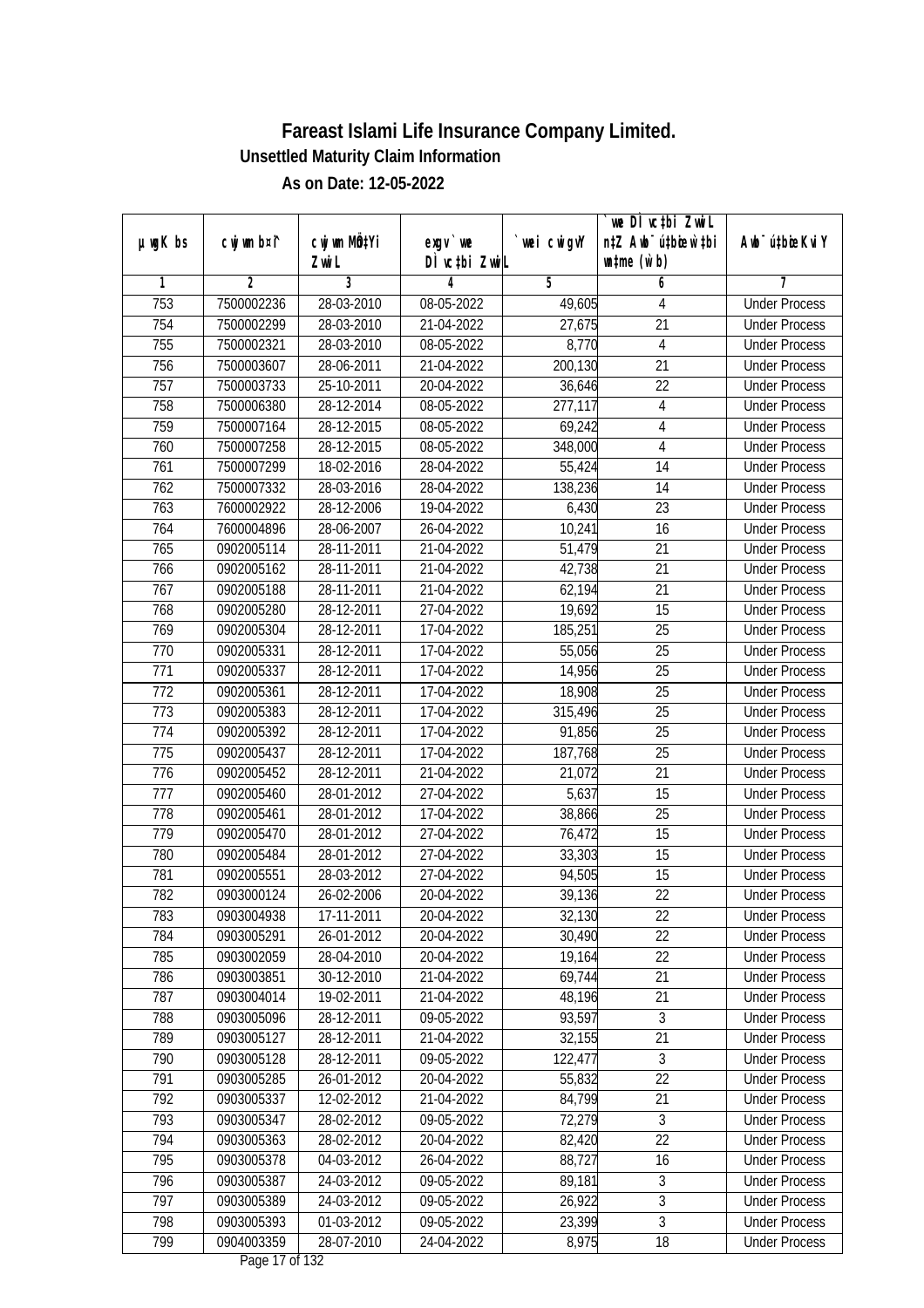| DÌ vctbi ZwiL<br>$\n  untime\n  (u`b)\n$<br>Zwi L<br>3<br>$\overline{2}$<br>5<br>6<br>7<br>1<br>4<br>28-12-2009<br>800<br>0904002432<br>21-04-2022<br>93,765<br>$\overline{21}$<br><b>Under Process</b><br>801<br>0904003022<br>28-06-2010<br>12-05-2022<br>29,647<br>$\boldsymbol{0}$<br><b>Under Process</b><br>$\overline{2}$<br>802<br>0904003030<br>28-06-2010<br>10-05-2022<br>37,105<br><b>Under Process</b><br>803<br>8,975<br>18<br>0904003204<br>28-07-2010<br>24-04-2022<br><b>Under Process</b><br>804<br>0904003207<br>28-07-2010<br>12-05-2022<br>11,383<br>$\boldsymbol{0}$<br><b>Under Process</b><br>805<br>$\overline{2}$<br>0904003409<br>21-08-2010<br>10-05-2022<br>43,305<br><b>Under Process</b><br>90,297<br>$\boldsymbol{0}$<br>806<br>0904006088<br>28-06-2011<br>12-05-2022<br><b>Under Process</b><br>807<br>0904003823<br>26-10-2010<br>12-05-2022<br>29,401<br>$\boldsymbol{0}$<br><b>Under Process</b><br>$\overline{2}$<br>808<br>0904004478<br>28-12-2010<br>10-05-2022<br>47,171<br><b>Under Process</b><br>$\overline{2}$<br>10-05-2022<br>809<br>0904004496<br>28-12-2010<br>23,585<br><b>Under Process</b><br>810<br>8,283<br>$\overline{18}$<br>0904004668<br>28-12-2010<br>24-04-2022<br><b>Under Process</b><br>31,845<br>811<br>0904004979<br>27-04-2022<br>15<br>28-12-2010<br><b>Under Process</b><br>$\overline{2}$<br>812<br>0904006025<br>28-06-2011<br>10-05-2022<br>177,411<br><b>Under Process</b><br>813<br>18<br>0904006065<br>28-06-2011<br>24-04-2022<br>26,504<br><b>Under Process</b><br>814<br>0904006209<br>28-08-2011<br>24-04-2022<br>88,742<br>18<br><b>Under Process</b><br>815<br>18<br>0904006310<br>26-09-2011<br>24-04-2022<br>13,559<br><b>Under Process</b><br>816<br>0904006340<br>28-09-2011<br>12-05-2022<br>78,013<br>$\boldsymbol{0}$<br><b>Under Process</b><br>817<br>28-09-2011<br>38,697<br>$\boldsymbol{0}$<br>0904006350<br>12-05-2022<br><b>Under Process</b><br>818<br>20-10-2011<br>24-04-2022<br>18<br>0904006494<br>58,046<br><b>Under Process</b><br>819<br>0904006536<br>27-10-2011<br>27-04-2022<br>35,824<br>15<br><b>Under Process</b><br>18<br>820<br>0904006965<br>28-12-2011<br>24-04-2022<br>26,720<br><b>Under Process</b><br>821<br>25,669<br>18<br>0904007025<br>28-12-2011<br>24-04-2022<br><b>Under Process</b><br>822<br>0904007038<br>28-12-2011<br>24-04-2022<br>14,433<br>18<br><b>Under Process</b><br>18<br>823<br>0904007046<br>28-12-2011<br>24-04-2022<br>23,007<br><b>Under Process</b><br>824<br>0904007048<br>28-12-2011<br>24-04-2022<br>37,609<br>18<br><b>Under Process</b><br>825<br>0904007055<br>28-12-2011<br>24-04-2022<br>18<br>35,188<br><b>Under Process</b><br>826<br>0904007109<br>28-12-2011<br>12-05-2022<br>18,857<br>0<br><b>Under Process</b><br>827<br>28-12-2011<br>12-05-2022<br>51,942<br>0<br>0904007181<br><b>Under Process</b><br>828<br>$\boldsymbol{0}$<br>0904007183<br>28-12-2011<br>12-05-2022<br>57,247<br><b>Under Process</b><br>829<br>55,214<br>18<br>0904007214<br>28-12-2011<br>24-04-2022<br><b>Under Process</b><br>830<br>0904007293<br>29-12-2011<br>24-04-2022<br>166,218<br>18<br><b>Under Process</b><br>0904007330<br>28-12-2011<br>18<br>831<br>24-04-2022<br>18,352<br><b>Under Process</b><br>832<br>0904007395<br>51,377<br>18<br>28-12-2011<br>24-04-2022<br><b>Under Process</b><br>833<br>96,743<br>18<br>0904007396<br>28-12-2011<br>24-04-2022<br><b>Under Process</b><br>834<br>0904007419<br>28-01-2012<br>24-04-2022<br>34,718<br>18<br><b>Under Process</b><br>835<br>0904007422<br>28,528<br>28-01-2012<br>12-05-2022<br><b>Under Process</b><br>0<br>836<br>0904007479<br>51,816<br>18<br>28-02-2012<br>24-04-2022<br><b>Under Process</b><br>13,536<br>837<br>0904007488<br>28-02-2012<br>15<br>27-04-2022<br><b>Under Process</b><br>34,792<br>838<br>0904007493<br>28-02-2012<br>12-05-2022<br>$\pmb{0}$<br><b>Under Process</b><br>839<br>15<br>0904007510<br>28-02-2012<br>27-04-2022<br>68,519<br><b>Under Process</b><br>840<br>0904007518<br>28-02-2012<br>12-05-2022<br>58,301<br>0<br><b>Under Process</b><br>0904007519<br>28-02-2012<br>21-04-2022<br>21<br>841<br>5,106<br><b>Under Process</b><br>89,928<br>842<br>0904007527<br>28-02-2012<br>24-04-2022<br>18<br><b>Under Process</b><br>21<br>843<br>0904007550<br>28-02-2012<br>21-04-2022<br>11,240<br><b>Under Process</b><br>844<br>0904007580<br>18<br>24-03-2012<br>24-04-2022<br>38,866<br><b>Under Process</b><br>845<br>0904007586<br>27-03-2012<br>50,237<br>15<br>27-04-2022<br><b>Under Process</b><br>24-04-2022 |               |             |              |           |            | we DI vctbi Zwil                 |                             |
|-------------------------------------------------------------------------------------------------------------------------------------------------------------------------------------------------------------------------------------------------------------------------------------------------------------------------------------------------------------------------------------------------------------------------------------------------------------------------------------------------------------------------------------------------------------------------------------------------------------------------------------------------------------------------------------------------------------------------------------------------------------------------------------------------------------------------------------------------------------------------------------------------------------------------------------------------------------------------------------------------------------------------------------------------------------------------------------------------------------------------------------------------------------------------------------------------------------------------------------------------------------------------------------------------------------------------------------------------------------------------------------------------------------------------------------------------------------------------------------------------------------------------------------------------------------------------------------------------------------------------------------------------------------------------------------------------------------------------------------------------------------------------------------------------------------------------------------------------------------------------------------------------------------------------------------------------------------------------------------------------------------------------------------------------------------------------------------------------------------------------------------------------------------------------------------------------------------------------------------------------------------------------------------------------------------------------------------------------------------------------------------------------------------------------------------------------------------------------------------------------------------------------------------------------------------------------------------------------------------------------------------------------------------------------------------------------------------------------------------------------------------------------------------------------------------------------------------------------------------------------------------------------------------------------------------------------------------------------------------------------------------------------------------------------------------------------------------------------------------------------------------------------------------------------------------------------------------------------------------------------------------------------------------------------------------------------------------------------------------------------------------------------------------------------------------------------------------------------------------------------------------------------------------------------------------------------------------------------------------------------------------------------------------------------------------------------------------------------------------------------------------------------------------------------------------------------------------------------------------------------------------------------------------------------------------------------------------------------------------------------------------------------------------------------------------------------------------------------------------------------------------------------------------------------------------------------------------------------------------------------------------------------------------------------------------------------------------------------------------------------------------------------------------------------------------------------------------------------------------------------------------------------------------------------------------------------|---------------|-------------|--------------|-----------|------------|----------------------------------|-----------------------------|
|                                                                                                                                                                                                                                                                                                                                                                                                                                                                                                                                                                                                                                                                                                                                                                                                                                                                                                                                                                                                                                                                                                                                                                                                                                                                                                                                                                                                                                                                                                                                                                                                                                                                                                                                                                                                                                                                                                                                                                                                                                                                                                                                                                                                                                                                                                                                                                                                                                                                                                                                                                                                                                                                                                                                                                                                                                                                                                                                                                                                                                                                                                                                                                                                                                                                                                                                                                                                                                                                                                                                                                                                                                                                                                                                                                                                                                                                                                                                                                                                                                                                                                                                                                                                                                                                                                                                                                                                                                                                                                                                                                         | $µ$ ug $K$ bs | cwj wm b¤i^ | cwj wm MQtYi | $exgv$ we | wei cwigvY | n‡Z Awb <sup>-</sup> ú‡bioen`‡bi | Awb <sup>-</sup> ú‡bioeKviY |
|                                                                                                                                                                                                                                                                                                                                                                                                                                                                                                                                                                                                                                                                                                                                                                                                                                                                                                                                                                                                                                                                                                                                                                                                                                                                                                                                                                                                                                                                                                                                                                                                                                                                                                                                                                                                                                                                                                                                                                                                                                                                                                                                                                                                                                                                                                                                                                                                                                                                                                                                                                                                                                                                                                                                                                                                                                                                                                                                                                                                                                                                                                                                                                                                                                                                                                                                                                                                                                                                                                                                                                                                                                                                                                                                                                                                                                                                                                                                                                                                                                                                                                                                                                                                                                                                                                                                                                                                                                                                                                                                                                         |               |             |              |           |            |                                  |                             |
|                                                                                                                                                                                                                                                                                                                                                                                                                                                                                                                                                                                                                                                                                                                                                                                                                                                                                                                                                                                                                                                                                                                                                                                                                                                                                                                                                                                                                                                                                                                                                                                                                                                                                                                                                                                                                                                                                                                                                                                                                                                                                                                                                                                                                                                                                                                                                                                                                                                                                                                                                                                                                                                                                                                                                                                                                                                                                                                                                                                                                                                                                                                                                                                                                                                                                                                                                                                                                                                                                                                                                                                                                                                                                                                                                                                                                                                                                                                                                                                                                                                                                                                                                                                                                                                                                                                                                                                                                                                                                                                                                                         |               |             |              |           |            |                                  |                             |
|                                                                                                                                                                                                                                                                                                                                                                                                                                                                                                                                                                                                                                                                                                                                                                                                                                                                                                                                                                                                                                                                                                                                                                                                                                                                                                                                                                                                                                                                                                                                                                                                                                                                                                                                                                                                                                                                                                                                                                                                                                                                                                                                                                                                                                                                                                                                                                                                                                                                                                                                                                                                                                                                                                                                                                                                                                                                                                                                                                                                                                                                                                                                                                                                                                                                                                                                                                                                                                                                                                                                                                                                                                                                                                                                                                                                                                                                                                                                                                                                                                                                                                                                                                                                                                                                                                                                                                                                                                                                                                                                                                         |               |             |              |           |            |                                  |                             |
|                                                                                                                                                                                                                                                                                                                                                                                                                                                                                                                                                                                                                                                                                                                                                                                                                                                                                                                                                                                                                                                                                                                                                                                                                                                                                                                                                                                                                                                                                                                                                                                                                                                                                                                                                                                                                                                                                                                                                                                                                                                                                                                                                                                                                                                                                                                                                                                                                                                                                                                                                                                                                                                                                                                                                                                                                                                                                                                                                                                                                                                                                                                                                                                                                                                                                                                                                                                                                                                                                                                                                                                                                                                                                                                                                                                                                                                                                                                                                                                                                                                                                                                                                                                                                                                                                                                                                                                                                                                                                                                                                                         |               |             |              |           |            |                                  |                             |
|                                                                                                                                                                                                                                                                                                                                                                                                                                                                                                                                                                                                                                                                                                                                                                                                                                                                                                                                                                                                                                                                                                                                                                                                                                                                                                                                                                                                                                                                                                                                                                                                                                                                                                                                                                                                                                                                                                                                                                                                                                                                                                                                                                                                                                                                                                                                                                                                                                                                                                                                                                                                                                                                                                                                                                                                                                                                                                                                                                                                                                                                                                                                                                                                                                                                                                                                                                                                                                                                                                                                                                                                                                                                                                                                                                                                                                                                                                                                                                                                                                                                                                                                                                                                                                                                                                                                                                                                                                                                                                                                                                         |               |             |              |           |            |                                  |                             |
|                                                                                                                                                                                                                                                                                                                                                                                                                                                                                                                                                                                                                                                                                                                                                                                                                                                                                                                                                                                                                                                                                                                                                                                                                                                                                                                                                                                                                                                                                                                                                                                                                                                                                                                                                                                                                                                                                                                                                                                                                                                                                                                                                                                                                                                                                                                                                                                                                                                                                                                                                                                                                                                                                                                                                                                                                                                                                                                                                                                                                                                                                                                                                                                                                                                                                                                                                                                                                                                                                                                                                                                                                                                                                                                                                                                                                                                                                                                                                                                                                                                                                                                                                                                                                                                                                                                                                                                                                                                                                                                                                                         |               |             |              |           |            |                                  |                             |
|                                                                                                                                                                                                                                                                                                                                                                                                                                                                                                                                                                                                                                                                                                                                                                                                                                                                                                                                                                                                                                                                                                                                                                                                                                                                                                                                                                                                                                                                                                                                                                                                                                                                                                                                                                                                                                                                                                                                                                                                                                                                                                                                                                                                                                                                                                                                                                                                                                                                                                                                                                                                                                                                                                                                                                                                                                                                                                                                                                                                                                                                                                                                                                                                                                                                                                                                                                                                                                                                                                                                                                                                                                                                                                                                                                                                                                                                                                                                                                                                                                                                                                                                                                                                                                                                                                                                                                                                                                                                                                                                                                         |               |             |              |           |            |                                  |                             |
|                                                                                                                                                                                                                                                                                                                                                                                                                                                                                                                                                                                                                                                                                                                                                                                                                                                                                                                                                                                                                                                                                                                                                                                                                                                                                                                                                                                                                                                                                                                                                                                                                                                                                                                                                                                                                                                                                                                                                                                                                                                                                                                                                                                                                                                                                                                                                                                                                                                                                                                                                                                                                                                                                                                                                                                                                                                                                                                                                                                                                                                                                                                                                                                                                                                                                                                                                                                                                                                                                                                                                                                                                                                                                                                                                                                                                                                                                                                                                                                                                                                                                                                                                                                                                                                                                                                                                                                                                                                                                                                                                                         |               |             |              |           |            |                                  |                             |
|                                                                                                                                                                                                                                                                                                                                                                                                                                                                                                                                                                                                                                                                                                                                                                                                                                                                                                                                                                                                                                                                                                                                                                                                                                                                                                                                                                                                                                                                                                                                                                                                                                                                                                                                                                                                                                                                                                                                                                                                                                                                                                                                                                                                                                                                                                                                                                                                                                                                                                                                                                                                                                                                                                                                                                                                                                                                                                                                                                                                                                                                                                                                                                                                                                                                                                                                                                                                                                                                                                                                                                                                                                                                                                                                                                                                                                                                                                                                                                                                                                                                                                                                                                                                                                                                                                                                                                                                                                                                                                                                                                         |               |             |              |           |            |                                  |                             |
|                                                                                                                                                                                                                                                                                                                                                                                                                                                                                                                                                                                                                                                                                                                                                                                                                                                                                                                                                                                                                                                                                                                                                                                                                                                                                                                                                                                                                                                                                                                                                                                                                                                                                                                                                                                                                                                                                                                                                                                                                                                                                                                                                                                                                                                                                                                                                                                                                                                                                                                                                                                                                                                                                                                                                                                                                                                                                                                                                                                                                                                                                                                                                                                                                                                                                                                                                                                                                                                                                                                                                                                                                                                                                                                                                                                                                                                                                                                                                                                                                                                                                                                                                                                                                                                                                                                                                                                                                                                                                                                                                                         |               |             |              |           |            |                                  |                             |
|                                                                                                                                                                                                                                                                                                                                                                                                                                                                                                                                                                                                                                                                                                                                                                                                                                                                                                                                                                                                                                                                                                                                                                                                                                                                                                                                                                                                                                                                                                                                                                                                                                                                                                                                                                                                                                                                                                                                                                                                                                                                                                                                                                                                                                                                                                                                                                                                                                                                                                                                                                                                                                                                                                                                                                                                                                                                                                                                                                                                                                                                                                                                                                                                                                                                                                                                                                                                                                                                                                                                                                                                                                                                                                                                                                                                                                                                                                                                                                                                                                                                                                                                                                                                                                                                                                                                                                                                                                                                                                                                                                         |               |             |              |           |            |                                  |                             |
|                                                                                                                                                                                                                                                                                                                                                                                                                                                                                                                                                                                                                                                                                                                                                                                                                                                                                                                                                                                                                                                                                                                                                                                                                                                                                                                                                                                                                                                                                                                                                                                                                                                                                                                                                                                                                                                                                                                                                                                                                                                                                                                                                                                                                                                                                                                                                                                                                                                                                                                                                                                                                                                                                                                                                                                                                                                                                                                                                                                                                                                                                                                                                                                                                                                                                                                                                                                                                                                                                                                                                                                                                                                                                                                                                                                                                                                                                                                                                                                                                                                                                                                                                                                                                                                                                                                                                                                                                                                                                                                                                                         |               |             |              |           |            |                                  |                             |
|                                                                                                                                                                                                                                                                                                                                                                                                                                                                                                                                                                                                                                                                                                                                                                                                                                                                                                                                                                                                                                                                                                                                                                                                                                                                                                                                                                                                                                                                                                                                                                                                                                                                                                                                                                                                                                                                                                                                                                                                                                                                                                                                                                                                                                                                                                                                                                                                                                                                                                                                                                                                                                                                                                                                                                                                                                                                                                                                                                                                                                                                                                                                                                                                                                                                                                                                                                                                                                                                                                                                                                                                                                                                                                                                                                                                                                                                                                                                                                                                                                                                                                                                                                                                                                                                                                                                                                                                                                                                                                                                                                         |               |             |              |           |            |                                  |                             |
|                                                                                                                                                                                                                                                                                                                                                                                                                                                                                                                                                                                                                                                                                                                                                                                                                                                                                                                                                                                                                                                                                                                                                                                                                                                                                                                                                                                                                                                                                                                                                                                                                                                                                                                                                                                                                                                                                                                                                                                                                                                                                                                                                                                                                                                                                                                                                                                                                                                                                                                                                                                                                                                                                                                                                                                                                                                                                                                                                                                                                                                                                                                                                                                                                                                                                                                                                                                                                                                                                                                                                                                                                                                                                                                                                                                                                                                                                                                                                                                                                                                                                                                                                                                                                                                                                                                                                                                                                                                                                                                                                                         |               |             |              |           |            |                                  |                             |
|                                                                                                                                                                                                                                                                                                                                                                                                                                                                                                                                                                                                                                                                                                                                                                                                                                                                                                                                                                                                                                                                                                                                                                                                                                                                                                                                                                                                                                                                                                                                                                                                                                                                                                                                                                                                                                                                                                                                                                                                                                                                                                                                                                                                                                                                                                                                                                                                                                                                                                                                                                                                                                                                                                                                                                                                                                                                                                                                                                                                                                                                                                                                                                                                                                                                                                                                                                                                                                                                                                                                                                                                                                                                                                                                                                                                                                                                                                                                                                                                                                                                                                                                                                                                                                                                                                                                                                                                                                                                                                                                                                         |               |             |              |           |            |                                  |                             |
|                                                                                                                                                                                                                                                                                                                                                                                                                                                                                                                                                                                                                                                                                                                                                                                                                                                                                                                                                                                                                                                                                                                                                                                                                                                                                                                                                                                                                                                                                                                                                                                                                                                                                                                                                                                                                                                                                                                                                                                                                                                                                                                                                                                                                                                                                                                                                                                                                                                                                                                                                                                                                                                                                                                                                                                                                                                                                                                                                                                                                                                                                                                                                                                                                                                                                                                                                                                                                                                                                                                                                                                                                                                                                                                                                                                                                                                                                                                                                                                                                                                                                                                                                                                                                                                                                                                                                                                                                                                                                                                                                                         |               |             |              |           |            |                                  |                             |
|                                                                                                                                                                                                                                                                                                                                                                                                                                                                                                                                                                                                                                                                                                                                                                                                                                                                                                                                                                                                                                                                                                                                                                                                                                                                                                                                                                                                                                                                                                                                                                                                                                                                                                                                                                                                                                                                                                                                                                                                                                                                                                                                                                                                                                                                                                                                                                                                                                                                                                                                                                                                                                                                                                                                                                                                                                                                                                                                                                                                                                                                                                                                                                                                                                                                                                                                                                                                                                                                                                                                                                                                                                                                                                                                                                                                                                                                                                                                                                                                                                                                                                                                                                                                                                                                                                                                                                                                                                                                                                                                                                         |               |             |              |           |            |                                  |                             |
|                                                                                                                                                                                                                                                                                                                                                                                                                                                                                                                                                                                                                                                                                                                                                                                                                                                                                                                                                                                                                                                                                                                                                                                                                                                                                                                                                                                                                                                                                                                                                                                                                                                                                                                                                                                                                                                                                                                                                                                                                                                                                                                                                                                                                                                                                                                                                                                                                                                                                                                                                                                                                                                                                                                                                                                                                                                                                                                                                                                                                                                                                                                                                                                                                                                                                                                                                                                                                                                                                                                                                                                                                                                                                                                                                                                                                                                                                                                                                                                                                                                                                                                                                                                                                                                                                                                                                                                                                                                                                                                                                                         |               |             |              |           |            |                                  |                             |
|                                                                                                                                                                                                                                                                                                                                                                                                                                                                                                                                                                                                                                                                                                                                                                                                                                                                                                                                                                                                                                                                                                                                                                                                                                                                                                                                                                                                                                                                                                                                                                                                                                                                                                                                                                                                                                                                                                                                                                                                                                                                                                                                                                                                                                                                                                                                                                                                                                                                                                                                                                                                                                                                                                                                                                                                                                                                                                                                                                                                                                                                                                                                                                                                                                                                                                                                                                                                                                                                                                                                                                                                                                                                                                                                                                                                                                                                                                                                                                                                                                                                                                                                                                                                                                                                                                                                                                                                                                                                                                                                                                         |               |             |              |           |            |                                  |                             |
|                                                                                                                                                                                                                                                                                                                                                                                                                                                                                                                                                                                                                                                                                                                                                                                                                                                                                                                                                                                                                                                                                                                                                                                                                                                                                                                                                                                                                                                                                                                                                                                                                                                                                                                                                                                                                                                                                                                                                                                                                                                                                                                                                                                                                                                                                                                                                                                                                                                                                                                                                                                                                                                                                                                                                                                                                                                                                                                                                                                                                                                                                                                                                                                                                                                                                                                                                                                                                                                                                                                                                                                                                                                                                                                                                                                                                                                                                                                                                                                                                                                                                                                                                                                                                                                                                                                                                                                                                                                                                                                                                                         |               |             |              |           |            |                                  |                             |
|                                                                                                                                                                                                                                                                                                                                                                                                                                                                                                                                                                                                                                                                                                                                                                                                                                                                                                                                                                                                                                                                                                                                                                                                                                                                                                                                                                                                                                                                                                                                                                                                                                                                                                                                                                                                                                                                                                                                                                                                                                                                                                                                                                                                                                                                                                                                                                                                                                                                                                                                                                                                                                                                                                                                                                                                                                                                                                                                                                                                                                                                                                                                                                                                                                                                                                                                                                                                                                                                                                                                                                                                                                                                                                                                                                                                                                                                                                                                                                                                                                                                                                                                                                                                                                                                                                                                                                                                                                                                                                                                                                         |               |             |              |           |            |                                  |                             |
|                                                                                                                                                                                                                                                                                                                                                                                                                                                                                                                                                                                                                                                                                                                                                                                                                                                                                                                                                                                                                                                                                                                                                                                                                                                                                                                                                                                                                                                                                                                                                                                                                                                                                                                                                                                                                                                                                                                                                                                                                                                                                                                                                                                                                                                                                                                                                                                                                                                                                                                                                                                                                                                                                                                                                                                                                                                                                                                                                                                                                                                                                                                                                                                                                                                                                                                                                                                                                                                                                                                                                                                                                                                                                                                                                                                                                                                                                                                                                                                                                                                                                                                                                                                                                                                                                                                                                                                                                                                                                                                                                                         |               |             |              |           |            |                                  |                             |
|                                                                                                                                                                                                                                                                                                                                                                                                                                                                                                                                                                                                                                                                                                                                                                                                                                                                                                                                                                                                                                                                                                                                                                                                                                                                                                                                                                                                                                                                                                                                                                                                                                                                                                                                                                                                                                                                                                                                                                                                                                                                                                                                                                                                                                                                                                                                                                                                                                                                                                                                                                                                                                                                                                                                                                                                                                                                                                                                                                                                                                                                                                                                                                                                                                                                                                                                                                                                                                                                                                                                                                                                                                                                                                                                                                                                                                                                                                                                                                                                                                                                                                                                                                                                                                                                                                                                                                                                                                                                                                                                                                         |               |             |              |           |            |                                  |                             |
|                                                                                                                                                                                                                                                                                                                                                                                                                                                                                                                                                                                                                                                                                                                                                                                                                                                                                                                                                                                                                                                                                                                                                                                                                                                                                                                                                                                                                                                                                                                                                                                                                                                                                                                                                                                                                                                                                                                                                                                                                                                                                                                                                                                                                                                                                                                                                                                                                                                                                                                                                                                                                                                                                                                                                                                                                                                                                                                                                                                                                                                                                                                                                                                                                                                                                                                                                                                                                                                                                                                                                                                                                                                                                                                                                                                                                                                                                                                                                                                                                                                                                                                                                                                                                                                                                                                                                                                                                                                                                                                                                                         |               |             |              |           |            |                                  |                             |
|                                                                                                                                                                                                                                                                                                                                                                                                                                                                                                                                                                                                                                                                                                                                                                                                                                                                                                                                                                                                                                                                                                                                                                                                                                                                                                                                                                                                                                                                                                                                                                                                                                                                                                                                                                                                                                                                                                                                                                                                                                                                                                                                                                                                                                                                                                                                                                                                                                                                                                                                                                                                                                                                                                                                                                                                                                                                                                                                                                                                                                                                                                                                                                                                                                                                                                                                                                                                                                                                                                                                                                                                                                                                                                                                                                                                                                                                                                                                                                                                                                                                                                                                                                                                                                                                                                                                                                                                                                                                                                                                                                         |               |             |              |           |            |                                  |                             |
|                                                                                                                                                                                                                                                                                                                                                                                                                                                                                                                                                                                                                                                                                                                                                                                                                                                                                                                                                                                                                                                                                                                                                                                                                                                                                                                                                                                                                                                                                                                                                                                                                                                                                                                                                                                                                                                                                                                                                                                                                                                                                                                                                                                                                                                                                                                                                                                                                                                                                                                                                                                                                                                                                                                                                                                                                                                                                                                                                                                                                                                                                                                                                                                                                                                                                                                                                                                                                                                                                                                                                                                                                                                                                                                                                                                                                                                                                                                                                                                                                                                                                                                                                                                                                                                                                                                                                                                                                                                                                                                                                                         |               |             |              |           |            |                                  |                             |
|                                                                                                                                                                                                                                                                                                                                                                                                                                                                                                                                                                                                                                                                                                                                                                                                                                                                                                                                                                                                                                                                                                                                                                                                                                                                                                                                                                                                                                                                                                                                                                                                                                                                                                                                                                                                                                                                                                                                                                                                                                                                                                                                                                                                                                                                                                                                                                                                                                                                                                                                                                                                                                                                                                                                                                                                                                                                                                                                                                                                                                                                                                                                                                                                                                                                                                                                                                                                                                                                                                                                                                                                                                                                                                                                                                                                                                                                                                                                                                                                                                                                                                                                                                                                                                                                                                                                                                                                                                                                                                                                                                         |               |             |              |           |            |                                  |                             |
|                                                                                                                                                                                                                                                                                                                                                                                                                                                                                                                                                                                                                                                                                                                                                                                                                                                                                                                                                                                                                                                                                                                                                                                                                                                                                                                                                                                                                                                                                                                                                                                                                                                                                                                                                                                                                                                                                                                                                                                                                                                                                                                                                                                                                                                                                                                                                                                                                                                                                                                                                                                                                                                                                                                                                                                                                                                                                                                                                                                                                                                                                                                                                                                                                                                                                                                                                                                                                                                                                                                                                                                                                                                                                                                                                                                                                                                                                                                                                                                                                                                                                                                                                                                                                                                                                                                                                                                                                                                                                                                                                                         |               |             |              |           |            |                                  |                             |
|                                                                                                                                                                                                                                                                                                                                                                                                                                                                                                                                                                                                                                                                                                                                                                                                                                                                                                                                                                                                                                                                                                                                                                                                                                                                                                                                                                                                                                                                                                                                                                                                                                                                                                                                                                                                                                                                                                                                                                                                                                                                                                                                                                                                                                                                                                                                                                                                                                                                                                                                                                                                                                                                                                                                                                                                                                                                                                                                                                                                                                                                                                                                                                                                                                                                                                                                                                                                                                                                                                                                                                                                                                                                                                                                                                                                                                                                                                                                                                                                                                                                                                                                                                                                                                                                                                                                                                                                                                                                                                                                                                         |               |             |              |           |            |                                  |                             |
|                                                                                                                                                                                                                                                                                                                                                                                                                                                                                                                                                                                                                                                                                                                                                                                                                                                                                                                                                                                                                                                                                                                                                                                                                                                                                                                                                                                                                                                                                                                                                                                                                                                                                                                                                                                                                                                                                                                                                                                                                                                                                                                                                                                                                                                                                                                                                                                                                                                                                                                                                                                                                                                                                                                                                                                                                                                                                                                                                                                                                                                                                                                                                                                                                                                                                                                                                                                                                                                                                                                                                                                                                                                                                                                                                                                                                                                                                                                                                                                                                                                                                                                                                                                                                                                                                                                                                                                                                                                                                                                                                                         |               |             |              |           |            |                                  |                             |
|                                                                                                                                                                                                                                                                                                                                                                                                                                                                                                                                                                                                                                                                                                                                                                                                                                                                                                                                                                                                                                                                                                                                                                                                                                                                                                                                                                                                                                                                                                                                                                                                                                                                                                                                                                                                                                                                                                                                                                                                                                                                                                                                                                                                                                                                                                                                                                                                                                                                                                                                                                                                                                                                                                                                                                                                                                                                                                                                                                                                                                                                                                                                                                                                                                                                                                                                                                                                                                                                                                                                                                                                                                                                                                                                                                                                                                                                                                                                                                                                                                                                                                                                                                                                                                                                                                                                                                                                                                                                                                                                                                         |               |             |              |           |            |                                  |                             |
|                                                                                                                                                                                                                                                                                                                                                                                                                                                                                                                                                                                                                                                                                                                                                                                                                                                                                                                                                                                                                                                                                                                                                                                                                                                                                                                                                                                                                                                                                                                                                                                                                                                                                                                                                                                                                                                                                                                                                                                                                                                                                                                                                                                                                                                                                                                                                                                                                                                                                                                                                                                                                                                                                                                                                                                                                                                                                                                                                                                                                                                                                                                                                                                                                                                                                                                                                                                                                                                                                                                                                                                                                                                                                                                                                                                                                                                                                                                                                                                                                                                                                                                                                                                                                                                                                                                                                                                                                                                                                                                                                                         |               |             |              |           |            |                                  |                             |
|                                                                                                                                                                                                                                                                                                                                                                                                                                                                                                                                                                                                                                                                                                                                                                                                                                                                                                                                                                                                                                                                                                                                                                                                                                                                                                                                                                                                                                                                                                                                                                                                                                                                                                                                                                                                                                                                                                                                                                                                                                                                                                                                                                                                                                                                                                                                                                                                                                                                                                                                                                                                                                                                                                                                                                                                                                                                                                                                                                                                                                                                                                                                                                                                                                                                                                                                                                                                                                                                                                                                                                                                                                                                                                                                                                                                                                                                                                                                                                                                                                                                                                                                                                                                                                                                                                                                                                                                                                                                                                                                                                         |               |             |              |           |            |                                  |                             |
|                                                                                                                                                                                                                                                                                                                                                                                                                                                                                                                                                                                                                                                                                                                                                                                                                                                                                                                                                                                                                                                                                                                                                                                                                                                                                                                                                                                                                                                                                                                                                                                                                                                                                                                                                                                                                                                                                                                                                                                                                                                                                                                                                                                                                                                                                                                                                                                                                                                                                                                                                                                                                                                                                                                                                                                                                                                                                                                                                                                                                                                                                                                                                                                                                                                                                                                                                                                                                                                                                                                                                                                                                                                                                                                                                                                                                                                                                                                                                                                                                                                                                                                                                                                                                                                                                                                                                                                                                                                                                                                                                                         |               |             |              |           |            |                                  |                             |
|                                                                                                                                                                                                                                                                                                                                                                                                                                                                                                                                                                                                                                                                                                                                                                                                                                                                                                                                                                                                                                                                                                                                                                                                                                                                                                                                                                                                                                                                                                                                                                                                                                                                                                                                                                                                                                                                                                                                                                                                                                                                                                                                                                                                                                                                                                                                                                                                                                                                                                                                                                                                                                                                                                                                                                                                                                                                                                                                                                                                                                                                                                                                                                                                                                                                                                                                                                                                                                                                                                                                                                                                                                                                                                                                                                                                                                                                                                                                                                                                                                                                                                                                                                                                                                                                                                                                                                                                                                                                                                                                                                         |               |             |              |           |            |                                  |                             |
|                                                                                                                                                                                                                                                                                                                                                                                                                                                                                                                                                                                                                                                                                                                                                                                                                                                                                                                                                                                                                                                                                                                                                                                                                                                                                                                                                                                                                                                                                                                                                                                                                                                                                                                                                                                                                                                                                                                                                                                                                                                                                                                                                                                                                                                                                                                                                                                                                                                                                                                                                                                                                                                                                                                                                                                                                                                                                                                                                                                                                                                                                                                                                                                                                                                                                                                                                                                                                                                                                                                                                                                                                                                                                                                                                                                                                                                                                                                                                                                                                                                                                                                                                                                                                                                                                                                                                                                                                                                                                                                                                                         |               |             |              |           |            |                                  |                             |
|                                                                                                                                                                                                                                                                                                                                                                                                                                                                                                                                                                                                                                                                                                                                                                                                                                                                                                                                                                                                                                                                                                                                                                                                                                                                                                                                                                                                                                                                                                                                                                                                                                                                                                                                                                                                                                                                                                                                                                                                                                                                                                                                                                                                                                                                                                                                                                                                                                                                                                                                                                                                                                                                                                                                                                                                                                                                                                                                                                                                                                                                                                                                                                                                                                                                                                                                                                                                                                                                                                                                                                                                                                                                                                                                                                                                                                                                                                                                                                                                                                                                                                                                                                                                                                                                                                                                                                                                                                                                                                                                                                         |               |             |              |           |            |                                  |                             |
|                                                                                                                                                                                                                                                                                                                                                                                                                                                                                                                                                                                                                                                                                                                                                                                                                                                                                                                                                                                                                                                                                                                                                                                                                                                                                                                                                                                                                                                                                                                                                                                                                                                                                                                                                                                                                                                                                                                                                                                                                                                                                                                                                                                                                                                                                                                                                                                                                                                                                                                                                                                                                                                                                                                                                                                                                                                                                                                                                                                                                                                                                                                                                                                                                                                                                                                                                                                                                                                                                                                                                                                                                                                                                                                                                                                                                                                                                                                                                                                                                                                                                                                                                                                                                                                                                                                                                                                                                                                                                                                                                                         |               |             |              |           |            |                                  |                             |
|                                                                                                                                                                                                                                                                                                                                                                                                                                                                                                                                                                                                                                                                                                                                                                                                                                                                                                                                                                                                                                                                                                                                                                                                                                                                                                                                                                                                                                                                                                                                                                                                                                                                                                                                                                                                                                                                                                                                                                                                                                                                                                                                                                                                                                                                                                                                                                                                                                                                                                                                                                                                                                                                                                                                                                                                                                                                                                                                                                                                                                                                                                                                                                                                                                                                                                                                                                                                                                                                                                                                                                                                                                                                                                                                                                                                                                                                                                                                                                                                                                                                                                                                                                                                                                                                                                                                                                                                                                                                                                                                                                         |               |             |              |           |            |                                  |                             |
|                                                                                                                                                                                                                                                                                                                                                                                                                                                                                                                                                                                                                                                                                                                                                                                                                                                                                                                                                                                                                                                                                                                                                                                                                                                                                                                                                                                                                                                                                                                                                                                                                                                                                                                                                                                                                                                                                                                                                                                                                                                                                                                                                                                                                                                                                                                                                                                                                                                                                                                                                                                                                                                                                                                                                                                                                                                                                                                                                                                                                                                                                                                                                                                                                                                                                                                                                                                                                                                                                                                                                                                                                                                                                                                                                                                                                                                                                                                                                                                                                                                                                                                                                                                                                                                                                                                                                                                                                                                                                                                                                                         |               |             |              |           |            |                                  |                             |
|                                                                                                                                                                                                                                                                                                                                                                                                                                                                                                                                                                                                                                                                                                                                                                                                                                                                                                                                                                                                                                                                                                                                                                                                                                                                                                                                                                                                                                                                                                                                                                                                                                                                                                                                                                                                                                                                                                                                                                                                                                                                                                                                                                                                                                                                                                                                                                                                                                                                                                                                                                                                                                                                                                                                                                                                                                                                                                                                                                                                                                                                                                                                                                                                                                                                                                                                                                                                                                                                                                                                                                                                                                                                                                                                                                                                                                                                                                                                                                                                                                                                                                                                                                                                                                                                                                                                                                                                                                                                                                                                                                         |               |             |              |           |            |                                  |                             |
|                                                                                                                                                                                                                                                                                                                                                                                                                                                                                                                                                                                                                                                                                                                                                                                                                                                                                                                                                                                                                                                                                                                                                                                                                                                                                                                                                                                                                                                                                                                                                                                                                                                                                                                                                                                                                                                                                                                                                                                                                                                                                                                                                                                                                                                                                                                                                                                                                                                                                                                                                                                                                                                                                                                                                                                                                                                                                                                                                                                                                                                                                                                                                                                                                                                                                                                                                                                                                                                                                                                                                                                                                                                                                                                                                                                                                                                                                                                                                                                                                                                                                                                                                                                                                                                                                                                                                                                                                                                                                                                                                                         |               |             |              |           |            |                                  |                             |
|                                                                                                                                                                                                                                                                                                                                                                                                                                                                                                                                                                                                                                                                                                                                                                                                                                                                                                                                                                                                                                                                                                                                                                                                                                                                                                                                                                                                                                                                                                                                                                                                                                                                                                                                                                                                                                                                                                                                                                                                                                                                                                                                                                                                                                                                                                                                                                                                                                                                                                                                                                                                                                                                                                                                                                                                                                                                                                                                                                                                                                                                                                                                                                                                                                                                                                                                                                                                                                                                                                                                                                                                                                                                                                                                                                                                                                                                                                                                                                                                                                                                                                                                                                                                                                                                                                                                                                                                                                                                                                                                                                         |               |             |              |           |            |                                  |                             |
|                                                                                                                                                                                                                                                                                                                                                                                                                                                                                                                                                                                                                                                                                                                                                                                                                                                                                                                                                                                                                                                                                                                                                                                                                                                                                                                                                                                                                                                                                                                                                                                                                                                                                                                                                                                                                                                                                                                                                                                                                                                                                                                                                                                                                                                                                                                                                                                                                                                                                                                                                                                                                                                                                                                                                                                                                                                                                                                                                                                                                                                                                                                                                                                                                                                                                                                                                                                                                                                                                                                                                                                                                                                                                                                                                                                                                                                                                                                                                                                                                                                                                                                                                                                                                                                                                                                                                                                                                                                                                                                                                                         |               |             |              |           |            |                                  |                             |
|                                                                                                                                                                                                                                                                                                                                                                                                                                                                                                                                                                                                                                                                                                                                                                                                                                                                                                                                                                                                                                                                                                                                                                                                                                                                                                                                                                                                                                                                                                                                                                                                                                                                                                                                                                                                                                                                                                                                                                                                                                                                                                                                                                                                                                                                                                                                                                                                                                                                                                                                                                                                                                                                                                                                                                                                                                                                                                                                                                                                                                                                                                                                                                                                                                                                                                                                                                                                                                                                                                                                                                                                                                                                                                                                                                                                                                                                                                                                                                                                                                                                                                                                                                                                                                                                                                                                                                                                                                                                                                                                                                         |               |             |              |           |            |                                  |                             |
|                                                                                                                                                                                                                                                                                                                                                                                                                                                                                                                                                                                                                                                                                                                                                                                                                                                                                                                                                                                                                                                                                                                                                                                                                                                                                                                                                                                                                                                                                                                                                                                                                                                                                                                                                                                                                                                                                                                                                                                                                                                                                                                                                                                                                                                                                                                                                                                                                                                                                                                                                                                                                                                                                                                                                                                                                                                                                                                                                                                                                                                                                                                                                                                                                                                                                                                                                                                                                                                                                                                                                                                                                                                                                                                                                                                                                                                                                                                                                                                                                                                                                                                                                                                                                                                                                                                                                                                                                                                                                                                                                                         |               |             |              |           |            |                                  |                             |
|                                                                                                                                                                                                                                                                                                                                                                                                                                                                                                                                                                                                                                                                                                                                                                                                                                                                                                                                                                                                                                                                                                                                                                                                                                                                                                                                                                                                                                                                                                                                                                                                                                                                                                                                                                                                                                                                                                                                                                                                                                                                                                                                                                                                                                                                                                                                                                                                                                                                                                                                                                                                                                                                                                                                                                                                                                                                                                                                                                                                                                                                                                                                                                                                                                                                                                                                                                                                                                                                                                                                                                                                                                                                                                                                                                                                                                                                                                                                                                                                                                                                                                                                                                                                                                                                                                                                                                                                                                                                                                                                                                         |               |             |              |           |            |                                  |                             |
|                                                                                                                                                                                                                                                                                                                                                                                                                                                                                                                                                                                                                                                                                                                                                                                                                                                                                                                                                                                                                                                                                                                                                                                                                                                                                                                                                                                                                                                                                                                                                                                                                                                                                                                                                                                                                                                                                                                                                                                                                                                                                                                                                                                                                                                                                                                                                                                                                                                                                                                                                                                                                                                                                                                                                                                                                                                                                                                                                                                                                                                                                                                                                                                                                                                                                                                                                                                                                                                                                                                                                                                                                                                                                                                                                                                                                                                                                                                                                                                                                                                                                                                                                                                                                                                                                                                                                                                                                                                                                                                                                                         |               |             |              |           |            |                                  |                             |
| Dege $10 \text{ of } 122$                                                                                                                                                                                                                                                                                                                                                                                                                                                                                                                                                                                                                                                                                                                                                                                                                                                                                                                                                                                                                                                                                                                                                                                                                                                                                                                                                                                                                                                                                                                                                                                                                                                                                                                                                                                                                                                                                                                                                                                                                                                                                                                                                                                                                                                                                                                                                                                                                                                                                                                                                                                                                                                                                                                                                                                                                                                                                                                                                                                                                                                                                                                                                                                                                                                                                                                                                                                                                                                                                                                                                                                                                                                                                                                                                                                                                                                                                                                                                                                                                                                                                                                                                                                                                                                                                                                                                                                                                                                                                                                                               | 846           | 0904007590  | 27-03-2012   |           | 38,334     | 18                               | <b>Under Process</b>        |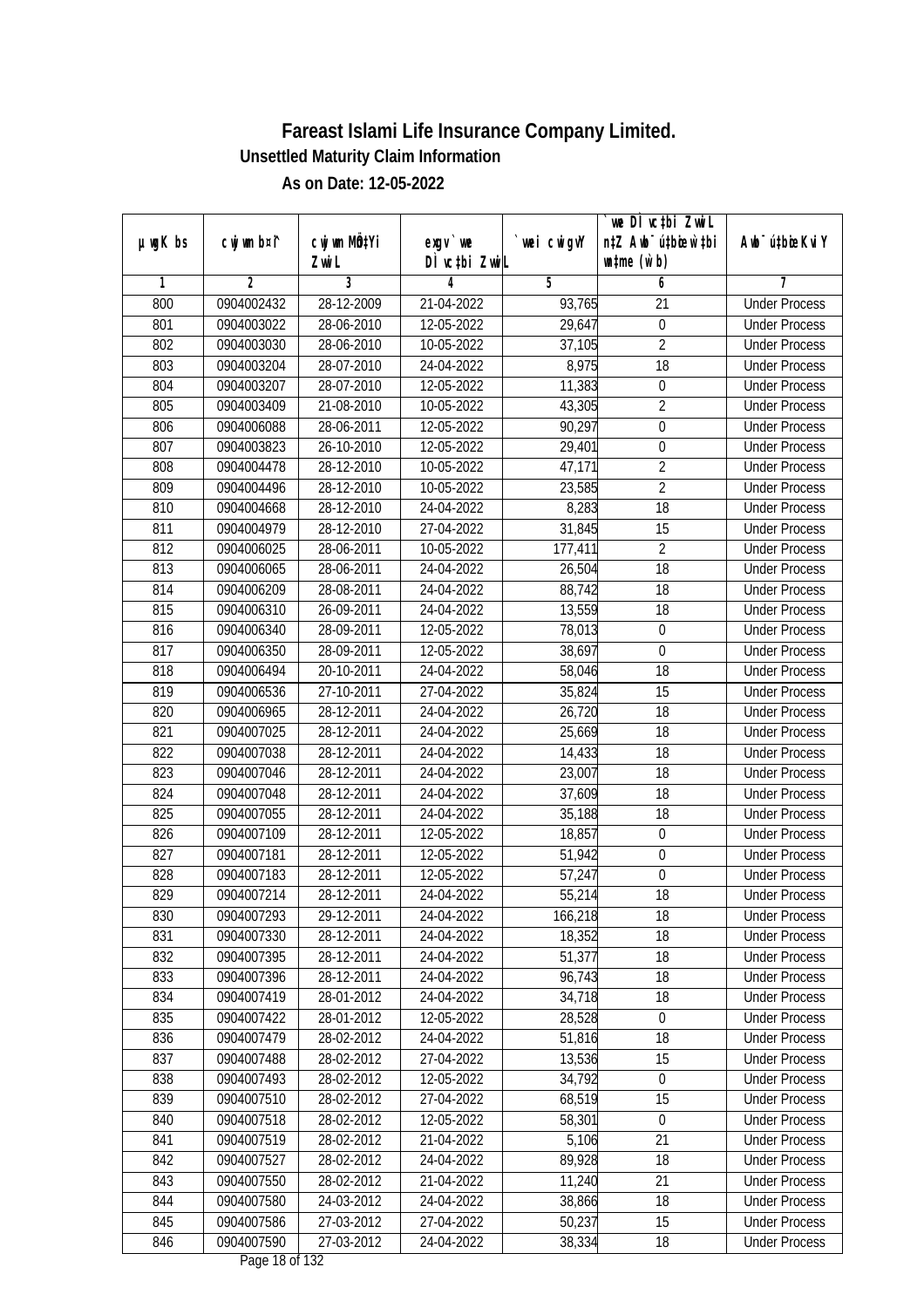| $µ$ ug $K$ bs | cwj wm b¤i^    | cwj wm MQtYi | $exgv$ we     | wei cwigvY | we DI vctbi ZwiL<br>n‡Z Awb <sup>-</sup> ú‡bioar`‡bi | Awb <sup>-</sup> ú‡bioeKviY |
|---------------|----------------|--------------|---------------|------------|------------------------------------------------------|-----------------------------|
|               |                | Zwi L        | DÌ vctbi ZwiL |            | $\n  untime\n  (u`b)\n$                              |                             |
| 1             | $\overline{2}$ | 3            | 4             | 5          | 6                                                    | 7                           |
| 847           | 0904007605     | 28-03-2012   | 24-04-2022    | 58,301     | 18                                                   | <b>Under Process</b>        |
| 848           | 0904007678     | 17-04-2012   | 27-04-2022    | 87,880     | 15                                                   | <b>Under Process</b>        |
| 849           | 0904007679     | 17-04-2012   | 12-05-2022    | 87,580     | $\boldsymbol{0}$                                     | <b>Under Process</b>        |
| 850           | 0904007682     | 17-04-2012   | 12-05-2022    | 27,056     | $\boldsymbol{0}$                                     | <b>Under Process</b>        |
| 851           | 0905005582     | 14-10-2010   | 28-04-2022    | 38,286     | $\overline{14}$                                      | <b>Under Process</b>        |
| 852           | 0905005705     | 28-10-2010   | 28-04-2022    | 25,331     | $\overline{14}$                                      | <b>Under Process</b>        |
| 853           | 0905006564     | 28-12-2010   | 28-04-2022    | 15,428     | 14                                                   | <b>Under Process</b>        |
| 854           | 0905006606     | 28-12-2010   | 20-04-2022    | 14,235     | 22                                                   | <b>Under Process</b>        |
| 855           | 0905006608     | 28-12-2010   | 28-04-2022    | 95,714     | 14                                                   | <b>Under Process</b>        |
| 856           | 0905006624     | 28-12-2010   | 20-04-2022    | 21,438     | 22                                                   | <b>Under Process</b>        |
| 857           | 0905008260     | 28-06-2011   | 20-04-2022    | 346,923    | $\overline{22}$                                      | <b>Under Process</b>        |
| 858           | 0905009139     | 28-12-2011   | 08-05-2022    | 23,007     | 4                                                    | <b>Under Process</b>        |
| 859           | 0905009160     | 28-12-2011   | 21-04-2022    | 74,395     | $\overline{21}$                                      | <b>Under Process</b>        |
| 860           | 0965005531     | 21-05-2011   | 11-05-2022    | 60,843     | 1                                                    | <b>Under Process</b>        |
| 861           | 0965006467     | 27-12-2011   | 10-05-2022    | 193,479    | $\overline{2}$                                       | <b>Under Process</b>        |
| 862           | 0965006487     | 20-12-2011   | 10-05-2022    | 83,281     | $\overline{2}$                                       | <b>Under Process</b>        |
| 863           | 0965006577     | 26-12-2011   | 11-05-2022    | 88,742     | 1                                                    | <b>Under Process</b>        |
| 864           | 0965006740     | 28-12-2011   | 09-05-2022    | 13,942     | $\mathfrak{Z}$                                       | <b>Under Process</b>        |
| 865           | 0965006845     | 28-02-2012   | 11-05-2022    | 30,905     | 1                                                    | <b>Under Process</b>        |
| 866           | 0965006847     | 28-02-2012   | 09-05-2022    | 77,730     | 3                                                    | <b>Under Process</b>        |
| 867           | 0965006867     | 15-03-2012   | 11-05-2022    | 51,702     | 1                                                    | <b>Under Process</b>        |
| 868           | 0965006883     | 08-03-2012   | 11-05-2022    | 26,908     | 1                                                    | <b>Under Process</b>        |
| 869           | 0965006886     | 13-03-2012   | 10-05-2022    | 32,798     | $\overline{2}$                                       | <b>Under Process</b>        |
| 870           | 0965006903     | 15-03-2012   | 09-05-2022    | 126,142    | $\overline{3}$                                       | <b>Under Process</b>        |
| 871           | 0965006914     | 11-03-2012   | 11-05-2022    | 58,601     | 1                                                    | <b>Under Process</b>        |
| 872           | 0965006925     | 28-03-2012   | 11-05-2022    | 33,724     | 1                                                    | <b>Under Process</b>        |
| 873           | 0965006937     | 28-03-2012   | 09-05-2022    | 153,647    | $\mathfrak{Z}$                                       | <b>Under Process</b>        |
| 874           | 0965006938     | 28-03-2012   | 10-05-2022    | 93,053     | $\overline{2}$                                       | <b>Under Process</b>        |
| 875           | 0965006939     | 28-03-2012   | 11-05-2022    | 58,379     | $\overline{1}$                                       | <b>Under Process</b>        |
| 876           | 0965006957     | 07-03-2012   | 11-05-2022    | 97,167     | $\mathbf{1}$                                         | <b>Under Process</b>        |
| 877           | 0965006970     | 01-04-2012   | 11-05-2022    | 97,167     | 1                                                    | <b>Under Process</b>        |
| 878           | 0965006976     | 11-03-2012   | 11-05-2022    | 27,459     | 1                                                    | <b>Under Process</b>        |
| 879           | 0965007006     | 15-04-2012   | 10-05-2022    | 80,564     | $\overline{2}$                                       | <b>Under Process</b>        |
| 880           | 0965007024     | 28-03-2012   | 09-05-2022    | 42,463     | $\overline{3}$                                       | <b>Under Process</b>        |
| 881           | 0965007131     | 15-03-2012   | 10-05-2022    | 20,413     | $\overline{2}$                                       | <b>Under Process</b>        |
| 882           | 0966009515     | 28-06-2011   | 19-04-2022    | 48,807     | 23                                                   | <b>Under Process</b>        |
| 883           | 0966000582     | 27-02-2008   | 19-04-2022    | 58,445     | 23                                                   | <b>Under Process</b>        |
| 884           | 0966003081     | 23-06-2009   | 27-04-2022    | 6,943      | 15                                                   | <b>Under Process</b>        |
| 885           | 0966004359     | 23-11-2009   | 27-04-2022    | 8,388      | 15                                                   | <b>Under Process</b>        |
| 886           | 0966005141     | 31-12-2009   | 27-04-2022    | 10,428     | 15                                                   | <b>Under Process</b>        |
| 887           | 0966005418     | 04-02-2010   | 27-04-2022    | 11,498     | 15                                                   | <b>Under Process</b>        |
| 888           | 0966006258     | 30-06-2010   | 27-04-2022    | 7,665      | 15                                                   | <b>Under Process</b>        |
| 889           | 0966006502     | 05-09-2010   | 19-04-2022    | 13,446     | $\overline{23}$                                      | <b>Under Process</b>        |
| 890           | 0966006524     | 23-08-2010   | 27-04-2022    | 15,904     | 15                                                   | <b>Under Process</b>        |
| 891           | 0966006707     | 28-09-2010   | 27-04-2022    | 29,898     | 15                                                   | <b>Under Process</b>        |
| 892           | 0966007649     | 28-12-2010   | 27-04-2022    | 13,141     | 15                                                   | <b>Under Process</b>        |
| 893           | 0966007957     | 28-12-2010   | 19-04-2022    | 5,256      | 23                                                   | <b>Under Process</b>        |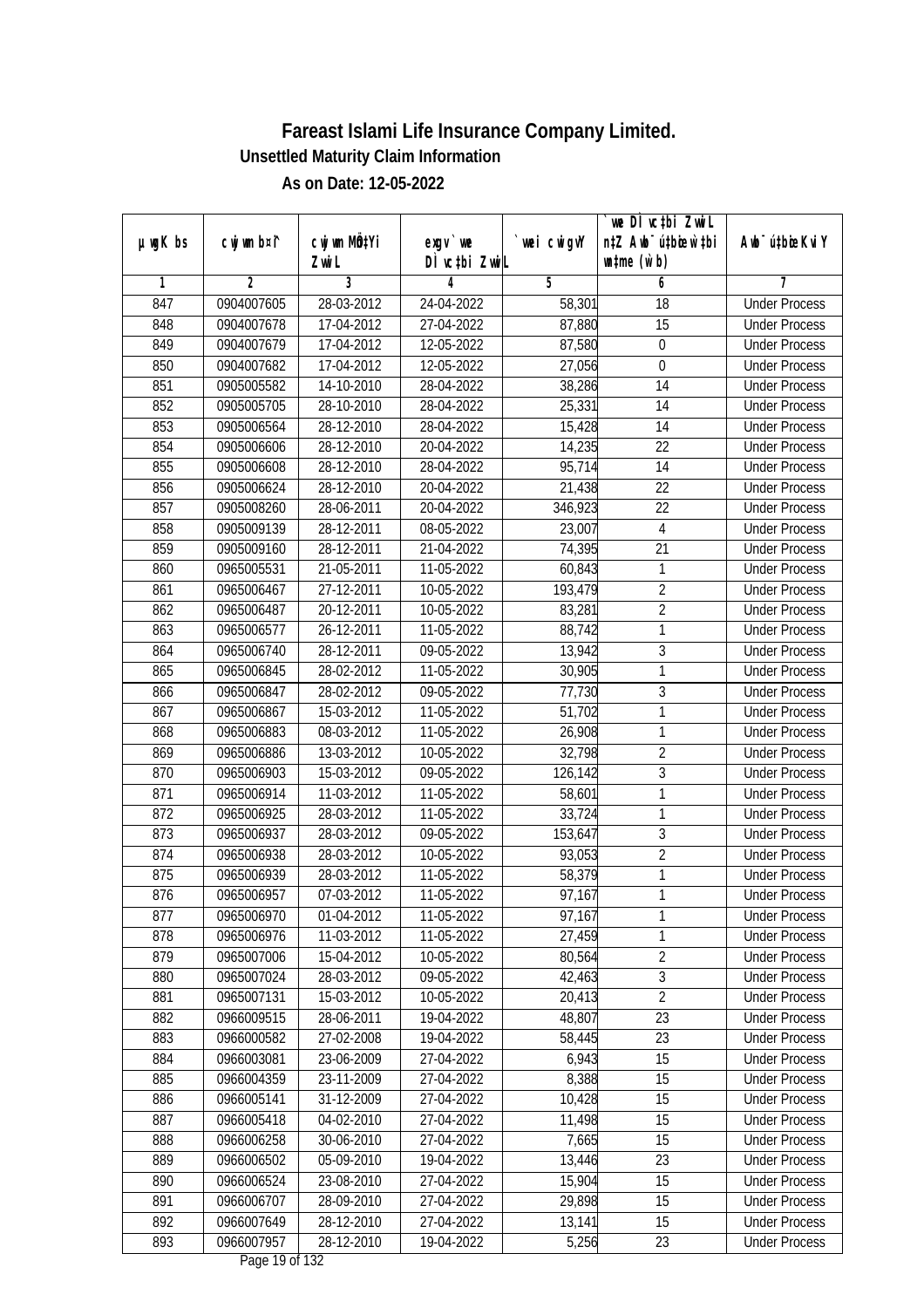|               |                |                           |                                          |             | `we DÌ vc‡bi Zwwi∟               |                             |
|---------------|----------------|---------------------------|------------------------------------------|-------------|----------------------------------|-----------------------------|
| $µ$ ug $K$ bs | cwj wm b¤i^    | cwj wm MQ <sup>1</sup> Yi | $exqu$ we                                | `wei cwigvY | n‡Z Awb <sup>-</sup> ú‡bioen`‡bi | Awb <sup>-</sup> ú‡bioeKviY |
|               |                | Zwi L                     | DÌ vctbi ZwiL                            |             | $\n  untime\n  (u`b)\n$          |                             |
| 1             | $\overline{2}$ | $\overline{3}$            | 4                                        | 5           | 6                                | 7                           |
| 894           | 0966008084     | 28-12-2010                | 27-04-2022                               | 30,661      | 15                               | <b>Under Process</b>        |
| 895           | 0966008237     | 28-12-2010                | 27-04-2022                               | 21,284      | $\overline{15}$                  | <b>Under Process</b>        |
| 896           | 0966008456     | 28-02-2011                | 19-04-2022                               | 59,725      | $\overline{23}$                  | <b>Under Process</b>        |
| 897           | 0966008627     | 28-03-2011                | 19-04-2022                               | 7,340       | $\overline{23}$                  | <b>Under Process</b>        |
| 898           | 0966008801     | 28-04-2011                | 27-04-2022                               | 41,279      | $\overline{15}$                  | <b>Under Process</b>        |
| 899           | 0966009039     | 25-05-2011                | 19-04-2022                               | 90,297      | $\overline{23}$                  | <b>Under Process</b>        |
| 900           | 0966009174     | 28-05-2011                | 27-04-2022                               | 9,677       | $\overline{15}$                  | <b>Under Process</b>        |
| 901           | 0966009191     | 25-05-2011                | 19-04-2022                               | 14,458      | $\overline{23}$                  | <b>Under Process</b>        |
| 902           | 0966009323     | 30-06-2011                | 27-04-2022                               | 8,281       | 15                               | <b>Under Process</b>        |
| 903           | 0966009434     | 28-06-2011                | 19-04-2022                               | 11,678      | $\overline{23}$                  | <b>Under Process</b>        |
| 904           | 0966009581     | 28-06-2011                | 27-04-2022                               | 15,571      | $\overline{15}$                  | <b>Under Process</b>        |
| 905           | 0966009639     | 28-06-2011                | 19-04-2022                               | 10,346      | 23                               | <b>Under Process</b>        |
| 906           | 0966009733     | 28-06-2011                | 19-04-2022                               | 182,153     | 23                               | <b>Under Process</b>        |
| 907           | 0966010025     | 09-05-2011                | 27-04-2022                               | 58,046      | 15                               | <b>Under Process</b>        |
| 908           | 0966010027     | 14-08-2011                | 18-04-2022                               | 58,046      | 24                               | <b>Under Process</b>        |
| 909           | 0966010045     | 25-09-2011                | 27-04-2022                               | 17,552      | 15                               | <b>Under Process</b>        |
| 910           | 0966010097     | 21-09-2011                | 18-04-2022                               | 13,347      | 24                               | <b>Under Process</b>        |
| 911           | 0966010216     | 10-10-2011                | 27-04-2022                               | 11,051      | 15                               | <b>Under Process</b>        |
| 912           | 0966010225     | 02-10-2011                | 13-04-2022                               | 96,743      | 29                               | <b>Under Process</b>        |
| 913           | 0966010226     | 09-10-2011                | 27-04-2022                               | 42,326      | 15                               | <b>Under Process</b>        |
| 914           | 0966010228     | 02-10-2011                | 13-04-2022                               | 193,479     | 29                               | <b>Under Process</b>        |
| 915           | 0966010235     | $\overline{10}$ -10-2011  | 27-04-2022                               | 25,935      | 15                               | <b>Under Process</b>        |
| 916           | 0966010355     | 28-09-2011                | 27-04-2022                               | 5,561       | 15                               | <b>Under Process</b>        |
| 917           | 0966010400     | 22-09-2011                | 18-04-2022                               | 96,743      | 24                               | <b>Under Process</b>        |
| 918           | 0966010430     | 24-11-2011                | 27-04-2022                               | 10,010      | 15                               | <b>Under Process</b>        |
| 919           | 0966010508     | 24-11-2011                | 18-04-2022                               | 7,340       | 24                               | <b>Under Process</b>        |
| 920           | 0966010524     | 23-11-2011                | 27-04-2022                               | 10,343      | 15                               | <b>Under Process</b>        |
| 921           | 0966010551     | 23-11-2011                | 13-04-2022                               | 90,935      | 29                               | <b>Under Process</b>        |
| 922           | 0966010564     | 03-11-2011                | 27-04-2022                               | 14,109      | 15                               | <b>Under Process</b>        |
| 923           | 0966010581     | 20-11-2011                | 19-04-2022                               | 14,458      | 23                               | <b>Under Process</b>        |
| 924           | 0966010592     | 21-11-2011                | 19-04-2022                               | 8,676       | 23                               | <b>Under Process</b>        |
| 925           | 0966010613     | 24-11-2011                | 19-04-2022                               | 91,856      | 23                               | <b>Under Process</b>        |
| 926           | 0966010641     | 24-11-2011                | 27-04-2022                               | 18,699      | 15                               | <b>Under Process</b>        |
| 927           | 0966010688     | 16-11-2011                | 27-04-2022                               | 24,102      | 15                               | <b>Under Process</b>        |
| 928           | 0966010775     | 10-12-2011                | 27-04-2022                               | 24,363      | 15                               | <b>Under Process</b>        |
| 929           | 0966010789     | 13-12-2011                | 27-04-2022                               | 36,707      | 15                               | <b>Under Process</b>        |
| 930           | 0966010791     | 13-12-2011                | 27-04-2022                               | 95,412      | 15                               | <b>Under Process</b>        |
| 931           | 0966010837     | 05-12-2011                | 19-04-2022                               | 12,443      | 23                               | <b>Under Process</b>        |
| 932           | 0966010841     | 03-12-2011                | 27-04-2022                               | 58,046      | 15                               | <b>Under Process</b>        |
| 933           | 0966010860     | 21-12-2011                | 27-04-2022                               | 16,127      | 15                               | <b>Under Process</b>        |
| 934           | 0966010861     | 21-12-2011                | 27-04-2022                               | 19,428      | 15                               | <b>Under Process</b>        |
| 935           | 0966010869     | 24-12-2011                | 27-04-2022                               | 38,927      | 15                               | <b>Under Process</b>        |
| 936           | 0966010894     | 05-12-2011                | 27-04-2022                               | 33,595      | $\overline{15}$                  | <b>Under Process</b>        |
| 937           | 0966010903     | 28-11-2011                | 27-04-2022                               | 34,218      | 15                               | <b>Under Process</b>        |
| 938           | 0966010943     | 29-12-2011                | 27-04-2022                               | 10,010      | 15                               | <b>Under Process</b>        |
| 939           | 0966011042     | 28-12-2011                | 19-04-2022                               | 33,595      | 23                               | <b>Under Process</b>        |
| 940           | 0966011053     | 28-12-2011                | 27-04-2022<br>$D_{\text{max}}$ 00 of 100 | 18,395      | $\overline{15}$                  | <b>Under Process</b>        |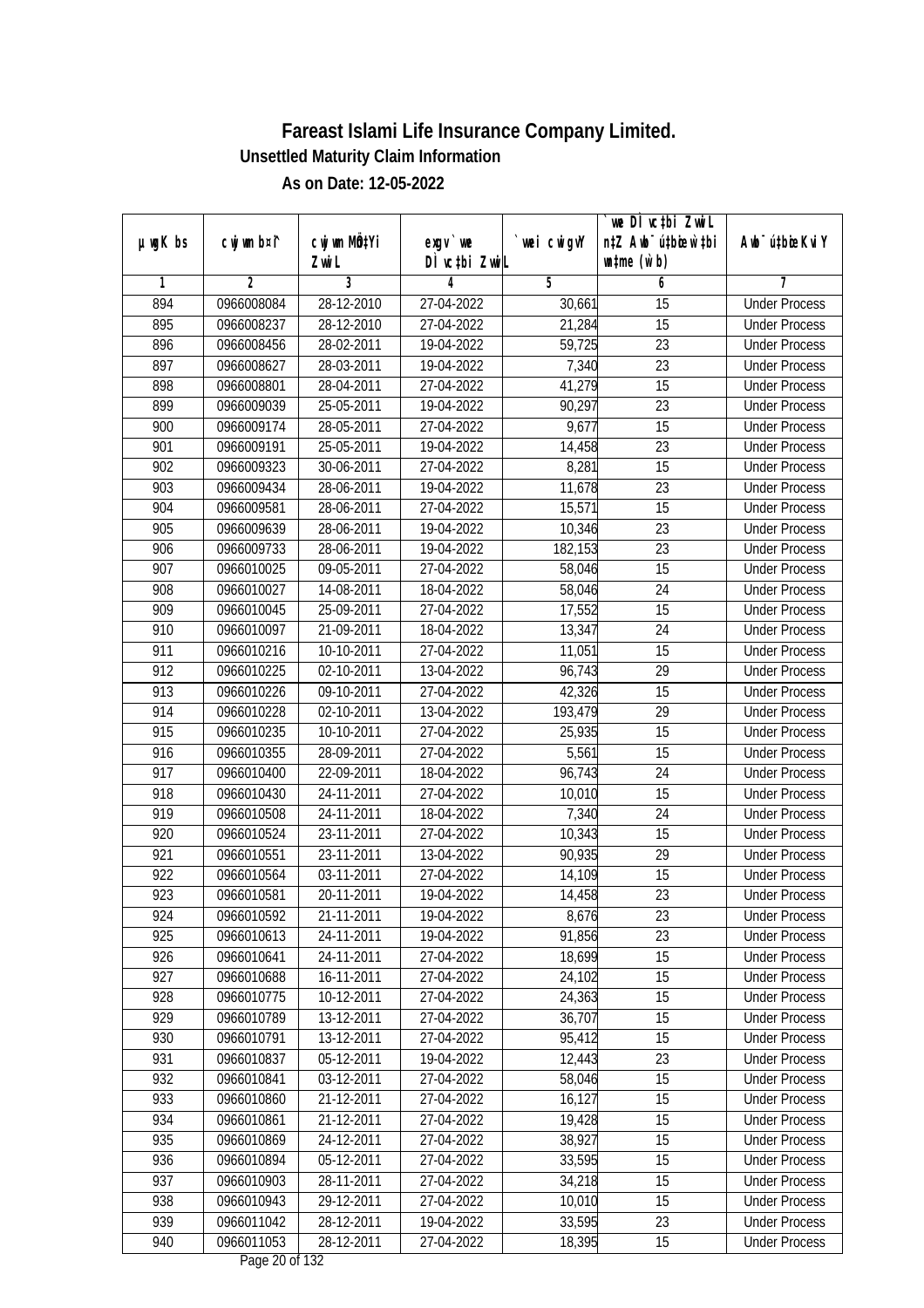| DÌ vctbi ZwiL<br>$\n  untime\n  (u`b)\n$<br>Zwi L<br>3<br>$\overline{2}$<br>$\overline{5}$<br>6<br>7<br>1<br>4<br><b>Under Process</b><br>941<br>0966011080<br>24-11-2011<br>27-04-2022<br>18,352<br>$\overline{15}$<br>$\overline{15}$<br>942<br>28-12-2011<br>27-04-2022<br>22,426<br>0966011084<br><b>Under Process</b><br>$\overline{15}$<br>943<br>28-12-2011<br>27-04-2022<br>96,743<br><b>Under Process</b><br>0966011111<br>944<br>0966011113<br>30-12-2011<br>23<br>19-04-2022<br>74,413<br><b>Under Process</b><br>$\overline{15}$<br>$28-12-2011$<br>945<br>0966011177<br>27-04-2022<br>55,015<br><b>Under Process</b><br>$\overline{23}$<br>946<br>0966011194<br>28-12-2011<br>19-04-2022<br>193,479<br><b>Under Process</b><br>947<br>9,343<br>$\overline{15}$<br>0966011234<br>30-12-2011<br>27-04-2022<br><b>Under Process</b><br>$\overline{15}$<br>948<br>0966011247<br>28-12-2011<br>27-04-2022<br>92,508<br><b>Under Process</b><br>949<br>7,340<br>0966011249<br>28-12-2011<br>18-04-2022<br>24<br><b>Under Process</b><br>45,190<br>15<br>950<br>0966011305<br>28-12-2011<br>27-04-2022<br><b>Under Process</b><br>951<br>5,561<br>$\overline{15}$<br>0966011311<br>28-12-2011<br>27-04-2022<br><b>Under Process</b><br>952<br>27-04-2022<br>96,743<br>15<br>0966011312<br>28-12-2011<br><b>Under Process</b><br>953<br>$\overline{23}$<br>28-12-2011<br>19-04-2022<br>31,106<br>0966011355<br><b>Under Process</b><br>954<br>28-12-2011<br>27-04-2022<br>15<br>0966011364<br>193,479<br><b>Under Process</b><br>955<br>2600020394<br>28-12-2011<br>28-04-2022<br>40,828<br>14<br><b>Under Process</b><br>29<br>956<br>2600020402<br>28-12-2011<br>13-04-2022<br>36,941<br><b>Under Process</b><br>957<br>28-12-2011<br>28-04-2022<br>16,545<br>14<br>2600020406<br><b>Under Process</b><br>958<br>$\overline{4}$<br>2600020408<br>28-12-2011<br>08-05-2022<br>81,650<br><b>Under Process</b><br>959<br>25<br>28-12-2011<br>17-04-2022<br>78,328<br>2600020431<br><b>Under Process</b><br>960<br>21,355<br>14<br>2600020488<br>28-12-2011<br>28-04-2022<br><b>Under Process</b><br>14<br>961<br>2600020529<br>28-12-2011<br>28-04-2022<br>163,300<br><b>Under Process</b><br>962<br>53,889<br>29<br>2600020531<br>28-12-2011<br>13-04-2022<br><b>Under Process</b><br>963<br>29<br>28-12-2011<br>13-04-2022<br>61,816<br>2600020626<br><b>Under Process</b><br>14<br>964<br>2600020632<br>28-12-2011<br>28-04-2022<br>32,675<br><b>Under Process</b><br>965<br>30<br>2600020639<br>28-12-2011<br>12-04-2022<br>163,300<br><b>Under Process</b><br>966<br>2600020641<br>28-12-2011<br>13-04-2022<br>29<br>81,650<br><b>Under Process</b><br>967<br>2600020649<br>28-12-2011<br>12-04-2022<br>39,001<br>30<br><b>Under Process</b><br>968<br>28-12-2011<br>163,300<br>30<br>2600020683<br>12-04-2022<br><b>Under Process</b><br>969<br>30<br>2600020708<br>28-12-2011<br>12-04-2022<br>164,904<br><b>Under Process</b><br>970<br>29<br>2600020720<br>28-12-2011<br>13-04-2022<br>72,220<br><b>Under Process</b><br>971<br>2600020743<br>28-12-2011<br>12-04-2022<br>89,815<br>30<br><b>Under Process</b><br>972<br>2600020760<br>28-12-2011<br>26,309<br>30<br>12-04-2022<br><b>Under Process</b><br>29<br>973<br>2600020778<br>28-12-2011<br>13-04-2022<br>61,864<br><b>Under Process</b><br>974<br>129,096<br>14<br>2600020796<br>28-12-2011<br>28-04-2022<br><b>Under Process</b><br>975<br>2600020821<br>21,620<br>28-12-2011<br>28-04-2022<br>14<br><b>Under Process</b><br>976<br>2600020822<br>62,790<br>28-12-2011<br>27-04-2022<br>15<br><b>Under Process</b><br>977<br>2600020912<br>82,000<br>14<br>28-02-2012<br>28-04-2022<br><b>Under Process</b><br>14<br>978<br>28-03-2012<br>259,120<br>2600020941<br>28-04-2022<br><b>Under Process</b><br>979<br>69,218<br>14<br>2600021003<br>28-03-2012<br>28-04-2022<br><b>Under Process</b><br>2600025828<br>69,303<br>14<br>980<br>28-02-2016<br>28-04-2022<br><b>Under Process</b><br>981<br>2700000054<br>24-11-2005<br>11-05-2022<br>32,932<br><b>Under Process</b><br>1<br>982<br>2800000194<br>14<br>28-06-2009<br>28-04-2022<br>25,735<br><b>Under Process</b><br>8,971<br>983<br>2800000550<br>10-12-2009<br>28-04-2022<br>14<br><b>Under Process</b><br>984<br>24,036<br>31<br>2800000575<br>14-12-2009<br>11-04-2022<br><b>Under Process</b><br>3,798<br>$\overline{2}$<br>985<br>2800001409<br>27-03-2010<br>10-05-2022<br><b>Under Process</b><br>986<br>49,035<br>2800001479<br>28-03-2010<br>28-04-2022<br>14<br><b>Under Process</b><br>987<br>2900004338<br>28-06-2011<br>9,927<br>29<br>13-04-2022<br><b>Under Process</b> |               |             |              |           |             | we DI vctbi ZwiL                 |                             |
|-----------------------------------------------------------------------------------------------------------------------------------------------------------------------------------------------------------------------------------------------------------------------------------------------------------------------------------------------------------------------------------------------------------------------------------------------------------------------------------------------------------------------------------------------------------------------------------------------------------------------------------------------------------------------------------------------------------------------------------------------------------------------------------------------------------------------------------------------------------------------------------------------------------------------------------------------------------------------------------------------------------------------------------------------------------------------------------------------------------------------------------------------------------------------------------------------------------------------------------------------------------------------------------------------------------------------------------------------------------------------------------------------------------------------------------------------------------------------------------------------------------------------------------------------------------------------------------------------------------------------------------------------------------------------------------------------------------------------------------------------------------------------------------------------------------------------------------------------------------------------------------------------------------------------------------------------------------------------------------------------------------------------------------------------------------------------------------------------------------------------------------------------------------------------------------------------------------------------------------------------------------------------------------------------------------------------------------------------------------------------------------------------------------------------------------------------------------------------------------------------------------------------------------------------------------------------------------------------------------------------------------------------------------------------------------------------------------------------------------------------------------------------------------------------------------------------------------------------------------------------------------------------------------------------------------------------------------------------------------------------------------------------------------------------------------------------------------------------------------------------------------------------------------------------------------------------------------------------------------------------------------------------------------------------------------------------------------------------------------------------------------------------------------------------------------------------------------------------------------------------------------------------------------------------------------------------------------------------------------------------------------------------------------------------------------------------------------------------------------------------------------------------------------------------------------------------------------------------------------------------------------------------------------------------------------------------------------------------------------------------------------------------------------------------------------------------------------------------------------------------------------------------------------------------------------------------------------------------------------------------------------------------------------------------------------------------------------------------------------------------------------------------------------------------------------------------------------------------------------------------------------------------------------------------------------------------------------------------------------------------|---------------|-------------|--------------|-----------|-------------|----------------------------------|-----------------------------|
|                                                                                                                                                                                                                                                                                                                                                                                                                                                                                                                                                                                                                                                                                                                                                                                                                                                                                                                                                                                                                                                                                                                                                                                                                                                                                                                                                                                                                                                                                                                                                                                                                                                                                                                                                                                                                                                                                                                                                                                                                                                                                                                                                                                                                                                                                                                                                                                                                                                                                                                                                                                                                                                                                                                                                                                                                                                                                                                                                                                                                                                                                                                                                                                                                                                                                                                                                                                                                                                                                                                                                                                                                                                                                                                                                                                                                                                                                                                                                                                                                                                                                                                                                                                                                                                                                                                                                                                                                                                                                                                                                                                                                       | $µ$ ug $K$ bs | cwj wm b¤i^ | cwj wm MQtYi | $exgV$ we | `wei cwigvY | n‡Z Awb <sup>-</sup> ú‡bioar`‡bi | Awb <sup>-</sup> ú‡bioeKviY |
|                                                                                                                                                                                                                                                                                                                                                                                                                                                                                                                                                                                                                                                                                                                                                                                                                                                                                                                                                                                                                                                                                                                                                                                                                                                                                                                                                                                                                                                                                                                                                                                                                                                                                                                                                                                                                                                                                                                                                                                                                                                                                                                                                                                                                                                                                                                                                                                                                                                                                                                                                                                                                                                                                                                                                                                                                                                                                                                                                                                                                                                                                                                                                                                                                                                                                                                                                                                                                                                                                                                                                                                                                                                                                                                                                                                                                                                                                                                                                                                                                                                                                                                                                                                                                                                                                                                                                                                                                                                                                                                                                                                                                       |               |             |              |           |             |                                  |                             |
|                                                                                                                                                                                                                                                                                                                                                                                                                                                                                                                                                                                                                                                                                                                                                                                                                                                                                                                                                                                                                                                                                                                                                                                                                                                                                                                                                                                                                                                                                                                                                                                                                                                                                                                                                                                                                                                                                                                                                                                                                                                                                                                                                                                                                                                                                                                                                                                                                                                                                                                                                                                                                                                                                                                                                                                                                                                                                                                                                                                                                                                                                                                                                                                                                                                                                                                                                                                                                                                                                                                                                                                                                                                                                                                                                                                                                                                                                                                                                                                                                                                                                                                                                                                                                                                                                                                                                                                                                                                                                                                                                                                                                       |               |             |              |           |             |                                  |                             |
|                                                                                                                                                                                                                                                                                                                                                                                                                                                                                                                                                                                                                                                                                                                                                                                                                                                                                                                                                                                                                                                                                                                                                                                                                                                                                                                                                                                                                                                                                                                                                                                                                                                                                                                                                                                                                                                                                                                                                                                                                                                                                                                                                                                                                                                                                                                                                                                                                                                                                                                                                                                                                                                                                                                                                                                                                                                                                                                                                                                                                                                                                                                                                                                                                                                                                                                                                                                                                                                                                                                                                                                                                                                                                                                                                                                                                                                                                                                                                                                                                                                                                                                                                                                                                                                                                                                                                                                                                                                                                                                                                                                                                       |               |             |              |           |             |                                  |                             |
|                                                                                                                                                                                                                                                                                                                                                                                                                                                                                                                                                                                                                                                                                                                                                                                                                                                                                                                                                                                                                                                                                                                                                                                                                                                                                                                                                                                                                                                                                                                                                                                                                                                                                                                                                                                                                                                                                                                                                                                                                                                                                                                                                                                                                                                                                                                                                                                                                                                                                                                                                                                                                                                                                                                                                                                                                                                                                                                                                                                                                                                                                                                                                                                                                                                                                                                                                                                                                                                                                                                                                                                                                                                                                                                                                                                                                                                                                                                                                                                                                                                                                                                                                                                                                                                                                                                                                                                                                                                                                                                                                                                                                       |               |             |              |           |             |                                  |                             |
|                                                                                                                                                                                                                                                                                                                                                                                                                                                                                                                                                                                                                                                                                                                                                                                                                                                                                                                                                                                                                                                                                                                                                                                                                                                                                                                                                                                                                                                                                                                                                                                                                                                                                                                                                                                                                                                                                                                                                                                                                                                                                                                                                                                                                                                                                                                                                                                                                                                                                                                                                                                                                                                                                                                                                                                                                                                                                                                                                                                                                                                                                                                                                                                                                                                                                                                                                                                                                                                                                                                                                                                                                                                                                                                                                                                                                                                                                                                                                                                                                                                                                                                                                                                                                                                                                                                                                                                                                                                                                                                                                                                                                       |               |             |              |           |             |                                  |                             |
|                                                                                                                                                                                                                                                                                                                                                                                                                                                                                                                                                                                                                                                                                                                                                                                                                                                                                                                                                                                                                                                                                                                                                                                                                                                                                                                                                                                                                                                                                                                                                                                                                                                                                                                                                                                                                                                                                                                                                                                                                                                                                                                                                                                                                                                                                                                                                                                                                                                                                                                                                                                                                                                                                                                                                                                                                                                                                                                                                                                                                                                                                                                                                                                                                                                                                                                                                                                                                                                                                                                                                                                                                                                                                                                                                                                                                                                                                                                                                                                                                                                                                                                                                                                                                                                                                                                                                                                                                                                                                                                                                                                                                       |               |             |              |           |             |                                  |                             |
|                                                                                                                                                                                                                                                                                                                                                                                                                                                                                                                                                                                                                                                                                                                                                                                                                                                                                                                                                                                                                                                                                                                                                                                                                                                                                                                                                                                                                                                                                                                                                                                                                                                                                                                                                                                                                                                                                                                                                                                                                                                                                                                                                                                                                                                                                                                                                                                                                                                                                                                                                                                                                                                                                                                                                                                                                                                                                                                                                                                                                                                                                                                                                                                                                                                                                                                                                                                                                                                                                                                                                                                                                                                                                                                                                                                                                                                                                                                                                                                                                                                                                                                                                                                                                                                                                                                                                                                                                                                                                                                                                                                                                       |               |             |              |           |             |                                  |                             |
|                                                                                                                                                                                                                                                                                                                                                                                                                                                                                                                                                                                                                                                                                                                                                                                                                                                                                                                                                                                                                                                                                                                                                                                                                                                                                                                                                                                                                                                                                                                                                                                                                                                                                                                                                                                                                                                                                                                                                                                                                                                                                                                                                                                                                                                                                                                                                                                                                                                                                                                                                                                                                                                                                                                                                                                                                                                                                                                                                                                                                                                                                                                                                                                                                                                                                                                                                                                                                                                                                                                                                                                                                                                                                                                                                                                                                                                                                                                                                                                                                                                                                                                                                                                                                                                                                                                                                                                                                                                                                                                                                                                                                       |               |             |              |           |             |                                  |                             |
|                                                                                                                                                                                                                                                                                                                                                                                                                                                                                                                                                                                                                                                                                                                                                                                                                                                                                                                                                                                                                                                                                                                                                                                                                                                                                                                                                                                                                                                                                                                                                                                                                                                                                                                                                                                                                                                                                                                                                                                                                                                                                                                                                                                                                                                                                                                                                                                                                                                                                                                                                                                                                                                                                                                                                                                                                                                                                                                                                                                                                                                                                                                                                                                                                                                                                                                                                                                                                                                                                                                                                                                                                                                                                                                                                                                                                                                                                                                                                                                                                                                                                                                                                                                                                                                                                                                                                                                                                                                                                                                                                                                                                       |               |             |              |           |             |                                  |                             |
|                                                                                                                                                                                                                                                                                                                                                                                                                                                                                                                                                                                                                                                                                                                                                                                                                                                                                                                                                                                                                                                                                                                                                                                                                                                                                                                                                                                                                                                                                                                                                                                                                                                                                                                                                                                                                                                                                                                                                                                                                                                                                                                                                                                                                                                                                                                                                                                                                                                                                                                                                                                                                                                                                                                                                                                                                                                                                                                                                                                                                                                                                                                                                                                                                                                                                                                                                                                                                                                                                                                                                                                                                                                                                                                                                                                                                                                                                                                                                                                                                                                                                                                                                                                                                                                                                                                                                                                                                                                                                                                                                                                                                       |               |             |              |           |             |                                  |                             |
|                                                                                                                                                                                                                                                                                                                                                                                                                                                                                                                                                                                                                                                                                                                                                                                                                                                                                                                                                                                                                                                                                                                                                                                                                                                                                                                                                                                                                                                                                                                                                                                                                                                                                                                                                                                                                                                                                                                                                                                                                                                                                                                                                                                                                                                                                                                                                                                                                                                                                                                                                                                                                                                                                                                                                                                                                                                                                                                                                                                                                                                                                                                                                                                                                                                                                                                                                                                                                                                                                                                                                                                                                                                                                                                                                                                                                                                                                                                                                                                                                                                                                                                                                                                                                                                                                                                                                                                                                                                                                                                                                                                                                       |               |             |              |           |             |                                  |                             |
|                                                                                                                                                                                                                                                                                                                                                                                                                                                                                                                                                                                                                                                                                                                                                                                                                                                                                                                                                                                                                                                                                                                                                                                                                                                                                                                                                                                                                                                                                                                                                                                                                                                                                                                                                                                                                                                                                                                                                                                                                                                                                                                                                                                                                                                                                                                                                                                                                                                                                                                                                                                                                                                                                                                                                                                                                                                                                                                                                                                                                                                                                                                                                                                                                                                                                                                                                                                                                                                                                                                                                                                                                                                                                                                                                                                                                                                                                                                                                                                                                                                                                                                                                                                                                                                                                                                                                                                                                                                                                                                                                                                                                       |               |             |              |           |             |                                  |                             |
|                                                                                                                                                                                                                                                                                                                                                                                                                                                                                                                                                                                                                                                                                                                                                                                                                                                                                                                                                                                                                                                                                                                                                                                                                                                                                                                                                                                                                                                                                                                                                                                                                                                                                                                                                                                                                                                                                                                                                                                                                                                                                                                                                                                                                                                                                                                                                                                                                                                                                                                                                                                                                                                                                                                                                                                                                                                                                                                                                                                                                                                                                                                                                                                                                                                                                                                                                                                                                                                                                                                                                                                                                                                                                                                                                                                                                                                                                                                                                                                                                                                                                                                                                                                                                                                                                                                                                                                                                                                                                                                                                                                                                       |               |             |              |           |             |                                  |                             |
|                                                                                                                                                                                                                                                                                                                                                                                                                                                                                                                                                                                                                                                                                                                                                                                                                                                                                                                                                                                                                                                                                                                                                                                                                                                                                                                                                                                                                                                                                                                                                                                                                                                                                                                                                                                                                                                                                                                                                                                                                                                                                                                                                                                                                                                                                                                                                                                                                                                                                                                                                                                                                                                                                                                                                                                                                                                                                                                                                                                                                                                                                                                                                                                                                                                                                                                                                                                                                                                                                                                                                                                                                                                                                                                                                                                                                                                                                                                                                                                                                                                                                                                                                                                                                                                                                                                                                                                                                                                                                                                                                                                                                       |               |             |              |           |             |                                  |                             |
|                                                                                                                                                                                                                                                                                                                                                                                                                                                                                                                                                                                                                                                                                                                                                                                                                                                                                                                                                                                                                                                                                                                                                                                                                                                                                                                                                                                                                                                                                                                                                                                                                                                                                                                                                                                                                                                                                                                                                                                                                                                                                                                                                                                                                                                                                                                                                                                                                                                                                                                                                                                                                                                                                                                                                                                                                                                                                                                                                                                                                                                                                                                                                                                                                                                                                                                                                                                                                                                                                                                                                                                                                                                                                                                                                                                                                                                                                                                                                                                                                                                                                                                                                                                                                                                                                                                                                                                                                                                                                                                                                                                                                       |               |             |              |           |             |                                  |                             |
|                                                                                                                                                                                                                                                                                                                                                                                                                                                                                                                                                                                                                                                                                                                                                                                                                                                                                                                                                                                                                                                                                                                                                                                                                                                                                                                                                                                                                                                                                                                                                                                                                                                                                                                                                                                                                                                                                                                                                                                                                                                                                                                                                                                                                                                                                                                                                                                                                                                                                                                                                                                                                                                                                                                                                                                                                                                                                                                                                                                                                                                                                                                                                                                                                                                                                                                                                                                                                                                                                                                                                                                                                                                                                                                                                                                                                                                                                                                                                                                                                                                                                                                                                                                                                                                                                                                                                                                                                                                                                                                                                                                                                       |               |             |              |           |             |                                  |                             |
|                                                                                                                                                                                                                                                                                                                                                                                                                                                                                                                                                                                                                                                                                                                                                                                                                                                                                                                                                                                                                                                                                                                                                                                                                                                                                                                                                                                                                                                                                                                                                                                                                                                                                                                                                                                                                                                                                                                                                                                                                                                                                                                                                                                                                                                                                                                                                                                                                                                                                                                                                                                                                                                                                                                                                                                                                                                                                                                                                                                                                                                                                                                                                                                                                                                                                                                                                                                                                                                                                                                                                                                                                                                                                                                                                                                                                                                                                                                                                                                                                                                                                                                                                                                                                                                                                                                                                                                                                                                                                                                                                                                                                       |               |             |              |           |             |                                  |                             |
|                                                                                                                                                                                                                                                                                                                                                                                                                                                                                                                                                                                                                                                                                                                                                                                                                                                                                                                                                                                                                                                                                                                                                                                                                                                                                                                                                                                                                                                                                                                                                                                                                                                                                                                                                                                                                                                                                                                                                                                                                                                                                                                                                                                                                                                                                                                                                                                                                                                                                                                                                                                                                                                                                                                                                                                                                                                                                                                                                                                                                                                                                                                                                                                                                                                                                                                                                                                                                                                                                                                                                                                                                                                                                                                                                                                                                                                                                                                                                                                                                                                                                                                                                                                                                                                                                                                                                                                                                                                                                                                                                                                                                       |               |             |              |           |             |                                  |                             |
|                                                                                                                                                                                                                                                                                                                                                                                                                                                                                                                                                                                                                                                                                                                                                                                                                                                                                                                                                                                                                                                                                                                                                                                                                                                                                                                                                                                                                                                                                                                                                                                                                                                                                                                                                                                                                                                                                                                                                                                                                                                                                                                                                                                                                                                                                                                                                                                                                                                                                                                                                                                                                                                                                                                                                                                                                                                                                                                                                                                                                                                                                                                                                                                                                                                                                                                                                                                                                                                                                                                                                                                                                                                                                                                                                                                                                                                                                                                                                                                                                                                                                                                                                                                                                                                                                                                                                                                                                                                                                                                                                                                                                       |               |             |              |           |             |                                  |                             |
|                                                                                                                                                                                                                                                                                                                                                                                                                                                                                                                                                                                                                                                                                                                                                                                                                                                                                                                                                                                                                                                                                                                                                                                                                                                                                                                                                                                                                                                                                                                                                                                                                                                                                                                                                                                                                                                                                                                                                                                                                                                                                                                                                                                                                                                                                                                                                                                                                                                                                                                                                                                                                                                                                                                                                                                                                                                                                                                                                                                                                                                                                                                                                                                                                                                                                                                                                                                                                                                                                                                                                                                                                                                                                                                                                                                                                                                                                                                                                                                                                                                                                                                                                                                                                                                                                                                                                                                                                                                                                                                                                                                                                       |               |             |              |           |             |                                  |                             |
|                                                                                                                                                                                                                                                                                                                                                                                                                                                                                                                                                                                                                                                                                                                                                                                                                                                                                                                                                                                                                                                                                                                                                                                                                                                                                                                                                                                                                                                                                                                                                                                                                                                                                                                                                                                                                                                                                                                                                                                                                                                                                                                                                                                                                                                                                                                                                                                                                                                                                                                                                                                                                                                                                                                                                                                                                                                                                                                                                                                                                                                                                                                                                                                                                                                                                                                                                                                                                                                                                                                                                                                                                                                                                                                                                                                                                                                                                                                                                                                                                                                                                                                                                                                                                                                                                                                                                                                                                                                                                                                                                                                                                       |               |             |              |           |             |                                  |                             |
|                                                                                                                                                                                                                                                                                                                                                                                                                                                                                                                                                                                                                                                                                                                                                                                                                                                                                                                                                                                                                                                                                                                                                                                                                                                                                                                                                                                                                                                                                                                                                                                                                                                                                                                                                                                                                                                                                                                                                                                                                                                                                                                                                                                                                                                                                                                                                                                                                                                                                                                                                                                                                                                                                                                                                                                                                                                                                                                                                                                                                                                                                                                                                                                                                                                                                                                                                                                                                                                                                                                                                                                                                                                                                                                                                                                                                                                                                                                                                                                                                                                                                                                                                                                                                                                                                                                                                                                                                                                                                                                                                                                                                       |               |             |              |           |             |                                  |                             |
|                                                                                                                                                                                                                                                                                                                                                                                                                                                                                                                                                                                                                                                                                                                                                                                                                                                                                                                                                                                                                                                                                                                                                                                                                                                                                                                                                                                                                                                                                                                                                                                                                                                                                                                                                                                                                                                                                                                                                                                                                                                                                                                                                                                                                                                                                                                                                                                                                                                                                                                                                                                                                                                                                                                                                                                                                                                                                                                                                                                                                                                                                                                                                                                                                                                                                                                                                                                                                                                                                                                                                                                                                                                                                                                                                                                                                                                                                                                                                                                                                                                                                                                                                                                                                                                                                                                                                                                                                                                                                                                                                                                                                       |               |             |              |           |             |                                  |                             |
|                                                                                                                                                                                                                                                                                                                                                                                                                                                                                                                                                                                                                                                                                                                                                                                                                                                                                                                                                                                                                                                                                                                                                                                                                                                                                                                                                                                                                                                                                                                                                                                                                                                                                                                                                                                                                                                                                                                                                                                                                                                                                                                                                                                                                                                                                                                                                                                                                                                                                                                                                                                                                                                                                                                                                                                                                                                                                                                                                                                                                                                                                                                                                                                                                                                                                                                                                                                                                                                                                                                                                                                                                                                                                                                                                                                                                                                                                                                                                                                                                                                                                                                                                                                                                                                                                                                                                                                                                                                                                                                                                                                                                       |               |             |              |           |             |                                  |                             |
|                                                                                                                                                                                                                                                                                                                                                                                                                                                                                                                                                                                                                                                                                                                                                                                                                                                                                                                                                                                                                                                                                                                                                                                                                                                                                                                                                                                                                                                                                                                                                                                                                                                                                                                                                                                                                                                                                                                                                                                                                                                                                                                                                                                                                                                                                                                                                                                                                                                                                                                                                                                                                                                                                                                                                                                                                                                                                                                                                                                                                                                                                                                                                                                                                                                                                                                                                                                                                                                                                                                                                                                                                                                                                                                                                                                                                                                                                                                                                                                                                                                                                                                                                                                                                                                                                                                                                                                                                                                                                                                                                                                                                       |               |             |              |           |             |                                  |                             |
|                                                                                                                                                                                                                                                                                                                                                                                                                                                                                                                                                                                                                                                                                                                                                                                                                                                                                                                                                                                                                                                                                                                                                                                                                                                                                                                                                                                                                                                                                                                                                                                                                                                                                                                                                                                                                                                                                                                                                                                                                                                                                                                                                                                                                                                                                                                                                                                                                                                                                                                                                                                                                                                                                                                                                                                                                                                                                                                                                                                                                                                                                                                                                                                                                                                                                                                                                                                                                                                                                                                                                                                                                                                                                                                                                                                                                                                                                                                                                                                                                                                                                                                                                                                                                                                                                                                                                                                                                                                                                                                                                                                                                       |               |             |              |           |             |                                  |                             |
|                                                                                                                                                                                                                                                                                                                                                                                                                                                                                                                                                                                                                                                                                                                                                                                                                                                                                                                                                                                                                                                                                                                                                                                                                                                                                                                                                                                                                                                                                                                                                                                                                                                                                                                                                                                                                                                                                                                                                                                                                                                                                                                                                                                                                                                                                                                                                                                                                                                                                                                                                                                                                                                                                                                                                                                                                                                                                                                                                                                                                                                                                                                                                                                                                                                                                                                                                                                                                                                                                                                                                                                                                                                                                                                                                                                                                                                                                                                                                                                                                                                                                                                                                                                                                                                                                                                                                                                                                                                                                                                                                                                                                       |               |             |              |           |             |                                  |                             |
|                                                                                                                                                                                                                                                                                                                                                                                                                                                                                                                                                                                                                                                                                                                                                                                                                                                                                                                                                                                                                                                                                                                                                                                                                                                                                                                                                                                                                                                                                                                                                                                                                                                                                                                                                                                                                                                                                                                                                                                                                                                                                                                                                                                                                                                                                                                                                                                                                                                                                                                                                                                                                                                                                                                                                                                                                                                                                                                                                                                                                                                                                                                                                                                                                                                                                                                                                                                                                                                                                                                                                                                                                                                                                                                                                                                                                                                                                                                                                                                                                                                                                                                                                                                                                                                                                                                                                                                                                                                                                                                                                                                                                       |               |             |              |           |             |                                  |                             |
|                                                                                                                                                                                                                                                                                                                                                                                                                                                                                                                                                                                                                                                                                                                                                                                                                                                                                                                                                                                                                                                                                                                                                                                                                                                                                                                                                                                                                                                                                                                                                                                                                                                                                                                                                                                                                                                                                                                                                                                                                                                                                                                                                                                                                                                                                                                                                                                                                                                                                                                                                                                                                                                                                                                                                                                                                                                                                                                                                                                                                                                                                                                                                                                                                                                                                                                                                                                                                                                                                                                                                                                                                                                                                                                                                                                                                                                                                                                                                                                                                                                                                                                                                                                                                                                                                                                                                                                                                                                                                                                                                                                                                       |               |             |              |           |             |                                  |                             |
|                                                                                                                                                                                                                                                                                                                                                                                                                                                                                                                                                                                                                                                                                                                                                                                                                                                                                                                                                                                                                                                                                                                                                                                                                                                                                                                                                                                                                                                                                                                                                                                                                                                                                                                                                                                                                                                                                                                                                                                                                                                                                                                                                                                                                                                                                                                                                                                                                                                                                                                                                                                                                                                                                                                                                                                                                                                                                                                                                                                                                                                                                                                                                                                                                                                                                                                                                                                                                                                                                                                                                                                                                                                                                                                                                                                                                                                                                                                                                                                                                                                                                                                                                                                                                                                                                                                                                                                                                                                                                                                                                                                                                       |               |             |              |           |             |                                  |                             |
|                                                                                                                                                                                                                                                                                                                                                                                                                                                                                                                                                                                                                                                                                                                                                                                                                                                                                                                                                                                                                                                                                                                                                                                                                                                                                                                                                                                                                                                                                                                                                                                                                                                                                                                                                                                                                                                                                                                                                                                                                                                                                                                                                                                                                                                                                                                                                                                                                                                                                                                                                                                                                                                                                                                                                                                                                                                                                                                                                                                                                                                                                                                                                                                                                                                                                                                                                                                                                                                                                                                                                                                                                                                                                                                                                                                                                                                                                                                                                                                                                                                                                                                                                                                                                                                                                                                                                                                                                                                                                                                                                                                                                       |               |             |              |           |             |                                  |                             |
|                                                                                                                                                                                                                                                                                                                                                                                                                                                                                                                                                                                                                                                                                                                                                                                                                                                                                                                                                                                                                                                                                                                                                                                                                                                                                                                                                                                                                                                                                                                                                                                                                                                                                                                                                                                                                                                                                                                                                                                                                                                                                                                                                                                                                                                                                                                                                                                                                                                                                                                                                                                                                                                                                                                                                                                                                                                                                                                                                                                                                                                                                                                                                                                                                                                                                                                                                                                                                                                                                                                                                                                                                                                                                                                                                                                                                                                                                                                                                                                                                                                                                                                                                                                                                                                                                                                                                                                                                                                                                                                                                                                                                       |               |             |              |           |             |                                  |                             |
|                                                                                                                                                                                                                                                                                                                                                                                                                                                                                                                                                                                                                                                                                                                                                                                                                                                                                                                                                                                                                                                                                                                                                                                                                                                                                                                                                                                                                                                                                                                                                                                                                                                                                                                                                                                                                                                                                                                                                                                                                                                                                                                                                                                                                                                                                                                                                                                                                                                                                                                                                                                                                                                                                                                                                                                                                                                                                                                                                                                                                                                                                                                                                                                                                                                                                                                                                                                                                                                                                                                                                                                                                                                                                                                                                                                                                                                                                                                                                                                                                                                                                                                                                                                                                                                                                                                                                                                                                                                                                                                                                                                                                       |               |             |              |           |             |                                  |                             |
|                                                                                                                                                                                                                                                                                                                                                                                                                                                                                                                                                                                                                                                                                                                                                                                                                                                                                                                                                                                                                                                                                                                                                                                                                                                                                                                                                                                                                                                                                                                                                                                                                                                                                                                                                                                                                                                                                                                                                                                                                                                                                                                                                                                                                                                                                                                                                                                                                                                                                                                                                                                                                                                                                                                                                                                                                                                                                                                                                                                                                                                                                                                                                                                                                                                                                                                                                                                                                                                                                                                                                                                                                                                                                                                                                                                                                                                                                                                                                                                                                                                                                                                                                                                                                                                                                                                                                                                                                                                                                                                                                                                                                       |               |             |              |           |             |                                  |                             |
|                                                                                                                                                                                                                                                                                                                                                                                                                                                                                                                                                                                                                                                                                                                                                                                                                                                                                                                                                                                                                                                                                                                                                                                                                                                                                                                                                                                                                                                                                                                                                                                                                                                                                                                                                                                                                                                                                                                                                                                                                                                                                                                                                                                                                                                                                                                                                                                                                                                                                                                                                                                                                                                                                                                                                                                                                                                                                                                                                                                                                                                                                                                                                                                                                                                                                                                                                                                                                                                                                                                                                                                                                                                                                                                                                                                                                                                                                                                                                                                                                                                                                                                                                                                                                                                                                                                                                                                                                                                                                                                                                                                                                       |               |             |              |           |             |                                  |                             |
|                                                                                                                                                                                                                                                                                                                                                                                                                                                                                                                                                                                                                                                                                                                                                                                                                                                                                                                                                                                                                                                                                                                                                                                                                                                                                                                                                                                                                                                                                                                                                                                                                                                                                                                                                                                                                                                                                                                                                                                                                                                                                                                                                                                                                                                                                                                                                                                                                                                                                                                                                                                                                                                                                                                                                                                                                                                                                                                                                                                                                                                                                                                                                                                                                                                                                                                                                                                                                                                                                                                                                                                                                                                                                                                                                                                                                                                                                                                                                                                                                                                                                                                                                                                                                                                                                                                                                                                                                                                                                                                                                                                                                       |               |             |              |           |             |                                  |                             |
|                                                                                                                                                                                                                                                                                                                                                                                                                                                                                                                                                                                                                                                                                                                                                                                                                                                                                                                                                                                                                                                                                                                                                                                                                                                                                                                                                                                                                                                                                                                                                                                                                                                                                                                                                                                                                                                                                                                                                                                                                                                                                                                                                                                                                                                                                                                                                                                                                                                                                                                                                                                                                                                                                                                                                                                                                                                                                                                                                                                                                                                                                                                                                                                                                                                                                                                                                                                                                                                                                                                                                                                                                                                                                                                                                                                                                                                                                                                                                                                                                                                                                                                                                                                                                                                                                                                                                                                                                                                                                                                                                                                                                       |               |             |              |           |             |                                  |                             |
|                                                                                                                                                                                                                                                                                                                                                                                                                                                                                                                                                                                                                                                                                                                                                                                                                                                                                                                                                                                                                                                                                                                                                                                                                                                                                                                                                                                                                                                                                                                                                                                                                                                                                                                                                                                                                                                                                                                                                                                                                                                                                                                                                                                                                                                                                                                                                                                                                                                                                                                                                                                                                                                                                                                                                                                                                                                                                                                                                                                                                                                                                                                                                                                                                                                                                                                                                                                                                                                                                                                                                                                                                                                                                                                                                                                                                                                                                                                                                                                                                                                                                                                                                                                                                                                                                                                                                                                                                                                                                                                                                                                                                       |               |             |              |           |             |                                  |                             |
|                                                                                                                                                                                                                                                                                                                                                                                                                                                                                                                                                                                                                                                                                                                                                                                                                                                                                                                                                                                                                                                                                                                                                                                                                                                                                                                                                                                                                                                                                                                                                                                                                                                                                                                                                                                                                                                                                                                                                                                                                                                                                                                                                                                                                                                                                                                                                                                                                                                                                                                                                                                                                                                                                                                                                                                                                                                                                                                                                                                                                                                                                                                                                                                                                                                                                                                                                                                                                                                                                                                                                                                                                                                                                                                                                                                                                                                                                                                                                                                                                                                                                                                                                                                                                                                                                                                                                                                                                                                                                                                                                                                                                       |               |             |              |           |             |                                  |                             |
|                                                                                                                                                                                                                                                                                                                                                                                                                                                                                                                                                                                                                                                                                                                                                                                                                                                                                                                                                                                                                                                                                                                                                                                                                                                                                                                                                                                                                                                                                                                                                                                                                                                                                                                                                                                                                                                                                                                                                                                                                                                                                                                                                                                                                                                                                                                                                                                                                                                                                                                                                                                                                                                                                                                                                                                                                                                                                                                                                                                                                                                                                                                                                                                                                                                                                                                                                                                                                                                                                                                                                                                                                                                                                                                                                                                                                                                                                                                                                                                                                                                                                                                                                                                                                                                                                                                                                                                                                                                                                                                                                                                                                       |               |             |              |           |             |                                  |                             |
|                                                                                                                                                                                                                                                                                                                                                                                                                                                                                                                                                                                                                                                                                                                                                                                                                                                                                                                                                                                                                                                                                                                                                                                                                                                                                                                                                                                                                                                                                                                                                                                                                                                                                                                                                                                                                                                                                                                                                                                                                                                                                                                                                                                                                                                                                                                                                                                                                                                                                                                                                                                                                                                                                                                                                                                                                                                                                                                                                                                                                                                                                                                                                                                                                                                                                                                                                                                                                                                                                                                                                                                                                                                                                                                                                                                                                                                                                                                                                                                                                                                                                                                                                                                                                                                                                                                                                                                                                                                                                                                                                                                                                       |               |             |              |           |             |                                  |                             |
|                                                                                                                                                                                                                                                                                                                                                                                                                                                                                                                                                                                                                                                                                                                                                                                                                                                                                                                                                                                                                                                                                                                                                                                                                                                                                                                                                                                                                                                                                                                                                                                                                                                                                                                                                                                                                                                                                                                                                                                                                                                                                                                                                                                                                                                                                                                                                                                                                                                                                                                                                                                                                                                                                                                                                                                                                                                                                                                                                                                                                                                                                                                                                                                                                                                                                                                                                                                                                                                                                                                                                                                                                                                                                                                                                                                                                                                                                                                                                                                                                                                                                                                                                                                                                                                                                                                                                                                                                                                                                                                                                                                                                       |               |             |              |           |             |                                  |                             |
|                                                                                                                                                                                                                                                                                                                                                                                                                                                                                                                                                                                                                                                                                                                                                                                                                                                                                                                                                                                                                                                                                                                                                                                                                                                                                                                                                                                                                                                                                                                                                                                                                                                                                                                                                                                                                                                                                                                                                                                                                                                                                                                                                                                                                                                                                                                                                                                                                                                                                                                                                                                                                                                                                                                                                                                                                                                                                                                                                                                                                                                                                                                                                                                                                                                                                                                                                                                                                                                                                                                                                                                                                                                                                                                                                                                                                                                                                                                                                                                                                                                                                                                                                                                                                                                                                                                                                                                                                                                                                                                                                                                                                       |               |             |              |           |             |                                  |                             |
|                                                                                                                                                                                                                                                                                                                                                                                                                                                                                                                                                                                                                                                                                                                                                                                                                                                                                                                                                                                                                                                                                                                                                                                                                                                                                                                                                                                                                                                                                                                                                                                                                                                                                                                                                                                                                                                                                                                                                                                                                                                                                                                                                                                                                                                                                                                                                                                                                                                                                                                                                                                                                                                                                                                                                                                                                                                                                                                                                                                                                                                                                                                                                                                                                                                                                                                                                                                                                                                                                                                                                                                                                                                                                                                                                                                                                                                                                                                                                                                                                                                                                                                                                                                                                                                                                                                                                                                                                                                                                                                                                                                                                       |               |             |              |           |             |                                  |                             |
|                                                                                                                                                                                                                                                                                                                                                                                                                                                                                                                                                                                                                                                                                                                                                                                                                                                                                                                                                                                                                                                                                                                                                                                                                                                                                                                                                                                                                                                                                                                                                                                                                                                                                                                                                                                                                                                                                                                                                                                                                                                                                                                                                                                                                                                                                                                                                                                                                                                                                                                                                                                                                                                                                                                                                                                                                                                                                                                                                                                                                                                                                                                                                                                                                                                                                                                                                                                                                                                                                                                                                                                                                                                                                                                                                                                                                                                                                                                                                                                                                                                                                                                                                                                                                                                                                                                                                                                                                                                                                                                                                                                                                       |               |             |              |           |             |                                  |                             |
|                                                                                                                                                                                                                                                                                                                                                                                                                                                                                                                                                                                                                                                                                                                                                                                                                                                                                                                                                                                                                                                                                                                                                                                                                                                                                                                                                                                                                                                                                                                                                                                                                                                                                                                                                                                                                                                                                                                                                                                                                                                                                                                                                                                                                                                                                                                                                                                                                                                                                                                                                                                                                                                                                                                                                                                                                                                                                                                                                                                                                                                                                                                                                                                                                                                                                                                                                                                                                                                                                                                                                                                                                                                                                                                                                                                                                                                                                                                                                                                                                                                                                                                                                                                                                                                                                                                                                                                                                                                                                                                                                                                                                       |               |             |              |           |             |                                  |                             |
|                                                                                                                                                                                                                                                                                                                                                                                                                                                                                                                                                                                                                                                                                                                                                                                                                                                                                                                                                                                                                                                                                                                                                                                                                                                                                                                                                                                                                                                                                                                                                                                                                                                                                                                                                                                                                                                                                                                                                                                                                                                                                                                                                                                                                                                                                                                                                                                                                                                                                                                                                                                                                                                                                                                                                                                                                                                                                                                                                                                                                                                                                                                                                                                                                                                                                                                                                                                                                                                                                                                                                                                                                                                                                                                                                                                                                                                                                                                                                                                                                                                                                                                                                                                                                                                                                                                                                                                                                                                                                                                                                                                                                       |               |             |              |           |             |                                  |                             |
|                                                                                                                                                                                                                                                                                                                                                                                                                                                                                                                                                                                                                                                                                                                                                                                                                                                                                                                                                                                                                                                                                                                                                                                                                                                                                                                                                                                                                                                                                                                                                                                                                                                                                                                                                                                                                                                                                                                                                                                                                                                                                                                                                                                                                                                                                                                                                                                                                                                                                                                                                                                                                                                                                                                                                                                                                                                                                                                                                                                                                                                                                                                                                                                                                                                                                                                                                                                                                                                                                                                                                                                                                                                                                                                                                                                                                                                                                                                                                                                                                                                                                                                                                                                                                                                                                                                                                                                                                                                                                                                                                                                                                       |               |             |              |           |             |                                  |                             |
|                                                                                                                                                                                                                                                                                                                                                                                                                                                                                                                                                                                                                                                                                                                                                                                                                                                                                                                                                                                                                                                                                                                                                                                                                                                                                                                                                                                                                                                                                                                                                                                                                                                                                                                                                                                                                                                                                                                                                                                                                                                                                                                                                                                                                                                                                                                                                                                                                                                                                                                                                                                                                                                                                                                                                                                                                                                                                                                                                                                                                                                                                                                                                                                                                                                                                                                                                                                                                                                                                                                                                                                                                                                                                                                                                                                                                                                                                                                                                                                                                                                                                                                                                                                                                                                                                                                                                                                                                                                                                                                                                                                                                       |               |             |              |           |             |                                  |                             |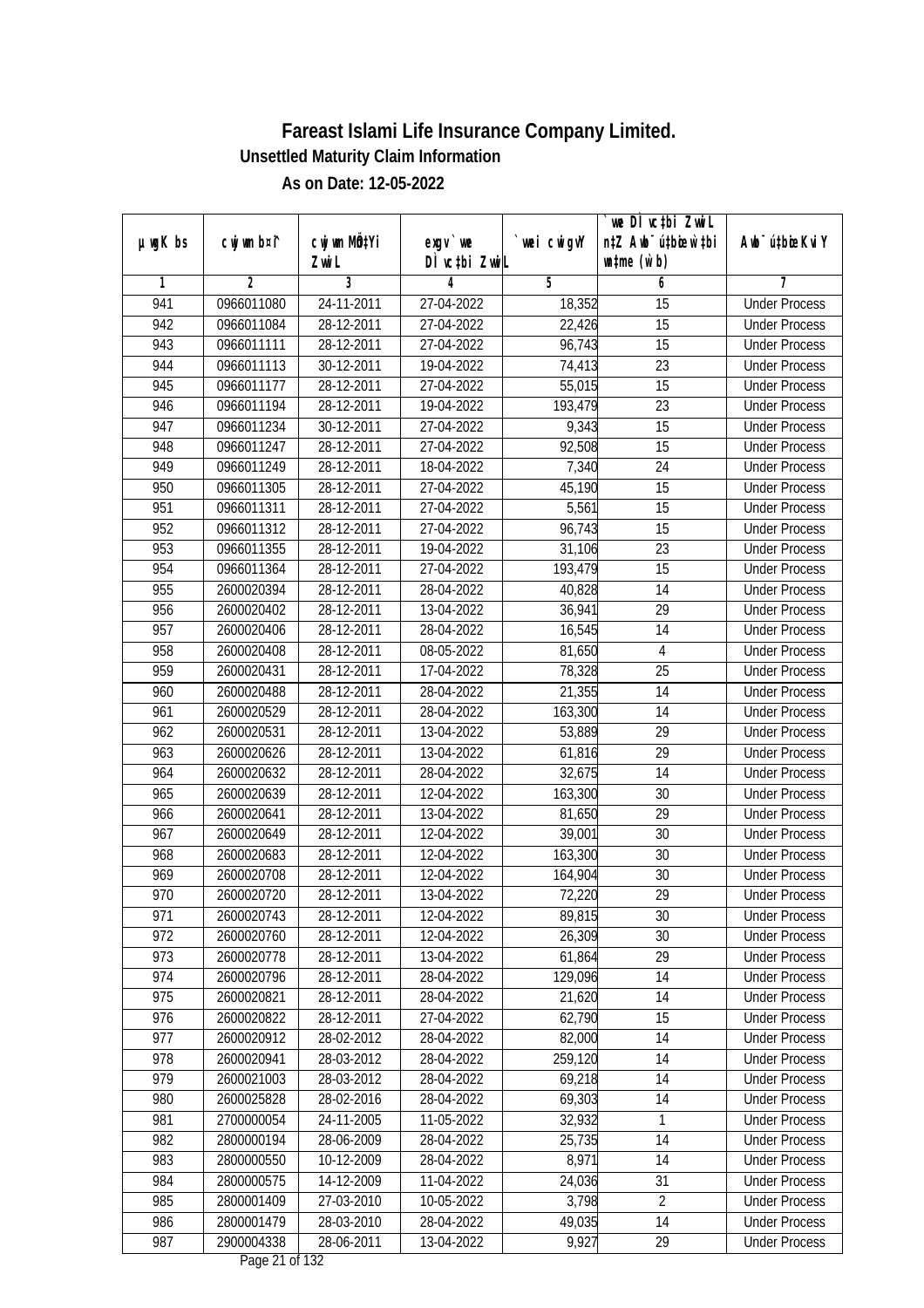|               |                |                       |                                    |            | we DI vctbi ZwiL<br>n‡Z Awb <sup>-</sup> ú‡bicen`‡bi |                             |
|---------------|----------------|-----------------------|------------------------------------|------------|------------------------------------------------------|-----------------------------|
| $µ$ ug $K$ bs | cwj wm b¤i^    | cwj wm MQtYi<br>Zwi L | $exgV$ we<br>DÌ vctbi ZwiL         | wei cwigvY | $\n  untime\n  (u`b)\n$                              | Awb <sup>-</sup> ú‡bioeKviY |
| 1             | $\overline{2}$ | 3                     | 4                                  | 5          | 6                                                    | 7                           |
| 988           | 2900004511     | 18-12-2011            | 26-04-2022                         | 22,060     | 16                                                   | <b>Under Process</b>        |
| 989           | 2900004562     | 28-12-2011            | 13-04-2022                         | 40,684     | $\overline{29}$                                      | <b>Under Process</b>        |
| 990           | 2900004563     | 28-12-2011            | 13-04-2022                         | 96,228     | $\overline{29}$                                      | <b>Under Process</b>        |
| 991           | 2900004589     | 28-12-2011            | 09-05-2022                         | 13,236     | 3                                                    | <b>Under Process</b>        |
| 992           | 2900004705     | 28-12-2011            | 09-05-2022                         | 51,141     | $\overline{3}$                                       | <b>Under Process</b>        |
| 993           | 2900004738     | 28-12-2011            | 13-04-2022                         | 91,009     | $\overline{29}$                                      | <b>Under Process</b>        |
| 994           | 2900004769     | 28-02-2012            | 13-04-2022                         | 164,000    | 29                                                   | <b>Under Process</b>        |
| 995           | 2900004778     | 05-03-2012            | 13-04-2022                         | 82,000     | $\overline{29}$                                      | <b>Under Process</b>        |
| 996           | 2900004782     | 05-03-2012            | 09-05-2022                         | 164,000    | $\overline{3}$                                       | <b>Under Process</b>        |
| 997           | 2900004786     | 06-03-2012            | 13-04-2022                         | 22,390     | 29                                                   | <b>Under Process</b>        |
| 998           | 2900004795     | 21-03-2012            | 09-05-2022                         | 241,939    | 3                                                    | <b>Under Process</b>        |
| 999           | 2900004797     | 21-03-2012            | 09-05-2022                         | 241,920    | 3                                                    | <b>Under Process</b>        |
| 1000          | 2900004799     | 28-03-2012            | 09-05-2022                         | 90,966     | $\overline{3}$                                       | <b>Under Process</b>        |
| 1001          | 3300006719     | 24-12-2006            | 27-04-2022                         | 70,075     | 15                                                   | <b>Under Process</b>        |
| 1002          | 3300006786     | 28-12-2006            | 27-04-2022                         | 8,001      | 15                                                   | <b>Under Process</b>        |
| 1003          | 3300013384     | 08-03-2010            | 09-05-2022                         | 21,689     | $\mathfrak{Z}$                                       | <b>Under Process</b>        |
| 1004          | 3300013386     | 08-03-2010            | 11-05-2022                         | 79,400     | 1                                                    | <b>Under Process</b>        |
| 1005          | 3300013399     | 08-03-2010            | 11-05-2022                         | 101,115    | $\mathbf{1}$                                         | <b>Under Process</b>        |
| 1006          | 3300013502     | 28-04-2010            | 10-04-2022                         | 6,401      | 32                                                   | <b>Under Process</b>        |
| 1007          | 3300013568     | 19-05-2010            | 11-05-2022                         | 92,544     | 1                                                    | <b>Under Process</b>        |
| 1008          | 3300015645     | 28-12-2010            | 11-05-2022                         | 109,322    | $\mathbf{1}$                                         | <b>Under Process</b>        |
| 1009          | 3300015800     | 23-04-2011            | 10-04-2022                         | 19,744     | 32                                                   | <b>Under Process</b>        |
| 1010          | 3300017100     | 12-03-2012            | 10-04-2022                         | 49,200     | 32                                                   | <b>Under Process</b>        |
| 1011          | 3300017101     | 12-03-2012            | 11-05-2022                         | 36,044     | $\mathbf{1}$                                         | <b>Under Process</b>        |
| 1012          | 3300017102     | 12-03-2012            | 10-04-2022                         | 49,200     | 32                                                   | <b>Under Process</b>        |
| 1013          | 3300017103     | 12-03-2012            | 09-05-2022                         | 98,400     | $\sqrt{3}$                                           | <b>Under Process</b>        |
| 1014          | 3300017111     | 12-03-2012            | 11-05-2022                         | 60,044     | $\mathbf{1}$                                         | <b>Under Process</b>        |
| 1015          | 3300017168     | 27-03-2012            | 09-05-2022                         | 328,000    | $\sqrt{3}$                                           | <b>Under Process</b>        |
| 1016          | 3300017190     | 09-04-2012            | 09-05-2022                         | 82,000     | $\overline{3}$                                       | <b>Under Process</b>        |
| 1017          | 3300019801     | 28-03-2016            | 09-05-2022                         | 138,754    | $\overline{3}$                                       | <b>Under Process</b>        |
| 1018          | 3400002848     | 20-11-2009            | 18-04-2022                         | 32,760     | 24                                                   | <b>Under Process</b>        |
| 1019          | 2400006613     | 28-05-2011            | 19-04-2022                         | 163,300    | 23                                                   | <b>Under Process</b>        |
| 1020          | 2400006691     | 28-06-2011            | 17-04-2022                         | 17,480     | 25                                                   | <b>Under Process</b>        |
| 1021          | 2500007145     | 28-11-2006            | 10-05-2022                         | 101,100    | $\overline{2}$                                       | <b>Under Process</b>        |
| 1022          | 2500007240     | 28-12-2006            | 25-04-2022                         | 64,572     | 17                                                   | <b>Under Process</b>        |
| 1023          | 2500007664     | 28-03-2007            | 12-04-2022                         | 144,270    | 30                                                   | <b>Under Process</b>        |
| 1024          | 2500008023     | 28-06-2007            | 11-05-2022                         | 27,450     | 1                                                    | <b>Under Process</b>        |
| 1025          | 2500008392     | 26-11-2007            | 11-05-2022                         | 30,610     | $\mathbf{1}$                                         | <b>Under Process</b>        |
| 1026          | 2500008972     | 28-12-2007            | 25-04-2022                         | 266,370    | 17                                                   | <b>Under Process</b>        |
| 1027          | 2500010192     | 28-12-2008            | 28-04-2022                         | 20,280     | 14                                                   | <b>Under Process</b>        |
| 1028          | 2500010433     | 28-12-2008            | 11-05-2022                         | 30,111     | 1                                                    | <b>Under Process</b>        |
| 1029          | 2500011073     | 28-05-2009            | 25-04-2022                         | 92,110     | 17                                                   | <b>Under Process</b>        |
| 1030          | 2500012069     | 15-11-2009            | 17-04-2022                         | 35,165     | 25                                                   | <b>Under Process</b>        |
| 1031          | 2500012135     | 26-11-2009            | 12-04-2022                         | 54,600     | 30                                                   | <b>Under Process</b>        |
| 1032          | 2500012536     | 28-12-2009            | 10-05-2022                         | 35,867     | $\overline{2}$                                       | <b>Under Process</b>        |
| 1033          | 2500013461     | 28-12-2009            | 11-05-2022                         | 159,900    | $\overline{1}$                                       | <b>Under Process</b>        |
| 1034          | 2500013503     | 28-12-2009            | 25-04-2022<br>$D_{0.82}$ 00 of 100 | 38,883     | 17                                                   | <b>Under Process</b>        |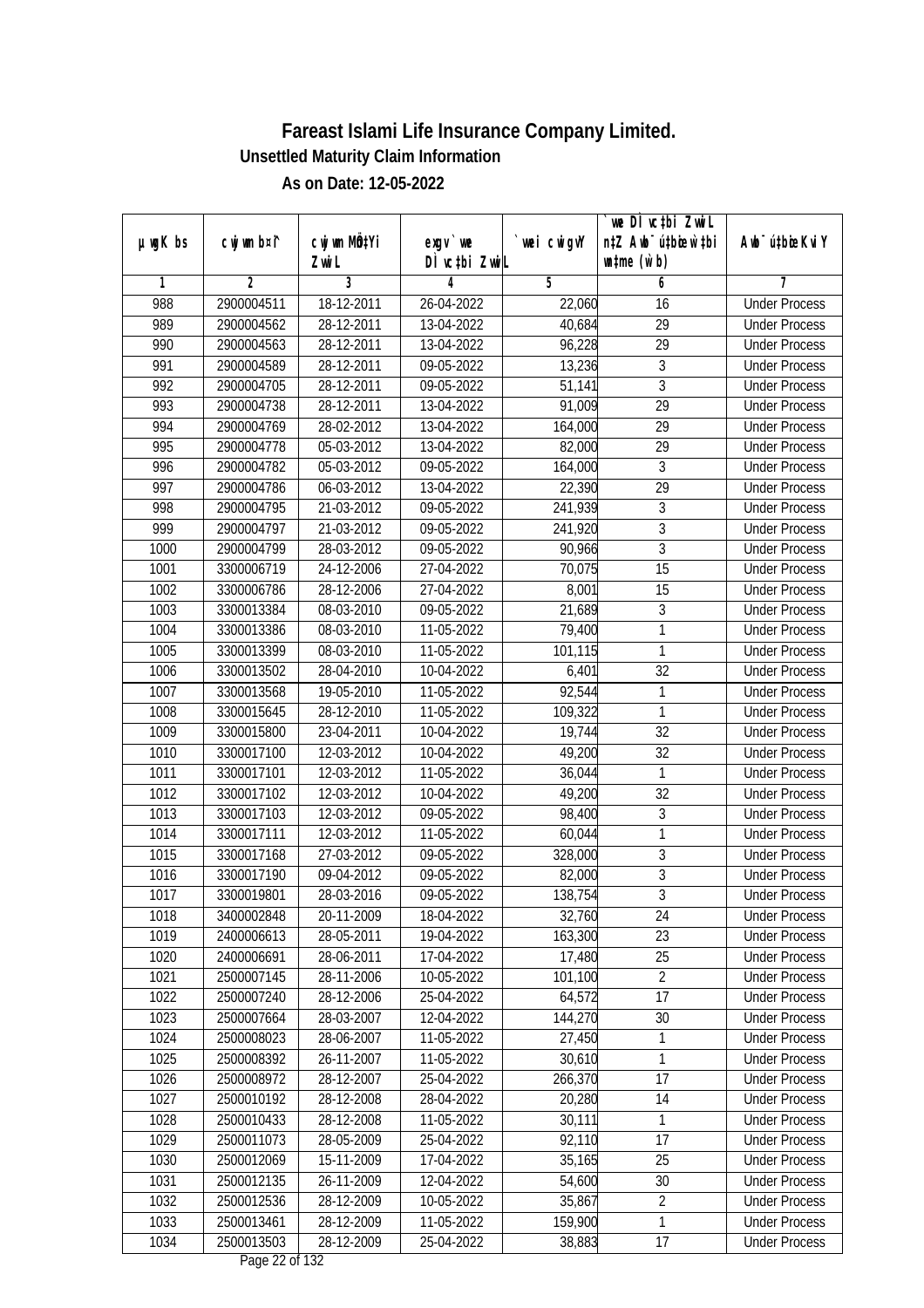| n‡Z Awb <sup>-</sup> ú‡bioar`‡bi<br>cwj wm b¤i^<br>cwj wm MQ <sup>1</sup> Yi<br>$µ$ ug $K$ bs<br>$exgV$ we<br>`wei cwigvY<br>Awb <sup>-</sup> ú‡bioeKviY<br>DÌ vctbi ZwiL<br>$\n  untime\n  (u`b)\n$<br>Zwi L<br>3<br>$\overline{2}$<br>5<br>6<br>7<br>1<br>4<br>1035<br>28-12-2009<br><b>Under Process</b><br>2500013582<br>25-04-2022<br>$\overline{17}$<br>14,162<br>$\overline{17}$<br>1036<br>28-03-2010<br>25-04-2022<br>110,700<br>2500013984<br><b>Under Process</b><br>1037<br>$\overline{18}$<br>2500014024<br>10-05-2010<br>24-04-2022<br>16,497<br><b>Under Process</b><br>1038<br>2500015184<br>13-12-2010<br>17<br>25-04-2022<br>43,440<br><b>Under Process</b><br>1039<br>$\overline{17}$<br>2500015825<br>28-12-2010<br>25-04-2022<br>63,600<br><b>Under Process</b><br>1040<br>2500015826<br>28-12-2010<br>12-04-2022<br>53,046<br>30<br><b>Under Process</b><br>1041<br>2500016157<br>28-12-2010<br>12-05-2022<br>136,920<br>$\boldsymbol{0}$<br><b>Under Process</b><br>1042<br>$\overline{17}$<br>2500016249<br>28-03-2011<br>25-04-2022<br>22,060<br><b>Under Process</b><br>1043<br>89,815<br>$\overline{17}$<br>2500016302<br>23-04-2011<br>25-04-2022<br><b>Under Process</b><br>1044<br>18<br>2500016557<br>28-06-2011<br>24-04-2022<br>81,755<br><b>Under Process</b><br>1045<br>$\overline{17}$<br>2500021764<br>28-03-2017<br>25-04-2022<br>116,246<br><b>Under Process</b><br>1046<br>27-04-2022<br>5,768<br>15<br>2600001764<br>18-11-2005<br><b>Under Process</b><br>1047<br>71,007<br>$\overline{30}$<br>2600002008<br>28-12-2005<br>12-04-2022<br><b>Under Process</b><br>1048<br>28-12-2005<br>28-04-2022<br>14<br>2600002086<br>38,824<br><b>Under Process</b><br>1049<br>2600002122<br>28-12-2005<br>08-05-2022<br>71,007<br>4<br><b>Under Process</b><br>1050<br>7600006500<br>28-12-2007<br>08-05-2022<br>30,924<br>4<br><b>Under Process</b><br>5,326<br>18<br>1051<br>28-07-2008<br>24-04-2022<br>7600008842<br><b>Under Process</b><br>1052<br>2,871<br>18<br>7600009494<br>28-12-2008<br>24-04-2022<br><b>Under Process</b><br>1053<br>7600016945<br>28-12-2013<br>24-04-2022<br>34,600<br>18<br><b>Under Process</b><br>1054<br>18<br>7600017977<br>28-12-2015<br>24-04-2022<br>28,000<br><b>Under Process</b><br>18<br>1055<br>7600018087<br>28-12-2015<br>24-04-2022<br>208,094<br><b>Under Process</b> |  |
|------------------------------------------------------------------------------------------------------------------------------------------------------------------------------------------------------------------------------------------------------------------------------------------------------------------------------------------------------------------------------------------------------------------------------------------------------------------------------------------------------------------------------------------------------------------------------------------------------------------------------------------------------------------------------------------------------------------------------------------------------------------------------------------------------------------------------------------------------------------------------------------------------------------------------------------------------------------------------------------------------------------------------------------------------------------------------------------------------------------------------------------------------------------------------------------------------------------------------------------------------------------------------------------------------------------------------------------------------------------------------------------------------------------------------------------------------------------------------------------------------------------------------------------------------------------------------------------------------------------------------------------------------------------------------------------------------------------------------------------------------------------------------------------------------------------------------------------------------------------------------------------------------------------------------------------------------------------------------------------------------------------------------------------------------------------------------------------------------------------------------------------------------------------------------------------------------------------------------------------------------------------------------------------------------------------------------------------------------|--|
|                                                                                                                                                                                                                                                                                                                                                                                                                                                                                                                                                                                                                                                                                                                                                                                                                                                                                                                                                                                                                                                                                                                                                                                                                                                                                                                                                                                                                                                                                                                                                                                                                                                                                                                                                                                                                                                                                                                                                                                                                                                                                                                                                                                                                                                                                                                                                      |  |
|                                                                                                                                                                                                                                                                                                                                                                                                                                                                                                                                                                                                                                                                                                                                                                                                                                                                                                                                                                                                                                                                                                                                                                                                                                                                                                                                                                                                                                                                                                                                                                                                                                                                                                                                                                                                                                                                                                                                                                                                                                                                                                                                                                                                                                                                                                                                                      |  |
|                                                                                                                                                                                                                                                                                                                                                                                                                                                                                                                                                                                                                                                                                                                                                                                                                                                                                                                                                                                                                                                                                                                                                                                                                                                                                                                                                                                                                                                                                                                                                                                                                                                                                                                                                                                                                                                                                                                                                                                                                                                                                                                                                                                                                                                                                                                                                      |  |
|                                                                                                                                                                                                                                                                                                                                                                                                                                                                                                                                                                                                                                                                                                                                                                                                                                                                                                                                                                                                                                                                                                                                                                                                                                                                                                                                                                                                                                                                                                                                                                                                                                                                                                                                                                                                                                                                                                                                                                                                                                                                                                                                                                                                                                                                                                                                                      |  |
|                                                                                                                                                                                                                                                                                                                                                                                                                                                                                                                                                                                                                                                                                                                                                                                                                                                                                                                                                                                                                                                                                                                                                                                                                                                                                                                                                                                                                                                                                                                                                                                                                                                                                                                                                                                                                                                                                                                                                                                                                                                                                                                                                                                                                                                                                                                                                      |  |
|                                                                                                                                                                                                                                                                                                                                                                                                                                                                                                                                                                                                                                                                                                                                                                                                                                                                                                                                                                                                                                                                                                                                                                                                                                                                                                                                                                                                                                                                                                                                                                                                                                                                                                                                                                                                                                                                                                                                                                                                                                                                                                                                                                                                                                                                                                                                                      |  |
|                                                                                                                                                                                                                                                                                                                                                                                                                                                                                                                                                                                                                                                                                                                                                                                                                                                                                                                                                                                                                                                                                                                                                                                                                                                                                                                                                                                                                                                                                                                                                                                                                                                                                                                                                                                                                                                                                                                                                                                                                                                                                                                                                                                                                                                                                                                                                      |  |
|                                                                                                                                                                                                                                                                                                                                                                                                                                                                                                                                                                                                                                                                                                                                                                                                                                                                                                                                                                                                                                                                                                                                                                                                                                                                                                                                                                                                                                                                                                                                                                                                                                                                                                                                                                                                                                                                                                                                                                                                                                                                                                                                                                                                                                                                                                                                                      |  |
|                                                                                                                                                                                                                                                                                                                                                                                                                                                                                                                                                                                                                                                                                                                                                                                                                                                                                                                                                                                                                                                                                                                                                                                                                                                                                                                                                                                                                                                                                                                                                                                                                                                                                                                                                                                                                                                                                                                                                                                                                                                                                                                                                                                                                                                                                                                                                      |  |
|                                                                                                                                                                                                                                                                                                                                                                                                                                                                                                                                                                                                                                                                                                                                                                                                                                                                                                                                                                                                                                                                                                                                                                                                                                                                                                                                                                                                                                                                                                                                                                                                                                                                                                                                                                                                                                                                                                                                                                                                                                                                                                                                                                                                                                                                                                                                                      |  |
|                                                                                                                                                                                                                                                                                                                                                                                                                                                                                                                                                                                                                                                                                                                                                                                                                                                                                                                                                                                                                                                                                                                                                                                                                                                                                                                                                                                                                                                                                                                                                                                                                                                                                                                                                                                                                                                                                                                                                                                                                                                                                                                                                                                                                                                                                                                                                      |  |
|                                                                                                                                                                                                                                                                                                                                                                                                                                                                                                                                                                                                                                                                                                                                                                                                                                                                                                                                                                                                                                                                                                                                                                                                                                                                                                                                                                                                                                                                                                                                                                                                                                                                                                                                                                                                                                                                                                                                                                                                                                                                                                                                                                                                                                                                                                                                                      |  |
|                                                                                                                                                                                                                                                                                                                                                                                                                                                                                                                                                                                                                                                                                                                                                                                                                                                                                                                                                                                                                                                                                                                                                                                                                                                                                                                                                                                                                                                                                                                                                                                                                                                                                                                                                                                                                                                                                                                                                                                                                                                                                                                                                                                                                                                                                                                                                      |  |
|                                                                                                                                                                                                                                                                                                                                                                                                                                                                                                                                                                                                                                                                                                                                                                                                                                                                                                                                                                                                                                                                                                                                                                                                                                                                                                                                                                                                                                                                                                                                                                                                                                                                                                                                                                                                                                                                                                                                                                                                                                                                                                                                                                                                                                                                                                                                                      |  |
|                                                                                                                                                                                                                                                                                                                                                                                                                                                                                                                                                                                                                                                                                                                                                                                                                                                                                                                                                                                                                                                                                                                                                                                                                                                                                                                                                                                                                                                                                                                                                                                                                                                                                                                                                                                                                                                                                                                                                                                                                                                                                                                                                                                                                                                                                                                                                      |  |
|                                                                                                                                                                                                                                                                                                                                                                                                                                                                                                                                                                                                                                                                                                                                                                                                                                                                                                                                                                                                                                                                                                                                                                                                                                                                                                                                                                                                                                                                                                                                                                                                                                                                                                                                                                                                                                                                                                                                                                                                                                                                                                                                                                                                                                                                                                                                                      |  |
|                                                                                                                                                                                                                                                                                                                                                                                                                                                                                                                                                                                                                                                                                                                                                                                                                                                                                                                                                                                                                                                                                                                                                                                                                                                                                                                                                                                                                                                                                                                                                                                                                                                                                                                                                                                                                                                                                                                                                                                                                                                                                                                                                                                                                                                                                                                                                      |  |
|                                                                                                                                                                                                                                                                                                                                                                                                                                                                                                                                                                                                                                                                                                                                                                                                                                                                                                                                                                                                                                                                                                                                                                                                                                                                                                                                                                                                                                                                                                                                                                                                                                                                                                                                                                                                                                                                                                                                                                                                                                                                                                                                                                                                                                                                                                                                                      |  |
|                                                                                                                                                                                                                                                                                                                                                                                                                                                                                                                                                                                                                                                                                                                                                                                                                                                                                                                                                                                                                                                                                                                                                                                                                                                                                                                                                                                                                                                                                                                                                                                                                                                                                                                                                                                                                                                                                                                                                                                                                                                                                                                                                                                                                                                                                                                                                      |  |
|                                                                                                                                                                                                                                                                                                                                                                                                                                                                                                                                                                                                                                                                                                                                                                                                                                                                                                                                                                                                                                                                                                                                                                                                                                                                                                                                                                                                                                                                                                                                                                                                                                                                                                                                                                                                                                                                                                                                                                                                                                                                                                                                                                                                                                                                                                                                                      |  |
|                                                                                                                                                                                                                                                                                                                                                                                                                                                                                                                                                                                                                                                                                                                                                                                                                                                                                                                                                                                                                                                                                                                                                                                                                                                                                                                                                                                                                                                                                                                                                                                                                                                                                                                                                                                                                                                                                                                                                                                                                                                                                                                                                                                                                                                                                                                                                      |  |
|                                                                                                                                                                                                                                                                                                                                                                                                                                                                                                                                                                                                                                                                                                                                                                                                                                                                                                                                                                                                                                                                                                                                                                                                                                                                                                                                                                                                                                                                                                                                                                                                                                                                                                                                                                                                                                                                                                                                                                                                                                                                                                                                                                                                                                                                                                                                                      |  |
|                                                                                                                                                                                                                                                                                                                                                                                                                                                                                                                                                                                                                                                                                                                                                                                                                                                                                                                                                                                                                                                                                                                                                                                                                                                                                                                                                                                                                                                                                                                                                                                                                                                                                                                                                                                                                                                                                                                                                                                                                                                                                                                                                                                                                                                                                                                                                      |  |
|                                                                                                                                                                                                                                                                                                                                                                                                                                                                                                                                                                                                                                                                                                                                                                                                                                                                                                                                                                                                                                                                                                                                                                                                                                                                                                                                                                                                                                                                                                                                                                                                                                                                                                                                                                                                                                                                                                                                                                                                                                                                                                                                                                                                                                                                                                                                                      |  |
| 1056<br>21,304<br>$\overline{2}$<br>7700000077<br>28-03-2009<br>10-05-2022<br><b>Under Process</b>                                                                                                                                                                                                                                                                                                                                                                                                                                                                                                                                                                                                                                                                                                                                                                                                                                                                                                                                                                                                                                                                                                                                                                                                                                                                                                                                                                                                                                                                                                                                                                                                                                                                                                                                                                                                                                                                                                                                                                                                                                                                                                                                                                                                                                                   |  |
| $\overline{2}$<br>1057<br>07-12-2009<br>10-05-2022<br>54,600<br>7700000991<br><b>Under Process</b>                                                                                                                                                                                                                                                                                                                                                                                                                                                                                                                                                                                                                                                                                                                                                                                                                                                                                                                                                                                                                                                                                                                                                                                                                                                                                                                                                                                                                                                                                                                                                                                                                                                                                                                                                                                                                                                                                                                                                                                                                                                                                                                                                                                                                                                   |  |
| 17<br>1058<br>27-12-2009<br>25-04-2022<br>3,839<br>7700001448<br><b>Under Process</b>                                                                                                                                                                                                                                                                                                                                                                                                                                                                                                                                                                                                                                                                                                                                                                                                                                                                                                                                                                                                                                                                                                                                                                                                                                                                                                                                                                                                                                                                                                                                                                                                                                                                                                                                                                                                                                                                                                                                                                                                                                                                                                                                                                                                                                                                |  |
| 1059<br>6,391<br>17<br>7700001456<br>27-12-2009<br>25-04-2022<br><b>Under Process</b>                                                                                                                                                                                                                                                                                                                                                                                                                                                                                                                                                                                                                                                                                                                                                                                                                                                                                                                                                                                                                                                                                                                                                                                                                                                                                                                                                                                                                                                                                                                                                                                                                                                                                                                                                                                                                                                                                                                                                                                                                                                                                                                                                                                                                                                                |  |
| $\overline{2}$<br>1060<br>7700001520<br>28-12-2009<br>10-05-2022<br>28,368<br><b>Under Process</b>                                                                                                                                                                                                                                                                                                                                                                                                                                                                                                                                                                                                                                                                                                                                                                                                                                                                                                                                                                                                                                                                                                                                                                                                                                                                                                                                                                                                                                                                                                                                                                                                                                                                                                                                                                                                                                                                                                                                                                                                                                                                                                                                                                                                                                                   |  |
| 17<br>1061<br>7700002104<br>28-12-2009<br>25-04-2022<br>35,763<br><b>Under Process</b>                                                                                                                                                                                                                                                                                                                                                                                                                                                                                                                                                                                                                                                                                                                                                                                                                                                                                                                                                                                                                                                                                                                                                                                                                                                                                                                                                                                                                                                                                                                                                                                                                                                                                                                                                                                                                                                                                                                                                                                                                                                                                                                                                                                                                                                               |  |
| 1062<br>3,298<br>17<br>7700002300<br>28-12-2009<br>25-04-2022<br><b>Under Process</b>                                                                                                                                                                                                                                                                                                                                                                                                                                                                                                                                                                                                                                                                                                                                                                                                                                                                                                                                                                                                                                                                                                                                                                                                                                                                                                                                                                                                                                                                                                                                                                                                                                                                                                                                                                                                                                                                                                                                                                                                                                                                                                                                                                                                                                                                |  |
| 1063<br>5,430<br>7700003427<br>28-06-2010<br>25-04-2022<br>17<br><b>Under Process</b>                                                                                                                                                                                                                                                                                                                                                                                                                                                                                                                                                                                                                                                                                                                                                                                                                                                                                                                                                                                                                                                                                                                                                                                                                                                                                                                                                                                                                                                                                                                                                                                                                                                                                                                                                                                                                                                                                                                                                                                                                                                                                                                                                                                                                                                                |  |
| $\overline{2}$<br>1064<br>7700004655<br>28-12-2010<br>10-05-2022<br>161,600<br><b>Under Process</b>                                                                                                                                                                                                                                                                                                                                                                                                                                                                                                                                                                                                                                                                                                                                                                                                                                                                                                                                                                                                                                                                                                                                                                                                                                                                                                                                                                                                                                                                                                                                                                                                                                                                                                                                                                                                                                                                                                                                                                                                                                                                                                                                                                                                                                                  |  |
| 1065<br>7700005942<br>28-12-2011<br>10-05-2022<br>8,273<br>$\overline{2}$<br><b>Under Process</b>                                                                                                                                                                                                                                                                                                                                                                                                                                                                                                                                                                                                                                                                                                                                                                                                                                                                                                                                                                                                                                                                                                                                                                                                                                                                                                                                                                                                                                                                                                                                                                                                                                                                                                                                                                                                                                                                                                                                                                                                                                                                                                                                                                                                                                                    |  |
| 17<br>7700005966<br>28-12-2011<br>25-04-2022<br>43,240<br>1066<br><b>Under Process</b>                                                                                                                                                                                                                                                                                                                                                                                                                                                                                                                                                                                                                                                                                                                                                                                                                                                                                                                                                                                                                                                                                                                                                                                                                                                                                                                                                                                                                                                                                                                                                                                                                                                                                                                                                                                                                                                                                                                                                                                                                                                                                                                                                                                                                                                               |  |
| $\overline{2}$<br>1067<br>33,374<br>7700005977<br>28-12-2011<br>10-05-2022<br><b>Under Process</b>                                                                                                                                                                                                                                                                                                                                                                                                                                                                                                                                                                                                                                                                                                                                                                                                                                                                                                                                                                                                                                                                                                                                                                                                                                                                                                                                                                                                                                                                                                                                                                                                                                                                                                                                                                                                                                                                                                                                                                                                                                                                                                                                                                                                                                                   |  |
| $\overline{2}$<br>1068<br>71,325<br>7700005996<br>14-02-2012<br>10-05-2022<br><b>Under Process</b>                                                                                                                                                                                                                                                                                                                                                                                                                                                                                                                                                                                                                                                                                                                                                                                                                                                                                                                                                                                                                                                                                                                                                                                                                                                                                                                                                                                                                                                                                                                                                                                                                                                                                                                                                                                                                                                                                                                                                                                                                                                                                                                                                                                                                                                   |  |
| $\overline{2}$<br>1069<br>7700006011<br>14,232<br>22-02-2012<br>10-05-2022<br><b>Under Process</b>                                                                                                                                                                                                                                                                                                                                                                                                                                                                                                                                                                                                                                                                                                                                                                                                                                                                                                                                                                                                                                                                                                                                                                                                                                                                                                                                                                                                                                                                                                                                                                                                                                                                                                                                                                                                                                                                                                                                                                                                                                                                                                                                                                                                                                                   |  |
| 1070<br>7700006012<br>75,333<br>17<br>23-02-2012<br>25-04-2022<br><b>Under Process</b>                                                                                                                                                                                                                                                                                                                                                                                                                                                                                                                                                                                                                                                                                                                                                                                                                                                                                                                                                                                                                                                                                                                                                                                                                                                                                                                                                                                                                                                                                                                                                                                                                                                                                                                                                                                                                                                                                                                                                                                                                                                                                                                                                                                                                                                               |  |
| 1071<br>7700006013<br>26-02-2012<br>22,360<br>17<br>25-04-2022<br><b>Under Process</b>                                                                                                                                                                                                                                                                                                                                                                                                                                                                                                                                                                                                                                                                                                                                                                                                                                                                                                                                                                                                                                                                                                                                                                                                                                                                                                                                                                                                                                                                                                                                                                                                                                                                                                                                                                                                                                                                                                                                                                                                                                                                                                                                                                                                                                                               |  |
| 82,000<br>17<br>1072<br>7700006025<br>28-02-2012<br>25-04-2022<br><b>Under Process</b>                                                                                                                                                                                                                                                                                                                                                                                                                                                                                                                                                                                                                                                                                                                                                                                                                                                                                                                                                                                                                                                                                                                                                                                                                                                                                                                                                                                                                                                                                                                                                                                                                                                                                                                                                                                                                                                                                                                                                                                                                                                                                                                                                                                                                                                               |  |
| 15,108<br>$\overline{2}$<br>1073<br>7700006029<br>28-02-2012<br>10-05-2022<br><b>Under Process</b>                                                                                                                                                                                                                                                                                                                                                                                                                                                                                                                                                                                                                                                                                                                                                                                                                                                                                                                                                                                                                                                                                                                                                                                                                                                                                                                                                                                                                                                                                                                                                                                                                                                                                                                                                                                                                                                                                                                                                                                                                                                                                                                                                                                                                                                   |  |
| 99,855<br>$\overline{2}$<br>1074<br>7700006032<br>28-02-2012<br>10-05-2022<br><b>Under Process</b>                                                                                                                                                                                                                                                                                                                                                                                                                                                                                                                                                                                                                                                                                                                                                                                                                                                                                                                                                                                                                                                                                                                                                                                                                                                                                                                                                                                                                                                                                                                                                                                                                                                                                                                                                                                                                                                                                                                                                                                                                                                                                                                                                                                                                                                   |  |
| 1075<br>$\sqrt{2}$<br>7700006043<br>10-03-2012<br>10-05-2022<br>20,280<br><b>Under Process</b>                                                                                                                                                                                                                                                                                                                                                                                                                                                                                                                                                                                                                                                                                                                                                                                                                                                                                                                                                                                                                                                                                                                                                                                                                                                                                                                                                                                                                                                                                                                                                                                                                                                                                                                                                                                                                                                                                                                                                                                                                                                                                                                                                                                                                                                       |  |
| 1076<br>7700006044<br>10-03-2012<br>49,192<br>17<br>25-04-2022<br><b>Under Process</b>                                                                                                                                                                                                                                                                                                                                                                                                                                                                                                                                                                                                                                                                                                                                                                                                                                                                                                                                                                                                                                                                                                                                                                                                                                                                                                                                                                                                                                                                                                                                                                                                                                                                                                                                                                                                                                                                                                                                                                                                                                                                                                                                                                                                                                                               |  |
| 1077<br>$\overline{2}$<br>7700006050<br>11-03-2012<br>10-05-2022<br>82,005<br><b>Under Process</b>                                                                                                                                                                                                                                                                                                                                                                                                                                                                                                                                                                                                                                                                                                                                                                                                                                                                                                                                                                                                                                                                                                                                                                                                                                                                                                                                                                                                                                                                                                                                                                                                                                                                                                                                                                                                                                                                                                                                                                                                                                                                                                                                                                                                                                                   |  |
| $\overline{2}$<br>49,200<br>1078<br>18-03-2012<br>7700006064<br>10-05-2022<br><b>Under Process</b>                                                                                                                                                                                                                                                                                                                                                                                                                                                                                                                                                                                                                                                                                                                                                                                                                                                                                                                                                                                                                                                                                                                                                                                                                                                                                                                                                                                                                                                                                                                                                                                                                                                                                                                                                                                                                                                                                                                                                                                                                                                                                                                                                                                                                                                   |  |
| $\overline{2}$<br>1079<br>7700007929<br>22,396<br>28-02-2016<br>10-05-2022<br><b>Under Process</b>                                                                                                                                                                                                                                                                                                                                                                                                                                                                                                                                                                                                                                                                                                                                                                                                                                                                                                                                                                                                                                                                                                                                                                                                                                                                                                                                                                                                                                                                                                                                                                                                                                                                                                                                                                                                                                                                                                                                                                                                                                                                                                                                                                                                                                                   |  |
| 7800001253<br>96,960<br>32<br>1080<br>28-12-2010<br>10-04-2022<br><b>Under Process</b>                                                                                                                                                                                                                                                                                                                                                                                                                                                                                                                                                                                                                                                                                                                                                                                                                                                                                                                                                                                                                                                                                                                                                                                                                                                                                                                                                                                                                                                                                                                                                                                                                                                                                                                                                                                                                                                                                                                                                                                                                                                                                                                                                                                                                                                               |  |
| 1081<br>7800001725<br>19-10-2011<br>19-04-2022<br>60,000<br>23<br><b>Under Process</b><br>Dega $22ef 122$                                                                                                                                                                                                                                                                                                                                                                                                                                                                                                                                                                                                                                                                                                                                                                                                                                                                                                                                                                                                                                                                                                                                                                                                                                                                                                                                                                                                                                                                                                                                                                                                                                                                                                                                                                                                                                                                                                                                                                                                                                                                                                                                                                                                                                            |  |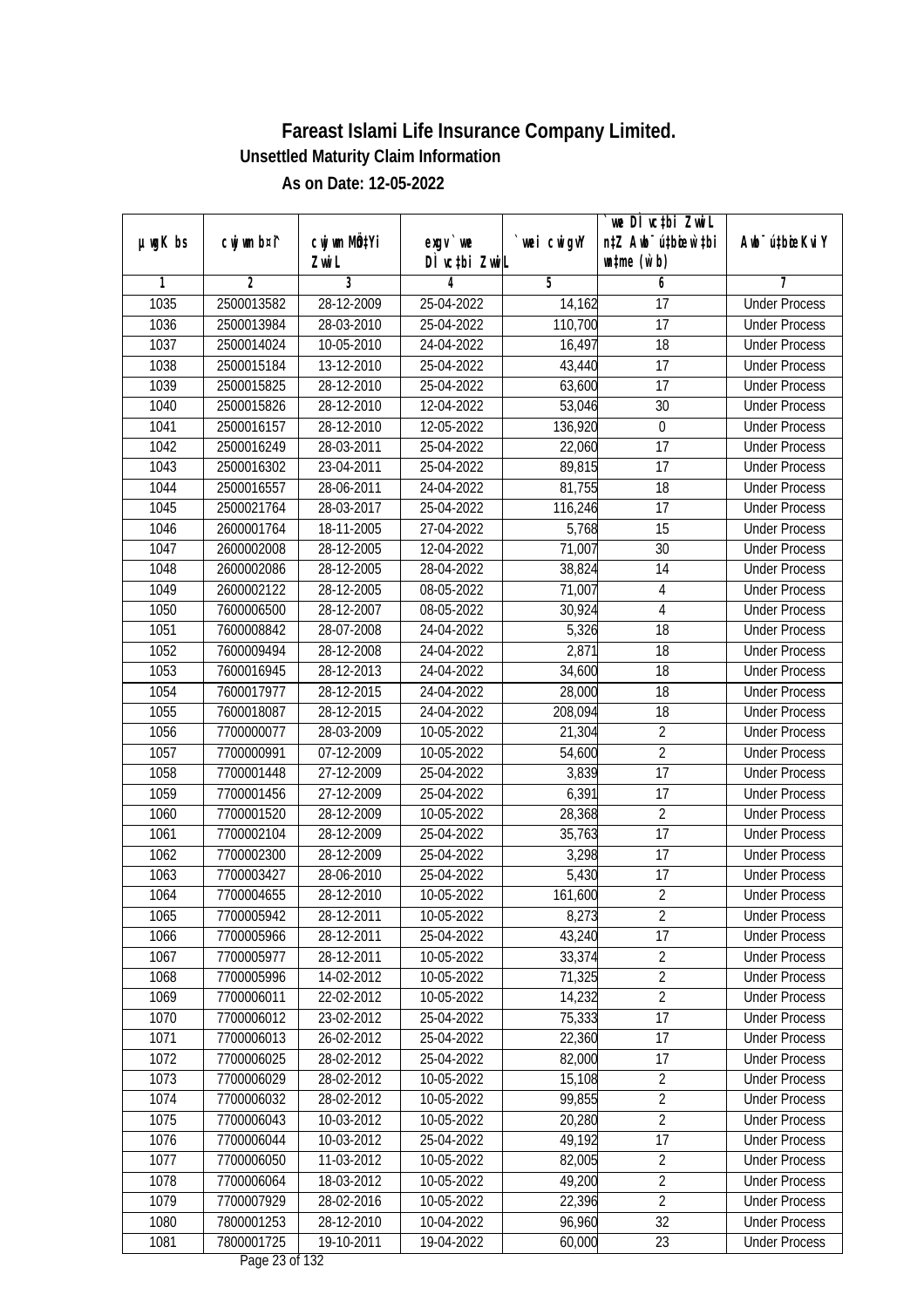|               |                |                           |                                                |             | `we DÌ vc‡bi Zwwi∟               |                             |
|---------------|----------------|---------------------------|------------------------------------------------|-------------|----------------------------------|-----------------------------|
| $µ$ ug $K$ bs | cwj wm b¤i^    | cwj wm MQ <sup>1</sup> Yi | $exqu$ we                                      | `wei cwigvY | n‡Z Awb <sup>-</sup> ú‡bioen`‡bi | Awb <sup>-</sup> ú‡bioeKviY |
|               |                | Zwi L                     | DÌ vctbi ZwiL                                  |             | $\n  untime\n  (u`b)\n$          |                             |
| 1             | $\overline{2}$ | $\overline{3}$            | 4                                              | 5           | 6                                | 7                           |
| 1082          | 7800001823     | $10-12-2011$              | 12-05-2022                                     | 6,621       | 0                                | <b>Under Process</b>        |
| 1083          | 7800001903     | 28-12-2011                | 19-04-2022                                     | 97,980      | $\overline{23}$                  | <b>Under Process</b>        |
| 1084          | 7800001926     | 28-12-2011                | 18-04-2022                                     | 80,250      | 24                               | <b>Under Process</b>        |
| 1085          | 7800001952     | 28-12-2011                | 19-04-2022                                     | 278,789     | $\overline{23}$                  | <b>Under Process</b>        |
| 1086          | 7800001973     | 28-12-2011                | 19-04-2022                                     | 22,060      | $\overline{23}$                  | <b>Under Process</b>        |
| 1087          | 7800002031     | 28-12-2011                | 27-04-2022                                     | 36,524      | $\overline{15}$                  | <b>Under Process</b>        |
| 1088          | 7800002036     | 28-12-2011                | 12-05-2022                                     | 70,047      | 0                                | <b>Under Process</b>        |
| 1089          | 7800002046     | 28-12-2011                | 12-05-2022                                     | 24,176      | 0                                | <b>Under Process</b>        |
| 1090          | 7800002048     | 28-12-2011                | 12-05-2022                                     | 49,833      | 0                                | <b>Under Process</b>        |
| 1091          | 7800002168     | 28-12-2011                | 12-05-2022                                     | 11,030      | $\boldsymbol{0}$                 | <b>Under Process</b>        |
| 1092          | 7800002180     | 27-02-2012                | 12-05-2022                                     | 155,800     | 0                                | <b>Under Process</b>        |
| 1093          | 7800002189     | 27-02-2012                | 12-05-2022                                     | 74,240      | $\boldsymbol{0}$                 | <b>Under Process</b>        |
| 1094          | 7800002191     | 27-02-2012                | 12-05-2022                                     | 164,000     | 0                                | <b>Under Process</b>        |
| 1095          | 7800002192     | 27-02-2012                | 19-04-2022                                     | 66,035      | 23                               | <b>Under Process</b>        |
| 1096          | 7800002226     | 21-03-2012                | 12-05-2022                                     | 49,200      | $\mathbf 0$                      | <b>Under Process</b>        |
| 1097          | 7800004438     | 28-12-2015                | 19-04-2022                                     | 27,917      | $\overline{23}$                  | <b>Under Process</b>        |
| 1098          | 7900000344     | 28-12-2009                | 21-04-2022                                     | 8,383       | 21                               | <b>Under Process</b>        |
| 1099          | 7900000184     | 28-12-2009                | 18-04-2022                                     | 109,200     | 24                               | <b>Under Process</b>        |
| 1100          | 7900000245     | 28-12-2009                | 19-04-2022                                     | 13,995      | 23                               | <b>Under Process</b>        |
| 1101          | 7900000267     | 28-12-2009                | 18-04-2022                                     | 50,355      | 24                               | <b>Under Process</b>        |
| 1102          | 7900000367     | 28-12-2009                | 19-04-2022                                     | 109,200     | 23                               | <b>Under Process</b>        |
| 1103          | 7900000368     | 28-12-2009                | 18-04-2022                                     | 107,080     | 24                               | <b>Under Process</b>        |
| 1104          | 7900000417     | 28-12-2009                | 26-04-2022                                     | 8,100       | 16                               | <b>Under Process</b>        |
| 1105          | 7900000442     | 28-12-2009                | 11-05-2022                                     | 38,766      | 1                                | <b>Under Process</b>        |
| 1106          | 7900000443     | 28-12-2009                | 19-04-2022                                     | 54,637      | 23                               | <b>Under Process</b>        |
| 1107          | 7900000479     | 28-12-2009                | 21-04-2022                                     | 84,597      | 21                               | <b>Under Process</b>        |
| 1108          | 7900000495     | 28-12-2009                | 21-04-2022                                     | 65,520      | 21                               | <b>Under Process</b>        |
| 1109          | 7900000647     | 28-12-2009                | 11-05-2022                                     | 5,268       | 1                                | <b>Under Process</b>        |
| 1110          | 7900000667     | 28-12-2009                | 20-04-2022                                     | 19,301      | 22                               | <b>Under Process</b>        |
| 1111          | 7900000675     | 28-12-2009                | 20-04-2022                                     | 65,520      | 22                               | <b>Under Process</b>        |
| 1112          | 7900000698     | 28-12-2009                | 20-04-2022                                     | 24,127      | 22                               | <b>Under Process</b>        |
| 1113          | 7900000743     | 28-12-2009                | 26-04-2022                                     | 21,840      | 16                               | <b>Under Process</b>        |
| 1114          | 7900000757     | 28-12-2009                | 18-04-2022                                     | 32,943      | 24                               | <b>Under Process</b>        |
| 1115          | 7900000801     | 28-01-2010                | 11-05-2022                                     | 48,720      | 1                                | <b>Under Process</b>        |
| 1116          | 7900000818     | 28-02-2010                | 11-05-2022                                     | 105,220     | 1                                | <b>Under Process</b>        |
| 1117          | 7900000819     | 28-02-2010                | 18-04-2022                                     | 33,240      | 24                               | <b>Under Process</b>        |
| 1118          | 7900000859     | 28-03-2010                | 28-04-2022                                     | 110,700     | 14                               | <b>Under Process</b>        |
| 1119          | 7900002352     | 09-11-2011                | 19-04-2022                                     | 33,090      | 23                               | <b>Under Process</b>        |
| 1120          | 7900002429     | 03-12-2011                | 11-05-2022                                     | 110,300     | 1                                | <b>Under Process</b>        |
| 1121          | 7900002433     | 17-12-2011                | 11-05-2022                                     | 80,511      | 1                                | <b>Under Process</b>        |
| 1122          | 7900002459     | 08-12-2011                | 19-04-2022                                     | 183,432     | 23                               | <b>Under Process</b>        |
| 1123          | 7900002460     | 12-12-2011                | 21-04-2022                                     | 10,148      | 21                               | <b>Under Process</b>        |
| 1124          | 7900002506     | 28-12-2011                | 20-04-2022                                     | 42,580      | $\overline{22}$                  | <b>Under Process</b>        |
| 1125          | 7900002507     | 28-12-2011                | 19-04-2022                                     | 28,568      | 23                               | <b>Under Process</b>        |
| 1126          | 7900002564     | 28-12-2011                | 21-04-2022                                     | 81,650      | 21                               | <b>Under Process</b>        |
| 1127          | 7900002574     | 28-12-2011                | 18-04-2022                                     | 12,576      | 24                               | <b>Under Process</b>        |
| 1128          | 7900002576     | 28-12-2011                | 21-04-2022<br>$D_{\text{max}}$ $\Omega$ of 123 | 11,030      | 21                               | <b>Under Process</b>        |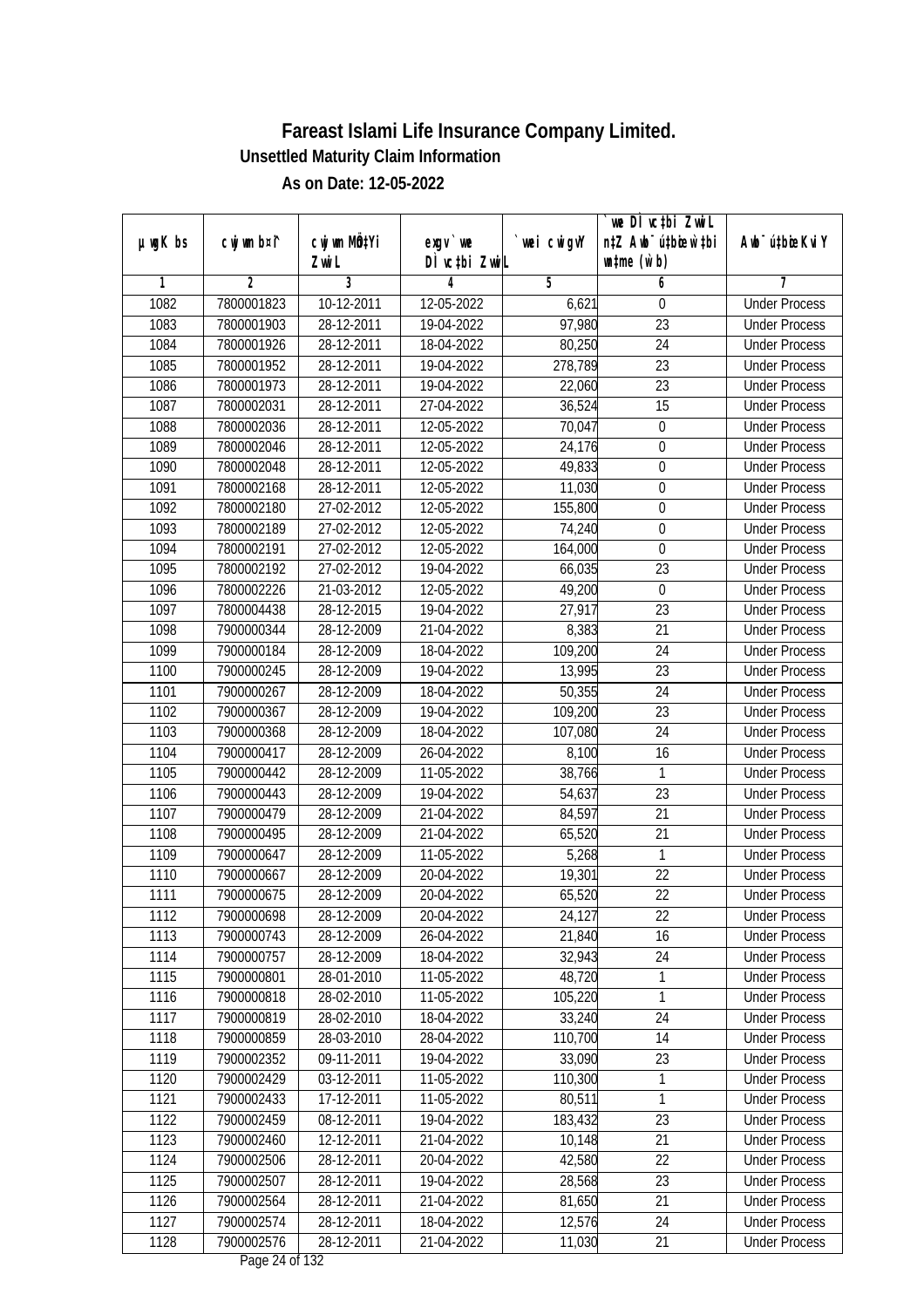|               |                |              |                                       |            | we DI vctbi Zwil                 |                             |
|---------------|----------------|--------------|---------------------------------------|------------|----------------------------------|-----------------------------|
| $µ$ ug $K$ bs | cwj wm b¤i^    | cwj wm MQtYi | $exgv$ we                             | wei cwigvY | n‡Z Awb <sup>-</sup> ú‡bicen`‡bi | Awb <sup>-</sup> ú‡bioeKviY |
|               |                | Zwi L        | DÌ vctbi ZwiL                         |            | $\n  untime\n  (u`b)\n$          |                             |
| 1             | $\overline{2}$ | 3            | 4                                     | 5          | 6                                | 7                           |
| 1129          | 7900002595     | 28-12-2011   | 26-04-2022                            | 71,010     | 16                               | <b>Under Process</b>        |
| 1130          | 7900002621     | 28-12-2011   | 19-04-2022                            | 163,500    | $\overline{23}$                  | <b>Under Process</b>        |
| 1131          | 7900002622     | 28-12-2011   | 21-04-2022                            | 151,230    | $\overline{21}$                  | <b>Under Process</b>        |
| 1132          | 7900002651     | 28-02-2012   | 18-04-2022                            | 68,217     | 24                               | <b>Under Process</b>        |
| 1133          | 7900002659     | 10-03-2012   | 11-05-2022                            | 152,520    | 1                                | <b>Under Process</b>        |
| 1134          | 7900002668     | 10-03-2012   | 11-05-2022                            | 191,520    | 1                                | <b>Under Process</b>        |
| 1135          | 8000002070     | 28-12-2011   | 25-04-2022                            | 102,643    | $\overline{17}$                  | <b>Under Process</b>        |
| 1136          | 7900003374     | 28-12-2014   | 26-04-2022                            | 70,000     | 16                               | <b>Under Process</b>        |
| 1137          | 7900003670     | 28-06-2015   | 11-05-2022                            | 27,610     | 1                                | <b>Under Process</b>        |
| 1138          | 7900003864     | 28-12-2015   | 18-04-2022                            | 27,712     | 24                               | <b>Under Process</b>        |
| 1139          | 8000001969     | 27-12-2011   | 19-04-2022                            | 23,798     | $\overline{23}$                  | <b>Under Process</b>        |
| 1140          | 8000001982     | 28-12-2011   | 20-04-2022                            | 179,630    | 22                               | <b>Under Process</b>        |
| 1141          | 8000002022     | 28-12-2011   | 19-04-2022                            | 47,279     | $\overline{23}$                  | <b>Under Process</b>        |
| 1142          | 8000002025     | 28-12-2011   | 19-04-2022                            | 31,482     | 23                               | <b>Under Process</b>        |
| 1143          | 8000002243     | 28-12-2011   | 25-04-2022                            | 22,060     | 17                               | <b>Under Process</b>        |
| 1144          | 8000002349     | 28-12-2011   | 25-04-2022                            | 163,650    | 17                               | <b>Under Process</b>        |
| 1145          | 8000002396     | 07-03-2012   | 11-05-2022                            | 164,010    | 1                                | <b>Under Process</b>        |
| 1146          | 0905009492     | 28-12-2011   | 12-05-2022                            | 162,964    | $\boldsymbol{0}$                 | <b>Under Process</b>        |
| 1147          | 0905009519     | 28-12-2011   | 24-04-2022                            | 773,916    | 18                               | <b>Under Process</b>        |
| 1148          | 0905009588     | 19-02-2012   | 08-05-2022                            | 375,972    | 4                                | <b>Under Process</b>        |
| 1149          | 0905009625     | 23-02-2012   | 08-05-2022                            | 33,142     | $\overline{4}$                   | <b>Under Process</b>        |
| 1150          | 0905009635     | 26-02-2012   | 20-04-2022                            | 48,735     | 22                               | <b>Under Process</b>        |
| 1151          | 0905009640     | 26-02-2012   | 20-04-2022                            | 13,262     | 22                               | <b>Under Process</b>        |
| 1152          | 0905009675     | 26-02-2012   | 08-05-2022                            | 37,608     | $\overline{4}$                   | <b>Under Process</b>        |
| 1153          | 0905009688     | 28-02-2012   | 20-04-2022                            | 49,024     | 22                               | <b>Under Process</b>        |
| 1154          | 0905009791     | 15-03-2012   | 21-04-2022                            | 25,607     | 21                               | <b>Under Process</b>        |
| 1155          | 0905009792     | 15-03-2012   | 21-04-2022                            | 194,326    | 21                               | <b>Under Process</b>        |
| 1156          | 0905009795     | 19-03-2012   | 28-04-2022                            | 29,339     | 14                               | <b>Under Process</b>        |
| 1157          | 0905009803     | 18-03-2012   | 21-04-2022                            | 95,594     | 21                               | <b>Under Process</b>        |
| 1158          | 0905009811     | 22-03-2012   | 20-04-2022                            | 34,860     | 22                               | <b>Under Process</b>        |
| 1159          | 0905009820     | 22-03-2012   | 08-05-2022                            | 16,346     | 4                                | <b>Under Process</b>        |
| 1160          | 0905009826     | 14-03-2012   | 21-04-2022                            | 92,423     | 21                               | <b>Under Process</b>        |
| 1161          | 0905009829     | 24-03-2012   | 20-04-2022                            | 33,687     | 22                               | <b>Under Process</b>        |
| 1162          | 0905009830     | 25-03-2012   | 21-04-2022                            | 9,806      | 21                               | <b>Under Process</b>        |
| 1163          | 0905009831     | 27-03-2012   | 08-05-2022                            | 94,505     | 4                                | <b>Under Process</b>        |
| 1164          | 0905009838     | 27-03-2012   | 24-04-2022                            | 31,920     | 18                               | <b>Under Process</b>        |
| 1165          | 0905009857     | 28-03-2012   | 08-05-2022                            | 39,667     | $\overline{4}$                   | <b>Under Process</b>        |
| 1166          | 0905009868     | 28-03-2012   | 20-04-2022                            | 30,905     | $\overline{22}$                  | <b>Under Process</b>        |
| 1167          | 0905009871     | 28-03-2012   | 28-04-2022                            | 194,326    | 14                               | <b>Under Process</b>        |
| 1168          | 0905009876     | 28-03-2012   | 20-04-2022                            | 34,476     | 22                               | <b>Under Process</b>        |
| 1169          | 0905009877     | 28-03-2012   | 28-04-2022                            | 79,196     | 14                               | <b>Under Process</b>        |
| 1170          | 0905009885     | 28-03-2012   | 28-04-2022                            | 136,582    | 14                               | <b>Under Process</b>        |
| 1171          | 0905009886     | 28-03-2012   | 28-04-2022                            | 134,012    | 14                               | <b>Under Process</b>        |
| 1172          | 0905009893     | 28-03-2012   | 20-04-2022                            | 51,519     | 22                               | <b>Under Process</b>        |
| 1173          | 0905009914     | 28-03-2012   | 28-04-2022                            | 50,613     | 14                               | <b>Under Process</b>        |
| 1174          | 0905009920     | 28-03-2012   | 20-04-2022                            | 97,167     | 22                               | <b>Under Process</b>        |
| 1175          | 0905010226     | 28-04-2012   | 12-05-2022<br>$D_{0.82}$ $25.6$ f 122 | 77,272     | $\pmb{0}$                        | <b>Under Process</b>        |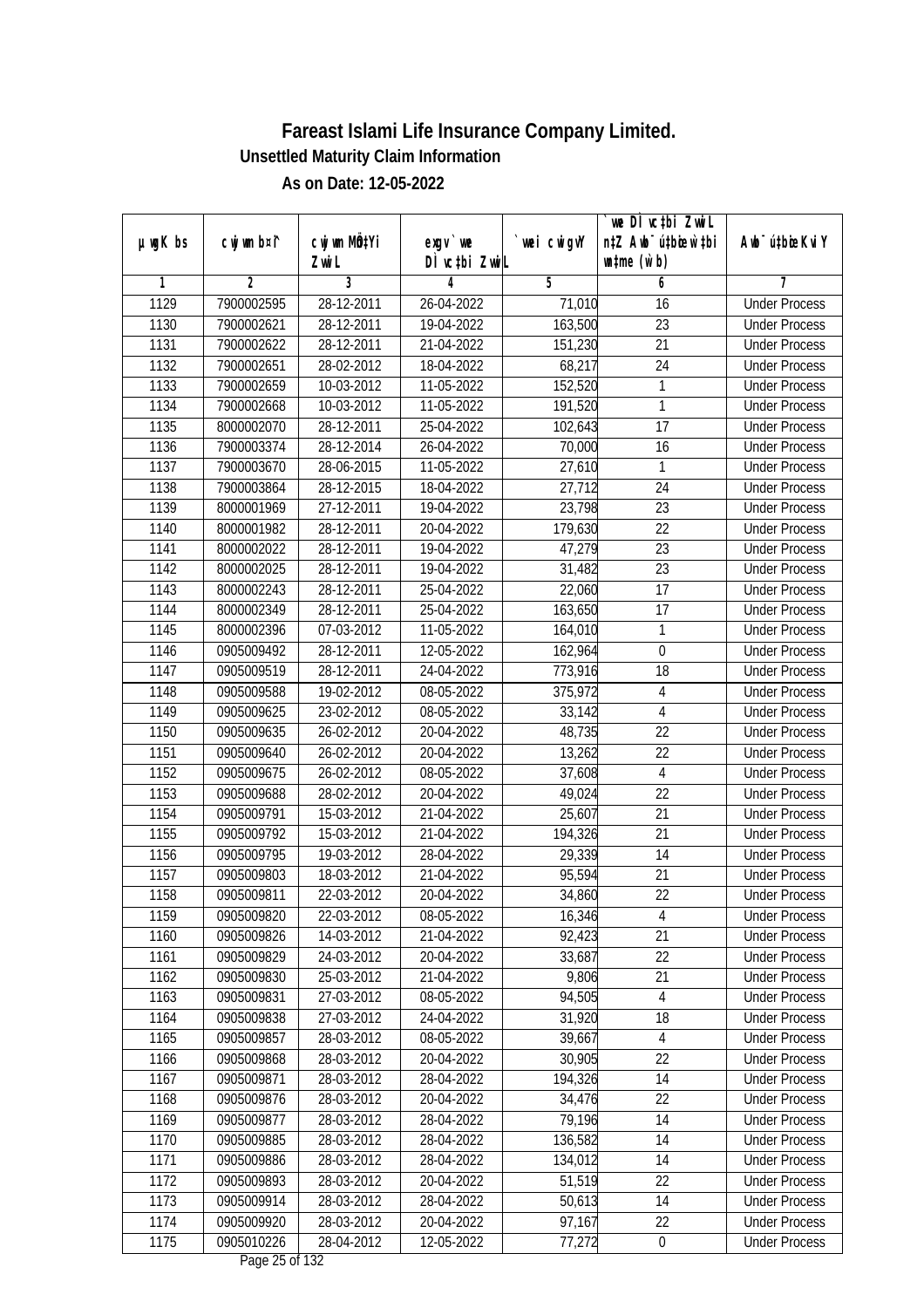|               |                |              |                                                |            | we DÌ vc‡bi ZwiL                 |                             |
|---------------|----------------|--------------|------------------------------------------------|------------|----------------------------------|-----------------------------|
| $µ$ ug $K$ bs | cwj wm b¤i^    | cwj wm MQtYi | $exqu$ we                                      | wei cwigvY | n‡Z Awb <sup>-</sup> ú‡bioen`‡bi | Awb <sup>-</sup> ú‡bioeKviY |
|               |                | Zwi L        | DÌ vctbi ZwiL                                  |            | $\n  untime\n  (u`b)\n$          |                             |
| 1             | $\overline{2}$ | 3            | 4                                              | 5          | 6                                | 7                           |
| 1176          | 0906006872     | 05-05-2010   | 13-04-2022                                     | 10,814     | 29                               | <b>Under Process</b>        |
| 1177          | 0906006914     | 27-04-2010   | 13-04-2022                                     | 6,570      | $\overline{29}$                  | <b>Under Process</b>        |
| 1178          | 0906007187     | 17-05-2010   | 09-05-2022                                     | 18,939     | $\sqrt{3}$                       | <b>Under Process</b>        |
| 1179          | 0906007254     | 26-05-2010   | 09-05-2022                                     | 40,979     | $\overline{3}$                   | <b>Under Process</b>        |
| 1180          | 0906012754     | 28-03-2011   | 09-05-2022                                     | 8,464      | $\mathfrak{Z}$                   | <b>Under Process</b>        |
| 1181          | 0906012913     | 21-04-2011   | 09-05-2022                                     | 15,917     | $\overline{3}$                   | <b>Under Process</b>        |
| 1182          | 0906013022     | 28-04-2011   | 26-04-2022                                     | 16, 101    | $\overline{16}$                  | <b>Under Process</b>        |
| 1183          | 0906013047     | 09-04-2011   | 09-05-2022                                     | 13,081     | $\sqrt{3}$                       | <b>Under Process</b>        |
| 1184          | 0906013968     | 15-12-2011   | 09-05-2022                                     | 38,697     | 3                                | <b>Under Process</b>        |
| 1185          | 0905003041     | 23-11-2009   | 08-05-2022                                     | 42,332     | $\overline{4}$                   | <b>Under Process</b>        |
| 1186          | 0905004112     | 28-04-2010   | 21-04-2022                                     | 54,753     | $\overline{21}$                  | <b>Under Process</b>        |
| 1187          | 0905004429     | 07-06-2010   | 20-04-2022                                     | 57,428     | 22                               | <b>Under Process</b>        |
| 1188          | 0905005829     | 14-11-2010   | 08-05-2022                                     | 32,969     | 4                                | <b>Under Process</b>        |
| 1189          | 0905006849     | 28-12-2010   | 20-04-2022                                     | 105,670    | 22                               | <b>Under Process</b>        |
| 1190          | 0905006888     | 28-12-2010   | 21-04-2022                                     | 17,520     | 21                               | <b>Under Process</b>        |
| 1191          | 0905007396     | 28-03-2011   | 21-04-2022                                     | 6,451      | 21                               | <b>Under Process</b>        |
| 1192          | 0905007643     | 28-04-2011   | 20-04-2022                                     | 13,347     | 22                               | <b>Under Process</b>        |
| 1193          | 0905008403     | 25-08-2011   | 20-04-2022                                     | 16,127     | 22                               | <b>Under Process</b>        |
| 1194          | 0905008797     | 27-10-2011   | 20-04-2022                                     | 35,110     | 22                               | <b>Under Process</b>        |
| 1195          | 0905008851     | 22-11-2011   | 20-04-2022                                     | 20,333     | 22                               | <b>Under Process</b>        |
| 1196          | 0905008900     | 26-11-2011   | 08-05-2022                                     | 26,228     | $\overline{4}$                   | <b>Under Process</b>        |
| 1197          | 0905009046     | 17-12-2011   | 08-05-2022                                     | 79,705     | 4                                | <b>Under Process</b>        |
| 1198          | 0906005342     | 21-12-2009   | 09-05-2022                                     | 15,300     | 3                                | <b>Under Process</b>        |
| 1199          | 0906006407     | 25-02-2010   | 26-04-2022                                     | 22,473     | 16                               | <b>Under Process</b>        |
| 1200          | 0906008303     | 28-06-2010   | 09-05-2022                                     | 8,514      | 3                                | <b>Under Process</b>        |
| 1201          | 0906009609     | 13-10-2010   | 13-04-2022                                     | 7,884      | 29                               | <b>Under Process</b>        |
| 1202          | 0906010232     | 28-11-2010   | 09-05-2022                                     | 38,286     | $\sqrt{3}$                       | <b>Under Process</b>        |
| 1203          | 0906012490     | 06-03-2011   | 09-05-2022                                     | 12,443     | $\overline{3}$                   | <b>Under Process</b>        |
| 1204          | 0906013201     | 04-06-2011   | 26-04-2022                                     | 8,464      | 16                               | <b>Under Process</b>        |
| 1205          | 0906013294     | 22-06-2011   | 09-05-2022                                     | 8,341      | $\overline{3}$                   | <b>Under Process</b>        |
| 1206          | 0906013657     | 28-06-2011   | 13-04-2022                                     | 18,338     | 29                               | <b>Under Process</b>        |
| 1207          | 0906013795     | 08-09-2011   | 09-05-2022                                     | 9,810      | 3                                | <b>Under Process</b>        |
| 1208          | 0906013830     | 26-09-2011   | 09-05-2022                                     | 190,817    | $\overline{3}$                   | <b>Under Process</b>        |
| 1209          | 0906013873     | 20-10-2011   | 26-04-2022                                     | 14,185     | 16                               | <b>Under Process</b>        |
| 1210          | 0906013879     | 24-10-2011   | 09-05-2022                                     | 45,190     | 3                                | <b>Under Process</b>        |
| 1211          | 0906013967     | 15-12-2011   | 09-05-2022                                     | 58,046     | 3                                | <b>Under Process</b>        |
| 1212          | 0906014022     | 28-12-2011   | 13-04-2022                                     | 58,046     | 29                               | <b>Under Process</b>        |
| 1213          | 0906014156     | 28-01-2012   | 09-05-2022                                     | 33,703     | $\mathfrak{Z}$                   | <b>Under Process</b>        |
| 1214          | 0906014171     | 28-01-2012   | 13-04-2022                                     | 7,728      | 29                               | <b>Under Process</b>        |
| 1215          | 0906014175     | 28-01-2012   | 26-04-2022                                     | 97,167     | 16                               | <b>Under Process</b>        |
| 1216          | 0906014181     | 28-01-2012   | 13-04-2022                                     | 51,795     | 29                               | <b>Under Process</b>        |
| 1217          | 0906014197     | 25-02-2012   | 26-04-2022                                     | 25,477     | 16                               | <b>Under Process</b>        |
| 1218          | 0906014224     | 25-02-2012   | 09-05-2022                                     | 94,021     | $\sqrt{3}$                       | <b>Under Process</b>        |
| 1219          | 0906014250     | 02-02-2012   | 09-05-2022                                     | 97,167     | $\overline{3}$                   | <b>Under Process</b>        |
| 1220          | 0906014258     | 26-02-2012   | 09-05-2022                                     | 92,569     | $\overline{3}$                   | <b>Under Process</b>        |
| 1221          | 0907004613     | 28-12-2011   | 18-04-2022                                     | 37,633     | 24                               | <b>Under Process</b>        |
| 1222          | 0907004625     | 28-12-2011   | 18-04-2022<br>$D_{\text{max}}$ $\gamma$ of 123 | 37,410     | 24                               | <b>Under Process</b>        |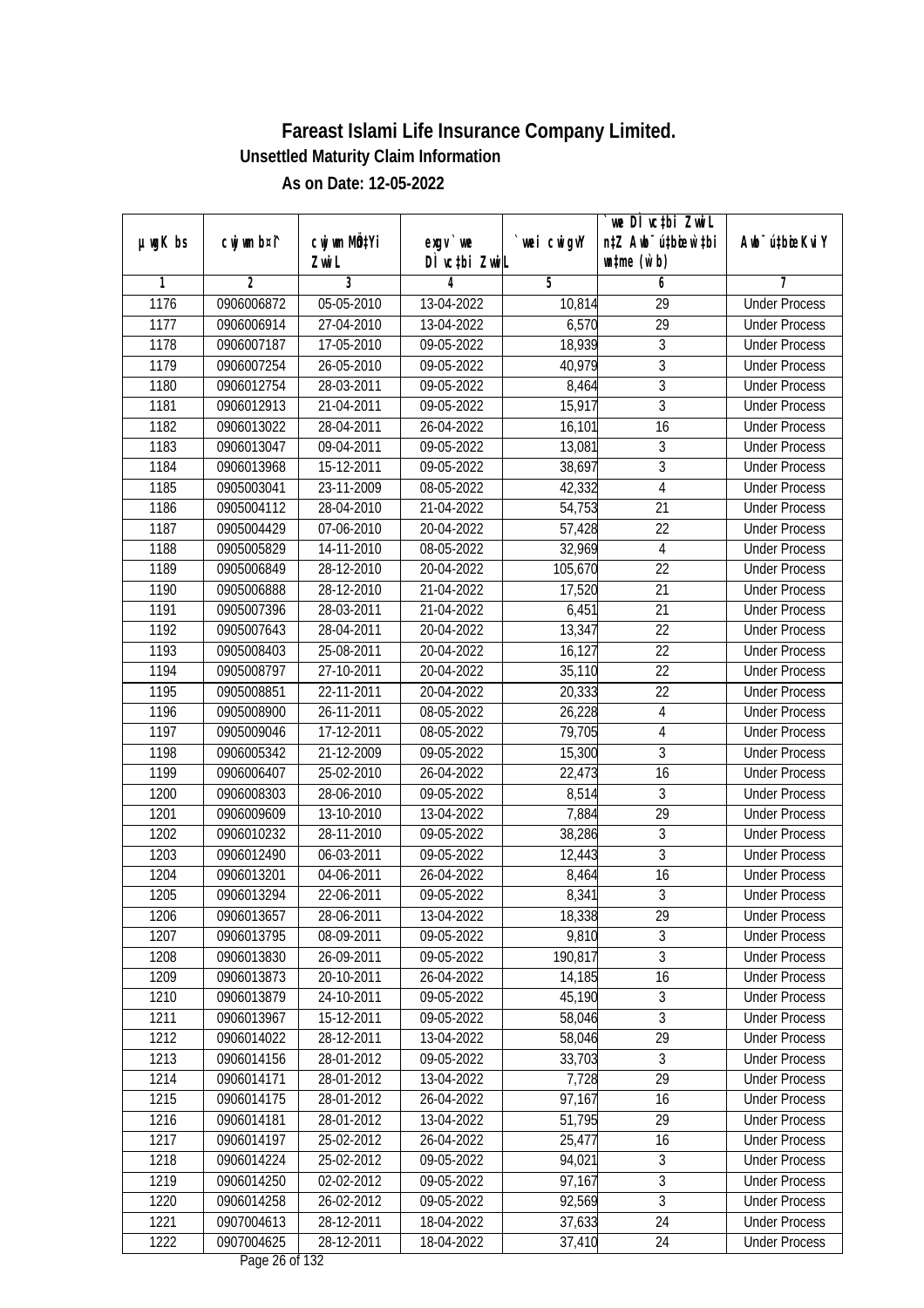|               |             |                           |                |             | `we DÌ vc‡bi ZwiL                |                             |
|---------------|-------------|---------------------------|----------------|-------------|----------------------------------|-----------------------------|
| $µ$ ug $K$ bs | cwj wm b¤i^ | cwj wm MQ <sup>1</sup> Yi | $exgV$ we      | `wei cwigvY | n‡Z Awb <sup>-</sup> ú‡bioar`‡bi | Awb <sup>-</sup> ú‡bioeKviY |
|               |             | Zwi L                     | DÌ vctbi ZwiL  |             | $\n  untime\n  (u`b)\n$          |                             |
| 1             | 2           | 3                         | 4              | 5           | 6                                | 7                           |
| 1223          | 0907004749  | 28-12-2011                | 18-04-2022     | 55,112      | 24                               | <b>Under Process</b>        |
| 1224          | 0907004760  | 28-12-2011                | 18-04-2022     | 72,987      | 24                               | <b>Under Process</b>        |
| 1225          | 0907004874  | 28-02-2012                | 13-04-2022     | 89,955      | $\overline{29}$                  | <b>Under Process</b>        |
| 1226          | 0907004884  | 04-03-2012                | 18-04-2022     | 91,616      | $\overline{24}$                  | <b>Under Process</b>        |
| 1227          | 0907004924  | 11-03-2012                | 28-04-2022     | 92,272      | 14                               | <b>Under Process</b>        |
| 1228          | 0907004937  | 14-03-2012                | 28-04-2022     | 38,866      | $\overline{14}$                  | <b>Under Process</b>        |
| 1229          | 0907004966  | 22-03-2012                | 28-04-2022     | 97,167      | 14                               | <b>Under Process</b>        |
| 1230          | 0907004974  | 24-03-2012                | 19-04-2022     | 194,326     | $\overline{23}$                  | <b>Under Process</b>        |
| 1231          | 0907004983  | 27-03-2012                | 18-04-2022     | 96,883      | 24                               | <b>Under Process</b>        |
| 1232          | 0907005033  | 16-04-2012                | 28-04-2022     | 35,403      | 14                               | <b>Under Process</b>        |
| 1233          | 0907005034  | 17-04-2012                | 28-04-2022     | 97,167      | 14                               | <b>Under Process</b>        |
| 1234          | 0908000026  | 25-10-2010                | 13-04-2022     | 308,647     | 29                               | <b>Under Process</b>        |
| 1235          | 0910100902  | 28-02-2012                | 21-04-2022     | 47,735      | $\overline{21}$                  | <b>Under Process</b>        |
| 1236          | 0907003700  | 27-03-2011                | 18-04-2022     | 36,346      | 24                               | <b>Under Process</b>        |
| 1237          | 0909000423  | 28-01-2012                | 13-04-2022     | 30,437      | 29                               | <b>Under Process</b>        |
| 1238          | 0910001040  | 28-12-2011                | 12-04-2022     | 96,743      | 30                               | <b>Under Process</b>        |
| 1239          | 0910001163  | 15-04-2012                | 12-05-2022     | 38,329      | 0                                | <b>Under Process</b>        |
| 1240          | 0910100124  | 28-06-2011                | 27-04-2022     | 43,224      | 15                               | <b>Under Process</b>        |
| 1241          | 0966011389  | 28-12-2011                | 18-04-2022     | 36,495      | 24                               | <b>Under Process</b>        |
| 1242          | 0966011423  | 28-12-2011                | 19-04-2022     | 5,783       | 23                               | <b>Under Process</b>        |
| 1243          | 0966011443  | 28-12-2011                | 27-04-2022     | 60,970      | 15                               | <b>Under Process</b>        |
| 1244          | 0966011465  | 28-01-2012                | 19-04-2022     | 37,212      | 23                               | <b>Under Process</b>        |
| 1245          | 0966011470  | 13-02-2012                | 19-04-2022     | 97,167      | 23                               | <b>Under Process</b>        |
| 1246          | 0966011475  | 28-01-2012                | 13-04-2022     | 97,667      | 29                               | <b>Under Process</b>        |
| 1247          | 0966011493  | 06-02-2012                | 27-04-2022     | 17,316      | 15                               | <b>Under Process</b>        |
| 1248          | 0966011495  | 08-02-2012                | 27-04-2022     | 95,836      | 15                               | <b>Under Process</b>        |
| 1249          | 0966011504  | 28-01-2012                | 13-04-2022     | 6,538       | 29                               | <b>Under Process</b>        |
| 1250          | 0966011505  | 04-02-2012                | 27-04-2022     | 89,120      | 15                               | <b>Under Process</b>        |
| 1251          | 0966011506  | 04-02-2012                | 27-04-2022     | 97,167      | 15                               | <b>Under Process</b>        |
| 1252          | 0966011507  | 04-02-2012                | 27-04-2022     | 48,128      | 15                               | <b>Under Process</b>        |
| 1253          | 0966011508  | 06-02-2012                | 27-04-2022     | 93,056      | 15                               | <b>Under Process</b>        |
| 1254          | 0966011511  | 29-01-2012                | 19-04-2022     | 60,548      | 23                               | <b>Under Process</b>        |
| 1255          | 0966011529  | 19-02-2012                | 27-04-2022     | 25,281      | 15                               | <b>Under Process</b>        |
| 1256          | 0966011530  | 19-02-2012                | 27-04-2022     | 25,281      | 15                               | <b>Under Process</b>        |
| 1257          | 0966011533  | 23-02-2012                | 27-04-2022     | 38,866      | 15                               | <b>Under Process</b>        |
| 1258          | 0966011535  | 25-02-2012                | 27-04-2022     | 8,412       | 15                               | <b>Under Process</b>        |
| 1259          | 0966011551  | 13-02-2012                | 27-04-2022     | 10,484      | 15                               | <b>Under Process</b>        |
| 1260          | 0966011556  | 16-02-2012                | 27-04-2022     | 58,301      | 15                               | <b>Under Process</b>        |
| 1261          | 0966011567  | 26-02-2012                | 27-04-2022     | 58,301      | 15                               | <b>Under Process</b>        |
| 1262          | 0966011573  | 06-02-2012                | 19-04-2022     | 97,167      | 23                               | <b>Under Process</b>        |
| 1263          | 0966011583  | 20-02-2012                | 18-04-2022     | 38,866      | 24                               | <b>Under Process</b>        |
| 1264          | 0966011618  | 18-02-2012                | 19-04-2022     | 91,661      | 23                               | <b>Under Process</b>        |
| 1265          | 0966011619  | 28-01-2012                | 27-04-2022     | 30,275      | 15                               | <b>Under Process</b>        |
| 1266          | 0966011621  | 04-02-2012                | 27-04-2022     | 32,798      | 15                               | <b>Under Process</b>        |
| 1267          | 0966011627  | 09-02-2012                | 27-04-2022     | 53,018      | 15                               | <b>Under Process</b>        |
| 1268          | 0966011629  | 11-02-2012                | 13-04-2022     | 194,326     | 29                               | <b>Under Process</b>        |
| 1269          | 0966011632  | 12-02-2012                | 13-04-2022     | 83,736      | 29                               | <b>Under Process</b>        |
|               |             |                           | Dege 27 of 122 |             |                                  |                             |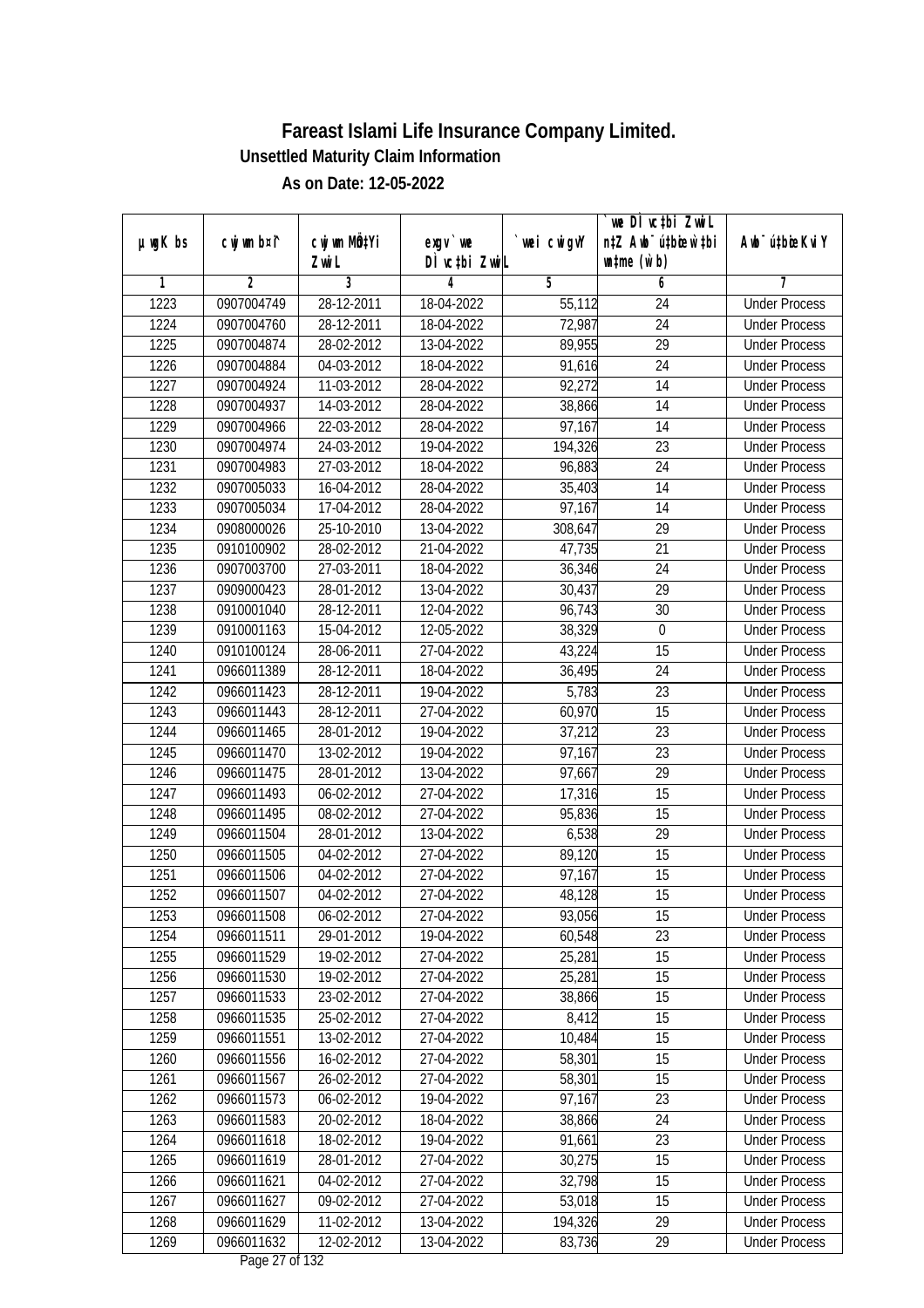|         |                |                  |                               |            | we DI vctbi Zwil                 |                             |
|---------|----------------|------------------|-------------------------------|------------|----------------------------------|-----------------------------|
| µwgK bs | cwj wm b¤i^    | cwj wm MQtYi     | $exqu$ we                     | wei cwigvY | n‡Z Awb <sup>-</sup> ú‡bioen`‡bi | Awb <sup>-</sup> ú‡bioeKviY |
|         |                | Zwi L            | DÌ vctbi ZwiL                 |            | $\n  untime\n  (u`b)\n$          |                             |
| 1       | $\overline{2}$ | 3                | 4                             | 5          | 6                                | 7                           |
| 1270    | 0966011643     | 23-02-2012       | 27-04-2022                    | 97,167     | $\overline{15}$                  | <b>Under Process</b>        |
| 1271    | 0966011677     | 28-01-2012       | 27-04-2022                    | 64,660     | 15                               | <b>Under Process</b>        |
| 1272    | 0966011691     | 18-03-2012       | 19-04-2022                    | 23,885     | $\overline{23}$                  | <b>Under Process</b>        |
| 1273    | 0966011692     | 06-02-2012       | 19-04-2022                    | 91,480     | 23                               | <b>Under Process</b>        |
| 1274    | 0966011694     | 28-01-2012       | 27-04-2022                    | 194,326    | $\overline{15}$                  | <b>Under Process</b>        |
| 1275    | 0966011695     | 28-01-2012       | 27-04-2022                    | 189,002    | $\overline{15}$                  | <b>Under Process</b>        |
| 1276    | 0966011712     | 14-02-2012       | 27-04-2022                    | 38,866     | 15                               | <b>Under Process</b>        |
| 1277    | 0966011717     | 14-03-2012       | 18-04-2022                    | 97,167     | 24                               | <b>Under Process</b>        |
| 1278    | 0966011718     | 20-03-2012       | 27-04-2022                    | 38,866     | 15                               | <b>Under Process</b>        |
| 1279    | 0966011719     | 20-03-2012       | 19-04-2022                    | 83,417     | 23                               | <b>Under Process</b>        |
| 1280    | 0966011721     | 20-03-2012       | 27-04-2022                    | 16,191     | $\overline{15}$                  | <b>Under Process</b>        |
| 1281    | 0966011722     | 20-03-2012       | 27-04-2022                    | 38,866     | 15                               | <b>Under Process</b>        |
| 1282    | 0966011724     | $06 - 02 - 2012$ | 19-04-2022                    | 93,996     | $\overline{23}$                  | <b>Under Process</b>        |
| 1283    | 0966011877     | 19-03-2012       | 27-04-2022                    | 82,646     | 15                               | <b>Under Process</b>        |
| 1284    | 0966011906     | 28-01-2012       | 27-04-2022                    | 97,167     | 15                               | <b>Under Process</b>        |
| 1285    | 0966011907     | 28-01-2012       | 19-04-2022                    | 97,167     | 23                               | <b>Under Process</b>        |
| 1286    | 0966011921     | 17-01-2012       | 27-04-2022                    | 194,326    | 15                               | <b>Under Process</b>        |
| 1287    | 0967002013     | 28-12-2010       | 17-04-2022                    | 24,853     | 25                               | <b>Under Process</b>        |
| 1288    | 0967000463     | 09-11-2009       | 11-05-2022                    | 37,875     | 1                                | <b>Under Process</b>        |
| 1289    | 0967001006     | 05-06-2010       | 24-04-2022                    | 5,593      | 18                               | <b>Under Process</b>        |
| 1290    | 0967001463     | 03-10-2010       | 10-05-2022                    | 7,720      | $\overline{2}$                   | <b>Under Process</b>        |
| 1291    | 0967001676     | 28-10-2010       | 10-05-2022                    | 13,578     | 2                                | <b>Under Process</b>        |
| 1292    | 0967001686     | 28-10-2010       | 10-05-2022                    | 23,795     | $\overline{2}$                   | <b>Under Process</b>        |
| 1293    | 0967001910     | 28-11-2010       | 10-05-2022                    | 11,655     | $\overline{2}$                   | <b>Under Process</b>        |
| 1294    | 0967001917     | 28-12-2010       | 18-04-2022                    | 5,476      | 24                               | <b>Under Process</b>        |
| 1295    | 0967002580     | 28-06-2011       | 18-04-2022                    | 7,118      | 24                               | <b>Under Process</b>        |
| 1296    | 0967002208     | 22-03-2011       | 24-04-2022                    | 5,581      | 18                               | <b>Under Process</b>        |
| 1297    | 0967002411     | 22-03-2011       | 11-04-2022                    | 20,531     | 31                               | <b>Under Process</b>        |
| 1298    | 0967002520     | 02-06-2011       | 18-04-2022                    | 38,165     | 24                               | <b>Under Process</b>        |
| 1299    | 0967002581     | 28-06-2011       | 18-04-2022                    | 7,118      | 24                               | <b>Under Process</b>        |
| 1300    | 0967002626     | 28-06-2011       | 19-04-2022                    | 7,668      | 23                               | <b>Under Process</b>        |
| 1301    | 0967002641     | 28-06-2011       | 17-04-2022                    | 25,936     | 25                               | <b>Under Process</b>        |
| 1302    | 0967002681     | 18-09-2011       | 18-04-2022                    | 7,563      | 24                               | <b>Under Process</b>        |
| 1303    | 0967002716     | 26-09-2011       | 19-04-2022                    | 25,325     | 23                               | <b>Under Process</b>        |
| 1304    | 0967002796     | 01-11-2011       | 17-04-2022                    | 56,158     | 25                               | <b>Under Process</b>        |
| 1305    | 0967002804     | 14-11-2011       | 11-05-2022                    | 16,504     | 1                                | <b>Under Process</b>        |
| 1306    | 0967002878     | 07-12-2011       | 17-04-2022                    | 16,504     | 25                               | <b>Under Process</b>        |
| 1307    | 0967002911     | 28-12-2011       | 19-04-2022                    | 38,697     | 23                               | <b>Under Process</b>        |
| 1308    | 0967002913     | 24-12-2011       | 19-04-2022                    | 95,412     | 23                               | <b>Under Process</b>        |
| 1309    | 0967002972     | 28-12-2011       | 10-05-2022                    | 15,520     | $\overline{2}$                   | <b>Under Process</b>        |
| 1310    | 0967002985     | 28-12-2011       | 10-05-2022                    | 16,225     | $\overline{2}$                   | <b>Under Process</b>        |
| 1311    | 0967002989     | 28-12-2011       | 19-04-2022                    | 7,118      | 23                               | <b>Under Process</b>        |
| 1312    | 0967003000     | 28-12-2011       | $10-05-2022$                  | 9,641      | $\overline{2}$                   | <b>Under Process</b>        |
| 1313    | 0967003001     | 28-12-2011       | 10-05-2022                    | 8,825      | $\overline{2}$                   | <b>Under Process</b>        |
| 1314    | 0967003020     | 08-02-2012       | 10-05-2022                    | 35,889     | $\overline{2}$                   | <b>Under Process</b>        |
| 1315    | 0967003048     | 06-03-2012       | 10-05-2022                    | 38,866     | $\overline{2}$                   | <b>Under Process</b>        |
| 1316    | 0967003096     | 23-02-2012       | 19-04-2022<br>Dege $20ef 122$ | 21,653     | 23                               | <b>Under Process</b>        |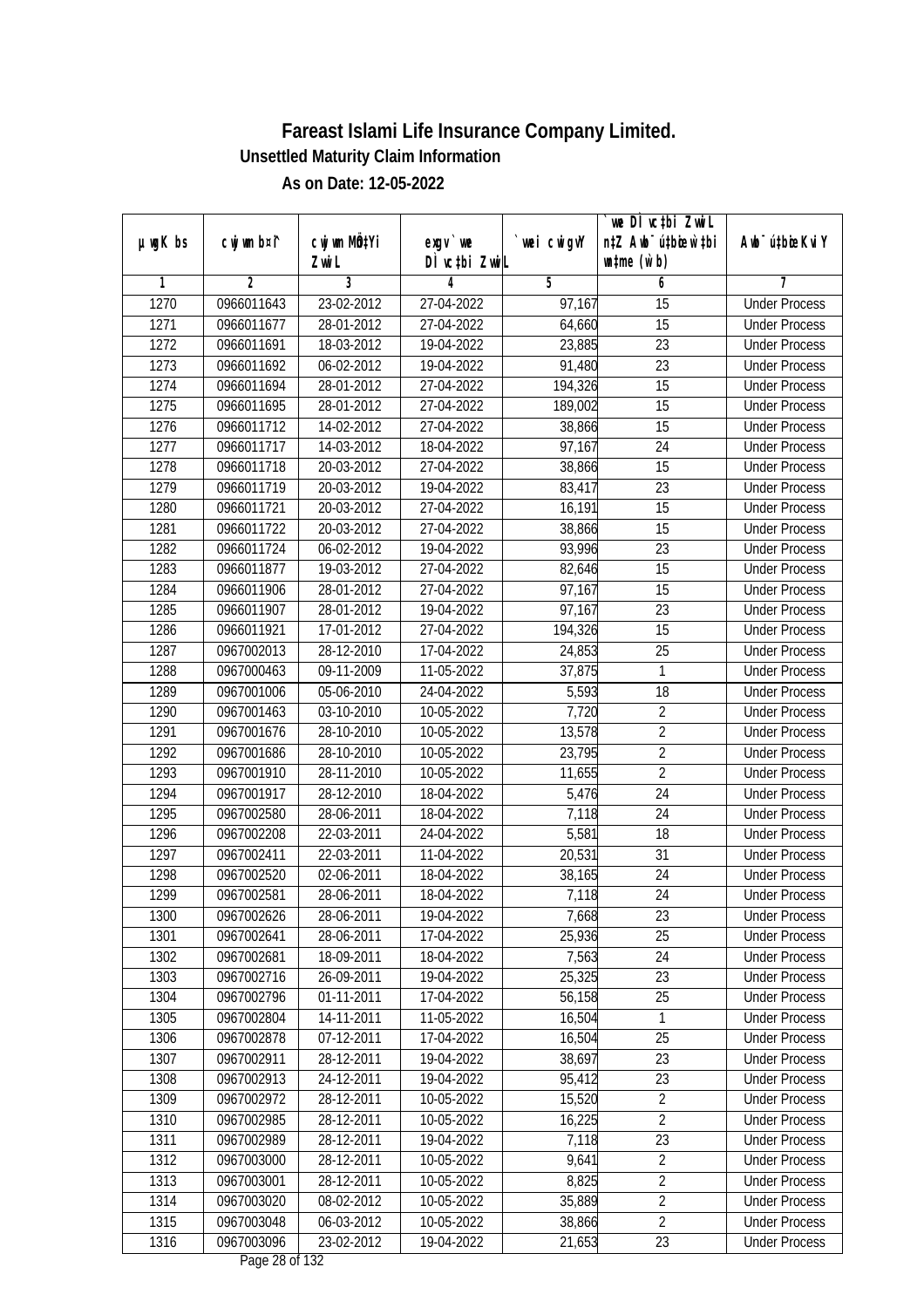|         |                |                  |               |                     | we DI vctbi ZwiL                 |                             |
|---------|----------------|------------------|---------------|---------------------|----------------------------------|-----------------------------|
| µwgK bs | cwj wm b¤i^    | cwj wm MQtYi     | $exqu$ we     | `wei cwigvY         | n‡Z Awb <sup>-</sup> ú‡bioar`‡bi | Awb <sup>-</sup> ú‡bioeKviY |
|         |                | Zwi L            | DÌ vctbi ZwiL |                     | $\n  untime\n  (u`b)\n$          |                             |
| 1       | $\overline{2}$ | 3                | 4             | 5                   | 6                                | 7                           |
| 1317    | 0967003100     | 10-03-2012       | 19-04-2022    | $\overline{97,167}$ | $\overline{23}$                  | <b>Under Process</b>        |
| 1318    | 0968004147     | 28-02-2012       | 27-04-2022    | 194,326             | $\overline{15}$                  | <b>Under Process</b>        |
| 1319    | 0968003191     | 28-09-2011       | 27-04-2022    | 13,902              | $\overline{15}$                  | <b>Under Process</b>        |
| 1320    | 0968003279     | $26 - 10 - 2011$ | 27-04-2022    | 38,501              | 15                               | <b>Under Process</b>        |
| 1321    | 0968003323     | 17-11-2011       | 27-04-2022    | 33,829              | $\overline{15}$                  | <b>Under Process</b>        |
| 1322    | 0968003546     | 15-12-2011       | 27-04-2022    | 50,021              | 15                               | <b>Under Process</b>        |
| 1323    | 0968004017     | 15-02-2012       | 27-04-2022    | 91,619              | 15                               | <b>Under Process</b>        |
| 1324    | 0968004154     | 28-02-2012       | 27-04-2022    | 177,144             | 15                               | <b>Under Process</b>        |
| 1325    | 0968004161     | 28-02-2012       | 27-04-2022    | 92,272              | $\overline{15}$                  | <b>Under Process</b>        |
| 1326    | 0968004163     | 03-03-2012       | 27-04-2022    | 54,511              | 15                               | <b>Under Process</b>        |
| 1327    | 0969002441     | 20-09-2011       | 19-04-2022    | 26,161              | $\overline{23}$                  | <b>Under Process</b>        |
| 1328    | 0969000522     | 17-12-2009       | 19-04-2022    | 7,161               | 23                               | <b>Under Process</b>        |
| 1329    | 0969001830     | 27-12-2010       | 19-04-2022    | 20,709              | $\overline{23}$                  | <b>Under Process</b>        |
| 1330    | 0969001832     | 27-12-2010       | 19-04-2022    | 48,628              | 23                               | <b>Under Process</b>        |
| 1331    | 0969001905     | 03-03-2011       | 19-04-2022    | 13,081              | 23                               | <b>Under Process</b>        |
| 1332    | 0969002265     | 27-06-2011       | 19-04-2022    | 15,873              | 23                               | <b>Under Process</b>        |
| 1333    | 0969002858     | 23-02-2012       | 19-04-2022    | 194,326             | 23                               | <b>Under Process</b>        |
| 1334    | 0969002606     | 23-11-2011       | 19-04-2022    | 32,043              | 23                               | <b>Under Process</b>        |
| 1335    | 0969002686     | 31-12-2011       | 19-04-2022    | 13,403              | 23                               | <b>Under Process</b>        |
| 1336    | 2600002142     | 28-12-2005       | 13-04-2022    | 94,730              | 29                               | <b>Under Process</b>        |
| 1337    | 2600002715     | 10-05-2006       | 28-04-2022    | 60,666              | 14                               | <b>Under Process</b>        |
| 1338    | 2600002812     | 28-05-2006       | 12-04-2022    | 27,733              | 30                               | <b>Under Process</b>        |
| 1339    | 2600003917     | 28-12-2006       | 12-04-2022    | 29,956              | 30                               | <b>Under Process</b>        |
| 1340    | 2600004531     | 16-06-2007       | 28-04-2022    | 22,487              | 14                               | <b>Under Process</b>        |
| 1341    | 2600004965     | 24-07-2007       | 17-04-2022    | 13,599              | 25                               | <b>Under Process</b>        |
| 1342    | 2600007301     | 22-06-2008       | 12-04-2022    | 3,233               | 30                               | <b>Under Process</b>        |
| 1343    | 2600008115     | 28-06-2008       | 12-04-2022    | 5,436               | 30                               | <b>Under Process</b>        |
| 1344    | 2600010128     | 24-12-2008       | 28-04-2022    | 31,410              | 14                               | <b>Under Process</b>        |
| 1345    | 2600010437     | 28-12-2008       | 17-04-2022    | 14,686              | 25                               | <b>Under Process</b>        |
| 1346    | 2600010685     | 28-12-2008       | 13-04-2022    | 23,175              | 29                               | <b>Under Process</b>        |
| 1347    | 2600011115     | 28-12-2008       | 12-04-2022    | 4,885               | 30                               | <b>Under Process</b>        |
| 1348    | 2600011651     | 16-03-2009       | 28-04-2022    | 5,778               | 14                               | <b>Under Process</b>        |
| 1349    | 2600011722     | 28-03-2009       | 28-04-2022    | 35,501              | 14                               | <b>Under Process</b>        |
| 1350    | 2600012097     | 28-06-2009       | 27-04-2022    | 4,125               | 15                               | <b>Under Process</b>        |
| 1351    | 2600012201     | 28-06-2009       | 28-04-2022    | 12,608              | 14                               | <b>Under Process</b>        |
| 1352    | 2600012919     | 10-10-2009       | 12-04-2022    | 55,884              | 30                               | <b>Under Process</b>        |
| 1353    | 2600012954     | 20-10-2009       | 17-04-2022    | 3,240               | 25                               | <b>Under Process</b>        |
| 1354    | 2600013136     | 20-12-2009       | 12-04-2022    | 8,764               | 30                               | <b>Under Process</b>        |
| 1355    | 2600014837     | 28-12-2009       | 12-04-2022    | 6,783               | 30                               | <b>Under Process</b>        |
| 1356    | 2600014838     | 28-12-2009       | 12-04-2022    | 8,967               | 30                               | <b>Under Process</b>        |
| 1357    | 2600015051     | 28-12-2009       | 28-04-2022    | 26,311              | 14                               | <b>Under Process</b>        |
| 1358    | 2600015052     | 28-12-2009       | 28-04-2022    | 8,430               | 14                               | <b>Under Process</b>        |
| 1359    | 2600015083     | 28-12-2009       | 28-04-2022    | 13,785              | 14                               | <b>Under Process</b>        |
| 1360    | 2600015109     | 28-12-2009       | 08-05-2022    | 9,512               | $\sqrt{4}$                       | <b>Under Process</b>        |
| 1361    | 2600015296     | 28-12-2009       | 27-04-2022    | 8,967               | 15                               | <b>Under Process</b>        |
| 1362    | 2600015522     | 28-12-2009       | 12-04-2022    | 32,760              | 30                               | <b>Under Process</b>        |
| 1363    | 2600015587     | 28-12-2009       | 12-04-2022    | 109,200             | 30                               | <b>Under Process</b>        |
|         |                |                  |               |                     |                                  |                             |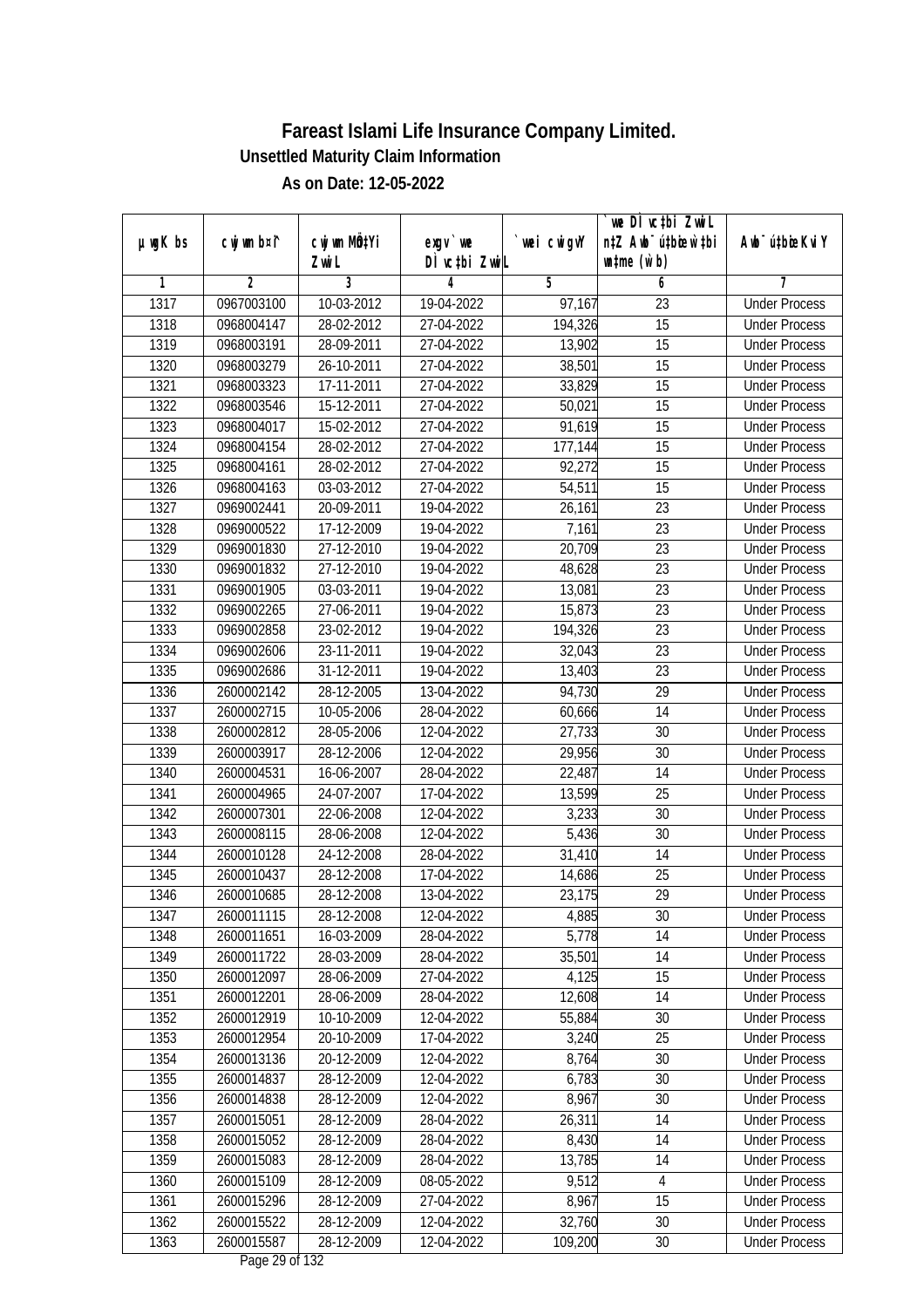|               |             |                           |                              |             | we DI vctbi ZwiL                 |                             |
|---------------|-------------|---------------------------|------------------------------|-------------|----------------------------------|-----------------------------|
| $µ$ ug $K$ bs | cwj wm b¤i^ | cwj wm MQ <sup>1</sup> Yi | $exgV$ we                    | `wei cwigvY | n‡Z Awb <sup>-</sup> ú‡bioar`‡bi | Awb <sup>-</sup> ú‡bioeKviY |
|               |             | Zwi L                     | DÌ vctbi ZwiL                |             | $\n  untime\n  (u`b)\n$          |                             |
| 1             | 2           | 3                         | 4                            | 5           | 6                                | 7                           |
| 1364          | 2600015592  | 28-12-2009                | 12-04-2022                   | 54,670      | 30                               | <b>Under Process</b>        |
| 1365          | 2600015683  | 28-01-2010                | 28-04-2022                   | 4,689       | 14                               | <b>Under Process</b>        |
| 1366          | 2600015684  | 28-01-2010                | 28-04-2022                   | 7,968       | 14                               | <b>Under Process</b>        |
| 1367          | 2600016802  | 28-08-2010                | 28-04-2022                   | 20,538      | 14                               | <b>Under Process</b>        |
| 1368          | 2600016968  | $28-11-2010$              | 08-05-2022                   | 16,290      | $\overline{4}$                   | <b>Under Process</b>        |
| 1369          | 2600017678  | 28-12-2010                | 12-04-2022                   | 145,440     | $\overline{30}$                  | <b>Under Process</b>        |
| 1370          | 2600018092  | 28-12-2010                | 12-04-2022                   | 35,552      | 30                               | <b>Under Process</b>        |
| 1371          | 2600018140  | 28-12-2010                | 13-04-2022                   | 18,672      | $\overline{29}$                  | <b>Under Process</b>        |
| 1372          | 2600018294  | 28-12-2010                | 28-04-2022                   | 10,860      | 14                               | <b>Under Process</b>        |
| 1373          | 2600018861  | 28-04-2011                | 08-05-2022                   | 17,575      | $\overline{4}$                   | <b>Under Process</b>        |
| 1374          | 2600019166  | 28-06-2011                | 12-04-2022                   | 76,936      | 30                               | <b>Under Process</b>        |
| 1375          | 2600019167  | 28-06-2011                | 28-04-2022                   | 88,182      | 14                               | <b>Under Process</b>        |
| 1376          | 2600025598  | 28-12-2015                | 12-04-2022                   | 42,000      | $\overline{30}$                  | <b>Under Process</b>        |
| 1377          | 2700000592  | 30-03-2006                | 27-04-2022                   | 146,700     | 15                               | <b>Under Process</b>        |
| 1378          | 2700002375  | 28-12-2006                | 10-05-2022                   | 101,100     | 2                                | <b>Under Process</b>        |
| 1379          | 2700003542  | 28-09-2007                | 11-04-2022                   | 17,760      | 31                               | <b>Under Process</b>        |
| 1380          | 2700003820  | 27-12-2007                | 11-05-2022                   | 4,656       | 1                                | <b>Under Process</b>        |
| 1381          | 2700006669  | 28-03-2009                | 12-05-2022                   | 33,880      | $\mathbf 0$                      | <b>Under Process</b>        |
| 1382          | 2700007182  | 27-12-2009                | 27-04-2022                   | 41,005      | 15                               | <b>Under Process</b>        |
| 1383          | 2700007991  | 24-08-2010                | 11-05-2022                   | 32,620      | 1                                | <b>Under Process</b>        |
| 1384          | 2700008465  | 28-12-2010                | 19-04-2022                   | 15,974      | 23                               | <b>Under Process</b>        |
| 1385          | 2700008467  | 28-12-2010                | 19-04-2022                   | 42,147      | 23                               | <b>Under Process</b>        |
| 1386          | 2700008522  | 28-12-2010                | 10-04-2022                   | 21,720      | 32                               | <b>Under Process</b>        |
| 1387          | 2700008772  | 18-05-2011                | 27-04-2022                   | 94,060      | 15                               | <b>Under Process</b>        |
| 1388          | 2700009293  | 28-12-2011                | 10-04-2022                   | 44,088      | 32                               | <b>Under Process</b>        |
| 1389          | 2700009580  | 28-02-2012                | 11-05-2022                   | 24,052      | 1                                | <b>Under Process</b>        |
| 1390          | 2700009595  | 14-03-2012                | 24-04-2022                   | 52,878      | 18                               | <b>Under Process</b>        |
| 1391          | 2800000800  | 28-12-2009                | 28-04-2022                   | 11,274      | 14                               | <b>Under Process</b>        |
| 1392          | 2800000810  | 28-12-2009                | 11-04-2022                   | 9,100       | 31                               | <b>Under Process</b>        |
| 1393          | 2800000815  | 28-12-2009                | 28-04-2022                   | 11,557      | 14                               | <b>Under Process</b>        |
| 1394          | 2800001342  | 28-02-2010                | 28-04-2022                   | 55,354      | 14                               | <b>Under Process</b>        |
| 1395          | 2800003054  | 21-11-2011                | 28-04-2022                   | 11,030      | 14                               | <b>Under Process</b>        |
| 1396          | 2800003389  | 15-03-2012                | 25-04-2022                   | 36,906      | 17                               | <b>Under Process</b>        |
| 1397          | 2800005772  | 28-12-2016                | 28-04-2022                   | 34,397      | 14                               | <b>Under Process</b>        |
| 1398          | 2900000454  | 28-06-2009                | 13-04-2022                   | 13,921      | 29                               | <b>Under Process</b>        |
| 1399          | 2900000969  | 27-12-2009                | 13-04-2022                   | 10,890      | 29                               | <b>Under Process</b>        |
| 1400          | 2900001440  | 27-12-2009                | 09-05-2022                   | 108,000     | $\overline{3}$                   | <b>Under Process</b>        |
| 1401          | 2900002567  | 28-03-2010                | 26-04-2022                   | 22,153      | 16                               | <b>Under Process</b>        |
| 1402          | 2900002577  | 28-03-2010                | 26-04-2022                   | 52,015      | 16                               | <b>Under Process</b>        |
| 1403          | 2900002735  | 28-06-2010                | 13-04-2022                   | 8,145       | 29                               | <b>Under Process</b>        |
| 1404          | 2900003195  | 25-10-2010                | 13-04-2022                   | 12,542      | 29                               | <b>Under Process</b>        |
| 1405          | 2900003719  | 28-12-2010                | 09-05-2022                   | 6,537       | 3                                | <b>Under Process</b>        |
| 1406          | 2900003901  | 28-12-2010                | 09-05-2022                   | 65,016      | $\overline{3}$                   | <b>Under Process</b>        |
| 1407          | 2900003919  | 28-12-2010                | 13-04-2022                   | 21,581      | $\overline{29}$                  | <b>Under Process</b>        |
| 1408          | 3000001443  | 27-04-2011                | 11-04-2022                   | 158,300     | 31                               | <b>Under Process</b>        |
| 1409          | 3000001463  | 28-04-2011                | 20-04-2022                   | 24,840      | 22                               | <b>Under Process</b>        |
| 1410          | 3000001554  | 28-06-2011                | 20-04-2022<br>Dege 20 of 122 | 81,650      | 22                               | <b>Under Process</b>        |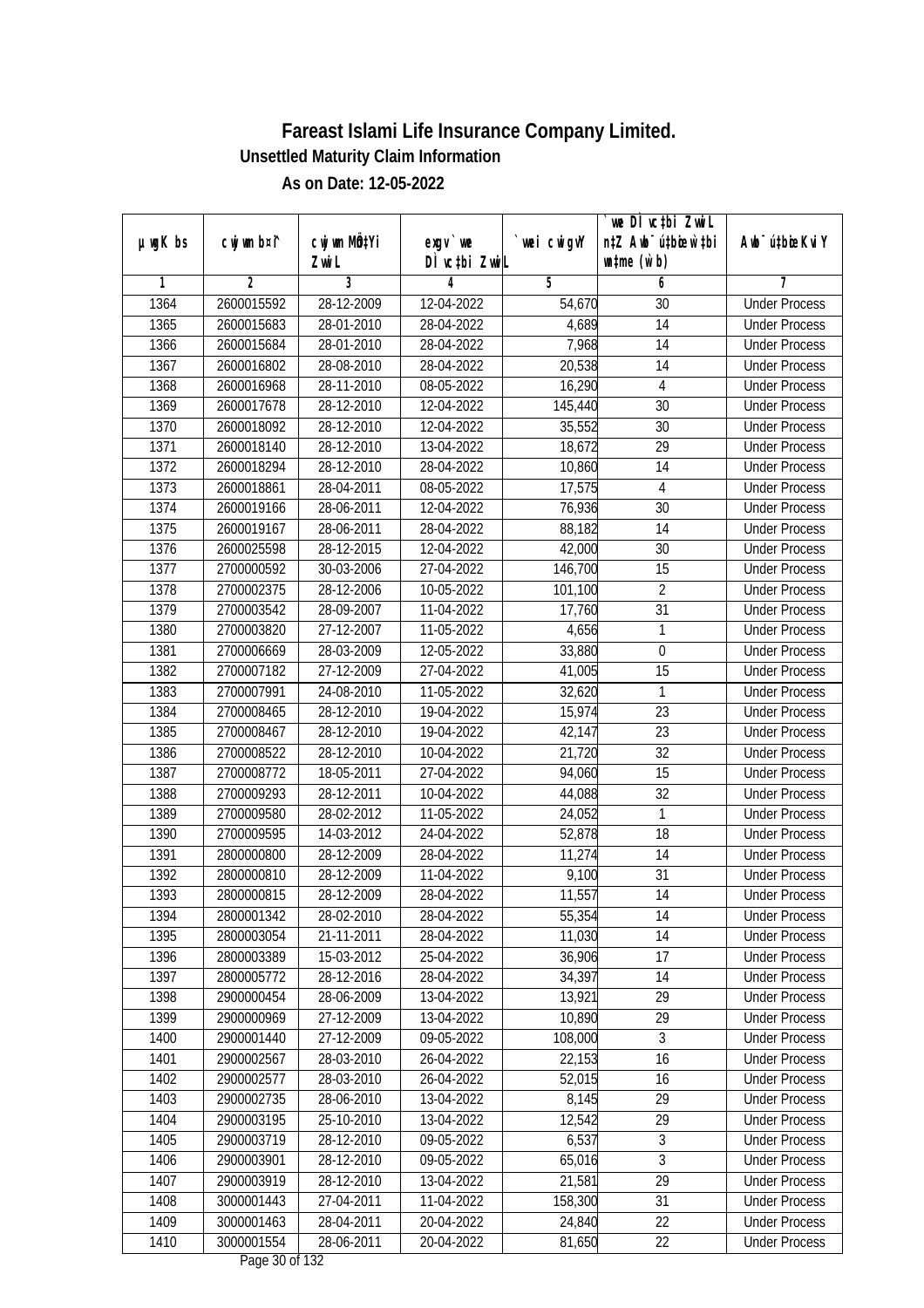|               |                |              |                              |            | we DI vctbi ZwiL                 |                             |
|---------------|----------------|--------------|------------------------------|------------|----------------------------------|-----------------------------|
| $µ$ ug $K$ bs | cwj wm b¤i^    | cwj wm MÖ¢Yi | $exgV$ we                    | wei cwigvY | n‡Z Awb <sup>-</sup> ú‡bicen`‡bi | Awb <sup>-</sup> ú‡bioeKviY |
| 1             | $\overline{2}$ | Zwi L<br>3   | DÌ vctbi ZwiL<br>4           | 5          | $\n  untime\n  (u`b)\n$<br>6     | 7                           |
| 1411          | 3000001625     | 28-06-2011   | 21-04-2022                   | 22,869     | $\overline{21}$                  | <b>Under Process</b>        |
| 1412          | 3000001635     | 28-06-2011   | 11-04-2022                   | 28,974     | $\overline{31}$                  | <b>Under Process</b>        |
| 1413          | 3000001718     | 28-08-2011   | 20-04-2022                   | 48,629     | $\overline{22}$                  | <b>Under Process</b>        |
| 1414          | 3000001748     | 28-09-2011   | 21-04-2022                   | 48,990     | 21                               | <b>Under Process</b>        |
| 1415          | 3000001755     | 28-09-2011   | 20-04-2022                   | 57,155     | $\overline{22}$                  | <b>Under Process</b>        |
| 1416          | 3000001801     | 15-11-2011   | 20-04-2022                   | 49,360     | $\overline{22}$                  | <b>Under Process</b>        |
| 1417          | 3000001899     | 28-12-2011   | 20-04-2022                   | 24,680     | $\overline{22}$                  | <b>Under Process</b>        |
| 1418          | 3000001900     | 28-12-2011   | 20-04-2022                   | 24,680     | $\overline{22}$                  | <b>Under Process</b>        |
| 1419          |                | 28-12-2011   | 26-04-2022                   |            | 16                               |                             |
|               | 3000001917     |              |                              | 163,300    |                                  | <b>Under Process</b>        |
| 1420          | 3000002043     | 28-12-2011   | 21-04-2022                   | 22,060     | 21<br>$\overline{3}$             | <b>Under Process</b>        |
| 1421          | 3000002120     | 28-02-2012   | 09-05-2022                   | 66,600     |                                  | <b>Under Process</b>        |
| 1422          | 3000002135     | 28-02-2012   | 20-04-2022                   | 80,900     | 22                               | <b>Under Process</b>        |
| 1423          | 3100002447     | 19-12-2006   | $10-05-2022$                 | 51,300     | $\overline{2}$                   | <b>Under Process</b>        |
| 1424          | 3100002743     | 25-06-2007   | 26-04-2022                   | 38,179     | 16                               | <b>Under Process</b>        |
| 1425          | 3100003376     | 28-05-2008   | 10-05-2022                   | 48,610     | $\overline{2}$                   | <b>Under Process</b>        |
| 1426          | 3100003431     | 28-06-2008   | 26-04-2022                   | 233,800    | 16                               | <b>Under Process</b>        |
| 1427          | 3100004134     | 28-12-2008   | 24-04-2022                   | 72,775     | 18                               | <b>Under Process</b>        |
| 1428          | 3100004181     | 28-12-2008   | 24-04-2022                   | 173,900    | 18                               | <b>Under Process</b>        |
| 1429          | 3100004325     | 28-02-2009   | 24-04-2022                   | 9,100      | 18                               | <b>Under Process</b>        |
| 1430          | 3100005017     | 22-03-2010   | 24-04-2022                   | 5,662      | 18                               | <b>Under Process</b>        |
| 1431          | 3100005704     | 28-12-2011   | 24-04-2022                   | 20,988     | 18                               | <b>Under Process</b>        |
| 1432          | 8000002413     | 11-03-2012   | 25-04-2022                   | 61,490     | 17                               | <b>Under Process</b>        |
| 1433          | 8000002435     | 28-03-2012   | 25-04-2022                   | 164,000    | 17                               | <b>Under Process</b>        |
| 1434          | 8000002437     | 28-03-2012   | 25-04-2022                   | 22,360     | 17                               | <b>Under Process</b>        |
| 1435          | 8000002451     | 19-04-2012   | 12-05-2022                   | 65,600     | $\boldsymbol{0}$                 | <b>Under Process</b>        |
| 1436          | 8000002452     | 19-04-2012   | 12-05-2022                   | 82,000     | $\mathbf 0$                      | <b>Under Process</b>        |
| 1437          | 8100006196     | 28-12-2009   | 25-04-2022                   | 23,555     | 17                               | <b>Under Process</b>        |
| 1438          | 8100006207     | 27-12-2009   | 25-04-2022                   | 3,810      | 17                               | <b>Under Process</b>        |
| 1439          | 8100006801     | 28-12-2009   | 25-04-2022                   | 6,726      | 17                               | <b>Under Process</b>        |
| 1440          | 8100006891     | 28-12-2009   | 27-04-2022                   | 31,192     | 15                               | <b>Under Process</b>        |
| 1441          | 8100007014     | 28-12-2009   | 27-04-2022                   | 35,072     | 15                               | <b>Under Process</b>        |
| 1442          | 8100007015     | 28-12-2009   | 27-04-2022                   | 24,680     | 15                               | <b>Under Process</b>        |
| 1443          | 8100007192     | 28-12-2009   | 27-04-2022                   | 54,600     | 15                               | <b>Under Process</b>        |
| 1444          | 8100007482     | 28-12-2009   | 25-04-2022                   | 18,880     | 17                               | <b>Under Process</b>        |
| 1445          | 8100007521     | 28-12-2009   | 27-04-2022                   | 33,720     | 15                               | <b>Under Process</b>        |
| 1446          | 8100007796     | 28-03-2010   | 27-04-2022                   | 33,210     | 15                               | <b>Under Process</b>        |
| 1447          | 8100007797     | 28-03-2010   | 25-04-2022                   | 82,950     | 17                               | <b>Under Process</b>        |
| 1448          | 8100007808     | 28-03-2010   | 27-04-2022                   | 55,350     | 15                               | <b>Under Process</b>        |
| 1449          | 8100007817     | 28-03-2010   | 27-04-2022                   | 55,351     | 15                               | <b>Under Process</b>        |
| 1450          | 8100007825     | 28-03-2010   | 25-04-2022                   | 110,710    | 17                               | <b>Under Process</b>        |
| 1451          | 8100009937     | 28-12-2011   | 25-04-2022                   | 79,734     | 17                               | <b>Under Process</b>        |
| 1452          | 8100010102     | 07-03-2012   | 25-04-2022                   | 164,000    | 17                               | <b>Under Process</b>        |
| 1453          | 8100010127     | 24-03-2012   | 25-04-2022                   | 164,000    | 17                               | <b>Under Process</b>        |
| 1454          | 8200000234     | 28-07-2009   | 19-04-2022                   | 54,600     | 23                               | <b>Under Process</b>        |
| 1455          | 8200000683     | 28-12-2009   | 19-04-2022                   | 9,565      | 23                               | <b>Under Process</b>        |
| 1456          | 8100001838     | 28-05-2008   | 25-04-2022                   | 51,686     | 17                               | <b>Under Process</b>        |
| 1457          | 8100002299     | 28-06-2008   | 26-04-2022<br>Dege 21 of 122 | 21,572     | 16                               | <b>Under Process</b>        |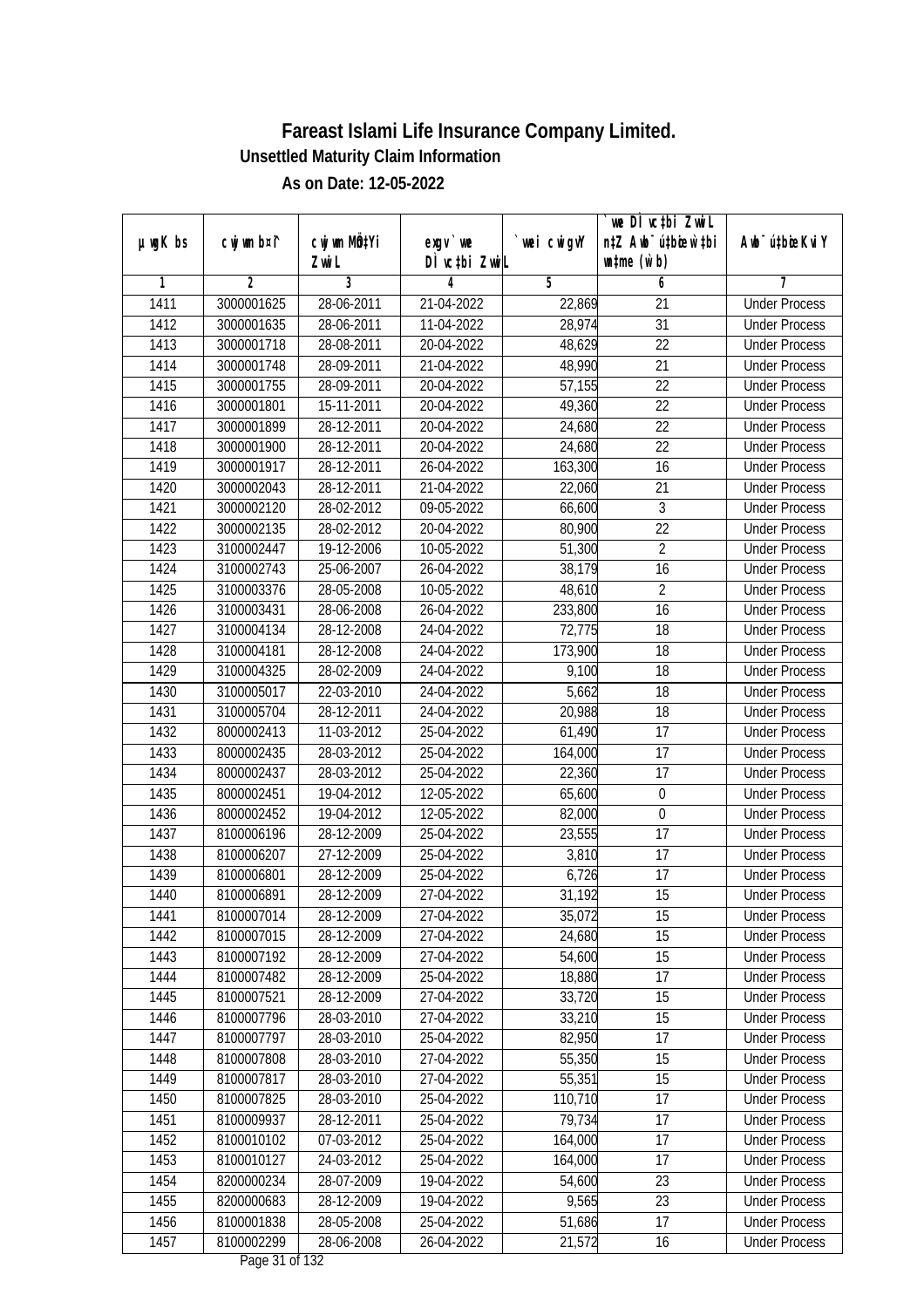| wei cwigvY<br>Awb <sup>-</sup> ú‡bioeKviY<br>DÌ vctbi ZwiL<br>$\n  untime\n  (u`b)\n$<br>Zwi L<br>3<br>$\overline{2}$<br>5<br>6<br>7<br>1<br>4<br>1458<br>8100002360<br>28-06-2008<br>26-04-2022<br>3,710<br><b>Under Process</b><br>16<br>18,295<br>$\overline{16}$<br>1459<br>8100003280<br>28-11-2008<br>26-04-2022<br><b>Under Process</b><br>1460<br>12,789<br>$\overline{16}$<br>8100003431<br>28-12-2008<br>26-04-2022<br><b>Under Process</b><br>1461<br>8100003617<br>28-12-2008<br>26-04-2022<br>12,359<br>16<br><b>Under Process</b><br>1462<br>$\overline{14}$<br>8100003618<br>28-12-2008<br>28-04-2022<br>8,500<br><b>Under Process</b><br>1463<br>10,507<br>$\overline{16}$<br>8100003794<br>28-12-2008<br>26-04-2022<br><b>Under Process</b><br>1464<br>8100005106<br>28-06-2009<br>03-04-2022<br>54,740<br>39<br><b>Under Process</b><br>$\overline{17}$<br>1465<br>8100009711<br>13-11-2011<br>25-04-2022<br>38,882<br><b>Under Process</b><br>1466<br>20-12-2011<br>26-04-2022<br>8100009826<br>22,060<br>16<br><b>Under Process</b><br>1467<br>73,640<br>18<br>8200000409<br>25-11-2009<br>24-04-2022<br><b>Under Process</b><br>1468<br>$\overline{18}$<br>8200000528<br>28-12-2009<br>24-04-2022<br>10,116<br><b>Under Process</b><br>1469<br>28-12-2009<br>19-04-2022<br>57,357<br>23<br>8200000614<br><b>Under Process</b><br>1470<br>$\overline{18}$<br>28-12-2009<br>24-04-2022<br>48,195<br>8200000666<br><b>Under Process</b><br>23<br>1471<br>8200000726<br>28-12-2009<br>19-04-2022<br>71,030<br><b>Under Process</b><br>1472<br>8200000729<br>28-12-2009<br>18-04-2022<br>157,860<br>24<br><b>Under Process</b><br>$\overline{23}$<br>1473<br>8200000886<br>28-03-2010<br>19-04-2022<br>21,484<br><b>Under Process</b><br>23<br>1474<br>8200000835<br>28-12-2009<br>19-04-2022<br>12,308<br><b>Under Process</b><br>23<br>1475<br>28-03-2010<br>10,860<br>8200000842<br>19-04-2022<br><b>Under Process</b><br>1476<br>28-03-2010<br>19-04-2022<br>32,574<br>23<br>8200000859<br><b>Under Process</b><br>1477<br>28-12-2011<br>12-05-2022<br>$\boldsymbol{0}$<br>8200002002<br>1,231,120<br><b>Under Process</b><br>1478<br>121,050<br>1<br>8200001427<br>28-12-2010<br>11-05-2022<br><b>Under Process</b><br>1479<br>10,494<br>23<br>8200001739<br>06-09-2011<br>19-04-2022<br><b>Under Process</b><br>24<br>1480<br>28-12-2011<br>60,000<br>8200001851<br>18-04-2022<br><b>Under Process</b><br>23<br>1481<br>8200001996<br>28-12-2011<br>19-04-2022<br>554,640<br><b>Under Process</b><br>1482<br>28-12-2011<br>18<br>8200001998<br>24-04-2022<br>24,350<br><b>Under Process</b><br>$\sqrt{3}$<br>1483<br>8300002501<br>20-10-2009<br>09-05-2022<br>35,940<br><b>Under Process</b><br>3<br>8,982<br>1484<br>8300002536<br>28-10-2009<br>09-05-2022<br><b>Under Process</b><br>23<br>1485<br>28-10-2009<br>19-04-2022<br>3,721<br>8300002538<br><b>Under Process</b><br>$\overline{3}$<br>1486<br>8300002542<br>28-10-2009<br>09-05-2022<br>21,520<br><b>Under Process</b><br>1487<br>24<br>8300002555<br>20-11-2009<br>18-04-2022<br>18,550<br><b>Under Process</b><br>1488<br>8300002603<br>23-12-2009<br>19-04-2022<br>8,100<br>23<br><b>Under Process</b><br>1489<br>28-12-2009<br>31,524<br>21<br>8300002636<br>21-04-2022<br><b>Under Process</b><br>23<br>1490<br>8300002647<br>28-12-2009<br>19-04-2022<br>3,048<br><b>Under Process</b><br>49,505<br>23<br>1491<br>8300002651<br>28-12-2009<br>19-04-2022<br><b>Under Process</b><br>1492<br>8300002677<br>28-12-2009<br>19-04-2022<br>57,480<br>23<br><b>Under Process</b><br>1493<br>74,370<br>8300002683<br>28-12-2009<br>19-04-2022<br>23<br><b>Under Process</b><br>1494<br>8300002689<br>16<br>28-12-2009<br>26-04-2022<br>12,588<br><b>Under Process</b><br>6,972<br>23<br>1495<br>28-12-2009<br>8300002695<br>19-04-2022<br><b>Under Process</b><br>13,944<br>23<br>1496<br>8300002745<br>28-12-2009<br>19-04-2022<br><b>Under Process</b><br>1497<br>23<br>8300002761<br>28-12-2009<br>19-04-2022<br>54,600<br><b>Under Process</b><br>1498<br>8300002764<br>28-12-2009<br>19-04-2022<br>46,728<br>23<br><b>Under Process</b><br>$\overline{3}$<br>1499<br>8300002786<br>28-12-2009<br>09-05-2022<br>126,252<br><b>Under Process</b><br>$\overline{23}$<br>1500<br>8300002850<br>28-12-2009<br>19-04-2022<br>117,680<br><b>Under Process</b><br>$\sqrt{3}$<br>8,087<br>1501<br>8300002918<br>28-12-2009<br>09-05-2022<br><b>Under Process</b><br>$\overline{3}$<br>1502<br>8300002924<br>28-12-2009<br>09-05-2022<br>546,000<br><b>Under Process</b><br>$\overline{3}$<br>1503<br>8300002962<br>28-12-2009<br>144, 376<br>09-05-2022<br><b>Under Process</b><br>$\overline{3}$<br>1504<br>8300003016<br>09-05-2022<br>24,864<br>28-03-2010<br><b>Under Process</b> |               |             |              |           | we DI vctbi Zwil                 |  |
|----------------------------------------------------------------------------------------------------------------------------------------------------------------------------------------------------------------------------------------------------------------------------------------------------------------------------------------------------------------------------------------------------------------------------------------------------------------------------------------------------------------------------------------------------------------------------------------------------------------------------------------------------------------------------------------------------------------------------------------------------------------------------------------------------------------------------------------------------------------------------------------------------------------------------------------------------------------------------------------------------------------------------------------------------------------------------------------------------------------------------------------------------------------------------------------------------------------------------------------------------------------------------------------------------------------------------------------------------------------------------------------------------------------------------------------------------------------------------------------------------------------------------------------------------------------------------------------------------------------------------------------------------------------------------------------------------------------------------------------------------------------------------------------------------------------------------------------------------------------------------------------------------------------------------------------------------------------------------------------------------------------------------------------------------------------------------------------------------------------------------------------------------------------------------------------------------------------------------------------------------------------------------------------------------------------------------------------------------------------------------------------------------------------------------------------------------------------------------------------------------------------------------------------------------------------------------------------------------------------------------------------------------------------------------------------------------------------------------------------------------------------------------------------------------------------------------------------------------------------------------------------------------------------------------------------------------------------------------------------------------------------------------------------------------------------------------------------------------------------------------------------------------------------------------------------------------------------------------------------------------------------------------------------------------------------------------------------------------------------------------------------------------------------------------------------------------------------------------------------------------------------------------------------------------------------------------------------------------------------------------------------------------------------------------------------------------------------------------------------------------------------------------------------------------------------------------------------------------------------------------------------------------------------------------------------------------------------------------------------------------------------------------------------------------------------------------------------------------------------------------------------------------------------------------------------------------------------------------------------------------------------------------------------------------------------------------------------------------------------------------------------------------------------------------------------------------------------------------------------------------------------------------------------------------------------------------------------------------------------------------------------------------------------------------------------------------------------------------------------------------------------------|---------------|-------------|--------------|-----------|----------------------------------|--|
|                                                                                                                                                                                                                                                                                                                                                                                                                                                                                                                                                                                                                                                                                                                                                                                                                                                                                                                                                                                                                                                                                                                                                                                                                                                                                                                                                                                                                                                                                                                                                                                                                                                                                                                                                                                                                                                                                                                                                                                                                                                                                                                                                                                                                                                                                                                                                                                                                                                                                                                                                                                                                                                                                                                                                                                                                                                                                                                                                                                                                                                                                                                                                                                                                                                                                                                                                                                                                                                                                                                                                                                                                                                                                                                                                                                                                                                                                                                                                                                                                                                                                                                                                                                                                                                                                                                                                                                                                                                                                                                                                                                                                                                                                                                                                                      | $µ$ ug $K$ bs | cwj wm b¤i^ | cwj wm MQtYi | $exgv$ we | n‡Z Awb <sup>-</sup> ú‡bioen`‡bi |  |
|                                                                                                                                                                                                                                                                                                                                                                                                                                                                                                                                                                                                                                                                                                                                                                                                                                                                                                                                                                                                                                                                                                                                                                                                                                                                                                                                                                                                                                                                                                                                                                                                                                                                                                                                                                                                                                                                                                                                                                                                                                                                                                                                                                                                                                                                                                                                                                                                                                                                                                                                                                                                                                                                                                                                                                                                                                                                                                                                                                                                                                                                                                                                                                                                                                                                                                                                                                                                                                                                                                                                                                                                                                                                                                                                                                                                                                                                                                                                                                                                                                                                                                                                                                                                                                                                                                                                                                                                                                                                                                                                                                                                                                                                                                                                                                      |               |             |              |           |                                  |  |
|                                                                                                                                                                                                                                                                                                                                                                                                                                                                                                                                                                                                                                                                                                                                                                                                                                                                                                                                                                                                                                                                                                                                                                                                                                                                                                                                                                                                                                                                                                                                                                                                                                                                                                                                                                                                                                                                                                                                                                                                                                                                                                                                                                                                                                                                                                                                                                                                                                                                                                                                                                                                                                                                                                                                                                                                                                                                                                                                                                                                                                                                                                                                                                                                                                                                                                                                                                                                                                                                                                                                                                                                                                                                                                                                                                                                                                                                                                                                                                                                                                                                                                                                                                                                                                                                                                                                                                                                                                                                                                                                                                                                                                                                                                                                                                      |               |             |              |           |                                  |  |
|                                                                                                                                                                                                                                                                                                                                                                                                                                                                                                                                                                                                                                                                                                                                                                                                                                                                                                                                                                                                                                                                                                                                                                                                                                                                                                                                                                                                                                                                                                                                                                                                                                                                                                                                                                                                                                                                                                                                                                                                                                                                                                                                                                                                                                                                                                                                                                                                                                                                                                                                                                                                                                                                                                                                                                                                                                                                                                                                                                                                                                                                                                                                                                                                                                                                                                                                                                                                                                                                                                                                                                                                                                                                                                                                                                                                                                                                                                                                                                                                                                                                                                                                                                                                                                                                                                                                                                                                                                                                                                                                                                                                                                                                                                                                                                      |               |             |              |           |                                  |  |
|                                                                                                                                                                                                                                                                                                                                                                                                                                                                                                                                                                                                                                                                                                                                                                                                                                                                                                                                                                                                                                                                                                                                                                                                                                                                                                                                                                                                                                                                                                                                                                                                                                                                                                                                                                                                                                                                                                                                                                                                                                                                                                                                                                                                                                                                                                                                                                                                                                                                                                                                                                                                                                                                                                                                                                                                                                                                                                                                                                                                                                                                                                                                                                                                                                                                                                                                                                                                                                                                                                                                                                                                                                                                                                                                                                                                                                                                                                                                                                                                                                                                                                                                                                                                                                                                                                                                                                                                                                                                                                                                                                                                                                                                                                                                                                      |               |             |              |           |                                  |  |
|                                                                                                                                                                                                                                                                                                                                                                                                                                                                                                                                                                                                                                                                                                                                                                                                                                                                                                                                                                                                                                                                                                                                                                                                                                                                                                                                                                                                                                                                                                                                                                                                                                                                                                                                                                                                                                                                                                                                                                                                                                                                                                                                                                                                                                                                                                                                                                                                                                                                                                                                                                                                                                                                                                                                                                                                                                                                                                                                                                                                                                                                                                                                                                                                                                                                                                                                                                                                                                                                                                                                                                                                                                                                                                                                                                                                                                                                                                                                                                                                                                                                                                                                                                                                                                                                                                                                                                                                                                                                                                                                                                                                                                                                                                                                                                      |               |             |              |           |                                  |  |
|                                                                                                                                                                                                                                                                                                                                                                                                                                                                                                                                                                                                                                                                                                                                                                                                                                                                                                                                                                                                                                                                                                                                                                                                                                                                                                                                                                                                                                                                                                                                                                                                                                                                                                                                                                                                                                                                                                                                                                                                                                                                                                                                                                                                                                                                                                                                                                                                                                                                                                                                                                                                                                                                                                                                                                                                                                                                                                                                                                                                                                                                                                                                                                                                                                                                                                                                                                                                                                                                                                                                                                                                                                                                                                                                                                                                                                                                                                                                                                                                                                                                                                                                                                                                                                                                                                                                                                                                                                                                                                                                                                                                                                                                                                                                                                      |               |             |              |           |                                  |  |
|                                                                                                                                                                                                                                                                                                                                                                                                                                                                                                                                                                                                                                                                                                                                                                                                                                                                                                                                                                                                                                                                                                                                                                                                                                                                                                                                                                                                                                                                                                                                                                                                                                                                                                                                                                                                                                                                                                                                                                                                                                                                                                                                                                                                                                                                                                                                                                                                                                                                                                                                                                                                                                                                                                                                                                                                                                                                                                                                                                                                                                                                                                                                                                                                                                                                                                                                                                                                                                                                                                                                                                                                                                                                                                                                                                                                                                                                                                                                                                                                                                                                                                                                                                                                                                                                                                                                                                                                                                                                                                                                                                                                                                                                                                                                                                      |               |             |              |           |                                  |  |
|                                                                                                                                                                                                                                                                                                                                                                                                                                                                                                                                                                                                                                                                                                                                                                                                                                                                                                                                                                                                                                                                                                                                                                                                                                                                                                                                                                                                                                                                                                                                                                                                                                                                                                                                                                                                                                                                                                                                                                                                                                                                                                                                                                                                                                                                                                                                                                                                                                                                                                                                                                                                                                                                                                                                                                                                                                                                                                                                                                                                                                                                                                                                                                                                                                                                                                                                                                                                                                                                                                                                                                                                                                                                                                                                                                                                                                                                                                                                                                                                                                                                                                                                                                                                                                                                                                                                                                                                                                                                                                                                                                                                                                                                                                                                                                      |               |             |              |           |                                  |  |
|                                                                                                                                                                                                                                                                                                                                                                                                                                                                                                                                                                                                                                                                                                                                                                                                                                                                                                                                                                                                                                                                                                                                                                                                                                                                                                                                                                                                                                                                                                                                                                                                                                                                                                                                                                                                                                                                                                                                                                                                                                                                                                                                                                                                                                                                                                                                                                                                                                                                                                                                                                                                                                                                                                                                                                                                                                                                                                                                                                                                                                                                                                                                                                                                                                                                                                                                                                                                                                                                                                                                                                                                                                                                                                                                                                                                                                                                                                                                                                                                                                                                                                                                                                                                                                                                                                                                                                                                                                                                                                                                                                                                                                                                                                                                                                      |               |             |              |           |                                  |  |
|                                                                                                                                                                                                                                                                                                                                                                                                                                                                                                                                                                                                                                                                                                                                                                                                                                                                                                                                                                                                                                                                                                                                                                                                                                                                                                                                                                                                                                                                                                                                                                                                                                                                                                                                                                                                                                                                                                                                                                                                                                                                                                                                                                                                                                                                                                                                                                                                                                                                                                                                                                                                                                                                                                                                                                                                                                                                                                                                                                                                                                                                                                                                                                                                                                                                                                                                                                                                                                                                                                                                                                                                                                                                                                                                                                                                                                                                                                                                                                                                                                                                                                                                                                                                                                                                                                                                                                                                                                                                                                                                                                                                                                                                                                                                                                      |               |             |              |           |                                  |  |
|                                                                                                                                                                                                                                                                                                                                                                                                                                                                                                                                                                                                                                                                                                                                                                                                                                                                                                                                                                                                                                                                                                                                                                                                                                                                                                                                                                                                                                                                                                                                                                                                                                                                                                                                                                                                                                                                                                                                                                                                                                                                                                                                                                                                                                                                                                                                                                                                                                                                                                                                                                                                                                                                                                                                                                                                                                                                                                                                                                                                                                                                                                                                                                                                                                                                                                                                                                                                                                                                                                                                                                                                                                                                                                                                                                                                                                                                                                                                                                                                                                                                                                                                                                                                                                                                                                                                                                                                                                                                                                                                                                                                                                                                                                                                                                      |               |             |              |           |                                  |  |
|                                                                                                                                                                                                                                                                                                                                                                                                                                                                                                                                                                                                                                                                                                                                                                                                                                                                                                                                                                                                                                                                                                                                                                                                                                                                                                                                                                                                                                                                                                                                                                                                                                                                                                                                                                                                                                                                                                                                                                                                                                                                                                                                                                                                                                                                                                                                                                                                                                                                                                                                                                                                                                                                                                                                                                                                                                                                                                                                                                                                                                                                                                                                                                                                                                                                                                                                                                                                                                                                                                                                                                                                                                                                                                                                                                                                                                                                                                                                                                                                                                                                                                                                                                                                                                                                                                                                                                                                                                                                                                                                                                                                                                                                                                                                                                      |               |             |              |           |                                  |  |
|                                                                                                                                                                                                                                                                                                                                                                                                                                                                                                                                                                                                                                                                                                                                                                                                                                                                                                                                                                                                                                                                                                                                                                                                                                                                                                                                                                                                                                                                                                                                                                                                                                                                                                                                                                                                                                                                                                                                                                                                                                                                                                                                                                                                                                                                                                                                                                                                                                                                                                                                                                                                                                                                                                                                                                                                                                                                                                                                                                                                                                                                                                                                                                                                                                                                                                                                                                                                                                                                                                                                                                                                                                                                                                                                                                                                                                                                                                                                                                                                                                                                                                                                                                                                                                                                                                                                                                                                                                                                                                                                                                                                                                                                                                                                                                      |               |             |              |           |                                  |  |
|                                                                                                                                                                                                                                                                                                                                                                                                                                                                                                                                                                                                                                                                                                                                                                                                                                                                                                                                                                                                                                                                                                                                                                                                                                                                                                                                                                                                                                                                                                                                                                                                                                                                                                                                                                                                                                                                                                                                                                                                                                                                                                                                                                                                                                                                                                                                                                                                                                                                                                                                                                                                                                                                                                                                                                                                                                                                                                                                                                                                                                                                                                                                                                                                                                                                                                                                                                                                                                                                                                                                                                                                                                                                                                                                                                                                                                                                                                                                                                                                                                                                                                                                                                                                                                                                                                                                                                                                                                                                                                                                                                                                                                                                                                                                                                      |               |             |              |           |                                  |  |
|                                                                                                                                                                                                                                                                                                                                                                                                                                                                                                                                                                                                                                                                                                                                                                                                                                                                                                                                                                                                                                                                                                                                                                                                                                                                                                                                                                                                                                                                                                                                                                                                                                                                                                                                                                                                                                                                                                                                                                                                                                                                                                                                                                                                                                                                                                                                                                                                                                                                                                                                                                                                                                                                                                                                                                                                                                                                                                                                                                                                                                                                                                                                                                                                                                                                                                                                                                                                                                                                                                                                                                                                                                                                                                                                                                                                                                                                                                                                                                                                                                                                                                                                                                                                                                                                                                                                                                                                                                                                                                                                                                                                                                                                                                                                                                      |               |             |              |           |                                  |  |
|                                                                                                                                                                                                                                                                                                                                                                                                                                                                                                                                                                                                                                                                                                                                                                                                                                                                                                                                                                                                                                                                                                                                                                                                                                                                                                                                                                                                                                                                                                                                                                                                                                                                                                                                                                                                                                                                                                                                                                                                                                                                                                                                                                                                                                                                                                                                                                                                                                                                                                                                                                                                                                                                                                                                                                                                                                                                                                                                                                                                                                                                                                                                                                                                                                                                                                                                                                                                                                                                                                                                                                                                                                                                                                                                                                                                                                                                                                                                                                                                                                                                                                                                                                                                                                                                                                                                                                                                                                                                                                                                                                                                                                                                                                                                                                      |               |             |              |           |                                  |  |
|                                                                                                                                                                                                                                                                                                                                                                                                                                                                                                                                                                                                                                                                                                                                                                                                                                                                                                                                                                                                                                                                                                                                                                                                                                                                                                                                                                                                                                                                                                                                                                                                                                                                                                                                                                                                                                                                                                                                                                                                                                                                                                                                                                                                                                                                                                                                                                                                                                                                                                                                                                                                                                                                                                                                                                                                                                                                                                                                                                                                                                                                                                                                                                                                                                                                                                                                                                                                                                                                                                                                                                                                                                                                                                                                                                                                                                                                                                                                                                                                                                                                                                                                                                                                                                                                                                                                                                                                                                                                                                                                                                                                                                                                                                                                                                      |               |             |              |           |                                  |  |
|                                                                                                                                                                                                                                                                                                                                                                                                                                                                                                                                                                                                                                                                                                                                                                                                                                                                                                                                                                                                                                                                                                                                                                                                                                                                                                                                                                                                                                                                                                                                                                                                                                                                                                                                                                                                                                                                                                                                                                                                                                                                                                                                                                                                                                                                                                                                                                                                                                                                                                                                                                                                                                                                                                                                                                                                                                                                                                                                                                                                                                                                                                                                                                                                                                                                                                                                                                                                                                                                                                                                                                                                                                                                                                                                                                                                                                                                                                                                                                                                                                                                                                                                                                                                                                                                                                                                                                                                                                                                                                                                                                                                                                                                                                                                                                      |               |             |              |           |                                  |  |
|                                                                                                                                                                                                                                                                                                                                                                                                                                                                                                                                                                                                                                                                                                                                                                                                                                                                                                                                                                                                                                                                                                                                                                                                                                                                                                                                                                                                                                                                                                                                                                                                                                                                                                                                                                                                                                                                                                                                                                                                                                                                                                                                                                                                                                                                                                                                                                                                                                                                                                                                                                                                                                                                                                                                                                                                                                                                                                                                                                                                                                                                                                                                                                                                                                                                                                                                                                                                                                                                                                                                                                                                                                                                                                                                                                                                                                                                                                                                                                                                                                                                                                                                                                                                                                                                                                                                                                                                                                                                                                                                                                                                                                                                                                                                                                      |               |             |              |           |                                  |  |
|                                                                                                                                                                                                                                                                                                                                                                                                                                                                                                                                                                                                                                                                                                                                                                                                                                                                                                                                                                                                                                                                                                                                                                                                                                                                                                                                                                                                                                                                                                                                                                                                                                                                                                                                                                                                                                                                                                                                                                                                                                                                                                                                                                                                                                                                                                                                                                                                                                                                                                                                                                                                                                                                                                                                                                                                                                                                                                                                                                                                                                                                                                                                                                                                                                                                                                                                                                                                                                                                                                                                                                                                                                                                                                                                                                                                                                                                                                                                                                                                                                                                                                                                                                                                                                                                                                                                                                                                                                                                                                                                                                                                                                                                                                                                                                      |               |             |              |           |                                  |  |
|                                                                                                                                                                                                                                                                                                                                                                                                                                                                                                                                                                                                                                                                                                                                                                                                                                                                                                                                                                                                                                                                                                                                                                                                                                                                                                                                                                                                                                                                                                                                                                                                                                                                                                                                                                                                                                                                                                                                                                                                                                                                                                                                                                                                                                                                                                                                                                                                                                                                                                                                                                                                                                                                                                                                                                                                                                                                                                                                                                                                                                                                                                                                                                                                                                                                                                                                                                                                                                                                                                                                                                                                                                                                                                                                                                                                                                                                                                                                                                                                                                                                                                                                                                                                                                                                                                                                                                                                                                                                                                                                                                                                                                                                                                                                                                      |               |             |              |           |                                  |  |
|                                                                                                                                                                                                                                                                                                                                                                                                                                                                                                                                                                                                                                                                                                                                                                                                                                                                                                                                                                                                                                                                                                                                                                                                                                                                                                                                                                                                                                                                                                                                                                                                                                                                                                                                                                                                                                                                                                                                                                                                                                                                                                                                                                                                                                                                                                                                                                                                                                                                                                                                                                                                                                                                                                                                                                                                                                                                                                                                                                                                                                                                                                                                                                                                                                                                                                                                                                                                                                                                                                                                                                                                                                                                                                                                                                                                                                                                                                                                                                                                                                                                                                                                                                                                                                                                                                                                                                                                                                                                                                                                                                                                                                                                                                                                                                      |               |             |              |           |                                  |  |
|                                                                                                                                                                                                                                                                                                                                                                                                                                                                                                                                                                                                                                                                                                                                                                                                                                                                                                                                                                                                                                                                                                                                                                                                                                                                                                                                                                                                                                                                                                                                                                                                                                                                                                                                                                                                                                                                                                                                                                                                                                                                                                                                                                                                                                                                                                                                                                                                                                                                                                                                                                                                                                                                                                                                                                                                                                                                                                                                                                                                                                                                                                                                                                                                                                                                                                                                                                                                                                                                                                                                                                                                                                                                                                                                                                                                                                                                                                                                                                                                                                                                                                                                                                                                                                                                                                                                                                                                                                                                                                                                                                                                                                                                                                                                                                      |               |             |              |           |                                  |  |
|                                                                                                                                                                                                                                                                                                                                                                                                                                                                                                                                                                                                                                                                                                                                                                                                                                                                                                                                                                                                                                                                                                                                                                                                                                                                                                                                                                                                                                                                                                                                                                                                                                                                                                                                                                                                                                                                                                                                                                                                                                                                                                                                                                                                                                                                                                                                                                                                                                                                                                                                                                                                                                                                                                                                                                                                                                                                                                                                                                                                                                                                                                                                                                                                                                                                                                                                                                                                                                                                                                                                                                                                                                                                                                                                                                                                                                                                                                                                                                                                                                                                                                                                                                                                                                                                                                                                                                                                                                                                                                                                                                                                                                                                                                                                                                      |               |             |              |           |                                  |  |
|                                                                                                                                                                                                                                                                                                                                                                                                                                                                                                                                                                                                                                                                                                                                                                                                                                                                                                                                                                                                                                                                                                                                                                                                                                                                                                                                                                                                                                                                                                                                                                                                                                                                                                                                                                                                                                                                                                                                                                                                                                                                                                                                                                                                                                                                                                                                                                                                                                                                                                                                                                                                                                                                                                                                                                                                                                                                                                                                                                                                                                                                                                                                                                                                                                                                                                                                                                                                                                                                                                                                                                                                                                                                                                                                                                                                                                                                                                                                                                                                                                                                                                                                                                                                                                                                                                                                                                                                                                                                                                                                                                                                                                                                                                                                                                      |               |             |              |           |                                  |  |
|                                                                                                                                                                                                                                                                                                                                                                                                                                                                                                                                                                                                                                                                                                                                                                                                                                                                                                                                                                                                                                                                                                                                                                                                                                                                                                                                                                                                                                                                                                                                                                                                                                                                                                                                                                                                                                                                                                                                                                                                                                                                                                                                                                                                                                                                                                                                                                                                                                                                                                                                                                                                                                                                                                                                                                                                                                                                                                                                                                                                                                                                                                                                                                                                                                                                                                                                                                                                                                                                                                                                                                                                                                                                                                                                                                                                                                                                                                                                                                                                                                                                                                                                                                                                                                                                                                                                                                                                                                                                                                                                                                                                                                                                                                                                                                      |               |             |              |           |                                  |  |
|                                                                                                                                                                                                                                                                                                                                                                                                                                                                                                                                                                                                                                                                                                                                                                                                                                                                                                                                                                                                                                                                                                                                                                                                                                                                                                                                                                                                                                                                                                                                                                                                                                                                                                                                                                                                                                                                                                                                                                                                                                                                                                                                                                                                                                                                                                                                                                                                                                                                                                                                                                                                                                                                                                                                                                                                                                                                                                                                                                                                                                                                                                                                                                                                                                                                                                                                                                                                                                                                                                                                                                                                                                                                                                                                                                                                                                                                                                                                                                                                                                                                                                                                                                                                                                                                                                                                                                                                                                                                                                                                                                                                                                                                                                                                                                      |               |             |              |           |                                  |  |
|                                                                                                                                                                                                                                                                                                                                                                                                                                                                                                                                                                                                                                                                                                                                                                                                                                                                                                                                                                                                                                                                                                                                                                                                                                                                                                                                                                                                                                                                                                                                                                                                                                                                                                                                                                                                                                                                                                                                                                                                                                                                                                                                                                                                                                                                                                                                                                                                                                                                                                                                                                                                                                                                                                                                                                                                                                                                                                                                                                                                                                                                                                                                                                                                                                                                                                                                                                                                                                                                                                                                                                                                                                                                                                                                                                                                                                                                                                                                                                                                                                                                                                                                                                                                                                                                                                                                                                                                                                                                                                                                                                                                                                                                                                                                                                      |               |             |              |           |                                  |  |
|                                                                                                                                                                                                                                                                                                                                                                                                                                                                                                                                                                                                                                                                                                                                                                                                                                                                                                                                                                                                                                                                                                                                                                                                                                                                                                                                                                                                                                                                                                                                                                                                                                                                                                                                                                                                                                                                                                                                                                                                                                                                                                                                                                                                                                                                                                                                                                                                                                                                                                                                                                                                                                                                                                                                                                                                                                                                                                                                                                                                                                                                                                                                                                                                                                                                                                                                                                                                                                                                                                                                                                                                                                                                                                                                                                                                                                                                                                                                                                                                                                                                                                                                                                                                                                                                                                                                                                                                                                                                                                                                                                                                                                                                                                                                                                      |               |             |              |           |                                  |  |
|                                                                                                                                                                                                                                                                                                                                                                                                                                                                                                                                                                                                                                                                                                                                                                                                                                                                                                                                                                                                                                                                                                                                                                                                                                                                                                                                                                                                                                                                                                                                                                                                                                                                                                                                                                                                                                                                                                                                                                                                                                                                                                                                                                                                                                                                                                                                                                                                                                                                                                                                                                                                                                                                                                                                                                                                                                                                                                                                                                                                                                                                                                                                                                                                                                                                                                                                                                                                                                                                                                                                                                                                                                                                                                                                                                                                                                                                                                                                                                                                                                                                                                                                                                                                                                                                                                                                                                                                                                                                                                                                                                                                                                                                                                                                                                      |               |             |              |           |                                  |  |
|                                                                                                                                                                                                                                                                                                                                                                                                                                                                                                                                                                                                                                                                                                                                                                                                                                                                                                                                                                                                                                                                                                                                                                                                                                                                                                                                                                                                                                                                                                                                                                                                                                                                                                                                                                                                                                                                                                                                                                                                                                                                                                                                                                                                                                                                                                                                                                                                                                                                                                                                                                                                                                                                                                                                                                                                                                                                                                                                                                                                                                                                                                                                                                                                                                                                                                                                                                                                                                                                                                                                                                                                                                                                                                                                                                                                                                                                                                                                                                                                                                                                                                                                                                                                                                                                                                                                                                                                                                                                                                                                                                                                                                                                                                                                                                      |               |             |              |           |                                  |  |
|                                                                                                                                                                                                                                                                                                                                                                                                                                                                                                                                                                                                                                                                                                                                                                                                                                                                                                                                                                                                                                                                                                                                                                                                                                                                                                                                                                                                                                                                                                                                                                                                                                                                                                                                                                                                                                                                                                                                                                                                                                                                                                                                                                                                                                                                                                                                                                                                                                                                                                                                                                                                                                                                                                                                                                                                                                                                                                                                                                                                                                                                                                                                                                                                                                                                                                                                                                                                                                                                                                                                                                                                                                                                                                                                                                                                                                                                                                                                                                                                                                                                                                                                                                                                                                                                                                                                                                                                                                                                                                                                                                                                                                                                                                                                                                      |               |             |              |           |                                  |  |
|                                                                                                                                                                                                                                                                                                                                                                                                                                                                                                                                                                                                                                                                                                                                                                                                                                                                                                                                                                                                                                                                                                                                                                                                                                                                                                                                                                                                                                                                                                                                                                                                                                                                                                                                                                                                                                                                                                                                                                                                                                                                                                                                                                                                                                                                                                                                                                                                                                                                                                                                                                                                                                                                                                                                                                                                                                                                                                                                                                                                                                                                                                                                                                                                                                                                                                                                                                                                                                                                                                                                                                                                                                                                                                                                                                                                                                                                                                                                                                                                                                                                                                                                                                                                                                                                                                                                                                                                                                                                                                                                                                                                                                                                                                                                                                      |               |             |              |           |                                  |  |
|                                                                                                                                                                                                                                                                                                                                                                                                                                                                                                                                                                                                                                                                                                                                                                                                                                                                                                                                                                                                                                                                                                                                                                                                                                                                                                                                                                                                                                                                                                                                                                                                                                                                                                                                                                                                                                                                                                                                                                                                                                                                                                                                                                                                                                                                                                                                                                                                                                                                                                                                                                                                                                                                                                                                                                                                                                                                                                                                                                                                                                                                                                                                                                                                                                                                                                                                                                                                                                                                                                                                                                                                                                                                                                                                                                                                                                                                                                                                                                                                                                                                                                                                                                                                                                                                                                                                                                                                                                                                                                                                                                                                                                                                                                                                                                      |               |             |              |           |                                  |  |
|                                                                                                                                                                                                                                                                                                                                                                                                                                                                                                                                                                                                                                                                                                                                                                                                                                                                                                                                                                                                                                                                                                                                                                                                                                                                                                                                                                                                                                                                                                                                                                                                                                                                                                                                                                                                                                                                                                                                                                                                                                                                                                                                                                                                                                                                                                                                                                                                                                                                                                                                                                                                                                                                                                                                                                                                                                                                                                                                                                                                                                                                                                                                                                                                                                                                                                                                                                                                                                                                                                                                                                                                                                                                                                                                                                                                                                                                                                                                                                                                                                                                                                                                                                                                                                                                                                                                                                                                                                                                                                                                                                                                                                                                                                                                                                      |               |             |              |           |                                  |  |
|                                                                                                                                                                                                                                                                                                                                                                                                                                                                                                                                                                                                                                                                                                                                                                                                                                                                                                                                                                                                                                                                                                                                                                                                                                                                                                                                                                                                                                                                                                                                                                                                                                                                                                                                                                                                                                                                                                                                                                                                                                                                                                                                                                                                                                                                                                                                                                                                                                                                                                                                                                                                                                                                                                                                                                                                                                                                                                                                                                                                                                                                                                                                                                                                                                                                                                                                                                                                                                                                                                                                                                                                                                                                                                                                                                                                                                                                                                                                                                                                                                                                                                                                                                                                                                                                                                                                                                                                                                                                                                                                                                                                                                                                                                                                                                      |               |             |              |           |                                  |  |
|                                                                                                                                                                                                                                                                                                                                                                                                                                                                                                                                                                                                                                                                                                                                                                                                                                                                                                                                                                                                                                                                                                                                                                                                                                                                                                                                                                                                                                                                                                                                                                                                                                                                                                                                                                                                                                                                                                                                                                                                                                                                                                                                                                                                                                                                                                                                                                                                                                                                                                                                                                                                                                                                                                                                                                                                                                                                                                                                                                                                                                                                                                                                                                                                                                                                                                                                                                                                                                                                                                                                                                                                                                                                                                                                                                                                                                                                                                                                                                                                                                                                                                                                                                                                                                                                                                                                                                                                                                                                                                                                                                                                                                                                                                                                                                      |               |             |              |           |                                  |  |
|                                                                                                                                                                                                                                                                                                                                                                                                                                                                                                                                                                                                                                                                                                                                                                                                                                                                                                                                                                                                                                                                                                                                                                                                                                                                                                                                                                                                                                                                                                                                                                                                                                                                                                                                                                                                                                                                                                                                                                                                                                                                                                                                                                                                                                                                                                                                                                                                                                                                                                                                                                                                                                                                                                                                                                                                                                                                                                                                                                                                                                                                                                                                                                                                                                                                                                                                                                                                                                                                                                                                                                                                                                                                                                                                                                                                                                                                                                                                                                                                                                                                                                                                                                                                                                                                                                                                                                                                                                                                                                                                                                                                                                                                                                                                                                      |               |             |              |           |                                  |  |
|                                                                                                                                                                                                                                                                                                                                                                                                                                                                                                                                                                                                                                                                                                                                                                                                                                                                                                                                                                                                                                                                                                                                                                                                                                                                                                                                                                                                                                                                                                                                                                                                                                                                                                                                                                                                                                                                                                                                                                                                                                                                                                                                                                                                                                                                                                                                                                                                                                                                                                                                                                                                                                                                                                                                                                                                                                                                                                                                                                                                                                                                                                                                                                                                                                                                                                                                                                                                                                                                                                                                                                                                                                                                                                                                                                                                                                                                                                                                                                                                                                                                                                                                                                                                                                                                                                                                                                                                                                                                                                                                                                                                                                                                                                                                                                      |               |             |              |           |                                  |  |
|                                                                                                                                                                                                                                                                                                                                                                                                                                                                                                                                                                                                                                                                                                                                                                                                                                                                                                                                                                                                                                                                                                                                                                                                                                                                                                                                                                                                                                                                                                                                                                                                                                                                                                                                                                                                                                                                                                                                                                                                                                                                                                                                                                                                                                                                                                                                                                                                                                                                                                                                                                                                                                                                                                                                                                                                                                                                                                                                                                                                                                                                                                                                                                                                                                                                                                                                                                                                                                                                                                                                                                                                                                                                                                                                                                                                                                                                                                                                                                                                                                                                                                                                                                                                                                                                                                                                                                                                                                                                                                                                                                                                                                                                                                                                                                      |               |             |              |           |                                  |  |
|                                                                                                                                                                                                                                                                                                                                                                                                                                                                                                                                                                                                                                                                                                                                                                                                                                                                                                                                                                                                                                                                                                                                                                                                                                                                                                                                                                                                                                                                                                                                                                                                                                                                                                                                                                                                                                                                                                                                                                                                                                                                                                                                                                                                                                                                                                                                                                                                                                                                                                                                                                                                                                                                                                                                                                                                                                                                                                                                                                                                                                                                                                                                                                                                                                                                                                                                                                                                                                                                                                                                                                                                                                                                                                                                                                                                                                                                                                                                                                                                                                                                                                                                                                                                                                                                                                                                                                                                                                                                                                                                                                                                                                                                                                                                                                      |               |             |              |           |                                  |  |
|                                                                                                                                                                                                                                                                                                                                                                                                                                                                                                                                                                                                                                                                                                                                                                                                                                                                                                                                                                                                                                                                                                                                                                                                                                                                                                                                                                                                                                                                                                                                                                                                                                                                                                                                                                                                                                                                                                                                                                                                                                                                                                                                                                                                                                                                                                                                                                                                                                                                                                                                                                                                                                                                                                                                                                                                                                                                                                                                                                                                                                                                                                                                                                                                                                                                                                                                                                                                                                                                                                                                                                                                                                                                                                                                                                                                                                                                                                                                                                                                                                                                                                                                                                                                                                                                                                                                                                                                                                                                                                                                                                                                                                                                                                                                                                      |               |             |              |           |                                  |  |
|                                                                                                                                                                                                                                                                                                                                                                                                                                                                                                                                                                                                                                                                                                                                                                                                                                                                                                                                                                                                                                                                                                                                                                                                                                                                                                                                                                                                                                                                                                                                                                                                                                                                                                                                                                                                                                                                                                                                                                                                                                                                                                                                                                                                                                                                                                                                                                                                                                                                                                                                                                                                                                                                                                                                                                                                                                                                                                                                                                                                                                                                                                                                                                                                                                                                                                                                                                                                                                                                                                                                                                                                                                                                                                                                                                                                                                                                                                                                                                                                                                                                                                                                                                                                                                                                                                                                                                                                                                                                                                                                                                                                                                                                                                                                                                      |               |             |              |           |                                  |  |
|                                                                                                                                                                                                                                                                                                                                                                                                                                                                                                                                                                                                                                                                                                                                                                                                                                                                                                                                                                                                                                                                                                                                                                                                                                                                                                                                                                                                                                                                                                                                                                                                                                                                                                                                                                                                                                                                                                                                                                                                                                                                                                                                                                                                                                                                                                                                                                                                                                                                                                                                                                                                                                                                                                                                                                                                                                                                                                                                                                                                                                                                                                                                                                                                                                                                                                                                                                                                                                                                                                                                                                                                                                                                                                                                                                                                                                                                                                                                                                                                                                                                                                                                                                                                                                                                                                                                                                                                                                                                                                                                                                                                                                                                                                                                                                      |               |             |              |           |                                  |  |
|                                                                                                                                                                                                                                                                                                                                                                                                                                                                                                                                                                                                                                                                                                                                                                                                                                                                                                                                                                                                                                                                                                                                                                                                                                                                                                                                                                                                                                                                                                                                                                                                                                                                                                                                                                                                                                                                                                                                                                                                                                                                                                                                                                                                                                                                                                                                                                                                                                                                                                                                                                                                                                                                                                                                                                                                                                                                                                                                                                                                                                                                                                                                                                                                                                                                                                                                                                                                                                                                                                                                                                                                                                                                                                                                                                                                                                                                                                                                                                                                                                                                                                                                                                                                                                                                                                                                                                                                                                                                                                                                                                                                                                                                                                                                                                      |               |             |              |           |                                  |  |
|                                                                                                                                                                                                                                                                                                                                                                                                                                                                                                                                                                                                                                                                                                                                                                                                                                                                                                                                                                                                                                                                                                                                                                                                                                                                                                                                                                                                                                                                                                                                                                                                                                                                                                                                                                                                                                                                                                                                                                                                                                                                                                                                                                                                                                                                                                                                                                                                                                                                                                                                                                                                                                                                                                                                                                                                                                                                                                                                                                                                                                                                                                                                                                                                                                                                                                                                                                                                                                                                                                                                                                                                                                                                                                                                                                                                                                                                                                                                                                                                                                                                                                                                                                                                                                                                                                                                                                                                                                                                                                                                                                                                                                                                                                                                                                      |               |             |              |           |                                  |  |
|                                                                                                                                                                                                                                                                                                                                                                                                                                                                                                                                                                                                                                                                                                                                                                                                                                                                                                                                                                                                                                                                                                                                                                                                                                                                                                                                                                                                                                                                                                                                                                                                                                                                                                                                                                                                                                                                                                                                                                                                                                                                                                                                                                                                                                                                                                                                                                                                                                                                                                                                                                                                                                                                                                                                                                                                                                                                                                                                                                                                                                                                                                                                                                                                                                                                                                                                                                                                                                                                                                                                                                                                                                                                                                                                                                                                                                                                                                                                                                                                                                                                                                                                                                                                                                                                                                                                                                                                                                                                                                                                                                                                                                                                                                                                                                      |               |             |              |           |                                  |  |
|                                                                                                                                                                                                                                                                                                                                                                                                                                                                                                                                                                                                                                                                                                                                                                                                                                                                                                                                                                                                                                                                                                                                                                                                                                                                                                                                                                                                                                                                                                                                                                                                                                                                                                                                                                                                                                                                                                                                                                                                                                                                                                                                                                                                                                                                                                                                                                                                                                                                                                                                                                                                                                                                                                                                                                                                                                                                                                                                                                                                                                                                                                                                                                                                                                                                                                                                                                                                                                                                                                                                                                                                                                                                                                                                                                                                                                                                                                                                                                                                                                                                                                                                                                                                                                                                                                                                                                                                                                                                                                                                                                                                                                                                                                                                                                      |               |             |              |           |                                  |  |
| Dege $22ef 122$                                                                                                                                                                                                                                                                                                                                                                                                                                                                                                                                                                                                                                                                                                                                                                                                                                                                                                                                                                                                                                                                                                                                                                                                                                                                                                                                                                                                                                                                                                                                                                                                                                                                                                                                                                                                                                                                                                                                                                                                                                                                                                                                                                                                                                                                                                                                                                                                                                                                                                                                                                                                                                                                                                                                                                                                                                                                                                                                                                                                                                                                                                                                                                                                                                                                                                                                                                                                                                                                                                                                                                                                                                                                                                                                                                                                                                                                                                                                                                                                                                                                                                                                                                                                                                                                                                                                                                                                                                                                                                                                                                                                                                                                                                                                                      |               |             |              |           |                                  |  |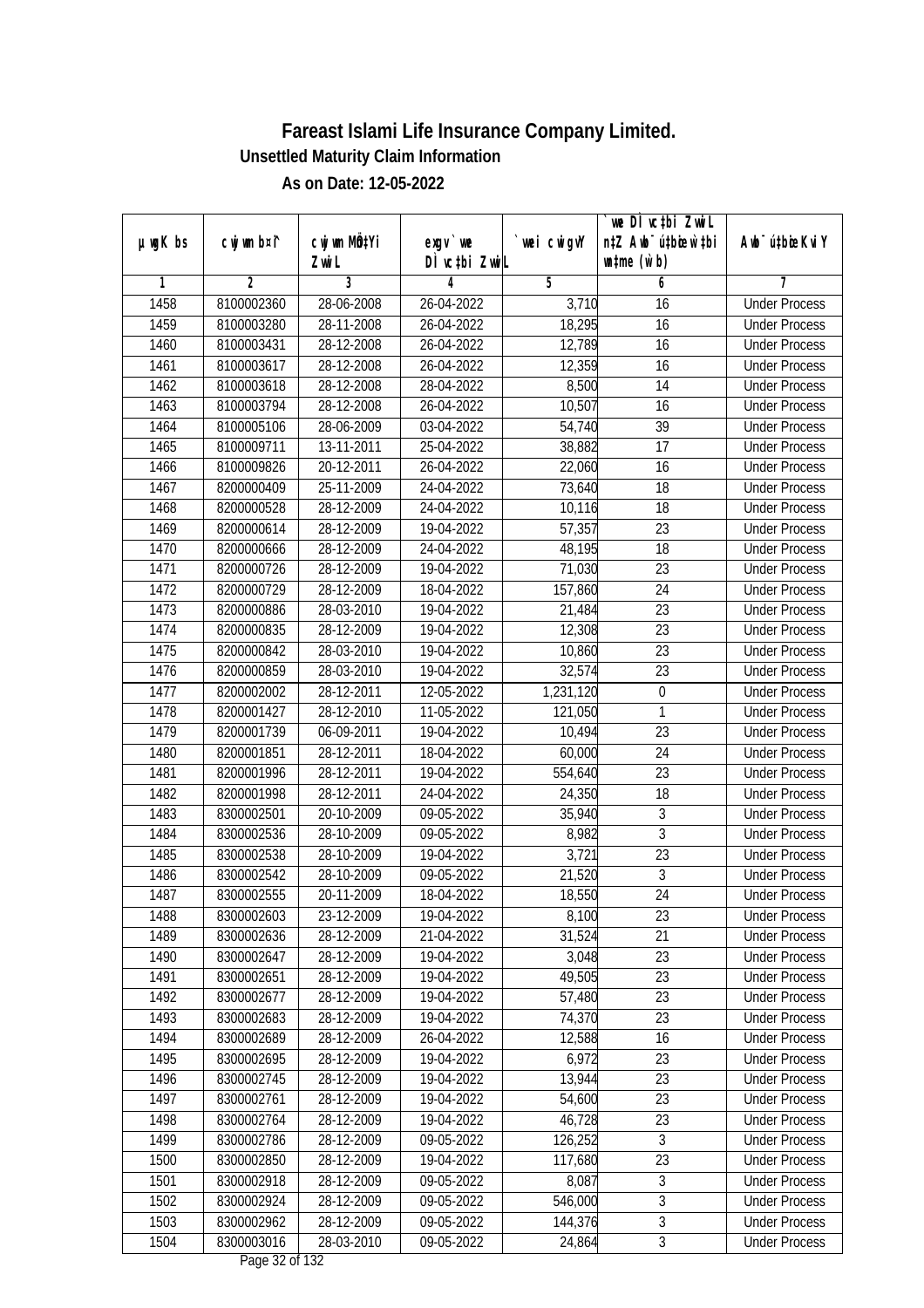|               |             |            |                              |             | `we DÌ vc‡bi ZwiL                |                             |
|---------------|-------------|------------|------------------------------|-------------|----------------------------------|-----------------------------|
| $µ$ ug $K$ bs | cwj wm b¤i^ | CW wm MQYi | $exgV$ we                    | `wei cwigvY | n‡Z Awb <sup>-</sup> ú‡bioar`‡bi | Awb <sup>-</sup> ú‡bioeKviY |
|               |             | Zwi L      | DÌ vctbi ZwiL                |             | $\n  untime\n  (u`b)\n$          |                             |
| 1             | 2           | 3          | 4                            | 5           | 6                                | 7                           |
| 1505          | 8300003024  | 28-03-2010 | 09-05-2022                   | 105,460     | 3                                | <b>Under Process</b>        |
| 1506          | 8300003031  | 28-03-2010 | $\overline{09-05} - 2022$    | 142,200     | 3                                | <b>Under Process</b>        |
| 1507          | 8300003240  | 28-02-2010 | 19-04-2022                   | 66,420      | $\overline{23}$                  | <b>Under Process</b>        |
| 1508          | 8300003862  | 28-06-2011 | 21-04-2022                   | 304,000     | 21                               | <b>Under Process</b>        |
| 1509          | 8300003959  | 28-08-2011 | 19-04-2022                   | 27,213      | 23                               | <b>Under Process</b>        |
| 1510          | 8300004024  | 28-10-2011 | 09-05-2022                   | 163,300     | $\overline{3}$                   | <b>Under Process</b>        |
| 1511          | 8300004044  | 20-11-2011 | 19-04-2022                   | 77,695      | $\overline{23}$                  | <b>Under Process</b>        |
| 1512          | 8300004071  | 28-11-2011 | 19-04-2022                   | 27,480      | $\overline{23}$                  | <b>Under Process</b>        |
| 1513          | 8300004079  | 28-11-2011 | 09-05-2022                   | 161,100     | $\overline{3}$                   | <b>Under Process</b>        |
| 1514          | 8300004115  | 18-12-2011 | 18-04-2022                   | 23,755      | 24                               | <b>Under Process</b>        |
| 1515          | 8300004133  | 26-12-2011 | 19-04-2022                   | 44,740      | 23                               | <b>Under Process</b>        |
| 1516          | 8300004138  | 28-12-2011 | 19-04-2022                   | 7,154       | 23                               | <b>Under Process</b>        |
| 1517          | 8300004166  | 28-12-2011 | 26-04-2022                   | 72,475      | $\overline{16}$                  | <b>Under Process</b>        |
| 1518          | 8300004176  | 28-12-2011 | 19-04-2022                   | 12,175      | 23                               | <b>Under Process</b>        |
| 1519          | 8300004248  | 28-12-2011 | 19-04-2022                   | 141,620     | 23                               | <b>Under Process</b>        |
| 1520          | 8300004249  | 28-12-2011 | 18-04-2022                   | 23,074      | 24                               | <b>Under Process</b>        |
| 1521          | 8400000018  | 28-03-2009 | 09-05-2022                   | 3,836       | $\mathfrak{Z}$                   | <b>Under Process</b>        |
| 1522          | 8400000075  | 28-04-2009 | 17-04-2022                   | 2,916       | 25                               | <b>Under Process</b>        |
| 1523          | 8400000094  | 28-04-2009 | 26-04-2022                   | 1,636       | 16                               | <b>Under Process</b>        |
| 1524          | 8400000494  | 28-10-2009 | 09-05-2022                   | 10,116      | $\sqrt{3}$                       | <b>Under Process</b>        |
| 1525          | 8200002566  | 18-11-2014 | 19-04-2022                   | 28,002      | 23                               | <b>Under Process</b>        |
| 1526          | 8200003202  | 13-03-2016 | 19-04-2022                   | 554,706     | 23                               | <b>Under Process</b>        |
| 1527          | 8200003649  | 28-12-2016 | 19-04-2022                   | 36,872      | 23                               | <b>Under Process</b>        |
| 1528          | 0910100317  | 28-09-2011 | 20-04-2022                   | 36,229      | 22                               | <b>Under Process</b>        |
| 1529          | 0910100549  | 28-11-2011 | 27-04-2022                   | 34,776      | 15                               | <b>Under Process</b>        |
| 1530          | 0910100642  | 28-12-2011 | 21-04-2022                   | 43,559      | 21                               | <b>Under Process</b>        |
| 1531          | 0910100771  | 28-12-2011 | 27-04-2022                   | 11,051      | 15                               | <b>Under Process</b>        |
| 1532          | 0910100910  | 28-02-2012 | 27-04-2022                   | 21,558      | 15                               | <b>Under Process</b>        |
| 1533          | 0910100928  | 28-02-2012 | 20-04-2022                   | 11,837      | 22                               | <b>Under Process</b>        |
| 1534          | 0910200002  | 05-06-2011 | 17-04-2022                   | 38,697      | 25                               | <b>Under Process</b>        |
| 1535          | 0910200090  | 26-06-2011 | 19-04-2022                   | 58,046      | 23                               | <b>Under Process</b>        |
| 1536          | 0910200488  | 26-11-2011 | 17-04-2022                   | 36,858      | 25                               | <b>Under Process</b>        |
| 1537          | 0910200553  | 07-12-2011 | 17-04-2022                   | 42,326      | 25                               | <b>Under Process</b>        |
| 1538          | 0910200565  | 14-12-2011 | 11-05-2022                   | 30,420      | 1                                | <b>Under Process</b>        |
| 1539          | 0910200659  | 28-12-2011 | 11-05-2022                   | 38,165      | $\overline{1}$                   | <b>Under Process</b>        |
| 1540          | 0910200690  | 28-12-2011 | 19-04-2022                   | 5,338       | 23                               | <b>Under Process</b>        |
| 1541          | 0910200761  | 28-12-2011 | 18-04-2022                   | 96,743      | 24                               | <b>Under Process</b>        |
| 1542          | 0910200822  | 28-01-2012 | 19-04-2022                   | 8,610       | 23                               | <b>Under Process</b>        |
| 1543          | 0910200865  | 28-01-2012 | 19-04-2022                   | 58,385      | 23                               | <b>Under Process</b>        |
| 1544          | 0910200879  | 14-02-2012 | 18-04-2022                   | 33,820      | 24                               | <b>Under Process</b>        |
| 1545          | 0910200886  | 14-02-2012 | 19-04-2022                   | 22,321      | 23                               | <b>Under Process</b>        |
| 1546          | 0910200888  | 14-02-2012 | 11-05-2022                   | 53,340      | 1                                | <b>Under Process</b>        |
| 1547          | 0910200889  | 14-02-2012 | 17-04-2022                   | 94,505      | 25                               | <b>Under Process</b>        |
| 1548          | 0910200905  | 18-02-2012 | 11-05-2022                   | 97,167      | 1                                | <b>Under Process</b>        |
| 1549          | 0910200910  | 18-02-2012 | 18-04-2022                   | 15,782      | 24                               | <b>Under Process</b>        |
| 1550          | 0910200937  | 22-02-2012 | 17-04-2022                   | 38,237      | 25                               | <b>Under Process</b>        |
| 1551          | 0910200965  | 28-02-2012 | 11-05-2022<br>Dege 22 of 122 | 97,167      | 1                                | <b>Under Process</b>        |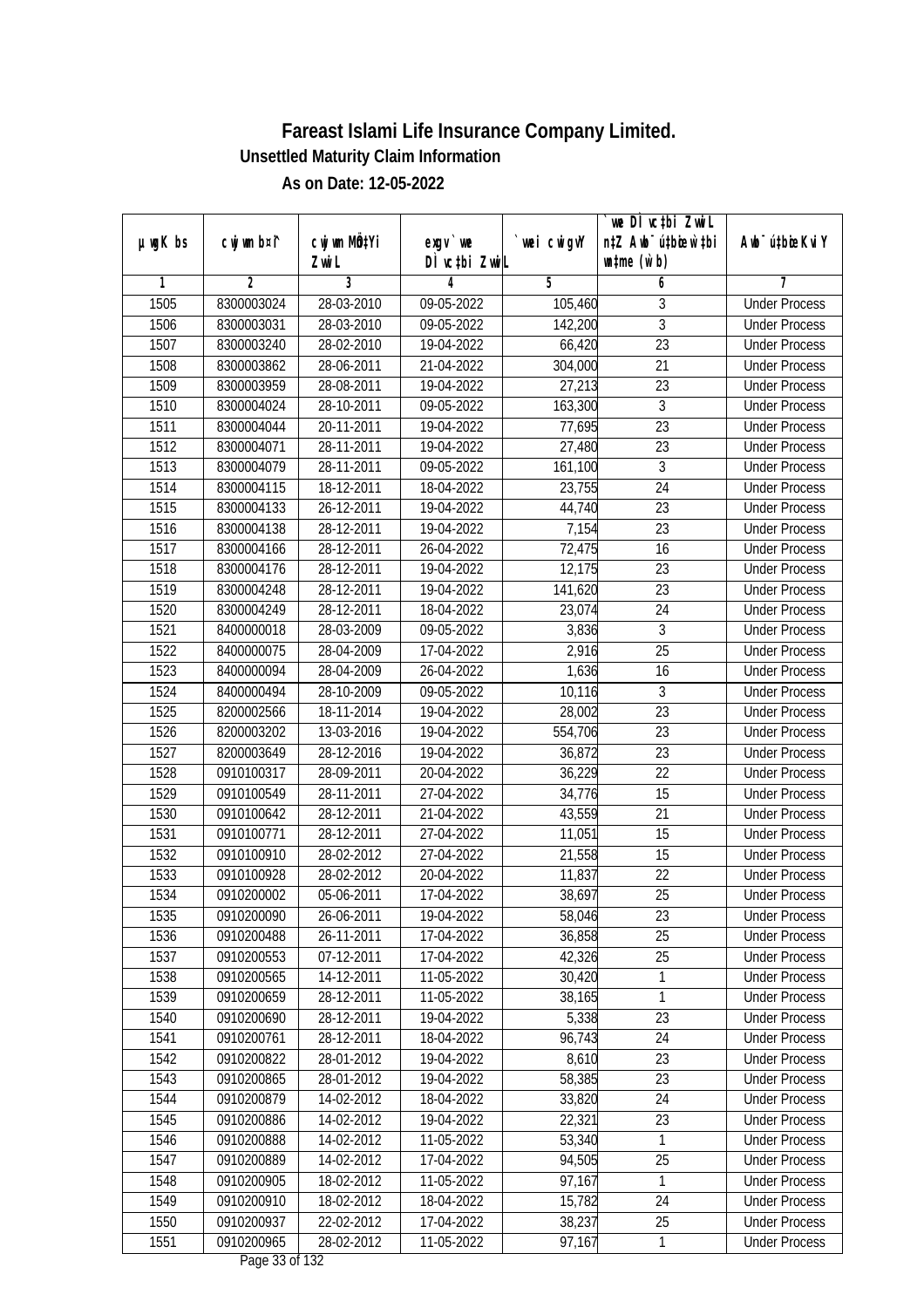|               |             |                  |                                |             | `we DÌ vc‡bi ZwiL                |                             |
|---------------|-------------|------------------|--------------------------------|-------------|----------------------------------|-----------------------------|
| $µ$ ug $K$ bs | cwj wm b¤i^ | CW wm MQYi       | $exgV$ we                      | `wei cwigvY | n‡Z Awb <sup>-</sup> ú‡bioar`‡bi | Awb <sup>-</sup> ú‡bioeKviY |
|               |             | Zwi L            | DÌ vctbi ZwiL                  |             | $\n  untime\n  (u`b)\n$          |                             |
| 1             | 2           | 3                | 4                              | 5           | 6                                | 7                           |
| 1552          | 0910200972  | 28-02-2012       | 11-05-2022                     | 5,510       | 1                                | <b>Under Process</b>        |
| 1553          | 0910200982  | 28-02-2012       | 19-04-2022                     | 97,167      | 23                               | <b>Under Process</b>        |
| 1554          | 0910201007  | 03-03-2012       | 17-04-2022                     | 36,060      | $\overline{25}$                  | <b>Under Process</b>        |
| 1555          | 0910201029  | 19-03-2012       | 19-04-2022                     | 58,301      | $\overline{23}$                  | <b>Under Process</b>        |
| 1556          | 0910201049  | $25 - 03 - 2012$ | 19-04-2022                     | 56,208      | $\overline{23}$                  | <b>Under Process</b>        |
| 1557          | 0910201050  | 25-03-2012       | 11-05-2022                     | 57,430      | 1                                | <b>Under Process</b>        |
| 1558          | 0910201079  | 01-04-2012       | 11-05-2022                     | 5,861       | 1                                | <b>Under Process</b>        |
| 1559          | 0910201085  | 03-04-2012       | 11-05-2022                     | 194,326     | 1                                | <b>Under Process</b>        |
| 1560          | 0910201110  | 10-04-2012       | 11-05-2022                     | 382,360     | 1                                | <b>Under Process</b>        |
| 1561          | 0910300607  | 28-02-2012       | 24-04-2022                     | 97,167      | 18                               | <b>Under Process</b>        |
| 1562          | 0910300567  | 16-02-2012       | 24-04-2022                     | 173,975     | 18                               | <b>Under Process</b>        |
| 1563          | 0910300579  | 23-02-2012       | 24-04-2022                     | 61,330      | 18                               | <b>Under Process</b>        |
| 1564          | 0910300581  | 23-02-2012       | 10-05-2022                     | 88,360      | $\overline{2}$                   | <b>Under Process</b>        |
| 1565          | 0910300635  | 13-03-2012       | 24-04-2022                     | 191,664     | 18                               | <b>Under Process</b>        |
| 1566          | 0910300640  | 14-03-2012       | 24-04-2022                     | 95,836      | 18                               | <b>Under Process</b>        |
| 1567          | 0910400189  | 18-12-2011       | 20-04-2022                     | 16,127      | 22                               | <b>Under Process</b>        |
| 1568          | 0910500586  | 28-09-2011       | 25-04-2022                     | 38,697      | 17                               | <b>Under Process</b>        |
| 1569          | 0910400201  | 27-11-2011       | 25-04-2022                     | 44,534      | 17                               | <b>Under Process</b>        |
| 1570          | 0910400277  | 01-02-2012       | 20-04-2022                     | 186,107     | 22                               | <b>Under Process</b>        |
| 1571          | 0910500166  | 28-06-2011       | 25-04-2022                     | 21,318      | 17                               | <b>Under Process</b>        |
| 1572          | 0910500675  | 30-10-2011       | 25-04-2022                     | 13,876      | 17                               | <b>Under Process</b>        |
| 1573          | 0910500867  | 29-11-2011       | 25-04-2022                     | 31,702      | 17                               | <b>Under Process</b>        |
| 1574          | 0910501051  | 29-12-2011       | 25-04-2022                     | 13,110      | 17                               | <b>Under Process</b>        |
| 1575          | 0910501094  | 29-12-2011       | 25-04-2022                     | 7,084       | 17                               | <b>Under Process</b>        |
| 1576          | 0910501333  | 28-01-2012       | 25-04-2022                     | 15,886      | 17                               | <b>Under Process</b>        |
| 1577          | 0910501656  | 28-02-2012       | 25-04-2022                     | 52,158      | 17                               | <b>Under Process</b>        |
| 1578          | 0910700443  | 22-09-2011       | 25-04-2022                     | 10,343      | 17                               | <b>Under Process</b>        |
| 1579          | 0910700225  | 28-06-2011       | 25-04-2022                     | 62,679      | 17                               | <b>Under Process</b>        |
| 1580          | 0910700253  | 28-06-2011       | 25-04-2022                     | 61,958      | 17                               | <b>Under Process</b>        |
| 1581          | 0910700372  | 28-06-2011       | 25-04-2022                     | 9,343       | 17                               | <b>Under Process</b>        |
| 1582          | 0910700719  | 13-11-2011       | 25-04-2022                     | 6,673       | 17                               | <b>Under Process</b>        |
| 1583          | 0910700550  | 12-10-2011       | 25-04-2022                     | 13,687      | 17                               | <b>Under Process</b>        |
| 1584          | 0910700614  | 18-10-2011       | 25-04-2022                     | 15,981      | 17                               | <b>Under Process</b>        |
| 1585          | 0910700651  | 24-10-2011       | 25-04-2022                     | 38,697      | 17                               | <b>Under Process</b>        |
| 1586          | 0910700802  | 28-11-2011       | 25-04-2022                     | 89,522      | 17                               | <b>Under Process</b>        |
| 1587          | 0910700808  | 28-11-2011       | 25-04-2022                     | 22,025      | 17                               | <b>Under Process</b>        |
| 1588          | 0910700946  | 28-12-2011       | 08-05-2022                     | 23,515      | $\overline{4}$                   | <b>Under Process</b>        |
| 1589          | 0910700947  | 28-12-2011       | 08-05-2022                     | 18,665      | 4                                | <b>Under Process</b>        |
| 1590          | 0910700965  | 28-12-2011       | 25-04-2022                     | 50,556      | 17                               | <b>Under Process</b>        |
| 1591          | 0910701066  | 16-02-2012       | 25-04-2022                     | 21,616      | 17                               | <b>Under Process</b>        |
| 1592          | 0910701129  | 28-02-2012       | 28-04-2022                     | 97,167      | 14                               | <b>Under Process</b>        |
| 1593          | 0910701144  | 18-02-2012       | 25-04-2022                     | 86,338      | 17                               | <b>Under Process</b>        |
| 1594          | 0910701155  | 08-03-2012       | 28-04-2022                     | 35,889      | $\overline{14}$                  | <b>Under Process</b>        |
| 1595          | 0910701175  | 12-03-2012       | 25-04-2022                     | 66,111      | 17                               | <b>Under Process</b>        |
| 1596          | 0910701188  | 24-03-2012       | 08-05-2022                     | 97,167      | $\overline{4}$                   | <b>Under Process</b>        |
| 1597          | 0910701194  | 24-03-2012       | 25-04-2022                     | 58,301      | 17                               | <b>Under Process</b>        |
| 1598          | 0910800094  | 28-06-2011       | 10-05-2022<br>Dege $24$ of 122 | 10,111      | $\overline{2}$                   | <b>Under Process</b>        |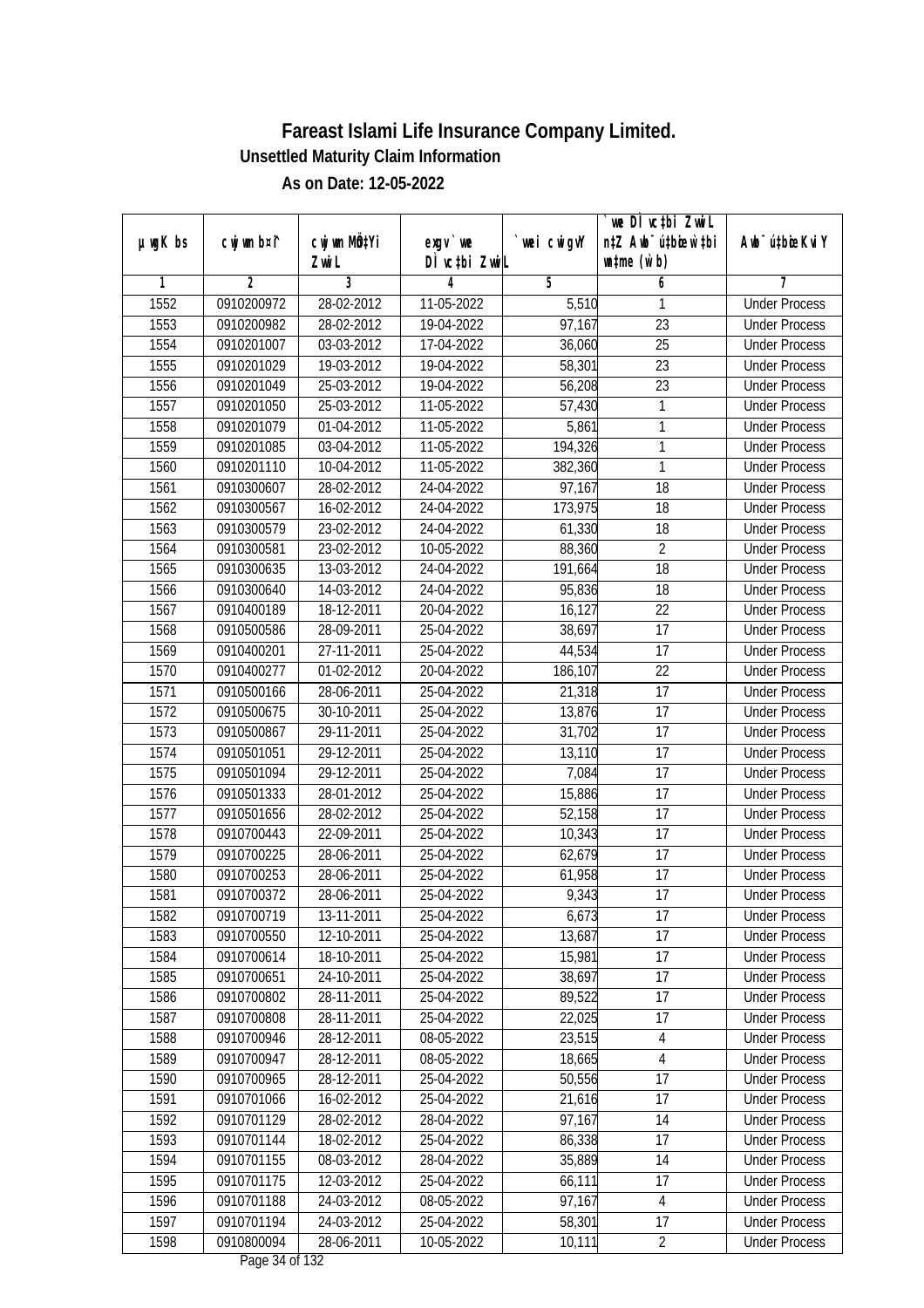|               |             |              |                                      |             | we DI vctbi ZwiL                 |                             |
|---------------|-------------|--------------|--------------------------------------|-------------|----------------------------------|-----------------------------|
| $µ$ ug $K$ bs | cwj wm b¤i^ | cwj wm MQtYi | $exgV$ we                            | `wei cwigvY | n‡Z Awb <sup>-</sup> ú‡bioen`‡bi | Awb <sup>-</sup> ú‡bioeKviY |
|               |             | Zwi L        | DÌ vctbi ZwiL                        |             | $\n  untime\n  (u`b)\n$          |                             |
| 1             | 2           | 3            | 4                                    | 5           | 6                                | 7                           |
| 1599          | 0910800282  | 13-09-2011   | 10-05-2022                           | 8,958       | 2                                | <b>Under Process</b>        |
| 1600          | 0910800308  | 22-09-2011   | 25-04-2022                           | 33,247      | $\overline{17}$                  | <b>Under Process</b>        |
| 1601          | 0910800353  | 28-09-2011   | 10-05-2022                           | 5,783       | $\overline{2}$                   | <b>Under Process</b>        |
| 1602          | 0910800424  | 27-10-2011   | 10-05-2022                           | 5,338       | $\overline{2}$                   | <b>Under Process</b>        |
| 1603          | 0910800543  | 20-12-2011   | 10-05-2022                           | 19,806      | $\overline{2}$                   | <b>Under Process</b>        |
| 1604          | 0910800548  | 21-12-2011   | 10-05-2022                           | 59,922      | $\overline{2}$                   | <b>Under Process</b>        |
| 1605          | 0910800655  | 28-12-2011   | 10-05-2022                           | 34,692      | $\overline{2}$                   | <b>Under Process</b>        |
| 1606          | 0910800723  | 28-12-2011   | 10-05-2022                           | 43,780      | $\overline{2}$                   | <b>Under Process</b>        |
| 1607          | 0910800728  | 28-12-2011   | 10-05-2022                           | 95,412      | $\overline{2}$                   | <b>Under Process</b>        |
| 1608          | 0910800820  | 12-02-2012   | 10-05-2022                           | 15,465      | $\overline{2}$                   | <b>Under Process</b>        |
| 1609          | 0910800850  | 14-02-2012   | 10-05-2022                           | 41,801      | $\overline{2}$                   | <b>Under Process</b>        |
| 1610          | 0910800862  | 23-02-2012   | 25-04-2022                           | 38,866      | 17                               | <b>Under Process</b>        |
| 1611          | 0910800921  | 22-03-2012   | 10-05-2022                           | 92,507      | $\overline{2}$                   | <b>Under Process</b>        |
| 1612          | 0910900044  | 28-06-2011   | 11-05-2022                           | 5,338       | $\mathbf{1}$                     | <b>Under Process</b>        |
| 1613          | 0910900165  | 13-10-2011   | 17-04-2022                           | 9,702       | 25                               | <b>Under Process</b>        |
| 1614          | 0910900227  | 14-11-2011   | 09-05-2022                           | 14,715      | 3                                | <b>Under Process</b>        |
| 1615          | 0910900258  | 12-12-2011   | 11-05-2022                           | 91,388      | 1                                | <b>Under Process</b>        |
| 1616          | 0910900285  | 27-12-2011   | 17-04-2022                           | 96,743      | 25                               | <b>Under Process</b>        |
| 1617          | 0910900341  | 28-12-2011   | 11-05-2022                           | 35,298      | 1                                | <b>Under Process</b>        |
| 1618          | 0910900356  | 28-12-2011   | 11-05-2022                           | 23,253      | $\mathbf{1}$                     | <b>Under Process</b>        |
| 1619          | 0910900363  | 28-12-2011   | 17-04-2022                           | 91,056      | 25                               | <b>Under Process</b>        |
| 1620          | 0910900370  | 28-12-2011   | 11-05-2022                           | 53,773      | 1                                | <b>Under Process</b>        |
| 1621          | 0910900375  | 28-12-2011   | 09-05-2022                           | 64,691      | 3                                | <b>Under Process</b>        |
| 1622          | 0910900378  | 28-12-2011   | 11-05-2022                           | 170,079     | 1                                | <b>Under Process</b>        |
| 1623          | 0969002822  | 28-01-2012   | 19-04-2022                           | 19,861      | 23                               | <b>Under Process</b>        |
| 1624          | 0969002859  | 26-02-2012   | 26-04-2022                           | 76,933      | 16                               | <b>Under Process</b>        |
| 1625          | 0969002862  | 26-01-2012   | 19-04-2022                           | 38,866      | 23                               | <b>Under Process</b>        |
| 1626          | 0969002864  | 26-01-2012   | 19-04-2022                           | 18,322      | 23                               | <b>Under Process</b>        |
| 1627          | 0969002904  | 07-03-2012   | 18-04-2022                           | 58,301      | 24                               | <b>Under Process</b>        |
| 1628          | 0969002936  | 28-01-2012   | 19-04-2022                           | 58,301      | 23                               | <b>Under Process</b>        |
| 1629          | 0969002941  | 22-03-2012   | 19-04-2022                           | 40,584      | 23                               | <b>Under Process</b>        |
| 1630          | 0969002989  | 08-04-2012   | 26-04-2022                           | 38,866      | 16                               | <b>Under Process</b>        |
| 1631          | 0970000137  | 28-06-2010   | 24-04-2022                           | 58,479      | 18                               | <b>Under Process</b>        |
| 1632          | 0970001748  | 04-10-2011   | 24-04-2022                           | 38,697      | 18                               | <b>Under Process</b>        |
| 1633          | 0970000671  | 26-12-2010   | 24-04-2022                           | 19,830      | 18                               | <b>Under Process</b>        |
| 1634          | 0970000730  | 28-12-2010   | 24-04-2022                           | 9,434       | 18                               | <b>Under Process</b>        |
| 1635          | 0970001163  | 28-03-2011   | 24-04-2022                           | 52,951      | 18                               | <b>Under Process</b>        |
| 1636          | 0970001513  | 26-06-2011   | 10-04-2022                           | 96,743      | $\overline{32}$                  | <b>Under Process</b>        |
| 1637          | 0970001660  | 23-08-2011   | 24-04-2022                           | 23,515      | 18                               | <b>Under Process</b>        |
| 1638          | 0970001714  | 25-09-2011   | 24-04-2022                           | 6,105       | 18                               | <b>Under Process</b>        |
| 1639          | 0970001746  | 04-10-2011   | 24-04-2022                           | 8,700       | 18                               | <b>Under Process</b>        |
| 1640          | 0970001766  | 05-10-2011   | 24-04-2022                           | 386,958     | 18                               | <b>Under Process</b>        |
| 1641          | 0970001785  | 10-10-2011   | 24-04-2022                           | 6,451       | $\overline{18}$                  | <b>Under Process</b>        |
| 1642          | 0970001855  | 28-10-2011   | 24-04-2022                           | 15,015      | 18                               | <b>Under Process</b>        |
| 1643          | 0970001912  | 28-11-2011   | 24-04-2022                           | 29,708      | 18                               | <b>Under Process</b>        |
| 1644          | 0970001969  | 13-12-2011   | 24-04-2022                           | 37,633      | 18                               | <b>Under Process</b>        |
| 1645          | 0970001973  | 12-12-2011   | 24-04-2022<br>$D_{0.92}$ $25$ of 122 | 21,750      | 18                               | <b>Under Process</b>        |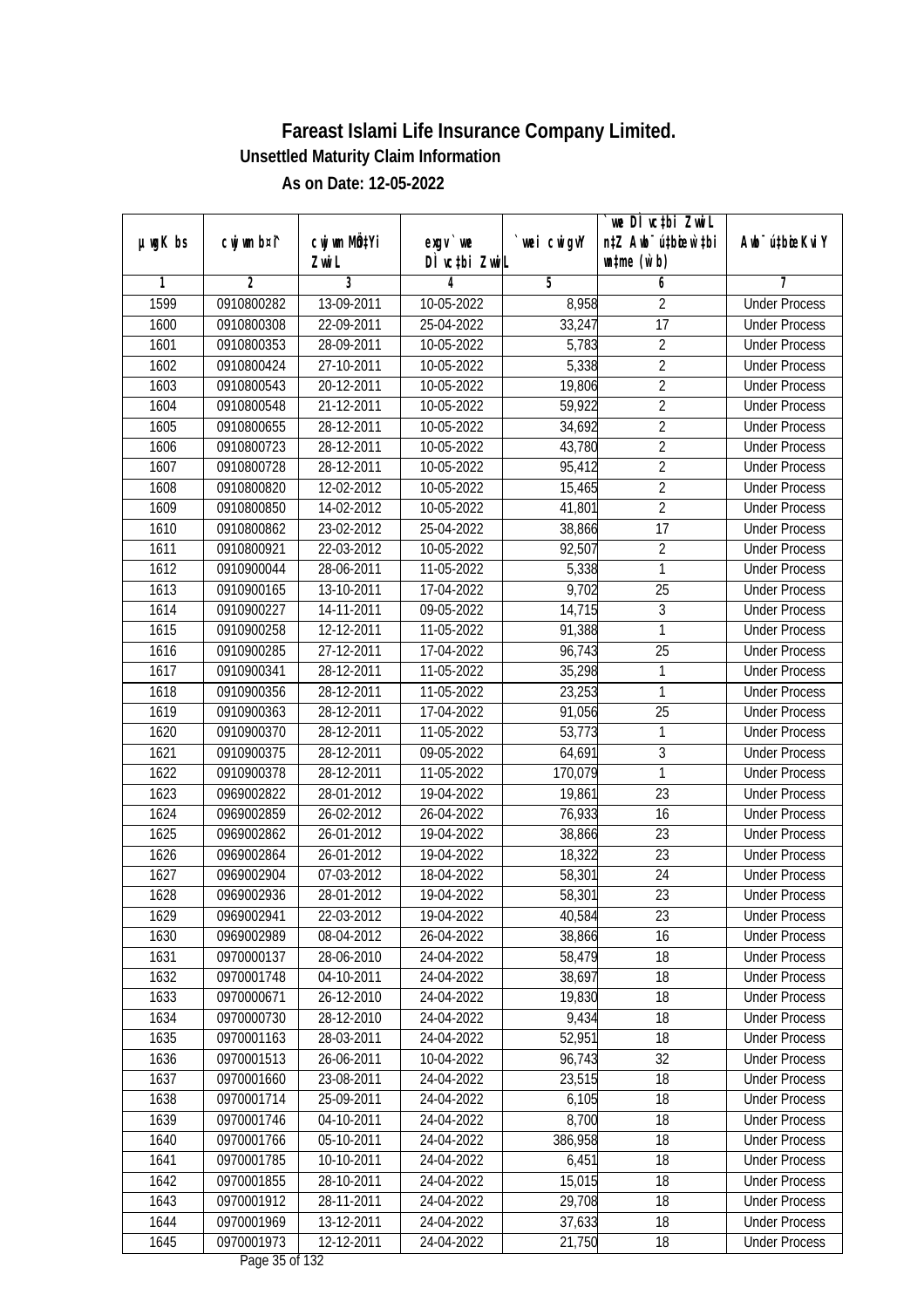|               |                |              |                               |                | we DI vctbi ZwiL                 |                             |
|---------------|----------------|--------------|-------------------------------|----------------|----------------------------------|-----------------------------|
| $µ$ ug $K$ bs | cwj wm b¤i^    | cwj wm MQtYi | exgv `we                      | `wei cwigvY    | n‡Z Awb <sup>-</sup> ú‡bioar`‡bi | Awb <sup>-</sup> ú‡bioeKviY |
|               |                | Zwi L        | DÌ vctbi ZwiL                 |                | $\n  untime\n  (u`b)\n$          |                             |
| 1             | $\overline{2}$ | 3            | 4                             | $\overline{5}$ | 6                                | 7                           |
| 1646          | 0970001976     | 14-12-2011   | 24-04-2022                    | 34,840         | 18                               | <b>Under Process</b>        |
| 1647          | 0970001984     | 13-12-2011   | 24-04-2022                    | 38,697         | 18                               | <b>Under Process</b>        |
| 1648          | 0970001997     | 20-12-2011   | 24-04-2022                    | 36,707         | $\overline{18}$                  | <b>Under Process</b>        |
| 1649          | 0970002006     | 22-12-2011   | 24-04-2022                    | 30,029         | 18                               | <b>Under Process</b>        |
| 1650          | 0970002009     | 14-12-2011   | 24-04-2022                    | 242,677        | $\overline{18}$                  | <b>Under Process</b>        |
| 1651          | 0970002034     | 27-12-2011   | 24-04-2022                    | 51,577         | 18                               | <b>Under Process</b>        |
| 1652          | 0970002044     | 27-12-2011   | 24-04-2022                    | 95,412         | 18                               | <b>Under Process</b>        |
| 1653          | 0970002070     | 28-12-2011   | 24-04-2022                    | 38,697         | 18                               | <b>Under Process</b>        |
| 1654          | 0970002080     | 28-12-2011   | 24-04-2022                    | 38,697         | 18                               | <b>Under Process</b>        |
| 1655          | 0970002101     | 28-12-2011   | 24-04-2022                    | 85,555         | 18                               | <b>Under Process</b>        |
| 1656          | 0970002109     | 13-12-2011   | 24-04-2022                    | 96,743         | $\overline{18}$                  | <b>Under Process</b>        |
| 1657          | 0970002126     | 28-12-2011   | 24-04-2022                    | 25,542         | 18                               | <b>Under Process</b>        |
| 1658          | 0970002130     | 28-12-2011   | 24-04-2022                    | 35,794         | $\overline{18}$                  | <b>Under Process</b>        |
| 1659          | 0970002184     | 28-12-2011   | 24-04-2022                    | 13,403         | 18                               | <b>Under Process</b>        |
| 1660          | 0970002200     | 28-12-2011   | 24-04-2022                    | 30,913         | 18                               | <b>Under Process</b>        |
| 1661          | 0970002203     | 28-12-2011   | 24-04-2022                    | 55,260         | 18                               | <b>Under Process</b>        |
| 1662          | 0970002240     | 28-12-2011   | 24-04-2022                    | 9,406          | 18                               | <b>Under Process</b>        |
| 1663          | 0970002281     | 28-12-2011   | 24-04-2022                    | 18,305         | 18                               | <b>Under Process</b>        |
| 1664          | 0970002288     | 09-02-2012   | 24-04-2022                    | 14,632         | 18                               | <b>Under Process</b>        |
| 1665          | 0970002312     | 14-02-2012   | 24-04-2022                    | 170,030        | 18                               | <b>Under Process</b>        |
| 1666          | 0970002315     | 14-02-2012   | 24-04-2022                    | 93,053         | 18                               | <b>Under Process</b>        |
| 1667          | 0970002328     | 14-02-2012   | 24-04-2022                    | 53,635         | 18                               | <b>Under Process</b>        |
| 1668          | 0971000047     | 19-04-2009   | 24-04-2022                    | 35,803         | 18                               | <b>Under Process</b>        |
| 1669          | 0971000884     | 28-12-2011   | 11-04-2022                    | 193,479        | 31                               | <b>Under Process</b>        |
| 1670          | 0971000797     | 20-08-2011   | 20-04-2022                    | 102,244        | 22                               | <b>Under Process</b>        |
| 1671          | 0971000834     | 26-11-2011   | 24-04-2022                    | 89,069         | 18                               | <b>Under Process</b>        |
| 1672          | 0971000869     | 28-12-2011   | 24-04-2022                    | 27,804         | 18                               | <b>Under Process</b>        |
| 1673          | 0971000885     | 28-12-2011   | 11-04-2022                    | 26,693         | 31                               | <b>Under Process</b>        |
| 1674          | 0971000917     | 28-01-2012   | 11-04-2022                    | 174,240        | 31                               | <b>Under Process</b>        |
| 1675          | 0972001996     | 28-12-2011   | 19-04-2022                    | 53,385         | 23                               | <b>Under Process</b>        |
| 1676          | 0972001052     | 28-06-2010   | 24-04-2022                    | 57,877         | 18                               | <b>Under Process</b>        |
| 1677          | 0972001649     | 28-05-2011   | 19-04-2022                    | 11,438         | 23                               | <b>Under Process</b>        |
| 1678          | 0972001983     | 28-12-2011   | 19-04-2022                    | 8,676          | 23                               | <b>Under Process</b>        |
| 1679          | 0973003688     | 06-02-2012   | 21-04-2022                    | 75,130         | 21                               | <b>Under Process</b>        |
| 1680          | 0973002116     | 25-09-2010   | 20-04-2022                    | 8,743          | 22                               | <b>Under Process</b>        |
| 1681          | 0973002784     | 28-03-2011   | 21-04-2022                    | 13,935         | 21                               | <b>Under Process</b>        |
| 1682          | 0973002826     | 21-04-2011   | 21-04-2022                    | 152,548        | 21                               | <b>Under Process</b>        |
| 1683          | 0973003224     | 29-09-2011   | 21-04-2022                    | 84,224         | 21                               | <b>Under Process</b>        |
| 1684          | 0973003226     | 28-06-2011   | 21-04-2022                    | 17,889         | 21                               | <b>Under Process</b>        |
| 1685          | 0973003288     | 04-10-2011   | 09-05-2022                    | 48,409         | $\overline{3}$                   | <b>Under Process</b>        |
| 1686          | 0973003296     | 01-11-2011   | 11-04-2022                    | 33,097         | 31                               | <b>Under Process</b>        |
| 1687          | 0973003689     | 28-01-2012   | 21-04-2022                    | 55,856         | 21                               | <b>Under Process</b>        |
| 1688          | 0974003273     | 04-03-2012   | 10-05-2022                    | 45,116         | $\overline{2}$                   | <b>Under Process</b>        |
| 1689          | 0974000547     | 28-12-2009   | 12-05-2022                    | 17,668         | $\overline{0}$                   | <b>Under Process</b>        |
| 1690          | 0974001951     | 22-12-2010   | 21-04-2022                    | 32,617         | 21                               | <b>Under Process</b>        |
| 1691          | 0974002089     | 28-12-2010   | 10-05-2022                    | 19,164         | $\sqrt{2}$                       | <b>Under Process</b>        |
| 1692          | 0974002891     | 28-08-2011   | 10-05-2022<br>Dega $26.65122$ | 35,639         | $\overline{2}$                   | <b>Under Process</b>        |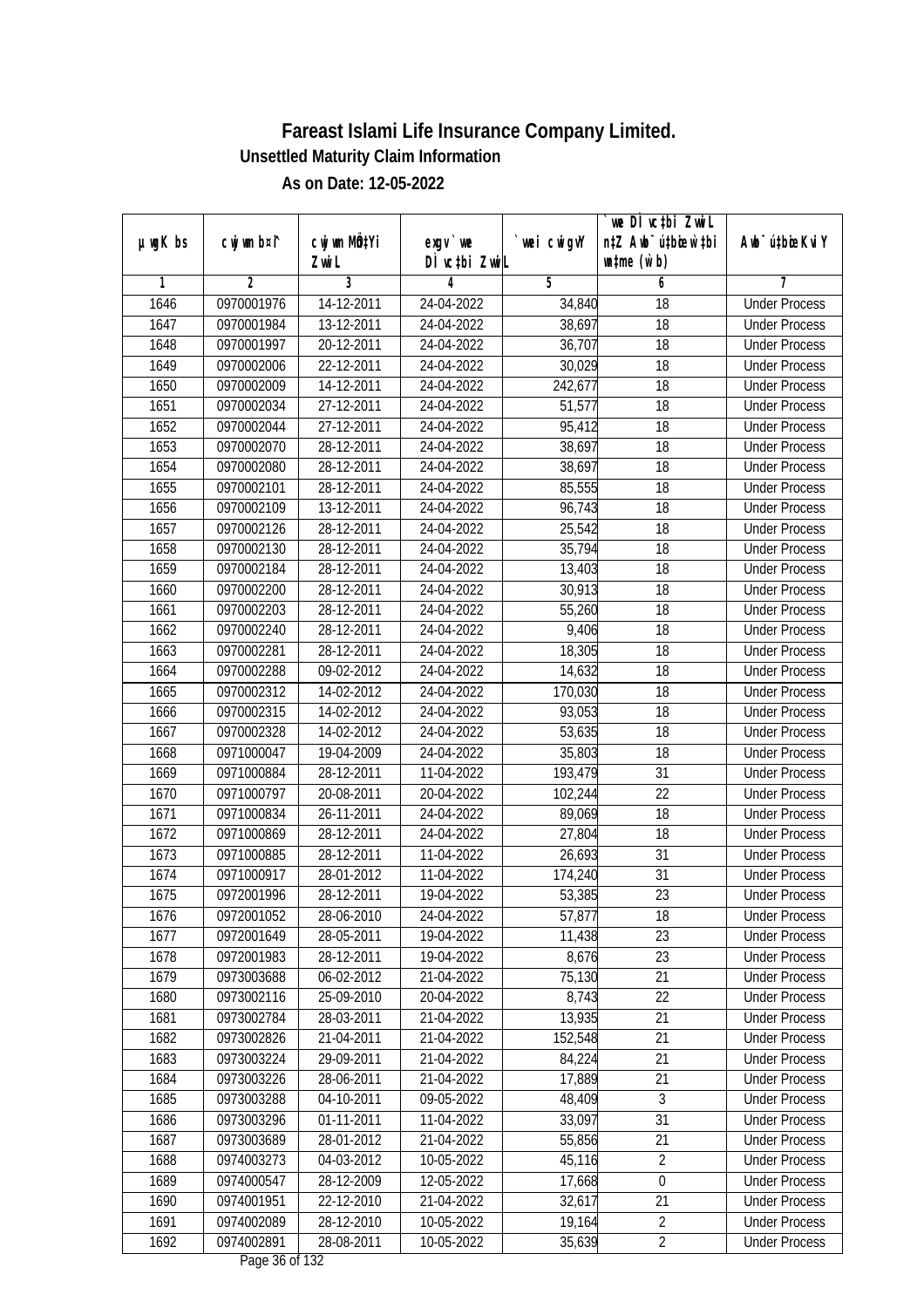| $µ$ ug $K$ bs | cwj wm b¤i^ | cwj wm MQtYi | exgv `we                       | wei cwigvY | `we DÌ vc‡bi ZwiL<br>n‡Z Awb <sup>-</sup> ú‡bicen`‡bi | Awb <sup>-</sup> ú‡bioeKviY |
|---------------|-------------|--------------|--------------------------------|------------|-------------------------------------------------------|-----------------------------|
|               |             | Zwi L        | DÌ vctbi ZwiL                  |            | $\n  untime\n  (u`b)\n$                               |                             |
| 1             | 2           | 3            | 4                              | 5          | 6                                                     | 7                           |
| 1693          | 0974002945  | 04-10-2011   | 18-04-2022                     | 14,109     | 24                                                    | <b>Under Process</b>        |
| 1694          | 0974003107  | 28-12-2011   | 10-05-2022                     | 37,686     | $\overline{2}$                                        | <b>Under Process</b>        |
| 1695          | 0974003112  | 28-12-2011   | 18-04-2022                     | 30,531     | 24                                                    | <b>Under Process</b>        |
| 1696          | 0974003246  | 28-02-2012   | 18-04-2022                     | 19,165     | 24                                                    | <b>Under Process</b>        |
| 1697          | 0974003251  | 01-03-2012   | 25-04-2022                     | 5,847      | 17                                                    | <b>Under Process</b>        |
| 1698          | 0975002766  | 14-12-2010   | 20-04-2022                     | 43,356     | $\overline{22}$                                       | <b>Under Process</b>        |
| 1699          | 0975002777  | 18-12-2010   | 28-04-2022                     | 16,161     | 14                                                    | <b>Under Process</b>        |
| 1700          | 0975004217  | 17-10-2011   | 28-04-2022                     | 55,287     | 14                                                    | <b>Under Process</b>        |
| 1701          | 0975003752  | 25-05-2011   | 08-05-2022                     | 9,339      | 4                                                     | <b>Under Process</b>        |
| 1702          | 0975003847  | 22-06-2011   | 20-04-2022                     | 6,673      | 22                                                    | <b>Under Process</b>        |
| 1703          | 0975004216  | 16-10-2011   | 20-04-2022                     | 89,483     | $\overline{22}$                                       | <b>Under Process</b>        |
| 1704          | 0975004266  | 27-10-2011   | 28-04-2022                     | 34,477     | 14                                                    | <b>Under Process</b>        |
| 1705          | 0975004308  | 15-11-2011   | 08-05-2022                     | 116,425    | $\overline{4}$                                        | <b>Under Process</b>        |
| 1706          | 0975004378  | 28-11-2011   | 20-04-2022                     | 35,565     | 22                                                    | <b>Under Process</b>        |
| 1707          | 0975004458  | 17-12-2011   | 21-04-2022                     | 14,494     | 21                                                    | <b>Under Process</b>        |
| 1708          | 0975004758  | 28-12-2011   | 21-04-2022                     | 18,665     | 21                                                    | <b>Under Process</b>        |
| 1709          | 0975004793  | 18-02-2012   | 20-04-2022                     | 22,722     | 22                                                    | <b>Under Process</b>        |
| 1710          | 0975004803  | 27-02-2012   | 20-04-2022                     | 97,167     | 22                                                    | <b>Under Process</b>        |
| 1711          | 0975004809  | 27-02-2012   | 21-04-2022                     | 82,130     | 21                                                    | <b>Under Process</b>        |
| 1712          | 0975004828  | 28-02-2012   | 20-04-2022                     | 58,301     | 22                                                    | <b>Under Process</b>        |
| 1713          | 0975004829  | 28-02-2012   | 20-04-2022                     | 31,807     | 22                                                    | <b>Under Process</b>        |
| 1714          | 0975004855  | 28-02-2012   | 20-04-2022                     | 33,874     | 22                                                    | <b>Under Process</b>        |
| 1715          | 0975004863  | 06-03-2012   | 28-04-2022                     | 31,016     | 14                                                    | <b>Under Process</b>        |
| 1716          | 0975004868  | 06-03-2012   | 20-04-2022                     | 186,340    | 22                                                    | <b>Under Process</b>        |
| 1717          | 0975004875  | 06-03-2012   | 28-04-2022                     | 92,569     | 14                                                    | <b>Under Process</b>        |
| 1718          | 3100005892  | 28-01-2012   | 25-04-2022                     | 330,480    | 17                                                    | <b>Under Process</b>        |
| 1719          | 3100005918  | 18-03-2012   | 24-04-2022                     | 164,000    | 18                                                    | <b>Under Process</b>        |
| 1720          | 3100005977  | 16-04-2012   | 27-04-2022                     | 328,000    | 15                                                    | <b>Under Process</b>        |
| 1721          | 3200001464  | 28-12-2006   | 24-04-2022                     | 9,322      | 18                                                    | <b>Under Process</b>        |
| 1722          | 3200002048  | 28-03-2007   | 20-04-2022                     | 61,830     | 22                                                    | <b>Under Process</b>        |
| 1723          | 3200004217  | 27-11-2008   | 27-04-2022                     | 62,788     | 15                                                    | <b>Under Process</b>        |
| 1724          | 3200005843  | 28-12-2009   | 20-04-2022                     | 20,941     | 22                                                    | <b>Under Process</b>        |
| 1725          | 3200006071  | 28-12-2009   | 17-04-2022                     | 43,774     | 25                                                    | <b>Under Process</b>        |
| 1726          | 3200006629  | 28-12-2009   | 27-04-2022                     | 4,099      | 15                                                    | <b>Under Process</b>        |
| 1727          | 3200006797  | 28-03-2010   | 20-04-2022                     | 33,210     | 22                                                    | <b>Under Process</b>        |
| 1728          | 3200006866  | 28-03-2010   | 20-04-2022                     | 25,332     | 22                                                    | <b>Under Process</b>        |
| 1729          | 3200007385  | 28-06-2010   | 27-04-2022                     | 43,440     | 15                                                    | <b>Under Process</b>        |
| 1730          | 3200008803  | 21-12-2011   | 21-04-2022                     | 48,990     | 21                                                    | <b>Under Process</b>        |
| 1731          | 3200008901  | 28-12-2011   | 27-04-2022                     | 89,442     | 15                                                    | <b>Under Process</b>        |
| 1732          | 3200011045  | 14-12-2015   | 21-04-2022                     | 76,077     | 21                                                    | <b>Under Process</b>        |
| 1733          | 3300007294  | 28-02-2007   | 12-05-2022                     | 13, 135    | $\boldsymbol{0}$                                      | <b>Under Process</b>        |
| 1734          | 3300007701  | 18-06-2007   | 27-04-2022                     | 5,523      | 15                                                    | <b>Under Process</b>        |
| 1735          | 3300009033  | 27-12-2007   | $12 - 05 - 2022$               | 5,844      | $\mathbf 0$                                           | <b>Under Process</b>        |
| 1736          | 3300009523  | 27-03-2008   | 19-04-2022                     | 9,767      | $\overline{23}$                                       | <b>Under Process</b>        |
| 1737          | 3300009824  | 28-05-2008   | 24-04-2022                     | 5,252      | 18                                                    | <b>Under Process</b>        |
| 1738          | 3300011756  | 07-11-2009   | 09-05-2022                     | 20,644     | $\mathfrak{Z}$                                        | <b>Under Process</b>        |
| 1739          | 3300011799  | 16-11-2009   | 11-05-2022<br>Dege $27$ of 122 | 54,600     | 1                                                     | <b>Under Process</b>        |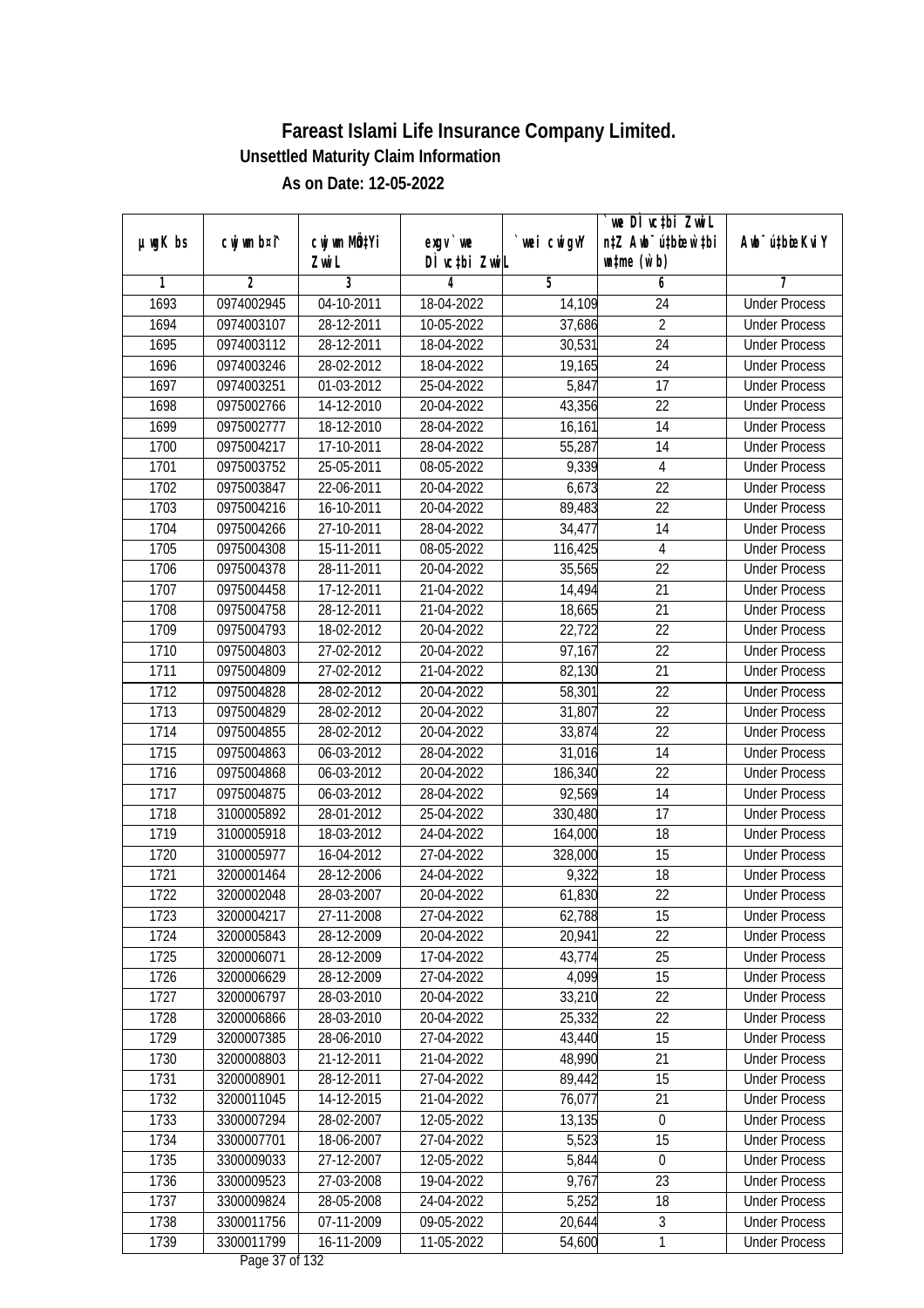| n‡Z Awb <sup>-</sup> ú‡bicen`‡bi<br>cwj wm b¤i^<br>cwj wm MQtYi<br>$µ$ ug $K$ bs<br>wei cwigvY<br>Awb <sup>-</sup> ú‡bioeKviY<br>$exgV$ we<br>DÌ vctbi ZwiL<br>$\n  untime\n  (u`b)\n$<br>Zwi L<br>3<br>$\overline{2}$<br>5<br>1<br>4<br>6<br>7<br>28-12-2009<br><b>Under Process</b><br>1740<br>3300012137<br>09-05-2022<br>3<br>45,462<br>$\overline{3}$<br>1741<br>3300013145<br>28-12-2009<br>$09-05-2022$<br>18,200<br><b>Under Process</b><br>$\overline{3}$<br>48,510<br>1742<br>3300013255<br>28-12-2009<br>09-05-2022<br><b>Under Process</b><br>$\overline{3}$<br>1743<br>9,774<br>3300014263<br>25-08-2010<br>09-05-2022<br><b>Under Process</b><br>1744<br>28-12-2010<br>$\mathbf{1}$<br>3300015274<br>11-05-2022<br>11,735<br><b>Under Process</b><br>$\overline{32}$<br>1745<br>16-11-2011<br>3300016478<br>10-04-2022<br>142,020<br><b>Under Process</b><br>13-12-2011<br>1746<br>3300016592<br>11-05-2022<br>163,300<br>1<br><b>Under Process</b><br>1<br>1747<br>3300016760<br>28-12-2011<br>11-05-2022<br>161,100<br><b>Under Process</b><br>$\mathbf{1}$<br>1748<br>3300016773<br>28-12-2011<br>11-05-2022<br>152,660<br><b>Under Process</b><br>1749<br>28-12-2011<br>32<br>3300016811<br>10-04-2022<br>17,665<br><b>Under Process</b><br>1750<br>163,300<br>3300016824<br>28-12-2011<br>11-05-2022<br>1<br><b>Under Process</b><br>1751<br>28-12-2011<br>$\overline{11}$ -05-2022<br>1<br>3300016971<br>57,266<br><b>Under Process</b><br>$\overline{3}$<br>1752<br>3300017094<br>12-03-2012<br>09-05-2022<br>82,000<br><b>Under Process</b><br>$\mathfrak{Z}$<br>1753<br>3300017095<br>12-03-2012<br>09-05-2022<br>82,000<br><b>Under Process</b><br>1754<br>24<br>3400000551<br>28-09-2008<br>18-04-2022<br>4,887<br><b>Under Process</b><br>1755<br>3400000621<br>15-12-2008<br>12-05-2022<br>9,191<br>$\boldsymbol{0}$<br><b>Under Process</b><br>1756<br>22,548<br>$\mathbf 0$<br>3400000725<br>28-10-2008<br>12-05-2022<br><b>Under Process</b><br>15<br>1757<br>28-12-2008<br>27,682<br>3400001077<br>27-04-2022<br><b>Under Process</b><br>1758<br>28-12-2008<br>12-05-2022<br>6,414<br>3400001158<br>$\boldsymbol{0}$<br><b>Under Process</b><br>1759<br>27-03-2009<br>14,178<br>18<br>3400001504<br>24-04-2022<br><b>Under Process</b><br>1760<br>10,212<br>$\mathbf{1}$<br>3400001516<br>28-03-2009<br>11-05-2022<br><b>Under Process</b><br>1761<br>23<br>3400001601<br>28-03-2009<br>19-04-2022<br>18,663<br><b>Under Process</b><br>1762<br>12-05-2022<br>3,709<br>$\boldsymbol{0}$<br>3400001679<br>28-04-2009<br><b>Under Process</b><br>23<br>1763<br>28-04-2009<br>19-04-2022<br>20,505<br>3400001687<br><b>Under Process</b><br>23<br>1764<br>28-06-2009<br>19-04-2022<br>4,050<br>3400001887<br><b>Under Process</b><br>1765<br>3400001930<br>28-06-2009<br>12-05-2022<br>10,116<br>$\mathbf 0$<br><b>Under Process</b><br>1766<br>3400002086<br>28-06-2009<br>12-05-2022<br>29,177<br>$\mathbf 0$<br><b>Under Process</b><br>15<br>1767<br>28-06-2009<br>27-04-2022<br>9,501<br>3400002190<br><b>Under Process</b><br>23<br>1768<br>3400002466<br>28-07-2009<br>19-04-2022<br>21,032<br><b>Under Process</b><br>23<br>1769<br>3400002593<br>27-09-2009<br>19-04-2022<br>65,400<br><b>Under Process</b><br>1770<br>3400002634<br>11-10-2009<br>27-04-2022<br>149,105<br>15<br><b>Under Process</b><br>3400002700<br>20-10-2009<br>19-04-2022<br>23<br>1771<br>26,403<br><b>Under Process</b><br>1772<br>25-10-2009<br>71,001<br>$\mathbf 0$<br>3400002730<br>12-05-2022<br><b>Under Process</b><br>15<br>25-10-2009<br>17,017<br>1773<br>3400002740<br>27-04-2022<br><b>Under Process</b><br>15,196<br>1774<br>3400002794<br>15-11-2009<br>12-05-2022<br>$\boldsymbol{0}$<br><b>Under Process</b><br>1775<br>3400002832<br>16-11-2009<br>27-04-2022<br>109,200<br>15<br><b>Under Process</b><br>1776<br>12-12-2009<br>26,644<br>23<br>3400002961<br>19-04-2022<br><b>Under Process</b><br>71,326<br>1777<br>3400002987<br>19-12-2009<br>24<br>18-04-2022<br><b>Under Process</b><br>23<br>1778<br>3400003887<br>26-12-2009<br>19-04-2022<br>131,040<br><b>Under Process</b><br>24-12-2009<br>1779<br>3400003194<br>11-05-2022<br>24,536<br>1<br><b>Under Process</b><br>1780<br>3400003758<br>26-12-2009<br>12-05-2022<br>35,866<br><b>Under Process</b><br>0<br>1781<br>3400003835<br>26-12-2009<br>18-04-2022<br>32,304<br>24<br><b>Under Process</b><br>1782<br>3400003861<br>26-12-2009<br>27-04-2022<br>4,433<br>15<br><b>Under Process</b><br>1783<br>3400003872<br>26-12-2009<br>11-05-2022<br>54,714<br>1<br><b>Under Process</b><br>1784<br>3400003944<br>26-12-2009<br>27-04-2022<br>57,939<br>15<br><b>Under Process</b><br>1785<br>28-12-2009<br>3400004228<br>18-04-2022<br>32,760<br>24<br><b>Under Process</b> |      |            |            |            | we DI vctbi ZwiL |                      |
|------------------------------------------------------------------------------------------------------------------------------------------------------------------------------------------------------------------------------------------------------------------------------------------------------------------------------------------------------------------------------------------------------------------------------------------------------------------------------------------------------------------------------------------------------------------------------------------------------------------------------------------------------------------------------------------------------------------------------------------------------------------------------------------------------------------------------------------------------------------------------------------------------------------------------------------------------------------------------------------------------------------------------------------------------------------------------------------------------------------------------------------------------------------------------------------------------------------------------------------------------------------------------------------------------------------------------------------------------------------------------------------------------------------------------------------------------------------------------------------------------------------------------------------------------------------------------------------------------------------------------------------------------------------------------------------------------------------------------------------------------------------------------------------------------------------------------------------------------------------------------------------------------------------------------------------------------------------------------------------------------------------------------------------------------------------------------------------------------------------------------------------------------------------------------------------------------------------------------------------------------------------------------------------------------------------------------------------------------------------------------------------------------------------------------------------------------------------------------------------------------------------------------------------------------------------------------------------------------------------------------------------------------------------------------------------------------------------------------------------------------------------------------------------------------------------------------------------------------------------------------------------------------------------------------------------------------------------------------------------------------------------------------------------------------------------------------------------------------------------------------------------------------------------------------------------------------------------------------------------------------------------------------------------------------------------------------------------------------------------------------------------------------------------------------------------------------------------------------------------------------------------------------------------------------------------------------------------------------------------------------------------------------------------------------------------------------------------------------------------------------------------------------------------------------------------------------------------------------------------------------------------------------------------------------------------------------------------------------------------------------------------------------------------------------------------------------------------------------------------------------------------------------------------------------------------------------------------------------------------------------------------------------------------------------------------------------------------------------------------------------------------------------------------------------------------------------------------------------------------------------------------------------------------------------------------------------------------------------------------------------------------------------------------------------------------------------------------------------------------------------------------------|------|------------|------------|------------|------------------|----------------------|
|                                                                                                                                                                                                                                                                                                                                                                                                                                                                                                                                                                                                                                                                                                                                                                                                                                                                                                                                                                                                                                                                                                                                                                                                                                                                                                                                                                                                                                                                                                                                                                                                                                                                                                                                                                                                                                                                                                                                                                                                                                                                                                                                                                                                                                                                                                                                                                                                                                                                                                                                                                                                                                                                                                                                                                                                                                                                                                                                                                                                                                                                                                                                                                                                                                                                                                                                                                                                                                                                                                                                                                                                                                                                                                                                                                                                                                                                                                                                                                                                                                                                                                                                                                                                                                                                                                                                                                                                                                                                                                                                                                                                                                                                                                                                                                        |      |            |            |            |                  |                      |
|                                                                                                                                                                                                                                                                                                                                                                                                                                                                                                                                                                                                                                                                                                                                                                                                                                                                                                                                                                                                                                                                                                                                                                                                                                                                                                                                                                                                                                                                                                                                                                                                                                                                                                                                                                                                                                                                                                                                                                                                                                                                                                                                                                                                                                                                                                                                                                                                                                                                                                                                                                                                                                                                                                                                                                                                                                                                                                                                                                                                                                                                                                                                                                                                                                                                                                                                                                                                                                                                                                                                                                                                                                                                                                                                                                                                                                                                                                                                                                                                                                                                                                                                                                                                                                                                                                                                                                                                                                                                                                                                                                                                                                                                                                                                                                        |      |            |            |            |                  |                      |
|                                                                                                                                                                                                                                                                                                                                                                                                                                                                                                                                                                                                                                                                                                                                                                                                                                                                                                                                                                                                                                                                                                                                                                                                                                                                                                                                                                                                                                                                                                                                                                                                                                                                                                                                                                                                                                                                                                                                                                                                                                                                                                                                                                                                                                                                                                                                                                                                                                                                                                                                                                                                                                                                                                                                                                                                                                                                                                                                                                                                                                                                                                                                                                                                                                                                                                                                                                                                                                                                                                                                                                                                                                                                                                                                                                                                                                                                                                                                                                                                                                                                                                                                                                                                                                                                                                                                                                                                                                                                                                                                                                                                                                                                                                                                                                        |      |            |            |            |                  |                      |
|                                                                                                                                                                                                                                                                                                                                                                                                                                                                                                                                                                                                                                                                                                                                                                                                                                                                                                                                                                                                                                                                                                                                                                                                                                                                                                                                                                                                                                                                                                                                                                                                                                                                                                                                                                                                                                                                                                                                                                                                                                                                                                                                                                                                                                                                                                                                                                                                                                                                                                                                                                                                                                                                                                                                                                                                                                                                                                                                                                                                                                                                                                                                                                                                                                                                                                                                                                                                                                                                                                                                                                                                                                                                                                                                                                                                                                                                                                                                                                                                                                                                                                                                                                                                                                                                                                                                                                                                                                                                                                                                                                                                                                                                                                                                                                        |      |            |            |            |                  |                      |
|                                                                                                                                                                                                                                                                                                                                                                                                                                                                                                                                                                                                                                                                                                                                                                                                                                                                                                                                                                                                                                                                                                                                                                                                                                                                                                                                                                                                                                                                                                                                                                                                                                                                                                                                                                                                                                                                                                                                                                                                                                                                                                                                                                                                                                                                                                                                                                                                                                                                                                                                                                                                                                                                                                                                                                                                                                                                                                                                                                                                                                                                                                                                                                                                                                                                                                                                                                                                                                                                                                                                                                                                                                                                                                                                                                                                                                                                                                                                                                                                                                                                                                                                                                                                                                                                                                                                                                                                                                                                                                                                                                                                                                                                                                                                                                        |      |            |            |            |                  |                      |
|                                                                                                                                                                                                                                                                                                                                                                                                                                                                                                                                                                                                                                                                                                                                                                                                                                                                                                                                                                                                                                                                                                                                                                                                                                                                                                                                                                                                                                                                                                                                                                                                                                                                                                                                                                                                                                                                                                                                                                                                                                                                                                                                                                                                                                                                                                                                                                                                                                                                                                                                                                                                                                                                                                                                                                                                                                                                                                                                                                                                                                                                                                                                                                                                                                                                                                                                                                                                                                                                                                                                                                                                                                                                                                                                                                                                                                                                                                                                                                                                                                                                                                                                                                                                                                                                                                                                                                                                                                                                                                                                                                                                                                                                                                                                                                        |      |            |            |            |                  |                      |
|                                                                                                                                                                                                                                                                                                                                                                                                                                                                                                                                                                                                                                                                                                                                                                                                                                                                                                                                                                                                                                                                                                                                                                                                                                                                                                                                                                                                                                                                                                                                                                                                                                                                                                                                                                                                                                                                                                                                                                                                                                                                                                                                                                                                                                                                                                                                                                                                                                                                                                                                                                                                                                                                                                                                                                                                                                                                                                                                                                                                                                                                                                                                                                                                                                                                                                                                                                                                                                                                                                                                                                                                                                                                                                                                                                                                                                                                                                                                                                                                                                                                                                                                                                                                                                                                                                                                                                                                                                                                                                                                                                                                                                                                                                                                                                        |      |            |            |            |                  |                      |
|                                                                                                                                                                                                                                                                                                                                                                                                                                                                                                                                                                                                                                                                                                                                                                                                                                                                                                                                                                                                                                                                                                                                                                                                                                                                                                                                                                                                                                                                                                                                                                                                                                                                                                                                                                                                                                                                                                                                                                                                                                                                                                                                                                                                                                                                                                                                                                                                                                                                                                                                                                                                                                                                                                                                                                                                                                                                                                                                                                                                                                                                                                                                                                                                                                                                                                                                                                                                                                                                                                                                                                                                                                                                                                                                                                                                                                                                                                                                                                                                                                                                                                                                                                                                                                                                                                                                                                                                                                                                                                                                                                                                                                                                                                                                                                        |      |            |            |            |                  |                      |
|                                                                                                                                                                                                                                                                                                                                                                                                                                                                                                                                                                                                                                                                                                                                                                                                                                                                                                                                                                                                                                                                                                                                                                                                                                                                                                                                                                                                                                                                                                                                                                                                                                                                                                                                                                                                                                                                                                                                                                                                                                                                                                                                                                                                                                                                                                                                                                                                                                                                                                                                                                                                                                                                                                                                                                                                                                                                                                                                                                                                                                                                                                                                                                                                                                                                                                                                                                                                                                                                                                                                                                                                                                                                                                                                                                                                                                                                                                                                                                                                                                                                                                                                                                                                                                                                                                                                                                                                                                                                                                                                                                                                                                                                                                                                                                        |      |            |            |            |                  |                      |
|                                                                                                                                                                                                                                                                                                                                                                                                                                                                                                                                                                                                                                                                                                                                                                                                                                                                                                                                                                                                                                                                                                                                                                                                                                                                                                                                                                                                                                                                                                                                                                                                                                                                                                                                                                                                                                                                                                                                                                                                                                                                                                                                                                                                                                                                                                                                                                                                                                                                                                                                                                                                                                                                                                                                                                                                                                                                                                                                                                                                                                                                                                                                                                                                                                                                                                                                                                                                                                                                                                                                                                                                                                                                                                                                                                                                                                                                                                                                                                                                                                                                                                                                                                                                                                                                                                                                                                                                                                                                                                                                                                                                                                                                                                                                                                        |      |            |            |            |                  |                      |
|                                                                                                                                                                                                                                                                                                                                                                                                                                                                                                                                                                                                                                                                                                                                                                                                                                                                                                                                                                                                                                                                                                                                                                                                                                                                                                                                                                                                                                                                                                                                                                                                                                                                                                                                                                                                                                                                                                                                                                                                                                                                                                                                                                                                                                                                                                                                                                                                                                                                                                                                                                                                                                                                                                                                                                                                                                                                                                                                                                                                                                                                                                                                                                                                                                                                                                                                                                                                                                                                                                                                                                                                                                                                                                                                                                                                                                                                                                                                                                                                                                                                                                                                                                                                                                                                                                                                                                                                                                                                                                                                                                                                                                                                                                                                                                        |      |            |            |            |                  |                      |
|                                                                                                                                                                                                                                                                                                                                                                                                                                                                                                                                                                                                                                                                                                                                                                                                                                                                                                                                                                                                                                                                                                                                                                                                                                                                                                                                                                                                                                                                                                                                                                                                                                                                                                                                                                                                                                                                                                                                                                                                                                                                                                                                                                                                                                                                                                                                                                                                                                                                                                                                                                                                                                                                                                                                                                                                                                                                                                                                                                                                                                                                                                                                                                                                                                                                                                                                                                                                                                                                                                                                                                                                                                                                                                                                                                                                                                                                                                                                                                                                                                                                                                                                                                                                                                                                                                                                                                                                                                                                                                                                                                                                                                                                                                                                                                        |      |            |            |            |                  |                      |
|                                                                                                                                                                                                                                                                                                                                                                                                                                                                                                                                                                                                                                                                                                                                                                                                                                                                                                                                                                                                                                                                                                                                                                                                                                                                                                                                                                                                                                                                                                                                                                                                                                                                                                                                                                                                                                                                                                                                                                                                                                                                                                                                                                                                                                                                                                                                                                                                                                                                                                                                                                                                                                                                                                                                                                                                                                                                                                                                                                                                                                                                                                                                                                                                                                                                                                                                                                                                                                                                                                                                                                                                                                                                                                                                                                                                                                                                                                                                                                                                                                                                                                                                                                                                                                                                                                                                                                                                                                                                                                                                                                                                                                                                                                                                                                        |      |            |            |            |                  |                      |
|                                                                                                                                                                                                                                                                                                                                                                                                                                                                                                                                                                                                                                                                                                                                                                                                                                                                                                                                                                                                                                                                                                                                                                                                                                                                                                                                                                                                                                                                                                                                                                                                                                                                                                                                                                                                                                                                                                                                                                                                                                                                                                                                                                                                                                                                                                                                                                                                                                                                                                                                                                                                                                                                                                                                                                                                                                                                                                                                                                                                                                                                                                                                                                                                                                                                                                                                                                                                                                                                                                                                                                                                                                                                                                                                                                                                                                                                                                                                                                                                                                                                                                                                                                                                                                                                                                                                                                                                                                                                                                                                                                                                                                                                                                                                                                        |      |            |            |            |                  |                      |
|                                                                                                                                                                                                                                                                                                                                                                                                                                                                                                                                                                                                                                                                                                                                                                                                                                                                                                                                                                                                                                                                                                                                                                                                                                                                                                                                                                                                                                                                                                                                                                                                                                                                                                                                                                                                                                                                                                                                                                                                                                                                                                                                                                                                                                                                                                                                                                                                                                                                                                                                                                                                                                                                                                                                                                                                                                                                                                                                                                                                                                                                                                                                                                                                                                                                                                                                                                                                                                                                                                                                                                                                                                                                                                                                                                                                                                                                                                                                                                                                                                                                                                                                                                                                                                                                                                                                                                                                                                                                                                                                                                                                                                                                                                                                                                        |      |            |            |            |                  |                      |
|                                                                                                                                                                                                                                                                                                                                                                                                                                                                                                                                                                                                                                                                                                                                                                                                                                                                                                                                                                                                                                                                                                                                                                                                                                                                                                                                                                                                                                                                                                                                                                                                                                                                                                                                                                                                                                                                                                                                                                                                                                                                                                                                                                                                                                                                                                                                                                                                                                                                                                                                                                                                                                                                                                                                                                                                                                                                                                                                                                                                                                                                                                                                                                                                                                                                                                                                                                                                                                                                                                                                                                                                                                                                                                                                                                                                                                                                                                                                                                                                                                                                                                                                                                                                                                                                                                                                                                                                                                                                                                                                                                                                                                                                                                                                                                        |      |            |            |            |                  |                      |
|                                                                                                                                                                                                                                                                                                                                                                                                                                                                                                                                                                                                                                                                                                                                                                                                                                                                                                                                                                                                                                                                                                                                                                                                                                                                                                                                                                                                                                                                                                                                                                                                                                                                                                                                                                                                                                                                                                                                                                                                                                                                                                                                                                                                                                                                                                                                                                                                                                                                                                                                                                                                                                                                                                                                                                                                                                                                                                                                                                                                                                                                                                                                                                                                                                                                                                                                                                                                                                                                                                                                                                                                                                                                                                                                                                                                                                                                                                                                                                                                                                                                                                                                                                                                                                                                                                                                                                                                                                                                                                                                                                                                                                                                                                                                                                        |      |            |            |            |                  |                      |
|                                                                                                                                                                                                                                                                                                                                                                                                                                                                                                                                                                                                                                                                                                                                                                                                                                                                                                                                                                                                                                                                                                                                                                                                                                                                                                                                                                                                                                                                                                                                                                                                                                                                                                                                                                                                                                                                                                                                                                                                                                                                                                                                                                                                                                                                                                                                                                                                                                                                                                                                                                                                                                                                                                                                                                                                                                                                                                                                                                                                                                                                                                                                                                                                                                                                                                                                                                                                                                                                                                                                                                                                                                                                                                                                                                                                                                                                                                                                                                                                                                                                                                                                                                                                                                                                                                                                                                                                                                                                                                                                                                                                                                                                                                                                                                        |      |            |            |            |                  |                      |
|                                                                                                                                                                                                                                                                                                                                                                                                                                                                                                                                                                                                                                                                                                                                                                                                                                                                                                                                                                                                                                                                                                                                                                                                                                                                                                                                                                                                                                                                                                                                                                                                                                                                                                                                                                                                                                                                                                                                                                                                                                                                                                                                                                                                                                                                                                                                                                                                                                                                                                                                                                                                                                                                                                                                                                                                                                                                                                                                                                                                                                                                                                                                                                                                                                                                                                                                                                                                                                                                                                                                                                                                                                                                                                                                                                                                                                                                                                                                                                                                                                                                                                                                                                                                                                                                                                                                                                                                                                                                                                                                                                                                                                                                                                                                                                        |      |            |            |            |                  |                      |
|                                                                                                                                                                                                                                                                                                                                                                                                                                                                                                                                                                                                                                                                                                                                                                                                                                                                                                                                                                                                                                                                                                                                                                                                                                                                                                                                                                                                                                                                                                                                                                                                                                                                                                                                                                                                                                                                                                                                                                                                                                                                                                                                                                                                                                                                                                                                                                                                                                                                                                                                                                                                                                                                                                                                                                                                                                                                                                                                                                                                                                                                                                                                                                                                                                                                                                                                                                                                                                                                                                                                                                                                                                                                                                                                                                                                                                                                                                                                                                                                                                                                                                                                                                                                                                                                                                                                                                                                                                                                                                                                                                                                                                                                                                                                                                        |      |            |            |            |                  |                      |
|                                                                                                                                                                                                                                                                                                                                                                                                                                                                                                                                                                                                                                                                                                                                                                                                                                                                                                                                                                                                                                                                                                                                                                                                                                                                                                                                                                                                                                                                                                                                                                                                                                                                                                                                                                                                                                                                                                                                                                                                                                                                                                                                                                                                                                                                                                                                                                                                                                                                                                                                                                                                                                                                                                                                                                                                                                                                                                                                                                                                                                                                                                                                                                                                                                                                                                                                                                                                                                                                                                                                                                                                                                                                                                                                                                                                                                                                                                                                                                                                                                                                                                                                                                                                                                                                                                                                                                                                                                                                                                                                                                                                                                                                                                                                                                        |      |            |            |            |                  |                      |
|                                                                                                                                                                                                                                                                                                                                                                                                                                                                                                                                                                                                                                                                                                                                                                                                                                                                                                                                                                                                                                                                                                                                                                                                                                                                                                                                                                                                                                                                                                                                                                                                                                                                                                                                                                                                                                                                                                                                                                                                                                                                                                                                                                                                                                                                                                                                                                                                                                                                                                                                                                                                                                                                                                                                                                                                                                                                                                                                                                                                                                                                                                                                                                                                                                                                                                                                                                                                                                                                                                                                                                                                                                                                                                                                                                                                                                                                                                                                                                                                                                                                                                                                                                                                                                                                                                                                                                                                                                                                                                                                                                                                                                                                                                                                                                        |      |            |            |            |                  |                      |
|                                                                                                                                                                                                                                                                                                                                                                                                                                                                                                                                                                                                                                                                                                                                                                                                                                                                                                                                                                                                                                                                                                                                                                                                                                                                                                                                                                                                                                                                                                                                                                                                                                                                                                                                                                                                                                                                                                                                                                                                                                                                                                                                                                                                                                                                                                                                                                                                                                                                                                                                                                                                                                                                                                                                                                                                                                                                                                                                                                                                                                                                                                                                                                                                                                                                                                                                                                                                                                                                                                                                                                                                                                                                                                                                                                                                                                                                                                                                                                                                                                                                                                                                                                                                                                                                                                                                                                                                                                                                                                                                                                                                                                                                                                                                                                        |      |            |            |            |                  |                      |
|                                                                                                                                                                                                                                                                                                                                                                                                                                                                                                                                                                                                                                                                                                                                                                                                                                                                                                                                                                                                                                                                                                                                                                                                                                                                                                                                                                                                                                                                                                                                                                                                                                                                                                                                                                                                                                                                                                                                                                                                                                                                                                                                                                                                                                                                                                                                                                                                                                                                                                                                                                                                                                                                                                                                                                                                                                                                                                                                                                                                                                                                                                                                                                                                                                                                                                                                                                                                                                                                                                                                                                                                                                                                                                                                                                                                                                                                                                                                                                                                                                                                                                                                                                                                                                                                                                                                                                                                                                                                                                                                                                                                                                                                                                                                                                        |      |            |            |            |                  |                      |
|                                                                                                                                                                                                                                                                                                                                                                                                                                                                                                                                                                                                                                                                                                                                                                                                                                                                                                                                                                                                                                                                                                                                                                                                                                                                                                                                                                                                                                                                                                                                                                                                                                                                                                                                                                                                                                                                                                                                                                                                                                                                                                                                                                                                                                                                                                                                                                                                                                                                                                                                                                                                                                                                                                                                                                                                                                                                                                                                                                                                                                                                                                                                                                                                                                                                                                                                                                                                                                                                                                                                                                                                                                                                                                                                                                                                                                                                                                                                                                                                                                                                                                                                                                                                                                                                                                                                                                                                                                                                                                                                                                                                                                                                                                                                                                        |      |            |            |            |                  |                      |
|                                                                                                                                                                                                                                                                                                                                                                                                                                                                                                                                                                                                                                                                                                                                                                                                                                                                                                                                                                                                                                                                                                                                                                                                                                                                                                                                                                                                                                                                                                                                                                                                                                                                                                                                                                                                                                                                                                                                                                                                                                                                                                                                                                                                                                                                                                                                                                                                                                                                                                                                                                                                                                                                                                                                                                                                                                                                                                                                                                                                                                                                                                                                                                                                                                                                                                                                                                                                                                                                                                                                                                                                                                                                                                                                                                                                                                                                                                                                                                                                                                                                                                                                                                                                                                                                                                                                                                                                                                                                                                                                                                                                                                                                                                                                                                        |      |            |            |            |                  |                      |
|                                                                                                                                                                                                                                                                                                                                                                                                                                                                                                                                                                                                                                                                                                                                                                                                                                                                                                                                                                                                                                                                                                                                                                                                                                                                                                                                                                                                                                                                                                                                                                                                                                                                                                                                                                                                                                                                                                                                                                                                                                                                                                                                                                                                                                                                                                                                                                                                                                                                                                                                                                                                                                                                                                                                                                                                                                                                                                                                                                                                                                                                                                                                                                                                                                                                                                                                                                                                                                                                                                                                                                                                                                                                                                                                                                                                                                                                                                                                                                                                                                                                                                                                                                                                                                                                                                                                                                                                                                                                                                                                                                                                                                                                                                                                                                        |      |            |            |            |                  |                      |
|                                                                                                                                                                                                                                                                                                                                                                                                                                                                                                                                                                                                                                                                                                                                                                                                                                                                                                                                                                                                                                                                                                                                                                                                                                                                                                                                                                                                                                                                                                                                                                                                                                                                                                                                                                                                                                                                                                                                                                                                                                                                                                                                                                                                                                                                                                                                                                                                                                                                                                                                                                                                                                                                                                                                                                                                                                                                                                                                                                                                                                                                                                                                                                                                                                                                                                                                                                                                                                                                                                                                                                                                                                                                                                                                                                                                                                                                                                                                                                                                                                                                                                                                                                                                                                                                                                                                                                                                                                                                                                                                                                                                                                                                                                                                                                        |      |            |            |            |                  |                      |
|                                                                                                                                                                                                                                                                                                                                                                                                                                                                                                                                                                                                                                                                                                                                                                                                                                                                                                                                                                                                                                                                                                                                                                                                                                                                                                                                                                                                                                                                                                                                                                                                                                                                                                                                                                                                                                                                                                                                                                                                                                                                                                                                                                                                                                                                                                                                                                                                                                                                                                                                                                                                                                                                                                                                                                                                                                                                                                                                                                                                                                                                                                                                                                                                                                                                                                                                                                                                                                                                                                                                                                                                                                                                                                                                                                                                                                                                                                                                                                                                                                                                                                                                                                                                                                                                                                                                                                                                                                                                                                                                                                                                                                                                                                                                                                        |      |            |            |            |                  |                      |
|                                                                                                                                                                                                                                                                                                                                                                                                                                                                                                                                                                                                                                                                                                                                                                                                                                                                                                                                                                                                                                                                                                                                                                                                                                                                                                                                                                                                                                                                                                                                                                                                                                                                                                                                                                                                                                                                                                                                                                                                                                                                                                                                                                                                                                                                                                                                                                                                                                                                                                                                                                                                                                                                                                                                                                                                                                                                                                                                                                                                                                                                                                                                                                                                                                                                                                                                                                                                                                                                                                                                                                                                                                                                                                                                                                                                                                                                                                                                                                                                                                                                                                                                                                                                                                                                                                                                                                                                                                                                                                                                                                                                                                                                                                                                                                        |      |            |            |            |                  |                      |
|                                                                                                                                                                                                                                                                                                                                                                                                                                                                                                                                                                                                                                                                                                                                                                                                                                                                                                                                                                                                                                                                                                                                                                                                                                                                                                                                                                                                                                                                                                                                                                                                                                                                                                                                                                                                                                                                                                                                                                                                                                                                                                                                                                                                                                                                                                                                                                                                                                                                                                                                                                                                                                                                                                                                                                                                                                                                                                                                                                                                                                                                                                                                                                                                                                                                                                                                                                                                                                                                                                                                                                                                                                                                                                                                                                                                                                                                                                                                                                                                                                                                                                                                                                                                                                                                                                                                                                                                                                                                                                                                                                                                                                                                                                                                                                        |      |            |            |            |                  |                      |
|                                                                                                                                                                                                                                                                                                                                                                                                                                                                                                                                                                                                                                                                                                                                                                                                                                                                                                                                                                                                                                                                                                                                                                                                                                                                                                                                                                                                                                                                                                                                                                                                                                                                                                                                                                                                                                                                                                                                                                                                                                                                                                                                                                                                                                                                                                                                                                                                                                                                                                                                                                                                                                                                                                                                                                                                                                                                                                                                                                                                                                                                                                                                                                                                                                                                                                                                                                                                                                                                                                                                                                                                                                                                                                                                                                                                                                                                                                                                                                                                                                                                                                                                                                                                                                                                                                                                                                                                                                                                                                                                                                                                                                                                                                                                                                        |      |            |            |            |                  |                      |
|                                                                                                                                                                                                                                                                                                                                                                                                                                                                                                                                                                                                                                                                                                                                                                                                                                                                                                                                                                                                                                                                                                                                                                                                                                                                                                                                                                                                                                                                                                                                                                                                                                                                                                                                                                                                                                                                                                                                                                                                                                                                                                                                                                                                                                                                                                                                                                                                                                                                                                                                                                                                                                                                                                                                                                                                                                                                                                                                                                                                                                                                                                                                                                                                                                                                                                                                                                                                                                                                                                                                                                                                                                                                                                                                                                                                                                                                                                                                                                                                                                                                                                                                                                                                                                                                                                                                                                                                                                                                                                                                                                                                                                                                                                                                                                        |      |            |            |            |                  |                      |
|                                                                                                                                                                                                                                                                                                                                                                                                                                                                                                                                                                                                                                                                                                                                                                                                                                                                                                                                                                                                                                                                                                                                                                                                                                                                                                                                                                                                                                                                                                                                                                                                                                                                                                                                                                                                                                                                                                                                                                                                                                                                                                                                                                                                                                                                                                                                                                                                                                                                                                                                                                                                                                                                                                                                                                                                                                                                                                                                                                                                                                                                                                                                                                                                                                                                                                                                                                                                                                                                                                                                                                                                                                                                                                                                                                                                                                                                                                                                                                                                                                                                                                                                                                                                                                                                                                                                                                                                                                                                                                                                                                                                                                                                                                                                                                        |      |            |            |            |                  |                      |
|                                                                                                                                                                                                                                                                                                                                                                                                                                                                                                                                                                                                                                                                                                                                                                                                                                                                                                                                                                                                                                                                                                                                                                                                                                                                                                                                                                                                                                                                                                                                                                                                                                                                                                                                                                                                                                                                                                                                                                                                                                                                                                                                                                                                                                                                                                                                                                                                                                                                                                                                                                                                                                                                                                                                                                                                                                                                                                                                                                                                                                                                                                                                                                                                                                                                                                                                                                                                                                                                                                                                                                                                                                                                                                                                                                                                                                                                                                                                                                                                                                                                                                                                                                                                                                                                                                                                                                                                                                                                                                                                                                                                                                                                                                                                                                        |      |            |            |            |                  |                      |
|                                                                                                                                                                                                                                                                                                                                                                                                                                                                                                                                                                                                                                                                                                                                                                                                                                                                                                                                                                                                                                                                                                                                                                                                                                                                                                                                                                                                                                                                                                                                                                                                                                                                                                                                                                                                                                                                                                                                                                                                                                                                                                                                                                                                                                                                                                                                                                                                                                                                                                                                                                                                                                                                                                                                                                                                                                                                                                                                                                                                                                                                                                                                                                                                                                                                                                                                                                                                                                                                                                                                                                                                                                                                                                                                                                                                                                                                                                                                                                                                                                                                                                                                                                                                                                                                                                                                                                                                                                                                                                                                                                                                                                                                                                                                                                        |      |            |            |            |                  |                      |
|                                                                                                                                                                                                                                                                                                                                                                                                                                                                                                                                                                                                                                                                                                                                                                                                                                                                                                                                                                                                                                                                                                                                                                                                                                                                                                                                                                                                                                                                                                                                                                                                                                                                                                                                                                                                                                                                                                                                                                                                                                                                                                                                                                                                                                                                                                                                                                                                                                                                                                                                                                                                                                                                                                                                                                                                                                                                                                                                                                                                                                                                                                                                                                                                                                                                                                                                                                                                                                                                                                                                                                                                                                                                                                                                                                                                                                                                                                                                                                                                                                                                                                                                                                                                                                                                                                                                                                                                                                                                                                                                                                                                                                                                                                                                                                        |      |            |            |            |                  |                      |
|                                                                                                                                                                                                                                                                                                                                                                                                                                                                                                                                                                                                                                                                                                                                                                                                                                                                                                                                                                                                                                                                                                                                                                                                                                                                                                                                                                                                                                                                                                                                                                                                                                                                                                                                                                                                                                                                                                                                                                                                                                                                                                                                                                                                                                                                                                                                                                                                                                                                                                                                                                                                                                                                                                                                                                                                                                                                                                                                                                                                                                                                                                                                                                                                                                                                                                                                                                                                                                                                                                                                                                                                                                                                                                                                                                                                                                                                                                                                                                                                                                                                                                                                                                                                                                                                                                                                                                                                                                                                                                                                                                                                                                                                                                                                                                        |      |            |            |            |                  |                      |
|                                                                                                                                                                                                                                                                                                                                                                                                                                                                                                                                                                                                                                                                                                                                                                                                                                                                                                                                                                                                                                                                                                                                                                                                                                                                                                                                                                                                                                                                                                                                                                                                                                                                                                                                                                                                                                                                                                                                                                                                                                                                                                                                                                                                                                                                                                                                                                                                                                                                                                                                                                                                                                                                                                                                                                                                                                                                                                                                                                                                                                                                                                                                                                                                                                                                                                                                                                                                                                                                                                                                                                                                                                                                                                                                                                                                                                                                                                                                                                                                                                                                                                                                                                                                                                                                                                                                                                                                                                                                                                                                                                                                                                                                                                                                                                        |      |            |            |            |                  |                      |
|                                                                                                                                                                                                                                                                                                                                                                                                                                                                                                                                                                                                                                                                                                                                                                                                                                                                                                                                                                                                                                                                                                                                                                                                                                                                                                                                                                                                                                                                                                                                                                                                                                                                                                                                                                                                                                                                                                                                                                                                                                                                                                                                                                                                                                                                                                                                                                                                                                                                                                                                                                                                                                                                                                                                                                                                                                                                                                                                                                                                                                                                                                                                                                                                                                                                                                                                                                                                                                                                                                                                                                                                                                                                                                                                                                                                                                                                                                                                                                                                                                                                                                                                                                                                                                                                                                                                                                                                                                                                                                                                                                                                                                                                                                                                                                        |      |            |            |            |                  |                      |
|                                                                                                                                                                                                                                                                                                                                                                                                                                                                                                                                                                                                                                                                                                                                                                                                                                                                                                                                                                                                                                                                                                                                                                                                                                                                                                                                                                                                                                                                                                                                                                                                                                                                                                                                                                                                                                                                                                                                                                                                                                                                                                                                                                                                                                                                                                                                                                                                                                                                                                                                                                                                                                                                                                                                                                                                                                                                                                                                                                                                                                                                                                                                                                                                                                                                                                                                                                                                                                                                                                                                                                                                                                                                                                                                                                                                                                                                                                                                                                                                                                                                                                                                                                                                                                                                                                                                                                                                                                                                                                                                                                                                                                                                                                                                                                        |      |            |            |            |                  |                      |
|                                                                                                                                                                                                                                                                                                                                                                                                                                                                                                                                                                                                                                                                                                                                                                                                                                                                                                                                                                                                                                                                                                                                                                                                                                                                                                                                                                                                                                                                                                                                                                                                                                                                                                                                                                                                                                                                                                                                                                                                                                                                                                                                                                                                                                                                                                                                                                                                                                                                                                                                                                                                                                                                                                                                                                                                                                                                                                                                                                                                                                                                                                                                                                                                                                                                                                                                                                                                                                                                                                                                                                                                                                                                                                                                                                                                                                                                                                                                                                                                                                                                                                                                                                                                                                                                                                                                                                                                                                                                                                                                                                                                                                                                                                                                                                        |      |            |            |            |                  |                      |
|                                                                                                                                                                                                                                                                                                                                                                                                                                                                                                                                                                                                                                                                                                                                                                                                                                                                                                                                                                                                                                                                                                                                                                                                                                                                                                                                                                                                                                                                                                                                                                                                                                                                                                                                                                                                                                                                                                                                                                                                                                                                                                                                                                                                                                                                                                                                                                                                                                                                                                                                                                                                                                                                                                                                                                                                                                                                                                                                                                                                                                                                                                                                                                                                                                                                                                                                                                                                                                                                                                                                                                                                                                                                                                                                                                                                                                                                                                                                                                                                                                                                                                                                                                                                                                                                                                                                                                                                                                                                                                                                                                                                                                                                                                                                                                        |      |            |            |            |                  |                      |
|                                                                                                                                                                                                                                                                                                                                                                                                                                                                                                                                                                                                                                                                                                                                                                                                                                                                                                                                                                                                                                                                                                                                                                                                                                                                                                                                                                                                                                                                                                                                                                                                                                                                                                                                                                                                                                                                                                                                                                                                                                                                                                                                                                                                                                                                                                                                                                                                                                                                                                                                                                                                                                                                                                                                                                                                                                                                                                                                                                                                                                                                                                                                                                                                                                                                                                                                                                                                                                                                                                                                                                                                                                                                                                                                                                                                                                                                                                                                                                                                                                                                                                                                                                                                                                                                                                                                                                                                                                                                                                                                                                                                                                                                                                                                                                        |      |            |            |            |                  |                      |
|                                                                                                                                                                                                                                                                                                                                                                                                                                                                                                                                                                                                                                                                                                                                                                                                                                                                                                                                                                                                                                                                                                                                                                                                                                                                                                                                                                                                                                                                                                                                                                                                                                                                                                                                                                                                                                                                                                                                                                                                                                                                                                                                                                                                                                                                                                                                                                                                                                                                                                                                                                                                                                                                                                                                                                                                                                                                                                                                                                                                                                                                                                                                                                                                                                                                                                                                                                                                                                                                                                                                                                                                                                                                                                                                                                                                                                                                                                                                                                                                                                                                                                                                                                                                                                                                                                                                                                                                                                                                                                                                                                                                                                                                                                                                                                        |      |            |            |            |                  |                      |
|                                                                                                                                                                                                                                                                                                                                                                                                                                                                                                                                                                                                                                                                                                                                                                                                                                                                                                                                                                                                                                                                                                                                                                                                                                                                                                                                                                                                                                                                                                                                                                                                                                                                                                                                                                                                                                                                                                                                                                                                                                                                                                                                                                                                                                                                                                                                                                                                                                                                                                                                                                                                                                                                                                                                                                                                                                                                                                                                                                                                                                                                                                                                                                                                                                                                                                                                                                                                                                                                                                                                                                                                                                                                                                                                                                                                                                                                                                                                                                                                                                                                                                                                                                                                                                                                                                                                                                                                                                                                                                                                                                                                                                                                                                                                                                        |      |            |            |            |                  |                      |
|                                                                                                                                                                                                                                                                                                                                                                                                                                                                                                                                                                                                                                                                                                                                                                                                                                                                                                                                                                                                                                                                                                                                                                                                                                                                                                                                                                                                                                                                                                                                                                                                                                                                                                                                                                                                                                                                                                                                                                                                                                                                                                                                                                                                                                                                                                                                                                                                                                                                                                                                                                                                                                                                                                                                                                                                                                                                                                                                                                                                                                                                                                                                                                                                                                                                                                                                                                                                                                                                                                                                                                                                                                                                                                                                                                                                                                                                                                                                                                                                                                                                                                                                                                                                                                                                                                                                                                                                                                                                                                                                                                                                                                                                                                                                                                        |      |            |            |            |                  |                      |
|                                                                                                                                                                                                                                                                                                                                                                                                                                                                                                                                                                                                                                                                                                                                                                                                                                                                                                                                                                                                                                                                                                                                                                                                                                                                                                                                                                                                                                                                                                                                                                                                                                                                                                                                                                                                                                                                                                                                                                                                                                                                                                                                                                                                                                                                                                                                                                                                                                                                                                                                                                                                                                                                                                                                                                                                                                                                                                                                                                                                                                                                                                                                                                                                                                                                                                                                                                                                                                                                                                                                                                                                                                                                                                                                                                                                                                                                                                                                                                                                                                                                                                                                                                                                                                                                                                                                                                                                                                                                                                                                                                                                                                                                                                                                                                        |      |            |            |            |                  |                      |
|                                                                                                                                                                                                                                                                                                                                                                                                                                                                                                                                                                                                                                                                                                                                                                                                                                                                                                                                                                                                                                                                                                                                                                                                                                                                                                                                                                                                                                                                                                                                                                                                                                                                                                                                                                                                                                                                                                                                                                                                                                                                                                                                                                                                                                                                                                                                                                                                                                                                                                                                                                                                                                                                                                                                                                                                                                                                                                                                                                                                                                                                                                                                                                                                                                                                                                                                                                                                                                                                                                                                                                                                                                                                                                                                                                                                                                                                                                                                                                                                                                                                                                                                                                                                                                                                                                                                                                                                                                                                                                                                                                                                                                                                                                                                                                        |      |            |            |            |                  |                      |
| 27,438<br>Dege 20 of 122                                                                                                                                                                                                                                                                                                                                                                                                                                                                                                                                                                                                                                                                                                                                                                                                                                                                                                                                                                                                                                                                                                                                                                                                                                                                                                                                                                                                                                                                                                                                                                                                                                                                                                                                                                                                                                                                                                                                                                                                                                                                                                                                                                                                                                                                                                                                                                                                                                                                                                                                                                                                                                                                                                                                                                                                                                                                                                                                                                                                                                                                                                                                                                                                                                                                                                                                                                                                                                                                                                                                                                                                                                                                                                                                                                                                                                                                                                                                                                                                                                                                                                                                                                                                                                                                                                                                                                                                                                                                                                                                                                                                                                                                                                                                               | 1786 | 3400003982 | 27-12-2009 | 19-04-2022 | 23               | <b>Under Process</b> |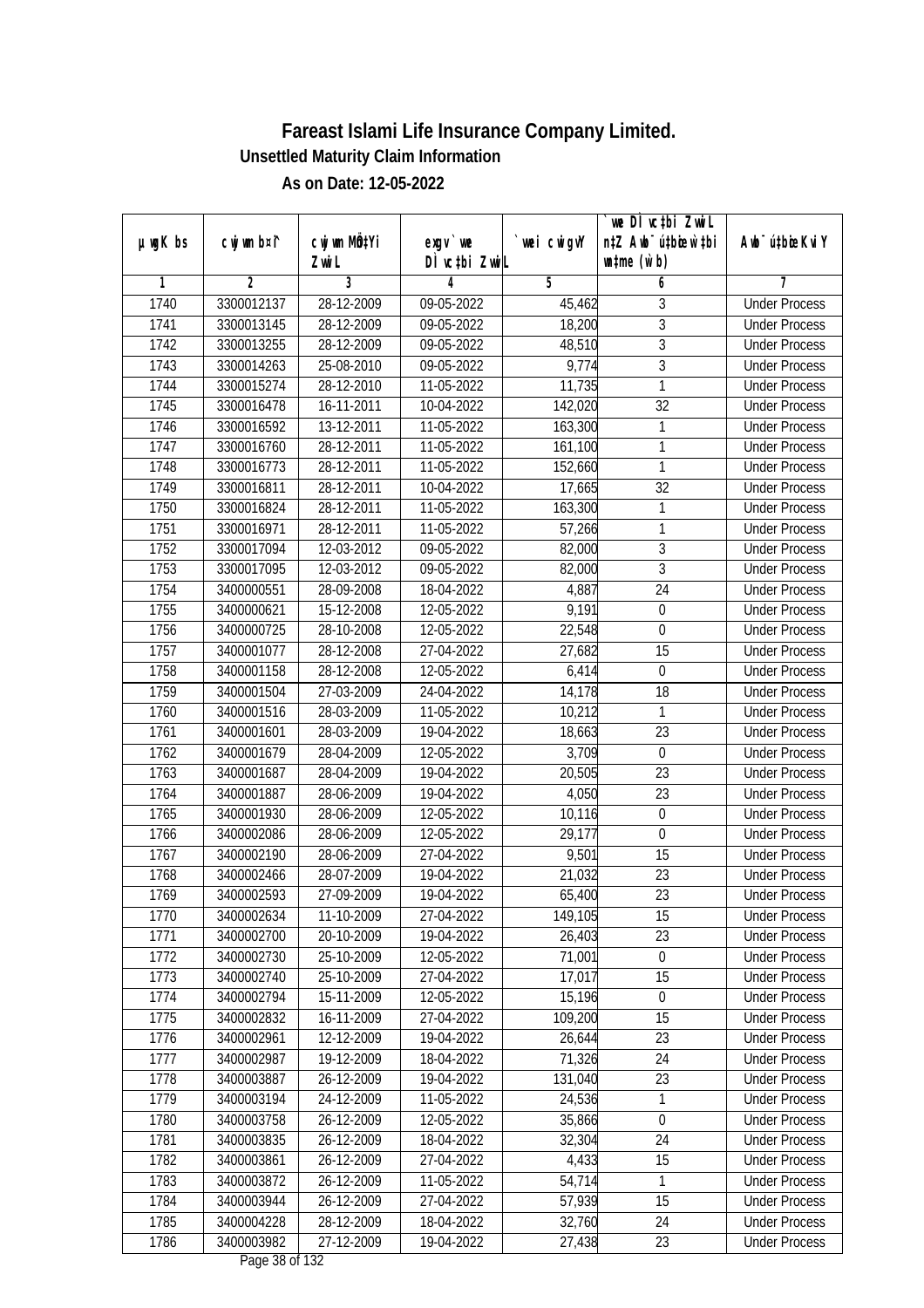| DÌ vctbi ZwiL<br>$\n  untime\n  (u`b)\n$<br>Zwi L<br>3<br>2<br>5<br>6<br>1<br>4<br>7<br>1787<br>3400004016<br>27-12-2009<br><b>Under Process</b><br>27-04-2022<br>21,840<br>15<br>1788<br>3400004148<br>27-12-2009<br>12-05-2022<br>20,705<br>$\boldsymbol{0}$<br><b>Under Process</b><br>99,585<br>$\overline{15}$<br>1789<br>3400004474<br>26-12-2009<br>27-04-2022<br><b>Under Process</b><br>1790<br>11-05-2022<br>9,100<br>3400004409<br>28-12-2009<br>1<br><b>Under Process</b><br>1791<br>3400004429<br>28-12-2009<br>27-04-2022<br>107,690<br>15<br><b>Under Process</b><br>1792<br>28-12-2009<br>9,100<br>$\overline{15}$<br>3400004438<br>27-04-2022<br><b>Under Process</b><br>1793<br>3400004530<br>26-12-2009<br>24-04-2022<br>21,840<br>18<br><b>Under Process</b><br>1794<br>$\overline{24}$<br>3400006417<br>28-06-2011<br>18-04-2022<br>49,680<br><b>Under Process</b><br>1795<br>3400004953<br>28-04-2010<br>18-04-2022<br>10,269<br>24<br><b>Under Process</b><br>1796<br>3400004980<br>28-04-2010<br>24-04-2022<br>4,808<br>18<br><b>Under Process</b><br>1797<br>28-08-2010<br>11,946<br>$\boldsymbol{0}$<br><b>Under Process</b><br>3400005438<br>12-05-2022<br>11,946<br>1798<br>3400005439<br>28-08-2010<br>12-05-2022<br>0<br><b>Under Process</b><br>$\overline{15}$<br>1799<br>3400005707<br>28-12-2010<br>27-04-2022<br>80,800<br><b>Under Process</b><br>1800<br>3400005791<br>28-12-2010<br>12-05-2022<br>67,946<br>$\boldsymbol{0}$<br><b>Under Process</b><br>1801<br>3400006215<br>18-04-2011<br>12-05-2022<br>11,030<br>0<br><b>Under Process</b><br>24<br>1802<br>3400006243<br>21-04-2011<br>18-04-2022<br>28,404<br><b>Under Process</b><br>1803<br>3400006373<br>26-06-2011<br>12-05-2022<br>81,650<br>0<br><b>Under Process</b><br>$\mathbf 0$<br>1804<br>3400006873<br>27-12-2011<br>12-05-2022<br>17,490<br><b>Under Process</b><br>1805<br>24<br>28-06-2011<br>18-04-2022<br>10,810<br><b>Under Process</b><br>3400006573<br>1806<br>07-12-2011<br>142,590<br>$\boldsymbol{0}$<br>3400006753<br>12-05-2022<br><b>Under Process</b><br>1807<br>3400006776<br>07-12-2011<br>12-05-2022<br>17,490<br>$\mathbf 0$<br><b>Under Process</b><br>1808<br>$\overline{07-1}$ 2-2011<br>27-04-2022<br>110,810<br>15<br>3400006777<br><b>Under Process</b><br>1809<br>$\overline{17}$ -12-2011<br>12-05-2022<br>326,600<br>$\boldsymbol{0}$<br>3400006839<br><b>Under Process</b><br>1810<br>15<br>3400006963<br>28-12-2011<br>27-04-2022<br>81,650<br><b>Under Process</b><br>1811<br>12-05-2022<br>3400006965<br>28-12-2011<br>39,945<br>0<br><b>Under Process</b><br>1812<br>3400006966<br>28-12-2011<br>$\boldsymbol{0}$<br>12-05-2022<br>41,283<br><b>Under Process</b><br>1813<br>3400006990<br>28-12-2011<br>12-05-2022<br>76,720<br>0<br><b>Under Process</b><br>23<br>1814<br>8200003783<br>28-03-2017<br>19-04-2022<br>61,445<br><b>Under Process</b> |               |             |                           |            |             | we DI vctbi ZwiL                 |                             |
|-----------------------------------------------------------------------------------------------------------------------------------------------------------------------------------------------------------------------------------------------------------------------------------------------------------------------------------------------------------------------------------------------------------------------------------------------------------------------------------------------------------------------------------------------------------------------------------------------------------------------------------------------------------------------------------------------------------------------------------------------------------------------------------------------------------------------------------------------------------------------------------------------------------------------------------------------------------------------------------------------------------------------------------------------------------------------------------------------------------------------------------------------------------------------------------------------------------------------------------------------------------------------------------------------------------------------------------------------------------------------------------------------------------------------------------------------------------------------------------------------------------------------------------------------------------------------------------------------------------------------------------------------------------------------------------------------------------------------------------------------------------------------------------------------------------------------------------------------------------------------------------------------------------------------------------------------------------------------------------------------------------------------------------------------------------------------------------------------------------------------------------------------------------------------------------------------------------------------------------------------------------------------------------------------------------------------------------------------------------------------------------------------------------------------------------------------------------------------------------------------------------------------------------------------------------------------------------------------------------------------------------------------------------------------------------------------------------------------------------------------------------------------------------------------------------------------------------------------------------------------------------------------|---------------|-------------|---------------------------|------------|-------------|----------------------------------|-----------------------------|
|                                                                                                                                                                                                                                                                                                                                                                                                                                                                                                                                                                                                                                                                                                                                                                                                                                                                                                                                                                                                                                                                                                                                                                                                                                                                                                                                                                                                                                                                                                                                                                                                                                                                                                                                                                                                                                                                                                                                                                                                                                                                                                                                                                                                                                                                                                                                                                                                                                                                                                                                                                                                                                                                                                                                                                                                                                                                                               | $µ$ ug $K$ bs | cwj wm b¤i^ | cwj wm MQ <sup>1</sup> Yi | $exgV$ we  | `wei cwigvY | n‡Z Awb <sup>-</sup> ú‡bioar`‡bi | Awb <sup>-</sup> ú‡bioeKviY |
|                                                                                                                                                                                                                                                                                                                                                                                                                                                                                                                                                                                                                                                                                                                                                                                                                                                                                                                                                                                                                                                                                                                                                                                                                                                                                                                                                                                                                                                                                                                                                                                                                                                                                                                                                                                                                                                                                                                                                                                                                                                                                                                                                                                                                                                                                                                                                                                                                                                                                                                                                                                                                                                                                                                                                                                                                                                                                               |               |             |                           |            |             |                                  |                             |
|                                                                                                                                                                                                                                                                                                                                                                                                                                                                                                                                                                                                                                                                                                                                                                                                                                                                                                                                                                                                                                                                                                                                                                                                                                                                                                                                                                                                                                                                                                                                                                                                                                                                                                                                                                                                                                                                                                                                                                                                                                                                                                                                                                                                                                                                                                                                                                                                                                                                                                                                                                                                                                                                                                                                                                                                                                                                                               |               |             |                           |            |             |                                  |                             |
|                                                                                                                                                                                                                                                                                                                                                                                                                                                                                                                                                                                                                                                                                                                                                                                                                                                                                                                                                                                                                                                                                                                                                                                                                                                                                                                                                                                                                                                                                                                                                                                                                                                                                                                                                                                                                                                                                                                                                                                                                                                                                                                                                                                                                                                                                                                                                                                                                                                                                                                                                                                                                                                                                                                                                                                                                                                                                               |               |             |                           |            |             |                                  |                             |
|                                                                                                                                                                                                                                                                                                                                                                                                                                                                                                                                                                                                                                                                                                                                                                                                                                                                                                                                                                                                                                                                                                                                                                                                                                                                                                                                                                                                                                                                                                                                                                                                                                                                                                                                                                                                                                                                                                                                                                                                                                                                                                                                                                                                                                                                                                                                                                                                                                                                                                                                                                                                                                                                                                                                                                                                                                                                                               |               |             |                           |            |             |                                  |                             |
|                                                                                                                                                                                                                                                                                                                                                                                                                                                                                                                                                                                                                                                                                                                                                                                                                                                                                                                                                                                                                                                                                                                                                                                                                                                                                                                                                                                                                                                                                                                                                                                                                                                                                                                                                                                                                                                                                                                                                                                                                                                                                                                                                                                                                                                                                                                                                                                                                                                                                                                                                                                                                                                                                                                                                                                                                                                                                               |               |             |                           |            |             |                                  |                             |
|                                                                                                                                                                                                                                                                                                                                                                                                                                                                                                                                                                                                                                                                                                                                                                                                                                                                                                                                                                                                                                                                                                                                                                                                                                                                                                                                                                                                                                                                                                                                                                                                                                                                                                                                                                                                                                                                                                                                                                                                                                                                                                                                                                                                                                                                                                                                                                                                                                                                                                                                                                                                                                                                                                                                                                                                                                                                                               |               |             |                           |            |             |                                  |                             |
|                                                                                                                                                                                                                                                                                                                                                                                                                                                                                                                                                                                                                                                                                                                                                                                                                                                                                                                                                                                                                                                                                                                                                                                                                                                                                                                                                                                                                                                                                                                                                                                                                                                                                                                                                                                                                                                                                                                                                                                                                                                                                                                                                                                                                                                                                                                                                                                                                                                                                                                                                                                                                                                                                                                                                                                                                                                                                               |               |             |                           |            |             |                                  |                             |
|                                                                                                                                                                                                                                                                                                                                                                                                                                                                                                                                                                                                                                                                                                                                                                                                                                                                                                                                                                                                                                                                                                                                                                                                                                                                                                                                                                                                                                                                                                                                                                                                                                                                                                                                                                                                                                                                                                                                                                                                                                                                                                                                                                                                                                                                                                                                                                                                                                                                                                                                                                                                                                                                                                                                                                                                                                                                                               |               |             |                           |            |             |                                  |                             |
|                                                                                                                                                                                                                                                                                                                                                                                                                                                                                                                                                                                                                                                                                                                                                                                                                                                                                                                                                                                                                                                                                                                                                                                                                                                                                                                                                                                                                                                                                                                                                                                                                                                                                                                                                                                                                                                                                                                                                                                                                                                                                                                                                                                                                                                                                                                                                                                                                                                                                                                                                                                                                                                                                                                                                                                                                                                                                               |               |             |                           |            |             |                                  |                             |
|                                                                                                                                                                                                                                                                                                                                                                                                                                                                                                                                                                                                                                                                                                                                                                                                                                                                                                                                                                                                                                                                                                                                                                                                                                                                                                                                                                                                                                                                                                                                                                                                                                                                                                                                                                                                                                                                                                                                                                                                                                                                                                                                                                                                                                                                                                                                                                                                                                                                                                                                                                                                                                                                                                                                                                                                                                                                                               |               |             |                           |            |             |                                  |                             |
|                                                                                                                                                                                                                                                                                                                                                                                                                                                                                                                                                                                                                                                                                                                                                                                                                                                                                                                                                                                                                                                                                                                                                                                                                                                                                                                                                                                                                                                                                                                                                                                                                                                                                                                                                                                                                                                                                                                                                                                                                                                                                                                                                                                                                                                                                                                                                                                                                                                                                                                                                                                                                                                                                                                                                                                                                                                                                               |               |             |                           |            |             |                                  |                             |
|                                                                                                                                                                                                                                                                                                                                                                                                                                                                                                                                                                                                                                                                                                                                                                                                                                                                                                                                                                                                                                                                                                                                                                                                                                                                                                                                                                                                                                                                                                                                                                                                                                                                                                                                                                                                                                                                                                                                                                                                                                                                                                                                                                                                                                                                                                                                                                                                                                                                                                                                                                                                                                                                                                                                                                                                                                                                                               |               |             |                           |            |             |                                  |                             |
|                                                                                                                                                                                                                                                                                                                                                                                                                                                                                                                                                                                                                                                                                                                                                                                                                                                                                                                                                                                                                                                                                                                                                                                                                                                                                                                                                                                                                                                                                                                                                                                                                                                                                                                                                                                                                                                                                                                                                                                                                                                                                                                                                                                                                                                                                                                                                                                                                                                                                                                                                                                                                                                                                                                                                                                                                                                                                               |               |             |                           |            |             |                                  |                             |
|                                                                                                                                                                                                                                                                                                                                                                                                                                                                                                                                                                                                                                                                                                                                                                                                                                                                                                                                                                                                                                                                                                                                                                                                                                                                                                                                                                                                                                                                                                                                                                                                                                                                                                                                                                                                                                                                                                                                                                                                                                                                                                                                                                                                                                                                                                                                                                                                                                                                                                                                                                                                                                                                                                                                                                                                                                                                                               |               |             |                           |            |             |                                  |                             |
|                                                                                                                                                                                                                                                                                                                                                                                                                                                                                                                                                                                                                                                                                                                                                                                                                                                                                                                                                                                                                                                                                                                                                                                                                                                                                                                                                                                                                                                                                                                                                                                                                                                                                                                                                                                                                                                                                                                                                                                                                                                                                                                                                                                                                                                                                                                                                                                                                                                                                                                                                                                                                                                                                                                                                                                                                                                                                               |               |             |                           |            |             |                                  |                             |
|                                                                                                                                                                                                                                                                                                                                                                                                                                                                                                                                                                                                                                                                                                                                                                                                                                                                                                                                                                                                                                                                                                                                                                                                                                                                                                                                                                                                                                                                                                                                                                                                                                                                                                                                                                                                                                                                                                                                                                                                                                                                                                                                                                                                                                                                                                                                                                                                                                                                                                                                                                                                                                                                                                                                                                                                                                                                                               |               |             |                           |            |             |                                  |                             |
|                                                                                                                                                                                                                                                                                                                                                                                                                                                                                                                                                                                                                                                                                                                                                                                                                                                                                                                                                                                                                                                                                                                                                                                                                                                                                                                                                                                                                                                                                                                                                                                                                                                                                                                                                                                                                                                                                                                                                                                                                                                                                                                                                                                                                                                                                                                                                                                                                                                                                                                                                                                                                                                                                                                                                                                                                                                                                               |               |             |                           |            |             |                                  |                             |
|                                                                                                                                                                                                                                                                                                                                                                                                                                                                                                                                                                                                                                                                                                                                                                                                                                                                                                                                                                                                                                                                                                                                                                                                                                                                                                                                                                                                                                                                                                                                                                                                                                                                                                                                                                                                                                                                                                                                                                                                                                                                                                                                                                                                                                                                                                                                                                                                                                                                                                                                                                                                                                                                                                                                                                                                                                                                                               |               |             |                           |            |             |                                  |                             |
|                                                                                                                                                                                                                                                                                                                                                                                                                                                                                                                                                                                                                                                                                                                                                                                                                                                                                                                                                                                                                                                                                                                                                                                                                                                                                                                                                                                                                                                                                                                                                                                                                                                                                                                                                                                                                                                                                                                                                                                                                                                                                                                                                                                                                                                                                                                                                                                                                                                                                                                                                                                                                                                                                                                                                                                                                                                                                               |               |             |                           |            |             |                                  |                             |
|                                                                                                                                                                                                                                                                                                                                                                                                                                                                                                                                                                                                                                                                                                                                                                                                                                                                                                                                                                                                                                                                                                                                                                                                                                                                                                                                                                                                                                                                                                                                                                                                                                                                                                                                                                                                                                                                                                                                                                                                                                                                                                                                                                                                                                                                                                                                                                                                                                                                                                                                                                                                                                                                                                                                                                                                                                                                                               |               |             |                           |            |             |                                  |                             |
|                                                                                                                                                                                                                                                                                                                                                                                                                                                                                                                                                                                                                                                                                                                                                                                                                                                                                                                                                                                                                                                                                                                                                                                                                                                                                                                                                                                                                                                                                                                                                                                                                                                                                                                                                                                                                                                                                                                                                                                                                                                                                                                                                                                                                                                                                                                                                                                                                                                                                                                                                                                                                                                                                                                                                                                                                                                                                               |               |             |                           |            |             |                                  |                             |
|                                                                                                                                                                                                                                                                                                                                                                                                                                                                                                                                                                                                                                                                                                                                                                                                                                                                                                                                                                                                                                                                                                                                                                                                                                                                                                                                                                                                                                                                                                                                                                                                                                                                                                                                                                                                                                                                                                                                                                                                                                                                                                                                                                                                                                                                                                                                                                                                                                                                                                                                                                                                                                                                                                                                                                                                                                                                                               |               |             |                           |            |             |                                  |                             |
|                                                                                                                                                                                                                                                                                                                                                                                                                                                                                                                                                                                                                                                                                                                                                                                                                                                                                                                                                                                                                                                                                                                                                                                                                                                                                                                                                                                                                                                                                                                                                                                                                                                                                                                                                                                                                                                                                                                                                                                                                                                                                                                                                                                                                                                                                                                                                                                                                                                                                                                                                                                                                                                                                                                                                                                                                                                                                               |               |             |                           |            |             |                                  |                             |
|                                                                                                                                                                                                                                                                                                                                                                                                                                                                                                                                                                                                                                                                                                                                                                                                                                                                                                                                                                                                                                                                                                                                                                                                                                                                                                                                                                                                                                                                                                                                                                                                                                                                                                                                                                                                                                                                                                                                                                                                                                                                                                                                                                                                                                                                                                                                                                                                                                                                                                                                                                                                                                                                                                                                                                                                                                                                                               |               |             |                           |            |             |                                  |                             |
|                                                                                                                                                                                                                                                                                                                                                                                                                                                                                                                                                                                                                                                                                                                                                                                                                                                                                                                                                                                                                                                                                                                                                                                                                                                                                                                                                                                                                                                                                                                                                                                                                                                                                                                                                                                                                                                                                                                                                                                                                                                                                                                                                                                                                                                                                                                                                                                                                                                                                                                                                                                                                                                                                                                                                                                                                                                                                               |               |             |                           |            |             |                                  |                             |
|                                                                                                                                                                                                                                                                                                                                                                                                                                                                                                                                                                                                                                                                                                                                                                                                                                                                                                                                                                                                                                                                                                                                                                                                                                                                                                                                                                                                                                                                                                                                                                                                                                                                                                                                                                                                                                                                                                                                                                                                                                                                                                                                                                                                                                                                                                                                                                                                                                                                                                                                                                                                                                                                                                                                                                                                                                                                                               |               |             |                           |            |             |                                  |                             |
|                                                                                                                                                                                                                                                                                                                                                                                                                                                                                                                                                                                                                                                                                                                                                                                                                                                                                                                                                                                                                                                                                                                                                                                                                                                                                                                                                                                                                                                                                                                                                                                                                                                                                                                                                                                                                                                                                                                                                                                                                                                                                                                                                                                                                                                                                                                                                                                                                                                                                                                                                                                                                                                                                                                                                                                                                                                                                               |               |             |                           |            |             |                                  |                             |
|                                                                                                                                                                                                                                                                                                                                                                                                                                                                                                                                                                                                                                                                                                                                                                                                                                                                                                                                                                                                                                                                                                                                                                                                                                                                                                                                                                                                                                                                                                                                                                                                                                                                                                                                                                                                                                                                                                                                                                                                                                                                                                                                                                                                                                                                                                                                                                                                                                                                                                                                                                                                                                                                                                                                                                                                                                                                                               |               |             |                           |            |             |                                  |                             |
|                                                                                                                                                                                                                                                                                                                                                                                                                                                                                                                                                                                                                                                                                                                                                                                                                                                                                                                                                                                                                                                                                                                                                                                                                                                                                                                                                                                                                                                                                                                                                                                                                                                                                                                                                                                                                                                                                                                                                                                                                                                                                                                                                                                                                                                                                                                                                                                                                                                                                                                                                                                                                                                                                                                                                                                                                                                                                               |               |             |                           |            |             |                                  |                             |
|                                                                                                                                                                                                                                                                                                                                                                                                                                                                                                                                                                                                                                                                                                                                                                                                                                                                                                                                                                                                                                                                                                                                                                                                                                                                                                                                                                                                                                                                                                                                                                                                                                                                                                                                                                                                                                                                                                                                                                                                                                                                                                                                                                                                                                                                                                                                                                                                                                                                                                                                                                                                                                                                                                                                                                                                                                                                                               |               |             |                           |            |             |                                  |                             |
|                                                                                                                                                                                                                                                                                                                                                                                                                                                                                                                                                                                                                                                                                                                                                                                                                                                                                                                                                                                                                                                                                                                                                                                                                                                                                                                                                                                                                                                                                                                                                                                                                                                                                                                                                                                                                                                                                                                                                                                                                                                                                                                                                                                                                                                                                                                                                                                                                                                                                                                                                                                                                                                                                                                                                                                                                                                                                               | 1815          | 8300000018  | 28-05-2007                | 19-04-2022 | 15,305      | 23                               | <b>Under Process</b>        |
| $\overline{3}$<br>1816<br>22-06-2008<br>09-05-2022<br>35,600<br>8300000855<br><b>Under Process</b>                                                                                                                                                                                                                                                                                                                                                                                                                                                                                                                                                                                                                                                                                                                                                                                                                                                                                                                                                                                                                                                                                                                                                                                                                                                                                                                                                                                                                                                                                                                                                                                                                                                                                                                                                                                                                                                                                                                                                                                                                                                                                                                                                                                                                                                                                                                                                                                                                                                                                                                                                                                                                                                                                                                                                                                            |               |             |                           |            |             |                                  |                             |
| 1817<br>8300002167<br>28-02-2009<br>09-05-2022<br>16,240<br>3<br><b>Under Process</b>                                                                                                                                                                                                                                                                                                                                                                                                                                                                                                                                                                                                                                                                                                                                                                                                                                                                                                                                                                                                                                                                                                                                                                                                                                                                                                                                                                                                                                                                                                                                                                                                                                                                                                                                                                                                                                                                                                                                                                                                                                                                                                                                                                                                                                                                                                                                                                                                                                                                                                                                                                                                                                                                                                                                                                                                         |               |             |                           |            |             |                                  |                             |
| 24<br>1818<br>8300002168<br>28-02-2009<br>18-04-2022<br>22,460<br><b>Under Process</b>                                                                                                                                                                                                                                                                                                                                                                                                                                                                                                                                                                                                                                                                                                                                                                                                                                                                                                                                                                                                                                                                                                                                                                                                                                                                                                                                                                                                                                                                                                                                                                                                                                                                                                                                                                                                                                                                                                                                                                                                                                                                                                                                                                                                                                                                                                                                                                                                                                                                                                                                                                                                                                                                                                                                                                                                        |               |             |                           |            |             |                                  |                             |
| 1819<br>9,744<br>24<br>8300002316<br>28-06-2009<br>18-04-2022<br><b>Under Process</b>                                                                                                                                                                                                                                                                                                                                                                                                                                                                                                                                                                                                                                                                                                                                                                                                                                                                                                                                                                                                                                                                                                                                                                                                                                                                                                                                                                                                                                                                                                                                                                                                                                                                                                                                                                                                                                                                                                                                                                                                                                                                                                                                                                                                                                                                                                                                                                                                                                                                                                                                                                                                                                                                                                                                                                                                         |               |             |                           |            |             |                                  |                             |
| 5,860<br>18<br>1820<br>8300003598<br>28-12-2010<br>24-04-2022<br><b>Under Process</b>                                                                                                                                                                                                                                                                                                                                                                                                                                                                                                                                                                                                                                                                                                                                                                                                                                                                                                                                                                                                                                                                                                                                                                                                                                                                                                                                                                                                                                                                                                                                                                                                                                                                                                                                                                                                                                                                                                                                                                                                                                                                                                                                                                                                                                                                                                                                                                                                                                                                                                                                                                                                                                                                                                                                                                                                         |               |             |                           |            |             |                                  |                             |
| 1821<br>8300004264<br>163,300<br>23<br>28-12-2011<br>19-04-2022<br><b>Under Process</b>                                                                                                                                                                                                                                                                                                                                                                                                                                                                                                                                                                                                                                                                                                                                                                                                                                                                                                                                                                                                                                                                                                                                                                                                                                                                                                                                                                                                                                                                                                                                                                                                                                                                                                                                                                                                                                                                                                                                                                                                                                                                                                                                                                                                                                                                                                                                                                                                                                                                                                                                                                                                                                                                                                                                                                                                       |               |             |                           |            |             |                                  |                             |
| 1822<br>23<br>8300004305<br>28-12-2011<br>19-04-2022<br>81,660<br><b>Under Process</b>                                                                                                                                                                                                                                                                                                                                                                                                                                                                                                                                                                                                                                                                                                                                                                                                                                                                                                                                                                                                                                                                                                                                                                                                                                                                                                                                                                                                                                                                                                                                                                                                                                                                                                                                                                                                                                                                                                                                                                                                                                                                                                                                                                                                                                                                                                                                                                                                                                                                                                                                                                                                                                                                                                                                                                                                        |               |             |                           |            |             |                                  |                             |
| 23<br>1823<br>8300004348<br>28-12-2011<br>19-04-2022<br>33,657<br><b>Under Process</b>                                                                                                                                                                                                                                                                                                                                                                                                                                                                                                                                                                                                                                                                                                                                                                                                                                                                                                                                                                                                                                                                                                                                                                                                                                                                                                                                                                                                                                                                                                                                                                                                                                                                                                                                                                                                                                                                                                                                                                                                                                                                                                                                                                                                                                                                                                                                                                                                                                                                                                                                                                                                                                                                                                                                                                                                        |               |             |                           |            |             |                                  |                             |
| 1824<br>28-06-2009<br>8,920<br>8400000275<br>26-04-2022<br>16<br><b>Under Process</b>                                                                                                                                                                                                                                                                                                                                                                                                                                                                                                                                                                                                                                                                                                                                                                                                                                                                                                                                                                                                                                                                                                                                                                                                                                                                                                                                                                                                                                                                                                                                                                                                                                                                                                                                                                                                                                                                                                                                                                                                                                                                                                                                                                                                                                                                                                                                                                                                                                                                                                                                                                                                                                                                                                                                                                                                         |               |             |                           |            |             |                                  |                             |
| 1825<br>8400000359<br>28-08-2009<br>12-04-2022<br>26,462<br>30<br><b>Under Process</b>                                                                                                                                                                                                                                                                                                                                                                                                                                                                                                                                                                                                                                                                                                                                                                                                                                                                                                                                                                                                                                                                                                                                                                                                                                                                                                                                                                                                                                                                                                                                                                                                                                                                                                                                                                                                                                                                                                                                                                                                                                                                                                                                                                                                                                                                                                                                                                                                                                                                                                                                                                                                                                                                                                                                                                                                        |               |             |                           |            |             |                                  |                             |
| 1826<br>27-09-2009<br>123,397<br>21<br>8400000391<br>21-04-2022<br><b>Under Process</b>                                                                                                                                                                                                                                                                                                                                                                                                                                                                                                                                                                                                                                                                                                                                                                                                                                                                                                                                                                                                                                                                                                                                                                                                                                                                                                                                                                                                                                                                                                                                                                                                                                                                                                                                                                                                                                                                                                                                                                                                                                                                                                                                                                                                                                                                                                                                                                                                                                                                                                                                                                                                                                                                                                                                                                                                       |               |             |                           |            |             |                                  |                             |
| 1827<br>8400000425<br>06-10-2009<br>9,100<br>22<br><b>Under Process</b><br>20-04-2022                                                                                                                                                                                                                                                                                                                                                                                                                                                                                                                                                                                                                                                                                                                                                                                                                                                                                                                                                                                                                                                                                                                                                                                                                                                                                                                                                                                                                                                                                                                                                                                                                                                                                                                                                                                                                                                                                                                                                                                                                                                                                                                                                                                                                                                                                                                                                                                                                                                                                                                                                                                                                                                                                                                                                                                                         |               |             |                           |            |             |                                  |                             |
| 8400000465<br>19-10-2009<br>13,128<br>1828<br>26-04-2022<br>16<br><b>Under Process</b>                                                                                                                                                                                                                                                                                                                                                                                                                                                                                                                                                                                                                                                                                                                                                                                                                                                                                                                                                                                                                                                                                                                                                                                                                                                                                                                                                                                                                                                                                                                                                                                                                                                                                                                                                                                                                                                                                                                                                                                                                                                                                                                                                                                                                                                                                                                                                                                                                                                                                                                                                                                                                                                                                                                                                                                                        |               |             |                           |            |             |                                  |                             |
| $\overline{21}$<br>1829<br>8400000489<br>28-10-2009<br>32,760<br>21-04-2022<br><b>Under Process</b>                                                                                                                                                                                                                                                                                                                                                                                                                                                                                                                                                                                                                                                                                                                                                                                                                                                                                                                                                                                                                                                                                                                                                                                                                                                                                                                                                                                                                                                                                                                                                                                                                                                                                                                                                                                                                                                                                                                                                                                                                                                                                                                                                                                                                                                                                                                                                                                                                                                                                                                                                                                                                                                                                                                                                                                           |               |             |                           |            |             |                                  |                             |
| 8400000529<br>11-11-2009<br>95,900<br>21<br>1830<br>21-04-2022<br><b>Under Process</b>                                                                                                                                                                                                                                                                                                                                                                                                                                                                                                                                                                                                                                                                                                                                                                                                                                                                                                                                                                                                                                                                                                                                                                                                                                                                                                                                                                                                                                                                                                                                                                                                                                                                                                                                                                                                                                                                                                                                                                                                                                                                                                                                                                                                                                                                                                                                                                                                                                                                                                                                                                                                                                                                                                                                                                                                        |               |             |                           |            |             |                                  |                             |
| 1831<br>39,798<br>22<br>8400000558<br>16-11-2009<br>20-04-2022<br><b>Under Process</b>                                                                                                                                                                                                                                                                                                                                                                                                                                                                                                                                                                                                                                                                                                                                                                                                                                                                                                                                                                                                                                                                                                                                                                                                                                                                                                                                                                                                                                                                                                                                                                                                                                                                                                                                                                                                                                                                                                                                                                                                                                                                                                                                                                                                                                                                                                                                                                                                                                                                                                                                                                                                                                                                                                                                                                                                        |               |             |                           |            |             |                                  |                             |
| 1832<br>8400000569<br>21-11-2009<br>10-05-2022<br>11,213<br>$\overline{2}$<br><b>Under Process</b>                                                                                                                                                                                                                                                                                                                                                                                                                                                                                                                                                                                                                                                                                                                                                                                                                                                                                                                                                                                                                                                                                                                                                                                                                                                                                                                                                                                                                                                                                                                                                                                                                                                                                                                                                                                                                                                                                                                                                                                                                                                                                                                                                                                                                                                                                                                                                                                                                                                                                                                                                                                                                                                                                                                                                                                            |               |             |                           |            |             |                                  |                             |
| 1833<br>8400000594<br>28-11-2009<br>26-04-2022<br>7,685<br>16<br><b>Under Process</b><br>Dege 20 of 122                                                                                                                                                                                                                                                                                                                                                                                                                                                                                                                                                                                                                                                                                                                                                                                                                                                                                                                                                                                                                                                                                                                                                                                                                                                                                                                                                                                                                                                                                                                                                                                                                                                                                                                                                                                                                                                                                                                                                                                                                                                                                                                                                                                                                                                                                                                                                                                                                                                                                                                                                                                                                                                                                                                                                                                       |               |             |                           |            |             |                                  |                             |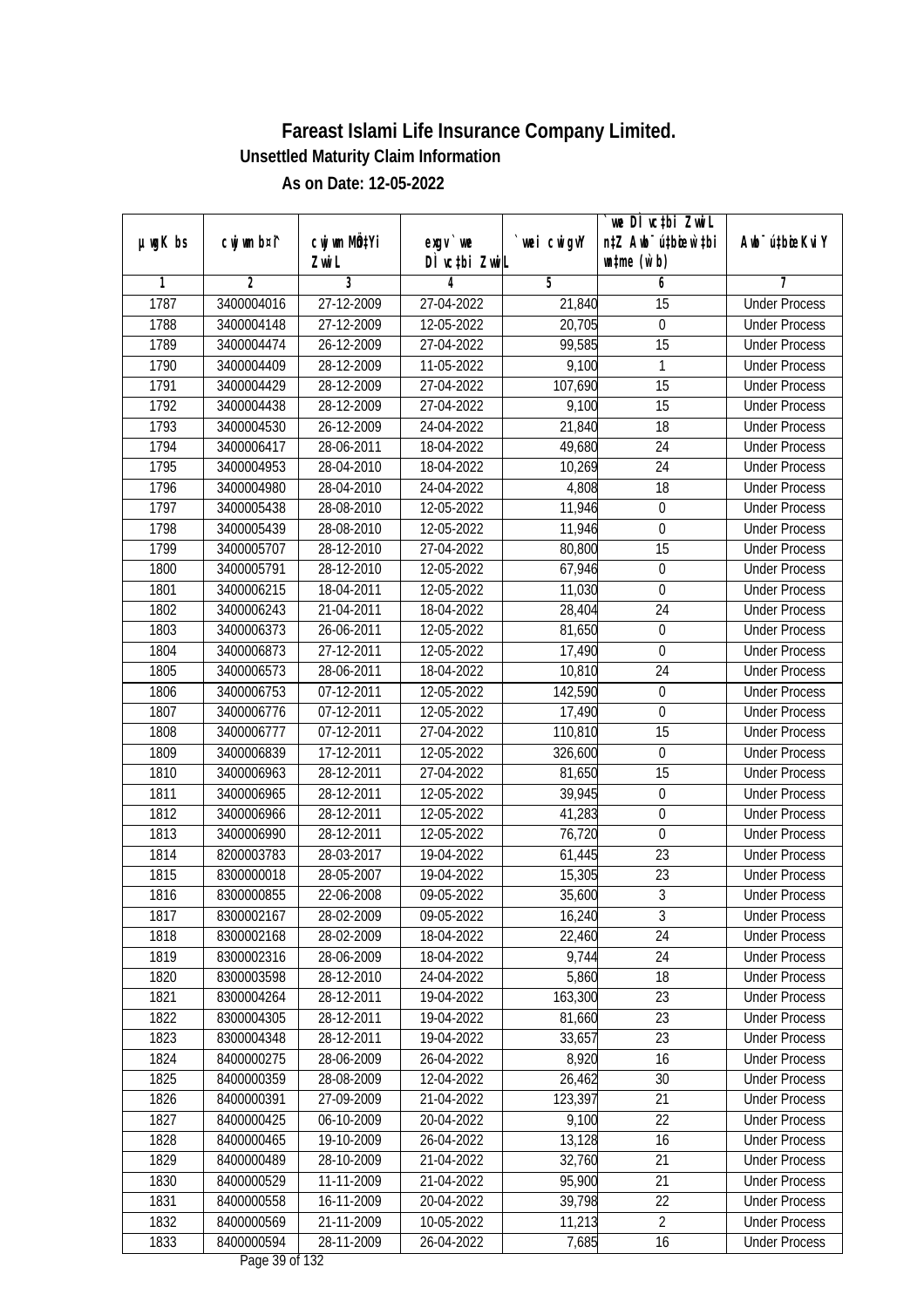|               |                          |                          |                                |                  | `we DÌ vc‡bi ZwiL                                           |                                              |
|---------------|--------------------------|--------------------------|--------------------------------|------------------|-------------------------------------------------------------|----------------------------------------------|
| $µ$ ug $K$ bs | cwj wm b¤i^              | cwj wm MQtYi<br>Zwi L    | $exgV$ we<br>DÌ vctbi ZwiL     | `wei cwigvY      | n‡Z Awb <sup>-</sup> ú‡bioar`‡bi<br>$\n  untime\n  (u`b)\n$ | Awb <sup>-</sup> ú‡bioeKviY                  |
| 1             | 2                        | 3                        | 4                              | 5                | 6                                                           | 7                                            |
| 1834          | 8400000608               | 09-12-2009               | 17-04-2022                     | 4,050            | 25                                                          | <b>Under Process</b>                         |
| 1835          | 8400000613               | 10-12-2009               | 10-05-2022                     | 156,458          | $\overline{2}$                                              | <b>Under Process</b>                         |
| 1836          | 8400000636               | 21-12-2009               | 26-04-2022                     | 32,760           | 16                                                          | <b>Under Process</b>                         |
| 1837          | 8400000640               | 21-12-2009               | 17-04-2022                     | 7,280            | $\overline{25}$                                             | <b>Under Process</b>                         |
| 1838          | 8400000641               | 21-12-2009               | 26-04-2022                     | 43,680           | 16                                                          | <b>Under Process</b>                         |
| 1839          | 8400000643               | 21-12-2009               | 26-04-2022                     | 32,124           | $\overline{16}$                                             | <b>Under Process</b>                         |
| 1840          | 8400000701               | 28-12-2009               | 26-04-2022                     | 57,102           | 16                                                          | <b>Under Process</b>                         |
| 1841          | 8400000666               | 24-12-2009               | 10-05-2022                     | 3,836            | $\overline{2}$                                              | <b>Under Process</b>                         |
| 1842          | 8400000668               | 24-12-2009               | 26-04-2022                     | 43,524           | 16                                                          | <b>Under Process</b>                         |
| 1843          | 8400000687               | 27-12-2009               | 10-05-2022                     | 5,511            | $\overline{2}$                                              | <b>Under Process</b>                         |
| 1844          | 8400000749               | 28-12-2009               | 28-04-2022                     | 32,774           | 14                                                          | <b>Under Process</b>                         |
| 1845          | 8400000753               | 28-12-2009               | 20-04-2022                     | 3,836            | 22                                                          | <b>Under Process</b>                         |
| 1846          | 8400000771               | 28-12-2009               | 28-04-2022                     | 8,890            | $\overline{14}$                                             | <b>Under Process</b>                         |
| 1847          | 8400000905               | 28-12-2009               | 21-04-2022                     | 104,000          | 21                                                          | <b>Under Process</b>                         |
| 1848          | 8400000916               | 28-12-2009               | 12-04-2022                     | 38,619           | 30                                                          | <b>Under Process</b>                         |
| 1849          | 8400001021               | 28-12-2009               | 28-04-2022                     | 26,266           | 14                                                          | <b>Under Process</b>                         |
| 1850          | 8400001060               | 28-12-2009               | 11-05-2022                     | 8,642            | 1                                                           | <b>Under Process</b>                         |
| 1851          | 8400001086               | 28-12-2009               | 20-04-2022                     | 109,200          | 22                                                          | <b>Under Process</b>                         |
| 1852          | 8400001090               | 28-12-2009               | 21-04-2022                     |                  | 21                                                          | <b>Under Process</b>                         |
|               |                          |                          |                                | 313,440          |                                                             |                                              |
| 1853<br>1854  | 8400001154<br>8400001165 | 28-12-2009<br>28-12-2009 | 26-04-2022<br>11-05-2022       | 20,389<br>13,959 | 16<br>1                                                     | <b>Under Process</b><br><b>Under Process</b> |
| 1855          |                          | 28-03-2010               |                                | 66,420           | 30                                                          | <b>Under Process</b>                         |
| 1856          | 8400001357               |                          | 12-04-2022<br>21-04-2022       |                  | 21                                                          | <b>Under Process</b>                         |
| 1857          | 8400001300<br>8400001340 | 28-12-2009<br>28-03-2010 | 26-04-2022                     | 65,520<br>55,350 | 16                                                          | <b>Under Process</b>                         |
| 1858          |                          |                          | 09-05-2022                     | 28,668           | $\sqrt{3}$                                                  | <b>Under Process</b>                         |
| 1859          | 8400001352<br>8400001360 | 28-03-2010<br>28-03-2010 |                                |                  | 3                                                           | <b>Under Process</b>                         |
| 1860          | 8400001361               | 28-03-2010               | 09-05-2022<br>09-05-2022       | 23,368<br>31,019 | 3                                                           | <b>Under Process</b>                         |
| 1861          | 8400001363               | 28-03-2010               | 26-04-2022                     | 66,420           | 16                                                          | <b>Under Process</b>                         |
|               | 8400001364               | 28-03-2010               | 12-04-2022                     |                  | 30                                                          | <b>Under Process</b>                         |
| 1862<br>1863  | 8400001382               | 28-03-2010               | 26-04-2022                     | 55,351<br>52,695 | 16                                                          | <b>Under Process</b>                         |
|               |                          |                          |                                |                  |                                                             |                                              |
| 1864          | 8400001384<br>8400001396 | 28-03-2010<br>17-04-2010 | 26-04-2022                     | 55,380           | 16<br>$\overline{2}$                                        | <b>Under Process</b><br><b>Under Process</b> |
| 1865          |                          |                          | 10-05-2022                     | 15,935           | $\overline{3}$                                              |                                              |
| 1866          | 8400002867               | 26-04-2011               | 09-05-2022                     | 16,326           | $\overline{3}$                                              | <b>Under Process</b>                         |
| 1867          | 8400002933               | 16-06-2011               | 09-05-2022                     | 51,604           | $\overline{3}$                                              | <b>Under Process</b>                         |
| 1868          | 8400003004               | 28-06-2011               | 09-05-2022                     | 12,972           |                                                             | <b>Under Process</b>                         |
| 1869          | 8400003063               | 28-06-2011<br>13-09-2011 | 12-04-2022                     | 6,618            | 30                                                          | <b>Under Process</b>                         |
| 1870<br>1871  | 8400003336<br>8400003344 | 13-09-2011               | 12-04-2022                     | 11,671<br>30,333 | 30<br>30                                                    | <b>Under Process</b>                         |
|               |                          |                          | 12-04-2022                     |                  |                                                             | <b>Under Process</b>                         |
| 1872          | 8400003457<br>8400003480 | 16-10-2011<br>18-10-2011 | 12-04-2022                     | 81,650<br>24,489 | 30<br>$\overline{2}$                                        | <b>Under Process</b>                         |
| 1873<br>1874  |                          | 20-10-2011               | 10-05-2022                     |                  | $\overline{3}$                                              | <b>Under Process</b><br><b>Under Process</b> |
| 1875          | 8400003500<br>8400003558 | 14-11-2011               | 09-05-2022<br>20-04-2022       | 34,553<br>44,664 | 22                                                          | <b>Under Process</b>                         |
| 1876          | 8400003577               | 14-11-2011               | $09 - 05 - 2022$               | 13,951           | $\overline{3}$                                              | <b>Under Process</b>                         |
|               | 8400003629               |                          |                                |                  | 30                                                          |                                              |
| 1877          |                          | 28-11-2011               | 12-04-2022                     | 82,440           |                                                             | <b>Under Process</b>                         |
| 1878          | 8400003631               | 28-11-2011               | 26-04-2022                     | 37,505           | 16                                                          | <b>Under Process</b>                         |
| 1879          | 8400003654               | 12-12-2011               | 10-05-2022                     | 326,620          | $\overline{2}$                                              | <b>Under Process</b>                         |
| 1880          | 8400003660               | 12-12-2011               | 26-04-2022<br>Dega $40$ of 122 | 48,021           | 16                                                          | <b>Under Process</b>                         |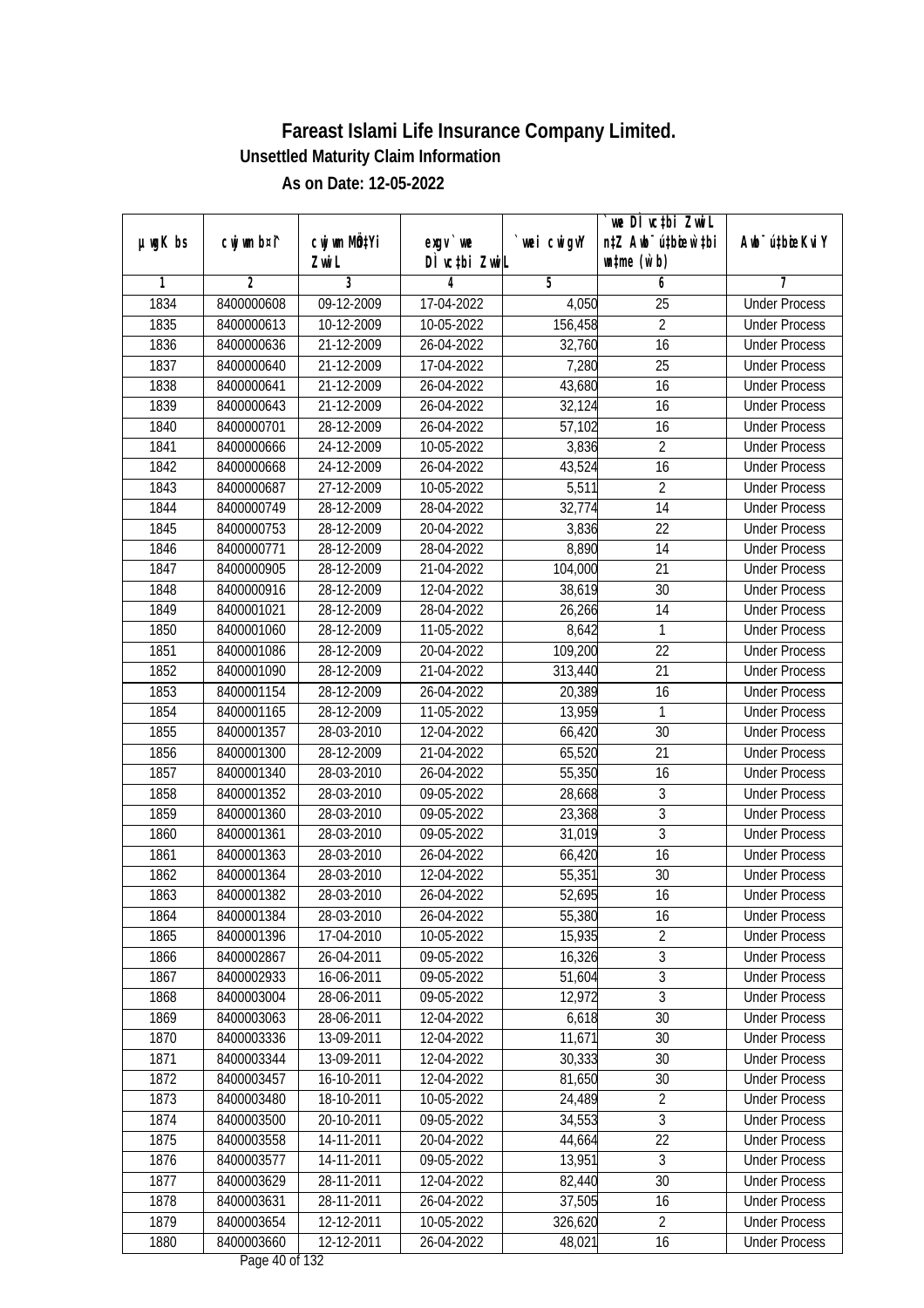|         |                |              |                  |                | we DI vctbi ZwiL                 |                             |
|---------|----------------|--------------|------------------|----------------|----------------------------------|-----------------------------|
| µwgK bs | cwj wm b¤i^    | cwj wm MQtYi | $exqu$ we        | `wei cwigvY    | n‡Z Awb <sup>-</sup> ú‡bioar`‡bi | Awb <sup>-</sup> ú‡bioeKviY |
|         |                | Zwi L        | DÌ vctbi ZwiL    |                | $\n  untime\n  (u`b)\n$          |                             |
| 1       | $\overline{2}$ | 3            | 4                | $\overline{5}$ | 6                                | 7                           |
| 1881    | 8400003817     | 28-12-2011   | 20-04-2022       | 34,795         | $\overline{22}$                  | <b>Under Process</b>        |
| 1882    | 8400001901     | 05-01-2010   | 28-04-2022       | 13,626         | $\overline{14}$                  | <b>Under Process</b>        |
| 1883    | 8400003748     | 27-12-2011   | 26-04-2022       | 6,618          | 16                               | <b>Under Process</b>        |
| 1884    | 8400003751     | 27-12-2011   | 20-04-2022       | 77,728         | 22                               | <b>Under Process</b>        |
| 1885    | 8400003769     | 28-12-2011   | 11-05-2022       | 53,991         | 1                                | <b>Under Process</b>        |
| 1886    | 8400003781     | 28-12-2011   | 26-04-2022       | 81,650         | 16                               | <b>Under Process</b>        |
| 1887    | 8400003822     | 28-12-2011   | 21-04-2022       | 82,160         | $\overline{21}$                  | <b>Under Process</b>        |
| 1888    | 8400003823     | 28-12-2011   | 10-05-2022       | 17,212         | $\overline{2}$                   | <b>Under Process</b>        |
| 1889    | 8400003827     | 28-12-2011   | 20-04-2022       | 97,980         | $\overline{22}$                  | <b>Under Process</b>        |
| 1890    | 8400003915     | 28-12-2011   | 26-04-2022       | 81,655         | 16                               | <b>Under Process</b>        |
| 1891    | 8400003926     | 28-12-2011   | 21-04-2022       | 58,240         | $\overline{21}$                  | <b>Under Process</b>        |
| 1892    | 8400003940     | 28-12-2011   | 26-04-2022       | 26,472         | 16                               | <b>Under Process</b>        |
| 1893    | 8400003962     | 28-12-2011   | 21-04-2022       | 91,600         | $\overline{21}$                  | <b>Under Process</b>        |
| 1894    | 8400003997     | 28-12-2011   | 20-04-2022       | 59,375         | 22                               | <b>Under Process</b>        |
| 1895    | 8400004003     | 28-12-2011   | 09-05-2022       | 6,618          | 3                                | <b>Under Process</b>        |
| 1896    | 8400004008     | 28-12-2011   | 26-04-2022       | 3,618          | 16                               | <b>Under Process</b>        |
| 1897    | 8400004011     | 28-12-2011   | 21-04-2022       | 45,800         | 21                               | <b>Under Process</b>        |
| 1898    | 8400004143     | 28-12-2011   | 17-04-2022       | 3,618          | 25                               | <b>Under Process</b>        |
| 1899    | 8400004123     | 28-12-2011   | 26-04-2022       | 60,000         | 16                               | <b>Under Process</b>        |
| 1900    | 8400004129     | 28-12-2011   | 21-04-2022       | 27,480         | 21                               | <b>Under Process</b>        |
| 1901    | 8400004138     | 28-12-2011   | 26-04-2022       | 81,650         | 16                               | <b>Under Process</b>        |
| 1902    | 8400004150     | 28-12-2011   | 12-04-2022       | 6,619          | 30                               | <b>Under Process</b>        |
| 1903    | 8400004162     | 28-12-2011   | 26-04-2022       | 142,130        | 16                               | <b>Under Process</b>        |
| 1904    | 8400004169     | 28-12-2011   | 12-04-2022       | 44,416         | 30                               | <b>Under Process</b>        |
| 1905    | 8400004215     | 05-03-2012   | 09-05-2022       | 820,250        | 3                                | <b>Under Process</b>        |
| 1906    | 8400004233     | 27-03-2012   | 09-05-2022       | 82,000         | 3                                | <b>Under Process</b>        |
| 1907    | 8400004257     | 28-03-2012   | 21-04-2022       | 82,000         | 21                               | <b>Under Process</b>        |
| 1908    | 8400004260     | 28-03-2012   | 10-05-2022       | 10,677         | $\overline{2}$                   | <b>Under Process</b>        |
| 1909    | 0910900404     | 23-02-2012   | 12-05-2022       | 52,619         | $\boldsymbol{0}$                 | <b>Under Process</b>        |
| 1910    | 0911000593     | 17-02-2010   | 28-04-2022       | 29,818         | 14                               | <b>Under Process</b>        |
| 1911    | 0911000103     | 06-04-2009   | 17-04-2022       | 85,500         | 25                               | <b>Under Process</b>        |
| 1912    | 0911000443     | 22-11-2009   | 10-04-2022       | 24,313         | 32                               | <b>Under Process</b>        |
| 1913    | 0911000444     | 22-11-2009   | 10-04-2022       | 24,210         | 32                               | <b>Under Process</b>        |
| 1914    | 0911000488     | 28-12-2009   | 17-04-2022       | 17,329         | 25                               | <b>Under Process</b>        |
| 1915    | 0911000592     | 11-02-2010   | 17-04-2022       | 46,396         | 25                               | <b>Under Process</b>        |
| 1916    | 0911000705     | 28-03-2010   | 28-04-2022       | 42,952         | 14                               | <b>Under Process</b>        |
| 1917    | 0911001052     | 11-12-2010   | 17-04-2022       | 74,524         | 25                               | <b>Under Process</b>        |
| 1918    | 0911001085     | 28-12-2010   | 18-04-2022       | 44,005         | 24                               | <b>Under Process</b>        |
| 1919    | 0911001245     | 12-03-2011   | 20-04-2022       | 24,690         | 22                               | <b>Under Process</b>        |
| 1920    | 0911001419     | 10-05-2011   | 24-04-2022       | 13,625         | 18                               | <b>Under Process</b>        |
| 1921    | 0911001618     | 28-10-2011   | 21-04-2022       | 47,163         | 21                               | <b>Under Process</b>        |
| 1922    | 0911001619     | 28-10-2011   | 21-04-2022       | 59,573         | 21                               | <b>Under Process</b>        |
| 1923    | 0911001709     | 28-12-2011   | 17-04-2022       | 131,122        | 25                               | <b>Under Process</b>        |
| 1924    | 0911001765     | 28-01-2012   | 17-04-2022       | 30,799         | 25                               | <b>Under Process</b>        |
| 1925    | 0911001771     | 28-01-2012   | 08-05-2022       | 18,036         | $\sqrt{4}$                       | <b>Under Process</b>        |
| 1926    | 0911001801     | 08-03-2012   | 17-04-2022       | 182,710        | 25                               | <b>Under Process</b>        |
| 1927    | 0911001877     | 28-02-2012   | 17-04-2022       | 10,822         | 25                               | <b>Under Process</b>        |
|         |                |              | Dega $11$ of 122 |                |                                  |                             |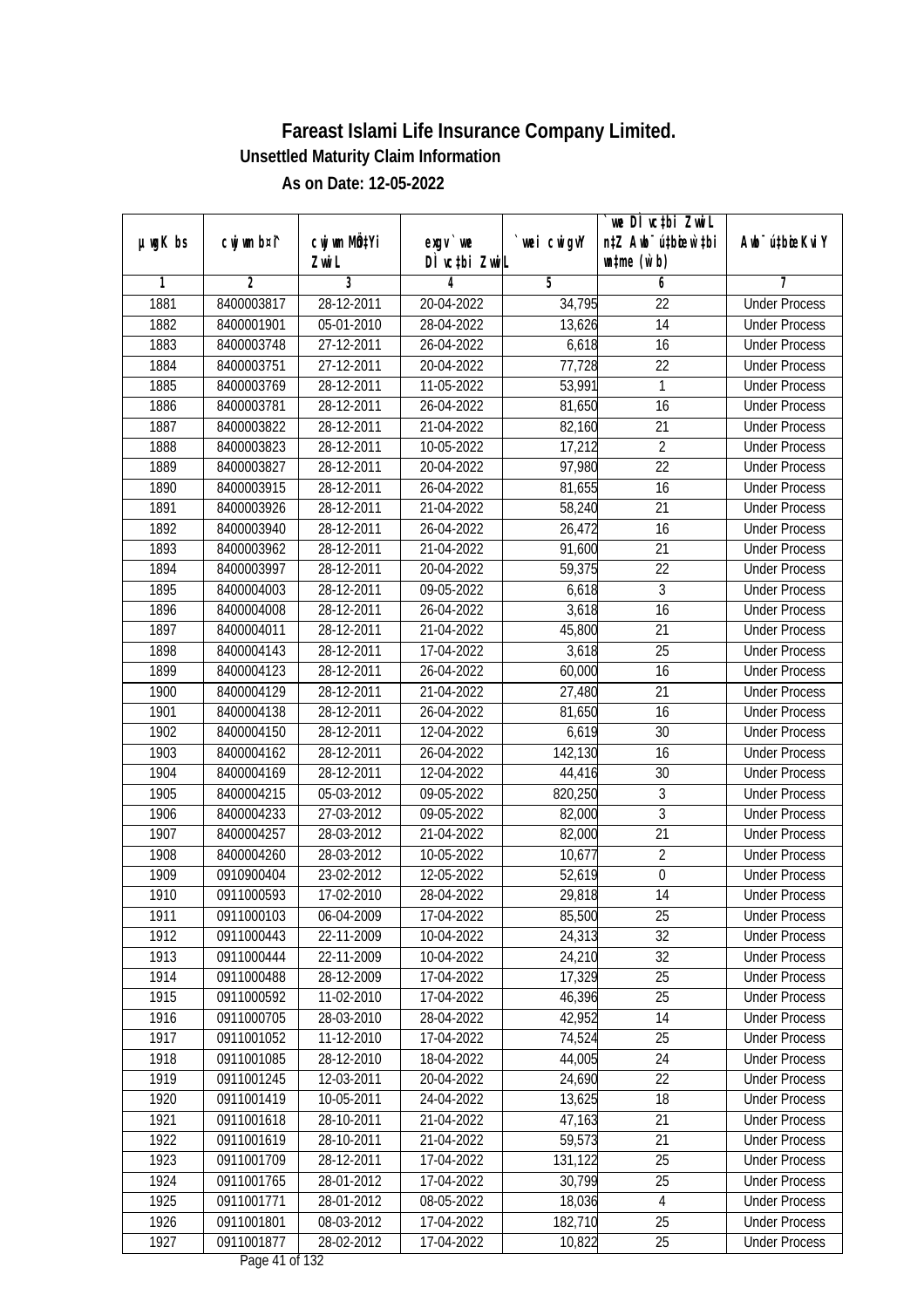|               |                |                  |                                          |             | we DI vctbi ZwiL                 |                             |
|---------------|----------------|------------------|------------------------------------------|-------------|----------------------------------|-----------------------------|
| $µ$ ug $K$ bs | cwj wm b¤i^    | cwj wm MQtYi     | exgv `we                                 | `wei cwigvY | n‡Z Awb <sup>-</sup> ú‡bioar`‡bi | Awb <sup>-</sup> ú‡bioeKviY |
|               |                | Zwi L            | DÌ vctbi ZwiL                            |             | $\n  untime\n  (u`b)\n$          |                             |
| 1             | $\overline{2}$ | 3                | 4                                        | 5           | 6                                | 7                           |
| 1928          | 0911100181     | 28-09-2011       | 26-04-2022                               | 44,761      | 16                               | <b>Under Process</b>        |
| 1929          | 0911100216     | 10-10-2011       | 26-04-2022                               | 12,941      | 16                               | <b>Under Process</b>        |
| 1930          | 0911100362     | 05-12-2011       | 26-04-2022                               | 32,251      | 16                               | <b>Under Process</b>        |
| 1931          | 0911100376     | 28-11-2011       | 26-04-2022                               | 36,707      | 16                               | <b>Under Process</b>        |
| 1932          | 0911100471     | 28-12-2011       | 13-04-2022                               | 58,046      | $\overline{29}$                  | <b>Under Process</b>        |
| 1933          | 0911100525     | 28-12-2011       | 26-04-2022                               | 32,310      | 16                               | <b>Under Process</b>        |
| 1934          | 0911100563     | 28-12-2011       | 26-04-2022                               | 33,128      | 16                               | <b>Under Process</b>        |
| 1935          | 0911100596     | 28-12-2011       | 26-04-2022                               | 22,927      | 16                               | <b>Under Process</b>        |
| 1936          | 0911100652     | 28-01-2012       | 26-04-2022                               | 43,897      | 16                               | <b>Under Process</b>        |
| 1937          | 0911100654     | 28-01-2012       | 09-05-2022                               | 5,795       | $\sqrt{3}$                       | <b>Under Process</b>        |
| 1938          | 0911100661     | 28-01-2012       | 09-05-2022                               | 73,915      | $\overline{3}$                   | <b>Under Process</b>        |
| 1939          | 0911100695     | 28-02-2012       | 09-05-2022                               | 56,703      | 3                                | <b>Under Process</b>        |
| 1940          | 0911100702     | 28-02-2012       | 26-04-2022                               | 48,835      | $\overline{16}$                  | <b>Under Process</b>        |
| 1941          | 0911100704     | 28-02-2012       | 26-04-2022                               | 34,922      | 16                               | <b>Under Process</b>        |
| 1942          | 0911100790     | 28-03-2012       | 09-05-2022                               | 38,237      | 3                                | <b>Under Process</b>        |
| 1943          | 0911200064     | 24-08-2011       | 08-05-2022                               | 37,176      | 4                                | <b>Under Process</b>        |
| 1944          | 0911200163     | 30-11-2011       | 10-04-2022                               | 50,167      | 32                               | <b>Under Process</b>        |
| 1945          | 0911200212     | 28-12-2011       | 10-04-2022                               | 36,526      | 32                               | <b>Under Process</b>        |
| 1946          | 0911200218     | 28-12-2011       | 10-04-2022                               | 188,821     | 32                               | <b>Under Process</b>        |
| 1947          | 0911200224     | 28-12-2011       | 10-04-2022                               | 58,046      | 32                               | <b>Under Process</b>        |
| 1948          | 0911200228     | 28-12-2011       | 08-05-2022                               | 5,561       | $\overline{4}$                   | <b>Under Process</b>        |
| 1949          | 0911200266     | 28-12-2011       | 10-04-2022                               | 25,182      | 32                               | <b>Under Process</b>        |
| 1950          | 0911200294     | 28-12-2011       | 10-04-2022                               | 50,144      | 32                               | <b>Under Process</b>        |
| 1951          | 0911200310     | 11-12-2011       | 08-05-2022                               | 13,347      | $\sqrt{4}$                       | <b>Under Process</b>        |
| 1952          | 0911200381     | 11-02-2012       | 08-05-2022                               | 31,662      | $\sqrt{4}$                       | <b>Under Process</b>        |
| 1953          | 0911200413     | 06-03-2012       | 08-05-2022                               | 18,922      | 4                                | <b>Under Process</b>        |
| 1954          | 0911200420     | 13-03-2012       | 10-04-2022                               | 37,753      | 32                               | <b>Under Process</b>        |
| 1955          | 0911200433     | 20-03-2012       | 08-05-2022                               | 97,167      | $\overline{4}$                   | <b>Under Process</b>        |
| 1956          | 0911200448     | 28-03-2012       | 18-04-2022                               | 38,866      | 24                               | <b>Under Process</b>        |
| 1957          | 0911200450     | 04-03-2012       | 10-04-2022                               | 58,301      | 32                               | <b>Under Process</b>        |
| 1958          | 0911200476     | 28-01-2012       | 08-05-2022                               | 42,463      | 4                                | <b>Under Process</b>        |
| 1959          | 0911300070     | 22-09-2011       | 28-04-2022                               | 38,395      | 14                               | <b>Under Process</b>        |
| 1960          | 0911300177     | 10-10-2011       | 18-04-2022                               | 9,406       | 24                               | <b>Under Process</b>        |
| 1961          | 0911300608     | 19-12-2011       | 28-04-2022                               | 18,338      | 14                               | <b>Under Process</b>        |
| 1962          | 0911300732     | 28-12-2011       | 18-04-2022                               | 8,007       | 24                               | <b>Under Process</b>        |
| 1963          | 0911300761     | 28-12-2011       | 28-04-2022                               | 15,719      | 14                               | <b>Under Process</b>        |
| 1964          | 0911300889     | 28-12-2011       | 18-04-2022                               | 37,054      | 24                               | <b>Under Process</b>        |
| 1965          | 0911301052     | 29-01-2012       | 08-05-2022                               | 11,241      | $\overline{4}$                   | <b>Under Process</b>        |
| 1966          | 0911301082     | 14-02-2012       | 19-04-2022                               | 15,774      | 23                               | <b>Under Process</b>        |
| 1967          | 0911301093     | 28-01-2012       | 28-04-2022                               | 5,121       | 14                               | <b>Under Process</b>        |
| 1968          | 0911301137     | 22-02-2012       | 28-04-2022                               | 13,768      | 14                               | <b>Under Process</b>        |
| 1969          | 0911301225     | 15-03-2012       | 19-04-2022                               | 63,130      | 23                               | <b>Under Process</b>        |
| 1970          | 0911301251     | 15-04-2012       | 28-04-2022                               | 25,930      | 14                               | <b>Under Process</b>        |
| 1971          | 0911301259     | 08-04-2012       | 28-04-2022                               | 88,261      | 14                               | <b>Under Process</b>        |
| 1972          | 0911301260     | 15-04-2012       | 28-04-2022                               | 25,930      | 14                               | <b>Under Process</b>        |
| 1973          | 0911301313     | 18-04-2012       | 28-04-2022                               | 11,370      | 14                               | <b>Under Process</b>        |
| 1974          | 0911400039     | $28 - 11 - 2011$ | 09-05-2022<br>Dega $\overline{A}$ of 122 | 36,217      | $\mathfrak{Z}$                   | <b>Under Process</b>        |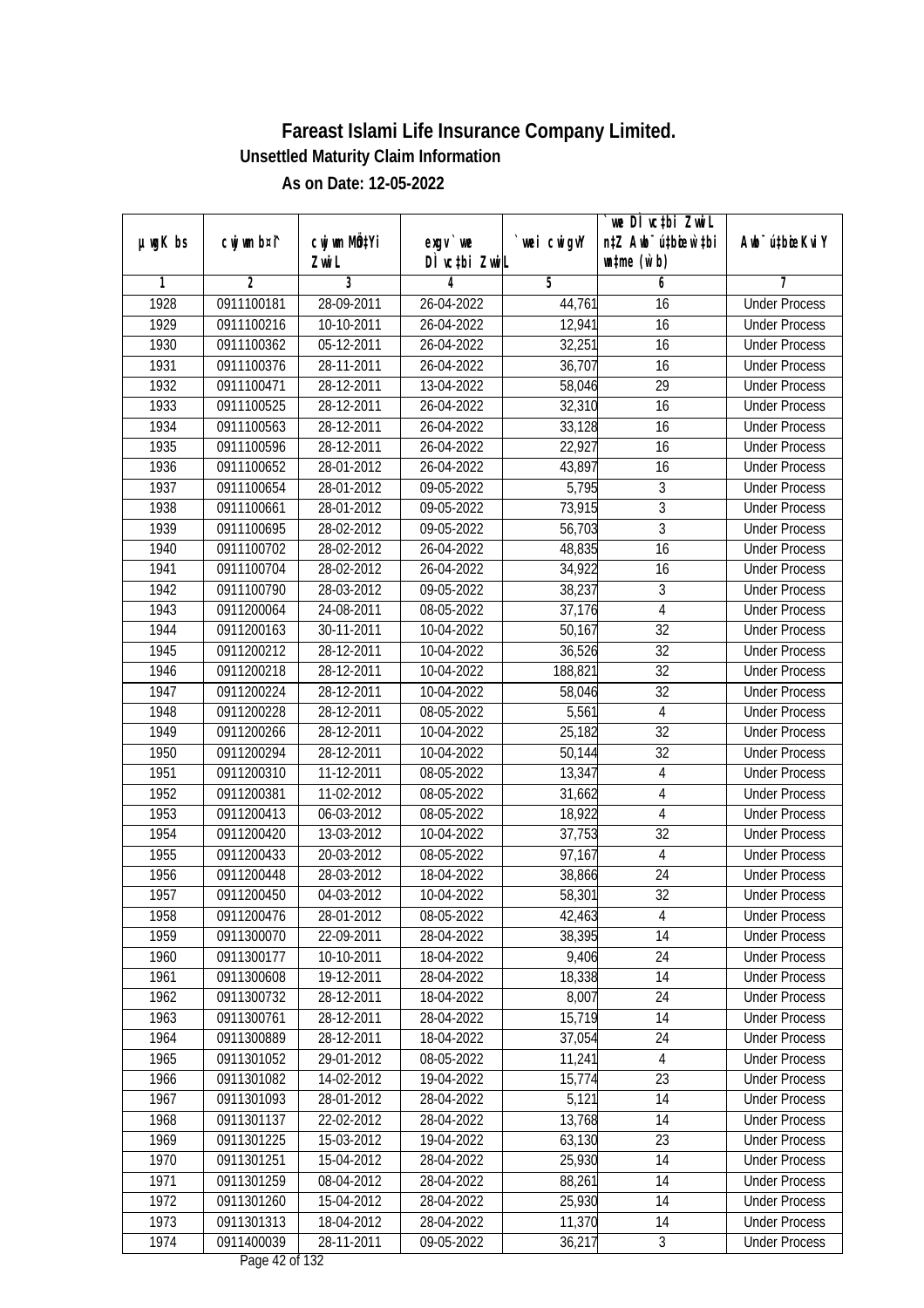|               |             |              |                                          |             | `we DÌ vc‡bi ZwwiL               |                             |
|---------------|-------------|--------------|------------------------------------------|-------------|----------------------------------|-----------------------------|
| $µ$ ug $K$ bs | cwj wm b¤i^ | cwj wm MQtYi | exgy `we                                 | `wei cwigvY | n‡Z Awb <sup>-</sup> ú‡bioen`‡bi | Awb <sup>-</sup> ú‡bioeKviY |
|               |             | Zwi L        | DÌ vctbi ZwiL                            |             | $\n  untime\n  (u`b)\n$          |                             |
| 1             | 2           | 3            | 4                                        | 5           | 6                                | 7                           |
| 1975          | 0911400044  | 28-11-2011   | 11-05-2022                               | 36,048      | 1                                | <b>Under Process</b>        |
| 1976          | 0911400064  | 28-11-2011   | 17-04-2022                               | 21,750      | $\overline{25}$                  | <b>Under Process</b>        |
| 1977          | 0911400070  | 28-11-2011   | 11-05-2022                               | 86,070      | 1                                | <b>Under Process</b>        |
| 1978          | 0911400083  | 24-12-2011   | 19-04-2022                               | 38,697      | $\overline{23}$                  | <b>Under Process</b>        |
| 1979          | 0911400160  | 28-12-2011   | 09-05-2022                               | 33,366      | 3                                | <b>Under Process</b>        |
| 1980          | 0911400161  | 28-12-2011   | 11-05-2022                               | 90,910      | 1                                | <b>Under Process</b>        |
| 1981          | 0911400180  | 28-12-2011   | 19-04-2022                               | 173,115     | $\overline{23}$                  | <b>Under Process</b>        |
| 1982          | 0911400196  | 28-12-2011   | 11-05-2022                               | 53,451      | 1                                | <b>Under Process</b>        |
| 1983          | 0911500132  | 27-10-2011   | 11-04-2022                               | 38,697      | 31                               | <b>Under Process</b>        |
| 1984          | 0911500215  | 28-11-2011   | 08-05-2022                               | 35,184      | $\overline{4}$                   | <b>Under Process</b>        |
| 1985          | 0911500362  | 28-12-2011   | 08-05-2022                               | 29,082      | 4                                | <b>Under Process</b>        |
| 1986          | 0911500506  | 28-02-2012   | 08-05-2022                               | 194,326     | $\overline{4}$                   | <b>Under Process</b>        |
| 1987          | 0912005164  | 28-06-2011   | 25-04-2022                               | 28,917      | 17                               | <b>Under Process</b>        |
| 1988          | 0912005385  | 28-07-2011   | 21-04-2022                               | 248,857     | 21                               | <b>Under Process</b>        |
| 1989          | 0912005403  | 27-08-2011   | 18-04-2022                               | 63,458      | 24                               | <b>Under Process</b>        |
| 1990          | 0912005877  | 28-12-2011   | 25-04-2022                               | 96,743      | 17                               | <b>Under Process</b>        |
| 1991          | 0912005898  | 28-12-2011   | 27-04-2022                               | 13,347      | 15                               | <b>Under Process</b>        |
| 1992          | 0912005901  | 28-12-2011   | 27-04-2022                               | 82,519      | 15                               | <b>Under Process</b>        |
| 1993          | 0912005955  | 28-01-2012   | 21-04-2022                               | 90,197      | 21                               | <b>Under Process</b>        |
| 1994          | 0912006014  | 28-01-2012   | 21-04-2022                               | 17,227      | 21                               | <b>Under Process</b>        |
| 1995          | 0912006017  | 28-01-2012   | 21-04-2022                               | 41,136      | 21                               | <b>Under Process</b>        |
| 1996          | 0912006021  | 28-01-2012   | 21-04-2022                               | 93,174      | 21                               | <b>Under Process</b>        |
| 1997          | 0912006031  | 28-01-2012   | 21-04-2022                               | 97,167      | 21                               | <b>Under Process</b>        |
| 1998          | 0912006056  | 28-02-2012   | 21-04-2022                               | 194,326     | 21                               | <b>Under Process</b>        |
| 1999          | 0912006067  | 28-02-2012   | 12-05-2022                               | 766,656     | $\boldsymbol{0}$                 | <b>Under Process</b>        |
| 2000          | 0912006068  | 28-02-2012   | 27-04-2022                               | 766,656     | 15                               | <b>Under Process</b>        |
| 2001          | 0912006113  | 28-02-2012   | 21-04-2022                               | 169,075     | 21                               | <b>Under Process</b>        |
| 2002          | 0912006115  | 28-02-2012   | 21-04-2022                               | 194,326     | 21                               | <b>Under Process</b>        |
| 2003          | 0912006122  | 28-02-2012   | 19-04-2022                               | 50,819      | 23                               | <b>Under Process</b>        |
| 2004          | 0975004884  | 10-03-2012   | 20-04-2022                               | 97,167      | 22                               | <b>Under Process</b>        |
| 2005          | 0975004895  | 13-03-2012   | 21-04-2022                               | 155,371     | 21                               | <b>Under Process</b>        |
| 2006          | 0975004907  | 15-03-2012   | 08-05-2022                               | 97,167      | 4                                | <b>Under Process</b>        |
| 2007          | 0975004914  | 18-03-2012   | 28-04-2022                               | 48,988      | 14                               | <b>Under Process</b>        |
| 2008          | 0975004951  | 28-03-2012   | 21-04-2022                               | 58,301      | 21                               | <b>Under Process</b>        |
| 2009          | 0976007525  | 28-06-2011   | 24-04-2022                               | 27,067      | 18                               | <b>Under Process</b>        |
| 2010          | 0976007527  | 28-06-2011   | 24-04-2022                               | 6,673       | 18                               | <b>Under Process</b>        |
| 2011          | 0976007747  | 28-06-2011   | 24-04-2022                               | 11,977      | 18                               | <b>Under Process</b>        |
| 2012          | 0976007928  | 28-06-2011   | 24-04-2022                               | 21,162      | 18                               | <b>Under Process</b>        |
| 2013          | 0976008244  | 28-08-2011   | 24-04-2022                               | 16,578      | 18                               | <b>Under Process</b>        |
| 2014          | 0976008325  | 20-09-2011   | 24-04-2022                               | 53,213      | 18                               | <b>Under Process</b>        |
| 2015          | 0976008335  | 28-09-2011   | 24-04-2022                               | 13,756      | 18                               | <b>Under Process</b>        |
| 2016          | 0976008806  | 20-10-2011   | 24-04-2022                               | 11,345      | 18                               | <b>Under Process</b>        |
| 2017          | 0976008881  | 17-11-2011   | 24-04-2022                               | 55,015      | $\overline{18}$                  | <b>Under Process</b>        |
| 2018          | 0976009042  | 28-11-2011   | 11-04-2022                               | 16,127      | 31                               | <b>Under Process</b>        |
| 2019          | 0976009083  | 28-11-2011   | 24-04-2022                               | 14,109      | 18                               | <b>Under Process</b>        |
| 2020          | 0976009163  | 28-11-2011   | 24-04-2022                               | 9,677       | 18                               | <b>Under Process</b>        |
| 2021          | 0976009195  | 28-11-2011   | 24-04-2022<br>$D_{\text{max}}$ 42 of 123 | 10,343      | 18                               | <b>Under Process</b>        |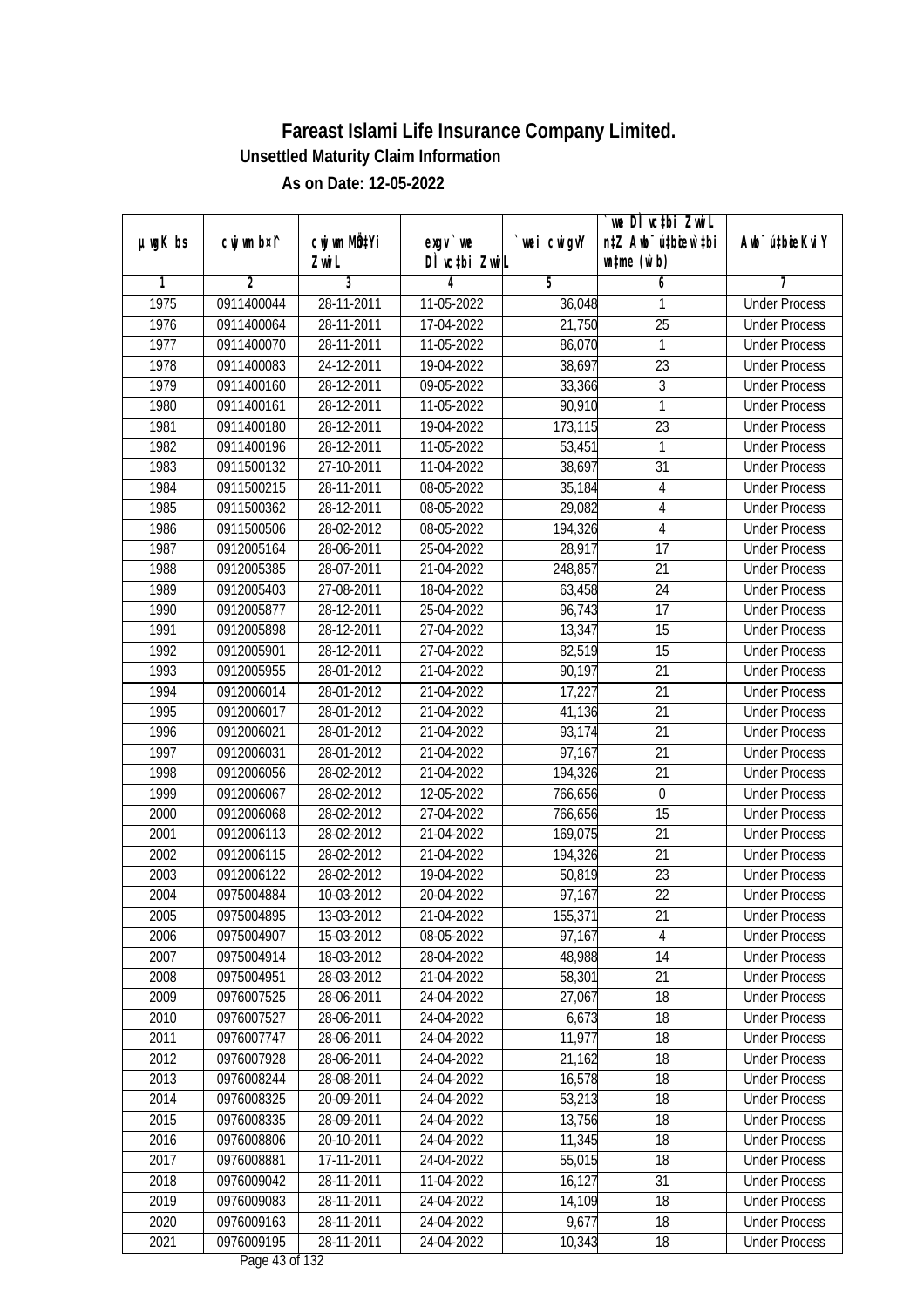|               |                |                       |                           |            | we DI vctbi ZwiL                                            |                             |
|---------------|----------------|-----------------------|---------------------------|------------|-------------------------------------------------------------|-----------------------------|
| $µ$ ug $K$ bs | cwj wm b¤i^    | cwj wm MQtYi<br>Zwi L | exgv `we<br>DÌ vctbi ZwiL | wei cwigvY | n‡Z Awb <sup>-</sup> ú‡bicen`‡bi<br>$\n  untime\n  (u`b)\n$ | Awb <sup>-</sup> ú‡bioeKviY |
| 1             | $\overline{2}$ | 3                     | 4                         | 5          | 6                                                           | 7                           |
| 2022          | 0976009334     | 20-12-2011            | 24-04-2022                | 39,724     | $\overline{18}$                                             | <b>Under Process</b>        |
| 2023          | 0976009338     | 20-12-2011            | 24-04-2022                | 15,015     | 18                                                          | <b>Under Process</b>        |
| 2024          | 0976009399     | 20-12-2011            | 24-04-2022                | 83,693     | $\overline{18}$                                             | <b>Under Process</b>        |
| 2025          | 0976009486     | 28-12-2011            | 24-04-2022                | 35,491     | 18                                                          | <b>Under Process</b>        |
| 2026          | 0976009514     | 28-12-2011            | 24-04-2022                | 38,697     | $\overline{18}$                                             | <b>Under Process</b>        |
| 2027          | 0976009632     | 28-12-2011            | 24-04-2022                | 60,346     | $\overline{18}$                                             | <b>Under Process</b>        |
| 2028          | 0976009636     | 28-12-2011            | 24-04-2022                | 31,204     | 18                                                          | <b>Under Process</b>        |
| 2029          | 0976009703     | 28-12-2011            | 24-04-2022                | 95,412     | 18                                                          | <b>Under Process</b>        |
| 2030          | 0976009770     | 28-12-2011            | 24-04-2022                | 89,410     | 18                                                          | <b>Under Process</b>        |
| 2031          | 0976009776     | 28-12-2011            | 11-04-2022                | 96,743     | 31                                                          | <b>Under Process</b>        |
| 2032          | 0976009801     | 28-12-2011            | 24-04-2022                | 9,171      | $\overline{18}$                                             | <b>Under Process</b>        |
| 2033          | 0976009887     | 28-12-2011            | 12-04-2022                | 43,501     | 30                                                          | <b>Under Process</b>        |
| 2034          | 0976010201     | 24-03-2012            | 24-04-2022                | 37,579     | $\overline{18}$                                             | <b>Under Process</b>        |
| 2035          | 0976010209     | 24-03-2012            | 24-04-2022                | 72,406     | 18                                                          | <b>Under Process</b>        |
| 2036          | 0977007291     | 25-05-2011            | 10-05-2022                | 14,458     | $\overline{2}$                                              | <b>Under Process</b>        |
| 2037          | 0977007393     | 04-06-2011            | 10-05-2022                | 8,144      | $\overline{2}$                                              | <b>Under Process</b>        |
| 2038          | 0977007444     | 14-06-2011            | 25-04-2022                | 36,833     | $\overline{17}$                                             | <b>Under Process</b>        |
| 2039          | 0977007629     | 28-06-2011            | 25-04-2022                | 5,338      | 17                                                          | <b>Under Process</b>        |
| 2040          | 0977008661     | 19-02-2012            | 10-05-2022                | 6,087      | $\overline{2}$                                              | <b>Under Process</b>        |
| 2041          | 0976004117     | 28-06-2010            | 24-04-2022                | 8,514      | 18                                                          | <b>Under Process</b>        |
| 2042          | 0976004521     | 28-08-2010            | 24-04-2022                | 16,136     | 18                                                          | <b>Under Process</b>        |
| 2043          | 0976005722     | 28-12-2010            | 19-04-2022                | 7,665      | 23                                                          | <b>Under Process</b>        |
| 2044          | 0976006939     | 28-03-2011            | 11-04-2022                | 5,152      | 31                                                          | <b>Under Process</b>        |
| 2045          | 0977001743     | 25-01-2010            | 10-05-2022                | 24,420     | $\overline{2}$                                              | <b>Under Process</b>        |
| 2046          | 0977002103     | 25-02-2010            | 25-04-2022                | 10,355     | 17                                                          | <b>Under Process</b>        |
| 2047          | 0977002491     | 28-03-2010            | 10-05-2022                | 8,975      | $\overline{2}$                                              | <b>Under Process</b>        |
| 2048          | 0977004987     | 28-11-2010            | 10-05-2022                | 12,525     | $\overline{2}$                                              | <b>Under Process</b>        |
| 2049          | 0977005967     | 28-12-2010            | 25-04-2022                | 10,183     | 17                                                          | <b>Under Process</b>        |
| 2050          | 0977008072     | 25-10-2011            | 25-04-2022                | 13,902     | 17                                                          | <b>Under Process</b>        |
| 2051          | 0977008151     | 20-11-2011            | 10-05-2022                | 36,252     | $\overline{2}$                                              | <b>Under Process</b>        |
| 2052          | 0977008153     | 22-11-2011            | 10-05-2022                | 9,877      | 2                                                           | <b>Under Process</b>        |
| 2053          | 0977008208     | 28-11-2011            | 10-05-2022                | 10,346     | $\overline{2}$                                              | <b>Under Process</b>        |
| 2054          | 0977008224     | 28-11-2011            | 10-05-2022                | 13,347     | $\overline{2}$                                              | <b>Under Process</b>        |
| 2055          | 0977008490     | 28-12-2011            | 25-04-2022                | 175,523    | 17                                                          | <b>Under Process</b>        |
| 2056          | 0977008576     | 28-01-2012            | 25-04-2022                | 8,793      | 17                                                          | <b>Under Process</b>        |
| 2057          | 0977008591     | 28-01-2012            | 10-05-2022                | 68,813     | 2                                                           | <b>Under Process</b>        |
| 2058          | 0977008593     | 28-01-2012            | 10-05-2022                | 57,345     | $\overline{2}$                                              | <b>Under Process</b>        |
| 2059          | 0977008640     | 15-02-2012            | 10-05-2022                | 85,854     | $\overline{2}$                                              | <b>Under Process</b>        |
| 2060          | 0977008686     | 28-02-2012            | 25-04-2022                | 533,841    | 17                                                          | <b>Under Process</b>        |
| 2061          | 0977008693     | 28-02-2012            | 25-04-2022                | 85,368     | 17                                                          | <b>Under Process</b>        |
| 2062          | 0977008711     | 28-02-2012            | 25-04-2022                | 20,888     | 17                                                          | <b>Under Process</b>        |
| 2063          | 0977008716     | 28-02-2012            | 10-05-2022                | 15,925     | $\overline{2}$                                              | <b>Under Process</b>        |
| 2064          | 0977008786     | 20-03-2012            | 25-04-2022                | 52,263     | 17                                                          | <b>Under Process</b>        |
| 2065          | 0977008821     | 28-03-2012            | 10-05-2022                | 13,337     | $\overline{2}$                                              | <b>Under Process</b>        |
| 2066          | 0977008822     | 28-03-2012            | 25-04-2022                | 26,744     | 17                                                          | <b>Under Process</b>        |
| 2067          | 0977008824     | 28-03-2012            | 25-04-2022                | 13,534     | 17                                                          | <b>Under Process</b>        |
| 2068          | 0977008825     | 28-03-2012            | 25-04-2022                | 194,326    | 17                                                          | <b>Under Process</b>        |
|               |                |                       | Dega $11$ of 122          |            |                                                             |                             |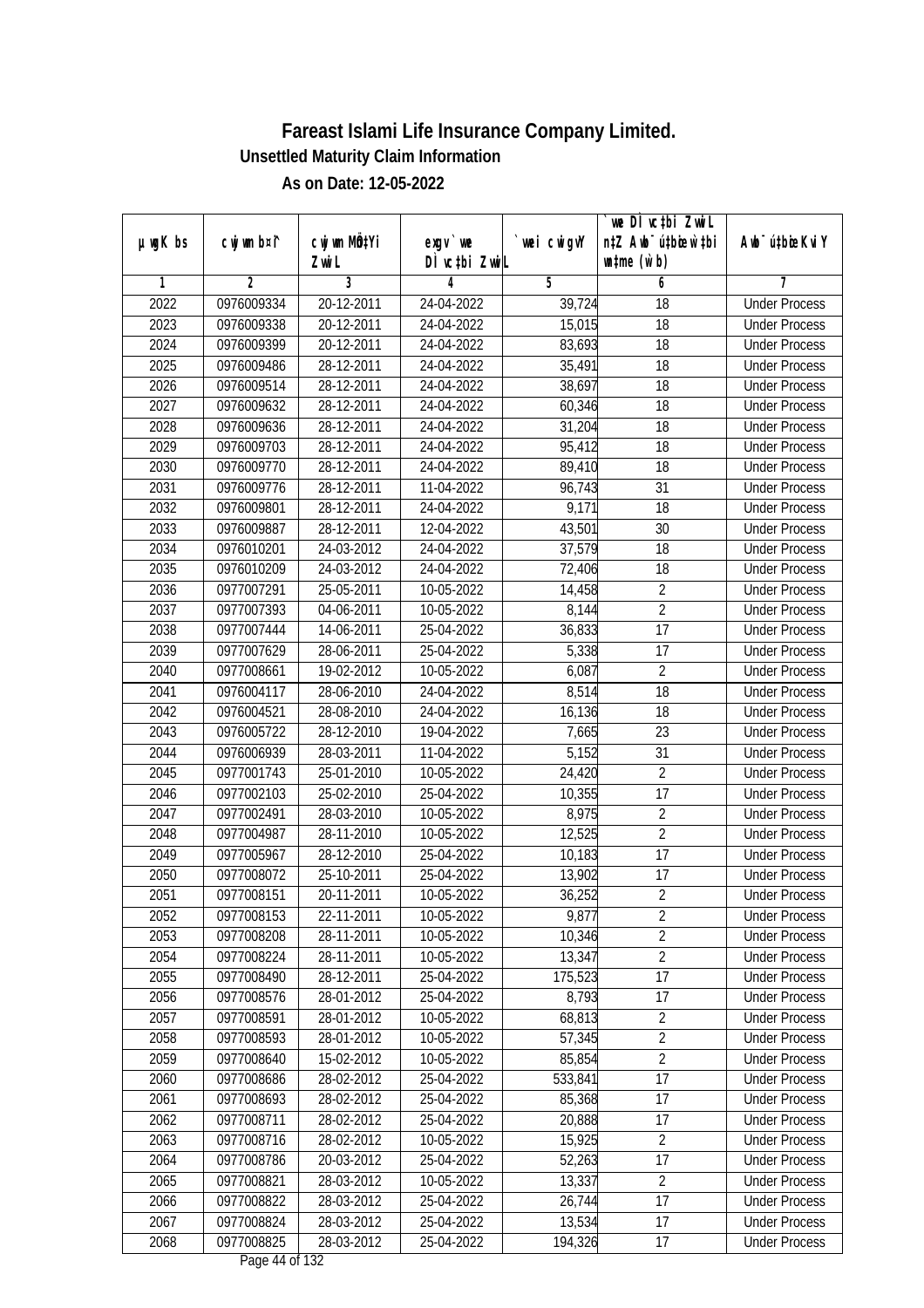|               |                          |                          |                           |             | we DI vctbi ZwiL                                            |                                              |
|---------------|--------------------------|--------------------------|---------------------------|-------------|-------------------------------------------------------------|----------------------------------------------|
| $µ$ ug $K$ bs | cwj wm b¤i^              | cwj wm MQtYi<br>Zwi L    | exgy `we<br>DÌ vctbi ZwiL | `wei cwigvY | n‡Z Awb <sup>-</sup> ú‡bioar`‡bi<br>$\n  untime\n  (u`b)\n$ | Awb <sup>-</sup> ú‡bioeKviY                  |
| 1             | 2                        | 3                        | 4                         | 5           | 6                                                           | 7                                            |
| 2069          | 0977008826               | 28-03-2012               | 25-04-2022                | 58,301      | $\overline{17}$                                             | <b>Under Process</b>                         |
| 2070          | 0977008828               | 28-03-2012               | 25-04-2022                | 38,866      | $\overline{17}$                                             | <b>Under Process</b>                         |
| 2071          | 0978001359               | 26-02-2012               | 18-04-2022                | 25,876      | $\overline{24}$                                             | <b>Under Process</b>                         |
| 2072          | 0978001241               | 23-11-2011               | 18-04-2022                | 41,066      | 24                                                          | <b>Under Process</b>                         |
| 2073          | 0978001341               | 28-12-2011               | 18-04-2022                | 22,339      | $\overline{24}$                                             | <b>Under Process</b>                         |
| 2074          | 0978001342               | 28-12-2011               | 18-04-2022                | 68,956      | 24                                                          | <b>Under Process</b>                         |
| 2075          | 0978001365               | 28-02-2012               | 27-04-2022                | 55,832      | 15                                                          | <b>Under Process</b>                         |
| 2076          | 0979002292               | 07-09-2011               | 11-05-2022                | 124,122     | 1                                                           | <b>Under Process</b>                         |
| 2077          | 0979002424               | 13-10-2011               | 26-04-2022                | 38,697      | 16                                                          | <b>Under Process</b>                         |
| 2078          | 0979002462               | 24-10-2011               | 26-04-2022                | 8,464       | 16                                                          | <b>Under Process</b>                         |
| 2079          | 0979002500               | 28-11-2011               | 11-05-2022                | 41,411      | 1                                                           | <b>Under Process</b>                         |
| 2080          | 0979002509               | 02-11-2011               | $\overline{11}$ -05-2022  | 76,195      | 1                                                           | <b>Under Process</b>                         |
| 2081          | 0979002519               | 28-11-2011               | 28-04-2022                | 53,639      | $\overline{14}$                                             | <b>Under Process</b>                         |
| 2082          | 0979002615               | 18-12-2011               | 18-04-2022                | 13,347      | 24                                                          | <b>Under Process</b>                         |
| 2083          | 0979002627               | 28-12-2011               | 19-04-2022                | 54,224      | 23                                                          | <b>Under Process</b>                         |
| 2084          | 0979002681               | 28-12-2011               | 19-04-2022                | 26,693      | 23                                                          | <b>Under Process</b>                         |
| 2085          | 0979002699               | 28-12-2011               | 18-04-2022                | 84,071      | 24                                                          | <b>Under Process</b>                         |
| 2086          | 0979002745               | 28-12-2011               | 18-04-2022                | 96,743      | 24                                                          | <b>Under Process</b>                         |
| 2087          | 0979002787               | 07-02-2012               | 11-05-2022                | 100,947     | 1                                                           | <b>Under Process</b>                         |
| 2088          | 0979002794               | 06-02-2012               | 26-04-2022                | 30,996      | 16                                                          | <b>Under Process</b>                         |
| 2089          | 0979002799               | 19-02-2012               | 19-04-2022                | 97,167      | 23                                                          | <b>Under Process</b>                         |
| 2090          | 0979002800               | 28-01-2012               | 11-05-2022                | 388,652     | 1                                                           |                                              |
| 2091          | 0979002804               | 22-02-2012               | 26-04-2022                |             | 16                                                          | <b>Under Process</b><br><b>Under Process</b> |
|               |                          |                          |                           | 191,664     |                                                             |                                              |
| 2092          | 0979002807               | 11-02-2012               | 11-05-2022                | 32,200      | $\mathbf{1}$                                                | <b>Under Process</b>                         |
| 2093<br>2094  | 0979002817<br>0979002823 | 23-02-2012<br>27-02-2012 | 20-04-2022<br>11-05-2022  | 191,664     | 22<br>1                                                     | <b>Under Process</b><br><b>Under Process</b> |
| 2095          | 0979002834               | 26-02-2012               |                           | 32,390      | 24                                                          |                                              |
|               |                          |                          | 18-04-2022                | 194,326     |                                                             | <b>Under Process</b>                         |
| 2096          | 0979002850               | 14-03-2012               | 11-05-2022                | 97,167      | 1                                                           | <b>Under Process</b>                         |
| 2097          | 0979002856               | 10-03-2012               | 11-05-2022                | 177,508     | 1                                                           | <b>Under Process</b>                         |
| 2098          | 0979002863               | 25-02-2012               | 26-04-2022                | 38,866      | 16                                                          | <b>Under Process</b>                         |
| 2099          | 3400007008               | 28-12-2011               | 19-04-2022                | 161,100     | 23                                                          | <b>Under Process</b>                         |
| 2100          | 3400007010               | 28-12-2011               | 19-04-2022                | 303,060     | 23                                                          | <b>Under Process</b>                         |
| 2101          | 3400007038               | 28-12-2011               | 27-04-2022                | 53,132      | 15                                                          | <b>Under Process</b>                         |
| 2102          | 3400007117               | 28-12-2011               | 19-04-2022                | 74,665      | 23                                                          | <b>Under Process</b>                         |
| 2103          | 3400007144               | 28-12-2011               | 27-04-2022                | 101,710     | 15                                                          | <b>Under Process</b>                         |
| 2104          | 3400007312               | 28-02-2012               | 12-05-2022                | 164,010     | 0                                                           | <b>Under Process</b>                         |
| 2105          | 3400007233               | 28-12-2011               | 27-04-2022                | 141,620     | 15                                                          | <b>Under Process</b>                         |
| 2106          | 3400007301               | 28-02-2012               | 12-05-2022                | 80,905      | $\boldsymbol{0}$                                            | <b>Under Process</b>                         |
| 2107          | 3400007307               | 28-02-2012               | 12-05-2022                | 80,905      | $\boldsymbol{0}$                                            | <b>Under Process</b>                         |
| 2108          | 3400007336               | 14-03-2012               | 12-05-2022                | 49,200      | $\boldsymbol{0}$                                            | <b>Under Process</b>                         |
| 2109          | 3400007371               | 28-03-2012               | 18-04-2022                | 62,585      | 24                                                          | <b>Under Process</b>                         |
| 2110          | 3400007372               | 22-03-2012               | 12-05-2022                | 492,000     | $\boldsymbol{0}$                                            | <b>Under Process</b>                         |
| 2111          | 3400007397               | 07-04-2012               | $08 - 05 - 2022$          | 38,745      | 4                                                           | <b>Under Process</b>                         |
| 2112          | 3500004790               | 26-10-2009               | 28-04-2022                | 4,250       | 14                                                          | <b>Under Process</b>                         |
| 2113          | 3500004869               | 15-11-2009               | 12-05-2022                | 54,600      | $\boldsymbol{0}$                                            | <b>Under Process</b>                         |
| 2114          | 3500004972               | 17-12-2009               | 12-05-2022                | 319,800     | $\boldsymbol{0}$                                            | <b>Under Process</b>                         |
| 2115          | 3500004979               | 17-12-2009               | 28-04-2022                | 116,600     | 14                                                          | <b>Under Process</b>                         |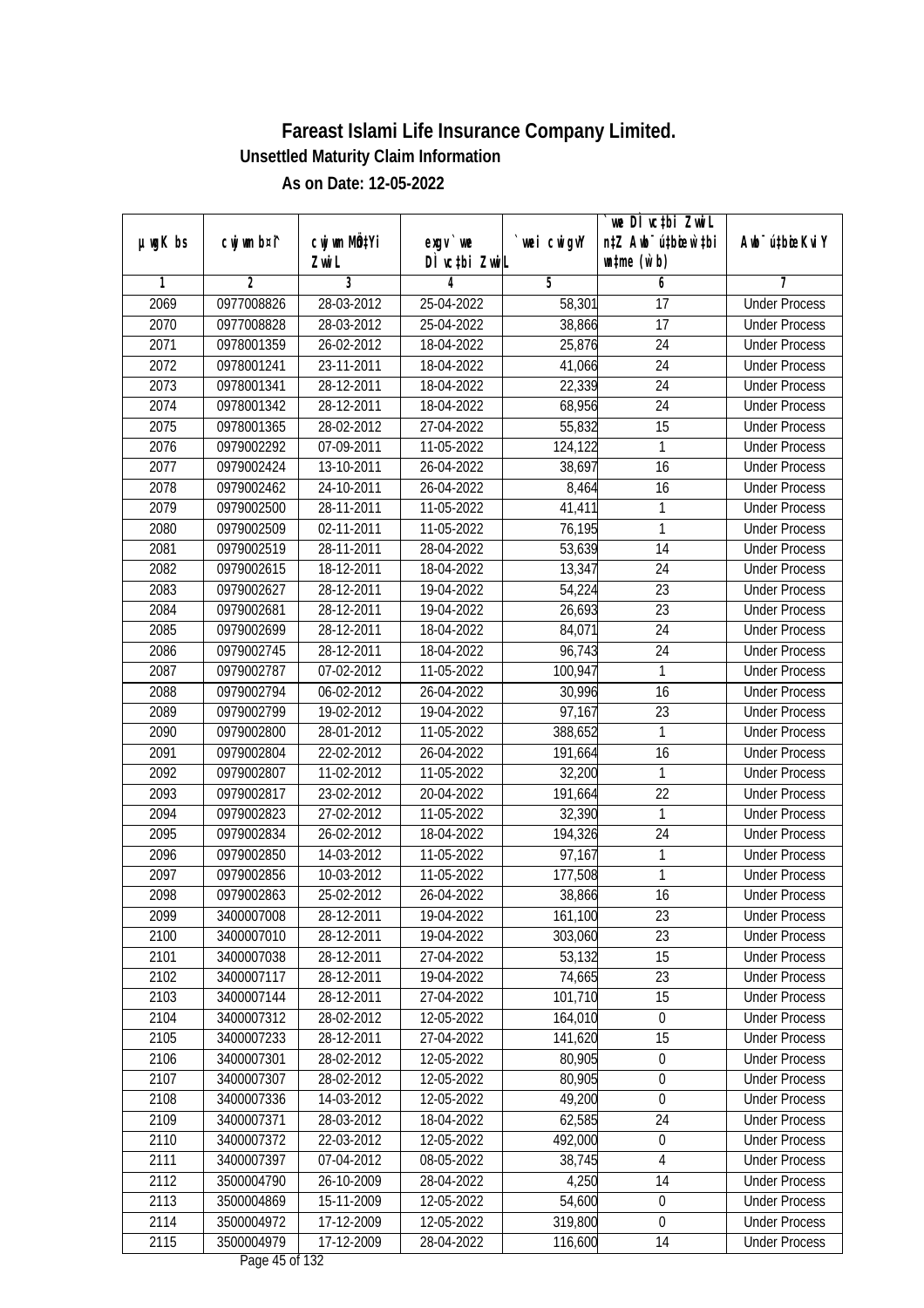| $µ$ ug $K$ bs | cwj wm b¤i^ | cwj wm MQtYi | $exqu$ we                       | wei cwigvY | we DI vctbi ZwiL<br>n‡Z Awb <sup>-</sup> ú‡bioen`‡bi | Awb <sup>-</sup> ú‡bioeKviY |
|---------------|-------------|--------------|---------------------------------|------------|------------------------------------------------------|-----------------------------|
|               |             | Zwi L        | DÌ vctbi ZwiL                   |            | $\n  untime\n  (u`b)\n$                              |                             |
| 1             | 2           | 3            | 4                               | 5          | 6                                                    | 7                           |
| 2116          | 3500005041  | 26-12-2009   | 28-04-2022                      | 8,110      | 14                                                   | <b>Under Process</b>        |
| 2117          | 3500005062  | 27-12-2009   | 12-05-2022                      | 55,050     | $\boldsymbol{0}$                                     | <b>Under Process</b>        |
| 2118          | 3500005434  | 27-12-2009   | 25-04-2022                      | 43,040     | 17                                                   | <b>Under Process</b>        |
| 2119          | 3500005551  | 27-12-2009   | 12-05-2022                      | 79,950     | $\boldsymbol{0}$                                     | <b>Under Process</b>        |
| 2120          | 3500005577  | 27-12-2009   | 10-05-2022                      | 14,477     | $\overline{2}$                                       | <b>Under Process</b>        |
| 2121          | 3500006002  | 28-02-2010   | 28-04-2022                      | 106,260    | $\overline{14}$                                      | <b>Under Process</b>        |
| 2122          | 3500002218  | 28-12-2006   | 26-04-2022                      | 101,105    | 16                                                   | <b>Under Process</b>        |
| 2123          | 3500002470  | 28-03-2007   | 11-05-2022                      | 61,830     | 1                                                    | <b>Under Process</b>        |
| 2124          | 3500002949  | 28-11-2007   | 12-05-2022                      | 10,360     | $\boldsymbol{0}$                                     | <b>Under Process</b>        |
| 2125          | 3500002987  | 28-12-2007   | 24-04-2022                      | 16,071     | 18                                                   | <b>Under Process</b>        |
| 2126          | 3500002992  | 28-12-2007   | 12-04-2022                      | 88,494     | 30                                                   | <b>Under Process</b>        |
| 2127          | 3500003650  | 28-07-2008   | 25-04-2022                      | 10,414     | 17                                                   | <b>Under Process</b>        |
| 2128          | 3500003656  | 28-07-2008   | 12-05-2022                      | 296,460    | $\boldsymbol{0}$                                     | <b>Under Process</b>        |
| 2129          | 3500004296  | 28-04-2009   | 25-04-2022                      | 116,480    | 17                                                   | <b>Under Process</b>        |
| 2130          | 3500005956  | 27-12-2009   | 26-04-2022                      | 79,955     | 16                                                   | <b>Under Process</b>        |
| 2131          | 3500005968  | 27-12-2009   | 12-04-2022                      | 29,390     | 30                                                   | <b>Under Process</b>        |
| 2132          | 3500005969  | 28-02-2010   | 24-04-2022                      | 60,350     | 18                                                   | <b>Under Process</b>        |
| 2133          | 3500005994  | 28-02-2010   | 24-04-2022                      | 110,700    | 18                                                   | <b>Under Process</b>        |
| 2134          | 3500005995  | 28-02-2010   | 24-04-2022                      | 55,350     | 18                                                   | <b>Under Process</b>        |
| 2135          | 3500006003  | 28-02-2010   | 08-05-2022                      | 160,541    | $\overline{4}$                                       | <b>Under Process</b>        |
| 2136          | 3500006034  | 28-03-2010   | 12-05-2022                      | 110,700    | $\mathbf 0$                                          | <b>Under Process</b>        |
| 2137          | 3500006051  | 28-03-2010   | 10-05-2022                      | 86,060     | $\overline{2}$                                       | <b>Under Process</b>        |
| 2138          | 3500006056  | 28-03-2010   | 12-05-2022                      | 33,210     | 0                                                    | <b>Under Process</b>        |
| 2139          | 3500006057  | 28-03-2010   | 25-04-2022                      | 28,663     | 17                                                   | <b>Under Process</b>        |
| 2140          | 3500006070  | 28-03-2010   | 24-04-2022                      | 18,873     | 18                                                   | <b>Under Process</b>        |
| 2141          | 3500007067  | 28-12-2010   | 12-04-2022                      | 323,200    | 30                                                   | <b>Under Process</b>        |
| 2142          | 3500007102  | 28-12-2010   | 12-05-2022                      | 130,870    | $\boldsymbol{0}$                                     | <b>Under Process</b>        |
| 2143          | 3500007179  | 28-12-2010   | 24-04-2022                      | 788,850    | 18                                                   | <b>Under Process</b>        |
| 2144          | 3500008282  | 01-11-2011   | 12-04-2022                      | 130,700    | 30                                                   | <b>Under Process</b>        |
| 2145          | 3500006094  | 28-03-2010   | 12-05-2022                      | 21,742     | $\boldsymbol{0}$                                     | <b>Under Process</b>        |
| 2146          | 3500006307  | 28-06-2010   | 12-04-2022                      | 48,160     | 30                                                   | <b>Under Process</b>        |
| 2147          | 3500006657  | 10-10-2010   | 11-05-2022                      | 48,480     | 1                                                    | <b>Under Process</b>        |
| 2148          | 3500007399  | 28-12-2010   | 12-05-2022                      | 50,355     | $\boldsymbol{0}$                                     | <b>Under Process</b>        |
| 2149          | 3500007752  | 28-05-2011   | 11-05-2022                      | 159,450    | 1                                                    | <b>Under Process</b>        |
| 2150          | 3500007840  | 28-06-2011   | 08-05-2022                      | 160,580    | $\overline{4}$                                       | <b>Under Process</b>        |
| 2151          | 3500007841  | 28-06-2011   | 24-04-2022                      | 69,876     | 18                                                   | <b>Under Process</b>        |
| 2152          | 3500007867  | 28-06-2011   | 12-05-2022                      | 163,300    | $\boldsymbol{0}$                                     | <b>Under Process</b>        |
| 2153          | 3500008041  | 28-06-2011   | 24-04-2022                      | 74,037     | 18                                                   | <b>Under Process</b>        |
| 2154          | 3500008241  | 20-10-2011   | 25-04-2022                      | 168,285    | 17                                                   | <b>Under Process</b>        |
| 2155          | 3500008258  | 24-10-2011   | 12-04-2022                      | 81,650     | 30                                                   | <b>Under Process</b>        |
| 2156          | 3500008345  | 17-11-2011   | 25-04-2022                      | 31,482     | 17                                                   | <b>Under Process</b>        |
| 2157          | 3500008365  | 22-11-2011   | 24-04-2022                      | 81,650     | 18                                                   | <b>Under Process</b>        |
| 2158          | 3500008585  | 26-12-2011   | 26-04-2022                      | 163,420    | 16                                                   | <b>Under Process</b>        |
| 2159          | 3500008481  | 14-12-2011   | 24-04-2022                      | 326,600    | 18                                                   | <b>Under Process</b>        |
| 2160          | 3500008544  | 18-12-2011   | 24-04-2022                      | 81,650     | 18                                                   | <b>Under Process</b>        |
| 2161          | 3500008580  | 26-12-2011   | 24-04-2022                      | 160,780    | 18                                                   | <b>Under Process</b>        |
| 2162          | 3500008669  | 28-12-2011   | 24-04-2022<br>Dege $\mu$ of 122 | 163,300    | 18                                                   | <b>Under Process</b>        |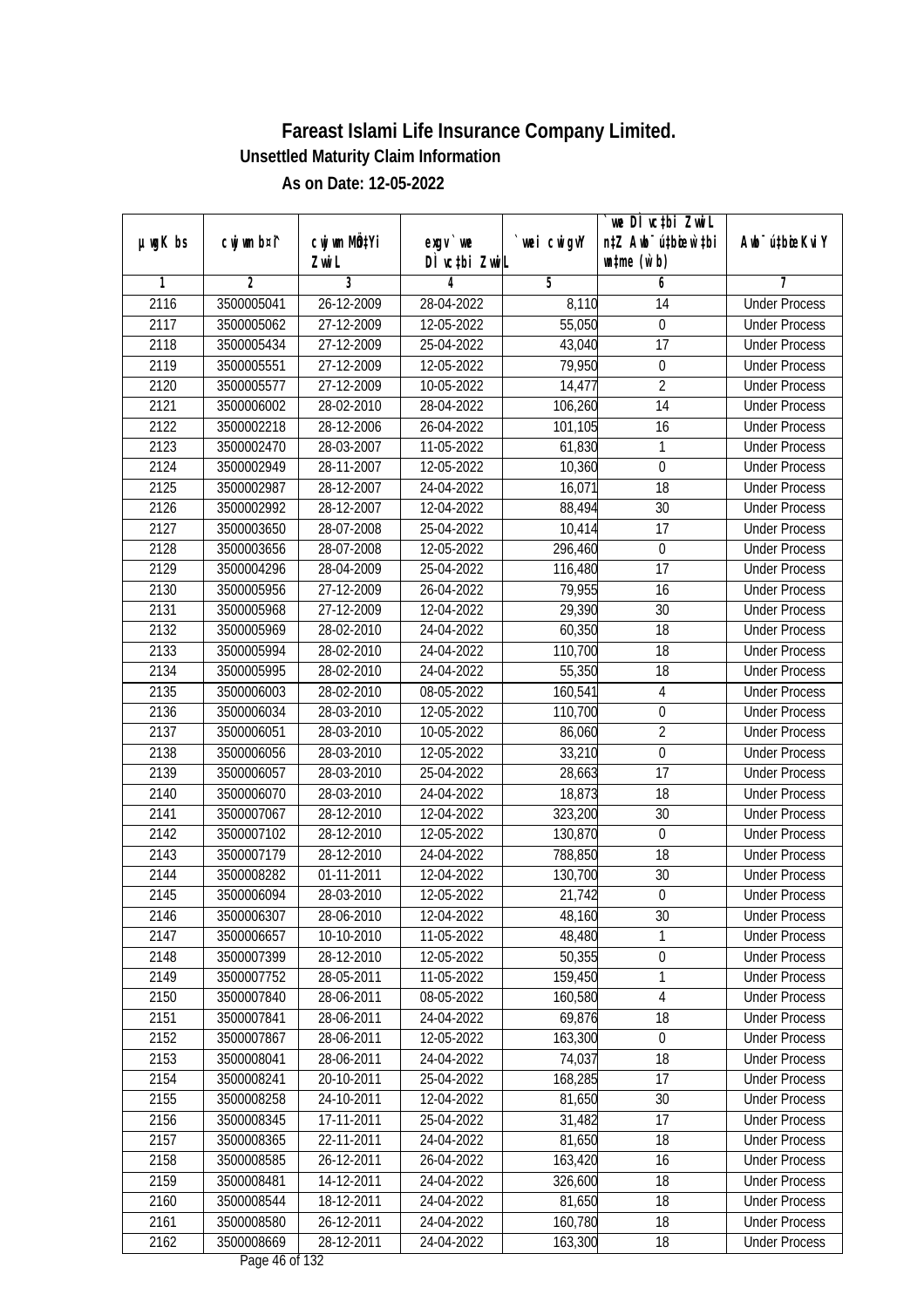|               |                |              |                                |            | we DI vctbi ZwiL                 |                             |
|---------------|----------------|--------------|--------------------------------|------------|----------------------------------|-----------------------------|
| $µ$ ug $K$ bs | cwj wm b¤i^    | cwj wm MQtYi | $exgV$ we                      | wei cwigvY | n‡Z Awb <sup>-</sup> ú‡bioar`‡bi | Awb <sup>-</sup> ú‡bioeKviY |
| 1             | $\overline{2}$ | Zwi L<br>3   | DÌ vctbi ZwiL<br>4             | 5          | $\n  untime\n  (u`b)\n$<br>6     | 7                           |
| 2163          | 3500008672     | 28-12-2011   | 12-05-2022                     | 130,870    | $\theta$                         | <b>Under Process</b>        |
| 2164          | 3500008694     | 28-12-2011   | 12-04-2022                     | 85,212     | $\overline{30}$                  | <b>Under Process</b>        |
| 2165          | 3500008720     | 28-12-2011   | 24-04-2022                     | 148,080    | $\overline{18}$                  | <b>Under Process</b>        |
| 2166          | 3500008748     | 28-12-2011   | 24-04-2022                     | 147,360    | 18                               | <b>Under Process</b>        |
| 2167          | 3500008814     | 28-12-2011   | 24-04-2022                     | 163,300    | $\overline{18}$                  | <b>Under Process</b>        |
| 2168          | 3500008908     | 28-12-2011   | 24-04-2022                     | 47,835     | $\overline{18}$                  | <b>Under Process</b>        |
| 2169          | 3500008914     | 28-12-2011   | 11-05-2022                     | 54,412     | 1                                | <b>Under Process</b>        |
| 2170          | 3500008998     | 28-12-2011   | 12-04-2022                     | 314,500    | 30                               | <b>Under Process</b>        |
| 2171          |                | 28-12-2011   | 24-04-2022                     |            | 18                               | <b>Under Process</b>        |
|               | 3500009006     |              |                                | 244,950    |                                  |                             |
| 2172          | 3500009075     | 28-12-2011   | 26-04-2022                     | 174,900    | 16<br>$\overline{18}$            | <b>Under Process</b>        |
| 2173          | 3500009079     | 28-12-2011   | 24-04-2022                     | 432,660    |                                  | <b>Under Process</b>        |
| 2174          | 3500009095     | 28-12-2011   | 25-04-2022<br>25-04-2022       | 42,513     | 17                               | <b>Under Process</b>        |
| 2175          | 3500009106     | 28-12-2011   |                                | 86,430     | $\overline{17}$                  | <b>Under Process</b>        |
| 2176          | 3500009107     | 28-12-2011   | 25-04-2022                     | 85,020     | 17                               | <b>Under Process</b>        |
| 2177          | 3500009118     | 28-02-2012   | 12-05-2022                     | 164,000    | $\boldsymbol{0}$                 | <b>Under Process</b>        |
| 2178          | 3500009126     | 28-02-2012   | 25-04-2022                     | 71,325     | 17                               | <b>Under Process</b>        |
| 2179          | 3500009132     | 05-03-2012   | 11-05-2022                     | 131,035    | $\mathbf{1}$                     | <b>Under Process</b>        |
| 2180          | 3500009138     | 10-03-2012   | 25-04-2022                     | 33,300     | 17                               | <b>Under Process</b>        |
| 2181          | 3500009175     | 20-03-2012   | 25-04-2022                     | 48,316     | 17                               | <b>Under Process</b>        |
| 2182          | 3500009185     | 27-03-2012   | 11-05-2022                     | 65,520     | 1                                | <b>Under Process</b>        |
| 2183          | 3500009192     | 27-03-2012   | 11-05-2022                     | 46,164     | $\mathbf{1}$                     | <b>Under Process</b>        |
| 2184          | 3700003789     | 09-03-2010   | 25-04-2022                     | 221,400    | 17                               | <b>Under Process</b>        |
| 2185          | 3600000137     | 28-11-2011   | 11-05-2022                     | 22,846     | 1                                | <b>Under Process</b>        |
| 2186          | 3600000239     | 28-12-2011   | 11-05-2022                     | 40,035     | $\mathbf{1}$                     | <b>Under Process</b>        |
| 2187          | 3600000275     | 28-12-2011   | 21-04-2022                     | 23,632     | 21                               | <b>Under Process</b>        |
| 2188          | 3700000033     | 17-04-2007   | 12-05-2022                     | 159,040    | $\mathbf 0$                      | <b>Under Process</b>        |
| 2189          | 3700001461     | 28-01-2009   | 21-04-2022                     | 21,791     | 21                               | <b>Under Process</b>        |
| 2190          | 3700001506     | 24-02-2009   | 28-04-2022                     | 5,460      | 14                               | <b>Under Process</b>        |
| 2191          | 3700002215     | 28-06-2009   | 28-04-2022                     | 8,100      | 14                               | <b>Under Process</b>        |
| 2192          | 3700002360     | 28-08-2009   | 25-04-2022                     | 24,127     | 17                               | <b>Under Process</b>        |
| 2193          | 3700003276     | 12-12-2009   | 08-05-2022                     | 10,116     | 4                                | <b>Under Process</b>        |
| 2194          | 3700003390     | 13-12-2009   | 28-04-2022                     | 24,456     | 14                               | <b>Under Process</b>        |
| 2195          | 8400004262     | 28-03-2012   | 26-04-2022                     | 48,444     | 16                               | <b>Under Process</b>        |
| 2196          | 8400004272     | 28-03-2012   | 09-05-2022                     | 98,400     | $\sqrt{3}$                       | <b>Under Process</b>        |
| 2197          | 8400004341     | 24-04-2012   | 10-05-2022                     | 37,422     | $\overline{2}$                   | <b>Under Process</b>        |
| 2198          | 8400006633     | 07-12-2015   | 26-04-2022                     | 62,000     | 16                               | <b>Under Process</b>        |
| 2199          | 8400006685     | 28-12-2015   | 26-04-2022                     | 70,000     | 16                               | <b>Under Process</b>        |
| 2200          | 8500001086     | 20-10-2010   | 12-04-2022                     | 162,407    | 30                               | <b>Under Process</b>        |
| 2201          | 8400006069     | 28-12-2014   | 09-05-2022                     | 69,009     | 3                                | <b>Under Process</b>        |
| 2202          | 8500000013     | 28-03-2009   | 12-04-2022                     | 6,456      | 30                               | <b>Under Process</b>        |
| 2203          | 8500000300     | 27-12-2009   | 17-04-2022                     | 107,680    | 25                               | <b>Under Process</b>        |
| 2204          | 8500000603     | 27-12-2009   | 28-04-2022                     | 11,209     | 14                               | <b>Under Process</b>        |
| 2205          | 8500000661     | 27-12-2009   | 12-04-2022                     | 5,304      | 30                               | <b>Under Process</b>        |
| 2206          | 8500000871     | 28-03-2010   | 28-04-2022                     | 110,700    | 14                               | <b>Under Process</b>        |
| 2207          | 8500000911     | 28-06-2010   | 17-04-2022                     | 41,976     | 25                               | <b>Under Process</b>        |
| 2208          | 8500001773     | 19-10-2011   | 12-04-2022                     | 81,650     | 30                               | <b>Under Process</b>        |
| 2209          | 8500001491     | $28-03-2011$ | 13-04-2022<br>Dega $17$ of 122 | 22,358     | 29                               | <b>Under Process</b>        |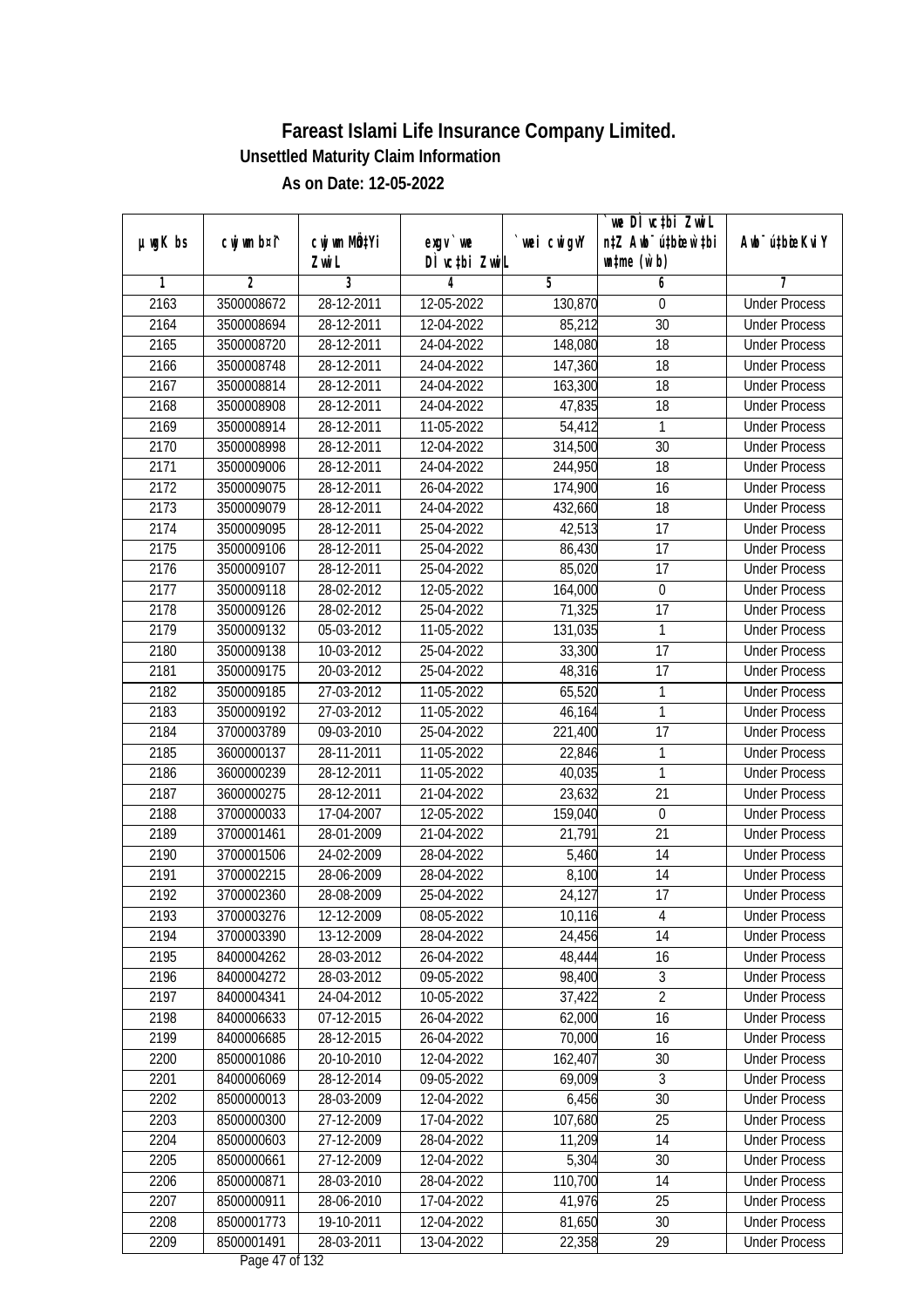| $µ$ ug $K$ bs | cwj wm b¤i^    | cwj wm MÖ¢Yi | $exgV$ we     | wei cwigvY | we DI vctbi ZwiL<br>n‡Z Awb <sup>-</sup> ú‡bicen`‡bi | Awb <sup>-</sup> ú‡bioeKviY |
|---------------|----------------|--------------|---------------|------------|------------------------------------------------------|-----------------------------|
|               |                | Zwi L        | DÌ vctbi ZwiL |            | $\n  untime\n  (u`b)\n$                              |                             |
| 1             | $\overline{2}$ | 3            | 4             | 5          | 6                                                    | 7                           |
| 2210          | 8500001752     | 26-09-2011   | 12-04-2022    | 32,534     | 30                                                   | <b>Under Process</b>        |
| 2211          | 8500001767     | 12-10-2011   | 13-04-2022    | 46,464     | $\overline{29}$                                      | <b>Under Process</b>        |
| 2212          | 8500001775     | 27-10-2011   | 28-04-2022    | 59,458     | $\overline{14}$                                      | <b>Under Process</b>        |
| 2213          | 8500001855     | 28-12-2011   | 12-04-2022    | 46,734     | 30                                                   | <b>Under Process</b>        |
| 2214          | 8500001877     | 28-12-2011   | 12-04-2022    | 163,300    | $\overline{30}$                                      | <b>Under Process</b>        |
| 2215          | 8500001932     | 28-12-2011   | 20-04-2022    | 740,000    | $\overline{22}$                                      | <b>Under Process</b>        |
| 2216          | 8600003932     | 28-07-2008   | 08-05-2022    | 37,040     | 4                                                    | <b>Under Process</b>        |
| 2217          | 8600004042     | 28-07-2008   | 08-05-2022    | 12,258     | 4                                                    | <b>Under Process</b>        |
| 2218          | 8600004344     | 28-08-2008   | 08-05-2022    | 20,280     | $\overline{4}$                                       | <b>Under Process</b>        |
| 2219          | 8600005407     | 28-12-2008   | 08-05-2022    | 5,906      | $\overline{4}$                                       | <b>Under Process</b>        |
| 2220          | 8600005508     | 28-12-2008   | 12-05-2022    | 23,718     | $\boldsymbol{0}$                                     | <b>Under Process</b>        |
| 2221          | 8600005950     | 28-02-2009   | 11-04-2022    | 17,680     | 31                                                   | <b>Under Process</b>        |
| 2222          | 8600006586     | 28-06-2009   | 08-05-2022    | 9,109      | $\overline{4}$                                       | <b>Under Process</b>        |
| 2223          | 8600006587     | 28-06-2009   | 08-05-2022    | 6,175      | 4                                                    | <b>Under Process</b>        |
| 2224          | 8600006635     | 28-06-2009   | 11-04-2022    | 8,976      | 31                                                   | <b>Under Process</b>        |
| 2225          | 8600006687     | 28-06-2009   | 11-04-2022    | 2,430      | 31                                                   | <b>Under Process</b>        |
| 2226          | 8600006768     | 28-06-2009   | 08-05-2022    | 3,479      | $\overline{4}$                                       | <b>Under Process</b>        |
| 2227          | 8600006929     | 28-06-2009   | 10-05-2022    | 53,542     | $\overline{2}$                                       | <b>Under Process</b>        |
| 2228          | 8600006968     | 28-06-2009   | 11-04-2022    | 15,934     | 31                                                   | <b>Under Process</b>        |
| 2229          | 8600007084     | 28-06-2009   | 08-05-2022    | 5,679      | 4                                                    | <b>Under Process</b>        |
| 2230          | 8600007124     | 28-06-2009   | 08-05-2022    | 93,940     | $\overline{\mathbf{4}}$                              | <b>Under Process</b>        |
| 2231          | 8600007223     | 28-07-2009   | 08-05-2022    | 42,512     | 4                                                    | <b>Under Process</b>        |
| 2232          | 8600007236     | 28-08-2009   | 08-05-2022    | 20,505     | $\overline{\mathbf{4}}$                              | <b>Under Process</b>        |
| 2233          | 8600007245     | 28-08-2009   | 08-05-2022    | 10,072     | $\overline{4}$                                       | <b>Under Process</b>        |
| 2234          | 8600007451     | 28-09-2009   | 08-05-2022    | 20,083     | $\overline{4}$                                       | <b>Under Process</b>        |
| 2235          | 8600007523     | 28-10-2009   | 08-05-2022    | 32,781     | $\overline{4}$                                       | <b>Under Process</b>        |
| 2236          | 8600007585     | 28-10-2009   | 08-05-2022    | 65,520     | 4                                                    | <b>Under Process</b>        |
| 2237          | 8600007612     | 28-10-2009   | 08-05-2022    | 8,967      | $\overline{4}$                                       | <b>Under Process</b>        |
| 2238          | 8600007634     | 28-10-2009   | 08-05-2022    | 55,767     | $\overline{4}$                                       | <b>Under Process</b>        |
| 2239          | 8600007639     | 28-10-2009   | 11-04-2022    | 54,600     | 31                                                   | <b>Under Process</b>        |
| 2240          | 8600007724     | 28-11-2009   | 08-05-2022    | 40,323     | 4                                                    | <b>Under Process</b>        |
| 2241          | 8600007726     | 28-11-2009   | 08-05-2022    | 23,755     | 4                                                    | <b>Under Process</b>        |
| 2242          | 8600007738     | 28-11-2009   | 11-04-2022    | 3,836      | 31                                                   | <b>Under Process</b>        |
| 2243          | 8600007752     | 28-11-2009   | 10-05-2022    | 11,095     | $\overline{2}$                                       | <b>Under Process</b>        |
| 2244          | 8600007795     | 28-11-2009   | 08-05-2022    | 28,844     | $\overline{4}$                                       | <b>Under Process</b>        |
| 2245          | 8600007877     | 28-12-2009   | 18-04-2022    | 39,340     | 24                                                   | <b>Under Process</b>        |
| 2246          | 8600007880     | 28-12-2009   | 08-05-2022    | 52,880     | 4                                                    | <b>Under Process</b>        |
| 2247          | 8600008231     | 28-12-2009   | 08-05-2022    | 23,753     | 4                                                    | <b>Under Process</b>        |
| 2248          | 8600008492     | 28-12-2009   | 08-05-2022    | 10,760     | 4                                                    | <b>Under Process</b>        |
| 2249          | 8600008838     | 28-12-2009   | 08-05-2022    | 54,600     | $\overline{4}$                                       | <b>Under Process</b>        |
| 2250          | 8600008890     | 28-12-2009   | 08-05-2022    | 28,053     | 4                                                    | <b>Under Process</b>        |
| 2251          | 8600009037     | 28-12-2009   | 08-05-2022    | 7,163      | $\overline{4}$                                       | <b>Under Process</b>        |
| 2252          | 8600009040     | 28-12-2009   | 10-05-2022    | 20,163     | $\overline{2}$                                       | <b>Under Process</b>        |
| 2253          | 8600009060     | 28-12-2009   | 08-05-2022    | 7,932      | 4                                                    | <b>Under Process</b>        |
| 2254          | 8600009171     | 28-12-2009   | 08-05-2022    | 4,861      | $\overline{4}$                                       | <b>Under Process</b>        |
| 2255          | 8600009193     | 28-12-2009   | 11-04-2022    | 9,899      | 31                                                   | <b>Under Process</b>        |
| 2256          | 8600009199     | 28-12-2009   | 08-05-2022    | 31,284     | $\overline{4}$                                       | <b>Under Process</b>        |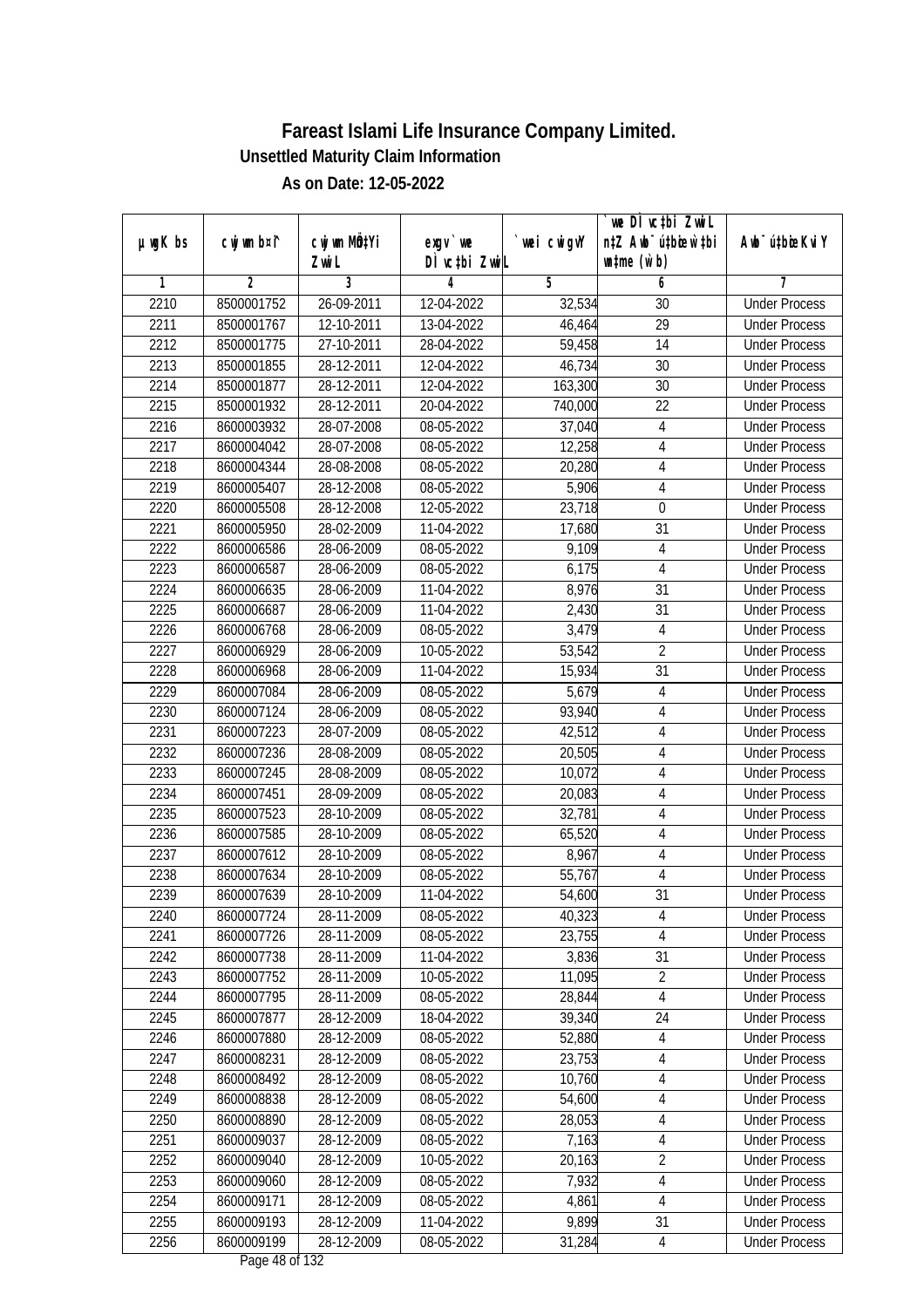| $µ$ ug $K$ bs | cwj wm b¤i^ | cwj wm MQtYi | exgv `we                 | wei cwigvY | we DI vctbi ZwiL<br>n‡Z Awb <sup>-</sup> ú‡bioen`‡bi | Awb <sup>-</sup> ú‡bioeKviY |
|---------------|-------------|--------------|--------------------------|------------|------------------------------------------------------|-----------------------------|
|               |             | Zwi L        | DÌ vctbi ZwiL            |            | $\n  untime\n  (u`b)\n$                              |                             |
| 1             | 2           | 3            | 4                        | 5          | 6                                                    | 7                           |
| 2257          | 8600009204  | 28-12-2009   | 08-05-2022               | 43,682     | 4                                                    | <b>Under Process</b>        |
| 2258          | 8600009226  | 28-12-2009   | $08 - 05 - 2022$         | 3,539      | 4                                                    | <b>Under Process</b>        |
| 2259          | 8600009246  | 28-12-2009   | 08-05-2022               | 12,783     | $\overline{4}$                                       | <b>Under Process</b>        |
| 2260          | 8600009259  | 28-12-2009   | 11-04-2022               | 10,484     | $\overline{31}$                                      | <b>Under Process</b>        |
| 2261          | 8600009271  | 28-12-2009   | 08-05-2022               | 25,086     | 4                                                    | <b>Under Process</b>        |
| 2262          | 8600009275  | 28-12-2009   | 08-05-2022               | 6,111      | 4                                                    | <b>Under Process</b>        |
| 2263          | 8600009311  | 28-12-2009   | 11-04-2022               | 23,990     | 31                                                   | <b>Under Process</b>        |
| 2264          | 8600009316  | 28-12-2009   | 08-05-2022               | 27,750     | $\overline{4}$                                       | <b>Under Process</b>        |
| 2265          | 8600009336  | 28-12-2009   | 08-05-2022               | 8,967      | $\overline{4}$                                       | <b>Under Process</b>        |
| 2266          | 8600009349  | 28-12-2009   | 18-04-2022               | 10,955     | 24                                                   | <b>Under Process</b>        |
| 2267          | 8600009373  | 28-12-2009   | 11-04-2022               | 54,600     | $\overline{31}$                                      | <b>Under Process</b>        |
| 2268          | 8600009395  | 28-12-2009   | 08-05-2022               | 39,799     | $\overline{4}$                                       | <b>Under Process</b>        |
| 2269          | 8600009433  | 28-12-2009   | 08-05-2022               | 54,600     | $\overline{4}$                                       | <b>Under Process</b>        |
| 2270          | 8600009448  | 28-12-2009   | 08-05-2022               | 49,735     | $\overline{4}$                                       | <b>Under Process</b>        |
| 2271          | 8600009449  | 28-12-2009   | 08-05-2022               | 8,540      | 4                                                    | <b>Under Process</b>        |
| 2272          | 8600009493  | 28-12-2009   | 08-05-2022               | 7,163      | $\overline{\mathbf{4}}$                              | <b>Under Process</b>        |
| 2273          | 8600009503  | 28-12-2009   | 08-05-2022               | 13,450     | $\sqrt{4}$                                           | <b>Under Process</b>        |
| 2274          | 8600009517  | 28-12-2009   | 08-05-2022               | 6,391      | $\overline{4}$                                       | <b>Under Process</b>        |
| 2275          | 8600009521  | 28-12-2009   | 08-05-2022               | 54,602     | 4                                                    | <b>Under Process</b>        |
| 2276          | 8600009524  | 28-12-2009   | 08-05-2022               | 11,531     | $\overline{4}$                                       | <b>Under Process</b>        |
| 2277          | 8600009543  | 28-12-2009   | 08-05-2022               | 13,434     | $\overline{4}$                                       | <b>Under Process</b>        |
| 2278          | 8600009547  | 28-12-2009   | 08-05-2022               | 18,445     | 4                                                    | <b>Under Process</b>        |
| 2279          | 8600009564  | 28-12-2009   | 08-05-2022               | 32,770     | 4                                                    | <b>Under Process</b>        |
| 2280          | 8600009620  | 28-01-2010   | 08-05-2022               | 55,351     | $\overline{\mathbf{4}}$                              | <b>Under Process</b>        |
| 2281          | 8600009631  | 28-01-2010   | 08-05-2022               | 15,539     | $\overline{4}$                                       | <b>Under Process</b>        |
| 2282          | 8600009632  | 28-01-2010   | 11-04-2022               | 10,704     | 31                                                   | <b>Under Process</b>        |
| 2283          | 8600009633  | 28-01-2010   | 13-04-2022               | 10,175     | 29                                                   | <b>Under Process</b>        |
| 2284          | 8600009648  | 28-02-2010   | 08-05-2022               | 103,812    | $\overline{4}$                                       | <b>Under Process</b>        |
| 2285          | 8600009692  | 28-03-2010   | 08-05-2022               | 30,168     | $\overline{\mathbf{4}}$                              | <b>Under Process</b>        |
| 2286          | 8600009732  | 28-03-2010   | 08-05-2022               | 66,420     | $\overline{4}$                                       | <b>Under Process</b>        |
| 2287          | 8600010907  | 28-10-2010   | 08-05-2022               | 10,860     | 4                                                    | <b>Under Process</b>        |
| 2288          | 8600011342  | 28-12-2010   | 11-04-2022               | 34,230     | 31                                                   | <b>Under Process</b>        |
| 2289          | 8600011804  | 28-12-2010   | 08-05-2022               | 11,720     | 4                                                    | <b>Under Process</b>        |
| 2290          | 8600012210  | 28-12-2010   | 18-04-2022               | 14,448     | 24                                                   | <b>Under Process</b>        |
| 2291          | 0912006125  | 28-02-2012   | 25-04-2022               | 372,680    | 17                                                   | <b>Under Process</b>        |
| 2292          | 0912006130  | 20-03-2012   | 18-04-2022               | 233,197    | 24                                                   | <b>Under Process</b>        |
| 2293          | 0912006133  | 28-03-2012   | 18-04-2022               | 194,326    | 24                                                   | <b>Under Process</b>        |
| 2294          | 0912006140  | 28-03-2012   | 11-05-2022               | 295,942    | 1                                                    | <b>Under Process</b>        |
| 2295          | 0912006141  | 28-03-2012   | 11-05-2022               | 97,167     | $\mathbf{1}$                                         | <b>Under Process</b>        |
| 2296          | 0912006151  | 28-03-2012   | 27-04-2022               | 194,326    | 15                                                   | <b>Under Process</b>        |
| 2297          | 0912006194  | 28-03-2012   | 21-04-2022               | 58,301     | 21                                                   | <b>Under Process</b>        |
| 2298          | 0914004326  | 26-06-2011   | 12-05-2022               | 93,839     | $\boldsymbol{0}$                                     | <b>Under Process</b>        |
| 2299          | 0912001073  | 28-11-2008   | 25-04-2022               | 77,397     | 17                                                   | <b>Under Process</b>        |
| 2300          | 0912003581  | 25-10-2010   | 11-05-2022               | 30,799     | 1                                                    | <b>Under Process</b>        |
| 2301          | 0912004796  | 28-02-2011   | 27-04-2022               | 15,571     | 15                                                   | <b>Under Process</b>        |
| 2302          | 0913002018  | 28-03-2011   | 18-04-2022               | 30,847     | 24                                                   | <b>Under Process</b>        |
| 2303          | 0913002254  | 28-12-2011   | 19-04-2022<br>$10 - 132$ | 37,233     | 23                                                   | <b>Under Process</b>        |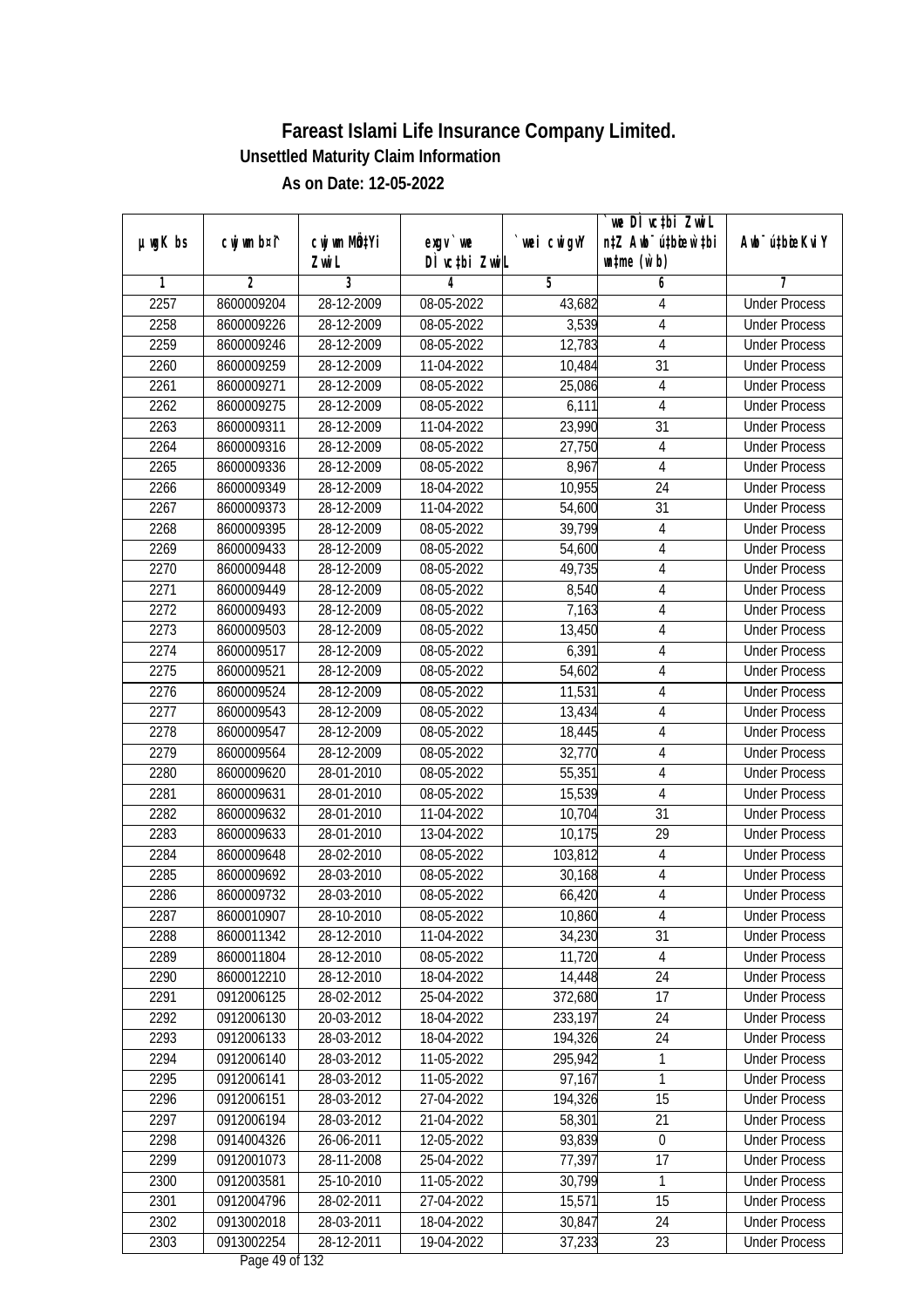|               |                |                       |                                    |            | we DI vctbi ZwiL                                            |                             |
|---------------|----------------|-----------------------|------------------------------------|------------|-------------------------------------------------------------|-----------------------------|
| $µ$ ug $K$ bs | cwj wm b¤i^    | cwj wm MQtYi<br>Zwi L | $exgV$ we<br>DÌ vctbi ZwiL         | wei cwigvY | n‡Z Awb <sup>-</sup> ú‡bicen`‡bi<br>$\n  untime\n  (u`b)\n$ | Awb <sup>-</sup> ú‡bioeKviY |
| 1             | $\overline{2}$ | 3                     | 4                                  | 5          | 6                                                           | 7                           |
| 2304          | 0913002270     | 28-02-2012            | 11-05-2022                         | 97,167     | 1                                                           | <b>Under Process</b>        |
| 2305          | 0913002279     | 28-03-2012            | 19-04-2022                         | 13,528     | $\overline{23}$                                             | <b>Under Process</b>        |
| 2306          | 0914001698     | 28-04-2010            | 18-04-2022                         | 7,008      | $\overline{24}$                                             | <b>Under Process</b>        |
| 2307          | 0914002402     | 12-08-2010            | 18-04-2022                         | 15,331     | 24                                                          | <b>Under Process</b>        |
| 2308          | 0914002754     | 23-10-2010            | 19-04-2022                         | 365,420    | $\overline{23}$                                             | <b>Under Process</b>        |
| 2309          | 0914003226     | 28-12-2010            | 11-05-2022                         | 11,899     | 1                                                           | <b>Under Process</b>        |
| 2310          | 0914003409     | 28-12-2010            | 12-05-2022                         | 16,426     | $\overline{0}$                                              | <b>Under Process</b>        |
| 2311          | 0914003981     | 27-04-2011            | 19-04-2022                         | 13,902     | 23                                                          | <b>Under Process</b>        |
| 2312          | 0914004068     | 21-05-2011            | 11-05-2022                         | 18,121     | $\mathbf{1}$                                                | <b>Under Process</b>        |
| 2313          | 0914004301     | 26-06-2011            | 12-05-2022                         | 8,007      | $\mathbf 0$                                                 | <b>Under Process</b>        |
| 2314          | 0914004421     | 27-06-2011            | 19-04-2022                         | 21,497     | $\overline{23}$                                             | <b>Under Process</b>        |
| 2315          | 0914004829     | 26-09-2011            | 19-04-2022                         | 89,010     | 23                                                          | <b>Under Process</b>        |
| 2316          | 0914004891     | 20-10-2011            | 18-04-2022                         | 65,947     | $\overline{24}$                                             | <b>Under Process</b>        |
| 2317          | 0914005036     | 28-11-2011            | 11-05-2022                         | 20,705     | 1                                                           | <b>Under Process</b>        |
| 2318          | 0914005068     | 28-11-2011            | 18-04-2022                         | 45,817     | 24                                                          | <b>Under Process</b>        |
| 2319          | 0914005086     | 12-12-2011            | 27-04-2022                         | 55,782     | 15                                                          | <b>Under Process</b>        |
| 2320          | 0914005116     | 19-12-2011            | 12-05-2022                         | 91,856     | $\mathbf 0$                                                 | <b>Under Process</b>        |
| 2321          | 0914005198     | 28-12-2011            | 19-04-2022                         | 146,326    | 23                                                          | <b>Under Process</b>        |
| 2322          | 0914005267     | 28-12-2011            | 26-04-2022                         | 114,843    | 16                                                          | <b>Under Process</b>        |
| 2323          | 0914005323     | 28-12-2011            | 26-04-2022                         | 110,517    | 16                                                          | <b>Under Process</b>        |
| 2324          | 0914005345     | 11-02-2012            | 11-05-2022                         | 30,551     | $\mathbf{1}$                                                | <b>Under Process</b>        |
| 2325          | 0914005346     | 11-02-2012            | 27-04-2022                         | 135,278    | 15                                                          | <b>Under Process</b>        |
| 2326          | 0914005439     | 28-02-2012            | 26-04-2022                         | 78,410     | 16                                                          | <b>Under Process</b>        |
| 2327          | 0914005482     | 20-03-2012            | 19-04-2022                         | 53,236     | 23                                                          | <b>Under Process</b>        |
| 2328          | 0914005491     | 24-03-2012            | 11-05-2022                         | 196,326    | 1                                                           | <b>Under Process</b>        |
| 2329          | 0915006772     | 15-02-2012            | 10-05-2022                         | 33,428     | $\overline{2}$                                              | <b>Under Process</b>        |
| 2330          | 0915000569     | 28-12-2008            | 11-05-2022                         | 12,982     | $\mathbf{1}$                                                | <b>Under Process</b>        |
| 2331          | 0915001369     | 28-06-2009            | 09-05-2022                         | 6,292      | $\overline{3}$                                              | <b>Under Process</b>        |
| 2332          | 0915001930     | 01-11-2009            | 09-05-2022                         | 71,602     | $\overline{3}$                                              | <b>Under Process</b>        |
| 2333          | 0915003131     | 11-05-2010            | 11-05-2022                         | 11,498     | $\overline{1}$                                              | <b>Under Process</b>        |
| 2334          | 0915003349     | 28-06-2010            | 09-05-2022                         | 15,879     | 3                                                           | <b>Under Process</b>        |
| 2335          | 0915003996     | 09-10-2010            | 10-05-2022                         | 65,212     | $\overline{2}$                                              | <b>Under Process</b>        |
| 2336          | 0915005294     | 07-04-2011            | 11-05-2022                         | 47,992     | 1                                                           | <b>Under Process</b>        |
| 2337          | 0915005520     | 02-05-2011            | 09-05-2022                         | 52,019     | $\overline{3}$                                              | <b>Under Process</b>        |
| 2338          | 0915005677     | 14-06-2011            | 09-05-2022                         | 23,581     | $\overline{3}$                                              | <b>Under Process</b>        |
| 2339          | 0915006111     | 02-10-2011            | 11-05-2022                         | 53,725     | 1                                                           | <b>Under Process</b>        |
| 2340          | 0915006410     | 09-11-2011            | 09-05-2022                         | 81,333     | 3                                                           | <b>Under Process</b>        |
| 2341          | 0915006443     | 15-11-2011            | 10-05-2022                         | 29,864     | $\overline{2}$                                              | <b>Under Process</b>        |
| 2342          | 0915006449     | 26-12-2011            | 09-05-2022                         | 96,743     | $\sqrt{3}$                                                  | <b>Under Process</b>        |
| 2343          | 0915006466     | 28-12-2011            | 09-05-2022                         | 26,693     | $\overline{3}$                                              | <b>Under Process</b>        |
| 2344          | 0915006467     | 28-12-2011            | 09-05-2022                         | 26,693     | $\sqrt{3}$                                                  | <b>Under Process</b>        |
| 2345          | 0915006559     | 07-12-2011            | 11-05-2022                         | 53,710     | $\mathbf{1}$                                                | <b>Under Process</b>        |
| 2346          | 0915006744     | 16-02-2012            | 09-05-2022                         | 169,069    | $\overline{3}$                                              | <b>Under Process</b>        |
| 2347          | 0915006779     | 22-02-2012            | 09-05-2022                         | 44,442     | $\overline{3}$                                              | <b>Under Process</b>        |
| 2348          | 0915006786     | 26-02-2012            | 11-05-2022                         | 10,146     | 1                                                           | <b>Under Process</b>        |
| 2349          | 0915006789     | 16-02-2012            | 10-05-2022                         | 24,274     | $\overline{2}$                                              | <b>Under Process</b>        |
| 2350          | 0915006799     | 18-02-2012            | 09-05-2022<br>$D_{0.92}$ EO of 122 | 97,167     | $\mathfrak{Z}$                                              | <b>Under Process</b>        |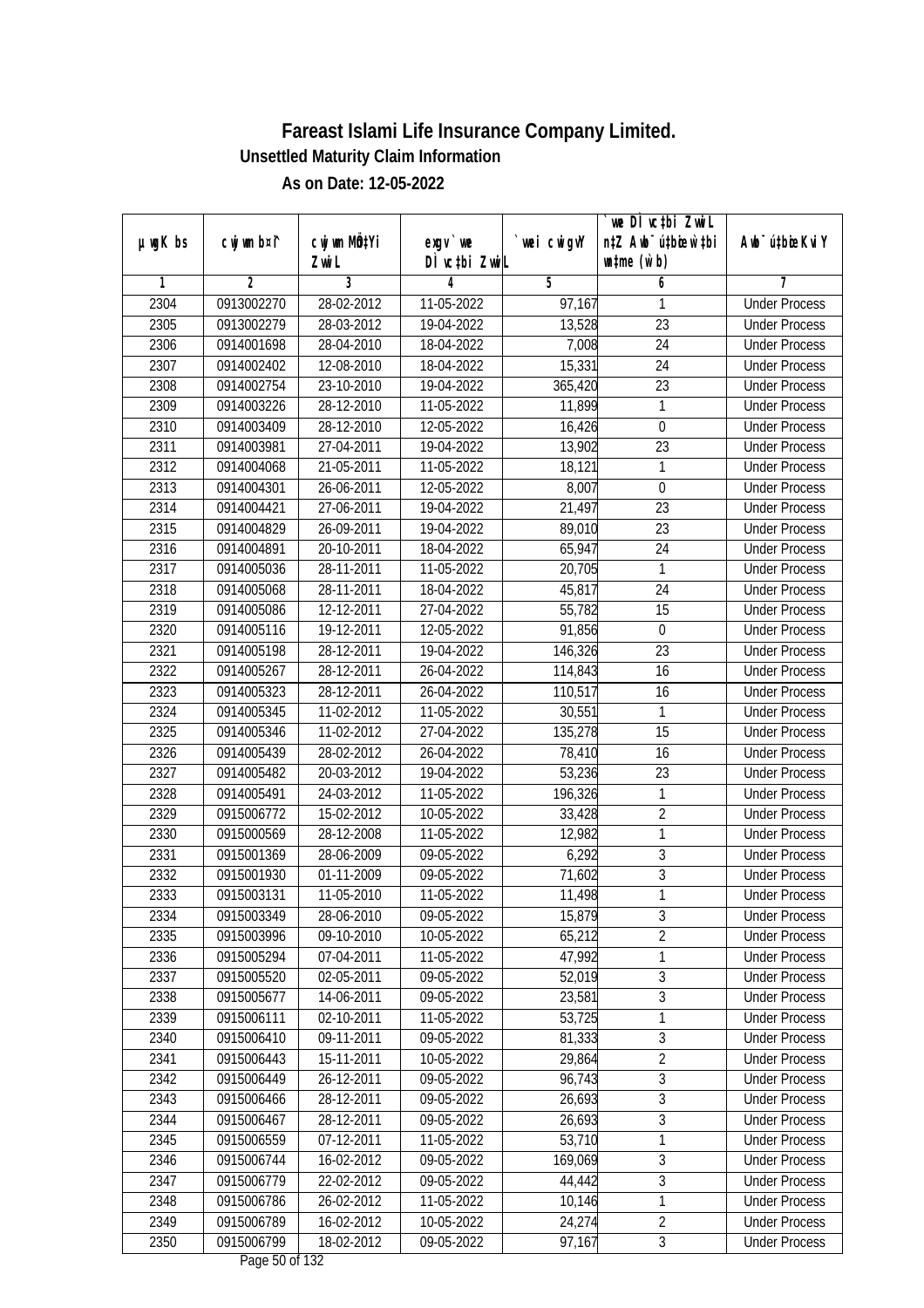|               |                |                       |                                      |            | we DI vctbi ZwiL                                            |                             |
|---------------|----------------|-----------------------|--------------------------------------|------------|-------------------------------------------------------------|-----------------------------|
| $µ$ ug $K$ bs | cwj wm b¤i^    | cwj wm MQtYi<br>Zwi L | $exgV$ we<br>DÌ vctbi ZwiL           | wei cwigvY | n‡Z Awb <sup>-</sup> ú‡bicen`‡bi<br>$\n  untime\n  (u`b)\n$ | Awb <sup>-</sup> ú‡bioeKviY |
| 1             | $\overline{2}$ | 3                     | 4                                    | 5          | 6                                                           | 7                           |
| 2351          | 0915006818     | 15-02-2012            | 10-05-2022                           | 93,053     | $\overline{2}$                                              | <b>Under Process</b>        |
| 2352          | 0915006845     | 28-02-2012            | 09-05-2022                           | 34,586     | $\overline{3}$                                              | <b>Under Process</b>        |
| 2353          | 0915006860     | 07-03-2012            | 09-05-2022                           | 47,059     | $\overline{3}$                                              | <b>Under Process</b>        |
| 2354          | 0915006862     | 14-03-2012            | 09-05-2022                           | 23,320     | $\sqrt{3}$                                                  | <b>Under Process</b>        |
| 2355          | 0915006864     | 27-02-2012            | 07-04-2022                           | 97,167     | $\overline{35}$                                             | <b>Under Process</b>        |
| 2356          | 0915006872     | 26-02-2012            | 09-05-2022                           | 7,648      | 3                                                           | <b>Under Process</b>        |
| 2357          | 0915006880     | 20-03-2012            | 11-05-2022                           | 91,286     | 1                                                           | <b>Under Process</b>        |
| 2358          | 0915006885     | 18-03-2012            | 09-05-2022                           | 85,066     | $\overline{3}$                                              | <b>Under Process</b>        |
| 2359          | 0915006907     | 13-02-2012            | 09-05-2022                           | 84,712     | $\overline{3}$                                              | <b>Under Process</b>        |
| 2360          | 0915006936     | 24-03-2012            | 10-05-2022                           | 81,302     | $\overline{2}$                                              | <b>Under Process</b>        |
| 2361          | 0915006951     | 22-03-2012            | 09-05-2022                           | 97,167     | $\overline{3}$                                              | <b>Under Process</b>        |
| 2362          | 0915006959     | 28-03-2012            | 09-05-2022                           | 172,970    | 3                                                           | <b>Under Process</b>        |
| 2363          | 0915006987     | 28-03-2012            | $09 - 05 - 2022$                     | 38,866     | $\overline{3}$                                              | <b>Under Process</b>        |
| 2364          | 0916004956     | 28-12-2010            | 07-04-2022                           | 8,514      | 35                                                          | <b>Under Process</b>        |
| 2365          | 0916005039     | 28-02-2011            | 11-04-2022                           | 35,136     | 31                                                          | <b>Under Process</b>        |
| 2366          | 0916005159     | 26-04-2011            | 21-04-2022                           | 7,340      | 21                                                          | <b>Under Process</b>        |
| 2367          | 0916005171     | 28-04-2011            | 25-04-2022                           | 32,254     | 17                                                          | <b>Under Process</b>        |
| 2368          | 0916005226     | 28-04-2011            | 21-04-2022                           | 11,678     | 21                                                          | <b>Under Process</b>        |
| 2369          | 0916005327     | 28-05-2011            | 07-04-2022                           | 28,755     | 35                                                          | <b>Under Process</b>        |
| 2370          | 0916005461     | 28-06-2011            | 25-04-2022                           | 9,877      | 17                                                          | <b>Under Process</b>        |
| 2371          | 0916005662     | 28-06-2011            | 21-04-2022                           | 43,501     | 21                                                          | <b>Under Process</b>        |
| 2372          | 0916006001     | 25-10-2011            | 25-04-2022                           | 96,743     | 17                                                          | <b>Under Process</b>        |
| 2373          | 0916006059     | 22-11-2011            | 27-04-2022                           | 13,347     | 15                                                          | <b>Under Process</b>        |
| 2374          | 0916006069     | 22-11-2011            | 21-04-2022                           | 181,392    | 21                                                          | <b>Under Process</b>        |
| 2375          | 0916006140     | 28-11-2011            | 25-04-2022                           | 14,458     | 17                                                          | <b>Under Process</b>        |
| 2376          | 0916006147     | 28-11-2011            | 21-04-2022                           | 11,011     | 21                                                          | <b>Under Process</b>        |
| 2377          | 0916006244     | 20-12-2011            | 07-04-2022                           | 22,431     | 35                                                          | <b>Under Process</b>        |
| 2378          | 0916006262     | 28-10-2011            | 21-04-2022                           | 8,700      | 21                                                          | <b>Under Process</b>        |
| 2379          | 0916006286     | 28-12-2011            | 21-04-2022                           | 38,697     | 21                                                          | <b>Under Process</b>        |
| 2380          | 0916006307     | 28-12-2011            | 21-04-2022                           | 7,563      | 21                                                          | <b>Under Process</b>        |
| 2381          | 0916006360     | 28-12-2011            | 28-04-2022                           | 286,229    | 14                                                          | <b>Under Process</b>        |
| 2382          | 0916006361     | 28-12-2011            | 27-04-2022                           | 286,229    | 15                                                          | <b>Under Process</b>        |
| 2383          | 0916006406     | 28-12-2011            | 21-04-2022                           | 13,902     | 21                                                          | <b>Under Process</b>        |
| 2384          | 0916006460     | 28-12-2011            | 25-04-2022                           | 9,677      | 17                                                          | <b>Under Process</b>        |
| 2385          | 0916006479     | 28-12-2011            | 21-04-2022                           | 5,232      | 21                                                          | <b>Under Process</b>        |
| 2386          | 0979002873     | 18-03-2012            | 19-04-2022                           | 34,455     | 23                                                          | <b>Under Process</b>        |
| 2387          | 0979002875     | $15-03-2012$          | 26-04-2022                           | 34,957     | 16                                                          | <b>Under Process</b>        |
| 2388          | 0979002876     | 08-03-2012            | 18-04-2022                           | 31,565     | 24                                                          | <b>Under Process</b>        |
| 2389          | 0979002881     | 04-03-2012            | 18-04-2022                           | 24,290     | 24                                                          | <b>Under Process</b>        |
| 2390          | 0979002935     | 29-03-2012            | 11-05-2022                           | 172,183    | 1                                                           | <b>Under Process</b>        |
| 2391          | 0979002953     | 20-03-2012            | 11-05-2022                           | 183,230    | 1                                                           | <b>Under Process</b>        |
| 2392          | 0979002964     | 19-03-2012            | 11-05-2022                           | 24,516     | $\mathbf{1}$                                                | <b>Under Process</b>        |
| 2393          | 0979002965     | 19-03-2012            | 11-05-2022                           | 33,428     | 1                                                           | <b>Under Process</b>        |
| 2394          | 0980002109     | $15-02-2012$          | 25-04-2022                           | 76,578     | 17                                                          | <b>Under Process</b>        |
| 2395          | 0979000696     | 28-04-2010            | 18-04-2022                           | 8,975      | 24                                                          | <b>Under Process</b>        |
| 2396          | 0979000744     | 15-04-2010            | 19-04-2022                           | 8,283      | 23                                                          | <b>Under Process</b>        |
| 2397          | 0979001821     | 20-04-2011            | 11-05-2022<br>$D_{0.92}$ $E1$ of 122 | 12,921     | $\mathbf{1}$                                                | <b>Under Process</b>        |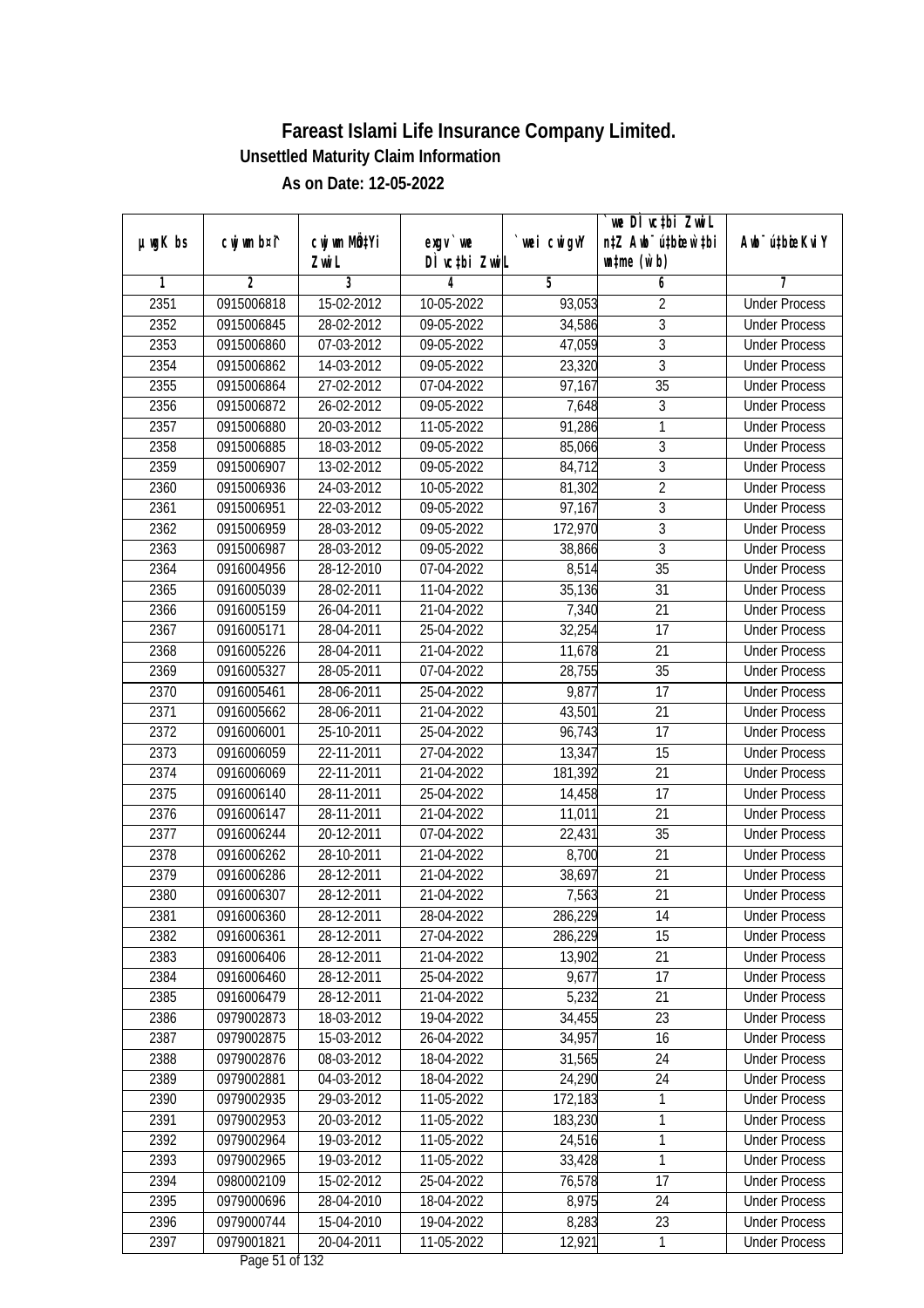|               |                |              |                                                         |             | `we DÌ vc‡bi ZwwiL               |                             |
|---------------|----------------|--------------|---------------------------------------------------------|-------------|----------------------------------|-----------------------------|
| $µ$ ug $K$ bs | cwj wm b¤i^    | cwj wm MQtYi | exgy `we                                                | `wei cwigvY | n‡Z Awb <sup>-</sup> ú‡bioen`‡bi | Awb <sup>-</sup> ú‡bioeKviY |
|               |                | Zwi L        | DÌ vctbi ZwiL                                           |             | $\n  untime\n  (u`b)\n$          |                             |
| 1             | $\overline{2}$ | 3            | 4                                                       | 5           | 6                                | 7                           |
| 2398          | 0979001948     | 06-06-2011   | 11-05-2022                                              | 56,265      | 1                                | <b>Under Process</b>        |
| 2399          | 0979002006     | 14-06-2011   | 11-05-2022                                              | 21,650      | 1                                | <b>Under Process</b>        |
| 2400          | 0980000203     | 14-06-2010   | 19-04-2022                                              | 8,514       | $\overline{23}$                  | <b>Under Process</b>        |
| 2401          | 0980000235     | 13-06-2010   | 25-04-2022                                              | 14,235      | $\overline{17}$                  | <b>Under Process</b>        |
| 2402          | 0980001959     | 14-12-2011   | 19-04-2022                                              | 50,712      | $\overline{23}$                  | <b>Under Process</b>        |
| 2403          | 0980002019     | 28-12-2011   | 19-04-2022                                              | 20,810      | $\overline{23}$                  | <b>Under Process</b>        |
| 2404          | 0980002119     | 03-03-2012   | 19-04-2022                                              | 55,498      | $\overline{23}$                  | <b>Under Process</b>        |
| 2405          | 0980002120     | 04-03-2012   | 12-05-2022                                              | 47,519      | $\boldsymbol{0}$                 | <b>Under Process</b>        |
| 2406          | 0980002125     | 04-03-2012   | 25-04-2022                                              | 38,866      | $\overline{17}$                  | <b>Under Process</b>        |
| 2407          | 0980002139     | 18-03-2012   | 11-05-2022                                              | 6,990       | 1                                | <b>Under Process</b>        |
| 2408          | 0980002164     | 28-03-2012   | 11-05-2022                                              | 36,018      | 1                                | <b>Under Process</b>        |
| 2409          | 0981009977     | 28-12-2010   | 25-04-2022                                              | 7,008       | 17                               | <b>Under Process</b>        |
| 2410          | 0983001233     | 28-03-2012   | 24-04-2022                                              | 25,836      | $\overline{18}$                  | <b>Under Process</b>        |
| 2411          | 0981002667     | 28-03-2009   | 25-04-2022                                              | 12,840      | 17                               | <b>Under Process</b>        |
| 2412          | 0981007966     | 28-07-2010   | 25-04-2022                                              | 11,977      | 17                               | <b>Under Process</b>        |
| 2413          | 0981011116     | 28-11-2011   | 26-04-2022                                              | 50,893      | 16                               | <b>Under Process</b>        |
| 2414          | 0981011262     | 28-12-2011   | 25-04-2022                                              | 24,363      | 17                               | <b>Under Process</b>        |
| 2415          | 0981011486     | 28-02-2012   | 26-04-2022                                              | 58,301      | 16                               | <b>Under Process</b>        |
| 2416          | 0981011488     | 28-02-2012   | 25-04-2022                                              | 16,455      | 17                               | <b>Under Process</b>        |
| 2417          | 0981011524     | 20-03-2012   | 25-04-2022                                              | 54,815      | 17                               | <b>Under Process</b>        |
| 2418          | 0983000969     | 28-02-2011   | 19-04-2022                                              | 26,693      | 23                               | <b>Under Process</b>        |
| 2419          | 0983001171     | 28-11-2011   | 19-04-2022                                              | 187,429     | 23                               | <b>Under Process</b>        |
| 2420          | 0984000502     | 20-04-2010   | 17-04-2022                                              | 6,133       | $\overline{25}$                  | <b>Under Process</b>        |
| 2421          | 0984000385     | 28-12-2009   | 26-04-2022                                              | 113,047     | 16                               | <b>Under Process</b>        |
| 2422          | 0984000400     | 28-12-2009   | 26-04-2022                                              | 16,000      | 16                               | <b>Under Process</b>        |
| 2423          | 0984000434     | 28-03-2010   | 12-04-2022                                              | 6,570       | 30                               | <b>Under Process</b>        |
| 2424          | 0984002255     | 28-12-2011   | 20-04-2022                                              | 19,349      | 22                               | <b>Under Process</b>        |
| 2425          | 0984001661     | 28-06-2011   | 09-05-2022                                              | 16,135      | 3                                | <b>Under Process</b>        |
| 2426          | 0984001977     | 20-10-2011   | 09-05-2022                                              | 70,034      | $\overline{3}$                   | <b>Under Process</b>        |
| 2427          | 0984002041     | 28-10-2011   | 17-04-2022                                              | 23,576      | 25                               | <b>Under Process</b>        |
| 2428          | 0984002268     | 28-12-2011   | 12-04-2022                                              | 96,743      | 30                               | <b>Under Process</b>        |
| 2429          | 0984002271     | 28-12-2011   | 09-05-2022                                              | 28,435      | 3                                | <b>Under Process</b>        |
| 2430          | 0984002274     | 28-12-2011   | 09-05-2022                                              | 7,785       | $\overline{3}$                   | <b>Under Process</b>        |
| 2431          | 0984002340     | 28-12-2011   | 26-04-2022                                              | 14,715      | 16                               | <b>Under Process</b>        |
| 2432          | 0984002352     | 28-12-2011   | 20-04-2022                                              | 56,648      | 22                               | <b>Under Process</b>        |
| 2433          | 0984002395     | 28-12-2011   | 10-05-2022                                              | 15,015      | $\overline{2}$                   | <b>Under Process</b>        |
| 2434          | 0984002406     | 28-12-2011   | 20-04-2022                                              | 91,237      | 22                               | <b>Under Process</b>        |
| 2435          | 0984002416     | 28-12-2011   | 09-05-2022                                              | 56,448      | 3                                | <b>Under Process</b>        |
| 2436          | 0984002465     | 28-12-2011   | 12-04-2022                                              | 22,260      | 30                               | <b>Under Process</b>        |
| 2437          | 0984002512     | 28-02-2012   | 09-05-2022                                              | 43,232      | 3                                | <b>Under Process</b>        |
| 2438          | 0984002546     | 21-03-2012   | 13-04-2022                                              | 43,293      | 29                               | <b>Under Process</b>        |
| 2439          | 0984002552     | $28-03-2012$ | 09-05-2022                                              | 19,165      | 3                                | <b>Under Process</b>        |
| 2440          | 0984002585     | 13-03-2012   | 09-05-2022                                              | 38,866      | $\overline{3}$                   | <b>Under Process</b>        |
| 2441          | 0984002600     | 28-03-2012   | 09-05-2022                                              | 16,910      | $\overline{3}$                   | <b>Under Process</b>        |
| 2442          | 0984002604     | 28-03-2012   | 09-05-2022                                              | 35,856      | $\overline{3}$                   | <b>Under Process</b>        |
| 2443          | 0984002608     | 28-03-2012   | 09-05-2022                                              | 53,968      | $\overline{3}$                   | <b>Under Process</b>        |
| 2444          | 0984002611     | 28-03-2012   | 09-05-2022<br>$D_{\text{max}}$ $\Gamma$ $\Omega$ of 123 | 95,836      | $\overline{3}$                   | <b>Under Process</b>        |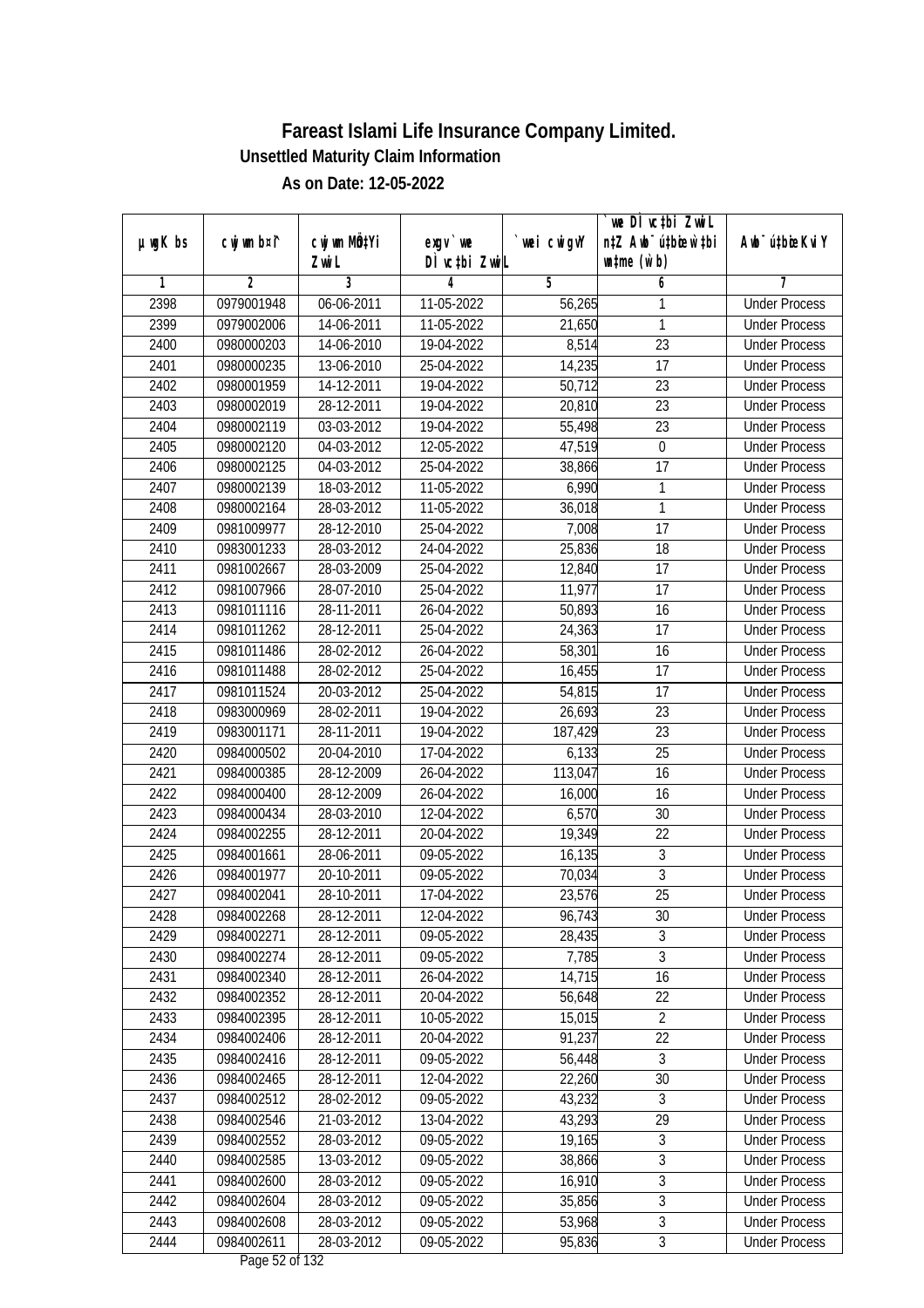|               |                |                       |                                      |            | we DI vctbi ZwiL                                            |                             |
|---------------|----------------|-----------------------|--------------------------------------|------------|-------------------------------------------------------------|-----------------------------|
| $µ$ ug $K$ bs | cwj wm b¤i^    | cwj wm MQtYi<br>Zwi L | exgv `we<br>DÌ vctbi ZwiL            | wei cwigvY | n‡Z Awb <sup>-</sup> ú‡bioar`‡bi<br>$\n  untime\n  (u`b)\n$ | Awb <sup>-</sup> ú‡bioeKviY |
| 1             | $\overline{2}$ | 3                     | 4                                    | 5          | 6                                                           | 7                           |
| 2445          | 0984002619     | 28-03-2012            | 09-05-2022                           | 40,187     | 3                                                           | <b>Under Process</b>        |
| 2446          | 0984002631     | 28-03-2012            | 26-04-2022                           | 97,167     | $\overline{16}$                                             | <b>Under Process</b>        |
| 2447          | 0984002639     | 28-03-2012            | 09-05-2022                           | 97,167     | $\sqrt{3}$                                                  | <b>Under Process</b>        |
| 2448          | 0984002645     | 28-03-2012            | 26-04-2022                           | 95,836     | 16                                                          | <b>Under Process</b>        |
| 2449          | 0984002646     | 28-03-2012            | 26-04-2022                           | 94,505     | 16                                                          | <b>Under Process</b>        |
| 2450          | 0984002648     | 28-03-2012            | 09-05-2022                           | 57,357     | 3                                                           | <b>Under Process</b>        |
| 2451          | 0984002649     | 28-03-2012            | 26-04-2022                           | 94,505     | $\overline{16}$                                             | <b>Under Process</b>        |
| 2452          | 0985001372     | 23-03-2011            | 28-04-2022                           | 32,548     | 14                                                          | <b>Under Process</b>        |
| 2453          | 0985001373     | 23-03-2011            | 28-04-2022                           | 35,607     | 14                                                          | <b>Under Process</b>        |
| 2454          | 0985001425     | 28-03-2011            | 12-04-2022                           | 35,777     | 30                                                          | <b>Under Process</b>        |
| 2455          | 0985001472     | 26-04-2011            | 12-04-2022                           | 70,924     | $\overline{30}$                                             | <b>Under Process</b>        |
| 2456          | 0985001522     | 16-05-2011            | 12-04-2022                           | 38,697     | 30                                                          | <b>Under Process</b>        |
| 2457          | 0985001862     | 11-09-2011            | 12-04-2022                           | 92,241     | $\overline{30}$                                             | <b>Under Process</b>        |
| 2458          | 0985001867     | 11-09-2011            | 13-04-2022                           | 6,673      | 29                                                          | <b>Under Process</b>        |
| 2459          | 0985001873     | 11-09-2011            | 12-04-2022                           | 96,743     | 30                                                          | <b>Under Process</b>        |
| 2460          | 0985001937     | 18-10-2011            | 12-04-2022                           | 58,046     | 30                                                          | <b>Under Process</b>        |
| 2461          | 0985001984     | 28-10-2011            | 17-04-2022                           | 13,625     | 25                                                          | <b>Under Process</b>        |
| 2462          | 0985002009     | 28-11-2011            | 12-04-2022                           | 93,887     | 30                                                          | <b>Under Process</b>        |
| 2463          | 0985002016     | 28-11-2011            | 12-04-2022                           | 15,015     | 30                                                          | <b>Under Process</b>        |
| 2464          | 0985002025     | 28-11-2011            | 27-04-2022                           | 5,783      | 15                                                          | <b>Under Process</b>        |
| 2465          | 0985002120     | 28-12-2011            | 27-04-2022                           | 38,697     | 15                                                          | <b>Under Process</b>        |
| 2466          | 0985002138     | 28-12-2011            | 12-04-2022                           | 38,697     | 30                                                          | <b>Under Process</b>        |
| 2467          | 0985002144     | 28-12-2011            | 12-04-2022                           | 96,743     | 30                                                          | <b>Under Process</b>        |
| 2468          | 0985002231     | 25-02-2012            | 28-04-2022                           | 24,516     | 14                                                          | <b>Under Process</b>        |
| 2469          | 0985002338     | 22-03-2012            | 28-04-2022                           | 97,167     | 14                                                          | <b>Under Process</b>        |
| 2470          | 0986001785     | 28-08-2009            | 08-05-2022                           | 18,444     | $\overline{4}$                                              | <b>Under Process</b>        |
| 2471          | 0986003663     | 28-06-2010            | 08-05-2022                           | 11,411     | $\overline{4}$                                              | <b>Under Process</b>        |
| 2472          | 0986005538     | 28-02-2011            | 11-04-2022                           | 38,116     | 31                                                          | <b>Under Process</b>        |
| 2473          | 0986006633     | 28-10-2011            | 12-05-2022                           | 36,675     | $\boldsymbol{0}$                                            | <b>Under Process</b>        |
| 2474          | 0986006635     | 28-10-2011            | 08-05-2022                           | 67,913     | $\overline{4}$                                              | <b>Under Process</b>        |
| 2475          | 0986006721     | 28-11-2011            | 08-05-2022                           | 65,202     | 4                                                           | <b>Under Process</b>        |
| 2476          | 0986006740     | 28-11-2011            | 12-05-2022                           | 55,260     | $\mathbf 0$                                                 | <b>Under Process</b>        |
| 2477          | 0986006774     | 28-11-2011            | 11-04-2022                           | 193,479    | 31                                                          | <b>Under Process</b>        |
| 2478          | 0986006804     | 28-11-2011            | 08-05-2022                           | 32,889     | $\overline{4}$                                              | <b>Under Process</b>        |
| 2479          | 0986006836     | 28-12-2011            | 08-05-2022                           | 92,636     | 4                                                           | <b>Under Process</b>        |
| 2480          | 0986006845     | 28-12-2011            | 08-05-2022                           | 96,743     | 4                                                           | <b>Under Process</b>        |
| 2481          | 3700003628     | 29-12-2009            | 25-04-2022                           | 17,933     | 17                                                          | <b>Under Process</b>        |
| 2482          | 3700003727     | 28-02-2010            | 25-04-2022                           | 110,700    | 17                                                          | <b>Under Process</b>        |
| 2483          | 3700003779     | 09-03-2010            | 08-05-2022                           | 221,400    | $\overline{4}$                                              | <b>Under Process</b>        |
| 2484          | 3700003780     | 09-03-2010            | 25-04-2022                           | 55,350     | 17                                                          | <b>Under Process</b>        |
| 2485          | 3700003786     | 09-03-2010            | 28-04-2022                           | 25,568     | 14                                                          | <b>Under Process</b>        |
| 2486          | 3700003800     | 21-03-2010            | 25-04-2022                           | 52,125     | 17                                                          | <b>Under Process</b>        |
| 2487          | 3700003862     | 17-04-2010            | 28-04-2022                           | 11,113     | 14                                                          | <b>Under Process</b>        |
| 2488          | 3700003916     | 06-05-2010            | 25-04-2022                           | 10,865     | 17                                                          | <b>Under Process</b>        |
| 2489          | 3800001103     | 28-03-2010            | 25-04-2022                           | 51,450     | 17                                                          | <b>Under Process</b>        |
| 2490          | 3800001105     | 28-03-2010            | 08-05-2022                           | 58,890     | $\overline{4}$                                              | <b>Under Process</b>        |
| 2491          | 3800001109     | 28-03-2010            | 21-04-2022<br>$D_{0.92}$ $E2$ of 122 | 106,380    | 21                                                          | <b>Under Process</b>        |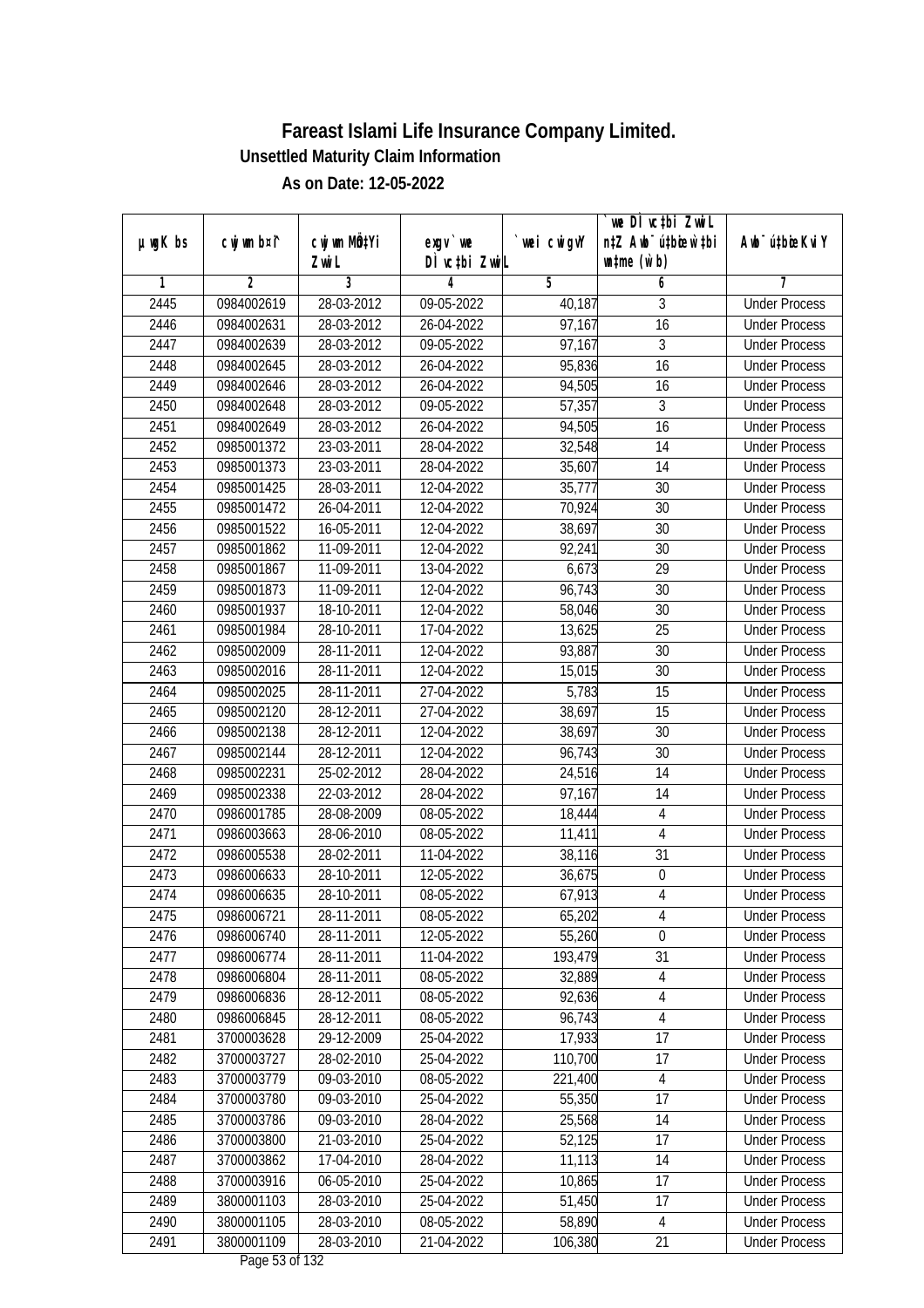| $µ$ ug $K$ bs | cwj wm b¤i^ | cwj wm MQtYi | exgv `we                                         | wei cwigvY | `we DÌ vc‡bi ZwiL<br>n‡Z Awb <sup>-</sup> ú‡bioen`‡bi | Awb <sup>-</sup> ú‡bioeKviY |
|---------------|-------------|--------------|--------------------------------------------------|------------|-------------------------------------------------------|-----------------------------|
|               |             | Zwi L        | DÌ vctbi ZwiL                                    |            | $\n  untime\n  (u`b)\n$                               |                             |
| 1             | 2           | 3            | 4                                                | 5          | 6                                                     | 7                           |
| 2492          | 3800001113  | 28-03-2010   | 25-04-2022                                       | 8,709      | 17                                                    | <b>Under Process</b>        |
| 2493          | 3800001165  | 28-02-2010   | 08-05-2022                                       | 55,350     | 4                                                     | <b>Under Process</b>        |
| 2494          | 3800002139  | 28-03-2012   | 25-04-2022                                       | 46,412     | $\overline{17}$                                       | <b>Under Process</b>        |
| 2495          | 3700004729  | 29-11-2010   | 28-04-2022                                       | 24,080     | 14                                                    | <b>Under Process</b>        |
| 2496          | 3700005503  | 14-05-2011   | 28-04-2022                                       | 17,490     | 14                                                    | <b>Under Process</b>        |
| 2497          | 3700005820  | 28-12-2011   | 25-04-2022                                       | 19,168     | $\overline{17}$                                       | <b>Under Process</b>        |
| 2498          | 3700006154  | 21-04-2012   | 28-04-2022                                       | 49,200     | 14                                                    | <b>Under Process</b>        |
| 2499          | 3700006162  | 21-04-2012   | 28-04-2022                                       | 55,396     | 14                                                    | <b>Under Process</b>        |
| 2500          | 3800000338  | 24-10-2009   | 08-05-2022                                       | 60,000     | $\overline{4}$                                        | <b>Under Process</b>        |
| 2501          | 3800000437  | 28-11-2009   | 08-05-2022                                       | 54,600     | $\overline{4}$                                        | <b>Under Process</b>        |
| 2502          | 3800001679  | 28-12-2010   | 08-05-2022                                       | 13,583     | $\overline{4}$                                        | <b>Under Process</b>        |
| 2503          | 3800001798  | 21-06-2011   | 08-05-2022                                       | 17,490     | $\overline{4}$                                        | <b>Under Process</b>        |
| 2504          | 3800001982  | 27-12-2011   | 08-05-2022                                       | 90,516     | $\overline{4}$                                        | <b>Under Process</b>        |
| 2505          | 3800002123  | 12-03-2012   | 08-05-2022                                       | 159,240    | $\overline{4}$                                        | <b>Under Process</b>        |
| 2506          | 3800002141  | 28-03-2012   | 08-05-2022                                       | 29,731     | 4                                                     | <b>Under Process</b>        |
| 2507          | 3900003635  | 28-05-2011   | 25-04-2022                                       | 19,605     | 17                                                    | <b>Under Process</b>        |
| 2508          | 3900003684  | 16-06-2011   | 11-04-2022                                       | 80,550     | 31                                                    | <b>Under Process</b>        |
| 2509          | 3900003725  | 22-06-2011   | 20-04-2022                                       | 48,990     | 22                                                    | <b>Under Process</b>        |
| 2510          | 3900003726  | 22-06-2011   | 25-04-2022                                       | 48,990     | 17                                                    | <b>Under Process</b>        |
| 2511          | 3900003937  | 28-06-2011   | 11-05-2022                                       | 11,030     | 1                                                     | <b>Under Process</b>        |
| 2512          | 3900003993  | 28-06-2011   | 25-04-2022                                       | 23,192     | 17                                                    | <b>Under Process</b>        |
| 2513          | 3900004352  | 28-12-2011   | 25-04-2022                                       | 163,300    | 17                                                    | <b>Under Process</b>        |
| 2514          | 3900004356  | 28-12-2011   | 21-04-2022                                       | 132,850    | 21                                                    | <b>Under Process</b>        |
| 2515          | 3900004372  | 28-12-2011   | 21-04-2022                                       | 160,500    | 21                                                    | <b>Under Process</b>        |
| 2516          | 3900004381  | 28-12-2011   | 25-04-2022                                       | 150,360    | 17                                                    | <b>Under Process</b>        |
| 2517          | 3900004393  | 28-12-2011   | 21-04-2022                                       | 163,300    | 21                                                    | <b>Under Process</b>        |
| 2518          | 3900004434  | 28-12-2011   | 25-04-2022                                       | 140,120    | 17                                                    | <b>Under Process</b>        |
| 2519          | 3900004484  | 28-12-2011   | 21-04-2022                                       | 119,168    | 21                                                    | <b>Under Process</b>        |
| 2520          | 3900004545  | 05-10-2011   | 25-04-2022                                       | 11,030     | 17                                                    | <b>Under Process</b>        |
| 2521          | 3900004548  | 28-12-2011   | 28-04-2022                                       | 60,000     | 14                                                    | <b>Under Process</b>        |
| 2522          | 3900004649  | 28-12-2011   | 25-04-2022                                       | 326,600    | 17                                                    | <b>Under Process</b>        |
| 2523          | 3900004702  | 28-12-2011   | 11-04-2022                                       | 48,640     | 31                                                    | <b>Under Process</b>        |
| 2524          | 3900004708  | 28-12-2011   | 21-04-2022                                       | 73,485     | 21                                                    | <b>Under Process</b>        |
| 2525          | 3900004742  | 28-12-2011   | 25-04-2022                                       | 22,513     | 17                                                    | <b>Under Process</b>        |
| 2526          | 3900004801  | 28-12-2011   | 11-04-2022                                       | 11,631     | 31                                                    | <b>Under Process</b>        |
| 2527          | 3900004804  | 28-12-2011   | 09-05-2022                                       | 43,987     | 3                                                     | <b>Under Process</b>        |
| 2528          | 3900004808  | 28-12-2011   | 25-04-2022                                       | 13,871     | 17                                                    | <b>Under Process</b>        |
| 2529          | 3900004812  | 28-12-2011   | 25-04-2022                                       | 39,253     | 17                                                    | <b>Under Process</b>        |
| 2530          | 3900004814  | 28-12-2011   | 25-04-2022                                       | 13,126     | 17                                                    | <b>Under Process</b>        |
| 2531          | 3900004870  | 10-02-2012   | 11-05-2022                                       | 103,250    | 1                                                     | <b>Under Process</b>        |
| 2532          | 3900004893  | 12-02-2012   | 09-05-2022                                       | 132,960    | $\overline{3}$                                        | <b>Under Process</b>        |
| 2533          | 3900004909  | 28-02-2012   | 21-04-2022                                       | 164,000    | 21                                                    | <b>Under Process</b>        |
| 2534          | 3900004916  | 28-02-2012   | 25-04-2022                                       | 35,580     | 17                                                    | <b>Under Process</b>        |
| 2535          | 3900004932  | 28-02-2012   | 25-04-2022                                       | 42,067     | 17                                                    | <b>Under Process</b>        |
| 2536          | 3900004952  | 08-02-2012   | 21-04-2022                                       | 492,312    | 21                                                    | <b>Under Process</b>        |
| 2537          | 3900004956  | 07-03-2012   | 21-04-2022                                       | 424,575    | 21                                                    | <b>Under Process</b>        |
| 2538          | 4000000975  | 28-06-2011   | 24-04-2022<br>$D_{\text{max}}$ $\Gamma$ 4 of 123 | 81,048     | 18                                                    | <b>Under Process</b>        |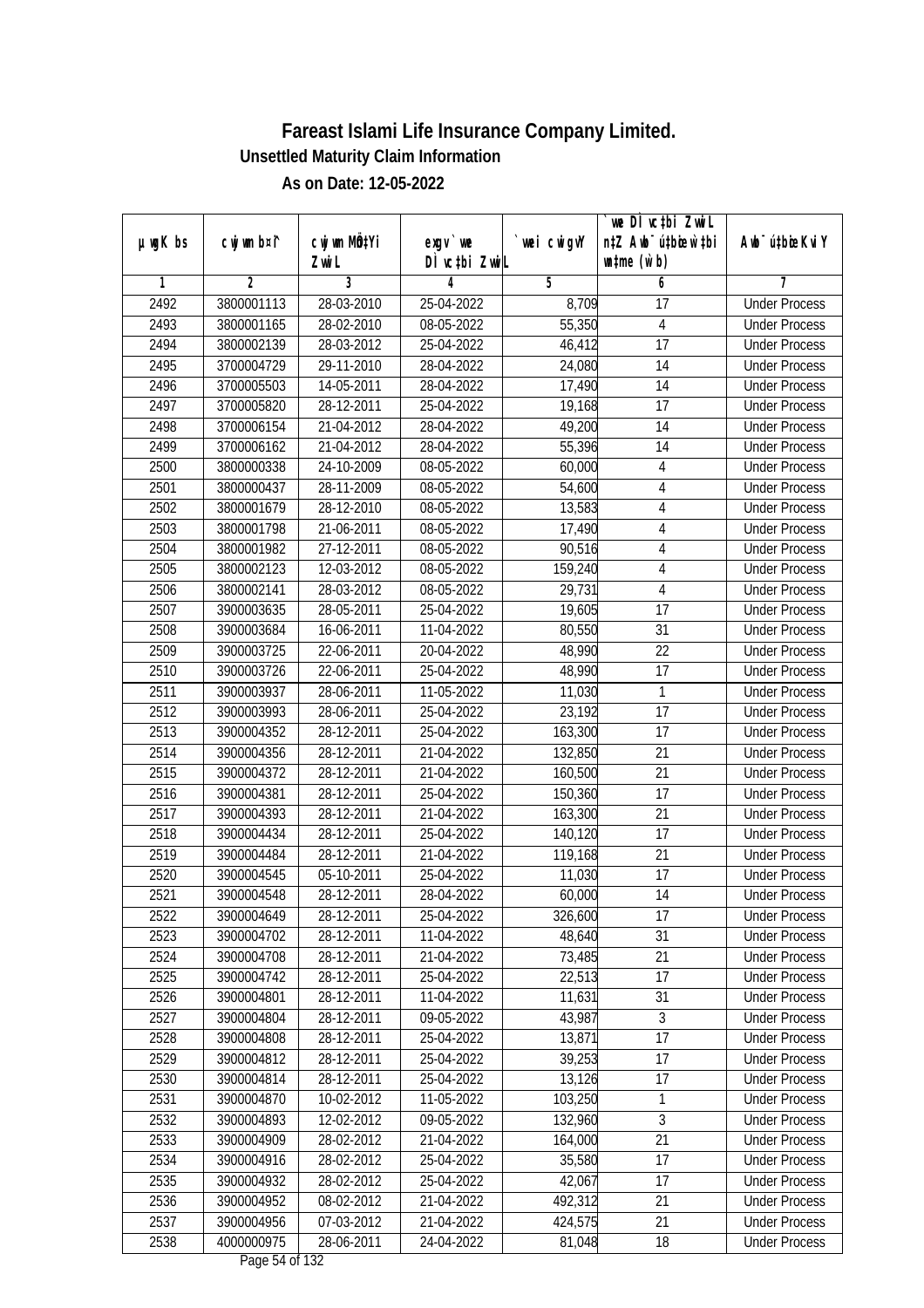| $µ$ ug $K$ bs | cwj wm b¤i^ | cwj wm MQtYi | exgv `we                           | wei cwigvY | we DI vctbi ZwiL<br>n‡Z Awb <sup>-</sup> ú‡bioen`‡bi | Awb <sup>-</sup> ú‡bioeKviY |
|---------------|-------------|--------------|------------------------------------|------------|------------------------------------------------------|-----------------------------|
|               |             | Zwi L        | DÌ vctbi ZwiL                      |            | $\n  untime\n  (u`b)\n$                              |                             |
| 1             | 2           | 3            | 4                                  | 5          | 6                                                    | 7                           |
| 2539          | 4000001200  | 28-09-2011   | 12-05-2022                         | 53,889     | 0                                                    | <b>Under Process</b>        |
| 2540          | 4000001215  | 28-09-2011   | 21-04-2022                         | 13,237     | 21                                                   | <b>Under Process</b>        |
| 2541          | 4000001254  | 28-11-2011   | 24-04-2022                         | 48,272     | 18                                                   | <b>Under Process</b>        |
| 2542          | 4000001268  | 07-12-2011   | 21-04-2022                         | 24,680     | 21                                                   | <b>Under Process</b>        |
| 2543          | 4000001325  | 18-12-2011   | 24-04-2022                         | 45,705     | 18                                                   | <b>Under Process</b>        |
| 2544          | 4000001341  | 19-12-2011   | 12-05-2022                         | 85,212     | $\mathbf 0$                                          | <b>Under Process</b>        |
| 2545          | 4000001345  | 19-12-2011   | 24-04-2022                         | 81,700     | 18                                                   | <b>Under Process</b>        |
| 2546          | 4000001392  | 26-12-2011   | 21-04-2022                         | 81,650     | $\overline{21}$                                      | <b>Under Process</b>        |
| 2547          | 4000001410  | 27-12-2011   | 21-04-2022                         | 80,390     | 21                                                   | <b>Under Process</b>        |
| 2548          | 4000001416  | 28-12-2011   | 24-04-2022                         | 11,030     | 18                                                   | <b>Under Process</b>        |
| 2549          | 4000001417  | 28-12-2011   | 21-04-2022                         | 48,990     | $\overline{21}$                                      | <b>Under Process</b>        |
| 2550          | 4000001420  | 28-12-2011   | 21-04-2022                         | 11,891     | 21                                                   | <b>Under Process</b>        |
| 2551          | 4000001427  | 28-12-2011   | 12-05-2022                         | 47,835     | $\boldsymbol{0}$                                     | <b>Under Process</b>        |
| 2552          | 4000001432  | 28-12-2011   | 21-04-2022                         | 45,800     | 21                                                   | <b>Under Process</b>        |
| 2553          | 4000001473  | 28-12-2011   | 21-04-2022                         | 75,810     | 21                                                   | <b>Under Process</b>        |
| 2554          | 4000001480  | 28-12-2011   | 21-04-2022                         | 11,030     | 21                                                   | <b>Under Process</b>        |
| 2555          | 4000001493  | 28-12-2011   | 24-04-2022                         | 75,810     | 18                                                   | <b>Under Process</b>        |
| 2556          | 4000001519  | 28-12-2011   | 12-05-2022                         | 150,000    | $\boldsymbol{0}$                                     | <b>Under Process</b>        |
| 2557          | 4000001557  | 28-12-2011   | 24-04-2022                         | 45,045     | 18                                                   | <b>Under Process</b>        |
| 2558          | 4000001575  | 28-12-2011   | 12-05-2022                         | 164,656    | $\boldsymbol{0}$                                     | <b>Under Process</b>        |
| 2559          | 4000001583  | 28-12-2011   | 21-04-2022                         | 482,340    | 21                                                   | <b>Under Process</b>        |
| 2560          | 4000001605  | 28-12-2011   | 21-04-2022                         | 89,843     | 21                                                   | <b>Under Process</b>        |
| 2561          | 4000001614  | 28-12-2011   | 21-04-2022                         | 14,808     | 21                                                   | <b>Under Process</b>        |
| 2562          | 4000001623  | 28-12-2011   | 24-04-2022                         | 155,990    | 18                                                   | <b>Under Process</b>        |
| 2563          | 4000001629  | 28-12-2011   | 24-04-2022                         | 155,040    | 18                                                   | <b>Under Process</b>        |
| 2564          | 4000001636  | 28-12-2011   | 21-04-2022                         | 53,434     | 21                                                   | <b>Under Process</b>        |
| 2565          | 4000001643  | 28-12-2011   | 12-05-2022                         | 81,650     | $\mathbf 0$                                          | <b>Under Process</b>        |
| 2566          | 4000001654  | 28-12-2011   | 24-04-2022                         | 81,650     | 18                                                   | <b>Under Process</b>        |
| 2567          | 4000001679  | 28-12-2011   | 21-04-2022                         | 81,650     | 21                                                   | <b>Under Process</b>        |
| 2568          | 4000001696  | 28-12-2011   | 24-04-2022                         | 69,605     | 18                                                   | <b>Under Process</b>        |
| 2569          | 4000001698  | 28-12-2011   | 24-04-2022                         | 195,960    | 18                                                   | <b>Under Process</b>        |
| 2570          | 4000001699  | 28-12-2011   | 24-04-2022                         | 48,990     | 18                                                   | <b>Under Process</b>        |
| 2571          | 4000001746  | 28-12-2011   | 21-04-2022                         | 40,990     | 21                                                   | <b>Under Process</b>        |
| 2572          | 4000001814  | 28-12-2011   | 24-04-2022                         | 48,992     | 18                                                   | <b>Under Process</b>        |
| 2573          | 4000001845  | 28-02-2012   | 12-05-2022                         | 44,720     | $\boldsymbol{0}$                                     | <b>Under Process</b>        |
| 2574          | 4000004961  | 28-12-2015   | 24-04-2022                         | 34,818     | 18                                                   | <b>Under Process</b>        |
| 2575          | 4000004995  | 28-12-2015   | 24-04-2022                         | 20,000     | 18                                                   | <b>Under Process</b>        |
| 2576          | 8600012251  | 28-12-2010   | 08-05-2022                         | 75,450     | 4                                                    | <b>Under Process</b>        |
| 2577          | 8600013450  | 28-11-2011   | 08-05-2022                         | 3,618      | 4                                                    | <b>Under Process</b>        |
| 2578          | 8600013510  | 28-11-2011   | 10-05-2022                         | 33,904     | $\overline{2}$                                       | <b>Under Process</b>        |
| 2579          | 8600013511  | 28-11-2011   | 11-04-2022                         | 12,222     | 31                                                   | <b>Under Process</b>        |
| 2580          | 8600013514  | 28-11-2011   | 08-05-2022                         | 22,060     | $\overline{4}$                                       | <b>Under Process</b>        |
| 2581          | 8600013517  | 28-11-2011   | 08-05-2022                         | 48,990     | $\overline{4}$                                       | <b>Under Process</b>        |
| 2582          | 8600013572  | 28-12-2011   | 08-05-2022                         | 23,771     | $\overline{4}$                                       | <b>Under Process</b>        |
| 2583          | 8600013615  | 28-12-2011   | 08-05-2022                         | 7,030      | $\overline{4}$                                       | <b>Under Process</b>        |
| 2584          | 8600013623  | 28-12-2011   | 08-05-2022                         | 19,744     | $\overline{4}$                                       | <b>Under Process</b>        |
| 2585          | 8600013633  | 28-12-2011   | 08-05-2022<br>$D_{0.92}$ EE of 122 | 132,165    | 4                                                    | <b>Under Process</b>        |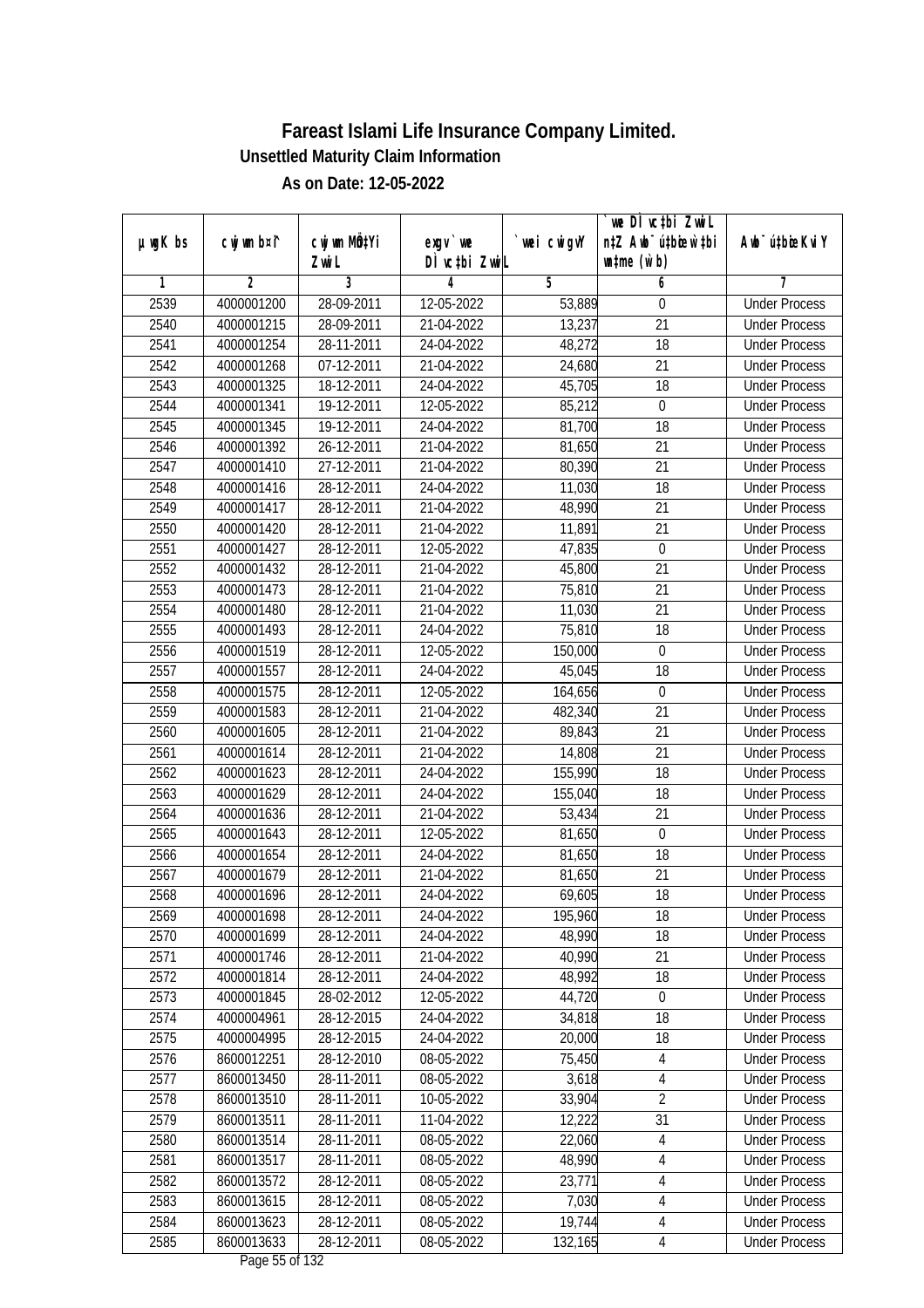|               |                          |                          |                                   |                  | we DI vctbi ZwiL                 |                                              |
|---------------|--------------------------|--------------------------|-----------------------------------|------------------|----------------------------------|----------------------------------------------|
| $µ$ ug $K$ bs | cwj wm b¤i^              | cwj wm MQtYi             | $exgV$ we                         | wei cwigvY       | n‡Z Awb <sup>-</sup> ú‡bicen`‡bi | Awb <sup>-</sup> ú‡bioeKviY                  |
| 1             | $\overline{2}$           | Zwi L<br>3               | DÌ vctbi ZwiL<br>4                | 5                | $\n  untime\n  (u`b)\n$<br>6     | 7                                            |
| 2586          | 8600013635               | 28-12-2011               | 08-05-2022                        | 38,695           | 4                                | <b>Under Process</b>                         |
| 2587          | 8600013652               | 28-12-2011               | 08-05-2022                        | 19,192           | $\overline{4}$                   | <b>Under Process</b>                         |
| 2588          | 8600013662               | 28-12-2011               | 08-05-2022                        | 24,750           | $\overline{4}$                   | <b>Under Process</b>                         |
| 2589          | 8600013667               | 28-12-2011               | 08-05-2022                        | 9,538            | $\overline{4}$                   | <b>Under Process</b>                         |
| 2590          | 8600013684               | 28-12-2011               | 10-05-2022                        | 6,487            | $\overline{2}$                   | <b>Under Process</b>                         |
| 2591          | 8600013710               | 28-12-2011               | 08-05-2022                        | 10,545           | 4                                | <b>Under Process</b>                         |
| 2592          | 8600013725               | 28-12-2011               | $08-05-2022$                      | 15,075           | $\overline{4}$                   | <b>Under Process</b>                         |
| 2593          | 8600013746               | 28-12-2011               | 08-05-2022                        | 116,200          | $\overline{4}$                   | <b>Under Process</b>                         |
| 2594          | 8600013758               | 28-12-2011               | 11-04-2022                        | 81,650           | 31                               | <b>Under Process</b>                         |
| 2595          |                          |                          |                                   |                  | 31                               |                                              |
| 2596          | 8600013765<br>8600013793 | 28-12-2011<br>28-12-2011 | 11-04-2022<br>13-04-2022          | 80,190<br>24,350 | $\overline{29}$                  | <b>Under Process</b><br><b>Under Process</b> |
|               |                          |                          |                                   |                  |                                  |                                              |
| 2597          | 8600013821               | 28-12-2011               | 10-05-2022                        | 6,697            | 2                                | <b>Under Process</b>                         |
| 2598          | 8600013864               | 28-12-2011               | 08-05-2022                        | 10,150           | $\overline{4}$                   | <b>Under Process</b>                         |
| 2599          | 8600013941               | 25-03-2012               | 08-05-2022                        | 184,200          | $\overline{4}$                   | <b>Under Process</b>                         |
| 2600          | 8700000404               | 28-06-2009               | 09-05-2022                        | 35,867           | $\mathfrak{Z}$                   | <b>Under Process</b>                         |
| 2601          | 8700000499               | 28-06-2009               | 12-05-2022                        | 91,000           | $\mathbf 0$                      | <b>Under Process</b>                         |
| 2602          | 8700002820               | 28-02-2010               | 19-04-2022                        | 84,420           | 23                               | <b>Under Process</b>                         |
| 2603          | 8700002956               | 12-04-2010               | 12-05-2022                        | 81,918           | $\boldsymbol{0}$                 | <b>Under Process</b>                         |
| 2604          | 8700003079               | 10-06-2010               | 12-05-2022                        | 96,320           | $\boldsymbol{0}$                 | <b>Under Process</b>                         |
| 2605          | 8700004261               | 27-06-2011               | 09-05-2022                        | 163,300          | 3                                | <b>Under Process</b>                         |
| 2606          | 8700004336               | 28-06-2011               | 21-04-2022                        | 12,409           | $\overline{21}$                  | <b>Under Process</b>                         |
| 2607          | 8700004567               | 20-12-2011               | 21-04-2022                        | 39,928           | 21                               | <b>Under Process</b>                         |
| 2608          | 8700004573               | 27-12-2011               | 25-04-2022                        | 163,300          | 17                               | <b>Under Process</b>                         |
| 2609          | 8700004643               | 28-12-2011               | 25-04-2022                        | 186,048          | 17                               | <b>Under Process</b>                         |
| 2610          | 8700004731               | 28-12-2011               | 11-05-2022                        | 42,250           | 1                                | <b>Under Process</b>                         |
| 2611          | 8700004843               | 20-03-2012               | 12-05-2022                        | 51,625           | $\mathbf 0$                      | <b>Under Process</b>                         |
| 2612          | 8700004855               | 11-03-2012               | 12-05-2022                        | 8,465            | $\boldsymbol{0}$                 | <b>Under Process</b>                         |
| 2613          | 8800000609               | 28-12-2010               | 09-05-2022                        | 138,405          | 3                                | <b>Under Process</b>                         |
| 2614          | 8600000665               | 28-11-2007               | 08-05-2022                        | 3,272            | $\overline{4}$                   | <b>Under Process</b>                         |
| 2615          | 8600000785               | 26-12-2007               | 26-04-2022                        | 13,443           | 16                               | <b>Under Process</b>                         |
| 2616          | 8600002190               | 27-12-2007               | 19-04-2022                        | 24,292           | 23                               | <b>Under Process</b>                         |
| 2617          | 8600004844               | 28-10-2008               | 08-05-2022                        | 6,128            | 4                                | <b>Under Process</b>                         |
| 2618          | 8600005066               | 27-11-2008               | 11-05-2022                        | 36,340           | 1                                | <b>Under Process</b>                         |
| 2619          | 8600006074               | 28-03-2009               | 13-04-2022                        | 15,092           | 29                               | <b>Under Process</b>                         |
| 2620          | 8600006201               | 28-04-2009               | 11-04-2022                        | 6,575            | 31                               | <b>Under Process</b>                         |
| 2621          | 8600006210               | 28-04-2009               | 08-05-2022                        | 20,250           | 4                                | <b>Under Process</b>                         |
| 2622          | 8600006215               | 28-04-2009               | 08-05-2022                        | 49,175           | $\overline{4}$                   | <b>Under Process</b>                         |
| 2623          | 8600006383               | 28-06-2009               | 11-04-2022                        | 32,760           | 31                               | <b>Under Process</b>                         |
| 2624          | 8600006384               | 28-06-2009               | 11-05-2022                        | 8,893            | 1                                | <b>Under Process</b>                         |
| 2625          | 8600006434               | 28-06-2009               | 10-05-2022                        | 54,615           | $\overline{2}$                   | <b>Under Process</b>                         |
| 2626          | 8600006435               | 28-06-2009               | 08-05-2022                        | 4,051            | 4                                | <b>Under Process</b>                         |
| 2627          | 8600013046               | 28-06-2011               | 08-05-2022                        | 13,260           | 4                                | <b>Under Process</b>                         |
| 2628          | 8600013095               | 28-06-2011               | 11-04-2022                        | 37,697           | 31                               | <b>Under Process</b>                         |
| 2629          | 8600017219               | 17-12-2015               | 08-05-2022                        | 70,000           | 4                                | <b>Under Process</b>                         |
| 2630          | 8700000255               | 17-06-2009               | 11-05-2022                        | 107,080          | 1                                | <b>Under Process</b>                         |
| 2631          | 8700000286               | 23-06-2009               | 24-04-2022                        | 27,316           | 18                               | <b>Under Process</b>                         |
| 2632          | 8700001132               | 15-12-2009               | 19-04-2022<br>Dege $E\ell$ of 122 | 26,520           | 23                               | <b>Under Process</b>                         |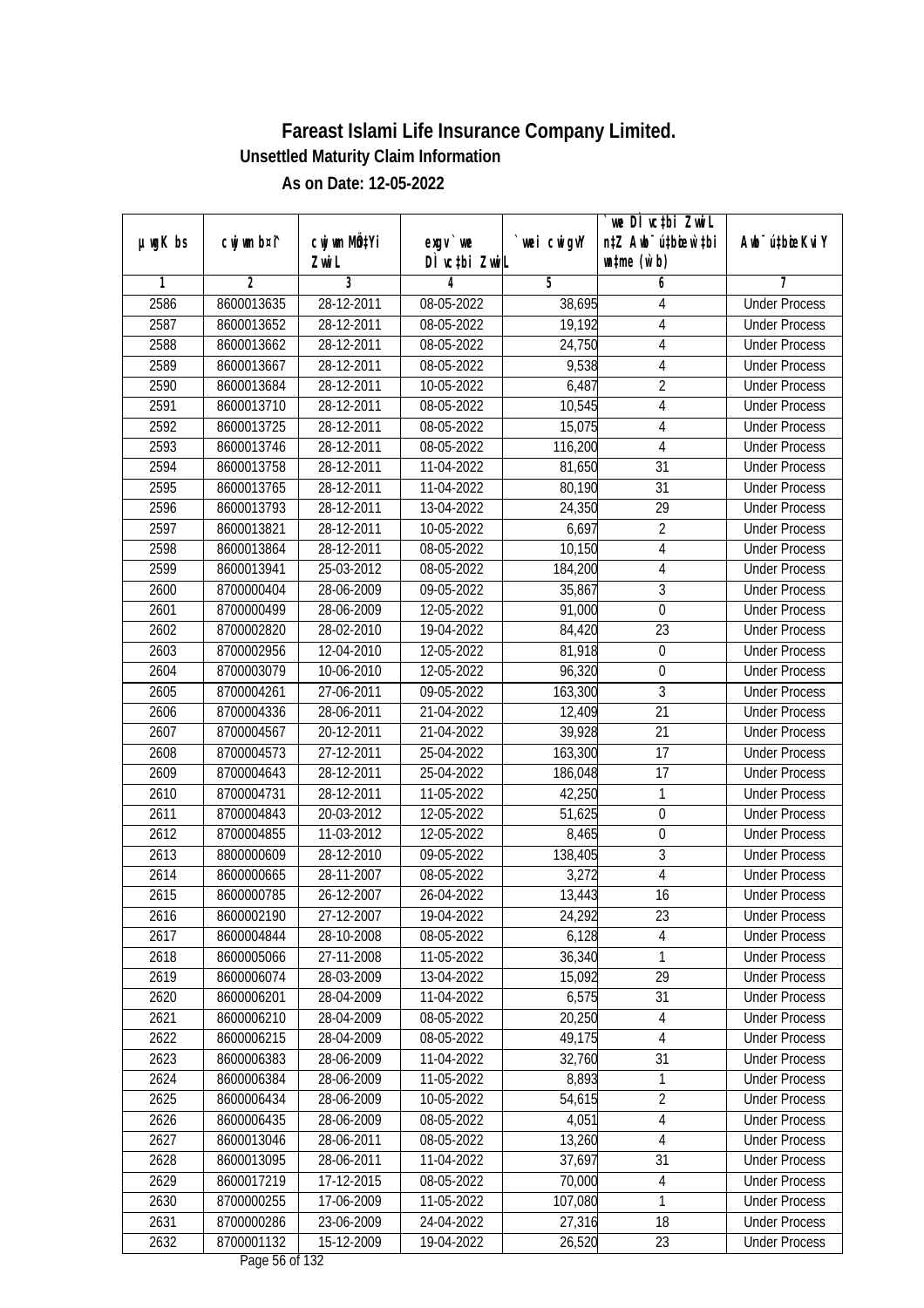| DÌ vctbi ZwiL<br>$\n  untime\n  (u`b)\n$<br>Zwi L<br>3<br>1<br>2<br>5<br>6<br>4<br>7<br>2633<br>8700001605<br>27-12-2009<br><b>Under Process</b><br>18-04-2022<br>65,520<br>24<br>2634<br>13-12-2009<br>12-05-2022<br>$\boldsymbol{0}$<br>8700001733<br>11,149<br><b>Under Process</b><br>2635<br>27-12-2009<br>12-05-2022<br>5,460<br>$\boldsymbol{0}$<br><b>Under Process</b><br>8700001866<br>2636<br>8700002219<br>27-12-2009<br>25-04-2022<br>54,600<br>17<br><b>Under Process</b><br>2637<br>8700002328<br>27-12-2009<br>18-04-2022<br>21,520<br>24<br><b>Under Process</b><br>2638<br>8700002776<br>28-02-2010<br>12-05-2022<br>108,580<br>$\boldsymbol{0}$<br><b>Under Process</b><br>$\overline{3}$<br>2639<br>8700003886<br>28-12-2010<br>09-05-2022<br>13,978<br><b>Under Process</b><br>$\overline{18}$<br>2640<br>6,517<br>8700003925<br>28-12-2010<br>24-04-2022<br><b>Under Process</b><br>2641<br>8800000323<br>28-10-2010<br>12-05-2022<br>323,200<br>$\boldsymbol{0}$<br><b>Under Process</b><br>2642<br>8800000327<br>01-11-2010<br>13-04-2022<br>34,270<br>29<br><b>Under Process</b><br>292,200<br>2643<br>8800001230<br>28-12-2011<br>12-05-2022<br>$\mathbf 0$<br><b>Under Process</b><br>29<br>2644<br>8800001023<br>28-06-2011<br>13-04-2022<br>161,110<br><b>Under Process</b><br>$\sqrt{3}$<br>2645<br>28-06-2011<br>489,900<br>8800001043<br>09-05-2022<br><b>Under Process</b><br>$\overline{3}$<br>2646<br>28-12-2011<br>8800001162<br>09-05-2022<br>102,960<br><b>Under Process</b><br>29<br>2647<br>8800001254<br>28-12-2011<br>13-04-2022<br>669,000<br><b>Under Process</b><br>3<br>2648<br>8800001291<br>28-02-2012<br>09-05-2022<br>151,680<br><b>Under Process</b><br>18<br>2649<br>8900000892<br>28-12-2011<br>24-04-2022<br>244,950<br><b>Under Process</b><br>$\overline{2}$<br>2650<br>28-12-2010<br>21,336<br>8900000236<br>10-05-2022<br><b>Under Process</b><br>2651<br>11-06-2011<br>14<br>8900000602<br>28-04-2022<br>32,675<br><b>Under Process</b><br>2652<br>30-06-2011<br>28-04-2022<br>294,075<br>14<br>8900000632<br><b>Under Process</b><br>2653<br>$\overline{2}$<br>8900000807<br>11-12-2011<br>10-05-2022<br>23,526<br><b>Under Process</b><br>21,830<br>29<br>2654<br>19-12-2011<br>8900000851<br>13-04-2022<br><b>Under Process</b><br>2655<br>8900000863<br>21-12-2011<br>28-04-2022<br>34,980<br>14<br><b>Under Process</b><br>29<br>2656<br>8900000876<br>28-12-2011<br>13-04-2022<br>124,200<br><b>Under Process</b><br>2657<br>28-04-2022<br>14<br>8900001074<br>15-04-2012<br>92,150<br><b>Under Process</b><br>2658<br>8900001077<br>15-04-2012<br>28-04-2022<br>92,150<br>14<br><b>Under Process</b><br>2659<br>9100005908<br>19-03-2012<br>20-04-2022<br>22<br><b>Under Process</b><br>10,674<br>2660<br>8900002288<br>28-12-2015<br>13-04-2022<br>68,691<br>29<br><b>Under Process</b><br>2661<br>9100001880<br>28-03-2009<br>12-04-2022<br>97,133<br>30<br><b>Under Process</b><br>2662<br>28-05-2009<br>12-04-2022<br>20,207<br>30<br>9100002135<br><b>Under Process</b><br>2663<br>9100002938<br>17-11-2009<br>20-04-2022<br>91,620<br>22<br><b>Under Process</b><br>19-11-2009<br>22<br>2664<br>9100002949<br>20-04-2022<br>23,880<br><b>Under Process</b><br>2665<br>9100003010<br>20-12-2009<br>25-04-2022<br>56,820<br>17<br><b>Under Process</b><br>2666<br>25,335<br>30<br>9100003380<br>27-12-2009<br>12-04-2022<br><b>Under Process</b><br>2667<br>9100003940<br>54,290<br>15-03-2010<br>26-04-2022<br>16<br><b>Under Process</b><br>2668<br>9100003947<br>15-03-2010<br>19-04-2022<br>50,570<br>23<br><b>Under Process</b><br>2669<br>9100003999<br>25-03-2010<br>108,940<br>30<br>12-04-2022<br><b>Under Process</b><br>2670<br>$16 - 10 - 2010$<br>69,381<br>9100004577<br>26-04-2022<br>16<br><b>Under Process</b><br>2671<br>9100005360<br>27-03-2011<br>12-05-2022<br>163,300<br>$\boldsymbol{0}$<br><b>Under Process</b><br>0916006640<br>17<br>2672<br>28-01-2012<br>25-04-2022<br>34,959<br><b>Under Process</b><br>2673<br>0915007133<br>28-04-2012<br>11-05-2022<br>58,301<br>1<br><b>Under Process</b><br>2674<br>0916000830<br>28-08-2009<br>35<br>07-04-2022<br>14,968<br><b>Under Process</b><br>2675<br>0916001275<br>28-09-2009<br>21-04-2022<br>9,765<br>21<br><b>Under Process</b><br>28-09-2009<br>10,250<br>17<br>2676<br>0916001338<br>25-04-2022<br><b>Under Process</b><br>36,118<br>31<br>2677<br>0916002111<br>28-12-2009<br>11-04-2022<br><b>Under Process</b><br>2678<br>5,426<br>0916002479<br>28-12-2009<br>21-04-2022<br>21<br><b>Under Process</b><br>2679<br>0916002602<br>28-02-2010<br>27-04-2022<br>7,008<br>15<br><b>Under Process</b> | $µ$ ug $K$ bs | cwj wm b¤i^ | cwj wm MQtYi | $exqu$ we | wei cwigvY | `we DÌ vc‡bi ZwiL<br>n‡Z Awb <sup>-</sup> ú‡bioen`‡bi | Awb <sup>-</sup> ú‡bioeKviY |
|------------------------------------------------------------------------------------------------------------------------------------------------------------------------------------------------------------------------------------------------------------------------------------------------------------------------------------------------------------------------------------------------------------------------------------------------------------------------------------------------------------------------------------------------------------------------------------------------------------------------------------------------------------------------------------------------------------------------------------------------------------------------------------------------------------------------------------------------------------------------------------------------------------------------------------------------------------------------------------------------------------------------------------------------------------------------------------------------------------------------------------------------------------------------------------------------------------------------------------------------------------------------------------------------------------------------------------------------------------------------------------------------------------------------------------------------------------------------------------------------------------------------------------------------------------------------------------------------------------------------------------------------------------------------------------------------------------------------------------------------------------------------------------------------------------------------------------------------------------------------------------------------------------------------------------------------------------------------------------------------------------------------------------------------------------------------------------------------------------------------------------------------------------------------------------------------------------------------------------------------------------------------------------------------------------------------------------------------------------------------------------------------------------------------------------------------------------------------------------------------------------------------------------------------------------------------------------------------------------------------------------------------------------------------------------------------------------------------------------------------------------------------------------------------------------------------------------------------------------------------------------------------------------------------------------------------------------------------------------------------------------------------------------------------------------------------------------------------------------------------------------------------------------------------------------------------------------------------------------------------------------------------------------------------------------------------------------------------------------------------------------------------------------------------------------------------------------------------------------------------------------------------------------------------------------------------------------------------------------------------------------------------------------------------------------------------------------------------------------------------------------------------------------------------------------------------------------------------------------------------------------------------------------------------------------------------------------------------------------------------------------------------------------------------------------------------------------------------------------------------------------------------------------------------------------------------------------------------------------------------------------------------------------------------------------------------------------------------------------------------------------------------------------------------------------------------------------------------------------------------------------------------------------------------------------------------------------------------------------------------------------------------------------|---------------|-------------|--------------|-----------|------------|-------------------------------------------------------|-----------------------------|
|                                                                                                                                                                                                                                                                                                                                                                                                                                                                                                                                                                                                                                                                                                                                                                                                                                                                                                                                                                                                                                                                                                                                                                                                                                                                                                                                                                                                                                                                                                                                                                                                                                                                                                                                                                                                                                                                                                                                                                                                                                                                                                                                                                                                                                                                                                                                                                                                                                                                                                                                                                                                                                                                                                                                                                                                                                                                                                                                                                                                                                                                                                                                                                                                                                                                                                                                                                                                                                                                                                                                                                                                                                                                                                                                                                                                                                                                                                                                                                                                                                                                                                                                                                                                                                                                                                                                                                                                                                                                                                                                                                                                                                                            |               |             |              |           |            |                                                       |                             |
|                                                                                                                                                                                                                                                                                                                                                                                                                                                                                                                                                                                                                                                                                                                                                                                                                                                                                                                                                                                                                                                                                                                                                                                                                                                                                                                                                                                                                                                                                                                                                                                                                                                                                                                                                                                                                                                                                                                                                                                                                                                                                                                                                                                                                                                                                                                                                                                                                                                                                                                                                                                                                                                                                                                                                                                                                                                                                                                                                                                                                                                                                                                                                                                                                                                                                                                                                                                                                                                                                                                                                                                                                                                                                                                                                                                                                                                                                                                                                                                                                                                                                                                                                                                                                                                                                                                                                                                                                                                                                                                                                                                                                                                            |               |             |              |           |            |                                                       |                             |
|                                                                                                                                                                                                                                                                                                                                                                                                                                                                                                                                                                                                                                                                                                                                                                                                                                                                                                                                                                                                                                                                                                                                                                                                                                                                                                                                                                                                                                                                                                                                                                                                                                                                                                                                                                                                                                                                                                                                                                                                                                                                                                                                                                                                                                                                                                                                                                                                                                                                                                                                                                                                                                                                                                                                                                                                                                                                                                                                                                                                                                                                                                                                                                                                                                                                                                                                                                                                                                                                                                                                                                                                                                                                                                                                                                                                                                                                                                                                                                                                                                                                                                                                                                                                                                                                                                                                                                                                                                                                                                                                                                                                                                                            |               |             |              |           |            |                                                       |                             |
|                                                                                                                                                                                                                                                                                                                                                                                                                                                                                                                                                                                                                                                                                                                                                                                                                                                                                                                                                                                                                                                                                                                                                                                                                                                                                                                                                                                                                                                                                                                                                                                                                                                                                                                                                                                                                                                                                                                                                                                                                                                                                                                                                                                                                                                                                                                                                                                                                                                                                                                                                                                                                                                                                                                                                                                                                                                                                                                                                                                                                                                                                                                                                                                                                                                                                                                                                                                                                                                                                                                                                                                                                                                                                                                                                                                                                                                                                                                                                                                                                                                                                                                                                                                                                                                                                                                                                                                                                                                                                                                                                                                                                                                            |               |             |              |           |            |                                                       |                             |
|                                                                                                                                                                                                                                                                                                                                                                                                                                                                                                                                                                                                                                                                                                                                                                                                                                                                                                                                                                                                                                                                                                                                                                                                                                                                                                                                                                                                                                                                                                                                                                                                                                                                                                                                                                                                                                                                                                                                                                                                                                                                                                                                                                                                                                                                                                                                                                                                                                                                                                                                                                                                                                                                                                                                                                                                                                                                                                                                                                                                                                                                                                                                                                                                                                                                                                                                                                                                                                                                                                                                                                                                                                                                                                                                                                                                                                                                                                                                                                                                                                                                                                                                                                                                                                                                                                                                                                                                                                                                                                                                                                                                                                                            |               |             |              |           |            |                                                       |                             |
|                                                                                                                                                                                                                                                                                                                                                                                                                                                                                                                                                                                                                                                                                                                                                                                                                                                                                                                                                                                                                                                                                                                                                                                                                                                                                                                                                                                                                                                                                                                                                                                                                                                                                                                                                                                                                                                                                                                                                                                                                                                                                                                                                                                                                                                                                                                                                                                                                                                                                                                                                                                                                                                                                                                                                                                                                                                                                                                                                                                                                                                                                                                                                                                                                                                                                                                                                                                                                                                                                                                                                                                                                                                                                                                                                                                                                                                                                                                                                                                                                                                                                                                                                                                                                                                                                                                                                                                                                                                                                                                                                                                                                                                            |               |             |              |           |            |                                                       |                             |
|                                                                                                                                                                                                                                                                                                                                                                                                                                                                                                                                                                                                                                                                                                                                                                                                                                                                                                                                                                                                                                                                                                                                                                                                                                                                                                                                                                                                                                                                                                                                                                                                                                                                                                                                                                                                                                                                                                                                                                                                                                                                                                                                                                                                                                                                                                                                                                                                                                                                                                                                                                                                                                                                                                                                                                                                                                                                                                                                                                                                                                                                                                                                                                                                                                                                                                                                                                                                                                                                                                                                                                                                                                                                                                                                                                                                                                                                                                                                                                                                                                                                                                                                                                                                                                                                                                                                                                                                                                                                                                                                                                                                                                                            |               |             |              |           |            |                                                       |                             |
|                                                                                                                                                                                                                                                                                                                                                                                                                                                                                                                                                                                                                                                                                                                                                                                                                                                                                                                                                                                                                                                                                                                                                                                                                                                                                                                                                                                                                                                                                                                                                                                                                                                                                                                                                                                                                                                                                                                                                                                                                                                                                                                                                                                                                                                                                                                                                                                                                                                                                                                                                                                                                                                                                                                                                                                                                                                                                                                                                                                                                                                                                                                                                                                                                                                                                                                                                                                                                                                                                                                                                                                                                                                                                                                                                                                                                                                                                                                                                                                                                                                                                                                                                                                                                                                                                                                                                                                                                                                                                                                                                                                                                                                            |               |             |              |           |            |                                                       |                             |
|                                                                                                                                                                                                                                                                                                                                                                                                                                                                                                                                                                                                                                                                                                                                                                                                                                                                                                                                                                                                                                                                                                                                                                                                                                                                                                                                                                                                                                                                                                                                                                                                                                                                                                                                                                                                                                                                                                                                                                                                                                                                                                                                                                                                                                                                                                                                                                                                                                                                                                                                                                                                                                                                                                                                                                                                                                                                                                                                                                                                                                                                                                                                                                                                                                                                                                                                                                                                                                                                                                                                                                                                                                                                                                                                                                                                                                                                                                                                                                                                                                                                                                                                                                                                                                                                                                                                                                                                                                                                                                                                                                                                                                                            |               |             |              |           |            |                                                       |                             |
|                                                                                                                                                                                                                                                                                                                                                                                                                                                                                                                                                                                                                                                                                                                                                                                                                                                                                                                                                                                                                                                                                                                                                                                                                                                                                                                                                                                                                                                                                                                                                                                                                                                                                                                                                                                                                                                                                                                                                                                                                                                                                                                                                                                                                                                                                                                                                                                                                                                                                                                                                                                                                                                                                                                                                                                                                                                                                                                                                                                                                                                                                                                                                                                                                                                                                                                                                                                                                                                                                                                                                                                                                                                                                                                                                                                                                                                                                                                                                                                                                                                                                                                                                                                                                                                                                                                                                                                                                                                                                                                                                                                                                                                            |               |             |              |           |            |                                                       |                             |
|                                                                                                                                                                                                                                                                                                                                                                                                                                                                                                                                                                                                                                                                                                                                                                                                                                                                                                                                                                                                                                                                                                                                                                                                                                                                                                                                                                                                                                                                                                                                                                                                                                                                                                                                                                                                                                                                                                                                                                                                                                                                                                                                                                                                                                                                                                                                                                                                                                                                                                                                                                                                                                                                                                                                                                                                                                                                                                                                                                                                                                                                                                                                                                                                                                                                                                                                                                                                                                                                                                                                                                                                                                                                                                                                                                                                                                                                                                                                                                                                                                                                                                                                                                                                                                                                                                                                                                                                                                                                                                                                                                                                                                                            |               |             |              |           |            |                                                       |                             |
|                                                                                                                                                                                                                                                                                                                                                                                                                                                                                                                                                                                                                                                                                                                                                                                                                                                                                                                                                                                                                                                                                                                                                                                                                                                                                                                                                                                                                                                                                                                                                                                                                                                                                                                                                                                                                                                                                                                                                                                                                                                                                                                                                                                                                                                                                                                                                                                                                                                                                                                                                                                                                                                                                                                                                                                                                                                                                                                                                                                                                                                                                                                                                                                                                                                                                                                                                                                                                                                                                                                                                                                                                                                                                                                                                                                                                                                                                                                                                                                                                                                                                                                                                                                                                                                                                                                                                                                                                                                                                                                                                                                                                                                            |               |             |              |           |            |                                                       |                             |
|                                                                                                                                                                                                                                                                                                                                                                                                                                                                                                                                                                                                                                                                                                                                                                                                                                                                                                                                                                                                                                                                                                                                                                                                                                                                                                                                                                                                                                                                                                                                                                                                                                                                                                                                                                                                                                                                                                                                                                                                                                                                                                                                                                                                                                                                                                                                                                                                                                                                                                                                                                                                                                                                                                                                                                                                                                                                                                                                                                                                                                                                                                                                                                                                                                                                                                                                                                                                                                                                                                                                                                                                                                                                                                                                                                                                                                                                                                                                                                                                                                                                                                                                                                                                                                                                                                                                                                                                                                                                                                                                                                                                                                                            |               |             |              |           |            |                                                       |                             |
|                                                                                                                                                                                                                                                                                                                                                                                                                                                                                                                                                                                                                                                                                                                                                                                                                                                                                                                                                                                                                                                                                                                                                                                                                                                                                                                                                                                                                                                                                                                                                                                                                                                                                                                                                                                                                                                                                                                                                                                                                                                                                                                                                                                                                                                                                                                                                                                                                                                                                                                                                                                                                                                                                                                                                                                                                                                                                                                                                                                                                                                                                                                                                                                                                                                                                                                                                                                                                                                                                                                                                                                                                                                                                                                                                                                                                                                                                                                                                                                                                                                                                                                                                                                                                                                                                                                                                                                                                                                                                                                                                                                                                                                            |               |             |              |           |            |                                                       |                             |
|                                                                                                                                                                                                                                                                                                                                                                                                                                                                                                                                                                                                                                                                                                                                                                                                                                                                                                                                                                                                                                                                                                                                                                                                                                                                                                                                                                                                                                                                                                                                                                                                                                                                                                                                                                                                                                                                                                                                                                                                                                                                                                                                                                                                                                                                                                                                                                                                                                                                                                                                                                                                                                                                                                                                                                                                                                                                                                                                                                                                                                                                                                                                                                                                                                                                                                                                                                                                                                                                                                                                                                                                                                                                                                                                                                                                                                                                                                                                                                                                                                                                                                                                                                                                                                                                                                                                                                                                                                                                                                                                                                                                                                                            |               |             |              |           |            |                                                       |                             |
|                                                                                                                                                                                                                                                                                                                                                                                                                                                                                                                                                                                                                                                                                                                                                                                                                                                                                                                                                                                                                                                                                                                                                                                                                                                                                                                                                                                                                                                                                                                                                                                                                                                                                                                                                                                                                                                                                                                                                                                                                                                                                                                                                                                                                                                                                                                                                                                                                                                                                                                                                                                                                                                                                                                                                                                                                                                                                                                                                                                                                                                                                                                                                                                                                                                                                                                                                                                                                                                                                                                                                                                                                                                                                                                                                                                                                                                                                                                                                                                                                                                                                                                                                                                                                                                                                                                                                                                                                                                                                                                                                                                                                                                            |               |             |              |           |            |                                                       |                             |
|                                                                                                                                                                                                                                                                                                                                                                                                                                                                                                                                                                                                                                                                                                                                                                                                                                                                                                                                                                                                                                                                                                                                                                                                                                                                                                                                                                                                                                                                                                                                                                                                                                                                                                                                                                                                                                                                                                                                                                                                                                                                                                                                                                                                                                                                                                                                                                                                                                                                                                                                                                                                                                                                                                                                                                                                                                                                                                                                                                                                                                                                                                                                                                                                                                                                                                                                                                                                                                                                                                                                                                                                                                                                                                                                                                                                                                                                                                                                                                                                                                                                                                                                                                                                                                                                                                                                                                                                                                                                                                                                                                                                                                                            |               |             |              |           |            |                                                       |                             |
|                                                                                                                                                                                                                                                                                                                                                                                                                                                                                                                                                                                                                                                                                                                                                                                                                                                                                                                                                                                                                                                                                                                                                                                                                                                                                                                                                                                                                                                                                                                                                                                                                                                                                                                                                                                                                                                                                                                                                                                                                                                                                                                                                                                                                                                                                                                                                                                                                                                                                                                                                                                                                                                                                                                                                                                                                                                                                                                                                                                                                                                                                                                                                                                                                                                                                                                                                                                                                                                                                                                                                                                                                                                                                                                                                                                                                                                                                                                                                                                                                                                                                                                                                                                                                                                                                                                                                                                                                                                                                                                                                                                                                                                            |               |             |              |           |            |                                                       |                             |
|                                                                                                                                                                                                                                                                                                                                                                                                                                                                                                                                                                                                                                                                                                                                                                                                                                                                                                                                                                                                                                                                                                                                                                                                                                                                                                                                                                                                                                                                                                                                                                                                                                                                                                                                                                                                                                                                                                                                                                                                                                                                                                                                                                                                                                                                                                                                                                                                                                                                                                                                                                                                                                                                                                                                                                                                                                                                                                                                                                                                                                                                                                                                                                                                                                                                                                                                                                                                                                                                                                                                                                                                                                                                                                                                                                                                                                                                                                                                                                                                                                                                                                                                                                                                                                                                                                                                                                                                                                                                                                                                                                                                                                                            |               |             |              |           |            |                                                       |                             |
|                                                                                                                                                                                                                                                                                                                                                                                                                                                                                                                                                                                                                                                                                                                                                                                                                                                                                                                                                                                                                                                                                                                                                                                                                                                                                                                                                                                                                                                                                                                                                                                                                                                                                                                                                                                                                                                                                                                                                                                                                                                                                                                                                                                                                                                                                                                                                                                                                                                                                                                                                                                                                                                                                                                                                                                                                                                                                                                                                                                                                                                                                                                                                                                                                                                                                                                                                                                                                                                                                                                                                                                                                                                                                                                                                                                                                                                                                                                                                                                                                                                                                                                                                                                                                                                                                                                                                                                                                                                                                                                                                                                                                                                            |               |             |              |           |            |                                                       |                             |
|                                                                                                                                                                                                                                                                                                                                                                                                                                                                                                                                                                                                                                                                                                                                                                                                                                                                                                                                                                                                                                                                                                                                                                                                                                                                                                                                                                                                                                                                                                                                                                                                                                                                                                                                                                                                                                                                                                                                                                                                                                                                                                                                                                                                                                                                                                                                                                                                                                                                                                                                                                                                                                                                                                                                                                                                                                                                                                                                                                                                                                                                                                                                                                                                                                                                                                                                                                                                                                                                                                                                                                                                                                                                                                                                                                                                                                                                                                                                                                                                                                                                                                                                                                                                                                                                                                                                                                                                                                                                                                                                                                                                                                                            |               |             |              |           |            |                                                       |                             |
|                                                                                                                                                                                                                                                                                                                                                                                                                                                                                                                                                                                                                                                                                                                                                                                                                                                                                                                                                                                                                                                                                                                                                                                                                                                                                                                                                                                                                                                                                                                                                                                                                                                                                                                                                                                                                                                                                                                                                                                                                                                                                                                                                                                                                                                                                                                                                                                                                                                                                                                                                                                                                                                                                                                                                                                                                                                                                                                                                                                                                                                                                                                                                                                                                                                                                                                                                                                                                                                                                                                                                                                                                                                                                                                                                                                                                                                                                                                                                                                                                                                                                                                                                                                                                                                                                                                                                                                                                                                                                                                                                                                                                                                            |               |             |              |           |            |                                                       |                             |
|                                                                                                                                                                                                                                                                                                                                                                                                                                                                                                                                                                                                                                                                                                                                                                                                                                                                                                                                                                                                                                                                                                                                                                                                                                                                                                                                                                                                                                                                                                                                                                                                                                                                                                                                                                                                                                                                                                                                                                                                                                                                                                                                                                                                                                                                                                                                                                                                                                                                                                                                                                                                                                                                                                                                                                                                                                                                                                                                                                                                                                                                                                                                                                                                                                                                                                                                                                                                                                                                                                                                                                                                                                                                                                                                                                                                                                                                                                                                                                                                                                                                                                                                                                                                                                                                                                                                                                                                                                                                                                                                                                                                                                                            |               |             |              |           |            |                                                       |                             |
|                                                                                                                                                                                                                                                                                                                                                                                                                                                                                                                                                                                                                                                                                                                                                                                                                                                                                                                                                                                                                                                                                                                                                                                                                                                                                                                                                                                                                                                                                                                                                                                                                                                                                                                                                                                                                                                                                                                                                                                                                                                                                                                                                                                                                                                                                                                                                                                                                                                                                                                                                                                                                                                                                                                                                                                                                                                                                                                                                                                                                                                                                                                                                                                                                                                                                                                                                                                                                                                                                                                                                                                                                                                                                                                                                                                                                                                                                                                                                                                                                                                                                                                                                                                                                                                                                                                                                                                                                                                                                                                                                                                                                                                            |               |             |              |           |            |                                                       |                             |
|                                                                                                                                                                                                                                                                                                                                                                                                                                                                                                                                                                                                                                                                                                                                                                                                                                                                                                                                                                                                                                                                                                                                                                                                                                                                                                                                                                                                                                                                                                                                                                                                                                                                                                                                                                                                                                                                                                                                                                                                                                                                                                                                                                                                                                                                                                                                                                                                                                                                                                                                                                                                                                                                                                                                                                                                                                                                                                                                                                                                                                                                                                                                                                                                                                                                                                                                                                                                                                                                                                                                                                                                                                                                                                                                                                                                                                                                                                                                                                                                                                                                                                                                                                                                                                                                                                                                                                                                                                                                                                                                                                                                                                                            |               |             |              |           |            |                                                       |                             |
|                                                                                                                                                                                                                                                                                                                                                                                                                                                                                                                                                                                                                                                                                                                                                                                                                                                                                                                                                                                                                                                                                                                                                                                                                                                                                                                                                                                                                                                                                                                                                                                                                                                                                                                                                                                                                                                                                                                                                                                                                                                                                                                                                                                                                                                                                                                                                                                                                                                                                                                                                                                                                                                                                                                                                                                                                                                                                                                                                                                                                                                                                                                                                                                                                                                                                                                                                                                                                                                                                                                                                                                                                                                                                                                                                                                                                                                                                                                                                                                                                                                                                                                                                                                                                                                                                                                                                                                                                                                                                                                                                                                                                                                            |               |             |              |           |            |                                                       |                             |
|                                                                                                                                                                                                                                                                                                                                                                                                                                                                                                                                                                                                                                                                                                                                                                                                                                                                                                                                                                                                                                                                                                                                                                                                                                                                                                                                                                                                                                                                                                                                                                                                                                                                                                                                                                                                                                                                                                                                                                                                                                                                                                                                                                                                                                                                                                                                                                                                                                                                                                                                                                                                                                                                                                                                                                                                                                                                                                                                                                                                                                                                                                                                                                                                                                                                                                                                                                                                                                                                                                                                                                                                                                                                                                                                                                                                                                                                                                                                                                                                                                                                                                                                                                                                                                                                                                                                                                                                                                                                                                                                                                                                                                                            |               |             |              |           |            |                                                       |                             |
|                                                                                                                                                                                                                                                                                                                                                                                                                                                                                                                                                                                                                                                                                                                                                                                                                                                                                                                                                                                                                                                                                                                                                                                                                                                                                                                                                                                                                                                                                                                                                                                                                                                                                                                                                                                                                                                                                                                                                                                                                                                                                                                                                                                                                                                                                                                                                                                                                                                                                                                                                                                                                                                                                                                                                                                                                                                                                                                                                                                                                                                                                                                                                                                                                                                                                                                                                                                                                                                                                                                                                                                                                                                                                                                                                                                                                                                                                                                                                                                                                                                                                                                                                                                                                                                                                                                                                                                                                                                                                                                                                                                                                                                            |               |             |              |           |            |                                                       |                             |
|                                                                                                                                                                                                                                                                                                                                                                                                                                                                                                                                                                                                                                                                                                                                                                                                                                                                                                                                                                                                                                                                                                                                                                                                                                                                                                                                                                                                                                                                                                                                                                                                                                                                                                                                                                                                                                                                                                                                                                                                                                                                                                                                                                                                                                                                                                                                                                                                                                                                                                                                                                                                                                                                                                                                                                                                                                                                                                                                                                                                                                                                                                                                                                                                                                                                                                                                                                                                                                                                                                                                                                                                                                                                                                                                                                                                                                                                                                                                                                                                                                                                                                                                                                                                                                                                                                                                                                                                                                                                                                                                                                                                                                                            |               |             |              |           |            |                                                       |                             |
|                                                                                                                                                                                                                                                                                                                                                                                                                                                                                                                                                                                                                                                                                                                                                                                                                                                                                                                                                                                                                                                                                                                                                                                                                                                                                                                                                                                                                                                                                                                                                                                                                                                                                                                                                                                                                                                                                                                                                                                                                                                                                                                                                                                                                                                                                                                                                                                                                                                                                                                                                                                                                                                                                                                                                                                                                                                                                                                                                                                                                                                                                                                                                                                                                                                                                                                                                                                                                                                                                                                                                                                                                                                                                                                                                                                                                                                                                                                                                                                                                                                                                                                                                                                                                                                                                                                                                                                                                                                                                                                                                                                                                                                            |               |             |              |           |            |                                                       |                             |
|                                                                                                                                                                                                                                                                                                                                                                                                                                                                                                                                                                                                                                                                                                                                                                                                                                                                                                                                                                                                                                                                                                                                                                                                                                                                                                                                                                                                                                                                                                                                                                                                                                                                                                                                                                                                                                                                                                                                                                                                                                                                                                                                                                                                                                                                                                                                                                                                                                                                                                                                                                                                                                                                                                                                                                                                                                                                                                                                                                                                                                                                                                                                                                                                                                                                                                                                                                                                                                                                                                                                                                                                                                                                                                                                                                                                                                                                                                                                                                                                                                                                                                                                                                                                                                                                                                                                                                                                                                                                                                                                                                                                                                                            |               |             |              |           |            |                                                       |                             |
|                                                                                                                                                                                                                                                                                                                                                                                                                                                                                                                                                                                                                                                                                                                                                                                                                                                                                                                                                                                                                                                                                                                                                                                                                                                                                                                                                                                                                                                                                                                                                                                                                                                                                                                                                                                                                                                                                                                                                                                                                                                                                                                                                                                                                                                                                                                                                                                                                                                                                                                                                                                                                                                                                                                                                                                                                                                                                                                                                                                                                                                                                                                                                                                                                                                                                                                                                                                                                                                                                                                                                                                                                                                                                                                                                                                                                                                                                                                                                                                                                                                                                                                                                                                                                                                                                                                                                                                                                                                                                                                                                                                                                                                            |               |             |              |           |            |                                                       |                             |
|                                                                                                                                                                                                                                                                                                                                                                                                                                                                                                                                                                                                                                                                                                                                                                                                                                                                                                                                                                                                                                                                                                                                                                                                                                                                                                                                                                                                                                                                                                                                                                                                                                                                                                                                                                                                                                                                                                                                                                                                                                                                                                                                                                                                                                                                                                                                                                                                                                                                                                                                                                                                                                                                                                                                                                                                                                                                                                                                                                                                                                                                                                                                                                                                                                                                                                                                                                                                                                                                                                                                                                                                                                                                                                                                                                                                                                                                                                                                                                                                                                                                                                                                                                                                                                                                                                                                                                                                                                                                                                                                                                                                                                                            |               |             |              |           |            |                                                       |                             |
|                                                                                                                                                                                                                                                                                                                                                                                                                                                                                                                                                                                                                                                                                                                                                                                                                                                                                                                                                                                                                                                                                                                                                                                                                                                                                                                                                                                                                                                                                                                                                                                                                                                                                                                                                                                                                                                                                                                                                                                                                                                                                                                                                                                                                                                                                                                                                                                                                                                                                                                                                                                                                                                                                                                                                                                                                                                                                                                                                                                                                                                                                                                                                                                                                                                                                                                                                                                                                                                                                                                                                                                                                                                                                                                                                                                                                                                                                                                                                                                                                                                                                                                                                                                                                                                                                                                                                                                                                                                                                                                                                                                                                                                            |               |             |              |           |            |                                                       |                             |
|                                                                                                                                                                                                                                                                                                                                                                                                                                                                                                                                                                                                                                                                                                                                                                                                                                                                                                                                                                                                                                                                                                                                                                                                                                                                                                                                                                                                                                                                                                                                                                                                                                                                                                                                                                                                                                                                                                                                                                                                                                                                                                                                                                                                                                                                                                                                                                                                                                                                                                                                                                                                                                                                                                                                                                                                                                                                                                                                                                                                                                                                                                                                                                                                                                                                                                                                                                                                                                                                                                                                                                                                                                                                                                                                                                                                                                                                                                                                                                                                                                                                                                                                                                                                                                                                                                                                                                                                                                                                                                                                                                                                                                                            |               |             |              |           |            |                                                       |                             |
|                                                                                                                                                                                                                                                                                                                                                                                                                                                                                                                                                                                                                                                                                                                                                                                                                                                                                                                                                                                                                                                                                                                                                                                                                                                                                                                                                                                                                                                                                                                                                                                                                                                                                                                                                                                                                                                                                                                                                                                                                                                                                                                                                                                                                                                                                                                                                                                                                                                                                                                                                                                                                                                                                                                                                                                                                                                                                                                                                                                                                                                                                                                                                                                                                                                                                                                                                                                                                                                                                                                                                                                                                                                                                                                                                                                                                                                                                                                                                                                                                                                                                                                                                                                                                                                                                                                                                                                                                                                                                                                                                                                                                                                            |               |             |              |           |            |                                                       |                             |
|                                                                                                                                                                                                                                                                                                                                                                                                                                                                                                                                                                                                                                                                                                                                                                                                                                                                                                                                                                                                                                                                                                                                                                                                                                                                                                                                                                                                                                                                                                                                                                                                                                                                                                                                                                                                                                                                                                                                                                                                                                                                                                                                                                                                                                                                                                                                                                                                                                                                                                                                                                                                                                                                                                                                                                                                                                                                                                                                                                                                                                                                                                                                                                                                                                                                                                                                                                                                                                                                                                                                                                                                                                                                                                                                                                                                                                                                                                                                                                                                                                                                                                                                                                                                                                                                                                                                                                                                                                                                                                                                                                                                                                                            |               |             |              |           |            |                                                       |                             |
|                                                                                                                                                                                                                                                                                                                                                                                                                                                                                                                                                                                                                                                                                                                                                                                                                                                                                                                                                                                                                                                                                                                                                                                                                                                                                                                                                                                                                                                                                                                                                                                                                                                                                                                                                                                                                                                                                                                                                                                                                                                                                                                                                                                                                                                                                                                                                                                                                                                                                                                                                                                                                                                                                                                                                                                                                                                                                                                                                                                                                                                                                                                                                                                                                                                                                                                                                                                                                                                                                                                                                                                                                                                                                                                                                                                                                                                                                                                                                                                                                                                                                                                                                                                                                                                                                                                                                                                                                                                                                                                                                                                                                                                            |               |             |              |           |            |                                                       |                             |
|                                                                                                                                                                                                                                                                                                                                                                                                                                                                                                                                                                                                                                                                                                                                                                                                                                                                                                                                                                                                                                                                                                                                                                                                                                                                                                                                                                                                                                                                                                                                                                                                                                                                                                                                                                                                                                                                                                                                                                                                                                                                                                                                                                                                                                                                                                                                                                                                                                                                                                                                                                                                                                                                                                                                                                                                                                                                                                                                                                                                                                                                                                                                                                                                                                                                                                                                                                                                                                                                                                                                                                                                                                                                                                                                                                                                                                                                                                                                                                                                                                                                                                                                                                                                                                                                                                                                                                                                                                                                                                                                                                                                                                                            |               |             |              |           |            |                                                       |                             |
|                                                                                                                                                                                                                                                                                                                                                                                                                                                                                                                                                                                                                                                                                                                                                                                                                                                                                                                                                                                                                                                                                                                                                                                                                                                                                                                                                                                                                                                                                                                                                                                                                                                                                                                                                                                                                                                                                                                                                                                                                                                                                                                                                                                                                                                                                                                                                                                                                                                                                                                                                                                                                                                                                                                                                                                                                                                                                                                                                                                                                                                                                                                                                                                                                                                                                                                                                                                                                                                                                                                                                                                                                                                                                                                                                                                                                                                                                                                                                                                                                                                                                                                                                                                                                                                                                                                                                                                                                                                                                                                                                                                                                                                            |               |             |              |           |            |                                                       |                             |
|                                                                                                                                                                                                                                                                                                                                                                                                                                                                                                                                                                                                                                                                                                                                                                                                                                                                                                                                                                                                                                                                                                                                                                                                                                                                                                                                                                                                                                                                                                                                                                                                                                                                                                                                                                                                                                                                                                                                                                                                                                                                                                                                                                                                                                                                                                                                                                                                                                                                                                                                                                                                                                                                                                                                                                                                                                                                                                                                                                                                                                                                                                                                                                                                                                                                                                                                                                                                                                                                                                                                                                                                                                                                                                                                                                                                                                                                                                                                                                                                                                                                                                                                                                                                                                                                                                                                                                                                                                                                                                                                                                                                                                                            |               |             |              |           |            |                                                       |                             |
|                                                                                                                                                                                                                                                                                                                                                                                                                                                                                                                                                                                                                                                                                                                                                                                                                                                                                                                                                                                                                                                                                                                                                                                                                                                                                                                                                                                                                                                                                                                                                                                                                                                                                                                                                                                                                                                                                                                                                                                                                                                                                                                                                                                                                                                                                                                                                                                                                                                                                                                                                                                                                                                                                                                                                                                                                                                                                                                                                                                                                                                                                                                                                                                                                                                                                                                                                                                                                                                                                                                                                                                                                                                                                                                                                                                                                                                                                                                                                                                                                                                                                                                                                                                                                                                                                                                                                                                                                                                                                                                                                                                                                                                            |               |             |              |           |            |                                                       |                             |
|                                                                                                                                                                                                                                                                                                                                                                                                                                                                                                                                                                                                                                                                                                                                                                                                                                                                                                                                                                                                                                                                                                                                                                                                                                                                                                                                                                                                                                                                                                                                                                                                                                                                                                                                                                                                                                                                                                                                                                                                                                                                                                                                                                                                                                                                                                                                                                                                                                                                                                                                                                                                                                                                                                                                                                                                                                                                                                                                                                                                                                                                                                                                                                                                                                                                                                                                                                                                                                                                                                                                                                                                                                                                                                                                                                                                                                                                                                                                                                                                                                                                                                                                                                                                                                                                                                                                                                                                                                                                                                                                                                                                                                                            |               |             |              |           |            |                                                       |                             |
|                                                                                                                                                                                                                                                                                                                                                                                                                                                                                                                                                                                                                                                                                                                                                                                                                                                                                                                                                                                                                                                                                                                                                                                                                                                                                                                                                                                                                                                                                                                                                                                                                                                                                                                                                                                                                                                                                                                                                                                                                                                                                                                                                                                                                                                                                                                                                                                                                                                                                                                                                                                                                                                                                                                                                                                                                                                                                                                                                                                                                                                                                                                                                                                                                                                                                                                                                                                                                                                                                                                                                                                                                                                                                                                                                                                                                                                                                                                                                                                                                                                                                                                                                                                                                                                                                                                                                                                                                                                                                                                                                                                                                                                            |               |             |              |           |            |                                                       |                             |
|                                                                                                                                                                                                                                                                                                                                                                                                                                                                                                                                                                                                                                                                                                                                                                                                                                                                                                                                                                                                                                                                                                                                                                                                                                                                                                                                                                                                                                                                                                                                                                                                                                                                                                                                                                                                                                                                                                                                                                                                                                                                                                                                                                                                                                                                                                                                                                                                                                                                                                                                                                                                                                                                                                                                                                                                                                                                                                                                                                                                                                                                                                                                                                                                                                                                                                                                                                                                                                                                                                                                                                                                                                                                                                                                                                                                                                                                                                                                                                                                                                                                                                                                                                                                                                                                                                                                                                                                                                                                                                                                                                                                                                                            |               |             |              |           |            |                                                       |                             |
|                                                                                                                                                                                                                                                                                                                                                                                                                                                                                                                                                                                                                                                                                                                                                                                                                                                                                                                                                                                                                                                                                                                                                                                                                                                                                                                                                                                                                                                                                                                                                                                                                                                                                                                                                                                                                                                                                                                                                                                                                                                                                                                                                                                                                                                                                                                                                                                                                                                                                                                                                                                                                                                                                                                                                                                                                                                                                                                                                                                                                                                                                                                                                                                                                                                                                                                                                                                                                                                                                                                                                                                                                                                                                                                                                                                                                                                                                                                                                                                                                                                                                                                                                                                                                                                                                                                                                                                                                                                                                                                                                                                                                                                            |               |             |              |           |            |                                                       |                             |
|                                                                                                                                                                                                                                                                                                                                                                                                                                                                                                                                                                                                                                                                                                                                                                                                                                                                                                                                                                                                                                                                                                                                                                                                                                                                                                                                                                                                                                                                                                                                                                                                                                                                                                                                                                                                                                                                                                                                                                                                                                                                                                                                                                                                                                                                                                                                                                                                                                                                                                                                                                                                                                                                                                                                                                                                                                                                                                                                                                                                                                                                                                                                                                                                                                                                                                                                                                                                                                                                                                                                                                                                                                                                                                                                                                                                                                                                                                                                                                                                                                                                                                                                                                                                                                                                                                                                                                                                                                                                                                                                                                                                                                                            |               |             |              |           |            |                                                       |                             |
|                                                                                                                                                                                                                                                                                                                                                                                                                                                                                                                                                                                                                                                                                                                                                                                                                                                                                                                                                                                                                                                                                                                                                                                                                                                                                                                                                                                                                                                                                                                                                                                                                                                                                                                                                                                                                                                                                                                                                                                                                                                                                                                                                                                                                                                                                                                                                                                                                                                                                                                                                                                                                                                                                                                                                                                                                                                                                                                                                                                                                                                                                                                                                                                                                                                                                                                                                                                                                                                                                                                                                                                                                                                                                                                                                                                                                                                                                                                                                                                                                                                                                                                                                                                                                                                                                                                                                                                                                                                                                                                                                                                                                                                            |               |             |              |           |            |                                                       |                             |
| $D_{0.92}$ $E7$ of 122                                                                                                                                                                                                                                                                                                                                                                                                                                                                                                                                                                                                                                                                                                                                                                                                                                                                                                                                                                                                                                                                                                                                                                                                                                                                                                                                                                                                                                                                                                                                                                                                                                                                                                                                                                                                                                                                                                                                                                                                                                                                                                                                                                                                                                                                                                                                                                                                                                                                                                                                                                                                                                                                                                                                                                                                                                                                                                                                                                                                                                                                                                                                                                                                                                                                                                                                                                                                                                                                                                                                                                                                                                                                                                                                                                                                                                                                                                                                                                                                                                                                                                                                                                                                                                                                                                                                                                                                                                                                                                                                                                                                                                     |               |             |              |           |            |                                                       |                             |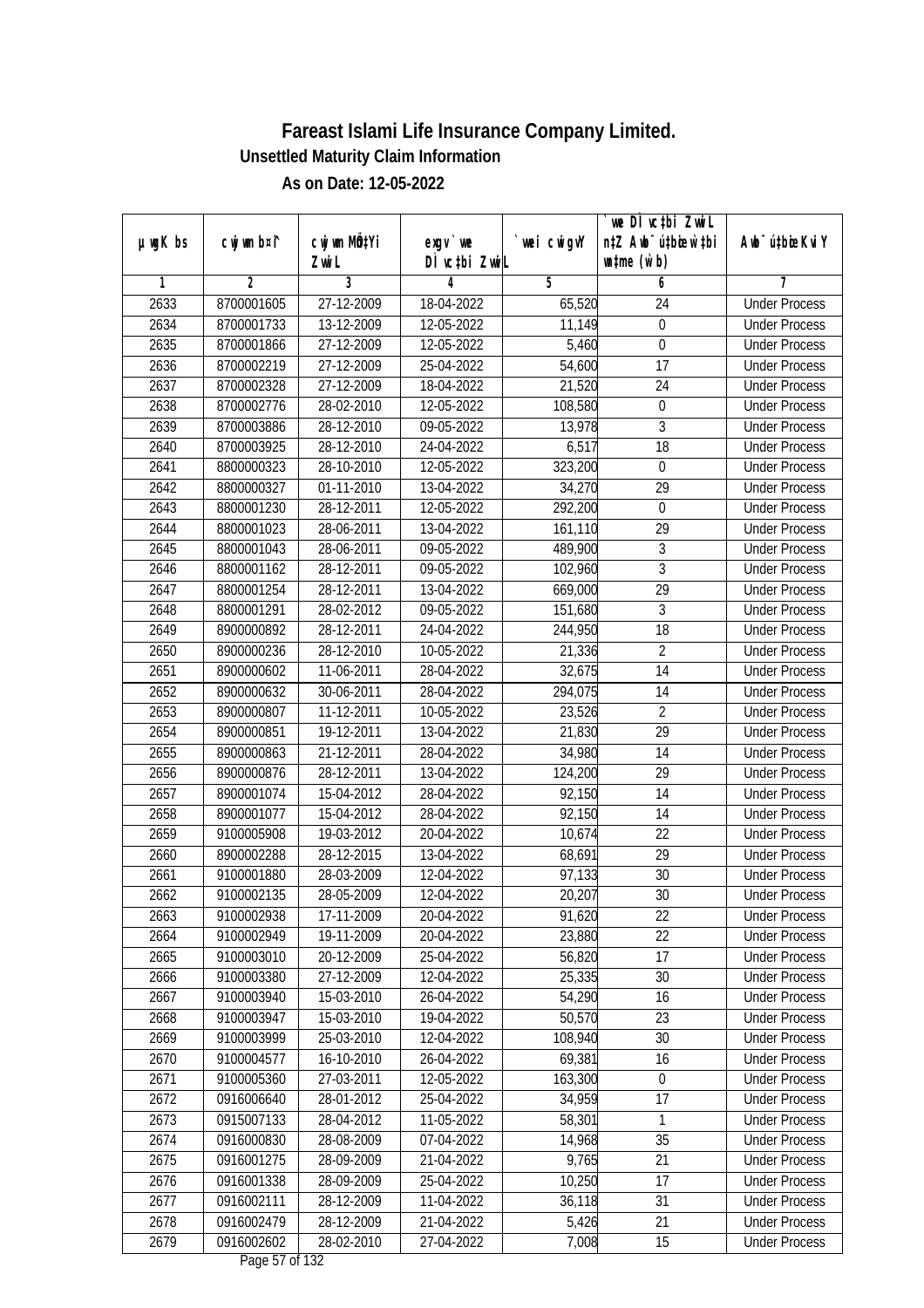|               |                |                       |                           |            | we DI vctbi ZwiL                                            |                             |
|---------------|----------------|-----------------------|---------------------------|------------|-------------------------------------------------------------|-----------------------------|
| $µ$ ug $K$ bs | cwj wm b¤i^    | cwj wm MQtYi<br>Zwi L | exgv `we<br>DÌ vctbi ZwiL | wei cwigvY | n‡Z Awb <sup>-</sup> ú‡bicen`‡bi<br>$\n  untime\n  (u`b)\n$ | Awb <sup>-</sup> ú‡bioeKviY |
| 1             | $\overline{2}$ | 3                     | 4                         | 5          | 6                                                           | 7                           |
| 2680          | 0916002857     | 28-03-2010            | 07-04-2022                | 6,570      | $\overline{35}$                                             | <b>Under Process</b>        |
| 2681          | 0916004108     | 28-10-2010            | 25-04-2022                | 8,542      | $\overline{17}$                                             | <b>Under Process</b>        |
| 2682          | 0916006533     | 28-12-2011            | 25-04-2022                | 35,155     | 17                                                          | <b>Under Process</b>        |
| 2683          | 0916006588     | 28-12-2011            | 07-04-2022                | 36,432     | 35                                                          | <b>Under Process</b>        |
| 2684          | 0916006630     | 28-01-2012            | 21-04-2022                | 116,596    | $\overline{21}$                                             | <b>Under Process</b>        |
| 2685          | 0916006651     | 28-02-2012            | 07-04-2022                | 97,167     | $\overline{35}$                                             | <b>Under Process</b>        |
| 2686          | 0916006658     | 28-02-2012            | 21-04-2022                | 38,866     | 21                                                          | <b>Under Process</b>        |
| 2687          | 0916006681     | 28-02-2012            | 21-04-2022                | 36,289     | 21                                                          | <b>Under Process</b>        |
| 2688          | 0916006684     | 28-02-2012            | 21-04-2022                | 38,866     | 21                                                          | <b>Under Process</b>        |
| 2689          | 0916006685     | 28-02-2012            | 28-04-2022                | 92,272     | 14                                                          | <b>Under Process</b>        |
| 2690          | 0916006692     | 28-02-2012            | 25-04-2022                | 194,326    | $\overline{17}$                                             | <b>Under Process</b>        |
| 2691          | 0916006706     | 28-02-2012            | 21-04-2022                | 10,285     | 21                                                          | <b>Under Process</b>        |
| 2692          | 0916006716     | 28-02-2012            | 21-04-2022                | 88,360     | $\overline{21}$                                             | <b>Under Process</b>        |
| 2693          | 0916006732     | 22-03-2012            | 25-04-2022                | 34,689     | 17                                                          | <b>Under Process</b>        |
| 2694          | 0916006736     | 22-03-2012            | 25-04-2022                | 97,167     | 17                                                          | <b>Under Process</b>        |
| 2695          | 0916006738     | 22-03-2012            | 27-04-2022                | 95,836     | 15                                                          | <b>Under Process</b>        |
| 2696          | 0916006741     | 22-03-2012            | 28-04-2022                | 36,544     | 14                                                          | <b>Under Process</b>        |
| 2697          | 0916006757     | 20-03-2012            | 27-04-2022                | 58,301     | 15                                                          | <b>Under Process</b>        |
| 2698          | 0916006767     | 28-03-2012            | 27-04-2022                | 58,301     | 15                                                          | <b>Under Process</b>        |
| 2699          | 0916006768     | 28-03-2012            | 25-04-2022                | 53,574     | 17                                                          | <b>Under Process</b>        |
| 2700          | 0916006776     | 28-03-2012            | 25-04-2022                | 91,176     | 17                                                          | <b>Under Process</b>        |
| 2701          | 0916006778     | 28-03-2012            | 27-04-2022                | 34,288     | 15                                                          | <b>Under Process</b>        |
| 2702          | 0916006808     | 05-04-2012            | 25-04-2022                | 194,326    | 17                                                          | <b>Under Process</b>        |
| 2703          | 0916006830     | 07-04-2012            | 27-04-2022                | 97,167     | 15                                                          | <b>Under Process</b>        |
| 2704          | 0916006849     | 07-04-2012            | 27-04-2022                | 38,866     | 15                                                          | <b>Under Process</b>        |
| 2705          | 0917008691     | 28-03-2012            | 24-04-2022                | 39,809     | 18                                                          | <b>Under Process</b>        |
| 2706          | 0917006263     | 24-05-2011            | 10-04-2022                | 84,288     | 32                                                          | <b>Under Process</b>        |
| 2707          | 0917007065     | 09-10-2011            | 10-04-2022                | 5,338      | 32                                                          | <b>Under Process</b>        |
| 2708          | 0917007786     | 28-12-2011            | 24-04-2022                | 58,046     | 18                                                          | <b>Under Process</b>        |
| 2709          | 0917008006     | 28-12-2011            | 10-04-2022                | 5,338      | 32                                                          | <b>Under Process</b>        |
| 2710          | 0917008392     | 23-02-2012            | 24-04-2022                | 38,866     | 18                                                          | <b>Under Process</b>        |
| 2711          | 0917008438     | 28-02-2012            | 24-04-2022                | 55,834     | 18                                                          | <b>Under Process</b>        |
| 2712          | 0917008641     | 25-03-2012            | 10-04-2022                | 38,866     | 32                                                          | <b>Under Process</b>        |
| 2713          | 0917008766     | 09-04-2012            | 24-04-2022                | 94,837     | 18                                                          | <b>Under Process</b>        |
| 2714          | 0919003628     | 28-02-2012            | 13-04-2022                | 15,068     | 29                                                          | <b>Under Process</b>        |
| 2715          | 0918000401     | 14-10-2009            | 28-04-2022                | 29,720     | 14                                                          | <b>Under Process</b>        |
| 2716          | 0918001380     | 28-06-2010            | 28-04-2022                | 15,331     | 14                                                          | <b>Under Process</b>        |
| 2717          | 0918005102     | 28-02-2012            | 28-04-2022                | 97,167     | 14                                                          | <b>Under Process</b>        |
| 2718          | 0918005117     | 18-03-2012            | 28-04-2022                | 95,594     | 14                                                          | <b>Under Process</b>        |
| 2719          | 0918005127     | 19-03-2012            | 28-04-2022                | 116,596    | 14                                                          | <b>Under Process</b>        |
| 2720          | 0918005202     | 09-04-2012            | 28-04-2022                | 91,722     | 14                                                          | <b>Under Process</b>        |
| 2721          | 0919001396     | 28-04-2010            | 27-04-2022                | 9,027      | 15                                                          | <b>Under Process</b>        |
| 2722          | 0919001527     | 01-06-2010            | 13-04-2022                | 8,212      | $\overline{29}$                                             | <b>Under Process</b>        |
| 2723          | 0919002026     | 29-09-2010            | 27-04-2022                | 5,913      | 15                                                          | <b>Under Process</b>        |
| 2724          | 0919003266     | 13-10-2011            | 27-04-2022                | 17,918     | 15                                                          | <b>Under Process</b>        |
| 2725          | 0919003372     | 11-12-2011            | 27-04-2022                | 95,412     | 15                                                          | <b>Under Process</b>        |
| 2726          | 0919003551     | 26-01-2012            | 13-04-2022                | 38,866     | 29                                                          | <b>Under Process</b>        |
|               |                |                       | $D_{0.92}$ $E_{0.95}$ 122 |            |                                                             |                             |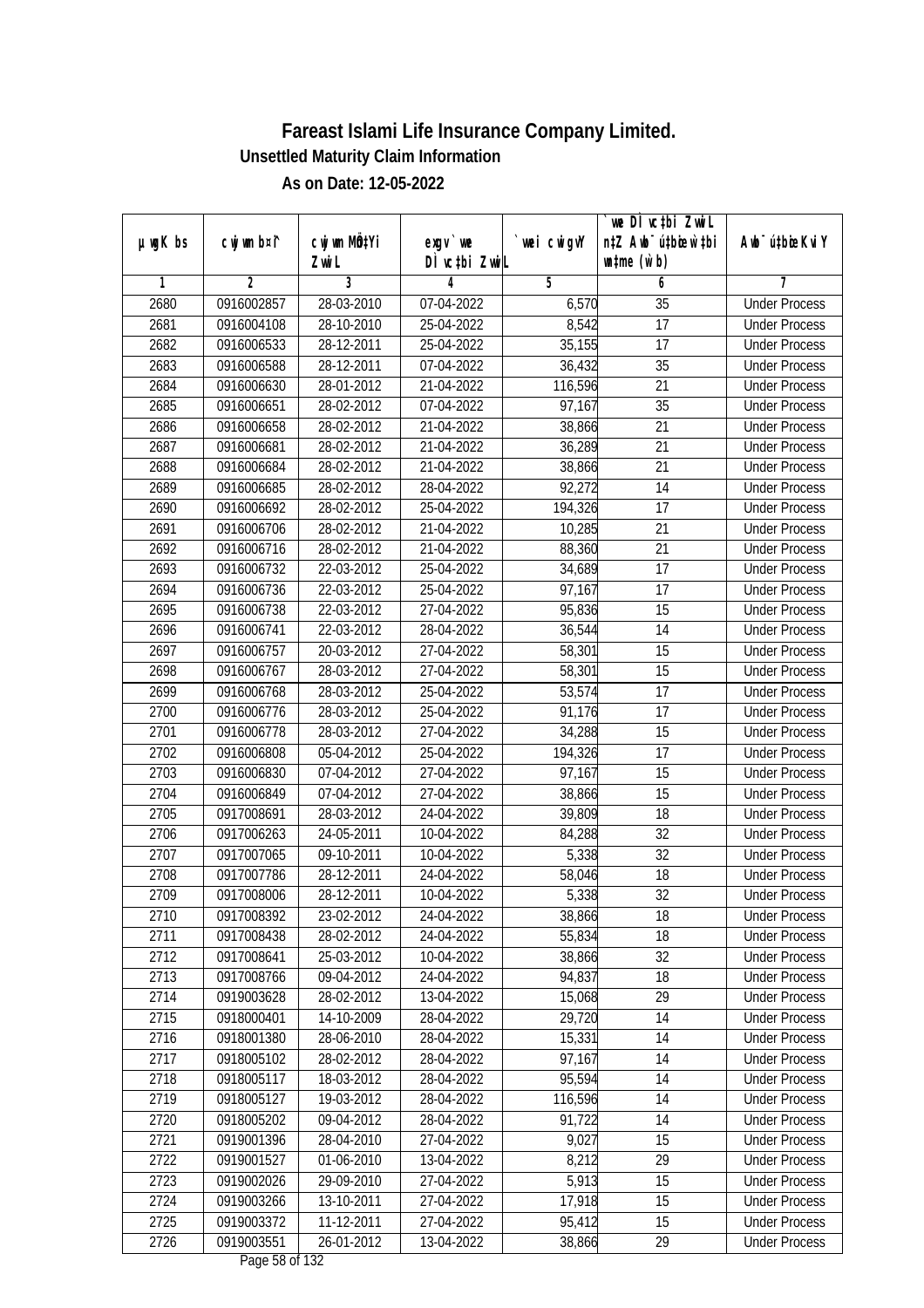| $µ$ ug $K$ bs | cwj wm b¤i^ | cwj wm MQtYi | exgv `we                              | wei cwigvY | `we DÌ vc‡bi ZwiL<br>n‡Z Awb <sup>-</sup> ú‡bioen`‡bi | Awb <sup>-</sup> ú‡bioeKviY |
|---------------|-------------|--------------|---------------------------------------|------------|-------------------------------------------------------|-----------------------------|
|               |             | Zwi L        | DÌ vctbi ZwiL                         |            | $\n  untime\n  (u`b)\n$                               |                             |
| 1             | 2           | 3            | 4                                     | 5          | 6                                                     | 7                           |
| 2727          | 0919003556  | 28-01-2012   | 19-04-2022                            | 57,357     | 23                                                    | <b>Under Process</b>        |
| 2728          | 0919003630  | 28-02-2012   | 13-04-2022                            | 49,707     | 29                                                    | <b>Under Process</b>        |
| 2729          | 0919003651  | 28-02-2012   | 13-04-2022                            | 97,167     | $\overline{29}$                                       | <b>Under Process</b>        |
| 2730          | 0919003666  | 28-02-2012   | 11-05-2022                            | 38,866     | $\mathbf{1}$                                          | <b>Under Process</b>        |
| 2731          | 0919003676  | 06-03-2012   | 13-04-2022                            | 97,167     | 29                                                    | <b>Under Process</b>        |
| 2732          | 0919003693  | 06-03-2012   | 27-04-2022                            | 194,326    | $\overline{15}$                                       | <b>Under Process</b>        |
| 2733          | 0919003712  | 27-03-2012   | 13-04-2022                            | 37,002     | 29                                                    | <b>Under Process</b>        |
| 2734          | 0919003714  | 15-03-2012   | 13-04-2022                            | 15,786     | $\overline{29}$                                       | <b>Under Process</b>        |
| 2735          | 0919003717  | 28-03-2012   | 13-04-2022                            | 38,866     | 29                                                    | <b>Under Process</b>        |
| 2736          | 0919003724  | 15-03-2012   | 13-04-2022                            | 13,992     | 29                                                    | <b>Under Process</b>        |
| 2737          | 0919003729  | 03-04-2012   | 27-04-2022                            | 21,948     | $\overline{15}$                                       | <b>Under Process</b>        |
| 2738          | 0919003733  | 11-04-2012   | 11-05-2022                            | 56,703     | 1                                                     | <b>Under Process</b>        |
| 2739          | 0919003743  | 16-04-2012   | 27-04-2022                            | 194,326    | $\overline{15}$                                       | <b>Under Process</b>        |
| 2740          | 0920000290  | 28-08-2010   | 27-04-2022                            | 86,994     | 15                                                    | <b>Under Process</b>        |
| 2741          | 0920000959  | 28-06-2011   | 27-04-2022                            | 13,459     | 15                                                    | <b>Under Process</b>        |
| 2742          | 0920000993  | 26-09-2011   | 11-05-2022                            | 87,373     | $\mathbf{1}$                                          | <b>Under Process</b>        |
| 2743          | 0920001112  | 28-11-2011   | 21-04-2022                            | 96,743     | 21                                                    | <b>Under Process</b>        |
| 2744          | 0920001263  | 28-12-2011   | 11-05-2022                            | 37,044     | $\mathbf{1}$                                          | <b>Under Process</b>        |
| 2745          | 0920001382  | 28-01-2012   | 11-05-2022                            | 38,866     | 1                                                     | <b>Under Process</b>        |
| 2746          | 0920001414  | 28-02-2012   | 18-04-2022                            | 281,635    | 24                                                    | <b>Under Process</b>        |
| 2747          | 0920001417  | 28-02-2012   | 21-04-2022                            | 115,889    | 21                                                    | <b>Under Process</b>        |
| 2748          | 0920001419  | 28-02-2012   | 25-04-2022                            | 88,576     | 17                                                    | <b>Under Process</b>        |
| 2749          | 0920001426  | 28-02-2012   | 18-04-2022                            | 12,804     | 24                                                    | <b>Under Process</b>        |
| 2750          | 0920001468  | 17-04-2012   | 27-04-2022                            | 58,301     | 15                                                    | <b>Under Process</b>        |
| 2751          | 0922003793  | 28-12-2010   | 18-04-2022                            | 9,527      | 24                                                    | <b>Under Process</b>        |
| 2752          | 0922005007  | 28-11-2011   | 26-04-2022                            | 8,464      | 16                                                    | <b>Under Process</b>        |
| 2753          | 0922005026  | 28-12-2011   | 18-04-2022                            | 35,815     | 24                                                    | <b>Under Process</b>        |
| 2754          | 0922005031  | 28-12-2011   | 18-04-2022                            | 30,208     | 24                                                    | <b>Under Process</b>        |
| 2755          | 0922005046  | 28-12-2011   | 26-04-2022                            | 6,005      | 16                                                    | <b>Under Process</b>        |
| 2756          | 0922005053  | 28-12-2011   | 18-04-2022                            | 6,896      | 24                                                    | <b>Under Process</b>        |
| 2757          | 0922005087  | 28-12-2011   | 26-04-2022                            | 32,310     | 16                                                    | <b>Under Process</b>        |
| 2758          | 0922005311  | 28-02-2012   | 26-04-2022                            | 27,186     | 16                                                    | <b>Under Process</b>        |
| 2759          | 0922005313  | 28-02-2012   | 26-04-2022                            | 31,721     | 16                                                    | <b>Under Process</b>        |
| 2760          | 0922005345  | 28-02-2012   | 27-04-2022                            | 38,482     | 15                                                    | <b>Under Process</b>        |
| 2761          | 0922005350  | 28-03-2012   | 27-04-2022                            | 21,722     | 15                                                    | <b>Under Process</b>        |
| 2762          | 0922005360  | 28-03-2012   | 27-04-2022                            | 95,836     | 15                                                    | <b>Under Process</b>        |
| 2763          | 0922005372  | 28-03-2012   | 26-04-2022                            | 58,301     | 16                                                    | <b>Under Process</b>        |
| 2764          | 0922005377  | 28-03-2012   | 18-04-2022                            | 25,114     | 24                                                    | <b>Under Process</b>        |
| 2765          | 0922005379  | 28-03-2012   | 26-04-2022                            | 72,179     | 16                                                    | <b>Under Process</b>        |
| 2766          | 0922005380  | 28-03-2012   | 18-04-2022                            | 34,425     | 24                                                    | <b>Under Process</b>        |
| 2767          | 0986006847  | 28-12-2011   | 08-05-2022                            | 23,971     | $\overline{4}$                                        | <b>Under Process</b>        |
| 2768          | 0986006897  | 28-12-2011   | 08-05-2022                            | 93,524     | 4                                                     | <b>Under Process</b>        |
| 2769          | 0986006979  | 28-02-2012   | $08 - 05 - 2022$                      | 53,490     | 4                                                     | <b>Under Process</b>        |
| 2770          | 0987000982  | 28-04-2010   | 09-05-2022                            | 15,377     | $\overline{3}$                                        | <b>Under Process</b>        |
| 2771          | 0985000192  | 28-10-2009   | 12-04-2022                            | 27,433     | 30                                                    | <b>Under Process</b>        |
| 2772          | 0986000415  | 27-11-2008   | 08-05-2022                            | 10,482     | $\overline{4}$                                        | <b>Under Process</b>        |
| 2773          | 0987000589  | 24-02-2010   | 09-05-2022<br>$D_{0.92}$ $E_0$ of 122 | 11,696     | $\mathfrak{Z}$                                        | <b>Under Process</b>        |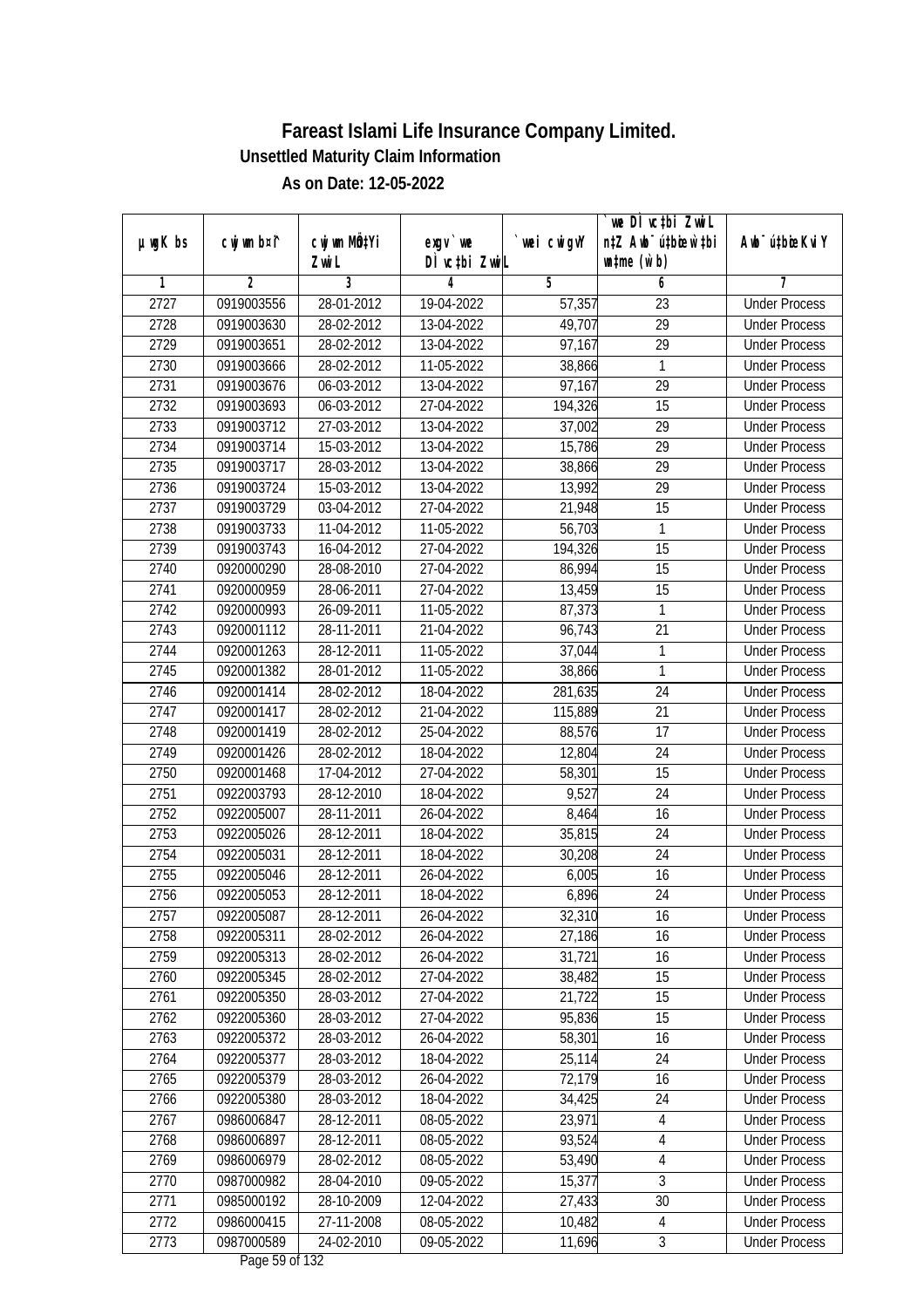|               |                          |                          |                                          |                  | we DI vctbi ZwiL                 |                                              |
|---------------|--------------------------|--------------------------|------------------------------------------|------------------|----------------------------------|----------------------------------------------|
| $µ$ ug $K$ bs | cwj wm b¤i^              | cwj wm MQtYi             | exgv `we                                 | wei cwigvY       | n‡Z Awb <sup>-</sup> ú‡bicen`‡bi | Awb <sup>-</sup> ú‡bioeKviY                  |
| 1             | $\overline{2}$           | Zwi L<br>3               | DÌ vctbi ZwiL<br>4                       | 5                | $\n  untime\n  (u`b)\n$<br>6     | 7                                            |
| 2774          | 0987000716               | 28-03-2010               | 12-05-2022                               | 16,978           | $\boldsymbol{0}$                 | <b>Under Process</b>                         |
| 2775          | 0987000736               | 06-04-2010               | 09-05-2022                               | 27,865           | $\sqrt{3}$                       | <b>Under Process</b>                         |
| 2776          | 0987000754               | 10-04-2010               | 12-05-2022                               | 21,860           | $\overline{0}$                   | <b>Under Process</b>                         |
| 2777          |                          | 28-05-2010               |                                          |                  |                                  | <b>Under Process</b>                         |
| 2778          | 0987001201<br>0987003515 | 28-12-2011               | 09-05-2022<br>09-05-2022                 | 19,667<br>13,902 | $\sqrt{3}$<br>$\overline{3}$     | <b>Under Process</b>                         |
| 2779          | 0987001737               | 27-07-2010               | 24-04-2022                               | 22,111           | $\overline{18}$                  | <b>Under Process</b>                         |
| 2780          | 0987002085               | 16-10-2010               | 09-05-2022                               | 10,585           | 3                                | <b>Under Process</b>                         |
| 2781          | 0987002422               | 18-12-2010               | 21-04-2022                               | 70,413           | $\overline{21}$                  | <b>Under Process</b>                         |
| 2782          | 0987002551               | 28-12-2010               | 18-04-2022                               | 6,570            | 24                               | <b>Under Process</b>                         |
| 2783          |                          |                          |                                          |                  | 21                               |                                              |
| 2784          | 0987002971<br>0987003302 | 28-04-2011<br>16-10-2011 | 21-04-2022<br>12-05-2022                 | 72,239           | $\mathbf 0$                      | <b>Under Process</b><br><b>Under Process</b> |
|               |                          |                          |                                          | 30,334           |                                  |                                              |
| 2785          | 0987003487               | 28-12-2011               | 20-04-2022                               | 141,242          | 22                               | <b>Under Process</b>                         |
| 2786          | 0987003530               | 28-12-2011               | 18-04-2022                               | 29,785           | $\overline{24}$                  | <b>Under Process</b>                         |
| 2787          | 0987003538               | 28-01-2012               | 20-04-2022                               | 8,447            | 22                               | <b>Under Process</b>                         |
| 2788          | 0987003547               | 28-01-2012               | 24-04-2022                               | 26,908           | 18                               | <b>Under Process</b>                         |
| 2789          | 0987003559               | 28-01-2012               | 12-05-2022                               | 50,536           | $\mathbf 0$                      | <b>Under Process</b>                         |
| 2790          | 0987003560               | 28-01-2012               | 18-04-2022                               | 97,167           | 24                               | <b>Under Process</b>                         |
| 2791          | 0987003561               | 28-01-2012               | 18-04-2022                               | 88,576           | 24                               | <b>Under Process</b>                         |
| 2792          | 0987003587               | 25-02-2012               | 09-05-2022                               | 97,167           | $\mathfrak{Z}$                   | <b>Under Process</b>                         |
| 2793          | 0987003599               | 28-02-2012               | 21-04-2022                               | 16,910           | 21                               | <b>Under Process</b>                         |
| 2794          | 0987003620               | 28-02-2012               | 19-04-2022                               | 38,866           | 23                               | <b>Under Process</b>                         |
| 2795          | 0987003629               | 12-03-2012               | 20-04-2022                               | 32,592           | 22                               | <b>Under Process</b>                         |
| 2796          | 0987003652               | 25-03-2012               | 24-04-2022                               | 97,167           | 18                               | <b>Under Process</b>                         |
| 2797          | 0987003653               | 25-03-2012               | 12-05-2022                               | 38,866           | $\boldsymbol{0}$                 | <b>Under Process</b>                         |
| 2798          | 0987003669               | 28-03-2012               | 24-04-2022                               | 56,366           | 18                               | <b>Under Process</b>                         |
| 2799          | 0987003676               | 09-04-2012               | 20-04-2022                               | 97,167           | 22                               | <b>Under Process</b>                         |
| 2800          | 0987003687               | 09-04-2012               | 09-05-2022                               | 60,576           | 3                                | <b>Under Process</b>                         |
| 2801          | 0987003692               | 21-04-2012               | 12-05-2022                               | 97,167           | $\boldsymbol{0}$                 | <b>Under Process</b>                         |
| 2802          | 0988000063               | 11-10-2010               | 13-04-2022                               | 243,048          | 29                               | <b>Under Process</b>                         |
| 2803          | 0994002698               | 28-12-2011               | 10-05-2022                               | 91,075           | $\overline{2}$                   | <b>Under Process</b>                         |
| 2804          | 0988000202               | 15-06-2011               | 13-04-2022                               | 362,323          | 29                               | <b>Under Process</b>                         |
| 2805          | 0988000228               | 20-09-2011               | 09-05-2022                               | 290,222          | 3                                | <b>Under Process</b>                         |
| 2806          | 0991000672               | 06-06-2009               | 24-04-2022                               | 39,340           | 18                               | <b>Under Process</b>                         |
| 2807          | 0991000863               | 01-08-2009               | 12-04-2022                               | 27,019           | 30                               | <b>Under Process</b>                         |
| 2808          | 0991001315               | 07-02-2010               | 20-04-2022                               | 86,520           | 22                               | <b>Under Process</b>                         |
| 2809          | 0991001461               | 28-03-2010               | 12-04-2022                               | 29,301           | 30                               | <b>Under Process</b>                         |
| 2810          | 0991002109               | $19-12-2010$             | 20-04-2022                               | 8,483            | 22                               | <b>Under Process</b>                         |
| 2811          | 0991002871               | $13-03-2012$             | 25-04-2022                               | 89,654           | 17                               | <b>Under Process</b>                         |
| 2812          | 0991002883               | 28-03-2012               | 25-04-2022                               | 194, 326         | 17                               | <b>Under Process</b>                         |
| 2813          | 0992001024               | 25-10-2010               | 08-05-2022                               | 13,688           | 4                                | <b>Under Process</b>                         |
| 2814          | 0992002906               | 28-12-2011               | 12-05-2022                               | 20,157           | 0                                | <b>Under Process</b>                         |
| 2815          | 0992003041               | 15-04-2012               | 28-04-2022                               | 87,580           | 14                               | <b>Under Process</b>                         |
| 2816          | 0994000909               | 28-10-2010               | 26-04-2022                               | 37,232           | 16                               | <b>Under Process</b>                         |
| 2817          | 0994001162               | 30-12-2010               | 28-04-2022                               | 64,415           | 14                               | <b>Under Process</b>                         |
| 2818          | 0994001372               | 22-02-2011               | 10-05-2022                               | 90,814           | $\overline{2}$                   | <b>Under Process</b>                         |
| 2819          | 0994002564               | 28-10-2011               | 08-05-2022                               | 18,352           | $\overline{4}$                   | <b>Under Process</b>                         |
| 2820          | 0994002653               | 11-12-2011               | 24-04-2022<br>Dega $(0 \text{ of } 122)$ | 8,348            | 18                               | <b>Under Process</b>                         |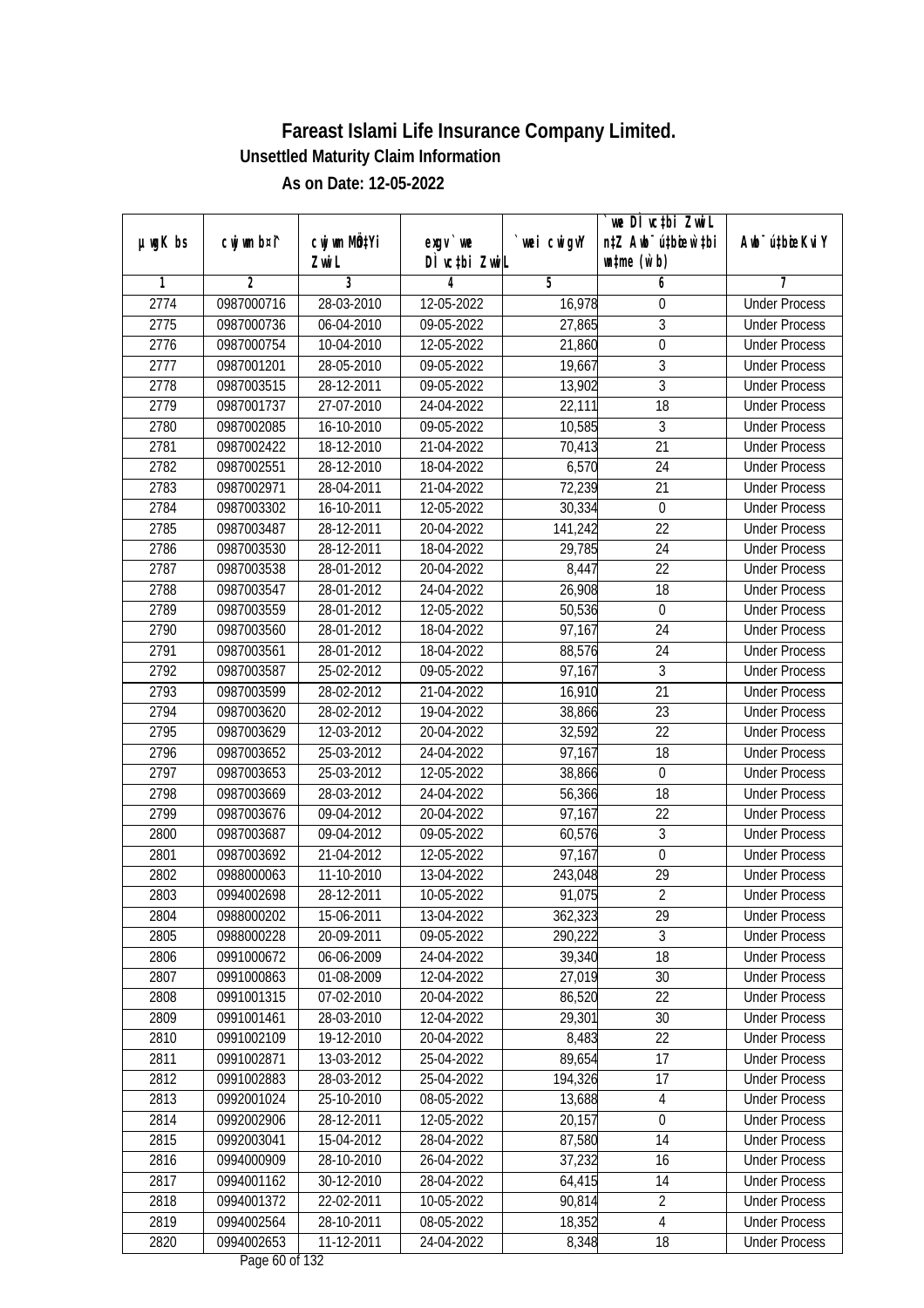|               |                |                       |                                  |            | we DI vctbi ZwiL                                            |                             |
|---------------|----------------|-----------------------|----------------------------------|------------|-------------------------------------------------------------|-----------------------------|
| $µ$ ug $K$ bs | cwj wm b¤i^    | cwj wm MQtYi<br>Zwi L | exgv `we<br>DÌ vctbi ZwiL        | wei cwigvY | n‡Z Awb <sup>-</sup> ú‡bicen`‡bi<br>$\n  untime\n  (u`b)\n$ | Awb <sup>-</sup> ú‡bioeKviY |
| 1             | $\overline{2}$ | 3                     | 4                                | 5          | 6                                                           | 7                           |
| 2821          | 0994002768     | 28-12-2011            | 26-04-2022                       | 193,479    | 16                                                          | <b>Under Process</b>        |
| 2822          | 0994002821     | 01-02-2012            | 24-04-2022                       | 49,224     | 18                                                          | <b>Under Process</b>        |
| 2823          | 0994002867     | 23-02-2012            | 24-04-2022                       | 9,746      | 18                                                          | <b>Under Process</b>        |
| 2824          | 0994002870     | 28-02-2012            | 20-04-2022                       | 49,038     | 22                                                          | <b>Under Process</b>        |
| 2825          | 0994002880     | 07-03-2012            | 26-04-2022                       | 60,548     | 16                                                          | <b>Under Process</b>        |
| 2826          | 0994002896     | 28-02-2012            | 24-04-2022                       | 90,203     | $\overline{18}$                                             | <b>Under Process</b>        |
| 2827          | 0994002906     | 10-03-2012            | 24-04-2022                       | 97,167     | 18                                                          | <b>Under Process</b>        |
| 2828          | 0994002907     | 14-03-2012            | 24-04-2022                       | 97,167     | 18                                                          | <b>Under Process</b>        |
| 2829          | 0994002910     | 28-02-2012            | 08-05-2022                       | 12,957     | $\overline{4}$                                              | <b>Under Process</b>        |
| 2830          | 0994002911     | 28-02-2012            | 08-05-2022                       | 97,167     | $\overline{4}$                                              | <b>Under Process</b>        |
| 2831          | 0995000018     | 22-02-2009            | 19-04-2022                       | 45,568     | $\overline{23}$                                             | <b>Under Process</b>        |
| 2832          | 0995005122     | 23-07-2010            | 19-04-2022                       | 20,032     | 23                                                          | <b>Under Process</b>        |
| 2833          | 0995003677     | 30-06-2010            | 13-04-2022                       | 21,124     | $\overline{29}$                                             | <b>Under Process</b>        |
| 2834          | 0995003829     | 16-08-2010            | 13-04-2022                       | 15,879     | 29                                                          | <b>Under Process</b>        |
| 2835          | 0995004285     | 28-07-2010            | 19-04-2022                       | 24,502     | 23                                                          | <b>Under Process</b>        |
| 2836          | 0995004571     | 04-05-2010            | 19-04-2022                       | 38,407     | 23                                                          | <b>Under Process</b>        |
| 2837          | 0995005095     | 14-10-2010            | 13-04-2022                       | 8,514      | 29                                                          | <b>Under Process</b>        |
| 2838          | 0995005096     | 21-10-2010            | 13-04-2022                       | 12,771     | 29                                                          | <b>Under Process</b>        |
| 2839          | 0995005097     | 21-10-2010            | 13-04-2022                       | 8,514      | 29                                                          | <b>Under Process</b>        |
| 2840          | 0995007526     | 30-03-2011            | 13-04-2022                       | 13,935     | 29                                                          | <b>Under Process</b>        |
| 2841          | 0995007529     | 19-06-2011            | 19-04-2022                       | 5,561      | 23                                                          | <b>Under Process</b>        |
| 2842          | 0995007544     | 30-06-2011            | 19-04-2022                       | 96,743     | 23                                                          | <b>Under Process</b>        |
| 2843          | 0995007687     | 30-06-2011            | 19-04-2022                       | 19,464     | 23                                                          | <b>Under Process</b>        |
| 2844          | 0995007879     | 30-06-2011            | 19-04-2022                       | 7,847      | 23                                                          | <b>Under Process</b>        |
| 2845          | 0995008302     | 18-08-2011            | 19-04-2022                       | 38,116     | 23                                                          | <b>Under Process</b>        |
| 2846          | 0995008383     | 21-09-2011            | 13-04-2022                       | 34,994     | 29                                                          | <b>Under Process</b>        |
| 2847          | 0995008652     | 28-09-2011            | 19-04-2022                       | 22,927     | 23                                                          | <b>Under Process</b>        |
| 2848          | 0995008954     | 27-11-2011            | 19-04-2022                       | 96,743     | 23                                                          | <b>Under Process</b>        |
| 2849          | 0995009010     | 11-12-2011            | 13-04-2022                       | 8,935      | 29                                                          | <b>Under Process</b>        |
| 2850          | 0995009043     | 11-12-2011            | 13-04-2022                       | 8,281      | 29                                                          | <b>Under Process</b>        |
| 2851          | 0995009063     | 28-10-2011            | 19-04-2022                       | 9,641      | 23                                                          | <b>Under Process</b>        |
| 2852          | 0995009329     | 12-10-2011            | 19-04-2022                       | 75,070     | 23                                                          | <b>Under Process</b>        |
| 2853          | 0995009355     | 28-12-2011            | 27-04-2022                       | 193,479    | 15                                                          | <b>Under Process</b>        |
| 2854          | 0995009401     | 28-12-2011            | 13-04-2022                       | 32,556     | 29                                                          | <b>Under Process</b>        |
| 2855          | 0995009402     | 28-12-2011            | 19-04-2022                       | 193,479    | 23                                                          | <b>Under Process</b>        |
| 2856          | 0995009437     | 28-12-2011            | 18-04-2022                       | 14,461     | 24                                                          | <b>Under Process</b>        |
| 2857          | 0995009447     | 22-05-2011            | 13-04-2022                       | 43,933     | 29                                                          | <b>Under Process</b>        |
| 2858          | 0995009518     | 28-12-2011            | 27-04-2022                       | 13,347     | 15                                                          | <b>Under Process</b>        |
| 2859          | 0995009766     | 19-02-2012            | 27-04-2022                       | 48,670     | 15                                                          | <b>Under Process</b>        |
| 2860          | 0995009949     | 02-03-2012            | 19-04-2022                       | 88,334     | 23                                                          | <b>Under Process</b>        |
| 2861          | 0996005059     | 18-05-2011            | 26-04-2022                       | 5,796      | 16                                                          | <b>Under Process</b>        |
| 2862          | 4000006251     | 28-12-2016            | 21-04-2022                       | 36,755     | 21                                                          | <b>Under Process</b>        |
| 2863          | 4100004527     | 28-07-2005            | 19-04-2022                       | 14,252     | $\overline{23}$                                             | <b>Under Process</b>        |
| 2864          | 4100010083     | 15-03-2009            | 26-04-2022                       | 25,744     | 16                                                          | <b>Under Process</b>        |
| 2865          | 4100010277     | 05-05-2009            | 11-05-2022                       | 23,753     | 1                                                           | <b>Under Process</b>        |
| 2866          | 4100010296     | 16-05-2009            | 19-04-2022                       | 14,528     | 23                                                          | <b>Under Process</b>        |
| 2867          | 4100010297     | 16-05-2009            | 18-04-2022<br>Dega $(1 - f 122)$ | 8,840      | 24                                                          | <b>Under Process</b>        |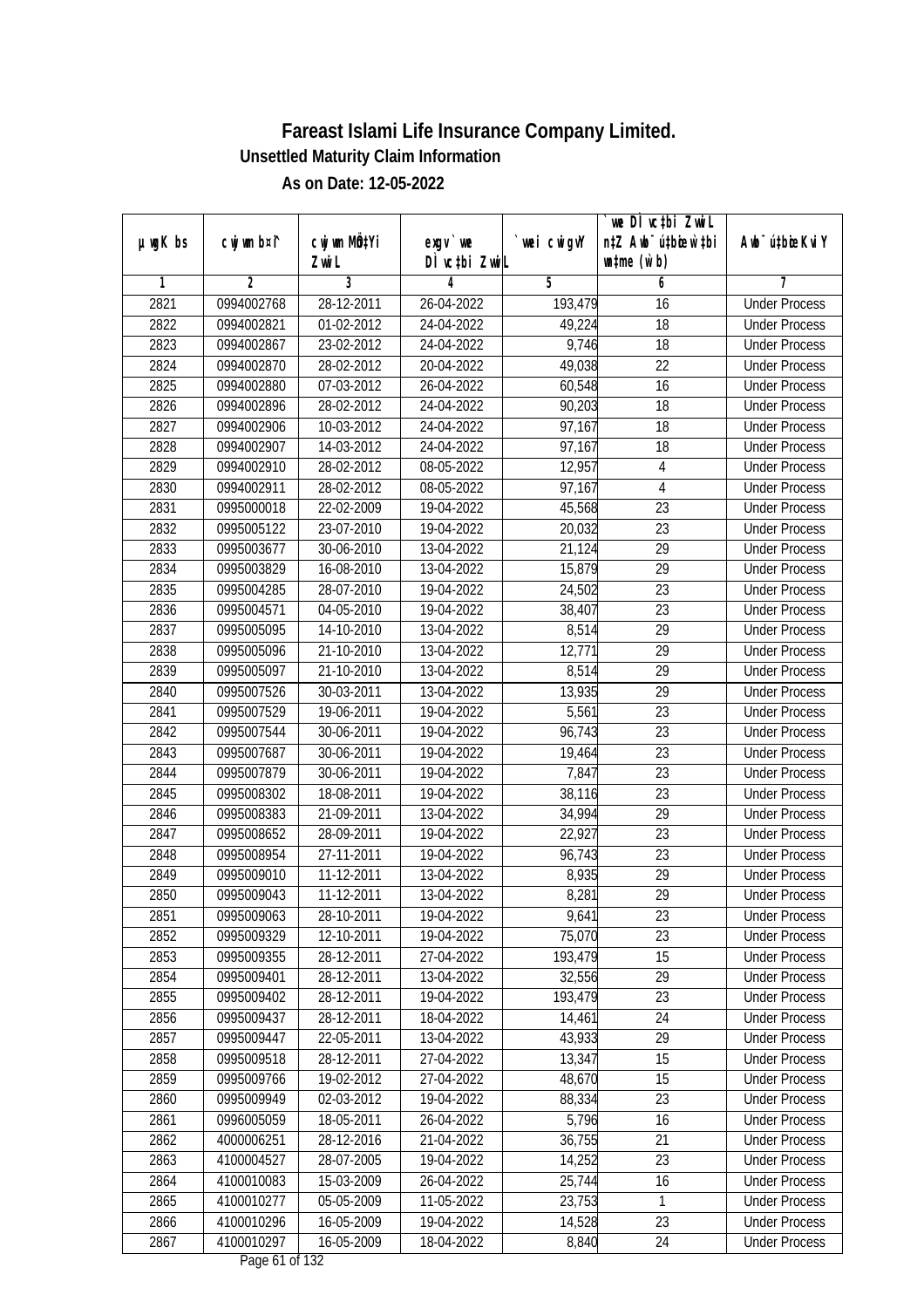|               |                |                       |                               |            | we DI vctbi ZwiL                                            |                             |
|---------------|----------------|-----------------------|-------------------------------|------------|-------------------------------------------------------------|-----------------------------|
| $µ$ ug $K$ bs | cwj wm b¤i^    | cwj wm MQtYi<br>Zwi L | $exgV$ we<br>DÌ vctbi ZwiL    | wei cwigvY | n‡Z Awb <sup>-</sup> ú‡bioar`‡bi<br>$\n  untime\n  (u`b)\n$ | Awb <sup>-</sup> ú‡bioeKviY |
| 1             | $\overline{2}$ | 3                     | 4                             | 5          | 6                                                           | 7                           |
| 2868          | 4100010384     | 09-06-2009            | 10-05-2022                    | 41,915     | $\overline{2}$                                              | <b>Under Process</b>        |
| 2869          | 4100011042     | 27-10-2009            | 18-04-2022                    | 60,066     | $\overline{24}$                                             | <b>Under Process</b>        |
| 2870          | 4100011202     | 28-12-2009            | 26-04-2022                    | 121,690    | $\overline{16}$                                             | <b>Under Process</b>        |
| 2871          | 4100011244     | 28-12-2009            | 26-04-2022                    | 84,640     | 16                                                          | <b>Under Process</b>        |
| 2872          | 4100011256     | 28-12-2009            | 18-04-2022                    | 35,165     | $\overline{24}$                                             | <b>Under Process</b>        |
| 2873          | 4100011276     | 28-12-2009            | 24-04-2022                    | 107,080    | $\overline{18}$                                             | <b>Under Process</b>        |
| 2874          | 4100011412     | 28-01-2010            | 24-04-2022                    | 91,005     | 18                                                          | <b>Under Process</b>        |
| 2875          | 4100011417     | 28-02-2010            | 18-04-2022                    | 35,716     | 24                                                          | <b>Under Process</b>        |
| 2876          | 4100011424     | 28-03-2010            | 19-04-2022                    | 529,900    | 23                                                          | <b>Under Process</b>        |
| 2877          | 4100011425     | 28-03-2010            | 19-04-2022                    | 55,350     | 23                                                          | <b>Under Process</b>        |
| 2878          | 4100011438     | 28-03-2010            | 18-04-2022                    | 110,700    | $\overline{24}$                                             | <b>Under Process</b>        |
| 2879          | 4100011440     | 28-03-2010            | $\overline{11}$ -05-2022      | 39,020     | 1                                                           | <b>Under Process</b>        |
| 2880          | 4100011441     | 28-03-2010            | 11-05-2022                    | 39,020     | $\mathbf{1}$                                                | <b>Under Process</b>        |
| 2881          | 4100011450     | 21-04-2010            | 11-05-2022                    | 74,070     | 1                                                           | <b>Under Process</b>        |
| 2882          | 4100011470     | 28-03-2010            | 19-04-2022                    | 110,700    | 23                                                          | <b>Under Process</b>        |
| 2883          | 4100012073     | 28-03-2011            | 28-04-2022                    | 22,060     | 14                                                          | <b>Under Process</b>        |
| 2884          | 4100012338     | 24-10-2011            | 26-04-2022                    | 16,734     | 16                                                          | <b>Under Process</b>        |
| 2885          | 4100012371     | 13-12-2011            | 18-04-2022                    | 15,986     | 24                                                          | <b>Under Process</b>        |
| 2886          | 4100012510     | 28-12-2011            | 11-05-2022                    | 144,552    | 1                                                           | <b>Under Process</b>        |
| 2887          | 4100012610     | 28-03-2012            | 26-04-2022                    | 164,000    | 16                                                          | <b>Under Process</b>        |
| 2888          | 4100012618     | 08-04-2012            | 26-04-2022                    | 328,200    | 16                                                          | <b>Under Process</b>        |
| 2889          | 4100012627     | 28-02-2012            | 18-04-2022                    | 76,165     | 24                                                          | <b>Under Process</b>        |
| 2890          | 4100012633     | 11-03-2012            | 19-04-2022                    | 89,472     | 23                                                          | <b>Under Process</b>        |
| 2891          | 4100012659     | 28-04-2012            | 10-05-2022                    | 160,150    | $\overline{2}$                                              | <b>Under Process</b>        |
| 2892          | 4200001813     | 28-03-2009            | 27-04-2022                    | 86,840     | 15                                                          | <b>Under Process</b>        |
| 2893          | 4200003267     | 06-01-2010            | 17-04-2022                    | 39,362     | 25                                                          | <b>Under Process</b>        |
| 2894          | 4200003305     | 28-02-2010            | 17-04-2022                    | 72,240     | 25                                                          | <b>Under Process</b>        |
| 2895          | 4200003338     | 28-02-2010            | 17-04-2022                    | 65,404     | 25                                                          | <b>Under Process</b>        |
| 2896          | 4200003391     | 28-03-2010            | 27-04-2022                    | 60,360     | 15                                                          | <b>Under Process</b>        |
| 2897          | 4200003705     | 28-06-2010            | 11-05-2022                    | 22,428     | $\mathbf{1}$                                                | <b>Under Process</b>        |
| 2898          | 4200004501     | 28-06-2011            | 18-04-2022                    | 34,980     | 24                                                          | <b>Under Process</b>        |
| 2899          | 4200004523     | 10-10-2011            | 11-05-2022                    | 246,800    | 1                                                           | <b>Under Process</b>        |
| 2900          | 4200004554     | 22-11-2011            | 21-04-2022                    | 163,300    | 21                                                          | <b>Under Process</b>        |
| 2901          | 4200004737     | 28-12-2011            | 27-04-2022                    | 318,900    | 15                                                          | <b>Under Process</b>        |
| 2902          | 4200004800     | 28-12-2011            | 27-04-2022                    | 6,682      | 15                                                          | <b>Under Process</b>        |
| 2903          | 4200004868     | 28-12-2011            | 27-04-2022                    | 228,308    | 15                                                          | <b>Under Process</b>        |
| 2904          | 4200004872     | 28-12-2011            | 27-04-2022                    | 174,900    | 15                                                          | <b>Under Process</b>        |
| 2905          | 4200004889     | 28-02-2012            | 18-04-2022                    | 32,879     | 24                                                          | <b>Under Process</b>        |
| 2906          | 4200004894     | 20-03-2012            | 27-04-2022                    | 164,450    | 15                                                          | <b>Under Process</b>        |
| 2907          | 4200004895     | 20-03-2012            | 27-04-2022                    | 51,144     | 15                                                          | <b>Under Process</b>        |
| 2908          | 4200004929     | 18-04-2012            | 27-04-2022                    | 82,000     | 15                                                          | <b>Under Process</b>        |
| 2909          | 4300005149     | 22-04-2009            | 28-04-2022                    | 49,585     | 14                                                          | <b>Under Process</b>        |
| 2910          | 4300005448     | 04-10-2009            | 28-04-2022                    | 6,450      | 14                                                          | <b>Under Process</b>        |
| 2911          | 4300005478     | 08-11-2009            | 28-04-2022                    | 53,048     | 14                                                          | <b>Under Process</b>        |
| 2912          | 4300007401     | 22-06-2011            | 28-04-2022                    | 65,320     | 14                                                          | <b>Under Process</b>        |
| 2913          | 4300007761     | 20-12-2011            | 08-05-2022                    | 11,030     | $\overline{4}$                                              | <b>Under Process</b>        |
| 2914          | 4300007864     | 28-12-2011            | 08-05-2022<br>Dega $(2.6122)$ | 11,030     | $\overline{4}$                                              | <b>Under Process</b>        |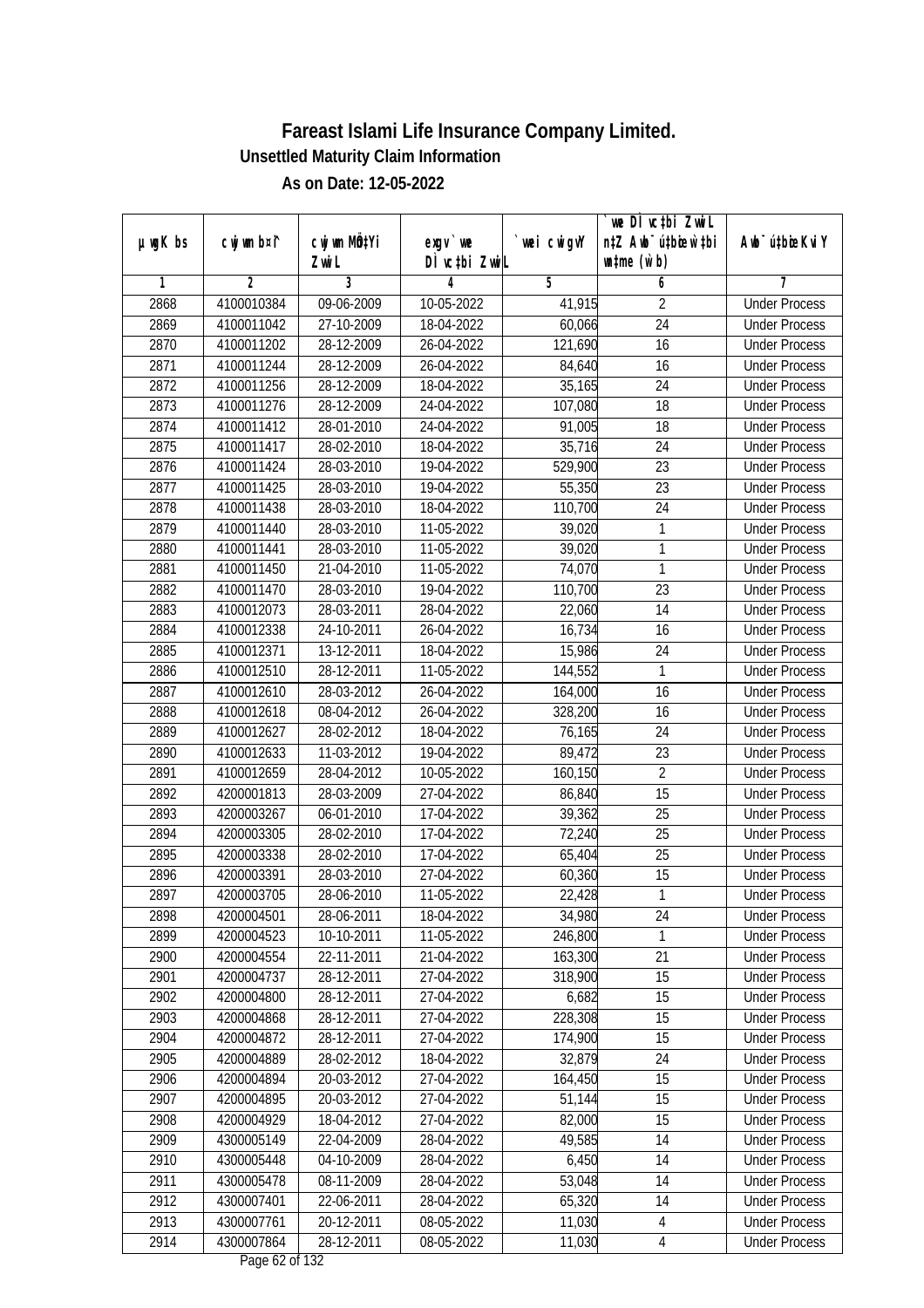| $µ$ ug $K$ bs | cwj wm b¤i^ | cwj wm MQtYi | $exgv$ we                                | wei cwigvY | `we DÌ vc‡bi ZwiL<br>n‡Z Awb <sup>-</sup> ú‡bioen`‡bi | Awb <sup>-</sup> ú‡bioeKviY |
|---------------|-------------|--------------|------------------------------------------|------------|-------------------------------------------------------|-----------------------------|
|               |             | Zwi L        | DÌ vctbi ZwiL                            |            | $\n  untime\n  (u`b)\n$                               |                             |
| 1             | 2           | 3            | 4                                        | 5          | 6                                                     | 7                           |
| 2915          | 4300007946  | 28-12-2011   | 28-04-2022                               | 163,300    | 14                                                    | <b>Under Process</b>        |
| 2916          | 4300008010  | 28-12-2011   | 08-05-2022                               | 104,940    | 4                                                     | <b>Under Process</b>        |
| 2917          | 4300008109  | 15-02-2012   | 28-04-2022                               | 89,980     | 14                                                    | <b>Under Process</b>        |
| 2918          | 4300008111  | 22-02-2012   | 28-04-2022                               | 8,944      | 14                                                    | <b>Under Process</b>        |
| 2919          | 4300008148  | 25-03-2012   | 28-04-2022                               | 7,243      | 14                                                    | <b>Under Process</b>        |
| 2920          | 4300008257  | 28-04-2012   | 12-05-2022                               | 611,238    | $\boldsymbol{0}$                                      | <b>Under Process</b>        |
| 2921          | 4400002186  | 28-02-2010   | 09-05-2022                               | 15,827     | $\overline{3}$                                        | <b>Under Process</b>        |
| 2922          | 4400002219  | 28-03-2010   | 12-04-2022                               | 202,320    | $\overline{30}$                                       | <b>Under Process</b>        |
| 2923          | 4400002390  | 28-06-2010   | 19-04-2022                               | 145,513    | 23                                                    | <b>Under Process</b>        |
| 2924          | 4400002666  | 28-12-2010   | 19-04-2022                               | 31,175     | 23                                                    | <b>Under Process</b>        |
| 2925          | 4400002946  | 28-06-2011   | 19-04-2022                               | 17,495     | $\overline{23}$                                       | <b>Under Process</b>        |
| 2926          | 4400002957  | 28-06-2011   | 17-04-2022                               | 49,360     | 25                                                    | <b>Under Process</b>        |
| 2927          | 4400003036  | 18-10-2011   | 19-04-2022                               | 60,000     | $\overline{23}$                                       | <b>Under Process</b>        |
| 2928          | 4400003042  | 26-11-2011   | 19-04-2022                               | 33,090     | 23                                                    | <b>Under Process</b>        |
| 2929          | 4400003070  | 28-12-2011   | 17-04-2022                               | 11,030     | 25                                                    | <b>Under Process</b>        |
| 2930          | 4400003082  | 28-12-2011   | 17-04-2022                               | 81,650     | 25                                                    | <b>Under Process</b>        |
| 2931          | 4400003227  | 02-04-2012   | 10-05-2022                               | 118,346    | $\overline{2}$                                        | <b>Under Process</b>        |
| 2932          | 4500008948  | 28-02-2012   | 25-04-2022                               | 82,000     | 17                                                    | <b>Under Process</b>        |
| 2933          | 3900000135  | 18-06-2009   | 25-04-2022                               | 30,118     | 17                                                    | <b>Under Process</b>        |
| 2934          | 3900000871  | 22-11-2009   | 09-05-2022                               | 13,930     | 3                                                     | <b>Under Process</b>        |
| 2935          | 3900001800  | 28-03-2010   | 21-04-2022                               | 28,950     | 21                                                    | <b>Under Process</b>        |
| 2936          | 3900002277  | 28-06-2010   | 28-04-2022                               | 10,669     | 14                                                    | <b>Under Process</b>        |
| 2937          | 3900002589  | 20-10-2010   | 25-04-2022                               | 13,656     | 17                                                    | <b>Under Process</b>        |
| 2938          | 3900002692  | 28-10-2010   | 21-04-2022                               | 17,115     | 21                                                    | <b>Under Process</b>        |
| 2939          | 4000000460  | 28-12-2010   | 12-05-2022                               | 23,380     | $\boldsymbol{0}$                                      | <b>Under Process</b>        |
| 2940          | 4100003575  | 20-03-2005   | 21-03-2022                               | 40,262     | 52                                                    | <b>Under Process</b>        |
| 2941          | 4100004036  | 28-05-2005   | 11-05-2022                               | 64,706     | 1                                                     | <b>Under Process</b>        |
| 2942          | 4100005104  | 20-12-2005   | 18-04-2022                               | 89,667     | 24                                                    | <b>Under Process</b>        |
| 2943          | 4100005448  | 28-01-2006   | 18-04-2022                               | 146,730    | 24                                                    | <b>Under Process</b>        |
| 2944          | 4100005779  | 28-03-2006   | 11-05-2022                               | 34,467     | 1                                                     | <b>Under Process</b>        |
| 2945          | 4100006138  | 28-06-2006   | 11-05-2022                               | 40,504     | 1                                                     | <b>Under Process</b>        |
| 2946          | 4100007144  | 28-12-2006   | 18-04-2022                               | 99,504     | 24                                                    | <b>Under Process</b>        |
| 2947          | 4100007221  | 28-01-2007   | 26-04-2022                               | 3,545      | 16                                                    | <b>Under Process</b>        |
| 2948          | 4100007246  | 28-01-2007   | 26-04-2022                               | 3,575      | 16                                                    | <b>Under Process</b>        |
| 2949          | 4100008435  | 28-12-2007   | 19-04-2022                               | 5,300      | 23                                                    | <b>Under Process</b>        |
| 2950          | 4100009162  | 28-06-2008   | 18-04-2022                               | 17,000     | 24                                                    | <b>Under Process</b>        |
| 2951          | 4100009252  | 28-06-2008   | 19-04-2022                               | 13,841     | 23                                                    | <b>Under Process</b>        |
| 2952          | 4100009292  | 23-08-2008   | 19-04-2022                               | 3,445      | 23                                                    | <b>Under Process</b>        |
| 2953          | 4100009344  | 28-08-2008   | 18-04-2022                               | 3,161      | 24                                                    | <b>Under Process</b>        |
| 2954          | 4100009527  | 28-10-2008   | 18-04-2022                               | 8,495      | 24                                                    | <b>Under Process</b>        |
| 2955          | 4100009669  | 28-12-2008   | 26-04-2022                               | 21,776     | 16                                                    | <b>Under Process</b>        |
| 2956          | 4100009902  | 28-12-2008   | 18-04-2022                               | 21,360     | 24                                                    | <b>Under Process</b>        |
| 2957          | 9100005702  | 25-10-2011   | 25-04-2022                               | 65,350     | 17                                                    | <b>Under Process</b>        |
| 2958          | 9100005733  | 14-11-2011   | 25-04-2022                               | 43,316     | 17                                                    | <b>Under Process</b>        |
| 2959          | 9100005853  | 28-12-2011   | 20-04-2022                               | 81,650     | 22                                                    | <b>Under Process</b>        |
| 2960          | 9100005902  | 14-03-2012   | 20-04-2022                               | 22,360     | 22                                                    | <b>Under Process</b>        |
| 2961          | 9100005907  | 19-03-2012   | 20-04-2022<br>Dega $(2 \text{ of } 122)$ | 49,200     | 22                                                    | <b>Under Process</b>        |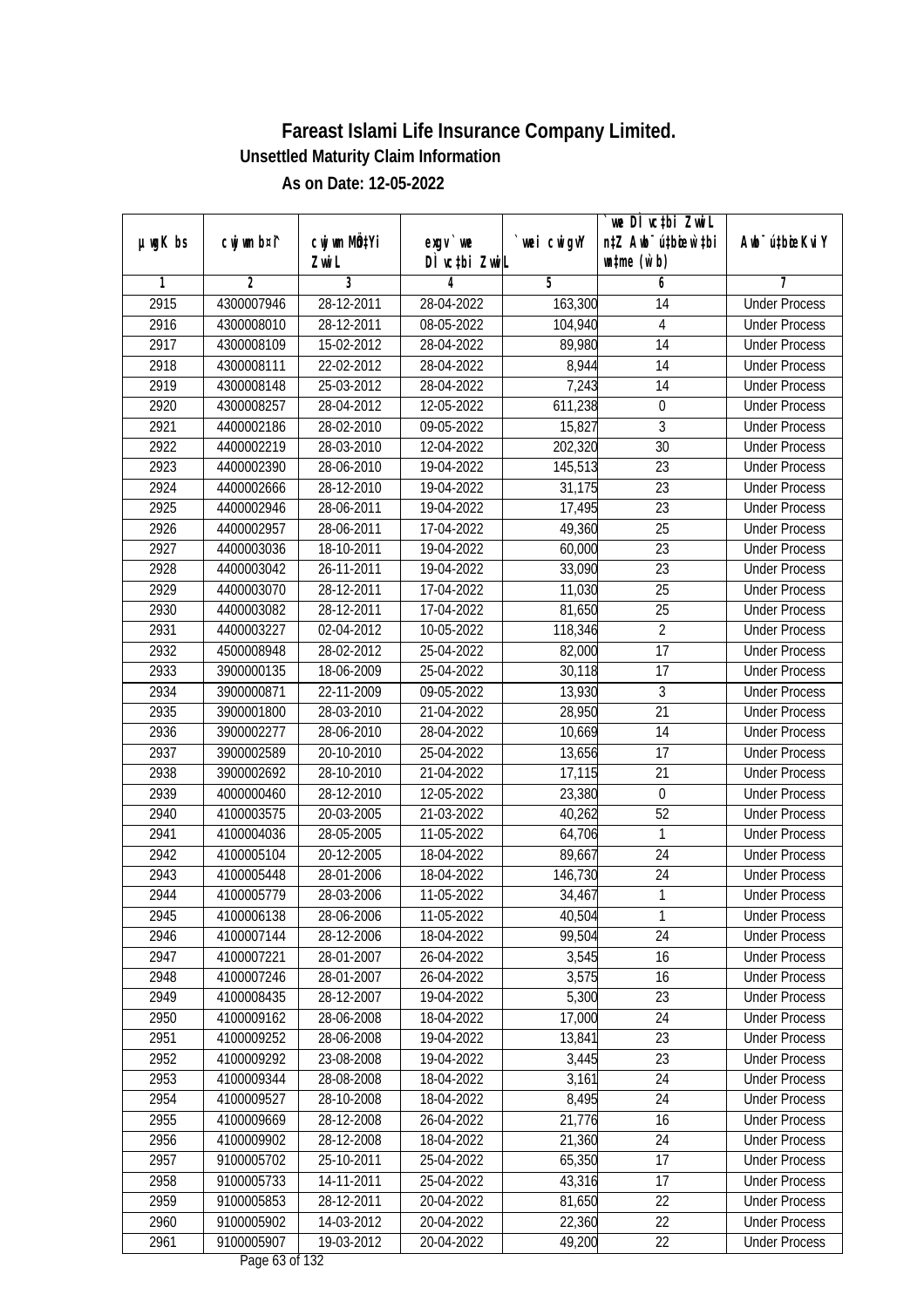|               |                |                       |                                          |            | we DI vctbi ZwiL                                            |                             |
|---------------|----------------|-----------------------|------------------------------------------|------------|-------------------------------------------------------------|-----------------------------|
| $µ$ ug $K$ bs | cwj wm b¤i^    | cwj wm MQtYi<br>Zwi L | exgv `we<br>DÌ vctbi ZwiL                | wei cwigvY | n‡Z Awb <sup>-</sup> ú‡bicen`‡bi<br>$\n  untime\n  (u`b)\n$ | Awb <sup>-</sup> ú‡bioeKviY |
| 1             | $\overline{2}$ | 3                     | 4                                        | 5          | 6                                                           | 7                           |
| 2962          | 9100005916     | 28-03-2012            | 20-04-2022                               | 41,394     | $\overline{22}$                                             | <b>Under Process</b>        |
| 2963          | 9100005941     | 28-04-2012            | 12-05-2022                               | 164,010    | $\boldsymbol{0}$                                            | <b>Under Process</b>        |
| 2964          | 9200003945     | 27-12-2009            | 08-05-2022                               | 9,100      | $\overline{4}$                                              | <b>Under Process</b>        |
| 2965          | 9200003992     | 27-12-2009            | 12-05-2022                               | 31,894     | $\boldsymbol{0}$                                            | <b>Under Process</b>        |
| 2966          | 9200004049     | 27-12-2009            | 08-05-2022                               | 14,695     | $\overline{4}$                                              | <b>Under Process</b>        |
| 2967          | 9200004146     | 04-04-2010            | 28-04-2022                               | 36,210     | 14                                                          | <b>Under Process</b>        |
| 2968          | 9200004171     | 10-04-2010            | 12-05-2022                               | 55,350     | $\boldsymbol{0}$                                            | <b>Under Process</b>        |
| 2969          | 9200004179     | 11-04-2010            | 12-05-2022                               | 47,973     | $\boldsymbol{0}$                                            | <b>Under Process</b>        |
| 2970          | 9200004207     | 18-04-2010            | 28-04-2022                               | 122,386    | 14                                                          | <b>Under Process</b>        |
| 2971          | 9200006511     | 28-03-2012            | 28-04-2022                               | 82,000     | 14                                                          | <b>Under Process</b>        |
| 2972          | 9200000052     | 28-06-2008            | 28-04-2022                               | 17,402     | $\overline{14}$                                             | <b>Under Process</b>        |
| 2973          | 9200001694     | 28-06-2009            | 28-04-2022                               | 160,680    | 14                                                          | <b>Under Process</b>        |
| 2974          | 9200001726     | 04-08-2009            | 17-04-2022                               | 48,332     | $\overline{25}$                                             | <b>Under Process</b>        |
| 2975          | 9200001883     | 13-10-2009            | 25-04-2022                               | 54,600     | 17                                                          | <b>Under Process</b>        |
| 2976          | 9200001956     | 02-11-2009            | 28-04-2022                               | 6,955      | 14                                                          | <b>Under Process</b>        |
| 2977          | 9200002089     | 19-12-2009            | 28-04-2022                               | 32,760     | 14                                                          | <b>Under Process</b>        |
| 2978          | 9200002362     | 27-12-2009            | 11-04-2022                               | 13,462     | 31                                                          | <b>Under Process</b>        |
| 2979          | 9200002996     | 27-12-2009            | 08-05-2022                               | 8,150      | $\overline{4}$                                              | <b>Under Process</b>        |
| 2980          | 9200003121     | 27-12-2009            | 08-05-2022                               | 28,053     | $\overline{4}$                                              | <b>Under Process</b>        |
| 2981          | 9200003532     | 27-12-2009            | 17-04-2022                               | 39,693     | 25                                                          | <b>Under Process</b>        |
| 2982          | 9200003577     | $27 - 12 - 2009$      | 11-04-2022                               | 14,213     | 31                                                          | <b>Under Process</b>        |
| 2983          | 9200004735     | 28-06-2010            | 28-04-2022                               | 17,115     | 14                                                          | <b>Under Process</b>        |
| 2984          | 9200004736     | 28-06-2010            | 28-04-2022                               | 17,115     | 14                                                          | <b>Under Process</b>        |
| 2985          | 9200006121     | 24-11-2011            | 28-04-2022                               | 34,980     | 14                                                          | <b>Under Process</b>        |
| 2986          | 9200006173     | 17-12-2011            | 11-04-2022                               | 160,380    | 31                                                          | <b>Under Process</b>        |
| 2987          | 9200006293     | 28-12-2011            | 11-04-2022                               | 124,947    | 31                                                          | <b>Under Process</b>        |
| 2988          | 9200006402     | 28-12-2011            | 28-04-2022                               | 75,615     | 14                                                          | <b>Under Process</b>        |
| 2989          | 9200006523     | 15-04-2012            | 28-04-2022                               | 492,000    | 14                                                          | <b>Under Process</b>        |
| 2990          | 9400001824     | 28-12-2011            | 24-04-2022                               | 104,330    | 18                                                          | <b>Under Process</b>        |
| 2991          | 9300000738     | 28-12-2008            | 24-04-2022                               | 33,616     | 18                                                          | <b>Under Process</b>        |
| 2992          | 9300000797     | 28-02-2009            | 13-04-2022                               | 40,252     | 29                                                          | <b>Under Process</b>        |
| 2993          | 9300001644     | 10-11-2009            | 13-04-2022                               | 85,824     | 29                                                          | <b>Under Process</b>        |
| 2994          | 9300001893     | 28-12-2009            | 28-04-2022                               | 109,200    | 14                                                          | <b>Under Process</b>        |
| 2995          | 9300002124     | 28-12-2009            | 28-04-2022                               | 91,157     | 14                                                          | <b>Under Process</b>        |
| 2996          | 9300002702     | 28-12-2009            | 28-04-2022                               | 61,392     | 14                                                          | <b>Under Process</b>        |
| 2997          | 9300002744     | 28-02-2010            | 13-04-2022                               | 35,510     | 29                                                          | <b>Under Process</b>        |
| 2998          | 9300002807     | 28-03-2010            | 28-04-2022                               | 10,884     | 14                                                          | <b>Under Process</b>        |
| 2999          | 9300002817     | 28-03-2010            | 13-04-2022                               | 35,882     | 29                                                          | <b>Under Process</b>        |
| 3000          | 9300003191     | 22-09-2010            | 28-04-2022                               | 55,253     | 14                                                          | <b>Under Process</b>        |
| 3001          | 9300004156     | 22-12-2011            | 24-04-2022                               | 17,490     | 18                                                          | <b>Under Process</b>        |
| 3002          | 9300004265     | 28-12-2011            | 13-04-2022                               | 49,538     | 29                                                          | <b>Under Process</b>        |
| 3003          | 9300004430     | 05-03-2012            | 24-04-2022                               | 288,560    | 18                                                          | <b>Under Process</b>        |
| 3004          | 9300004432     | 07-03-2012            | 13-04-2022                               | 82,000     | $\overline{29}$                                             | <b>Under Process</b>        |
| 3005          | 9300004460     | 10-04-2012            | 28-04-2022                               | 63,912     | 14                                                          | <b>Under Process</b>        |
| 3006          | 9300006410     | 28-03-2016            | 24-04-2022                               | 274,494    | 18                                                          | <b>Under Process</b>        |
| 3007          | 9400000499     | 28-03-2010            | 27-04-2022                               | 53,495     | 15                                                          | <b>Under Process</b>        |
| 3008          | 9400000508     | 07-04-2010            | 27-04-2022<br>Dogs $(1 \text{ of } 122)$ | 108,580    | 15                                                          | <b>Under Process</b>        |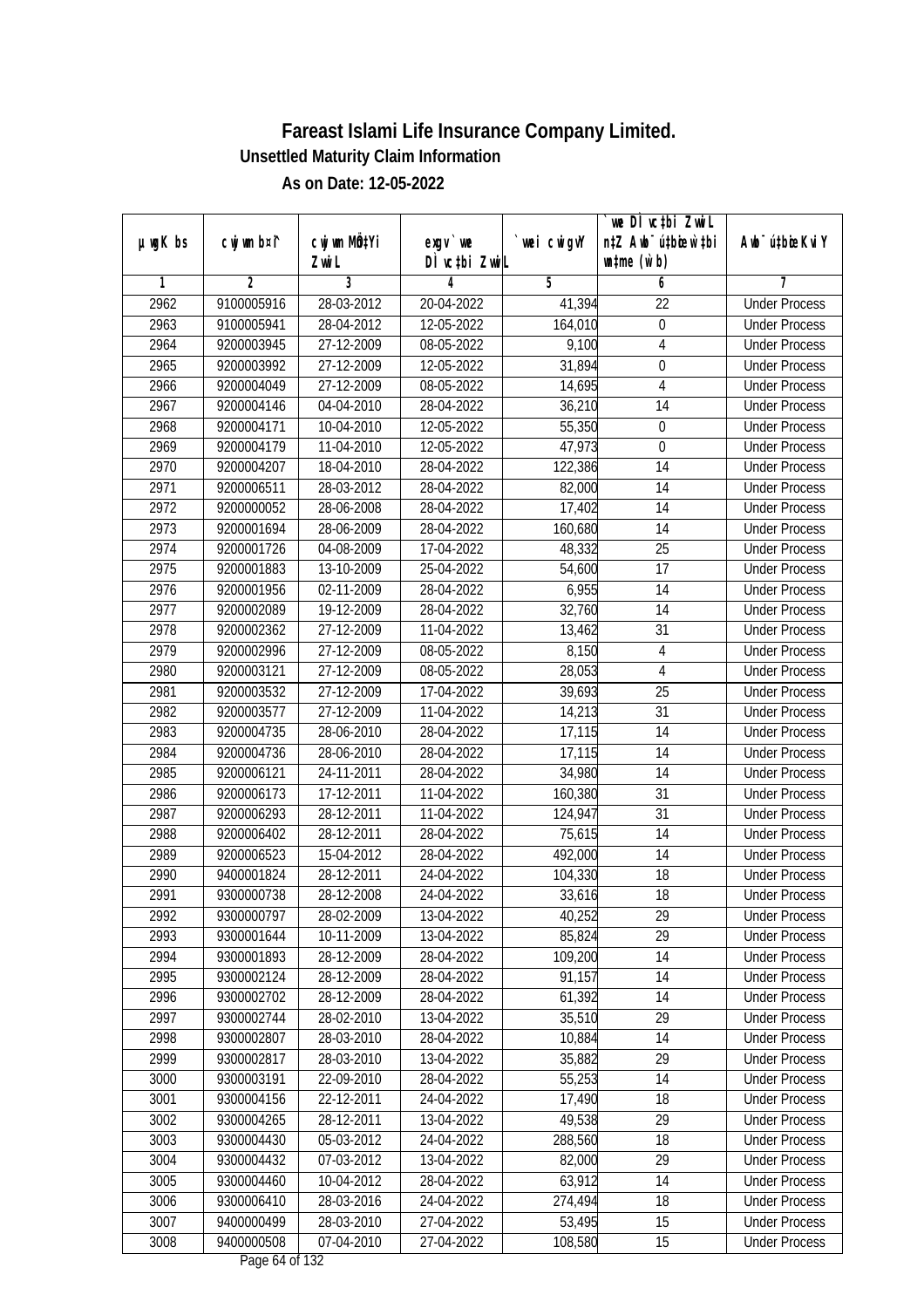| $µ$ ug $K$ bs | cwj wm b¤i^    | cwj wm MQtYi | exgv `we      | wei cwigvY | we DI vctbi ZwiL<br>n‡Z Awb <sup>-</sup> ú‡bicen`‡bi | Awb <sup>-</sup> ú‡bioeKviY |
|---------------|----------------|--------------|---------------|------------|------------------------------------------------------|-----------------------------|
|               |                | Zwi L        | DÌ vctbi ZwiL |            | $\n  untime\n  (u`b)\n$                              |                             |
| 1             | $\overline{2}$ | 3            | 4             | 5          | 6                                                    | 7                           |
| 3009          | 9400000627     | 28-06-2010   | 27-04-2022    | 171,150    | $\overline{15}$                                      | <b>Under Process</b>        |
| 3010          | 9400001115     | 12-03-2011   | 28-04-2022    | 22,060     | 14                                                   | <b>Under Process</b>        |
| 3011          | 9400001308     | 28-06-2011   | 20-04-2022    | 34,980     | $\overline{22}$                                      | <b>Under Process</b>        |
| 3012          | 9400001506     | 25-10-2011   | 27-04-2022    | 161,300    | 15                                                   | <b>Under Process</b>        |
| 3013          | 9400001664     | 28-12-2011   | 20-04-2022    | 32,696     | $\overline{22}$                                      | <b>Under Process</b>        |
| 3014          | 9400001833     | 28-12-2011   | 27-04-2022    | 104,800    | $\overline{15}$                                      | <b>Under Process</b>        |
| 3015          | 9400001967     | 28-03-2012   | $08-05-2022$  | 164,000    | 4                                                    | <b>Under Process</b>        |
| 3016          | 9400001972     | 28-03-2012   | 10-05-2022    | 90,200     | $\overline{2}$                                       | <b>Under Process</b>        |
| 3017          | 9500001238     | 28-12-2009   | 27-04-2022    | 17,933     | $\overline{15}$                                      | <b>Under Process</b>        |
| 3018          | 9500001019     | 28-12-2009   | 19-04-2022    | 47,770     | 23                                                   | <b>Under Process</b>        |
| 3019          | 9500001037     | 28-12-2009   | 13-04-2022    | 71,520     | $\overline{29}$                                      | <b>Under Process</b>        |
| 3020          | 9500001236     | 28-12-2009   | 27-04-2022    | 17,933     | 15                                                   | <b>Under Process</b>        |
| 3021          | 9500001255     | 28-12-2009   | 27-04-2022    | 40,500     | $\overline{15}$                                      | <b>Under Process</b>        |
| 3022          | 9500001610     | 28-12-2009   | 27-04-2022    | 43,040     | 15                                                   | <b>Under Process</b>        |
| 3023          | 9500001887     | 28-12-2009   | 19-04-2022    | 9,806      | 23                                                   | <b>Under Process</b>        |
| 3024          | 9500001986     | 28-12-2009   | 19-04-2022    | 17,933     | 23                                                   | <b>Under Process</b>        |
| 3025          | 9500004403     | 28-06-2011   | 19-04-2022    | 22,061     | 23                                                   | <b>Under Process</b>        |
| 3026          | 9500004469     | 28-09-2011   | 19-04-2022    | 40,570     | 23                                                   | <b>Under Process</b>        |
| 3027          | 9500004552     | 24-11-2011   | 19-04-2022    | 163,300    | 23                                                   | <b>Under Process</b>        |
| 3028          | 9500004579     | 28-11-2011   | 13-04-2022    | 97,980     | 29                                                   | <b>Under Process</b>        |
| 3029          | 9500004628     | 22-12-2011   | 19-04-2022    | 20,000     | 23                                                   | <b>Under Process</b>        |
| 3030          | 9500004957     | 28-02-2012   | 19-04-2022    | 65,600     | 23                                                   | <b>Under Process</b>        |
| 3031          | 9500004958     | 28-02-2012   | 18-04-2022    | 131,200    | 24                                                   | <b>Under Process</b>        |
| 3032          | 9500004959     | 28-02-2012   | 18-04-2022    | 98,400     | 24                                                   | <b>Under Process</b>        |
| 3033          | 9600004894     | 23-11-2009   | 19-04-2022    | 18,115     | 23                                                   | <b>Under Process</b>        |
| 3034          | 9500006461     | 28-10-2015   | 19-04-2022    | 70,000     | 23                                                   | <b>Under Process</b>        |
| 3035          | 9500006469     | 19-11-2015   | 19-04-2022    | 70,000     | 23                                                   | <b>Under Process</b>        |
| 3036          | 9600001779     | 28-07-2008   | 17-04-2022    | 13,730     | 25                                                   | <b>Under Process</b>        |
| 3037          | 9600001823     | 28-07-2008   | 19-04-2022    | 6,676      | 23                                                   | <b>Under Process</b>        |
| 3038          | 9600002224     | 20-09-2008   | 17-04-2022    | 17,540     | 25                                                   | <b>Under Process</b>        |
| 3039          | 9600002317     | 25-09-2008   | 26-04-2022    | 8,352      | 16                                                   | <b>Under Process</b>        |
| 3040          | 9600002892     | 28-12-2008   | 19-04-2022    | 13,389     | 23                                                   | <b>Under Process</b>        |
| 3041          | 9600003114     | 28-12-2008   | 19-04-2022    | 34,227     | 23                                                   | <b>Under Process</b>        |
| 3042          | 9600003149     | 28-12-2008   | 19-04-2022    | 6,002      | 23                                                   | <b>Under Process</b>        |
| 3043          | 9600003599     | 28-12-2008   | 26-04-2022    | 8,900      | 16                                                   | <b>Under Process</b>        |
| 3044          | 9600003620     | 28-12-2008   | 28-04-2022    | 15,477     | 14                                                   | <b>Under Process</b>        |
| 3045          | 9600003624     | 28-12-2008   | 19-04-2022    | 6,945      | 23                                                   | <b>Under Process</b>        |
| 3046          | 9600003827     | 28-12-2008   | 26-04-2022    | 2,691      | 16                                                   | <b>Under Process</b>        |
| 3047          | 9600003903     | 28-12-2008   | 19-04-2022    | 8,926      | 23                                                   | <b>Under Process</b>        |
| 3048          | 9600004070     | 28-02-2009   | 26-04-2022    | 6,391      | 16                                                   | <b>Under Process</b>        |
| 3049          | 9600004284     | 15-06-2009   | 26-04-2022    | 10,482     | 16                                                   | <b>Under Process</b>        |
| 3050          | 9600004357     | 28-06-2009   | 26-04-2022    | 37,233     | 16                                                   | <b>Under Process</b>        |
| 3051          | 9600004525     | 28-06-2009   | 28-04-2022    | 40,620     | 14                                                   | <b>Under Process</b>        |
| 3052          | 9600004597     | 28-06-2009   | 28-04-2022    | 7,947      | 14                                                   | <b>Under Process</b>        |
| 3053          | 043034984      | 08-05-2011   | 10-05-2022    | 14,958     | $\overline{2}$                                       | <b>Under Process</b>        |
| 3054          | 016003879      | 28-12-2011   | 09-05-2022    | 19,188     | $\overline{3}$                                       | <b>Under Process</b>        |
| 3055          | 050002163      | 24-05-2011   | 11-05-2022    | 29,299     | $\mathbf{1}$                                         | <b>Under Process</b>        |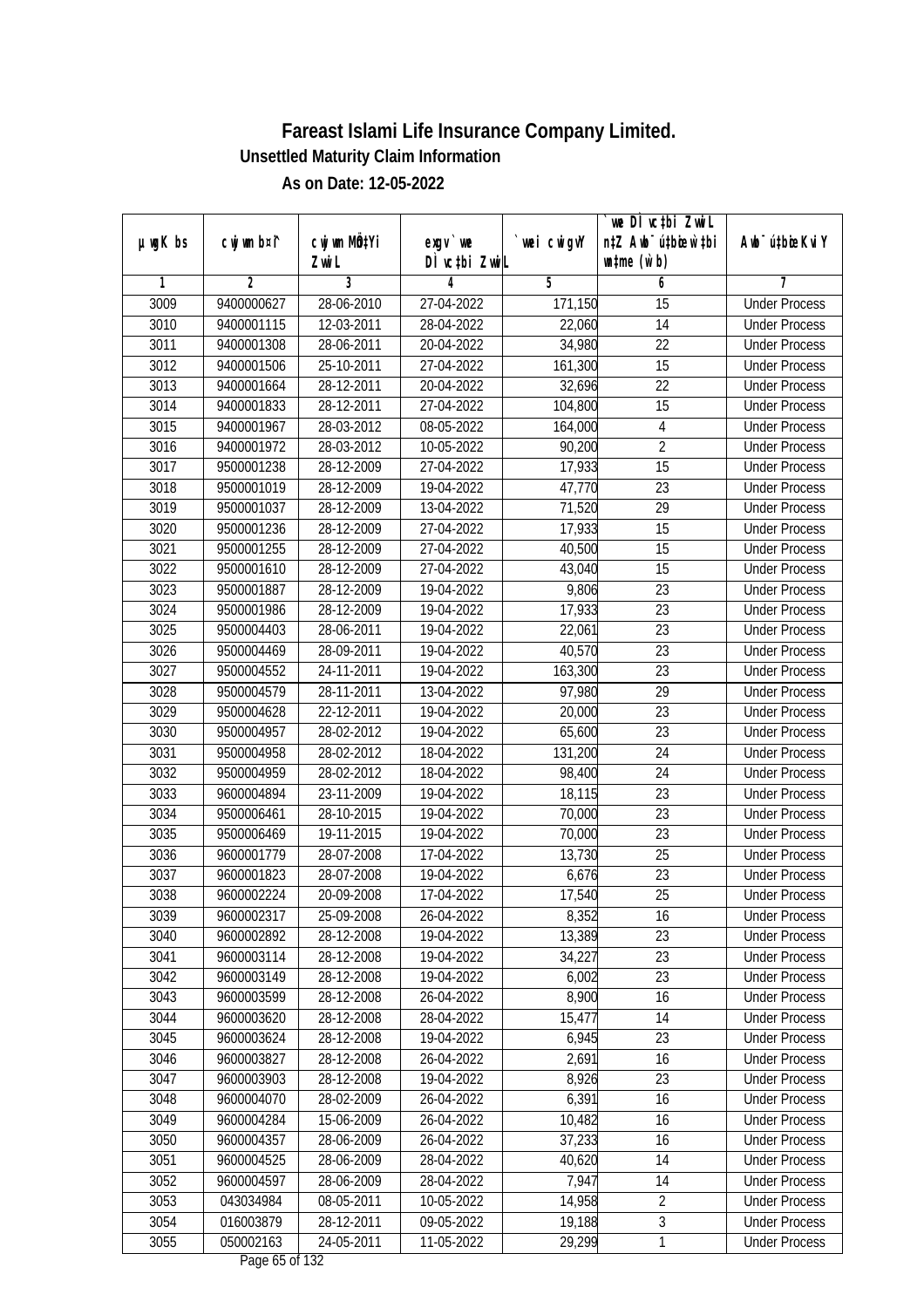|               |                |                  |                                |            | we DI vctbi ZwiL                 |                             |
|---------------|----------------|------------------|--------------------------------|------------|----------------------------------|-----------------------------|
| $µ$ ug $K$ bs | cwj wm b¤i^    | cwj wm MQtYi     | $exgV$ we                      | wei cwigvY | n‡Z Awb <sup>-</sup> ú‡bioen`‡bi | Awb <sup>-</sup> ú‡bioeKviY |
| 1             | $\overline{2}$ | Zwi L<br>3       | DÌ vctbi ZwiL<br>4             | 5          | $\n  untime\n  (u`b)\n$<br>6     | 7                           |
| 3056          | 045023371      | 28-12-2011       | 20-04-2022                     | 39,985     | $\overline{22}$                  | <b>Under Process</b>        |
| 3057          | 030014354      | 24-02-2011       | 10-05-2022                     | 16,779     | $\overline{2}$                   | <b>Under Process</b>        |
| 3058          | 034009981      | 28-12-2011       | 10-05-2022                     | 77,590     | $\overline{2}$                   | <b>Under Process</b>        |
| 3059          | 03400034334    | 28-12-2011       | 10-05-2022                     | 92,417     | $\overline{2}$                   | <b>Under Process</b>        |
| 3060          | 01600003181    | 28-06-2011       | 09-05-2022                     | 58,046     | $\overline{3}$                   | <b>Under Process</b>        |
| 3061          | 024039256      | 28-11-2011       | 12-05-2022                     | 76,474     | $\boldsymbol{0}$                 | <b>Under Process</b>        |
| 3062          | 022031230      | 13-11-2011       | 08-05-2022                     | 91,620     | $\overline{4}$                   | <b>Under Process</b>        |
| 3063          | 004054282      | 28-03-2011       | 12-05-2022                     | 38,489     | $\boldsymbol{0}$                 | <b>Under Process</b>        |
| 3064          | 004054729      | 28-03-2011       | 12-05-2022                     | 39,975     | $\boldsymbol{0}$                 | <b>Under Process</b>        |
|               |                | $22 - 11 - 2011$ |                                |            |                                  |                             |
| 3065          | 038002722      |                  | 11-05-2022                     | 32,466     | 1<br>$\mathbf{1}$                | <b>Under Process</b>        |
| 3066          | 052027063      | 10-12-2011       | 11-05-2022                     | 39,975     |                                  | <b>Under Process</b>        |
| 3067          | 030012807      | 28-10-2010       | 10-05-2022                     | 11,639     | $\overline{2}$<br>$\overline{2}$ | <b>Under Process</b>        |
| 3068          | 043036955      | 28-12-2011       | 10-05-2022                     | 14,339     |                                  | <b>Under Process</b>        |
| 3069          | 044007883      | 28-02-2010       | 05-05-2022                     | 16,046     | $\overline{7}$                   | <b>Under Process</b>        |
| 3070          | 043036883      | 24-12-2011       | 09-05-2022                     | 10,253     | $\mathfrak{Z}$                   | <b>Under Process</b>        |
| 3071          | 030017288      | 15-10-2009       | 12-05-2022                     | 53,627     | $\boldsymbol{0}$                 | <b>Under Process</b>        |
| 3072          | 030020044      | 21-06-2011       | 10-05-2022                     | 37,863     | $\overline{2}$                   | <b>Under Process</b>        |
| 3073          | 022029383      | 28-06-2011       | 12-05-2022                     | 66,471     | $\boldsymbol{0}$                 | <b>Under Process</b>        |
| 3074          | 058004120      | 28-08-2011       | 10-05-2022                     | 31,979     | $\overline{2}$                   | <b>Under Process</b>        |
| 3075          | 022026460      | 15-06-2010       | 11-05-2022                     | 81,910     | 1                                | <b>Under Process</b>        |
| 3076          | 021078560      | 24-10-2011       | 11-05-2022                     | 91,770     | $\mathbf{1}$                     | <b>Under Process</b>        |
| 3077          | 016003695      | 28-11-2010       | 09-05-2022                     | 31,898     | 3                                | <b>Under Process</b>        |
| 3078          | 011031041      | 27-12-2011       | 11-04-2022                     | 132,770    | 31                               | <b>Under Process</b>        |
| 3079          | 024050177      | 22-11-2011       | 12-05-2022                     | 150,268    | $\boldsymbol{0}$                 | <b>Under Process</b>        |
| 3080          | 01600003870    | 19-11-2011       | 09-05-2022                     | 96,743     | $\mathfrak{Z}$                   | <b>Under Process</b>        |
| 3081          | 03400035340    | 28-12-2011       | 09-05-2022                     | 43,602     | $\overline{3}$                   | <b>Under Process</b>        |
| 3082          | 030013382      | 23-12-2010       | 10-05-2022                     | 20,026     | $\overline{2}$                   | <b>Under Process</b>        |
| 3083          | 031006597      | 16-09-2011       | 08-05-2022                     | 55,965     | 4                                | <b>Under Process</b>        |
| 3084          | 031006426      | 28-06-2011       | 10-05-2022                     | 63,904     | $\overline{2}$                   | <b>Under Process</b>        |
| 3085          | 030020321      | 28-07-2011       | 10-05-2022                     | 6,047      | $\overline{2}$                   | <b>Under Process</b>        |
| 3086          | 011031052      | 11-12-2011       | 11-04-2022                     | 86,760     | 31                               | <b>Under Process</b>        |
| 3087          | 025009622      | 28-01-2010       | 09-05-2022                     | 10,668     | 3                                | <b>Under Process</b>        |
| 3088          | 024050618      | 28-01-2012       | 12-05-2022                     | 85,200     | $\boldsymbol{0}$                 | <b>Under Process</b>        |
| 3089          | 025009242      | 24-11-2009       | 09-05-2022                     | 9,390      | $\overline{3}$                   | <b>Under Process</b>        |
| 3090          | 021079782      | 28-12-2011       | 11-05-2022                     | 21,554     | $\mathbf 1$                      | <b>Under Process</b>        |
| 3091          | 021079777      | 20-12-2011       | 11-05-2022                     | 39,975     | 1                                | <b>Under Process</b>        |
| 3092          | 038002661      | 28-06-2011       | 27-04-2022                     | 6,664      | 15                               | <b>Under Process</b>        |
| 3093          | 030014953      | 07-06-2011       | 10-05-2022                     | 160,196    | $\overline{2}$                   | <b>Under Process</b>        |
| 3094          | 030020025      | 21-06-2011       | 10-05-2022                     | 23,985     | $\overline{2}$                   | <b>Under Process</b>        |
| 3095          | 024040415      | 28-12-2011       | 11-05-2022                     | 9,716      | $\mathbf{1}$                     | <b>Under Process</b>        |
| 3096          | 058002981      | 11-11-2008       | 10-05-2022                     | 5,199      | $\overline{2}$                   | <b>Under Process</b>        |
| 3097          | 058004118      | 25-08-2011       | 10-05-2022                     | 5,323      | $\overline{2}$                   | <b>Under Process</b>        |
| 3098          | 045011348      | 28-06-2008       | 20-04-2022                     | 23,669     | $\overline{22}$                  | <b>Under Process</b>        |
| 3099          | 045017855      | 15-09-2010       | 20-04-2022                     | 5,430      | 22                               | <b>Under Process</b>        |
| 3100          | 045021811      | 28-09-2011       | 20-04-2022                     | 17,617     | 22                               | <b>Under Process</b>        |
| 3101          | 010003884      | 24-10-2011       | 08-05-2022                     | 39,975     | $\overline{4}$                   | <b>Under Process</b>        |
| 3102          | 038002492      | 28-12-2010       | 11-05-2022<br>Dogs $LL$ of 122 | 38,822     | $\mathbf{1}$                     | <b>Under Process</b>        |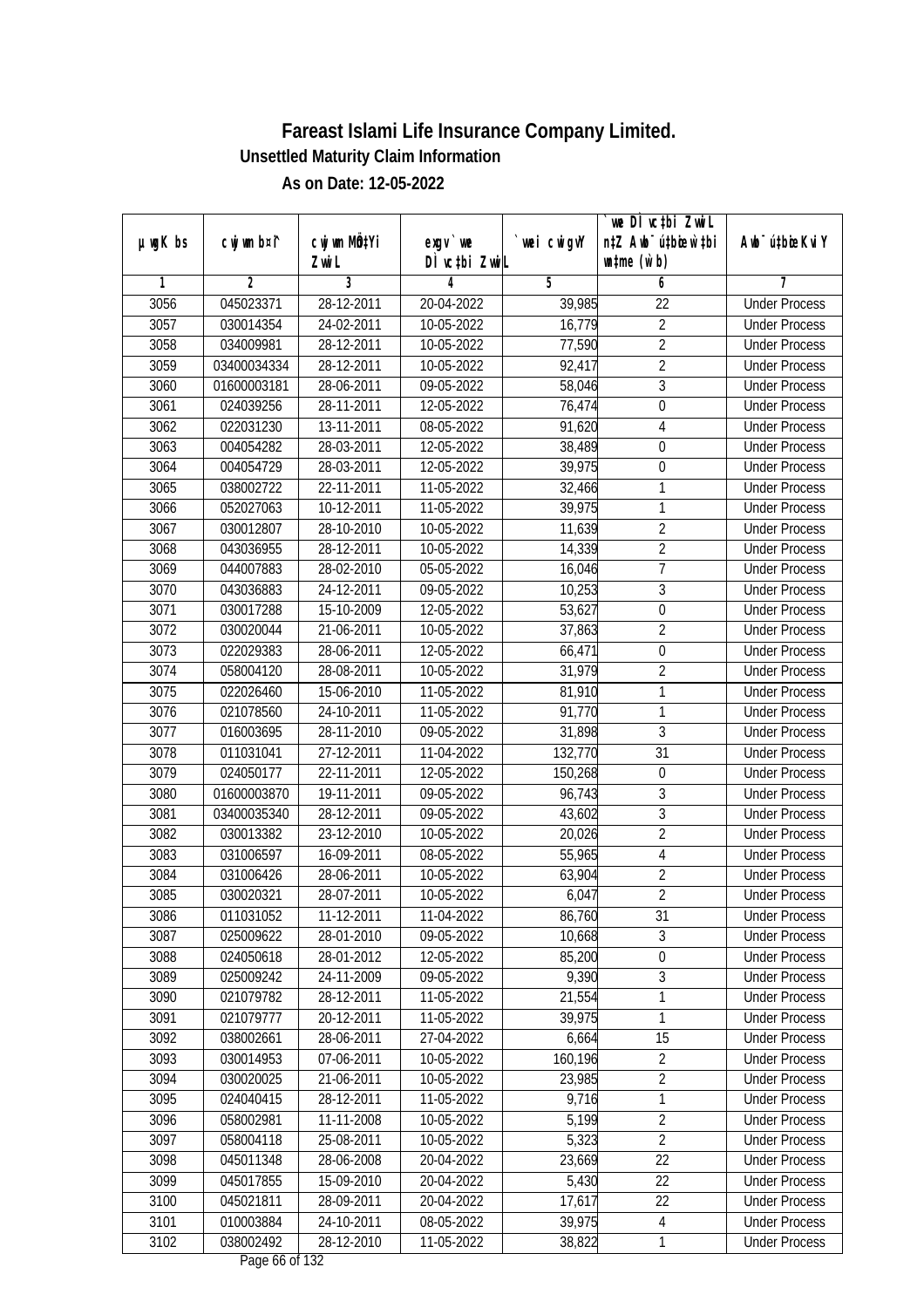|               |                |              |                                |            | we DI vctbi ZwiL                 |                             |
|---------------|----------------|--------------|--------------------------------|------------|----------------------------------|-----------------------------|
| $µ$ ug $K$ bs | cwj wm b¤i^    | cwj wm MQtYi | $exgV$ we                      | wei cwigvY | n‡Z Awb <sup>-</sup> ú‡bioen`‡bi | Awb <sup>-</sup> ú‡bioeKviY |
|               |                | Zwi L        | DÌ vctbi ZwiL                  |            | $\n  untime\n  (u`b)\n$          |                             |
| 1             | $\overline{2}$ | 3            | 4                              | 5          | 6                                | 7                           |
| 3103          | 058004171      | 27-11-2011   | 10-05-2022                     | 39,975     | $\overline{2}$                   | <b>Under Process</b>        |
| 3104          | 010003887      | 27-11-2011   | 08-05-2022                     | 33,445     | $\overline{\mathbf{4}}$          | <b>Under Process</b>        |
| 3105          | 010003882      | 24-10-2011   | 08-05-2022                     | 39,975     | $\overline{4}$                   | <b>Under Process</b>        |
| 3106          | 010003902      | 05-12-2011   | 08-05-2022                     | 191,880    | $\overline{4}$                   | <b>Under Process</b>        |
| 3107          | 04800001703    | 20-12-2011   | 11-05-2022                     | 98,243     | $\mathbf{1}$                     | <b>Under Process</b>        |
| 3108          | 05300001275    | 28-12-2010   | 08-05-2022                     | 31,212     | 4                                | <b>Under Process</b>        |
| 3109          | 053001816      | 28-06-2010   | 08-05-2022                     | 14,417     | $\overline{4}$                   | <b>Under Process</b>        |
| 3110          | 018030353      | 28-07-2011   | 11-05-2022                     | 5,515      | 1                                | <b>Under Process</b>        |
| 3111          | 044012865      | 28-12-2011   | 12-05-2022                     | 15,007     | $\boldsymbol{0}$                 | <b>Under Process</b>        |
| 3112          | 035001801      | 13-06-2011   | 27-04-2022                     | 32,858     | 15                               | <b>Under Process</b>        |
| 3113          | 001012470      | 02-12-2010   | 11-05-2022                     | 27,650     | 1                                | <b>Under Process</b>        |
| 3114          | 024040214      | 27-11-2011   | 12-05-2022                     | 292,493    | $\boldsymbol{0}$                 | <b>Under Process</b>        |
| 3115          | 031006627      | 25-10-2011   | 10-05-2022                     | 96,444     | $\overline{2}$                   | <b>Under Process</b>        |
| 3116          | 035001809      | 28-06-2011   | 27-04-2022                     | 55,965     | 15                               | <b>Under Process</b>        |
| 3117          | 030014532      | 28-12-2010   | 10-05-2022                     | 7,091      | $\overline{2}$                   | <b>Under Process</b>        |
| 3118          | 004054466      | 26-12-2010   | 12-05-2022                     | 5,350      | $\boldsymbol{0}$                 | <b>Under Process</b>        |
| 3119          | 018032084      | 26-12-2011   | 10-05-2022                     | 39,975     | $\overline{2}$                   | <b>Under Process</b>        |
| 3120          | 016003878      | 21-12-2011   | 10-05-2022                     | 37,957     | $\overline{2}$                   | <b>Under Process</b>        |
| 3121          | 01600004551    | 28-02-2012   | 09-05-2022                     | 97,167     | $\mathfrak{Z}$                   | <b>Under Process</b>        |
| 3122          | 025011675      | 15-04-2012   | 09-05-2022                     | 127,220    | $\mathfrak{Z}$                   | <b>Under Process</b>        |
| 3123          | 02500004765    | 28-01-2012   | 09-05-2022                     | 93,948     | $\overline{3}$                   | <b>Under Process</b>        |
| 3124          | 011028001      | 28-02-2011   | 09-05-2022                     | 7,813      | $\sqrt{3}$                       | <b>Under Process</b>        |
| 3125          | 011031895      | 28-03-2012   | $\overline{0}$ 9-05-2022       | 53,305     | $\mathfrak{Z}$                   | <b>Under Process</b>        |
| 3126          | 011029483      | 27-06-2011   | 09-05-2022                     | 17,097     | $\overline{3}$                   | <b>Under Process</b>        |
| 3127          | 030014508      | 28-03-2011   | 12-05-2022                     | 38,106     | $\boldsymbol{0}$                 | <b>Under Process</b>        |
| 3128          | 040007773      | 27-03-2012   | 09-05-2022                     | 90,288     | 3                                | <b>Under Process</b>        |
| 3129          | 010003889      | 27-11-2011   | 08-05-2022                     | 18,560     | 4                                | <b>Under Process</b>        |
| 3130          | 043037643      | 08-02-2012   | 09-05-2022                     | 84,906     | $\sqrt{3}$                       | <b>Under Process</b>        |
| 3131          | 043037156      | 03-03-2012   | 09-05-2022                     | 40,150     | $\overline{3}$                   | <b>Under Process</b>        |
| 3132          | 000003396      | 28-03-2011   | 09-05-2022                     | 20,000     | $\overline{3}$                   | <b>Under Process</b>        |
| 3133          | 043037439      | 14-03-2012   | 09-05-2022                     | 96,360     | 3                                | <b>Under Process</b>        |
| 3134          | 043031656      | 24-08-2010   | 09-05-2022                     | 6,899      | $\overline{3}$                   | <b>Under Process</b>        |
| 3135          | 043037924      | 15-02-2012   | 09-05-2022                     | 47,936     | $\overline{3}$                   | <b>Under Process</b>        |
| 3136          | 04300011303    | 28-12-2011   | 09-05-2022                     | 93,839     | $\overline{3}$                   | <b>Under Process</b>        |
| 3137          | 016003782      | 28-03-2011   | 09-05-2022                     | 88,004     | $\overline{3}$                   | <b>Under Process</b>        |
| 3138          | 02200007730    | 28-12-2010   | 11-05-2022                     | 38,091     | 1                                | <b>Under Process</b>        |
| 3139          | 043037472      | 15-03-2012   | 09-05-2022                     | 32,824     | 3                                | <b>Under Process</b>        |
| 3140          | 052027721      | 28-12-2011   | 11-05-2022                     | 15,994     | $\mathbf{1}$                     | <b>Under Process</b>        |
| 3141          | 024031231      | 20-11-2010   | 12-05-2022                     | 19,220     | $\boldsymbol{0}$                 | <b>Under Process</b>        |
| 3142          | 030022183      | 20-03-2012   | 10-05-2022                     | 20,973     | $\overline{2}$                   | <b>Under Process</b>        |
| 3143          | 018031982      | 28-12-2011   | 10-05-2022                     | 47,970     | $\overline{2}$                   | <b>Under Process</b>        |
| 3144          | 018031273      | 25-11-2011   | 10-05-2022                     | 19,390     | $\overline{2}$                   | <b>Under Process</b>        |
| 3145          | 007009253      | 25-11-2007   | 09-05-2022                     | 5,794      | $\overline{3}$                   | <b>Under Process</b>        |
| 3146          | 007011400      | 28-02-2008   | 09-05-2022                     | 4,144      | $\overline{3}$                   | <b>Under Process</b>        |
| 3147          | 04000003107    | 15-04-2012   | 09-05-2022                     | 16,910     | $\overline{3}$                   | <b>Under Process</b>        |
| 3148          | 030021478      | 28-12-2011   | 10-05-2022                     | 26,472     | $\overline{2}$                   | <b>Under Process</b>        |
| 3149          | 02200005347    | 27-11-2010   | 11-05-2022<br>Dega $17$ of 122 | 20,010     | $\mathbf{1}$                     | <b>Under Process</b>        |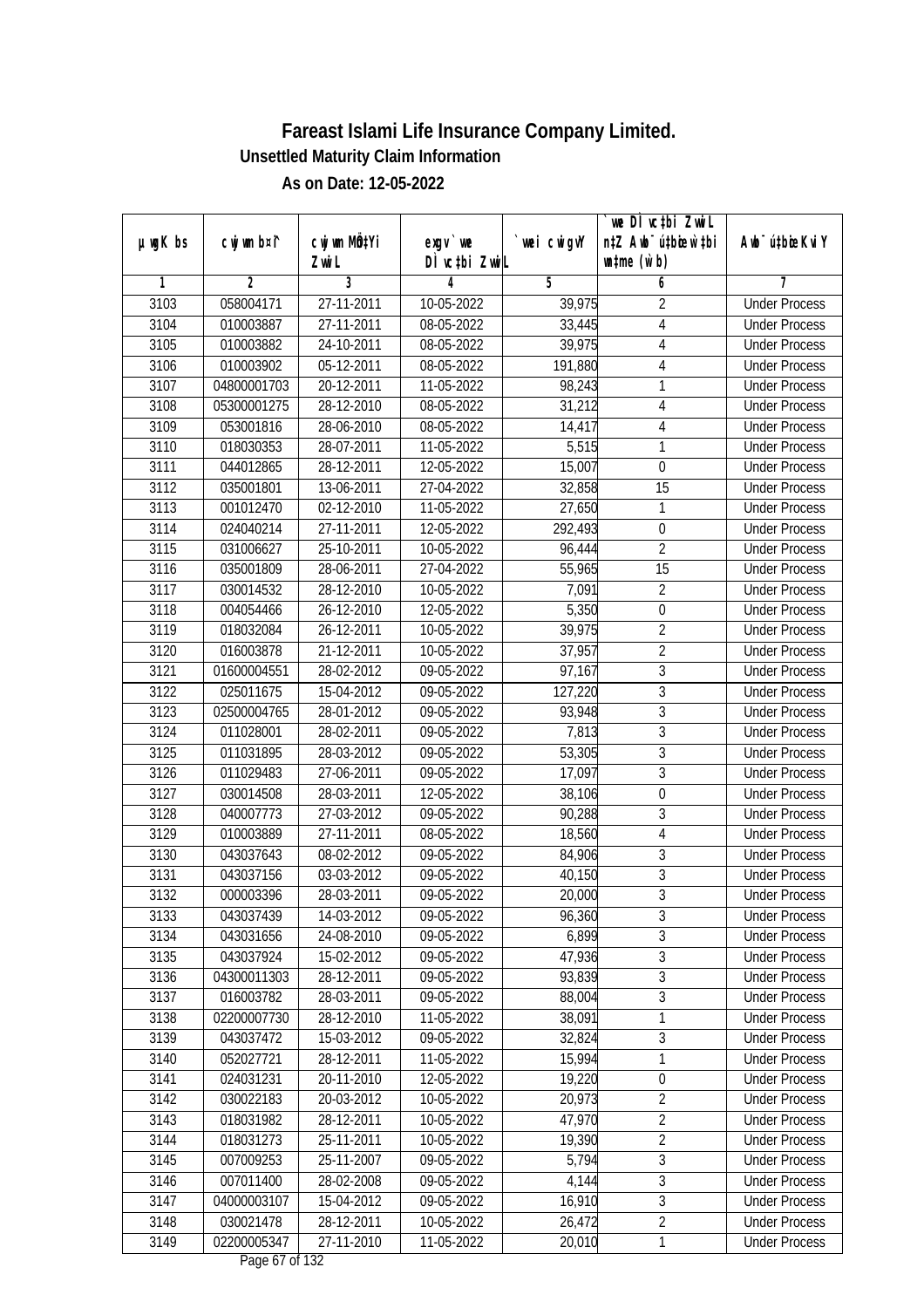| Awb <sup>-</sup> ú‡bioeKviY<br>$µ$ ug $K$ bs<br>$exgV$ we<br>DÌ vctbi ZwiL<br>$\n  untime\n  (u`b)\n$<br>Zwi L<br>3<br>$\overline{2}$<br>5<br>7<br>1<br>4<br>6<br>02200005354<br>27-11-2010<br>11-05-2022<br><b>Under Process</b><br>3150<br>20,010<br>1<br>3151<br>86,099<br>1<br>022030916<br>28-12-2011<br>11-05-2022<br><b>Under Process</b><br>3152<br>0922005384<br>28-03-2012<br>26-04-2022<br>19,729<br>16<br><b>Under Process</b><br>3153<br>0922005388<br>28-03-2012<br>26-04-2022<br>21,722<br>16<br><b>Under Process</b><br>3154<br>0922005389<br>28-03-2012<br>27-04-2022<br>22,245<br>15<br><b>Under Process</b><br>3155<br>17,918<br>0923005762<br>28-06-2011<br>11-05-2022<br>1<br><b>Under Process</b><br>$\overline{21}$<br>3156<br>0923006035<br>05-09-2011<br>21-04-2022<br>5,338<br><b>Under Process</b><br>3157<br>$\overline{17}$<br>0923006429<br>02-11-2011<br>25-04-2022<br>24,846<br><b>Under Process</b><br>3158<br>11-12-2011<br>16,242<br>17<br>0923006597<br>25-04-2022<br><b>Under Process</b><br>$\overline{2}$<br>3159<br>85,627<br>0923006690<br>26-12-2011<br>10-05-2022<br><b>Under Process</b><br>3160<br>31,567<br>0923006897<br>28-12-2011<br>11-05-2022<br>1<br><b>Under Process</b><br>1<br>3161<br>28-12-2011<br>11-05-2022<br>176,567<br>0923006936<br><b>Under Process</b><br>1<br>3162<br>0923006947<br>28-12-2011<br>11-05-2022<br>29,413<br><b>Under Process</b><br>23<br>3163<br>0923006962<br>28-01-2012<br>19-04-2022<br>35,757<br><b>Under Process</b><br>21<br>3164<br>0923007022<br>26-01-2012<br>21-04-2022<br>168,142<br><b>Under Process</b><br>21<br>3165<br>0923007026<br>28-01-2012<br>21-04-2022<br>33,794<br><b>Under Process</b><br>12-02-2012<br>11-05-2022<br>58,301<br>1<br>3166<br>0923007083<br><b>Under Process</b><br>3167<br>1<br>0923007087<br>16-02-2012<br>11-05-2022<br>15,978<br><b>Under Process</b><br>$\mathbf{1}$<br>3168<br>11-05-2022<br>0923007108<br>28-02-2012<br>25,114<br><b>Under Process</b><br>3169<br>0923007135<br>16-02-2012<br>25-04-2022<br>194,326<br>17<br><b>Under Process</b><br>3170<br>0923007137<br>23-02-2012<br>25-04-2022<br>34,406<br>17<br><b>Under Process</b><br>3171<br>27-02-2012<br>11-05-2022<br>10,046<br>1<br>0923007141<br><b>Under Process</b><br>1<br>3172<br>11-03-2012<br>11-05-2022<br>186,340<br>0923007174<br><b>Under Process</b><br>17<br>3173<br>0923007178<br>28-02-2012<br>25-04-2022<br>13,528<br><b>Under Process</b><br>3174<br>0923007201<br>28-02-2012<br>11-05-2022<br>15,782<br>1<br><b>Under Process</b><br>3175<br>0923007209<br>18-03-2012<br>25-04-2022<br>188,760<br>17<br><b>Under Process</b><br>17<br>3176<br>0923007239<br>22-03-2012<br>25-04-2022<br>127,778<br><b>Under Process</b><br>3177<br>0923007245<br>25-03-2012<br>17<br>25-04-2022<br>15,160<br><b>Under Process</b><br>3178<br>0923007281<br>27-03-2012<br>25-04-2022<br>15,782<br>17<br><b>Under Process</b><br>3179<br>57,386<br>17<br>0923007285<br>28-03-2012<br>25-04-2022<br><b>Under Process</b><br>3180<br>0923007288<br>04-04-2012<br>10-05-2022<br>23,918<br>$\sqrt{2}$<br><b>Under Process</b><br>83,911<br>1<br>3181<br>0923007348<br>23-04-2012<br>11-05-2022<br><b>Under Process</b><br>97,167<br>17<br>3182<br>0923007435<br>02-04-2012<br>25-04-2022<br><b>Under Process</b><br>$\overline{3}$<br>3183<br>0924002657<br>09-03-2011<br>09-05-2022<br>13,347<br><b>Under Process</b><br>3184<br>1<br>0924002658<br>09-03-2011<br>11-05-2022<br>13,347<br><b>Under Process</b><br>3185<br>0924003059<br>28-07-2011<br>22,927<br>11-05-2022<br>1<br><b>Under Process</b><br>58,046<br>25<br>3186<br>0924003060<br>28-07-2011<br>17-04-2022<br><b>Under Process</b><br>38,697<br>3187<br>0924003232<br>10-09-2011<br>11-05-2022<br>1<br><b>Under Process</b><br>$\overline{3}$<br>3188<br>0924003324<br>11-10-2011<br>09-05-2022<br>116,101<br><b>Under Process</b><br>3189<br>194,326<br>25<br>0924003440<br>25-03-2012<br>17-04-2022<br><b>Under Process</b><br>3190<br>0924003442<br>28-03-2012<br>11-05-2022<br>173,830<br><b>Under Process</b><br>1<br>3191<br>0925006524<br>$25 - 05 - 2011$<br>25-04-2022<br>96,743<br>17<br><b>Under Process</b><br>3192<br>0925006685<br>28-06-2011<br>12-04-2022<br>13,347<br>30<br><b>Under Process</b><br>33,621<br>3193<br>0925006936<br>10-08-2011<br>11-05-2022<br>1<br><b>Under Process</b><br>3194<br>0925006989<br>12,698<br>24-08-2011<br>25-04-2022<br>17<br><b>Under Process</b><br>3195<br>0925006997<br>09-08-2011<br>96,743<br>17<br><b>Under Process</b><br>25-04-2022<br>$\overline{2}$<br>3196<br>0925007119<br>72,239<br>20-09-2011<br>10-05-2022<br><b>Under Process</b> |             |              |             | `we DÌ vc‡bi ZwwiL               |  |
|---------------------------------------------------------------------------------------------------------------------------------------------------------------------------------------------------------------------------------------------------------------------------------------------------------------------------------------------------------------------------------------------------------------------------------------------------------------------------------------------------------------------------------------------------------------------------------------------------------------------------------------------------------------------------------------------------------------------------------------------------------------------------------------------------------------------------------------------------------------------------------------------------------------------------------------------------------------------------------------------------------------------------------------------------------------------------------------------------------------------------------------------------------------------------------------------------------------------------------------------------------------------------------------------------------------------------------------------------------------------------------------------------------------------------------------------------------------------------------------------------------------------------------------------------------------------------------------------------------------------------------------------------------------------------------------------------------------------------------------------------------------------------------------------------------------------------------------------------------------------------------------------------------------------------------------------------------------------------------------------------------------------------------------------------------------------------------------------------------------------------------------------------------------------------------------------------------------------------------------------------------------------------------------------------------------------------------------------------------------------------------------------------------------------------------------------------------------------------------------------------------------------------------------------------------------------------------------------------------------------------------------------------------------------------------------------------------------------------------------------------------------------------------------------------------------------------------------------------------------------------------------------------------------------------------------------------------------------------------------------------------------------------------------------------------------------------------------------------------------------------------------------------------------------------------------------------------------------------------------------------------------------------------------------------------------------------------------------------------------------------------------------------------------------------------------------------------------------------------------------------------------------------------------------------------------------------------------------------------------------------------------------------------------------------------------------------------------------------------------------------------------------------------------------------------------------------------------------------------------------------------------------------------------------------------------------------------------------------------------------------------------------------------------------------------------------------------------------------------------------------------------------------------------------------------------------------------------------------------------------------------------------------------------------------------------------------------------------------------------------------------------------------------------------------------------------------------------------------------------------------------------------------------------------------------------------------------------------------------------------------------------------------------------|-------------|--------------|-------------|----------------------------------|--|
|                                                                                                                                                                                                                                                                                                                                                                                                                                                                                                                                                                                                                                                                                                                                                                                                                                                                                                                                                                                                                                                                                                                                                                                                                                                                                                                                                                                                                                                                                                                                                                                                                                                                                                                                                                                                                                                                                                                                                                                                                                                                                                                                                                                                                                                                                                                                                                                                                                                                                                                                                                                                                                                                                                                                                                                                                                                                                                                                                                                                                                                                                                                                                                                                                                                                                                                                                                                                                                                                                                                                                                                                                                                                                                                                                                                                                                                                                                                                                                                                                                                                                                                                                                                                                                                                                                                                                                                                                                                                                                                                                                                                                                                               | cwj wm b¤i^ | cwj wm MQtYi | `wei cwigvY | n‡Z Awb <sup>-</sup> ú‡bioen`‡bi |  |
|                                                                                                                                                                                                                                                                                                                                                                                                                                                                                                                                                                                                                                                                                                                                                                                                                                                                                                                                                                                                                                                                                                                                                                                                                                                                                                                                                                                                                                                                                                                                                                                                                                                                                                                                                                                                                                                                                                                                                                                                                                                                                                                                                                                                                                                                                                                                                                                                                                                                                                                                                                                                                                                                                                                                                                                                                                                                                                                                                                                                                                                                                                                                                                                                                                                                                                                                                                                                                                                                                                                                                                                                                                                                                                                                                                                                                                                                                                                                                                                                                                                                                                                                                                                                                                                                                                                                                                                                                                                                                                                                                                                                                                                               |             |              |             |                                  |  |
|                                                                                                                                                                                                                                                                                                                                                                                                                                                                                                                                                                                                                                                                                                                                                                                                                                                                                                                                                                                                                                                                                                                                                                                                                                                                                                                                                                                                                                                                                                                                                                                                                                                                                                                                                                                                                                                                                                                                                                                                                                                                                                                                                                                                                                                                                                                                                                                                                                                                                                                                                                                                                                                                                                                                                                                                                                                                                                                                                                                                                                                                                                                                                                                                                                                                                                                                                                                                                                                                                                                                                                                                                                                                                                                                                                                                                                                                                                                                                                                                                                                                                                                                                                                                                                                                                                                                                                                                                                                                                                                                                                                                                                                               |             |              |             |                                  |  |
|                                                                                                                                                                                                                                                                                                                                                                                                                                                                                                                                                                                                                                                                                                                                                                                                                                                                                                                                                                                                                                                                                                                                                                                                                                                                                                                                                                                                                                                                                                                                                                                                                                                                                                                                                                                                                                                                                                                                                                                                                                                                                                                                                                                                                                                                                                                                                                                                                                                                                                                                                                                                                                                                                                                                                                                                                                                                                                                                                                                                                                                                                                                                                                                                                                                                                                                                                                                                                                                                                                                                                                                                                                                                                                                                                                                                                                                                                                                                                                                                                                                                                                                                                                                                                                                                                                                                                                                                                                                                                                                                                                                                                                                               |             |              |             |                                  |  |
|                                                                                                                                                                                                                                                                                                                                                                                                                                                                                                                                                                                                                                                                                                                                                                                                                                                                                                                                                                                                                                                                                                                                                                                                                                                                                                                                                                                                                                                                                                                                                                                                                                                                                                                                                                                                                                                                                                                                                                                                                                                                                                                                                                                                                                                                                                                                                                                                                                                                                                                                                                                                                                                                                                                                                                                                                                                                                                                                                                                                                                                                                                                                                                                                                                                                                                                                                                                                                                                                                                                                                                                                                                                                                                                                                                                                                                                                                                                                                                                                                                                                                                                                                                                                                                                                                                                                                                                                                                                                                                                                                                                                                                                               |             |              |             |                                  |  |
|                                                                                                                                                                                                                                                                                                                                                                                                                                                                                                                                                                                                                                                                                                                                                                                                                                                                                                                                                                                                                                                                                                                                                                                                                                                                                                                                                                                                                                                                                                                                                                                                                                                                                                                                                                                                                                                                                                                                                                                                                                                                                                                                                                                                                                                                                                                                                                                                                                                                                                                                                                                                                                                                                                                                                                                                                                                                                                                                                                                                                                                                                                                                                                                                                                                                                                                                                                                                                                                                                                                                                                                                                                                                                                                                                                                                                                                                                                                                                                                                                                                                                                                                                                                                                                                                                                                                                                                                                                                                                                                                                                                                                                                               |             |              |             |                                  |  |
|                                                                                                                                                                                                                                                                                                                                                                                                                                                                                                                                                                                                                                                                                                                                                                                                                                                                                                                                                                                                                                                                                                                                                                                                                                                                                                                                                                                                                                                                                                                                                                                                                                                                                                                                                                                                                                                                                                                                                                                                                                                                                                                                                                                                                                                                                                                                                                                                                                                                                                                                                                                                                                                                                                                                                                                                                                                                                                                                                                                                                                                                                                                                                                                                                                                                                                                                                                                                                                                                                                                                                                                                                                                                                                                                                                                                                                                                                                                                                                                                                                                                                                                                                                                                                                                                                                                                                                                                                                                                                                                                                                                                                                                               |             |              |             |                                  |  |
|                                                                                                                                                                                                                                                                                                                                                                                                                                                                                                                                                                                                                                                                                                                                                                                                                                                                                                                                                                                                                                                                                                                                                                                                                                                                                                                                                                                                                                                                                                                                                                                                                                                                                                                                                                                                                                                                                                                                                                                                                                                                                                                                                                                                                                                                                                                                                                                                                                                                                                                                                                                                                                                                                                                                                                                                                                                                                                                                                                                                                                                                                                                                                                                                                                                                                                                                                                                                                                                                                                                                                                                                                                                                                                                                                                                                                                                                                                                                                                                                                                                                                                                                                                                                                                                                                                                                                                                                                                                                                                                                                                                                                                                               |             |              |             |                                  |  |
|                                                                                                                                                                                                                                                                                                                                                                                                                                                                                                                                                                                                                                                                                                                                                                                                                                                                                                                                                                                                                                                                                                                                                                                                                                                                                                                                                                                                                                                                                                                                                                                                                                                                                                                                                                                                                                                                                                                                                                                                                                                                                                                                                                                                                                                                                                                                                                                                                                                                                                                                                                                                                                                                                                                                                                                                                                                                                                                                                                                                                                                                                                                                                                                                                                                                                                                                                                                                                                                                                                                                                                                                                                                                                                                                                                                                                                                                                                                                                                                                                                                                                                                                                                                                                                                                                                                                                                                                                                                                                                                                                                                                                                                               |             |              |             |                                  |  |
|                                                                                                                                                                                                                                                                                                                                                                                                                                                                                                                                                                                                                                                                                                                                                                                                                                                                                                                                                                                                                                                                                                                                                                                                                                                                                                                                                                                                                                                                                                                                                                                                                                                                                                                                                                                                                                                                                                                                                                                                                                                                                                                                                                                                                                                                                                                                                                                                                                                                                                                                                                                                                                                                                                                                                                                                                                                                                                                                                                                                                                                                                                                                                                                                                                                                                                                                                                                                                                                                                                                                                                                                                                                                                                                                                                                                                                                                                                                                                                                                                                                                                                                                                                                                                                                                                                                                                                                                                                                                                                                                                                                                                                                               |             |              |             |                                  |  |
|                                                                                                                                                                                                                                                                                                                                                                                                                                                                                                                                                                                                                                                                                                                                                                                                                                                                                                                                                                                                                                                                                                                                                                                                                                                                                                                                                                                                                                                                                                                                                                                                                                                                                                                                                                                                                                                                                                                                                                                                                                                                                                                                                                                                                                                                                                                                                                                                                                                                                                                                                                                                                                                                                                                                                                                                                                                                                                                                                                                                                                                                                                                                                                                                                                                                                                                                                                                                                                                                                                                                                                                                                                                                                                                                                                                                                                                                                                                                                                                                                                                                                                                                                                                                                                                                                                                                                                                                                                                                                                                                                                                                                                                               |             |              |             |                                  |  |
|                                                                                                                                                                                                                                                                                                                                                                                                                                                                                                                                                                                                                                                                                                                                                                                                                                                                                                                                                                                                                                                                                                                                                                                                                                                                                                                                                                                                                                                                                                                                                                                                                                                                                                                                                                                                                                                                                                                                                                                                                                                                                                                                                                                                                                                                                                                                                                                                                                                                                                                                                                                                                                                                                                                                                                                                                                                                                                                                                                                                                                                                                                                                                                                                                                                                                                                                                                                                                                                                                                                                                                                                                                                                                                                                                                                                                                                                                                                                                                                                                                                                                                                                                                                                                                                                                                                                                                                                                                                                                                                                                                                                                                                               |             |              |             |                                  |  |
|                                                                                                                                                                                                                                                                                                                                                                                                                                                                                                                                                                                                                                                                                                                                                                                                                                                                                                                                                                                                                                                                                                                                                                                                                                                                                                                                                                                                                                                                                                                                                                                                                                                                                                                                                                                                                                                                                                                                                                                                                                                                                                                                                                                                                                                                                                                                                                                                                                                                                                                                                                                                                                                                                                                                                                                                                                                                                                                                                                                                                                                                                                                                                                                                                                                                                                                                                                                                                                                                                                                                                                                                                                                                                                                                                                                                                                                                                                                                                                                                                                                                                                                                                                                                                                                                                                                                                                                                                                                                                                                                                                                                                                                               |             |              |             |                                  |  |
|                                                                                                                                                                                                                                                                                                                                                                                                                                                                                                                                                                                                                                                                                                                                                                                                                                                                                                                                                                                                                                                                                                                                                                                                                                                                                                                                                                                                                                                                                                                                                                                                                                                                                                                                                                                                                                                                                                                                                                                                                                                                                                                                                                                                                                                                                                                                                                                                                                                                                                                                                                                                                                                                                                                                                                                                                                                                                                                                                                                                                                                                                                                                                                                                                                                                                                                                                                                                                                                                                                                                                                                                                                                                                                                                                                                                                                                                                                                                                                                                                                                                                                                                                                                                                                                                                                                                                                                                                                                                                                                                                                                                                                                               |             |              |             |                                  |  |
|                                                                                                                                                                                                                                                                                                                                                                                                                                                                                                                                                                                                                                                                                                                                                                                                                                                                                                                                                                                                                                                                                                                                                                                                                                                                                                                                                                                                                                                                                                                                                                                                                                                                                                                                                                                                                                                                                                                                                                                                                                                                                                                                                                                                                                                                                                                                                                                                                                                                                                                                                                                                                                                                                                                                                                                                                                                                                                                                                                                                                                                                                                                                                                                                                                                                                                                                                                                                                                                                                                                                                                                                                                                                                                                                                                                                                                                                                                                                                                                                                                                                                                                                                                                                                                                                                                                                                                                                                                                                                                                                                                                                                                                               |             |              |             |                                  |  |
|                                                                                                                                                                                                                                                                                                                                                                                                                                                                                                                                                                                                                                                                                                                                                                                                                                                                                                                                                                                                                                                                                                                                                                                                                                                                                                                                                                                                                                                                                                                                                                                                                                                                                                                                                                                                                                                                                                                                                                                                                                                                                                                                                                                                                                                                                                                                                                                                                                                                                                                                                                                                                                                                                                                                                                                                                                                                                                                                                                                                                                                                                                                                                                                                                                                                                                                                                                                                                                                                                                                                                                                                                                                                                                                                                                                                                                                                                                                                                                                                                                                                                                                                                                                                                                                                                                                                                                                                                                                                                                                                                                                                                                                               |             |              |             |                                  |  |
|                                                                                                                                                                                                                                                                                                                                                                                                                                                                                                                                                                                                                                                                                                                                                                                                                                                                                                                                                                                                                                                                                                                                                                                                                                                                                                                                                                                                                                                                                                                                                                                                                                                                                                                                                                                                                                                                                                                                                                                                                                                                                                                                                                                                                                                                                                                                                                                                                                                                                                                                                                                                                                                                                                                                                                                                                                                                                                                                                                                                                                                                                                                                                                                                                                                                                                                                                                                                                                                                                                                                                                                                                                                                                                                                                                                                                                                                                                                                                                                                                                                                                                                                                                                                                                                                                                                                                                                                                                                                                                                                                                                                                                                               |             |              |             |                                  |  |
|                                                                                                                                                                                                                                                                                                                                                                                                                                                                                                                                                                                                                                                                                                                                                                                                                                                                                                                                                                                                                                                                                                                                                                                                                                                                                                                                                                                                                                                                                                                                                                                                                                                                                                                                                                                                                                                                                                                                                                                                                                                                                                                                                                                                                                                                                                                                                                                                                                                                                                                                                                                                                                                                                                                                                                                                                                                                                                                                                                                                                                                                                                                                                                                                                                                                                                                                                                                                                                                                                                                                                                                                                                                                                                                                                                                                                                                                                                                                                                                                                                                                                                                                                                                                                                                                                                                                                                                                                                                                                                                                                                                                                                                               |             |              |             |                                  |  |
|                                                                                                                                                                                                                                                                                                                                                                                                                                                                                                                                                                                                                                                                                                                                                                                                                                                                                                                                                                                                                                                                                                                                                                                                                                                                                                                                                                                                                                                                                                                                                                                                                                                                                                                                                                                                                                                                                                                                                                                                                                                                                                                                                                                                                                                                                                                                                                                                                                                                                                                                                                                                                                                                                                                                                                                                                                                                                                                                                                                                                                                                                                                                                                                                                                                                                                                                                                                                                                                                                                                                                                                                                                                                                                                                                                                                                                                                                                                                                                                                                                                                                                                                                                                                                                                                                                                                                                                                                                                                                                                                                                                                                                                               |             |              |             |                                  |  |
|                                                                                                                                                                                                                                                                                                                                                                                                                                                                                                                                                                                                                                                                                                                                                                                                                                                                                                                                                                                                                                                                                                                                                                                                                                                                                                                                                                                                                                                                                                                                                                                                                                                                                                                                                                                                                                                                                                                                                                                                                                                                                                                                                                                                                                                                                                                                                                                                                                                                                                                                                                                                                                                                                                                                                                                                                                                                                                                                                                                                                                                                                                                                                                                                                                                                                                                                                                                                                                                                                                                                                                                                                                                                                                                                                                                                                                                                                                                                                                                                                                                                                                                                                                                                                                                                                                                                                                                                                                                                                                                                                                                                                                                               |             |              |             |                                  |  |
|                                                                                                                                                                                                                                                                                                                                                                                                                                                                                                                                                                                                                                                                                                                                                                                                                                                                                                                                                                                                                                                                                                                                                                                                                                                                                                                                                                                                                                                                                                                                                                                                                                                                                                                                                                                                                                                                                                                                                                                                                                                                                                                                                                                                                                                                                                                                                                                                                                                                                                                                                                                                                                                                                                                                                                                                                                                                                                                                                                                                                                                                                                                                                                                                                                                                                                                                                                                                                                                                                                                                                                                                                                                                                                                                                                                                                                                                                                                                                                                                                                                                                                                                                                                                                                                                                                                                                                                                                                                                                                                                                                                                                                                               |             |              |             |                                  |  |
|                                                                                                                                                                                                                                                                                                                                                                                                                                                                                                                                                                                                                                                                                                                                                                                                                                                                                                                                                                                                                                                                                                                                                                                                                                                                                                                                                                                                                                                                                                                                                                                                                                                                                                                                                                                                                                                                                                                                                                                                                                                                                                                                                                                                                                                                                                                                                                                                                                                                                                                                                                                                                                                                                                                                                                                                                                                                                                                                                                                                                                                                                                                                                                                                                                                                                                                                                                                                                                                                                                                                                                                                                                                                                                                                                                                                                                                                                                                                                                                                                                                                                                                                                                                                                                                                                                                                                                                                                                                                                                                                                                                                                                                               |             |              |             |                                  |  |
|                                                                                                                                                                                                                                                                                                                                                                                                                                                                                                                                                                                                                                                                                                                                                                                                                                                                                                                                                                                                                                                                                                                                                                                                                                                                                                                                                                                                                                                                                                                                                                                                                                                                                                                                                                                                                                                                                                                                                                                                                                                                                                                                                                                                                                                                                                                                                                                                                                                                                                                                                                                                                                                                                                                                                                                                                                                                                                                                                                                                                                                                                                                                                                                                                                                                                                                                                                                                                                                                                                                                                                                                                                                                                                                                                                                                                                                                                                                                                                                                                                                                                                                                                                                                                                                                                                                                                                                                                                                                                                                                                                                                                                                               |             |              |             |                                  |  |
|                                                                                                                                                                                                                                                                                                                                                                                                                                                                                                                                                                                                                                                                                                                                                                                                                                                                                                                                                                                                                                                                                                                                                                                                                                                                                                                                                                                                                                                                                                                                                                                                                                                                                                                                                                                                                                                                                                                                                                                                                                                                                                                                                                                                                                                                                                                                                                                                                                                                                                                                                                                                                                                                                                                                                                                                                                                                                                                                                                                                                                                                                                                                                                                                                                                                                                                                                                                                                                                                                                                                                                                                                                                                                                                                                                                                                                                                                                                                                                                                                                                                                                                                                                                                                                                                                                                                                                                                                                                                                                                                                                                                                                                               |             |              |             |                                  |  |
|                                                                                                                                                                                                                                                                                                                                                                                                                                                                                                                                                                                                                                                                                                                                                                                                                                                                                                                                                                                                                                                                                                                                                                                                                                                                                                                                                                                                                                                                                                                                                                                                                                                                                                                                                                                                                                                                                                                                                                                                                                                                                                                                                                                                                                                                                                                                                                                                                                                                                                                                                                                                                                                                                                                                                                                                                                                                                                                                                                                                                                                                                                                                                                                                                                                                                                                                                                                                                                                                                                                                                                                                                                                                                                                                                                                                                                                                                                                                                                                                                                                                                                                                                                                                                                                                                                                                                                                                                                                                                                                                                                                                                                                               |             |              |             |                                  |  |
|                                                                                                                                                                                                                                                                                                                                                                                                                                                                                                                                                                                                                                                                                                                                                                                                                                                                                                                                                                                                                                                                                                                                                                                                                                                                                                                                                                                                                                                                                                                                                                                                                                                                                                                                                                                                                                                                                                                                                                                                                                                                                                                                                                                                                                                                                                                                                                                                                                                                                                                                                                                                                                                                                                                                                                                                                                                                                                                                                                                                                                                                                                                                                                                                                                                                                                                                                                                                                                                                                                                                                                                                                                                                                                                                                                                                                                                                                                                                                                                                                                                                                                                                                                                                                                                                                                                                                                                                                                                                                                                                                                                                                                                               |             |              |             |                                  |  |
|                                                                                                                                                                                                                                                                                                                                                                                                                                                                                                                                                                                                                                                                                                                                                                                                                                                                                                                                                                                                                                                                                                                                                                                                                                                                                                                                                                                                                                                                                                                                                                                                                                                                                                                                                                                                                                                                                                                                                                                                                                                                                                                                                                                                                                                                                                                                                                                                                                                                                                                                                                                                                                                                                                                                                                                                                                                                                                                                                                                                                                                                                                                                                                                                                                                                                                                                                                                                                                                                                                                                                                                                                                                                                                                                                                                                                                                                                                                                                                                                                                                                                                                                                                                                                                                                                                                                                                                                                                                                                                                                                                                                                                                               |             |              |             |                                  |  |
|                                                                                                                                                                                                                                                                                                                                                                                                                                                                                                                                                                                                                                                                                                                                                                                                                                                                                                                                                                                                                                                                                                                                                                                                                                                                                                                                                                                                                                                                                                                                                                                                                                                                                                                                                                                                                                                                                                                                                                                                                                                                                                                                                                                                                                                                                                                                                                                                                                                                                                                                                                                                                                                                                                                                                                                                                                                                                                                                                                                                                                                                                                                                                                                                                                                                                                                                                                                                                                                                                                                                                                                                                                                                                                                                                                                                                                                                                                                                                                                                                                                                                                                                                                                                                                                                                                                                                                                                                                                                                                                                                                                                                                                               |             |              |             |                                  |  |
|                                                                                                                                                                                                                                                                                                                                                                                                                                                                                                                                                                                                                                                                                                                                                                                                                                                                                                                                                                                                                                                                                                                                                                                                                                                                                                                                                                                                                                                                                                                                                                                                                                                                                                                                                                                                                                                                                                                                                                                                                                                                                                                                                                                                                                                                                                                                                                                                                                                                                                                                                                                                                                                                                                                                                                                                                                                                                                                                                                                                                                                                                                                                                                                                                                                                                                                                                                                                                                                                                                                                                                                                                                                                                                                                                                                                                                                                                                                                                                                                                                                                                                                                                                                                                                                                                                                                                                                                                                                                                                                                                                                                                                                               |             |              |             |                                  |  |
|                                                                                                                                                                                                                                                                                                                                                                                                                                                                                                                                                                                                                                                                                                                                                                                                                                                                                                                                                                                                                                                                                                                                                                                                                                                                                                                                                                                                                                                                                                                                                                                                                                                                                                                                                                                                                                                                                                                                                                                                                                                                                                                                                                                                                                                                                                                                                                                                                                                                                                                                                                                                                                                                                                                                                                                                                                                                                                                                                                                                                                                                                                                                                                                                                                                                                                                                                                                                                                                                                                                                                                                                                                                                                                                                                                                                                                                                                                                                                                                                                                                                                                                                                                                                                                                                                                                                                                                                                                                                                                                                                                                                                                                               |             |              |             |                                  |  |
|                                                                                                                                                                                                                                                                                                                                                                                                                                                                                                                                                                                                                                                                                                                                                                                                                                                                                                                                                                                                                                                                                                                                                                                                                                                                                                                                                                                                                                                                                                                                                                                                                                                                                                                                                                                                                                                                                                                                                                                                                                                                                                                                                                                                                                                                                                                                                                                                                                                                                                                                                                                                                                                                                                                                                                                                                                                                                                                                                                                                                                                                                                                                                                                                                                                                                                                                                                                                                                                                                                                                                                                                                                                                                                                                                                                                                                                                                                                                                                                                                                                                                                                                                                                                                                                                                                                                                                                                                                                                                                                                                                                                                                                               |             |              |             |                                  |  |
|                                                                                                                                                                                                                                                                                                                                                                                                                                                                                                                                                                                                                                                                                                                                                                                                                                                                                                                                                                                                                                                                                                                                                                                                                                                                                                                                                                                                                                                                                                                                                                                                                                                                                                                                                                                                                                                                                                                                                                                                                                                                                                                                                                                                                                                                                                                                                                                                                                                                                                                                                                                                                                                                                                                                                                                                                                                                                                                                                                                                                                                                                                                                                                                                                                                                                                                                                                                                                                                                                                                                                                                                                                                                                                                                                                                                                                                                                                                                                                                                                                                                                                                                                                                                                                                                                                                                                                                                                                                                                                                                                                                                                                                               |             |              |             |                                  |  |
|                                                                                                                                                                                                                                                                                                                                                                                                                                                                                                                                                                                                                                                                                                                                                                                                                                                                                                                                                                                                                                                                                                                                                                                                                                                                                                                                                                                                                                                                                                                                                                                                                                                                                                                                                                                                                                                                                                                                                                                                                                                                                                                                                                                                                                                                                                                                                                                                                                                                                                                                                                                                                                                                                                                                                                                                                                                                                                                                                                                                                                                                                                                                                                                                                                                                                                                                                                                                                                                                                                                                                                                                                                                                                                                                                                                                                                                                                                                                                                                                                                                                                                                                                                                                                                                                                                                                                                                                                                                                                                                                                                                                                                                               |             |              |             |                                  |  |
|                                                                                                                                                                                                                                                                                                                                                                                                                                                                                                                                                                                                                                                                                                                                                                                                                                                                                                                                                                                                                                                                                                                                                                                                                                                                                                                                                                                                                                                                                                                                                                                                                                                                                                                                                                                                                                                                                                                                                                                                                                                                                                                                                                                                                                                                                                                                                                                                                                                                                                                                                                                                                                                                                                                                                                                                                                                                                                                                                                                                                                                                                                                                                                                                                                                                                                                                                                                                                                                                                                                                                                                                                                                                                                                                                                                                                                                                                                                                                                                                                                                                                                                                                                                                                                                                                                                                                                                                                                                                                                                                                                                                                                                               |             |              |             |                                  |  |
|                                                                                                                                                                                                                                                                                                                                                                                                                                                                                                                                                                                                                                                                                                                                                                                                                                                                                                                                                                                                                                                                                                                                                                                                                                                                                                                                                                                                                                                                                                                                                                                                                                                                                                                                                                                                                                                                                                                                                                                                                                                                                                                                                                                                                                                                                                                                                                                                                                                                                                                                                                                                                                                                                                                                                                                                                                                                                                                                                                                                                                                                                                                                                                                                                                                                                                                                                                                                                                                                                                                                                                                                                                                                                                                                                                                                                                                                                                                                                                                                                                                                                                                                                                                                                                                                                                                                                                                                                                                                                                                                                                                                                                                               |             |              |             |                                  |  |
|                                                                                                                                                                                                                                                                                                                                                                                                                                                                                                                                                                                                                                                                                                                                                                                                                                                                                                                                                                                                                                                                                                                                                                                                                                                                                                                                                                                                                                                                                                                                                                                                                                                                                                                                                                                                                                                                                                                                                                                                                                                                                                                                                                                                                                                                                                                                                                                                                                                                                                                                                                                                                                                                                                                                                                                                                                                                                                                                                                                                                                                                                                                                                                                                                                                                                                                                                                                                                                                                                                                                                                                                                                                                                                                                                                                                                                                                                                                                                                                                                                                                                                                                                                                                                                                                                                                                                                                                                                                                                                                                                                                                                                                               |             |              |             |                                  |  |
|                                                                                                                                                                                                                                                                                                                                                                                                                                                                                                                                                                                                                                                                                                                                                                                                                                                                                                                                                                                                                                                                                                                                                                                                                                                                                                                                                                                                                                                                                                                                                                                                                                                                                                                                                                                                                                                                                                                                                                                                                                                                                                                                                                                                                                                                                                                                                                                                                                                                                                                                                                                                                                                                                                                                                                                                                                                                                                                                                                                                                                                                                                                                                                                                                                                                                                                                                                                                                                                                                                                                                                                                                                                                                                                                                                                                                                                                                                                                                                                                                                                                                                                                                                                                                                                                                                                                                                                                                                                                                                                                                                                                                                                               |             |              |             |                                  |  |
|                                                                                                                                                                                                                                                                                                                                                                                                                                                                                                                                                                                                                                                                                                                                                                                                                                                                                                                                                                                                                                                                                                                                                                                                                                                                                                                                                                                                                                                                                                                                                                                                                                                                                                                                                                                                                                                                                                                                                                                                                                                                                                                                                                                                                                                                                                                                                                                                                                                                                                                                                                                                                                                                                                                                                                                                                                                                                                                                                                                                                                                                                                                                                                                                                                                                                                                                                                                                                                                                                                                                                                                                                                                                                                                                                                                                                                                                                                                                                                                                                                                                                                                                                                                                                                                                                                                                                                                                                                                                                                                                                                                                                                                               |             |              |             |                                  |  |
|                                                                                                                                                                                                                                                                                                                                                                                                                                                                                                                                                                                                                                                                                                                                                                                                                                                                                                                                                                                                                                                                                                                                                                                                                                                                                                                                                                                                                                                                                                                                                                                                                                                                                                                                                                                                                                                                                                                                                                                                                                                                                                                                                                                                                                                                                                                                                                                                                                                                                                                                                                                                                                                                                                                                                                                                                                                                                                                                                                                                                                                                                                                                                                                                                                                                                                                                                                                                                                                                                                                                                                                                                                                                                                                                                                                                                                                                                                                                                                                                                                                                                                                                                                                                                                                                                                                                                                                                                                                                                                                                                                                                                                                               |             |              |             |                                  |  |
|                                                                                                                                                                                                                                                                                                                                                                                                                                                                                                                                                                                                                                                                                                                                                                                                                                                                                                                                                                                                                                                                                                                                                                                                                                                                                                                                                                                                                                                                                                                                                                                                                                                                                                                                                                                                                                                                                                                                                                                                                                                                                                                                                                                                                                                                                                                                                                                                                                                                                                                                                                                                                                                                                                                                                                                                                                                                                                                                                                                                                                                                                                                                                                                                                                                                                                                                                                                                                                                                                                                                                                                                                                                                                                                                                                                                                                                                                                                                                                                                                                                                                                                                                                                                                                                                                                                                                                                                                                                                                                                                                                                                                                                               |             |              |             |                                  |  |
|                                                                                                                                                                                                                                                                                                                                                                                                                                                                                                                                                                                                                                                                                                                                                                                                                                                                                                                                                                                                                                                                                                                                                                                                                                                                                                                                                                                                                                                                                                                                                                                                                                                                                                                                                                                                                                                                                                                                                                                                                                                                                                                                                                                                                                                                                                                                                                                                                                                                                                                                                                                                                                                                                                                                                                                                                                                                                                                                                                                                                                                                                                                                                                                                                                                                                                                                                                                                                                                                                                                                                                                                                                                                                                                                                                                                                                                                                                                                                                                                                                                                                                                                                                                                                                                                                                                                                                                                                                                                                                                                                                                                                                                               |             |              |             |                                  |  |
|                                                                                                                                                                                                                                                                                                                                                                                                                                                                                                                                                                                                                                                                                                                                                                                                                                                                                                                                                                                                                                                                                                                                                                                                                                                                                                                                                                                                                                                                                                                                                                                                                                                                                                                                                                                                                                                                                                                                                                                                                                                                                                                                                                                                                                                                                                                                                                                                                                                                                                                                                                                                                                                                                                                                                                                                                                                                                                                                                                                                                                                                                                                                                                                                                                                                                                                                                                                                                                                                                                                                                                                                                                                                                                                                                                                                                                                                                                                                                                                                                                                                                                                                                                                                                                                                                                                                                                                                                                                                                                                                                                                                                                                               |             |              |             |                                  |  |
|                                                                                                                                                                                                                                                                                                                                                                                                                                                                                                                                                                                                                                                                                                                                                                                                                                                                                                                                                                                                                                                                                                                                                                                                                                                                                                                                                                                                                                                                                                                                                                                                                                                                                                                                                                                                                                                                                                                                                                                                                                                                                                                                                                                                                                                                                                                                                                                                                                                                                                                                                                                                                                                                                                                                                                                                                                                                                                                                                                                                                                                                                                                                                                                                                                                                                                                                                                                                                                                                                                                                                                                                                                                                                                                                                                                                                                                                                                                                                                                                                                                                                                                                                                                                                                                                                                                                                                                                                                                                                                                                                                                                                                                               |             |              |             |                                  |  |
|                                                                                                                                                                                                                                                                                                                                                                                                                                                                                                                                                                                                                                                                                                                                                                                                                                                                                                                                                                                                                                                                                                                                                                                                                                                                                                                                                                                                                                                                                                                                                                                                                                                                                                                                                                                                                                                                                                                                                                                                                                                                                                                                                                                                                                                                                                                                                                                                                                                                                                                                                                                                                                                                                                                                                                                                                                                                                                                                                                                                                                                                                                                                                                                                                                                                                                                                                                                                                                                                                                                                                                                                                                                                                                                                                                                                                                                                                                                                                                                                                                                                                                                                                                                                                                                                                                                                                                                                                                                                                                                                                                                                                                                               |             |              |             |                                  |  |
|                                                                                                                                                                                                                                                                                                                                                                                                                                                                                                                                                                                                                                                                                                                                                                                                                                                                                                                                                                                                                                                                                                                                                                                                                                                                                                                                                                                                                                                                                                                                                                                                                                                                                                                                                                                                                                                                                                                                                                                                                                                                                                                                                                                                                                                                                                                                                                                                                                                                                                                                                                                                                                                                                                                                                                                                                                                                                                                                                                                                                                                                                                                                                                                                                                                                                                                                                                                                                                                                                                                                                                                                                                                                                                                                                                                                                                                                                                                                                                                                                                                                                                                                                                                                                                                                                                                                                                                                                                                                                                                                                                                                                                                               |             |              |             |                                  |  |
|                                                                                                                                                                                                                                                                                                                                                                                                                                                                                                                                                                                                                                                                                                                                                                                                                                                                                                                                                                                                                                                                                                                                                                                                                                                                                                                                                                                                                                                                                                                                                                                                                                                                                                                                                                                                                                                                                                                                                                                                                                                                                                                                                                                                                                                                                                                                                                                                                                                                                                                                                                                                                                                                                                                                                                                                                                                                                                                                                                                                                                                                                                                                                                                                                                                                                                                                                                                                                                                                                                                                                                                                                                                                                                                                                                                                                                                                                                                                                                                                                                                                                                                                                                                                                                                                                                                                                                                                                                                                                                                                                                                                                                                               |             |              |             |                                  |  |
|                                                                                                                                                                                                                                                                                                                                                                                                                                                                                                                                                                                                                                                                                                                                                                                                                                                                                                                                                                                                                                                                                                                                                                                                                                                                                                                                                                                                                                                                                                                                                                                                                                                                                                                                                                                                                                                                                                                                                                                                                                                                                                                                                                                                                                                                                                                                                                                                                                                                                                                                                                                                                                                                                                                                                                                                                                                                                                                                                                                                                                                                                                                                                                                                                                                                                                                                                                                                                                                                                                                                                                                                                                                                                                                                                                                                                                                                                                                                                                                                                                                                                                                                                                                                                                                                                                                                                                                                                                                                                                                                                                                                                                                               |             |              |             |                                  |  |
|                                                                                                                                                                                                                                                                                                                                                                                                                                                                                                                                                                                                                                                                                                                                                                                                                                                                                                                                                                                                                                                                                                                                                                                                                                                                                                                                                                                                                                                                                                                                                                                                                                                                                                                                                                                                                                                                                                                                                                                                                                                                                                                                                                                                                                                                                                                                                                                                                                                                                                                                                                                                                                                                                                                                                                                                                                                                                                                                                                                                                                                                                                                                                                                                                                                                                                                                                                                                                                                                                                                                                                                                                                                                                                                                                                                                                                                                                                                                                                                                                                                                                                                                                                                                                                                                                                                                                                                                                                                                                                                                                                                                                                                               |             |              |             |                                  |  |
|                                                                                                                                                                                                                                                                                                                                                                                                                                                                                                                                                                                                                                                                                                                                                                                                                                                                                                                                                                                                                                                                                                                                                                                                                                                                                                                                                                                                                                                                                                                                                                                                                                                                                                                                                                                                                                                                                                                                                                                                                                                                                                                                                                                                                                                                                                                                                                                                                                                                                                                                                                                                                                                                                                                                                                                                                                                                                                                                                                                                                                                                                                                                                                                                                                                                                                                                                                                                                                                                                                                                                                                                                                                                                                                                                                                                                                                                                                                                                                                                                                                                                                                                                                                                                                                                                                                                                                                                                                                                                                                                                                                                                                                               |             |              |             |                                  |  |
|                                                                                                                                                                                                                                                                                                                                                                                                                                                                                                                                                                                                                                                                                                                                                                                                                                                                                                                                                                                                                                                                                                                                                                                                                                                                                                                                                                                                                                                                                                                                                                                                                                                                                                                                                                                                                                                                                                                                                                                                                                                                                                                                                                                                                                                                                                                                                                                                                                                                                                                                                                                                                                                                                                                                                                                                                                                                                                                                                                                                                                                                                                                                                                                                                                                                                                                                                                                                                                                                                                                                                                                                                                                                                                                                                                                                                                                                                                                                                                                                                                                                                                                                                                                                                                                                                                                                                                                                                                                                                                                                                                                                                                                               |             |              |             |                                  |  |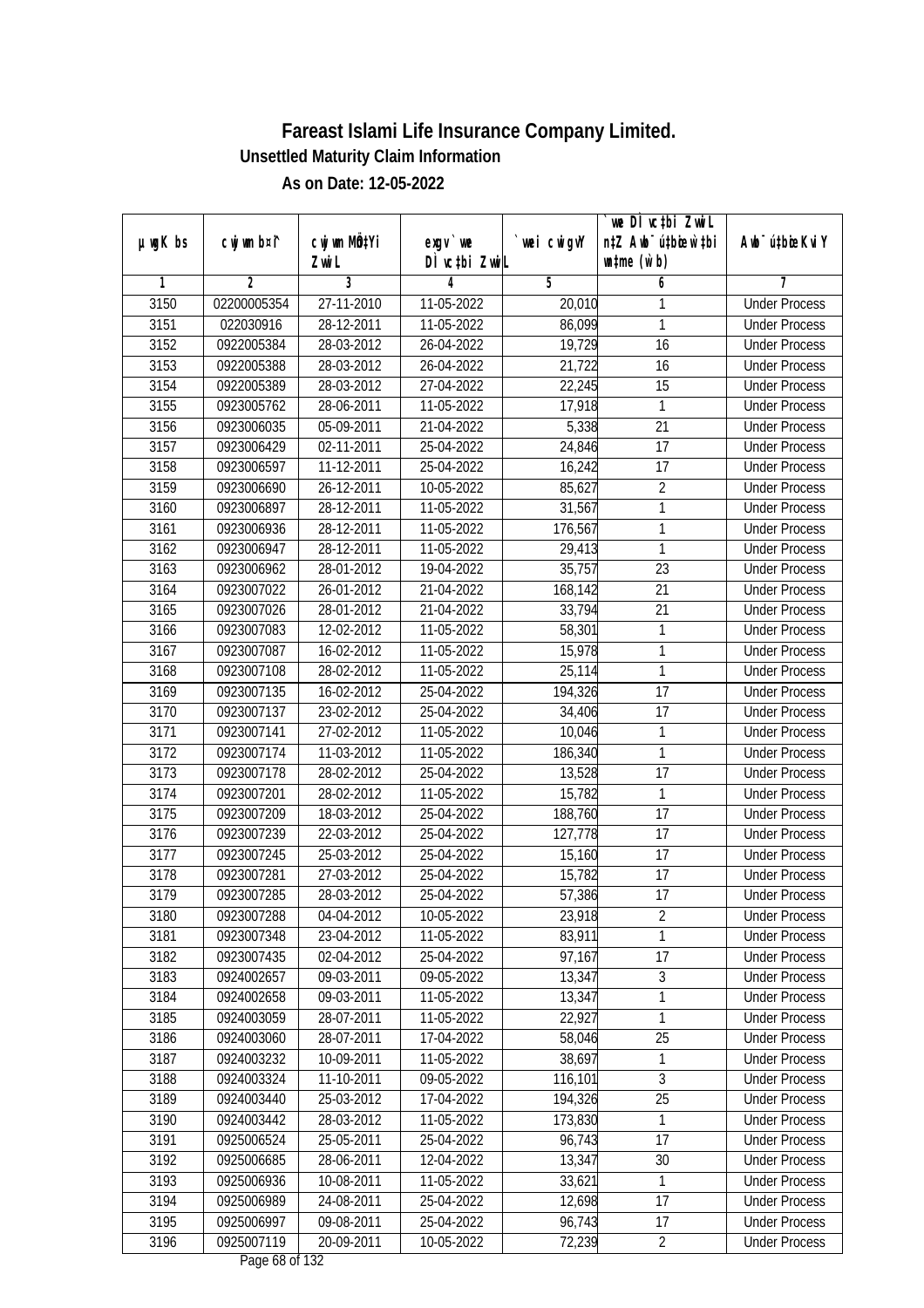|               |                |                       |                                          |            | we DI vctbi ZwiL                                            |                             |
|---------------|----------------|-----------------------|------------------------------------------|------------|-------------------------------------------------------------|-----------------------------|
| $µ$ ug $K$ bs | cwj wm b¤i^    | cwj wm MQtYi<br>Zwi L | exgv `we<br>DÌ vctbi ZwiL                | wei cwigvY | n‡Z Awb <sup>-</sup> ú‡bicen`‡bi<br>$\n  untime\n  (u`b)\n$ | Awb <sup>-</sup> ú‡bioeKviY |
| 1             | $\overline{2}$ | 3                     | 4                                        | 5          | 6                                                           | 7                           |
| 3197          | 0925007206     | 16-10-2011            | 11-05-2022                               | 24,732     | 1                                                           | <b>Under Process</b>        |
| 3198          | 0925007230     | 23-10-2011            | 11-05-2022                               | 50,004     | $\mathbf{1}$                                                | <b>Under Process</b>        |
| 3199          | 0925007338     | 16-11-2011            | 24-04-2022                               | 91,075     | 18                                                          | <b>Under Process</b>        |
| 3200          | 0925007534     | 12-12-2011            | 12-04-2022                               | 86,408     | 30                                                          | <b>Under Process</b>        |
| 3201          | 0925007545     | 12-12-2011            | 11-05-2022                               | 32,501     | $\mathbf{1}$                                                | <b>Under Process</b>        |
| 3202          | 0925007568     | 12-12-2011            | 12-04-2022                               | 17,482     | $\overline{30}$                                             | <b>Under Process</b>        |
| 3203          | 0925007571     | 19-12-2011            | 11-05-2022                               | 7,340      | 1                                                           | <b>Under Process</b>        |
| 3204          | 0925007593     | 21-12-2011            | 12-04-2022                               | 17,201     | 30                                                          | <b>Under Process</b>        |
| 3205          | 0925007645     | 24-12-2011            | 12-04-2022                               | 53,712     | 30                                                          | <b>Under Process</b>        |
| 3206          | 0925007682     | 28-12-2011            | 11-05-2022                               | 78,827     | 1                                                           | <b>Under Process</b>        |
| 3207          | 0925007731     | 28-12-2011            | 12-04-2022                               | 15,571     | $\overline{30}$                                             | <b>Under Process</b>        |
| 3208          | 0925007798     | 28-12-2011            | 10-05-2022                               | 38,697     | $\overline{2}$                                              | <b>Under Process</b>        |
| 3209          | 0925007832     | 28-12-2011            | 11-05-2022                               | 21,750     | $\overline{1}$                                              | <b>Under Process</b>        |
| 3210          | 0925007835     | 28-12-2011            | 11-05-2022                               | 81,967     | 1                                                           | <b>Under Process</b>        |
| 3211          | 0925007912     | 28-12-2011            | 24-04-2022                               | 34,840     | 18                                                          | <b>Under Process</b>        |
| 3212          | 0925008024     | 28-12-2011            | 11-05-2022                               | 7,340      | $\mathbf{1}$                                                | <b>Under Process</b>        |
| 3213          | 0925008040     | 28-12-2011            | 11-05-2022                               | 16,685     | $\mathbf{1}$                                                | <b>Under Process</b>        |
| 3214          | 0925008044     | 28-12-2011            | 12-04-2022                               | 35,224     | 30                                                          | <b>Under Process</b>        |
| 3215          | 0925008053     | 28-12-2011            | 11-05-2022                               | 10,816     | 1                                                           | <b>Under Process</b>        |
| 3216          | 0925008093     | 28-12-2011            | 11-05-2022                               | 7,785      | 1                                                           | <b>Under Process</b>        |
| 3217          | 0925008098     | 16-02-2012            | 25-04-2022                               | 5,367      | 17                                                          | <b>Under Process</b>        |
| 3218          | 0925008127     | 20-02-2012            | 24-04-2022                               | 26,390     | 18                                                          | <b>Under Process</b>        |
| 3219          | 0925008132     | 20-02-2012            | 12-04-2022                               | 12,609     | 30                                                          | <b>Under Process</b>        |
| 3220          | 0925008184     | 28-02-2012            | 24-04-2022                               | 37,212     | 18                                                          | <b>Under Process</b>        |
| 3221          | 0925008185     | 28-02-2012            | 12-04-2022                               | 29,922     | 30                                                          | <b>Under Process</b>        |
| 3222          | 0925008195     | 28-02-2012            | 12-04-2022                               | 85,175     | 30                                                          | <b>Under Process</b>        |
| 3223          | 0925008254     | 18-03-2012            | 25-04-2022                               | 85,357     | 17                                                          | <b>Under Process</b>        |
| 3224          | 0925008258     | 18-03-2012            | 25-04-2022                               | 28,182     | 17                                                          | <b>Under Process</b>        |
| 3225          | 0925008305     | 20-03-2012            | 24-04-2022                               | 185,614    | 18                                                          | <b>Under Process</b>        |
| 3226          | 0925008334     | 24-03-2012            | 12-04-2022                               | 50,244     | 30                                                          | <b>Under Process</b>        |
| 3227          | 0925008336     | 24-03-2012            | 25-04-2022                               | 148,912    | 17                                                          | <b>Under Process</b>        |
| 3228          | 0925008340     | 24-03-2012            | 12-04-2022                               | 87,577     | 30                                                          | <b>Under Process</b>        |
| 3229          | 0925008341     | 24-03-2012            | 24-04-2022                               | 97,167     | 18                                                          | <b>Under Process</b>        |
| 3230          | 0925008346     | 25-03-2012            | 24-04-2022                               | 85,357     | 18                                                          | <b>Under Process</b>        |
| 3231          | 0925008382     | 27-03-2012            | 12-05-2022                               | 9,132      | $\mathbf 0$                                                 | <b>Under Process</b>        |
| 3232          | 0925008389     | 28-03-2012            | 24-04-2022                               | 97,167     | 18                                                          | <b>Under Process</b>        |
| 3233          | 0925008434     | 09-04-2012            | 11-05-2022                               | 90,506     | $\mathbf{1}$                                                | <b>Under Process</b>        |
| 3234          | 0925008445     | 15-04-2012            | 11-05-2022                               | 97,167     | $\mathbf{1}$                                                | <b>Under Process</b>        |
| 3235          | 0926007249     | 28-06-2011            | 17-04-2022                               | 15,571     | 25                                                          | <b>Under Process</b>        |
| 3236          | 0926007295     | 28-08-2011            | 12-04-2022                               | 18,945     | 30                                                          | <b>Under Process</b>        |
| 3237          | 0926007387     | 28-09-2011            | 12-04-2022                               | 29,947     | 30                                                          | <b>Under Process</b>        |
| 3238          | 0926007401     | 28-09-2011            | 08-05-2022                               | 39,987     | $\overline{4}$                                              | <b>Under Process</b>        |
| 3239          | 0926007475     | 24-10-2011            | 28-04-2022                               | 51,893     | 14                                                          | <b>Under Process</b>        |
| 3240          | 0926007547     | 28-10-2011            | 28-04-2022                               | 56,448     | 14                                                          | <b>Under Process</b>        |
| 3241          | 0926007560     | 15-11-2011            | 28-04-2022                               | 53,256     | 14                                                          | <b>Under Process</b>        |
| 3242          | 0926007567     | 15-11-2011            | 28-04-2022                               | 57,131     | 14                                                          | <b>Under Process</b>        |
| 3243          | 0926007580     | 15-11-2011            | 28-04-2022<br>Dega $(0 \text{ of } 122)$ | 38,697     | 14                                                          | <b>Under Process</b>        |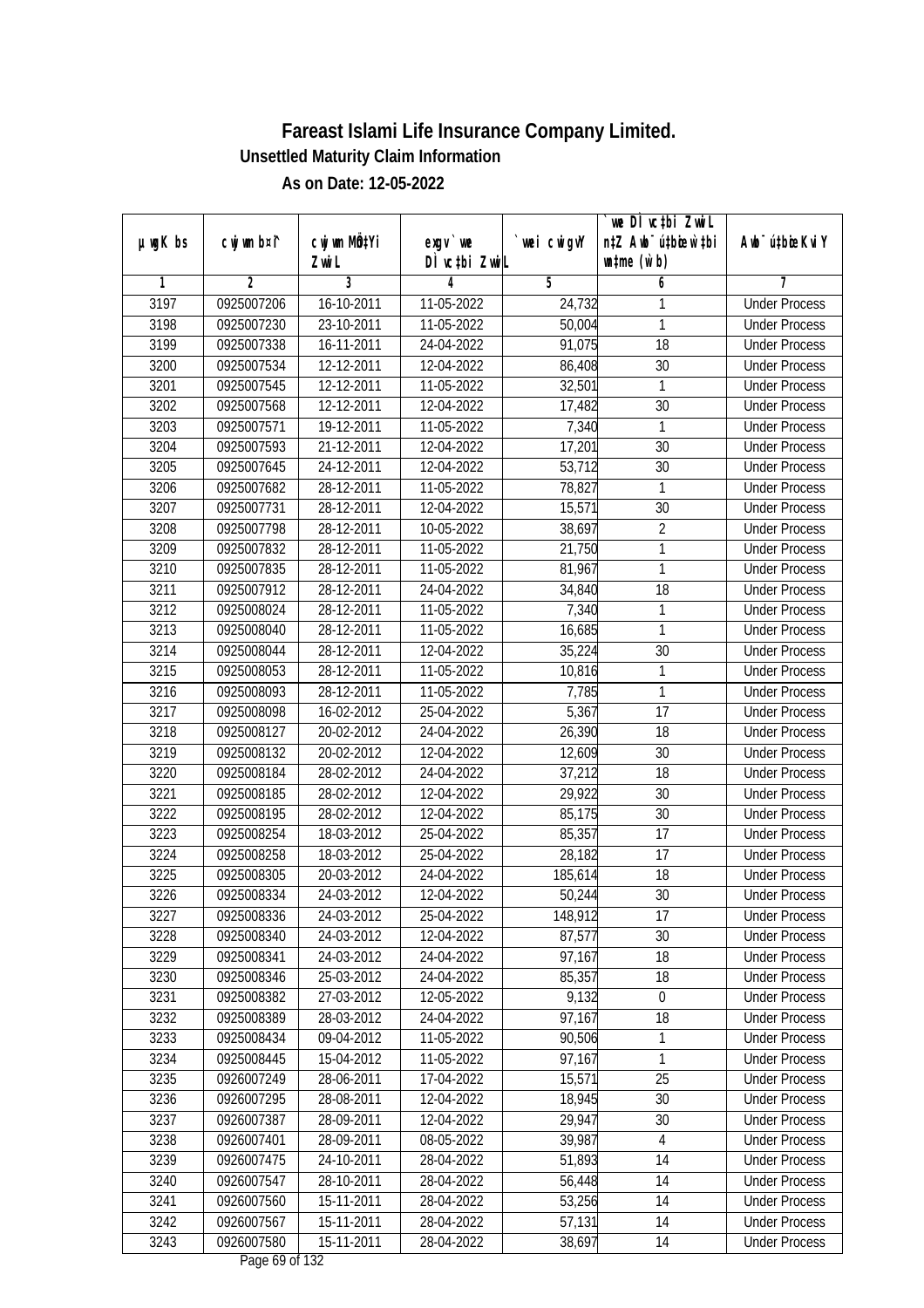|               | cwj wm b¤i^    | cwj wm MQtYi             |                              | wei cwigvY | we DI vctbi ZwiL<br>n‡Z Awb <sup>-</sup> ú‡bicen`‡bi | Awb <sup>-</sup> ú‡bioeKviY |
|---------------|----------------|--------------------------|------------------------------|------------|------------------------------------------------------|-----------------------------|
| $µ$ ug $K$ bs |                | Zwi L                    | exgv `we<br>DÌ vctbi ZwiL    |            | $\n  untime\n  (u`b)\n$                              |                             |
| 1             | $\overline{2}$ | 3                        | 4                            | 5          | 6                                                    | 7                           |
| 3244          | 0926007600     | 15-11-2011               | 12-04-2022                   | 54,790     | 30                                                   | <b>Under Process</b>        |
| 3245          | 0926007613     | 20-11-2011               | 08-05-2022                   | 22,281     | $\overline{4}$                                       | <b>Under Process</b>        |
| 3246          | 0926007617     | 20-11-2011               | 12-04-2022                   | 89,483     | $\overline{30}$                                      | <b>Under Process</b>        |
| 3247          | 0995005670     | 30-12-2010               | 19-04-2022                   | 5,476      | 23                                                   | <b>Under Process</b>        |
| 3248          | 0996002367     | 07-10-2009               | 10-04-2022                   | 24,812     | $\overline{32}$                                      | <b>Under Process</b>        |
| 3249          | 0996003271     | 01-02-2010               | 10-04-2022                   | 16,859     | $\overline{32}$                                      | <b>Under Process</b>        |
| 3250          | 0996003281     | 17-02-2010               | 10-04-2022                   | 34,608     | 32                                                   | <b>Under Process</b>        |
| 3251          | 0996003319     | 01-02-2010               | 19-04-2022                   | 30,681     | $\overline{23}$                                      | <b>Under Process</b>        |
| 3252          | 0996004371     | 28-12-2010               | 19-04-2022                   | 56,030     | $\overline{23}$                                      | <b>Under Process</b>        |
| 3253          | 0996004692     | 30-12-2010               | 19-04-2022                   | 87,765     | 23                                                   | <b>Under Process</b>        |
| 3254          | 0996005025     | 10-05-2011               | 19-04-2022                   | 38,697     | $\overline{23}$                                      | <b>Under Process</b>        |
| 3255          | 0996005046     | 18-05-2011               | 19-04-2022                   | 85,162     | 23                                                   | <b>Under Process</b>        |
| 3256          | 0996005082     | 18-05-2011               | 19-04-2022                   | 29,325     | $\overline{23}$                                      | <b>Under Process</b>        |
| 3257          | 0996005270     | 06-06-2011               | 19-04-2022                   | 94,081     | 23                                                   | <b>Under Process</b>        |
| 3258          | 0996005283     | 19-06-2011               | 19-04-2022                   | 54,179     | 23                                                   | <b>Under Process</b>        |
| 3259          | 0996005511     | 28-06-2011               | 19-04-2022                   | 18,599     | 23                                                   | <b>Under Process</b>        |
| 3260          | 0996005604     | 28-06-2011               | 19-04-2022                   | 8,007      | 23                                                   | <b>Under Process</b>        |
| 3261          | 0996005615     | 28-06-2011               | 19-04-2022                   | 8,007      | 23                                                   | <b>Under Process</b>        |
| 3262          | 0996005635     | 28-06-2011               | 26-04-2022                   | 53,435     | 16                                                   | <b>Under Process</b>        |
| 3263          | 0996005990     | 21-11-2011               | 19-04-2022                   | 63,470     | 23                                                   | <b>Under Process</b>        |
| 3264          | 0996005795     | 28-08-2011               | 19-04-2022                   | 38,165     | 23                                                   | <b>Under Process</b>        |
| 3265          | 0996005906     | $\overline{17}$ -11-2011 | 19-04-2022                   | 52,027     | 23                                                   | <b>Under Process</b>        |
| 3266          | 0996005915     | 19-11-2011               | 26-04-2022                   | 23,091     | 16                                                   | <b>Under Process</b>        |
| 3267          | 0996006152     | 28-11-2011               | 19-04-2022                   | 24,757     | 23                                                   | <b>Under Process</b>        |
| 3268          | 0996006197     | 19-11-2011               | 19-04-2022                   | 45,190     | 23                                                   | <b>Under Process</b>        |
| 3269          | 0996006210     | 10-12-2011               | 26-04-2022                   | 88,742     | 16                                                   | <b>Under Process</b>        |
| 3270          | 0996006233     | 12-12-2011               | 19-04-2022                   | 18,619     | 23                                                   | <b>Under Process</b>        |
| 3271          | 0996006259     | 11-12-2011               | 19-04-2022                   | 6,451      | 23                                                   | <b>Under Process</b>        |
| 3272          | 0996006279     | 17-12-2011               | 18-04-2022                   | 118,552    | 24                                                   | <b>Under Process</b>        |
| 3273          | 0996006283     | 17-12-2011               | 19-04-2022                   | 96,743     | 23                                                   | <b>Under Process</b>        |
| 3274          | 0996006381     | 28-12-2011               | 19-04-2022                   | 49,463     | 23                                                   | <b>Under Process</b>        |
| 3275          | 0996006400     | 28-12-2011               | 19-04-2022                   | 50,701     | 23                                                   | <b>Under Process</b>        |
| 3276          | 0996006491     | 28-12-2011               | 19-04-2022                   | 16,242     | 23                                                   | <b>Under Process</b>        |
| 3277          | 0996006503     | 28-12-2011               | 19-04-2022                   | 19,464     | 23                                                   | <b>Under Process</b>        |
| 3278          | 0996006553     | 28-12-2011               | 19-04-2022                   | 38,697     | 23                                                   | <b>Under Process</b>        |
| 3279          | 0996006575     | 28-12-2011               | 19-04-2022                   | 107,278    | 23                                                   | <b>Under Process</b>        |
| 3280          | 0996006605     | 28-12-2011               | 26-04-2022                   | 34,287     | 16                                                   | <b>Under Process</b>        |
| 3281          | 0996006645     | 17-12-2011               | 26-04-2022                   | 71,180     | 16                                                   | <b>Under Process</b>        |
| 3282          | 0996006807     | 28-12-2011               | 19-04-2022                   | 95,412     | 23                                                   | <b>Under Process</b>        |
| 3283          | 0996006828     | 28-12-2011               | 19-04-2022                   | 30,471     | 23                                                   | <b>Under Process</b>        |
| 3284          | 0996006833     | 28-12-2011               | 19-04-2022                   | 93,887     | 23                                                   | <b>Under Process</b>        |
| 3285          | 0996006878     | 28-01-2012               | 19-04-2022                   | 33,836     | 23                                                   | <b>Under Process</b>        |
| 3286          | 0996006880     | 28-01-2012               | 19-04-2022                   | 36,613     | $\overline{23}$                                      | <b>Under Process</b>        |
| 3287          | 0996006914     | 28-02-2012               | 19-04-2022                   | 37,690     | 23                                                   | <b>Under Process</b>        |
| 3288          | 0996006935     | 28-02-2012               | 19-04-2022                   | 92,980     | 23                                                   | <b>Under Process</b>        |
| 3289          | 0996006937     | 28-02-2012               | 26-04-2022                   | 18,158     | 16                                                   | <b>Under Process</b>        |
| 3290          | 0996006938     | 28-02-2012               | 18-04-2022<br>Dege 70 of 122 | 179,912    | 24                                                   | <b>Under Process</b>        |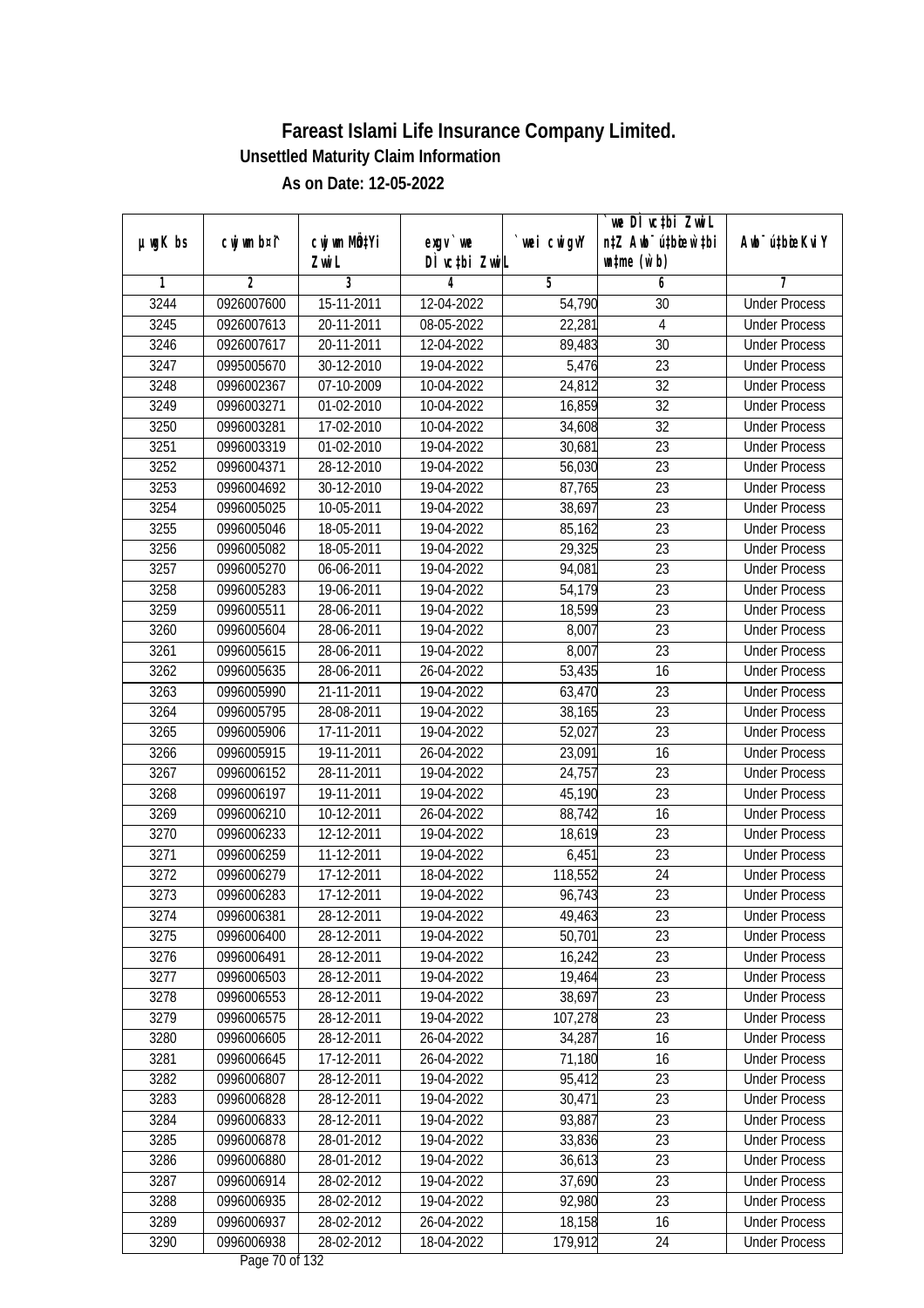| $µ$ ug $K$ bs | cwj wm b¤i^ | cwj wm MQtYi | $exgv$ we                    | wei cwigvY | `we DÌ vc‡bi ZwiL<br>n‡Z Awb <sup>-</sup> ú‡bioen`‡bi | Awb <sup>-</sup> ú‡bioeKviY |
|---------------|-------------|--------------|------------------------------|------------|-------------------------------------------------------|-----------------------------|
|               |             | Zwi L        | DÌ vctbi ZwiL                |            | $\n  untime\n  (u`b)\n$                               |                             |
| 1             | 2           | 3            | 4                            | 5          | 6                                                     | 7                           |
| 3291          | 0996006946  | 28-02-2012   | 19-04-2022                   | 33,093     | 23                                                    | <b>Under Process</b>        |
| 3292          | 0996006982  | 28-02-2012   | 26-04-2022                   | 11,161     | 16                                                    | <b>Under Process</b>        |
| 3293          | 0996006989  | 28-02-2012   | 19-04-2022                   | 11,002     | 23                                                    | <b>Under Process</b>        |
| 3294          | 0996006992  | 28-02-2012   | 19-04-2022                   | 97,267     | $\overline{23}$                                       | <b>Under Process</b>        |
| 3295          | 0996006994  | 28-02-2012   | 19-04-2022                   | 95,836     | $\overline{23}$                                       | <b>Under Process</b>        |
| 3296          | 0996007001  | 28-02-2012   | 19-04-2022                   | 9,070      | $\overline{23}$                                       | <b>Under Process</b>        |
| 3297          | 0996007007  | 28-03-2012   | 26-04-2022                   | 94,505     | 16                                                    | <b>Under Process</b>        |
| 3298          | 0996007019  | 28-03-2012   | 26-04-2022                   | 89,786     | 16                                                    | <b>Under Process</b>        |
| 3299          | 0996007031  | 28-03-2012   | 19-04-2022                   | 97,167     | 23                                                    | <b>Under Process</b>        |
| 3300          | 0996007032  | 28-03-2012   | 18-04-2022                   | 97,167     | 24                                                    | <b>Under Process</b>        |
| 3301          | 0996007033  | 28-03-2012   | 19-04-2022                   | 42,060     | $\overline{23}$                                       | <b>Under Process</b>        |
| 3302          | 0996007034  | 28-03-2012   | 19-04-2022                   | 97,167     | 23                                                    | <b>Under Process</b>        |
| 3303          | 0996007042  | 28-03-2012   | 19-04-2022                   | 194,326    | $\overline{23}$                                       | <b>Under Process</b>        |
| 3304          | 0996007044  | 28-03-2012   | 26-04-2022                   | 41,136     | 16                                                    | <b>Under Process</b>        |
| 3305          | 0996007092  | 10-04-2012   | 26-04-2022                   | 95,836     | 16                                                    | <b>Under Process</b>        |
| 3306          | 0996007098  | 10-04-2012   | 26-04-2022                   | 194,326    | 16                                                    | <b>Under Process</b>        |
| 3307          | 0996007106  | 10-04-2012   | 26-04-2022                   | 194,326    | 16                                                    | <b>Under Process</b>        |
| 3308          | 0996007107  | 10-04-2012   | 26-04-2022                   | 38,866     | 16                                                    | <b>Under Process</b>        |
| 3309          | 0996007113  | 10-04-2012   | 26-04-2022                   | 194,326    | 16                                                    | <b>Under Process</b>        |
| 3310          | 0996007170  | 15-04-2012   | 26-04-2022                   | 7,440      | 16                                                    | <b>Under Process</b>        |
| 3311          | 0997006270  | 15-06-2011   | 10-04-2022                   | 13,347     | 32                                                    | <b>Under Process</b>        |
| 3312          | 0997006347  | 28-06-2011   | 10-04-2022                   | 10,343     | 32                                                    | <b>Under Process</b>        |
| 3313          | 0997006680  | 27-10-2011   | 10-04-2022                   | 13,347     | 32                                                    | <b>Under Process</b>        |
| 3314          | 0997002204  | 28-02-2010   | 10-04-2022                   | 120,163    | 32                                                    | <b>Under Process</b>        |
| 3315          | 0997002609  | 08-04-2010   | 13-04-2022                   | 23,710     | 29                                                    | <b>Under Process</b>        |
| 3316          | 0997004648  | 08-12-2010   | 08-05-2022                   | 8,743      | $\overline{4}$                                        | <b>Under Process</b>        |
| 3317          | 0997004730  | 22-12-2010   | 18-04-2022                   | 26,282     | 24                                                    | <b>Under Process</b>        |
| 3318          | 0997004817  | 28-11-2010   | 10-04-2022                   | 12,868     | 32                                                    | <b>Under Process</b>        |
| 3319          | 0997004991  | 28-12-2010   | 13-04-2022                   | 12,627     | 29                                                    | <b>Under Process</b>        |
| 3320          | 0997005492  | 27-01-2011   | 12-05-2022                   | 8,371      | $\boldsymbol{0}$                                      | <b>Under Process</b>        |
| 3321          | 0997005769  | 27-01-2011   | 10-05-2022                   | 5,298      | 2                                                     | <b>Under Process</b>        |
| 3322          | 0997006588  | 27-08-2011   | 08-05-2022                   | 10,010     | 4                                                     | <b>Under Process</b>        |
| 3323          | 0997006597  | 27-08-2011   | 08-05-2022                   | 8,007      | $\overline{4}$                                        | <b>Under Process</b>        |
| 3324          | 0997006637  | 28-09-2011   | 10-05-2022                   | 7,785      | $\overline{2}$                                        | <b>Under Process</b>        |
| 3325          | 0997006790  | 28-11-2011   | 13-04-2022                   | 17,239     | 29                                                    | <b>Under Process</b>        |
| 3326          | 0997006805  | 28-11-2011   | 10-05-2022                   | 5,085      | $\overline{2}$                                        | <b>Under Process</b>        |
| 3327          | 0997006858  | 28-12-2011   | 08-05-2022                   | 93,960     | 4                                                     | <b>Under Process</b>        |
| 3328          | 0997006885  | 28-12-2011   | 08-05-2022                   | 69,593     | 4                                                     | <b>Under Process</b>        |
| 3329          | 0997006901  | 28-12-2011   | 08-05-2022                   | 122,477    | $\overline{4}$                                        | <b>Under Process</b>        |
| 3330          | 0997006926  | 28-12-2011   | 10-04-2022                   | 12,169     | 32                                                    | <b>Under Process</b>        |
| 3331          | 0997006962  | 28-12-2011   | 08-05-2022                   | 96,743     | 4                                                     | <b>Under Process</b>        |
| 3332          | 0997006974  | 28-12-2011   | 13-04-2022                   | 82,733     | 29                                                    | <b>Under Process</b>        |
| 3333          | 0997006975  | 28-12-2011   | 13-04-2022                   | 47,028     | 29                                                    | <b>Under Process</b>        |
| 3334          | 0997006991  | 28-12-2011   | 08-05-2022                   | 24,229     | $\overline{4}$                                        | <b>Under Process</b>        |
| 3335          | 0997006997  | 28-12-2011   | 18-04-2022                   | 33,699     | 24                                                    | <b>Under Process</b>        |
| 3336          | 0997007032  | 28-01-2012   | 08-05-2022                   | 27,867     | $\overline{4}$                                        | <b>Under Process</b>        |
| 3337          | 0997007016  | 28-12-2011   | 18-04-2022<br>Dege 71 of 122 | 48,381     | 24                                                    | <b>Under Process</b>        |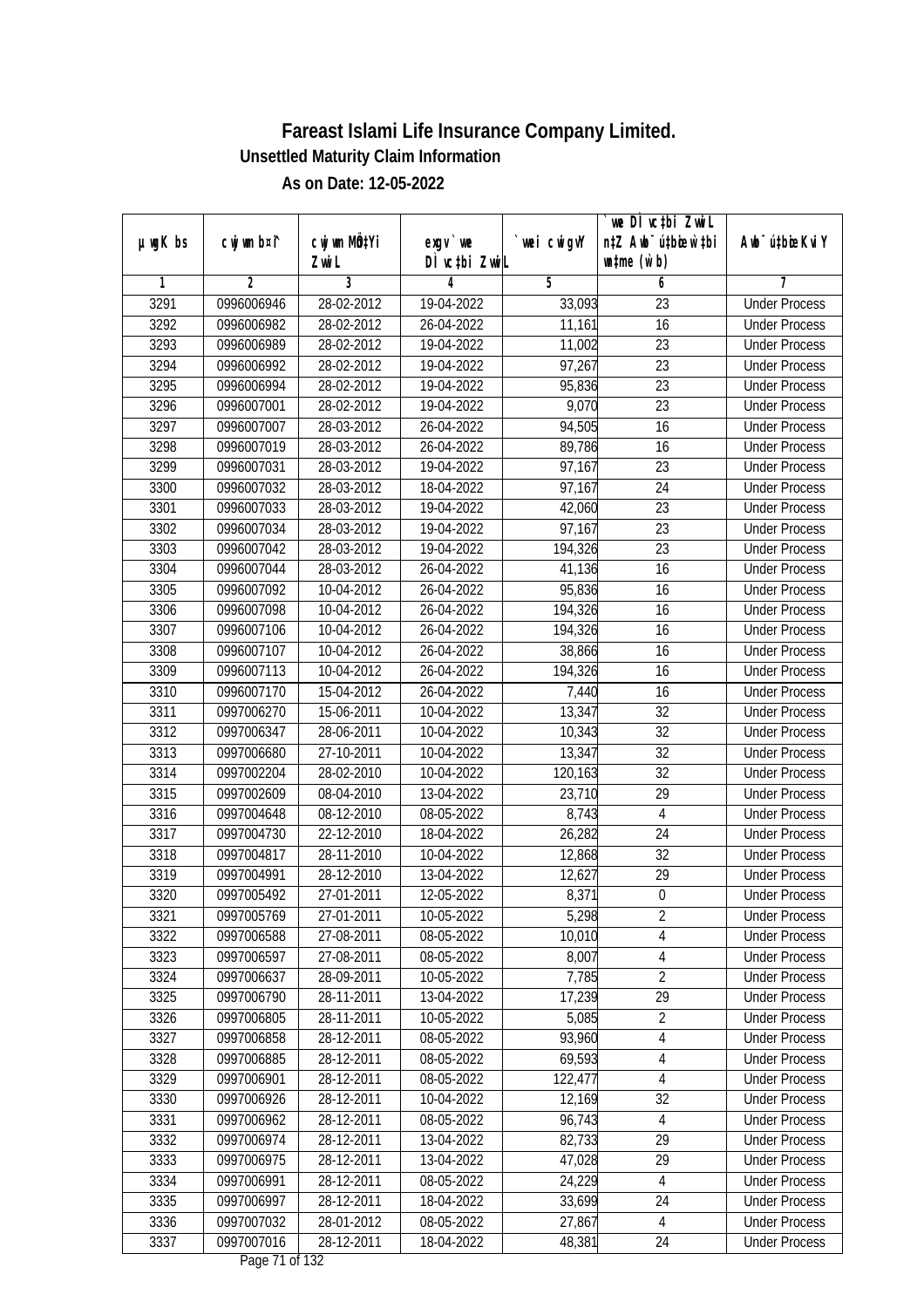| $µ$ ug $K$ bs | cwj wm b¤i^ | cwj wm MQtYi     | exgv `we                       | wei cwigvY | we DI vctbi ZwiL<br>n‡Z Awb <sup>-</sup> ú‡bioen`‡bi | Awb <sup>-</sup> ú‡bioeKviY |
|---------------|-------------|------------------|--------------------------------|------------|------------------------------------------------------|-----------------------------|
|               |             | Zwi L            | DÌ vctbi ZwiL                  |            | $\n  untime\n  (u`b)\n$                              |                             |
| 1             | 2           | 3                | 4                              | 5          | 6                                                    | 7                           |
| 3338          | 0997007028  | 28-01-2012       | 08-05-2022                     | 28,658     | 4                                                    | <b>Under Process</b>        |
| 3339          | 0997007029  | 28-01-2012       | $08 - 05 - 2022$               | 14,884     | 4                                                    | <b>Under Process</b>        |
| 3340          | 0997007041  | 28-01-2012       | 13-04-2022                     | 42,726     | $\overline{29}$                                      | <b>Under Process</b>        |
| 3341          | 0997007076  | 16-02-2012       | 18-04-2022                     | 32,711     | 24                                                   | <b>Under Process</b>        |
| 3342          | 4100010484  | 28-06-2009       | 26-04-2022                     | 19,365     | 16                                                   | <b>Under Process</b>        |
| 3343          | 4100010530  | 28-06-2009       | 26-04-2022                     | 50,707     | 16                                                   | <b>Under Process</b>        |
| 3344          | 4100010601  | 28-06-2009       | 18-04-2022                     | 9,100      | 24                                                   | <b>Under Process</b>        |
| 3345          | 4100010658  | 28-06-2009       | 17-04-2022                     | 8,967      | $\overline{25}$                                      | <b>Under Process</b>        |
| 3346          | 4100010709  | 28-06-2009       | 18-04-2022                     | 6,380      | 24                                                   | <b>Under Process</b>        |
| 3347          | 4100013822  | 28-02-2016       | 20-04-2022                     | 277,034    | 22                                                   | <b>Under Process</b>        |
| 3348          | 4200000908  | 15-06-2008       | 25-04-2022                     | 31,109     | $\overline{17}$                                      | <b>Under Process</b>        |
| 3349          | 4200000956  | 28-06-2008       | 11-05-2022                     | 30,225     | $\mathbf{1}$                                         | <b>Under Process</b>        |
| 3350          | 4200001384  | 28-11-2008       | 25-04-2022                     | 74,724     | $\overline{17}$                                      | <b>Under Process</b>        |
| 3351          | 4200002335  | 28-08-2009       | 11-05-2022                     | 9,433      | 1                                                    | <b>Under Process</b>        |
| 3352          | 4200002663  | 22-12-2009       | 21-04-2022                     | 54,625     | 21                                                   | <b>Under Process</b>        |
| 3353          | 4300000965  | 28-01-2006       | 08-05-2022                     | 147,225    | $\overline{4}$                                       | <b>Under Process</b>        |
| 3354          | 4300001550  | 28-06-2006       | 28-04-2022                     | 17,640     | 14                                                   | <b>Under Process</b>        |
| 3355          | 4300002881  | 28-06-2007       | 28-04-2022                     | 3,131      | 14                                                   | <b>Under Process</b>        |
| 3356          | 4300002942  | 28-07-2007       | 28-04-2022                     | 4,534      | 14                                                   | <b>Under Process</b>        |
| 3357          | 4300003485  | 28-12-2007       | 28-04-2022                     | 196,350    | 14                                                   | <b>Under Process</b>        |
| 3358          | 4300004244  | 28-06-2008       | 28-04-2022                     | 155,900    | 14                                                   | <b>Under Process</b>        |
| 3359          | 4300004567  | 28-11-2008       | 28-04-2022                     | 39,595     | 14                                                   | <b>Under Process</b>        |
| 3360          | 4300005025  | 28-01-2009       | 08-05-2022                     | 18,013     | 4                                                    | <b>Under Process</b>        |
| 3361          | 4300005865  | 28-12-2009       | 08-05-2022                     | 22,628     | $\overline{4}$                                       | <b>Under Process</b>        |
| 3362          | 4300005980  | 28-12-2009       | 08-05-2022                     | 43,680     | $\overline{4}$                                       | <b>Under Process</b>        |
| 3363          | 4300006244  | 13-03-2010       | 28-04-2022                     | 28,093     | 14                                                   | <b>Under Process</b>        |
| 3364          | 4300006715  | 24-10-2010       | 28-04-2022                     | 59,218     | 14                                                   | <b>Under Process</b>        |
| 3365          | 4400000132  | 28-12-2008       | 27-04-2022                     | 60,329     | 15                                                   | <b>Under Process</b>        |
| 3366          | 4500002646  | 28-12-2006       | 12-04-2022                     | 8,708      | 30                                                   | <b>Under Process</b>        |
| 3367          | 4500003676  | 28-12-2007       | 12-04-2022                     | 8,353      | 30                                                   | <b>Under Process</b>        |
| 3368          | 4500005037  | 28-06-2009       | 26-04-2022                     | 114,544    | 16                                                   | <b>Under Process</b>        |
| 3369          | 4500005494  | 27-12-2009       | 24-04-2022                     | 65,520     | 18                                                   | <b>Under Process</b>        |
| 3370          | 4500005537  | 28-12-2009       | 25-04-2022                     | 54,600     | 17                                                   | <b>Under Process</b>        |
| 3371          | 4500005597  | 27-12-2009       | 28-04-2022                     | 54,600     | 14                                                   | <b>Under Process</b>        |
| 3372          | 4500006061  | 27-12-2009       | 28-04-2022                     | 11,591     | 14                                                   | <b>Under Process</b>        |
| 3373          | 4500006684  | 28-06-2010       | 26-04-2022                     | 16,839     | 16                                                   | <b>Under Process</b>        |
| 3374          | 4500006941  | 16-09-2010       | 25-04-2022                     | 121,419    | 17                                                   | <b>Under Process</b>        |
| 3375          | 4500007298  | 28-12-2010       | 24-04-2022                     | 150,760    | 18                                                   | <b>Under Process</b>        |
| 3376          | 4500007739  | 21-04-2011       | 24-04-2022                     | 13,236     | 18                                                   | <b>Under Process</b>        |
| 3377          | 4500008024  | 28-06-2011       | 25-04-2022                     | 11,035     | 17                                                   | <b>Under Process</b>        |
| 3378          | 4500008245  | 21-11-2011       | 11-05-2022                     | 71,885     | $\mathbf{1}$                                         | <b>Under Process</b>        |
| 3379          | 4500008270  | 27-11-2011       | 24-04-2022                     | 17,490     | 18                                                   | <b>Under Process</b>        |
| 3380          | 4500008339  | $17 - 12 - 2011$ | 24-04-2022                     | 232,110    | 18                                                   | <b>Under Process</b>        |
| 3381          | 4500008359  | 18-12-2011       | 12-05-2022                     | 98,017     | $\boldsymbol{0}$                                     | <b>Under Process</b>        |
| 3382          | 4500008361  | 19-12-2011       | 08-05-2022                     | 816,500    | $\overline{4}$                                       | <b>Under Process</b>        |
| 3383          | 4500008400  | 28-12-2011       | 12-05-2022                     | 153,070    | $\boldsymbol{0}$                                     | <b>Under Process</b>        |
| 3384          | 4500008449  | 28-12-2011       | 11-05-2022<br>Dege $72$ of 122 | 163,300    | 1                                                    | <b>Under Process</b>        |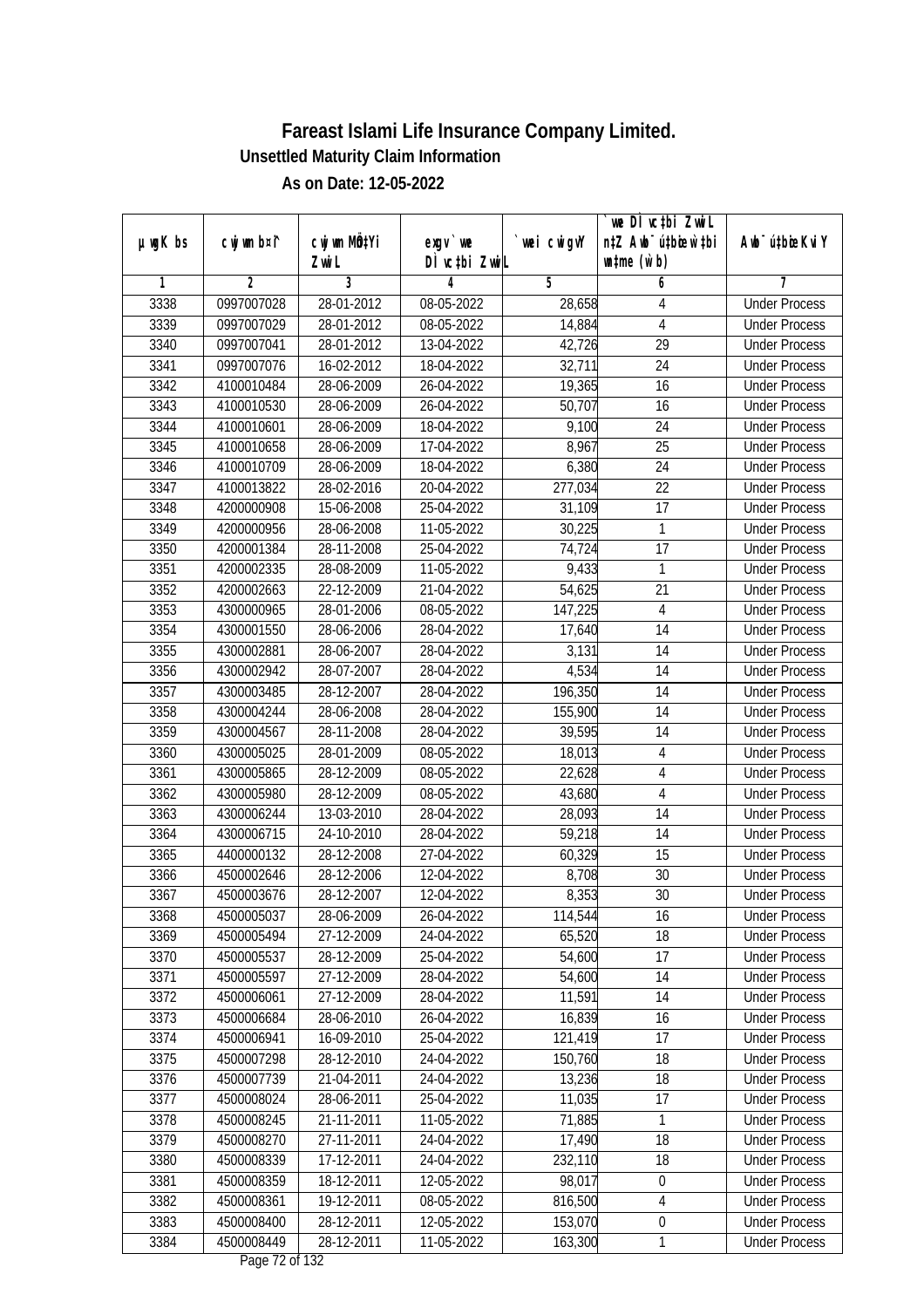| $µ$ ug $K$ bs | cwj wm b¤i^    | cwj wm MQtYi |                           | wei cwigvY | we DI vctbi ZwiL<br>n‡Z Awb <sup>-</sup> ú‡bicen`‡bi | Awb <sup>-</sup> ú‡bioeKviY |
|---------------|----------------|--------------|---------------------------|------------|------------------------------------------------------|-----------------------------|
|               |                | Zwi L        | exgv `we<br>DÌ vctbi ZwiL |            | $\n  untime\n  (u`b)\n$                              |                             |
| 1             | $\overline{2}$ | 3            | 4                         | 5          | 6                                                    | 7                           |
| 3385          | 4500008495     | 28-12-2011   | 12-04-2022                | 74,430     | 30                                                   | <b>Under Process</b>        |
| 3386          | 4500008533     | 28-12-2011   | 12-04-2022                | 158,190    | 30                                                   | <b>Under Process</b>        |
| 3387          | 4500008600     | 28-12-2011   | 24-04-2022                | 133,590    | 18                                                   | <b>Under Process</b>        |
| 3388          | 4500008610     | 28-12-2011   | 12-04-2022                | 1,633,000  | 30                                                   | <b>Under Process</b>        |
| 3389          | 4500008623     | 28-12-2011   | 12-04-2022                | 243,144    | 30                                                   | <b>Under Process</b>        |
| 3390          | 4500008637     | 28-12-2011   | 12-04-2022                | 142,020    | $\overline{30}$                                      | <b>Under Process</b>        |
| 3391          | 4500008665     | 28-12-2011   | 12-04-2022                | 121,940    | 30                                                   | <b>Under Process</b>        |
| 3392          | 4500008698     | 28-12-2011   | 11-05-2022                | 165,425    | 1                                                    | <b>Under Process</b>        |
| 3393          | 4500008766     | 28-12-2011   | 25-04-2022                | 165,600    | 17                                                   | <b>Under Process</b>        |
| 3394          | 4500008850     | 28-12-2011   | 12-05-2022                | 196,286    | $\mathbf 0$                                          | <b>Under Process</b>        |
| 3395          | 4500008893     | 28-12-2011   | 12-04-2022                | 48,995     | $\overline{30}$                                      | <b>Under Process</b>        |
| 3396          | 4500008936     | 28-02-2012   | 24-04-2022                | 62,520     | 18                                                   | <b>Under Process</b>        |
| 3397          | 4500008940     | 28-02-2012   | 25-04-2022                | 82,000     | $\overline{17}$                                      | <b>Under Process</b>        |
| 3398          | 4500008962     | 28-02-2012   | 24-04-2022                | 246,000    | 18                                                   | <b>Under Process</b>        |
| 3399          | 4500008968     | 28-02-2012   | 24-04-2022                | 140,455    | 18                                                   | <b>Under Process</b>        |
| 3400          | 4500008969     | 28-02-2012   | 25-04-2022                | 78,160     | 17                                                   | <b>Under Process</b>        |
| 3401          | 4500008983     | 12-03-2012   | 11-05-2022                | 22,360     | $\mathbf{1}$                                         | <b>Under Process</b>        |
| 3402          | 4500008985     | 12-03-2012   | 11-05-2022                | 82,000     | $\mathbf{1}$                                         | <b>Under Process</b>        |
| 3403          | 4500008992     | 15-03-2012   | 12-04-2022                | 82,005     | 30                                                   | <b>Under Process</b>        |
| 3404          | 4500008999     | 21-03-2012   | 12-04-2022                | 164,010    | 30                                                   | <b>Under Process</b>        |
| 3405          | 4600008194     | 24-12-2005   | 25-04-2022                | 63,173     | 17                                                   | <b>Under Process</b>        |
| 3406          | 4600016330     | 28-12-2008   | 25-04-2022                | 6,037      | 17                                                   | <b>Under Process</b>        |
| 3407          | 4600020083     | 22-03-2011   | 25-04-2022                | 46,614     | 17                                                   | <b>Under Process</b>        |
| 3408          | 4600020269     | 11-06-2011   | 08-05-2022                | 15,742     | $\overline{4}$                                       | <b>Under Process</b>        |
| 3409          | 4600020599     | 13-12-2011   | 25-04-2022                | 183,018    | 17                                                   | <b>Under Process</b>        |
| 3410          | 4600020686     | 28-12-2011   | 20-04-2022                | 241,760    | 22                                                   | <b>Under Process</b>        |
| 3411          | 4600020822     | 28-12-2011   | 25-04-2022                | 326,600    | 17                                                   | <b>Under Process</b>        |
| 3412          | 4600020856     | 26-02-2012   | 08-05-2022                | 80,900     | 4                                                    | <b>Under Process</b>        |
| 3413          | 4600020887     | 28-12-2011   | 11-05-2022                | 58,824     | $\mathbf{1}$                                         | <b>Under Process</b>        |
| 3414          | 4600020917     | 28-03-2012   | 28-04-2022                | 77,440     | 14                                                   | <b>Under Process</b>        |
| 3415          | 4600020926     | 28-03-2012   | 25-04-2022                | 30,480     | 17                                                   | <b>Under Process</b>        |
| 3416          | 4700000407     | 12-08-2009   | 21-04-2022                | 21,888     | 21                                                   | <b>Under Process</b>        |
| 3417          | 4700000408     | 12-08-2009   | 12-05-2022                | 70,861     | $\mathbf 0$                                          | <b>Under Process</b>        |
| 3418          | 4800000987     | 27-12-2009   | 26-04-2022                | 35,760     | 16                                                   | <b>Under Process</b>        |
| 3419          | 4500011094     | 28-12-2015   | 24-04-2022                | 69,230     | 18                                                   | <b>Under Process</b>        |
| 3420          | 4500011185     | 28-12-2015   | 12-05-2022                | 69,400     | 0                                                    | <b>Under Process</b>        |
| 3421          | 4600002144     | 11-11-2003   | 25-04-2022                | 8,138      | 17                                                   | <b>Under Process</b>        |
| 3422          | 4600002501     | 28-12-2003   | 25-04-2022                | 16,329     | 17                                                   | <b>Under Process</b>        |
| 3423          | 4600005915     | 07-06-2005   | 27-04-2022                | 42,877     | 15                                                   | <b>Under Process</b>        |
| 3424          | 4600008687     | 28-12-2005   | 25-04-2022                | 11,743     | 17                                                   | <b>Under Process</b>        |
| 3425          | 4600009234     | 26-02-2006   | 11-04-2022                | 4,093      | 31                                                   | <b>Under Process</b>        |
| 3426          | 4600009335     | 10-03-2006   | 19-04-2022                | 49,538     | 23                                                   | <b>Under Process</b>        |
| 3427          | 4600009889     | 28-06-2006   | 19-04-2022                | 7,840      | $\overline{23}$                                      | <b>Under Process</b>        |
| 3428          | 4600010966     | 28-12-2006   | 13-04-2022                | 202,200    | 29                                                   | <b>Under Process</b>        |
| 3429          | 4600011167     | 28-12-2006   | 28-04-2022                | 202,200    | 14                                                   | <b>Under Process</b>        |
| 3430          | 4600013863     | 28-01-2008   | 25-04-2022                | 64,439     | 17                                                   | <b>Under Process</b>        |
| 3431          | 4600013876     | 28-02-2008   | 25-04-2022                | 16,135     | 17                                                   | <b>Under Process</b>        |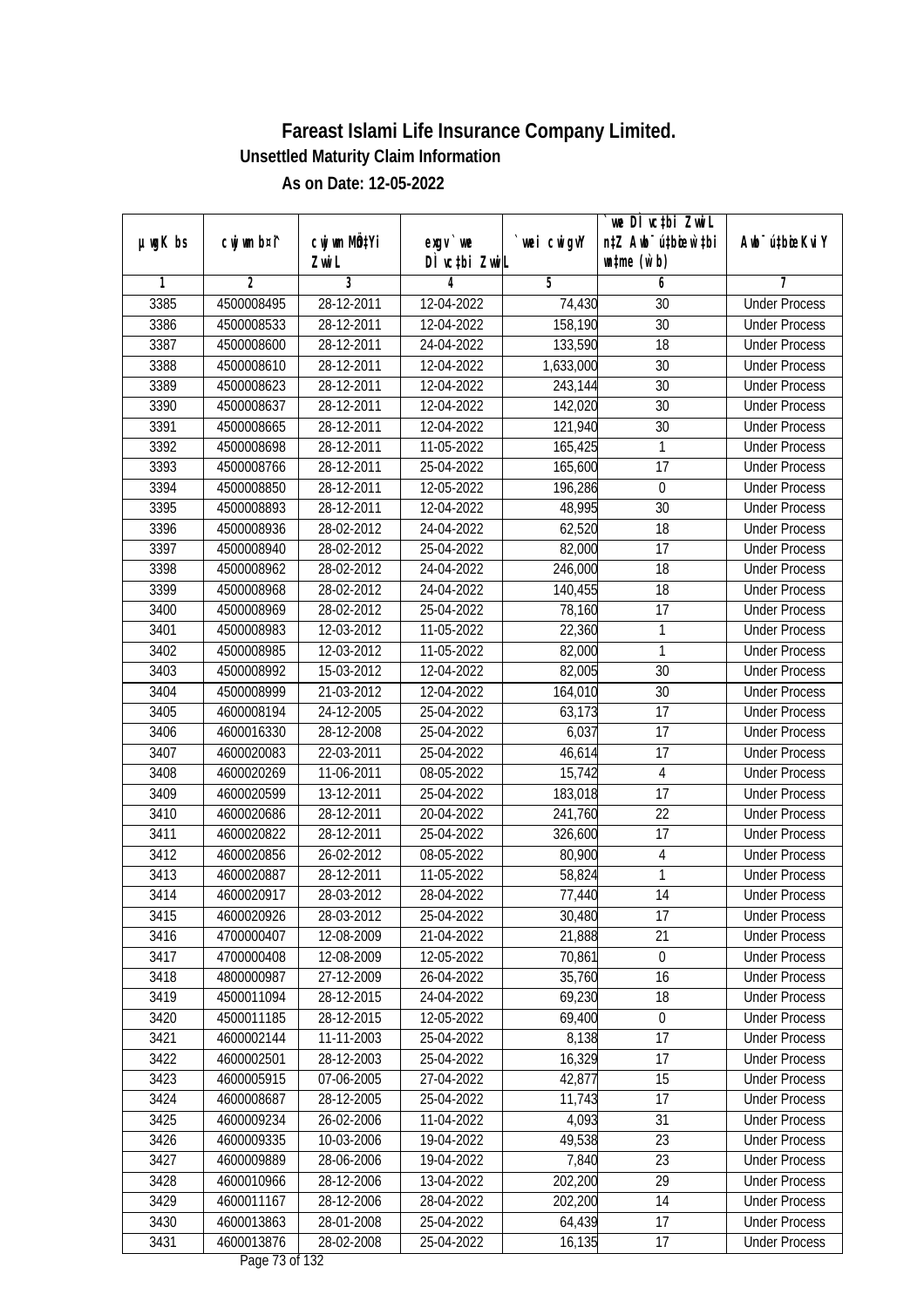| $µ$ ug $K$ bs | cwj wm b¤i^ | cwj wm MQtYi | exgv `we                       | wei cwigvY | `we DÌ vc‡bi ZwiL<br>n‡Z Awb <sup>-</sup> ú‡bioen`‡bi | Awb <sup>-</sup> ú‡bioeKviY |
|---------------|-------------|--------------|--------------------------------|------------|-------------------------------------------------------|-----------------------------|
|               |             | Zwi L        | DÌ vctbi ZwiL                  |            | $\n  untime\n  (u`b)\n$                               |                             |
| 1             | 2           | 3            | 4                              | 5          | 6                                                     | 7                           |
| 3432          | 4600013917  | 28-02-2008   | 13-04-2022                     | 179,400    | $\overline{29}$                                       | <b>Under Process</b>        |
| 3433          | 4600015028  | 28-06-2008   | 25-04-2022                     | 15,964     | 17                                                    | <b>Under Process</b>        |
| 3434          | 4600015814  | 20-10-2008   | 25-04-2022                     | 21,056     | 17                                                    | <b>Under Process</b>        |
| 3435          | 4600018335  | 28-12-2009   | 25-04-2022                     | 85,680     | 17                                                    | <b>Under Process</b>        |
| 3436          | 4700000531  | 28-10-2009   | 28-04-2022                     | 29,961     | 14                                                    | <b>Under Process</b>        |
| 3437          | 4700000806  | 17-12-2009   | 21-04-2022                     | 27,513     | $\overline{21}$                                       | <b>Under Process</b>        |
| 3438          | 9600004624  | 28-06-2009   | 26-04-2022                     | 8,658      | 16                                                    | <b>Under Process</b>        |
| 3439          | 9600004707  | 28-07-2009   | 26-04-2022                     | 4,050      | 16                                                    | <b>Under Process</b>        |
| 3440          | 9600004812  | 27-09-2009   | 26-04-2022                     | 8,166      | 16                                                    | <b>Under Process</b>        |
| 3441          | 9600004817  | 19-10-2009   | 19-04-2022                     | 105,576    | 23                                                    | <b>Under Process</b>        |
| 3442          | 9600005002  | 26-12-2009   | 19-04-2022                     | 8,967      | $\overline{23}$                                       | <b>Under Process</b>        |
| 3443          | 9600005038  | 28-12-2009   | 19-04-2022                     | 19,158     | 23                                                    | <b>Under Process</b>        |
| 3444          | 9600005355  | 28-12-2009   | 19-04-2022                     | 51,120     | $\overline{23}$                                       | <b>Under Process</b>        |
| 3445          | 9600005118  | 28-12-2009   | 19-04-2022                     | 8,967      | 23                                                    | <b>Under Process</b>        |
| 3446          | 9600005128  | 28-12-2009   | 26-04-2022                     | 109,200    | 16                                                    | <b>Under Process</b>        |
| 3447          | 9600005257  | 28-12-2009   | 26-04-2022                     | 12,130     | 16                                                    | <b>Under Process</b>        |
| 3448          | 9600005402  | 28-12-2009   | 26-04-2022                     | 7,173      | 16                                                    | <b>Under Process</b>        |
| 3449          | 9600005419  | 28-12-2009   | 28-04-2022                     | 4,050      | 14                                                    | <b>Under Process</b>        |
| 3450          | 9600005472  | 28-12-2009   | 19-04-2022                     | 92,016     | 23                                                    | <b>Under Process</b>        |
| 3451          | 9600005473  | 28-12-2009   | 26-04-2022                     | 6,355      | 16                                                    | <b>Under Process</b>        |
| 3452          | 9600005581  | 28-12-2009   | 19-04-2022                     | 109,200    | 23                                                    | <b>Under Process</b>        |
| 3453          | 9600005645  | 28-03-2010   | 26-04-2022                     | 64,788     | 16                                                    | <b>Under Process</b>        |
| 3454          | 9600005666  | 28-03-2010   | 19-04-2022                     | 10,020     | 23                                                    | <b>Under Process</b>        |
| 3455          | 9600005679  | 28-03-2010   | 28-04-2022                     | 27,483     | 14                                                    | <b>Under Process</b>        |
| 3456          | 9600005681  | 28-03-2010   | 26-04-2022                     | 33,210     | 16                                                    | <b>Under Process</b>        |
| 3457          | 9600005688  | 28-03-2010   | 26-04-2022                     | 103,420    | 16                                                    | <b>Under Process</b>        |
| 3458          | 9600005697  | 28-03-2010   | 26-04-2022                     | 66,420     | 16                                                    | <b>Under Process</b>        |
| 3459          | 9600007413  | 28-12-2011   | 26-04-2022                     | 45,678     | 16                                                    | <b>Under Process</b>        |
| 3460          | 9600007513  | 28-12-2011   | 26-04-2022                     | 34,833     | 16                                                    | <b>Under Process</b>        |
| 3461          | 9600007783  | 28-12-2011   | 26-04-2022                     | 77,210     | 16                                                    | <b>Under Process</b>        |
| 3462          | 9600007800  | 18-03-2012   | 19-04-2022                     | 94,140     | 23                                                    | <b>Under Process</b>        |
| 3463          | 9600007807  | 18-03-2012   | 26-04-2022                     | 98,400     | 16                                                    | <b>Under Process</b>        |
| 3464          | 9600007851  | 28-03-2012   | 08-05-2022                     | 39,522     | 4                                                     | <b>Under Process</b>        |
| 3465          | 9600007884  | 17-04-2012   | 26-04-2022                     | 180,384    | 16                                                    | <b>Under Process</b>        |
| 3466          | 9600007889  | 18-03-2012   | 19-04-2022                     | 49,200     | 23                                                    | <b>Under Process</b>        |
| 3467          | 9700005470  | 28-12-2010   | 10-04-2022                     | 20,020     | 32                                                    | <b>Under Process</b>        |
| 3468          | 9700005484  | 28-12-2010   | 10-05-2022                     | 135,745    | $\overline{2}$                                        | <b>Under Process</b>        |
| 3469          | 9700005698  | 28-12-2010   | 08-05-2022                     | 20,000     | $\overline{4}$                                        | <b>Under Process</b>        |
| 3470          | 9700005704  | 28-12-2010   | 13-04-2022                     | 21,336     | 29                                                    | <b>Under Process</b>        |
| 3471          | 9700006330  | 28-03-2012   | 12-05-2022                     | 164,000    | $\boldsymbol{0}$                                      | <b>Under Process</b>        |
| 3472          | 9600007342  | 21-12-2011   | 26-04-2022                     | 72,310     | 16                                                    | <b>Under Process</b>        |
| 3473          | 9700001149  | 28-12-2008   | 18-04-2022                     | 57,630     | 24                                                    | <b>Under Process</b>        |
| 3474          | 9700001906  | 22-02-2009   | 08-05-2022                     | 26,441     | $\overline{4}$                                        | <b>Under Process</b>        |
| 3475          | 9700004465  | 24-03-2010   | 13-04-2022                     | 88,560     | 29                                                    | <b>Under Process</b>        |
| 3476          | 9700004942  | 04-09-2010   | 10-04-2022                     | 6,516      | 32                                                    | <b>Under Process</b>        |
| 3477          | 9700005766  | 27-03-2011   | 10-04-2022                     | 171,465    | 32                                                    | <b>Under Process</b>        |
| 3478          | 9700005902  | 25-06-2011   | 13-04-2022<br>Dege $74$ of 122 | 13,236     | 29                                                    | <b>Under Process</b>        |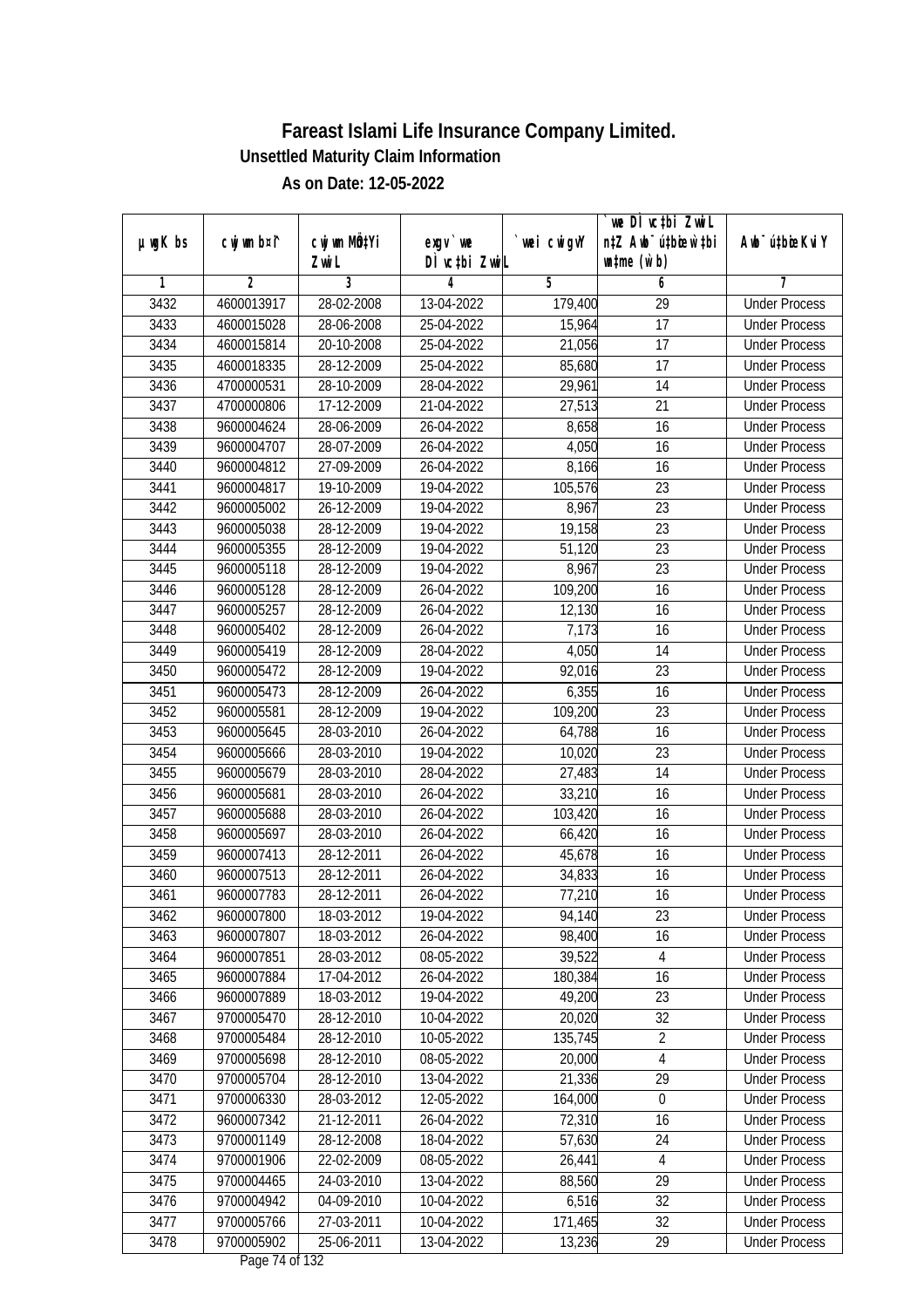| DÌ vctbi ZwiL<br>$\n  untime\n  (u`b)\n$<br>Zwi L<br>3<br>2<br>5<br>6<br>1<br>4<br>7<br>3479<br>9700005949<br>28-06-2011<br>08-05-2022<br><b>Under Process</b><br>33,091<br>4<br>$\overline{32}$<br>3480<br>28-06-2011<br>$10-04-2022$<br>65,320<br>9700006074<br><b>Under Process</b><br>3481<br>9700006178<br>28-11-2011<br>08-05-2022<br>10,665<br>$\overline{4}$<br><b>Under Process</b><br>3482<br>$\overline{24}$<br>9700006257<br>28-12-2011<br>18-04-2022<br>17,490<br><b>Under Process</b><br>$\overline{29}$<br>3483<br>9700006312<br>28-02-2012<br>13-04-2022<br>155,150<br><b>Under Process</b><br>$\overline{2}$<br>3484<br>9700006320<br>28-02-2012<br>10-05-2022<br>164,000<br><b>Under Process</b><br>$\overline{32}$<br>3485<br>9700006324<br>19-03-2012<br>10-04-2022<br>123,000<br><b>Under Process</b><br>3486<br>$\overline{32}$<br>9700006332<br>28-03-2012<br>10-04-2022<br>164,000<br><b>Under Process</b><br>3487<br>9700006333<br>28-03-2012<br>12-05-2022<br>$\boldsymbol{0}$<br>164,000<br><b>Under Process</b><br>3488<br>9700006335<br>28-03-2012<br>08-05-2022<br>147,800<br>4<br><b>Under Process</b><br>3489<br>9700006337<br>07-04-2012<br>$08-05-2022$<br>164,000<br>4<br><b>Under Process</b><br>1,578,600<br>3<br>3490<br>9800000511<br>28-06-2011<br>09-05-2022<br><b>Under Process</b><br>$\overline{17}$<br>3491<br>9800000026<br>22-05-2010<br>238,560<br>25-04-2022<br><b>Under Process</b><br>$\overline{3}$<br>3492<br>9800000369<br>28-12-2010<br>09-05-2022<br>43,440<br><b>Under Process</b><br>3493<br>257,880<br>14<br>9800000389<br>28-12-2010<br>28-04-2022<br><b>Under Process</b><br>3<br>3494<br>9800000467<br>28-03-2011<br>09-05-2022<br><b>Under Process</b><br>326,620<br>3495<br>22-05-2011<br>13-04-2022<br>29<br>9800000488<br>54,050<br><b>Under Process</b><br>3<br>3496<br>9800000524<br>28-06-2011<br>09-05-2022<br>489,900<br><b>Under Process</b><br>$\overline{3}$<br>3497<br>9800000631<br>28-12-2011<br>09-05-2022<br><b>Under Process</b><br>326,600<br>23<br>3498<br>9,523<br>9900000142<br>28-12-2010<br>19-04-2022<br><b>Under Process</b><br>23<br>3499<br>9900000447<br>12-12-2011<br>19-04-2022<br>77,982<br><b>Under Process</b><br>34,980<br>3<br>3500<br>9900000450<br>12-12-2011<br>09-05-2022<br><b>Under Process</b><br>133,800<br>24<br>3501<br>9900000454<br>12-12-2011<br>18-04-2022<br><b>Under Process</b><br>3502<br>23<br>9900000502<br>28-12-2011<br>19-04-2022<br>78,265<br><b>Under Process</b><br>3503<br>80,555<br>23<br>9900000529<br>28-12-2011<br>19-04-2022<br><b>Under Process</b><br>3504<br>9900000532<br>28-12-2011<br>23<br>19-04-2022<br>81,650<br><b>Under Process</b><br>23<br>3505<br>9900000541<br>28-12-2011<br>19-04-2022<br>48,045<br><b>Under Process</b><br>23<br>3506<br>9900000546<br>28-12-2011<br>19-04-2022<br>48,990<br><b>Under Process</b><br>1<br>3507<br>022030694<br>22-12-2011<br>11-05-2022<br>23,904<br><b>Under Process</b><br>3508<br>022031160<br>28-12-2011<br>11-05-2022<br>66,815<br>1<br><b>Under Process</b><br>3509<br>02200017751<br>27-12-2011<br>11-05-2022<br>96,743<br><b>Under Process</b><br>1<br>$\boldsymbol{0}$<br>3510<br>022031885<br>28-03-2012<br>12-05-2022<br>65,565<br><b>Under Process</b><br>3511<br>22-12-2011<br>1<br>022030693<br>11-05-2022<br>47,178<br><b>Under Process</b><br>$\overline{2}$<br>45,284<br>3512<br>018030565<br>28-08-2011<br>10-05-2022<br><b>Under Process</b><br>$\overline{2}$<br>12,990<br>018031999<br>3513<br>28-12-2011<br>10-05-2022<br><b>Under Process</b><br>3<br>2,594<br>3514<br>018032497<br>28-12-2011<br>09-05-2022<br><b>Under Process</b><br>$\overline{2}$<br>8,276<br>3515<br>018032257<br>28-12-2011<br>10-05-2022<br><b>Under Process</b><br>9,474<br>1<br>3516<br>052026710<br>25-09-2011<br>11-05-2022<br><b>Under Process</b><br>39,975<br>15<br>3517<br>035001851<br>28-12-2011<br>27-04-2022<br><b>Under Process</b><br>$\overline{2}$<br>11,030<br>3518<br>018030574<br>28-08-2011<br>10-05-2022<br><b>Under Process</b><br>$\overline{3}$<br>3,530<br>3519<br>018031527<br>12-11-2011<br>09-05-2022<br><b>Under Process</b><br>037004006<br>07-11-2010<br>$\boldsymbol{0}$<br>3520<br>12-05-2022<br>7,240<br><b>Under Process</b><br>1<br>3521<br>04900005593<br>28-06-2011<br>$11-05-2022$<br>110,564<br><b>Under Process</b><br>$\overline{2}$<br>3522<br>176,616<br>038002609<br>09-03-2011<br>10-05-2022<br><b>Under Process</b><br>$\overline{0}$<br>3523<br>044012536<br>13-11-2011<br>12-05-2022<br>8,746<br><b>Under Process</b><br>23,985<br>3524<br>044012025<br>28-07-2011<br>12-05-2022<br>$\boldsymbol{0}$<br><b>Under Process</b> |               |             |                           |           |             | we DI vctbi ZwiL                 |                             |
|-----------------------------------------------------------------------------------------------------------------------------------------------------------------------------------------------------------------------------------------------------------------------------------------------------------------------------------------------------------------------------------------------------------------------------------------------------------------------------------------------------------------------------------------------------------------------------------------------------------------------------------------------------------------------------------------------------------------------------------------------------------------------------------------------------------------------------------------------------------------------------------------------------------------------------------------------------------------------------------------------------------------------------------------------------------------------------------------------------------------------------------------------------------------------------------------------------------------------------------------------------------------------------------------------------------------------------------------------------------------------------------------------------------------------------------------------------------------------------------------------------------------------------------------------------------------------------------------------------------------------------------------------------------------------------------------------------------------------------------------------------------------------------------------------------------------------------------------------------------------------------------------------------------------------------------------------------------------------------------------------------------------------------------------------------------------------------------------------------------------------------------------------------------------------------------------------------------------------------------------------------------------------------------------------------------------------------------------------------------------------------------------------------------------------------------------------------------------------------------------------------------------------------------------------------------------------------------------------------------------------------------------------------------------------------------------------------------------------------------------------------------------------------------------------------------------------------------------------------------------------------------------------------------------------------------------------------------------------------------------------------------------------------------------------------------------------------------------------------------------------------------------------------------------------------------------------------------------------------------------------------------------------------------------------------------------------------------------------------------------------------------------------------------------------------------------------------------------------------------------------------------------------------------------------------------------------------------------------------------------------------------------------------------------------------------------------------------------------------------------------------------------------------------------------------------------------------------------------------------------------------------------------------------------------------------------------------------------------------------------------------------------------------------------------------------------------------------------------------------------------------------------------------------------------------------------------------------------------------------------------------------------------------------------------------------------------------------------------------------------------------------------------------------------------------------------------------------------------------------------------------------------------------------------------------------------------------------------------------------------------------------------------------------------|---------------|-------------|---------------------------|-----------|-------------|----------------------------------|-----------------------------|
|                                                                                                                                                                                                                                                                                                                                                                                                                                                                                                                                                                                                                                                                                                                                                                                                                                                                                                                                                                                                                                                                                                                                                                                                                                                                                                                                                                                                                                                                                                                                                                                                                                                                                                                                                                                                                                                                                                                                                                                                                                                                                                                                                                                                                                                                                                                                                                                                                                                                                                                                                                                                                                                                                                                                                                                                                                                                                                                                                                                                                                                                                                                                                                                                                                                                                                                                                                                                                                                                                                                                                                                                                                                                                                                                                                                                                                                                                                                                                                                                                                                                                                                                                                                                                                                                                                                                                                                                                                                                                                                                                                                                                                                                 | $µ$ ug $K$ bs | cwj wm b¤i^ | cwj wm MQ <sup>1</sup> Yi | $exgV$ we | `wei cwigvY | n‡Z Awb <sup>-</sup> ú‡bioen`‡bi | Awb <sup>-</sup> ú‡bioeKviY |
|                                                                                                                                                                                                                                                                                                                                                                                                                                                                                                                                                                                                                                                                                                                                                                                                                                                                                                                                                                                                                                                                                                                                                                                                                                                                                                                                                                                                                                                                                                                                                                                                                                                                                                                                                                                                                                                                                                                                                                                                                                                                                                                                                                                                                                                                                                                                                                                                                                                                                                                                                                                                                                                                                                                                                                                                                                                                                                                                                                                                                                                                                                                                                                                                                                                                                                                                                                                                                                                                                                                                                                                                                                                                                                                                                                                                                                                                                                                                                                                                                                                                                                                                                                                                                                                                                                                                                                                                                                                                                                                                                                                                                                                                 |               |             |                           |           |             |                                  |                             |
|                                                                                                                                                                                                                                                                                                                                                                                                                                                                                                                                                                                                                                                                                                                                                                                                                                                                                                                                                                                                                                                                                                                                                                                                                                                                                                                                                                                                                                                                                                                                                                                                                                                                                                                                                                                                                                                                                                                                                                                                                                                                                                                                                                                                                                                                                                                                                                                                                                                                                                                                                                                                                                                                                                                                                                                                                                                                                                                                                                                                                                                                                                                                                                                                                                                                                                                                                                                                                                                                                                                                                                                                                                                                                                                                                                                                                                                                                                                                                                                                                                                                                                                                                                                                                                                                                                                                                                                                                                                                                                                                                                                                                                                                 |               |             |                           |           |             |                                  |                             |
|                                                                                                                                                                                                                                                                                                                                                                                                                                                                                                                                                                                                                                                                                                                                                                                                                                                                                                                                                                                                                                                                                                                                                                                                                                                                                                                                                                                                                                                                                                                                                                                                                                                                                                                                                                                                                                                                                                                                                                                                                                                                                                                                                                                                                                                                                                                                                                                                                                                                                                                                                                                                                                                                                                                                                                                                                                                                                                                                                                                                                                                                                                                                                                                                                                                                                                                                                                                                                                                                                                                                                                                                                                                                                                                                                                                                                                                                                                                                                                                                                                                                                                                                                                                                                                                                                                                                                                                                                                                                                                                                                                                                                                                                 |               |             |                           |           |             |                                  |                             |
|                                                                                                                                                                                                                                                                                                                                                                                                                                                                                                                                                                                                                                                                                                                                                                                                                                                                                                                                                                                                                                                                                                                                                                                                                                                                                                                                                                                                                                                                                                                                                                                                                                                                                                                                                                                                                                                                                                                                                                                                                                                                                                                                                                                                                                                                                                                                                                                                                                                                                                                                                                                                                                                                                                                                                                                                                                                                                                                                                                                                                                                                                                                                                                                                                                                                                                                                                                                                                                                                                                                                                                                                                                                                                                                                                                                                                                                                                                                                                                                                                                                                                                                                                                                                                                                                                                                                                                                                                                                                                                                                                                                                                                                                 |               |             |                           |           |             |                                  |                             |
|                                                                                                                                                                                                                                                                                                                                                                                                                                                                                                                                                                                                                                                                                                                                                                                                                                                                                                                                                                                                                                                                                                                                                                                                                                                                                                                                                                                                                                                                                                                                                                                                                                                                                                                                                                                                                                                                                                                                                                                                                                                                                                                                                                                                                                                                                                                                                                                                                                                                                                                                                                                                                                                                                                                                                                                                                                                                                                                                                                                                                                                                                                                                                                                                                                                                                                                                                                                                                                                                                                                                                                                                                                                                                                                                                                                                                                                                                                                                                                                                                                                                                                                                                                                                                                                                                                                                                                                                                                                                                                                                                                                                                                                                 |               |             |                           |           |             |                                  |                             |
|                                                                                                                                                                                                                                                                                                                                                                                                                                                                                                                                                                                                                                                                                                                                                                                                                                                                                                                                                                                                                                                                                                                                                                                                                                                                                                                                                                                                                                                                                                                                                                                                                                                                                                                                                                                                                                                                                                                                                                                                                                                                                                                                                                                                                                                                                                                                                                                                                                                                                                                                                                                                                                                                                                                                                                                                                                                                                                                                                                                                                                                                                                                                                                                                                                                                                                                                                                                                                                                                                                                                                                                                                                                                                                                                                                                                                                                                                                                                                                                                                                                                                                                                                                                                                                                                                                                                                                                                                                                                                                                                                                                                                                                                 |               |             |                           |           |             |                                  |                             |
|                                                                                                                                                                                                                                                                                                                                                                                                                                                                                                                                                                                                                                                                                                                                                                                                                                                                                                                                                                                                                                                                                                                                                                                                                                                                                                                                                                                                                                                                                                                                                                                                                                                                                                                                                                                                                                                                                                                                                                                                                                                                                                                                                                                                                                                                                                                                                                                                                                                                                                                                                                                                                                                                                                                                                                                                                                                                                                                                                                                                                                                                                                                                                                                                                                                                                                                                                                                                                                                                                                                                                                                                                                                                                                                                                                                                                                                                                                                                                                                                                                                                                                                                                                                                                                                                                                                                                                                                                                                                                                                                                                                                                                                                 |               |             |                           |           |             |                                  |                             |
|                                                                                                                                                                                                                                                                                                                                                                                                                                                                                                                                                                                                                                                                                                                                                                                                                                                                                                                                                                                                                                                                                                                                                                                                                                                                                                                                                                                                                                                                                                                                                                                                                                                                                                                                                                                                                                                                                                                                                                                                                                                                                                                                                                                                                                                                                                                                                                                                                                                                                                                                                                                                                                                                                                                                                                                                                                                                                                                                                                                                                                                                                                                                                                                                                                                                                                                                                                                                                                                                                                                                                                                                                                                                                                                                                                                                                                                                                                                                                                                                                                                                                                                                                                                                                                                                                                                                                                                                                                                                                                                                                                                                                                                                 |               |             |                           |           |             |                                  |                             |
|                                                                                                                                                                                                                                                                                                                                                                                                                                                                                                                                                                                                                                                                                                                                                                                                                                                                                                                                                                                                                                                                                                                                                                                                                                                                                                                                                                                                                                                                                                                                                                                                                                                                                                                                                                                                                                                                                                                                                                                                                                                                                                                                                                                                                                                                                                                                                                                                                                                                                                                                                                                                                                                                                                                                                                                                                                                                                                                                                                                                                                                                                                                                                                                                                                                                                                                                                                                                                                                                                                                                                                                                                                                                                                                                                                                                                                                                                                                                                                                                                                                                                                                                                                                                                                                                                                                                                                                                                                                                                                                                                                                                                                                                 |               |             |                           |           |             |                                  |                             |
|                                                                                                                                                                                                                                                                                                                                                                                                                                                                                                                                                                                                                                                                                                                                                                                                                                                                                                                                                                                                                                                                                                                                                                                                                                                                                                                                                                                                                                                                                                                                                                                                                                                                                                                                                                                                                                                                                                                                                                                                                                                                                                                                                                                                                                                                                                                                                                                                                                                                                                                                                                                                                                                                                                                                                                                                                                                                                                                                                                                                                                                                                                                                                                                                                                                                                                                                                                                                                                                                                                                                                                                                                                                                                                                                                                                                                                                                                                                                                                                                                                                                                                                                                                                                                                                                                                                                                                                                                                                                                                                                                                                                                                                                 |               |             |                           |           |             |                                  |                             |
|                                                                                                                                                                                                                                                                                                                                                                                                                                                                                                                                                                                                                                                                                                                                                                                                                                                                                                                                                                                                                                                                                                                                                                                                                                                                                                                                                                                                                                                                                                                                                                                                                                                                                                                                                                                                                                                                                                                                                                                                                                                                                                                                                                                                                                                                                                                                                                                                                                                                                                                                                                                                                                                                                                                                                                                                                                                                                                                                                                                                                                                                                                                                                                                                                                                                                                                                                                                                                                                                                                                                                                                                                                                                                                                                                                                                                                                                                                                                                                                                                                                                                                                                                                                                                                                                                                                                                                                                                                                                                                                                                                                                                                                                 |               |             |                           |           |             |                                  |                             |
|                                                                                                                                                                                                                                                                                                                                                                                                                                                                                                                                                                                                                                                                                                                                                                                                                                                                                                                                                                                                                                                                                                                                                                                                                                                                                                                                                                                                                                                                                                                                                                                                                                                                                                                                                                                                                                                                                                                                                                                                                                                                                                                                                                                                                                                                                                                                                                                                                                                                                                                                                                                                                                                                                                                                                                                                                                                                                                                                                                                                                                                                                                                                                                                                                                                                                                                                                                                                                                                                                                                                                                                                                                                                                                                                                                                                                                                                                                                                                                                                                                                                                                                                                                                                                                                                                                                                                                                                                                                                                                                                                                                                                                                                 |               |             |                           |           |             |                                  |                             |
|                                                                                                                                                                                                                                                                                                                                                                                                                                                                                                                                                                                                                                                                                                                                                                                                                                                                                                                                                                                                                                                                                                                                                                                                                                                                                                                                                                                                                                                                                                                                                                                                                                                                                                                                                                                                                                                                                                                                                                                                                                                                                                                                                                                                                                                                                                                                                                                                                                                                                                                                                                                                                                                                                                                                                                                                                                                                                                                                                                                                                                                                                                                                                                                                                                                                                                                                                                                                                                                                                                                                                                                                                                                                                                                                                                                                                                                                                                                                                                                                                                                                                                                                                                                                                                                                                                                                                                                                                                                                                                                                                                                                                                                                 |               |             |                           |           |             |                                  |                             |
|                                                                                                                                                                                                                                                                                                                                                                                                                                                                                                                                                                                                                                                                                                                                                                                                                                                                                                                                                                                                                                                                                                                                                                                                                                                                                                                                                                                                                                                                                                                                                                                                                                                                                                                                                                                                                                                                                                                                                                                                                                                                                                                                                                                                                                                                                                                                                                                                                                                                                                                                                                                                                                                                                                                                                                                                                                                                                                                                                                                                                                                                                                                                                                                                                                                                                                                                                                                                                                                                                                                                                                                                                                                                                                                                                                                                                                                                                                                                                                                                                                                                                                                                                                                                                                                                                                                                                                                                                                                                                                                                                                                                                                                                 |               |             |                           |           |             |                                  |                             |
|                                                                                                                                                                                                                                                                                                                                                                                                                                                                                                                                                                                                                                                                                                                                                                                                                                                                                                                                                                                                                                                                                                                                                                                                                                                                                                                                                                                                                                                                                                                                                                                                                                                                                                                                                                                                                                                                                                                                                                                                                                                                                                                                                                                                                                                                                                                                                                                                                                                                                                                                                                                                                                                                                                                                                                                                                                                                                                                                                                                                                                                                                                                                                                                                                                                                                                                                                                                                                                                                                                                                                                                                                                                                                                                                                                                                                                                                                                                                                                                                                                                                                                                                                                                                                                                                                                                                                                                                                                                                                                                                                                                                                                                                 |               |             |                           |           |             |                                  |                             |
|                                                                                                                                                                                                                                                                                                                                                                                                                                                                                                                                                                                                                                                                                                                                                                                                                                                                                                                                                                                                                                                                                                                                                                                                                                                                                                                                                                                                                                                                                                                                                                                                                                                                                                                                                                                                                                                                                                                                                                                                                                                                                                                                                                                                                                                                                                                                                                                                                                                                                                                                                                                                                                                                                                                                                                                                                                                                                                                                                                                                                                                                                                                                                                                                                                                                                                                                                                                                                                                                                                                                                                                                                                                                                                                                                                                                                                                                                                                                                                                                                                                                                                                                                                                                                                                                                                                                                                                                                                                                                                                                                                                                                                                                 |               |             |                           |           |             |                                  |                             |
|                                                                                                                                                                                                                                                                                                                                                                                                                                                                                                                                                                                                                                                                                                                                                                                                                                                                                                                                                                                                                                                                                                                                                                                                                                                                                                                                                                                                                                                                                                                                                                                                                                                                                                                                                                                                                                                                                                                                                                                                                                                                                                                                                                                                                                                                                                                                                                                                                                                                                                                                                                                                                                                                                                                                                                                                                                                                                                                                                                                                                                                                                                                                                                                                                                                                                                                                                                                                                                                                                                                                                                                                                                                                                                                                                                                                                                                                                                                                                                                                                                                                                                                                                                                                                                                                                                                                                                                                                                                                                                                                                                                                                                                                 |               |             |                           |           |             |                                  |                             |
|                                                                                                                                                                                                                                                                                                                                                                                                                                                                                                                                                                                                                                                                                                                                                                                                                                                                                                                                                                                                                                                                                                                                                                                                                                                                                                                                                                                                                                                                                                                                                                                                                                                                                                                                                                                                                                                                                                                                                                                                                                                                                                                                                                                                                                                                                                                                                                                                                                                                                                                                                                                                                                                                                                                                                                                                                                                                                                                                                                                                                                                                                                                                                                                                                                                                                                                                                                                                                                                                                                                                                                                                                                                                                                                                                                                                                                                                                                                                                                                                                                                                                                                                                                                                                                                                                                                                                                                                                                                                                                                                                                                                                                                                 |               |             |                           |           |             |                                  |                             |
|                                                                                                                                                                                                                                                                                                                                                                                                                                                                                                                                                                                                                                                                                                                                                                                                                                                                                                                                                                                                                                                                                                                                                                                                                                                                                                                                                                                                                                                                                                                                                                                                                                                                                                                                                                                                                                                                                                                                                                                                                                                                                                                                                                                                                                                                                                                                                                                                                                                                                                                                                                                                                                                                                                                                                                                                                                                                                                                                                                                                                                                                                                                                                                                                                                                                                                                                                                                                                                                                                                                                                                                                                                                                                                                                                                                                                                                                                                                                                                                                                                                                                                                                                                                                                                                                                                                                                                                                                                                                                                                                                                                                                                                                 |               |             |                           |           |             |                                  |                             |
|                                                                                                                                                                                                                                                                                                                                                                                                                                                                                                                                                                                                                                                                                                                                                                                                                                                                                                                                                                                                                                                                                                                                                                                                                                                                                                                                                                                                                                                                                                                                                                                                                                                                                                                                                                                                                                                                                                                                                                                                                                                                                                                                                                                                                                                                                                                                                                                                                                                                                                                                                                                                                                                                                                                                                                                                                                                                                                                                                                                                                                                                                                                                                                                                                                                                                                                                                                                                                                                                                                                                                                                                                                                                                                                                                                                                                                                                                                                                                                                                                                                                                                                                                                                                                                                                                                                                                                                                                                                                                                                                                                                                                                                                 |               |             |                           |           |             |                                  |                             |
|                                                                                                                                                                                                                                                                                                                                                                                                                                                                                                                                                                                                                                                                                                                                                                                                                                                                                                                                                                                                                                                                                                                                                                                                                                                                                                                                                                                                                                                                                                                                                                                                                                                                                                                                                                                                                                                                                                                                                                                                                                                                                                                                                                                                                                                                                                                                                                                                                                                                                                                                                                                                                                                                                                                                                                                                                                                                                                                                                                                                                                                                                                                                                                                                                                                                                                                                                                                                                                                                                                                                                                                                                                                                                                                                                                                                                                                                                                                                                                                                                                                                                                                                                                                                                                                                                                                                                                                                                                                                                                                                                                                                                                                                 |               |             |                           |           |             |                                  |                             |
|                                                                                                                                                                                                                                                                                                                                                                                                                                                                                                                                                                                                                                                                                                                                                                                                                                                                                                                                                                                                                                                                                                                                                                                                                                                                                                                                                                                                                                                                                                                                                                                                                                                                                                                                                                                                                                                                                                                                                                                                                                                                                                                                                                                                                                                                                                                                                                                                                                                                                                                                                                                                                                                                                                                                                                                                                                                                                                                                                                                                                                                                                                                                                                                                                                                                                                                                                                                                                                                                                                                                                                                                                                                                                                                                                                                                                                                                                                                                                                                                                                                                                                                                                                                                                                                                                                                                                                                                                                                                                                                                                                                                                                                                 |               |             |                           |           |             |                                  |                             |
|                                                                                                                                                                                                                                                                                                                                                                                                                                                                                                                                                                                                                                                                                                                                                                                                                                                                                                                                                                                                                                                                                                                                                                                                                                                                                                                                                                                                                                                                                                                                                                                                                                                                                                                                                                                                                                                                                                                                                                                                                                                                                                                                                                                                                                                                                                                                                                                                                                                                                                                                                                                                                                                                                                                                                                                                                                                                                                                                                                                                                                                                                                                                                                                                                                                                                                                                                                                                                                                                                                                                                                                                                                                                                                                                                                                                                                                                                                                                                                                                                                                                                                                                                                                                                                                                                                                                                                                                                                                                                                                                                                                                                                                                 |               |             |                           |           |             |                                  |                             |
|                                                                                                                                                                                                                                                                                                                                                                                                                                                                                                                                                                                                                                                                                                                                                                                                                                                                                                                                                                                                                                                                                                                                                                                                                                                                                                                                                                                                                                                                                                                                                                                                                                                                                                                                                                                                                                                                                                                                                                                                                                                                                                                                                                                                                                                                                                                                                                                                                                                                                                                                                                                                                                                                                                                                                                                                                                                                                                                                                                                                                                                                                                                                                                                                                                                                                                                                                                                                                                                                                                                                                                                                                                                                                                                                                                                                                                                                                                                                                                                                                                                                                                                                                                                                                                                                                                                                                                                                                                                                                                                                                                                                                                                                 |               |             |                           |           |             |                                  |                             |
|                                                                                                                                                                                                                                                                                                                                                                                                                                                                                                                                                                                                                                                                                                                                                                                                                                                                                                                                                                                                                                                                                                                                                                                                                                                                                                                                                                                                                                                                                                                                                                                                                                                                                                                                                                                                                                                                                                                                                                                                                                                                                                                                                                                                                                                                                                                                                                                                                                                                                                                                                                                                                                                                                                                                                                                                                                                                                                                                                                                                                                                                                                                                                                                                                                                                                                                                                                                                                                                                                                                                                                                                                                                                                                                                                                                                                                                                                                                                                                                                                                                                                                                                                                                                                                                                                                                                                                                                                                                                                                                                                                                                                                                                 |               |             |                           |           |             |                                  |                             |
|                                                                                                                                                                                                                                                                                                                                                                                                                                                                                                                                                                                                                                                                                                                                                                                                                                                                                                                                                                                                                                                                                                                                                                                                                                                                                                                                                                                                                                                                                                                                                                                                                                                                                                                                                                                                                                                                                                                                                                                                                                                                                                                                                                                                                                                                                                                                                                                                                                                                                                                                                                                                                                                                                                                                                                                                                                                                                                                                                                                                                                                                                                                                                                                                                                                                                                                                                                                                                                                                                                                                                                                                                                                                                                                                                                                                                                                                                                                                                                                                                                                                                                                                                                                                                                                                                                                                                                                                                                                                                                                                                                                                                                                                 |               |             |                           |           |             |                                  |                             |
|                                                                                                                                                                                                                                                                                                                                                                                                                                                                                                                                                                                                                                                                                                                                                                                                                                                                                                                                                                                                                                                                                                                                                                                                                                                                                                                                                                                                                                                                                                                                                                                                                                                                                                                                                                                                                                                                                                                                                                                                                                                                                                                                                                                                                                                                                                                                                                                                                                                                                                                                                                                                                                                                                                                                                                                                                                                                                                                                                                                                                                                                                                                                                                                                                                                                                                                                                                                                                                                                                                                                                                                                                                                                                                                                                                                                                                                                                                                                                                                                                                                                                                                                                                                                                                                                                                                                                                                                                                                                                                                                                                                                                                                                 |               |             |                           |           |             |                                  |                             |
|                                                                                                                                                                                                                                                                                                                                                                                                                                                                                                                                                                                                                                                                                                                                                                                                                                                                                                                                                                                                                                                                                                                                                                                                                                                                                                                                                                                                                                                                                                                                                                                                                                                                                                                                                                                                                                                                                                                                                                                                                                                                                                                                                                                                                                                                                                                                                                                                                                                                                                                                                                                                                                                                                                                                                                                                                                                                                                                                                                                                                                                                                                                                                                                                                                                                                                                                                                                                                                                                                                                                                                                                                                                                                                                                                                                                                                                                                                                                                                                                                                                                                                                                                                                                                                                                                                                                                                                                                                                                                                                                                                                                                                                                 |               |             |                           |           |             |                                  |                             |
|                                                                                                                                                                                                                                                                                                                                                                                                                                                                                                                                                                                                                                                                                                                                                                                                                                                                                                                                                                                                                                                                                                                                                                                                                                                                                                                                                                                                                                                                                                                                                                                                                                                                                                                                                                                                                                                                                                                                                                                                                                                                                                                                                                                                                                                                                                                                                                                                                                                                                                                                                                                                                                                                                                                                                                                                                                                                                                                                                                                                                                                                                                                                                                                                                                                                                                                                                                                                                                                                                                                                                                                                                                                                                                                                                                                                                                                                                                                                                                                                                                                                                                                                                                                                                                                                                                                                                                                                                                                                                                                                                                                                                                                                 |               |             |                           |           |             |                                  |                             |
|                                                                                                                                                                                                                                                                                                                                                                                                                                                                                                                                                                                                                                                                                                                                                                                                                                                                                                                                                                                                                                                                                                                                                                                                                                                                                                                                                                                                                                                                                                                                                                                                                                                                                                                                                                                                                                                                                                                                                                                                                                                                                                                                                                                                                                                                                                                                                                                                                                                                                                                                                                                                                                                                                                                                                                                                                                                                                                                                                                                                                                                                                                                                                                                                                                                                                                                                                                                                                                                                                                                                                                                                                                                                                                                                                                                                                                                                                                                                                                                                                                                                                                                                                                                                                                                                                                                                                                                                                                                                                                                                                                                                                                                                 |               |             |                           |           |             |                                  |                             |
|                                                                                                                                                                                                                                                                                                                                                                                                                                                                                                                                                                                                                                                                                                                                                                                                                                                                                                                                                                                                                                                                                                                                                                                                                                                                                                                                                                                                                                                                                                                                                                                                                                                                                                                                                                                                                                                                                                                                                                                                                                                                                                                                                                                                                                                                                                                                                                                                                                                                                                                                                                                                                                                                                                                                                                                                                                                                                                                                                                                                                                                                                                                                                                                                                                                                                                                                                                                                                                                                                                                                                                                                                                                                                                                                                                                                                                                                                                                                                                                                                                                                                                                                                                                                                                                                                                                                                                                                                                                                                                                                                                                                                                                                 |               |             |                           |           |             |                                  |                             |
|                                                                                                                                                                                                                                                                                                                                                                                                                                                                                                                                                                                                                                                                                                                                                                                                                                                                                                                                                                                                                                                                                                                                                                                                                                                                                                                                                                                                                                                                                                                                                                                                                                                                                                                                                                                                                                                                                                                                                                                                                                                                                                                                                                                                                                                                                                                                                                                                                                                                                                                                                                                                                                                                                                                                                                                                                                                                                                                                                                                                                                                                                                                                                                                                                                                                                                                                                                                                                                                                                                                                                                                                                                                                                                                                                                                                                                                                                                                                                                                                                                                                                                                                                                                                                                                                                                                                                                                                                                                                                                                                                                                                                                                                 |               |             |                           |           |             |                                  |                             |
|                                                                                                                                                                                                                                                                                                                                                                                                                                                                                                                                                                                                                                                                                                                                                                                                                                                                                                                                                                                                                                                                                                                                                                                                                                                                                                                                                                                                                                                                                                                                                                                                                                                                                                                                                                                                                                                                                                                                                                                                                                                                                                                                                                                                                                                                                                                                                                                                                                                                                                                                                                                                                                                                                                                                                                                                                                                                                                                                                                                                                                                                                                                                                                                                                                                                                                                                                                                                                                                                                                                                                                                                                                                                                                                                                                                                                                                                                                                                                                                                                                                                                                                                                                                                                                                                                                                                                                                                                                                                                                                                                                                                                                                                 |               |             |                           |           |             |                                  |                             |
|                                                                                                                                                                                                                                                                                                                                                                                                                                                                                                                                                                                                                                                                                                                                                                                                                                                                                                                                                                                                                                                                                                                                                                                                                                                                                                                                                                                                                                                                                                                                                                                                                                                                                                                                                                                                                                                                                                                                                                                                                                                                                                                                                                                                                                                                                                                                                                                                                                                                                                                                                                                                                                                                                                                                                                                                                                                                                                                                                                                                                                                                                                                                                                                                                                                                                                                                                                                                                                                                                                                                                                                                                                                                                                                                                                                                                                                                                                                                                                                                                                                                                                                                                                                                                                                                                                                                                                                                                                                                                                                                                                                                                                                                 |               |             |                           |           |             |                                  |                             |
|                                                                                                                                                                                                                                                                                                                                                                                                                                                                                                                                                                                                                                                                                                                                                                                                                                                                                                                                                                                                                                                                                                                                                                                                                                                                                                                                                                                                                                                                                                                                                                                                                                                                                                                                                                                                                                                                                                                                                                                                                                                                                                                                                                                                                                                                                                                                                                                                                                                                                                                                                                                                                                                                                                                                                                                                                                                                                                                                                                                                                                                                                                                                                                                                                                                                                                                                                                                                                                                                                                                                                                                                                                                                                                                                                                                                                                                                                                                                                                                                                                                                                                                                                                                                                                                                                                                                                                                                                                                                                                                                                                                                                                                                 |               |             |                           |           |             |                                  |                             |
|                                                                                                                                                                                                                                                                                                                                                                                                                                                                                                                                                                                                                                                                                                                                                                                                                                                                                                                                                                                                                                                                                                                                                                                                                                                                                                                                                                                                                                                                                                                                                                                                                                                                                                                                                                                                                                                                                                                                                                                                                                                                                                                                                                                                                                                                                                                                                                                                                                                                                                                                                                                                                                                                                                                                                                                                                                                                                                                                                                                                                                                                                                                                                                                                                                                                                                                                                                                                                                                                                                                                                                                                                                                                                                                                                                                                                                                                                                                                                                                                                                                                                                                                                                                                                                                                                                                                                                                                                                                                                                                                                                                                                                                                 |               |             |                           |           |             |                                  |                             |
|                                                                                                                                                                                                                                                                                                                                                                                                                                                                                                                                                                                                                                                                                                                                                                                                                                                                                                                                                                                                                                                                                                                                                                                                                                                                                                                                                                                                                                                                                                                                                                                                                                                                                                                                                                                                                                                                                                                                                                                                                                                                                                                                                                                                                                                                                                                                                                                                                                                                                                                                                                                                                                                                                                                                                                                                                                                                                                                                                                                                                                                                                                                                                                                                                                                                                                                                                                                                                                                                                                                                                                                                                                                                                                                                                                                                                                                                                                                                                                                                                                                                                                                                                                                                                                                                                                                                                                                                                                                                                                                                                                                                                                                                 |               |             |                           |           |             |                                  |                             |
|                                                                                                                                                                                                                                                                                                                                                                                                                                                                                                                                                                                                                                                                                                                                                                                                                                                                                                                                                                                                                                                                                                                                                                                                                                                                                                                                                                                                                                                                                                                                                                                                                                                                                                                                                                                                                                                                                                                                                                                                                                                                                                                                                                                                                                                                                                                                                                                                                                                                                                                                                                                                                                                                                                                                                                                                                                                                                                                                                                                                                                                                                                                                                                                                                                                                                                                                                                                                                                                                                                                                                                                                                                                                                                                                                                                                                                                                                                                                                                                                                                                                                                                                                                                                                                                                                                                                                                                                                                                                                                                                                                                                                                                                 |               |             |                           |           |             |                                  |                             |
|                                                                                                                                                                                                                                                                                                                                                                                                                                                                                                                                                                                                                                                                                                                                                                                                                                                                                                                                                                                                                                                                                                                                                                                                                                                                                                                                                                                                                                                                                                                                                                                                                                                                                                                                                                                                                                                                                                                                                                                                                                                                                                                                                                                                                                                                                                                                                                                                                                                                                                                                                                                                                                                                                                                                                                                                                                                                                                                                                                                                                                                                                                                                                                                                                                                                                                                                                                                                                                                                                                                                                                                                                                                                                                                                                                                                                                                                                                                                                                                                                                                                                                                                                                                                                                                                                                                                                                                                                                                                                                                                                                                                                                                                 |               |             |                           |           |             |                                  |                             |
|                                                                                                                                                                                                                                                                                                                                                                                                                                                                                                                                                                                                                                                                                                                                                                                                                                                                                                                                                                                                                                                                                                                                                                                                                                                                                                                                                                                                                                                                                                                                                                                                                                                                                                                                                                                                                                                                                                                                                                                                                                                                                                                                                                                                                                                                                                                                                                                                                                                                                                                                                                                                                                                                                                                                                                                                                                                                                                                                                                                                                                                                                                                                                                                                                                                                                                                                                                                                                                                                                                                                                                                                                                                                                                                                                                                                                                                                                                                                                                                                                                                                                                                                                                                                                                                                                                                                                                                                                                                                                                                                                                                                                                                                 |               |             |                           |           |             |                                  |                             |
|                                                                                                                                                                                                                                                                                                                                                                                                                                                                                                                                                                                                                                                                                                                                                                                                                                                                                                                                                                                                                                                                                                                                                                                                                                                                                                                                                                                                                                                                                                                                                                                                                                                                                                                                                                                                                                                                                                                                                                                                                                                                                                                                                                                                                                                                                                                                                                                                                                                                                                                                                                                                                                                                                                                                                                                                                                                                                                                                                                                                                                                                                                                                                                                                                                                                                                                                                                                                                                                                                                                                                                                                                                                                                                                                                                                                                                                                                                                                                                                                                                                                                                                                                                                                                                                                                                                                                                                                                                                                                                                                                                                                                                                                 |               |             |                           |           |             |                                  |                             |
|                                                                                                                                                                                                                                                                                                                                                                                                                                                                                                                                                                                                                                                                                                                                                                                                                                                                                                                                                                                                                                                                                                                                                                                                                                                                                                                                                                                                                                                                                                                                                                                                                                                                                                                                                                                                                                                                                                                                                                                                                                                                                                                                                                                                                                                                                                                                                                                                                                                                                                                                                                                                                                                                                                                                                                                                                                                                                                                                                                                                                                                                                                                                                                                                                                                                                                                                                                                                                                                                                                                                                                                                                                                                                                                                                                                                                                                                                                                                                                                                                                                                                                                                                                                                                                                                                                                                                                                                                                                                                                                                                                                                                                                                 |               |             |                           |           |             |                                  |                             |
|                                                                                                                                                                                                                                                                                                                                                                                                                                                                                                                                                                                                                                                                                                                                                                                                                                                                                                                                                                                                                                                                                                                                                                                                                                                                                                                                                                                                                                                                                                                                                                                                                                                                                                                                                                                                                                                                                                                                                                                                                                                                                                                                                                                                                                                                                                                                                                                                                                                                                                                                                                                                                                                                                                                                                                                                                                                                                                                                                                                                                                                                                                                                                                                                                                                                                                                                                                                                                                                                                                                                                                                                                                                                                                                                                                                                                                                                                                                                                                                                                                                                                                                                                                                                                                                                                                                                                                                                                                                                                                                                                                                                                                                                 |               |             |                           |           |             |                                  |                             |
|                                                                                                                                                                                                                                                                                                                                                                                                                                                                                                                                                                                                                                                                                                                                                                                                                                                                                                                                                                                                                                                                                                                                                                                                                                                                                                                                                                                                                                                                                                                                                                                                                                                                                                                                                                                                                                                                                                                                                                                                                                                                                                                                                                                                                                                                                                                                                                                                                                                                                                                                                                                                                                                                                                                                                                                                                                                                                                                                                                                                                                                                                                                                                                                                                                                                                                                                                                                                                                                                                                                                                                                                                                                                                                                                                                                                                                                                                                                                                                                                                                                                                                                                                                                                                                                                                                                                                                                                                                                                                                                                                                                                                                                                 |               |             |                           |           |             |                                  |                             |
|                                                                                                                                                                                                                                                                                                                                                                                                                                                                                                                                                                                                                                                                                                                                                                                                                                                                                                                                                                                                                                                                                                                                                                                                                                                                                                                                                                                                                                                                                                                                                                                                                                                                                                                                                                                                                                                                                                                                                                                                                                                                                                                                                                                                                                                                                                                                                                                                                                                                                                                                                                                                                                                                                                                                                                                                                                                                                                                                                                                                                                                                                                                                                                                                                                                                                                                                                                                                                                                                                                                                                                                                                                                                                                                                                                                                                                                                                                                                                                                                                                                                                                                                                                                                                                                                                                                                                                                                                                                                                                                                                                                                                                                                 |               |             |                           |           |             |                                  |                             |
|                                                                                                                                                                                                                                                                                                                                                                                                                                                                                                                                                                                                                                                                                                                                                                                                                                                                                                                                                                                                                                                                                                                                                                                                                                                                                                                                                                                                                                                                                                                                                                                                                                                                                                                                                                                                                                                                                                                                                                                                                                                                                                                                                                                                                                                                                                                                                                                                                                                                                                                                                                                                                                                                                                                                                                                                                                                                                                                                                                                                                                                                                                                                                                                                                                                                                                                                                                                                                                                                                                                                                                                                                                                                                                                                                                                                                                                                                                                                                                                                                                                                                                                                                                                                                                                                                                                                                                                                                                                                                                                                                                                                                                                                 |               |             |                           |           |             |                                  |                             |
|                                                                                                                                                                                                                                                                                                                                                                                                                                                                                                                                                                                                                                                                                                                                                                                                                                                                                                                                                                                                                                                                                                                                                                                                                                                                                                                                                                                                                                                                                                                                                                                                                                                                                                                                                                                                                                                                                                                                                                                                                                                                                                                                                                                                                                                                                                                                                                                                                                                                                                                                                                                                                                                                                                                                                                                                                                                                                                                                                                                                                                                                                                                                                                                                                                                                                                                                                                                                                                                                                                                                                                                                                                                                                                                                                                                                                                                                                                                                                                                                                                                                                                                                                                                                                                                                                                                                                                                                                                                                                                                                                                                                                                                                 |               |             |                           |           |             |                                  |                             |
|                                                                                                                                                                                                                                                                                                                                                                                                                                                                                                                                                                                                                                                                                                                                                                                                                                                                                                                                                                                                                                                                                                                                                                                                                                                                                                                                                                                                                                                                                                                                                                                                                                                                                                                                                                                                                                                                                                                                                                                                                                                                                                                                                                                                                                                                                                                                                                                                                                                                                                                                                                                                                                                                                                                                                                                                                                                                                                                                                                                                                                                                                                                                                                                                                                                                                                                                                                                                                                                                                                                                                                                                                                                                                                                                                                                                                                                                                                                                                                                                                                                                                                                                                                                                                                                                                                                                                                                                                                                                                                                                                                                                                                                                 |               |             |                           |           |             |                                  |                             |
| 3525<br>025011632<br>28-02-2012<br>09-05-2022<br>39,050<br>3<br><b>Under Process</b><br>Dege $75$ of 122                                                                                                                                                                                                                                                                                                                                                                                                                                                                                                                                                                                                                                                                                                                                                                                                                                                                                                                                                                                                                                                                                                                                                                                                                                                                                                                                                                                                                                                                                                                                                                                                                                                                                                                                                                                                                                                                                                                                                                                                                                                                                                                                                                                                                                                                                                                                                                                                                                                                                                                                                                                                                                                                                                                                                                                                                                                                                                                                                                                                                                                                                                                                                                                                                                                                                                                                                                                                                                                                                                                                                                                                                                                                                                                                                                                                                                                                                                                                                                                                                                                                                                                                                                                                                                                                                                                                                                                                                                                                                                                                                        |               |             |                           |           |             |                                  |                             |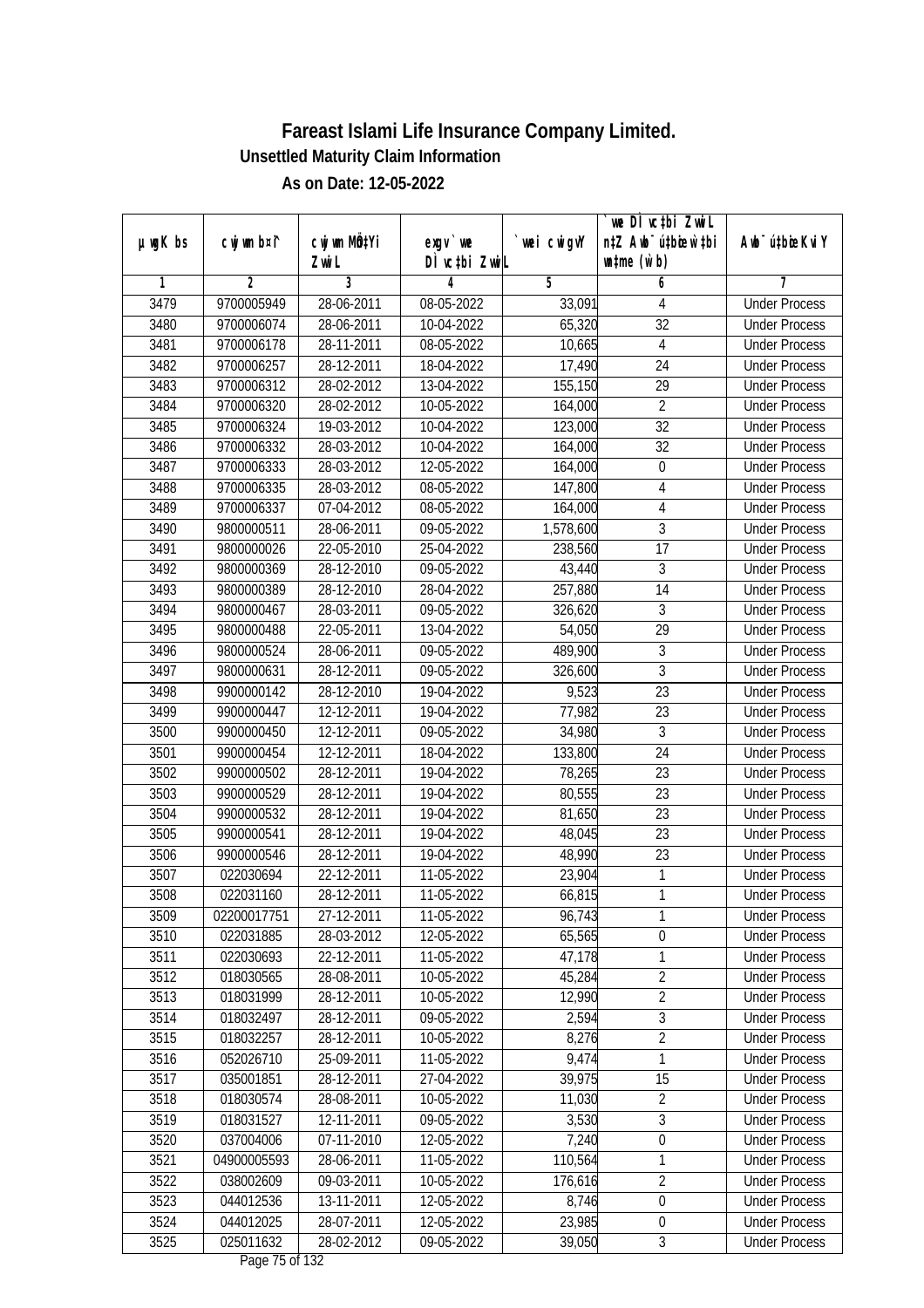| cwj wm b¤i^<br>`wei cwigvY<br>Awb <sup>-</sup> ú‡bioeKviY<br>$µ$ ug $K$ bs<br>exgy `we<br>DÌ vctbi ZwiL<br>$\n  untime\n  (u`b)\n$<br>Zwi L<br>3<br>$\overline{2}$<br>$\overline{5}$<br>6<br>1<br>4<br>7<br>3526<br>025011611<br>28-12-2011<br>09-05-2022<br>3<br><b>Under Process</b><br>39,975<br>$\overline{3}$<br>3527<br>28-12-2011<br>$09-05-2022$<br>39,975<br>025011609<br><b>Under Process</b><br>$\overline{3}$<br>3528<br>025011528<br>28-12-2011<br>09-05-2022<br>34,193<br><b>Under Process</b><br>$\overline{3}$<br>3529<br>025011612<br>28-12-2011<br>09-05-2022<br>17,911<br><b>Under Process</b><br>$\overline{3}$<br>3530<br>025011191<br>27-08-2011<br>09-05-2022<br>15,994<br><b>Under Process</b><br>3<br>3531<br>025010875<br>15-05-2011<br>09-05-2022<br>8,043<br><b>Under Process</b><br>$\overline{7}$<br>3532<br>044012285<br>09-10-2011<br>$05-05-2022$<br>27,402<br><b>Under Process</b><br>$\overline{7}$<br>3533<br>044012456<br>20-11-2011<br>05-05-2022<br>65,030<br><b>Under Process</b><br>$\overline{7}$<br>3534<br>044013114<br>28-03-2012<br>05-05-2022<br>12,623<br><b>Under Process</b><br>3<br>3535<br>043037231<br>28-01-2012<br>09-05-2022<br>58,330<br><b>Under Process</b><br>57,980<br>1<br>3536<br>022031656<br>28-12-2011<br>11-05-2022<br><b>Under Process</b><br>21,572<br>1<br>3537<br>022031151<br>01-12-2011<br>11-05-2022<br><b>Under Process</b><br>3538<br>32,171<br>1<br>022028551<br>18-04-2011<br>11-05-2022<br><b>Under Process</b><br>3539<br>022029353<br>08-05-2022<br>$\sqrt{4}$<br>18-05-2011<br>35,395<br><b>Under Process</b><br>1<br>3540<br>022030915<br>28-12-2011<br>11-05-2022<br>30,191<br><b>Under Process</b><br>1<br>3541<br>022030910<br>28-12-2011<br>11-05-2022<br>18,132<br><b>Under Process</b><br>3542<br>32<br>28-12-2011<br>10-04-2022<br>39,975<br>012009977<br><b>Under Process</b><br>32<br>3543<br>012006529<br>28-01-2010<br>10,860<br>10-04-2022<br><b>Under Process</b><br>32<br>3544<br>28-12-2011<br>10-04-2022<br>18,924<br>012009957<br><b>Under Process</b><br>3545<br>32<br>012010279<br>28-02-2012<br>10-04-2022<br>80,420<br><b>Under Process</b><br>22<br>3546<br>045023376<br>28-12-2011<br>20-04-2022<br>147,966<br><b>Under Process</b><br>3547<br>3<br>030020005<br>26-06-2011<br>09-05-2022<br>31,281<br><b>Under Process</b><br>3<br>95,940<br>3548<br>030020697<br>16-10-2011<br>09-05-2022<br><b>Under Process</b><br>$\overline{3}$<br>3549<br>16-10-2011<br>09-05-2022<br>111,930<br>030020698<br><b>Under Process</b><br>$\overline{3}$<br>3550<br>030021054<br>27-10-2011<br>09-05-2022<br>79,950<br><b>Under Process</b><br>$\overline{2}$<br>3551<br>043036551<br>28-12-2011<br>10-05-2022<br>30,960<br><b>Under Process</b><br>3552<br>024050392<br>18-12-2011<br>12-05-2022<br>59,543<br>$\boldsymbol{0}$<br><b>Under Process</b><br>1<br>3553<br>28-12-2011<br>12,340<br>022030878<br>11-05-2022<br><b>Under Process</b><br>3554<br>1<br>022030819<br>24-11-2011<br>11-05-2022<br>16,368<br><b>Under Process</b><br>3555<br>81,611<br>$\overline{4}$<br>022031871<br>28-03-2012<br>08-05-2022<br><b>Under Process</b><br>3556<br>022030215<br>24-10-2011<br>11-05-2022<br>24,733<br><b>Under Process</b><br>1<br>030021358<br>28-12-2011<br>39,425<br>0<br>3557<br>12-05-2022<br><b>Under Process</b><br>$\boldsymbol{0}$<br>3558<br>005007031<br>28-12-2011<br>12-05-2022<br>50,202<br><b>Under Process</b><br>1<br>3559<br>021080972<br>94,920<br>25-02-2012<br>11-05-2022<br><b>Under Process</b><br>3560<br>43,590<br>1<br>021079188<br>26-12-2011<br>11-05-2022<br><b>Under Process</b><br>09-10-2011<br>53,235<br>3561<br>021078255<br>11-05-2022<br>1<br><b>Under Process</b><br>021080784<br>95,940<br>1<br>3562<br>28-12-2011<br>11-05-2022<br><b>Under Process</b><br>1<br>3563<br>021079912<br>124,930<br>28-12-2011<br>11-05-2022<br><b>Under Process</b><br>95,940<br>1<br>3564<br>021080032<br>28-12-2011<br>11-05-2022<br><b>Under Process</b><br>3565<br>40,150<br>$\boldsymbol{0}$<br>024039414<br>28-01-2012<br>12-05-2022<br><b>Under Process</b><br>3566<br>024039205<br>28-12-2011<br>12-05-2022<br>173,352<br>$\boldsymbol{0}$<br><b>Under Process</b><br>28-12-2011<br>$\boldsymbol{0}$<br>3567<br>024039284<br>12-05-2022<br>30,887<br><b>Under Process</b><br>3568<br>024039206<br>28-12-2011<br>$12 - 05 - 2022$<br>16,252<br>$\boldsymbol{0}$<br><b>Under Process</b><br>$\overline{2}$<br>5,515<br>3569<br>030021407<br>21-12-2011<br>10-05-2022<br><b>Under Process</b><br>$\overline{3}$<br>3570<br>11,835<br>043037238<br>13-02-2012<br>09-05-2022<br><b>Under Process</b><br>1<br>3571<br>18,978<br>040007590<br>28-11-2011<br>11-05-2022<br><b>Under Process</b><br>3572<br>040007692<br>36,849<br>28-12-2011<br>11-05-2022<br>1<br><b>Under Process</b> |  |                           |  | we DI vctbi ZwiL                 |  |
|---------------------------------------------------------------------------------------------------------------------------------------------------------------------------------------------------------------------------------------------------------------------------------------------------------------------------------------------------------------------------------------------------------------------------------------------------------------------------------------------------------------------------------------------------------------------------------------------------------------------------------------------------------------------------------------------------------------------------------------------------------------------------------------------------------------------------------------------------------------------------------------------------------------------------------------------------------------------------------------------------------------------------------------------------------------------------------------------------------------------------------------------------------------------------------------------------------------------------------------------------------------------------------------------------------------------------------------------------------------------------------------------------------------------------------------------------------------------------------------------------------------------------------------------------------------------------------------------------------------------------------------------------------------------------------------------------------------------------------------------------------------------------------------------------------------------------------------------------------------------------------------------------------------------------------------------------------------------------------------------------------------------------------------------------------------------------------------------------------------------------------------------------------------------------------------------------------------------------------------------------------------------------------------------------------------------------------------------------------------------------------------------------------------------------------------------------------------------------------------------------------------------------------------------------------------------------------------------------------------------------------------------------------------------------------------------------------------------------------------------------------------------------------------------------------------------------------------------------------------------------------------------------------------------------------------------------------------------------------------------------------------------------------------------------------------------------------------------------------------------------------------------------------------------------------------------------------------------------------------------------------------------------------------------------------------------------------------------------------------------------------------------------------------------------------------------------------------------------------------------------------------------------------------------------------------------------------------------------------------------------------------------------------------------------------------------------------------------------------------------------------------------------------------------------------------------------------------------------------------------------------------------------------------------------------------------------------------------------------------------------------------------------------------------------------------------------------------------------------------------------------------------------------------------------------------------------------------------------------------------------------------------------------------------------------------------------------------------------------------------------------------------------------------------------------------------------------------------------------------------------------------------------------------------------------------------------------------------------------------------------------------------------------------------------------------------------------------------------------------------------------------------------------------------------------------|--|---------------------------|--|----------------------------------|--|
|                                                                                                                                                                                                                                                                                                                                                                                                                                                                                                                                                                                                                                                                                                                                                                                                                                                                                                                                                                                                                                                                                                                                                                                                                                                                                                                                                                                                                                                                                                                                                                                                                                                                                                                                                                                                                                                                                                                                                                                                                                                                                                                                                                                                                                                                                                                                                                                                                                                                                                                                                                                                                                                                                                                                                                                                                                                                                                                                                                                                                                                                                                                                                                                                                                                                                                                                                                                                                                                                                                                                                                                                                                                                                                                                                                                                                                                                                                                                                                                                                                                                                                                                                                                                                                                                                                                                                                                                                                                                                                                                                                                                                                                                                                                                                                                                               |  | cwj wm MQ <sup>1</sup> Yi |  | n‡Z Awb <sup>-</sup> ú‡bicen`‡bi |  |
|                                                                                                                                                                                                                                                                                                                                                                                                                                                                                                                                                                                                                                                                                                                                                                                                                                                                                                                                                                                                                                                                                                                                                                                                                                                                                                                                                                                                                                                                                                                                                                                                                                                                                                                                                                                                                                                                                                                                                                                                                                                                                                                                                                                                                                                                                                                                                                                                                                                                                                                                                                                                                                                                                                                                                                                                                                                                                                                                                                                                                                                                                                                                                                                                                                                                                                                                                                                                                                                                                                                                                                                                                                                                                                                                                                                                                                                                                                                                                                                                                                                                                                                                                                                                                                                                                                                                                                                                                                                                                                                                                                                                                                                                                                                                                                                                               |  |                           |  |                                  |  |
|                                                                                                                                                                                                                                                                                                                                                                                                                                                                                                                                                                                                                                                                                                                                                                                                                                                                                                                                                                                                                                                                                                                                                                                                                                                                                                                                                                                                                                                                                                                                                                                                                                                                                                                                                                                                                                                                                                                                                                                                                                                                                                                                                                                                                                                                                                                                                                                                                                                                                                                                                                                                                                                                                                                                                                                                                                                                                                                                                                                                                                                                                                                                                                                                                                                                                                                                                                                                                                                                                                                                                                                                                                                                                                                                                                                                                                                                                                                                                                                                                                                                                                                                                                                                                                                                                                                                                                                                                                                                                                                                                                                                                                                                                                                                                                                                               |  |                           |  |                                  |  |
|                                                                                                                                                                                                                                                                                                                                                                                                                                                                                                                                                                                                                                                                                                                                                                                                                                                                                                                                                                                                                                                                                                                                                                                                                                                                                                                                                                                                                                                                                                                                                                                                                                                                                                                                                                                                                                                                                                                                                                                                                                                                                                                                                                                                                                                                                                                                                                                                                                                                                                                                                                                                                                                                                                                                                                                                                                                                                                                                                                                                                                                                                                                                                                                                                                                                                                                                                                                                                                                                                                                                                                                                                                                                                                                                                                                                                                                                                                                                                                                                                                                                                                                                                                                                                                                                                                                                                                                                                                                                                                                                                                                                                                                                                                                                                                                                               |  |                           |  |                                  |  |
|                                                                                                                                                                                                                                                                                                                                                                                                                                                                                                                                                                                                                                                                                                                                                                                                                                                                                                                                                                                                                                                                                                                                                                                                                                                                                                                                                                                                                                                                                                                                                                                                                                                                                                                                                                                                                                                                                                                                                                                                                                                                                                                                                                                                                                                                                                                                                                                                                                                                                                                                                                                                                                                                                                                                                                                                                                                                                                                                                                                                                                                                                                                                                                                                                                                                                                                                                                                                                                                                                                                                                                                                                                                                                                                                                                                                                                                                                                                                                                                                                                                                                                                                                                                                                                                                                                                                                                                                                                                                                                                                                                                                                                                                                                                                                                                                               |  |                           |  |                                  |  |
|                                                                                                                                                                                                                                                                                                                                                                                                                                                                                                                                                                                                                                                                                                                                                                                                                                                                                                                                                                                                                                                                                                                                                                                                                                                                                                                                                                                                                                                                                                                                                                                                                                                                                                                                                                                                                                                                                                                                                                                                                                                                                                                                                                                                                                                                                                                                                                                                                                                                                                                                                                                                                                                                                                                                                                                                                                                                                                                                                                                                                                                                                                                                                                                                                                                                                                                                                                                                                                                                                                                                                                                                                                                                                                                                                                                                                                                                                                                                                                                                                                                                                                                                                                                                                                                                                                                                                                                                                                                                                                                                                                                                                                                                                                                                                                                                               |  |                           |  |                                  |  |
|                                                                                                                                                                                                                                                                                                                                                                                                                                                                                                                                                                                                                                                                                                                                                                                                                                                                                                                                                                                                                                                                                                                                                                                                                                                                                                                                                                                                                                                                                                                                                                                                                                                                                                                                                                                                                                                                                                                                                                                                                                                                                                                                                                                                                                                                                                                                                                                                                                                                                                                                                                                                                                                                                                                                                                                                                                                                                                                                                                                                                                                                                                                                                                                                                                                                                                                                                                                                                                                                                                                                                                                                                                                                                                                                                                                                                                                                                                                                                                                                                                                                                                                                                                                                                                                                                                                                                                                                                                                                                                                                                                                                                                                                                                                                                                                                               |  |                           |  |                                  |  |
|                                                                                                                                                                                                                                                                                                                                                                                                                                                                                                                                                                                                                                                                                                                                                                                                                                                                                                                                                                                                                                                                                                                                                                                                                                                                                                                                                                                                                                                                                                                                                                                                                                                                                                                                                                                                                                                                                                                                                                                                                                                                                                                                                                                                                                                                                                                                                                                                                                                                                                                                                                                                                                                                                                                                                                                                                                                                                                                                                                                                                                                                                                                                                                                                                                                                                                                                                                                                                                                                                                                                                                                                                                                                                                                                                                                                                                                                                                                                                                                                                                                                                                                                                                                                                                                                                                                                                                                                                                                                                                                                                                                                                                                                                                                                                                                                               |  |                           |  |                                  |  |
|                                                                                                                                                                                                                                                                                                                                                                                                                                                                                                                                                                                                                                                                                                                                                                                                                                                                                                                                                                                                                                                                                                                                                                                                                                                                                                                                                                                                                                                                                                                                                                                                                                                                                                                                                                                                                                                                                                                                                                                                                                                                                                                                                                                                                                                                                                                                                                                                                                                                                                                                                                                                                                                                                                                                                                                                                                                                                                                                                                                                                                                                                                                                                                                                                                                                                                                                                                                                                                                                                                                                                                                                                                                                                                                                                                                                                                                                                                                                                                                                                                                                                                                                                                                                                                                                                                                                                                                                                                                                                                                                                                                                                                                                                                                                                                                                               |  |                           |  |                                  |  |
|                                                                                                                                                                                                                                                                                                                                                                                                                                                                                                                                                                                                                                                                                                                                                                                                                                                                                                                                                                                                                                                                                                                                                                                                                                                                                                                                                                                                                                                                                                                                                                                                                                                                                                                                                                                                                                                                                                                                                                                                                                                                                                                                                                                                                                                                                                                                                                                                                                                                                                                                                                                                                                                                                                                                                                                                                                                                                                                                                                                                                                                                                                                                                                                                                                                                                                                                                                                                                                                                                                                                                                                                                                                                                                                                                                                                                                                                                                                                                                                                                                                                                                                                                                                                                                                                                                                                                                                                                                                                                                                                                                                                                                                                                                                                                                                                               |  |                           |  |                                  |  |
|                                                                                                                                                                                                                                                                                                                                                                                                                                                                                                                                                                                                                                                                                                                                                                                                                                                                                                                                                                                                                                                                                                                                                                                                                                                                                                                                                                                                                                                                                                                                                                                                                                                                                                                                                                                                                                                                                                                                                                                                                                                                                                                                                                                                                                                                                                                                                                                                                                                                                                                                                                                                                                                                                                                                                                                                                                                                                                                                                                                                                                                                                                                                                                                                                                                                                                                                                                                                                                                                                                                                                                                                                                                                                                                                                                                                                                                                                                                                                                                                                                                                                                                                                                                                                                                                                                                                                                                                                                                                                                                                                                                                                                                                                                                                                                                                               |  |                           |  |                                  |  |
|                                                                                                                                                                                                                                                                                                                                                                                                                                                                                                                                                                                                                                                                                                                                                                                                                                                                                                                                                                                                                                                                                                                                                                                                                                                                                                                                                                                                                                                                                                                                                                                                                                                                                                                                                                                                                                                                                                                                                                                                                                                                                                                                                                                                                                                                                                                                                                                                                                                                                                                                                                                                                                                                                                                                                                                                                                                                                                                                                                                                                                                                                                                                                                                                                                                                                                                                                                                                                                                                                                                                                                                                                                                                                                                                                                                                                                                                                                                                                                                                                                                                                                                                                                                                                                                                                                                                                                                                                                                                                                                                                                                                                                                                                                                                                                                                               |  |                           |  |                                  |  |
|                                                                                                                                                                                                                                                                                                                                                                                                                                                                                                                                                                                                                                                                                                                                                                                                                                                                                                                                                                                                                                                                                                                                                                                                                                                                                                                                                                                                                                                                                                                                                                                                                                                                                                                                                                                                                                                                                                                                                                                                                                                                                                                                                                                                                                                                                                                                                                                                                                                                                                                                                                                                                                                                                                                                                                                                                                                                                                                                                                                                                                                                                                                                                                                                                                                                                                                                                                                                                                                                                                                                                                                                                                                                                                                                                                                                                                                                                                                                                                                                                                                                                                                                                                                                                                                                                                                                                                                                                                                                                                                                                                                                                                                                                                                                                                                                               |  |                           |  |                                  |  |
|                                                                                                                                                                                                                                                                                                                                                                                                                                                                                                                                                                                                                                                                                                                                                                                                                                                                                                                                                                                                                                                                                                                                                                                                                                                                                                                                                                                                                                                                                                                                                                                                                                                                                                                                                                                                                                                                                                                                                                                                                                                                                                                                                                                                                                                                                                                                                                                                                                                                                                                                                                                                                                                                                                                                                                                                                                                                                                                                                                                                                                                                                                                                                                                                                                                                                                                                                                                                                                                                                                                                                                                                                                                                                                                                                                                                                                                                                                                                                                                                                                                                                                                                                                                                                                                                                                                                                                                                                                                                                                                                                                                                                                                                                                                                                                                                               |  |                           |  |                                  |  |
|                                                                                                                                                                                                                                                                                                                                                                                                                                                                                                                                                                                                                                                                                                                                                                                                                                                                                                                                                                                                                                                                                                                                                                                                                                                                                                                                                                                                                                                                                                                                                                                                                                                                                                                                                                                                                                                                                                                                                                                                                                                                                                                                                                                                                                                                                                                                                                                                                                                                                                                                                                                                                                                                                                                                                                                                                                                                                                                                                                                                                                                                                                                                                                                                                                                                                                                                                                                                                                                                                                                                                                                                                                                                                                                                                                                                                                                                                                                                                                                                                                                                                                                                                                                                                                                                                                                                                                                                                                                                                                                                                                                                                                                                                                                                                                                                               |  |                           |  |                                  |  |
|                                                                                                                                                                                                                                                                                                                                                                                                                                                                                                                                                                                                                                                                                                                                                                                                                                                                                                                                                                                                                                                                                                                                                                                                                                                                                                                                                                                                                                                                                                                                                                                                                                                                                                                                                                                                                                                                                                                                                                                                                                                                                                                                                                                                                                                                                                                                                                                                                                                                                                                                                                                                                                                                                                                                                                                                                                                                                                                                                                                                                                                                                                                                                                                                                                                                                                                                                                                                                                                                                                                                                                                                                                                                                                                                                                                                                                                                                                                                                                                                                                                                                                                                                                                                                                                                                                                                                                                                                                                                                                                                                                                                                                                                                                                                                                                                               |  |                           |  |                                  |  |
|                                                                                                                                                                                                                                                                                                                                                                                                                                                                                                                                                                                                                                                                                                                                                                                                                                                                                                                                                                                                                                                                                                                                                                                                                                                                                                                                                                                                                                                                                                                                                                                                                                                                                                                                                                                                                                                                                                                                                                                                                                                                                                                                                                                                                                                                                                                                                                                                                                                                                                                                                                                                                                                                                                                                                                                                                                                                                                                                                                                                                                                                                                                                                                                                                                                                                                                                                                                                                                                                                                                                                                                                                                                                                                                                                                                                                                                                                                                                                                                                                                                                                                                                                                                                                                                                                                                                                                                                                                                                                                                                                                                                                                                                                                                                                                                                               |  |                           |  |                                  |  |
|                                                                                                                                                                                                                                                                                                                                                                                                                                                                                                                                                                                                                                                                                                                                                                                                                                                                                                                                                                                                                                                                                                                                                                                                                                                                                                                                                                                                                                                                                                                                                                                                                                                                                                                                                                                                                                                                                                                                                                                                                                                                                                                                                                                                                                                                                                                                                                                                                                                                                                                                                                                                                                                                                                                                                                                                                                                                                                                                                                                                                                                                                                                                                                                                                                                                                                                                                                                                                                                                                                                                                                                                                                                                                                                                                                                                                                                                                                                                                                                                                                                                                                                                                                                                                                                                                                                                                                                                                                                                                                                                                                                                                                                                                                                                                                                                               |  |                           |  |                                  |  |
|                                                                                                                                                                                                                                                                                                                                                                                                                                                                                                                                                                                                                                                                                                                                                                                                                                                                                                                                                                                                                                                                                                                                                                                                                                                                                                                                                                                                                                                                                                                                                                                                                                                                                                                                                                                                                                                                                                                                                                                                                                                                                                                                                                                                                                                                                                                                                                                                                                                                                                                                                                                                                                                                                                                                                                                                                                                                                                                                                                                                                                                                                                                                                                                                                                                                                                                                                                                                                                                                                                                                                                                                                                                                                                                                                                                                                                                                                                                                                                                                                                                                                                                                                                                                                                                                                                                                                                                                                                                                                                                                                                                                                                                                                                                                                                                                               |  |                           |  |                                  |  |
|                                                                                                                                                                                                                                                                                                                                                                                                                                                                                                                                                                                                                                                                                                                                                                                                                                                                                                                                                                                                                                                                                                                                                                                                                                                                                                                                                                                                                                                                                                                                                                                                                                                                                                                                                                                                                                                                                                                                                                                                                                                                                                                                                                                                                                                                                                                                                                                                                                                                                                                                                                                                                                                                                                                                                                                                                                                                                                                                                                                                                                                                                                                                                                                                                                                                                                                                                                                                                                                                                                                                                                                                                                                                                                                                                                                                                                                                                                                                                                                                                                                                                                                                                                                                                                                                                                                                                                                                                                                                                                                                                                                                                                                                                                                                                                                                               |  |                           |  |                                  |  |
|                                                                                                                                                                                                                                                                                                                                                                                                                                                                                                                                                                                                                                                                                                                                                                                                                                                                                                                                                                                                                                                                                                                                                                                                                                                                                                                                                                                                                                                                                                                                                                                                                                                                                                                                                                                                                                                                                                                                                                                                                                                                                                                                                                                                                                                                                                                                                                                                                                                                                                                                                                                                                                                                                                                                                                                                                                                                                                                                                                                                                                                                                                                                                                                                                                                                                                                                                                                                                                                                                                                                                                                                                                                                                                                                                                                                                                                                                                                                                                                                                                                                                                                                                                                                                                                                                                                                                                                                                                                                                                                                                                                                                                                                                                                                                                                                               |  |                           |  |                                  |  |
|                                                                                                                                                                                                                                                                                                                                                                                                                                                                                                                                                                                                                                                                                                                                                                                                                                                                                                                                                                                                                                                                                                                                                                                                                                                                                                                                                                                                                                                                                                                                                                                                                                                                                                                                                                                                                                                                                                                                                                                                                                                                                                                                                                                                                                                                                                                                                                                                                                                                                                                                                                                                                                                                                                                                                                                                                                                                                                                                                                                                                                                                                                                                                                                                                                                                                                                                                                                                                                                                                                                                                                                                                                                                                                                                                                                                                                                                                                                                                                                                                                                                                                                                                                                                                                                                                                                                                                                                                                                                                                                                                                                                                                                                                                                                                                                                               |  |                           |  |                                  |  |
|                                                                                                                                                                                                                                                                                                                                                                                                                                                                                                                                                                                                                                                                                                                                                                                                                                                                                                                                                                                                                                                                                                                                                                                                                                                                                                                                                                                                                                                                                                                                                                                                                                                                                                                                                                                                                                                                                                                                                                                                                                                                                                                                                                                                                                                                                                                                                                                                                                                                                                                                                                                                                                                                                                                                                                                                                                                                                                                                                                                                                                                                                                                                                                                                                                                                                                                                                                                                                                                                                                                                                                                                                                                                                                                                                                                                                                                                                                                                                                                                                                                                                                                                                                                                                                                                                                                                                                                                                                                                                                                                                                                                                                                                                                                                                                                                               |  |                           |  |                                  |  |
|                                                                                                                                                                                                                                                                                                                                                                                                                                                                                                                                                                                                                                                                                                                                                                                                                                                                                                                                                                                                                                                                                                                                                                                                                                                                                                                                                                                                                                                                                                                                                                                                                                                                                                                                                                                                                                                                                                                                                                                                                                                                                                                                                                                                                                                                                                                                                                                                                                                                                                                                                                                                                                                                                                                                                                                                                                                                                                                                                                                                                                                                                                                                                                                                                                                                                                                                                                                                                                                                                                                                                                                                                                                                                                                                                                                                                                                                                                                                                                                                                                                                                                                                                                                                                                                                                                                                                                                                                                                                                                                                                                                                                                                                                                                                                                                                               |  |                           |  |                                  |  |
|                                                                                                                                                                                                                                                                                                                                                                                                                                                                                                                                                                                                                                                                                                                                                                                                                                                                                                                                                                                                                                                                                                                                                                                                                                                                                                                                                                                                                                                                                                                                                                                                                                                                                                                                                                                                                                                                                                                                                                                                                                                                                                                                                                                                                                                                                                                                                                                                                                                                                                                                                                                                                                                                                                                                                                                                                                                                                                                                                                                                                                                                                                                                                                                                                                                                                                                                                                                                                                                                                                                                                                                                                                                                                                                                                                                                                                                                                                                                                                                                                                                                                                                                                                                                                                                                                                                                                                                                                                                                                                                                                                                                                                                                                                                                                                                                               |  |                           |  |                                  |  |
|                                                                                                                                                                                                                                                                                                                                                                                                                                                                                                                                                                                                                                                                                                                                                                                                                                                                                                                                                                                                                                                                                                                                                                                                                                                                                                                                                                                                                                                                                                                                                                                                                                                                                                                                                                                                                                                                                                                                                                                                                                                                                                                                                                                                                                                                                                                                                                                                                                                                                                                                                                                                                                                                                                                                                                                                                                                                                                                                                                                                                                                                                                                                                                                                                                                                                                                                                                                                                                                                                                                                                                                                                                                                                                                                                                                                                                                                                                                                                                                                                                                                                                                                                                                                                                                                                                                                                                                                                                                                                                                                                                                                                                                                                                                                                                                                               |  |                           |  |                                  |  |
|                                                                                                                                                                                                                                                                                                                                                                                                                                                                                                                                                                                                                                                                                                                                                                                                                                                                                                                                                                                                                                                                                                                                                                                                                                                                                                                                                                                                                                                                                                                                                                                                                                                                                                                                                                                                                                                                                                                                                                                                                                                                                                                                                                                                                                                                                                                                                                                                                                                                                                                                                                                                                                                                                                                                                                                                                                                                                                                                                                                                                                                                                                                                                                                                                                                                                                                                                                                                                                                                                                                                                                                                                                                                                                                                                                                                                                                                                                                                                                                                                                                                                                                                                                                                                                                                                                                                                                                                                                                                                                                                                                                                                                                                                                                                                                                                               |  |                           |  |                                  |  |
|                                                                                                                                                                                                                                                                                                                                                                                                                                                                                                                                                                                                                                                                                                                                                                                                                                                                                                                                                                                                                                                                                                                                                                                                                                                                                                                                                                                                                                                                                                                                                                                                                                                                                                                                                                                                                                                                                                                                                                                                                                                                                                                                                                                                                                                                                                                                                                                                                                                                                                                                                                                                                                                                                                                                                                                                                                                                                                                                                                                                                                                                                                                                                                                                                                                                                                                                                                                                                                                                                                                                                                                                                                                                                                                                                                                                                                                                                                                                                                                                                                                                                                                                                                                                                                                                                                                                                                                                                                                                                                                                                                                                                                                                                                                                                                                                               |  |                           |  |                                  |  |
|                                                                                                                                                                                                                                                                                                                                                                                                                                                                                                                                                                                                                                                                                                                                                                                                                                                                                                                                                                                                                                                                                                                                                                                                                                                                                                                                                                                                                                                                                                                                                                                                                                                                                                                                                                                                                                                                                                                                                                                                                                                                                                                                                                                                                                                                                                                                                                                                                                                                                                                                                                                                                                                                                                                                                                                                                                                                                                                                                                                                                                                                                                                                                                                                                                                                                                                                                                                                                                                                                                                                                                                                                                                                                                                                                                                                                                                                                                                                                                                                                                                                                                                                                                                                                                                                                                                                                                                                                                                                                                                                                                                                                                                                                                                                                                                                               |  |                           |  |                                  |  |
|                                                                                                                                                                                                                                                                                                                                                                                                                                                                                                                                                                                                                                                                                                                                                                                                                                                                                                                                                                                                                                                                                                                                                                                                                                                                                                                                                                                                                                                                                                                                                                                                                                                                                                                                                                                                                                                                                                                                                                                                                                                                                                                                                                                                                                                                                                                                                                                                                                                                                                                                                                                                                                                                                                                                                                                                                                                                                                                                                                                                                                                                                                                                                                                                                                                                                                                                                                                                                                                                                                                                                                                                                                                                                                                                                                                                                                                                                                                                                                                                                                                                                                                                                                                                                                                                                                                                                                                                                                                                                                                                                                                                                                                                                                                                                                                                               |  |                           |  |                                  |  |
|                                                                                                                                                                                                                                                                                                                                                                                                                                                                                                                                                                                                                                                                                                                                                                                                                                                                                                                                                                                                                                                                                                                                                                                                                                                                                                                                                                                                                                                                                                                                                                                                                                                                                                                                                                                                                                                                                                                                                                                                                                                                                                                                                                                                                                                                                                                                                                                                                                                                                                                                                                                                                                                                                                                                                                                                                                                                                                                                                                                                                                                                                                                                                                                                                                                                                                                                                                                                                                                                                                                                                                                                                                                                                                                                                                                                                                                                                                                                                                                                                                                                                                                                                                                                                                                                                                                                                                                                                                                                                                                                                                                                                                                                                                                                                                                                               |  |                           |  |                                  |  |
|                                                                                                                                                                                                                                                                                                                                                                                                                                                                                                                                                                                                                                                                                                                                                                                                                                                                                                                                                                                                                                                                                                                                                                                                                                                                                                                                                                                                                                                                                                                                                                                                                                                                                                                                                                                                                                                                                                                                                                                                                                                                                                                                                                                                                                                                                                                                                                                                                                                                                                                                                                                                                                                                                                                                                                                                                                                                                                                                                                                                                                                                                                                                                                                                                                                                                                                                                                                                                                                                                                                                                                                                                                                                                                                                                                                                                                                                                                                                                                                                                                                                                                                                                                                                                                                                                                                                                                                                                                                                                                                                                                                                                                                                                                                                                                                                               |  |                           |  |                                  |  |
|                                                                                                                                                                                                                                                                                                                                                                                                                                                                                                                                                                                                                                                                                                                                                                                                                                                                                                                                                                                                                                                                                                                                                                                                                                                                                                                                                                                                                                                                                                                                                                                                                                                                                                                                                                                                                                                                                                                                                                                                                                                                                                                                                                                                                                                                                                                                                                                                                                                                                                                                                                                                                                                                                                                                                                                                                                                                                                                                                                                                                                                                                                                                                                                                                                                                                                                                                                                                                                                                                                                                                                                                                                                                                                                                                                                                                                                                                                                                                                                                                                                                                                                                                                                                                                                                                                                                                                                                                                                                                                                                                                                                                                                                                                                                                                                                               |  |                           |  |                                  |  |
|                                                                                                                                                                                                                                                                                                                                                                                                                                                                                                                                                                                                                                                                                                                                                                                                                                                                                                                                                                                                                                                                                                                                                                                                                                                                                                                                                                                                                                                                                                                                                                                                                                                                                                                                                                                                                                                                                                                                                                                                                                                                                                                                                                                                                                                                                                                                                                                                                                                                                                                                                                                                                                                                                                                                                                                                                                                                                                                                                                                                                                                                                                                                                                                                                                                                                                                                                                                                                                                                                                                                                                                                                                                                                                                                                                                                                                                                                                                                                                                                                                                                                                                                                                                                                                                                                                                                                                                                                                                                                                                                                                                                                                                                                                                                                                                                               |  |                           |  |                                  |  |
|                                                                                                                                                                                                                                                                                                                                                                                                                                                                                                                                                                                                                                                                                                                                                                                                                                                                                                                                                                                                                                                                                                                                                                                                                                                                                                                                                                                                                                                                                                                                                                                                                                                                                                                                                                                                                                                                                                                                                                                                                                                                                                                                                                                                                                                                                                                                                                                                                                                                                                                                                                                                                                                                                                                                                                                                                                                                                                                                                                                                                                                                                                                                                                                                                                                                                                                                                                                                                                                                                                                                                                                                                                                                                                                                                                                                                                                                                                                                                                                                                                                                                                                                                                                                                                                                                                                                                                                                                                                                                                                                                                                                                                                                                                                                                                                                               |  |                           |  |                                  |  |
|                                                                                                                                                                                                                                                                                                                                                                                                                                                                                                                                                                                                                                                                                                                                                                                                                                                                                                                                                                                                                                                                                                                                                                                                                                                                                                                                                                                                                                                                                                                                                                                                                                                                                                                                                                                                                                                                                                                                                                                                                                                                                                                                                                                                                                                                                                                                                                                                                                                                                                                                                                                                                                                                                                                                                                                                                                                                                                                                                                                                                                                                                                                                                                                                                                                                                                                                                                                                                                                                                                                                                                                                                                                                                                                                                                                                                                                                                                                                                                                                                                                                                                                                                                                                                                                                                                                                                                                                                                                                                                                                                                                                                                                                                                                                                                                                               |  |                           |  |                                  |  |
|                                                                                                                                                                                                                                                                                                                                                                                                                                                                                                                                                                                                                                                                                                                                                                                                                                                                                                                                                                                                                                                                                                                                                                                                                                                                                                                                                                                                                                                                                                                                                                                                                                                                                                                                                                                                                                                                                                                                                                                                                                                                                                                                                                                                                                                                                                                                                                                                                                                                                                                                                                                                                                                                                                                                                                                                                                                                                                                                                                                                                                                                                                                                                                                                                                                                                                                                                                                                                                                                                                                                                                                                                                                                                                                                                                                                                                                                                                                                                                                                                                                                                                                                                                                                                                                                                                                                                                                                                                                                                                                                                                                                                                                                                                                                                                                                               |  |                           |  |                                  |  |
|                                                                                                                                                                                                                                                                                                                                                                                                                                                                                                                                                                                                                                                                                                                                                                                                                                                                                                                                                                                                                                                                                                                                                                                                                                                                                                                                                                                                                                                                                                                                                                                                                                                                                                                                                                                                                                                                                                                                                                                                                                                                                                                                                                                                                                                                                                                                                                                                                                                                                                                                                                                                                                                                                                                                                                                                                                                                                                                                                                                                                                                                                                                                                                                                                                                                                                                                                                                                                                                                                                                                                                                                                                                                                                                                                                                                                                                                                                                                                                                                                                                                                                                                                                                                                                                                                                                                                                                                                                                                                                                                                                                                                                                                                                                                                                                                               |  |                           |  |                                  |  |
|                                                                                                                                                                                                                                                                                                                                                                                                                                                                                                                                                                                                                                                                                                                                                                                                                                                                                                                                                                                                                                                                                                                                                                                                                                                                                                                                                                                                                                                                                                                                                                                                                                                                                                                                                                                                                                                                                                                                                                                                                                                                                                                                                                                                                                                                                                                                                                                                                                                                                                                                                                                                                                                                                                                                                                                                                                                                                                                                                                                                                                                                                                                                                                                                                                                                                                                                                                                                                                                                                                                                                                                                                                                                                                                                                                                                                                                                                                                                                                                                                                                                                                                                                                                                                                                                                                                                                                                                                                                                                                                                                                                                                                                                                                                                                                                                               |  |                           |  |                                  |  |
|                                                                                                                                                                                                                                                                                                                                                                                                                                                                                                                                                                                                                                                                                                                                                                                                                                                                                                                                                                                                                                                                                                                                                                                                                                                                                                                                                                                                                                                                                                                                                                                                                                                                                                                                                                                                                                                                                                                                                                                                                                                                                                                                                                                                                                                                                                                                                                                                                                                                                                                                                                                                                                                                                                                                                                                                                                                                                                                                                                                                                                                                                                                                                                                                                                                                                                                                                                                                                                                                                                                                                                                                                                                                                                                                                                                                                                                                                                                                                                                                                                                                                                                                                                                                                                                                                                                                                                                                                                                                                                                                                                                                                                                                                                                                                                                                               |  |                           |  |                                  |  |
|                                                                                                                                                                                                                                                                                                                                                                                                                                                                                                                                                                                                                                                                                                                                                                                                                                                                                                                                                                                                                                                                                                                                                                                                                                                                                                                                                                                                                                                                                                                                                                                                                                                                                                                                                                                                                                                                                                                                                                                                                                                                                                                                                                                                                                                                                                                                                                                                                                                                                                                                                                                                                                                                                                                                                                                                                                                                                                                                                                                                                                                                                                                                                                                                                                                                                                                                                                                                                                                                                                                                                                                                                                                                                                                                                                                                                                                                                                                                                                                                                                                                                                                                                                                                                                                                                                                                                                                                                                                                                                                                                                                                                                                                                                                                                                                                               |  |                           |  |                                  |  |
|                                                                                                                                                                                                                                                                                                                                                                                                                                                                                                                                                                                                                                                                                                                                                                                                                                                                                                                                                                                                                                                                                                                                                                                                                                                                                                                                                                                                                                                                                                                                                                                                                                                                                                                                                                                                                                                                                                                                                                                                                                                                                                                                                                                                                                                                                                                                                                                                                                                                                                                                                                                                                                                                                                                                                                                                                                                                                                                                                                                                                                                                                                                                                                                                                                                                                                                                                                                                                                                                                                                                                                                                                                                                                                                                                                                                                                                                                                                                                                                                                                                                                                                                                                                                                                                                                                                                                                                                                                                                                                                                                                                                                                                                                                                                                                                                               |  |                           |  |                                  |  |
|                                                                                                                                                                                                                                                                                                                                                                                                                                                                                                                                                                                                                                                                                                                                                                                                                                                                                                                                                                                                                                                                                                                                                                                                                                                                                                                                                                                                                                                                                                                                                                                                                                                                                                                                                                                                                                                                                                                                                                                                                                                                                                                                                                                                                                                                                                                                                                                                                                                                                                                                                                                                                                                                                                                                                                                                                                                                                                                                                                                                                                                                                                                                                                                                                                                                                                                                                                                                                                                                                                                                                                                                                                                                                                                                                                                                                                                                                                                                                                                                                                                                                                                                                                                                                                                                                                                                                                                                                                                                                                                                                                                                                                                                                                                                                                                                               |  |                           |  |                                  |  |
|                                                                                                                                                                                                                                                                                                                                                                                                                                                                                                                                                                                                                                                                                                                                                                                                                                                                                                                                                                                                                                                                                                                                                                                                                                                                                                                                                                                                                                                                                                                                                                                                                                                                                                                                                                                                                                                                                                                                                                                                                                                                                                                                                                                                                                                                                                                                                                                                                                                                                                                                                                                                                                                                                                                                                                                                                                                                                                                                                                                                                                                                                                                                                                                                                                                                                                                                                                                                                                                                                                                                                                                                                                                                                                                                                                                                                                                                                                                                                                                                                                                                                                                                                                                                                                                                                                                                                                                                                                                                                                                                                                                                                                                                                                                                                                                                               |  |                           |  |                                  |  |
|                                                                                                                                                                                                                                                                                                                                                                                                                                                                                                                                                                                                                                                                                                                                                                                                                                                                                                                                                                                                                                                                                                                                                                                                                                                                                                                                                                                                                                                                                                                                                                                                                                                                                                                                                                                                                                                                                                                                                                                                                                                                                                                                                                                                                                                                                                                                                                                                                                                                                                                                                                                                                                                                                                                                                                                                                                                                                                                                                                                                                                                                                                                                                                                                                                                                                                                                                                                                                                                                                                                                                                                                                                                                                                                                                                                                                                                                                                                                                                                                                                                                                                                                                                                                                                                                                                                                                                                                                                                                                                                                                                                                                                                                                                                                                                                                               |  |                           |  |                                  |  |
|                                                                                                                                                                                                                                                                                                                                                                                                                                                                                                                                                                                                                                                                                                                                                                                                                                                                                                                                                                                                                                                                                                                                                                                                                                                                                                                                                                                                                                                                                                                                                                                                                                                                                                                                                                                                                                                                                                                                                                                                                                                                                                                                                                                                                                                                                                                                                                                                                                                                                                                                                                                                                                                                                                                                                                                                                                                                                                                                                                                                                                                                                                                                                                                                                                                                                                                                                                                                                                                                                                                                                                                                                                                                                                                                                                                                                                                                                                                                                                                                                                                                                                                                                                                                                                                                                                                                                                                                                                                                                                                                                                                                                                                                                                                                                                                                               |  |                           |  |                                  |  |
|                                                                                                                                                                                                                                                                                                                                                                                                                                                                                                                                                                                                                                                                                                                                                                                                                                                                                                                                                                                                                                                                                                                                                                                                                                                                                                                                                                                                                                                                                                                                                                                                                                                                                                                                                                                                                                                                                                                                                                                                                                                                                                                                                                                                                                                                                                                                                                                                                                                                                                                                                                                                                                                                                                                                                                                                                                                                                                                                                                                                                                                                                                                                                                                                                                                                                                                                                                                                                                                                                                                                                                                                                                                                                                                                                                                                                                                                                                                                                                                                                                                                                                                                                                                                                                                                                                                                                                                                                                                                                                                                                                                                                                                                                                                                                                                                               |  |                           |  |                                  |  |
|                                                                                                                                                                                                                                                                                                                                                                                                                                                                                                                                                                                                                                                                                                                                                                                                                                                                                                                                                                                                                                                                                                                                                                                                                                                                                                                                                                                                                                                                                                                                                                                                                                                                                                                                                                                                                                                                                                                                                                                                                                                                                                                                                                                                                                                                                                                                                                                                                                                                                                                                                                                                                                                                                                                                                                                                                                                                                                                                                                                                                                                                                                                                                                                                                                                                                                                                                                                                                                                                                                                                                                                                                                                                                                                                                                                                                                                                                                                                                                                                                                                                                                                                                                                                                                                                                                                                                                                                                                                                                                                                                                                                                                                                                                                                                                                                               |  |                           |  |                                  |  |
|                                                                                                                                                                                                                                                                                                                                                                                                                                                                                                                                                                                                                                                                                                                                                                                                                                                                                                                                                                                                                                                                                                                                                                                                                                                                                                                                                                                                                                                                                                                                                                                                                                                                                                                                                                                                                                                                                                                                                                                                                                                                                                                                                                                                                                                                                                                                                                                                                                                                                                                                                                                                                                                                                                                                                                                                                                                                                                                                                                                                                                                                                                                                                                                                                                                                                                                                                                                                                                                                                                                                                                                                                                                                                                                                                                                                                                                                                                                                                                                                                                                                                                                                                                                                                                                                                                                                                                                                                                                                                                                                                                                                                                                                                                                                                                                                               |  |                           |  |                                  |  |
|                                                                                                                                                                                                                                                                                                                                                                                                                                                                                                                                                                                                                                                                                                                                                                                                                                                                                                                                                                                                                                                                                                                                                                                                                                                                                                                                                                                                                                                                                                                                                                                                                                                                                                                                                                                                                                                                                                                                                                                                                                                                                                                                                                                                                                                                                                                                                                                                                                                                                                                                                                                                                                                                                                                                                                                                                                                                                                                                                                                                                                                                                                                                                                                                                                                                                                                                                                                                                                                                                                                                                                                                                                                                                                                                                                                                                                                                                                                                                                                                                                                                                                                                                                                                                                                                                                                                                                                                                                                                                                                                                                                                                                                                                                                                                                                                               |  |                           |  |                                  |  |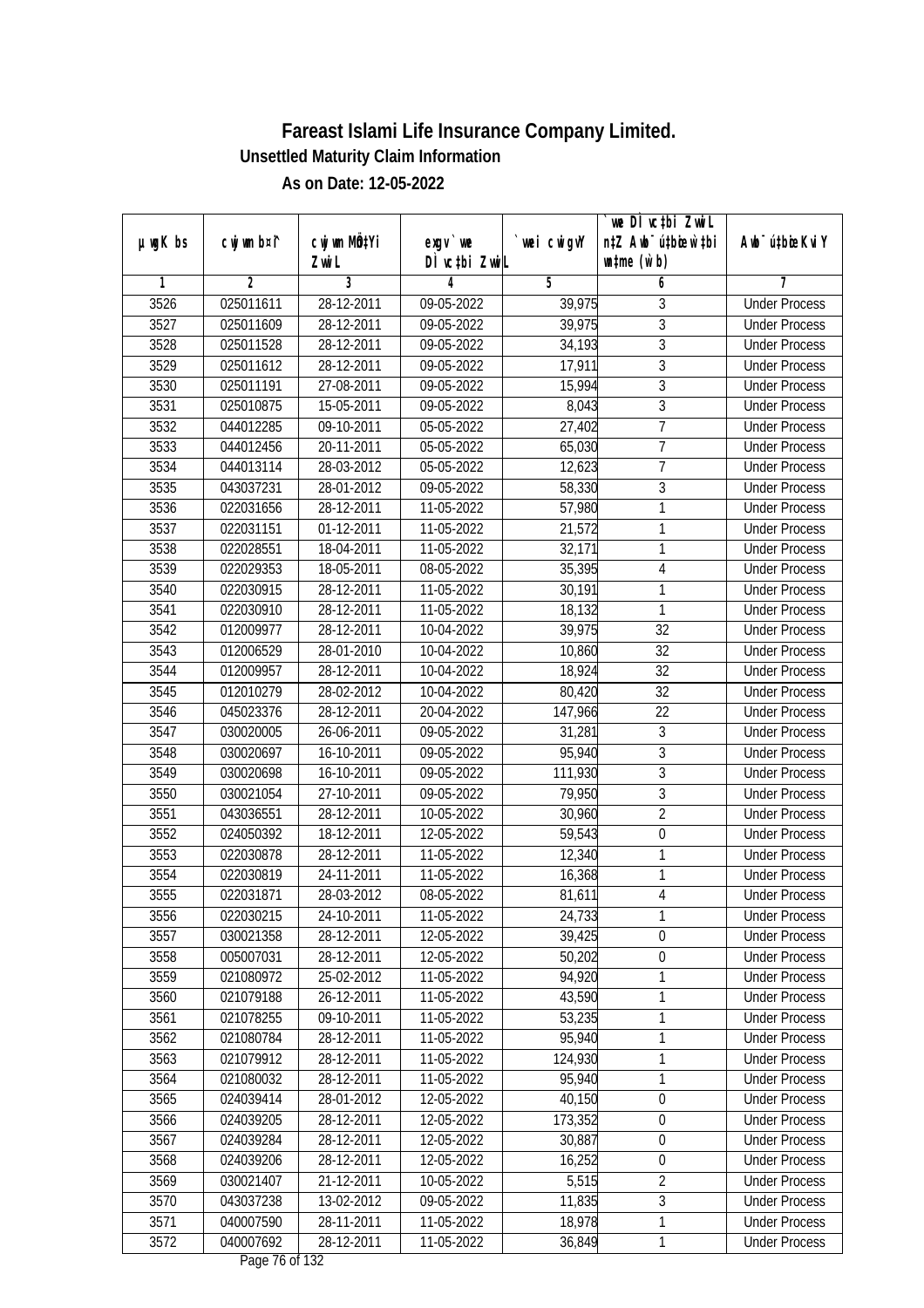|         |                |              |                  |                | we DI vctbi ZwiL                 |                             |
|---------|----------------|--------------|------------------|----------------|----------------------------------|-----------------------------|
| µwgK bs | cwj wm b¤i^    | cwj wm MQtYi | exgy `we         | `wei cwigvY    | n‡Z Awb <sup>-</sup> ú‡bicen`‡bi | Awb <sup>-</sup> ú‡bioeKviY |
|         |                | Zwi L        | DÌ vctbi ZwiL    |                | $\n  untime\n  (u`b)\n$          |                             |
| 1       | $\overline{2}$ | 3            | 4                | $\overline{5}$ | 6                                | 7                           |
| 3573    | 040007497      | 22-11-2011   | 11-05-2022       | 38,645         | 1                                | <b>Under Process</b>        |
| 3574    | 024040393      | 28-12-2011   | 11-05-2022       | 18,299         | 1                                | <b>Under Process</b>        |
| 3575    | 054008069      | 13-12-2011   | 10-05-2022       | 5,690          | $\overline{2}$                   | <b>Under Process</b>        |
| 3576    | 043032402      | 03-11-2010   | 10-05-2022       | 14,661         | $\overline{2}$                   | <b>Under Process</b>        |
| 3577    | 03400038945    | 27-03-2012   | 09-05-2022       | 122,376        | $\overline{3}$                   | <b>Under Process</b>        |
| 3578    | 034009982      | 21-03-2012   | 09-05-2022       | 192,573        | 3                                | <b>Under Process</b>        |
| 3579    | 011029700      | 28-06-2011   | $09 - 05 - 2022$ | 17,664         | $\overline{3}$                   | <b>Under Process</b>        |
| 3580    | 011010530      | 15-08-2007   | 09-05-2022       | 12,307         | $\overline{3}$                   | <b>Under Process</b>        |
| 3581    | 004057777      | 28-03-2012   | 12-05-2022       | 86,256         | $\overline{0}$                   | <b>Under Process</b>        |
| 3582    | 034009977      | 28-12-2011   | 10-05-2022       | 75,450         | $\overline{2}$                   | <b>Under Process</b>        |
| 3583    | 034009970      | 28-01-2012   | 10-05-2022       | 12,504         | $\overline{2}$                   | <b>Under Process</b>        |
| 3584    | 018025429      | 20-11-2009   | 10-05-2022       | 3,559          | $\overline{2}$                   | <b>Under Process</b>        |
| 3585    | 018031686      | 18-12-2011   | 10-05-2022       | 36,990         | $\overline{2}$                   | <b>Under Process</b>        |
| 3586    | 047001009      | 28-12-2011   | 11-05-2022       | 39,975         | 1                                | <b>Under Process</b>        |
| 3587    | 03400025032    | 28-02-2011   | 09-05-2022       | 14,458         | 3                                | <b>Under Process</b>        |
| 3588    | 016003923      | 20-02-2012   | 09-05-2022       | 38,453         | 3                                | <b>Under Process</b>        |
| 3589    | 049033001      | 28-02-2012   | 11-05-2022       | 5,556          | 1                                | <b>Under Process</b>        |
| 3590    | 027032620      | 28-09-2011   | 27-04-2022       | 39,298         | 15                               | <b>Under Process</b>        |
| 3591    | 027033552      | 20-03-2012   | 27-04-2022       | 27,019         | 15                               | <b>Under Process</b>        |
| 3592    | 027028128      | 15-06-2010   | 12-05-2022       | 36,582         | 0                                | <b>Under Process</b>        |
| 3593    | 027032034      | 28-06-2011   | 12-05-2022       | 254,340        | $\boldsymbol{0}$                 | <b>Under Process</b>        |
| 3594    | 027033561      | 25-03-2012   | 12-05-2022       | 40,150         | 0                                | <b>Under Process</b>        |
| 3595    | 027033564      | 28-03-2012   | 12-05-2022       | 160,600        | $\boldsymbol{0}$                 | <b>Under Process</b>        |
| 3596    | 024050300      | 27-12-2011   | 12-05-2022       | 19,188         | $\boldsymbol{0}$                 | <b>Under Process</b>        |
| 3597    | 024032981      | 15-10-2011   | 12-05-2022       | 7,657          | $\boldsymbol{0}$                 | <b>Under Process</b>        |
| 3598    | 024031486      | 28-12-2010   | 12-05-2022       | 16,165         | $\boldsymbol{0}$                 | <b>Under Process</b>        |
| 3599    | 011022489      | 14-11-2009   | 08-05-2022       | 8,899          | 4                                | <b>Under Process</b>        |
| 3600    | 011019339      | 26-05-2009   | 08-05-2022       | 30,487         | 4                                | <b>Under Process</b>        |
| 3601    | 011019342      | 27-05-2009   | 08-05-2022       | 3,289          | $\overline{4}$                   | <b>Under Process</b>        |
| 3602    | 011030591      | 25-08-2011   | 08-05-2022       | 8,857          | $\overline{4}$                   | <b>Under Process</b>        |
| 3603    | 011019343      | 27-05-2009   | 08-05-2022       | 6,996          | 4                                | <b>Under Process</b>        |
| 3604    | 011019341      | 27-05-2009   | 08-05-2022       | 7,397          | 4                                | <b>Under Process</b>        |
| 3605    | 012010259      | 19-03-2012   | 10-04-2022       | 40,150         | 32                               | <b>Under Process</b>        |
| 3606    | 0926007685     | 28-11-2011   | 28-04-2022       | 50,888         | 14                               | <b>Under Process</b>        |
| 3607    | 0926007686     | 28-11-2011   | 12-04-2022       | 185,267        | 30                               | <b>Under Process</b>        |
| 3608    | 0926007700     | 28-11-2011   | 17-04-2022       | 96,743         | 25                               | <b>Under Process</b>        |
| 3609    | 0926007701     | 28-11-2011   | 12-04-2022       | 54,666         | 30                               | <b>Under Process</b>        |
| 3610    | 0926007703     | 28-11-2011   | 28-04-2022       | 8,007          | 14                               | <b>Under Process</b>        |
| 3611    | 0926007706     | 28-11-2011   | 28-04-2022       | 29,857         | 14                               | <b>Under Process</b>        |
| 3612    | 0926007731     | 10-12-2011   | 12-04-2022       | 386,958        | 30                               | <b>Under Process</b>        |
| 3613    | 0926007790     | 28-12-2011   | 28-04-2022       | 20,531         | 14                               | <b>Under Process</b>        |
| 3614    | 0926007796     | 28-12-2011   | 28-04-2022       | 58,815         | 14                               | <b>Under Process</b>        |
| 3615    | 0926007798     | 28-12-2011   | 28-04-2022       | 19,294         | 14                               | <b>Under Process</b>        |
| 3616    | 0926007823     | 28-12-2011   | 27-04-2022       | 96,743         | 15                               | <b>Under Process</b>        |
| 3617    | 0926007846     | 28-12-2011   | 27-04-2022       | 96,743         | 15                               | <b>Under Process</b>        |
| 3618    | 0926007850     | 28-12-2011   | 12-04-2022       | 8,464          | 30                               | <b>Under Process</b>        |
| 3619    | 0926007877     | 28-12-2011   | 13-04-2022       | 70,556         | 29                               | <b>Under Process</b>        |
|         |                |              |                  |                |                                  |                             |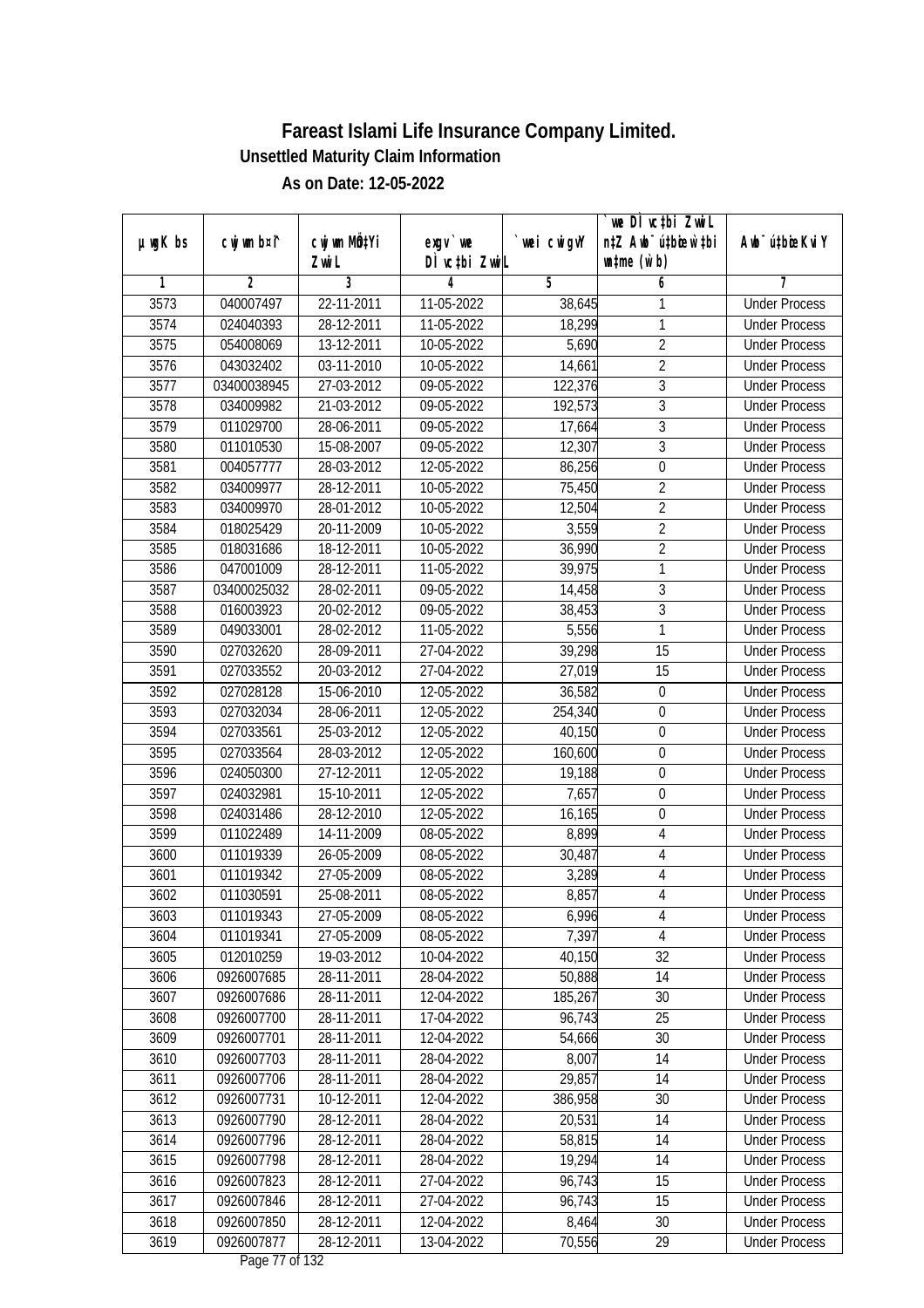|         |                |                 |               |             | we DI vctbi ZwiL                 |                             |
|---------|----------------|-----------------|---------------|-------------|----------------------------------|-----------------------------|
| µwgK bs | cwj wm b¤i^    | cwj wm MQtYi    | exgy `we      | `wei cwigvY | n‡Z Awb <sup>-</sup> ú‡bioar`‡bi | Awb <sup>-</sup> ú‡bioeKviY |
|         |                | Zwi L           | DÌ vctbi ZwiL |             | $\n  untime\n  (u`b)\n$          |                             |
| 1       | $\overline{2}$ | 3<br>28-12-2011 | 4             | 5           | 6                                | 7                           |
| 3620    | 0926007878     |                 | 12-04-2022    | 96,743      | 30                               | <b>Under Process</b>        |
| 3621    | 0926007903     | 28-12-2011      | 27-04-2022    | 38,697      | $\overline{15}$                  | <b>Under Process</b>        |
| 3622    | 0926007904     | 28-12-2011      | 08-05-2022    | 33,000      | $\overline{4}$                   | <b>Under Process</b>        |
| 3623    | 0926007910     | 28-12-2011      | 28-04-2022    | 30,029      | 14                               | <b>Under Process</b>        |
| 3624    | 0926007939     | 28-12-2011      | 27-04-2022    | 58,046      | $\overline{15}$                  | <b>Under Process</b>        |
| 3625    | 0926007954     | 28-12-2011      | 28-04-2022    | 58,777      | 14                               | <b>Under Process</b>        |
| 3626    | 0926007955     | 28-12-2011      | 13-04-2022    | 37,429      | $\overline{29}$                  | <b>Under Process</b>        |
| 3627    | 0926007982     | 28-12-2011      | 28-04-2022    | 41,261      | $\overline{14}$                  | <b>Under Process</b>        |
| 3628    | 0926007998     | 28-12-2011      | 28-04-2022    | 58,046      | 14                               | <b>Under Process</b>        |
| 3629    | 0926007999     | 28-12-2011      | 08-05-2022    | 193,479     | $\overline{4}$                   | <b>Under Process</b>        |
| 3630    | 0926008016     | 28-12-2011      | 28-04-2022    | 47,419      | $\overline{14}$                  | <b>Under Process</b>        |
| 3631    | 0926008048     | 28-12-2011      | 12-04-2022    | 96,743      | 30                               | <b>Under Process</b>        |
| 3632    | 0926008071     | 28-12-2011      | 28-04-2022    | 27,641      | $\overline{14}$                  | <b>Under Process</b>        |
| 3633    | 0926008078     | 28-12-2011      | 28-04-2022    | 23,469      | 14                               | <b>Under Process</b>        |
| 3634    | 0926008100     | 28-12-2011      | 12-04-2022    | 96,743      | 30                               | <b>Under Process</b>        |
| 3635    | 0926008110     | 28-12-2011      | 12-04-2022    | 9,343       | 30                               | <b>Under Process</b>        |
| 3636    | 0926008130     | 28-12-2011      | 12-04-2022    | 58,046      | 30                               | <b>Under Process</b>        |
| 3637    | 0926008139     | 28-12-2011      | 12-04-2022    | 93,718      | 30                               | <b>Under Process</b>        |
| 3638    | 0926008156     | 28-12-2011      | 12-04-2022    | 38,697      | 30                               | <b>Under Process</b>        |
| 3639    | 0926008160     | 28-12-2011      | 28-04-2022    | 38,697      | 14                               | <b>Under Process</b>        |
| 3640    | 0926008175     | 28-12-2011      | 12-04-2022    | 193,479     | 30                               | <b>Under Process</b>        |
| 3641    | 0926008177     | 28-12-2011      | 28-04-2022    | 96,743      | 14                               | <b>Under Process</b>        |
| 3642    | 0926008231     | 28-02-2012      | 12-04-2022    | 56,703      | 30                               | <b>Under Process</b>        |
| 3643    | 0926008249     | 28-02-2012      | 28-04-2022    | 38,866      | 14                               | <b>Under Process</b>        |
| 3644    | 0926008253     | 28-02-2012      | 28-04-2022    | 97,167      | 14                               | <b>Under Process</b>        |
| 3645    | 0926008263     | 28-02-2012      | 17-04-2022    | 33,259      | 25                               | <b>Under Process</b>        |
| 3646    | 0926008269     | 28-02-2012      | 28-04-2022    | 26,336      | 14                               | <b>Under Process</b>        |
| 3647    | 0926008273     | 28-02-2012      | 28-04-2022    | 180,352     | 14                               | <b>Under Process</b>        |
| 3648    | 0927001710     | 05-06-2011      | 11-05-2022    | 35,591      | 1                                | <b>Under Process</b>        |
| 3649    | 0927001724     | 28-05-2011      | 24-04-2022    | 8,341       | 18                               | <b>Under Process</b>        |
| 3650    | 0927002167     | 28-10-2011      | 24-04-2022    | 36,122      | 18                               | <b>Under Process</b>        |
| 3651    | 0927002313     | 27-12-2011      | 24-04-2022    | 38,165      | 18                               | <b>Under Process</b>        |
| 3652    | 0927002316     | 28-12-2011      | 24-04-2022    | 31,833      | 18                               | <b>Under Process</b>        |
| 3653    | 0927002534     | 23-02-2012      | 10-04-2022    | 36,192      | 32                               | <b>Under Process</b>        |
| 3654    | 0927002558     | 28-02-2012      | 24-04-2022    | 97,167      | 18                               | <b>Under Process</b>        |
| 3655    | 0927002560     | 03-03-2012      | 10-04-2022    | 95,836      | 32                               | <b>Under Process</b>        |
| 3656    | 0927002578     | 08-03-2012      | 27-04-2022    | 90,850      | 15                               | <b>Under Process</b>        |
| 3657    | 0927002579     | 08-03-2012      | 10-04-2022    | 55,834      | 32                               | <b>Under Process</b>        |
| 3658    | 0927002585     | 28-03-2012      | 11-05-2022    | 97,167      | 1                                | <b>Under Process</b>        |
| 3659    | 0927002638     | 25-03-2012      | 27-04-2022    | 27,720      | 15                               | <b>Under Process</b>        |
| 3660    | 0927002646     | 27-03-2012      | 24-04-2022    | 6,714       | 18                               | <b>Under Process</b>        |
| 3661    | 0927002647     | 07-04-2012      | 11-05-2022    | 37,076      | 1                                | <b>Under Process</b>        |
| 3662    | 0927002649     | 28-03-2012      | 24-04-2022    | 25,101      | 18                               | <b>Under Process</b>        |
| 3663    | 0927002651     | 07-04-2012      | 11-05-2022    | 34,325      | 1                                | <b>Under Process</b>        |
| 3664    | 0928006079     | 23-02-2012      | 11-04-2022    | 72,726      | 31                               | <b>Under Process</b>        |
| 3665    | 0921004368     | 10-03-2012      | 12-04-2022    | 194,326     | 30                               | <b>Under Process</b>        |
| 3666    | 0923001215     | 19-12-2009      | 12-05-2022    | 15,189      | 0                                | <b>Under Process</b>        |
|         |                |                 |               |             |                                  |                             |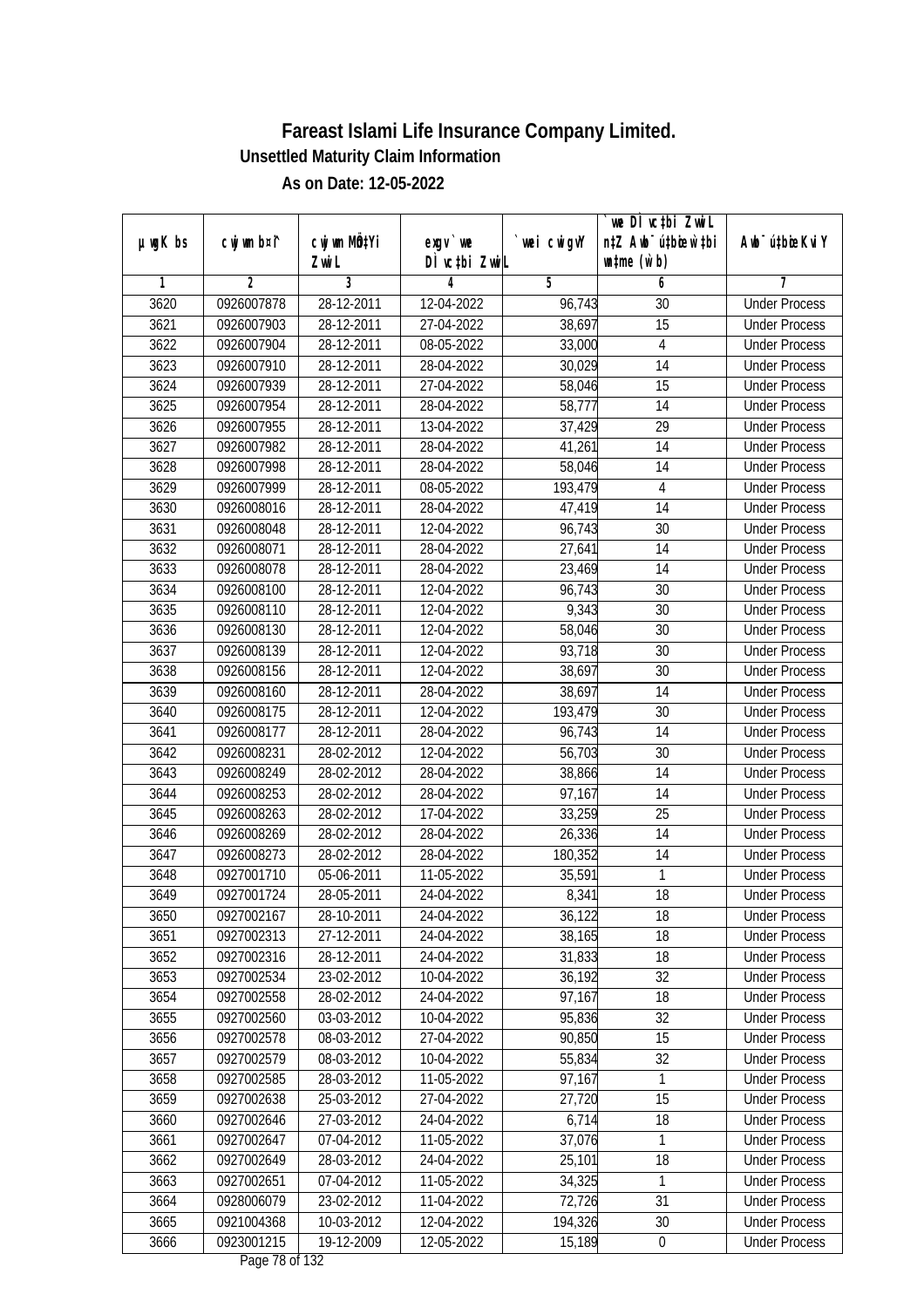|               |                |                           |                              |            | we DI vctbi ZwiL                                            |                             |
|---------------|----------------|---------------------------|------------------------------|------------|-------------------------------------------------------------|-----------------------------|
| $µ$ ug $K$ bs | cwj wm b¤i^    | cwj wm MQtYi<br>Zwi L     | exgv `we<br>DÌ vctbi ZwiL    | wei cwigvY | n‡Z Awb <sup>-</sup> ú‡bicen`‡bi<br>$\n  untime\n  (u`b)\n$ | Awb <sup>-</sup> ú‡bioeKviY |
| 1             | $\overline{2}$ | 3                         | 4                            | 5          | 6                                                           | 7                           |
| 3667          | 0923002548     | 28-06-2010                | 10-05-2022                   | 45,992     | $\overline{2}$                                              | <b>Under Process</b>        |
| 3668          | 0923003403     | 28-10-2010                | 18-04-2022                   | 12,891     | $\overline{24}$                                             | <b>Under Process</b>        |
| 3669          | 0925001373     | 11-06-2009                | 11-05-2022                   | 9,439      | 1                                                           | <b>Under Process</b>        |
| 3670          | 0925002172     | 13-10-2009                | 07-04-2022                   | 32,775     | 35                                                          | <b>Under Process</b>        |
| 3671          | 0925002813     | 28-12-2009                | 12-04-2022                   | 7,379      | 30                                                          | <b>Under Process</b>        |
| 3672          | 0925003802     | 19-06-2010                | 12-04-2022                   | 26,892     | 30                                                          | <b>Under Process</b>        |
| 3673          | 0925004553     | 09-10-2010                | 12-05-2022                   | 51,275     | $\boldsymbol{0}$                                            | <b>Under Process</b>        |
| 3674          | 0925004724     | 09-11-2010                | 11-05-2022                   | 57,428     | 1                                                           | <b>Under Process</b>        |
| 3675          | 0925004737     | 10-11-2010                | 25-04-2022                   | 5,913      | 17                                                          | <b>Under Process</b>        |
| 3676          | 0925005033     | $\overline{07-12} - 2010$ | 10-05-2022                   | 8,391      | $\overline{2}$                                              | <b>Under Process</b>        |
| 3677          | 0925005139     | 07-12-2010                | 11-05-2022                   | 18,616     | $\mathbf{1}$                                                | <b>Under Process</b>        |
| 3678          | 0925005251     | 15-12-2010                | 25-04-2022                   | 26,542     | 17                                                          | <b>Under Process</b>        |
| 3679          | 0925005372     | 28-12-2010                | 25-04-2022                   | 70,470     | $\overline{17}$                                             | <b>Under Process</b>        |
| 3680          | 0925005870     | 28-12-2010                | 11-05-2022                   | 13,141     | 1                                                           | <b>Under Process</b>        |
| 3681          | 0925005969     | 28-02-2011                | 12-04-2022                   | 40,604     | 30                                                          | <b>Under Process</b>        |
| 3682          | 0925005980     | 28-02-2011                | 24-04-2022                   | 31,833     | 18                                                          | <b>Under Process</b>        |
| 3683          | 0925006115     | 28-03-2011                | 25-04-2022                   | 40,734     | 17                                                          | <b>Under Process</b>        |
| 3684          | 0926005225     | 28-08-2010                | 12-04-2022                   | 33,644     | 30                                                          | <b>Under Process</b>        |
| 3685          | 0926005280     | 28-11-2010                | 28-04-2022                   | 10,814     | 14                                                          | <b>Under Process</b>        |
| 3686          | 0926006427     | 28-03-2011                | 08-05-2022                   | 41,261     | 4                                                           | <b>Under Process</b>        |
| 3687          | 0926006508     | 25-04-2011                | 28-04-2022                   | 10,464     | 14                                                          | <b>Under Process</b>        |
| 3688          | 0926006520     | 28-04-2011                | 27-04-2022                   | 95,412     | 15                                                          | <b>Under Process</b>        |
| 3689          | 0926006888     | 28-06-2011                | 28-04-2022                   | 30,029     | 14                                                          | <b>Under Process</b>        |
| 3690          | 0926007017     | 28-06-2011                | 12-04-2022                   | 54,445     | 30                                                          | <b>Under Process</b>        |
| 3691          | 0927001277     | 30-12-2010                | 19-04-2022                   | 16,276     | 23                                                          | <b>Under Process</b>        |
| 3692          | 0928000898     | 12-11-2009                | 08-05-2022                   | 72,105     | $\overline{4}$                                              | <b>Under Process</b>        |
| 3693          | 0928001436     | 23-02-2010                | 08-05-2022                   | 191,422    | 4                                                           | <b>Under Process</b>        |
| 3694          | 0928003850     | 28-12-2010                | 08-05-2022                   | 17,520     | $\overline{4}$                                              | <b>Under Process</b>        |
| 3695          | 0928004266     | 10-04-2011                | 08-05-2022                   | 5,561      | $\overline{4}$                                              | <b>Under Process</b>        |
| 3696          | 0928004288     | 10-04-2011                | 28-04-2022                   | 32,131     | 14                                                          | <b>Under Process</b>        |
| 3697          | 0928005266     | 24-10-2011                | 19-04-2022                   | 25,761     | 23                                                          | <b>Under Process</b>        |
| 3698          | 0928005475     | 28-11-2011                | 11-04-2022                   | 43,815     | 31                                                          | <b>Under Process</b>        |
| 3699          | 0928005515     | 28-11-2011                | 28-04-2022                   | 96,743     | 14                                                          | <b>Under Process</b>        |
| 3700          | 0928005654     | 28-12-2011                | 28-04-2022                   | 37,633     | 14                                                          | <b>Under Process</b>        |
| 3701          | 0997007091     | 22-02-2012                | 08-05-2022                   | 194,326    | 4                                                           | <b>Under Process</b>        |
| 3702          | 0997007092     | 22-02-2012                | 08-05-2022                   | 291,493    | 4                                                           | <b>Under Process</b>        |
| 3703          | 0997007093     | 22-02-2012                | 13-04-2022                   | 56,104     | 29                                                          | <b>Under Process</b>        |
| 3704          | 0997007098     | 23-02-2012                | 13-04-2022                   | 37,753     | 29                                                          | <b>Under Process</b>        |
| 3705          | 0997007131     | 28-02-2012                | 10-05-2022                   | 18,601     | $\overline{2}$                                              | <b>Under Process</b>        |
| 3706          | 0997007145     | 21-03-2012                | 10-04-2022                   | 97,167     | 32                                                          | <b>Under Process</b>        |
| 3707          | 0997007152     | 27-03-2012                | 12-05-2022                   | 37,002     | 0                                                           | <b>Under Process</b>        |
| 3708          | 0997007164     | 28-03-2012                | 13-04-2022                   | 15,068     | 29                                                          | <b>Under Process</b>        |
| 3709          | 0997007184     | 28-03-2012                | 10-04-2022                   | 38,866     | $\overline{32}$                                             | <b>Under Process</b>        |
| 3710          | 0997007190     | 28-03-2012                | 13-04-2022                   | 37,802     | 29                                                          | <b>Under Process</b>        |
| 3711          | 0999000108     | 28-10-2010                | 09-05-2022                   | 20,000     | $\overline{3}$                                              | <b>Under Process</b>        |
| 3712          | 0999000293     | 12-03-2011                | 24-04-2022                   | 7,318      | 18                                                          | <b>Under Process</b>        |
| 3713          | 0999000314     | 06-04-2011                | 19-04-2022<br>Dege 70 of 122 | 6,896      | 23                                                          | <b>Under Process</b>        |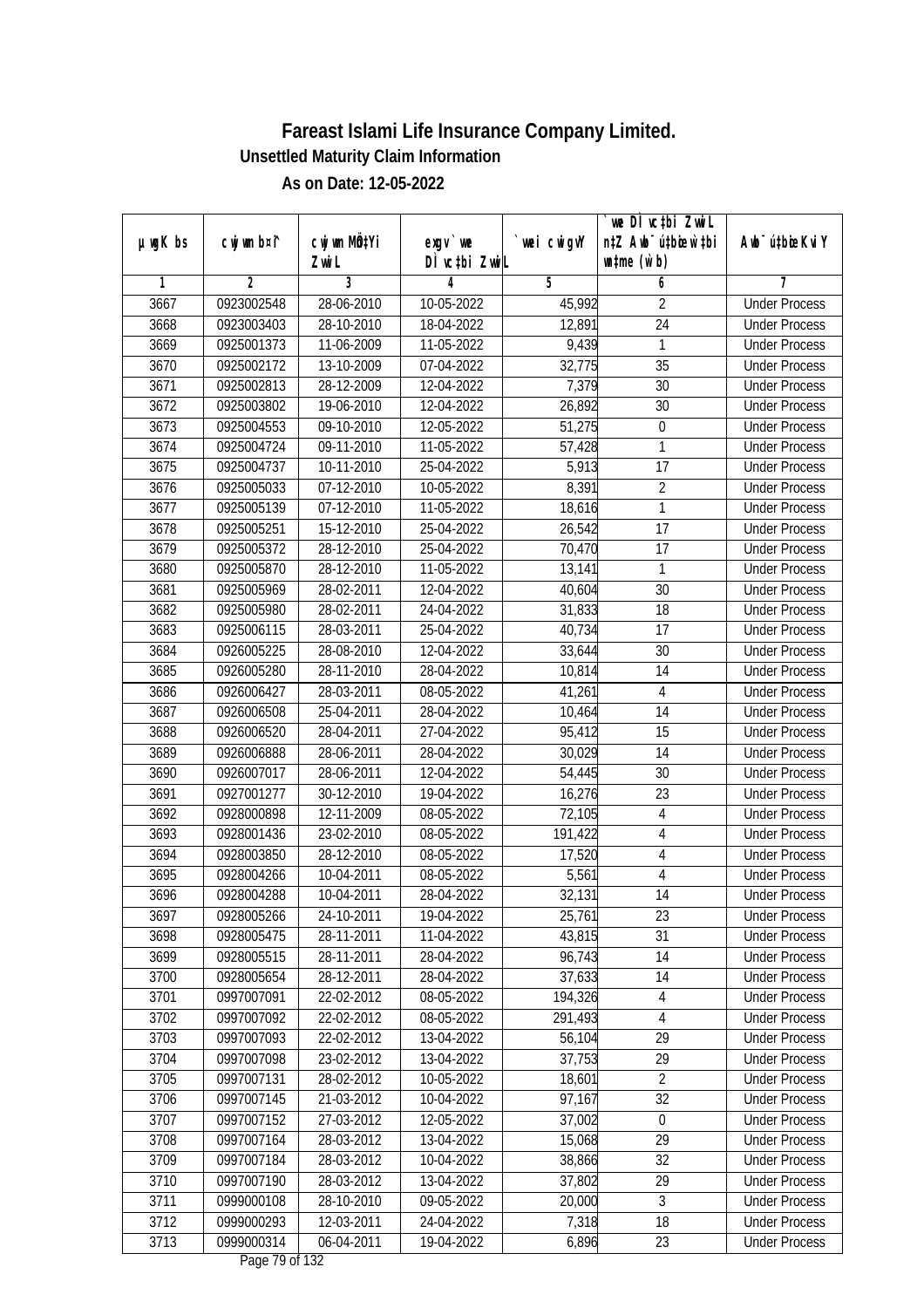|               |                |                       |                           |            | we DI vctbi ZwiL                                            |                             |
|---------------|----------------|-----------------------|---------------------------|------------|-------------------------------------------------------------|-----------------------------|
| $µ$ ug $K$ bs | cwj wm b¤i^    | cwj wm MQtYi<br>Zwi L | exgv `we<br>DÌ vctbi ZwiL | wei cwigvY | n‡Z Awb <sup>-</sup> ú‡bioar`‡bi<br>$\n  untime\n  (u`b)\n$ | Awb <sup>-</sup> ú‡bioeKviY |
| 1             | $\overline{2}$ | 3                     | 4                         | 5          | 6                                                           | 7                           |
| 3714          | 0999000452     | 28-12-2011            | 19-04-2022                | 84,043     | $\overline{23}$                                             | <b>Under Process</b>        |
| 3715          | 0999000457     | 28-12-2011            | 19-04-2022                | 8,676      | $\overline{23}$                                             | <b>Under Process</b>        |
| 3716          | 0999000458     | 28-12-2011            | 19-04-2022                | 193,479    | $\overline{23}$                                             | <b>Under Process</b>        |
| 3717          | 1000000934     | 19-04-2012            | 08-05-2022                | 820,000    | 4                                                           | <b>Under Process</b>        |
| 3718          | 1000000889     | 28-01-2012            | 08-05-2022                | 33,300     | $\overline{4}$                                              | <b>Under Process</b>        |
| 3719          | 1000000890     | 28-01-2012            | 08-05-2022                | 82,000     | 4                                                           | <b>Under Process</b>        |
| 3720          | 1000000922     | 27-03-2012            | 12-05-2022                | 84,300     | $\boldsymbol{0}$                                            | <b>Under Process</b>        |
| 3721          | 1010000371     | 28-12-2011            | 21-04-2022                | 75,545     | 21                                                          | <b>Under Process</b>        |
| 3722          | 1000001738     | 28-11-2015            | 12-05-2022                | 138,668    | $\boldsymbol{0}$                                            | <b>Under Process</b>        |
| 3723          | 1010000011     | 28-05-2011            | 27-04-2022                | 82,800     | 15                                                          | <b>Under Process</b>        |
| 3724          | 1010000054     | 28-06-2011            | 20-04-2022                | 110,300    | $\overline{22}$                                             | <b>Under Process</b>        |
| 3725          | 1010000216     | 28-11-2011            | 27-04-2022                | 11,030     | 15                                                          | <b>Under Process</b>        |
| 3726          | 1010000237     | 08-12-2011            | 20-04-2022                | 45,702     | $\overline{22}$                                             | <b>Under Process</b>        |
| 3727          | 1020000081     | 27-09-2011            | 17-04-2022                | 408,250    | 25                                                          | <b>Under Process</b>        |
| 3728          | 1020000150     | 28-12-2011            | 17-04-2022                | 11,035     | 25                                                          | <b>Under Process</b>        |
| 3729          | 1020000226     | 28-12-2011            | 27-04-2022                | 81,051     | 15                                                          | <b>Under Process</b>        |
| 3730          | 1020000230     | 28-12-2011            | 19-04-2022                | 185,352    | 23                                                          | <b>Under Process</b>        |
| 3731          | 1020000246     | 14-02-2012            | 27-04-2022                | 13,416     | 15                                                          | <b>Under Process</b>        |
| 3732          | 1020000260     | 03-03-2012            | 17-04-2022                | 27,864     | 25                                                          | <b>Under Process</b>        |
| 3733          | 1020000270     | 19-03-2012            | 27-04-2022                | 49,245     | 15                                                          | <b>Under Process</b>        |
| 3734          | 1020000273     | 19-03-2012            | 19-04-2022                | 87,067     | 23                                                          | <b>Under Process</b>        |
| 3735          | 1030000200     | 16-10-2011            | 10-05-2022                | 44,949     | $\overline{2}$                                              | <b>Under Process</b>        |
| 3736          | 1030000307     | 10-12-2011            | 24-04-2022                | 33,090     | 18                                                          | <b>Under Process</b>        |
| 3737          | 1030000556     | 28-12-2011            | 24-04-2022                | 60,960     | 18                                                          | <b>Under Process</b>        |
| 3738          | 1030000601     | 19-02-2012            | 24-04-2022                | 164,000    | 18                                                          | <b>Under Process</b>        |
| 3739          | 1030000636     | 15-03-2012            | 10-05-2022                | 295,224    | $\overline{2}$                                              | <b>Under Process</b>        |
| 3740          | 1030000640     | 20-03-2012            | 24-04-2022                | 328,000    | 18                                                          | <b>Under Process</b>        |
| 3741          | 1030000648     | 24-03-2012            | 27-04-2022                | 82,045     | 15                                                          | <b>Under Process</b>        |
| 3742          | 1040000259     | 13-10-2011            | 26-04-2022                | 51,931     | 16                                                          | <b>Under Process</b>        |
| 3743          | 1040000311     | 15-12-2011            | 20-04-2022                | 48,293     | 22                                                          | <b>Under Process</b>        |
| 3744          | 1040000392     | 28-12-2011            | 20-04-2022                | 77,090     | 22                                                          | <b>Under Process</b>        |
| 3745          | 1040000423     | 28-12-2011            | 25-04-2022                | 91,448     | 17                                                          | <b>Under Process</b>        |
| 3746          | 1060000052     | 20-06-2011            | 13-04-2022                | 9,728      | 29                                                          | <b>Under Process</b>        |
| 3747          | 1060000412     | 23-10-2011            | 21-04-2022                | 17,490     | 21                                                          | <b>Under Process</b>        |
| 3748          | 1060000523     | 28-11-2011            | 13-04-2022                | 47,418     | 29                                                          | <b>Under Process</b>        |
| 3749          | 1060000628     | 27-12-2011            | 13-04-2022                | 22,000     | 29                                                          | <b>Under Process</b>        |
| 3750          | 1060000708     | 28-12-2011            | 26-04-2022                | 48,114     | 16                                                          | <b>Under Process</b>        |
| 3751          | 1060000755     | 28-12-2011            | 19-04-2022                | 22,000     | 23                                                          | <b>Under Process</b>        |
| 3752          | 1060000860     | 28-12-2011            | 28-04-2022                | 5,933      | 14                                                          | <b>Under Process</b>        |
| 3753          | 1060001039     | 28-12-2011            | 27-04-2022                | 326,600    | 15                                                          | <b>Under Process</b>        |
| 3754          | 1020001604     | 23-12-2015            | 19-04-2022                | 138,517    | 23                                                          | <b>Under Process</b>        |
| 3755          | 1020002642     | 15-03-2017            | 19-04-2022                | 60,943     | $\overline{23}$                                             | <b>Under Process</b>        |
| 3756          | 1030000131     | 28-06-2011            | $27 - 04 - 2022$          | 73,524     | 15                                                          | <b>Under Process</b>        |
| 3757          | 1030001642     | 15-04-2015            | 10-05-2022                | 69,281     | $\overline{2}$                                              | <b>Under Process</b>        |
| 3758          | 1030001836     | 28-06-2015            | 24-04-2022                | 27,709     | 18                                                          | <b>Under Process</b>        |
| 3759          | 1030001854     | 28-06-2015            | 27-04-2022                | 206,891    | 15                                                          | <b>Under Process</b>        |
| 3760          | 1030002695     | 28-12-2016            | 27-04-2022                | 97,302     | 15                                                          | <b>Under Process</b>        |
|               |                |                       | $D_{0.82}$ $0.06$ of 122  |            |                                                             |                             |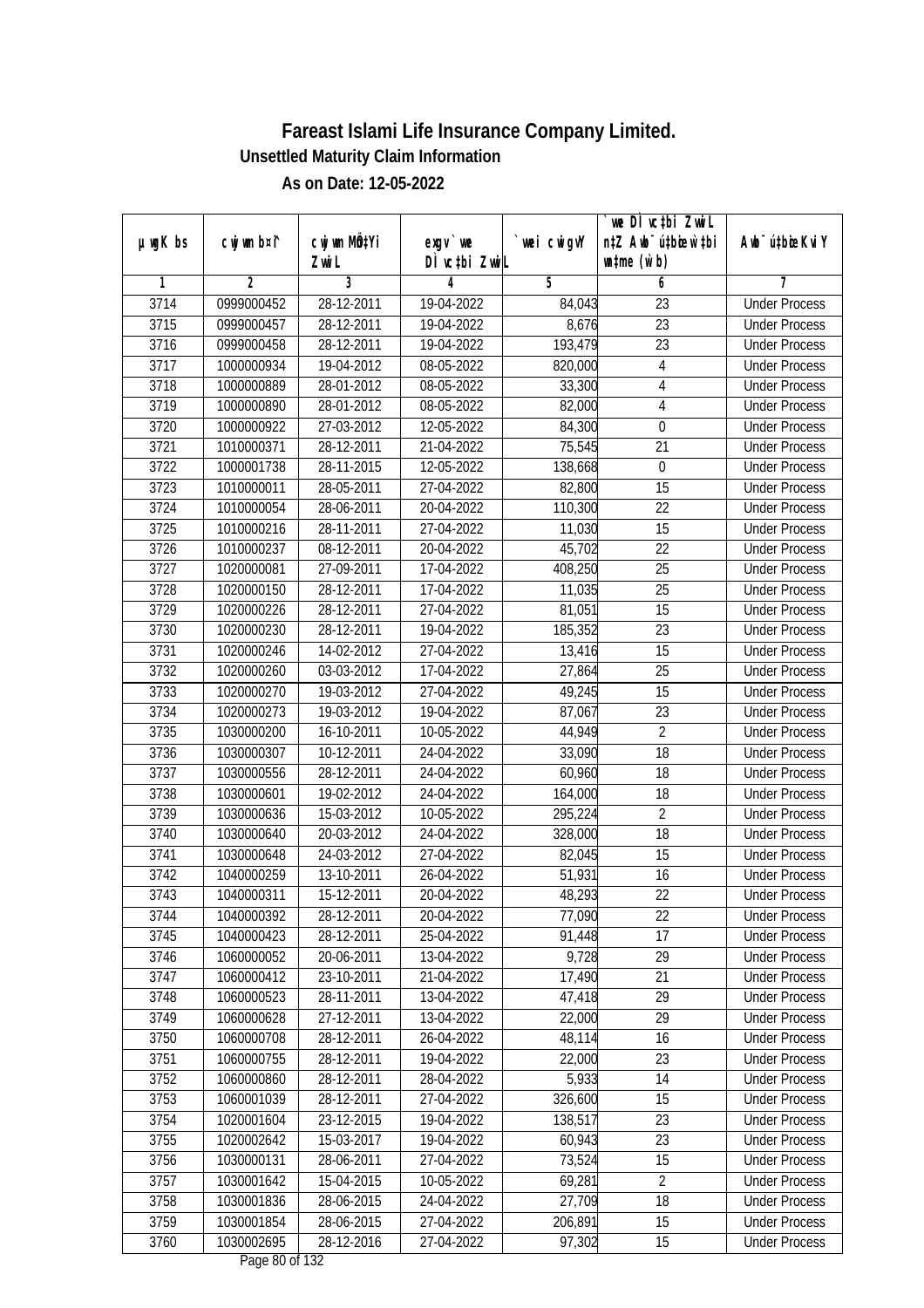|               |                |                       |                              |            | we DI vctbi ZwiL                                            |                             |
|---------------|----------------|-----------------------|------------------------------|------------|-------------------------------------------------------------|-----------------------------|
| $µ$ ug $K$ bs | cwj wm b¤i^    | cwj wm MQtYi<br>Zwi L | exgv `we<br>DÌ vctbi ZwiL    | wei cwigvY | n‡Z Awb <sup>-</sup> ú‡bioar`‡bi<br>$\n  untime\n  (u`b)\n$ | Awb <sup>-</sup> ú‡bioeKviY |
| 1             | $\overline{2}$ | 3                     | 4                            | 5          | 6                                                           | 7                           |
| 3761          | 1030002808     | 27-02-2017            | 24-04-2022                   | 123,014    | $\overline{18}$                                             | <b>Under Process</b>        |
| 3762          | 1030002851     | 13-03-2017            | 24-04-2022                   | 66,491     | 18                                                          | <b>Under Process</b>        |
| 3763          | 1030002856     | 14-03-2017            | 27-04-2022                   | 181,706    | $\overline{15}$                                             | <b>Under Process</b>        |
| 3764          | 1040000519     | 28-01-2012            | 25-04-2022                   | 164,000    | 17                                                          | <b>Under Process</b>        |
| 3765          | 1040000536     | 19-03-2012            | 26-04-2022                   | 71,328     | 16                                                          | <b>Under Process</b>        |
| 3766          | 1050000188     | 28-09-2011            | 25-04-2022                   | 31,645     | $\overline{17}$                                             | <b>Under Process</b>        |
| 3767          | 1050000422     | 28-12-2011            | 25-04-2022                   | 19,605     | 17                                                          | <b>Under Process</b>        |
| 3768          | 1050000499     | 20-03-2012            | 26-04-2022                   | 164,025    | 16                                                          | <b>Under Process</b>        |
| 3769          | 1060000980     | 28-12-2011            | 18-04-2022                   | 20,000     | 24                                                          | <b>Under Process</b>        |
| 3770          | 1060001014     | 28-12-2011            | 12-04-2022                   | 45,996     | 30                                                          | <b>Under Process</b>        |
| 3771          | 1060001072     | 18-02-2012            | 26-04-2022                   | 48,453     | 16                                                          | <b>Under Process</b>        |
| 3772          | 1060001094     | 07-03-2012            | 28-04-2022                   | 17,790     | 14                                                          | <b>Under Process</b>        |
| 3773          | 1060001103     | $13 - 03 - 2012$      | 26-04-2022                   | 40,004     | $\overline{16}$                                             | <b>Under Process</b>        |
| 3774          | 1060001120     | 28-12-2011            | 12-04-2022                   | 45,800     | 30                                                          | <b>Under Process</b>        |
| 3775          | 1060001141     | 27-03-2012            | 12-04-2022                   | 49,200     | 30                                                          | <b>Under Process</b>        |
| 3776          | 1070000473     | 07-03-2012            | 28-04-2022                   | 40,000     | 14                                                          | <b>Under Process</b>        |
| 3777          | 1060001881     | 27-06-2013            | 12-04-2022                   | 42,053     | 30                                                          | <b>Under Process</b>        |
| 3778          | 1070000179     | 14-11-2011            | 28-04-2022                   | 17,112     | 14                                                          | <b>Under Process</b>        |
| 3779          | 1070000222     | 28-11-2011            | 27-04-2022                   | 1,221,400  | 15                                                          | <b>Under Process</b>        |
| 3780          | 1070000282     | 28-12-2011            | 28-04-2022                   | 40,000     | 14                                                          | <b>Under Process</b>        |
| 3781          | 1070000469     | 08-03-2012            | 25-04-2022                   | 10,674     | 17                                                          | <b>Under Process</b>        |
| 3782          | 1080000243     | 20-12-2011            | 25-04-2022                   | 149,900    | 17                                                          | <b>Under Process</b>        |
| 3783          | 1080000322     | 28-12-2011            | 10-05-2022                   | 44,120     | $\overline{2}$                                              | <b>Under Process</b>        |
| 3784          | 1080000415     | 28-12-2011            | 25-04-2022                   | 80,550     | 17                                                          | <b>Under Process</b>        |
| 3785          | 1080000434     | 28-12-2011            | 25-04-2022                   | 160,780    | 17                                                          | <b>Under Process</b>        |
| 3786          | 1080000516     | 28-12-2011            | 25-04-2022                   | 22,760     | 17                                                          | <b>Under Process</b>        |
| 3787          | 1080000579     | 27-02-2012            | 25-04-2022                   | 69,760     | 17                                                          | <b>Under Process</b>        |
| 3788          | 1080000638     | 10-04-2012            | 10-05-2022                   | 328,000    | $\overline{2}$                                              | <b>Under Process</b>        |
| 3789          | 1090000003     | 28-06-2011            | 19-04-2022                   | 81,650     | 23                                                          | <b>Under Process</b>        |
| 3790          | 1090000057     | 16-11-2011            | 19-04-2022                   | 144,180    | 23                                                          | <b>Under Process</b>        |
| 3791          | 1090000130     | 26-12-2011            | 19-04-2022                   | 48,991     | 23                                                          | <b>Under Process</b>        |
| 3792          | 1090000137     | 28-12-2011            | 11-05-2022                   | 34,980     | 1                                                           | <b>Under Process</b>        |
| 3793          | 1090000170     | 28-12-2011            | 17-04-2022                   | 20,013     | 25                                                          | <b>Under Process</b>        |
| 3794          | 1090000197     | 28-12-2011            | 17-04-2022                   | 47,847     | 25                                                          | <b>Under Process</b>        |
| 3795          | 1090000229     | 28-12-2011            | 19-04-2022                   | 81,665     | 23                                                          | <b>Under Process</b>        |
| 3796          | 1090001551     | 28-12-2015            | 11-05-2022                   | 280,000    | 1                                                           | <b>Under Process</b>        |
| 3797          | 4700000845     | 20-12-2009            | 21-04-2022                   | 64,248     | 21                                                          | <b>Under Process</b>        |
| 3798          | 4700000861     | 20-12-2009            | 21-04-2022                   | 54,600     | 21                                                          | <b>Under Process</b>        |
| 3799          | 4700001153     | 27-12-2009            | 21-04-2022                   | 4,331      | 21                                                          | <b>Under Process</b>        |
| 3800          | 4700001333     | 27-12-2009            | 27-04-2022                   | 32,760     | 15                                                          | <b>Under Process</b>        |
| 3801          | 4700001733     | 16-03-2010            | 21-04-2022                   | 90,230     | 21                                                          | <b>Under Process</b>        |
| 3802          | 4700001756     | 25-03-2010            | 21-04-2022                   | 33,504     | 21                                                          | <b>Under Process</b>        |
| 3803          | 4700002795     | 13-03-2011            | 21-04-2022                   | 6,618      | 21                                                          | <b>Under Process</b>        |
| 3804          | 4700002857     | 10-04-2011            | 21-04-2022                   | 22,353     | 21                                                          | <b>Under Process</b>        |
| 3805          | 4700003134     | 22-11-2011            | 12-05-2022                   | 60,000     | $\pmb{0}$                                                   | <b>Under Process</b>        |
| 3806          | 4700003173     | 12-12-2011            | 21-04-2022                   | 161,100    | 21                                                          | <b>Under Process</b>        |
| 3807          | 4700003198     | 22-12-2011            | 21-04-2022<br>Dege 01 of 122 | 97,986     | 21                                                          | <b>Under Process</b>        |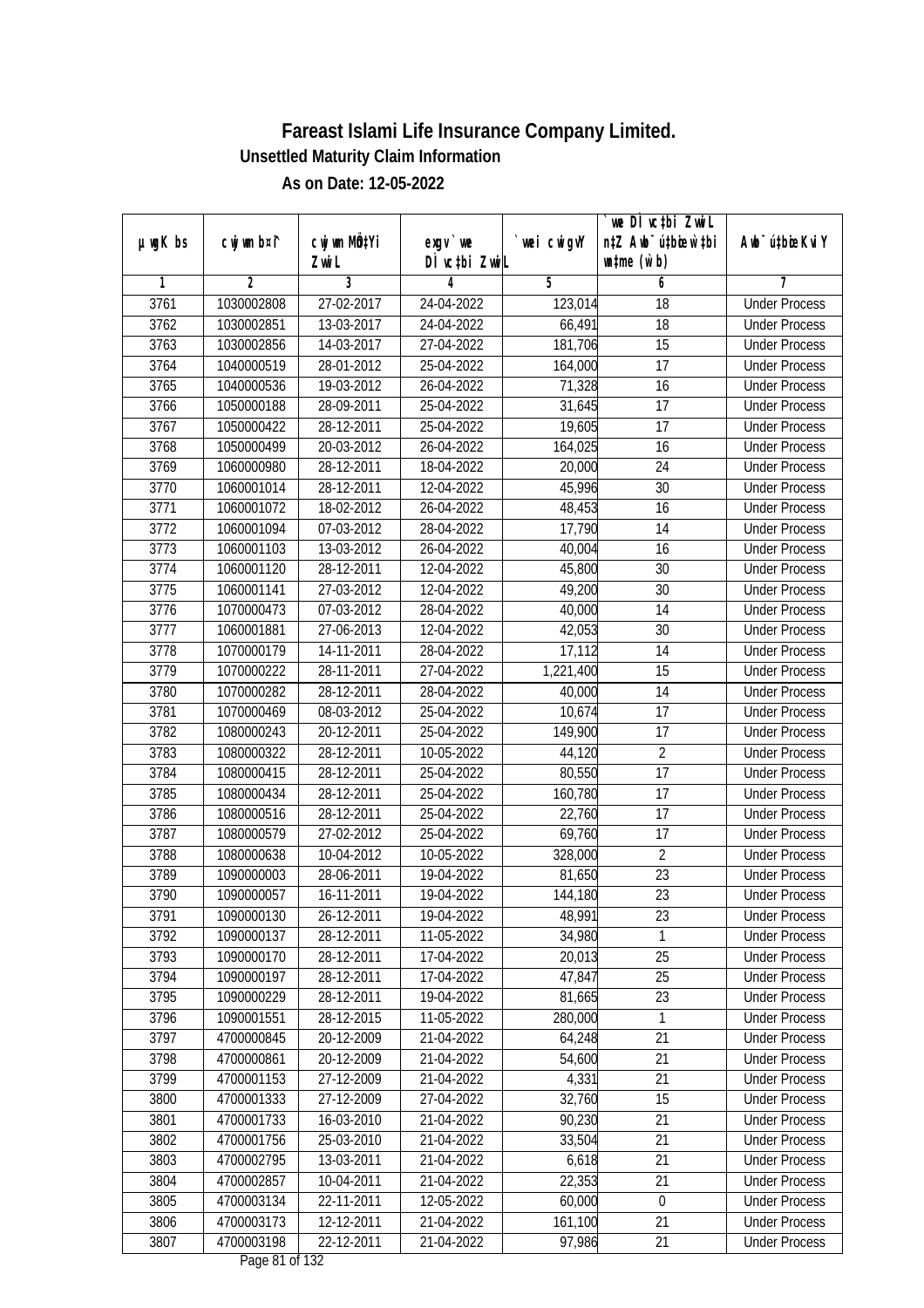|               |                |                           |                                          |             | `we DÌ vc‡bi Zwwi∟               |                             |
|---------------|----------------|---------------------------|------------------------------------------|-------------|----------------------------------|-----------------------------|
| $µ$ ug $K$ bs | cwj wm b¤i^    | cwj wm MQ <sup>1</sup> Yi | $exqu$ we                                | `wei cwigvY | n‡Z Awb <sup>-</sup> ú‡bioen`‡bi | Awb <sup>-</sup> ú‡bioeKviY |
|               |                | Zwi L                     | DÌ vctbi ZwiL                            |             | $\n  untime\n  (u`b)\n$          |                             |
| 1             | $\overline{2}$ | $\overline{3}$            | 4                                        | 5           | 6                                | 7                           |
| 3808          | 4700003395     | 28-12-2011                | 21-04-2022                               | 65,320      | 21                               | <b>Under Process</b>        |
| 3809          | 4700003456     | 28-12-2011                | 28-04-2022                               | 48,330      | $\overline{14}$                  | <b>Under Process</b>        |
| 3810          | 4700003494     | 28-12-2011                | 21-04-2022                               | 30,513      | 21                               | <b>Under Process</b>        |
| 3811          | 4700003547     | 28-12-2011                | 21-04-2022                               | 81,368      | $\overline{21}$                  | <b>Under Process</b>        |
| 3812          | 4700003697     | 13-03-2012                | 21-04-2022                               | 79,180      | $\overline{21}$                  | <b>Under Process</b>        |
| 3813          | 4800000370     | 27-09-2009                | 18-04-2022                               | 37,615      | $\overline{24}$                  | <b>Under Process</b>        |
| 3814          | 4800000374     | 27-09-2009                | 26-04-2022                               | 4,293       | $\overline{16}$                  | <b>Under Process</b>        |
| 3815          | 4800000387     | 27-09-2009                | 26-04-2022                               | 14,551      | 16                               | <b>Under Process</b>        |
| 3816          | 4800000786     | 27-12-2009                | 08-05-2022                               | 36,300      | 4                                | <b>Under Process</b>        |
| 3817          | 4800000997     | 27-12-2009                | 26-04-2022                               | 35,760      | 16                               | <b>Under Process</b>        |
| 3818          | 4800000998     | 27-12-2009                | 26-04-2022                               | 35,760      | $\overline{16}$                  | <b>Under Process</b>        |
| 3819          | 4800001005     | 27-12-2009                | 26-04-2022                               | 109,200     | 16                               | <b>Under Process</b>        |
| 3820          | 4800001123     | 28-12-2009                | 08-05-2022                               | 85,160      | 4                                | <b>Under Process</b>        |
| 3821          | 4800001162     | 28-12-2009                | 26-04-2022                               | 35,769      | 16                               | <b>Under Process</b>        |
| 3822          | 4800001297     | 28-03-2010                | 26-04-2022                               | 110,700     | 16                               | <b>Under Process</b>        |
| 3823          | 4800001298     | 28-03-2010                | 26-04-2022                               | 55,107      | 16                               | <b>Under Process</b>        |
| 3824          | 4800001390     | 13-05-2010                | 26-04-2022                               | 106,680     | 16                               | <b>Under Process</b>        |
| 3825          | 4800003128     | 28-12-2011                | 27-04-2022                               | 163,310     | 15                               | <b>Under Process</b>        |
| 3826          | 4800003200     | 28-02-2012                | 27-04-2022                               | 82,000      | 15                               | <b>Under Process</b>        |
| 3827          | 4800003204     | 28-02-2012                | 27-04-2022                               | 65,600      | 15                               | <b>Under Process</b>        |
| 3828          | 4800003207     | 28-02-2012                | 26-04-2022                               | 164,000     | 16                               | <b>Under Process</b>        |
| 3829          | 4800003228     | 28-03-2012                | 28-04-2022                               | 63,451      | 14                               | <b>Under Process</b>        |
| 3830          | 4800003236     | 28-03-2012                | 28-04-2022                               | 96,650      | 14                               | <b>Under Process</b>        |
| 3831          | 4900000405     | 28-06-2009                | 11-04-2022                               | 6,726       | 31                               | <b>Under Process</b>        |
| 3832          | 4800002848     | 15-11-2011                | 26-04-2022                               | 10,494      | 16                               | <b>Under Process</b>        |
| 3833          | 4800003028     | 28-12-2011                | 28-04-2022                               | 60,002      | 14                               | <b>Under Process</b>        |
| 3834          | 4800003034     | 28-12-2011                | 26-04-2022                               | 6,618       | 16                               | <b>Under Process</b>        |
| 3835          | 4800005819     | 19-06-2016                | 08-05-2022                               | 39,031      | 4                                | <b>Under Process</b>        |
| 3836          | 4900000289     | 28-06-2009                | 21-04-2022                               | 34,781      | 21                               | <b>Under Process</b>        |
| 3837          | 4900000380     | 28-06-2009                | 21-04-2022                               | 57,903      | 21                               | <b>Under Process</b>        |
| 3838          | 4900000386     | 28-06-2009                | 13-04-2022                               | 5,304       | 29                               | <b>Under Process</b>        |
| 3839          | 4900000737     | 28-07-2009                | 27-04-2022                               | 4,050       | 15                               | <b>Under Process</b>        |
| 3840          | 4900000612     | 28-06-2009                | 21-04-2022                               | 6,391       | 21                               | <b>Under Process</b>        |
| 3841          | 4900000637     | 28-06-2009                | 21-04-2022                               | 110,880     | 21                               | <b>Under Process</b>        |
| 3842          | 4900000698     | 28-06-2009                | 11-04-2022                               | 41,536      | 31                               | <b>Under Process</b>        |
| 3843          | 4900000785     | 28-08-2009                | 11-04-2022                               | 37,437      | 31                               | <b>Under Process</b>        |
| 3844          | 4900000891     | 28-12-2009                | 07-04-2022                               | 109,200     | 35                               | <b>Under Process</b>        |
| 3845          | 4900000849     | 28-10-2009                | 25-04-2022                               | 20,462      | 17                               | <b>Under Process</b>        |
| 3846          | 4900000850     | 28-10-2009                | 25-04-2022                               | 3,836       | 17                               | <b>Under Process</b>        |
| 3847          | 4900000888     | 28-11-2009                | 11-04-2022                               | 195,620     | 31                               | <b>Under Process</b>        |
| 3848          | 4900000916     | 28-12-2009                | 07-04-2022                               | 46,960      | 35                               | <b>Under Process</b>        |
| 3849          | 4900001021     | 28-12-2009                | 11-04-2022                               | 48,130      | 31                               | <b>Under Process</b>        |
| 3850          | 4900001088     | 28-12-2009                | 25-04-2022                               | 12,252      | 17                               | <b>Under Process</b>        |
| 3851          | 4900001187     | 28-12-2009                | 13-04-2022                               | 22,252      | 29                               | <b>Under Process</b>        |
| 3852          | 4900001489     | 28-12-2009                | 21-04-2022                               | 109,200     | 21                               | <b>Under Process</b>        |
| 3853          | 4900001579     | 28-01-2010                | 25-04-2022                               | 32,579      | 17                               | <b>Under Process</b>        |
| 3854          | 4900001593     | 28-01-2010                | 21-04-2022<br>$D_{\text{max}}$ 00 of 100 | 33,210      | 21                               | <b>Under Process</b>        |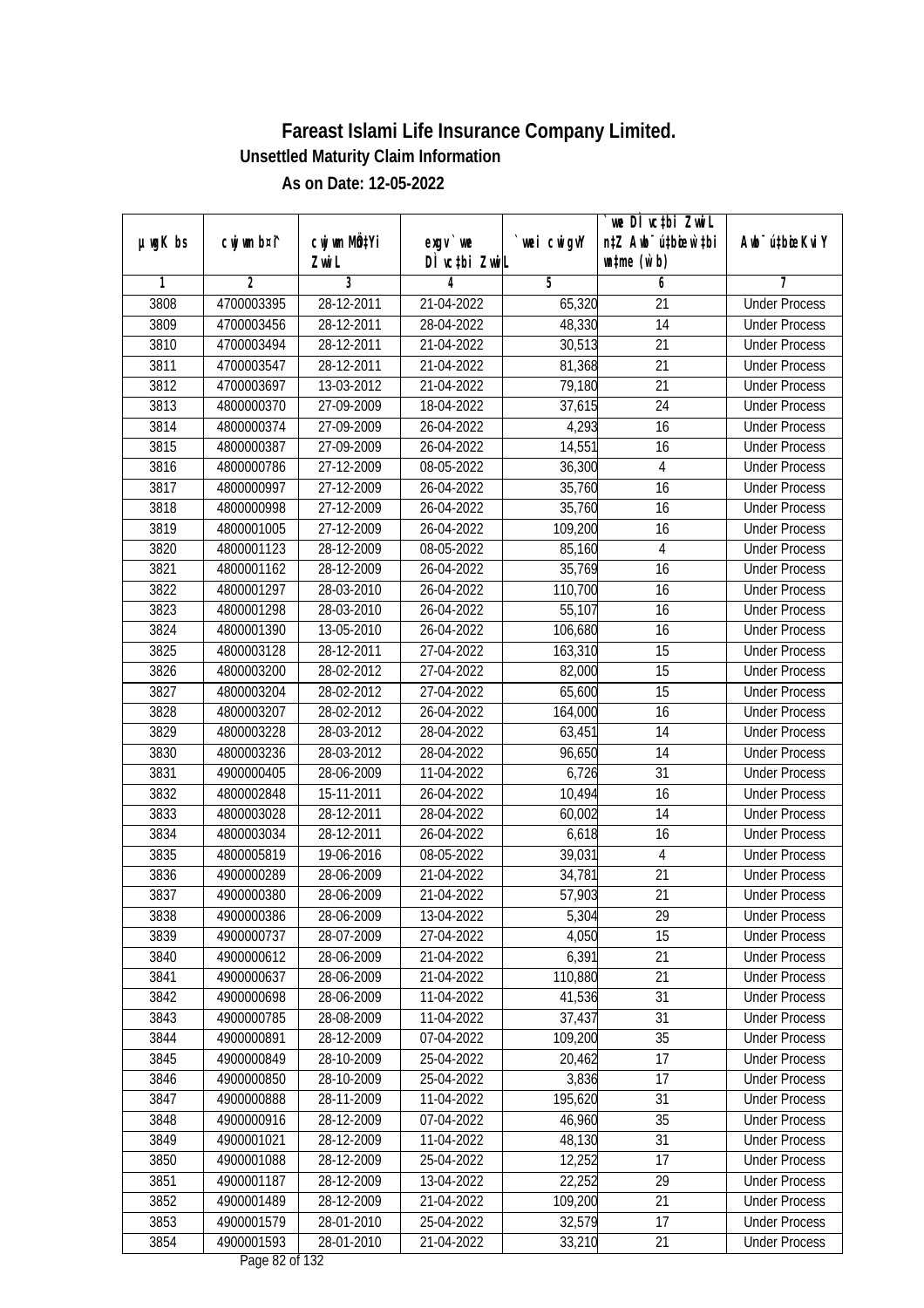|               |                |                       |                                |            | we DI vctbi ZwiL<br>n‡Z Awb <sup>-</sup> ú‡bioen`‡bi |                             |
|---------------|----------------|-----------------------|--------------------------------|------------|------------------------------------------------------|-----------------------------|
| $µ$ ug $K$ bs | cwj wm b¤i^    | cwj wm MQtYi<br>Zwi L | $exgV$ we<br>DÌ vctbi ZwiL     | wei cwigvY | $\n  untime\n  (u`b)\n$                              | Awb <sup>-</sup> ú‡bioeKviY |
| 1             | $\overline{2}$ | 3                     | 4                              | 5          | 6                                                    | 7                           |
| 3855          | 4900001599     | 28-02-2010            | 21-04-2022                     | 55,350     | $\overline{21}$                                      | <b>Under Process</b>        |
| 3856          | 4900001600     | 28-02-2010            | 21-04-2022                     | 55,362     | $\overline{21}$                                      | <b>Under Process</b>        |
| 3857          | 4900001613     | 28-03-2010            | 25-04-2022                     | 88,190     | 17                                                   | <b>Under Process</b>        |
| 3858          | 4900003793     | 28-12-2011            | 21-04-2022                     | 77,630     | 21                                                   | <b>Under Process</b>        |
| 3859          | 4900003914     | 28-12-2011            | 11-04-2022                     | 48,990     | $\overline{31}$                                      | <b>Under Process</b>        |
| 3860          | 4900003915     | 28-12-2011            | 21-04-2022                     | 77,630     | $\overline{21}$                                      | <b>Under Process</b>        |
| 3861          | 4900003977     | 28-12-2011            | 27-04-2022                     | 1,633,000  | 15                                                   | <b>Under Process</b>        |
| 3862          | 4900004074     | 28-02-2012            | 13-04-2022                     | 49,200     | 29                                                   | <b>Under Process</b>        |
| 3863          | 5000001244     | 28-12-2011            | 10-05-2022                     | 65,350     | $\overline{2}$                                       | <b>Under Process</b>        |
| 3864          | 5000000009     | 28-02-2010            | 10-05-2022                     | 323,200    | $\overline{2}$                                       | <b>Under Process</b>        |
| 3865          | 5000000015     | 28-02-2010            | 17-04-2022                     | 58,246     | $\overline{25}$                                      | <b>Under Process</b>        |
| 3866          | 5000000046     | 28-03-2010            | 09-05-2022                     | 59,070     | $\sqrt{3}$                                           | <b>Under Process</b>        |
| 3867          | 5000000265     | 28-06-2010            | 09-05-2022                     | 161,710    | $\overline{3}$                                       | <b>Under Process</b>        |
| 3868          | 5000000324     | 22-09-2010            | 09-05-2022                     | 21,720     | $\sqrt{3}$                                           | <b>Under Process</b>        |
| 3869          | 5000000773     | 07-04-2011            | 09-05-2022                     | 44,723     | $\overline{3}$                                       | <b>Under Process</b>        |
| 3870          | 5000001078     | 15-09-2011            | 10-05-2022                     | 60,000     | $\overline{2}$                                       | <b>Under Process</b>        |
| 3871          | 5000001182     | 11-12-2011            | 09-05-2022                     | 163,300    | $\mathfrak z$                                        | <b>Under Process</b>        |
| 3872          | 5000001188     | 13-12-2011            | 10-05-2022                     | 34,980     | $\overline{2}$                                       | <b>Under Process</b>        |
| 3873          | 5000001235     | 27-12-2011            | 10-05-2022                     | 69,960     | $\overline{2}$                                       | <b>Under Process</b>        |
| 3874          | 5000001236     | 27-12-2011            | 10-05-2022                     | 98,720     | $\overline{2}$                                       | <b>Under Process</b>        |
| 3875          | 5000001299     | 28-12-2011            | 07-04-2022                     | 130,356    | 35                                                   | <b>Under Process</b>        |
| 3876          | 5000001338     | 28-12-2011            | 07-04-2022                     | 311,980    | 35                                                   | <b>Under Process</b>        |
| 3877          | 5000001346     | 28-12-2011            | $\overline{0}$ 9-05-2022       | 163,300    | 3                                                    | <b>Under Process</b>        |
| 3878          | 5000001350     | 28-12-2011            | 10-05-2022                     | 65,350     | $\overline{2}$                                       | <b>Under Process</b>        |
| 3879          | 5000001403     | 28-12-2011            | 07-04-2022                     | 81,650     | 35                                                   | <b>Under Process</b>        |
| 3880          | 5000001418     | 28-12-2011            | 09-05-2022                     | 100,692    | $\sqrt{3}$                                           | <b>Under Process</b>        |
| 3881          | 5000001469     | 20-03-2012            | 09-05-2022                     | 158,890    | $\mathfrak{Z}$                                       | <b>Under Process</b>        |
| 3882          | 5000001472     | 20-03-2012            | 09-05-2022                     | 164,000    | $\overline{3}$                                       | <b>Under Process</b>        |
| 3883          | 5000001482     | 28-03-2012            | 09-05-2022                     | 22,360     | $\overline{3}$                                       | <b>Under Process</b>        |
| 3884          | 5000001487     | 28-03-2012            | 09-05-2022                     | 82,000     | $\overline{3}$                                       | <b>Under Process</b>        |
| 3885          | 5000001489     | 28-03-2012            | 09-05-2022                     | 242,700    | 3                                                    | <b>Under Process</b>        |
| 3886          | 5000001490     | 28-03-2012            | 10-05-2022                     | 164,000    | $\overline{2}$                                       | <b>Under Process</b>        |
| 3887          | 5000001493     | 28-03-2012            | 10-05-2022                     | 164,000    | $\overline{2}$                                       | <b>Under Process</b>        |
| 3888          | 5000001495     | 28-03-2012            | 10-05-2022                     | 43,832     | $\overline{2}$                                       | <b>Under Process</b>        |
| 3889          | 5000001498     | 10-04-2012            | 10-05-2022                     | 492,000    | $\overline{2}$                                       | <b>Under Process</b>        |
| 3890          | 5000001501     | 10-04-2012            | 10-05-2022                     | 164,000    | $\overline{2}$                                       | <b>Under Process</b>        |
| 3891          | 5100007410     | 28-12-2006            | 28-04-2022                     | 45,304     | 14                                                   | <b>Under Process</b>        |
| 3892          | 5100007437     | 28-12-2006            | 27-04-2022                     | 109,069    | 15                                                   | <b>Under Process</b>        |
| 3893          | 012010207      | 28-12-2011            | 10-04-2022                     | 90,450     | 32                                                   | <b>Under Process</b>        |
| 3894          | 012010134      | 28-01-2012            | 10-04-2022                     | 37,650     | 32                                                   | <b>Under Process</b>        |
| 3895          | 012008629      | 28-12-2010            | 10-04-2022                     | 32,395     | 32                                                   | <b>Under Process</b>        |
| 3896          | 004055538      | 28-06-2011            | 12-05-2022                     | 25,070     | $\boldsymbol{0}$                                     | <b>Under Process</b>        |
| 3897          | 004054115      | 28-12-2010            | 12-05-2022                     | 11,554     | $\boldsymbol{0}$                                     | <b>Under Process</b>        |
| 3898          | 004055229      | 28-05-2011            | 12-05-2022                     | 33,426     | $\boldsymbol{0}$                                     | <b>Under Process</b>        |
| 3899          | 004057744      | 28-02-2012            | 12-05-2022                     | 192,720    | $\boldsymbol{0}$                                     | <b>Under Process</b>        |
| 3900          | 004038867      | 28-06-2009            | 12-05-2022                     | 13,899     | $\boldsymbol{0}$                                     | <b>Under Process</b>        |
| 3901          | 025011438      | 28-12-2011            | 09-05-2022<br>Dege $02$ of 122 | 13,156     | $\mathfrak{Z}$                                       | <b>Under Process</b>        |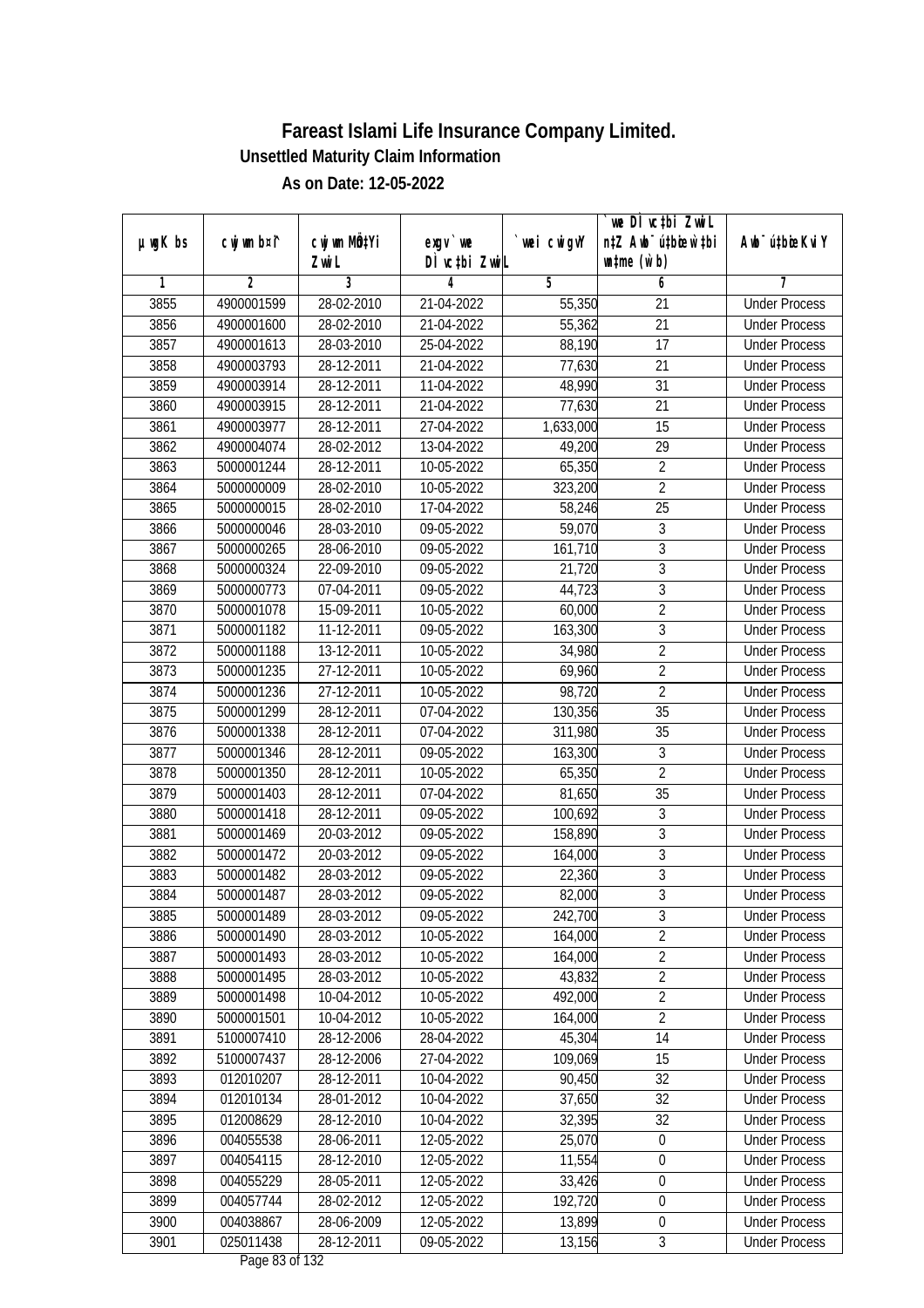| DÌ vctbi ZwiL<br>$\n  untime\n  (u`b)\n$<br>Zwi L<br>3<br>2<br>5<br>6<br>1<br>4<br>7<br>025011673<br>3902<br>28-03-2012<br>09-05-2022<br>96,360<br>3<br><b>Under Process</b><br>$\overline{3}$<br>3903<br>28-03-2012<br>$09-05-2022$<br>025011669<br>40,155<br><b>Under Process</b><br>$\overline{3}$<br>3904<br>025011642<br>28-01-2012<br>09-05-2022<br>17,708<br><b>Under Process</b><br>$\overline{3}$<br>3905<br>025011454<br>28-12-2011<br>09-05-2022<br>36,801<br><b>Under Process</b><br>$\overline{3}$<br>3906<br>02500003144<br>25-09-2011<br>09-05-2022<br>9,203<br><b>Under Process</b><br>1<br>3907<br>001012908<br>25-09-2011<br>11-05-2022<br>6,434<br><b>Under Process</b><br>$\overline{3}$<br>3,120<br>3908<br>034007917<br>28-12-2009<br>$09 - 05 - 2022$<br><b>Under Process</b><br>3909<br>011031069<br>39,975<br>31<br>24-11-2011<br>11-04-2022<br><b>Under Process</b><br>3910<br>011031641<br>28-12-2011<br>11-04-2022<br>25,698<br>31<br><b>Under Process</b><br>3911<br>011024832<br>28-06-2010<br>31<br>11-04-2022<br>11,173<br><b>Under Process</b><br>3912<br>$\overline{15}$<br>035001758<br>27-07-2008<br>27-04-2022<br>14,980<br><b>Under Process</b><br>3913<br>12-05-2022<br>5,744<br>044012081<br>16-08-2011<br>$\boldsymbol{0}$<br><b>Under Process</b><br>$\overline{0}$<br>3914<br>044012024<br>28-07-2011<br>12-05-2022<br>37,636<br><b>Under Process</b><br>3915<br>044012023<br>28-07-2011<br>12-05-2022<br>38,489<br>$\boldsymbol{0}$<br><b>Under Process</b><br>3916<br>044012651<br>07-12-2011<br>12-05-2022<br>15,166<br>$\boldsymbol{0}$<br><b>Under Process</b><br>3917<br>1<br>057008619<br>16-04-2012<br>11-05-2022<br>58,699<br><b>Under Process</b><br>25-09-2011<br>7,583<br>$\mathbf 0$<br>3918<br>037004320<br>12-05-2022<br><b>Under Process</b><br>$\boldsymbol{0}$<br>3919<br>037004393<br>28-12-2011<br>12-05-2022<br>6,434<br><b>Under Process</b><br>3920<br>25-09-2011<br>12-05-2022<br>7,107<br>$\boldsymbol{0}$<br>037004318<br><b>Under Process</b><br>3921<br>066000407<br>28-06-2010<br>12-05-2022<br>26,064<br><b>Under Process</b><br>0<br>3922<br>022026586<br>25-09-2010<br>12-05-2022<br>6,501<br>$\mathbf 0$<br><b>Under Process</b><br>18,292<br>3923<br>022023738<br>27-12-2009<br>12-05-2022<br>$\mathbf 0$<br><b>Under Process</b><br>3924<br>18-04-2012<br>12-05-2022<br>49,750<br>$\boldsymbol{0}$<br>04600007038<br><b>Under Process</b><br>$\mathbf{1}$<br>3925<br>00300014231<br>28-12-2010<br>11-05-2022<br>18,211<br><b>Under Process</b><br>$\mathfrak{Z}$<br>3926<br>018030498<br>25-08-2011<br>09-05-2022<br>4,575<br><b>Under Process</b><br>3<br>3927<br>018032716<br>28-12-2011<br>09-05-2022<br>5,483<br><b>Under Process</b><br>$\mathfrak{Z}$<br>5,130<br>3928<br>018029373<br>15-01-2011<br>09-05-2022<br><b>Under Process</b><br>$\overline{2}$<br>3929<br>018032769<br>28-12-2011<br>10-05-2022<br>8,606<br><b>Under Process</b><br>3930<br>15<br>027033644<br>12-04-2012<br>27-04-2022<br>96,360<br><b>Under Process</b><br>3931<br>39,600<br>15<br>027033636<br>28-03-2012<br>27-04-2022<br><b>Under Process</b><br>3932<br>027030885<br>26-02-2011<br>27-04-2022<br>79,950<br>15<br><b>Under Process</b><br>027033323<br>138,243<br>3933<br>23-02-2012<br>27-04-2022<br>15<br><b>Under Process</b><br>3934<br>049027645<br>26-06-2010<br>11-05-2022<br>17,714<br>1<br><b>Under Process</b><br>1<br>3935<br>27-10-2011<br>049032337<br>11-05-2022<br>6,434<br><b>Under Process</b><br>$\overline{2}$<br>3936<br>12-10-2011<br>67,990<br>043035848<br>10-05-2022<br><b>Under Process</b><br>3937<br>$\overline{2}$<br>043037144<br>28-02-2012<br>10-05-2022<br>32,005<br><b>Under Process</b><br>17,112<br>$\boldsymbol{0}$<br>3938<br>004055580<br>28-06-2011<br>12-05-2022<br><b>Under Process</b><br>3939<br>4,296<br>1<br>001013246<br>28-01-2012<br>11-05-2022<br><b>Under Process</b><br>4,050<br>1<br>3940<br>001013245<br>28-01-2012<br>11-05-2022<br><b>Under Process</b><br>$\mathbf{1}$<br>3,040<br>3941<br>001012133<br>28-12-2010<br>11-05-2022<br><b>Under Process</b><br>6,387<br>1<br>3942<br>001013238<br>28-12-2011<br>11-05-2022<br><b>Under Process</b><br>$\overline{7}$<br>044011919<br>28-05-2011<br>3943<br>05-05-2022<br>11,109<br><b>Under Process</b><br>3944<br>037004005<br>07-11-2010<br>17,919<br>$\boldsymbol{0}$<br>12-05-2022<br><b>Under Process</b><br>3<br>3945<br>043031290<br>28-07-2010<br>09-05-2022<br>6,109<br><b>Under Process</b><br>1<br>3946<br>14,357<br>052027664<br>28-01-2012<br>11-05-2022<br><b>Under Process</b><br>3947<br>14-12-2010<br>18,782<br>$\boldsymbol{0}$<br>04600005085<br>12-05-2022<br><b>Under Process</b><br>3948<br>022031873<br>27-03-2012<br>17,703<br>12-05-2022<br>$\pmb{0}$<br><b>Under Process</b> |               |             |              |           |            | we DI vctbi ZwiL<br>n‡Z Awb <sup>-</sup> ú‡bioar`‡bi |                             |
|---------------------------------------------------------------------------------------------------------------------------------------------------------------------------------------------------------------------------------------------------------------------------------------------------------------------------------------------------------------------------------------------------------------------------------------------------------------------------------------------------------------------------------------------------------------------------------------------------------------------------------------------------------------------------------------------------------------------------------------------------------------------------------------------------------------------------------------------------------------------------------------------------------------------------------------------------------------------------------------------------------------------------------------------------------------------------------------------------------------------------------------------------------------------------------------------------------------------------------------------------------------------------------------------------------------------------------------------------------------------------------------------------------------------------------------------------------------------------------------------------------------------------------------------------------------------------------------------------------------------------------------------------------------------------------------------------------------------------------------------------------------------------------------------------------------------------------------------------------------------------------------------------------------------------------------------------------------------------------------------------------------------------------------------------------------------------------------------------------------------------------------------------------------------------------------------------------------------------------------------------------------------------------------------------------------------------------------------------------------------------------------------------------------------------------------------------------------------------------------------------------------------------------------------------------------------------------------------------------------------------------------------------------------------------------------------------------------------------------------------------------------------------------------------------------------------------------------------------------------------------------------------------------------------------------------------------------------------------------------------------------------------------------------------------------------------------------------------------------------------------------------------------------------------------------------------------------------------------------------------------------------------------------------------------------------------------------------------------------------------------------------------------------------------------------------------------------------------------------------------------------------------------------------------------------------------------------------------------------------------------------------------------------------------------------------------------------------------------------------------------------------------------------------------------------------------------------------------------------------------------------------------------------------------------------------------------------------------------------------------------------------------------------------------------------------------------------------------------------------------------------------------------------------------------------------------------------------------------------------------------------------------------------------------------------------------------------------------------------------------------------------------------------------------------------------------------------------------------------------------------------------------------------------------------------------------------------------------------------------------------------------------------------------------------------------------------------------------------------------------------------------------------------|---------------|-------------|--------------|-----------|------------|------------------------------------------------------|-----------------------------|
|                                                                                                                                                                                                                                                                                                                                                                                                                                                                                                                                                                                                                                                                                                                                                                                                                                                                                                                                                                                                                                                                                                                                                                                                                                                                                                                                                                                                                                                                                                                                                                                                                                                                                                                                                                                                                                                                                                                                                                                                                                                                                                                                                                                                                                                                                                                                                                                                                                                                                                                                                                                                                                                                                                                                                                                                                                                                                                                                                                                                                                                                                                                                                                                                                                                                                                                                                                                                                                                                                                                                                                                                                                                                                                                                                                                                                                                                                                                                                                                                                                                                                                                                                                                                                                                                                                                                                                                                                                                                                                                                                                                                                                                                                                                                                                                 | $µ$ ug $K$ bs | cwj wm b¤i^ | cwj wm MQtYi | $exgV$ we | wei cwigvY |                                                      | Awb <sup>-</sup> ú‡bioeKviY |
|                                                                                                                                                                                                                                                                                                                                                                                                                                                                                                                                                                                                                                                                                                                                                                                                                                                                                                                                                                                                                                                                                                                                                                                                                                                                                                                                                                                                                                                                                                                                                                                                                                                                                                                                                                                                                                                                                                                                                                                                                                                                                                                                                                                                                                                                                                                                                                                                                                                                                                                                                                                                                                                                                                                                                                                                                                                                                                                                                                                                                                                                                                                                                                                                                                                                                                                                                                                                                                                                                                                                                                                                                                                                                                                                                                                                                                                                                                                                                                                                                                                                                                                                                                                                                                                                                                                                                                                                                                                                                                                                                                                                                                                                                                                                                                                 |               |             |              |           |            |                                                      |                             |
|                                                                                                                                                                                                                                                                                                                                                                                                                                                                                                                                                                                                                                                                                                                                                                                                                                                                                                                                                                                                                                                                                                                                                                                                                                                                                                                                                                                                                                                                                                                                                                                                                                                                                                                                                                                                                                                                                                                                                                                                                                                                                                                                                                                                                                                                                                                                                                                                                                                                                                                                                                                                                                                                                                                                                                                                                                                                                                                                                                                                                                                                                                                                                                                                                                                                                                                                                                                                                                                                                                                                                                                                                                                                                                                                                                                                                                                                                                                                                                                                                                                                                                                                                                                                                                                                                                                                                                                                                                                                                                                                                                                                                                                                                                                                                                                 |               |             |              |           |            |                                                      |                             |
|                                                                                                                                                                                                                                                                                                                                                                                                                                                                                                                                                                                                                                                                                                                                                                                                                                                                                                                                                                                                                                                                                                                                                                                                                                                                                                                                                                                                                                                                                                                                                                                                                                                                                                                                                                                                                                                                                                                                                                                                                                                                                                                                                                                                                                                                                                                                                                                                                                                                                                                                                                                                                                                                                                                                                                                                                                                                                                                                                                                                                                                                                                                                                                                                                                                                                                                                                                                                                                                                                                                                                                                                                                                                                                                                                                                                                                                                                                                                                                                                                                                                                                                                                                                                                                                                                                                                                                                                                                                                                                                                                                                                                                                                                                                                                                                 |               |             |              |           |            |                                                      |                             |
|                                                                                                                                                                                                                                                                                                                                                                                                                                                                                                                                                                                                                                                                                                                                                                                                                                                                                                                                                                                                                                                                                                                                                                                                                                                                                                                                                                                                                                                                                                                                                                                                                                                                                                                                                                                                                                                                                                                                                                                                                                                                                                                                                                                                                                                                                                                                                                                                                                                                                                                                                                                                                                                                                                                                                                                                                                                                                                                                                                                                                                                                                                                                                                                                                                                                                                                                                                                                                                                                                                                                                                                                                                                                                                                                                                                                                                                                                                                                                                                                                                                                                                                                                                                                                                                                                                                                                                                                                                                                                                                                                                                                                                                                                                                                                                                 |               |             |              |           |            |                                                      |                             |
|                                                                                                                                                                                                                                                                                                                                                                                                                                                                                                                                                                                                                                                                                                                                                                                                                                                                                                                                                                                                                                                                                                                                                                                                                                                                                                                                                                                                                                                                                                                                                                                                                                                                                                                                                                                                                                                                                                                                                                                                                                                                                                                                                                                                                                                                                                                                                                                                                                                                                                                                                                                                                                                                                                                                                                                                                                                                                                                                                                                                                                                                                                                                                                                                                                                                                                                                                                                                                                                                                                                                                                                                                                                                                                                                                                                                                                                                                                                                                                                                                                                                                                                                                                                                                                                                                                                                                                                                                                                                                                                                                                                                                                                                                                                                                                                 |               |             |              |           |            |                                                      |                             |
|                                                                                                                                                                                                                                                                                                                                                                                                                                                                                                                                                                                                                                                                                                                                                                                                                                                                                                                                                                                                                                                                                                                                                                                                                                                                                                                                                                                                                                                                                                                                                                                                                                                                                                                                                                                                                                                                                                                                                                                                                                                                                                                                                                                                                                                                                                                                                                                                                                                                                                                                                                                                                                                                                                                                                                                                                                                                                                                                                                                                                                                                                                                                                                                                                                                                                                                                                                                                                                                                                                                                                                                                                                                                                                                                                                                                                                                                                                                                                                                                                                                                                                                                                                                                                                                                                                                                                                                                                                                                                                                                                                                                                                                                                                                                                                                 |               |             |              |           |            |                                                      |                             |
|                                                                                                                                                                                                                                                                                                                                                                                                                                                                                                                                                                                                                                                                                                                                                                                                                                                                                                                                                                                                                                                                                                                                                                                                                                                                                                                                                                                                                                                                                                                                                                                                                                                                                                                                                                                                                                                                                                                                                                                                                                                                                                                                                                                                                                                                                                                                                                                                                                                                                                                                                                                                                                                                                                                                                                                                                                                                                                                                                                                                                                                                                                                                                                                                                                                                                                                                                                                                                                                                                                                                                                                                                                                                                                                                                                                                                                                                                                                                                                                                                                                                                                                                                                                                                                                                                                                                                                                                                                                                                                                                                                                                                                                                                                                                                                                 |               |             |              |           |            |                                                      |                             |
|                                                                                                                                                                                                                                                                                                                                                                                                                                                                                                                                                                                                                                                                                                                                                                                                                                                                                                                                                                                                                                                                                                                                                                                                                                                                                                                                                                                                                                                                                                                                                                                                                                                                                                                                                                                                                                                                                                                                                                                                                                                                                                                                                                                                                                                                                                                                                                                                                                                                                                                                                                                                                                                                                                                                                                                                                                                                                                                                                                                                                                                                                                                                                                                                                                                                                                                                                                                                                                                                                                                                                                                                                                                                                                                                                                                                                                                                                                                                                                                                                                                                                                                                                                                                                                                                                                                                                                                                                                                                                                                                                                                                                                                                                                                                                                                 |               |             |              |           |            |                                                      |                             |
|                                                                                                                                                                                                                                                                                                                                                                                                                                                                                                                                                                                                                                                                                                                                                                                                                                                                                                                                                                                                                                                                                                                                                                                                                                                                                                                                                                                                                                                                                                                                                                                                                                                                                                                                                                                                                                                                                                                                                                                                                                                                                                                                                                                                                                                                                                                                                                                                                                                                                                                                                                                                                                                                                                                                                                                                                                                                                                                                                                                                                                                                                                                                                                                                                                                                                                                                                                                                                                                                                                                                                                                                                                                                                                                                                                                                                                                                                                                                                                                                                                                                                                                                                                                                                                                                                                                                                                                                                                                                                                                                                                                                                                                                                                                                                                                 |               |             |              |           |            |                                                      |                             |
|                                                                                                                                                                                                                                                                                                                                                                                                                                                                                                                                                                                                                                                                                                                                                                                                                                                                                                                                                                                                                                                                                                                                                                                                                                                                                                                                                                                                                                                                                                                                                                                                                                                                                                                                                                                                                                                                                                                                                                                                                                                                                                                                                                                                                                                                                                                                                                                                                                                                                                                                                                                                                                                                                                                                                                                                                                                                                                                                                                                                                                                                                                                                                                                                                                                                                                                                                                                                                                                                                                                                                                                                                                                                                                                                                                                                                                                                                                                                                                                                                                                                                                                                                                                                                                                                                                                                                                                                                                                                                                                                                                                                                                                                                                                                                                                 |               |             |              |           |            |                                                      |                             |
|                                                                                                                                                                                                                                                                                                                                                                                                                                                                                                                                                                                                                                                                                                                                                                                                                                                                                                                                                                                                                                                                                                                                                                                                                                                                                                                                                                                                                                                                                                                                                                                                                                                                                                                                                                                                                                                                                                                                                                                                                                                                                                                                                                                                                                                                                                                                                                                                                                                                                                                                                                                                                                                                                                                                                                                                                                                                                                                                                                                                                                                                                                                                                                                                                                                                                                                                                                                                                                                                                                                                                                                                                                                                                                                                                                                                                                                                                                                                                                                                                                                                                                                                                                                                                                                                                                                                                                                                                                                                                                                                                                                                                                                                                                                                                                                 |               |             |              |           |            |                                                      |                             |
|                                                                                                                                                                                                                                                                                                                                                                                                                                                                                                                                                                                                                                                                                                                                                                                                                                                                                                                                                                                                                                                                                                                                                                                                                                                                                                                                                                                                                                                                                                                                                                                                                                                                                                                                                                                                                                                                                                                                                                                                                                                                                                                                                                                                                                                                                                                                                                                                                                                                                                                                                                                                                                                                                                                                                                                                                                                                                                                                                                                                                                                                                                                                                                                                                                                                                                                                                                                                                                                                                                                                                                                                                                                                                                                                                                                                                                                                                                                                                                                                                                                                                                                                                                                                                                                                                                                                                                                                                                                                                                                                                                                                                                                                                                                                                                                 |               |             |              |           |            |                                                      |                             |
|                                                                                                                                                                                                                                                                                                                                                                                                                                                                                                                                                                                                                                                                                                                                                                                                                                                                                                                                                                                                                                                                                                                                                                                                                                                                                                                                                                                                                                                                                                                                                                                                                                                                                                                                                                                                                                                                                                                                                                                                                                                                                                                                                                                                                                                                                                                                                                                                                                                                                                                                                                                                                                                                                                                                                                                                                                                                                                                                                                                                                                                                                                                                                                                                                                                                                                                                                                                                                                                                                                                                                                                                                                                                                                                                                                                                                                                                                                                                                                                                                                                                                                                                                                                                                                                                                                                                                                                                                                                                                                                                                                                                                                                                                                                                                                                 |               |             |              |           |            |                                                      |                             |
|                                                                                                                                                                                                                                                                                                                                                                                                                                                                                                                                                                                                                                                                                                                                                                                                                                                                                                                                                                                                                                                                                                                                                                                                                                                                                                                                                                                                                                                                                                                                                                                                                                                                                                                                                                                                                                                                                                                                                                                                                                                                                                                                                                                                                                                                                                                                                                                                                                                                                                                                                                                                                                                                                                                                                                                                                                                                                                                                                                                                                                                                                                                                                                                                                                                                                                                                                                                                                                                                                                                                                                                                                                                                                                                                                                                                                                                                                                                                                                                                                                                                                                                                                                                                                                                                                                                                                                                                                                                                                                                                                                                                                                                                                                                                                                                 |               |             |              |           |            |                                                      |                             |
|                                                                                                                                                                                                                                                                                                                                                                                                                                                                                                                                                                                                                                                                                                                                                                                                                                                                                                                                                                                                                                                                                                                                                                                                                                                                                                                                                                                                                                                                                                                                                                                                                                                                                                                                                                                                                                                                                                                                                                                                                                                                                                                                                                                                                                                                                                                                                                                                                                                                                                                                                                                                                                                                                                                                                                                                                                                                                                                                                                                                                                                                                                                                                                                                                                                                                                                                                                                                                                                                                                                                                                                                                                                                                                                                                                                                                                                                                                                                                                                                                                                                                                                                                                                                                                                                                                                                                                                                                                                                                                                                                                                                                                                                                                                                                                                 |               |             |              |           |            |                                                      |                             |
|                                                                                                                                                                                                                                                                                                                                                                                                                                                                                                                                                                                                                                                                                                                                                                                                                                                                                                                                                                                                                                                                                                                                                                                                                                                                                                                                                                                                                                                                                                                                                                                                                                                                                                                                                                                                                                                                                                                                                                                                                                                                                                                                                                                                                                                                                                                                                                                                                                                                                                                                                                                                                                                                                                                                                                                                                                                                                                                                                                                                                                                                                                                                                                                                                                                                                                                                                                                                                                                                                                                                                                                                                                                                                                                                                                                                                                                                                                                                                                                                                                                                                                                                                                                                                                                                                                                                                                                                                                                                                                                                                                                                                                                                                                                                                                                 |               |             |              |           |            |                                                      |                             |
|                                                                                                                                                                                                                                                                                                                                                                                                                                                                                                                                                                                                                                                                                                                                                                                                                                                                                                                                                                                                                                                                                                                                                                                                                                                                                                                                                                                                                                                                                                                                                                                                                                                                                                                                                                                                                                                                                                                                                                                                                                                                                                                                                                                                                                                                                                                                                                                                                                                                                                                                                                                                                                                                                                                                                                                                                                                                                                                                                                                                                                                                                                                                                                                                                                                                                                                                                                                                                                                                                                                                                                                                                                                                                                                                                                                                                                                                                                                                                                                                                                                                                                                                                                                                                                                                                                                                                                                                                                                                                                                                                                                                                                                                                                                                                                                 |               |             |              |           |            |                                                      |                             |
|                                                                                                                                                                                                                                                                                                                                                                                                                                                                                                                                                                                                                                                                                                                                                                                                                                                                                                                                                                                                                                                                                                                                                                                                                                                                                                                                                                                                                                                                                                                                                                                                                                                                                                                                                                                                                                                                                                                                                                                                                                                                                                                                                                                                                                                                                                                                                                                                                                                                                                                                                                                                                                                                                                                                                                                                                                                                                                                                                                                                                                                                                                                                                                                                                                                                                                                                                                                                                                                                                                                                                                                                                                                                                                                                                                                                                                                                                                                                                                                                                                                                                                                                                                                                                                                                                                                                                                                                                                                                                                                                                                                                                                                                                                                                                                                 |               |             |              |           |            |                                                      |                             |
|                                                                                                                                                                                                                                                                                                                                                                                                                                                                                                                                                                                                                                                                                                                                                                                                                                                                                                                                                                                                                                                                                                                                                                                                                                                                                                                                                                                                                                                                                                                                                                                                                                                                                                                                                                                                                                                                                                                                                                                                                                                                                                                                                                                                                                                                                                                                                                                                                                                                                                                                                                                                                                                                                                                                                                                                                                                                                                                                                                                                                                                                                                                                                                                                                                                                                                                                                                                                                                                                                                                                                                                                                                                                                                                                                                                                                                                                                                                                                                                                                                                                                                                                                                                                                                                                                                                                                                                                                                                                                                                                                                                                                                                                                                                                                                                 |               |             |              |           |            |                                                      |                             |
|                                                                                                                                                                                                                                                                                                                                                                                                                                                                                                                                                                                                                                                                                                                                                                                                                                                                                                                                                                                                                                                                                                                                                                                                                                                                                                                                                                                                                                                                                                                                                                                                                                                                                                                                                                                                                                                                                                                                                                                                                                                                                                                                                                                                                                                                                                                                                                                                                                                                                                                                                                                                                                                                                                                                                                                                                                                                                                                                                                                                                                                                                                                                                                                                                                                                                                                                                                                                                                                                                                                                                                                                                                                                                                                                                                                                                                                                                                                                                                                                                                                                                                                                                                                                                                                                                                                                                                                                                                                                                                                                                                                                                                                                                                                                                                                 |               |             |              |           |            |                                                      |                             |
|                                                                                                                                                                                                                                                                                                                                                                                                                                                                                                                                                                                                                                                                                                                                                                                                                                                                                                                                                                                                                                                                                                                                                                                                                                                                                                                                                                                                                                                                                                                                                                                                                                                                                                                                                                                                                                                                                                                                                                                                                                                                                                                                                                                                                                                                                                                                                                                                                                                                                                                                                                                                                                                                                                                                                                                                                                                                                                                                                                                                                                                                                                                                                                                                                                                                                                                                                                                                                                                                                                                                                                                                                                                                                                                                                                                                                                                                                                                                                                                                                                                                                                                                                                                                                                                                                                                                                                                                                                                                                                                                                                                                                                                                                                                                                                                 |               |             |              |           |            |                                                      |                             |
|                                                                                                                                                                                                                                                                                                                                                                                                                                                                                                                                                                                                                                                                                                                                                                                                                                                                                                                                                                                                                                                                                                                                                                                                                                                                                                                                                                                                                                                                                                                                                                                                                                                                                                                                                                                                                                                                                                                                                                                                                                                                                                                                                                                                                                                                                                                                                                                                                                                                                                                                                                                                                                                                                                                                                                                                                                                                                                                                                                                                                                                                                                                                                                                                                                                                                                                                                                                                                                                                                                                                                                                                                                                                                                                                                                                                                                                                                                                                                                                                                                                                                                                                                                                                                                                                                                                                                                                                                                                                                                                                                                                                                                                                                                                                                                                 |               |             |              |           |            |                                                      |                             |
|                                                                                                                                                                                                                                                                                                                                                                                                                                                                                                                                                                                                                                                                                                                                                                                                                                                                                                                                                                                                                                                                                                                                                                                                                                                                                                                                                                                                                                                                                                                                                                                                                                                                                                                                                                                                                                                                                                                                                                                                                                                                                                                                                                                                                                                                                                                                                                                                                                                                                                                                                                                                                                                                                                                                                                                                                                                                                                                                                                                                                                                                                                                                                                                                                                                                                                                                                                                                                                                                                                                                                                                                                                                                                                                                                                                                                                                                                                                                                                                                                                                                                                                                                                                                                                                                                                                                                                                                                                                                                                                                                                                                                                                                                                                                                                                 |               |             |              |           |            |                                                      |                             |
|                                                                                                                                                                                                                                                                                                                                                                                                                                                                                                                                                                                                                                                                                                                                                                                                                                                                                                                                                                                                                                                                                                                                                                                                                                                                                                                                                                                                                                                                                                                                                                                                                                                                                                                                                                                                                                                                                                                                                                                                                                                                                                                                                                                                                                                                                                                                                                                                                                                                                                                                                                                                                                                                                                                                                                                                                                                                                                                                                                                                                                                                                                                                                                                                                                                                                                                                                                                                                                                                                                                                                                                                                                                                                                                                                                                                                                                                                                                                                                                                                                                                                                                                                                                                                                                                                                                                                                                                                                                                                                                                                                                                                                                                                                                                                                                 |               |             |              |           |            |                                                      |                             |
|                                                                                                                                                                                                                                                                                                                                                                                                                                                                                                                                                                                                                                                                                                                                                                                                                                                                                                                                                                                                                                                                                                                                                                                                                                                                                                                                                                                                                                                                                                                                                                                                                                                                                                                                                                                                                                                                                                                                                                                                                                                                                                                                                                                                                                                                                                                                                                                                                                                                                                                                                                                                                                                                                                                                                                                                                                                                                                                                                                                                                                                                                                                                                                                                                                                                                                                                                                                                                                                                                                                                                                                                                                                                                                                                                                                                                                                                                                                                                                                                                                                                                                                                                                                                                                                                                                                                                                                                                                                                                                                                                                                                                                                                                                                                                                                 |               |             |              |           |            |                                                      |                             |
|                                                                                                                                                                                                                                                                                                                                                                                                                                                                                                                                                                                                                                                                                                                                                                                                                                                                                                                                                                                                                                                                                                                                                                                                                                                                                                                                                                                                                                                                                                                                                                                                                                                                                                                                                                                                                                                                                                                                                                                                                                                                                                                                                                                                                                                                                                                                                                                                                                                                                                                                                                                                                                                                                                                                                                                                                                                                                                                                                                                                                                                                                                                                                                                                                                                                                                                                                                                                                                                                                                                                                                                                                                                                                                                                                                                                                                                                                                                                                                                                                                                                                                                                                                                                                                                                                                                                                                                                                                                                                                                                                                                                                                                                                                                                                                                 |               |             |              |           |            |                                                      |                             |
|                                                                                                                                                                                                                                                                                                                                                                                                                                                                                                                                                                                                                                                                                                                                                                                                                                                                                                                                                                                                                                                                                                                                                                                                                                                                                                                                                                                                                                                                                                                                                                                                                                                                                                                                                                                                                                                                                                                                                                                                                                                                                                                                                                                                                                                                                                                                                                                                                                                                                                                                                                                                                                                                                                                                                                                                                                                                                                                                                                                                                                                                                                                                                                                                                                                                                                                                                                                                                                                                                                                                                                                                                                                                                                                                                                                                                                                                                                                                                                                                                                                                                                                                                                                                                                                                                                                                                                                                                                                                                                                                                                                                                                                                                                                                                                                 |               |             |              |           |            |                                                      |                             |
|                                                                                                                                                                                                                                                                                                                                                                                                                                                                                                                                                                                                                                                                                                                                                                                                                                                                                                                                                                                                                                                                                                                                                                                                                                                                                                                                                                                                                                                                                                                                                                                                                                                                                                                                                                                                                                                                                                                                                                                                                                                                                                                                                                                                                                                                                                                                                                                                                                                                                                                                                                                                                                                                                                                                                                                                                                                                                                                                                                                                                                                                                                                                                                                                                                                                                                                                                                                                                                                                                                                                                                                                                                                                                                                                                                                                                                                                                                                                                                                                                                                                                                                                                                                                                                                                                                                                                                                                                                                                                                                                                                                                                                                                                                                                                                                 |               |             |              |           |            |                                                      |                             |
|                                                                                                                                                                                                                                                                                                                                                                                                                                                                                                                                                                                                                                                                                                                                                                                                                                                                                                                                                                                                                                                                                                                                                                                                                                                                                                                                                                                                                                                                                                                                                                                                                                                                                                                                                                                                                                                                                                                                                                                                                                                                                                                                                                                                                                                                                                                                                                                                                                                                                                                                                                                                                                                                                                                                                                                                                                                                                                                                                                                                                                                                                                                                                                                                                                                                                                                                                                                                                                                                                                                                                                                                                                                                                                                                                                                                                                                                                                                                                                                                                                                                                                                                                                                                                                                                                                                                                                                                                                                                                                                                                                                                                                                                                                                                                                                 |               |             |              |           |            |                                                      |                             |
|                                                                                                                                                                                                                                                                                                                                                                                                                                                                                                                                                                                                                                                                                                                                                                                                                                                                                                                                                                                                                                                                                                                                                                                                                                                                                                                                                                                                                                                                                                                                                                                                                                                                                                                                                                                                                                                                                                                                                                                                                                                                                                                                                                                                                                                                                                                                                                                                                                                                                                                                                                                                                                                                                                                                                                                                                                                                                                                                                                                                                                                                                                                                                                                                                                                                                                                                                                                                                                                                                                                                                                                                                                                                                                                                                                                                                                                                                                                                                                                                                                                                                                                                                                                                                                                                                                                                                                                                                                                                                                                                                                                                                                                                                                                                                                                 |               |             |              |           |            |                                                      |                             |
|                                                                                                                                                                                                                                                                                                                                                                                                                                                                                                                                                                                                                                                                                                                                                                                                                                                                                                                                                                                                                                                                                                                                                                                                                                                                                                                                                                                                                                                                                                                                                                                                                                                                                                                                                                                                                                                                                                                                                                                                                                                                                                                                                                                                                                                                                                                                                                                                                                                                                                                                                                                                                                                                                                                                                                                                                                                                                                                                                                                                                                                                                                                                                                                                                                                                                                                                                                                                                                                                                                                                                                                                                                                                                                                                                                                                                                                                                                                                                                                                                                                                                                                                                                                                                                                                                                                                                                                                                                                                                                                                                                                                                                                                                                                                                                                 |               |             |              |           |            |                                                      |                             |
|                                                                                                                                                                                                                                                                                                                                                                                                                                                                                                                                                                                                                                                                                                                                                                                                                                                                                                                                                                                                                                                                                                                                                                                                                                                                                                                                                                                                                                                                                                                                                                                                                                                                                                                                                                                                                                                                                                                                                                                                                                                                                                                                                                                                                                                                                                                                                                                                                                                                                                                                                                                                                                                                                                                                                                                                                                                                                                                                                                                                                                                                                                                                                                                                                                                                                                                                                                                                                                                                                                                                                                                                                                                                                                                                                                                                                                                                                                                                                                                                                                                                                                                                                                                                                                                                                                                                                                                                                                                                                                                                                                                                                                                                                                                                                                                 |               |             |              |           |            |                                                      |                             |
|                                                                                                                                                                                                                                                                                                                                                                                                                                                                                                                                                                                                                                                                                                                                                                                                                                                                                                                                                                                                                                                                                                                                                                                                                                                                                                                                                                                                                                                                                                                                                                                                                                                                                                                                                                                                                                                                                                                                                                                                                                                                                                                                                                                                                                                                                                                                                                                                                                                                                                                                                                                                                                                                                                                                                                                                                                                                                                                                                                                                                                                                                                                                                                                                                                                                                                                                                                                                                                                                                                                                                                                                                                                                                                                                                                                                                                                                                                                                                                                                                                                                                                                                                                                                                                                                                                                                                                                                                                                                                                                                                                                                                                                                                                                                                                                 |               |             |              |           |            |                                                      |                             |
|                                                                                                                                                                                                                                                                                                                                                                                                                                                                                                                                                                                                                                                                                                                                                                                                                                                                                                                                                                                                                                                                                                                                                                                                                                                                                                                                                                                                                                                                                                                                                                                                                                                                                                                                                                                                                                                                                                                                                                                                                                                                                                                                                                                                                                                                                                                                                                                                                                                                                                                                                                                                                                                                                                                                                                                                                                                                                                                                                                                                                                                                                                                                                                                                                                                                                                                                                                                                                                                                                                                                                                                                                                                                                                                                                                                                                                                                                                                                                                                                                                                                                                                                                                                                                                                                                                                                                                                                                                                                                                                                                                                                                                                                                                                                                                                 |               |             |              |           |            |                                                      |                             |
|                                                                                                                                                                                                                                                                                                                                                                                                                                                                                                                                                                                                                                                                                                                                                                                                                                                                                                                                                                                                                                                                                                                                                                                                                                                                                                                                                                                                                                                                                                                                                                                                                                                                                                                                                                                                                                                                                                                                                                                                                                                                                                                                                                                                                                                                                                                                                                                                                                                                                                                                                                                                                                                                                                                                                                                                                                                                                                                                                                                                                                                                                                                                                                                                                                                                                                                                                                                                                                                                                                                                                                                                                                                                                                                                                                                                                                                                                                                                                                                                                                                                                                                                                                                                                                                                                                                                                                                                                                                                                                                                                                                                                                                                                                                                                                                 |               |             |              |           |            |                                                      |                             |
|                                                                                                                                                                                                                                                                                                                                                                                                                                                                                                                                                                                                                                                                                                                                                                                                                                                                                                                                                                                                                                                                                                                                                                                                                                                                                                                                                                                                                                                                                                                                                                                                                                                                                                                                                                                                                                                                                                                                                                                                                                                                                                                                                                                                                                                                                                                                                                                                                                                                                                                                                                                                                                                                                                                                                                                                                                                                                                                                                                                                                                                                                                                                                                                                                                                                                                                                                                                                                                                                                                                                                                                                                                                                                                                                                                                                                                                                                                                                                                                                                                                                                                                                                                                                                                                                                                                                                                                                                                                                                                                                                                                                                                                                                                                                                                                 |               |             |              |           |            |                                                      |                             |
|                                                                                                                                                                                                                                                                                                                                                                                                                                                                                                                                                                                                                                                                                                                                                                                                                                                                                                                                                                                                                                                                                                                                                                                                                                                                                                                                                                                                                                                                                                                                                                                                                                                                                                                                                                                                                                                                                                                                                                                                                                                                                                                                                                                                                                                                                                                                                                                                                                                                                                                                                                                                                                                                                                                                                                                                                                                                                                                                                                                                                                                                                                                                                                                                                                                                                                                                                                                                                                                                                                                                                                                                                                                                                                                                                                                                                                                                                                                                                                                                                                                                                                                                                                                                                                                                                                                                                                                                                                                                                                                                                                                                                                                                                                                                                                                 |               |             |              |           |            |                                                      |                             |
|                                                                                                                                                                                                                                                                                                                                                                                                                                                                                                                                                                                                                                                                                                                                                                                                                                                                                                                                                                                                                                                                                                                                                                                                                                                                                                                                                                                                                                                                                                                                                                                                                                                                                                                                                                                                                                                                                                                                                                                                                                                                                                                                                                                                                                                                                                                                                                                                                                                                                                                                                                                                                                                                                                                                                                                                                                                                                                                                                                                                                                                                                                                                                                                                                                                                                                                                                                                                                                                                                                                                                                                                                                                                                                                                                                                                                                                                                                                                                                                                                                                                                                                                                                                                                                                                                                                                                                                                                                                                                                                                                                                                                                                                                                                                                                                 |               |             |              |           |            |                                                      |                             |
|                                                                                                                                                                                                                                                                                                                                                                                                                                                                                                                                                                                                                                                                                                                                                                                                                                                                                                                                                                                                                                                                                                                                                                                                                                                                                                                                                                                                                                                                                                                                                                                                                                                                                                                                                                                                                                                                                                                                                                                                                                                                                                                                                                                                                                                                                                                                                                                                                                                                                                                                                                                                                                                                                                                                                                                                                                                                                                                                                                                                                                                                                                                                                                                                                                                                                                                                                                                                                                                                                                                                                                                                                                                                                                                                                                                                                                                                                                                                                                                                                                                                                                                                                                                                                                                                                                                                                                                                                                                                                                                                                                                                                                                                                                                                                                                 |               |             |              |           |            |                                                      |                             |
|                                                                                                                                                                                                                                                                                                                                                                                                                                                                                                                                                                                                                                                                                                                                                                                                                                                                                                                                                                                                                                                                                                                                                                                                                                                                                                                                                                                                                                                                                                                                                                                                                                                                                                                                                                                                                                                                                                                                                                                                                                                                                                                                                                                                                                                                                                                                                                                                                                                                                                                                                                                                                                                                                                                                                                                                                                                                                                                                                                                                                                                                                                                                                                                                                                                                                                                                                                                                                                                                                                                                                                                                                                                                                                                                                                                                                                                                                                                                                                                                                                                                                                                                                                                                                                                                                                                                                                                                                                                                                                                                                                                                                                                                                                                                                                                 |               |             |              |           |            |                                                      |                             |
|                                                                                                                                                                                                                                                                                                                                                                                                                                                                                                                                                                                                                                                                                                                                                                                                                                                                                                                                                                                                                                                                                                                                                                                                                                                                                                                                                                                                                                                                                                                                                                                                                                                                                                                                                                                                                                                                                                                                                                                                                                                                                                                                                                                                                                                                                                                                                                                                                                                                                                                                                                                                                                                                                                                                                                                                                                                                                                                                                                                                                                                                                                                                                                                                                                                                                                                                                                                                                                                                                                                                                                                                                                                                                                                                                                                                                                                                                                                                                                                                                                                                                                                                                                                                                                                                                                                                                                                                                                                                                                                                                                                                                                                                                                                                                                                 |               |             |              |           |            |                                                      |                             |
|                                                                                                                                                                                                                                                                                                                                                                                                                                                                                                                                                                                                                                                                                                                                                                                                                                                                                                                                                                                                                                                                                                                                                                                                                                                                                                                                                                                                                                                                                                                                                                                                                                                                                                                                                                                                                                                                                                                                                                                                                                                                                                                                                                                                                                                                                                                                                                                                                                                                                                                                                                                                                                                                                                                                                                                                                                                                                                                                                                                                                                                                                                                                                                                                                                                                                                                                                                                                                                                                                                                                                                                                                                                                                                                                                                                                                                                                                                                                                                                                                                                                                                                                                                                                                                                                                                                                                                                                                                                                                                                                                                                                                                                                                                                                                                                 |               |             |              |           |            |                                                      |                             |
|                                                                                                                                                                                                                                                                                                                                                                                                                                                                                                                                                                                                                                                                                                                                                                                                                                                                                                                                                                                                                                                                                                                                                                                                                                                                                                                                                                                                                                                                                                                                                                                                                                                                                                                                                                                                                                                                                                                                                                                                                                                                                                                                                                                                                                                                                                                                                                                                                                                                                                                                                                                                                                                                                                                                                                                                                                                                                                                                                                                                                                                                                                                                                                                                                                                                                                                                                                                                                                                                                                                                                                                                                                                                                                                                                                                                                                                                                                                                                                                                                                                                                                                                                                                                                                                                                                                                                                                                                                                                                                                                                                                                                                                                                                                                                                                 |               |             |              |           |            |                                                      |                             |
|                                                                                                                                                                                                                                                                                                                                                                                                                                                                                                                                                                                                                                                                                                                                                                                                                                                                                                                                                                                                                                                                                                                                                                                                                                                                                                                                                                                                                                                                                                                                                                                                                                                                                                                                                                                                                                                                                                                                                                                                                                                                                                                                                                                                                                                                                                                                                                                                                                                                                                                                                                                                                                                                                                                                                                                                                                                                                                                                                                                                                                                                                                                                                                                                                                                                                                                                                                                                                                                                                                                                                                                                                                                                                                                                                                                                                                                                                                                                                                                                                                                                                                                                                                                                                                                                                                                                                                                                                                                                                                                                                                                                                                                                                                                                                                                 |               |             |              |           |            |                                                      |                             |
|                                                                                                                                                                                                                                                                                                                                                                                                                                                                                                                                                                                                                                                                                                                                                                                                                                                                                                                                                                                                                                                                                                                                                                                                                                                                                                                                                                                                                                                                                                                                                                                                                                                                                                                                                                                                                                                                                                                                                                                                                                                                                                                                                                                                                                                                                                                                                                                                                                                                                                                                                                                                                                                                                                                                                                                                                                                                                                                                                                                                                                                                                                                                                                                                                                                                                                                                                                                                                                                                                                                                                                                                                                                                                                                                                                                                                                                                                                                                                                                                                                                                                                                                                                                                                                                                                                                                                                                                                                                                                                                                                                                                                                                                                                                                                                                 |               |             |              |           |            |                                                      |                             |
|                                                                                                                                                                                                                                                                                                                                                                                                                                                                                                                                                                                                                                                                                                                                                                                                                                                                                                                                                                                                                                                                                                                                                                                                                                                                                                                                                                                                                                                                                                                                                                                                                                                                                                                                                                                                                                                                                                                                                                                                                                                                                                                                                                                                                                                                                                                                                                                                                                                                                                                                                                                                                                                                                                                                                                                                                                                                                                                                                                                                                                                                                                                                                                                                                                                                                                                                                                                                                                                                                                                                                                                                                                                                                                                                                                                                                                                                                                                                                                                                                                                                                                                                                                                                                                                                                                                                                                                                                                                                                                                                                                                                                                                                                                                                                                                 |               |             |              |           |            |                                                      |                             |
|                                                                                                                                                                                                                                                                                                                                                                                                                                                                                                                                                                                                                                                                                                                                                                                                                                                                                                                                                                                                                                                                                                                                                                                                                                                                                                                                                                                                                                                                                                                                                                                                                                                                                                                                                                                                                                                                                                                                                                                                                                                                                                                                                                                                                                                                                                                                                                                                                                                                                                                                                                                                                                                                                                                                                                                                                                                                                                                                                                                                                                                                                                                                                                                                                                                                                                                                                                                                                                                                                                                                                                                                                                                                                                                                                                                                                                                                                                                                                                                                                                                                                                                                                                                                                                                                                                                                                                                                                                                                                                                                                                                                                                                                                                                                                                                 |               |             |              |           |            |                                                      |                             |
|                                                                                                                                                                                                                                                                                                                                                                                                                                                                                                                                                                                                                                                                                                                                                                                                                                                                                                                                                                                                                                                                                                                                                                                                                                                                                                                                                                                                                                                                                                                                                                                                                                                                                                                                                                                                                                                                                                                                                                                                                                                                                                                                                                                                                                                                                                                                                                                                                                                                                                                                                                                                                                                                                                                                                                                                                                                                                                                                                                                                                                                                                                                                                                                                                                                                                                                                                                                                                                                                                                                                                                                                                                                                                                                                                                                                                                                                                                                                                                                                                                                                                                                                                                                                                                                                                                                                                                                                                                                                                                                                                                                                                                                                                                                                                                                 |               |             |              |           |            |                                                      |                             |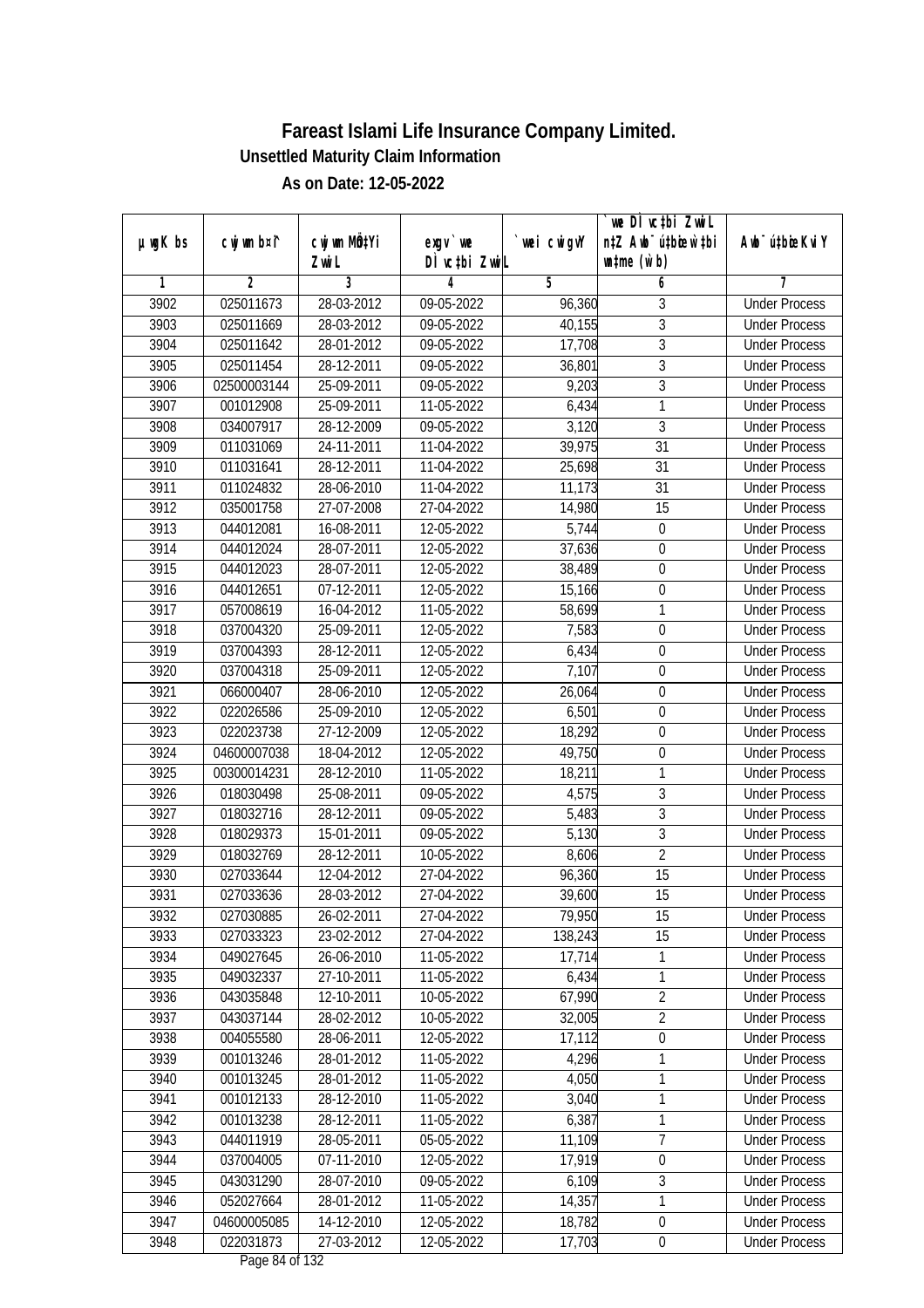|         |                |              |               |             | we DI vctbi ZwiL                 |                             |
|---------|----------------|--------------|---------------|-------------|----------------------------------|-----------------------------|
| µwgK bs | cwj wm b¤i^    | cwj wm MQtYi | exgy `we      | `wei cwigvY | n‡Z Awb <sup>-</sup> ú‡bioar`‡bi | Awb <sup>-</sup> ú‡bioeKviY |
|         |                | Zwi L        | DÌ vctbi ZwiL |             | $\n  untime\n  (u`b)\n$          |                             |
| 1       | $\overline{2}$ | 3            | 4             | 5           | 6                                | 7                           |
| 3949    | 022029962      | 10-09-2011   | 12-05-2022    | 79,932      | 0                                | <b>Under Process</b>        |
| 3950    | 040007144      | 28-12-2010   | $11-05-2022$  | 94,920      | 1                                | <b>Under Process</b>        |
| 3951    | 040007389      | 28-08-2011   | 11-05-2022    | 94,746      | 1                                | <b>Under Process</b>        |
| 3952    | 02400006228    | 28-01-2012   | 11-05-2022    | 46,444      | 1                                | <b>Under Process</b>        |
| 3953    | 024040511      | 28-03-2012   | 11-05-2022    | 7,741       | 1                                | <b>Under Process</b>        |
| 3954    | 024040495      | 18-03-2012   | 11-05-2022    | 16,770      | 1                                | <b>Under Process</b>        |
| 3955    | 024040265      | 28-12-2011   | 11-05-2022    | 38,791      | 1                                | <b>Under Process</b>        |
| 3956    | 024040448      | 18-03-2012   | 11-05-2022    | 6,988       | 1                                | <b>Under Process</b>        |
| 3957    | 024040442      | 18-03-2012   | 11-05-2022    | 7,819       | 1                                | <b>Under Process</b>        |
| 3958    | 024035600      | 28-06-2010   | 11-05-2022    | 8,822       | 1                                | <b>Under Process</b>        |
| 3959    | 02200011324    | 28-12-2010   | 11-05-2022    | 34,502      | 1                                | <b>Under Process</b>        |
| 3960    | 007029621      | 27-12-2011   | 09-05-2022    | 182,340     | 3                                | <b>Under Process</b>        |
| 3961    | 007018270      | 28-05-2009   | 09-05-2022    | 4,304       | $\overline{3}$                   | <b>Under Process</b>        |
| 3962    | 024037432      | 28-12-2010   | 11-05-2022    | 4,141       | $\mathbf{1}$                     | <b>Under Process</b>        |
| 3963    | 024040399      | 28-12-2011   | 11-05-2022    | 5,975       | 1                                | <b>Under Process</b>        |
| 3964    | 012010081      | 23-01-2012   | 10-04-2022    | 39,550      | 32                               | <b>Under Process</b>        |
| 3965    | 012010438      | 28-02-2012   | 10-04-2022    | 40,150      | 32                               | <b>Under Process</b>        |
| 3966    | 058004190      | 28-12-2011   | 10-05-2022    | 20,348      | $\overline{2}$                   | <b>Under Process</b>        |
| 3967    | 058004189      | 28-12-2011   | 10-05-2022    | 93,060      | $\overline{2}$                   | <b>Under Process</b>        |
| 3968    | 011032002      | 28-12-2011   | 08-05-2022    | 18,131      | $\overline{4}$                   | <b>Under Process</b>        |
| 3969    | 011031988      | 28-02-2012   | 11-04-2022    | 37,900      | 31                               | <b>Under Process</b>        |
| 3970    | 054008041      | 25-10-2011   | 10-05-2022    | 9,187       | $\overline{2}$                   | <b>Under Process</b>        |
| 3971    | 011031481      | 28-12-2011   | 08-05-2022    | 13,017      | 4                                | <b>Under Process</b>        |
| 3972    | 011031838      | 15-03-2012   | 08-05-2022    | 8,128       | $\overline{4}$                   | <b>Under Process</b>        |
| 3973    | 011031806      | 15-03-2012   | 08-05-2022    | 19,162      | $\sqrt{4}$                       | <b>Under Process</b>        |
| 3974    | 030022034      | 28-01-2012   | 10-05-2022    | 35,185      | $\overline{2}$                   | <b>Under Process</b>        |
| 3975    | 02200018341    | 28-02-2012   | 11-05-2022    | 352,895     | 1                                | <b>Under Process</b>        |
| 3976    | 045020219      | 28-03-2011   | 20-04-2022    | 22,060      | 22                               | <b>Under Process</b>        |
| 3977    | 018032123      | 28-12-2011   | 11-05-2022    | 77,418      | 1                                | <b>Under Process</b>        |
| 3978    | 03400037379    | 28-02-2012   | 09-05-2022    | 171,156     | $\overline{3}$                   | <b>Under Process</b>        |
| 3979    | 011015812      | 25-10-2008   | 09-05-2022    | 13,442      | 3                                | <b>Under Process</b>        |
| 3980    | 011023556      | 28-12-2009   | 09-05-2022    | 8,663       | $\overline{3}$                   | <b>Under Process</b>        |
| 3981    | 012009956      | 28-12-2011   | 10-04-2022    | 17,294      | 32                               | <b>Under Process</b>        |
| 3982    | 012010232      | 28-12-2011   | 10-04-2022    | 7,973       | 32                               | <b>Under Process</b>        |
| 3983    | 03100006861    | 24-11-2011   | 10-05-2022    | 96,743      | $\overline{2}$                   | <b>Under Process</b>        |
| 3984    | 011031716      | 09-02-2012   | 11-04-2022    | 92,160      | 31                               | <b>Under Process</b>        |
| 3985    | 016003890      | 28-12-2011   | 09-05-2022    | 63,760      | 3                                | <b>Under Process</b>        |
| 3986    | 02200013542    | 09-05-2011   | 08-05-2022    | 13,347      | 4                                | <b>Under Process</b>        |
| 3987    | 02200018614    | 28-03-2012   | 12-05-2022    | 97,167      | $\boldsymbol{0}$                 | <b>Under Process</b>        |
| 3988    | 007012338      | 28-06-2008   | 09-05-2022    | 4,254       | $\overline{3}$                   | <b>Under Process</b>        |
| 3989    | 004058347      | 01-01-2012   | 12-05-2022    | 32,829      | $\boldsymbol{0}$                 | <b>Under Process</b>        |
| 3990    | 016003932      | 22-03-2012   | 10-05-2022    | 19,272      | $\overline{2}$                   | <b>Under Process</b>        |
| 3991    | 053002199      | 26-10-2011   | 11-05-2022    | 49,104      | 1                                | <b>Under Process</b>        |
| 3992    | 0928005720     | 28-12-2011   | 28-04-2022    | 81,486      | 14                               | <b>Under Process</b>        |
| 3993    | 0928005751     | 28-12-2011   | 08-05-2022    | 193,479     | $\sqrt{4}$                       | <b>Under Process</b>        |
| 3994    | 0928005838     | 28-12-2011   | 28-04-2022    | 140,747     | 14                               | <b>Under Process</b>        |
| 3995    | 0928005882     | 28-12-2011   | 28-04-2022    | 26,693      | 14                               | <b>Under Process</b>        |
|         |                |              |               |             |                                  |                             |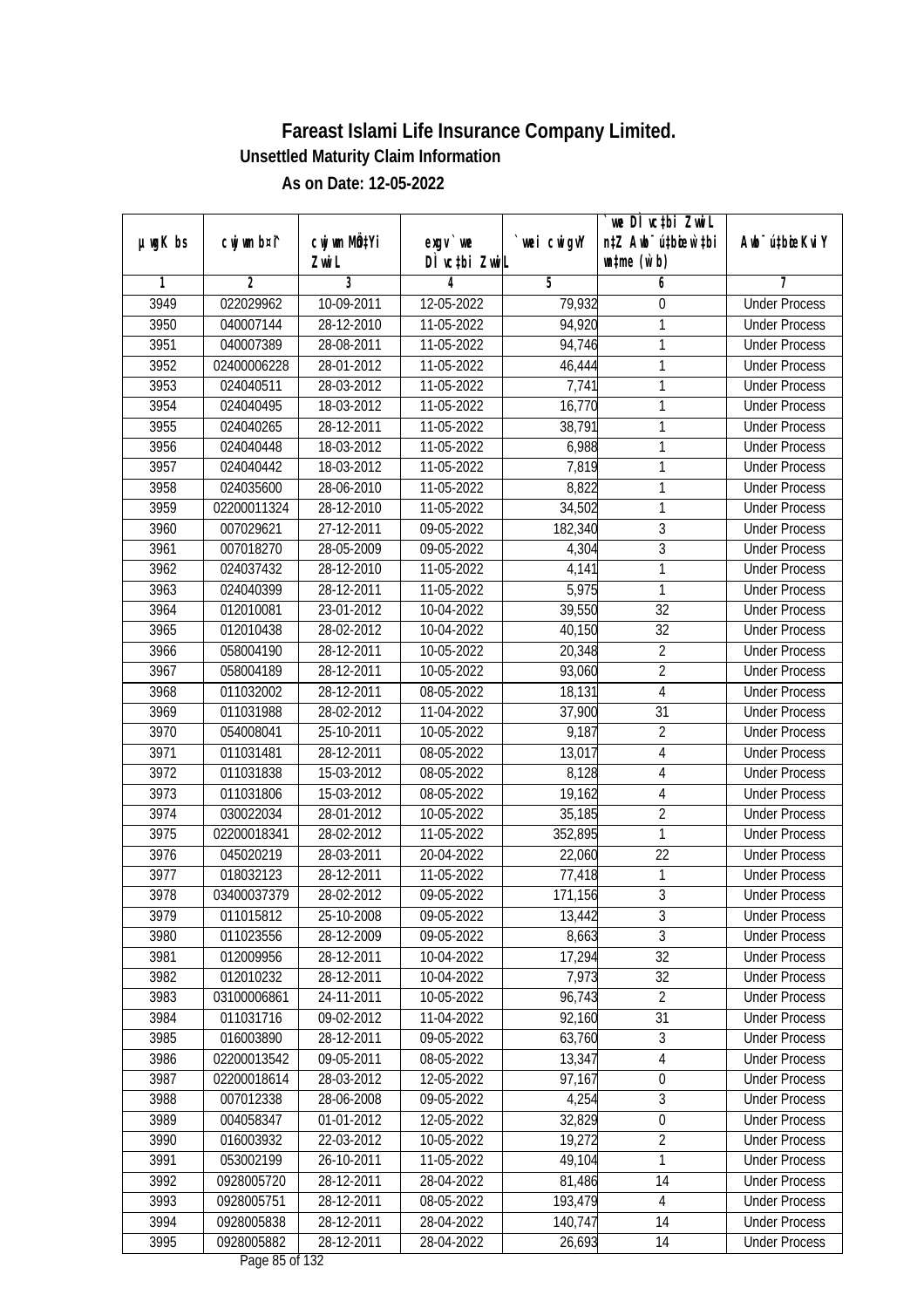|               |             |                       |                             |            | we DI vctbi ZwiL<br>n‡Z Awb <sup>-</sup> ú‡bioar`‡bi |                             |
|---------------|-------------|-----------------------|-----------------------------|------------|------------------------------------------------------|-----------------------------|
| $µ$ ug $K$ bs | cwj wm b¤i^ | cwj wm MQtYi<br>Zwi L | $exgV$ we<br>DÌ vctbi ZwiL  | wei cwigvY | $\n  untime\n  (u`b)\n$                              | Awb <sup>-</sup> ú‡bioeKviY |
| 1             | 2           | 3                     | 4                           | 5          | 6                                                    | 7                           |
| 3996          | 0928006054  | 16-02-2012            | 28-04-2022                  | 97,167     | 14                                                   | <b>Under Process</b>        |
| 3997          | 0928006080  | 18-02-2012            | 28-04-2022                  | 155,741    | 14                                                   | <b>Under Process</b>        |
| 3998          | 0928006134  | 28-02-2012            | 28-04-2022                  | 53,704     | 14                                                   | <b>Under Process</b>        |
| 3999          | 0928006175  | 13-03-2012            | 08-05-2022                  | 194,326    | 4                                                    | <b>Under Process</b>        |
| 4000          | 0929004065  | 23-12-2010            | 13-04-2022                  | 13,688     | $\overline{29}$                                      | <b>Under Process</b>        |
| 4001          | 0929001843  | 04-03-2010            | 13-04-2022                  | 14,025     | $\overline{29}$                                      | <b>Under Process</b>        |
| 4002          | 0929001894  | 20-03-2010            | $\overline{13} - 04 - 2022$ | 36,223     | 29                                                   | <b>Under Process</b>        |
| 4003          | 0929002196  | 28-05-2010            | 13-04-2022                  | 11,655     | 29                                                   | <b>Under Process</b>        |
| 4004          | 0929003848  | 06-11-2010            | 09-05-2022                  | 13,141     | $\overline{3}$                                       | <b>Under Process</b>        |
| 4005          | 0929004026  | 20-12-2010            | 13-04-2022                  | 13,596     | 29                                                   | <b>Under Process</b>        |
| 4006          | 0929005490  | 25-08-2011            | 09-05-2022                  | 38,697     | 3                                                    | <b>Under Process</b>        |
| 4007          | 0929005144  | 09-06-2011            | 13-04-2022                  | 5,338      | 29                                                   | <b>Under Process</b>        |
| 4008          | 0929005146  | 09-06-2011            | 13-04-2022                  | 35,019     | $\overline{29}$                                      | <b>Under Process</b>        |
| 4009          | 0929005260  | 28-06-2011            | 13-04-2022                  | 8,341      | 29                                                   | <b>Under Process</b>        |
| 4010          | 0929005474  | 17-08-2011            | 09-05-2022                  | 37,410     | $\sqrt{3}$                                           | <b>Under Process</b>        |
| 4011          | 0929005539  | 26-09-2011            | 09-05-2022                  | 7,118      | 3                                                    | <b>Under Process</b>        |
| 4012          | 0929005591  | 05-10-2011            | 13-04-2022                  | 10,816     | 29                                                   | <b>Under Process</b>        |
| 4013          | 0929005687  | 28-11-2011            | 26-04-2022                  | 28,917     | 16                                                   | <b>Under Process</b>        |
| 4014          | 0929005929  | 28-12-2011            | 13-04-2022                  | 14,433     | 29                                                   | <b>Under Process</b>        |
| 4015          | 0929005945  | 28-12-2011            | 13-04-2022                  | 8,512      | 29                                                   | <b>Under Process</b>        |
| 4016          | 0929005964  | 28-12-2011            | 13-04-2022                  | 53,943     | 29                                                   | <b>Under Process</b>        |
| 4017          | 0929005979  | 28-12-2011            | 13-04-2022                  | 52,181     | 29                                                   | <b>Under Process</b>        |
| 4018          | 0929005987  | 26-01-2012            | 13-04-2022                  | 158,997    | 29                                                   | <b>Under Process</b>        |
| 4019          | 0929005997  | 15-02-2012            | 13-04-2022                  | 70,858     | 29                                                   | <b>Under Process</b>        |
| 4020          | 0929005999  | 28-01-2012            | 09-05-2022                  | 33,791     | 3                                                    | <b>Under Process</b>        |
| 4021          | 0929006010  | 23-02-2012            | 09-05-2022                  | 17,474     | 3                                                    | <b>Under Process</b>        |
| 4022          | 0929006014  | 27-02-2012            | 13-04-2022                  | 116,596    | 29                                                   | <b>Under Process</b>        |
| 4023          | 0929006021  | 22-02-2012            | 13-04-2022                  | 97,167     | 29                                                   | <b>Under Process</b>        |
| 4024          | 0929006053  | 15-02-2012            | 09-05-2022                  | 38,866     | $\overline{3}$                                       | <b>Under Process</b>        |
| 4025          | 0929006054  | 28-02-2012            | 09-05-2022                  | 16,455     | $\overline{3}$                                       | <b>Under Process</b>        |
| 4026          | 0929006073  | 14-03-2012            | 13-04-2022                  | 58,301     | 29                                                   | <b>Under Process</b>        |
| 4027          | 0929006088  | 07-03-2012            | 09-05-2022                  | 97,167     | 3                                                    | <b>Under Process</b>        |
| 4028          | 0929006106  | 28-03-2012            | 09-05-2022                  | 19,165     | 3                                                    | <b>Under Process</b>        |
| 4029          | 0929006123  | 06-03-2012            | 09-05-2022                  | 10,146     | $\overline{3}$                                       | <b>Under Process</b>        |
| 4030          | 0929006135  | 19-03-2012            | 09-05-2022                  | 194,326    | $\overline{3}$                                       | <b>Under Process</b>        |
| 4031          | 0930000738  | 18-10-2010            | 09-05-2022                  | 17,798     | $\sqrt{3}$                                           | <b>Under Process</b>        |
| 4032          | 0930001559  | 28-03-2011            | 09-05-2022                  | 34,873     | $\overline{3}$                                       | <b>Under Process</b>        |
| 4033          | 0930001743  | 28-06-2011            | 21-04-2022                  | 37,584     | 21                                                   | <b>Under Process</b>        |
| 4034          | 0930001979  | 28-09-2011            | 21-04-2022                  | 92,193     | 21                                                   | <b>Under Process</b>        |
| 4035          | 0930002027  | 22-11-2011            | 09-05-2022                  | 82,742     | 3                                                    | <b>Under Process</b>        |
| 4036          | 0930002042  | 23-11-2011            | 26-04-2022                  | 178,959    | 16                                                   | <b>Under Process</b>        |
| 4037          | 0930002074  | 20-12-2011            | 26-04-2022                  | 83,419     | 16                                                   | <b>Under Process</b>        |
| 4038          | 0930002187  | 28-12-2011            | 26-04-2022                  | 28,712     | 16                                                   | <b>Under Process</b>        |
| 4039          | 0930002206  | 11-02-2012            | 20-04-2022                  | 36,598     | 22                                                   | <b>Under Process</b>        |
| 4040          | 0930002231  | 28-02-2012            | 26-04-2022                  | 78,912     | 16                                                   | <b>Under Process</b>        |
| 4041          | 0930002267  | 28-03-2012            | 09-05-2022                  | 12,856     | $\overline{3}$                                       | <b>Under Process</b>        |
| 4042          | 0930002273  | 28-03-2012            | 09-05-2022                  | 11,002     | $\overline{3}$                                       | <b>Under Process</b>        |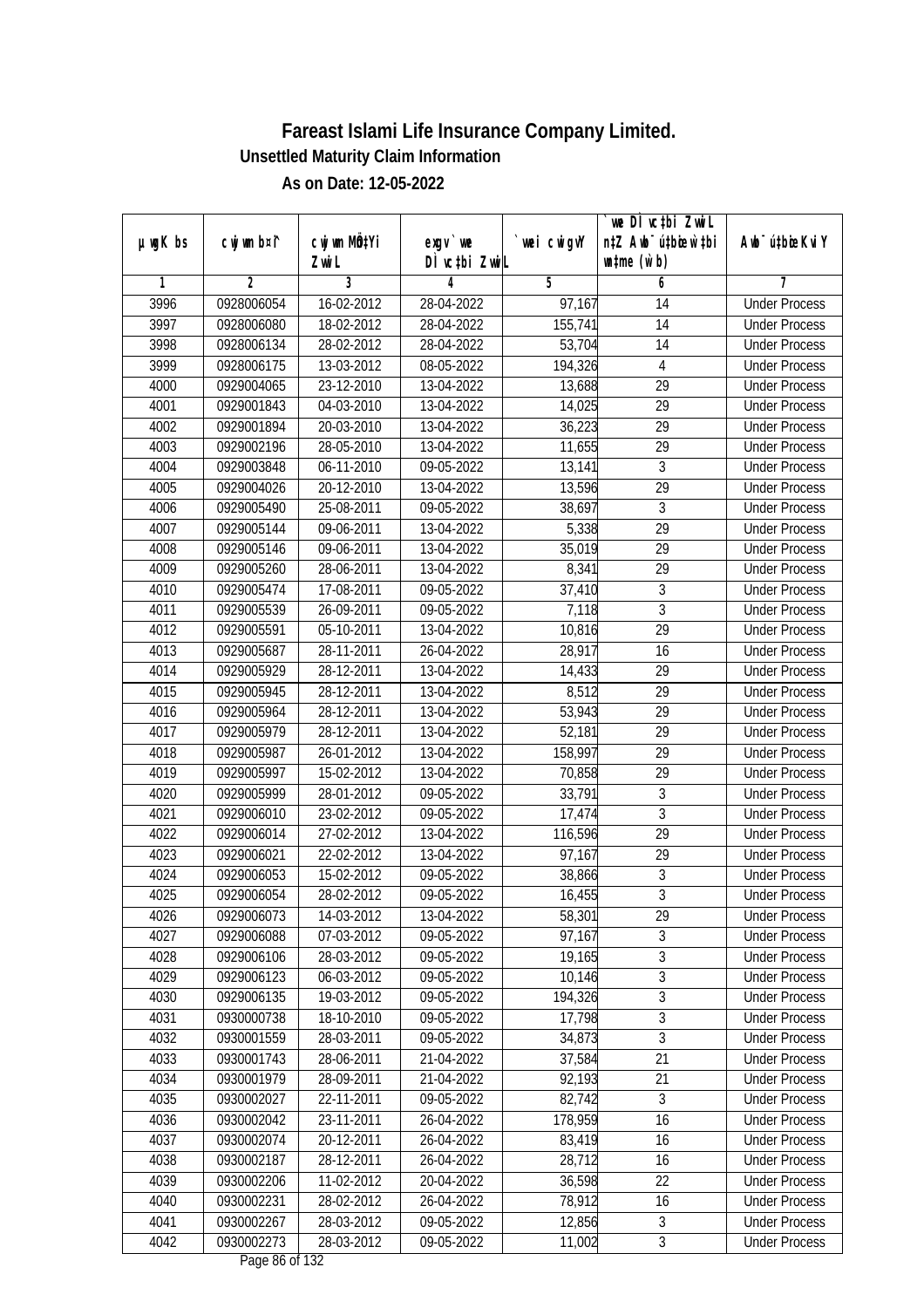| $µ$ ug $K$ bs | cwj wm b¤i^ | cwj wm MQtYi | $exgv$ we                            | wei cwigvY           | we DI vctbi ZwiL<br>n‡Z Awb <sup>-</sup> ú‡bioen`‡bi | Awb <sup>-</sup> ú‡bioeKviY |
|---------------|-------------|--------------|--------------------------------------|----------------------|------------------------------------------------------|-----------------------------|
|               |             | Zwi L        | DÌ vctbi ZwiL                        |                      | $\n  untime\n  (u`b)\n$                              |                             |
| 1             | 2           | 3            | 4                                    | 5                    | 6                                                    | 7                           |
| 4043          | 0930002274  | 28-03-2012   | 09-05-2022                           | 15,426               | 3                                                    | <b>Under Process</b>        |
| 4044          | 0931000174  | 31-12-2007   | $26 - 04 - 2022$                     | 63,590               | 16                                                   | <b>Under Process</b>        |
| 4045          | 0931000190  | 05-03-2008   | 10-05-2022                           | 84,300               | $\overline{2}$                                       | <b>Under Process</b>        |
| 4046          | 0931000267  | 10-07-2008   | 26-04-2022                           | 11,240               | 16                                                   | <b>Under Process</b>        |
| 4047          | 0931001977  | 27-06-2011   | 08-05-2022                           | 32,784               | 4                                                    | <b>Under Process</b>        |
| 4048          | 0931002686  | 28-01-2012   | 10-05-2022                           | 388,652              | $\overline{2}$                                       | <b>Under Process</b>        |
| 4049          | 0931002767  | 28-01-2012   | 26-04-2022                           | 61,794               | 16                                                   | <b>Under Process</b>        |
| 4050          | 0931002776  | 28-02-2012   | 24-04-2022                           | 71,229               | $\overline{18}$                                      | <b>Under Process</b>        |
| 4051          | 0931002897  | 19-04-2012   | 26-04-2022                           | 97,167               | 16                                                   | <b>Under Process</b>        |
| 4052          | 0931002906  | 24-04-2012   | 10-05-2022                           | 63,933               | $\overline{2}$                                       | <b>Under Process</b>        |
| 4053          | 0932005576  | 28-02-2012   | 20-04-2022                           | 37,201               | $\overline{22}$                                      | <b>Under Process</b>        |
| 4054          | 0932005587  | 28-03-2012   | 27-04-2022                           | 55,362               | 15                                                   | <b>Under Process</b>        |
| 4055          | 0932005588  | 28-03-2012   | 27-04-2022                           | 38,866               | $\overline{15}$                                      | <b>Under Process</b>        |
| 4056          | 0932005619  | 28-03-2012   | 09-05-2022                           | 52,292               | $\mathfrak{Z}$                                       | <b>Under Process</b>        |
| 4057          | 0932005633  | 28-03-2012   | 20-04-2022                           | 28,642               | 22                                                   | <b>Under Process</b>        |
| 4058          | 0933003143  | 28-12-2009   | 10-04-2022                           | 13,851               | 32                                                   | <b>Under Process</b>        |
| 4059          | 0933008695  | 19-12-2011   | 09-05-2022                           | 25,454               | 3                                                    | <b>Under Process</b>        |
| 4060          | 0933008825  | 28-12-2011   | 09-05-2022                           | 80,066               | $\mathfrak{Z}$                                       | <b>Under Process</b>        |
| 4061          | 0933008907  | 28-12-2011   | 10-04-2022                           | 28,089               | 32                                                   | <b>Under Process</b>        |
| 4062          | 0933009029  | 05-03-2012   | 10-04-2022                           | 185,711              | 32                                                   | <b>Under Process</b>        |
| 4063          | 0933009035  | 05-03-2012   | 09-05-2022                           | 28,071               | 3                                                    | <b>Under Process</b>        |
| 4064          | 0933009056  | 05-03-2012   | 09-05-2022                           | 13,635               | $\mathfrak{Z}$                                       | <b>Under Process</b>        |
| 4065          | 0933009057  | 05-03-2012   | 11-05-2022                           | 13,635               | 1                                                    | <b>Under Process</b>        |
| 4066          | 0933009080  | 19-03-2012   | 10-04-2022                           | 23,115               | 32                                                   | <b>Under Process</b>        |
| 4067          | 0933009081  | 19-03-2012   | 10-04-2022                           | 97,167               | 32                                                   | <b>Under Process</b>        |
| 4068          | 0933009102  | 20-03-2012   | 10-04-2022                           | 35,808               | 32                                                   | <b>Under Process</b>        |
| 4069          | 0933009106  | 30-03-2012   | 09-05-2022                           | 94,384               | 3                                                    | <b>Under Process</b>        |
| 4070          | 0933009129  | 22-03-2012   | 11-05-2022                           | 5,729                | 1                                                    | <b>Under Process</b>        |
| 4071          | 0933009154  | 28-03-2012   | 11-05-2022                           | $\overline{78}$ ,031 | $\mathbf{1}$                                         | <b>Under Process</b>        |
| 4072          | 0933009159  | 28-03-2012   | 09-05-2022                           | 187,889              | $\overline{3}$                                       | <b>Under Process</b>        |
| 4073          | 0933009162  | 28-03-2012   | 12-05-2022                           | 777,304              | 0                                                    | <b>Under Process</b>        |
| 4074          | 0934004360  | 02-02-2012   | 18-04-2022                           | 36,466               | 24                                                   | <b>Under Process</b>        |
| 4075          | 0931001878  | 21-06-2011   | 26-04-2022                           | 101,946              | 16                                                   | <b>Under Process</b>        |
| 4076          | 0932001212  | 28-05-2009   | 20-04-2022                           | 6,292                | 22                                                   | <b>Under Process</b>        |
| 4077          | 0932003635  | 23-12-2010   | 20-04-2022                           | 17,847               | 22                                                   | <b>Under Process</b>        |
| 4078          | 0932004083  | 28-12-2010   | 09-05-2022                           | 95,714               | 3                                                    | <b>Under Process</b>        |
| 4079          | 0932004699  | 28-05-2011   | 27-04-2022                           | 14,977               | 15                                                   | <b>Under Process</b>        |
| 4080          | 0932004783  | 28-06-2011   | 21-04-2022                           | 78,072               | 21                                                   | <b>Under Process</b>        |
| 4081          | 0933004691  | 28-06-2010   | 11-05-2022                           | 20,492               | 1                                                    | <b>Under Process</b>        |
| 4082          | 0934002089  | 28-12-2009   | 19-04-2022                           | 82,860               | 23                                                   | <b>Under Process</b>        |
| 4083          | 0934002968  | 28-06-2010   | 18-04-2022                           | 16,973               | 24                                                   | <b>Under Process</b>        |
| 4084          | 0934003045  | 28-06-2010   | 18-04-2022                           | 23,473               | 24                                                   | <b>Under Process</b>        |
| 4085          | 0934003901  | 23-06-2011   | 27-04-2022                           | 35,462               | 15                                                   | <b>Under Process</b>        |
| 4086          | 0934003969  | 28-06-2011   | 18-04-2022                           | 58,046               | 24                                                   | <b>Under Process</b>        |
| 4087          | 1100005986  | 20-03-2010   | 24-04-2022                           | 66,420               | 18                                                   | <b>Under Process</b>        |
| 4088          | 1100005781  | 28-12-2009   | 25-04-2022                           | 61,583               | 17                                                   | <b>Under Process</b>        |
| 4089          | 1100005864  | 20-12-2009   | 08-05-2022<br>$D_{0.92}$ 0.7 of 1.33 | 31,694               | $\overline{4}$                                       | <b>Under Process</b>        |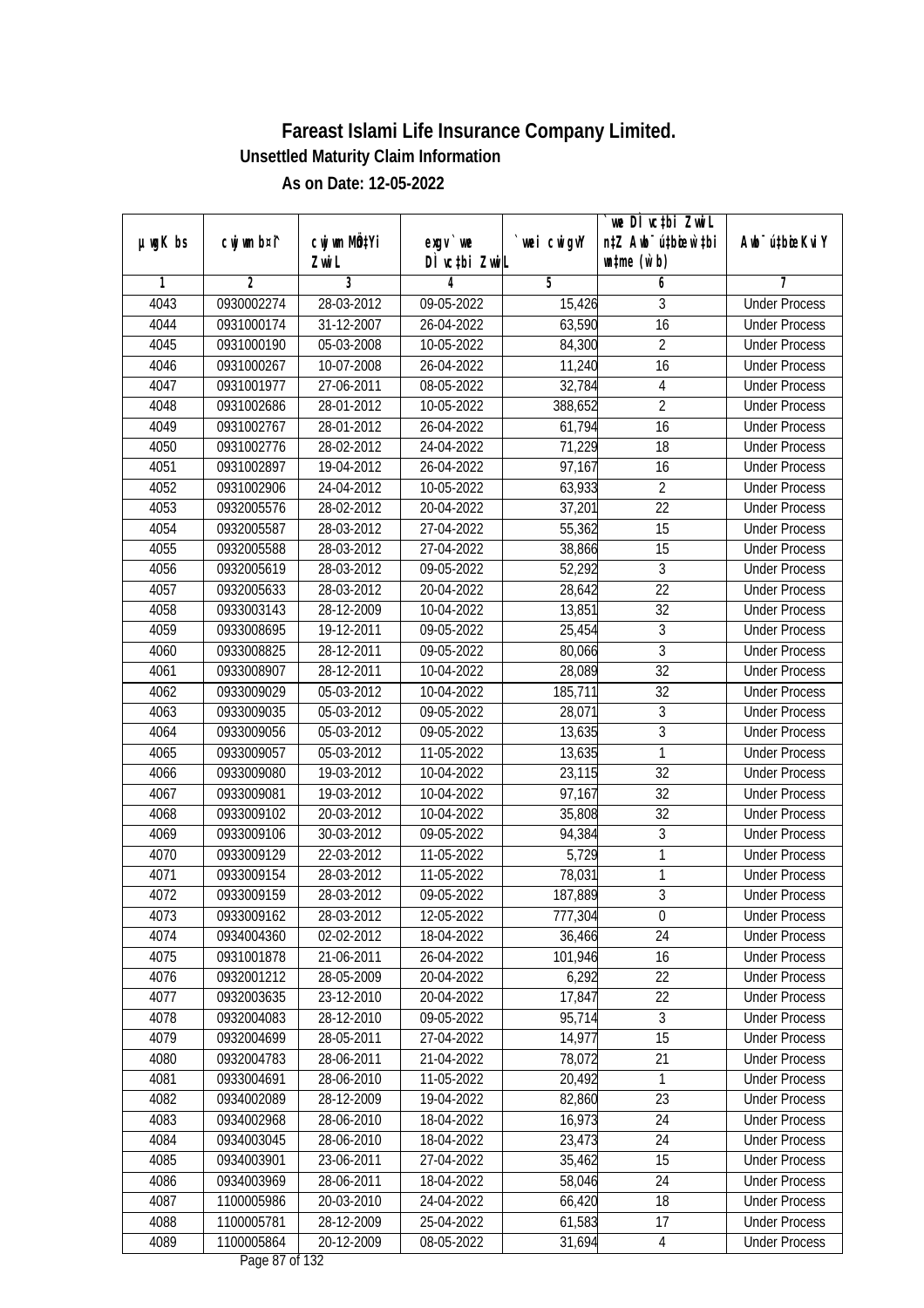|               |                |                       |                                    |            | we DI vctbi ZwiL                                            |                             |
|---------------|----------------|-----------------------|------------------------------------|------------|-------------------------------------------------------------|-----------------------------|
| $µ$ ug $K$ bs | cwj wm b¤i^    | cwj wm MÖ¢Yi<br>Zwi L | $exgV$ we<br>DÌ vctbi ZwiL         | wei cwigvY | n‡Z Awb <sup>-</sup> ú‡bioar`‡bi<br>$\n  untime\n  (u`b)\n$ | Awb <sup>-</sup> ú‡bioeKviY |
| 1             | $\overline{2}$ | 3                     | 4                                  | 5          | 6                                                           | 7                           |
| 4090          | 1100005918     | 28-12-2009            | 17-04-2022                         | 3,968      | $\overline{25}$                                             | <b>Under Process</b>        |
| 4091          | 1100005989     | 20-03-2010            | 24-04-2022                         | 66,420     | $\overline{18}$                                             | <b>Under Process</b>        |
| 4092          | 1100006009     | 01-04-2010            | 08-05-2022                         | 66,420     | $\overline{4}$                                              | <b>Under Process</b>        |
| 4093          | 1110000249     | 28-12-2011            | 26-04-2022                         | 21,004     | 16                                                          | <b>Under Process</b>        |
| 4094          | 1100008079     | 02-03-2016            | 08-05-2022                         | 140,000    | 4                                                           | <b>Under Process</b>        |
| 4095          | 1100008080     | 02-03-2016            | 08-05-2022                         | 140,000    | $\overline{4}$                                              | <b>Under Process</b>        |
| 4096          | 1100008350     | 08-03-2017            | 28-04-2022                         | 53,072     | 14                                                          | <b>Under Process</b>        |
| 4097          | 1110000084     | 28-12-2011            | 26-04-2022                         | 11,305     | 16                                                          | <b>Under Process</b>        |
| 4098          | 1110000178     | 15-12-2011            | 26-04-2022                         | 88,182     | 16                                                          | <b>Under Process</b>        |
| 4099          | 1110000220     | 28-12-2011            | 26-04-2022                         | 48,994     | 16                                                          | <b>Under Process</b>        |
| 4100          | 1110000244     | 28-12-2011            | 26-04-2022                         | 121,840    | 16                                                          | <b>Under Process</b>        |
| 4101          | 1110000269     | 28-12-2011            | 09-05-2022                         | 141,185    | 3                                                           | <b>Under Process</b>        |
| 4102          | 1110000333     | 28-12-2011            | 26-04-2022                         | 143,600    | $\overline{16}$                                             | <b>Under Process</b>        |
| 4103          | 1110000348     | 22-02-2012            | 26-04-2022                         | 47,700     | 16                                                          | <b>Under Process</b>        |
| 4104          | 1120000176     | 28-12-2011            | 13-04-2022                         | 13,092     | 29                                                          | <b>Under Process</b>        |
| 4105          | 1120000035     | 12-10-2011            | 13-04-2022                         | 14,808     | 29                                                          | <b>Under Process</b>        |
| 4106          | 1120000059     | 18-10-2011            | 08-05-2022                         | 163,300    | $\overline{4}$                                              | <b>Under Process</b>        |
| 4107          | 1120000113     | 12-12-2011            | 10-05-2022                         | 163,300    | $\overline{2}$                                              | <b>Under Process</b>        |
| 4108          | 1120000139     | 28-12-2011            | 10-04-2022                         | 48,990     | 32                                                          | <b>Under Process</b>        |
| 4109          | 1120000159     | 28-12-2011            | 08-05-2022                         | 41,553     | 4                                                           | <b>Under Process</b>        |
| 4110          | 1120000244     | 28-12-2011            | 10-04-2022                         | 10,512     | 32                                                          | <b>Under Process</b>        |
| 4111          | 1120000285     | 18-12-2011            | 08-05-2022                         | 100,000    | $\overline{4}$                                              | <b>Under Process</b>        |
| 4112          | 1120000289     | 28-12-2011            | 10-04-2022                         | 101,710    | 32                                                          | <b>Under Process</b>        |
| 4113          | 1120000316     | 28-12-2011            | 13-04-2022                         | 47,490     | 29                                                          | <b>Under Process</b>        |
| 4114          | 1120000325     | 25-02-2012            | 10-05-2022                         | 82,000     | $\sqrt{2}$                                                  | <b>Under Process</b>        |
| 4115          | 1120000331     | 25-02-2012            | 08-05-2022                         | 25,180     | $\overline{4}$                                              | <b>Under Process</b>        |
| 4116          | 1120000332     | 25-02-2012            | 08-05-2022                         | 79,380     | $\overline{4}$                                              | <b>Under Process</b>        |
| 4117          | 1120000338     | 28-02-2012            | 10-04-2022                         | 49,203     | 32                                                          | <b>Under Process</b>        |
| 4118          | 1120000341     | 28-02-2012            | 10-04-2022                         | 42,084     | 32                                                          | <b>Under Process</b>        |
| 4119          | 1120000344     | 11-03-2012            | 13-04-2022                         | 328,000    | 29                                                          | <b>Under Process</b>        |
| 4120          | 1140000045     | 28-12-2011            | 17-04-2022                         | 73,192     | 25                                                          | <b>Under Process</b>        |
| 4121          | 1130000063     | 01-11-2011            | 18-04-2022                         | 81,650     | 24                                                          | <b>Under Process</b>        |
| 4122          | 1130000336     | 28-12-2011            | 19-04-2022                         | 10,572     | 23                                                          | <b>Under Process</b>        |
| 4123          | 1130000540     | 24-03-2012            | 28-04-2022                         | 115,445    | 14                                                          | <b>Under Process</b>        |
| 4124          | 1130000547     | 03-04-2012            | 18-04-2022                         | 82,000     | 24                                                          | <b>Under Process</b>        |
| 4125          | 1130000559     | 19-04-2012            | 28-04-2022                         | 49,200     | 14                                                          | <b>Under Process</b>        |
| 4126          | 1140000031     | 22-12-2011            | 19-04-2022                         | 46,134     | 23                                                          | <b>Under Process</b>        |
| 4127          | 1140000035     | 27-12-2011            | 12-05-2022                         | 46,075     | $\boldsymbol{0}$                                            | <b>Under Process</b>        |
| 4128          | 1140000124     | 28-12-2011            | 09-05-2022                         | 81,660     | $\sqrt{3}$                                                  | <b>Under Process</b>        |
| 4129          | 1140000134     | 28-12-2011            | 11-05-2022                         | 81,650     | $\mathbf{1}$                                                | <b>Under Process</b>        |
| 4130          | 1140000142     | 28-12-2011            | 19-04-2022                         | 81,650     | 23                                                          | <b>Under Process</b>        |
| 4131          | 1140000185     | 28-12-2011            | 19-04-2022                         | 133,270    | 23                                                          | <b>Under Process</b>        |
| 4132          | 1140000217     | 28-12-2011            | 11-05-2022                         | 130,480    | 1                                                           | <b>Under Process</b>        |
| 4133          | 1140000245     | 19-03-2012            | 09-05-2022                         | 164,000    | 3                                                           | <b>Under Process</b>        |
| 4134          | 1140000255     | 27-03-2012            | 11-05-2022                         | 558,400    | 1                                                           | <b>Under Process</b>        |
| 4135          | 1150000228     | 28-11-2011            | 08-05-2022                         | 163,300    | $\overline{4}$                                              | <b>Under Process</b>        |
| 4136          | 1150000435     | 28-12-2011            | 08-05-2022<br>$D_{0.82}$ 00 of 122 | 63,463     | $\overline{4}$                                              | <b>Under Process</b>        |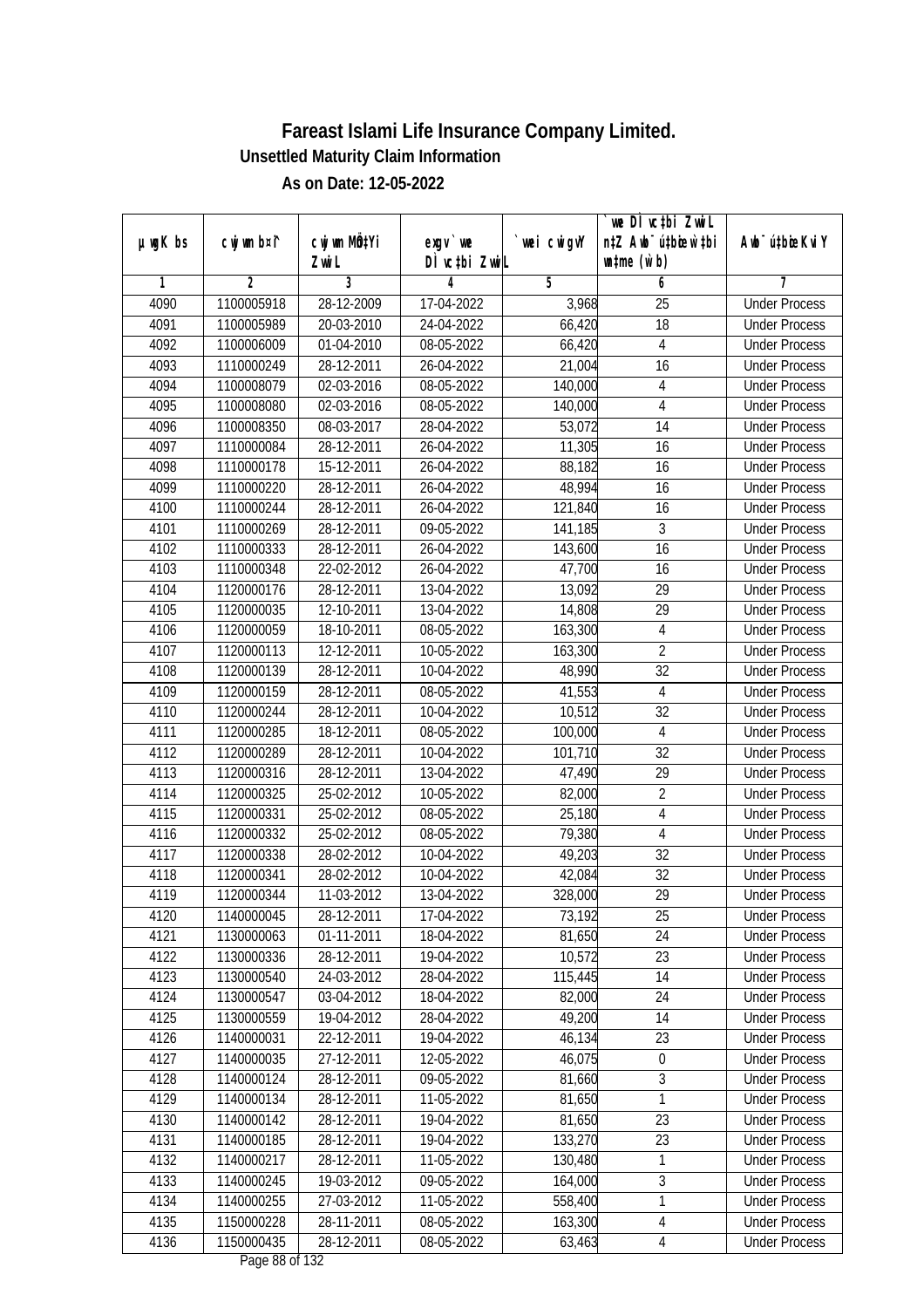|               |                |              |                          |             | we DI vctbi ZwiL                 |                             |
|---------------|----------------|--------------|--------------------------|-------------|----------------------------------|-----------------------------|
| $µ$ ug $K$ bs | cwj wm b¤i^    | cwj wm MQtYi | $exqu$ we                | `wei cwigvY | n‡Z Awb <sup>-</sup> ú‡bioar`‡bi | Awb <sup>-</sup> ú‡bioeKviY |
|               |                | Zwi L        | DÌ vctbi ZwiL            |             | $\n  untime\n  (u`b)\n$          |                             |
| 1             | $\overline{2}$ | 3            | 4                        | 5           | 6                                | 7                           |
| 4137          | 1150000580     | 28-12-2011   | 08-05-2022               | 209,088     | 4                                | <b>Under Process</b>        |
| 4138          | 1150000652     | 28-12-2011   | $08-05-2022$             | 239,648     | 4                                | <b>Under Process</b>        |
| 4139          | 1150000658     | 28-12-2011   | 08-05-2022               | 22,060      | $\overline{4}$                   | <b>Under Process</b>        |
| 4140          | 1150000678     | 28-12-2011   | 08-05-2022               | 244,950     | 4                                | <b>Under Process</b>        |
| 4141          | 1150000694     | 28-12-2011   | 08-05-2022               | 110,544     | 4                                | <b>Under Process</b>        |
| 4142          | 1150000724     | 28-12-2011   | 08-05-2022               | 11,030      | 4                                | <b>Under Process</b>        |
| 4143          | 1150000725     | 28-12-2011   | $08-05-2022$             | 79,030      | 4                                | <b>Under Process</b>        |
| 4144          | 1150000737     | 28-12-2011   | 08-05-2022               | 81,650      | $\overline{4}$                   | <b>Under Process</b>        |
| 4145          | 1150000797     | 28-12-2011   | 11-04-2022               | 81,738      | $\overline{31}$                  | <b>Under Process</b>        |
| 4146          | 1150000827     | 28-12-2011   | 08-05-2022               | 88,240      | $\overline{4}$                   | <b>Under Process</b>        |
| 4147          | 1150001033     | 28-12-2011   | 18-04-2022               | 42,833      | $\overline{24}$                  | <b>Under Process</b>        |
| 4148          | 1150001047     | 28-12-2011   | 08-05-2022               | 163,305     | 4                                | <b>Under Process</b>        |
| 4149          | 1150001112     | 28-12-2011   | 08-05-2022               | 22,060      | $\overline{4}$                   | <b>Under Process</b>        |
| 4150          | 1150001159     | 28-02-2012   | 08-05-2022               | 164,000     | 4                                | <b>Under Process</b>        |
| 4151          | 1170001178     | 20-05-2015   | 12-05-2022               | 139,001     | $\boldsymbol{0}$                 | <b>Under Process</b>        |
| 4152          | 1170001561     | 07-12-2015   | 24-04-2022               | 554,192     | 18                               | <b>Under Process</b>        |
| 4153          | 1170001790     | 28-12-2015   | 24-04-2022               | 28,002      | 18                               | <b>Under Process</b>        |
| 4154          | 1170002762     | 28-03-2017   | 11-05-2022               | 332,125     | 1                                | <b>Under Process</b>        |
| 4155          | 1200012192     | 28-03-2010   | 25-04-2022               | 5,430       | 17                               | <b>Under Process</b>        |
| 4156          | 1200012194     | 28-03-2010   | 27-04-2022               | 28,380      | 15                               | <b>Under Process</b>        |
| 4157          | 1200012214     | 28-03-2010   | 25-04-2022               | 120,700     | 17                               | <b>Under Process</b>        |
| 4158          | 1200014238     | 28-03-2012   | 18-04-2022               | 15,652      | 24                               | <b>Under Process</b>        |
| 4159          | 1200014261     | 28-03-2012   | $\overline{17}$ -04-2022 | 88,814      | 25                               | <b>Under Process</b>        |
| 4160          | 1230001145     | 28-02-2016   | 09-05-2022               | 210,000     | $\overline{3}$                   | <b>Under Process</b>        |
| 4161          | 1230001650     | 21-03-2017   | 21-04-2022               | 21,398      | 21                               | <b>Under Process</b>        |
| 4162          | 1300014610     | 20-03-2009   | 19-04-2022               | 44,833      | 23                               | <b>Under Process</b>        |
| 4163          | 1300014681     | 28-04-2009   | 24-04-2022               | 7,150       | 18                               | <b>Under Process</b>        |
| 4164          | 1300014816     | 28-06-2009   | 09-05-2022               | 9,474       | 3                                | <b>Under Process</b>        |
| 4165          | 1300014932     | 25-08-2009   | 09-05-2022               | 20,820      | $\overline{3}$                   | <b>Under Process</b>        |
| 4166          | 1300014984     | 23-09-2009   | 19-04-2022               | 16,860      | 23                               | <b>Under Process</b>        |
| 4167          | 1300015062     | 28-10-2009   | 09-05-2022               | 17,017      | 3                                | <b>Under Process</b>        |
| 4168          | 1300015064     | 28-10-2009   | 26-04-2022               | 52,759      | 16                               | <b>Under Process</b>        |
| 4169          | 1300015079     | 28-10-2009   | 19-04-2022               | 8,750       | 23                               | <b>Under Process</b>        |
| 4170          | 1300015085     | 10-11-2009   | 19-04-2022               | 34,194      | 23                               | <b>Under Process</b>        |
| 4171          | 1300015088     | 10-11-2009   | 09-05-2022               | 6,182       | $\mathfrak{Z}$                   | <b>Under Process</b>        |
| 4172          | 1300015890     | 28-03-2010   | 19-04-2022               | 12,460      | 23                               | <b>Under Process</b>        |
| 4173          | 1200003897     | 27-04-2004   | 27-04-2022               | 41,908      | 15                               | <b>Under Process</b>        |
| 4174          | 1200004553     | 28-09-2004   | 27-04-2022               | 39,691      | 15                               | <b>Under Process</b>        |
| 4175          | 1200004863     | 28-12-2004   | 17-04-2022               | 37,351      | 25                               | <b>Under Process</b>        |
| 4176          | 1200005242     | 24-03-2005   | 19-04-2022               | 186,433     | 23                               | <b>Under Process</b>        |
| 4177          | 1200005440     | 11-05-2005   | 21-04-2022               | 48,829      | 21                               | <b>Under Process</b>        |
| 4178          | 1200006443     | 28-12-2005   | 11-05-2022               | 8,718       | 1                                | <b>Under Process</b>        |
| 4179          | 1200006824     | 28-02-2006   | $21 - 04 - 2022$         | 105,195     | 21                               | <b>Under Process</b>        |
| 4180          | 1200006855     | 28-02-2006   | 11-05-2022               | 5,970       | 1                                | <b>Under Process</b>        |
| 4181          | 1200006856     | 28-02-2006   | 11-05-2022               | 34,914      | 1                                | <b>Under Process</b>        |
| 4182          | 5100020437     | 22-02-2016   | 12-05-2022               | 28,000      | $\boldsymbol{0}$                 | <b>Under Process</b>        |
| 4183          | 5200003859     | 28-02-2010   | 24-04-2022               | 3,733       | 18                               | <b>Under Process</b>        |
|               |                |              |                          |             |                                  |                             |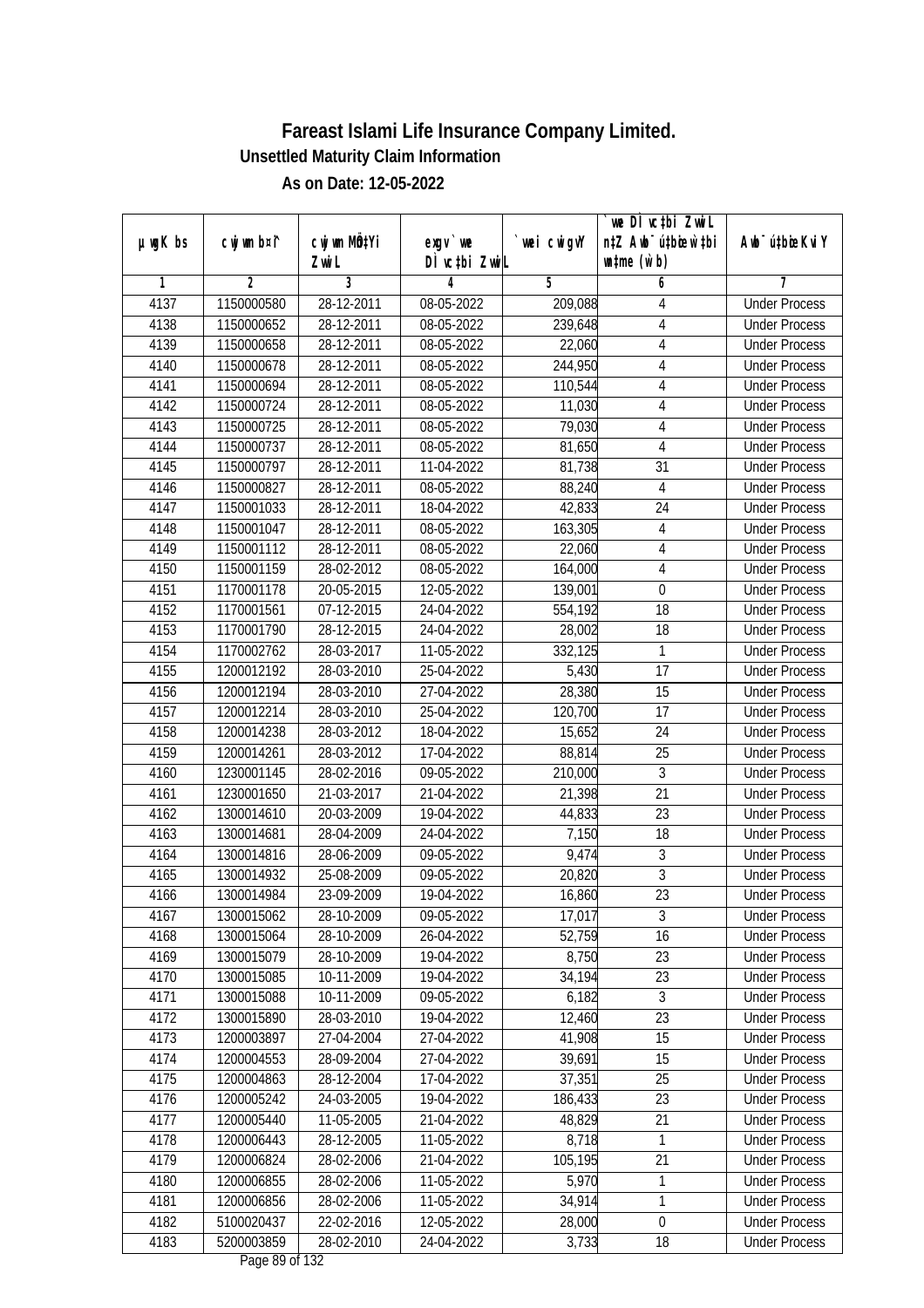| $µ$ ug $K$ bs | cwj wm b¤i^ | cwj wm MQtYi | exgv `we                                | wei cwigvY | `we DÌ vc‡bi ZwiL<br>n‡Z Awb <sup>-</sup> ú‡bioen`‡bi | Awb <sup>-</sup> ú‡bioeKviY |
|---------------|-------------|--------------|-----------------------------------------|------------|-------------------------------------------------------|-----------------------------|
|               |             | Zwi L        | DÌ vctbi ZwiL                           |            | $\n  untime\n  (u`b)\n$                               |                             |
| 1             | 2           | 3            | 4                                       | 5          | 6                                                     | 7                           |
| 4184          | 5000002810  | 28-12-2015   | 10-05-2022                              | 28,001     | 2                                                     | <b>Under Process</b>        |
| 4185          | 5100003517  | 28-12-2005   | 28-04-2022                              | 10,955     | 14                                                    | <b>Under Process</b>        |
| 4186          | 5100004351  | 28-03-2006   | 26-04-2022                              | 20,762     | 16                                                    | <b>Under Process</b>        |
| 4187          | 5100007970  | 28-02-2007   | 13-04-2022                              | 867,690    | 29                                                    | <b>Under Process</b>        |
| 4188          | 5100008001  | 28-02-2007   | 20-04-2022                              | 1,030,500  | 22                                                    | <b>Under Process</b>        |
| 4189          | 5100008029  | 28-02-2007   | 28-04-2022                              | 10,369     | $\overline{14}$                                       | <b>Under Process</b>        |
| 4190          | 5100008089  | 28-02-2007   | 27-04-2022                              | 18,067     | $\overline{15}$                                       | <b>Under Process</b>        |
| 4191          | 5100008253  | 28-03-2007   | 26-04-2022                              | 107,440    | $\overline{16}$                                       | <b>Under Process</b>        |
| 4192          | 5100008265  | 28-03-2007   | 26-04-2022                              | 43,200     | 16                                                    | <b>Under Process</b>        |
| 4193          | 5100008380  | 28-03-2007   | 27-04-2022                              | 200,520    | 15                                                    | <b>Under Process</b>        |
| 4194          | 5100010669  | 28-12-2007   | 08-05-2022                              | 17,600     | $\overline{4}$                                        | <b>Under Process</b>        |
| 4195          | 5100015051  | 01-11-2009   | 12-05-2022                              | 7,616      | $\mathbf 0$                                           | <b>Under Process</b>        |
| 4196          | 5100016202  | 04-04-2010   | 17-04-2022                              | 31,880     | $\overline{25}$                                       | <b>Under Process</b>        |
| 4197          | 5100016255  | 28-04-2010   | 12-05-2022                              | 91,010     | $\boldsymbol{0}$                                      | <b>Under Process</b>        |
| 4198          | 5100018291  | 28-12-2011   | 12-05-2022                              | 80,953     | $\boldsymbol{0}$                                      | <b>Under Process</b>        |
| 4199          | 5100018473  | 24-04-2012   | 12-05-2022                              | 328,000    | $\mathbf 0$                                           | <b>Under Process</b>        |
| 4200          | 5200000048  | 28-01-2008   | 18-04-2022                              | 9,954      | 24                                                    | <b>Under Process</b>        |
| 4201          | 5200000436  | 28-06-2008   | 26-04-2022                              | 38,615     | 16                                                    | <b>Under Process</b>        |
| 4202          | 5200001452  | 25-03-2009   | 13-04-2022                              | 66,902     | 29                                                    | <b>Under Process</b>        |
| 4203          | 5200001742  | 10-06-2009   | 13-04-2022                              | 46,470     | 29                                                    | <b>Under Process</b>        |
| 4204          | 5200002098  | 28-06-2009   | 18-04-2022                              | 23,313     | 24                                                    | <b>Under Process</b>        |
| 4205          | 5200002813  | 05-12-2009   | 18-04-2022                              | 11,877     | 24                                                    | <b>Under Process</b>        |
| 4206          | 5200002888  | 15-12-2009   | 09-05-2022                              | 30,801     | 3                                                     | <b>Under Process</b>        |
| 4207          | 5200002901  | 28-12-2009   | 13-04-2022                              | 5,878      | $\overline{29}$                                       | <b>Under Process</b>        |
| 4208          | 5200002934  | 28-12-2009   | 18-04-2022                              | 32,760     | 24                                                    | <b>Under Process</b>        |
| 4209          | 5200003007  | 28-12-2009   | 26-04-2022                              | 13,431     | 16                                                    | <b>Under Process</b>        |
| 4210          | 5200003039  | 15-12-2009   | 09-05-2022                              | 54,600     | 3                                                     | <b>Under Process</b>        |
| 4211          | 5200003519  | 28-12-2009   | 27-04-2022                              | 43,355     | 15                                                    | <b>Under Process</b>        |
| 4212          | 5200003522  | 28-12-2009   | 27-04-2022                              | 49,707     | 15                                                    | <b>Under Process</b>        |
| 4213          | 5200003573  | 28-12-2009   | 27-04-2022                              | 71,520     | 15                                                    | <b>Under Process</b>        |
| 4214          | 5200003836  | 28-01-2010   | 19-04-2022                              | 9,582      | 23                                                    | <b>Under Process</b>        |
| 4215          | 5200003874  | 28-02-2010   | 19-04-2022                              | 4,918      | 23                                                    | <b>Under Process</b>        |
| 4216          | 5200003884  | 28-02-2010   | 18-04-2022                              | 33,210     | 24                                                    | <b>Under Process</b>        |
| 4217          | 5200003953  | 28-03-2010   | 18-04-2022                              | 24,080     | 24                                                    | <b>Under Process</b>        |
| 4218          | 5200003908  | 28-02-2010   | 24-04-2022                              | 166,185    | 18                                                    | <b>Under Process</b>        |
| 4219          | 5200003921  | 28-03-2010   | 27-04-2022                              | 37,168     | 15                                                    | <b>Under Process</b>        |
| 4220          | 5200003939  | 28-03-2010   | 18-04-2022                              | 55,350     | 24                                                    | <b>Under Process</b>        |
| 4221          | 5200005181  | 28-10-2010   | 18-04-2022                              | 21,720     | 24                                                    | <b>Under Process</b>        |
| 4222          | 5200004461  | 28-06-2010   | 18-04-2022                              | 38,528     | 24                                                    | <b>Under Process</b>        |
| 4223          | 5200004504  | 28-06-2010   | 18-04-2022                              | 32,320     | 24                                                    | <b>Under Process</b>        |
| 4224          | 5200004583  | 28-06-2010   | 18-04-2022                              | 14,448     | 24                                                    | <b>Under Process</b>        |
| 4225          | 5200005084  | 15-09-2010   | 27-04-2022                              | 6,714      | 15                                                    | <b>Under Process</b>        |
| 4226          | 5200005178  | 28-10-2010   | 18-04-2022                              | 79,700     | $\overline{24}$                                       | <b>Under Process</b>        |
| 4227          | 5200006131  | 28-12-2010   | 27-04-2022                              | 126,441    | 15                                                    | <b>Under Process</b>        |
| 4228          | 5200006169  | 28-12-2010   | 27-04-2022                              | 43,440     | 15                                                    | <b>Under Process</b>        |
| 4229          | 5200006379  | 28-05-2011   | 18-04-2022                              | 149,265    | 24                                                    | <b>Under Process</b>        |
| 4230          | 5200007204  | 28-12-2011   | 18-04-2022<br>Dege $00 \text{ of } 122$ | 269,445    | 24                                                    | <b>Under Process</b>        |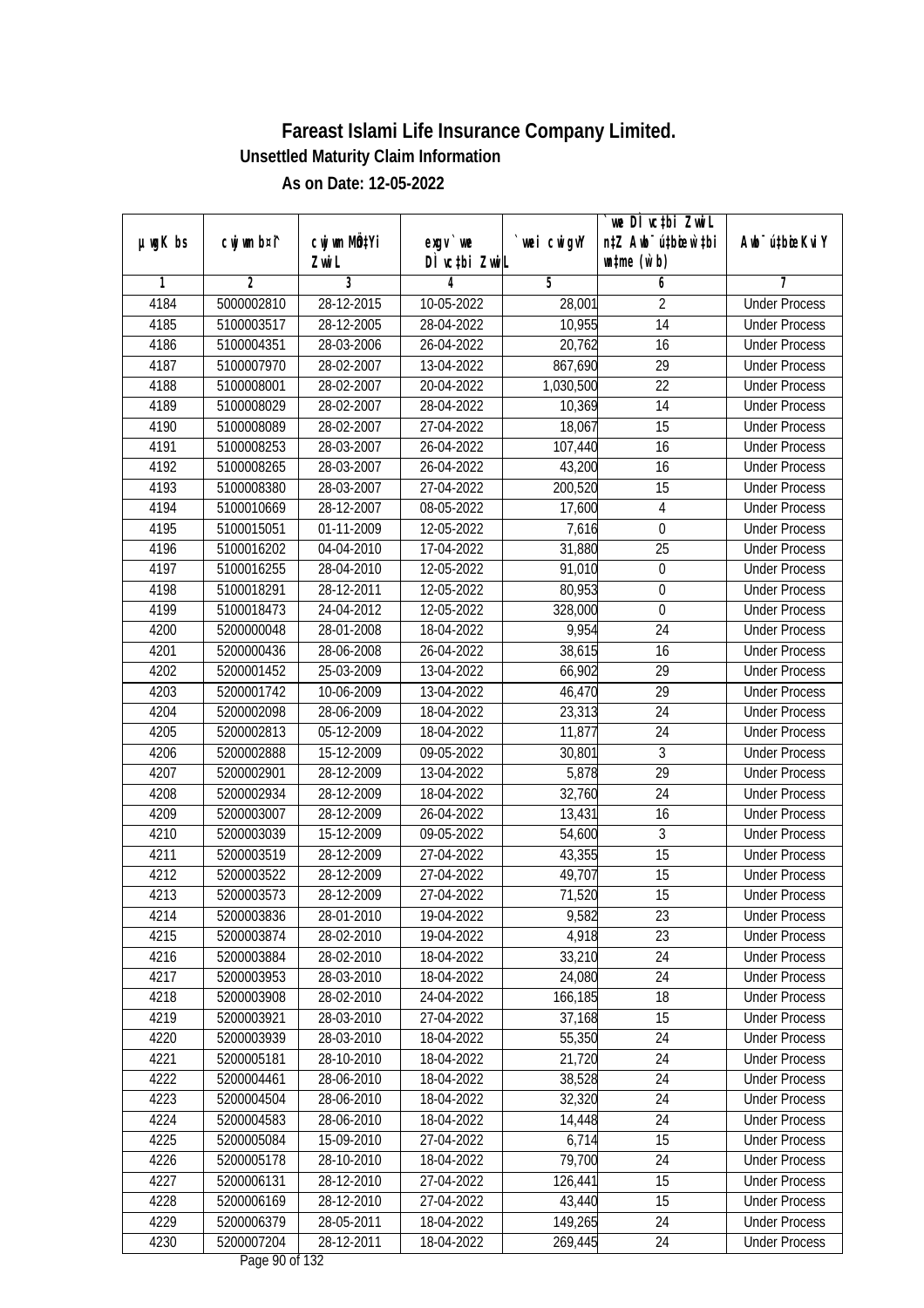|               |             | cwj wm MQtYi |                                    |            | `we DÌ vc‡bi ZwiL<br>n‡Z Awb <sup>-</sup> ú‡bioen`‡bi | Awb <sup>-</sup> ú‡bioeKviY |
|---------------|-------------|--------------|------------------------------------|------------|-------------------------------------------------------|-----------------------------|
| $µ$ ug $K$ bs | cwj wm b¤i^ | Zwi L        | $exqu$ we<br>DÌ vctbi ZwiL         | wei cwigvY | $\n  untime\n  (u`b)\n$                               |                             |
| 1             | 2           | 3            | 4                                  | 5          | 6                                                     | 7                           |
| 4231          | 5200006448  | 28-06-2011   | 19-04-2022                         | 68,172     | 23                                                    | <b>Under Process</b>        |
| 4232          | 5200006823  | 28-06-2011   | 10-04-2022                         | 71,010     | 32                                                    | <b>Under Process</b>        |
| 4233          | 5200007081  | 28-11-2011   | 09-05-2022                         | 32,675     | $\sqrt{3}$                                            | <b>Under Process</b>        |
| 4234          | 5200007178  | 28-12-2011   | 18-04-2022                         | 79,095     | 24                                                    | <b>Under Process</b>        |
| 4235          | 5200007186  | 28-12-2011   | 27-04-2022                         | 32,675     | 15                                                    | <b>Under Process</b>        |
| 4236          | 5200007296  | 28-12-2011   | 09-05-2022                         | 86,669     | $\overline{3}$                                        | <b>Under Process</b>        |
| 4237          | 5200007335  | 28-12-2011   | 18-04-2022                         | 48,990     | $\overline{24}$                                       | <b>Under Process</b>        |
| 4238          | 5200007384  | 28-12-2011   | 26-04-2022                         | 163,300    | $\overline{16}$                                       | <b>Under Process</b>        |
| 4239          | 5200007410  | 28-12-2011   | 13-04-2022                         | 19,605     | 29                                                    | <b>Under Process</b>        |
| 4240          | 5200007492  | 28-12-2011   | 10-04-2022                         | 14,808     | 32                                                    | <b>Under Process</b>        |
| 4241          | 5200007549  | 28-12-2011   | 13-04-2022                         | 172,100    | $\overline{29}$                                       | <b>Under Process</b>        |
| 4242          | 5200007603  | 28-02-2012   | 18-04-2022                         | 17,790     | 24                                                    | <b>Under Process</b>        |
| 4243          | 5200007607  | 28-02-2012   | 19-04-2022                         | 82,000     | $\overline{23}$                                       | <b>Under Process</b>        |
| 4244          | 5200007622  | 28-02-2012   | 18-04-2022                         | 67,762     | 24                                                    | <b>Under Process</b>        |
| 4245          | 5200007649  | 28-02-2012   | 18-04-2022                         | 184,300    | 24                                                    | <b>Under Process</b>        |
| 4246          | 5200007658  | 28-02-2012   | 18-04-2022                         | 28,900     | 24                                                    | <b>Under Process</b>        |
| 4247          | 5200007675  | 28-02-2012   | 10-04-2022                         | 449,317    | 32                                                    | <b>Under Process</b>        |
| 4248          | 5200007714  | 28-03-2012   | 18-04-2022                         | 98,400     | 24                                                    | <b>Under Process</b>        |
| 4249          | 5200010793  | 28-12-2015   | 27-04-2022                         | 42,000     | 15                                                    | <b>Under Process</b>        |
| 4250          | 5200011050  | 28-12-2015   | 27-04-2022                         | 84,001     | 15                                                    | <b>Under Process</b>        |
| 4251          | 5300004623  | 28-12-2009   | 21-04-2022                         | 19,641     | 21                                                    | <b>Under Process</b>        |
| 4252          | 5300000300  | 07-03-2006   | 19-04-2022                         | 44,010     | 23                                                    | <b>Under Process</b>        |
| 4253          | 5300000443  | 28-04-2006   | 10-05-2022                         | 115,719    | $\overline{2}$                                        | <b>Under Process</b>        |
| 4254          | 5300000737  | 28-06-2006   | 19-04-2022                         | 16,740     | 23                                                    | <b>Under Process</b>        |
| 4255          | 5300001197  | 28-11-2006   | 04-04-2022                         | 2,258      | 38                                                    | <b>Under Process</b>        |
| 4256          | 5300003122  | 28-04-2008   | 21-04-2022                         | 20,541     | 21                                                    | <b>Under Process</b>        |
| 4257          | 5300003137  | 28-04-2008   | 19-04-2022                         | 12,791     | 23                                                    | <b>Under Process</b>        |
| 4258          | 5300004203  | 28-04-2009   | 10-05-2022                         | 22,196     | $\overline{2}$                                        | <b>Under Process</b>        |
| 4259          | 5300004216  | 03-06-2009   | 09-05-2022                         | 22,548     | 3                                                     | <b>Under Process</b>        |
| 4260          | 5300004559  | 22-11-2009   | 19-04-2022                         | 10,313     | 23                                                    | <b>Under Process</b>        |
| 4261          | 5300004583  | 10-12-2009   | 21-04-2022                         | 16,217     | 21                                                    | <b>Under Process</b>        |
| 4262          | 5300004618  | 28-12-2009   | 19-04-2022                         | 10,313     | 23                                                    | <b>Under Process</b>        |
| 4263          | 5300004631  | 28-12-2009   | 19-04-2022                         | 8,843      | 23                                                    | <b>Under Process</b>        |
| 4264          | 5300004780  | 28-12-2009   | 19-04-2022                         | 53,120     | 23                                                    | <b>Under Process</b>        |
| 4265          | 5300004934  | 13-04-2010   | 09-05-2022                         | 25,379     | $\mathfrak{Z}$                                        | <b>Under Process</b>        |
| 4266          | 5400001223  | 28-12-2009   | 21-04-2022                         | 8,100      | 21                                                    | <b>Under Process</b>        |
| 4267          | 5400001365  | 28-12-2009   | 11-05-2022                         | 41,510     | $\mathbf{1}$                                          | <b>Under Process</b>        |
| 4268          | 5400001577  | 28-02-2010   | 21-04-2022                         | 2,573      | 21                                                    | <b>Under Process</b>        |
| 4269          | 5400001658  | 28-04-2010   | 24-04-2022                         | 21,720     | 18                                                    | <b>Under Process</b>        |
| 4270          | 5400002935  | 28-11-2011   | 21-04-2022                         | 32,675     | 21                                                    | <b>Under Process</b>        |
| 4271          | 5400003003  | 28-12-2011   | 07-04-2022                         | 759,300    | 35                                                    | <b>Under Process</b>        |
| 4272          | 5400003054  | 28-12-2011   | 21-04-2022                         | 34,980     | 21                                                    | <b>Under Process</b>        |
| 4273          | 5400003076  | 28-12-2011   | $11-05-2022$                       | 34,980     | 1                                                     | <b>Under Process</b>        |
| 4274          | 5400003113  | 28-12-2011   | 21-04-2022                         | 81,650     | 21                                                    | <b>Under Process</b>        |
| 4275          | 5400003164  | 28-12-2011   | 21-04-2022                         | 171,358    | 21                                                    | <b>Under Process</b>        |
| 4276          | 5400003247  | 28-12-2011   | 28-04-2022                         | 282,620    | 14                                                    | <b>Under Process</b>        |
| 4277          | 012010189   | 28-01-2012   | 11-05-2022<br>$D_{0.92}$ 01 of 122 | 38,453     | 1                                                     | <b>Under Process</b>        |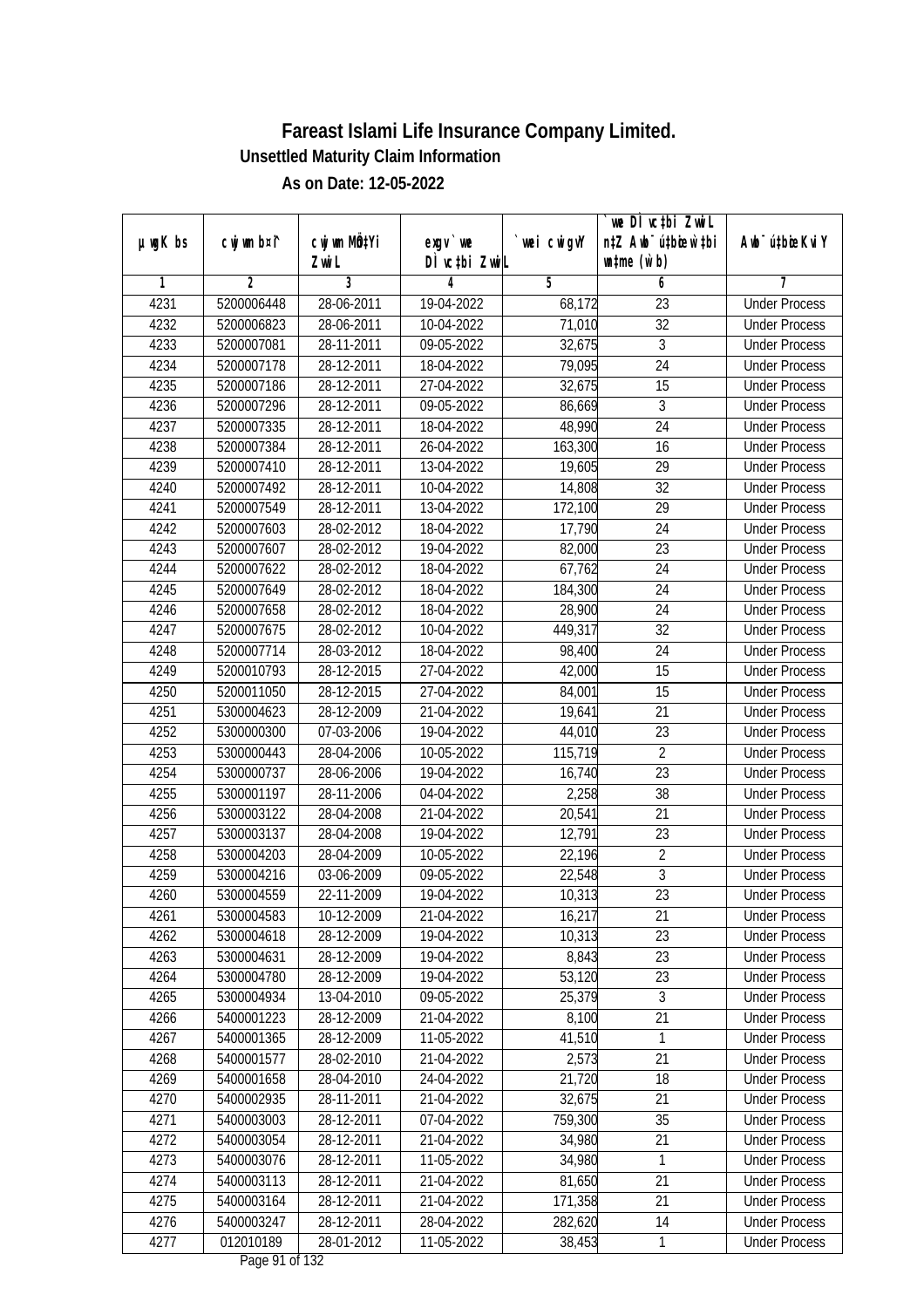|               |                |                 |                              |            | we DI vctbi ZwiL                 |                             |
|---------------|----------------|-----------------|------------------------------|------------|----------------------------------|-----------------------------|
| $µ$ ug $K$ bs | cwj wm b¤i^    | cwj wm MQtYi    | $exgV$ we                    | wei cwigvY | n‡Z Awb <sup>-</sup> ú‡bioen`‡bi | Awb <sup>-</sup> ú‡bioeKviY |
|               |                | Zwi L           | DÌ vctbi ZwiL                |            | $\n  untime\n  (u`b)\n$          |                             |
| 1<br>4278     | $\overline{2}$ | 3<br>28-01-2012 | 4                            | 5          | 6                                | 7<br><b>Under Process</b>   |
|               | 04800001832    |                 | 11-05-2022                   | 37,802     | 1                                |                             |
| 4279          | 030020548      | 07-09-2011      | 12-05-2022                   | 83,600     | $\boldsymbol{0}$                 | <b>Under Process</b>        |
| 4280          | 030021498      | 28-12-2011      | 10-05-2022                   | 11,030     | $\overline{2}$                   | <b>Under Process</b>        |
| 4281          | 030021490      | 28-12-2011      | 10-05-2022                   | 13,788     | $\overline{2}$                   | <b>Under Process</b>        |
| 4282          | 030021960      | 28-01-2012      | 10-05-2022                   | 33,660     | $\overline{2}$                   | <b>Under Process</b>        |
| 4283          | 049033332      | 26-02-2012      | 11-05-2022                   | 37,917     | $\mathbf{1}$                     | <b>Under Process</b>        |
| 4284          | 067001615      | 11-12-2011      | $09 - 05 - 2022$             | 35,379     | $\overline{3}$                   | <b>Under Process</b>        |
| 4285          | 043035941      | 24-10-2011      | 10-05-2022                   | 14,903     | $\overline{2}$                   | <b>Under Process</b>        |
| 4286          | 018031992      | 28-12-2011      | 10-05-2022                   | 12,854     | $\overline{2}$                   | <b>Under Process</b>        |
| 4287          | 024039451      | 28-01-2012      | 11-05-2022                   | 48,780     | $\mathbf{1}$                     | <b>Under Process</b>        |
| 4288          | 024039224      | 28-12-2011      | 11-05-2022                   | 16,530     | $\mathbf{1}$                     | <b>Under Process</b>        |
| 4289          | 024039060      | 12-10-2011      | 11-05-2022                   | 9,708      | $\mathbf{1}$                     | <b>Under Process</b>        |
| 4290          | 024038416      | 28-06-2011      | 11-05-2022                   | 14,194     | $\mathbf{1}$                     | <b>Under Process</b>        |
| 4291          | 024039393      | 28-12-2011      | 11-05-2022                   | 14,582     | $\mathbf{1}$                     | <b>Under Process</b>        |
| 4292          | 024039553      | 28-01-2012      | 11-05-2022                   | 9,849      | $\mathbf{1}$                     | <b>Under Process</b>        |
| 4293          | 024039560      | 15-11-2011      | 11-05-2022                   | 23,463     | $\mathbf{1}$                     | <b>Under Process</b>        |
| 4294          | 024037985      | 23-04-2011      | 11-05-2022                   | 6,911      | $\mathbf{1}$                     | <b>Under Process</b>        |
| 4295          | 054006450      | 19-12-2009      | 10-05-2022                   | 56,687     | $\overline{2}$                   | <b>Under Process</b>        |
| 4296          | 054008252      | 03-04-2012      | 10-05-2022                   | 18,460     | $\overline{2}$                   | <b>Under Process</b>        |
| 4297          | 007024952      | 18-05-2010      | 09-05-2022                   | 3,583      | $\mathfrak z$                    | <b>Under Process</b>        |
| 4298          | 007030105      | 26-02-2012      | 09-05-2022                   | 45,361     | $\overline{3}$                   | <b>Under Process</b>        |
| 4299          | 030021686      | 28-12-2011      | 10-05-2022                   | 73,343     | $\sqrt{2}$                       | <b>Under Process</b>        |
| 4300          | 03800004051    | 28-12-2011      | $\overline{0}$ 9-05-2022     | 32,254     | $\mathfrak{Z}$                   | <b>Under Process</b>        |
| 4301          | 03800004173    | 28-12-2011      | 09-05-2022                   | 70,587     | $\overline{3}$                   | <b>Under Process</b>        |
| 4302          | 03800003698    | 13-11-2011      | 09-05-2022                   | 54,718     | $\overline{3}$                   | <b>Under Process</b>        |
| 4303          | 038002780      | 28-01-2012      | 10-05-2022                   | 2,945      | $\overline{2}$                   | <b>Under Process</b>        |
| 4304          | 03800003961    | 28-12-2011      | 09-05-2022                   | 5,152      | $\mathfrak{Z}$                   | <b>Under Process</b>        |
| 4305          | 011026499      | 25-10-2010      | 11-04-2022                   | 83,985     | 31                               | <b>Under Process</b>        |
| 4306          | 011032008      | 28-12-2011      | 08-05-2022                   | 38,665     | $\sqrt{4}$                       | <b>Under Process</b>        |
| 4307          | 048000873      | 27-01-2012      | 11-05-2022                   | 51,490     | $\mathbf{1}$                     | <b>Under Process</b>        |
| 4308          | 043037252      | 28-02-2012      | 10-05-2022                   | 39,600     | 2                                | <b>Under Process</b>        |
| 4309          | 012009809      | 28-11-2011      | 10-04-2022                   | 45,465     | 32                               | <b>Under Process</b>        |
| 4310          | 052027334      | 27-12-2011      | 11-05-2022                   | 39,085     | $\mathbf{1}$                     | <b>Under Process</b>        |
| 4311          | 031006518      | 25-07-2011      | 08-05-2022                   | 19,320     | $\overline{4}$                   | <b>Under Process</b>        |
| 4312          | 03100007126    | 18-12-2011      | 10-05-2022                   | 42,711     | $\overline{2}$                   | <b>Under Process</b>        |
| 4313          | 03100004430    | 27-01-2011      | 10-05-2022                   | 31,530     | $\overline{2}$                   | <b>Under Process</b>        |
| 4314          | 031006704      | 21-11-2011      | 10-05-2022                   | 14,769     | $\overline{2}$                   | <b>Under Process</b>        |
| 4315          | 03100005295    | 14-06-2011      | 08-05-2022                   | 6,097      | $\overline{4}$                   | <b>Under Process</b>        |
| 4316          | 031006662      | 15-11-2011      | 10-05-2022                   | 2,868      | $\overline{2}$                   | <b>Under Process</b>        |
| 4317          | 011031153      | 28-12-2011      | 11-04-2022                   | 89,040     | 31                               | <b>Under Process</b>        |
| 4318          | 011031783      | 26-02-2012      | 11-04-2022                   | 27,312     | 31                               | <b>Under Process</b>        |
| 4319          | 011030432      | 14-11-2011      | 11-04-2022                   | 10,294     | 31                               | <b>Under Process</b>        |
| 4320          | 018032258      | 28-12-2011      | 11-05-2022                   | 126,000    | 1                                | <b>Under Process</b>        |
| 4321          | 022032135      | 15-01-2012      | 11-05-2022                   | 14,534     | 1                                | <b>Under Process</b>        |
| 4322          | 011030691      | 27-11-2011      | 08-05-2022                   | 6,996      | $\overline{4}$                   | <b>Under Process</b>        |
| 4323          | 030021426      | 27-12-2011      | 12-05-2022                   | 39,975     | $\boldsymbol{0}$                 | <b>Under Process</b>        |
| 4324          | 030020441      | 28-07-2011      | 09-05-2022<br>Dege $02ef122$ | 45,240     | $\mathfrak{Z}$                   | <b>Under Process</b>        |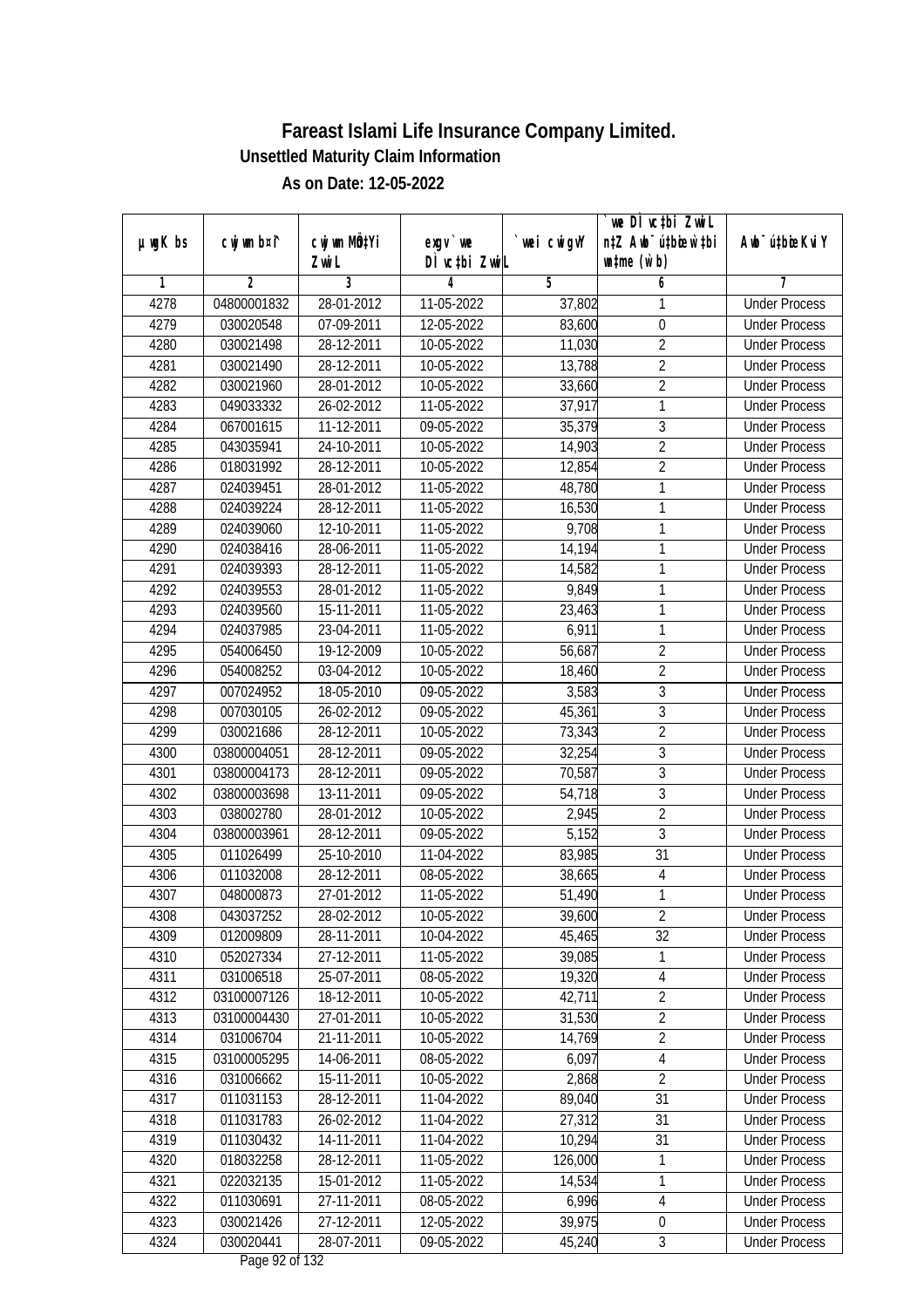| $µ$ ug $K$ bs | cwj wm b¤i^ | cwj wm MQtYi | exgv `we                           | wei cwigvY | `we DÌ vc‡bi ZwiL<br>n‡Z Awb <sup>-</sup> ú‡bioen`‡bi | Awb <sup>-</sup> ú‡bioeKviY |
|---------------|-------------|--------------|------------------------------------|------------|-------------------------------------------------------|-----------------------------|
|               |             | Zwi L        | DÌ vctbi ZwiL                      |            | $\n  untime\n  (u`b)\n$                               |                             |
| 1             | 2           | 3            | 4                                  | 5          | 6                                                     | 7                           |
| 4325          | 018030445   | 27-08-2011   | 11-05-2022                         | 10,170     | 1                                                     | <b>Under Process</b>        |
| 4326          | 018031066   | 17-11-2011   | 09-05-2022                         | 5,540      | 3                                                     | <b>Under Process</b>        |
| 4327          | 018032680   | 28-12-2011   | 09-05-2022                         | 21,301     | $\overline{3}$                                        | <b>Under Process</b>        |
| 4328          | 018029190   | 25-12-2010   | 09-05-2022                         | 34,230     | $\overline{3}$                                        | <b>Under Process</b>        |
| 4329          | 02500003871 | 28-12-2011   | 09-05-2022                         | 9,343      | $\overline{3}$                                        | <b>Under Process</b>        |
| 4330          | 025011092   | 20-06-2011   | 09-05-2022                         | 17,129     | $\overline{3}$                                        | <b>Under Process</b>        |
| 4331          | 025010423   | 28-08-2010   | 09-05-2022                         | 22,060     | $\overline{3}$                                        | <b>Under Process</b>        |
| 4332          | 037004263   | 28-06-2011   | 12-05-2022                         | 18,924     | $\overline{0}$                                        | <b>Under Process</b>        |
| 4333          | 037004446   | 28-01-2012   | 12-05-2022                         | 34,601     | $\boldsymbol{0}$                                      | <b>Under Process</b>        |
| 4334          | 016002636   | 24-02-2008   | 10-05-2022                         | 3,264      | $\overline{2}$                                        | <b>Under Process</b>        |
| 4335          | 024050876   | 28-01-2012   | 11-05-2022                         | 24,498     | $\mathbf{1}$                                          | <b>Under Process</b>        |
| 4336          | 024029718   | 28-12-2009   | 12-05-2022                         | 13,450     | $\boldsymbol{0}$                                      | <b>Under Process</b>        |
| 4337          | 024050656   | 27-12-2011   | 11-05-2022                         | 21,446     | $\mathbf{1}$                                          | <b>Under Process</b>        |
| 4338          | 024039329   | 10-12-2011   | 11-05-2022                         | 24,639     | $\mathbf{1}$                                          | <b>Under Process</b>        |
| 4339          | 024039297   | 28-12-2011   | 11-05-2022                         | 15,153     | $\mathbf{1}$                                          | <b>Under Process</b>        |
| 4340          | 024039090   | 28-12-2011   | 12-05-2022                         | 16,164     | $\mathbf 0$                                           | <b>Under Process</b>        |
| 4341          | 024050344   | 28-12-2011   | 12-05-2022                         | 23,925     | $\mathbf 0$                                           | <b>Under Process</b>        |
| 4342          | 025011579   | 28-01-2012   | 09-05-2022                         | 9,174      | $\mathfrak{Z}$                                        | <b>Under Process</b>        |
| 4343          | 04300010835 | 14-02-2011   | 10-05-2022                         | 245,157    | $\overline{2}$                                        | <b>Under Process</b>        |
| 4344          | 022030600   | 24-11-2011   | 12-05-2022                         | 60,786     | $\boldsymbol{0}$                                      | <b>Under Process</b>        |
| 4345          | 043036458   | 04-12-2011   | 10-05-2022                         | 13,322     | $\overline{2}$                                        | <b>Under Process</b>        |
| 4346          | 043037411   | 28-01-2012   | 10-05-2022                         | 37,129     | $\overline{2}$                                        | <b>Under Process</b>        |
| 4347          | 021079079   | 15-12-2011   | 11-05-2022                         | 14,602     | 1                                                     | <b>Under Process</b>        |
| 4348          | 024034137   | 28-12-2009   | 12-05-2022                         | 18,558     | $\boldsymbol{0}$                                      | <b>Under Process</b>        |
| 4349          | 016003018   | 28-12-2008   | 09-05-2022                         | 7,120      | $\overline{3}$                                        | <b>Under Process</b>        |
| 4350          | 025011193   | 25-08-2011   | 09-05-2022                         | 37,502     | $\overline{3}$                                        | <b>Under Process</b>        |
| 4351          | 043037234   | 28-01-2012   | 09-05-2022                         | 6,288      | $\mathfrak{Z}$                                        | <b>Under Process</b>        |
| 4352          | 043037652   | 20-02-2012   | 09-05-2022                         | 110,611    | $\overline{3}$                                        | <b>Under Process</b>        |
| 4353          | 05300002547 | 28-03-2012   | 08-05-2022                         | 95,836     | $\overline{4}$                                        | <b>Under Process</b>        |
| 4354          | 049029234   | 22-12-2010   | 11-05-2022                         | 57,792     | $\mathbf{1}$                                          | <b>Under Process</b>        |
| 4355          | 04900006607 | 28-01-2012   | 11-05-2022                         | 38,866     | 1                                                     | <b>Under Process</b>        |
| 4356          | 05300002114 | 13-09-2011   | 11-05-2022                         | 184,150    | 1                                                     | <b>Under Process</b>        |
| 4357          | 000002916   | 28-11-2010   | 12-05-2022                         | 38,001     | $\boldsymbol{0}$                                      | <b>Under Process</b>        |
| 4358          | 024039561   | 28-02-2012   | 12-05-2022                         | 9,316      | $\boldsymbol{0}$                                      | <b>Under Process</b>        |
| 4359          | 024039536   | 28-12-2011   | 11-05-2022                         | 56,844     | $\mathbf{1}$                                          | <b>Under Process</b>        |
| 4360          | 024039728   | 19-02-2012   | 11-05-2022                         | 43,792     | 1                                                     | <b>Under Process</b>        |
| 4361          | 024039530   | 25-02-2012   | 12-05-2022                         | 150,500    | $\boldsymbol{0}$                                      | <b>Under Process</b>        |
| 4362          | 024039315   | 28-12-2011   | 12-05-2022                         | 39,425     | $\boldsymbol{0}$                                      | <b>Under Process</b>        |
| 4363          | 00300022058 | 14-12-2011   | 11-05-2022                         | 193,479    | 1                                                     | <b>Under Process</b>        |
| 4364          | 003010308   | 28-07-2011   | 11-05-2022                         | 40,810     | 1                                                     | <b>Under Process</b>        |
| 4365          | 02200003863 | 28-06-2010   | 11-05-2022                         | 11,317     | $\mathbf{1}$                                          | <b>Under Process</b>        |
| 4366          | 022031836   | 21-03-2012   | 11-05-2022                         | 16,212     | 1                                                     | <b>Under Process</b>        |
| 4367          | 004057962   | 28-01-2012   | 12-05-2022                         | 38,610     | $\boldsymbol{0}$                                      | <b>Under Process</b>        |
| 4368          | 024038862   | 09-10-2011   | 11-05-2022                         | 34,041     | 1                                                     | <b>Under Process</b>        |
| 4369          | 024039442   | 28-01-2012   | 11-05-2022                         | 68,341     | $\mathbf{1}$                                          | <b>Under Process</b>        |
| 4370          | 024039236   | 28-12-2011   | 11-05-2022                         | 95,940     | $\mathbf{1}$                                          | <b>Under Process</b>        |
| 4371          | 030021990   | 28-01-2012   | 10-05-2022<br>$D_{0.92}$ 02 of 122 | 39,600     | $\overline{2}$                                        | <b>Under Process</b>        |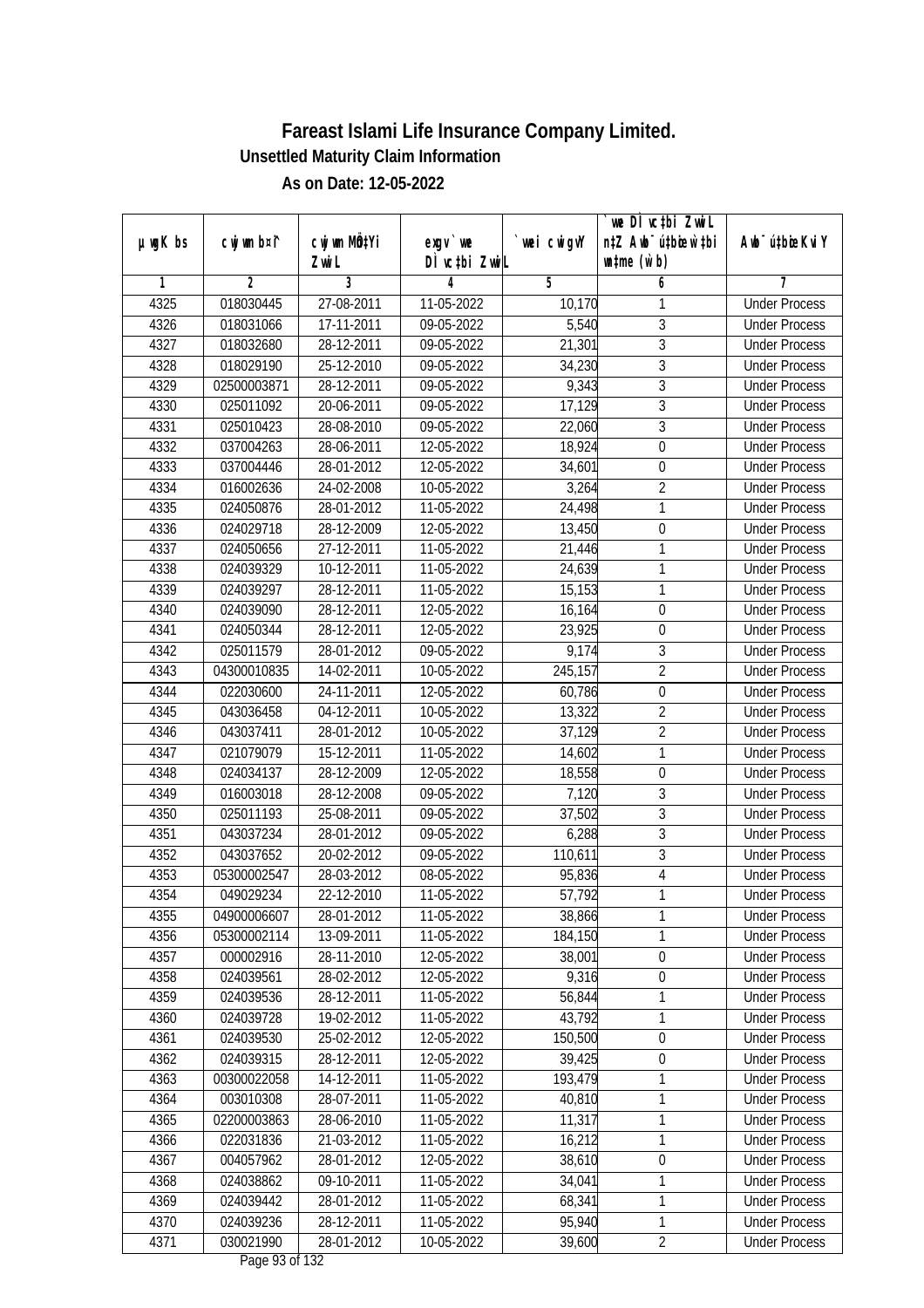|               |                |              |                              |            | we DI vctbi ZwiL                 |                             |
|---------------|----------------|--------------|------------------------------|------------|----------------------------------|-----------------------------|
| $µ$ ug $K$ bs | cwj wm b¤i^    | cwj wm MQtYi | exgv `we                     | wei cwigvY | n‡Z Awb <sup>-</sup> ú‡bicen`‡bi | Awb <sup>-</sup> ú‡bioeKviY |
|               |                | Zwi L        | DÌ vctbi ZwiL                |            | $\n  untime\n  (u`b)\n$          |                             |
| 1             | $\overline{2}$ | 3            | 4                            | 5          | 6                                | 7                           |
| 4372          | 024040334      | 11-02-2012   | 12-05-2022                   | 40,150     | $\boldsymbol{0}$                 | <b>Under Process</b>        |
| 4373          | 024040258      | 28-12-2011   | 12-05-2022                   | 39,425     | $\boldsymbol{0}$                 | <b>Under Process</b>        |
| 4374          | 024027188      | 28-12-2010   | 11-05-2022                   | 13,032     | $\mathbf{1}$                     | <b>Under Process</b>        |
| 4375          | 024040341      | 11-02-2012   | 12-05-2022                   | 86,328     | $\boldsymbol{0}$                 | <b>Under Process</b>        |
| 4376          | 0934004131     | 25-10-2011   | 18-04-2022                   | 5,338      | 24                               | <b>Under Process</b>        |
| 4377          | 0934004255     | 28-12-2011   | 10-05-2022                   | 31,712     | $\overline{2}$                   | <b>Under Process</b>        |
| 4378          | 0934004260     | 28-12-2011   | 27-04-2022                   | 49,532     | $\overline{15}$                  | <b>Under Process</b>        |
| 4379          | 0934004335     | 28-12-2011   | 12-05-2022                   | 117,718    | $\boldsymbol{0}$                 | <b>Under Process</b>        |
| 4380          | 0934004351     | 28-12-2011   | 19-04-2022                   | 10,346     | 23                               | <b>Under Process</b>        |
| 4381          | 0934004363     | 28-02-2012   | 10-05-2022                   | 58,301     | $\overline{2}$                   | <b>Under Process</b>        |
| 4382          | 0934004378     | 13-02-2012   | 10-05-2022                   | 51,414     | $\overline{2}$                   | <b>Under Process</b>        |
| 4383          | 0934004392     | 28-02-2012   | 10-05-2022                   | 194,326    | $\overline{2}$                   | <b>Under Process</b>        |
| 4384          | 0934004395     | 26-02-2012   | 10-05-2022                   | 28,103     | $\overline{2}$                   | <b>Under Process</b>        |
| 4385          | 0934004397     | 26-02-2012   | 10-05-2022                   | 11,241     | $\overline{2}$                   | <b>Under Process</b>        |
| 4386          | 0934004438     | 22-03-2012   | 18-04-2022                   | 94,505     | 24                               | <b>Under Process</b>        |
| 4387          | 0935002060     | 28-02-2010   | 11-05-2022                   | 8,118      | $\mathbf{1}$                     | <b>Under Process</b>        |
| 4388          | 0935000460     | 28-07-2008   | 26-04-2022                   | 92,049     | 16                               | <b>Under Process</b>        |
| 4389          | 0935000704     | 28-12-2008   | 18-04-2022                   | 13,756     | 24                               | <b>Under Process</b>        |
| 4390          | 0935001110     | 28-06-2009   | 25-04-2022                   | 35,490     | 17                               | <b>Under Process</b>        |
| 4391          | 0935001160     | 28-06-2009   | 25-04-2022                   | 10,399     | 17                               | <b>Under Process</b>        |
| 4392          | 0935001656     | 28-11-2009   | 24-04-2022                   | 90,667     | 18                               | <b>Under Process</b>        |
| 4393          | 0935001680     | 27-12-2009   | 11-05-2022                   | 12,575     | 1                                | <b>Under Process</b>        |
| 4394          | 0935001832     | 27-12-2009   | 11-05-2022                   | 65,799     | $\mathbf{1}$                     | <b>Under Process</b>        |
| 4395          | 0935001838     | 27-12-2009   | 11-05-2022                   | 65,799     | $\mathbf{1}$                     | <b>Under Process</b>        |
| 4396          | 0935002056     | 27-12-2009   | 11-05-2022                   | 81,968     | $\mathbf{1}$                     | <b>Under Process</b>        |
| 4397          | 0935003918     | 28-02-2011   | 25-04-2022                   | 190,575    | 17                               | <b>Under Process</b>        |
| 4398          | 0935003955     | 28-02-2011   | 20-02-2022                   | 45,590     | 81                               | <b>Under Process</b>        |
| 4399          | 0935004128     | 28-04-2011   | 11-05-2022                   | 18,352     | 1                                | <b>Under Process</b>        |
| 4400          | 0935004140     | 28-04-2011   | 24-04-2022                   | 34,220     | 18                               | <b>Under Process</b>        |
| 4401          | 0935004671     | 28-10-2011   | 12-05-2022                   | 13,625     | $\boldsymbol{0}$                 | <b>Under Process</b>        |
| 4402          | 0935003427     | 28-12-2010   | 24-04-2022                   | 9,981      | 18                               | <b>Under Process</b>        |
| 4403          | 0935004539     | 19-09-2011   | 24-04-2022                   | 22,719     | 18                               | <b>Under Process</b>        |
| 4404          | 0935004571     | 28-09-2011   | 24-04-2022                   | 17,439     | 18                               | <b>Under Process</b>        |
| 4405          | 0935004599     | 28-09-2011   | 24-04-2022                   | 8,676      | 18                               | <b>Under Process</b>        |
| 4406          | 0935004666     | 28-10-2011   | 11-05-2022                   | 58,903     | 1                                | <b>Under Process</b>        |
| 4407          | 0935004705     | 17-11-2011   | 24-04-2022                   | 68,845     | 18                               | <b>Under Process</b>        |
| 4408          | 0935004768     | 23-11-2011   | 24-04-2022                   | 8,007      | 18                               | <b>Under Process</b>        |
| 4409          | 0935004830     | 02-12-2011   | 20-02-2022                   | 177,484    | 81                               | <b>Under Process</b>        |
| 4410          | 0935004835     | 18-12-2011   | 12-04-2022                   | 42,711     | 30                               | <b>Under Process</b>        |
| 4411          | 0935004842     | 17-12-2011   | 12-04-2022                   | 21,856     | 30                               | <b>Under Process</b>        |
| 4412          | 0935004861     | 17-12-2011   | 12-04-2022                   | 52,037     | 30                               | <b>Under Process</b>        |
| 4413          | 0935004862     | 24-12-2011   | 20-02-2022                   | 96,743     | 81                               | <b>Under Process</b>        |
| 4414          | 0935004866     | 28-12-2011   | 24-04-2022                   | 13,347     | 18                               | <b>Under Process</b>        |
| 4415          | 0935004883     | 28-12-2011   | 24-04-2022                   | 87,667     | 18                               | <b>Under Process</b>        |
| 4416          | 0935004902     | 28-12-2011   | 20-02-2022                   | 193,479    | 81                               | <b>Under Process</b>        |
| 4417          | 0935004933     | 28-12-2011   | 25-04-2022                   | 12,881     | 17                               | <b>Under Process</b>        |
| 4418          | 0935004990     | 28-12-2011   | 20-02-2022<br>Dago 04 of 122 | 31,820     | 81                               | <b>Under Process</b>        |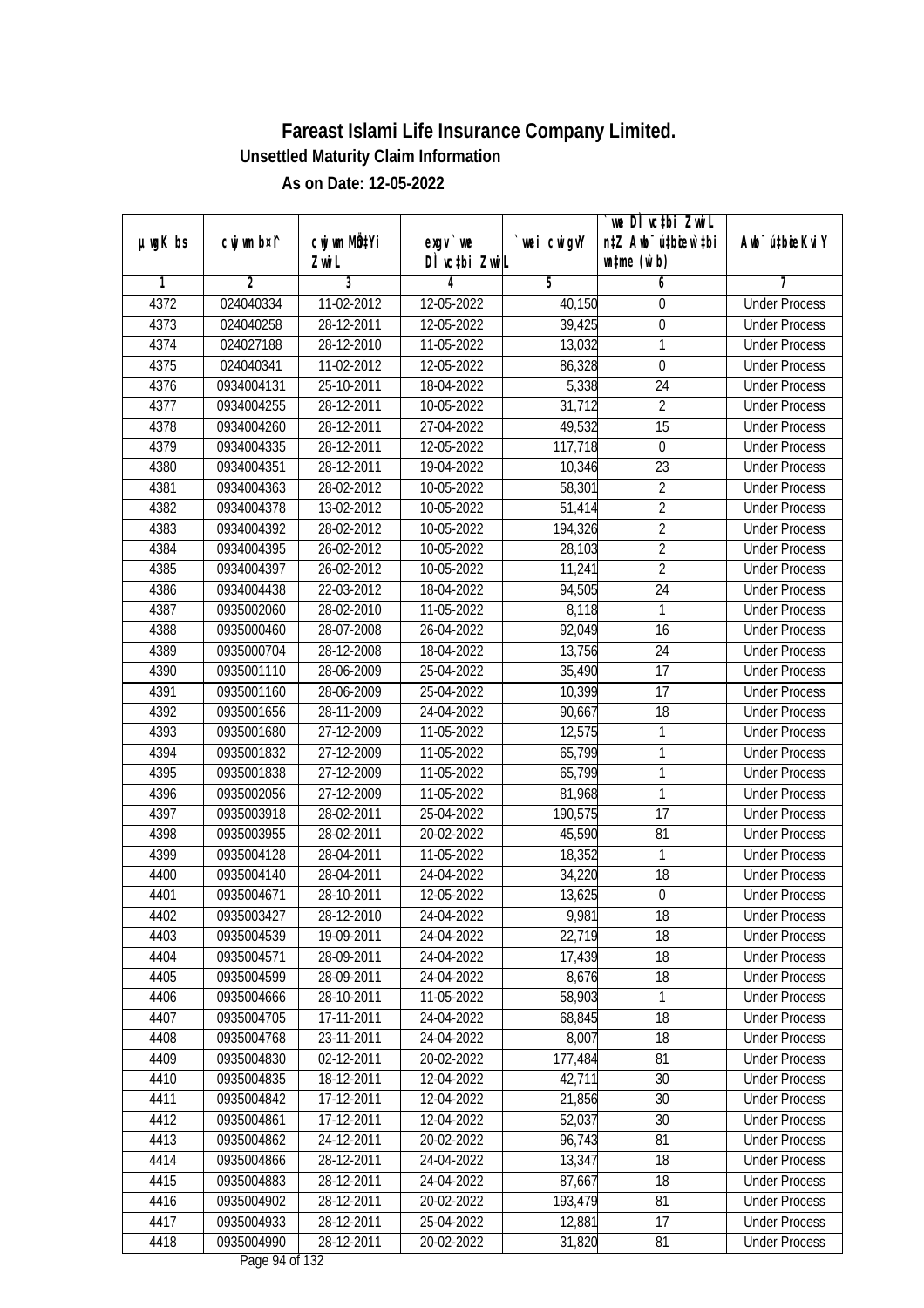| $µ$ ug $K$ bs | cwj wm b¤i^    | cwj wm MQtYi | exgv `we                                                              | wei cwigvY | we DI vctbi ZwiL<br>n‡Z Awb <sup>-</sup> ú‡bioen`‡bi | Awb <sup>-</sup> ú‡bioeKviY |
|---------------|----------------|--------------|-----------------------------------------------------------------------|------------|------------------------------------------------------|-----------------------------|
|               |                | Zwi L        | DÌ vctbi ZwiL                                                         |            | $\n  untime\n  (u`b)\n$                              |                             |
| 1             | $\overline{2}$ | 3            | 4                                                                     | 5          | 6                                                    | 7                           |
| 4419          | 0935004992     | 28-12-2011   | 25-04-2022                                                            | 76,945     | $\overline{17}$                                      | <b>Under Process</b>        |
| 4420          | 0935005030     | 28-12-2011   | 24-04-2022                                                            | 44,677     | 18                                                   | <b>Under Process</b>        |
| 4421          | 0935005043     | 28-12-2011   | 20-02-2022                                                            | 31,186     | 81                                                   | <b>Under Process</b>        |
| 4422          | 0935005052     | 15-02-2012   | 12-04-2022                                                            | 47,300     | 30                                                   | <b>Under Process</b>        |
| 4423          | 0935005053     | 15-02-2012   | 12-04-2022                                                            | 97,167     | $\overline{30}$                                      | <b>Under Process</b>        |
| 4424          | 0935005054     | 19-02-2012   | 24-04-2022                                                            | 57,502     | $\overline{18}$                                      | <b>Under Process</b>        |
| 4425          | 0935005070     | 28-02-2012   | 11-05-2022                                                            | 145,167    | 1                                                    | <b>Under Process</b>        |
| 4426          | 0935005071     | 28-02-2012   | 24-04-2022                                                            | 80,702     | 18                                                   | <b>Under Process</b>        |
| 4427          | 0935005102     | 28-02-2012   | 24-04-2022                                                            | 16,863     | 18                                                   | <b>Under Process</b>        |
| 4428          | 0935005103     | 28-02-2012   | 24-04-2022                                                            | 54,940     | 18                                                   | <b>Under Process</b>        |
| 4429          | 0935005121     | 28-03-2012   | 11-05-2022                                                            | 90,723     | $\mathbf{1}$                                         | <b>Under Process</b>        |
| 4430          | 0935005129     | 28-03-2012   | $\overline{11}$ -05-2022                                              | 36,115     | 1                                                    | <b>Under Process</b>        |
| 4431          | 0935005137     | 28-03-2012   | 12-05-2022                                                            | 93,996     | $\overline{0}$                                       | <b>Under Process</b>        |
| 4432          | 0935005210     | 17-04-2012   | 12-05-2022                                                            | 388,652    | 0                                                    | <b>Under Process</b>        |
| 4433          | 0936000380     | 28-02-2012   | 28-04-2022                                                            | 12,916     | 14                                                   | <b>Under Process</b>        |
| 4434          | 0936000325     | 28-12-2011   | 24-04-2022                                                            | 164,271    | 18                                                   | <b>Under Process</b>        |
| 4435          | 0936000327     | 28-12-2011   | 24-04-2022                                                            | 169,595    | 18                                                   | <b>Under Process</b>        |
| 4436          | 0936000339     | 28-12-2011   | 11-05-2022                                                            | 43,090     | 1                                                    | <b>Under Process</b>        |
| 4437          | 0936000398     | 28-02-2012   | 21-04-2022                                                            | 147,839    | 21                                                   | <b>Under Process</b>        |
| 4438          | 0936000399     | 28-02-2012   | 28-04-2022                                                            | 50,831     | 14                                                   | <b>Under Process</b>        |
| 4439          | 0937010174     | 28-02-2012   | 28-04-2022                                                            | 27,583     | 14                                                   | <b>Under Process</b>        |
| 4440          | 0937002839     | 05-12-2009   | 28-04-2022                                                            | 9,973      | 14                                                   | <b>Under Process</b>        |
| 4441          | 0937004074     | 28-03-2010   | 28-04-2022                                                            | 62,942     | 14                                                   | <b>Under Process</b>        |
| 4442          | 0937004076     | 28-03-2010   | 28-04-2022                                                            | 26,462     | 14                                                   | <b>Under Process</b>        |
| 4443          | 0937009460     | 28-10-2011   | 28-04-2022                                                            | 13,417     | 14                                                   | <b>Under Process</b>        |
| 4444          | 0937010011     | 28-12-2011   | 28-04-2022                                                            | 11,051     | 14                                                   | <b>Under Process</b>        |
| 4445          | 0937010090     | 28-01-2012   | 28-04-2022                                                            | 58,301     | 14                                                   | <b>Under Process</b>        |
| 4446          | 0937010123     | 28-01-2012   | 25-04-2022                                                            | 6,764      | 17                                                   | <b>Under Process</b>        |
| 4447          | 0937010205     | 28-02-2012   | 25-04-2022                                                            | 37,566     | 17                                                   | <b>Under Process</b>        |
| 4448          | 0937010269     | 28-03-2012   | 28-04-2022                                                            | 11,499     | 14                                                   | <b>Under Process</b>        |
| 4449          | 0937010279     | 28-03-2012   | 28-04-2022                                                            | 14,884     | 14                                                   | <b>Under Process</b>        |
| 4450          | 0937010281     | 28-03-2012   | 25-04-2022                                                            | 30,275     | 17                                                   | <b>Under Process</b>        |
| 4451          | 0937010316     | 28-03-2012   | 25-04-2022                                                            | 14,655     | 17                                                   | <b>Under Process</b>        |
| 4452          | 0937010372     | 09-04-2012   | 25-04-2022                                                            | 37,802     | 17                                                   | <b>Under Process</b>        |
| 4453          | 0937010402     | 18-04-2012   | 28-04-2022                                                            | 95,594     | 14                                                   | <b>Under Process</b>        |
| 4454          | 0938001406     | 01-11-2011   | 08-05-2022                                                            | 25,070     | 4                                                    | <b>Under Process</b>        |
| 4455          | 0939005157     | 26-06-2011   | 09-05-2022                                                            | 52,908     | 3                                                    | <b>Under Process</b>        |
| 4456          | 0939005597     | 20-09-2011   | 21-04-2022                                                            | 26,103     | 21                                                   | <b>Under Process</b>        |
| 4457          | 0939005601     | 27-10-2011   | 11-04-2022                                                            | 9,677      | 31                                                   | <b>Under Process</b>        |
| 4458          | 0939005662     | 02-10-2011   | 11-04-2022                                                            | 9,203      | 31                                                   | <b>Under Process</b>        |
| 4459          | 0939005896     | 28-12-2011   | 11-04-2022                                                            | 92,636     | 31                                                   | <b>Under Process</b>        |
| 4460          | 0939005997     | 28-12-2011   | 11-04-2022                                                            | 91,856     | 31                                                   | <b>Under Process</b>        |
| 4461          | 0939006111     | 28-12-2011   | 11-04-2022                                                            | 51,478     | 31                                                   | <b>Under Process</b>        |
| 4462          | 0939006132     | 04-02-2012   | 21-04-2022                                                            | 13,535     | 21                                                   | <b>Under Process</b>        |
| 4463          | 0939006154     | 23-02-2012   | 11-04-2022                                                            | 194,326    | 31                                                   | <b>Under Process</b>        |
| 4464          | 0939006198     | 01-02-2012   | 21-04-2022                                                            | 66,387     | 21                                                   | <b>Under Process</b>        |
| 4465          | 0939006200     | 01-02-2012   | 21-04-2022<br>$D0$ $\alpha$ $\alpha$ $\beta$ $\beta$ $\beta$ $\gamma$ | 68,813     | 21                                                   | <b>Under Process</b>        |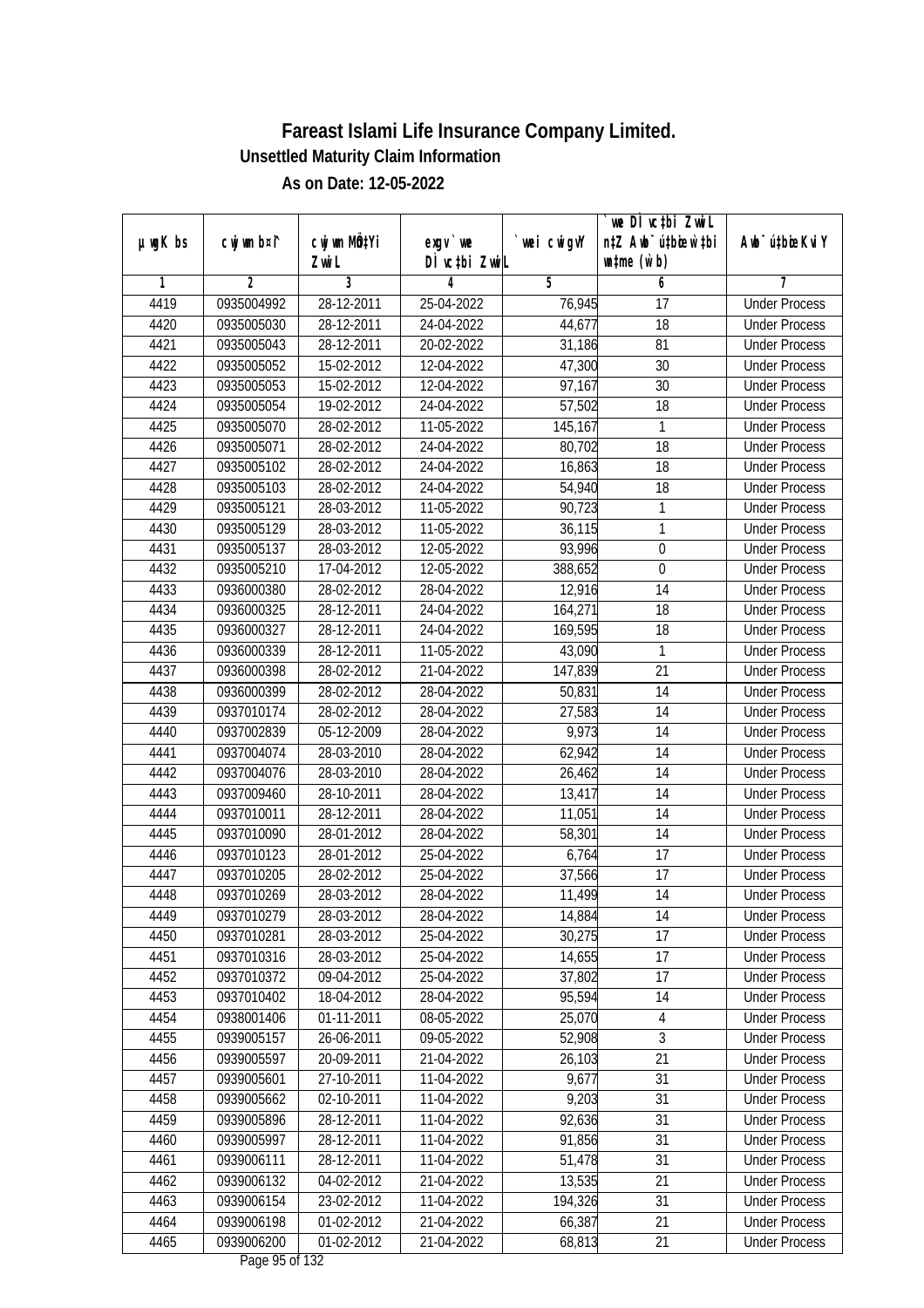|         |                |              |                  |             | we DI vctbi ZwiL                 |                             |
|---------|----------------|--------------|------------------|-------------|----------------------------------|-----------------------------|
| µwgK bs | cwj wm b¤i^    | cwj wm MQtYi | $exgV$ we        | `wei cwigvY | n‡Z Awb <sup>-</sup> ú‡bioar`‡bi | Awb <sup>-</sup> ú‡bioeKviY |
|         |                | Zwi L        | DÌ vctbi ZwiL    |             | $\n  untime\n  (u`b)\n$          |                             |
| 1       | $\overline{2}$ | 3            | 4                | 5           | 6                                | 7                           |
| 4466    | 0939006210     | 14-02-2012   | 09-05-2022       | 24,516      | 3                                | <b>Under Process</b>        |
| 4467    | 0939006276     | 28-02-2012   | 25-04-2022       | 194,326     | $\overline{17}$                  | <b>Under Process</b>        |
| 4468    | 0939006297     | 28-02-2012   | 25-04-2022       | 97,167      | 17                               | <b>Under Process</b>        |
| 4469    | 0939006326     | 18-03-2012   | 21-04-2022       | 189,002     | 21                               | <b>Under Process</b>        |
| 4470    | 0939006340     | 28-03-2012   | 11-05-2022       | 194,326     | 1                                | <b>Under Process</b>        |
| 4471    | 1200008453     | 28-12-2006   | 11-05-2022       | 88,140      | 1                                | <b>Under Process</b>        |
| 4472    | 1200009521     | 28-06-2007   | 11-05-2022       | 313,800     | 1                                | <b>Under Process</b>        |
| 4473    | 1200010967     | 28-08-2009   | 21-04-2022       | 54,600      | $\overline{21}$                  | <b>Under Process</b>        |
| 4474    | 1200011098     | 14-11-2009   | 21-04-2022       | 8,100       | 21                               | <b>Under Process</b>        |
| 4475    | 1200011219     | 28-12-2009   | 27-04-2022       | 32,169      | 15                               | <b>Under Process</b>        |
| 4476    | 1200012382     | 28-06-2010   | 18-04-2022       | 137,520     | $\overline{24}$                  | <b>Under Process</b>        |
| 4477    | 1200013236     | 28-02-2011   | 18-04-2022       | 17,490      | 24                               | <b>Under Process</b>        |
| 4478    | 1200013649     | 27-10-2011   | 18-04-2022       | 326,600     | $\overline{24}$                  | <b>Under Process</b>        |
| 4479    | 1200013838     | 24-12-2011   | 18-04-2022       | 489,900     | 24                               | <b>Under Process</b>        |
| 4480    | 1200013843     | 24-12-2011   | 27-04-2022       | 148,730     | 15                               | <b>Under Process</b>        |
| 4481    | 1200013874     | 28-12-2011   | 27-04-2022       | 326,600     | 15                               | <b>Under Process</b>        |
| 4482    | 1200014144     | 28-12-2011   | 18-04-2022       | 482,340     | 24                               | <b>Under Process</b>        |
| 4483    | 1200014180     | 28-01-2012   | 27-04-2022       | 323,900     | 15                               | <b>Under Process</b>        |
| 4484    | 1250002486     | 25-02-2016   | 24-04-2022       | 70,000      | 18                               | <b>Under Process</b>        |
| 4485    | 1250004048     | 28-12-2016   | 28-04-2022       | 408,114     | 14                               | <b>Under Process</b>        |
| 4486    | 1250004051     | 28-12-2016   | 27-04-2022       | 403,136     | 15                               | <b>Under Process</b>        |
| 4487    | 1300006108     | 10-10-2005   | 09-05-2022       | 12,643      | $\mathfrak{Z}$                   | <b>Under Process</b>        |
| 4488    | 1300009537     | 15-03-2007   | 19-04-2022       | 93,350      | 23                               | <b>Under Process</b>        |
| 4489    | 1300009552     | 15-03-2007   | 19-04-2022       | 39,840      | 23                               | <b>Under Process</b>        |
| 4490    | 1300009616     | 25-03-2007   | 09-05-2022       | 42,916      | $\sqrt{3}$                       | <b>Under Process</b>        |
| 4491    | 1300009799     | 28-03-2007   | 19-04-2022       | 199,500     | 23                               | <b>Under Process</b>        |
| 4492    | 1300010016     | 18-05-2007   | 19-04-2022       | 8,004       | 23                               | <b>Under Process</b>        |
| 4493    | 1300011207     | 28-10-2007   | 18-04-2022       | 7,860       | 24                               | <b>Under Process</b>        |
| 4494    | 1300013151     | 21-06-2008   | 09-05-2022       | 8,068       | $\overline{3}$                   | <b>Under Process</b>        |
| 4495    | 1300013488     | 28-07-2008   | 19-04-2022       | 40,006      | 23                               | <b>Under Process</b>        |
| 4496    | 1300013716     | 20-10-2008   | 09-05-2022       | 40,693      | 3                                | <b>Under Process</b>        |
| 4497    | 1300014202     | 28-12-2008   | 09-05-2022       | 4,986       | $\overline{3}$                   | <b>Under Process</b>        |
| 4498    | 1300014516     | 28-12-2008   | 19-04-2022       | 155,489     | 23                               | <b>Under Process</b>        |
| 4499    | 1300015373     | 28-12-2009   | 19-04-2022       | 64,111      | 23                               | <b>Under Process</b>        |
| 4500    | 1300015406     | 28-12-2009   | 24-04-2022       | 17,933      | 18                               | <b>Under Process</b>        |
| 4501    | 1300015652     | 28-12-2009   | 11-05-2022       | 39,522      | 1                                | <b>Under Process</b>        |
| 4502    | 1300015732     | 28-12-2009   | 09-05-2022       | 19,380      | $\overline{3}$                   | <b>Under Process</b>        |
| 4503    | 1300015828     | 28-03-2010   | $09 - 05 - 2022$ | 55,350      | $\overline{3}$                   | <b>Under Process</b>        |
| 4504    | 1300015838     | 28-03-2010   | 24-04-2022       | 110,700     | 18                               | <b>Under Process</b>        |
| 4505    | 1300015841     | 28-03-2010   | 09-05-2022       | 15,190      | $\overline{3}$                   | <b>Under Process</b>        |
| 4506    | 1300015850     | 28-03-2010   | 09-05-2022       | 16,611      | 3                                | <b>Under Process</b>        |
| 4507    | 1300015862     | 28-03-2010   | 19-04-2022       | 10,404      | 23                               | <b>Under Process</b>        |
| 4508    | 1300016864     | 24-12-2011   | 09-05-2022       | 142,020     | 3                                | <b>Under Process</b>        |
| 4509    | 1300016356     | 25-12-2010   | 19-04-2022       | 73,355      | $\overline{23}$                  | <b>Under Process</b>        |
| 4510    | 1300016701     | 28-06-2011   | 19-04-2022       | 81,650      | 23                               | <b>Under Process</b>        |
| 4511    | 1300016716     | 28-06-2011   | 24-04-2022       | 49,360      | 18                               | <b>Under Process</b>        |
| 4512    | 1300016800     | 28-10-2011   | 09-05-2022       | 17,490      | $\mathfrak{Z}$                   | <b>Under Process</b>        |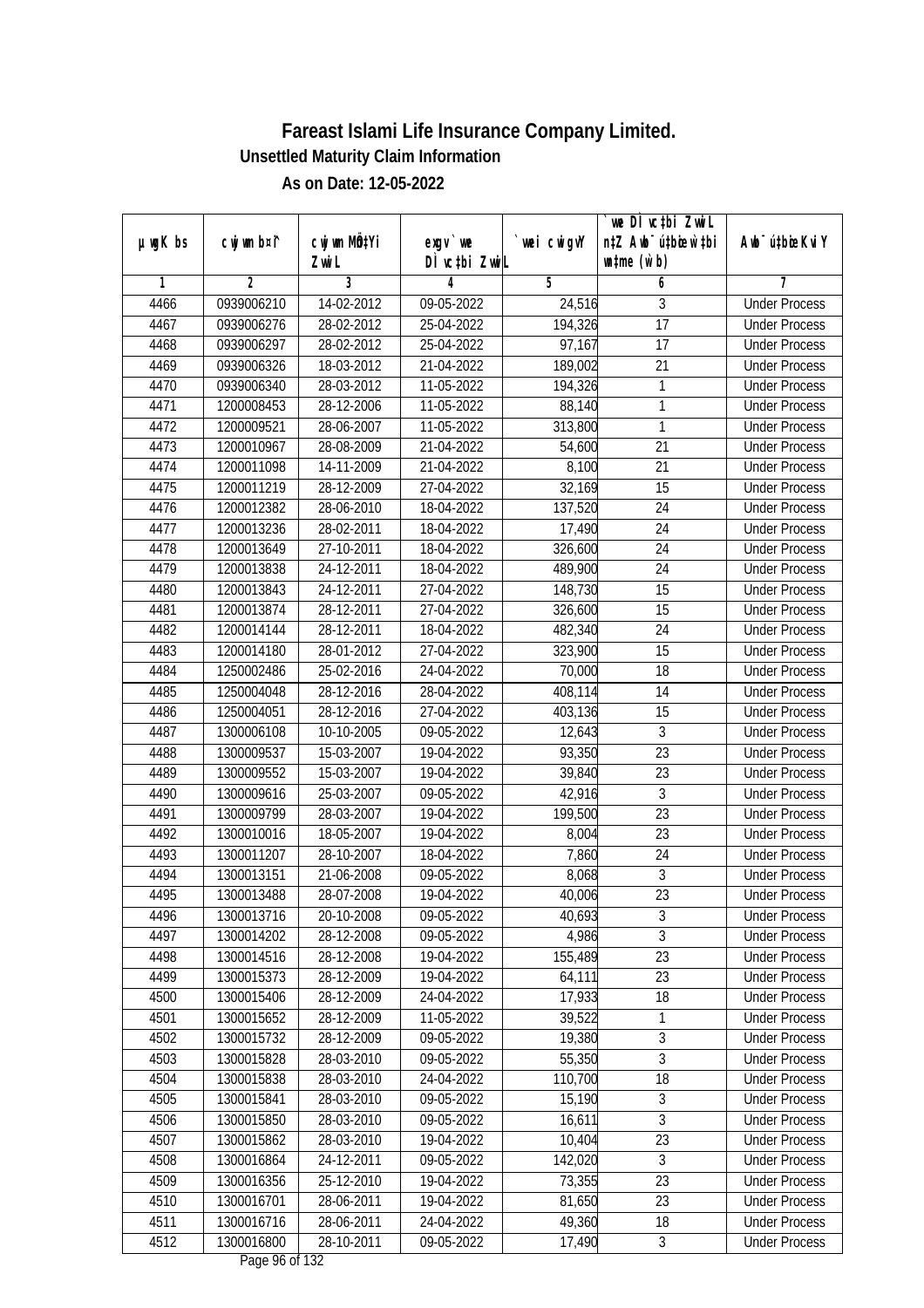|               |                |                       |                            |            | we DI vctbi ZwiL<br>n‡Z Awb <sup>-</sup> ú‡bioar`‡bi |                             |
|---------------|----------------|-----------------------|----------------------------|------------|------------------------------------------------------|-----------------------------|
| $µ$ ug $K$ bs | cwj wm b¤i^    | cwj wm MQtYi<br>Zwi L | $exgV$ we<br>DÌ vctbi ZwiL | wei cwigvY | $\n  untime\n  (u`b)\n$                              | Awb <sup>-</sup> ú‡bioeKviY |
| 1             | $\overline{2}$ | 3                     | 4                          | 5          | 6                                                    | 7                           |
| 4513          | 1300016822     | 24-11-2011            | 19-04-2022                 | 32,675     | $\overline{23}$                                      | <b>Under Process</b>        |
| 4514          | 1300016869     | 24-12-2011            | 24-04-2022                 | 24,840     | 18                                                   | <b>Under Process</b>        |
| 4515          | 1300016948     | 28-12-2011            | 19-04-2022                 | 24,705     | $\overline{23}$                                      | <b>Under Process</b>        |
| 4516          | 1300016954     | 28-12-2011            | 19-04-2022                 | 80,000     | 23                                                   | <b>Under Process</b>        |
| 4517          | 1300016994     | 28-12-2011            | 19-04-2022                 | 49,360     | $\overline{23}$                                      | <b>Under Process</b>        |
| 4518          | 1300017002     | 28-12-2011            | 19-04-2022                 | 326,600    | $\overline{23}$                                      | <b>Under Process</b>        |
| 4519          | 1300017018     | 28-12-2011            | 19-04-2022                 | 29,658     | $\overline{23}$                                      | <b>Under Process</b>        |
| 4520          | 1300017043     | 28-12-2011            | 19-04-2022                 | 10,589     | $\overline{23}$                                      | <b>Under Process</b>        |
| 4521          | 1300017072     | 20-03-2012            | 19-04-2022                 | 49,200     | $\overline{23}$                                      | <b>Under Process</b>        |
| 4522          | 1300017133     | 28-04-2012            | 11-05-2022                 | 492,000    | $\mathbf{1}$                                         | <b>Under Process</b>        |
| 4523          | 1350001058     | 28-12-2015            | 28-04-2022                 | 56,000     | $\overline{14}$                                      | <b>Under Process</b>        |
| 4524          | 1390000312     | 26-12-2015            | 26-04-2022                 | 691,000    | 16                                                   | <b>Under Process</b>        |
| 4525          | 1390000351     | 28-12-2015            | 26-04-2022                 | 70,000     | $\overline{16}$                                      | <b>Under Process</b>        |
| 4526          | 1390000407     | 28-12-2015            | 26-04-2022                 | 136,298    | 16                                                   | <b>Under Process</b>        |
| 4527          | 1390000465     | 14-03-2016            | 26-04-2022                 | 62,817     | 16                                                   | <b>Under Process</b>        |
| 4528          | 1390001317     | 28-03-2017            | 26-04-2022                 | 22,306     | 16                                                   | <b>Under Process</b>        |
| 4529          | 1400000015     | 28-09-2006            | 27-04-2022                 | 9,311      | 15                                                   | <b>Under Process</b>        |
| 4530          | 1400002220     | 27-12-2009            | 19-04-2022                 | 4,185      | 23                                                   | <b>Under Process</b>        |
| 4531          | 1300018559     | 28-02-2016            | 18-04-2022                 | 20,000     | 24                                                   | <b>Under Process</b>        |
| 4532          | 1350002433     | 13-03-2017            | 28-04-2022                 | 16,155     | 14                                                   | <b>Under Process</b>        |
| 4533          | 1370000148     | 12-11-2015            | 21-04-2022                 | 101,435    | 21                                                   | <b>Under Process</b>        |
| 4534          | 1400000171     | 07-03-2007            | 12-05-2022                 | 304,350    | 0                                                    | <b>Under Process</b>        |
| 4535          | 1400000193     | 02-04-2007            | 12-05-2022                 | 7,950      | $\boldsymbol{0}$                                     | <b>Under Process</b>        |
| 4536          | 1400001562     | 26-11-2009            | 26-04-2022                 | 10,536     | 16                                                   | <b>Under Process</b>        |
| 4537          | 1400001595     | 27-12-2009            | 19-04-2022                 | 19,552     | 23                                                   | <b>Under Process</b>        |
| 4538          | 1400001712     | 27-12-2009            | 10-05-2022                 | 61,914     | $\overline{2}$                                       | <b>Under Process</b>        |
| 4539          | 1400001737     | 27-12-2009            | 18-04-2022                 | 54,600     | 24                                                   | <b>Under Process</b>        |
| 4540          | 1400001830     | 27-12-2009            | 26-04-2022                 | 53,270     | 16                                                   | <b>Under Process</b>        |
| 4541          | 1400002016     | 27-12-2009            | 19-04-2022                 | 5,385      | 23                                                   | <b>Under Process</b>        |
| 4542          | 1400002224     | 27-12-2009            | 11-05-2022                 | 18,200     | $\mathbf{1}$                                         | <b>Under Process</b>        |
| 4543          | 1400004103     | 28-02-2012            | 19-04-2022                 | 78,345     | 23                                                   | <b>Under Process</b>        |
| 4544          | 1400003814     | 22-12-2011            | 11-05-2022                 | 21,125     | 1                                                    | <b>Under Process</b>        |
| 4545          | 1400003937     | 28-12-2011            | 19-04-2022                 | 34,980     | 23                                                   | <b>Under Process</b>        |
| 4546          | 1400003994     | 28-12-2011            | 26-04-2022                 | 156,570    | 16                                                   | <b>Under Process</b>        |
| 4547          | 1400004117     | 12-03-2012            | 18-04-2022                 | 277,342    | 24                                                   | <b>Under Process</b>        |
| 4548          | 1500013016     | 27-12-2009            | 17-04-2022                 | 76,600     | 25                                                   | <b>Under Process</b>        |
| 4549          | 1500013297     | 27-12-2009            | 10-05-2022                 | 33,447     | $\overline{2}$                                       | <b>Under Process</b>        |
| 4550          | 1500013495     | 27-12-2009            | 11-04-2022                 | 18,075     | 31                                                   | <b>Under Process</b>        |
| 4551          | 1500016205     | 19-03-2012            | 11-05-2022                 | 82,000     | 1                                                    | <b>Under Process</b>        |
| 4552          | 1440000192     | 28-06-2015            | 19-04-2022                 | 140,140    | 23                                                   | <b>Under Process</b>        |
| 4553          | 1440000578     | 17-02-2016            | 19-04-2022                 | 20,000     | 23                                                   | <b>Under Process</b>        |
| 4554          | 1470000249     | 21-03-2016            | 21-04-2022                 | 69,245     | 21                                                   | <b>Under Process</b>        |
| 4555          | 1500006596     | 28-12-2005            | 10-05-2022                 | 183,533    | $\overline{2}$                                       | <b>Under Process</b>        |
| 4556          | 1500007893     | 28-06-2006            | 11-05-2022                 | 101,100    | 1                                                    | <b>Under Process</b>        |
| 4557          | 1500009322     | 28-02-2007            | 11-05-2022                 | 156,210    | 1                                                    | <b>Under Process</b>        |
| 4558          | 1500009682     | 28-06-2007            | 11-05-2022                 | 51,563     | $\mathbf{1}$                                         | <b>Under Process</b>        |
| 4559          | 1500010478     | 28-06-2008            | 11-05-2022                 | 18,275     | $\mathbf{1}$                                         | <b>Under Process</b>        |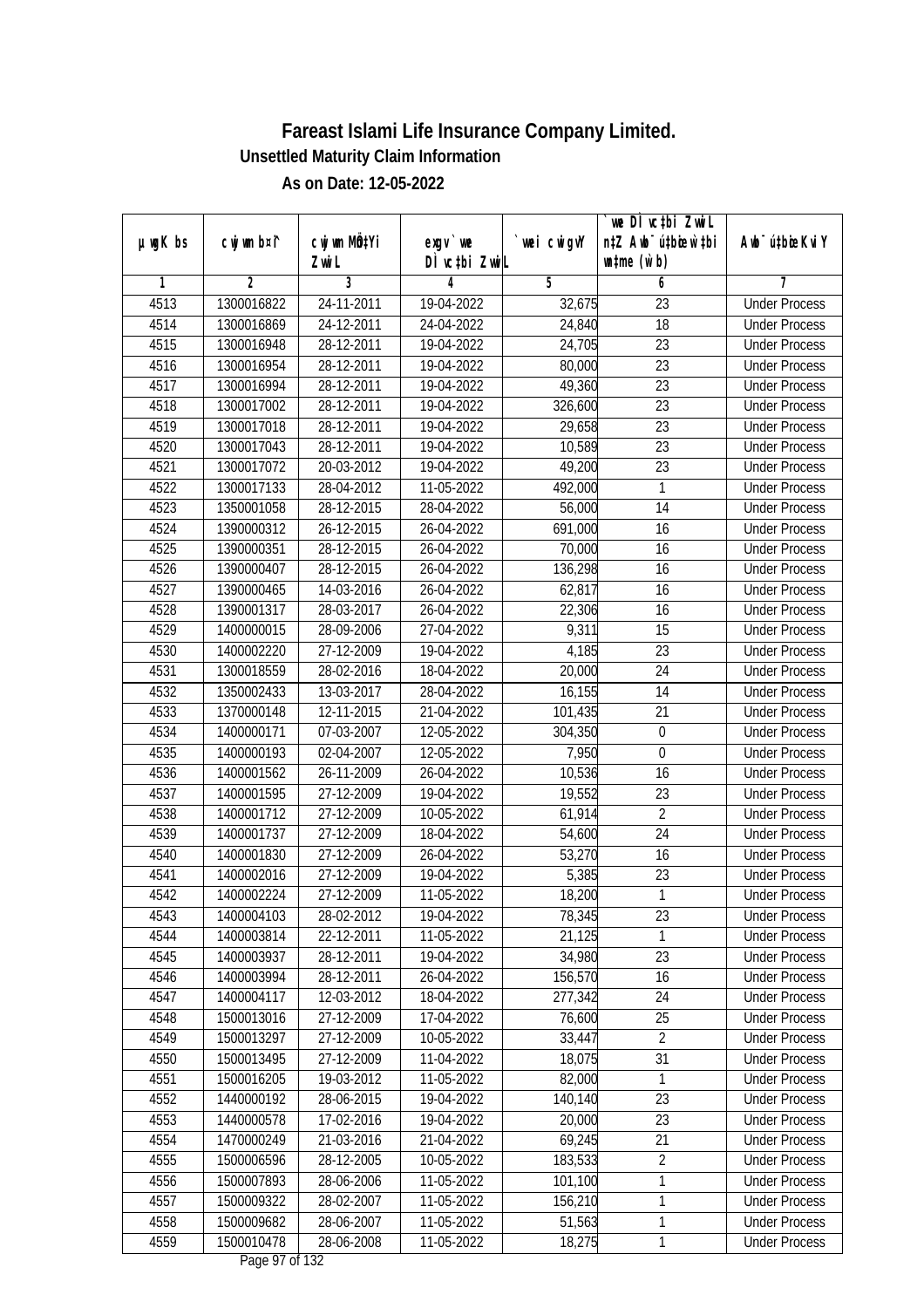|               |                |              |                  |             | we DI vctbi ZwiL                 |                             |
|---------------|----------------|--------------|------------------|-------------|----------------------------------|-----------------------------|
| $µ$ ug $K$ bs | cwj wm b¤i^    | cwj wm MQtYi | $exgV$ we        | `wei cwigvY | n‡Z Awb <sup>-</sup> ú‡bioar`‡bi | Awb <sup>-</sup> ú‡bioeKviY |
|               |                | Zwi L        | DÌ vctbi ZwiL    |             | $\n  untime\n  (u`b)\n$          |                             |
| 1             | $\overline{2}$ | 3            | 4                | 5           | 6                                | 7                           |
| 4560          | 1500010770     | 22-11-2008   | 26-04-2022       | 53,450      | 16                               | <b>Under Process</b>        |
| 4561          | 1500010949     | 28-12-2008   | 25-04-2022       | 155,900     | $\overline{17}$                  | <b>Under Process</b>        |
| 4562          | 1500010994     | 28-12-2008   | 09-05-2022       | 13,908      | $\overline{3}$                   | <b>Under Process</b>        |
| 4563          | 1500011567     | 24-06-2009   | 11-05-2022       | 13,488      | 1                                | <b>Under Process</b>        |
| 4564          | 1500012053     | 18-10-2009   | 09-05-2022       | 52,045      | $\overline{3}$                   | <b>Under Process</b>        |
| 4565          | 1500012733     | 27-12-2009   | 11-05-2022       | 319,800     | 1                                | <b>Under Process</b>        |
| 4566          | 1500012736     | 27-12-2009   | $10-05-2022$     | 17,933      | $\overline{2}$                   | <b>Under Process</b>        |
| 4567          | 5400003254     | 28-12-2011   | 28-04-2022       | 200,070     | $\overline{14}$                  | <b>Under Process</b>        |
| 4568          | 5500006155     | 28-03-2010   | 21-04-2022       | 42,514      | 21                               | <b>Under Process</b>        |
| 4569          | 5500006206     | 28-03-2010   | 20-04-2022       | 18,873      | 22                               | <b>Under Process</b>        |
| 4570          | 5500007723     | 28-03-2011   | 21-04-2022       | 74,003      | $\overline{21}$                  | <b>Under Process</b>        |
| 4571          | 5500007741     | 28-03-2011   | 20-04-2022       | 17,490      | 22                               | <b>Under Process</b>        |
| 4572          | 5500007817     | 28-04-2011   | 21-04-2022       | 110,300     | $\overline{21}$                  | <b>Under Process</b>        |
| 4573          | 5500007877     | 06-06-2011   | 08-05-2022       | 22,946      | $\overline{4}$                   | <b>Under Process</b>        |
| 4574          | 5500007935     | 26-06-2011   | 20-04-2022       | 22,060      | 22                               | <b>Under Process</b>        |
| 4575          | 5500008723     | 28-12-2011   | 20-04-2022       | 43,240      | 22                               | <b>Under Process</b>        |
| 4576          | 5300004946     | 19-04-2010   | 09-05-2022       | 53,075      | $\mathfrak{Z}$                   | <b>Under Process</b>        |
| 4577          | 5300005841     | 28-09-2011   | 19-04-2022       | 9,299       | 23                               | <b>Under Process</b>        |
| 4578          | 5300006169     | 03-03-2012   | 19-04-2022       | 65,600      | 23                               | <b>Under Process</b>        |
| 4579          | 5300006199     | 19-03-2012   | 09-05-2022       | 24,933      | $\mathfrak{Z}$                   | <b>Under Process</b>        |
| 4580          | 5300006227     | 08-04-2012   | 19-04-2022       | 150,880     | 23                               | <b>Under Process</b>        |
| 4581          | 5300008258     | 02-03-2016   | 09-05-2022       | 415,682     | $\mathfrak{Z}$                   | <b>Under Process</b>        |
| 4582          | 5400000374     | 28-12-2008   | $21 - 04 - 2022$ | 171,030     | 21                               | <b>Under Process</b>        |
| 4583          | 5400000498     | 28-02-2009   | 11-05-2022       | 29,640      | $\mathbf{1}$                     | <b>Under Process</b>        |
| 4584          | 5400000635     | 27-06-2009   | 11-05-2022       | 4,050       | $\mathbf{1}$                     | <b>Under Process</b>        |
| 4585          | 5400000671     | 28-06-2009   | 21-04-2022       | 54,600      | 21                               | <b>Under Process</b>        |
| 4586          | 5400001096     | 28-12-2009   | 11-05-2022       | 11,935      | 1                                | <b>Under Process</b>        |
| 4587          | 5500001373     | 28-02-2007   | 21-04-2022       | 9,590       | 21                               | <b>Under Process</b>        |
| 4588          | 5500001414     | 28-03-2007   | 20-04-2022       | 309,150     | 22                               | <b>Under Process</b>        |
| 4589          | 5500001497     | 28-03-2007   | 28-04-2022       | 110,600     | 14                               | <b>Under Process</b>        |
| 4590          | 5500001637     | 28-06-2007   | 21-04-2022       | 17,059      | 21                               | <b>Under Process</b>        |
| 4591          | 5500002097     | 28-10-2007   | 08-05-2022       | 17,667      | 4                                | <b>Under Process</b>        |
| 4592          | 5500003584     | 28-12-2008   | 20-04-2022       | 9,715       | 22                               | <b>Under Process</b>        |
| 4593          | 5500003836     | 28-12-2008   | 20-04-2022       | 44,744      | 22                               | <b>Under Process</b>        |
| 4594          | 5500004178     | 28-03-2009   | 08-05-2022       | 77,860      | 4                                | <b>Under Process</b>        |
| 4595          | 5500005248     | 27-12-2009   | 08-05-2022       | 23,737      | 4                                | <b>Under Process</b>        |
| 4596          | 5500005705     | 27-12-2009   | 21-04-2022       | 6,456       | 21                               | <b>Under Process</b>        |
| 4597          | 5500006766     | 28-06-2010   | 21-04-2022       | 168,270     | 21                               | <b>Under Process</b>        |
| 4598          | 5500006776     | 28-08-2010   | 20-04-2022       | 10,269      | 22                               | <b>Under Process</b>        |
| 4599          | 5500007247     | 28-12-2010   | 08-05-2022       | 323,200     | 4                                | <b>Under Process</b>        |
| 4600          | 5500007474     | 28-12-2010   | 28-04-2022       | 161,600     | 14                               | <b>Under Process</b>        |
| 4601          | 5500007538     | 28-12-2010   | 20-04-2022       | 140,590     | 22                               | <b>Under Process</b>        |
| 4602          | 5500008175     | 28-06-2011   | 20-04-2022       | 71,845      | $\overline{22}$                  | <b>Under Process</b>        |
| 4603          | 5500008292     | 25-09-2011   | 20-04-2022       | 97,980      | 22                               | <b>Under Process</b>        |
| 4604          | 5500008308     | 03-10-2011   | 08-05-2022       | 66,432      | $\sqrt{4}$                       | <b>Under Process</b>        |
| 4605          | 5500008325     | 12-10-2011   | 08-05-2022       | 46,071      | $\overline{\mathcal{A}}$         | <b>Under Process</b>        |
| 4606          | 5500008344     | 24-10-2011   | 08-05-2022       | 46,837      | 4                                | <b>Under Process</b>        |
|               |                |              |                  |             |                                  |                             |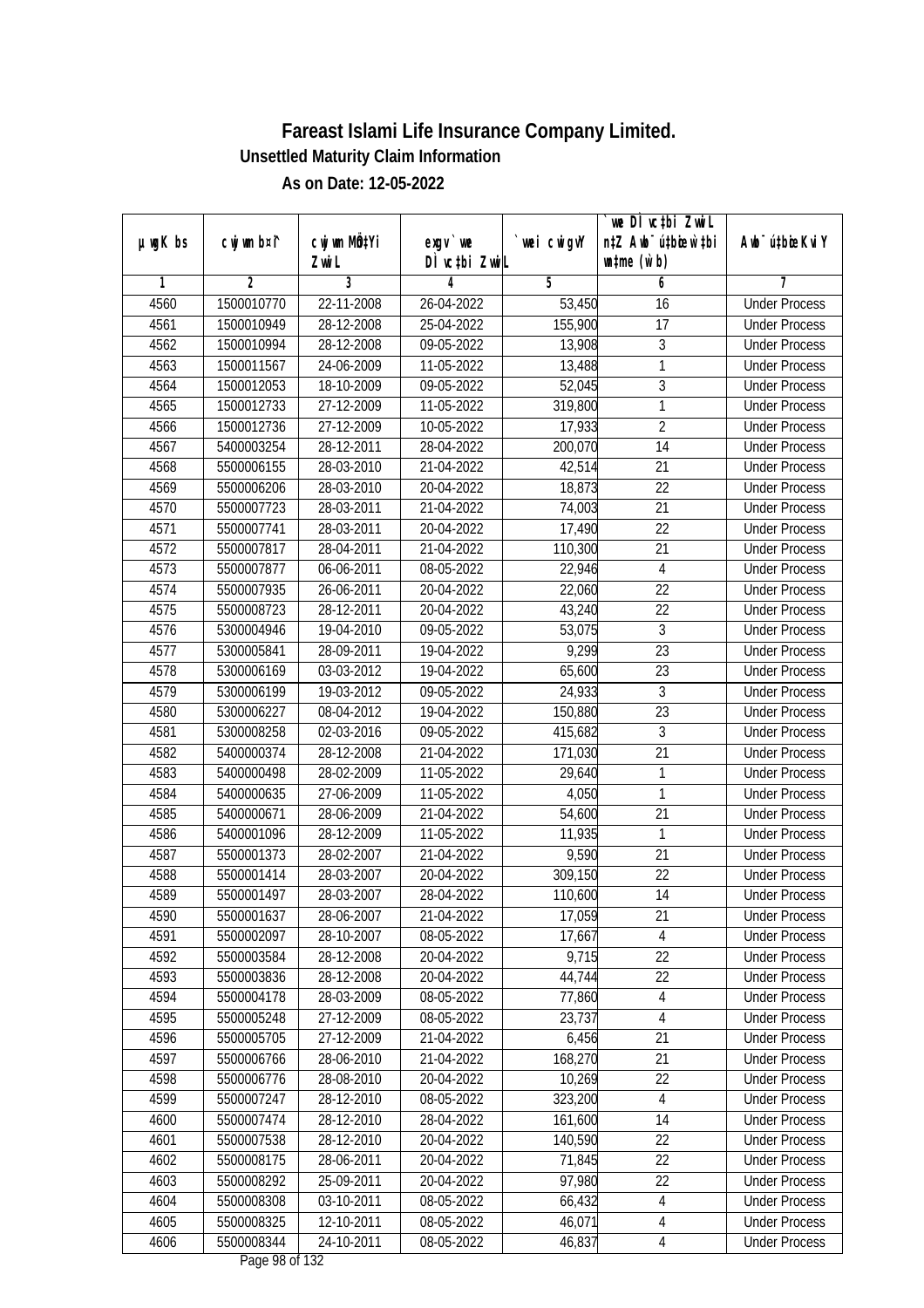| $µ$ ug $K$ bs | cwj wm b¤i^    | cwj wm MÖ¢Yi     | $exgV$ we     | wei cwigvY | we DI vctbi ZwiL<br>n‡Z Awb <sup>-</sup> ú‡bicen`‡bi | Awb <sup>-</sup> ú‡bioeKviY |
|---------------|----------------|------------------|---------------|------------|------------------------------------------------------|-----------------------------|
|               |                | Zwi L            | DÌ vctbi ZwiL |            | $\n  untime\n  (u`b)\n$                              |                             |
| 1             | $\overline{2}$ | 3                | 4             | 5          | 6                                                    | 7                           |
| 4607          | 5500008362     | 27-10-2011       | 20-04-2022    | 33,318     | $\overline{22}$                                      | <b>Under Process</b>        |
| 4608          | 5500008451     | 28-11-2011       | 21-04-2022    | 188,090    | $\overline{21}$                                      | <b>Under Process</b>        |
| 4609          | 5500008456     | 28-11-2011       | 08-05-2022    | 191,970    | $\overline{4}$                                       | <b>Under Process</b>        |
| 4610          | 5500008564     | 19-12-2011       | 12-05-2022    | 1,284,000  | $\boldsymbol{0}$                                     | <b>Under Process</b>        |
| 4611          | 5500008571     | 21-12-2011       | 20-04-2022    | 22,060     | 22                                                   | <b>Under Process</b>        |
| 4612          | 5500008589     | 28-12-2011       | 08-05-2022    | 158,190    | $\overline{4}$                                       | <b>Under Process</b>        |
| 4613          | 5500008741     | 28-12-2011       | 21-04-2022    | 66,180     | 21                                                   | <b>Under Process</b>        |
| 4614          | 5500008743     | 28-12-2011       | 20-04-2022    | 162,336    | $\overline{22}$                                      | <b>Under Process</b>        |
| 4615          | 5500008757     | 28-12-2011       | 21-04-2022    | 57,108     | 21                                                   | <b>Under Process</b>        |
| 4616          | 5500008938     | 28-12-2011       | 20-04-2022    | 163,310    | 22                                                   | <b>Under Process</b>        |
| 4617          | 5500008894     | 28-12-2011       | 21-04-2022    | 163,300    | $\overline{21}$                                      | <b>Under Process</b>        |
| 4618          | 5500008899     | 28-12-2011       | 21-04-2022    | 158,900    | 21                                                   | <b>Under Process</b>        |
| 4619          | 5500008911     | 28-12-2011       | 21-04-2022    | 63,375     | $\overline{21}$                                      | <b>Under Process</b>        |
| 4620          | 5500008959     | 28-12-2011       | 20-04-2022    | 107,883    | 22                                                   | <b>Under Process</b>        |
| 4621          | 5500009013     | 28-12-2011       | 28-04-2022    | 326,600    | 14                                                   | <b>Under Process</b>        |
| 4622          | 5500009060     | 28-12-2011       | 20-04-2022    | 326,600    | 22                                                   | <b>Under Process</b>        |
| 4623          | 5500009064     | 14-02-2012       | 08-05-2022    | 6,446      | $\overline{4}$                                       | <b>Under Process</b>        |
| 4624          | 5500009115     | 28-02-2012       | 21-04-2022    | 96,648     | 21                                                   | <b>Under Process</b>        |
| 4625          | 5500009120     | 19-03-2012       | 20-04-2022    | 72,345     | 22                                                   | <b>Under Process</b>        |
| 4626          | 5500009124     | 28-03-2012       | 20-04-2022    | 45,315     | 22                                                   | <b>Under Process</b>        |
| 4627          | 5500009127     | 28-03-2012       | 20-04-2022    | 73,800     | 22                                                   | <b>Under Process</b>        |
| 4628          | 5500009131     | 28-03-2012       | 08-05-2022    | 164,000    | 4                                                    | <b>Under Process</b>        |
| 4629          | 5500009134     | 28-03-2012       | 28-04-2022    | 281,681    | 14                                                   | <b>Under Process</b>        |
| 4630          | 5500009135     | 28-03-2012       | 21-04-2022    | 142,320    | 21                                                   | <b>Under Process</b>        |
| 4631          | 5500009236     | 28-12-2011       | 20-04-2022    | 22,060     | 22                                                   | <b>Under Process</b>        |
| 4632          | 5500009260     | 19-03-2012       | 20-04-2022    | 48,045     | 22                                                   | <b>Under Process</b>        |
| 4633          | 5500009269     | 27-03-2012       | 28-04-2022    | 35,024     | 14                                                   | <b>Under Process</b>        |
| 4634          | 5500009276     | 28-03-2012       | 24-04-2022    | 55,900     | 18                                                   | <b>Under Process</b>        |
| 4635          | 5500009288     | 28-03-2012       | 08-05-2022    | 164,000    | $\overline{4}$                                       | <b>Under Process</b>        |
| 4636          | 5500009290     | 28-03-2012       | 20-04-2022    | 103,250    | 22                                                   | <b>Under Process</b>        |
| 4637          | 5600019070     | 25-03-2012       | 08-05-2022    | 90,218     | $\overline{4}$                                       | <b>Under Process</b>        |
| 4638          | 5600004390     | 28-12-2006       | 18-04-2022    | 6,342      | 24                                                   | <b>Under Process</b>        |
| 4639          | 5600012351     | 28-06-2009       | 08-05-2022    | 21,780     | $\overline{4}$                                       | <b>Under Process</b>        |
| 4640          | 5600017503     | 28-12-2010       | 18-04-2022    | 80,800     | 24                                                   | <b>Under Process</b>        |
| 4641          | 5600017640     | 28-12-2010       | 28-04-2022    | 161,600    | 14                                                   | <b>Under Process</b>        |
| 4642          | 5600017874     | 28-12-2010       | 18-04-2022    | 27,150     | 24                                                   | <b>Under Process</b>        |
| 4643          | 5600018689     | 28-11-2011       | 18-04-2022    | 81,650     | 24                                                   | <b>Under Process</b>        |
| 4644          | 5600018721     | 13-12-2011       | 27-04-2022    | 45,860     | 15                                                   | <b>Under Process</b>        |
| 4645          | 5600018814     | 28-12-2011       | 28-04-2022    | 57,232     | 14                                                   | <b>Under Process</b>        |
| 4646          | 5600018955     | 28-12-2011       | 18-04-2022    | 163,300    | 24                                                   | <b>Under Process</b>        |
| 4647          | 5600019077     | 22-03-2012       | 18-04-2022    | 49,254     | 24                                                   | <b>Under Process</b>        |
| 4648          | 5700001287     | 24-12-2009       | 10-04-2022    | 54,600     | 32                                                   | <b>Under Process</b>        |
| 4649          | 5700000042     | 16-03-2009       | 10-04-2022    | 10,890     | $\overline{32}$                                      | <b>Under Process</b>        |
| 4650          | 5700000192     | 25-04-2009       | 24-04-2022    | 13,884     | 18                                                   | <b>Under Process</b>        |
| 4651          | 5700000777     | 16-08-2009       | 24-04-2022    | 45,155     | 18                                                   | <b>Under Process</b>        |
| 4652          | 5700000860     | 28-08-2009       | 24-04-2022    | 5,380      | 18                                                   | <b>Under Process</b>        |
| 4653          | 5700000994     | $04 - 10 - 2009$ | 24-04-2022    | 54,600     | 18                                                   | <b>Under Process</b>        |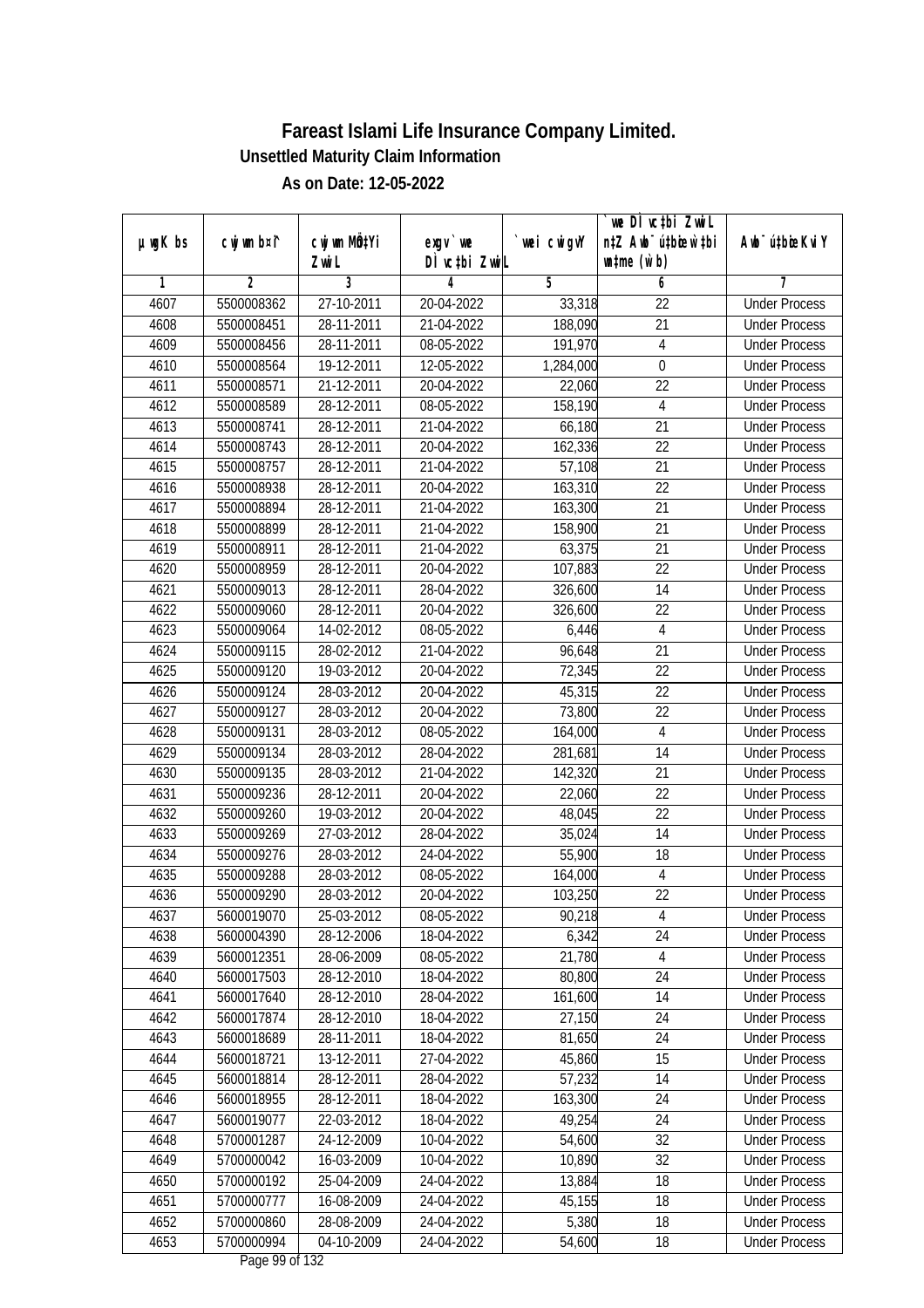|               |                         |                                |                          |                  | `we DÌ vc‡bi ZwiL                |                                              |
|---------------|-------------------------|--------------------------------|--------------------------|------------------|----------------------------------|----------------------------------------------|
| $µ$ ug $K$ bs | cwj wm b¤i^             | cwj wm MQ <sup>1</sup> Yi      | $exgV$ we                | `wei cwigvY      | n‡Z Awb <sup>-</sup> ú‡bioen`‡bi | Awb <sup>-</sup> ú‡bioeKviY                  |
|               |                         | Zwi L                          | DÌ vctbi ZwiL            |                  | $\n  untime\n  (u`b)\n$          |                                              |
| 1             | 2                       | 3                              | 4                        | 5                | 6                                | 7                                            |
| 4654          | 5700001069              | 21-10-2009                     | 24-04-2022               | 32,760           | 18                               | <b>Under Process</b>                         |
| 4655          | 5700001148              | 23-11-2009                     | 26-04-2022               | 41,915           | 16                               | <b>Under Process</b>                         |
| 4656          | 5700001151              | 23-11-2009                     | 24-04-2022               | 17,933           | 18                               | <b>Under Process</b>                         |
| 4657          | 5700001286              | 26-12-2009                     | 10-04-2022               | 21,304           | $\overline{32}$                  | <b>Under Process</b><br><b>Under Process</b> |
| 4658          | 5700001312              | 28-12-2009                     | 12-04-2022               | 18,200           | 30                               |                                              |
| 4659          | 5700001340              | $27 - 12 - 2009$<br>27-12-2009 | 26-04-2022               | 109,200          | $\overline{16}$                  | <b>Under Process</b>                         |
| 4660<br>4661  | 5700001721              |                                | 24-04-2022<br>24-04-2022 | 24,963           | 18<br>$\overline{18}$            | <b>Under Process</b><br><b>Under Process</b> |
| 4662          | 5700001603<br>024037204 | 27-12-2009<br>28-12-2010       | 11-05-2022               | 17,933<br>10,592 | 1                                | <b>Under Process</b>                         |
|               |                         |                                |                          |                  | 1                                |                                              |
| 4663<br>4664  | 018031612<br>018031354  | 28-11-2011<br>28-11-2011       | 11-05-2022<br>10-05-2022 | 3,460            | $\overline{2}$                   | <b>Under Process</b><br><b>Under Process</b> |
|               |                         |                                |                          | 16,508           | $\overline{2}$                   |                                              |
| 4665<br>4666  | 018031687<br>018020459  | 18-12-2011<br>10-02-2008       | 10-05-2022<br>09-05-2022 | 22,774<br>4,209  | $\overline{3}$                   | <b>Under Process</b><br><b>Under Process</b> |
|               |                         |                                |                          |                  |                                  | <b>Under Process</b>                         |
| 4667          | 024039142               | 20-12-2011                     | 12-05-2022               | 41,025<br>22,936 | $\pmb{0}$                        |                                              |
| 4668          | 024039527               | 23-02-2012                     | 12-05-2022               |                  | 0<br>1                           | <b>Under Process</b><br><b>Under Process</b> |
| 4669          | 024038868               | 09-10-2011<br>28-03-2010       | 11-05-2022<br>11-05-2022 | 13,095           |                                  |                                              |
| 4670<br>4671  | 024034838<br>024037094  | 28-12-2010                     | 11-05-2022               | 2,606<br>5,779   | 1<br>1                           | <b>Under Process</b><br><b>Under Process</b> |
| 4672          | 044006455               | 25-08-2009                     | 05-05-2022               | 8,747            | $\overline{1}$                   | <b>Under Process</b>                         |
| 4673          | 044008613               | 28-06-2010                     | 12-05-2022               | 39,550           | $\boldsymbol{0}$                 | <b>Under Process</b>                         |
| 4674          | 048000608               | 26-02-2011                     | 11-05-2022               | 31,654           | 1                                | <b>Under Process</b>                         |
| 4675          | 024050011               | 25-08-2011                     | 12-05-2022               | 17,965           | $\boldsymbol{0}$                 | <b>Under Process</b>                         |
| 4676          | 016003913               | 28-02-2012                     | 10-05-2022               | 96,360           | $\overline{2}$                   | <b>Under Process</b>                         |
| 4677          | 024039404               | 28-01-2012                     | 11-05-2022               | 40,150           | 1                                | <b>Under Process</b>                         |
| 4678          | 024037192               | 28-12-2010                     | 11-05-2022               | 14,713           | 1                                | <b>Under Process</b>                         |
| 4679          | 024039513               | 28-01-2012                     | 11-05-2022               | 13,149           | 1                                | <b>Under Process</b>                         |
| 4680          | 012009955               | 28-12-2011                     | 10-04-2022               | 19,592           | 32                               | <b>Under Process</b>                         |
| 4681          | 018031656               | 28-12-2011                     | 11-05-2022               | 14,237           | 1                                | <b>Under Process</b>                         |
| 4682          | 011031121               | 28-12-2011                     | 08-05-2022               | 36,801           | $\overline{4}$                   | <b>Under Process</b>                         |
| 4683          | 011031804               | 25-03-2012                     | 09-05-2022               | 57,894           | $\overline{3}$                   | <b>Under Process</b>                         |
| 4684          | 011031845               | 22-03-2012                     | 09-05-2022               | 98,460           | 3                                | <b>Under Process</b>                         |
| 4685          | 011032640               | 28-03-2012                     | 08-05-2022               | 64,240           | 4                                | <b>Under Process</b>                         |
| 4686          | 011032541               | 19-03-2012                     | 08-05-2022               | 19,272           | $\sqrt{4}$                       | <b>Under Process</b>                         |
| 4687          | 011031549               | 26-10-2011                     | 08-05-2022               | 18,570           | 4                                | <b>Under Process</b>                         |
| 4688          | 053002073               | 08-12-2010                     | 11-05-2022               | 94,920           | 1                                | <b>Under Process</b>                         |
| 4689          | 05200001443             | 28-12-2009                     | 11-05-2022               | 10,494           | 1                                | <b>Under Process</b>                         |
| 4690          | 05200001596             | 28-12-2009                     | 11-05-2022               | 10,760           | 1                                | <b>Under Process</b>                         |
| 4691          | 034009953               | 28-12-2011                     | 10-05-2022               | 39,425           | $\overline{2}$                   | <b>Under Process</b>                         |
| 4692          | 010003917               | 22-11-2011                     | 08-05-2022               | 85,734           | 4                                | <b>Under Process</b>                         |
| 4693          | 010003912               | 24-12-2011                     | 08-05-2022               | 22,733           | $\overline{4}$                   | <b>Under Process</b>                         |
| 4694          | 03400032283             | 15-09-2011                     | 09-05-2022               | 5,796            | $\overline{3}$                   | <b>Under Process</b>                         |
| 4695          | 034008265               | 28-01-2010                     | 09-05-2022               | 3,367            | 3                                | <b>Under Process</b>                         |
| 4696          | 03400037142             | 28-12-2011                     | $09 - 05 - 2022$         | 18,599           | $\overline{3}$                   | <b>Under Process</b>                         |
| 4697          | 011031032               | 28-12-2011                     | 11-04-2022               | 157,700          | $\overline{31}$                  | <b>Under Process</b>                         |
| 4698          | 024040460               | 28-01-2012                     | 11-05-2022               | 85,770           | 1                                | <b>Under Process</b>                         |
| 4699          | 052027076               | 28-12-2011                     | 11-05-2022               | 96,444           | 1                                | <b>Under Process</b>                         |
| 4700          | 024050792               | 04-02-2012                     | 12-05-2022               | 41,334           | $\pmb{0}$                        | <b>Under Process</b>                         |
|               |                         |                                | Dege 100 of 122          |                  |                                  |                                              |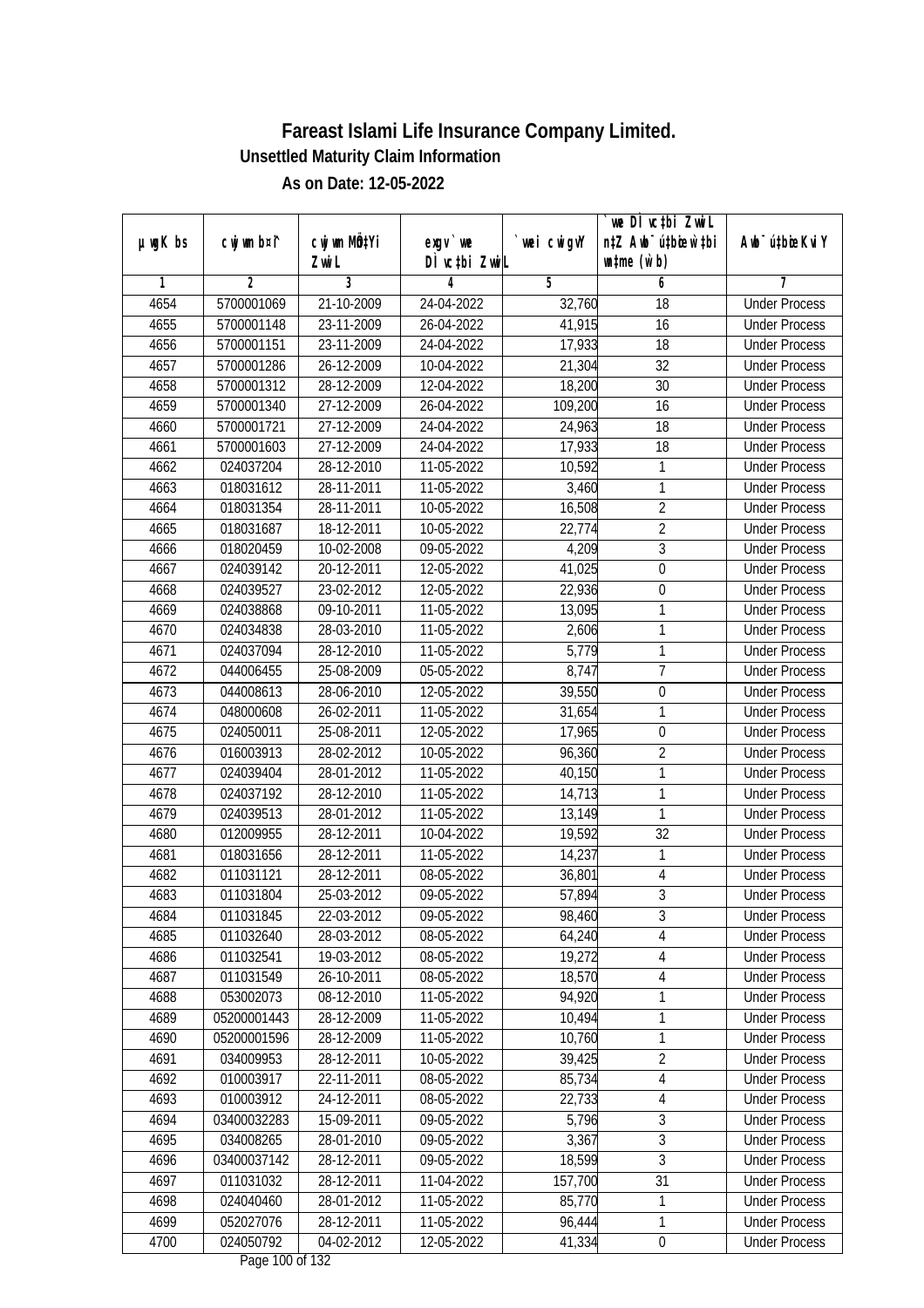|               |                |              |                                     |            | we DI vctbi ZwiL                 |                             |
|---------------|----------------|--------------|-------------------------------------|------------|----------------------------------|-----------------------------|
| $µ$ ug $K$ bs | cwj wm b¤i^    | cwj wm MQtYi | $exgV$ we                           | wei cwigvY | n‡Z Awb <sup>-</sup> ú‡bicew`‡bi | Awb <sup>-</sup> ú‡bioeKviY |
|               |                | Zwi L        | DÌ vctbi ZwiL                       |            | $\n  untime\n  (u`b)\n$          |                             |
| 1             | $\overline{2}$ | 3            | 4                                   | 5          | 6                                | 7                           |
| 4701          | 011030838      | 26-11-2011   | 08-05-2022                          | 21,028     | 4                                | <b>Under Process</b>        |
| 4702          | 011031374      | 28-12-2011   | 09-05-2022                          | 5,744      | $\overline{3}$                   | <b>Under Process</b>        |
| 4703          | 011025751      | 18-09-2010   | 08-05-2022                          | 2,824      | $\overline{4}$                   | <b>Under Process</b>        |
| 4704          | 052027436      | 28-12-2011   | 08-05-2022                          | 5,744      | $\overline{4}$                   | <b>Under Process</b>        |
| 4705          | 053001630      | 08-02-2010   | 08-05-2022                          | 17,919     | $\overline{4}$                   | <b>Under Process</b>        |
| 4706          | 052027435      | 28-12-2011   | 08-05-2022                          | 6,204      | 4                                | <b>Under Process</b>        |
| 4707          | 038002728      | 10-08-2011   | 11-05-2022                          | 14,594     | 1                                | <b>Under Process</b>        |
| 4708          | 00300022950    | 14-03-2012   | 11-05-2022                          | 13,528     | 1                                | <b>Under Process</b>        |
| 4709          | 012010177      | 28-01-2012   | 11-05-2022                          | 63,293     | $\mathbf{1}$                     | <b>Under Process</b>        |
| 4710          | 034009414      | 28-03-2011   | 09-05-2022                          | 72,493     | 3                                | <b>Under Process</b>        |
| 4711          | 027032970      | 28-11-2011   | 12-05-2022                          | 27,984     | $\boldsymbol{0}$                 | <b>Under Process</b>        |
| 4712          | 030022105      | 28-01-2012   | 09-05-2022                          | 69,615     | $\sqrt{3}$                       | <b>Under Process</b>        |
| 4713          | 030022216      | 15-03-2012   | 12-05-2022                          | 23,074     | $\overline{0}$                   | <b>Under Process</b>        |
| 4714          | 00300021413    | 12-10-2011   | 08-05-2022                          | 187,671    | $\overline{4}$                   | <b>Under Process</b>        |
| 4715          | 012010257      | 19-03-2012   | 10-04-2022                          | 40,150     | 32                               | <b>Under Process</b>        |
| 4716          | 058004284      | 24-01-2012   | 10-05-2022                          | 5,590      | $\overline{2}$                   | <b>Under Process</b>        |
| 4717          | 058004207      | 24-12-2011   | 10-05-2022                          | 2,758      | $\overline{2}$                   | <b>Under Process</b>        |
| 4718          | 058004211      | 28-12-2011   | 10-05-2022                          | 191,880    | $\overline{2}$                   | <b>Under Process</b>        |
| 4719          | 01600004795    | 22-03-2012   | 09-05-2022                          | 38,866     | $\overline{3}$                   | <b>Under Process</b>        |
| 4720          | 054007097      | 23-08-2010   | 10-05-2022                          | 13,014     | $\overline{2}$                   | <b>Under Process</b>        |
| 4721          | 054007750      | 10-04-2011   | 10-05-2022                          | 18,148     | $\overline{2}$                   | <b>Under Process</b>        |
| 4722          | 054008244      | 11-02-2012   | 10-05-2022                          | 15,502     | $\sqrt{2}$                       | <b>Under Process</b>        |
| 4723          | 054007278      | 28-11-2010   | 10-05-2022                          | 8,017      | $\overline{2}$                   | <b>Under Process</b>        |
| 4724          | 054007673      | 26-12-2010   | 10-05-2022                          | 6,846      | $\overline{2}$                   | <b>Under Process</b>        |
| 4725          | 018030833      | 01-10-2011   | 10-05-2022                          | 30,186     | $\overline{2}$                   | <b>Under Process</b>        |
| 4726          | 011031047      | 28-12-2011   | 09-05-2022                          | 23,387     | $\overline{3}$                   | <b>Under Process</b>        |
| 4727          | 043037244      | 28-01-2012   | 10-05-2022                          | 5,291      | $\overline{2}$                   | <b>Under Process</b>        |
| 4728          | 022031945      | 26-01-2012   | 12-05-2022                          | 42,772     | $\boldsymbol{0}$                 | <b>Under Process</b>        |
| 4729          | 024040398      | 28-12-2011   | 12-05-2022                          | 25,286     | $\boldsymbol{0}$                 | <b>Under Process</b>        |
| 4730          | 024040354      | 15-02-2012   | 11-05-2022                          | 12,455     | 1                                | <b>Under Process</b>        |
| 4731          | 038002801      | 20-03-2012   | 09-05-2022                          | 56,016     | 3                                | <b>Under Process</b>        |
| 4732          | 03800004348    | 20-03-2012   | 10-05-2022                          | 92,448     | $\overline{2}$                   | <b>Under Process</b>        |
| 4733          | 03100006885    | 01-11-2011   | 08-05-2022                          | 58,046     | $\overline{4}$                   | <b>Under Process</b>        |
| 4734          | 031006593      | 28-09-2011   | 08-05-2022                          | 95,940     | $\overline{4}$                   | <b>Under Process</b>        |
| 4735          | 03100007920    | 28-12-2011   | 08-05-2022                          | 15,795     | $\overline{4}$                   | <b>Under Process</b>        |
| 4736          | 03100007913    | 28-12-2011   | 08-05-2022                          | 19,351     | 4                                | <b>Under Process</b>        |
| 4737          | 031006703      | 20-11-2011   | 08-05-2022                          | 95,940     | $\overline{4}$                   | <b>Under Process</b>        |
| 4738          | 044012282      | 28-08-2011   | 05-05-2022                          | 66,714     | $\overline{7}$                   | <b>Under Process</b>        |
| 4739          | 044011386      | 11-06-2011   | 05-05-2022                          | 6,664      | 7                                | <b>Under Process</b>        |
| 4740          | 030021051      | 28-11-2011   | 09-05-2022                          | 13,577     | $\overline{3}$                   | <b>Under Process</b>        |
| 4741          | 030012542      | 28-04-2010   | 09-05-2022                          | 91,704     | $\sqrt{3}$                       | <b>Under Process</b>        |
| 4742          | 024050709      | 28-01-2012   | 12-05-2022                          | 91,608     | $\overline{0}$                   | <b>Under Process</b>        |
| 4743          | 024025207      | 28-09-2009   | 11-05-2022                          | 78,250     | 1                                | <b>Under Process</b>        |
| 4744          | 024036434      | 25-09-2010   | 11-05-2022                          | 92,160     | 1                                | <b>Under Process</b>        |
| 4745          | 024040427      | 13-03-2012   | 11-05-2022                          | 96,360     | 1                                | <b>Under Process</b>        |
| 4746          | 024040326      | 28-01-2012   | 11-05-2022                          | 35,916     | $\mathbf{1}$                     | <b>Under Process</b>        |
| 4747          | 024040335      | 12-02-2012   | 11-05-2022<br>$D_{0.82}$ 101 of 122 | 37,800     | $\mathbf{1}$                     | <b>Under Process</b>        |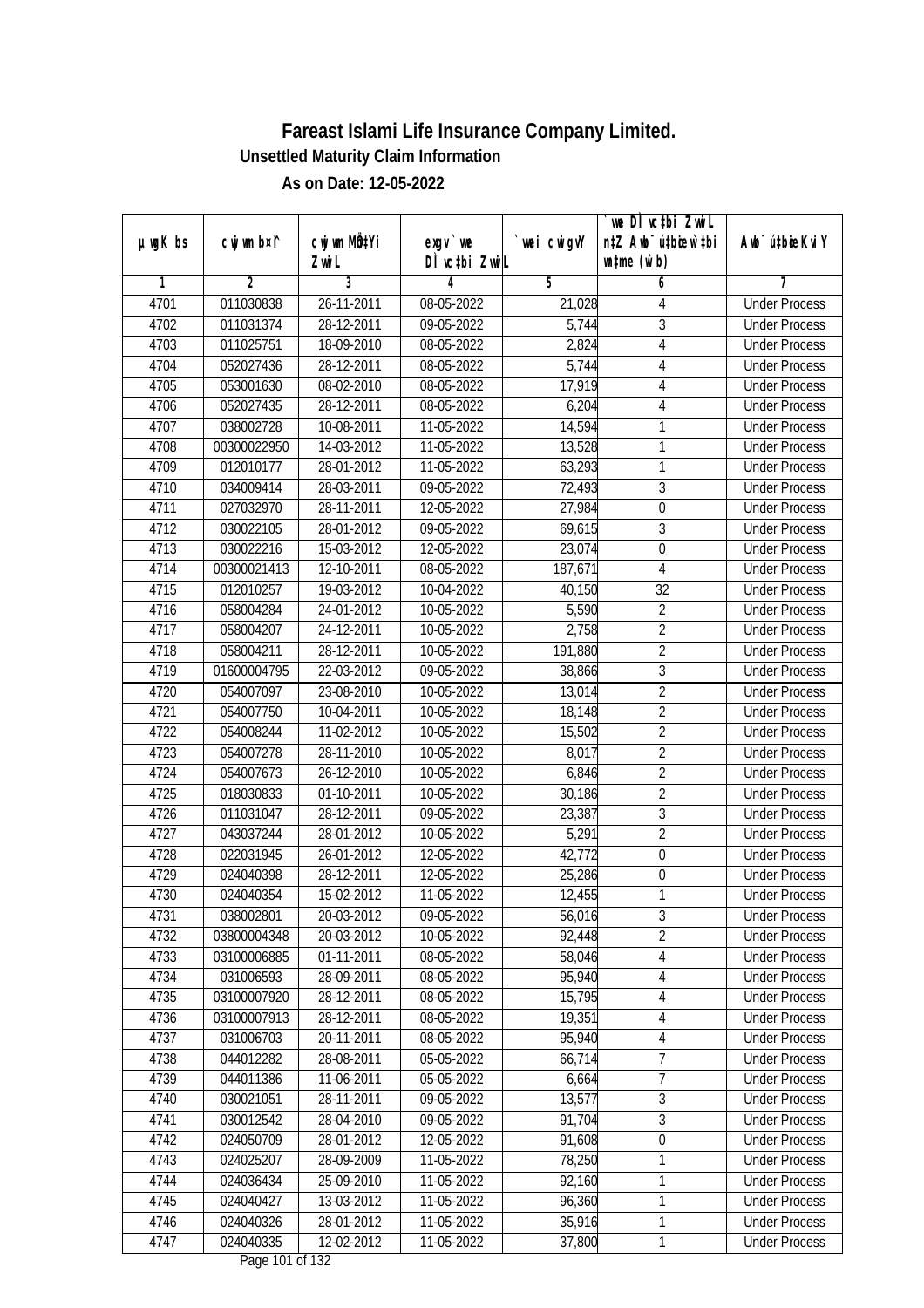| $µ$ ug $K$ bs | cwj wm b¤i^    | cwj wm MQtYi |                           | wei cwigvY | we DI vctbi ZwiL<br>n‡Z Awb <sup>-</sup> ú‡bicen`‡bi | Awb <sup>-</sup> ú‡bioeKviY |
|---------------|----------------|--------------|---------------------------|------------|------------------------------------------------------|-----------------------------|
|               |                | Zwi L        | exgv `we<br>DÌ vctbi ZwiL |            | $\n  untime\n  (u`b)\n$                              |                             |
| 1             | $\overline{2}$ | 3            | 4                         | 5          | 6                                                    | 7                           |
| 4748          | 054008253      | 28-03-2012   | 10-05-2022                | 19,272     | $\overline{2}$                                       | <b>Under Process</b>        |
| 4749          | 035001827      | 07-09-2011   | 27-04-2022                | 8,043      | $\overline{15}$                                      | <b>Under Process</b>        |
| 4750          | 027033584      | 28-03-2012   | 12-05-2022                | 90,900     | $\boldsymbol{0}$                                     | <b>Under Process</b>        |
| 4751          | 012010256      | 28-02-2012   | 10-04-2022                | 88,407     | 32                                                   | <b>Under Process</b>        |
| 4752          | 012008634      | 28-12-2010   | 10-04-2022                | 5,430      | $\overline{32}$                                      | <b>Under Process</b>        |
| 4753          | 012007533      | 27-07-2010   | 10-04-2022                | 5,430      | $\overline{32}$                                      | <b>Under Process</b>        |
| 4754          | 030014387      | 21-03-2011   | 12-05-2022                | 94,428     | $\boldsymbol{0}$                                     | <b>Under Process</b>        |
| 4755          | 018032802      | 28-12-2011   | 10-05-2022                | 39,975     | $\overline{2}$                                       | <b>Under Process</b>        |
| 4756          | 018032328      | 28-12-2011   | 10-05-2022                | 19,188     | $\overline{2}$                                       | <b>Under Process</b>        |
| 4757          | 022032276      | 11-04-2012   | 12-05-2022                | 16,394     | $\boldsymbol{0}$                                     | <b>Under Process</b>        |
| 4758          | 025011634      | 11-03-2012   | 09-05-2022                | 39,810     | $\overline{3}$                                       | <b>Under Process</b>        |
| 4759          | 050001402      | 26-01-2010   | 11-05-2022                | 5,430      | 1                                                    | <b>Under Process</b>        |
| 4760          | 050001497      | 25-03-2010   | 11-05-2022                | 5,430      | $\overline{1}$                                       | <b>Under Process</b>        |
| 4761          | 0939006385     | 09-04-2012   | 21-04-2022                | 93,174     | 21                                                   | <b>Under Process</b>        |
| 4762          | 0940000566     | 28-06-2011   | 24-04-2022                | 27,052     | 18                                                   | <b>Under Process</b>        |
| 4763          | 0940000576     | 28-06-2011   | 12-05-2022                | 30,438     | $\mathbf 0$                                          | <b>Under Process</b>        |
| 4764          | 0940000608     | 28-06-2011   | 21-04-2022                | 7,340      | 21                                                   | <b>Under Process</b>        |
| 4765          | 0940000704     | 28-08-2011   | 24-04-2022                | 9,663      | 18                                                   | <b>Under Process</b>        |
| 4766          | 0940000737     | 28-09-2011   | 24-04-2022                | 79,347     | 18                                                   | <b>Under Process</b>        |
| 4767          | 0940000796     | 28-10-2011   | 24-04-2022                | 57,247     | 18                                                   | <b>Under Process</b>        |
| 4768          | 0940000891     | 28-10-2011   | 24-04-2022                | 27,985     | 18                                                   | <b>Under Process</b>        |
| 4769          | 0940000902     | 28-10-2011   | 12-05-2022                | 38,697     | 0                                                    | <b>Under Process</b>        |
| 4770          | 0940000959     | 28-12-2011   | 24-04-2022                | 38,897     | 18                                                   | <b>Under Process</b>        |
| 4771          | 0940000965     | 28-12-2011   | 24-04-2022                | 93,597     | 18                                                   | <b>Under Process</b>        |
| 4772          | 0940001026     | 28-12-2011   | 24-04-2022                | 96,743     | 18                                                   | <b>Under Process</b>        |
| 4773          | 0940001079     | 28-12-2011   | 12-05-2022                | 93,524     | $\mathbf 0$                                          | <b>Under Process</b>        |
| 4774          | 0940001112     | 28-12-2011   | 24-04-2022                | 9,877      | 18                                                   | <b>Under Process</b>        |
| 4775          | 0940001169     | 28-12-2011   | 24-04-2022                | 34,988     | 18                                                   | <b>Under Process</b>        |
| 4776          | 0940001172     | 28-12-2011   | 21-04-2022                | 21,162     | 21                                                   | <b>Under Process</b>        |
| 4777          | 0940001201     | 27-02-2012   | 12-05-2022                | 37,598     | $\boldsymbol{0}$                                     | <b>Under Process</b>        |
| 4778          | 0940001211     | 28-02-2012   | 12-05-2022                | 17,474     | 0                                                    | <b>Under Process</b>        |
| 4779          | 0940001278     | 28-02-2012   | 12-05-2022                | 39,456     | $\boldsymbol{0}$                                     | <b>Under Process</b>        |
| 4780          | 0940001284     | 28-02-2012   | 12-05-2022                | 58,301     | $\boldsymbol{0}$                                     | <b>Under Process</b>        |
| 4781          | 0940001288     | 28-02-2012   | 12-05-2022                | 388,652    | $\overline{0}$                                       | <b>Under Process</b>        |
| 4782          | 0940001309     | 28-02-2012   | 12-05-2022                | 38,334     | $\boldsymbol{0}$                                     | <b>Under Process</b>        |
| 4783          | 0940001313     | 28-02-2012   | 12-05-2022                | 31,827     | $\pmb{0}$                                            | <b>Under Process</b>        |
| 4784          | 0940001319     | 28-02-2012   | 12-05-2022                | 38,866     | $\boldsymbol{0}$                                     | <b>Under Process</b>        |
| 4785          | 0940001334     | 25-03-2012   | 12-05-2022                | 56,703     | $\mathbf 0$                                          | <b>Under Process</b>        |
| 4786          | 0941004266     | 04-12-2011   | 19-04-2022                | 27,804     | 23                                                   | <b>Under Process</b>        |
| 4787          | 0941004269     | 01-11-2011   | 19-04-2022                | 62,214     | 23                                                   | <b>Under Process</b>        |
| 4788          | 0941004419     | 17-12-2011   | 19-04-2022                | 31,104     | 23                                                   | <b>Under Process</b>        |
| 4789          | 0941004479     | 19-02-2012   | 18-04-2022                | 89,751     | 24                                                   | <b>Under Process</b>        |
| 4790          | 0941004488     | 28-02-2012   | 26-04-2022                | 366,872    | 16                                                   | <b>Under Process</b>        |
| 4791          | 0941004490     | 04-03-2012   | 18-04-2022                | 65,593     | 24                                                   | <b>Under Process</b>        |
| 4792          | 0941004522     | 22-03-2012   | 18-04-2022                | 97,167     | 24                                                   | <b>Under Process</b>        |
| 4793          | 0941004524     | 28-03-2012   | 19-04-2022                | 82,586     | 23                                                   | <b>Under Process</b>        |
| 4794          | 0941004533     | 28-03-2012   | 11-05-2022                | 26,291     | $\mathbf{1}$                                         | <b>Under Process</b>        |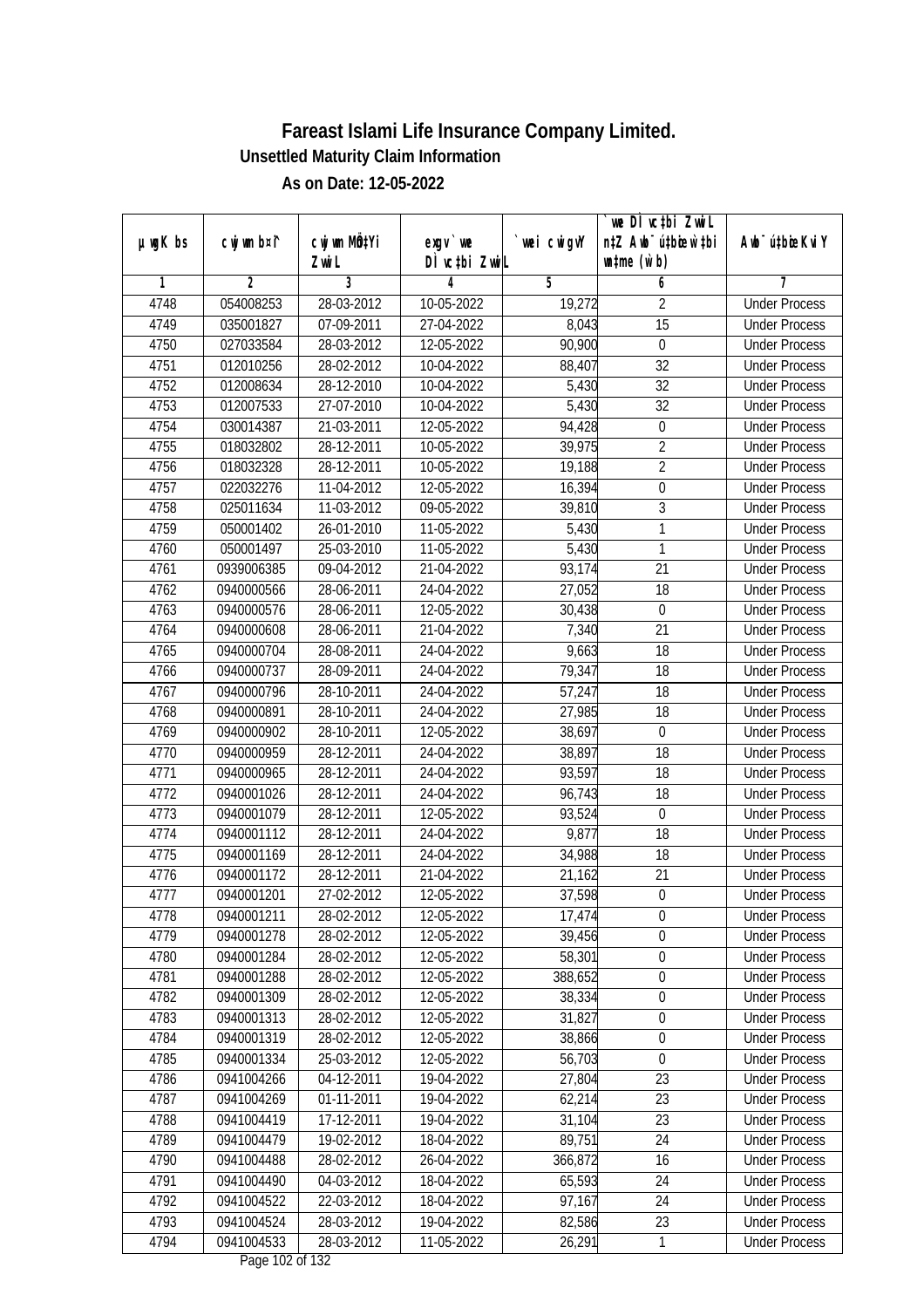| DÌ vctbi ZwiL<br>$\n  untime\n  (u`b)\n$<br>Zwi L<br>3<br>$\overline{2}$<br>5<br>6<br>7<br>1<br>4<br>4795<br>0941004538<br>28-03-2012<br>26-04-2022<br>186,340<br><b>Under Process</b><br>16<br>4796<br>0941004540<br>28-03-2012<br>28-04-2022<br>14<br>55,004<br><b>Under Process</b><br>4797<br>$\overline{24}$<br>0941004542<br>28-03-2012<br>18-04-2022<br>52,917<br><b>Under Process</b><br>4798<br>23<br>0941004546<br>28-03-2012<br>19-04-2022<br>97,167<br><b>Under Process</b><br>4799<br>$\overline{14}$<br>0941004571<br>09-04-2012<br>28-04-2022<br>194,326<br><b>Under Process</b><br>4800<br>0941004572<br>21-04-2012<br>11-05-2022<br>94,384<br>1<br><b>Under Process</b><br>1<br>4801<br>0941004596<br>11-04-2012<br>11-05-2022<br>12,880<br><b>Under Process</b><br>$\mathbf{1}$<br>4802<br>0942002165<br>28-04-2010<br>11-05-2022<br><b>Under Process</b><br>36,931<br>4803<br>28-06-2010<br>19-04-2022<br>23<br>0942002437<br>17,442<br><b>Under Process</b><br>15<br>4804<br>0942003618<br>28-06-2011<br>27-04-2022<br>150,659<br><b>Under Process</b><br>$\overline{25}$<br>4805<br>0942004222<br>20-03-2012<br>17-04-2022<br>97,167<br><b>Under Process</b><br>5,379<br>25-04-2022<br>17<br>4806<br>0939001650<br>01-02-2010<br><b>Under Process</b><br>22,851<br>$\overline{17}$<br>4807<br>24-08-2010<br>25-04-2022<br>0939002596<br><b>Under Process</b><br>4808<br>0939003735<br>28-12-2010<br>21-04-2022<br>17,520<br>21<br><b>Under Process</b><br>4809<br>0939004442<br>23-03-2011<br>11-04-2022<br>29,352<br>31<br><b>Under Process</b><br>$\mathbf 0$<br>4810<br>0940000104<br>27-09-2010<br>12-05-2022<br>23,310<br><b>Under Process</b><br>5,338<br>18<br>4811<br>28-03-2011<br>24-04-2022<br>0940000404<br><b>Under Process</b><br>21<br>4812<br>28-04-2011<br>45,853<br>0940000433<br>21-04-2022<br><b>Under Process</b><br>9,317<br>4813<br>28-04-2011<br>18<br>0940000491<br>24-04-2022<br><b>Under Process</b><br>28-05-2011<br>21<br>4814<br>0940000504<br>21-04-2022<br>42,514<br><b>Under Process</b><br>24<br>4815<br>0941001931<br>10-05-2009<br>18-04-2022<br>24,124<br><b>Under Process</b><br>24,936<br>1<br>4816<br>0941002414<br>16-06-2009<br>11-05-2022<br><b>Under Process</b><br>$\mathbf{1}$<br>4817<br>18-08-2010<br>13,141<br>0941003269<br>11-05-2022<br><b>Under Process</b><br>24<br>4818<br>21-12-2010<br>18-04-2022<br>9,199<br>0942002955<br><b>Under Process</b><br>4819<br>12-02-2012<br>21-04-2022<br>97,167<br>21<br>0942004111<br><b>Under Process</b><br>4820<br>0942004152<br>20-02-2012<br>25-04-2022<br>97,167<br>17<br><b>Under Process</b><br>25<br>4821<br>0942004163<br>20-02-2012<br>39,819<br>17-04-2022<br><b>Under Process</b><br>25<br>4822<br>28-02-2012<br>17-04-2022<br>0942004184<br>94,311<br><b>Under Process</b><br>21<br>4823<br>0942004189<br>01-03-2012<br>21-04-2022<br>47,638<br><b>Under Process</b><br>4824<br>21<br>0942004197<br>01-03-2012<br>21-04-2022<br>33,763<br><b>Under Process</b><br>4825<br>0942004233<br>25-03-2012<br>19-04-2022<br>82,014<br>23<br><b>Under Process</b><br>0942004238<br>27-03-2012<br>$\mathbf{1}$<br>4826<br>11-05-2022<br>75,745<br><b>Under Process</b><br>27-03-2012<br>21<br>4827<br>0942004240<br>21-04-2022<br>38,866<br><b>Under Process</b><br>97,167<br>17<br>4828<br>0942004267<br>28-03-2012<br>25-04-2022<br><b>Under Process</b><br>4829<br>0942004268<br>28-03-2012<br>21-04-2022<br>34,313<br>21<br><b>Under Process</b><br>5,338<br>4830<br>0943003935<br>28-06-2011<br>28-04-2022<br>14<br><b>Under Process</b><br>14<br>4831<br>0943004090<br>28-06-2011<br>28-04-2022<br>24,851<br><b>Under Process</b><br>25,628<br>4832<br>$09-10-2011$<br>14<br>0943004239<br>28-04-2022<br><b>Under Process</b><br>32,974<br>4833<br>0943004284<br>18-10-2011<br>08-05-2022<br>4<br><b>Under Process</b><br>4834<br>0943004322<br>23-10-2011<br>08-05-2022<br>96,743<br>$\overline{4}$<br><b>Under Process</b><br>4835<br>0943004476<br>08-12-2011<br>57,247<br><b>Under Process</b><br>28-04-2022<br>14<br>0943004507<br>13-12-2011<br>08-05-2022<br>$\overline{4}$<br>4836<br>35,571<br><b>Under Process</b><br>4837<br>0943004508<br>13-12-2011<br>73,118<br>14<br>28-04-2022<br><b>Under Process</b><br>4838<br>0943004593<br>28-12-2011<br>28-04-2022<br>72,168<br>14<br><b>Under Process</b><br>4839<br>0943004689<br>28-12-2011<br>28-04-2022<br>36,497<br>14<br><b>Under Process</b><br>28-12-2011<br>31,702<br>4840<br>0943004698<br>28-04-2022<br>14<br><b>Under Process</b><br>4841<br>0943004868<br>92,544<br>26-02-2012<br>28-04-2022<br>14<br><b>Under Process</b> | $µ$ ug $K$ bs | cwj wm b¤i^ | cwj wm MQtYi | exgv `we | wei cwigvY | we DI vctbi ZwiL<br>n‡Z Awb <sup>-</sup> ú‡bicen`‡bi | Awb <sup>-</sup> ú‡bioeKviY |
|------------------------------------------------------------------------------------------------------------------------------------------------------------------------------------------------------------------------------------------------------------------------------------------------------------------------------------------------------------------------------------------------------------------------------------------------------------------------------------------------------------------------------------------------------------------------------------------------------------------------------------------------------------------------------------------------------------------------------------------------------------------------------------------------------------------------------------------------------------------------------------------------------------------------------------------------------------------------------------------------------------------------------------------------------------------------------------------------------------------------------------------------------------------------------------------------------------------------------------------------------------------------------------------------------------------------------------------------------------------------------------------------------------------------------------------------------------------------------------------------------------------------------------------------------------------------------------------------------------------------------------------------------------------------------------------------------------------------------------------------------------------------------------------------------------------------------------------------------------------------------------------------------------------------------------------------------------------------------------------------------------------------------------------------------------------------------------------------------------------------------------------------------------------------------------------------------------------------------------------------------------------------------------------------------------------------------------------------------------------------------------------------------------------------------------------------------------------------------------------------------------------------------------------------------------------------------------------------------------------------------------------------------------------------------------------------------------------------------------------------------------------------------------------------------------------------------------------------------------------------------------------------------------------------------------------------------------------------------------------------------------------------------------------------------------------------------------------------------------------------------------------------------------------------------------------------------------------------------------------------------------------------------------------------------------------------------------------------------------------------------------------------------------------------------------------------------------------------------------------------------------------------------------------------------------------------------------------------------------------------------------------------------------------------------------------------------------------------------------------------------------------------------------------------------------------------------------------------------------------------------------------------------------------------------------------------------------------------------------------------------------------------------------------------------------------------------------------------------------------------------------------------------------------------------------------------------------------------------------------------------------------------------------------------------------------------------------------------------------------------------------------------------------------------------------------------------------------------------------------------------------------------------------------------------------------------------------------------------------------------|---------------|-------------|--------------|----------|------------|------------------------------------------------------|-----------------------------|
|                                                                                                                                                                                                                                                                                                                                                                                                                                                                                                                                                                                                                                                                                                                                                                                                                                                                                                                                                                                                                                                                                                                                                                                                                                                                                                                                                                                                                                                                                                                                                                                                                                                                                                                                                                                                                                                                                                                                                                                                                                                                                                                                                                                                                                                                                                                                                                                                                                                                                                                                                                                                                                                                                                                                                                                                                                                                                                                                                                                                                                                                                                                                                                                                                                                                                                                                                                                                                                                                                                                                                                                                                                                                                                                                                                                                                                                                                                                                                                                                                                                                                                                                                                                                                                                                                                                                                                                                                                                                                                                                                                                                                        |               |             |              |          |            |                                                      |                             |
|                                                                                                                                                                                                                                                                                                                                                                                                                                                                                                                                                                                                                                                                                                                                                                                                                                                                                                                                                                                                                                                                                                                                                                                                                                                                                                                                                                                                                                                                                                                                                                                                                                                                                                                                                                                                                                                                                                                                                                                                                                                                                                                                                                                                                                                                                                                                                                                                                                                                                                                                                                                                                                                                                                                                                                                                                                                                                                                                                                                                                                                                                                                                                                                                                                                                                                                                                                                                                                                                                                                                                                                                                                                                                                                                                                                                                                                                                                                                                                                                                                                                                                                                                                                                                                                                                                                                                                                                                                                                                                                                                                                                                        |               |             |              |          |            |                                                      |                             |
|                                                                                                                                                                                                                                                                                                                                                                                                                                                                                                                                                                                                                                                                                                                                                                                                                                                                                                                                                                                                                                                                                                                                                                                                                                                                                                                                                                                                                                                                                                                                                                                                                                                                                                                                                                                                                                                                                                                                                                                                                                                                                                                                                                                                                                                                                                                                                                                                                                                                                                                                                                                                                                                                                                                                                                                                                                                                                                                                                                                                                                                                                                                                                                                                                                                                                                                                                                                                                                                                                                                                                                                                                                                                                                                                                                                                                                                                                                                                                                                                                                                                                                                                                                                                                                                                                                                                                                                                                                                                                                                                                                                                                        |               |             |              |          |            |                                                      |                             |
|                                                                                                                                                                                                                                                                                                                                                                                                                                                                                                                                                                                                                                                                                                                                                                                                                                                                                                                                                                                                                                                                                                                                                                                                                                                                                                                                                                                                                                                                                                                                                                                                                                                                                                                                                                                                                                                                                                                                                                                                                                                                                                                                                                                                                                                                                                                                                                                                                                                                                                                                                                                                                                                                                                                                                                                                                                                                                                                                                                                                                                                                                                                                                                                                                                                                                                                                                                                                                                                                                                                                                                                                                                                                                                                                                                                                                                                                                                                                                                                                                                                                                                                                                                                                                                                                                                                                                                                                                                                                                                                                                                                                                        |               |             |              |          |            |                                                      |                             |
|                                                                                                                                                                                                                                                                                                                                                                                                                                                                                                                                                                                                                                                                                                                                                                                                                                                                                                                                                                                                                                                                                                                                                                                                                                                                                                                                                                                                                                                                                                                                                                                                                                                                                                                                                                                                                                                                                                                                                                                                                                                                                                                                                                                                                                                                                                                                                                                                                                                                                                                                                                                                                                                                                                                                                                                                                                                                                                                                                                                                                                                                                                                                                                                                                                                                                                                                                                                                                                                                                                                                                                                                                                                                                                                                                                                                                                                                                                                                                                                                                                                                                                                                                                                                                                                                                                                                                                                                                                                                                                                                                                                                                        |               |             |              |          |            |                                                      |                             |
|                                                                                                                                                                                                                                                                                                                                                                                                                                                                                                                                                                                                                                                                                                                                                                                                                                                                                                                                                                                                                                                                                                                                                                                                                                                                                                                                                                                                                                                                                                                                                                                                                                                                                                                                                                                                                                                                                                                                                                                                                                                                                                                                                                                                                                                                                                                                                                                                                                                                                                                                                                                                                                                                                                                                                                                                                                                                                                                                                                                                                                                                                                                                                                                                                                                                                                                                                                                                                                                                                                                                                                                                                                                                                                                                                                                                                                                                                                                                                                                                                                                                                                                                                                                                                                                                                                                                                                                                                                                                                                                                                                                                                        |               |             |              |          |            |                                                      |                             |
|                                                                                                                                                                                                                                                                                                                                                                                                                                                                                                                                                                                                                                                                                                                                                                                                                                                                                                                                                                                                                                                                                                                                                                                                                                                                                                                                                                                                                                                                                                                                                                                                                                                                                                                                                                                                                                                                                                                                                                                                                                                                                                                                                                                                                                                                                                                                                                                                                                                                                                                                                                                                                                                                                                                                                                                                                                                                                                                                                                                                                                                                                                                                                                                                                                                                                                                                                                                                                                                                                                                                                                                                                                                                                                                                                                                                                                                                                                                                                                                                                                                                                                                                                                                                                                                                                                                                                                                                                                                                                                                                                                                                                        |               |             |              |          |            |                                                      |                             |
|                                                                                                                                                                                                                                                                                                                                                                                                                                                                                                                                                                                                                                                                                                                                                                                                                                                                                                                                                                                                                                                                                                                                                                                                                                                                                                                                                                                                                                                                                                                                                                                                                                                                                                                                                                                                                                                                                                                                                                                                                                                                                                                                                                                                                                                                                                                                                                                                                                                                                                                                                                                                                                                                                                                                                                                                                                                                                                                                                                                                                                                                                                                                                                                                                                                                                                                                                                                                                                                                                                                                                                                                                                                                                                                                                                                                                                                                                                                                                                                                                                                                                                                                                                                                                                                                                                                                                                                                                                                                                                                                                                                                                        |               |             |              |          |            |                                                      |                             |
|                                                                                                                                                                                                                                                                                                                                                                                                                                                                                                                                                                                                                                                                                                                                                                                                                                                                                                                                                                                                                                                                                                                                                                                                                                                                                                                                                                                                                                                                                                                                                                                                                                                                                                                                                                                                                                                                                                                                                                                                                                                                                                                                                                                                                                                                                                                                                                                                                                                                                                                                                                                                                                                                                                                                                                                                                                                                                                                                                                                                                                                                                                                                                                                                                                                                                                                                                                                                                                                                                                                                                                                                                                                                                                                                                                                                                                                                                                                                                                                                                                                                                                                                                                                                                                                                                                                                                                                                                                                                                                                                                                                                                        |               |             |              |          |            |                                                      |                             |
|                                                                                                                                                                                                                                                                                                                                                                                                                                                                                                                                                                                                                                                                                                                                                                                                                                                                                                                                                                                                                                                                                                                                                                                                                                                                                                                                                                                                                                                                                                                                                                                                                                                                                                                                                                                                                                                                                                                                                                                                                                                                                                                                                                                                                                                                                                                                                                                                                                                                                                                                                                                                                                                                                                                                                                                                                                                                                                                                                                                                                                                                                                                                                                                                                                                                                                                                                                                                                                                                                                                                                                                                                                                                                                                                                                                                                                                                                                                                                                                                                                                                                                                                                                                                                                                                                                                                                                                                                                                                                                                                                                                                                        |               |             |              |          |            |                                                      |                             |
|                                                                                                                                                                                                                                                                                                                                                                                                                                                                                                                                                                                                                                                                                                                                                                                                                                                                                                                                                                                                                                                                                                                                                                                                                                                                                                                                                                                                                                                                                                                                                                                                                                                                                                                                                                                                                                                                                                                                                                                                                                                                                                                                                                                                                                                                                                                                                                                                                                                                                                                                                                                                                                                                                                                                                                                                                                                                                                                                                                                                                                                                                                                                                                                                                                                                                                                                                                                                                                                                                                                                                                                                                                                                                                                                                                                                                                                                                                                                                                                                                                                                                                                                                                                                                                                                                                                                                                                                                                                                                                                                                                                                                        |               |             |              |          |            |                                                      |                             |
|                                                                                                                                                                                                                                                                                                                                                                                                                                                                                                                                                                                                                                                                                                                                                                                                                                                                                                                                                                                                                                                                                                                                                                                                                                                                                                                                                                                                                                                                                                                                                                                                                                                                                                                                                                                                                                                                                                                                                                                                                                                                                                                                                                                                                                                                                                                                                                                                                                                                                                                                                                                                                                                                                                                                                                                                                                                                                                                                                                                                                                                                                                                                                                                                                                                                                                                                                                                                                                                                                                                                                                                                                                                                                                                                                                                                                                                                                                                                                                                                                                                                                                                                                                                                                                                                                                                                                                                                                                                                                                                                                                                                                        |               |             |              |          |            |                                                      |                             |
|                                                                                                                                                                                                                                                                                                                                                                                                                                                                                                                                                                                                                                                                                                                                                                                                                                                                                                                                                                                                                                                                                                                                                                                                                                                                                                                                                                                                                                                                                                                                                                                                                                                                                                                                                                                                                                                                                                                                                                                                                                                                                                                                                                                                                                                                                                                                                                                                                                                                                                                                                                                                                                                                                                                                                                                                                                                                                                                                                                                                                                                                                                                                                                                                                                                                                                                                                                                                                                                                                                                                                                                                                                                                                                                                                                                                                                                                                                                                                                                                                                                                                                                                                                                                                                                                                                                                                                                                                                                                                                                                                                                                                        |               |             |              |          |            |                                                      |                             |
|                                                                                                                                                                                                                                                                                                                                                                                                                                                                                                                                                                                                                                                                                                                                                                                                                                                                                                                                                                                                                                                                                                                                                                                                                                                                                                                                                                                                                                                                                                                                                                                                                                                                                                                                                                                                                                                                                                                                                                                                                                                                                                                                                                                                                                                                                                                                                                                                                                                                                                                                                                                                                                                                                                                                                                                                                                                                                                                                                                                                                                                                                                                                                                                                                                                                                                                                                                                                                                                                                                                                                                                                                                                                                                                                                                                                                                                                                                                                                                                                                                                                                                                                                                                                                                                                                                                                                                                                                                                                                                                                                                                                                        |               |             |              |          |            |                                                      |                             |
|                                                                                                                                                                                                                                                                                                                                                                                                                                                                                                                                                                                                                                                                                                                                                                                                                                                                                                                                                                                                                                                                                                                                                                                                                                                                                                                                                                                                                                                                                                                                                                                                                                                                                                                                                                                                                                                                                                                                                                                                                                                                                                                                                                                                                                                                                                                                                                                                                                                                                                                                                                                                                                                                                                                                                                                                                                                                                                                                                                                                                                                                                                                                                                                                                                                                                                                                                                                                                                                                                                                                                                                                                                                                                                                                                                                                                                                                                                                                                                                                                                                                                                                                                                                                                                                                                                                                                                                                                                                                                                                                                                                                                        |               |             |              |          |            |                                                      |                             |
|                                                                                                                                                                                                                                                                                                                                                                                                                                                                                                                                                                                                                                                                                                                                                                                                                                                                                                                                                                                                                                                                                                                                                                                                                                                                                                                                                                                                                                                                                                                                                                                                                                                                                                                                                                                                                                                                                                                                                                                                                                                                                                                                                                                                                                                                                                                                                                                                                                                                                                                                                                                                                                                                                                                                                                                                                                                                                                                                                                                                                                                                                                                                                                                                                                                                                                                                                                                                                                                                                                                                                                                                                                                                                                                                                                                                                                                                                                                                                                                                                                                                                                                                                                                                                                                                                                                                                                                                                                                                                                                                                                                                                        |               |             |              |          |            |                                                      |                             |
|                                                                                                                                                                                                                                                                                                                                                                                                                                                                                                                                                                                                                                                                                                                                                                                                                                                                                                                                                                                                                                                                                                                                                                                                                                                                                                                                                                                                                                                                                                                                                                                                                                                                                                                                                                                                                                                                                                                                                                                                                                                                                                                                                                                                                                                                                                                                                                                                                                                                                                                                                                                                                                                                                                                                                                                                                                                                                                                                                                                                                                                                                                                                                                                                                                                                                                                                                                                                                                                                                                                                                                                                                                                                                                                                                                                                                                                                                                                                                                                                                                                                                                                                                                                                                                                                                                                                                                                                                                                                                                                                                                                                                        |               |             |              |          |            |                                                      |                             |
|                                                                                                                                                                                                                                                                                                                                                                                                                                                                                                                                                                                                                                                                                                                                                                                                                                                                                                                                                                                                                                                                                                                                                                                                                                                                                                                                                                                                                                                                                                                                                                                                                                                                                                                                                                                                                                                                                                                                                                                                                                                                                                                                                                                                                                                                                                                                                                                                                                                                                                                                                                                                                                                                                                                                                                                                                                                                                                                                                                                                                                                                                                                                                                                                                                                                                                                                                                                                                                                                                                                                                                                                                                                                                                                                                                                                                                                                                                                                                                                                                                                                                                                                                                                                                                                                                                                                                                                                                                                                                                                                                                                                                        |               |             |              |          |            |                                                      |                             |
|                                                                                                                                                                                                                                                                                                                                                                                                                                                                                                                                                                                                                                                                                                                                                                                                                                                                                                                                                                                                                                                                                                                                                                                                                                                                                                                                                                                                                                                                                                                                                                                                                                                                                                                                                                                                                                                                                                                                                                                                                                                                                                                                                                                                                                                                                                                                                                                                                                                                                                                                                                                                                                                                                                                                                                                                                                                                                                                                                                                                                                                                                                                                                                                                                                                                                                                                                                                                                                                                                                                                                                                                                                                                                                                                                                                                                                                                                                                                                                                                                                                                                                                                                                                                                                                                                                                                                                                                                                                                                                                                                                                                                        |               |             |              |          |            |                                                      |                             |
|                                                                                                                                                                                                                                                                                                                                                                                                                                                                                                                                                                                                                                                                                                                                                                                                                                                                                                                                                                                                                                                                                                                                                                                                                                                                                                                                                                                                                                                                                                                                                                                                                                                                                                                                                                                                                                                                                                                                                                                                                                                                                                                                                                                                                                                                                                                                                                                                                                                                                                                                                                                                                                                                                                                                                                                                                                                                                                                                                                                                                                                                                                                                                                                                                                                                                                                                                                                                                                                                                                                                                                                                                                                                                                                                                                                                                                                                                                                                                                                                                                                                                                                                                                                                                                                                                                                                                                                                                                                                                                                                                                                                                        |               |             |              |          |            |                                                      |                             |
|                                                                                                                                                                                                                                                                                                                                                                                                                                                                                                                                                                                                                                                                                                                                                                                                                                                                                                                                                                                                                                                                                                                                                                                                                                                                                                                                                                                                                                                                                                                                                                                                                                                                                                                                                                                                                                                                                                                                                                                                                                                                                                                                                                                                                                                                                                                                                                                                                                                                                                                                                                                                                                                                                                                                                                                                                                                                                                                                                                                                                                                                                                                                                                                                                                                                                                                                                                                                                                                                                                                                                                                                                                                                                                                                                                                                                                                                                                                                                                                                                                                                                                                                                                                                                                                                                                                                                                                                                                                                                                                                                                                                                        |               |             |              |          |            |                                                      |                             |
|                                                                                                                                                                                                                                                                                                                                                                                                                                                                                                                                                                                                                                                                                                                                                                                                                                                                                                                                                                                                                                                                                                                                                                                                                                                                                                                                                                                                                                                                                                                                                                                                                                                                                                                                                                                                                                                                                                                                                                                                                                                                                                                                                                                                                                                                                                                                                                                                                                                                                                                                                                                                                                                                                                                                                                                                                                                                                                                                                                                                                                                                                                                                                                                                                                                                                                                                                                                                                                                                                                                                                                                                                                                                                                                                                                                                                                                                                                                                                                                                                                                                                                                                                                                                                                                                                                                                                                                                                                                                                                                                                                                                                        |               |             |              |          |            |                                                      |                             |
|                                                                                                                                                                                                                                                                                                                                                                                                                                                                                                                                                                                                                                                                                                                                                                                                                                                                                                                                                                                                                                                                                                                                                                                                                                                                                                                                                                                                                                                                                                                                                                                                                                                                                                                                                                                                                                                                                                                                                                                                                                                                                                                                                                                                                                                                                                                                                                                                                                                                                                                                                                                                                                                                                                                                                                                                                                                                                                                                                                                                                                                                                                                                                                                                                                                                                                                                                                                                                                                                                                                                                                                                                                                                                                                                                                                                                                                                                                                                                                                                                                                                                                                                                                                                                                                                                                                                                                                                                                                                                                                                                                                                                        |               |             |              |          |            |                                                      |                             |
|                                                                                                                                                                                                                                                                                                                                                                                                                                                                                                                                                                                                                                                                                                                                                                                                                                                                                                                                                                                                                                                                                                                                                                                                                                                                                                                                                                                                                                                                                                                                                                                                                                                                                                                                                                                                                                                                                                                                                                                                                                                                                                                                                                                                                                                                                                                                                                                                                                                                                                                                                                                                                                                                                                                                                                                                                                                                                                                                                                                                                                                                                                                                                                                                                                                                                                                                                                                                                                                                                                                                                                                                                                                                                                                                                                                                                                                                                                                                                                                                                                                                                                                                                                                                                                                                                                                                                                                                                                                                                                                                                                                                                        |               |             |              |          |            |                                                      |                             |
|                                                                                                                                                                                                                                                                                                                                                                                                                                                                                                                                                                                                                                                                                                                                                                                                                                                                                                                                                                                                                                                                                                                                                                                                                                                                                                                                                                                                                                                                                                                                                                                                                                                                                                                                                                                                                                                                                                                                                                                                                                                                                                                                                                                                                                                                                                                                                                                                                                                                                                                                                                                                                                                                                                                                                                                                                                                                                                                                                                                                                                                                                                                                                                                                                                                                                                                                                                                                                                                                                                                                                                                                                                                                                                                                                                                                                                                                                                                                                                                                                                                                                                                                                                                                                                                                                                                                                                                                                                                                                                                                                                                                                        |               |             |              |          |            |                                                      |                             |
|                                                                                                                                                                                                                                                                                                                                                                                                                                                                                                                                                                                                                                                                                                                                                                                                                                                                                                                                                                                                                                                                                                                                                                                                                                                                                                                                                                                                                                                                                                                                                                                                                                                                                                                                                                                                                                                                                                                                                                                                                                                                                                                                                                                                                                                                                                                                                                                                                                                                                                                                                                                                                                                                                                                                                                                                                                                                                                                                                                                                                                                                                                                                                                                                                                                                                                                                                                                                                                                                                                                                                                                                                                                                                                                                                                                                                                                                                                                                                                                                                                                                                                                                                                                                                                                                                                                                                                                                                                                                                                                                                                                                                        |               |             |              |          |            |                                                      |                             |
|                                                                                                                                                                                                                                                                                                                                                                                                                                                                                                                                                                                                                                                                                                                                                                                                                                                                                                                                                                                                                                                                                                                                                                                                                                                                                                                                                                                                                                                                                                                                                                                                                                                                                                                                                                                                                                                                                                                                                                                                                                                                                                                                                                                                                                                                                                                                                                                                                                                                                                                                                                                                                                                                                                                                                                                                                                                                                                                                                                                                                                                                                                                                                                                                                                                                                                                                                                                                                                                                                                                                                                                                                                                                                                                                                                                                                                                                                                                                                                                                                                                                                                                                                                                                                                                                                                                                                                                                                                                                                                                                                                                                                        |               |             |              |          |            |                                                      |                             |
|                                                                                                                                                                                                                                                                                                                                                                                                                                                                                                                                                                                                                                                                                                                                                                                                                                                                                                                                                                                                                                                                                                                                                                                                                                                                                                                                                                                                                                                                                                                                                                                                                                                                                                                                                                                                                                                                                                                                                                                                                                                                                                                                                                                                                                                                                                                                                                                                                                                                                                                                                                                                                                                                                                                                                                                                                                                                                                                                                                                                                                                                                                                                                                                                                                                                                                                                                                                                                                                                                                                                                                                                                                                                                                                                                                                                                                                                                                                                                                                                                                                                                                                                                                                                                                                                                                                                                                                                                                                                                                                                                                                                                        |               |             |              |          |            |                                                      |                             |
|                                                                                                                                                                                                                                                                                                                                                                                                                                                                                                                                                                                                                                                                                                                                                                                                                                                                                                                                                                                                                                                                                                                                                                                                                                                                                                                                                                                                                                                                                                                                                                                                                                                                                                                                                                                                                                                                                                                                                                                                                                                                                                                                                                                                                                                                                                                                                                                                                                                                                                                                                                                                                                                                                                                                                                                                                                                                                                                                                                                                                                                                                                                                                                                                                                                                                                                                                                                                                                                                                                                                                                                                                                                                                                                                                                                                                                                                                                                                                                                                                                                                                                                                                                                                                                                                                                                                                                                                                                                                                                                                                                                                                        |               |             |              |          |            |                                                      |                             |
|                                                                                                                                                                                                                                                                                                                                                                                                                                                                                                                                                                                                                                                                                                                                                                                                                                                                                                                                                                                                                                                                                                                                                                                                                                                                                                                                                                                                                                                                                                                                                                                                                                                                                                                                                                                                                                                                                                                                                                                                                                                                                                                                                                                                                                                                                                                                                                                                                                                                                                                                                                                                                                                                                                                                                                                                                                                                                                                                                                                                                                                                                                                                                                                                                                                                                                                                                                                                                                                                                                                                                                                                                                                                                                                                                                                                                                                                                                                                                                                                                                                                                                                                                                                                                                                                                                                                                                                                                                                                                                                                                                                                                        |               |             |              |          |            |                                                      |                             |
|                                                                                                                                                                                                                                                                                                                                                                                                                                                                                                                                                                                                                                                                                                                                                                                                                                                                                                                                                                                                                                                                                                                                                                                                                                                                                                                                                                                                                                                                                                                                                                                                                                                                                                                                                                                                                                                                                                                                                                                                                                                                                                                                                                                                                                                                                                                                                                                                                                                                                                                                                                                                                                                                                                                                                                                                                                                                                                                                                                                                                                                                                                                                                                                                                                                                                                                                                                                                                                                                                                                                                                                                                                                                                                                                                                                                                                                                                                                                                                                                                                                                                                                                                                                                                                                                                                                                                                                                                                                                                                                                                                                                                        |               |             |              |          |            |                                                      |                             |
|                                                                                                                                                                                                                                                                                                                                                                                                                                                                                                                                                                                                                                                                                                                                                                                                                                                                                                                                                                                                                                                                                                                                                                                                                                                                                                                                                                                                                                                                                                                                                                                                                                                                                                                                                                                                                                                                                                                                                                                                                                                                                                                                                                                                                                                                                                                                                                                                                                                                                                                                                                                                                                                                                                                                                                                                                                                                                                                                                                                                                                                                                                                                                                                                                                                                                                                                                                                                                                                                                                                                                                                                                                                                                                                                                                                                                                                                                                                                                                                                                                                                                                                                                                                                                                                                                                                                                                                                                                                                                                                                                                                                                        |               |             |              |          |            |                                                      |                             |
|                                                                                                                                                                                                                                                                                                                                                                                                                                                                                                                                                                                                                                                                                                                                                                                                                                                                                                                                                                                                                                                                                                                                                                                                                                                                                                                                                                                                                                                                                                                                                                                                                                                                                                                                                                                                                                                                                                                                                                                                                                                                                                                                                                                                                                                                                                                                                                                                                                                                                                                                                                                                                                                                                                                                                                                                                                                                                                                                                                                                                                                                                                                                                                                                                                                                                                                                                                                                                                                                                                                                                                                                                                                                                                                                                                                                                                                                                                                                                                                                                                                                                                                                                                                                                                                                                                                                                                                                                                                                                                                                                                                                                        |               |             |              |          |            |                                                      |                             |
|                                                                                                                                                                                                                                                                                                                                                                                                                                                                                                                                                                                                                                                                                                                                                                                                                                                                                                                                                                                                                                                                                                                                                                                                                                                                                                                                                                                                                                                                                                                                                                                                                                                                                                                                                                                                                                                                                                                                                                                                                                                                                                                                                                                                                                                                                                                                                                                                                                                                                                                                                                                                                                                                                                                                                                                                                                                                                                                                                                                                                                                                                                                                                                                                                                                                                                                                                                                                                                                                                                                                                                                                                                                                                                                                                                                                                                                                                                                                                                                                                                                                                                                                                                                                                                                                                                                                                                                                                                                                                                                                                                                                                        |               |             |              |          |            |                                                      |                             |
|                                                                                                                                                                                                                                                                                                                                                                                                                                                                                                                                                                                                                                                                                                                                                                                                                                                                                                                                                                                                                                                                                                                                                                                                                                                                                                                                                                                                                                                                                                                                                                                                                                                                                                                                                                                                                                                                                                                                                                                                                                                                                                                                                                                                                                                                                                                                                                                                                                                                                                                                                                                                                                                                                                                                                                                                                                                                                                                                                                                                                                                                                                                                                                                                                                                                                                                                                                                                                                                                                                                                                                                                                                                                                                                                                                                                                                                                                                                                                                                                                                                                                                                                                                                                                                                                                                                                                                                                                                                                                                                                                                                                                        |               |             |              |          |            |                                                      |                             |
|                                                                                                                                                                                                                                                                                                                                                                                                                                                                                                                                                                                                                                                                                                                                                                                                                                                                                                                                                                                                                                                                                                                                                                                                                                                                                                                                                                                                                                                                                                                                                                                                                                                                                                                                                                                                                                                                                                                                                                                                                                                                                                                                                                                                                                                                                                                                                                                                                                                                                                                                                                                                                                                                                                                                                                                                                                                                                                                                                                                                                                                                                                                                                                                                                                                                                                                                                                                                                                                                                                                                                                                                                                                                                                                                                                                                                                                                                                                                                                                                                                                                                                                                                                                                                                                                                                                                                                                                                                                                                                                                                                                                                        |               |             |              |          |            |                                                      |                             |
|                                                                                                                                                                                                                                                                                                                                                                                                                                                                                                                                                                                                                                                                                                                                                                                                                                                                                                                                                                                                                                                                                                                                                                                                                                                                                                                                                                                                                                                                                                                                                                                                                                                                                                                                                                                                                                                                                                                                                                                                                                                                                                                                                                                                                                                                                                                                                                                                                                                                                                                                                                                                                                                                                                                                                                                                                                                                                                                                                                                                                                                                                                                                                                                                                                                                                                                                                                                                                                                                                                                                                                                                                                                                                                                                                                                                                                                                                                                                                                                                                                                                                                                                                                                                                                                                                                                                                                                                                                                                                                                                                                                                                        |               |             |              |          |            |                                                      |                             |
|                                                                                                                                                                                                                                                                                                                                                                                                                                                                                                                                                                                                                                                                                                                                                                                                                                                                                                                                                                                                                                                                                                                                                                                                                                                                                                                                                                                                                                                                                                                                                                                                                                                                                                                                                                                                                                                                                                                                                                                                                                                                                                                                                                                                                                                                                                                                                                                                                                                                                                                                                                                                                                                                                                                                                                                                                                                                                                                                                                                                                                                                                                                                                                                                                                                                                                                                                                                                                                                                                                                                                                                                                                                                                                                                                                                                                                                                                                                                                                                                                                                                                                                                                                                                                                                                                                                                                                                                                                                                                                                                                                                                                        |               |             |              |          |            |                                                      |                             |
|                                                                                                                                                                                                                                                                                                                                                                                                                                                                                                                                                                                                                                                                                                                                                                                                                                                                                                                                                                                                                                                                                                                                                                                                                                                                                                                                                                                                                                                                                                                                                                                                                                                                                                                                                                                                                                                                                                                                                                                                                                                                                                                                                                                                                                                                                                                                                                                                                                                                                                                                                                                                                                                                                                                                                                                                                                                                                                                                                                                                                                                                                                                                                                                                                                                                                                                                                                                                                                                                                                                                                                                                                                                                                                                                                                                                                                                                                                                                                                                                                                                                                                                                                                                                                                                                                                                                                                                                                                                                                                                                                                                                                        |               |             |              |          |            |                                                      |                             |
|                                                                                                                                                                                                                                                                                                                                                                                                                                                                                                                                                                                                                                                                                                                                                                                                                                                                                                                                                                                                                                                                                                                                                                                                                                                                                                                                                                                                                                                                                                                                                                                                                                                                                                                                                                                                                                                                                                                                                                                                                                                                                                                                                                                                                                                                                                                                                                                                                                                                                                                                                                                                                                                                                                                                                                                                                                                                                                                                                                                                                                                                                                                                                                                                                                                                                                                                                                                                                                                                                                                                                                                                                                                                                                                                                                                                                                                                                                                                                                                                                                                                                                                                                                                                                                                                                                                                                                                                                                                                                                                                                                                                                        |               |             |              |          |            |                                                      |                             |
|                                                                                                                                                                                                                                                                                                                                                                                                                                                                                                                                                                                                                                                                                                                                                                                                                                                                                                                                                                                                                                                                                                                                                                                                                                                                                                                                                                                                                                                                                                                                                                                                                                                                                                                                                                                                                                                                                                                                                                                                                                                                                                                                                                                                                                                                                                                                                                                                                                                                                                                                                                                                                                                                                                                                                                                                                                                                                                                                                                                                                                                                                                                                                                                                                                                                                                                                                                                                                                                                                                                                                                                                                                                                                                                                                                                                                                                                                                                                                                                                                                                                                                                                                                                                                                                                                                                                                                                                                                                                                                                                                                                                                        |               |             |              |          |            |                                                      |                             |
|                                                                                                                                                                                                                                                                                                                                                                                                                                                                                                                                                                                                                                                                                                                                                                                                                                                                                                                                                                                                                                                                                                                                                                                                                                                                                                                                                                                                                                                                                                                                                                                                                                                                                                                                                                                                                                                                                                                                                                                                                                                                                                                                                                                                                                                                                                                                                                                                                                                                                                                                                                                                                                                                                                                                                                                                                                                                                                                                                                                                                                                                                                                                                                                                                                                                                                                                                                                                                                                                                                                                                                                                                                                                                                                                                                                                                                                                                                                                                                                                                                                                                                                                                                                                                                                                                                                                                                                                                                                                                                                                                                                                                        |               |             |              |          |            |                                                      |                             |
|                                                                                                                                                                                                                                                                                                                                                                                                                                                                                                                                                                                                                                                                                                                                                                                                                                                                                                                                                                                                                                                                                                                                                                                                                                                                                                                                                                                                                                                                                                                                                                                                                                                                                                                                                                                                                                                                                                                                                                                                                                                                                                                                                                                                                                                                                                                                                                                                                                                                                                                                                                                                                                                                                                                                                                                                                                                                                                                                                                                                                                                                                                                                                                                                                                                                                                                                                                                                                                                                                                                                                                                                                                                                                                                                                                                                                                                                                                                                                                                                                                                                                                                                                                                                                                                                                                                                                                                                                                                                                                                                                                                                                        |               |             |              |          |            |                                                      |                             |
|                                                                                                                                                                                                                                                                                                                                                                                                                                                                                                                                                                                                                                                                                                                                                                                                                                                                                                                                                                                                                                                                                                                                                                                                                                                                                                                                                                                                                                                                                                                                                                                                                                                                                                                                                                                                                                                                                                                                                                                                                                                                                                                                                                                                                                                                                                                                                                                                                                                                                                                                                                                                                                                                                                                                                                                                                                                                                                                                                                                                                                                                                                                                                                                                                                                                                                                                                                                                                                                                                                                                                                                                                                                                                                                                                                                                                                                                                                                                                                                                                                                                                                                                                                                                                                                                                                                                                                                                                                                                                                                                                                                                                        |               |             |              |          |            |                                                      |                             |
|                                                                                                                                                                                                                                                                                                                                                                                                                                                                                                                                                                                                                                                                                                                                                                                                                                                                                                                                                                                                                                                                                                                                                                                                                                                                                                                                                                                                                                                                                                                                                                                                                                                                                                                                                                                                                                                                                                                                                                                                                                                                                                                                                                                                                                                                                                                                                                                                                                                                                                                                                                                                                                                                                                                                                                                                                                                                                                                                                                                                                                                                                                                                                                                                                                                                                                                                                                                                                                                                                                                                                                                                                                                                                                                                                                                                                                                                                                                                                                                                                                                                                                                                                                                                                                                                                                                                                                                                                                                                                                                                                                                                                        |               |             |              |          |            |                                                      |                             |
|                                                                                                                                                                                                                                                                                                                                                                                                                                                                                                                                                                                                                                                                                                                                                                                                                                                                                                                                                                                                                                                                                                                                                                                                                                                                                                                                                                                                                                                                                                                                                                                                                                                                                                                                                                                                                                                                                                                                                                                                                                                                                                                                                                                                                                                                                                                                                                                                                                                                                                                                                                                                                                                                                                                                                                                                                                                                                                                                                                                                                                                                                                                                                                                                                                                                                                                                                                                                                                                                                                                                                                                                                                                                                                                                                                                                                                                                                                                                                                                                                                                                                                                                                                                                                                                                                                                                                                                                                                                                                                                                                                                                                        |               |             |              |          |            |                                                      |                             |
|                                                                                                                                                                                                                                                                                                                                                                                                                                                                                                                                                                                                                                                                                                                                                                                                                                                                                                                                                                                                                                                                                                                                                                                                                                                                                                                                                                                                                                                                                                                                                                                                                                                                                                                                                                                                                                                                                                                                                                                                                                                                                                                                                                                                                                                                                                                                                                                                                                                                                                                                                                                                                                                                                                                                                                                                                                                                                                                                                                                                                                                                                                                                                                                                                                                                                                                                                                                                                                                                                                                                                                                                                                                                                                                                                                                                                                                                                                                                                                                                                                                                                                                                                                                                                                                                                                                                                                                                                                                                                                                                                                                                                        |               |             |              |          |            |                                                      |                             |
|                                                                                                                                                                                                                                                                                                                                                                                                                                                                                                                                                                                                                                                                                                                                                                                                                                                                                                                                                                                                                                                                                                                                                                                                                                                                                                                                                                                                                                                                                                                                                                                                                                                                                                                                                                                                                                                                                                                                                                                                                                                                                                                                                                                                                                                                                                                                                                                                                                                                                                                                                                                                                                                                                                                                                                                                                                                                                                                                                                                                                                                                                                                                                                                                                                                                                                                                                                                                                                                                                                                                                                                                                                                                                                                                                                                                                                                                                                                                                                                                                                                                                                                                                                                                                                                                                                                                                                                                                                                                                                                                                                                                                        |               |             |              |          |            |                                                      |                             |
|                                                                                                                                                                                                                                                                                                                                                                                                                                                                                                                                                                                                                                                                                                                                                                                                                                                                                                                                                                                                                                                                                                                                                                                                                                                                                                                                                                                                                                                                                                                                                                                                                                                                                                                                                                                                                                                                                                                                                                                                                                                                                                                                                                                                                                                                                                                                                                                                                                                                                                                                                                                                                                                                                                                                                                                                                                                                                                                                                                                                                                                                                                                                                                                                                                                                                                                                                                                                                                                                                                                                                                                                                                                                                                                                                                                                                                                                                                                                                                                                                                                                                                                                                                                                                                                                                                                                                                                                                                                                                                                                                                                                                        |               |             |              |          |            |                                                      |                             |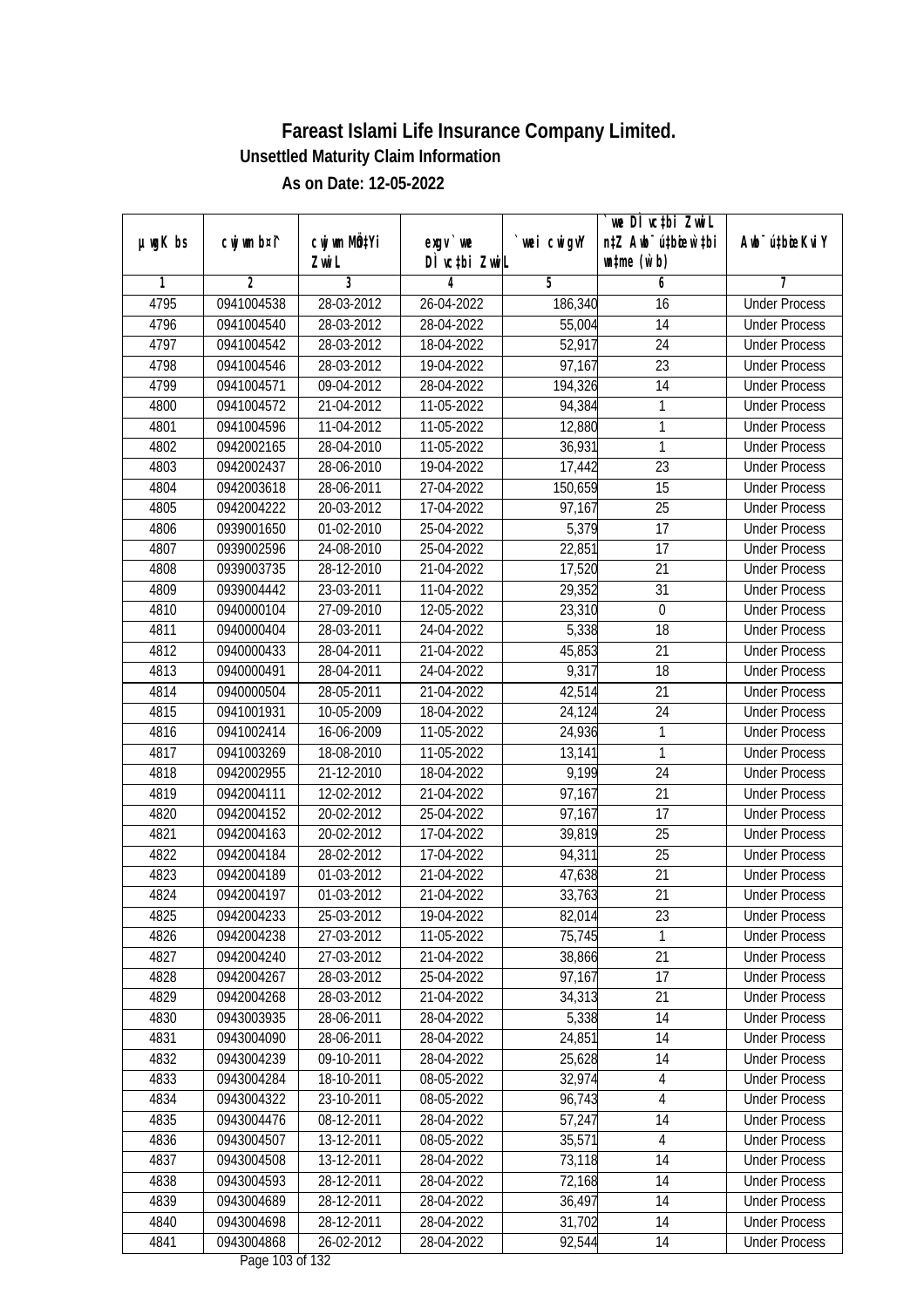| DÌ vctbi ZwiL<br>$\n  untime\n  (u`b)\n$<br>Zwi L<br>3<br>$\overline{2}$<br>5<br>4<br>6<br>1<br>7<br>4842<br>0943004894<br>08-03-2012<br>28-04-2022<br><b>Under Process</b><br>60,548<br>14<br>4843<br>07-03-2012<br>28-04-2022<br>37,656<br>14<br>0943004901<br><b>Under Process</b><br>4844<br>0943004906<br>07-03-2012<br>28-04-2022<br>13,528<br>14<br><b>Under Process</b><br>4845<br>0944002320<br>27-12-2009<br>10-05-2022<br>$\overline{2}$<br>11,067<br><b>Under Process</b><br>$\overline{2}$<br>0944008424<br>$31 - 12 - 2011$<br>10-05-2022<br>4846<br>58,046<br><b>Under Process</b><br>$\overline{2}$<br>74,320<br>4847<br>0944008425<br>31-12-2011<br>10-05-2022<br><b>Under Process</b><br>$\overline{23}$<br>4848<br>0944008504<br>02-02-2012<br>38,866<br>19-04-2022<br><b>Under Process</b><br>4849<br>97,167<br>23<br>0944008537<br>08-02-2012<br>19-04-2022<br><b>Under Process</b><br>$\overline{2}$<br>4850<br>0944008561<br>16-02-2012<br>10-05-2022<br>172,834<br><b>Under Process</b><br>$\overline{2}$<br>4851<br>26-02-2012<br>32,798<br>0944008572<br>10-05-2022<br><b>Under Process</b><br>$\overline{2}$<br>4852<br>0944008610<br>06-03-2012<br>10-05-2022<br>41,801<br><b>Under Process</b><br>4853<br>97,167<br>1<br>0944008630<br>20-03-2012<br>11-05-2022<br><b>Under Process</b><br>4854<br>$\overline{23}$<br>22-03-2012<br>19-04-2022<br>38,866<br>0944008641<br><b>Under Process</b><br>4855<br>0944008643<br>08-04-2012<br>27-04-2022<br>9,809<br>15<br><b>Under Process</b><br>25<br>4856<br>1500013551<br>28-02-2010<br>17-04-2022<br>55,350<br><b>Under Process</b><br>35<br>4857<br>1500013566<br>28-02-2010<br>07-04-2022<br>18,873<br><b>Under Process</b><br>48,480<br>4858<br>1500014614<br>28-12-2010<br>11-05-2022<br>1<br><b>Under Process</b><br>1<br>4859<br>28-12-2010<br>96,320<br>1500014796<br>11-05-2022<br><b>Under Process</b><br>$\overline{2}$<br>4860<br>30,333<br>1500015111<br>28-04-2011<br>10-05-2022<br><b>Under Process</b><br>3<br>4861<br>1500015422<br>28-06-2011<br>09-05-2022<br>163,300<br><b>Under Process</b><br>$\overline{3}$<br>4862<br>1500015447<br>28-06-2011<br>09-05-2022<br>72,915<br><b>Under Process</b><br>$\overline{2}$<br>4863<br>1500015569<br>15-11-2011<br>10-05-2022<br>32,675<br><b>Under Process</b><br>$\overline{2}$<br>4864<br>1500015651<br>10-12-2011<br>10-05-2022<br>88,182<br><b>Under Process</b><br>$\overline{3}$<br>4865<br>1500015681<br>09-05-2022<br>30,958<br>13-12-2011<br><b>Under Process</b><br>$\mathbf{1}$<br>4866<br>1500015895<br>28-12-2011<br>11-05-2022<br>7,984<br><b>Under Process</b><br>$\overline{2}$<br>4867<br>1500015950<br>28-12-2011<br>10-05-2022<br>21,620<br><b>Under Process</b><br>$\overline{2}$<br>4868<br>1500015998<br>28-12-2011<br>10-05-2022<br>79,090<br><b>Under Process</b><br>$\overline{2}$<br>4869<br>28-12-2011<br>10-05-2022<br>34,980<br>1500016088<br><b>Under Process</b><br>$\overline{2}$<br>4870<br>1500016164<br>28-02-2012<br>10-05-2022<br>21,348<br><b>Under Process</b><br>$\overline{3}$<br>4871<br>1500016170<br>06-03-2012<br>09-05-2022<br>41,274<br><b>Under Process</b><br>4872<br>1500016179<br>12-03-2012<br>09-05-2022<br>164,000<br>3<br><b>Under Process</b><br>3<br>4873<br>1500016183<br>13-03-2012<br>155,970<br>09-05-2022<br><b>Under Process</b><br>$\overline{2}$<br>35,580<br>4874<br>1500016185<br>13-03-2012<br>10-05-2022<br><b>Under Process</b><br>$\overline{3}$<br>4875<br>1500016201<br>19-03-2012<br>09-05-2022<br>164,000<br><b>Under Process</b><br>4876<br>1500016206<br>82,000<br>35<br>19-03-2012<br>07-04-2022<br><b>Under Process</b><br>4877<br>1500016210<br>328,000<br>25-03-2012<br>07-04-2022<br>35<br><b>Under Process</b><br>$\overline{3}$<br>1500016213<br>328,000<br>4878<br>28-03-2012<br>09-05-2022<br><b>Under Process</b><br>49,200<br>$\overline{2}$<br>4879<br>1500016217<br>28-03-2012<br>10-05-2022<br><b>Under Process</b><br>$\overline{2}$<br>4880<br>1500016218<br>28-03-2012<br>10-05-2022<br>303,400<br><b>Under Process</b><br>$\overline{3}$<br>4881<br>1500016223<br>28-03-2012<br>09-05-2022<br>41,274<br><b>Under Process</b><br>$\overline{2}$<br>4882<br>1500016224<br>28-03-2012<br>10-05-2022<br>328,000<br><b>Under Process</b><br>$\overline{3}$<br>1500016234<br>09-04-2012<br>09-05-2022<br>80,900<br>4883<br><b>Under Process</b><br>$\overline{2}$<br>4884<br>1500016242<br>$\overline{08}$ -04-2012<br>19,697<br>10-05-2022<br><b>Under Process</b><br>75,880<br>$\overline{2}$<br>4885<br>1500016251<br>17-04-2012<br>10-05-2022<br><b>Under Process</b><br>$\overline{2}$<br>4886<br>1500016255<br>25-04-2012<br>10-05-2022<br>164,000<br><b>Under Process</b><br>$\mathbf{1}$<br>4887<br>1500016270<br>28-04-2012<br>11-05-2022<br>328,000<br><b>Under Process</b><br>4888<br>1600008125<br>24-09-2005<br>4,882<br>17<br>25-04-2022<br><b>Under Process</b> | $µ$ ug $K$ bs | cwj wm b¤i^ | cwj wm MQtYi | exgv `we | wei cwigvY | we DI vctbi ZwiL<br>n‡Z Awb <sup>-</sup> ú‡bioar`‡bi | Awb <sup>-</sup> ú‡bioeKviY |
|-----------------------------------------------------------------------------------------------------------------------------------------------------------------------------------------------------------------------------------------------------------------------------------------------------------------------------------------------------------------------------------------------------------------------------------------------------------------------------------------------------------------------------------------------------------------------------------------------------------------------------------------------------------------------------------------------------------------------------------------------------------------------------------------------------------------------------------------------------------------------------------------------------------------------------------------------------------------------------------------------------------------------------------------------------------------------------------------------------------------------------------------------------------------------------------------------------------------------------------------------------------------------------------------------------------------------------------------------------------------------------------------------------------------------------------------------------------------------------------------------------------------------------------------------------------------------------------------------------------------------------------------------------------------------------------------------------------------------------------------------------------------------------------------------------------------------------------------------------------------------------------------------------------------------------------------------------------------------------------------------------------------------------------------------------------------------------------------------------------------------------------------------------------------------------------------------------------------------------------------------------------------------------------------------------------------------------------------------------------------------------------------------------------------------------------------------------------------------------------------------------------------------------------------------------------------------------------------------------------------------------------------------------------------------------------------------------------------------------------------------------------------------------------------------------------------------------------------------------------------------------------------------------------------------------------------------------------------------------------------------------------------------------------------------------------------------------------------------------------------------------------------------------------------------------------------------------------------------------------------------------------------------------------------------------------------------------------------------------------------------------------------------------------------------------------------------------------------------------------------------------------------------------------------------------------------------------------------------------------------------------------------------------------------------------------------------------------------------------------------------------------------------------------------------------------------------------------------------------------------------------------------------------------------------------------------------------------------------------------------------------------------------------------------------------------------------------------------------------------------------------------------------------------------------------------------------------------------------------------------------------------------------------------------------------------------------------------------------------------------------------------------------------------------------------------------------------------------------------------------------------------------------------------------------------------------------------------------------------------------------------------------------------------------------------------------------------------------------------------------------------------------------------------------------------------------------------------------------------------------------------------------------------------------|---------------|-------------|--------------|----------|------------|------------------------------------------------------|-----------------------------|
|                                                                                                                                                                                                                                                                                                                                                                                                                                                                                                                                                                                                                                                                                                                                                                                                                                                                                                                                                                                                                                                                                                                                                                                                                                                                                                                                                                                                                                                                                                                                                                                                                                                                                                                                                                                                                                                                                                                                                                                                                                                                                                                                                                                                                                                                                                                                                                                                                                                                                                                                                                                                                                                                                                                                                                                                                                                                                                                                                                                                                                                                                                                                                                                                                                                                                                                                                                                                                                                                                                                                                                                                                                                                                                                                                                                                                                                                                                                                                                                                                                                                                                                                                                                                                                                                                                                                                                                                                                                                                                                                                                                                                                                                                                                                                                                                                                                                                                                 |               |             |              |          |            |                                                      |                             |
|                                                                                                                                                                                                                                                                                                                                                                                                                                                                                                                                                                                                                                                                                                                                                                                                                                                                                                                                                                                                                                                                                                                                                                                                                                                                                                                                                                                                                                                                                                                                                                                                                                                                                                                                                                                                                                                                                                                                                                                                                                                                                                                                                                                                                                                                                                                                                                                                                                                                                                                                                                                                                                                                                                                                                                                                                                                                                                                                                                                                                                                                                                                                                                                                                                                                                                                                                                                                                                                                                                                                                                                                                                                                                                                                                                                                                                                                                                                                                                                                                                                                                                                                                                                                                                                                                                                                                                                                                                                                                                                                                                                                                                                                                                                                                                                                                                                                                                                 |               |             |              |          |            |                                                      |                             |
|                                                                                                                                                                                                                                                                                                                                                                                                                                                                                                                                                                                                                                                                                                                                                                                                                                                                                                                                                                                                                                                                                                                                                                                                                                                                                                                                                                                                                                                                                                                                                                                                                                                                                                                                                                                                                                                                                                                                                                                                                                                                                                                                                                                                                                                                                                                                                                                                                                                                                                                                                                                                                                                                                                                                                                                                                                                                                                                                                                                                                                                                                                                                                                                                                                                                                                                                                                                                                                                                                                                                                                                                                                                                                                                                                                                                                                                                                                                                                                                                                                                                                                                                                                                                                                                                                                                                                                                                                                                                                                                                                                                                                                                                                                                                                                                                                                                                                                                 |               |             |              |          |            |                                                      |                             |
|                                                                                                                                                                                                                                                                                                                                                                                                                                                                                                                                                                                                                                                                                                                                                                                                                                                                                                                                                                                                                                                                                                                                                                                                                                                                                                                                                                                                                                                                                                                                                                                                                                                                                                                                                                                                                                                                                                                                                                                                                                                                                                                                                                                                                                                                                                                                                                                                                                                                                                                                                                                                                                                                                                                                                                                                                                                                                                                                                                                                                                                                                                                                                                                                                                                                                                                                                                                                                                                                                                                                                                                                                                                                                                                                                                                                                                                                                                                                                                                                                                                                                                                                                                                                                                                                                                                                                                                                                                                                                                                                                                                                                                                                                                                                                                                                                                                                                                                 |               |             |              |          |            |                                                      |                             |
|                                                                                                                                                                                                                                                                                                                                                                                                                                                                                                                                                                                                                                                                                                                                                                                                                                                                                                                                                                                                                                                                                                                                                                                                                                                                                                                                                                                                                                                                                                                                                                                                                                                                                                                                                                                                                                                                                                                                                                                                                                                                                                                                                                                                                                                                                                                                                                                                                                                                                                                                                                                                                                                                                                                                                                                                                                                                                                                                                                                                                                                                                                                                                                                                                                                                                                                                                                                                                                                                                                                                                                                                                                                                                                                                                                                                                                                                                                                                                                                                                                                                                                                                                                                                                                                                                                                                                                                                                                                                                                                                                                                                                                                                                                                                                                                                                                                                                                                 |               |             |              |          |            |                                                      |                             |
|                                                                                                                                                                                                                                                                                                                                                                                                                                                                                                                                                                                                                                                                                                                                                                                                                                                                                                                                                                                                                                                                                                                                                                                                                                                                                                                                                                                                                                                                                                                                                                                                                                                                                                                                                                                                                                                                                                                                                                                                                                                                                                                                                                                                                                                                                                                                                                                                                                                                                                                                                                                                                                                                                                                                                                                                                                                                                                                                                                                                                                                                                                                                                                                                                                                                                                                                                                                                                                                                                                                                                                                                                                                                                                                                                                                                                                                                                                                                                                                                                                                                                                                                                                                                                                                                                                                                                                                                                                                                                                                                                                                                                                                                                                                                                                                                                                                                                                                 |               |             |              |          |            |                                                      |                             |
|                                                                                                                                                                                                                                                                                                                                                                                                                                                                                                                                                                                                                                                                                                                                                                                                                                                                                                                                                                                                                                                                                                                                                                                                                                                                                                                                                                                                                                                                                                                                                                                                                                                                                                                                                                                                                                                                                                                                                                                                                                                                                                                                                                                                                                                                                                                                                                                                                                                                                                                                                                                                                                                                                                                                                                                                                                                                                                                                                                                                                                                                                                                                                                                                                                                                                                                                                                                                                                                                                                                                                                                                                                                                                                                                                                                                                                                                                                                                                                                                                                                                                                                                                                                                                                                                                                                                                                                                                                                                                                                                                                                                                                                                                                                                                                                                                                                                                                                 |               |             |              |          |            |                                                      |                             |
|                                                                                                                                                                                                                                                                                                                                                                                                                                                                                                                                                                                                                                                                                                                                                                                                                                                                                                                                                                                                                                                                                                                                                                                                                                                                                                                                                                                                                                                                                                                                                                                                                                                                                                                                                                                                                                                                                                                                                                                                                                                                                                                                                                                                                                                                                                                                                                                                                                                                                                                                                                                                                                                                                                                                                                                                                                                                                                                                                                                                                                                                                                                                                                                                                                                                                                                                                                                                                                                                                                                                                                                                                                                                                                                                                                                                                                                                                                                                                                                                                                                                                                                                                                                                                                                                                                                                                                                                                                                                                                                                                                                                                                                                                                                                                                                                                                                                                                                 |               |             |              |          |            |                                                      |                             |
|                                                                                                                                                                                                                                                                                                                                                                                                                                                                                                                                                                                                                                                                                                                                                                                                                                                                                                                                                                                                                                                                                                                                                                                                                                                                                                                                                                                                                                                                                                                                                                                                                                                                                                                                                                                                                                                                                                                                                                                                                                                                                                                                                                                                                                                                                                                                                                                                                                                                                                                                                                                                                                                                                                                                                                                                                                                                                                                                                                                                                                                                                                                                                                                                                                                                                                                                                                                                                                                                                                                                                                                                                                                                                                                                                                                                                                                                                                                                                                                                                                                                                                                                                                                                                                                                                                                                                                                                                                                                                                                                                                                                                                                                                                                                                                                                                                                                                                                 |               |             |              |          |            |                                                      |                             |
|                                                                                                                                                                                                                                                                                                                                                                                                                                                                                                                                                                                                                                                                                                                                                                                                                                                                                                                                                                                                                                                                                                                                                                                                                                                                                                                                                                                                                                                                                                                                                                                                                                                                                                                                                                                                                                                                                                                                                                                                                                                                                                                                                                                                                                                                                                                                                                                                                                                                                                                                                                                                                                                                                                                                                                                                                                                                                                                                                                                                                                                                                                                                                                                                                                                                                                                                                                                                                                                                                                                                                                                                                                                                                                                                                                                                                                                                                                                                                                                                                                                                                                                                                                                                                                                                                                                                                                                                                                                                                                                                                                                                                                                                                                                                                                                                                                                                                                                 |               |             |              |          |            |                                                      |                             |
|                                                                                                                                                                                                                                                                                                                                                                                                                                                                                                                                                                                                                                                                                                                                                                                                                                                                                                                                                                                                                                                                                                                                                                                                                                                                                                                                                                                                                                                                                                                                                                                                                                                                                                                                                                                                                                                                                                                                                                                                                                                                                                                                                                                                                                                                                                                                                                                                                                                                                                                                                                                                                                                                                                                                                                                                                                                                                                                                                                                                                                                                                                                                                                                                                                                                                                                                                                                                                                                                                                                                                                                                                                                                                                                                                                                                                                                                                                                                                                                                                                                                                                                                                                                                                                                                                                                                                                                                                                                                                                                                                                                                                                                                                                                                                                                                                                                                                                                 |               |             |              |          |            |                                                      |                             |
|                                                                                                                                                                                                                                                                                                                                                                                                                                                                                                                                                                                                                                                                                                                                                                                                                                                                                                                                                                                                                                                                                                                                                                                                                                                                                                                                                                                                                                                                                                                                                                                                                                                                                                                                                                                                                                                                                                                                                                                                                                                                                                                                                                                                                                                                                                                                                                                                                                                                                                                                                                                                                                                                                                                                                                                                                                                                                                                                                                                                                                                                                                                                                                                                                                                                                                                                                                                                                                                                                                                                                                                                                                                                                                                                                                                                                                                                                                                                                                                                                                                                                                                                                                                                                                                                                                                                                                                                                                                                                                                                                                                                                                                                                                                                                                                                                                                                                                                 |               |             |              |          |            |                                                      |                             |
|                                                                                                                                                                                                                                                                                                                                                                                                                                                                                                                                                                                                                                                                                                                                                                                                                                                                                                                                                                                                                                                                                                                                                                                                                                                                                                                                                                                                                                                                                                                                                                                                                                                                                                                                                                                                                                                                                                                                                                                                                                                                                                                                                                                                                                                                                                                                                                                                                                                                                                                                                                                                                                                                                                                                                                                                                                                                                                                                                                                                                                                                                                                                                                                                                                                                                                                                                                                                                                                                                                                                                                                                                                                                                                                                                                                                                                                                                                                                                                                                                                                                                                                                                                                                                                                                                                                                                                                                                                                                                                                                                                                                                                                                                                                                                                                                                                                                                                                 |               |             |              |          |            |                                                      |                             |
|                                                                                                                                                                                                                                                                                                                                                                                                                                                                                                                                                                                                                                                                                                                                                                                                                                                                                                                                                                                                                                                                                                                                                                                                                                                                                                                                                                                                                                                                                                                                                                                                                                                                                                                                                                                                                                                                                                                                                                                                                                                                                                                                                                                                                                                                                                                                                                                                                                                                                                                                                                                                                                                                                                                                                                                                                                                                                                                                                                                                                                                                                                                                                                                                                                                                                                                                                                                                                                                                                                                                                                                                                                                                                                                                                                                                                                                                                                                                                                                                                                                                                                                                                                                                                                                                                                                                                                                                                                                                                                                                                                                                                                                                                                                                                                                                                                                                                                                 |               |             |              |          |            |                                                      |                             |
|                                                                                                                                                                                                                                                                                                                                                                                                                                                                                                                                                                                                                                                                                                                                                                                                                                                                                                                                                                                                                                                                                                                                                                                                                                                                                                                                                                                                                                                                                                                                                                                                                                                                                                                                                                                                                                                                                                                                                                                                                                                                                                                                                                                                                                                                                                                                                                                                                                                                                                                                                                                                                                                                                                                                                                                                                                                                                                                                                                                                                                                                                                                                                                                                                                                                                                                                                                                                                                                                                                                                                                                                                                                                                                                                                                                                                                                                                                                                                                                                                                                                                                                                                                                                                                                                                                                                                                                                                                                                                                                                                                                                                                                                                                                                                                                                                                                                                                                 |               |             |              |          |            |                                                      |                             |
|                                                                                                                                                                                                                                                                                                                                                                                                                                                                                                                                                                                                                                                                                                                                                                                                                                                                                                                                                                                                                                                                                                                                                                                                                                                                                                                                                                                                                                                                                                                                                                                                                                                                                                                                                                                                                                                                                                                                                                                                                                                                                                                                                                                                                                                                                                                                                                                                                                                                                                                                                                                                                                                                                                                                                                                                                                                                                                                                                                                                                                                                                                                                                                                                                                                                                                                                                                                                                                                                                                                                                                                                                                                                                                                                                                                                                                                                                                                                                                                                                                                                                                                                                                                                                                                                                                                                                                                                                                                                                                                                                                                                                                                                                                                                                                                                                                                                                                                 |               |             |              |          |            |                                                      |                             |
|                                                                                                                                                                                                                                                                                                                                                                                                                                                                                                                                                                                                                                                                                                                                                                                                                                                                                                                                                                                                                                                                                                                                                                                                                                                                                                                                                                                                                                                                                                                                                                                                                                                                                                                                                                                                                                                                                                                                                                                                                                                                                                                                                                                                                                                                                                                                                                                                                                                                                                                                                                                                                                                                                                                                                                                                                                                                                                                                                                                                                                                                                                                                                                                                                                                                                                                                                                                                                                                                                                                                                                                                                                                                                                                                                                                                                                                                                                                                                                                                                                                                                                                                                                                                                                                                                                                                                                                                                                                                                                                                                                                                                                                                                                                                                                                                                                                                                                                 |               |             |              |          |            |                                                      |                             |
|                                                                                                                                                                                                                                                                                                                                                                                                                                                                                                                                                                                                                                                                                                                                                                                                                                                                                                                                                                                                                                                                                                                                                                                                                                                                                                                                                                                                                                                                                                                                                                                                                                                                                                                                                                                                                                                                                                                                                                                                                                                                                                                                                                                                                                                                                                                                                                                                                                                                                                                                                                                                                                                                                                                                                                                                                                                                                                                                                                                                                                                                                                                                                                                                                                                                                                                                                                                                                                                                                                                                                                                                                                                                                                                                                                                                                                                                                                                                                                                                                                                                                                                                                                                                                                                                                                                                                                                                                                                                                                                                                                                                                                                                                                                                                                                                                                                                                                                 |               |             |              |          |            |                                                      |                             |
|                                                                                                                                                                                                                                                                                                                                                                                                                                                                                                                                                                                                                                                                                                                                                                                                                                                                                                                                                                                                                                                                                                                                                                                                                                                                                                                                                                                                                                                                                                                                                                                                                                                                                                                                                                                                                                                                                                                                                                                                                                                                                                                                                                                                                                                                                                                                                                                                                                                                                                                                                                                                                                                                                                                                                                                                                                                                                                                                                                                                                                                                                                                                                                                                                                                                                                                                                                                                                                                                                                                                                                                                                                                                                                                                                                                                                                                                                                                                                                                                                                                                                                                                                                                                                                                                                                                                                                                                                                                                                                                                                                                                                                                                                                                                                                                                                                                                                                                 |               |             |              |          |            |                                                      |                             |
|                                                                                                                                                                                                                                                                                                                                                                                                                                                                                                                                                                                                                                                                                                                                                                                                                                                                                                                                                                                                                                                                                                                                                                                                                                                                                                                                                                                                                                                                                                                                                                                                                                                                                                                                                                                                                                                                                                                                                                                                                                                                                                                                                                                                                                                                                                                                                                                                                                                                                                                                                                                                                                                                                                                                                                                                                                                                                                                                                                                                                                                                                                                                                                                                                                                                                                                                                                                                                                                                                                                                                                                                                                                                                                                                                                                                                                                                                                                                                                                                                                                                                                                                                                                                                                                                                                                                                                                                                                                                                                                                                                                                                                                                                                                                                                                                                                                                                                                 |               |             |              |          |            |                                                      |                             |
|                                                                                                                                                                                                                                                                                                                                                                                                                                                                                                                                                                                                                                                                                                                                                                                                                                                                                                                                                                                                                                                                                                                                                                                                                                                                                                                                                                                                                                                                                                                                                                                                                                                                                                                                                                                                                                                                                                                                                                                                                                                                                                                                                                                                                                                                                                                                                                                                                                                                                                                                                                                                                                                                                                                                                                                                                                                                                                                                                                                                                                                                                                                                                                                                                                                                                                                                                                                                                                                                                                                                                                                                                                                                                                                                                                                                                                                                                                                                                                                                                                                                                                                                                                                                                                                                                                                                                                                                                                                                                                                                                                                                                                                                                                                                                                                                                                                                                                                 |               |             |              |          |            |                                                      |                             |
|                                                                                                                                                                                                                                                                                                                                                                                                                                                                                                                                                                                                                                                                                                                                                                                                                                                                                                                                                                                                                                                                                                                                                                                                                                                                                                                                                                                                                                                                                                                                                                                                                                                                                                                                                                                                                                                                                                                                                                                                                                                                                                                                                                                                                                                                                                                                                                                                                                                                                                                                                                                                                                                                                                                                                                                                                                                                                                                                                                                                                                                                                                                                                                                                                                                                                                                                                                                                                                                                                                                                                                                                                                                                                                                                                                                                                                                                                                                                                                                                                                                                                                                                                                                                                                                                                                                                                                                                                                                                                                                                                                                                                                                                                                                                                                                                                                                                                                                 |               |             |              |          |            |                                                      |                             |
|                                                                                                                                                                                                                                                                                                                                                                                                                                                                                                                                                                                                                                                                                                                                                                                                                                                                                                                                                                                                                                                                                                                                                                                                                                                                                                                                                                                                                                                                                                                                                                                                                                                                                                                                                                                                                                                                                                                                                                                                                                                                                                                                                                                                                                                                                                                                                                                                                                                                                                                                                                                                                                                                                                                                                                                                                                                                                                                                                                                                                                                                                                                                                                                                                                                                                                                                                                                                                                                                                                                                                                                                                                                                                                                                                                                                                                                                                                                                                                                                                                                                                                                                                                                                                                                                                                                                                                                                                                                                                                                                                                                                                                                                                                                                                                                                                                                                                                                 |               |             |              |          |            |                                                      |                             |
|                                                                                                                                                                                                                                                                                                                                                                                                                                                                                                                                                                                                                                                                                                                                                                                                                                                                                                                                                                                                                                                                                                                                                                                                                                                                                                                                                                                                                                                                                                                                                                                                                                                                                                                                                                                                                                                                                                                                                                                                                                                                                                                                                                                                                                                                                                                                                                                                                                                                                                                                                                                                                                                                                                                                                                                                                                                                                                                                                                                                                                                                                                                                                                                                                                                                                                                                                                                                                                                                                                                                                                                                                                                                                                                                                                                                                                                                                                                                                                                                                                                                                                                                                                                                                                                                                                                                                                                                                                                                                                                                                                                                                                                                                                                                                                                                                                                                                                                 |               |             |              |          |            |                                                      |                             |
|                                                                                                                                                                                                                                                                                                                                                                                                                                                                                                                                                                                                                                                                                                                                                                                                                                                                                                                                                                                                                                                                                                                                                                                                                                                                                                                                                                                                                                                                                                                                                                                                                                                                                                                                                                                                                                                                                                                                                                                                                                                                                                                                                                                                                                                                                                                                                                                                                                                                                                                                                                                                                                                                                                                                                                                                                                                                                                                                                                                                                                                                                                                                                                                                                                                                                                                                                                                                                                                                                                                                                                                                                                                                                                                                                                                                                                                                                                                                                                                                                                                                                                                                                                                                                                                                                                                                                                                                                                                                                                                                                                                                                                                                                                                                                                                                                                                                                                                 |               |             |              |          |            |                                                      |                             |
|                                                                                                                                                                                                                                                                                                                                                                                                                                                                                                                                                                                                                                                                                                                                                                                                                                                                                                                                                                                                                                                                                                                                                                                                                                                                                                                                                                                                                                                                                                                                                                                                                                                                                                                                                                                                                                                                                                                                                                                                                                                                                                                                                                                                                                                                                                                                                                                                                                                                                                                                                                                                                                                                                                                                                                                                                                                                                                                                                                                                                                                                                                                                                                                                                                                                                                                                                                                                                                                                                                                                                                                                                                                                                                                                                                                                                                                                                                                                                                                                                                                                                                                                                                                                                                                                                                                                                                                                                                                                                                                                                                                                                                                                                                                                                                                                                                                                                                                 |               |             |              |          |            |                                                      |                             |
|                                                                                                                                                                                                                                                                                                                                                                                                                                                                                                                                                                                                                                                                                                                                                                                                                                                                                                                                                                                                                                                                                                                                                                                                                                                                                                                                                                                                                                                                                                                                                                                                                                                                                                                                                                                                                                                                                                                                                                                                                                                                                                                                                                                                                                                                                                                                                                                                                                                                                                                                                                                                                                                                                                                                                                                                                                                                                                                                                                                                                                                                                                                                                                                                                                                                                                                                                                                                                                                                                                                                                                                                                                                                                                                                                                                                                                                                                                                                                                                                                                                                                                                                                                                                                                                                                                                                                                                                                                                                                                                                                                                                                                                                                                                                                                                                                                                                                                                 |               |             |              |          |            |                                                      |                             |
|                                                                                                                                                                                                                                                                                                                                                                                                                                                                                                                                                                                                                                                                                                                                                                                                                                                                                                                                                                                                                                                                                                                                                                                                                                                                                                                                                                                                                                                                                                                                                                                                                                                                                                                                                                                                                                                                                                                                                                                                                                                                                                                                                                                                                                                                                                                                                                                                                                                                                                                                                                                                                                                                                                                                                                                                                                                                                                                                                                                                                                                                                                                                                                                                                                                                                                                                                                                                                                                                                                                                                                                                                                                                                                                                                                                                                                                                                                                                                                                                                                                                                                                                                                                                                                                                                                                                                                                                                                                                                                                                                                                                                                                                                                                                                                                                                                                                                                                 |               |             |              |          |            |                                                      |                             |
|                                                                                                                                                                                                                                                                                                                                                                                                                                                                                                                                                                                                                                                                                                                                                                                                                                                                                                                                                                                                                                                                                                                                                                                                                                                                                                                                                                                                                                                                                                                                                                                                                                                                                                                                                                                                                                                                                                                                                                                                                                                                                                                                                                                                                                                                                                                                                                                                                                                                                                                                                                                                                                                                                                                                                                                                                                                                                                                                                                                                                                                                                                                                                                                                                                                                                                                                                                                                                                                                                                                                                                                                                                                                                                                                                                                                                                                                                                                                                                                                                                                                                                                                                                                                                                                                                                                                                                                                                                                                                                                                                                                                                                                                                                                                                                                                                                                                                                                 |               |             |              |          |            |                                                      |                             |
|                                                                                                                                                                                                                                                                                                                                                                                                                                                                                                                                                                                                                                                                                                                                                                                                                                                                                                                                                                                                                                                                                                                                                                                                                                                                                                                                                                                                                                                                                                                                                                                                                                                                                                                                                                                                                                                                                                                                                                                                                                                                                                                                                                                                                                                                                                                                                                                                                                                                                                                                                                                                                                                                                                                                                                                                                                                                                                                                                                                                                                                                                                                                                                                                                                                                                                                                                                                                                                                                                                                                                                                                                                                                                                                                                                                                                                                                                                                                                                                                                                                                                                                                                                                                                                                                                                                                                                                                                                                                                                                                                                                                                                                                                                                                                                                                                                                                                                                 |               |             |              |          |            |                                                      |                             |
|                                                                                                                                                                                                                                                                                                                                                                                                                                                                                                                                                                                                                                                                                                                                                                                                                                                                                                                                                                                                                                                                                                                                                                                                                                                                                                                                                                                                                                                                                                                                                                                                                                                                                                                                                                                                                                                                                                                                                                                                                                                                                                                                                                                                                                                                                                                                                                                                                                                                                                                                                                                                                                                                                                                                                                                                                                                                                                                                                                                                                                                                                                                                                                                                                                                                                                                                                                                                                                                                                                                                                                                                                                                                                                                                                                                                                                                                                                                                                                                                                                                                                                                                                                                                                                                                                                                                                                                                                                                                                                                                                                                                                                                                                                                                                                                                                                                                                                                 |               |             |              |          |            |                                                      |                             |
|                                                                                                                                                                                                                                                                                                                                                                                                                                                                                                                                                                                                                                                                                                                                                                                                                                                                                                                                                                                                                                                                                                                                                                                                                                                                                                                                                                                                                                                                                                                                                                                                                                                                                                                                                                                                                                                                                                                                                                                                                                                                                                                                                                                                                                                                                                                                                                                                                                                                                                                                                                                                                                                                                                                                                                                                                                                                                                                                                                                                                                                                                                                                                                                                                                                                                                                                                                                                                                                                                                                                                                                                                                                                                                                                                                                                                                                                                                                                                                                                                                                                                                                                                                                                                                                                                                                                                                                                                                                                                                                                                                                                                                                                                                                                                                                                                                                                                                                 |               |             |              |          |            |                                                      |                             |
|                                                                                                                                                                                                                                                                                                                                                                                                                                                                                                                                                                                                                                                                                                                                                                                                                                                                                                                                                                                                                                                                                                                                                                                                                                                                                                                                                                                                                                                                                                                                                                                                                                                                                                                                                                                                                                                                                                                                                                                                                                                                                                                                                                                                                                                                                                                                                                                                                                                                                                                                                                                                                                                                                                                                                                                                                                                                                                                                                                                                                                                                                                                                                                                                                                                                                                                                                                                                                                                                                                                                                                                                                                                                                                                                                                                                                                                                                                                                                                                                                                                                                                                                                                                                                                                                                                                                                                                                                                                                                                                                                                                                                                                                                                                                                                                                                                                                                                                 |               |             |              |          |            |                                                      |                             |
|                                                                                                                                                                                                                                                                                                                                                                                                                                                                                                                                                                                                                                                                                                                                                                                                                                                                                                                                                                                                                                                                                                                                                                                                                                                                                                                                                                                                                                                                                                                                                                                                                                                                                                                                                                                                                                                                                                                                                                                                                                                                                                                                                                                                                                                                                                                                                                                                                                                                                                                                                                                                                                                                                                                                                                                                                                                                                                                                                                                                                                                                                                                                                                                                                                                                                                                                                                                                                                                                                                                                                                                                                                                                                                                                                                                                                                                                                                                                                                                                                                                                                                                                                                                                                                                                                                                                                                                                                                                                                                                                                                                                                                                                                                                                                                                                                                                                                                                 |               |             |              |          |            |                                                      |                             |
|                                                                                                                                                                                                                                                                                                                                                                                                                                                                                                                                                                                                                                                                                                                                                                                                                                                                                                                                                                                                                                                                                                                                                                                                                                                                                                                                                                                                                                                                                                                                                                                                                                                                                                                                                                                                                                                                                                                                                                                                                                                                                                                                                                                                                                                                                                                                                                                                                                                                                                                                                                                                                                                                                                                                                                                                                                                                                                                                                                                                                                                                                                                                                                                                                                                                                                                                                                                                                                                                                                                                                                                                                                                                                                                                                                                                                                                                                                                                                                                                                                                                                                                                                                                                                                                                                                                                                                                                                                                                                                                                                                                                                                                                                                                                                                                                                                                                                                                 |               |             |              |          |            |                                                      |                             |
|                                                                                                                                                                                                                                                                                                                                                                                                                                                                                                                                                                                                                                                                                                                                                                                                                                                                                                                                                                                                                                                                                                                                                                                                                                                                                                                                                                                                                                                                                                                                                                                                                                                                                                                                                                                                                                                                                                                                                                                                                                                                                                                                                                                                                                                                                                                                                                                                                                                                                                                                                                                                                                                                                                                                                                                                                                                                                                                                                                                                                                                                                                                                                                                                                                                                                                                                                                                                                                                                                                                                                                                                                                                                                                                                                                                                                                                                                                                                                                                                                                                                                                                                                                                                                                                                                                                                                                                                                                                                                                                                                                                                                                                                                                                                                                                                                                                                                                                 |               |             |              |          |            |                                                      |                             |
|                                                                                                                                                                                                                                                                                                                                                                                                                                                                                                                                                                                                                                                                                                                                                                                                                                                                                                                                                                                                                                                                                                                                                                                                                                                                                                                                                                                                                                                                                                                                                                                                                                                                                                                                                                                                                                                                                                                                                                                                                                                                                                                                                                                                                                                                                                                                                                                                                                                                                                                                                                                                                                                                                                                                                                                                                                                                                                                                                                                                                                                                                                                                                                                                                                                                                                                                                                                                                                                                                                                                                                                                                                                                                                                                                                                                                                                                                                                                                                                                                                                                                                                                                                                                                                                                                                                                                                                                                                                                                                                                                                                                                                                                                                                                                                                                                                                                                                                 |               |             |              |          |            |                                                      |                             |
|                                                                                                                                                                                                                                                                                                                                                                                                                                                                                                                                                                                                                                                                                                                                                                                                                                                                                                                                                                                                                                                                                                                                                                                                                                                                                                                                                                                                                                                                                                                                                                                                                                                                                                                                                                                                                                                                                                                                                                                                                                                                                                                                                                                                                                                                                                                                                                                                                                                                                                                                                                                                                                                                                                                                                                                                                                                                                                                                                                                                                                                                                                                                                                                                                                                                                                                                                                                                                                                                                                                                                                                                                                                                                                                                                                                                                                                                                                                                                                                                                                                                                                                                                                                                                                                                                                                                                                                                                                                                                                                                                                                                                                                                                                                                                                                                                                                                                                                 |               |             |              |          |            |                                                      |                             |
|                                                                                                                                                                                                                                                                                                                                                                                                                                                                                                                                                                                                                                                                                                                                                                                                                                                                                                                                                                                                                                                                                                                                                                                                                                                                                                                                                                                                                                                                                                                                                                                                                                                                                                                                                                                                                                                                                                                                                                                                                                                                                                                                                                                                                                                                                                                                                                                                                                                                                                                                                                                                                                                                                                                                                                                                                                                                                                                                                                                                                                                                                                                                                                                                                                                                                                                                                                                                                                                                                                                                                                                                                                                                                                                                                                                                                                                                                                                                                                                                                                                                                                                                                                                                                                                                                                                                                                                                                                                                                                                                                                                                                                                                                                                                                                                                                                                                                                                 |               |             |              |          |            |                                                      |                             |
|                                                                                                                                                                                                                                                                                                                                                                                                                                                                                                                                                                                                                                                                                                                                                                                                                                                                                                                                                                                                                                                                                                                                                                                                                                                                                                                                                                                                                                                                                                                                                                                                                                                                                                                                                                                                                                                                                                                                                                                                                                                                                                                                                                                                                                                                                                                                                                                                                                                                                                                                                                                                                                                                                                                                                                                                                                                                                                                                                                                                                                                                                                                                                                                                                                                                                                                                                                                                                                                                                                                                                                                                                                                                                                                                                                                                                                                                                                                                                                                                                                                                                                                                                                                                                                                                                                                                                                                                                                                                                                                                                                                                                                                                                                                                                                                                                                                                                                                 |               |             |              |          |            |                                                      |                             |
|                                                                                                                                                                                                                                                                                                                                                                                                                                                                                                                                                                                                                                                                                                                                                                                                                                                                                                                                                                                                                                                                                                                                                                                                                                                                                                                                                                                                                                                                                                                                                                                                                                                                                                                                                                                                                                                                                                                                                                                                                                                                                                                                                                                                                                                                                                                                                                                                                                                                                                                                                                                                                                                                                                                                                                                                                                                                                                                                                                                                                                                                                                                                                                                                                                                                                                                                                                                                                                                                                                                                                                                                                                                                                                                                                                                                                                                                                                                                                                                                                                                                                                                                                                                                                                                                                                                                                                                                                                                                                                                                                                                                                                                                                                                                                                                                                                                                                                                 |               |             |              |          |            |                                                      |                             |
|                                                                                                                                                                                                                                                                                                                                                                                                                                                                                                                                                                                                                                                                                                                                                                                                                                                                                                                                                                                                                                                                                                                                                                                                                                                                                                                                                                                                                                                                                                                                                                                                                                                                                                                                                                                                                                                                                                                                                                                                                                                                                                                                                                                                                                                                                                                                                                                                                                                                                                                                                                                                                                                                                                                                                                                                                                                                                                                                                                                                                                                                                                                                                                                                                                                                                                                                                                                                                                                                                                                                                                                                                                                                                                                                                                                                                                                                                                                                                                                                                                                                                                                                                                                                                                                                                                                                                                                                                                                                                                                                                                                                                                                                                                                                                                                                                                                                                                                 |               |             |              |          |            |                                                      |                             |
|                                                                                                                                                                                                                                                                                                                                                                                                                                                                                                                                                                                                                                                                                                                                                                                                                                                                                                                                                                                                                                                                                                                                                                                                                                                                                                                                                                                                                                                                                                                                                                                                                                                                                                                                                                                                                                                                                                                                                                                                                                                                                                                                                                                                                                                                                                                                                                                                                                                                                                                                                                                                                                                                                                                                                                                                                                                                                                                                                                                                                                                                                                                                                                                                                                                                                                                                                                                                                                                                                                                                                                                                                                                                                                                                                                                                                                                                                                                                                                                                                                                                                                                                                                                                                                                                                                                                                                                                                                                                                                                                                                                                                                                                                                                                                                                                                                                                                                                 |               |             |              |          |            |                                                      |                             |
|                                                                                                                                                                                                                                                                                                                                                                                                                                                                                                                                                                                                                                                                                                                                                                                                                                                                                                                                                                                                                                                                                                                                                                                                                                                                                                                                                                                                                                                                                                                                                                                                                                                                                                                                                                                                                                                                                                                                                                                                                                                                                                                                                                                                                                                                                                                                                                                                                                                                                                                                                                                                                                                                                                                                                                                                                                                                                                                                                                                                                                                                                                                                                                                                                                                                                                                                                                                                                                                                                                                                                                                                                                                                                                                                                                                                                                                                                                                                                                                                                                                                                                                                                                                                                                                                                                                                                                                                                                                                                                                                                                                                                                                                                                                                                                                                                                                                                                                 |               |             |              |          |            |                                                      |                             |
|                                                                                                                                                                                                                                                                                                                                                                                                                                                                                                                                                                                                                                                                                                                                                                                                                                                                                                                                                                                                                                                                                                                                                                                                                                                                                                                                                                                                                                                                                                                                                                                                                                                                                                                                                                                                                                                                                                                                                                                                                                                                                                                                                                                                                                                                                                                                                                                                                                                                                                                                                                                                                                                                                                                                                                                                                                                                                                                                                                                                                                                                                                                                                                                                                                                                                                                                                                                                                                                                                                                                                                                                                                                                                                                                                                                                                                                                                                                                                                                                                                                                                                                                                                                                                                                                                                                                                                                                                                                                                                                                                                                                                                                                                                                                                                                                                                                                                                                 |               |             |              |          |            |                                                      |                             |
|                                                                                                                                                                                                                                                                                                                                                                                                                                                                                                                                                                                                                                                                                                                                                                                                                                                                                                                                                                                                                                                                                                                                                                                                                                                                                                                                                                                                                                                                                                                                                                                                                                                                                                                                                                                                                                                                                                                                                                                                                                                                                                                                                                                                                                                                                                                                                                                                                                                                                                                                                                                                                                                                                                                                                                                                                                                                                                                                                                                                                                                                                                                                                                                                                                                                                                                                                                                                                                                                                                                                                                                                                                                                                                                                                                                                                                                                                                                                                                                                                                                                                                                                                                                                                                                                                                                                                                                                                                                                                                                                                                                                                                                                                                                                                                                                                                                                                                                 |               |             |              |          |            |                                                      |                             |
|                                                                                                                                                                                                                                                                                                                                                                                                                                                                                                                                                                                                                                                                                                                                                                                                                                                                                                                                                                                                                                                                                                                                                                                                                                                                                                                                                                                                                                                                                                                                                                                                                                                                                                                                                                                                                                                                                                                                                                                                                                                                                                                                                                                                                                                                                                                                                                                                                                                                                                                                                                                                                                                                                                                                                                                                                                                                                                                                                                                                                                                                                                                                                                                                                                                                                                                                                                                                                                                                                                                                                                                                                                                                                                                                                                                                                                                                                                                                                                                                                                                                                                                                                                                                                                                                                                                                                                                                                                                                                                                                                                                                                                                                                                                                                                                                                                                                                                                 |               |             |              |          |            |                                                      |                             |
|                                                                                                                                                                                                                                                                                                                                                                                                                                                                                                                                                                                                                                                                                                                                                                                                                                                                                                                                                                                                                                                                                                                                                                                                                                                                                                                                                                                                                                                                                                                                                                                                                                                                                                                                                                                                                                                                                                                                                                                                                                                                                                                                                                                                                                                                                                                                                                                                                                                                                                                                                                                                                                                                                                                                                                                                                                                                                                                                                                                                                                                                                                                                                                                                                                                                                                                                                                                                                                                                                                                                                                                                                                                                                                                                                                                                                                                                                                                                                                                                                                                                                                                                                                                                                                                                                                                                                                                                                                                                                                                                                                                                                                                                                                                                                                                                                                                                                                                 |               |             |              |          |            |                                                      |                             |
|                                                                                                                                                                                                                                                                                                                                                                                                                                                                                                                                                                                                                                                                                                                                                                                                                                                                                                                                                                                                                                                                                                                                                                                                                                                                                                                                                                                                                                                                                                                                                                                                                                                                                                                                                                                                                                                                                                                                                                                                                                                                                                                                                                                                                                                                                                                                                                                                                                                                                                                                                                                                                                                                                                                                                                                                                                                                                                                                                                                                                                                                                                                                                                                                                                                                                                                                                                                                                                                                                                                                                                                                                                                                                                                                                                                                                                                                                                                                                                                                                                                                                                                                                                                                                                                                                                                                                                                                                                                                                                                                                                                                                                                                                                                                                                                                                                                                                                                 |               |             |              |          |            |                                                      |                             |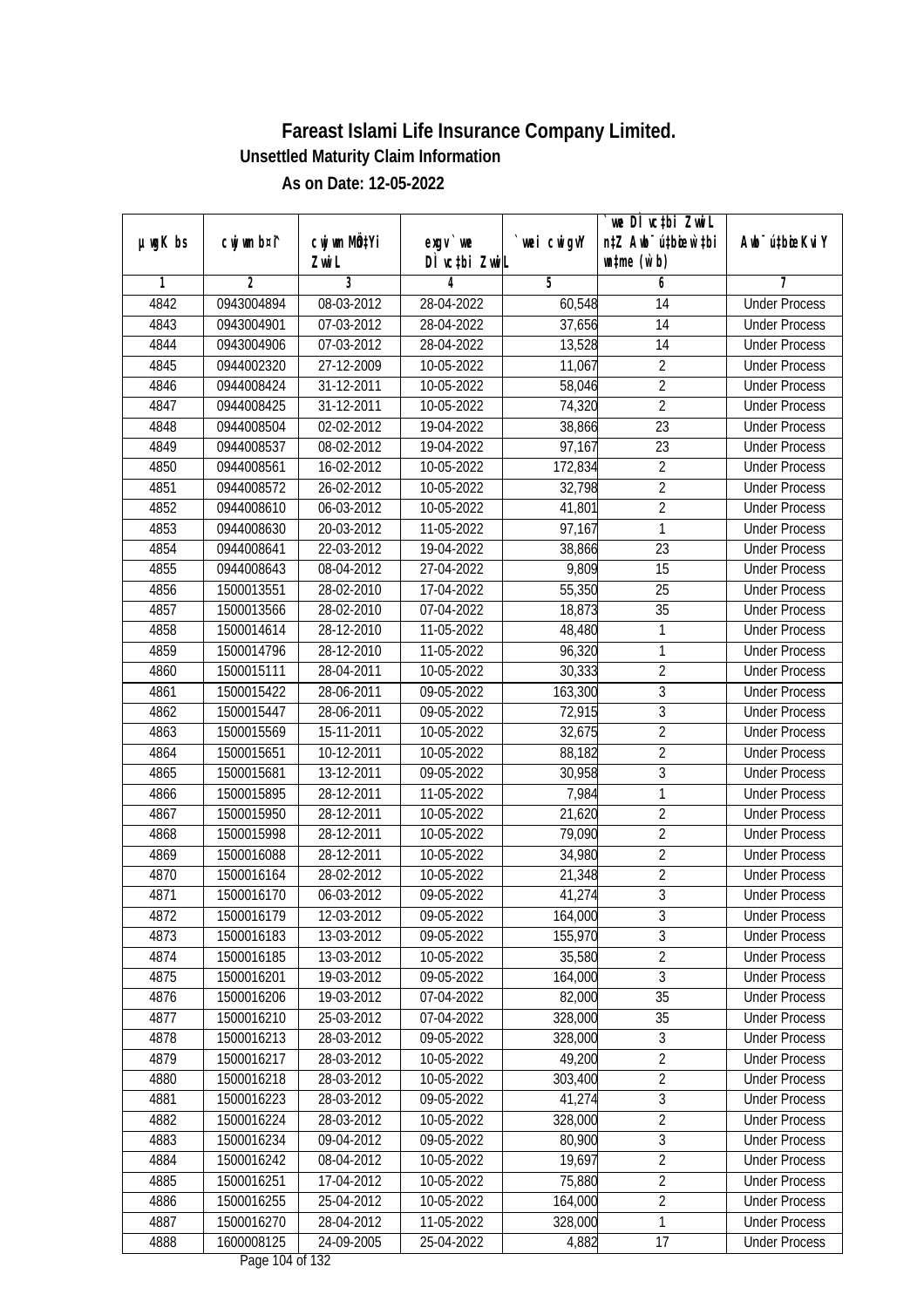| exgy `we<br>DÌ vctbi ZwiL<br>$\n  untime\n  (u`b)\n$<br>Zwi L<br>3<br>$\overline{2}$<br>$\overline{5}$<br>6<br>1<br>4<br>7<br><b>Under Process</b><br>4889<br>1600014627<br>28-09-2006<br>08-05-2022<br>49,485<br>4<br>$\overline{21}$<br>4890<br>28-12-2008<br>21-04-2022<br>23,080<br>1600028820<br><b>Under Process</b><br>$\overline{2}$<br>4891<br>1500019167<br>28-12-2015<br>10-05-2022<br>70,000<br><b>Under Process</b><br>4892<br>09-03-2017<br>11-05-2022<br>66,429<br>1<br>1500020659<br><b>Under Process</b><br>$\overline{35}$<br>4893<br>1500020663<br>09-03-2017<br>07-04-2022<br>183,330<br><b>Under Process</b><br>4894<br>1500020689<br>28-03-2017<br>11-05-2022<br>66,425<br>1<br><b>Under Process</b><br>$\overline{29}$<br>4895<br>28-10-2015<br>13-04-2022<br>111,844<br>1530000067<br><b>Under Process</b><br>4896<br>1600003767<br>28-04-2004<br>21-04-2022<br>3,429<br>21<br><b>Under Process</b><br>4897<br>$\overline{21}$<br>1600007246<br>28-06-2005<br>21-04-2022<br>13,293<br><b>Under Process</b><br>31<br>4898<br>1600008823<br>28-11-2005<br>11-04-2022<br>39,004<br><b>Under Process</b><br>4899<br>5,988<br>$\overline{35}$<br>1600009288<br>28-12-2005<br>07-04-2022<br><b>Under Process</b><br>99,410<br>21<br>4900<br>1600009294<br>28-12-2005<br>21-04-2022<br><b>Under Process</b><br>4901<br>13,239<br>$\overline{16}$<br>1600009379<br>28-12-2005<br>26-04-2022<br><b>Under Process</b><br>4902<br>28-12-2005<br>21-04-2022<br>21<br>1600009435<br>17,746<br><b>Under Process</b><br>4903<br>1600009987<br>28-12-2005<br>21-04-2022<br>38,352<br>21<br><b>Under Process</b><br>21<br>4904<br>1600009989<br>28-12-2005<br>21-04-2022<br>17,613<br><b>Under Process</b><br>4905<br>28-12-2005<br>28-04-2022<br>10,324<br>14<br>1600009995<br><b>Under Process</b><br>21<br>4906<br>28-02-2006<br>21-04-2022<br>44,010<br>1600010696<br><b>Under Process</b><br>4907<br>28-02-2006<br>25-04-2022<br>32,709<br>17<br>1600010823<br><b>Under Process</b><br>4908<br>21<br>1600010942<br>28-02-2006<br>21-04-2022<br>11,433<br><b>Under Process</b><br>21<br>4909<br>1600011095<br>28-03-2006<br>21-04-2022<br>10,766<br><b>Under Process</b><br>9,035<br>4910<br>25-04-2022<br>17<br>1600013124<br>28-06-2006<br><b>Under Process</b><br>4911<br>28-06-2006<br>08-05-2022<br>11,705<br>$\overline{4}$<br>1600013185<br><b>Under Process</b><br>4912<br>1600015381<br>28-11-2006<br>27-04-2022<br>6,954<br>15<br><b>Under Process</b><br>4913<br>21<br>1600015728<br>28-12-2006<br>21-04-2022<br>6,616<br><b>Under Process</b><br>4914<br>1600015752<br>28-12-2006<br>13-04-2022<br>12,329<br>29<br><b>Under Process</b><br>21<br>4915<br>1600018118<br>25-06-2007<br>21-04-2022<br>5,132<br><b>Under Process</b><br>15<br>4916<br>26-06-2007<br>27-04-2022<br>6,011<br>1600018220<br><b>Under Process</b><br>15<br>4917<br>1600019505<br>28-06-2007<br>27-04-2022<br>11,357<br><b>Under Process</b><br>21<br>4918<br>1600019577<br>28-06-2007<br>21-04-2022<br>15,841<br><b>Under Process</b><br>4919<br>1600021351<br>28-10-2007<br>21-04-2022<br>9,231<br>21<br><b>Under Process</b><br>4920<br>1600021927<br>27-12-2007<br>08-05-2022<br>12,228<br>4<br><b>Under Process</b><br>21<br>4921<br>1600022253<br>27-12-2007<br>21-04-2022<br>12,872<br><b>Under Process</b><br>3,725<br>15<br>4922<br>1600023064<br>27-12-2007<br>27-04-2022<br><b>Under Process</b><br>1600023759<br>27-03-2008<br>6,937<br>35<br>4923<br>07-04-2022<br><b>Under Process</b><br>4924<br>9,452<br>1600023799<br>27-03-2008<br>21-04-2022<br>21<br><b>Under Process</b><br>4925<br>1600024707<br>36,867<br>17<br>26-06-2008<br>25-04-2022<br><b>Under Process</b><br>2,295<br>28-06-2008<br>15<br>4926<br>1600024943<br>27-04-2022<br><b>Under Process</b><br>12,258<br>15<br>4927<br>1600025386<br>28-06-2008<br>27-04-2022<br><b>Under Process</b><br>14<br>4928<br>1600025403<br>28-06-2008<br>28-04-2022<br>8,774<br><b>Under Process</b><br>8,753<br>4929<br>1600025589<br>28-06-2008<br>25-04-2022<br>17<br><b>Under Process</b><br>4930<br>35<br>1600026299<br>28-06-2008<br>07-04-2022<br>7,089<br><b>Under Process</b><br>$\overline{17}$<br>4931<br>28-06-2008<br>25-04-2022<br>19,505<br>1600026520<br><b>Under Process</b><br>43,264<br>17<br>4932<br>1600027128<br>28-08-2008<br>25-04-2022<br><b>Under Process</b><br>4933<br>17<br>1600027165<br>28-08-2008<br>25-04-2022<br>34,227<br><b>Under Process</b><br>4934<br>1600027211<br>28-08-2008<br>27-04-2022<br>11,815<br>15<br><b>Under Process</b><br>4935<br>1600027212<br>8,495<br>35<br>28-08-2008<br>07-04-2022<br><b>Under Process</b> |         |             |              |             | we DI vctbi ZwiL                 |                             |
|-----------------------------------------------------------------------------------------------------------------------------------------------------------------------------------------------------------------------------------------------------------------------------------------------------------------------------------------------------------------------------------------------------------------------------------------------------------------------------------------------------------------------------------------------------------------------------------------------------------------------------------------------------------------------------------------------------------------------------------------------------------------------------------------------------------------------------------------------------------------------------------------------------------------------------------------------------------------------------------------------------------------------------------------------------------------------------------------------------------------------------------------------------------------------------------------------------------------------------------------------------------------------------------------------------------------------------------------------------------------------------------------------------------------------------------------------------------------------------------------------------------------------------------------------------------------------------------------------------------------------------------------------------------------------------------------------------------------------------------------------------------------------------------------------------------------------------------------------------------------------------------------------------------------------------------------------------------------------------------------------------------------------------------------------------------------------------------------------------------------------------------------------------------------------------------------------------------------------------------------------------------------------------------------------------------------------------------------------------------------------------------------------------------------------------------------------------------------------------------------------------------------------------------------------------------------------------------------------------------------------------------------------------------------------------------------------------------------------------------------------------------------------------------------------------------------------------------------------------------------------------------------------------------------------------------------------------------------------------------------------------------------------------------------------------------------------------------------------------------------------------------------------------------------------------------------------------------------------------------------------------------------------------------------------------------------------------------------------------------------------------------------------------------------------------------------------------------------------------------------------------------------------------------------------------------------------------------------------------------------------------------------------------------------------------------------------------------------------------------------------------------------------------------------------------------------------------------------------------------------------------------------------------------------------------------------------------------------------------------------------------------------------------------------------------------------------------------------------------------------------------------------------------------------------------------------------------------------------------------------------------------------------------------------------------------------------------------------------------------------------------------------------------------------------------------------------------------------------------------------------------------------------------------------------------------------------------------------------------------------------------------|---------|-------------|--------------|-------------|----------------------------------|-----------------------------|
|                                                                                                                                                                                                                                                                                                                                                                                                                                                                                                                                                                                                                                                                                                                                                                                                                                                                                                                                                                                                                                                                                                                                                                                                                                                                                                                                                                                                                                                                                                                                                                                                                                                                                                                                                                                                                                                                                                                                                                                                                                                                                                                                                                                                                                                                                                                                                                                                                                                                                                                                                                                                                                                                                                                                                                                                                                                                                                                                                                                                                                                                                                                                                                                                                                                                                                                                                                                                                                                                                                                                                                                                                                                                                                                                                                                                                                                                                                                                                                                                                                                                                                                                                                                                                                                                                                                                                                                                                                                                                                                                                                                                                                   | µwgK bs | cwj wm b¤i^ | cwj wm MQtYi | `wei cwigvY | n‡Z Awb <sup>-</sup> ú‡bioar`‡bi | Awb <sup>-</sup> ú‡bioeKviY |
|                                                                                                                                                                                                                                                                                                                                                                                                                                                                                                                                                                                                                                                                                                                                                                                                                                                                                                                                                                                                                                                                                                                                                                                                                                                                                                                                                                                                                                                                                                                                                                                                                                                                                                                                                                                                                                                                                                                                                                                                                                                                                                                                                                                                                                                                                                                                                                                                                                                                                                                                                                                                                                                                                                                                                                                                                                                                                                                                                                                                                                                                                                                                                                                                                                                                                                                                                                                                                                                                                                                                                                                                                                                                                                                                                                                                                                                                                                                                                                                                                                                                                                                                                                                                                                                                                                                                                                                                                                                                                                                                                                                                                                   |         |             |              |             |                                  |                             |
|                                                                                                                                                                                                                                                                                                                                                                                                                                                                                                                                                                                                                                                                                                                                                                                                                                                                                                                                                                                                                                                                                                                                                                                                                                                                                                                                                                                                                                                                                                                                                                                                                                                                                                                                                                                                                                                                                                                                                                                                                                                                                                                                                                                                                                                                                                                                                                                                                                                                                                                                                                                                                                                                                                                                                                                                                                                                                                                                                                                                                                                                                                                                                                                                                                                                                                                                                                                                                                                                                                                                                                                                                                                                                                                                                                                                                                                                                                                                                                                                                                                                                                                                                                                                                                                                                                                                                                                                                                                                                                                                                                                                                                   |         |             |              |             |                                  |                             |
|                                                                                                                                                                                                                                                                                                                                                                                                                                                                                                                                                                                                                                                                                                                                                                                                                                                                                                                                                                                                                                                                                                                                                                                                                                                                                                                                                                                                                                                                                                                                                                                                                                                                                                                                                                                                                                                                                                                                                                                                                                                                                                                                                                                                                                                                                                                                                                                                                                                                                                                                                                                                                                                                                                                                                                                                                                                                                                                                                                                                                                                                                                                                                                                                                                                                                                                                                                                                                                                                                                                                                                                                                                                                                                                                                                                                                                                                                                                                                                                                                                                                                                                                                                                                                                                                                                                                                                                                                                                                                                                                                                                                                                   |         |             |              |             |                                  |                             |
|                                                                                                                                                                                                                                                                                                                                                                                                                                                                                                                                                                                                                                                                                                                                                                                                                                                                                                                                                                                                                                                                                                                                                                                                                                                                                                                                                                                                                                                                                                                                                                                                                                                                                                                                                                                                                                                                                                                                                                                                                                                                                                                                                                                                                                                                                                                                                                                                                                                                                                                                                                                                                                                                                                                                                                                                                                                                                                                                                                                                                                                                                                                                                                                                                                                                                                                                                                                                                                                                                                                                                                                                                                                                                                                                                                                                                                                                                                                                                                                                                                                                                                                                                                                                                                                                                                                                                                                                                                                                                                                                                                                                                                   |         |             |              |             |                                  |                             |
|                                                                                                                                                                                                                                                                                                                                                                                                                                                                                                                                                                                                                                                                                                                                                                                                                                                                                                                                                                                                                                                                                                                                                                                                                                                                                                                                                                                                                                                                                                                                                                                                                                                                                                                                                                                                                                                                                                                                                                                                                                                                                                                                                                                                                                                                                                                                                                                                                                                                                                                                                                                                                                                                                                                                                                                                                                                                                                                                                                                                                                                                                                                                                                                                                                                                                                                                                                                                                                                                                                                                                                                                                                                                                                                                                                                                                                                                                                                                                                                                                                                                                                                                                                                                                                                                                                                                                                                                                                                                                                                                                                                                                                   |         |             |              |             |                                  |                             |
|                                                                                                                                                                                                                                                                                                                                                                                                                                                                                                                                                                                                                                                                                                                                                                                                                                                                                                                                                                                                                                                                                                                                                                                                                                                                                                                                                                                                                                                                                                                                                                                                                                                                                                                                                                                                                                                                                                                                                                                                                                                                                                                                                                                                                                                                                                                                                                                                                                                                                                                                                                                                                                                                                                                                                                                                                                                                                                                                                                                                                                                                                                                                                                                                                                                                                                                                                                                                                                                                                                                                                                                                                                                                                                                                                                                                                                                                                                                                                                                                                                                                                                                                                                                                                                                                                                                                                                                                                                                                                                                                                                                                                                   |         |             |              |             |                                  |                             |
|                                                                                                                                                                                                                                                                                                                                                                                                                                                                                                                                                                                                                                                                                                                                                                                                                                                                                                                                                                                                                                                                                                                                                                                                                                                                                                                                                                                                                                                                                                                                                                                                                                                                                                                                                                                                                                                                                                                                                                                                                                                                                                                                                                                                                                                                                                                                                                                                                                                                                                                                                                                                                                                                                                                                                                                                                                                                                                                                                                                                                                                                                                                                                                                                                                                                                                                                                                                                                                                                                                                                                                                                                                                                                                                                                                                                                                                                                                                                                                                                                                                                                                                                                                                                                                                                                                                                                                                                                                                                                                                                                                                                                                   |         |             |              |             |                                  |                             |
|                                                                                                                                                                                                                                                                                                                                                                                                                                                                                                                                                                                                                                                                                                                                                                                                                                                                                                                                                                                                                                                                                                                                                                                                                                                                                                                                                                                                                                                                                                                                                                                                                                                                                                                                                                                                                                                                                                                                                                                                                                                                                                                                                                                                                                                                                                                                                                                                                                                                                                                                                                                                                                                                                                                                                                                                                                                                                                                                                                                                                                                                                                                                                                                                                                                                                                                                                                                                                                                                                                                                                                                                                                                                                                                                                                                                                                                                                                                                                                                                                                                                                                                                                                                                                                                                                                                                                                                                                                                                                                                                                                                                                                   |         |             |              |             |                                  |                             |
|                                                                                                                                                                                                                                                                                                                                                                                                                                                                                                                                                                                                                                                                                                                                                                                                                                                                                                                                                                                                                                                                                                                                                                                                                                                                                                                                                                                                                                                                                                                                                                                                                                                                                                                                                                                                                                                                                                                                                                                                                                                                                                                                                                                                                                                                                                                                                                                                                                                                                                                                                                                                                                                                                                                                                                                                                                                                                                                                                                                                                                                                                                                                                                                                                                                                                                                                                                                                                                                                                                                                                                                                                                                                                                                                                                                                                                                                                                                                                                                                                                                                                                                                                                                                                                                                                                                                                                                                                                                                                                                                                                                                                                   |         |             |              |             |                                  |                             |
|                                                                                                                                                                                                                                                                                                                                                                                                                                                                                                                                                                                                                                                                                                                                                                                                                                                                                                                                                                                                                                                                                                                                                                                                                                                                                                                                                                                                                                                                                                                                                                                                                                                                                                                                                                                                                                                                                                                                                                                                                                                                                                                                                                                                                                                                                                                                                                                                                                                                                                                                                                                                                                                                                                                                                                                                                                                                                                                                                                                                                                                                                                                                                                                                                                                                                                                                                                                                                                                                                                                                                                                                                                                                                                                                                                                                                                                                                                                                                                                                                                                                                                                                                                                                                                                                                                                                                                                                                                                                                                                                                                                                                                   |         |             |              |             |                                  |                             |
|                                                                                                                                                                                                                                                                                                                                                                                                                                                                                                                                                                                                                                                                                                                                                                                                                                                                                                                                                                                                                                                                                                                                                                                                                                                                                                                                                                                                                                                                                                                                                                                                                                                                                                                                                                                                                                                                                                                                                                                                                                                                                                                                                                                                                                                                                                                                                                                                                                                                                                                                                                                                                                                                                                                                                                                                                                                                                                                                                                                                                                                                                                                                                                                                                                                                                                                                                                                                                                                                                                                                                                                                                                                                                                                                                                                                                                                                                                                                                                                                                                                                                                                                                                                                                                                                                                                                                                                                                                                                                                                                                                                                                                   |         |             |              |             |                                  |                             |
|                                                                                                                                                                                                                                                                                                                                                                                                                                                                                                                                                                                                                                                                                                                                                                                                                                                                                                                                                                                                                                                                                                                                                                                                                                                                                                                                                                                                                                                                                                                                                                                                                                                                                                                                                                                                                                                                                                                                                                                                                                                                                                                                                                                                                                                                                                                                                                                                                                                                                                                                                                                                                                                                                                                                                                                                                                                                                                                                                                                                                                                                                                                                                                                                                                                                                                                                                                                                                                                                                                                                                                                                                                                                                                                                                                                                                                                                                                                                                                                                                                                                                                                                                                                                                                                                                                                                                                                                                                                                                                                                                                                                                                   |         |             |              |             |                                  |                             |
|                                                                                                                                                                                                                                                                                                                                                                                                                                                                                                                                                                                                                                                                                                                                                                                                                                                                                                                                                                                                                                                                                                                                                                                                                                                                                                                                                                                                                                                                                                                                                                                                                                                                                                                                                                                                                                                                                                                                                                                                                                                                                                                                                                                                                                                                                                                                                                                                                                                                                                                                                                                                                                                                                                                                                                                                                                                                                                                                                                                                                                                                                                                                                                                                                                                                                                                                                                                                                                                                                                                                                                                                                                                                                                                                                                                                                                                                                                                                                                                                                                                                                                                                                                                                                                                                                                                                                                                                                                                                                                                                                                                                                                   |         |             |              |             |                                  |                             |
|                                                                                                                                                                                                                                                                                                                                                                                                                                                                                                                                                                                                                                                                                                                                                                                                                                                                                                                                                                                                                                                                                                                                                                                                                                                                                                                                                                                                                                                                                                                                                                                                                                                                                                                                                                                                                                                                                                                                                                                                                                                                                                                                                                                                                                                                                                                                                                                                                                                                                                                                                                                                                                                                                                                                                                                                                                                                                                                                                                                                                                                                                                                                                                                                                                                                                                                                                                                                                                                                                                                                                                                                                                                                                                                                                                                                                                                                                                                                                                                                                                                                                                                                                                                                                                                                                                                                                                                                                                                                                                                                                                                                                                   |         |             |              |             |                                  |                             |
|                                                                                                                                                                                                                                                                                                                                                                                                                                                                                                                                                                                                                                                                                                                                                                                                                                                                                                                                                                                                                                                                                                                                                                                                                                                                                                                                                                                                                                                                                                                                                                                                                                                                                                                                                                                                                                                                                                                                                                                                                                                                                                                                                                                                                                                                                                                                                                                                                                                                                                                                                                                                                                                                                                                                                                                                                                                                                                                                                                                                                                                                                                                                                                                                                                                                                                                                                                                                                                                                                                                                                                                                                                                                                                                                                                                                                                                                                                                                                                                                                                                                                                                                                                                                                                                                                                                                                                                                                                                                                                                                                                                                                                   |         |             |              |             |                                  |                             |
|                                                                                                                                                                                                                                                                                                                                                                                                                                                                                                                                                                                                                                                                                                                                                                                                                                                                                                                                                                                                                                                                                                                                                                                                                                                                                                                                                                                                                                                                                                                                                                                                                                                                                                                                                                                                                                                                                                                                                                                                                                                                                                                                                                                                                                                                                                                                                                                                                                                                                                                                                                                                                                                                                                                                                                                                                                                                                                                                                                                                                                                                                                                                                                                                                                                                                                                                                                                                                                                                                                                                                                                                                                                                                                                                                                                                                                                                                                                                                                                                                                                                                                                                                                                                                                                                                                                                                                                                                                                                                                                                                                                                                                   |         |             |              |             |                                  |                             |
|                                                                                                                                                                                                                                                                                                                                                                                                                                                                                                                                                                                                                                                                                                                                                                                                                                                                                                                                                                                                                                                                                                                                                                                                                                                                                                                                                                                                                                                                                                                                                                                                                                                                                                                                                                                                                                                                                                                                                                                                                                                                                                                                                                                                                                                                                                                                                                                                                                                                                                                                                                                                                                                                                                                                                                                                                                                                                                                                                                                                                                                                                                                                                                                                                                                                                                                                                                                                                                                                                                                                                                                                                                                                                                                                                                                                                                                                                                                                                                                                                                                                                                                                                                                                                                                                                                                                                                                                                                                                                                                                                                                                                                   |         |             |              |             |                                  |                             |
|                                                                                                                                                                                                                                                                                                                                                                                                                                                                                                                                                                                                                                                                                                                                                                                                                                                                                                                                                                                                                                                                                                                                                                                                                                                                                                                                                                                                                                                                                                                                                                                                                                                                                                                                                                                                                                                                                                                                                                                                                                                                                                                                                                                                                                                                                                                                                                                                                                                                                                                                                                                                                                                                                                                                                                                                                                                                                                                                                                                                                                                                                                                                                                                                                                                                                                                                                                                                                                                                                                                                                                                                                                                                                                                                                                                                                                                                                                                                                                                                                                                                                                                                                                                                                                                                                                                                                                                                                                                                                                                                                                                                                                   |         |             |              |             |                                  |                             |
|                                                                                                                                                                                                                                                                                                                                                                                                                                                                                                                                                                                                                                                                                                                                                                                                                                                                                                                                                                                                                                                                                                                                                                                                                                                                                                                                                                                                                                                                                                                                                                                                                                                                                                                                                                                                                                                                                                                                                                                                                                                                                                                                                                                                                                                                                                                                                                                                                                                                                                                                                                                                                                                                                                                                                                                                                                                                                                                                                                                                                                                                                                                                                                                                                                                                                                                                                                                                                                                                                                                                                                                                                                                                                                                                                                                                                                                                                                                                                                                                                                                                                                                                                                                                                                                                                                                                                                                                                                                                                                                                                                                                                                   |         |             |              |             |                                  |                             |
|                                                                                                                                                                                                                                                                                                                                                                                                                                                                                                                                                                                                                                                                                                                                                                                                                                                                                                                                                                                                                                                                                                                                                                                                                                                                                                                                                                                                                                                                                                                                                                                                                                                                                                                                                                                                                                                                                                                                                                                                                                                                                                                                                                                                                                                                                                                                                                                                                                                                                                                                                                                                                                                                                                                                                                                                                                                                                                                                                                                                                                                                                                                                                                                                                                                                                                                                                                                                                                                                                                                                                                                                                                                                                                                                                                                                                                                                                                                                                                                                                                                                                                                                                                                                                                                                                                                                                                                                                                                                                                                                                                                                                                   |         |             |              |             |                                  |                             |
|                                                                                                                                                                                                                                                                                                                                                                                                                                                                                                                                                                                                                                                                                                                                                                                                                                                                                                                                                                                                                                                                                                                                                                                                                                                                                                                                                                                                                                                                                                                                                                                                                                                                                                                                                                                                                                                                                                                                                                                                                                                                                                                                                                                                                                                                                                                                                                                                                                                                                                                                                                                                                                                                                                                                                                                                                                                                                                                                                                                                                                                                                                                                                                                                                                                                                                                                                                                                                                                                                                                                                                                                                                                                                                                                                                                                                                                                                                                                                                                                                                                                                                                                                                                                                                                                                                                                                                                                                                                                                                                                                                                                                                   |         |             |              |             |                                  |                             |
|                                                                                                                                                                                                                                                                                                                                                                                                                                                                                                                                                                                                                                                                                                                                                                                                                                                                                                                                                                                                                                                                                                                                                                                                                                                                                                                                                                                                                                                                                                                                                                                                                                                                                                                                                                                                                                                                                                                                                                                                                                                                                                                                                                                                                                                                                                                                                                                                                                                                                                                                                                                                                                                                                                                                                                                                                                                                                                                                                                                                                                                                                                                                                                                                                                                                                                                                                                                                                                                                                                                                                                                                                                                                                                                                                                                                                                                                                                                                                                                                                                                                                                                                                                                                                                                                                                                                                                                                                                                                                                                                                                                                                                   |         |             |              |             |                                  |                             |
|                                                                                                                                                                                                                                                                                                                                                                                                                                                                                                                                                                                                                                                                                                                                                                                                                                                                                                                                                                                                                                                                                                                                                                                                                                                                                                                                                                                                                                                                                                                                                                                                                                                                                                                                                                                                                                                                                                                                                                                                                                                                                                                                                                                                                                                                                                                                                                                                                                                                                                                                                                                                                                                                                                                                                                                                                                                                                                                                                                                                                                                                                                                                                                                                                                                                                                                                                                                                                                                                                                                                                                                                                                                                                                                                                                                                                                                                                                                                                                                                                                                                                                                                                                                                                                                                                                                                                                                                                                                                                                                                                                                                                                   |         |             |              |             |                                  |                             |
|                                                                                                                                                                                                                                                                                                                                                                                                                                                                                                                                                                                                                                                                                                                                                                                                                                                                                                                                                                                                                                                                                                                                                                                                                                                                                                                                                                                                                                                                                                                                                                                                                                                                                                                                                                                                                                                                                                                                                                                                                                                                                                                                                                                                                                                                                                                                                                                                                                                                                                                                                                                                                                                                                                                                                                                                                                                                                                                                                                                                                                                                                                                                                                                                                                                                                                                                                                                                                                                                                                                                                                                                                                                                                                                                                                                                                                                                                                                                                                                                                                                                                                                                                                                                                                                                                                                                                                                                                                                                                                                                                                                                                                   |         |             |              |             |                                  |                             |
|                                                                                                                                                                                                                                                                                                                                                                                                                                                                                                                                                                                                                                                                                                                                                                                                                                                                                                                                                                                                                                                                                                                                                                                                                                                                                                                                                                                                                                                                                                                                                                                                                                                                                                                                                                                                                                                                                                                                                                                                                                                                                                                                                                                                                                                                                                                                                                                                                                                                                                                                                                                                                                                                                                                                                                                                                                                                                                                                                                                                                                                                                                                                                                                                                                                                                                                                                                                                                                                                                                                                                                                                                                                                                                                                                                                                                                                                                                                                                                                                                                                                                                                                                                                                                                                                                                                                                                                                                                                                                                                                                                                                                                   |         |             |              |             |                                  |                             |
|                                                                                                                                                                                                                                                                                                                                                                                                                                                                                                                                                                                                                                                                                                                                                                                                                                                                                                                                                                                                                                                                                                                                                                                                                                                                                                                                                                                                                                                                                                                                                                                                                                                                                                                                                                                                                                                                                                                                                                                                                                                                                                                                                                                                                                                                                                                                                                                                                                                                                                                                                                                                                                                                                                                                                                                                                                                                                                                                                                                                                                                                                                                                                                                                                                                                                                                                                                                                                                                                                                                                                                                                                                                                                                                                                                                                                                                                                                                                                                                                                                                                                                                                                                                                                                                                                                                                                                                                                                                                                                                                                                                                                                   |         |             |              |             |                                  |                             |
|                                                                                                                                                                                                                                                                                                                                                                                                                                                                                                                                                                                                                                                                                                                                                                                                                                                                                                                                                                                                                                                                                                                                                                                                                                                                                                                                                                                                                                                                                                                                                                                                                                                                                                                                                                                                                                                                                                                                                                                                                                                                                                                                                                                                                                                                                                                                                                                                                                                                                                                                                                                                                                                                                                                                                                                                                                                                                                                                                                                                                                                                                                                                                                                                                                                                                                                                                                                                                                                                                                                                                                                                                                                                                                                                                                                                                                                                                                                                                                                                                                                                                                                                                                                                                                                                                                                                                                                                                                                                                                                                                                                                                                   |         |             |              |             |                                  |                             |
|                                                                                                                                                                                                                                                                                                                                                                                                                                                                                                                                                                                                                                                                                                                                                                                                                                                                                                                                                                                                                                                                                                                                                                                                                                                                                                                                                                                                                                                                                                                                                                                                                                                                                                                                                                                                                                                                                                                                                                                                                                                                                                                                                                                                                                                                                                                                                                                                                                                                                                                                                                                                                                                                                                                                                                                                                                                                                                                                                                                                                                                                                                                                                                                                                                                                                                                                                                                                                                                                                                                                                                                                                                                                                                                                                                                                                                                                                                                                                                                                                                                                                                                                                                                                                                                                                                                                                                                                                                                                                                                                                                                                                                   |         |             |              |             |                                  |                             |
|                                                                                                                                                                                                                                                                                                                                                                                                                                                                                                                                                                                                                                                                                                                                                                                                                                                                                                                                                                                                                                                                                                                                                                                                                                                                                                                                                                                                                                                                                                                                                                                                                                                                                                                                                                                                                                                                                                                                                                                                                                                                                                                                                                                                                                                                                                                                                                                                                                                                                                                                                                                                                                                                                                                                                                                                                                                                                                                                                                                                                                                                                                                                                                                                                                                                                                                                                                                                                                                                                                                                                                                                                                                                                                                                                                                                                                                                                                                                                                                                                                                                                                                                                                                                                                                                                                                                                                                                                                                                                                                                                                                                                                   |         |             |              |             |                                  |                             |
|                                                                                                                                                                                                                                                                                                                                                                                                                                                                                                                                                                                                                                                                                                                                                                                                                                                                                                                                                                                                                                                                                                                                                                                                                                                                                                                                                                                                                                                                                                                                                                                                                                                                                                                                                                                                                                                                                                                                                                                                                                                                                                                                                                                                                                                                                                                                                                                                                                                                                                                                                                                                                                                                                                                                                                                                                                                                                                                                                                                                                                                                                                                                                                                                                                                                                                                                                                                                                                                                                                                                                                                                                                                                                                                                                                                                                                                                                                                                                                                                                                                                                                                                                                                                                                                                                                                                                                                                                                                                                                                                                                                                                                   |         |             |              |             |                                  |                             |
|                                                                                                                                                                                                                                                                                                                                                                                                                                                                                                                                                                                                                                                                                                                                                                                                                                                                                                                                                                                                                                                                                                                                                                                                                                                                                                                                                                                                                                                                                                                                                                                                                                                                                                                                                                                                                                                                                                                                                                                                                                                                                                                                                                                                                                                                                                                                                                                                                                                                                                                                                                                                                                                                                                                                                                                                                                                                                                                                                                                                                                                                                                                                                                                                                                                                                                                                                                                                                                                                                                                                                                                                                                                                                                                                                                                                                                                                                                                                                                                                                                                                                                                                                                                                                                                                                                                                                                                                                                                                                                                                                                                                                                   |         |             |              |             |                                  |                             |
|                                                                                                                                                                                                                                                                                                                                                                                                                                                                                                                                                                                                                                                                                                                                                                                                                                                                                                                                                                                                                                                                                                                                                                                                                                                                                                                                                                                                                                                                                                                                                                                                                                                                                                                                                                                                                                                                                                                                                                                                                                                                                                                                                                                                                                                                                                                                                                                                                                                                                                                                                                                                                                                                                                                                                                                                                                                                                                                                                                                                                                                                                                                                                                                                                                                                                                                                                                                                                                                                                                                                                                                                                                                                                                                                                                                                                                                                                                                                                                                                                                                                                                                                                                                                                                                                                                                                                                                                                                                                                                                                                                                                                                   |         |             |              |             |                                  |                             |
|                                                                                                                                                                                                                                                                                                                                                                                                                                                                                                                                                                                                                                                                                                                                                                                                                                                                                                                                                                                                                                                                                                                                                                                                                                                                                                                                                                                                                                                                                                                                                                                                                                                                                                                                                                                                                                                                                                                                                                                                                                                                                                                                                                                                                                                                                                                                                                                                                                                                                                                                                                                                                                                                                                                                                                                                                                                                                                                                                                                                                                                                                                                                                                                                                                                                                                                                                                                                                                                                                                                                                                                                                                                                                                                                                                                                                                                                                                                                                                                                                                                                                                                                                                                                                                                                                                                                                                                                                                                                                                                                                                                                                                   |         |             |              |             |                                  |                             |
|                                                                                                                                                                                                                                                                                                                                                                                                                                                                                                                                                                                                                                                                                                                                                                                                                                                                                                                                                                                                                                                                                                                                                                                                                                                                                                                                                                                                                                                                                                                                                                                                                                                                                                                                                                                                                                                                                                                                                                                                                                                                                                                                                                                                                                                                                                                                                                                                                                                                                                                                                                                                                                                                                                                                                                                                                                                                                                                                                                                                                                                                                                                                                                                                                                                                                                                                                                                                                                                                                                                                                                                                                                                                                                                                                                                                                                                                                                                                                                                                                                                                                                                                                                                                                                                                                                                                                                                                                                                                                                                                                                                                                                   |         |             |              |             |                                  |                             |
|                                                                                                                                                                                                                                                                                                                                                                                                                                                                                                                                                                                                                                                                                                                                                                                                                                                                                                                                                                                                                                                                                                                                                                                                                                                                                                                                                                                                                                                                                                                                                                                                                                                                                                                                                                                                                                                                                                                                                                                                                                                                                                                                                                                                                                                                                                                                                                                                                                                                                                                                                                                                                                                                                                                                                                                                                                                                                                                                                                                                                                                                                                                                                                                                                                                                                                                                                                                                                                                                                                                                                                                                                                                                                                                                                                                                                                                                                                                                                                                                                                                                                                                                                                                                                                                                                                                                                                                                                                                                                                                                                                                                                                   |         |             |              |             |                                  |                             |
|                                                                                                                                                                                                                                                                                                                                                                                                                                                                                                                                                                                                                                                                                                                                                                                                                                                                                                                                                                                                                                                                                                                                                                                                                                                                                                                                                                                                                                                                                                                                                                                                                                                                                                                                                                                                                                                                                                                                                                                                                                                                                                                                                                                                                                                                                                                                                                                                                                                                                                                                                                                                                                                                                                                                                                                                                                                                                                                                                                                                                                                                                                                                                                                                                                                                                                                                                                                                                                                                                                                                                                                                                                                                                                                                                                                                                                                                                                                                                                                                                                                                                                                                                                                                                                                                                                                                                                                                                                                                                                                                                                                                                                   |         |             |              |             |                                  |                             |
|                                                                                                                                                                                                                                                                                                                                                                                                                                                                                                                                                                                                                                                                                                                                                                                                                                                                                                                                                                                                                                                                                                                                                                                                                                                                                                                                                                                                                                                                                                                                                                                                                                                                                                                                                                                                                                                                                                                                                                                                                                                                                                                                                                                                                                                                                                                                                                                                                                                                                                                                                                                                                                                                                                                                                                                                                                                                                                                                                                                                                                                                                                                                                                                                                                                                                                                                                                                                                                                                                                                                                                                                                                                                                                                                                                                                                                                                                                                                                                                                                                                                                                                                                                                                                                                                                                                                                                                                                                                                                                                                                                                                                                   |         |             |              |             |                                  |                             |
|                                                                                                                                                                                                                                                                                                                                                                                                                                                                                                                                                                                                                                                                                                                                                                                                                                                                                                                                                                                                                                                                                                                                                                                                                                                                                                                                                                                                                                                                                                                                                                                                                                                                                                                                                                                                                                                                                                                                                                                                                                                                                                                                                                                                                                                                                                                                                                                                                                                                                                                                                                                                                                                                                                                                                                                                                                                                                                                                                                                                                                                                                                                                                                                                                                                                                                                                                                                                                                                                                                                                                                                                                                                                                                                                                                                                                                                                                                                                                                                                                                                                                                                                                                                                                                                                                                                                                                                                                                                                                                                                                                                                                                   |         |             |              |             |                                  |                             |
|                                                                                                                                                                                                                                                                                                                                                                                                                                                                                                                                                                                                                                                                                                                                                                                                                                                                                                                                                                                                                                                                                                                                                                                                                                                                                                                                                                                                                                                                                                                                                                                                                                                                                                                                                                                                                                                                                                                                                                                                                                                                                                                                                                                                                                                                                                                                                                                                                                                                                                                                                                                                                                                                                                                                                                                                                                                                                                                                                                                                                                                                                                                                                                                                                                                                                                                                                                                                                                                                                                                                                                                                                                                                                                                                                                                                                                                                                                                                                                                                                                                                                                                                                                                                                                                                                                                                                                                                                                                                                                                                                                                                                                   |         |             |              |             |                                  |                             |
|                                                                                                                                                                                                                                                                                                                                                                                                                                                                                                                                                                                                                                                                                                                                                                                                                                                                                                                                                                                                                                                                                                                                                                                                                                                                                                                                                                                                                                                                                                                                                                                                                                                                                                                                                                                                                                                                                                                                                                                                                                                                                                                                                                                                                                                                                                                                                                                                                                                                                                                                                                                                                                                                                                                                                                                                                                                                                                                                                                                                                                                                                                                                                                                                                                                                                                                                                                                                                                                                                                                                                                                                                                                                                                                                                                                                                                                                                                                                                                                                                                                                                                                                                                                                                                                                                                                                                                                                                                                                                                                                                                                                                                   |         |             |              |             |                                  |                             |
|                                                                                                                                                                                                                                                                                                                                                                                                                                                                                                                                                                                                                                                                                                                                                                                                                                                                                                                                                                                                                                                                                                                                                                                                                                                                                                                                                                                                                                                                                                                                                                                                                                                                                                                                                                                                                                                                                                                                                                                                                                                                                                                                                                                                                                                                                                                                                                                                                                                                                                                                                                                                                                                                                                                                                                                                                                                                                                                                                                                                                                                                                                                                                                                                                                                                                                                                                                                                                                                                                                                                                                                                                                                                                                                                                                                                                                                                                                                                                                                                                                                                                                                                                                                                                                                                                                                                                                                                                                                                                                                                                                                                                                   |         |             |              |             |                                  |                             |
|                                                                                                                                                                                                                                                                                                                                                                                                                                                                                                                                                                                                                                                                                                                                                                                                                                                                                                                                                                                                                                                                                                                                                                                                                                                                                                                                                                                                                                                                                                                                                                                                                                                                                                                                                                                                                                                                                                                                                                                                                                                                                                                                                                                                                                                                                                                                                                                                                                                                                                                                                                                                                                                                                                                                                                                                                                                                                                                                                                                                                                                                                                                                                                                                                                                                                                                                                                                                                                                                                                                                                                                                                                                                                                                                                                                                                                                                                                                                                                                                                                                                                                                                                                                                                                                                                                                                                                                                                                                                                                                                                                                                                                   |         |             |              |             |                                  |                             |
|                                                                                                                                                                                                                                                                                                                                                                                                                                                                                                                                                                                                                                                                                                                                                                                                                                                                                                                                                                                                                                                                                                                                                                                                                                                                                                                                                                                                                                                                                                                                                                                                                                                                                                                                                                                                                                                                                                                                                                                                                                                                                                                                                                                                                                                                                                                                                                                                                                                                                                                                                                                                                                                                                                                                                                                                                                                                                                                                                                                                                                                                                                                                                                                                                                                                                                                                                                                                                                                                                                                                                                                                                                                                                                                                                                                                                                                                                                                                                                                                                                                                                                                                                                                                                                                                                                                                                                                                                                                                                                                                                                                                                                   |         |             |              |             |                                  |                             |
|                                                                                                                                                                                                                                                                                                                                                                                                                                                                                                                                                                                                                                                                                                                                                                                                                                                                                                                                                                                                                                                                                                                                                                                                                                                                                                                                                                                                                                                                                                                                                                                                                                                                                                                                                                                                                                                                                                                                                                                                                                                                                                                                                                                                                                                                                                                                                                                                                                                                                                                                                                                                                                                                                                                                                                                                                                                                                                                                                                                                                                                                                                                                                                                                                                                                                                                                                                                                                                                                                                                                                                                                                                                                                                                                                                                                                                                                                                                                                                                                                                                                                                                                                                                                                                                                                                                                                                                                                                                                                                                                                                                                                                   |         |             |              |             |                                  |                             |
|                                                                                                                                                                                                                                                                                                                                                                                                                                                                                                                                                                                                                                                                                                                                                                                                                                                                                                                                                                                                                                                                                                                                                                                                                                                                                                                                                                                                                                                                                                                                                                                                                                                                                                                                                                                                                                                                                                                                                                                                                                                                                                                                                                                                                                                                                                                                                                                                                                                                                                                                                                                                                                                                                                                                                                                                                                                                                                                                                                                                                                                                                                                                                                                                                                                                                                                                                                                                                                                                                                                                                                                                                                                                                                                                                                                                                                                                                                                                                                                                                                                                                                                                                                                                                                                                                                                                                                                                                                                                                                                                                                                                                                   |         |             |              |             |                                  |                             |
|                                                                                                                                                                                                                                                                                                                                                                                                                                                                                                                                                                                                                                                                                                                                                                                                                                                                                                                                                                                                                                                                                                                                                                                                                                                                                                                                                                                                                                                                                                                                                                                                                                                                                                                                                                                                                                                                                                                                                                                                                                                                                                                                                                                                                                                                                                                                                                                                                                                                                                                                                                                                                                                                                                                                                                                                                                                                                                                                                                                                                                                                                                                                                                                                                                                                                                                                                                                                                                                                                                                                                                                                                                                                                                                                                                                                                                                                                                                                                                                                                                                                                                                                                                                                                                                                                                                                                                                                                                                                                                                                                                                                                                   |         |             |              |             |                                  |                             |
|                                                                                                                                                                                                                                                                                                                                                                                                                                                                                                                                                                                                                                                                                                                                                                                                                                                                                                                                                                                                                                                                                                                                                                                                                                                                                                                                                                                                                                                                                                                                                                                                                                                                                                                                                                                                                                                                                                                                                                                                                                                                                                                                                                                                                                                                                                                                                                                                                                                                                                                                                                                                                                                                                                                                                                                                                                                                                                                                                                                                                                                                                                                                                                                                                                                                                                                                                                                                                                                                                                                                                                                                                                                                                                                                                                                                                                                                                                                                                                                                                                                                                                                                                                                                                                                                                                                                                                                                                                                                                                                                                                                                                                   |         |             |              |             |                                  |                             |
|                                                                                                                                                                                                                                                                                                                                                                                                                                                                                                                                                                                                                                                                                                                                                                                                                                                                                                                                                                                                                                                                                                                                                                                                                                                                                                                                                                                                                                                                                                                                                                                                                                                                                                                                                                                                                                                                                                                                                                                                                                                                                                                                                                                                                                                                                                                                                                                                                                                                                                                                                                                                                                                                                                                                                                                                                                                                                                                                                                                                                                                                                                                                                                                                                                                                                                                                                                                                                                                                                                                                                                                                                                                                                                                                                                                                                                                                                                                                                                                                                                                                                                                                                                                                                                                                                                                                                                                                                                                                                                                                                                                                                                   |         |             |              |             |                                  |                             |
|                                                                                                                                                                                                                                                                                                                                                                                                                                                                                                                                                                                                                                                                                                                                                                                                                                                                                                                                                                                                                                                                                                                                                                                                                                                                                                                                                                                                                                                                                                                                                                                                                                                                                                                                                                                                                                                                                                                                                                                                                                                                                                                                                                                                                                                                                                                                                                                                                                                                                                                                                                                                                                                                                                                                                                                                                                                                                                                                                                                                                                                                                                                                                                                                                                                                                                                                                                                                                                                                                                                                                                                                                                                                                                                                                                                                                                                                                                                                                                                                                                                                                                                                                                                                                                                                                                                                                                                                                                                                                                                                                                                                                                   |         |             |              |             |                                  |                             |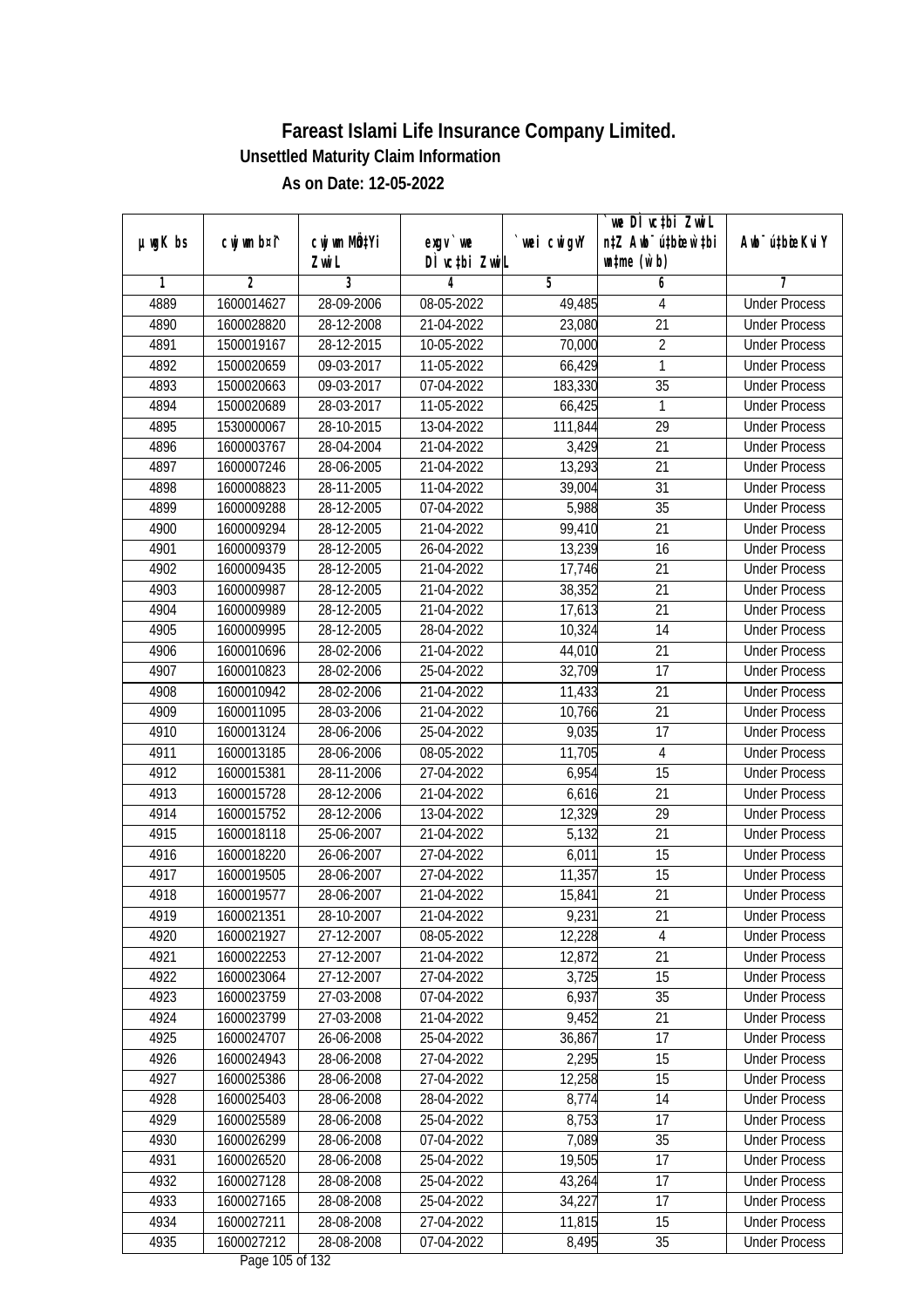| DÌ vctbi ZwiL<br>$\n  untime\n  (u`b)\n$<br>Zwi L<br>3<br>1<br>2<br>5<br>6<br>4<br>7<br>1600027842<br>28-10-2008<br><b>Under Process</b><br>4936<br>21-04-2022<br>22,293<br>21<br>5,906<br>4937<br>28-10-2008<br>27-04-2022<br>15<br>1600027870<br><b>Under Process</b><br>7,580<br>4938<br>1600028090<br>28-11-2008<br>21-04-2022<br>21<br><b>Under Process</b><br>4939<br>1600028120<br>28-11-2008<br>25-04-2022<br>10,968<br>17<br><b>Under Process</b><br>$\overline{35}$<br>4940<br>1600028130<br>28-11-2008<br>07-04-2022<br>10,737<br><b>Under Process</b><br>4941<br>28-11-2008<br>15,493<br>$\overline{35}$<br>1600028267<br>07-04-2022<br><b>Under Process</b><br>4942<br>1600028291<br>28-11-2008<br>21-04-2022<br>50,336<br>21<br><b>Under Process</b><br>$\overline{17}$<br>4943<br>1600028599<br>28-12-2008<br>25-04-2022<br>26,206<br><b>Under Process</b><br>4944<br>1600028691<br>28-12-2008<br>27-04-2022<br>6,504<br>15<br><b>Under Process</b><br>7,650<br>31<br>4945<br>1600028746<br>28-12-2008<br>11-04-2022<br><b>Under Process</b><br>28,332<br>$\overline{21}$<br>4946<br>1600029096<br>28-12-2008<br>21-04-2022<br><b>Under Process</b><br>17<br>4947<br>1600028912<br>28-12-2008<br>25-04-2022<br>6,696<br><b>Under Process</b><br>4948<br>28-12-2008<br>25-04-2022<br>6,509<br>17<br>1600028975<br><b>Under Process</b><br>4949<br>28-12-2008<br>21-04-2022<br>12,031<br>21<br>1600029093<br><b>Under Process</b><br>4950<br>21<br>1600029103<br>28-12-2008<br>21-04-2022<br>12,258<br><b>Under Process</b><br>4951<br>17<br>1600029944<br>28-12-2008<br>25-04-2022<br>26,320<br><b>Under Process</b><br>32<br>4952<br>5700001611<br>27-12-2009<br>85,610<br>10-04-2022<br><b>Under Process</b><br>18<br>4953<br>28,134<br>5700001634<br>27-12-2009<br>24-04-2022<br><b>Under Process</b><br>4954<br>27-12-2009<br>5700001722<br>24-04-2022<br>32,760<br>18<br><b>Under Process</b><br>4955<br>5700001727<br>27-12-2009<br>24-04-2022<br>10,212<br>18<br><b>Under Process</b><br>4956<br>27-12-2009<br>5700001744<br>24-04-2022<br>54,600<br>18<br><b>Under Process</b><br>81,230<br>32<br>4957<br>27-12-2009<br>5700001874<br>10-04-2022<br><b>Under Process</b><br>32<br>4958<br>5700001885<br>27-12-2009<br>10-04-2022<br>28,053<br><b>Under Process</b><br>4959<br>14,252<br>16<br>5700001947<br>27-12-2009<br>26-04-2022<br><b>Under Process</b><br>4960<br>27-12-2009<br>10-04-2022<br>32<br>5700002111<br>40,766<br><b>Under Process</b><br>4961<br>5700002183<br>27-03-2010<br>26-04-2022<br>16<br>41,040<br><b>Under Process</b><br>4962<br>5700004305<br>14-12-2011<br>24-04-2022<br>18<br>81,650<br><b>Under Process</b><br>4963<br>5700002560<br>28-06-2010<br>10,860<br>18<br>24-04-2022<br><b>Under Process</b><br>4964<br>5700003605<br>28-12-2010<br>24-04-2022<br>6,516<br>18<br><b>Under Process</b><br>4965<br>21-06-2011<br>24-04-2022<br>120,546<br>18<br>5700003905<br><b>Under Process</b><br>4966<br>5700003962<br>28-06-2011<br>24-04-2022<br>48,990<br>18<br><b>Under Process</b><br>4967<br>5700004016<br>28-06-2011<br>26-04-2022<br>46,851<br>16<br><b>Under Process</b><br>4968<br>5700004169<br>28-10-2011<br>143,670<br>16<br>26-04-2022<br><b>Under Process</b><br>4969<br>143,521<br>30<br>5700004289<br>10-12-2011<br>12-04-2022<br><b>Under Process</b><br>4970<br>5700004316<br>48,990<br>15-12-2011<br>24-04-2022<br>18<br><b>Under Process</b><br>4971<br>5700004338<br>22-12-2011<br>10-04-2022<br>50,855<br>32<br><b>Under Process</b><br>4972<br>28-12-2011<br>32<br>5700004534<br>10-04-2022<br>81,650<br><b>Under Process</b><br>$\overline{32}$<br>4973<br>5700004548<br>67,156<br>28-12-2011<br>10-04-2022<br><b>Under Process</b><br>402,750<br>4974<br>5700004566<br>28-12-2011<br>24-04-2022<br>18<br><b>Under Process</b><br>4975<br>5800000770<br>$\overline{2}$<br>17-04-2010<br>10-05-2022<br>66,420<br><b>Under Process</b><br>4976<br>21<br>5800000644<br>28-12-2009<br>21-04-2022<br>6,732<br><b>Under Process</b><br>4977<br>5800000752<br>22-03-2010<br>12-04-2022<br>22,645<br>30<br><b>Under Process</b><br>$\overline{21}$<br>4978<br>5800000769<br>28-03-2010<br>21-04-2022<br>117,780<br><b>Under Process</b><br>$\overline{2}$<br>4979<br>17,115<br>5800000974<br>28-06-2010<br>10-05-2022<br><b>Under Process</b><br>$\overline{2}$<br>4980<br>5800002857<br>28-12-2011<br>10-05-2022<br>22,060<br><b>Under Process</b><br>4981<br>5800002427<br>19-11-2011<br>21-04-2022<br>22,060<br>21<br><b>Under Process</b><br>4982<br>27,100<br>5800002491<br>28-11-2011<br>21-04-2022<br>21<br><b>Under Process</b><br>$D_{0.92}$ 104 of 122 | $µ$ ug $K$ bs | cwj wm b¤i^ | cwj wm MQtYi | exgv `we | wei cwigvY | `we DÌ vc‡bi ZwiL<br>n‡Z Awb <sup>-</sup> ú‡bioen`‡bi | Awb <sup>-</sup> ú‡bioeKviY |
|------------------------------------------------------------------------------------------------------------------------------------------------------------------------------------------------------------------------------------------------------------------------------------------------------------------------------------------------------------------------------------------------------------------------------------------------------------------------------------------------------------------------------------------------------------------------------------------------------------------------------------------------------------------------------------------------------------------------------------------------------------------------------------------------------------------------------------------------------------------------------------------------------------------------------------------------------------------------------------------------------------------------------------------------------------------------------------------------------------------------------------------------------------------------------------------------------------------------------------------------------------------------------------------------------------------------------------------------------------------------------------------------------------------------------------------------------------------------------------------------------------------------------------------------------------------------------------------------------------------------------------------------------------------------------------------------------------------------------------------------------------------------------------------------------------------------------------------------------------------------------------------------------------------------------------------------------------------------------------------------------------------------------------------------------------------------------------------------------------------------------------------------------------------------------------------------------------------------------------------------------------------------------------------------------------------------------------------------------------------------------------------------------------------------------------------------------------------------------------------------------------------------------------------------------------------------------------------------------------------------------------------------------------------------------------------------------------------------------------------------------------------------------------------------------------------------------------------------------------------------------------------------------------------------------------------------------------------------------------------------------------------------------------------------------------------------------------------------------------------------------------------------------------------------------------------------------------------------------------------------------------------------------------------------------------------------------------------------------------------------------------------------------------------------------------------------------------------------------------------------------------------------------------------------------------------------------------------------------------------------------------------------------------------------------------------------------------------------------------------------------------------------------------------------------------------------------------------------------------------------------------------------------------------------------------------------------------------------------------------------------------------------------------------------------------------------------------------------------------------------------------------------------------------------------------------------------------------------------------------------------------------------------------------------------------------------------------------------------------------------------------------------------------------------------------------------------------------------------------------------------------------------------------------------------------------------------------------------------------------------------------|---------------|-------------|--------------|----------|------------|-------------------------------------------------------|-----------------------------|
|                                                                                                                                                                                                                                                                                                                                                                                                                                                                                                                                                                                                                                                                                                                                                                                                                                                                                                                                                                                                                                                                                                                                                                                                                                                                                                                                                                                                                                                                                                                                                                                                                                                                                                                                                                                                                                                                                                                                                                                                                                                                                                                                                                                                                                                                                                                                                                                                                                                                                                                                                                                                                                                                                                                                                                                                                                                                                                                                                                                                                                                                                                                                                                                                                                                                                                                                                                                                                                                                                                                                                                                                                                                                                                                                                                                                                                                                                                                                                                                                                                                                                                                                                                                                                                                                                                                                                                                                                                                                                                                                                                                                                                    |               |             |              |          |            |                                                       |                             |
|                                                                                                                                                                                                                                                                                                                                                                                                                                                                                                                                                                                                                                                                                                                                                                                                                                                                                                                                                                                                                                                                                                                                                                                                                                                                                                                                                                                                                                                                                                                                                                                                                                                                                                                                                                                                                                                                                                                                                                                                                                                                                                                                                                                                                                                                                                                                                                                                                                                                                                                                                                                                                                                                                                                                                                                                                                                                                                                                                                                                                                                                                                                                                                                                                                                                                                                                                                                                                                                                                                                                                                                                                                                                                                                                                                                                                                                                                                                                                                                                                                                                                                                                                                                                                                                                                                                                                                                                                                                                                                                                                                                                                                    |               |             |              |          |            |                                                       |                             |
|                                                                                                                                                                                                                                                                                                                                                                                                                                                                                                                                                                                                                                                                                                                                                                                                                                                                                                                                                                                                                                                                                                                                                                                                                                                                                                                                                                                                                                                                                                                                                                                                                                                                                                                                                                                                                                                                                                                                                                                                                                                                                                                                                                                                                                                                                                                                                                                                                                                                                                                                                                                                                                                                                                                                                                                                                                                                                                                                                                                                                                                                                                                                                                                                                                                                                                                                                                                                                                                                                                                                                                                                                                                                                                                                                                                                                                                                                                                                                                                                                                                                                                                                                                                                                                                                                                                                                                                                                                                                                                                                                                                                                                    |               |             |              |          |            |                                                       |                             |
|                                                                                                                                                                                                                                                                                                                                                                                                                                                                                                                                                                                                                                                                                                                                                                                                                                                                                                                                                                                                                                                                                                                                                                                                                                                                                                                                                                                                                                                                                                                                                                                                                                                                                                                                                                                                                                                                                                                                                                                                                                                                                                                                                                                                                                                                                                                                                                                                                                                                                                                                                                                                                                                                                                                                                                                                                                                                                                                                                                                                                                                                                                                                                                                                                                                                                                                                                                                                                                                                                                                                                                                                                                                                                                                                                                                                                                                                                                                                                                                                                                                                                                                                                                                                                                                                                                                                                                                                                                                                                                                                                                                                                                    |               |             |              |          |            |                                                       |                             |
|                                                                                                                                                                                                                                                                                                                                                                                                                                                                                                                                                                                                                                                                                                                                                                                                                                                                                                                                                                                                                                                                                                                                                                                                                                                                                                                                                                                                                                                                                                                                                                                                                                                                                                                                                                                                                                                                                                                                                                                                                                                                                                                                                                                                                                                                                                                                                                                                                                                                                                                                                                                                                                                                                                                                                                                                                                                                                                                                                                                                                                                                                                                                                                                                                                                                                                                                                                                                                                                                                                                                                                                                                                                                                                                                                                                                                                                                                                                                                                                                                                                                                                                                                                                                                                                                                                                                                                                                                                                                                                                                                                                                                                    |               |             |              |          |            |                                                       |                             |
|                                                                                                                                                                                                                                                                                                                                                                                                                                                                                                                                                                                                                                                                                                                                                                                                                                                                                                                                                                                                                                                                                                                                                                                                                                                                                                                                                                                                                                                                                                                                                                                                                                                                                                                                                                                                                                                                                                                                                                                                                                                                                                                                                                                                                                                                                                                                                                                                                                                                                                                                                                                                                                                                                                                                                                                                                                                                                                                                                                                                                                                                                                                                                                                                                                                                                                                                                                                                                                                                                                                                                                                                                                                                                                                                                                                                                                                                                                                                                                                                                                                                                                                                                                                                                                                                                                                                                                                                                                                                                                                                                                                                                                    |               |             |              |          |            |                                                       |                             |
|                                                                                                                                                                                                                                                                                                                                                                                                                                                                                                                                                                                                                                                                                                                                                                                                                                                                                                                                                                                                                                                                                                                                                                                                                                                                                                                                                                                                                                                                                                                                                                                                                                                                                                                                                                                                                                                                                                                                                                                                                                                                                                                                                                                                                                                                                                                                                                                                                                                                                                                                                                                                                                                                                                                                                                                                                                                                                                                                                                                                                                                                                                                                                                                                                                                                                                                                                                                                                                                                                                                                                                                                                                                                                                                                                                                                                                                                                                                                                                                                                                                                                                                                                                                                                                                                                                                                                                                                                                                                                                                                                                                                                                    |               |             |              |          |            |                                                       |                             |
|                                                                                                                                                                                                                                                                                                                                                                                                                                                                                                                                                                                                                                                                                                                                                                                                                                                                                                                                                                                                                                                                                                                                                                                                                                                                                                                                                                                                                                                                                                                                                                                                                                                                                                                                                                                                                                                                                                                                                                                                                                                                                                                                                                                                                                                                                                                                                                                                                                                                                                                                                                                                                                                                                                                                                                                                                                                                                                                                                                                                                                                                                                                                                                                                                                                                                                                                                                                                                                                                                                                                                                                                                                                                                                                                                                                                                                                                                                                                                                                                                                                                                                                                                                                                                                                                                                                                                                                                                                                                                                                                                                                                                                    |               |             |              |          |            |                                                       |                             |
|                                                                                                                                                                                                                                                                                                                                                                                                                                                                                                                                                                                                                                                                                                                                                                                                                                                                                                                                                                                                                                                                                                                                                                                                                                                                                                                                                                                                                                                                                                                                                                                                                                                                                                                                                                                                                                                                                                                                                                                                                                                                                                                                                                                                                                                                                                                                                                                                                                                                                                                                                                                                                                                                                                                                                                                                                                                                                                                                                                                                                                                                                                                                                                                                                                                                                                                                                                                                                                                                                                                                                                                                                                                                                                                                                                                                                                                                                                                                                                                                                                                                                                                                                                                                                                                                                                                                                                                                                                                                                                                                                                                                                                    |               |             |              |          |            |                                                       |                             |
|                                                                                                                                                                                                                                                                                                                                                                                                                                                                                                                                                                                                                                                                                                                                                                                                                                                                                                                                                                                                                                                                                                                                                                                                                                                                                                                                                                                                                                                                                                                                                                                                                                                                                                                                                                                                                                                                                                                                                                                                                                                                                                                                                                                                                                                                                                                                                                                                                                                                                                                                                                                                                                                                                                                                                                                                                                                                                                                                                                                                                                                                                                                                                                                                                                                                                                                                                                                                                                                                                                                                                                                                                                                                                                                                                                                                                                                                                                                                                                                                                                                                                                                                                                                                                                                                                                                                                                                                                                                                                                                                                                                                                                    |               |             |              |          |            |                                                       |                             |
|                                                                                                                                                                                                                                                                                                                                                                                                                                                                                                                                                                                                                                                                                                                                                                                                                                                                                                                                                                                                                                                                                                                                                                                                                                                                                                                                                                                                                                                                                                                                                                                                                                                                                                                                                                                                                                                                                                                                                                                                                                                                                                                                                                                                                                                                                                                                                                                                                                                                                                                                                                                                                                                                                                                                                                                                                                                                                                                                                                                                                                                                                                                                                                                                                                                                                                                                                                                                                                                                                                                                                                                                                                                                                                                                                                                                                                                                                                                                                                                                                                                                                                                                                                                                                                                                                                                                                                                                                                                                                                                                                                                                                                    |               |             |              |          |            |                                                       |                             |
|                                                                                                                                                                                                                                                                                                                                                                                                                                                                                                                                                                                                                                                                                                                                                                                                                                                                                                                                                                                                                                                                                                                                                                                                                                                                                                                                                                                                                                                                                                                                                                                                                                                                                                                                                                                                                                                                                                                                                                                                                                                                                                                                                                                                                                                                                                                                                                                                                                                                                                                                                                                                                                                                                                                                                                                                                                                                                                                                                                                                                                                                                                                                                                                                                                                                                                                                                                                                                                                                                                                                                                                                                                                                                                                                                                                                                                                                                                                                                                                                                                                                                                                                                                                                                                                                                                                                                                                                                                                                                                                                                                                                                                    |               |             |              |          |            |                                                       |                             |
|                                                                                                                                                                                                                                                                                                                                                                                                                                                                                                                                                                                                                                                                                                                                                                                                                                                                                                                                                                                                                                                                                                                                                                                                                                                                                                                                                                                                                                                                                                                                                                                                                                                                                                                                                                                                                                                                                                                                                                                                                                                                                                                                                                                                                                                                                                                                                                                                                                                                                                                                                                                                                                                                                                                                                                                                                                                                                                                                                                                                                                                                                                                                                                                                                                                                                                                                                                                                                                                                                                                                                                                                                                                                                                                                                                                                                                                                                                                                                                                                                                                                                                                                                                                                                                                                                                                                                                                                                                                                                                                                                                                                                                    |               |             |              |          |            |                                                       |                             |
|                                                                                                                                                                                                                                                                                                                                                                                                                                                                                                                                                                                                                                                                                                                                                                                                                                                                                                                                                                                                                                                                                                                                                                                                                                                                                                                                                                                                                                                                                                                                                                                                                                                                                                                                                                                                                                                                                                                                                                                                                                                                                                                                                                                                                                                                                                                                                                                                                                                                                                                                                                                                                                                                                                                                                                                                                                                                                                                                                                                                                                                                                                                                                                                                                                                                                                                                                                                                                                                                                                                                                                                                                                                                                                                                                                                                                                                                                                                                                                                                                                                                                                                                                                                                                                                                                                                                                                                                                                                                                                                                                                                                                                    |               |             |              |          |            |                                                       |                             |
|                                                                                                                                                                                                                                                                                                                                                                                                                                                                                                                                                                                                                                                                                                                                                                                                                                                                                                                                                                                                                                                                                                                                                                                                                                                                                                                                                                                                                                                                                                                                                                                                                                                                                                                                                                                                                                                                                                                                                                                                                                                                                                                                                                                                                                                                                                                                                                                                                                                                                                                                                                                                                                                                                                                                                                                                                                                                                                                                                                                                                                                                                                                                                                                                                                                                                                                                                                                                                                                                                                                                                                                                                                                                                                                                                                                                                                                                                                                                                                                                                                                                                                                                                                                                                                                                                                                                                                                                                                                                                                                                                                                                                                    |               |             |              |          |            |                                                       |                             |
|                                                                                                                                                                                                                                                                                                                                                                                                                                                                                                                                                                                                                                                                                                                                                                                                                                                                                                                                                                                                                                                                                                                                                                                                                                                                                                                                                                                                                                                                                                                                                                                                                                                                                                                                                                                                                                                                                                                                                                                                                                                                                                                                                                                                                                                                                                                                                                                                                                                                                                                                                                                                                                                                                                                                                                                                                                                                                                                                                                                                                                                                                                                                                                                                                                                                                                                                                                                                                                                                                                                                                                                                                                                                                                                                                                                                                                                                                                                                                                                                                                                                                                                                                                                                                                                                                                                                                                                                                                                                                                                                                                                                                                    |               |             |              |          |            |                                                       |                             |
|                                                                                                                                                                                                                                                                                                                                                                                                                                                                                                                                                                                                                                                                                                                                                                                                                                                                                                                                                                                                                                                                                                                                                                                                                                                                                                                                                                                                                                                                                                                                                                                                                                                                                                                                                                                                                                                                                                                                                                                                                                                                                                                                                                                                                                                                                                                                                                                                                                                                                                                                                                                                                                                                                                                                                                                                                                                                                                                                                                                                                                                                                                                                                                                                                                                                                                                                                                                                                                                                                                                                                                                                                                                                                                                                                                                                                                                                                                                                                                                                                                                                                                                                                                                                                                                                                                                                                                                                                                                                                                                                                                                                                                    |               |             |              |          |            |                                                       |                             |
|                                                                                                                                                                                                                                                                                                                                                                                                                                                                                                                                                                                                                                                                                                                                                                                                                                                                                                                                                                                                                                                                                                                                                                                                                                                                                                                                                                                                                                                                                                                                                                                                                                                                                                                                                                                                                                                                                                                                                                                                                                                                                                                                                                                                                                                                                                                                                                                                                                                                                                                                                                                                                                                                                                                                                                                                                                                                                                                                                                                                                                                                                                                                                                                                                                                                                                                                                                                                                                                                                                                                                                                                                                                                                                                                                                                                                                                                                                                                                                                                                                                                                                                                                                                                                                                                                                                                                                                                                                                                                                                                                                                                                                    |               |             |              |          |            |                                                       |                             |
|                                                                                                                                                                                                                                                                                                                                                                                                                                                                                                                                                                                                                                                                                                                                                                                                                                                                                                                                                                                                                                                                                                                                                                                                                                                                                                                                                                                                                                                                                                                                                                                                                                                                                                                                                                                                                                                                                                                                                                                                                                                                                                                                                                                                                                                                                                                                                                                                                                                                                                                                                                                                                                                                                                                                                                                                                                                                                                                                                                                                                                                                                                                                                                                                                                                                                                                                                                                                                                                                                                                                                                                                                                                                                                                                                                                                                                                                                                                                                                                                                                                                                                                                                                                                                                                                                                                                                                                                                                                                                                                                                                                                                                    |               |             |              |          |            |                                                       |                             |
|                                                                                                                                                                                                                                                                                                                                                                                                                                                                                                                                                                                                                                                                                                                                                                                                                                                                                                                                                                                                                                                                                                                                                                                                                                                                                                                                                                                                                                                                                                                                                                                                                                                                                                                                                                                                                                                                                                                                                                                                                                                                                                                                                                                                                                                                                                                                                                                                                                                                                                                                                                                                                                                                                                                                                                                                                                                                                                                                                                                                                                                                                                                                                                                                                                                                                                                                                                                                                                                                                                                                                                                                                                                                                                                                                                                                                                                                                                                                                                                                                                                                                                                                                                                                                                                                                                                                                                                                                                                                                                                                                                                                                                    |               |             |              |          |            |                                                       |                             |
|                                                                                                                                                                                                                                                                                                                                                                                                                                                                                                                                                                                                                                                                                                                                                                                                                                                                                                                                                                                                                                                                                                                                                                                                                                                                                                                                                                                                                                                                                                                                                                                                                                                                                                                                                                                                                                                                                                                                                                                                                                                                                                                                                                                                                                                                                                                                                                                                                                                                                                                                                                                                                                                                                                                                                                                                                                                                                                                                                                                                                                                                                                                                                                                                                                                                                                                                                                                                                                                                                                                                                                                                                                                                                                                                                                                                                                                                                                                                                                                                                                                                                                                                                                                                                                                                                                                                                                                                                                                                                                                                                                                                                                    |               |             |              |          |            |                                                       |                             |
|                                                                                                                                                                                                                                                                                                                                                                                                                                                                                                                                                                                                                                                                                                                                                                                                                                                                                                                                                                                                                                                                                                                                                                                                                                                                                                                                                                                                                                                                                                                                                                                                                                                                                                                                                                                                                                                                                                                                                                                                                                                                                                                                                                                                                                                                                                                                                                                                                                                                                                                                                                                                                                                                                                                                                                                                                                                                                                                                                                                                                                                                                                                                                                                                                                                                                                                                                                                                                                                                                                                                                                                                                                                                                                                                                                                                                                                                                                                                                                                                                                                                                                                                                                                                                                                                                                                                                                                                                                                                                                                                                                                                                                    |               |             |              |          |            |                                                       |                             |
|                                                                                                                                                                                                                                                                                                                                                                                                                                                                                                                                                                                                                                                                                                                                                                                                                                                                                                                                                                                                                                                                                                                                                                                                                                                                                                                                                                                                                                                                                                                                                                                                                                                                                                                                                                                                                                                                                                                                                                                                                                                                                                                                                                                                                                                                                                                                                                                                                                                                                                                                                                                                                                                                                                                                                                                                                                                                                                                                                                                                                                                                                                                                                                                                                                                                                                                                                                                                                                                                                                                                                                                                                                                                                                                                                                                                                                                                                                                                                                                                                                                                                                                                                                                                                                                                                                                                                                                                                                                                                                                                                                                                                                    |               |             |              |          |            |                                                       |                             |
|                                                                                                                                                                                                                                                                                                                                                                                                                                                                                                                                                                                                                                                                                                                                                                                                                                                                                                                                                                                                                                                                                                                                                                                                                                                                                                                                                                                                                                                                                                                                                                                                                                                                                                                                                                                                                                                                                                                                                                                                                                                                                                                                                                                                                                                                                                                                                                                                                                                                                                                                                                                                                                                                                                                                                                                                                                                                                                                                                                                                                                                                                                                                                                                                                                                                                                                                                                                                                                                                                                                                                                                                                                                                                                                                                                                                                                                                                                                                                                                                                                                                                                                                                                                                                                                                                                                                                                                                                                                                                                                                                                                                                                    |               |             |              |          |            |                                                       |                             |
|                                                                                                                                                                                                                                                                                                                                                                                                                                                                                                                                                                                                                                                                                                                                                                                                                                                                                                                                                                                                                                                                                                                                                                                                                                                                                                                                                                                                                                                                                                                                                                                                                                                                                                                                                                                                                                                                                                                                                                                                                                                                                                                                                                                                                                                                                                                                                                                                                                                                                                                                                                                                                                                                                                                                                                                                                                                                                                                                                                                                                                                                                                                                                                                                                                                                                                                                                                                                                                                                                                                                                                                                                                                                                                                                                                                                                                                                                                                                                                                                                                                                                                                                                                                                                                                                                                                                                                                                                                                                                                                                                                                                                                    |               |             |              |          |            |                                                       |                             |
|                                                                                                                                                                                                                                                                                                                                                                                                                                                                                                                                                                                                                                                                                                                                                                                                                                                                                                                                                                                                                                                                                                                                                                                                                                                                                                                                                                                                                                                                                                                                                                                                                                                                                                                                                                                                                                                                                                                                                                                                                                                                                                                                                                                                                                                                                                                                                                                                                                                                                                                                                                                                                                                                                                                                                                                                                                                                                                                                                                                                                                                                                                                                                                                                                                                                                                                                                                                                                                                                                                                                                                                                                                                                                                                                                                                                                                                                                                                                                                                                                                                                                                                                                                                                                                                                                                                                                                                                                                                                                                                                                                                                                                    |               |             |              |          |            |                                                       |                             |
|                                                                                                                                                                                                                                                                                                                                                                                                                                                                                                                                                                                                                                                                                                                                                                                                                                                                                                                                                                                                                                                                                                                                                                                                                                                                                                                                                                                                                                                                                                                                                                                                                                                                                                                                                                                                                                                                                                                                                                                                                                                                                                                                                                                                                                                                                                                                                                                                                                                                                                                                                                                                                                                                                                                                                                                                                                                                                                                                                                                                                                                                                                                                                                                                                                                                                                                                                                                                                                                                                                                                                                                                                                                                                                                                                                                                                                                                                                                                                                                                                                                                                                                                                                                                                                                                                                                                                                                                                                                                                                                                                                                                                                    |               |             |              |          |            |                                                       |                             |
|                                                                                                                                                                                                                                                                                                                                                                                                                                                                                                                                                                                                                                                                                                                                                                                                                                                                                                                                                                                                                                                                                                                                                                                                                                                                                                                                                                                                                                                                                                                                                                                                                                                                                                                                                                                                                                                                                                                                                                                                                                                                                                                                                                                                                                                                                                                                                                                                                                                                                                                                                                                                                                                                                                                                                                                                                                                                                                                                                                                                                                                                                                                                                                                                                                                                                                                                                                                                                                                                                                                                                                                                                                                                                                                                                                                                                                                                                                                                                                                                                                                                                                                                                                                                                                                                                                                                                                                                                                                                                                                                                                                                                                    |               |             |              |          |            |                                                       |                             |
|                                                                                                                                                                                                                                                                                                                                                                                                                                                                                                                                                                                                                                                                                                                                                                                                                                                                                                                                                                                                                                                                                                                                                                                                                                                                                                                                                                                                                                                                                                                                                                                                                                                                                                                                                                                                                                                                                                                                                                                                                                                                                                                                                                                                                                                                                                                                                                                                                                                                                                                                                                                                                                                                                                                                                                                                                                                                                                                                                                                                                                                                                                                                                                                                                                                                                                                                                                                                                                                                                                                                                                                                                                                                                                                                                                                                                                                                                                                                                                                                                                                                                                                                                                                                                                                                                                                                                                                                                                                                                                                                                                                                                                    |               |             |              |          |            |                                                       |                             |
|                                                                                                                                                                                                                                                                                                                                                                                                                                                                                                                                                                                                                                                                                                                                                                                                                                                                                                                                                                                                                                                                                                                                                                                                                                                                                                                                                                                                                                                                                                                                                                                                                                                                                                                                                                                                                                                                                                                                                                                                                                                                                                                                                                                                                                                                                                                                                                                                                                                                                                                                                                                                                                                                                                                                                                                                                                                                                                                                                                                                                                                                                                                                                                                                                                                                                                                                                                                                                                                                                                                                                                                                                                                                                                                                                                                                                                                                                                                                                                                                                                                                                                                                                                                                                                                                                                                                                                                                                                                                                                                                                                                                                                    |               |             |              |          |            |                                                       |                             |
|                                                                                                                                                                                                                                                                                                                                                                                                                                                                                                                                                                                                                                                                                                                                                                                                                                                                                                                                                                                                                                                                                                                                                                                                                                                                                                                                                                                                                                                                                                                                                                                                                                                                                                                                                                                                                                                                                                                                                                                                                                                                                                                                                                                                                                                                                                                                                                                                                                                                                                                                                                                                                                                                                                                                                                                                                                                                                                                                                                                                                                                                                                                                                                                                                                                                                                                                                                                                                                                                                                                                                                                                                                                                                                                                                                                                                                                                                                                                                                                                                                                                                                                                                                                                                                                                                                                                                                                                                                                                                                                                                                                                                                    |               |             |              |          |            |                                                       |                             |
|                                                                                                                                                                                                                                                                                                                                                                                                                                                                                                                                                                                                                                                                                                                                                                                                                                                                                                                                                                                                                                                                                                                                                                                                                                                                                                                                                                                                                                                                                                                                                                                                                                                                                                                                                                                                                                                                                                                                                                                                                                                                                                                                                                                                                                                                                                                                                                                                                                                                                                                                                                                                                                                                                                                                                                                                                                                                                                                                                                                                                                                                                                                                                                                                                                                                                                                                                                                                                                                                                                                                                                                                                                                                                                                                                                                                                                                                                                                                                                                                                                                                                                                                                                                                                                                                                                                                                                                                                                                                                                                                                                                                                                    |               |             |              |          |            |                                                       |                             |
|                                                                                                                                                                                                                                                                                                                                                                                                                                                                                                                                                                                                                                                                                                                                                                                                                                                                                                                                                                                                                                                                                                                                                                                                                                                                                                                                                                                                                                                                                                                                                                                                                                                                                                                                                                                                                                                                                                                                                                                                                                                                                                                                                                                                                                                                                                                                                                                                                                                                                                                                                                                                                                                                                                                                                                                                                                                                                                                                                                                                                                                                                                                                                                                                                                                                                                                                                                                                                                                                                                                                                                                                                                                                                                                                                                                                                                                                                                                                                                                                                                                                                                                                                                                                                                                                                                                                                                                                                                                                                                                                                                                                                                    |               |             |              |          |            |                                                       |                             |
|                                                                                                                                                                                                                                                                                                                                                                                                                                                                                                                                                                                                                                                                                                                                                                                                                                                                                                                                                                                                                                                                                                                                                                                                                                                                                                                                                                                                                                                                                                                                                                                                                                                                                                                                                                                                                                                                                                                                                                                                                                                                                                                                                                                                                                                                                                                                                                                                                                                                                                                                                                                                                                                                                                                                                                                                                                                                                                                                                                                                                                                                                                                                                                                                                                                                                                                                                                                                                                                                                                                                                                                                                                                                                                                                                                                                                                                                                                                                                                                                                                                                                                                                                                                                                                                                                                                                                                                                                                                                                                                                                                                                                                    |               |             |              |          |            |                                                       |                             |
|                                                                                                                                                                                                                                                                                                                                                                                                                                                                                                                                                                                                                                                                                                                                                                                                                                                                                                                                                                                                                                                                                                                                                                                                                                                                                                                                                                                                                                                                                                                                                                                                                                                                                                                                                                                                                                                                                                                                                                                                                                                                                                                                                                                                                                                                                                                                                                                                                                                                                                                                                                                                                                                                                                                                                                                                                                                                                                                                                                                                                                                                                                                                                                                                                                                                                                                                                                                                                                                                                                                                                                                                                                                                                                                                                                                                                                                                                                                                                                                                                                                                                                                                                                                                                                                                                                                                                                                                                                                                                                                                                                                                                                    |               |             |              |          |            |                                                       |                             |
|                                                                                                                                                                                                                                                                                                                                                                                                                                                                                                                                                                                                                                                                                                                                                                                                                                                                                                                                                                                                                                                                                                                                                                                                                                                                                                                                                                                                                                                                                                                                                                                                                                                                                                                                                                                                                                                                                                                                                                                                                                                                                                                                                                                                                                                                                                                                                                                                                                                                                                                                                                                                                                                                                                                                                                                                                                                                                                                                                                                                                                                                                                                                                                                                                                                                                                                                                                                                                                                                                                                                                                                                                                                                                                                                                                                                                                                                                                                                                                                                                                                                                                                                                                                                                                                                                                                                                                                                                                                                                                                                                                                                                                    |               |             |              |          |            |                                                       |                             |
|                                                                                                                                                                                                                                                                                                                                                                                                                                                                                                                                                                                                                                                                                                                                                                                                                                                                                                                                                                                                                                                                                                                                                                                                                                                                                                                                                                                                                                                                                                                                                                                                                                                                                                                                                                                                                                                                                                                                                                                                                                                                                                                                                                                                                                                                                                                                                                                                                                                                                                                                                                                                                                                                                                                                                                                                                                                                                                                                                                                                                                                                                                                                                                                                                                                                                                                                                                                                                                                                                                                                                                                                                                                                                                                                                                                                                                                                                                                                                                                                                                                                                                                                                                                                                                                                                                                                                                                                                                                                                                                                                                                                                                    |               |             |              |          |            |                                                       |                             |
|                                                                                                                                                                                                                                                                                                                                                                                                                                                                                                                                                                                                                                                                                                                                                                                                                                                                                                                                                                                                                                                                                                                                                                                                                                                                                                                                                                                                                                                                                                                                                                                                                                                                                                                                                                                                                                                                                                                                                                                                                                                                                                                                                                                                                                                                                                                                                                                                                                                                                                                                                                                                                                                                                                                                                                                                                                                                                                                                                                                                                                                                                                                                                                                                                                                                                                                                                                                                                                                                                                                                                                                                                                                                                                                                                                                                                                                                                                                                                                                                                                                                                                                                                                                                                                                                                                                                                                                                                                                                                                                                                                                                                                    |               |             |              |          |            |                                                       |                             |
|                                                                                                                                                                                                                                                                                                                                                                                                                                                                                                                                                                                                                                                                                                                                                                                                                                                                                                                                                                                                                                                                                                                                                                                                                                                                                                                                                                                                                                                                                                                                                                                                                                                                                                                                                                                                                                                                                                                                                                                                                                                                                                                                                                                                                                                                                                                                                                                                                                                                                                                                                                                                                                                                                                                                                                                                                                                                                                                                                                                                                                                                                                                                                                                                                                                                                                                                                                                                                                                                                                                                                                                                                                                                                                                                                                                                                                                                                                                                                                                                                                                                                                                                                                                                                                                                                                                                                                                                                                                                                                                                                                                                                                    |               |             |              |          |            |                                                       |                             |
|                                                                                                                                                                                                                                                                                                                                                                                                                                                                                                                                                                                                                                                                                                                                                                                                                                                                                                                                                                                                                                                                                                                                                                                                                                                                                                                                                                                                                                                                                                                                                                                                                                                                                                                                                                                                                                                                                                                                                                                                                                                                                                                                                                                                                                                                                                                                                                                                                                                                                                                                                                                                                                                                                                                                                                                                                                                                                                                                                                                                                                                                                                                                                                                                                                                                                                                                                                                                                                                                                                                                                                                                                                                                                                                                                                                                                                                                                                                                                                                                                                                                                                                                                                                                                                                                                                                                                                                                                                                                                                                                                                                                                                    |               |             |              |          |            |                                                       |                             |
|                                                                                                                                                                                                                                                                                                                                                                                                                                                                                                                                                                                                                                                                                                                                                                                                                                                                                                                                                                                                                                                                                                                                                                                                                                                                                                                                                                                                                                                                                                                                                                                                                                                                                                                                                                                                                                                                                                                                                                                                                                                                                                                                                                                                                                                                                                                                                                                                                                                                                                                                                                                                                                                                                                                                                                                                                                                                                                                                                                                                                                                                                                                                                                                                                                                                                                                                                                                                                                                                                                                                                                                                                                                                                                                                                                                                                                                                                                                                                                                                                                                                                                                                                                                                                                                                                                                                                                                                                                                                                                                                                                                                                                    |               |             |              |          |            |                                                       |                             |
|                                                                                                                                                                                                                                                                                                                                                                                                                                                                                                                                                                                                                                                                                                                                                                                                                                                                                                                                                                                                                                                                                                                                                                                                                                                                                                                                                                                                                                                                                                                                                                                                                                                                                                                                                                                                                                                                                                                                                                                                                                                                                                                                                                                                                                                                                                                                                                                                                                                                                                                                                                                                                                                                                                                                                                                                                                                                                                                                                                                                                                                                                                                                                                                                                                                                                                                                                                                                                                                                                                                                                                                                                                                                                                                                                                                                                                                                                                                                                                                                                                                                                                                                                                                                                                                                                                                                                                                                                                                                                                                                                                                                                                    |               |             |              |          |            |                                                       |                             |
|                                                                                                                                                                                                                                                                                                                                                                                                                                                                                                                                                                                                                                                                                                                                                                                                                                                                                                                                                                                                                                                                                                                                                                                                                                                                                                                                                                                                                                                                                                                                                                                                                                                                                                                                                                                                                                                                                                                                                                                                                                                                                                                                                                                                                                                                                                                                                                                                                                                                                                                                                                                                                                                                                                                                                                                                                                                                                                                                                                                                                                                                                                                                                                                                                                                                                                                                                                                                                                                                                                                                                                                                                                                                                                                                                                                                                                                                                                                                                                                                                                                                                                                                                                                                                                                                                                                                                                                                                                                                                                                                                                                                                                    |               |             |              |          |            |                                                       |                             |
|                                                                                                                                                                                                                                                                                                                                                                                                                                                                                                                                                                                                                                                                                                                                                                                                                                                                                                                                                                                                                                                                                                                                                                                                                                                                                                                                                                                                                                                                                                                                                                                                                                                                                                                                                                                                                                                                                                                                                                                                                                                                                                                                                                                                                                                                                                                                                                                                                                                                                                                                                                                                                                                                                                                                                                                                                                                                                                                                                                                                                                                                                                                                                                                                                                                                                                                                                                                                                                                                                                                                                                                                                                                                                                                                                                                                                                                                                                                                                                                                                                                                                                                                                                                                                                                                                                                                                                                                                                                                                                                                                                                                                                    |               |             |              |          |            |                                                       |                             |
|                                                                                                                                                                                                                                                                                                                                                                                                                                                                                                                                                                                                                                                                                                                                                                                                                                                                                                                                                                                                                                                                                                                                                                                                                                                                                                                                                                                                                                                                                                                                                                                                                                                                                                                                                                                                                                                                                                                                                                                                                                                                                                                                                                                                                                                                                                                                                                                                                                                                                                                                                                                                                                                                                                                                                                                                                                                                                                                                                                                                                                                                                                                                                                                                                                                                                                                                                                                                                                                                                                                                                                                                                                                                                                                                                                                                                                                                                                                                                                                                                                                                                                                                                                                                                                                                                                                                                                                                                                                                                                                                                                                                                                    |               |             |              |          |            |                                                       |                             |
|                                                                                                                                                                                                                                                                                                                                                                                                                                                                                                                                                                                                                                                                                                                                                                                                                                                                                                                                                                                                                                                                                                                                                                                                                                                                                                                                                                                                                                                                                                                                                                                                                                                                                                                                                                                                                                                                                                                                                                                                                                                                                                                                                                                                                                                                                                                                                                                                                                                                                                                                                                                                                                                                                                                                                                                                                                                                                                                                                                                                                                                                                                                                                                                                                                                                                                                                                                                                                                                                                                                                                                                                                                                                                                                                                                                                                                                                                                                                                                                                                                                                                                                                                                                                                                                                                                                                                                                                                                                                                                                                                                                                                                    |               |             |              |          |            |                                                       |                             |
|                                                                                                                                                                                                                                                                                                                                                                                                                                                                                                                                                                                                                                                                                                                                                                                                                                                                                                                                                                                                                                                                                                                                                                                                                                                                                                                                                                                                                                                                                                                                                                                                                                                                                                                                                                                                                                                                                                                                                                                                                                                                                                                                                                                                                                                                                                                                                                                                                                                                                                                                                                                                                                                                                                                                                                                                                                                                                                                                                                                                                                                                                                                                                                                                                                                                                                                                                                                                                                                                                                                                                                                                                                                                                                                                                                                                                                                                                                                                                                                                                                                                                                                                                                                                                                                                                                                                                                                                                                                                                                                                                                                                                                    |               |             |              |          |            |                                                       |                             |
|                                                                                                                                                                                                                                                                                                                                                                                                                                                                                                                                                                                                                                                                                                                                                                                                                                                                                                                                                                                                                                                                                                                                                                                                                                                                                                                                                                                                                                                                                                                                                                                                                                                                                                                                                                                                                                                                                                                                                                                                                                                                                                                                                                                                                                                                                                                                                                                                                                                                                                                                                                                                                                                                                                                                                                                                                                                                                                                                                                                                                                                                                                                                                                                                                                                                                                                                                                                                                                                                                                                                                                                                                                                                                                                                                                                                                                                                                                                                                                                                                                                                                                                                                                                                                                                                                                                                                                                                                                                                                                                                                                                                                                    |               |             |              |          |            |                                                       |                             |
|                                                                                                                                                                                                                                                                                                                                                                                                                                                                                                                                                                                                                                                                                                                                                                                                                                                                                                                                                                                                                                                                                                                                                                                                                                                                                                                                                                                                                                                                                                                                                                                                                                                                                                                                                                                                                                                                                                                                                                                                                                                                                                                                                                                                                                                                                                                                                                                                                                                                                                                                                                                                                                                                                                                                                                                                                                                                                                                                                                                                                                                                                                                                                                                                                                                                                                                                                                                                                                                                                                                                                                                                                                                                                                                                                                                                                                                                                                                                                                                                                                                                                                                                                                                                                                                                                                                                                                                                                                                                                                                                                                                                                                    |               |             |              |          |            |                                                       |                             |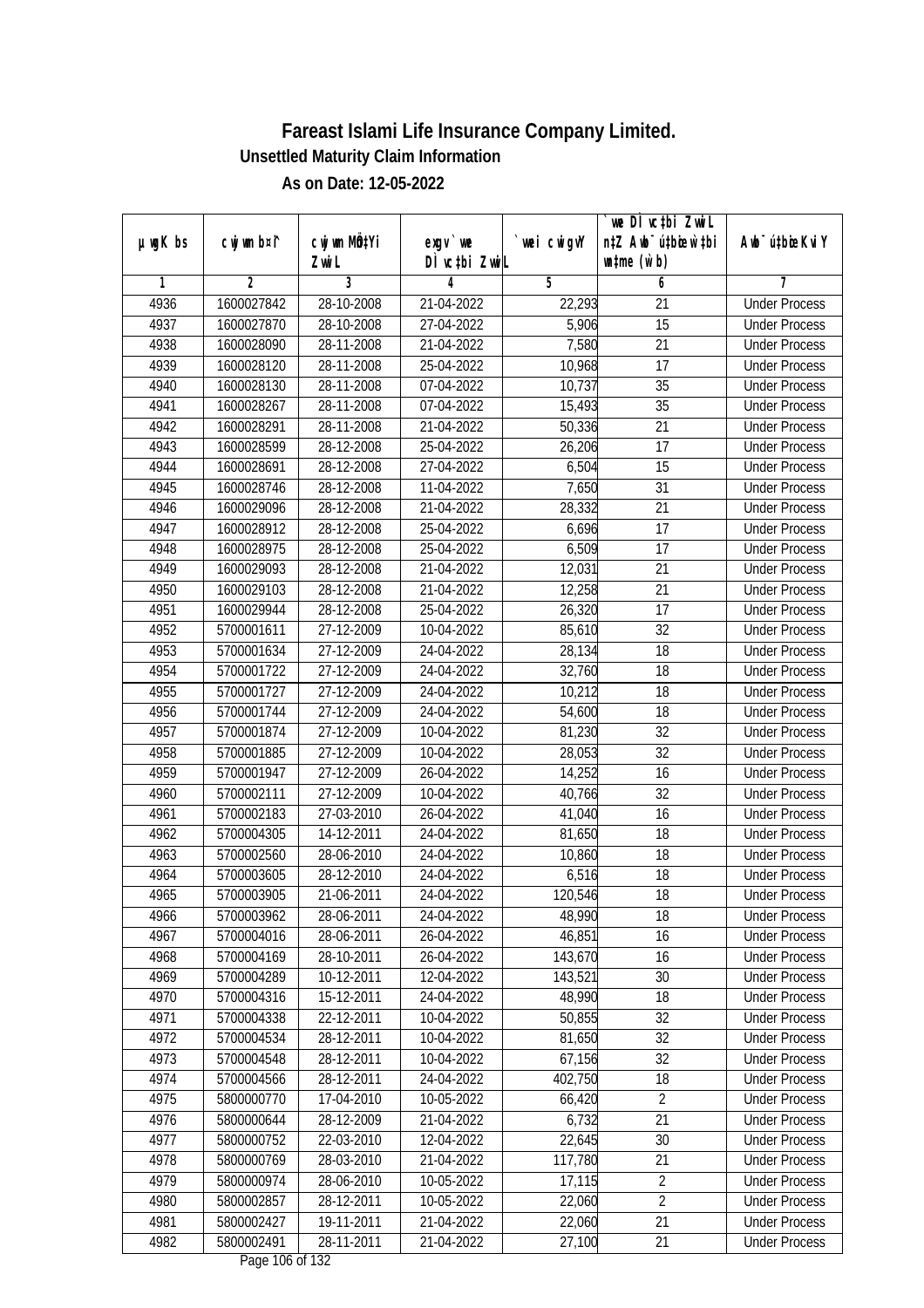|               |                |                       |                           |            | we DI vctbi ZwiL                                            |                             |
|---------------|----------------|-----------------------|---------------------------|------------|-------------------------------------------------------------|-----------------------------|
| $µ$ ug $K$ bs | cwj wm b¤i^    | cwj wm MQtYi<br>Zwi L | exgv `we<br>DÌ vctbi ZwiL | wei cwigvY | n‡Z Awb <sup>-</sup> ú‡bicen`‡bi<br>$\n  untime\n  (u`b)\n$ | Awb <sup>-</sup> ú‡bioeKviY |
| 1             | $\overline{2}$ | 3                     | 4                         | 5          | 6                                                           | 7                           |
| 4983          | 5800002725     | 28-12-2011            | 21-04-2022                | 16,829     | $\overline{21}$                                             | <b>Under Process</b>        |
| 4984          | 5800003048     | 28-12-2011            | 10-05-2022                | 81,650     | $\overline{2}$                                              | <b>Under Process</b>        |
| 4985          | 5800003123     | 20-02-2012            | 21-04-2022                | 14,508     | $\overline{21}$                                             | <b>Under Process</b>        |
| 4986          | 5800003177     | 10-04-2012            | 10-05-2022                | 131,200    | $\overline{2}$                                              | <b>Under Process</b>        |
| 4987          | 5800003178     | 12-04-2012            | 10-05-2022                | 11,180     | $\overline{2}$                                              | <b>Under Process</b>        |
| 4988          | 5800003179     | 12-04-2012            | 10-05-2022                | 82,000     | $\overline{2}$                                              | <b>Under Process</b>        |
| 4989          | 5900000830     | 28-12-2009            | 12-04-2022                | 40,500     | $\overline{30}$                                             | <b>Under Process</b>        |
| 4990          | 5800005991     | 05-03-2017            | 12-04-2022                | 9,540      | 30                                                          | <b>Under Process</b>        |
| 4991          | 5900000568     | 24-11-2009            | 08-05-2022                | 21,840     | $\overline{4}$                                              | <b>Under Process</b>        |
| 4992          | 5900000589     | 10-12-2009            | 12-04-2022                | 54,600     | 30                                                          | <b>Under Process</b>        |
| 4993          | 5900000711     | 28-12-2009            | 12-04-2022                | 5,460      | $\overline{30}$                                             | <b>Under Process</b>        |
| 4994          | 5900000713     | 28-12-2009            | 12-04-2022                | 109,200    | 30                                                          | <b>Under Process</b>        |
| 4995          | 5900001152     | 28-12-2009            | 13-04-2022                | 59,600     | $\overline{29}$                                             | <b>Under Process</b>        |
| 4996          | 5900001537     | 28-12-2009            | 28-04-2022                | 13,450     | 14                                                          | <b>Under Process</b>        |
| 4997          | 5900001574     | 28-12-2009            | 12-04-2022                | 27,918     | 30                                                          | <b>Under Process</b>        |
| 4998          | 5900001595     | 28-12-2009            | 12-04-2022                | 32,760     | 30                                                          | <b>Under Process</b>        |
| 4999          | 5900001602     | 28-12-2009            | 12-04-2022                | 19,670     | 30                                                          | <b>Under Process</b>        |
| 5000          | 5900001640     | 28-12-2009            | 28-04-2022                | 9,347      | 14                                                          | <b>Under Process</b>        |
| 5001          | 5900001904     | 28-12-2009            | 12-04-2022                | 18,008     | 30                                                          | <b>Under Process</b>        |
| 5002          | 5900001738     | 28-12-2009            | 13-04-2022                | 21,520     | 29                                                          | <b>Under Process</b>        |
| 5003          | 5900001758     | 28-12-2009            | 28-04-2022                | 65,520     | 14                                                          | <b>Under Process</b>        |
| 5004          | 5900001899     | 28-12-2009            | 12-04-2022                | 54,600     | 30                                                          | <b>Under Process</b>        |
| 5005          | 5900003740     | 23-11-2011            | 12-04-2022                | 75,706     | 30                                                          | <b>Under Process</b>        |
| 5006          | 5900002591     | 28-12-2010            | 28-04-2022                | 10,269     | 14                                                          | <b>Under Process</b>        |
| 5007          | 5900003562     | 28-06-2011            | 12-04-2022                | 43,332     | 30                                                          | <b>Under Process</b>        |
| 5008          | 5900003587     | 28-06-2011            | 12-04-2022                | 52,300     | 30                                                          | <b>Under Process</b>        |
| 5009          | 5900003599     | 28-06-2011            | 17-04-2022                | 30,513     | 25                                                          | <b>Under Process</b>        |
| 5010          | 5900003737     | 17-11-2011            | 28-04-2022                | 13,675     | 14                                                          | <b>Under Process</b>        |
| 5011          | 5900003748     | 28-11-2011            | 12-04-2022                | 59,964     | 30                                                          | <b>Under Process</b>        |
| 5012          | 5900003803     | 28-12-2011            | 28-04-2022                | 12,419     | 14                                                          | <b>Under Process</b>        |
| 5013          | 5900003809     | 28-12-2011            | 28-04-2022                | 46,422     | 14                                                          | <b>Under Process</b>        |
| 5014          | 5900003831     | 28-12-2011            | 13-04-2022                | 160,380    | 29                                                          | <b>Under Process</b>        |
| 5015          | 5900003850     | 28-12-2011            | 28-04-2022                | 139,842    | 14                                                          | <b>Under Process</b>        |
| 5016          | 5900003856     | 28-12-2011            | 12-04-2022                | 179,630    | 30                                                          | <b>Under Process</b>        |
| 5017          | 5900003879     | 28-12-2011            | 12-04-2022                | 29,628     | 30                                                          | <b>Under Process</b>        |
| 5018          | 5900003893     | 28-12-2011            | 12-04-2022                | 244,950    | 30                                                          | <b>Under Process</b>        |
| 5019          | 5900003912     | 28-12-2011            | 12-04-2022                | 81,650     | 30                                                          | <b>Under Process</b>        |
| 5020          | 5900003920     | 28-12-2011            | 28-04-2022                | 55,530     | 14                                                          | <b>Under Process</b>        |
| 5021          | 5900003921     | 28-12-2011            | 17-04-2022                | 116,200    | 25                                                          | <b>Under Process</b>        |
| 5022          | 5900003927     | 28-12-2011            | 17-04-2022                | 91,644     | 25                                                          | <b>Under Process</b>        |
| 5023          | 5900003957     | 28-12-2011            | 12-04-2022                | 97,985     | 30                                                          | <b>Under Process</b>        |
| 5024          | 5900003960     | 28-12-2011            | 12-04-2022                | 163,300    | 30                                                          | <b>Under Process</b>        |
| 5025          | 5900003976     | 28-12-2011            | 08-05-2022                | 48,444     | 4                                                           | <b>Under Process</b>        |
| 5026          | 5900003980     | 28-12-2011            | 28-04-2022                | 68,430     | 14                                                          | <b>Under Process</b>        |
| 5027          | 5900003990     | 28-12-2011            | 17-04-2022                | 26,613     | 25                                                          | <b>Under Process</b>        |
| 5028          | 5900004000     | 28-12-2011            | 12-04-2022                | 122,475    | 30                                                          | <b>Under Process</b>        |
| 5029          | 5900004009     | 28-12-2011            | 12-04-2022                | 34,980     | 30                                                          | <b>Under Process</b>        |
|               |                |                       | $D_{0.82}$ 107 of 122     |            |                                                             |                             |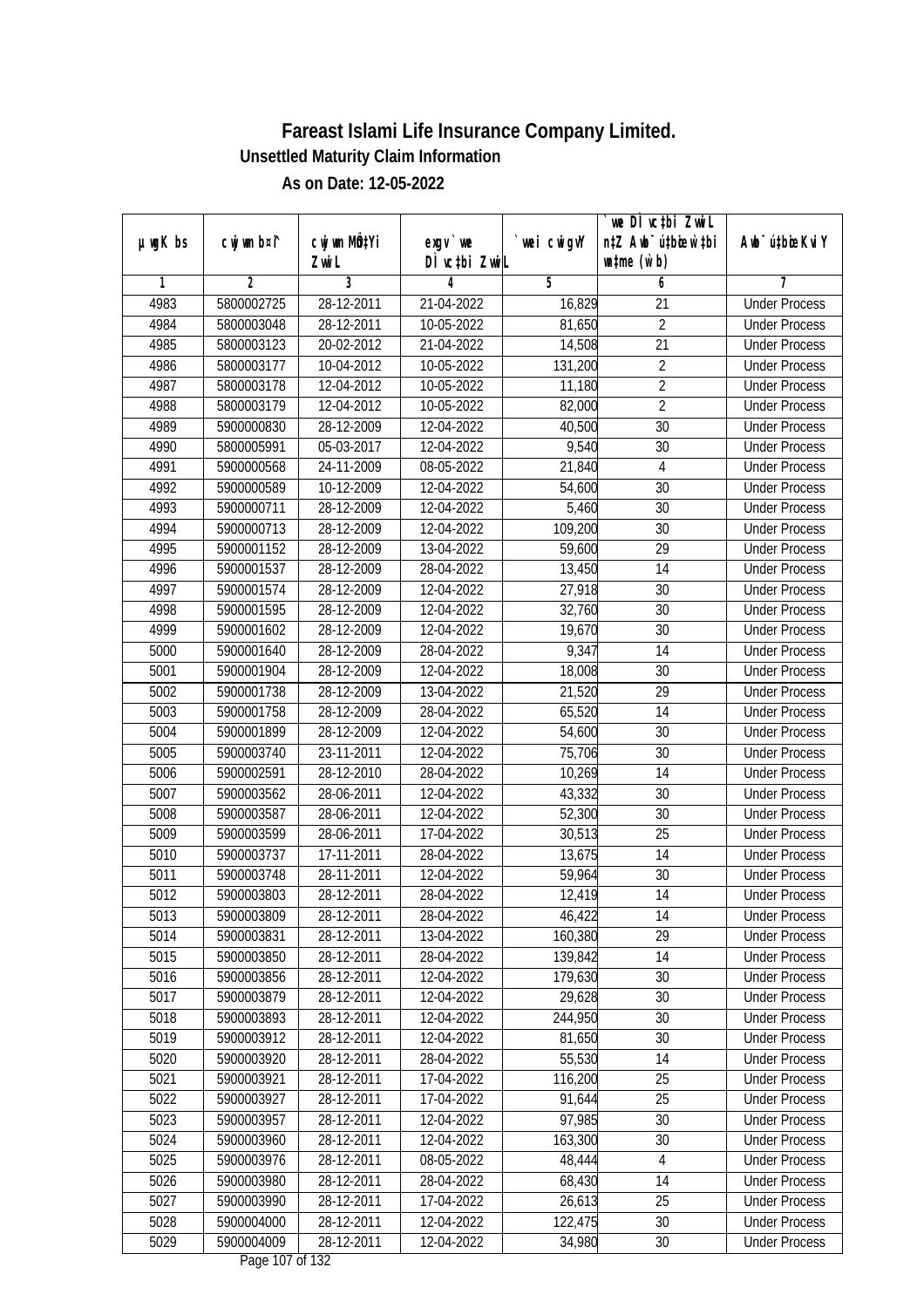|               |                |              |                                     |             | `we DÌ vc‡bi ZwwiL               |                             |
|---------------|----------------|--------------|-------------------------------------|-------------|----------------------------------|-----------------------------|
| $µ$ ug $K$ bs | cwj wm b¤i^    | cwj wm MQtYi | exgy `we                            | `wei cwigvY | n‡Z Awb <sup>-</sup> ú‡bioen`‡bi | Awb <sup>-</sup> ú‡bioeKviY |
|               |                | Zwi L        | DÌ vctbi ZwiL                       |             | $\n  untime\n  (u`b)\n$          |                             |
| 1             | $\overline{2}$ | 3            | 4                                   | 5           | 6                                | 7                           |
| 5030          | 5900004018     | 28-12-2011   | 12-04-2022                          | 81,650      | 30                               | <b>Under Process</b>        |
| 5031          | 5900004040     | 28-12-2011   | 28-04-2022                          | 30,383      | $\overline{14}$                  | <b>Under Process</b>        |
| 5032          | 5900004068     | 28-12-2011   | 12-04-2022                          | 293,940     | 30                               | <b>Under Process</b>        |
| 5033          | 6000002165     | 28-12-2011   | 11-04-2022                          | 39,933      | 31                               | <b>Under Process</b>        |
| 5034          | 6000002167     | 28-12-2011   | 27-04-2022                          | 97,980      | $\overline{15}$                  | <b>Under Process</b>        |
| 5035          | 6000002168     | 28-12-2011   | 11-04-2022                          | 81,650      | $\overline{31}$                  | <b>Under Process</b>        |
| 5036          | 6000002247     | 28-12-2011   | 19-04-2022                          | 803,900     | $\overline{23}$                  | <b>Under Process</b>        |
| 5037          | 6000002323     | 28-12-2011   | 25-04-2022                          | 76,245      | $\overline{17}$                  | <b>Under Process</b>        |
| 5038          | 6000002373     | 15-03-2012   | 21-04-2022                          | 91,470      | 21                               | <b>Under Process</b>        |
| 5039          | 6000002381     | 15-03-2012   | 08-05-2022                          | 65,600      | $\overline{4}$                   | <b>Under Process</b>        |
| 5040          | 6100000018     | 22-08-2005   | 28-04-2022                          | 3,453       | 14                               | <b>Under Process</b>        |
| 5041          | 6100009142     | 18-06-2011   | 09-05-2022                          | 145,416     | 3                                | <b>Under Process</b>        |
| 5042          | 6100009506     | 28-11-2011   | 28-04-2022                          | 82,800      | $\overline{14}$                  | <b>Under Process</b>        |
| 5043          | 6100009957     | 28-03-2012   | 25-04-2022                          | 24,906      | 17                               | <b>Under Process</b>        |
| 5044          | 6000001700     | 28-06-2011   | 27-04-2022                          | 81,650      | 15                               | <b>Under Process</b>        |
| 5045          | 6000001714     | 28-06-2011   | 11-04-2022                          | 20,569      | 31                               | <b>Under Process</b>        |
| 5046          | 6000001755     | 27-08-2011   | 11-04-2022                          | 60,386      | 31                               | <b>Under Process</b>        |
| 5047          | 007028404      | 25-05-2011   | 10-05-2022                          | 14,911      | $\overline{2}$                   | <b>Under Process</b>        |
| 5048          | 555030001580   | 29-08-2016   | 10-05-2022                          | 52,800      | $\overline{2}$                   | <b>Under Process</b>        |
| 5049          | 555031000007   | 17-09-2011   | 10-05-2022                          | 64,814      | $\overline{2}$                   | <b>Under Process</b>        |
| 5050          | 555042000025   | 28-12-2011   | 10-05-2022                          | 38,798      | $\overline{2}$                   | <b>Under Process</b>        |
| 5051          | 555004000098   | 28-12-2011   | 13-04-2022                          | 271,165     | 29                               | <b>Under Process</b>        |
| 5052          | 555007000149   | 28-12-2011   | 12-04-2022                          | 39,094      | 30                               | <b>Under Process</b>        |
| 5053          | 555011000048   | 28-12-2011   | 11-05-2022                          | 143,038     | 1                                | <b>Under Process</b>        |
| 5054          | 555030000079   | 20-12-2011   | 10-05-2022                          | 106,215     | $\sqrt{2}$                       | <b>Under Process</b>        |
| 5055          | 555007000151   | 28-03-2012   | 10-05-2022                          | 146,020     | $\overline{2}$                   | <b>Under Process</b>        |
| 5056          | 555007000103   | 28-12-2011   | 12-04-2022                          | 19,544      | 30                               | <b>Under Process</b>        |
| 5057          | 555054000031   | 29-12-2011   | 12-05-2022                          | 291,342     | $\boldsymbol{0}$                 | <b>Under Process</b>        |
| 5058          | 555024000325   | 18-02-2012   | 12-05-2022                          | 87,669      | $\boldsymbol{0}$                 | <b>Under Process</b>        |
| 5059          | 555030000025   | 08-12-2011   | 10-05-2022                          | 11,110      | $\overline{2}$                   | <b>Under Process</b>        |
| 5060          | 555043000310   | 28-12-2011   | 12-04-2022                          | 145,896     | 30                               | <b>Under Process</b>        |
| 5061          | 555043000190   | 28-12-2011   | 12-04-2022                          | 89,908      | 30                               | <b>Under Process</b>        |
| 5062          | 555043000424   | 28-12-2011   | 12-04-2022                          | 38,955      | 30                               | <b>Under Process</b>        |
| 5063          | 555043000272   | 28-12-2011   | 12-04-2022                          | 72,808      | 30                               | <b>Under Process</b>        |
| 5064          | 555043000094   | 10-12-2011   | 12-04-2022                          | 72,810      | 30                               | <b>Under Process</b>        |
| 5065          | 555024000327   | 18-02-2012   | 12-05-2022                          | 73,005      | $\boldsymbol{0}$                 | <b>Under Process</b>        |
| 5066          | 555024000338   | 20-02-2012   | 12-05-2022                          | 70,271      | $\boldsymbol{0}$                 | <b>Under Process</b>        |
| 5067          | 555080000847   | 19-12-2016   | 12-05-2022                          | 25,920      | $\mathbf 0$                      | <b>Under Process</b>        |
| 5068          | 555006000135   | 28-12-2011   | 12-04-2022                          | 40,815      | $\overline{30}$                  | <b>Under Process</b>        |
| 5069          | 555024000297   | 28-12-2011   | 12-05-2022                          | 72,912      | $\boldsymbol{0}$                 | <b>Under Process</b>        |
| 5070          | 555025000088   | 28-12-2011   | 12-05-2022                          | 58,623      | $\boldsymbol{0}$                 | <b>Under Process</b>        |
| 5071          | 555032000055   | 25-03-2012   | 12-05-2022                          | 21,687      | $\mathbf 0$                      | <b>Under Process</b>        |
| 5072          | 555025000126   | 28-12-2011   | 11-04-2022                          | 55,596      | $\overline{31}$                  | <b>Under Process</b>        |
| 5073          | 555056000027   | 19-12-2011   | 09-05-2022                          | 20,805      | 3                                | <b>Under Process</b>        |
| 5074          | 555030000683   | 28-12-2014   | 10-05-2022                          | 41,416      | $\overline{2}$                   | <b>Under Process</b>        |
| 5075          | 555030000134   | 28-12-2011   | 10-05-2022                          | 87,310      | $\overline{2}$                   | <b>Under Process</b>        |
| 5076          | 555025000157   | 28-02-2012   | 11-04-2022<br>$D_{0.88}$ 100 of 123 | 15,015      | 31                               | <b>Under Process</b>        |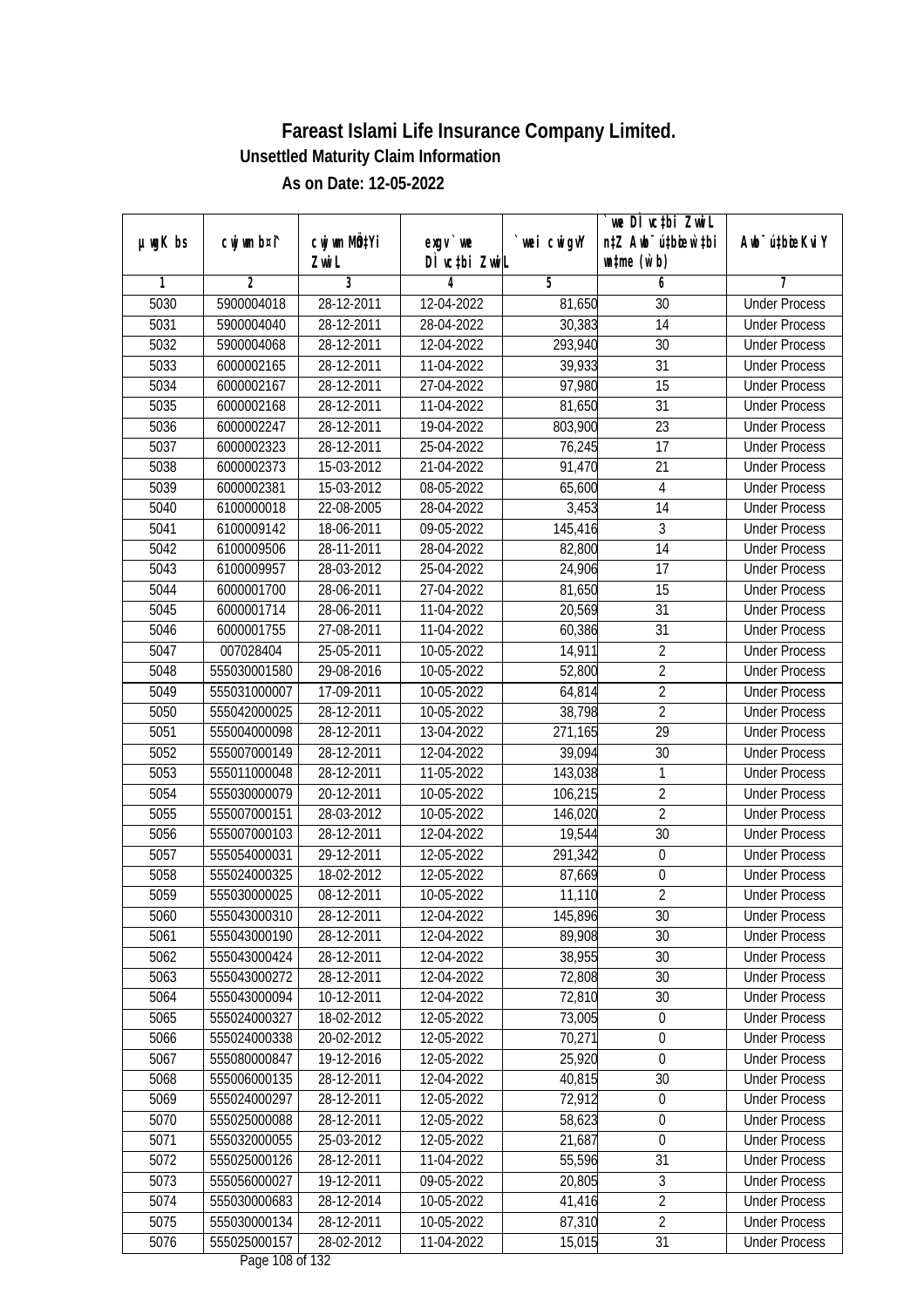|               |                |              |                               |            | we DI vctbi ZwiL                 |                             |
|---------------|----------------|--------------|-------------------------------|------------|----------------------------------|-----------------------------|
| $µ$ ug $K$ bs | cwj wm b¤i^    | cwj wm MQtYi | exgv `we                      | wei cwigvY | n‡Z Awb <sup>-</sup> ú‡bioar`‡bi | Awb <sup>-</sup> ú‡bioeKviY |
| 1             | $\overline{2}$ | Zwi L<br>3   | DÌ vctbi ZwiL<br>4            | 5          | $\n  untime\n  (u`b)\n$          | 7                           |
| 5077          | 555005000015   | 28-12-2011   | 11-04-2022                    | 62,529     | 6<br>$\overline{31}$             | <b>Under Process</b>        |
|               | 555043000012   | 22-09-2011   |                               |            | $\overline{2}$                   |                             |
| 5078<br>5079  | 555043000250   |              | 10-05-2022                    | 13,236     | $\overline{2}$                   | <b>Under Process</b>        |
|               |                | 28-12-2011   | 10-05-2022                    | 195,499    |                                  | <b>Under Process</b>        |
| 5080          | 555043000222   | 28-12-2011   | 10-05-2022                    | 107,023    | $\overline{2}$<br>$\overline{2}$ | <b>Under Process</b>        |
| 5081          | 555043000316   | 28-12-2011   | 10-05-2022                    | 131,117    |                                  | <b>Under Process</b>        |
| 5082          | 555024000258   | 28-12-2011   | 11-05-2022                    | 33,703     | $\mathbf{1}$                     | <b>Under Process</b>        |
| 5083          | 555024000326   | 18-02-2012   | $11-05-2022$                  | 54,839     | $\mathbf{1}$                     | <b>Under Process</b>        |
| 5084          | 555043000345   | 28-12-2011   | 10-05-2022                    | 131,126    | $\overline{2}$<br>$\overline{2}$ | <b>Under Process</b>        |
| 5085          | 555031000518   | 24-03-2016   | 10-05-2022                    | 32,759     |                                  | <b>Under Process</b>        |
| 5086          | 555043000247   | 28-12-2011   | 12-04-2022                    | 145,691    | 30                               | <b>Under Process</b>        |
| 5087          | 555043000028   | 22-09-2011   | 10-05-2022                    | 42,862     | $\overline{2}$                   | <b>Under Process</b>        |
| 5088          | 555007000144   | 28-12-2011   | 05-04-2022                    | 54,386     | 37                               | <b>Under Process</b>        |
| 5089          | 555007002031   | 02-03-2016   | 05-04-2022                    | 243,600    | $\overline{37}$                  | <b>Under Process</b>        |
| 5090          | 555033000037   | 15-12-2011   | 11-04-2022                    | 36,674     | 31                               | <b>Under Process</b>        |
| 5091          | 555043000360   | 28-12-2011   | 10-05-2022                    | 43,713     | $\overline{2}$                   | <b>Under Process</b>        |
| 5092          | 555037000003   | 28-12-2011   | 27-04-2022                    | 46,108     | 15                               | <b>Under Process</b>        |
| 5093          | 555006000202   | 28-12-2011   | 12-04-2022                    | 37,128     | 30                               | <b>Under Process</b>        |
| 5094          | 555011000041   | 28-12-2011   | 09-05-2022                    | 20,268     | $\sqrt{3}$                       | <b>Under Process</b>        |
| 5095          | 555056000054   | 28-12-2011   | 09-05-2022                    | 121,398    | $\mathfrak{Z}$                   | <b>Under Process</b>        |
| 5096          | 555024000207   | 28-10-2011   | 12-05-2022                    | 87,370     | $\boldsymbol{0}$                 | <b>Under Process</b>        |
| 5097          | 555004000031   | 28-06-2011   | 13-04-2022                    | 32,355     | 29                               | <b>Under Process</b>        |
| 5098          | 555011000078   | 28-12-2011   | 09-05-2022                    | 21,518     | 3                                | <b>Under Process</b>        |
| 5099          | 555031000053   | 28-12-2011   | 10-05-2022                    | 108,730    | $\overline{2}$                   | <b>Under Process</b>        |
| 5100          | 555043000377   | 28-12-2011   | 10-05-2022                    | 51,726     | $\overline{2}$                   | <b>Under Process</b>        |
| 5101          | 555022002888   | 23-12-2015   | 26-04-2022                    | 276,104    | 16                               | <b>Under Process</b>        |
| 5102          | 555022002853   | 13-12-2015   | 26-04-2022                    | 138,052    | 16                               | <b>Under Process</b>        |
| 5103          | 555022002854   | 13-12-2015   | 26-04-2022                    | 138,045    | 16                               | <b>Under Process</b>        |
| 5104          | 555030000131   | 28-12-2011   | 10-05-2022                    | 33,671     | $\overline{2}$                   | <b>Under Process</b>        |
| 5105          | 555005000011   | 28-12-2011   | 11-04-2022                    | 19,541     | 31                               | <b>Under Process</b>        |
| 5106          | 555025000004   | 28-06-2011   | 11-04-2022                    | 145,541    | 31                               | <b>Under Process</b>        |
| 5107          | 555024000357   | 20-03-2012   | 12-05-2022                    | 54,817     | $\boldsymbol{0}$                 | <b>Under Process</b>        |
| 5108          | 555003000013   | 28-12-2011   | 09-05-2022                    | 11,352     | $\overline{3}$                   | <b>Under Process</b>        |
| 5109          | 555006000115   | 28-12-2011   | 12-04-2022                    | 10,062     | 30                               | <b>Under Process</b>        |
| 5110          | 555030001944   | 28-02-2017   | 10-05-2022                    | 68,640     | $\overline{2}$                   | <b>Under Process</b>        |
| 5111          | 555038000003   | 28-11-2011   | 08-05-2022                    | 66,983     | $\overline{4}$                   | <b>Under Process</b>        |
| 5112          | 555030000097   | 28-12-2011   | 10-05-2022                    | 134,521    | $\overline{2}$                   | <b>Under Process</b>        |
| 5113          | 555030000029   | 24-11-2011   | 10-05-2022                    | 145,641    | $\overline{2}$                   | <b>Under Process</b>        |
| 5114          | 555033000084   | 28-12-2011   | 11-04-2022                    | 426,722    | 31                               | <b>Under Process</b>        |
| 5115          | 555024000259   | 28-12-2011   | 11-05-2022                    | 11,030     | 1                                | <b>Under Process</b>        |
| 5116          | 555024000345   | 13-03-2012   | 12-05-2022                    | 146,170    | $\boldsymbol{0}$                 | <b>Under Process</b>        |
| 5117          | 555083000230   | 07-04-2016   | 12-05-2022                    | 276,390    | $\pmb{0}$                        | <b>Under Process</b>        |
| 5118          | 555051002266   | 22-09-2016   | 11-05-2022                    | 252,075    | $\mathbf{1}$                     | <b>Under Process</b>        |
| 5119          | 555024000268   | 28-12-2011   | 12-05-2022                    | 72,805     | $\boldsymbol{0}$                 | <b>Under Process</b>        |
| 5120          | 555075001297   | 26-02-2017   | 12-05-2022                    | 304,800    | $\boldsymbol{0}$                 | <b>Under Process</b>        |
| 5121          | 555115001218   | 28-12-2016   | 18-04-2022                    | 55,437     | 24                               | <b>Under Process</b>        |
| 5122          | 555119000150   | 27-09-2016   | 12-04-2022                    | 27,000     | 30                               | <b>Under Process</b>        |
| 5123          | 555080000840   | 14-12-2016   | 12-05-2022<br>Dege 100 of 122 | 42,510     | $\pmb{0}$                        | <b>Under Process</b>        |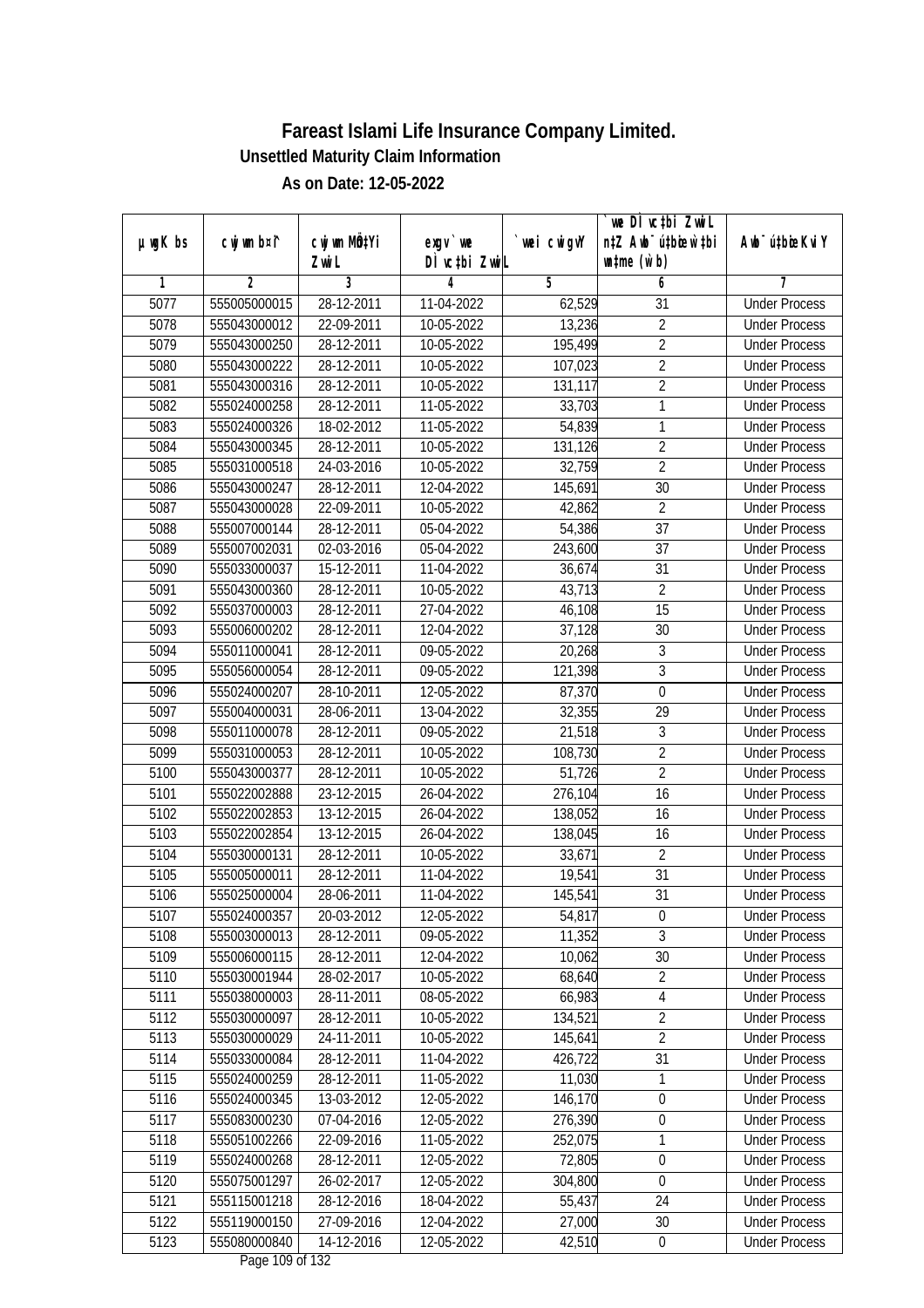|               |                |                  |               |             | we DI vctbi ZwiL                 |                             |
|---------------|----------------|------------------|---------------|-------------|----------------------------------|-----------------------------|
| $µ$ ug $K$ bs | cwj wm b¤i^    | cwj wm MQtYi     | exgv `we      | `wei cwigvY | n‡Z Awb <sup>-</sup> ú‡bioar`‡bi | Awb <sup>-</sup> ú‡bioeKviY |
|               |                | Zwi L            | DÌ vctbi ZwiL |             | $\n  untime\n  (u`b)\n$          |                             |
| 1             | $\overline{2}$ | 3                | 4             | 5           | 6                                | 7                           |
| 5124          | 555043002834   | 03-04-2016       | 10-05-2022    | 163,880     | $\overline{2}$                   | <b>Under Process</b>        |
| 5125          | 555032000055   | 25-03-2012       | 11-05-2022    | 7,500       | 1                                | <b>Under Process</b>        |
| 5126          | 555032000055   | 25-03-2012       | 11-05-2022    | 6,000       | 1                                | <b>Under Process</b>        |
| 5127          | 555032000055   | 25-03-2012       | 11-05-2022    | 4,500       | 1                                | <b>Under Process</b>        |
| 5128          | 555032000055   | $25 - 03 - 2012$ | 11-05-2022    | 3,000       | 1                                | <b>Under Process</b>        |
| 5129          | 555025000126   | 28-12-2011       |               | 15,000      |                                  | <b>Under Process</b>        |
| 5130          | 555025000126   | 28-12-2011       |               | 10,000      |                                  | <b>Under Process</b>        |
| 5131          | 555004000031   | 28-06-2011       |               | 9,000       |                                  | <b>Under Process</b>        |
| 5132          | 555004000031   | 28-06-2011       |               | 13,500      |                                  | <b>Under Process</b>        |
| 5133          | 555025000088   | 28-12-2011       |               | 20,000      |                                  | <b>Under Process</b>        |
| 5134          | 555022002854   | 13-12-2015       |               | 97,000      |                                  | <b>Under Process</b>        |
| 5135          | 555022002888   | 23-12-2015       |               | 195,000     |                                  | <b>Under Process</b>        |
| 5136          | 555022002853   | 13-12-2015       |               | 97,000      |                                  | <b>Under Process</b>        |
| 5137          | 0944008655     | 10-04-2012       | 19-04-2022    | 33,874      | 23                               | <b>Under Process</b>        |
| 5138          | 0944008656     | 17-04-2012       | 11-05-2022    | 92,507      | 1                                | <b>Under Process</b>        |
| 5139          | 0944008683     | 08-02-2012       | 10-05-2022    | 78,774      | $\overline{2}$                   | <b>Under Process</b>        |
| 5140          | 0944008684     | 28-03-2012       | 19-04-2022    | 25,828      | 23                               | <b>Under Process</b>        |
| 5141          | 0944008685     | 19-02-2012       | 19-04-2022    | 14,067      | 23                               | <b>Under Process</b>        |
| 5142          | 0945006388     | 28-12-2010       | 12-04-2022    | 37,754      | 30                               | <b>Under Process</b>        |
| 5143          | 0945006592     | 28-02-2011       | 24-04-2022    | 11,051      | 18                               | <b>Under Process</b>        |
| 5144          | 0945006791     | 28-03-2011       | 25-04-2022    | 26,380      | 17                               | <b>Under Process</b>        |
| 5145          | 0945006892     | 18-04-2011       | 12-05-2022    | 35,084      | 0                                | <b>Under Process</b>        |
| 5146          | 0945007030     | 28-04-2011       | 11-05-2022    | 17,201      | 1                                | <b>Under Process</b>        |
| 5147          | 0945007229     | 28-05-2011       | 24-04-2022    | 29,848      | 18                               | <b>Under Process</b>        |
| 5148          | 0945007528     | 28-06-2011       | 24-04-2022    | 7,688       | 18                               | <b>Under Process</b>        |
| 5149          | 0945007684     | 28-06-2011       | 25-04-2022    | 8,007       | 17                               | <b>Under Process</b>        |
| 5150          | 0945007707     | 28-06-2011       | 25-04-2022    | 6,005       | 17                               | <b>Under Process</b>        |
| 5151          | 0945008325     | 24-11-2011       | 25-04-2022    | 8,973       | 17                               | <b>Under Process</b>        |
| 5152          | 0943001626     | 28-12-2009       | 28-04-2022    | 56,810      | 14                               | <b>Under Process</b>        |
| 5153          | 0943002638     | 13-10-2010       | 08-05-2022    | 88,683      | $\overline{4}$                   | <b>Under Process</b>        |
| 5154          | 0943002834     | 28-11-2010       | 28-04-2022    | 7,447       | 14                               | <b>Under Process</b>        |
| 5155          | 0943002888     | 19-12-2010       | 28-04-2022    | 7,008       | 14                               | <b>Under Process</b>        |
| 5156          | 0944000102     | 28-12-2008       | 10-05-2022    | 16,692      | $\overline{2}$                   | <b>Under Process</b>        |
| 5157          | 0944000103     | 28-12-2008       | 10-05-2022    | 16,692      | $\overline{2}$                   | <b>Under Process</b>        |
| 5158          | 0944001623     | 15-10-2009       | 10-05-2022    | 12,365      | $\overline{2}$                   | <b>Under Process</b>        |
| 5159          | 0944005050     | 28-08-2010       | 18-04-2022    | 47,026      | 24                               | <b>Under Process</b>        |
| 5160          | 0944005136     | 28-08-2010       | 19-04-2022    | 13,141      | 23                               | <b>Under Process</b>        |
| 5161          | 0944005746     | 27-11-2010       | 28-04-2022    | 29,744      | 14                               | <b>Under Process</b>        |
| 5162          | 0944006515     | 28-12-2010       | 18-04-2022    | 70,064      | 24                               | <b>Under Process</b>        |
| 5163          | 0944007969     | 30-06-2011       | 10-05-2022    | 6,229       | $\sqrt{2}$                       | <b>Under Process</b>        |
| 5164          | 0945002027     | 10-10-2009       | 24-04-2022    | 8,788       | 18                               | <b>Under Process</b>        |
| 5165          | 0945003024     | 27-12-2009       | 24-04-2022    | 5,208       | 18                               | <b>Under Process</b>        |
| 5166          | 0945003616     | 12-05-2010       | 24-04-2022    | 78,306      | 18                               | <b>Under Process</b>        |
| 5167          | 0945004185     | 28-06-2010       | 25-04-2022    | 8,350       | 17                               | <b>Under Process</b>        |
| 5168          | 0945004193     | 28-06-2010       | 24-04-2022    | 33,876      | 18                               | <b>Under Process</b>        |
| 5169          | 0945004194     | 28-06-2010       | 24-04-2022    | 33,876      | 18                               | <b>Under Process</b>        |
| 5170          | 0945004440     | 28-06-2010       | 11-05-2022    | 22,435      | 1                                | <b>Under Process</b>        |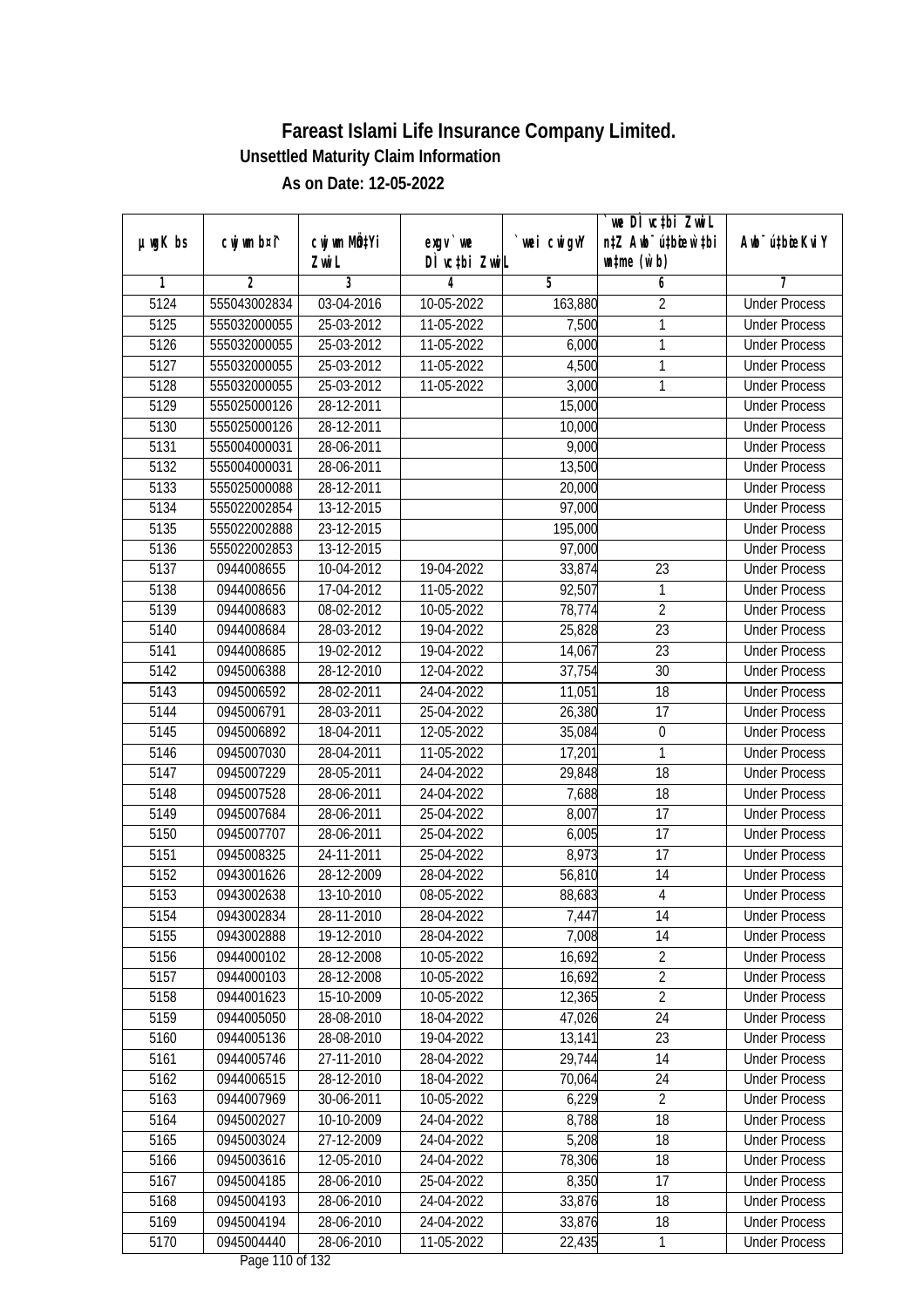| $µ$ ug $K$ bs | cwj wm b¤i^ | cwj wm MQtYi | exgv `we                      | wei cwigvY | `we DÌ vc‡bi ZwiL<br>n‡Z Awb <sup>-</sup> ú‡bicen`‡bi | Awb <sup>-</sup> ú‡bioeKviY |
|---------------|-------------|--------------|-------------------------------|------------|-------------------------------------------------------|-----------------------------|
|               |             | Zwi L        | DÌ vctbi ZwiL                 |            | $\n  untime\n  (u`b)\n$                               |                             |
| 1             | 2           | 3            | 4                             | 5          | 6                                                     | 7                           |
| 5171          | 0945007807  | 28-07-2011   | 11-05-2022                    | 58,046     | 1                                                     | <b>Under Process</b>        |
| 5172          | 0945008012  | 19-10-2011   | 24-04-2022                    | 38,165     | 18                                                    | <b>Under Process</b>        |
| 5173          | 0945008030  | 19-10-2011   | 24-04-2022                    | 28,546     | 18                                                    | <b>Under Process</b>        |
| 5174          | 0945008066  | 23-10-2011   | 25-04-2022                    | 30,608     | 17                                                    | <b>Under Process</b>        |
| 5175          | 0945008081  | 24-10-2011   | 12-04-2022                    | 23,515     | 30                                                    | <b>Under Process</b>        |
| 5176          | 0945008164  | 03-11-2011   | 25-04-2022                    | 13,347     | $\overline{17}$                                       | <b>Under Process</b>        |
| 5177          | 0945008213  | 10-11-2011   | 12-04-2022                    | 33,366     | 30                                                    | <b>Under Process</b>        |
| 5178          | 0945008244  | 17-11-2011   | 24-04-2022                    | 72,271     | $\overline{18}$                                       | <b>Under Process</b>        |
| 5179          | 0945008347  | 28-11-2011   | 25-04-2022                    | 13,347     | 17                                                    | <b>Under Process</b>        |
| 5180          | 0945008384  | 28-11-2011   | 25-04-2022                    | 35,494     | 17                                                    | <b>Under Process</b>        |
| 5181          | 0945008386  | 28-11-2011   | 25-04-2022                    | 34,561     | $\overline{17}$                                       | <b>Under Process</b>        |
| 5182          | 0945008388  | 28-11-2011   | 25-04-2022                    | 65,729     | 17                                                    | <b>Under Process</b>        |
| 5183          | 0945008527  | 21-12-2011   | 12-04-2022                    | 38,165     | 30                                                    | <b>Under Process</b>        |
| 5184          | 0945008534  | 21-12-2011   | 12-04-2022                    | 43,121     | 30                                                    | <b>Under Process</b>        |
| 5185          | 0945008573  | 28-12-2011   | 24-04-2022                    | 38,697     | 18                                                    | <b>Under Process</b>        |
| 5186          | 0945008576  | 28-12-2011   | 25-04-2022                    | 27,042     | 17                                                    | <b>Under Process</b>        |
| 5187          | 0945008647  | 28-12-2011   | 25-04-2022                    | 43,967     | 17                                                    | <b>Under Process</b>        |
| 5188          | 0945008677  | 28-12-2011   | 11-05-2022                    | 35,746     | $\mathbf{1}$                                          | <b>Under Process</b>        |
| 5189          | 0945008730  | 28-12-2011   | 25-04-2022                    | 15,015     | 17                                                    | <b>Under Process</b>        |
| 5190          | 0945008738  | 28-12-2011   | 12-05-2022                    | 17,189     | $\boldsymbol{0}$                                      | <b>Under Process</b>        |
| 5191          | 0945008739  | 28-12-2011   | 12-04-2022                    | 40,701     | 30                                                    | <b>Under Process</b>        |
| 5192          | 0945008744  | 28-12-2011   | 24-04-2022                    | 136,871    | 18                                                    | <b>Under Process</b>        |
| 5193          | 0945008753  | 28-12-2011   | 25-04-2022                    | 29,735     | 17                                                    | <b>Under Process</b>        |
| 5194          | 0945008759  | 28-12-2011   | 12-04-2022                    | 43,224     | 30                                                    | <b>Under Process</b>        |
| 5195          | 0945008775  | 28-12-2011   | 25-04-2022                    | 31,020     | 17                                                    | <b>Under Process</b>        |
| 5196          | 0945008782  | 28-12-2011   | 12-05-2022                    | 11,188     | $\boldsymbol{0}$                                      | <b>Under Process</b>        |
| 5197          | 0945008848  | 28-12-2011   | 24-04-2022                    | 12,392     | 18                                                    | <b>Under Process</b>        |
| 5198          | 0945009030  | 28-12-2011   | 25-04-2022                    | 11,682     | 17                                                    | <b>Under Process</b>        |
| 5199          | 0945008915  | 28-12-2011   | 12-05-2022                    | 57,247     | $\boldsymbol{0}$                                      | <b>Under Process</b>        |
| 5200          | 0945008987  | 28-12-2011   | 11-05-2022                    | 193,479    | $\mathbf{1}$                                          | <b>Under Process</b>        |
| 5201          | 0945008998  | 28-12-2011   | 12-05-2022                    | 15,015     | 0                                                     | <b>Under Process</b>        |
| 5202          | 0945009040  | 28-12-2011   | 12-04-2022                    | 216,332    | 30                                                    | <b>Under Process</b>        |
| 5203          | 0945009047  | 28-12-2011   | 24-04-2022                    | 211,630    | 18                                                    | <b>Under Process</b>        |
| 5204          | 0945009054  | 28-12-2011   | 25-04-2022                    | 77,198     | 17                                                    | <b>Under Process</b>        |
| 5205          | 0945009070  | 28-12-2011   | 11-05-2022                    | 30,615     | 1                                                     | <b>Under Process</b>        |
| 5206          | 0945009074  | 28-12-2011   | 25-04-2022                    | 27,804     | 17                                                    | <b>Under Process</b>        |
| 5207          | 0945009075  | 28-12-2011   | 12-05-2022                    | 38,068     | $\boldsymbol{0}$                                      | <b>Under Process</b>        |
| 5208          | 0945009077  | 28-12-2011   | 25-04-2022                    | 96,743     | 17                                                    | <b>Under Process</b>        |
| 5209          | 0945009078  | 28-12-2011   | 25-04-2022                    | 17,812     | 17                                                    | <b>Under Process</b>        |
| 5210          | 0945009089  | 12-02-2012   | 24-04-2022                    | 81,993     | 18                                                    | <b>Under Process</b>        |
| 5211          | 0945009091  | 12-02-2012   | 25-04-2022                    | 32,037     | 17                                                    | <b>Under Process</b>        |
| 5212          | 0945009093  | 12-02-2012   | 12-05-2022                    | 35,915     | $\boldsymbol{0}$                                      | <b>Under Process</b>        |
| 5213          | 0945009095  | 19-02-2012   | 25-04-2022                    | 38,237     | 17                                                    | <b>Under Process</b>        |
| 5214          | 0945009096  | 19-02-2012   | 24-04-2022                    | 37,802     | 18                                                    | <b>Under Process</b>        |
| 5215          | 0945009097  | 19-02-2012   | 25-04-2022                    | 36,031     | 17                                                    | <b>Under Process</b>        |
| 5216          | 0945009104  | 19-02-2012   | 18-04-2022                    | 9,470      | 24                                                    | <b>Under Process</b>        |
| 5217          | 0945009121  | 22-02-2012   | 24-04-2022<br>Dago 111 of 122 | 95,836     | 18                                                    | <b>Under Process</b>        |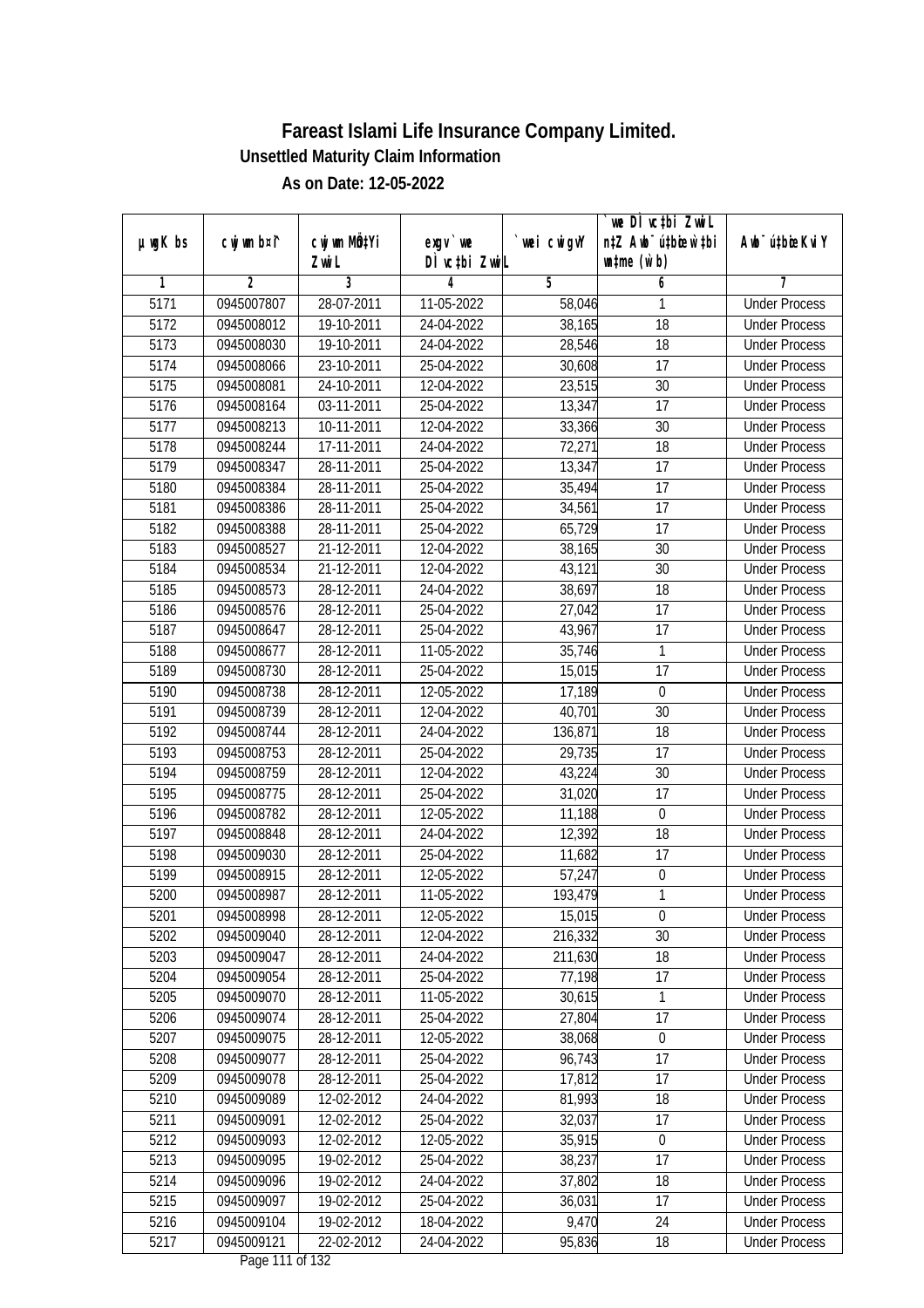|               |                          |                           |                               |                   | `we DÌ vc‡bi ZwiL                |                                              |
|---------------|--------------------------|---------------------------|-------------------------------|-------------------|----------------------------------|----------------------------------------------|
| $µ$ ug $K$ bs | cwj wm b¤i^              | cwj wm MQ <sup>1</sup> Yi | $exgV$ we                     | `wei cwigvY       | n‡Z Awb <sup>-</sup> ú‡bioar`‡bi | Awb <sup>-</sup> ú‡bioeKviY                  |
| 1             | 2                        | Zwi L<br>3                | DÌ vctbi ZwiL<br>4            | 5                 | $\n  untime\n  (u`b)\n$<br>6     | 7                                            |
| 5218          | 0945009130               | 23-02-2012                | 25-04-2022                    | 97,167            | 17                               | <b>Under Process</b>                         |
| 5219          | 0945009137               | 27-02-2012                | 11-05-2022                    | 16,146            | 1                                | <b>Under Process</b>                         |
| 5220          | 0945009173               | 28-02-2012                | 12-05-2022                    | 39,582            | $\boldsymbol{0}$                 | <b>Under Process</b>                         |
| 5221          | 0945009174               | 28-02-2012                | 25-04-2022                    | 79,219            | $\overline{17}$                  | <b>Under Process</b>                         |
| 5222          | 0945009183               | $28-02-2012$              | 24-04-2022                    | 97,167            | 18                               | <b>Under Process</b>                         |
| 5223          | 0945009188               | 28-02-2012                | 12-05-2022                    | 95,594            | $\boldsymbol{0}$                 | <b>Under Process</b>                         |
| 5224          | 0945009190               | 28-02-2012                | 25-04-2022                    | 14,534            | $\overline{17}$                  | <b>Under Process</b>                         |
| 5225          | 0945009193               | 28-02-2012                | 25-04-2022                    | 80,275            | $\overline{17}$                  | <b>Under Process</b>                         |
| 5226          | 0945009206               | 28-02-2012                | 12-05-2022                    | 45,659            | $\boldsymbol{0}$                 | <b>Under Process</b>                         |
|               |                          |                           |                               |                   |                                  |                                              |
| 5227          | 0945009210<br>0945009211 | 28-02-2012                | 24-04-2022                    | 95,594            | 18<br>1                          | <b>Under Process</b><br><b>Under Process</b> |
| 5228          |                          | 28-02-2012                | 11-05-2022                    | 75,887            |                                  |                                              |
| 5229          | 0945009212               | 28-02-2012<br>28-02-2012  | 24-04-2022<br>12-05-2022      | 160,894<br>22,819 | 18                               | <b>Under Process</b><br><b>Under Process</b> |
| 5230          | 0945009216               |                           |                               |                   | $\boldsymbol{0}$                 |                                              |
| 5231          | 0945009218               | 28-02-2012                | 11-05-2022                    | 11,310            | $\mathbf{1}$                     | <b>Under Process</b>                         |
| 5232          | 1600030519               | 28-03-2009                | 21-04-2022                    | 24,962            | 21                               | <b>Under Process</b>                         |
| 5233          | 1600029388               | 28-12-2008                | 21-04-2022                    | 12,431            | 21                               | <b>Under Process</b>                         |
| 5234          | 1600030077               | 28-12-2008                | 21-04-2022                    | 7,419             | 21                               | <b>Under Process</b>                         |
| 5235          | 1600030182               | 28-12-2008                | 11-04-2022                    | 8,754             | 31                               | <b>Under Process</b>                         |
| 5236          | 1600030219               | 28-01-2009                | 25-04-2022                    | 53,140            | 17                               | <b>Under Process</b>                         |
| 5237          | 1600030288               | 28-02-2009                | 21-04-2022                    | 65,528            | 21                               | <b>Under Process</b>                         |
| 5238          | 1600030476               | 28-03-2009                | 21-04-2022                    | 54,600            | 21                               | <b>Under Process</b>                         |
| 5239          | 1600030480               | 28-03-2009                | 07-04-2022                    | 37,676            | 35                               | <b>Under Process</b>                         |
| 5240          | 1600031319               | 28-06-2009                | 11-04-2022                    | 9,100             | 31                               | <b>Under Process</b>                         |
| 5241          | 1600030740               | 28-04-2009                | 21-04-2022                    | 4,721             | 21                               | <b>Under Process</b>                         |
| 5242          | 1600030944               | 16-06-2009                | 28-04-2022                    | 11,196            | 14                               | <b>Under Process</b>                         |
| 5243          | 1600030997               | 20-06-2009                | 07-04-2022                    | 15,328            | 35                               | <b>Under Process</b>                         |
| 5244          | 1600031011               | 20-06-2009                | 21-04-2022                    | 20,301            | 21                               | <b>Under Process</b>                         |
| 5245          | 1600031264               | 28-06-2009                | 25-04-2022                    | 43,680            | 17                               | <b>Under Process</b>                         |
| 5246          | 1600031280               | 28-06-2009                | 25-04-2022                    | 7,720             | 17                               | <b>Under Process</b>                         |
| 5247          | 1600031293               | 28-06-2009                | 25-04-2022                    | 7,340             | 17                               | <b>Under Process</b>                         |
| 5248          | 1600031344               | 28-06-2009                | 27-04-2022                    | 14,477            | 15                               | <b>Under Process</b>                         |
| 5249          | 1600031467               | 28-06-2009                | 25-04-2022                    | 8,113             | 17                               | <b>Under Process</b>                         |
| 5250          | 1600031475               | 28-06-2009                | 21-04-2022                    | 103,560           | 21                               | <b>Under Process</b>                         |
| 5251          | 1600031659               | 28-06-2009                | 07-04-2022                    | 13,068            | 35                               | <b>Under Process</b>                         |
| 5252          | 1600031548               | 28-06-2009                | 07-04-2022                    | 51,620            | 35                               | <b>Under Process</b>                         |
| 5253          | 1600031558               | 28-06-2009                | 11-04-2022                    | 4,050             | 31                               | <b>Under Process</b>                         |
| 5254          | 1600031562               | 28-06-2009                | 07-04-2022                    | 27,655            | 35                               | <b>Under Process</b>                         |
| 5255          | 1600031688               | 28-06-2009                | 27-04-2022                    | 15,638            | 15                               | <b>Under Process</b>                         |
| 5256          | 1600031737               | 28-06-2009                | 07-04-2022                    | 26,377            | 35                               | <b>Under Process</b>                         |
| 5257          | 1600031845               | 28-06-2009                | 07-04-2022                    | 24,712            | 35                               | <b>Under Process</b>                         |
| 5258          | 1600031796               | 28-06-2009                | 27-04-2022                    | 30,248            | 15                               | <b>Under Process</b>                         |
| 5259          | 1600031841               | 28-06-2009                | 25-04-2022                    | 6,726             | 17                               | <b>Under Process</b>                         |
| 5260          | 1600031843               | 28-06-2009                | 21-04-2022                    | 29,172            | $\overline{21}$                  | <b>Under Process</b>                         |
| 5261          | 1600031870               | 28-06-2009                | 21-04-2022                    | 27,132            | 21                               | <b>Under Process</b>                         |
| 5262          | 1600031873               | 28-06-2009                | 08-05-2022                    | 13,619            | $\overline{4}$                   | <b>Under Process</b>                         |
| 5263          | 1600031917               | 28-06-2009                | 07-04-2022                    | 23,113            | 35                               | <b>Under Process</b>                         |
| 5264          | 1600031953               | 28-06-2009                | 11-04-2022<br>Dege 113 of 123 | 29,784            | 31                               | <b>Under Process</b>                         |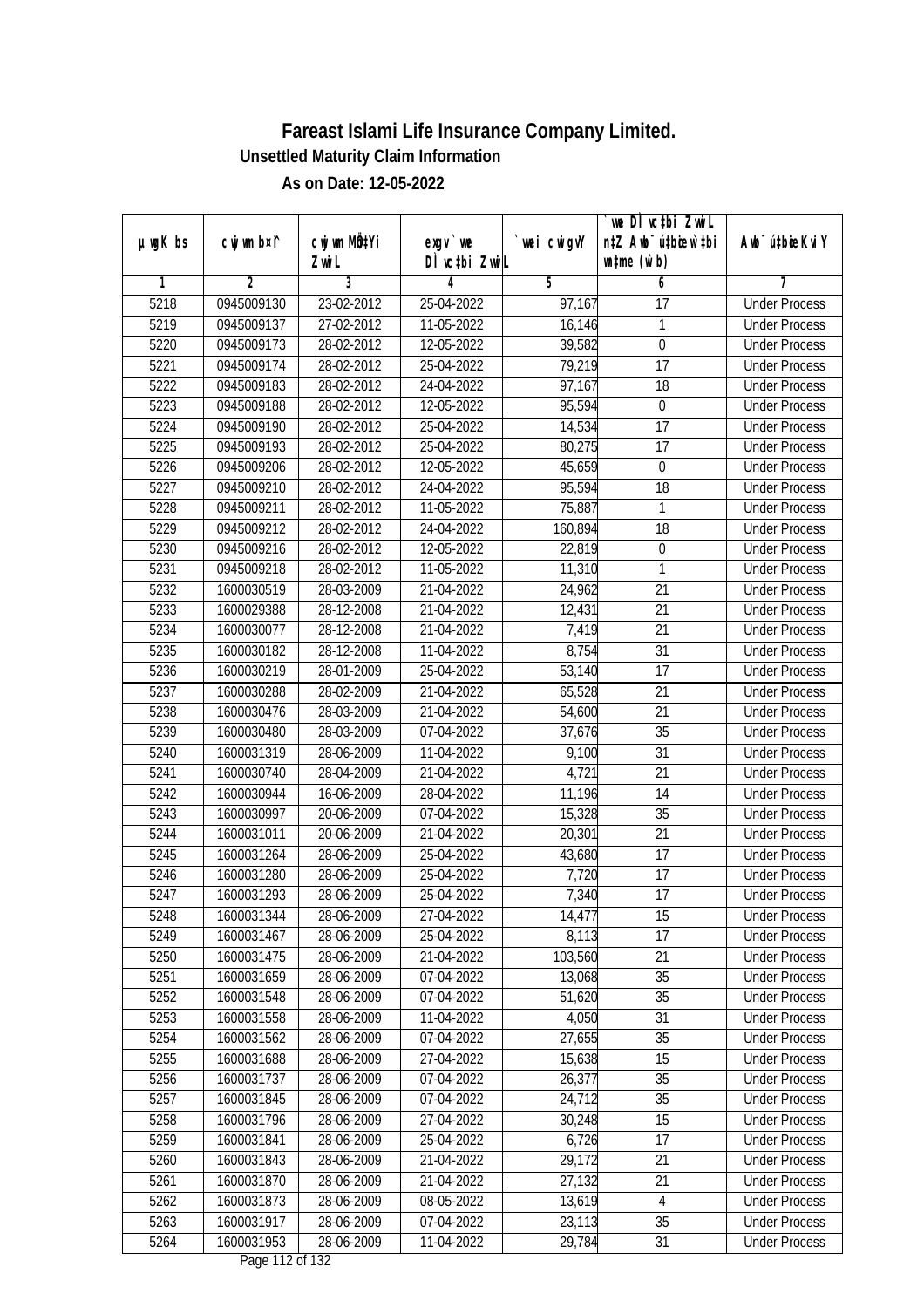|               |                |              |                                     |            | we DI vctbi Zwil                 |                             |
|---------------|----------------|--------------|-------------------------------------|------------|----------------------------------|-----------------------------|
| $µ$ ug $K$ bs | cwj wm b¤i^    | cwj wm MQtYi | $exgv$ we                           | wei cwigvY | n‡Z Awb <sup>-</sup> ú‡bioen`‡bi | Awb <sup>-</sup> ú‡bioeKviY |
|               |                | Zwi L        | DÌ vctbi ZwiL                       |            | $\n  untime\n  (u`b)\n$          |                             |
| 1             | $\overline{2}$ | 3            | 4                                   | 5          | 6                                | 7                           |
| 5265          | 1600032709     | 28-07-2009   | 25-04-2022                          | 3,930      | $\overline{17}$                  | <b>Under Process</b>        |
| 5266          | 1600032221     | 28-06-2009   | 07-04-2022                          | 5,460      | $\overline{35}$                  | <b>Under Process</b>        |
| 5267          | 1600032284     | 28-06-2009   | 07-04-2022                          | 2,058      | $\overline{35}$                  | <b>Under Process</b>        |
| 5268          | 1600032384     | 28-06-2009   | 07-04-2022                          | 34,914     | 35                               | <b>Under Process</b>        |
| 5269          | 1600032484     | 28-06-2009   | 21-04-2022                          | 83,000     | $\overline{21}$                  | <b>Under Process</b>        |
| 5270          | 1600032549     | 28-06-2009   | 21-04-2022                          | 12,858     | $\overline{21}$                  | <b>Under Process</b>        |
| 5271          | 1600032607     | 28-06-2009   | 11-04-2022                          | 26,096     | $\overline{31}$                  | <b>Under Process</b>        |
| 5272          | 1600032667     | 28-06-2009   | 25-04-2022                          | 3,836      | 17                               | <b>Under Process</b>        |
| 5273          | 1600032773     | 28-07-2009   | 21-04-2022                          | 7,173      | 21                               | <b>Under Process</b>        |
| 5274          | 1600032848     | 28-08-2009   | 27-04-2022                          | 30,723     | 15                               | <b>Under Process</b>        |
| 5275          | 1600032878     | 28-08-2009   | 25-04-2022                          | 10,920     | $\overline{17}$                  | <b>Under Process</b>        |
| 5276          | 1600032886     | 28-08-2009   | 11-04-2022                          | 17,560     | 31                               | <b>Under Process</b>        |
| 5277          | 1600033092     | 28-09-2009   | 25-04-2022                          | 45,090     | $\overline{17}$                  | <b>Under Process</b>        |
| 5278          | 1600032901     | 28-08-2009   | 25-04-2022                          | 9,607      | 17                               | <b>Under Process</b>        |
| 5279          | 1600033032     | 28-09-2009   | 21-04-2022                          | 33,796     | 21                               | <b>Under Process</b>        |
| 5280          | 1600033036     | 28-09-2009   | 25-04-2022                          | 3,240      | 17                               | <b>Under Process</b>        |
| 5281          | 1600033096     | 28-09-2009   | 21-04-2022                          | 20,987     | 21                               | <b>Under Process</b>        |
| 5282          | 1600033149     | 28-09-2009   | 25-04-2022                          | 11,051     | 17                               | <b>Under Process</b>        |
| 5283          | 1600033162     | 28-09-2009   | 21-04-2022                          | 11,051     | 21                               | <b>Under Process</b>        |
| 5284          | 1600033163     | 28-09-2009   | 25-04-2022                          | 9,943      | 17                               | <b>Under Process</b>        |
| 5285          | 1600033171     | 28-09-2009   | 11-04-2022                          | 9,100      | $\overline{31}$                  | <b>Under Process</b>        |
| 5286          | 1600033256     | 28-09-2009   | 11-04-2022                          | 5,380      | 31                               | <b>Under Process</b>        |
| 5287          | 1600033455     | 28-11-2009   | 25-04-2022                          | 43,680     | 17                               | <b>Under Process</b>        |
| 5288          | 1600033294     | 28-09-2009   | 21-04-2022                          | 24,559     | 21                               | <b>Under Process</b>        |
| 5289          | 1600033312     | 28-10-2009   | 07-04-2022                          | 9,245      | 35                               | <b>Under Process</b>        |
| 5290          | 1600033412     | 28-10-2009   | 21-04-2022                          | 14,422     | 21                               | <b>Under Process</b>        |
| 5291          | 1600033464     | 28-11-2009   | 07-04-2022                          | 6,534      | 35                               | <b>Under Process</b>        |
| 5292          | 1600033527     | 28-11-2009   | 21-04-2022                          | 32,760     | 21                               | <b>Under Process</b>        |
| 5293          | 1600033541     | 20-12-2009   | 25-04-2022                          | 54,752     | 17                               | <b>Under Process</b>        |
| 5294          | 1600033555     | 20-12-2009   | 25-04-2022                          | 17,645     | 17                               | <b>Under Process</b>        |
| 5295          | 1600033568     | 20-12-2009   | 25-04-2022                          | 19,736     | 17                               | <b>Under Process</b>        |
| 5296          | 1600033572     | 20-12-2009   | 07-04-2022                          | 15,439     | 35                               | <b>Under Process</b>        |
| 5297          | 1600033831     | 28-12-2009   | 07-04-2022                          | 9,100      | 35                               | <b>Under Process</b>        |
| 5298          | 1600033718     | 28-12-2009   | 21-04-2022                          | 54,600     | 21                               | <b>Under Process</b>        |
| 5299          | 1600033771     | 28-12-2009   | 21-04-2022                          | 26,154     | 21                               | <b>Under Process</b>        |
| 5300          | 1600033788     | 28-12-2009   | 21-04-2022                          | 10,890     | 21                               | <b>Under Process</b>        |
| 5301          | 1600033918     | 28-12-2009   | 27-04-2022                          | 6,391      | 15                               | <b>Under Process</b>        |
| 5302          | 1600033921     | 28-12-2009   | 25-04-2022                          | 65,520     | 17                               | <b>Under Process</b>        |
| 5303          | 1600033929     | 28-12-2009   | 21-04-2022                          | 51,940     | 21                               | <b>Under Process</b>        |
| 5304          | 1600034139     | 28-12-2009   | 25-04-2022                          | 6,391      | 17                               | <b>Under Process</b>        |
| 5305          | 1600034186     | 28-12-2009   | 07-04-2022                          | 70,248     | 35                               | <b>Under Process</b>        |
| 5306          | 1600034424     | 28-12-2009   | 25-04-2022                          | 54,600     | 17                               | <b>Under Process</b>        |
| 5307          | 1600034475     | 28-12-2009   | 11-04-2022                          | 32,760     | $\overline{31}$                  | <b>Under Process</b>        |
| 5308          | 1600034489     | 28-12-2009   | 21-04-2022                          | 16,216     | 21                               | <b>Under Process</b>        |
| 5309          | 1600034566     | 28-12-2009   | 11-04-2022                          | 18,200     | 31                               | <b>Under Process</b>        |
| 5310          | 1600034688     | 28-12-2009   | 25-04-2022                          | 32,761     | 17                               | <b>Under Process</b>        |
| 5311          | 1600034708     | 28-12-2009   | 21-04-2022<br>$D_{0.82}$ 112 of 122 | 33,961     | 21                               | <b>Under Process</b>        |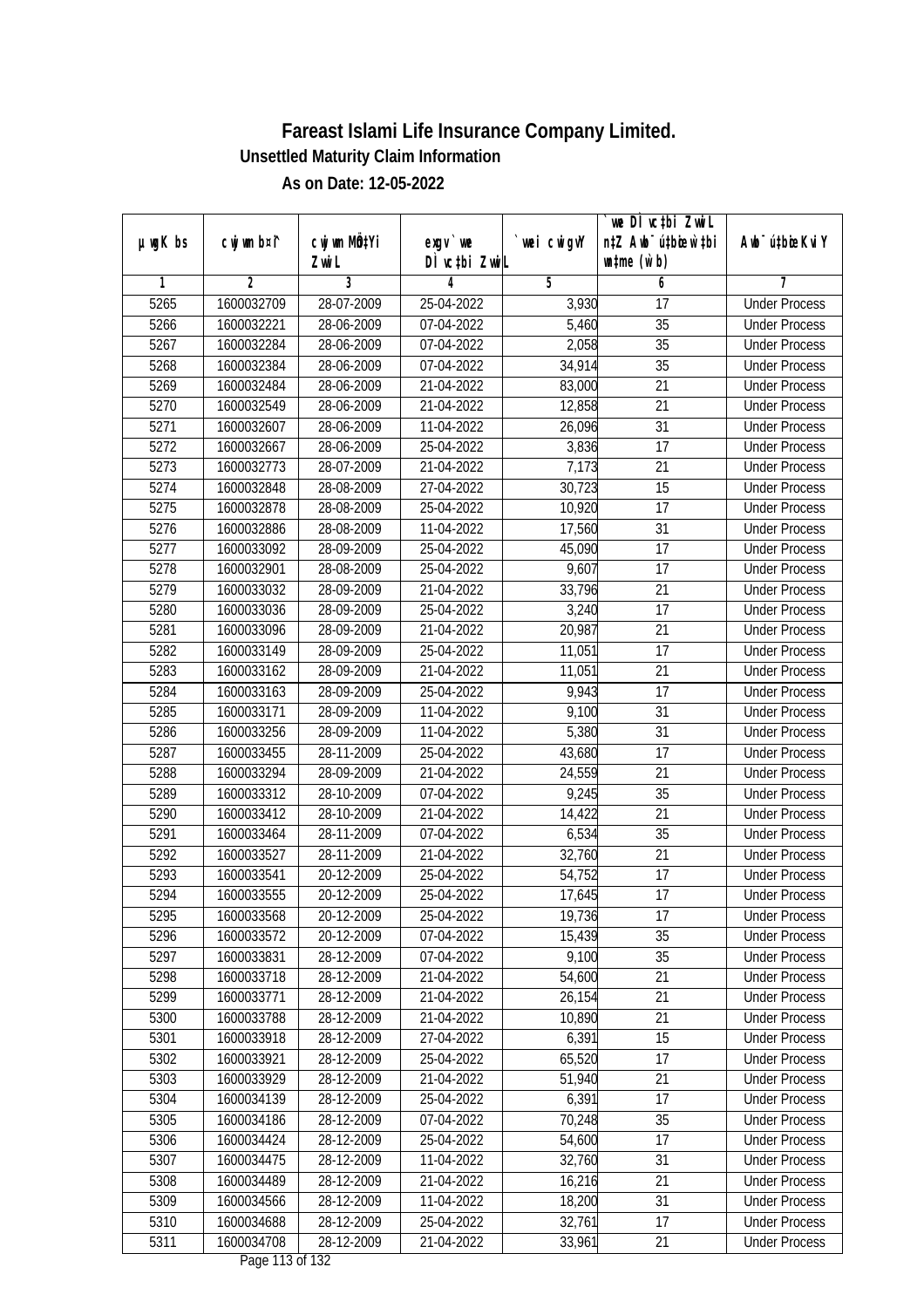|               |             |              |                                     |             | `we DÌ vc‡bi ZwiL                |                             |
|---------------|-------------|--------------|-------------------------------------|-------------|----------------------------------|-----------------------------|
| $µ$ ug $K$ bs | cwj wm b¤i^ | cwj wm MQtYi | $exgV$ we                           | `wei cwigvY | n‡Z Awb <sup>-</sup> ú‡bioar`‡bi | Awb <sup>-</sup> ú‡bioeKviY |
|               |             | Zwi L        | DÌ vctbi ZwiL                       |             | $\n  untime\n  (u`b)\n$          |                             |
| 1             | 2           | 3            | 4                                   | 5           | 6                                | 7                           |
| 5312          | 1600034765  | 28-12-2009   | 07-04-2022                          | 89,050      | 35                               | <b>Under Process</b>        |
| 5313          | 1600034840  | 28-12-2009   | 07-04-2022                          | 5,306       | $\overline{35}$                  | <b>Under Process</b>        |
| 5314          | 1600034913  | 28-12-2009   | 07-04-2022                          | 47,680      | $\overline{35}$                  | <b>Under Process</b>        |
| 5315          | 1600034924  | 28-12-2009   | 07-04-2022                          | 11,756      | $\overline{35}$                  | <b>Under Process</b>        |
| 5316          | 1600034942  | 28-12-2009   | 25-04-2022                          | 16,168      | $\overline{17}$                  | <b>Under Process</b>        |
| 5317          | 1600034951  | 28-12-2009   | 25-04-2022                          | 8,100       | $\overline{17}$                  | <b>Under Process</b>        |
| 5318          | 1600035052  | 28-12-2009   | 21-04-2022                          | 16,168      | 21                               | <b>Under Process</b>        |
| 5319          | 1600035064  | 28-12-2009   | 25-04-2022                          | 46,702      | $\overline{17}$                  | <b>Under Process</b>        |
| 5320          | 1600035099  | 28-12-2009   | 27-04-2022                          | 30,432      | 15                               | <b>Under Process</b>        |
| 5321          | 1600035114  | 28-12-2009   | 25-04-2022                          | 54,600      | 17                               | <b>Under Process</b>        |
| 5322          | 1600035179  | 28-12-2009   | 28-04-2022                          | 29,418      | 14                               | <b>Under Process</b>        |
| 5323          | 1600035195  | 28-12-2009   | 27-04-2022                          | 18,542      | 15                               | <b>Under Process</b>        |
| 5324          | 1600035228  | 28-12-2009   | 27-04-2022                          | 5,380       | 15                               | <b>Under Process</b>        |
| 5325          | 1600035256  | 28-12-2009   | 21-04-2022                          | 8,380       | 21                               | <b>Under Process</b>        |
| 5326          | 1600035273  | 28-12-2009   | 25-04-2022                          | 35,760      | 17                               | <b>Under Process</b>        |
| 5327          | 1600035311  | 28-12-2009   | 25-04-2022                          | 6,391       | 17                               | <b>Under Process</b>        |
| 5328          | 6000004275  | 28-12-2015   | 21-04-2022                          | 28,004      | 21                               | <b>Under Process</b>        |
| 5329          | 6100005951  | 28-12-2008   | 12-04-2022                          | 5,208       | 30                               | <b>Under Process</b>        |
| 5330          | 6100006322  | 28-01-2009   | 11-04-2022                          | 13,624      | 31                               | <b>Under Process</b>        |
| 5331          | 6100006770  | 28-04-2009   | 25-04-2022                          | 24,694      | 17                               | <b>Under Process</b>        |
| 5332          | 6100007081  | 28-06-2009   | 25-04-2022                          | 136,040     | 17                               | <b>Under Process</b>        |
| 5333          | 6100007347  | 21-10-2009   | 25-04-2022                          | 218,400     | 17                               | <b>Under Process</b>        |
| 5334          | 6100007729  | 28-12-2009   | 19-04-2022                          | 8,100       | 23                               | <b>Under Process</b>        |
| 5335          | 6100007742  | 28-12-2009   | 19-04-2022                          | 5,460       | 23                               | <b>Under Process</b>        |
| 5336          | 6100007760  | 28-12-2009   | 28-04-2022                          | 90,740      | 14                               | <b>Under Process</b>        |
| 5337          | 6100007833  | 28-12-2009   | 28-04-2022                          | 19,582      | 14                               | <b>Under Process</b>        |
| 5338          | 6100007963  | 28-03-2010   | 25-04-2022                          | 110,700     | 17                               | <b>Under Process</b>        |
| 5339          | 6100009776  | 28-12-2011   | 19-04-2022                          | 48,990      | 23                               | <b>Under Process</b>        |
| 5340          | 6100009918  | 10-03-2012   | 28-04-2022                          | 49,200      | 14                               | <b>Under Process</b>        |
| 5341          | 6100009933  | 14-03-2012   | 25-04-2022                          | 75,230      | 17                               | <b>Under Process</b>        |
| 5342          | 6100009953  | 28-03-2012   | 25-04-2022                          | 76,160      | 17                               | <b>Under Process</b>        |
| 5343          | 6100009954  | 28-03-2012   | 25-04-2022                          | 111,216     | 17                               | <b>Under Process</b>        |
| 5344          | 6200001024  | 06-02-2010   | 17-04-2022                          | 28,525      | 25                               | <b>Under Process</b>        |
| 5345          | 6200000196  | 28-06-2009   | 08-05-2022                          | 21, 192     | $\overline{4}$                   | <b>Under Process</b>        |
| 5346          | 6200000298  | 23-07-2009   | 08-05-2022                          | 32,184      | $\overline{4}$                   | <b>Under Process</b>        |
| 5347          | 6200000790  | 27-12-2009   | 17-04-2022                          | 9,567       | 25                               | <b>Under Process</b>        |
| 5348          | 6200000826  | 27-12-2009   | 21-04-2022                          | 54,600      | 21                               | <b>Under Process</b>        |
| 5349          | 6200000958  | 27-12-2009   | 17-04-2022                          | 23,753      | 25                               | <b>Under Process</b>        |
| 5350          | 6200001142  | 28-03-2010   | 21-04-2022                          | 20,257      | 21                               | <b>Under Process</b>        |
| 5351          | 6200001089  | 15-03-2010   | 17-04-2022                          | 15,928      | 25                               | <b>Under Process</b>        |
| 5352          | 6200001106  | 23-03-2010   | 17-04-2022                          | 24,633      | 25                               | <b>Under Process</b>        |
| 5353          | 6200001108  | 23-03-2010   | 17-04-2022                          | 14,780      | 25                               | <b>Under Process</b>        |
| 5354          | 6200001193  | 28-05-2010   | 21-04-2022                          | 161,600     | $\overline{21}$                  | <b>Under Process</b>        |
| 5355          | 6200003772  | 11-04-2012   | 08-05-2022                          | 70,000      | 4                                | <b>Under Process</b>        |
| 5356          | 6200002431  | 28-12-2010   | 08-05-2022                          | 96,320      | $\overline{4}$                   | <b>Under Process</b>        |
| 5357          | 6200002890  | 03-10-2011   | 21-04-2022                          | 81,650      | 21                               | <b>Under Process</b>        |
| 5358          | 6200003235  | 28-12-2011   | 08-05-2022<br>$D_{0.92}$ 114 of 122 | 10,299      | 4                                | <b>Under Process</b>        |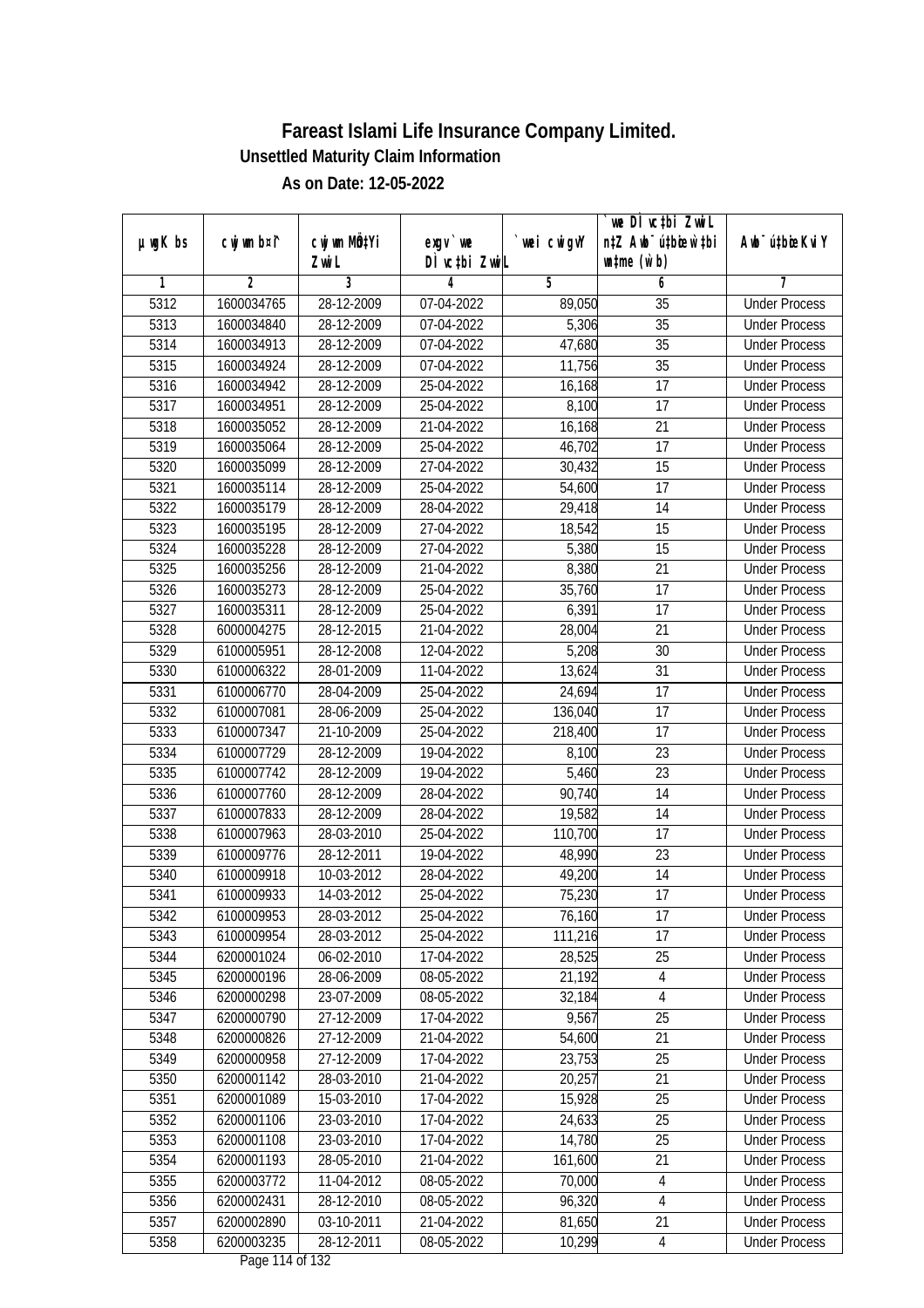|         |                |              |                     |            | we DI vctbi Zwil                 |                             |
|---------|----------------|--------------|---------------------|------------|----------------------------------|-----------------------------|
| µwgK bs | cwj wm b¤i^    | cwj wm MQtYi | $exgv$ we           | wei cwigvY | n‡Z Awb <sup>-</sup> ú‡bicen`‡bi | Awb <sup>-</sup> ú‡bioeKviY |
| 1       | $\overline{2}$ | Zwi L<br>3   | DÌ vctbi ZwiL<br>4  | 5          | $\n  untime\n  (u`b)\n$<br>6     | 7                           |
| 5359    | 6200003626     | 28-12-2011   | 17-04-2022          | 373,356    | $\overline{25}$                  | <b>Under Process</b>        |
| 5360    | 6200003728     | 14-03-2012   | 17-04-2022          | 42,177     | $\overline{25}$                  | <b>Under Process</b>        |
| 5361    | 6200003739     | 15-03-2012   | 08-05-2022          | 484,440    | $\overline{4}$                   | <b>Under Process</b>        |
| 5362    | 6200003740     | 22-03-2012   | 17-04-2022          | 45,390     | 25                               | <b>Under Process</b>        |
| 5363    | 6200003747     | 25-03-2012   | 17-04-2022          | 48,360     | $\overline{25}$                  | <b>Under Process</b>        |
| 5364    | 6200003748     | 25-03-2012   | 17-04-2022          | 47,217     | $\overline{25}$                  | <b>Under Process</b>        |
| 5365    | 6300007259     | 28-04-2010   | 28-04-2022          | 63,600     | 14                               | <b>Under Process</b>        |
| 5366    | 6200006827     | 28-03-2017   | 17-04-2022          | 283,470    | 25                               | <b>Under Process</b>        |
| 5367    | 6300004554     | 28-02-2009   | 18-04-2022          | 33,154     | 24                               | <b>Under Process</b>        |
| 5368    | 6300005433     | 28-08-2009   | 21-04-2022          | 68,359     | 21                               | <b>Under Process</b>        |
| 5369    | 6300005679     | 28-12-2009   | 21-04-2022          | 26,770     | $\overline{21}$                  | <b>Under Process</b>        |
| 5370    | 6300005775     | 28-12-2009   | 19-04-2022          | 74,450     | 23                               | <b>Under Process</b>        |
| 5371    | 6300005935     | 28-12-2009   | 25-04-2022          | 6,513      | $\overline{17}$                  | <b>Under Process</b>        |
| 5372    | 6300006480     | 28-12-2009   | 17-04-2022          | 21,576     | 25                               | <b>Under Process</b>        |
| 5373    | 6300006558     | 28-12-2009   | 21-04-2022          | 26,951     | 21                               | <b>Under Process</b>        |
| 5374    | 6300006723     | 28-12-2009   | 19-04-2022          | 50,655     | 23                               | <b>Under Process</b>        |
| 5375    | 6300006724     | 28-12-2009   | 08-05-2022          | 16,057     | $\sqrt{4}$                       | <b>Under Process</b>        |
| 5376    | 6300007176     | 28-03-2010   | 28-04-2022          | 103,190    | 14                               | <b>Under Process</b>        |
| 5377    | 6300007185     | 28-03-2010   | 28-04-2022          | 33,210     | 14                               | <b>Under Process</b>        |
| 5378    | 6300007194     | 28-03-2010   | 28-04-2022          | 15,420     | 14                               | <b>Under Process</b>        |
| 5379    | 6300009840     | 28-12-2011   | 12-05-2022          | 28,000     | $\mathbf 0$                      | <b>Under Process</b>        |
| 5380    | 6300008609     | 28-12-2010   | 18-04-2022          | 15,405     | 24                               | <b>Under Process</b>        |
| 5381    | 6300009125     | 28-06-2011   | 28-04-2022          | 22,060     | 14                               | <b>Under Process</b>        |
| 5382    | 6300009660     | 28-12-2011   | 10-05-2022          | 133,530    | $\overline{2}$                   | <b>Under Process</b>        |
| 5383    | 6300009696     | 28-12-2011   | 28-04-2022          | 65,320     | 14                               | <b>Under Process</b>        |
| 5384    | 6300009768     | 28-12-2011   | 21-04-2022          | 16,734     | 21                               | <b>Under Process</b>        |
| 5385    | 6300009824     | 28-12-2011   | 28-04-2022          | 48,992     | 14                               | <b>Under Process</b>        |
| 5386    | 6300009837     | 28-12-2011   | 21-04-2022          | 163,300    | 21                               | <b>Under Process</b>        |
| 5387    | 6300009862     | 28-12-2011   | 28-04-2022          | 163,300    | 14                               | <b>Under Process</b>        |
| 5388    | 6300010038     | 28-12-2011   | 10-05-2022          | 320,760    | $\overline{2}$                   | <b>Under Process</b>        |
| 5389    | 6300010066     | 28-03-2012   | 10-05-2022          | 328,000    | 2                                | <b>Under Process</b>        |
| 5390    | 6300010087     | 28-03-2012   | 28-04-2022          | 161,080    | 14                               | <b>Under Process</b>        |
| 5391    | 6300010100     | 28-03-2012   | 10-05-2022          | 78,340     | $\overline{2}$                   | <b>Under Process</b>        |
| 5392    | 6300010108     | 28-03-2012   | 10-05-2022          | 73,837     | $\overline{2}$                   | <b>Under Process</b>        |
| 5393    | 6300010151     | 10-04-2012   | 25-04-2022          | 158,880    | 17                               | <b>Under Process</b>        |
| 5394    | 6400000683     | 26-12-2009   | 08-05-2022          | 33,354     | 4                                | <b>Under Process</b>        |
| 5395    | 6300013275     | 28-12-2015   | 19-04-2022          | 150,000    | 23                               | <b>Under Process</b>        |
| 5396    | 6300013524     | 28-03-2016   | 10-05-2022          | 42,000     | $\overline{2}$                   | <b>Under Process</b>        |
| 5397    | 6400000075     | 28-03-2009   | 24-04-2022          | 10,890     | 18                               | <b>Under Process</b>        |
| 5398    | 6400000483     | 10-12-2009   | 24-04-2022          | 101,970    | 18                               | <b>Under Process</b>        |
| 5399    | 6400000578     | 17-12-2009   | 27-04-2022          | 32,664     | 15                               | <b>Under Process</b>        |
| 5400    | 6400000633     | 12-12-2009   | 20-04-2022          | 596,000    | 22                               | <b>Under Process</b>        |
| 5401    | 6400000665     | 26-12-2009   | 10-05-2022          | 106,540    | $\overline{2}$                   | <b>Under Process</b>        |
| 5402    | 6400000871     | 28-12-2009   | 24-04-2022          | 14,717     | 18                               | <b>Under Process</b>        |
| 5403    | 6400000876     | 28-12-2009   | 08-05-2022          | 25,344     | 4                                | <b>Under Process</b>        |
| 5404    | 6400000906     | 28-12-2009   | 08-05-2022          | 24,800     | 4                                | <b>Under Process</b>        |
| 5405    | 6400000948     | 28-12-2009   | 10-05-2022          | 327,600    | $\overline{2}$                   | <b>Under Process</b>        |
|         |                |              | Dega $115$ of $122$ |            |                                  |                             |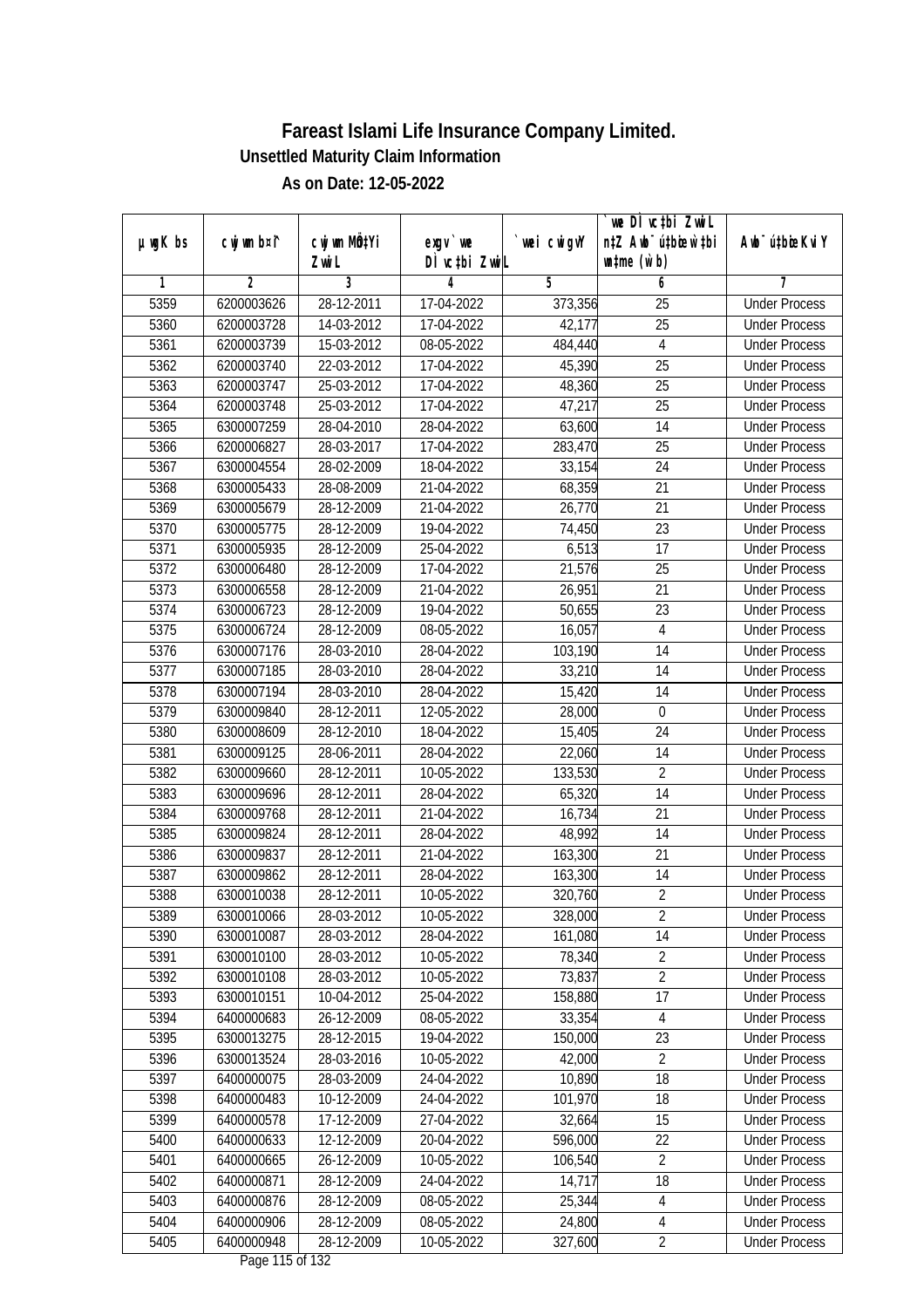|               |             |                           |                                     |             | `we DÌ vc‡bi ZwiL                |                             |
|---------------|-------------|---------------------------|-------------------------------------|-------------|----------------------------------|-----------------------------|
| $µ$ ug $K$ bs | cwj wm b¤i^ | cwj wm MQ <sup>1</sup> Yi | $exgV$ we                           | `wei cwigvY | n‡Z Awb <sup>-</sup> ú‡bioar`‡bi | Awb <sup>-</sup> ú‡bioeKviY |
|               |             | Zwi L                     | DÌ vctbi ZwiL                       |             | $\n  untime\n  (u`b)\n$          |                             |
| 1             | 2           | 3                         | 4                                   | 5           | 6                                | 7                           |
| 5406          | 6400001225  | 28-12-2009                | 24-04-2022                          | 3,960       | 18                               | <b>Under Process</b>        |
| 5407          | 6400001149  | 28-12-2009                | 08-05-2022                          | 83,215      | 4                                | <b>Under Process</b>        |
| 5408          | 6400001163  | 28-12-2009                | 24-04-2022                          | 31,884      | $\overline{18}$                  | <b>Under Process</b>        |
| 5409          | 6400001214  | 28-12-2009                | 24-04-2022                          | 32,801      | 18                               | <b>Under Process</b>        |
| 5410          | 6400001230  | 28-12-2009                | 24-04-2022                          | 57,685      | 18                               | <b>Under Process</b>        |
| 5411          | 6400001296  | 28-12-2009                | 26-04-2022                          | 109,200     | 16                               | <b>Under Process</b>        |
| 5412          | 6400001370  | 15-03-2010                | 08-05-2022                          | 55,350      | 4                                | <b>Under Process</b>        |
| 5413          | 6400001371  | 15-03-2010                | 08-05-2022                          | 54,050      | $\overline{4}$                   | <b>Under Process</b>        |
| 5414          | 6500002296  | 28-03-2009                | 09-05-2022                          | 28,053      | $\overline{3}$                   | <b>Under Process</b>        |
| 5415          | 6500002337  | 22-04-2009                | 10-05-2022                          | 33,664      | $\overline{2}$                   | <b>Under Process</b>        |
| 5416          | 6500006897  | 28-12-2011                | 09-05-2022                          | 43,733      | 3                                | <b>Under Process</b>        |
| 5417          | 6400001793  | 28-10-2010                | 20-04-2022                          | 47,964      | 22                               | <b>Under Process</b>        |
| 5418          | 6400002537  | 13-12-2011                | 24-04-2022                          | 81,650      | $\overline{18}$                  | <b>Under Process</b>        |
| 5419          | 6400002550  | 28-12-2011                | 24-04-2022                          | 65,035      | 18                               | <b>Under Process</b>        |
| 5420          | 6400002627  | 28-02-2012                | 10-05-2022                          | 28,961      | $\overline{2}$                   | <b>Under Process</b>        |
| 5421          | 6400003208  | 28-02-2016                | 26-04-2022                          | 69,238      | 16                               | <b>Under Process</b>        |
| 5422          | 6500001073  | 28-12-2007                | 09-05-2022                          | 42,897      | 3                                | <b>Under Process</b>        |
| 5423          | 0000003020  | 28-12-2000                | 24-04-2022                          | 66,032      | 18                               | <b>Under Process</b>        |
| 5424          | 0000005400  | 28-12-2000                | 13-04-2022                          | 5,734       | 29                               | <b>Under Process</b>        |
| 5425          | 0200010856  | 28-01-2007                | 27-04-2022                          | 828,050     | 15                               | <b>Under Process</b>        |
| 5426          | 0200010907  | 22-02-2007                | 18-04-2022                          | 309,150     | 24                               | <b>Under Process</b>        |
| 5427          | 0200010974  | 28-03-2007                | 21-04-2022                          | 206,100     | 21                               | <b>Under Process</b>        |
| 5428          | 0200011007  | 28-03-2007                | 17-04-2022                          | 61,240      | 25                               | <b>Under Process</b>        |
| 5429          | 0200014194  | 28-12-2009                | 21-04-2022                          | 20,171      | 21                               | <b>Under Process</b>        |
| 5430          | 0200014450  | 28-12-2009                | 21-04-2022                          | 11,024      | 21                               | <b>Under Process</b>        |
| 5431          | 0200014682  | 28-02-2010                | 18-04-2022                          | 134,902     | 24                               | <b>Under Process</b>        |
| 5432          | 0200014696  | 28-02-2010                | 21-04-2022                          | 27,675      | 21                               | <b>Under Process</b>        |
| 5433          | 0200014697  | 28-02-2010                | 27-04-2022                          | 9,115       | 15                               | <b>Under Process</b>        |
| 5434          | 0200016058  | 28-12-2011                | 27-04-2022                          | 22,060      | 15                               | <b>Under Process</b>        |
| 5435          | 0300022688  | 13-03-2007                | 21-04-2022                          | 183,870     | 21                               | <b>Under Process</b>        |
| 5436          | 0300022729  | 28-03-2007                | 09-05-2022                          | 412,200     | 3                                | <b>Under Process</b>        |
| 5437          | 0300022735  | 28-03-2007                | 09-05-2022                          | 59,940      | $\overline{3}$                   | <b>Under Process</b>        |
| 5438          | 0300022768  | 28-03-2007                | 21-04-2022                          | 183,870     | 21                               | <b>Under Process</b>        |
| 5439          | 0300024606  | 28-06-2008                | 09-05-2022                          | 155,900     | 3                                | <b>Under Process</b>        |
| 5440          | 0300026374  | 28-12-2009                | 26-04-2022                          | 12,964      | 16                               | <b>Under Process</b>        |
| 5441          | 0300026693  | 28-12-2009                | 09-05-2022                          | 10,895      | 3                                | <b>Under Process</b>        |
| 5442          | 0300026821  | 28-12-2009                | 21-04-2022                          | 36,030      | 21                               | <b>Under Process</b>        |
| 5443          | 0300026913  | 28-12-2009                | 11-04-2022                          | 109,200     | 31                               | <b>Under Process</b>        |
| 5444          | 0300026934  | 28-12-2009                | 21-04-2022                          | 79,950      | 21                               | <b>Under Process</b>        |
| 5445          | 0300027014  | 28-12-2009                | 09-05-2022                          | 49,735      | $\sqrt{3}$                       | <b>Under Process</b>        |
| 5446          | 0300027406  | 28-03-2010                | 21-04-2022                          | 66,420      | 21                               | <b>Under Process</b>        |
| 5447          | 0300027431  | 28-03-2010                | 20-04-2022                          | 29,415      | 22                               | <b>Under Process</b>        |
| 5448          | 0300027433  | 28-03-2010                | 21-04-2022                          | 8,480       | $\overline{21}$                  | <b>Under Process</b>        |
| 5449          | 0300027488  | 28-03-2010                | 09-05-2022                          | 60,350      | 3                                | <b>Under Process</b>        |
| 5450          | 0300029292  | 28-06-2011                | 09-05-2022                          | 6,618       | $\overline{3}$                   | <b>Under Process</b>        |
| 5451          | 0300029329  | 28-06-2011                | 09-05-2022                          | 81,655      | $\overline{3}$                   | <b>Under Process</b>        |
| 5452          | 0300030167  | 28-12-2011                | 11-04-2022<br>$D_{0.92}$ 11/ of 122 | 805,500     | 31                               | <b>Under Process</b>        |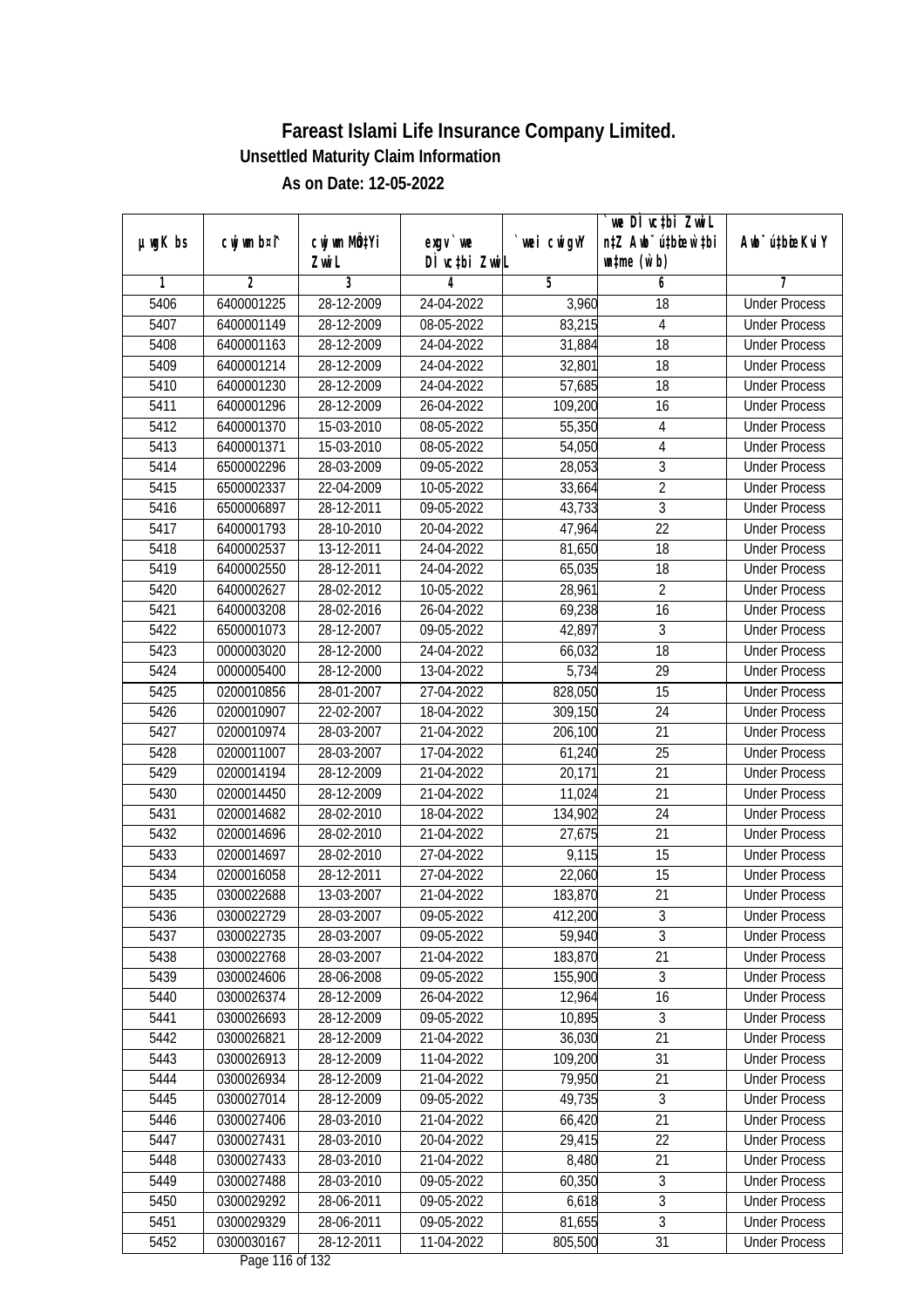| $exgV$ we<br>DÌ vctbi ZwiL<br>$\n  untime\n  (u`b)\n$<br>Zwi L<br>3<br>$\overline{2}$<br>$\overline{5}$<br>6<br>1<br>4<br>7<br>5453<br>0300030186<br>28-12-2011<br>09-05-2022<br>3<br><b>Under Process</b><br>81,650<br>$\overline{3}$<br>5454<br>20-03-2012<br>$09-05-2022$<br>49,200<br>0300030228<br><b>Under Process</b><br>5455<br>85,374<br>$\overline{16}$<br>0300030229<br>24-03-2012<br>26-04-2022<br><b>Under Process</b><br>5456<br>24-03-2012<br>21-04-2022<br>21<br>0300030239<br>82,000<br><b>Under Process</b><br>5457<br>$\overline{22}$<br>0300030242<br>24-03-2012<br>20-04-2022<br>328,000<br><b>Under Process</b><br>3<br>5458<br>0300030250<br>03-04-2012<br>09-05-2022<br>32,570<br><b>Under Process</b><br>$\overline{21}$<br>5459<br>28-06-2009<br>21-04-2022<br>19,915<br>0400009308<br><b>Under Process</b><br>$\overline{21}$<br>5460<br>0400009324<br>28-06-2009<br>21-04-2022<br>5,512<br><b>Under Process</b><br>5461<br>4,623<br>0400009355<br>28-06-2009<br>24-04-2022<br>18<br><b>Under Process</b><br>92,974<br>18<br>5462<br>0400009571<br>28-09-2009<br>24-04-2022<br><b>Under Process</b><br>$\overline{18}$<br>5463<br>0400009588<br>18-10-2009<br>24-04-2022<br>8,843<br><b>Under Process</b><br>3,836<br>27-04-2022<br>15<br>5464<br>0400009635<br>28-10-2009<br><b>Under Process</b><br>23,870<br>$\overline{18}$<br>5465<br>0400009677<br>28-11-2009<br>24-04-2022<br><b>Under Process</b><br>5466<br>21-04-2022<br>21<br>0400009704<br>28-11-2009<br>48,130<br><b>Under Process</b><br>5467<br>0400009707<br>28-11-2009<br>21-04-2022<br>23,289<br>21<br><b>Under Process</b><br>5468<br>0400009709<br>28-11-2009<br>12-05-2022<br>109,210<br>$\boldsymbol{0}$<br><b>Under Process</b><br>21<br>5469<br>28-12-2009<br>21-04-2022<br>4,050<br>0400009794<br><b>Under Process</b><br>21<br>5470<br>28-12-2009<br>21-04-2022<br>88,020<br>0400009796<br><b>Under Process</b><br>5471<br>0400009801<br>28-12-2009<br>21-04-2022<br>10,890<br>21<br><b>Under Process</b><br>5472<br>8,632<br>21<br>0400009846<br>28-12-2009<br>21-04-2022<br><b>Under Process</b><br>21<br>5473<br>0400009852<br>28-12-2009<br>21-04-2022<br>94,532<br><b>Under Process</b><br>5474<br>21-04-2022<br>21<br>0400009874<br>28-12-2009<br>43,686<br><b>Under Process</b><br>5475<br>3,810<br>28-12-2009<br>12-05-2022<br>$\boldsymbol{0}$<br>0400009916<br><b>Under Process</b><br>5476<br>18<br>28-12-2009<br>24-04-2022<br>43,750<br>0400009920<br><b>Under Process</b><br>5477<br>21<br>0400010966<br>28-12-2009<br>21-04-2022<br>104,280<br><b>Under Process</b><br>5478<br>0400010995<br>28-02-2010<br>24-04-2022<br>18<br>32,346<br><b>Under Process</b><br>5479<br>0400011017<br>28-03-2010<br>12-05-2022<br>43,936<br>$\boldsymbol{0}$<br><b>Under Process</b><br>5480<br>28-08-2011<br>12-05-2022<br>82,800<br>$\boldsymbol{0}$<br>0400012431<br><b>Under Process</b><br>5481<br>21<br>0400012432<br>28-08-2011<br>21-04-2022<br>163,300<br><b>Under Process</b><br>5482<br>21<br>0400012541<br>28-10-2011<br>21-04-2022<br>163,301<br><b>Under Process</b><br>5483<br>0400012572<br>23-11-2011<br>21-04-2022<br>41,256<br>21<br><b>Under Process</b><br>0400012627<br>28-11-2011<br>12-05-2022<br>92,000<br>0<br>5484<br><b>Under Process</b><br>24,680<br>18<br>5485<br>0400012647<br>28-11-2011<br>24-04-2022<br><b>Under Process</b><br>5486<br>163,300<br>$\boldsymbol{0}$<br>0400012828<br>28-12-2011<br>12-05-2022<br><b>Under Process</b><br>5487<br>0400012916<br>34,980<br>28-12-2011<br>21-04-2022<br>21<br><b>Under Process</b><br>5488<br>97,980<br>0400012918<br>28-12-2011<br>21-04-2022<br>21<br><b>Under Process</b><br>48,990<br>18<br>5489<br>0400012932<br>28-12-2011<br>24-04-2022<br><b>Under Process</b><br>5490<br>0400013025<br>163,302<br>18<br>28-12-2011<br>24-04-2022<br><b>Under Process</b><br>463,650<br>21<br>5491<br>0400013029<br>28-12-2011<br>21-04-2022<br><b>Under Process</b><br>5492<br>0400013069<br>28-12-2011<br>24-04-2022<br>326,600<br>18<br><b>Under Process</b><br>5493<br>0400013072<br>23-02-2012<br>12-05-2022<br>73,440<br><b>Under Process</b><br>0<br>5494<br>0400013083<br>28-02-2012<br>18<br>24-04-2022<br>31,890<br><b>Under Process</b><br>5495<br>0400013084<br>28-02-2012<br>24-04-2022<br>164,000<br>18<br><b>Under Process</b><br>75,539<br>18<br>5496<br>0400013088<br>28-02-2012<br>24-04-2022<br><b>Under Process</b><br>5497<br>18<br>0400013111<br>13-03-2012<br>24-04-2022<br>182,040<br><b>Under Process</b><br>88,560<br>5498<br>0400013115<br>20-03-2012<br>21<br><b>Under Process</b><br>21-04-2022<br>5499<br>0400013123<br>22-03-2012<br>98,400<br>24-04-2022<br>18<br><b>Under Process</b> |         |             |              |             | we DI vctbi ZwiL                 |                             |
|-----------------------------------------------------------------------------------------------------------------------------------------------------------------------------------------------------------------------------------------------------------------------------------------------------------------------------------------------------------------------------------------------------------------------------------------------------------------------------------------------------------------------------------------------------------------------------------------------------------------------------------------------------------------------------------------------------------------------------------------------------------------------------------------------------------------------------------------------------------------------------------------------------------------------------------------------------------------------------------------------------------------------------------------------------------------------------------------------------------------------------------------------------------------------------------------------------------------------------------------------------------------------------------------------------------------------------------------------------------------------------------------------------------------------------------------------------------------------------------------------------------------------------------------------------------------------------------------------------------------------------------------------------------------------------------------------------------------------------------------------------------------------------------------------------------------------------------------------------------------------------------------------------------------------------------------------------------------------------------------------------------------------------------------------------------------------------------------------------------------------------------------------------------------------------------------------------------------------------------------------------------------------------------------------------------------------------------------------------------------------------------------------------------------------------------------------------------------------------------------------------------------------------------------------------------------------------------------------------------------------------------------------------------------------------------------------------------------------------------------------------------------------------------------------------------------------------------------------------------------------------------------------------------------------------------------------------------------------------------------------------------------------------------------------------------------------------------------------------------------------------------------------------------------------------------------------------------------------------------------------------------------------------------------------------------------------------------------------------------------------------------------------------------------------------------------------------------------------------------------------------------------------------------------------------------------------------------------------------------------------------------------------------------------------------------------------------------------------------------------------------------------------------------------------------------------------------------------------------------------------------------------------------------------------------------------------------------------------------------------------------------------------------------------------------------------------------------------------------------------------------------------------------------------------------------------------------------------------------------------------------------------------------------------------------------------------------------------------------------------------------------------------------------------------------------------------------------------------------------------------------------------------------------------------------------------------------------------------------------------------------------------------------------------------------------------------------|---------|-------------|--------------|-------------|----------------------------------|-----------------------------|
|                                                                                                                                                                                                                                                                                                                                                                                                                                                                                                                                                                                                                                                                                                                                                                                                                                                                                                                                                                                                                                                                                                                                                                                                                                                                                                                                                                                                                                                                                                                                                                                                                                                                                                                                                                                                                                                                                                                                                                                                                                                                                                                                                                                                                                                                                                                                                                                                                                                                                                                                                                                                                                                                                                                                                                                                                                                                                                                                                                                                                                                                                                                                                                                                                                                                                                                                                                                                                                                                                                                                                                                                                                                                                                                                                                                                                                                                                                                                                                                                                                                                                                                                                                                                                                                                                                                                                                                                                                                                                                                                                                                                                                                                                                     | µwgK bs | cwj wm b¤i^ | cwj wm MQtYi | `wei cwigvY | n‡Z Awb <sup>-</sup> ú‡bioar`‡bi | Awb <sup>-</sup> ú‡bioeKviY |
|                                                                                                                                                                                                                                                                                                                                                                                                                                                                                                                                                                                                                                                                                                                                                                                                                                                                                                                                                                                                                                                                                                                                                                                                                                                                                                                                                                                                                                                                                                                                                                                                                                                                                                                                                                                                                                                                                                                                                                                                                                                                                                                                                                                                                                                                                                                                                                                                                                                                                                                                                                                                                                                                                                                                                                                                                                                                                                                                                                                                                                                                                                                                                                                                                                                                                                                                                                                                                                                                                                                                                                                                                                                                                                                                                                                                                                                                                                                                                                                                                                                                                                                                                                                                                                                                                                                                                                                                                                                                                                                                                                                                                                                                                                     |         |             |              |             |                                  |                             |
|                                                                                                                                                                                                                                                                                                                                                                                                                                                                                                                                                                                                                                                                                                                                                                                                                                                                                                                                                                                                                                                                                                                                                                                                                                                                                                                                                                                                                                                                                                                                                                                                                                                                                                                                                                                                                                                                                                                                                                                                                                                                                                                                                                                                                                                                                                                                                                                                                                                                                                                                                                                                                                                                                                                                                                                                                                                                                                                                                                                                                                                                                                                                                                                                                                                                                                                                                                                                                                                                                                                                                                                                                                                                                                                                                                                                                                                                                                                                                                                                                                                                                                                                                                                                                                                                                                                                                                                                                                                                                                                                                                                                                                                                                                     |         |             |              |             |                                  |                             |
|                                                                                                                                                                                                                                                                                                                                                                                                                                                                                                                                                                                                                                                                                                                                                                                                                                                                                                                                                                                                                                                                                                                                                                                                                                                                                                                                                                                                                                                                                                                                                                                                                                                                                                                                                                                                                                                                                                                                                                                                                                                                                                                                                                                                                                                                                                                                                                                                                                                                                                                                                                                                                                                                                                                                                                                                                                                                                                                                                                                                                                                                                                                                                                                                                                                                                                                                                                                                                                                                                                                                                                                                                                                                                                                                                                                                                                                                                                                                                                                                                                                                                                                                                                                                                                                                                                                                                                                                                                                                                                                                                                                                                                                                                                     |         |             |              |             |                                  |                             |
|                                                                                                                                                                                                                                                                                                                                                                                                                                                                                                                                                                                                                                                                                                                                                                                                                                                                                                                                                                                                                                                                                                                                                                                                                                                                                                                                                                                                                                                                                                                                                                                                                                                                                                                                                                                                                                                                                                                                                                                                                                                                                                                                                                                                                                                                                                                                                                                                                                                                                                                                                                                                                                                                                                                                                                                                                                                                                                                                                                                                                                                                                                                                                                                                                                                                                                                                                                                                                                                                                                                                                                                                                                                                                                                                                                                                                                                                                                                                                                                                                                                                                                                                                                                                                                                                                                                                                                                                                                                                                                                                                                                                                                                                                                     |         |             |              |             |                                  |                             |
|                                                                                                                                                                                                                                                                                                                                                                                                                                                                                                                                                                                                                                                                                                                                                                                                                                                                                                                                                                                                                                                                                                                                                                                                                                                                                                                                                                                                                                                                                                                                                                                                                                                                                                                                                                                                                                                                                                                                                                                                                                                                                                                                                                                                                                                                                                                                                                                                                                                                                                                                                                                                                                                                                                                                                                                                                                                                                                                                                                                                                                                                                                                                                                                                                                                                                                                                                                                                                                                                                                                                                                                                                                                                                                                                                                                                                                                                                                                                                                                                                                                                                                                                                                                                                                                                                                                                                                                                                                                                                                                                                                                                                                                                                                     |         |             |              |             |                                  |                             |
|                                                                                                                                                                                                                                                                                                                                                                                                                                                                                                                                                                                                                                                                                                                                                                                                                                                                                                                                                                                                                                                                                                                                                                                                                                                                                                                                                                                                                                                                                                                                                                                                                                                                                                                                                                                                                                                                                                                                                                                                                                                                                                                                                                                                                                                                                                                                                                                                                                                                                                                                                                                                                                                                                                                                                                                                                                                                                                                                                                                                                                                                                                                                                                                                                                                                                                                                                                                                                                                                                                                                                                                                                                                                                                                                                                                                                                                                                                                                                                                                                                                                                                                                                                                                                                                                                                                                                                                                                                                                                                                                                                                                                                                                                                     |         |             |              |             |                                  |                             |
|                                                                                                                                                                                                                                                                                                                                                                                                                                                                                                                                                                                                                                                                                                                                                                                                                                                                                                                                                                                                                                                                                                                                                                                                                                                                                                                                                                                                                                                                                                                                                                                                                                                                                                                                                                                                                                                                                                                                                                                                                                                                                                                                                                                                                                                                                                                                                                                                                                                                                                                                                                                                                                                                                                                                                                                                                                                                                                                                                                                                                                                                                                                                                                                                                                                                                                                                                                                                                                                                                                                                                                                                                                                                                                                                                                                                                                                                                                                                                                                                                                                                                                                                                                                                                                                                                                                                                                                                                                                                                                                                                                                                                                                                                                     |         |             |              |             |                                  |                             |
|                                                                                                                                                                                                                                                                                                                                                                                                                                                                                                                                                                                                                                                                                                                                                                                                                                                                                                                                                                                                                                                                                                                                                                                                                                                                                                                                                                                                                                                                                                                                                                                                                                                                                                                                                                                                                                                                                                                                                                                                                                                                                                                                                                                                                                                                                                                                                                                                                                                                                                                                                                                                                                                                                                                                                                                                                                                                                                                                                                                                                                                                                                                                                                                                                                                                                                                                                                                                                                                                                                                                                                                                                                                                                                                                                                                                                                                                                                                                                                                                                                                                                                                                                                                                                                                                                                                                                                                                                                                                                                                                                                                                                                                                                                     |         |             |              |             |                                  |                             |
|                                                                                                                                                                                                                                                                                                                                                                                                                                                                                                                                                                                                                                                                                                                                                                                                                                                                                                                                                                                                                                                                                                                                                                                                                                                                                                                                                                                                                                                                                                                                                                                                                                                                                                                                                                                                                                                                                                                                                                                                                                                                                                                                                                                                                                                                                                                                                                                                                                                                                                                                                                                                                                                                                                                                                                                                                                                                                                                                                                                                                                                                                                                                                                                                                                                                                                                                                                                                                                                                                                                                                                                                                                                                                                                                                                                                                                                                                                                                                                                                                                                                                                                                                                                                                                                                                                                                                                                                                                                                                                                                                                                                                                                                                                     |         |             |              |             |                                  |                             |
|                                                                                                                                                                                                                                                                                                                                                                                                                                                                                                                                                                                                                                                                                                                                                                                                                                                                                                                                                                                                                                                                                                                                                                                                                                                                                                                                                                                                                                                                                                                                                                                                                                                                                                                                                                                                                                                                                                                                                                                                                                                                                                                                                                                                                                                                                                                                                                                                                                                                                                                                                                                                                                                                                                                                                                                                                                                                                                                                                                                                                                                                                                                                                                                                                                                                                                                                                                                                                                                                                                                                                                                                                                                                                                                                                                                                                                                                                                                                                                                                                                                                                                                                                                                                                                                                                                                                                                                                                                                                                                                                                                                                                                                                                                     |         |             |              |             |                                  |                             |
|                                                                                                                                                                                                                                                                                                                                                                                                                                                                                                                                                                                                                                                                                                                                                                                                                                                                                                                                                                                                                                                                                                                                                                                                                                                                                                                                                                                                                                                                                                                                                                                                                                                                                                                                                                                                                                                                                                                                                                                                                                                                                                                                                                                                                                                                                                                                                                                                                                                                                                                                                                                                                                                                                                                                                                                                                                                                                                                                                                                                                                                                                                                                                                                                                                                                                                                                                                                                                                                                                                                                                                                                                                                                                                                                                                                                                                                                                                                                                                                                                                                                                                                                                                                                                                                                                                                                                                                                                                                                                                                                                                                                                                                                                                     |         |             |              |             |                                  |                             |
|                                                                                                                                                                                                                                                                                                                                                                                                                                                                                                                                                                                                                                                                                                                                                                                                                                                                                                                                                                                                                                                                                                                                                                                                                                                                                                                                                                                                                                                                                                                                                                                                                                                                                                                                                                                                                                                                                                                                                                                                                                                                                                                                                                                                                                                                                                                                                                                                                                                                                                                                                                                                                                                                                                                                                                                                                                                                                                                                                                                                                                                                                                                                                                                                                                                                                                                                                                                                                                                                                                                                                                                                                                                                                                                                                                                                                                                                                                                                                                                                                                                                                                                                                                                                                                                                                                                                                                                                                                                                                                                                                                                                                                                                                                     |         |             |              |             |                                  |                             |
|                                                                                                                                                                                                                                                                                                                                                                                                                                                                                                                                                                                                                                                                                                                                                                                                                                                                                                                                                                                                                                                                                                                                                                                                                                                                                                                                                                                                                                                                                                                                                                                                                                                                                                                                                                                                                                                                                                                                                                                                                                                                                                                                                                                                                                                                                                                                                                                                                                                                                                                                                                                                                                                                                                                                                                                                                                                                                                                                                                                                                                                                                                                                                                                                                                                                                                                                                                                                                                                                                                                                                                                                                                                                                                                                                                                                                                                                                                                                                                                                                                                                                                                                                                                                                                                                                                                                                                                                                                                                                                                                                                                                                                                                                                     |         |             |              |             |                                  |                             |
|                                                                                                                                                                                                                                                                                                                                                                                                                                                                                                                                                                                                                                                                                                                                                                                                                                                                                                                                                                                                                                                                                                                                                                                                                                                                                                                                                                                                                                                                                                                                                                                                                                                                                                                                                                                                                                                                                                                                                                                                                                                                                                                                                                                                                                                                                                                                                                                                                                                                                                                                                                                                                                                                                                                                                                                                                                                                                                                                                                                                                                                                                                                                                                                                                                                                                                                                                                                                                                                                                                                                                                                                                                                                                                                                                                                                                                                                                                                                                                                                                                                                                                                                                                                                                                                                                                                                                                                                                                                                                                                                                                                                                                                                                                     |         |             |              |             |                                  |                             |
|                                                                                                                                                                                                                                                                                                                                                                                                                                                                                                                                                                                                                                                                                                                                                                                                                                                                                                                                                                                                                                                                                                                                                                                                                                                                                                                                                                                                                                                                                                                                                                                                                                                                                                                                                                                                                                                                                                                                                                                                                                                                                                                                                                                                                                                                                                                                                                                                                                                                                                                                                                                                                                                                                                                                                                                                                                                                                                                                                                                                                                                                                                                                                                                                                                                                                                                                                                                                                                                                                                                                                                                                                                                                                                                                                                                                                                                                                                                                                                                                                                                                                                                                                                                                                                                                                                                                                                                                                                                                                                                                                                                                                                                                                                     |         |             |              |             |                                  |                             |
|                                                                                                                                                                                                                                                                                                                                                                                                                                                                                                                                                                                                                                                                                                                                                                                                                                                                                                                                                                                                                                                                                                                                                                                                                                                                                                                                                                                                                                                                                                                                                                                                                                                                                                                                                                                                                                                                                                                                                                                                                                                                                                                                                                                                                                                                                                                                                                                                                                                                                                                                                                                                                                                                                                                                                                                                                                                                                                                                                                                                                                                                                                                                                                                                                                                                                                                                                                                                                                                                                                                                                                                                                                                                                                                                                                                                                                                                                                                                                                                                                                                                                                                                                                                                                                                                                                                                                                                                                                                                                                                                                                                                                                                                                                     |         |             |              |             |                                  |                             |
|                                                                                                                                                                                                                                                                                                                                                                                                                                                                                                                                                                                                                                                                                                                                                                                                                                                                                                                                                                                                                                                                                                                                                                                                                                                                                                                                                                                                                                                                                                                                                                                                                                                                                                                                                                                                                                                                                                                                                                                                                                                                                                                                                                                                                                                                                                                                                                                                                                                                                                                                                                                                                                                                                                                                                                                                                                                                                                                                                                                                                                                                                                                                                                                                                                                                                                                                                                                                                                                                                                                                                                                                                                                                                                                                                                                                                                                                                                                                                                                                                                                                                                                                                                                                                                                                                                                                                                                                                                                                                                                                                                                                                                                                                                     |         |             |              |             |                                  |                             |
|                                                                                                                                                                                                                                                                                                                                                                                                                                                                                                                                                                                                                                                                                                                                                                                                                                                                                                                                                                                                                                                                                                                                                                                                                                                                                                                                                                                                                                                                                                                                                                                                                                                                                                                                                                                                                                                                                                                                                                                                                                                                                                                                                                                                                                                                                                                                                                                                                                                                                                                                                                                                                                                                                                                                                                                                                                                                                                                                                                                                                                                                                                                                                                                                                                                                                                                                                                                                                                                                                                                                                                                                                                                                                                                                                                                                                                                                                                                                                                                                                                                                                                                                                                                                                                                                                                                                                                                                                                                                                                                                                                                                                                                                                                     |         |             |              |             |                                  |                             |
|                                                                                                                                                                                                                                                                                                                                                                                                                                                                                                                                                                                                                                                                                                                                                                                                                                                                                                                                                                                                                                                                                                                                                                                                                                                                                                                                                                                                                                                                                                                                                                                                                                                                                                                                                                                                                                                                                                                                                                                                                                                                                                                                                                                                                                                                                                                                                                                                                                                                                                                                                                                                                                                                                                                                                                                                                                                                                                                                                                                                                                                                                                                                                                                                                                                                                                                                                                                                                                                                                                                                                                                                                                                                                                                                                                                                                                                                                                                                                                                                                                                                                                                                                                                                                                                                                                                                                                                                                                                                                                                                                                                                                                                                                                     |         |             |              |             |                                  |                             |
|                                                                                                                                                                                                                                                                                                                                                                                                                                                                                                                                                                                                                                                                                                                                                                                                                                                                                                                                                                                                                                                                                                                                                                                                                                                                                                                                                                                                                                                                                                                                                                                                                                                                                                                                                                                                                                                                                                                                                                                                                                                                                                                                                                                                                                                                                                                                                                                                                                                                                                                                                                                                                                                                                                                                                                                                                                                                                                                                                                                                                                                                                                                                                                                                                                                                                                                                                                                                                                                                                                                                                                                                                                                                                                                                                                                                                                                                                                                                                                                                                                                                                                                                                                                                                                                                                                                                                                                                                                                                                                                                                                                                                                                                                                     |         |             |              |             |                                  |                             |
|                                                                                                                                                                                                                                                                                                                                                                                                                                                                                                                                                                                                                                                                                                                                                                                                                                                                                                                                                                                                                                                                                                                                                                                                                                                                                                                                                                                                                                                                                                                                                                                                                                                                                                                                                                                                                                                                                                                                                                                                                                                                                                                                                                                                                                                                                                                                                                                                                                                                                                                                                                                                                                                                                                                                                                                                                                                                                                                                                                                                                                                                                                                                                                                                                                                                                                                                                                                                                                                                                                                                                                                                                                                                                                                                                                                                                                                                                                                                                                                                                                                                                                                                                                                                                                                                                                                                                                                                                                                                                                                                                                                                                                                                                                     |         |             |              |             |                                  |                             |
|                                                                                                                                                                                                                                                                                                                                                                                                                                                                                                                                                                                                                                                                                                                                                                                                                                                                                                                                                                                                                                                                                                                                                                                                                                                                                                                                                                                                                                                                                                                                                                                                                                                                                                                                                                                                                                                                                                                                                                                                                                                                                                                                                                                                                                                                                                                                                                                                                                                                                                                                                                                                                                                                                                                                                                                                                                                                                                                                                                                                                                                                                                                                                                                                                                                                                                                                                                                                                                                                                                                                                                                                                                                                                                                                                                                                                                                                                                                                                                                                                                                                                                                                                                                                                                                                                                                                                                                                                                                                                                                                                                                                                                                                                                     |         |             |              |             |                                  |                             |
|                                                                                                                                                                                                                                                                                                                                                                                                                                                                                                                                                                                                                                                                                                                                                                                                                                                                                                                                                                                                                                                                                                                                                                                                                                                                                                                                                                                                                                                                                                                                                                                                                                                                                                                                                                                                                                                                                                                                                                                                                                                                                                                                                                                                                                                                                                                                                                                                                                                                                                                                                                                                                                                                                                                                                                                                                                                                                                                                                                                                                                                                                                                                                                                                                                                                                                                                                                                                                                                                                                                                                                                                                                                                                                                                                                                                                                                                                                                                                                                                                                                                                                                                                                                                                                                                                                                                                                                                                                                                                                                                                                                                                                                                                                     |         |             |              |             |                                  |                             |
|                                                                                                                                                                                                                                                                                                                                                                                                                                                                                                                                                                                                                                                                                                                                                                                                                                                                                                                                                                                                                                                                                                                                                                                                                                                                                                                                                                                                                                                                                                                                                                                                                                                                                                                                                                                                                                                                                                                                                                                                                                                                                                                                                                                                                                                                                                                                                                                                                                                                                                                                                                                                                                                                                                                                                                                                                                                                                                                                                                                                                                                                                                                                                                                                                                                                                                                                                                                                                                                                                                                                                                                                                                                                                                                                                                                                                                                                                                                                                                                                                                                                                                                                                                                                                                                                                                                                                                                                                                                                                                                                                                                                                                                                                                     |         |             |              |             |                                  |                             |
|                                                                                                                                                                                                                                                                                                                                                                                                                                                                                                                                                                                                                                                                                                                                                                                                                                                                                                                                                                                                                                                                                                                                                                                                                                                                                                                                                                                                                                                                                                                                                                                                                                                                                                                                                                                                                                                                                                                                                                                                                                                                                                                                                                                                                                                                                                                                                                                                                                                                                                                                                                                                                                                                                                                                                                                                                                                                                                                                                                                                                                                                                                                                                                                                                                                                                                                                                                                                                                                                                                                                                                                                                                                                                                                                                                                                                                                                                                                                                                                                                                                                                                                                                                                                                                                                                                                                                                                                                                                                                                                                                                                                                                                                                                     |         |             |              |             |                                  |                             |
|                                                                                                                                                                                                                                                                                                                                                                                                                                                                                                                                                                                                                                                                                                                                                                                                                                                                                                                                                                                                                                                                                                                                                                                                                                                                                                                                                                                                                                                                                                                                                                                                                                                                                                                                                                                                                                                                                                                                                                                                                                                                                                                                                                                                                                                                                                                                                                                                                                                                                                                                                                                                                                                                                                                                                                                                                                                                                                                                                                                                                                                                                                                                                                                                                                                                                                                                                                                                                                                                                                                                                                                                                                                                                                                                                                                                                                                                                                                                                                                                                                                                                                                                                                                                                                                                                                                                                                                                                                                                                                                                                                                                                                                                                                     |         |             |              |             |                                  |                             |
|                                                                                                                                                                                                                                                                                                                                                                                                                                                                                                                                                                                                                                                                                                                                                                                                                                                                                                                                                                                                                                                                                                                                                                                                                                                                                                                                                                                                                                                                                                                                                                                                                                                                                                                                                                                                                                                                                                                                                                                                                                                                                                                                                                                                                                                                                                                                                                                                                                                                                                                                                                                                                                                                                                                                                                                                                                                                                                                                                                                                                                                                                                                                                                                                                                                                                                                                                                                                                                                                                                                                                                                                                                                                                                                                                                                                                                                                                                                                                                                                                                                                                                                                                                                                                                                                                                                                                                                                                                                                                                                                                                                                                                                                                                     |         |             |              |             |                                  |                             |
|                                                                                                                                                                                                                                                                                                                                                                                                                                                                                                                                                                                                                                                                                                                                                                                                                                                                                                                                                                                                                                                                                                                                                                                                                                                                                                                                                                                                                                                                                                                                                                                                                                                                                                                                                                                                                                                                                                                                                                                                                                                                                                                                                                                                                                                                                                                                                                                                                                                                                                                                                                                                                                                                                                                                                                                                                                                                                                                                                                                                                                                                                                                                                                                                                                                                                                                                                                                                                                                                                                                                                                                                                                                                                                                                                                                                                                                                                                                                                                                                                                                                                                                                                                                                                                                                                                                                                                                                                                                                                                                                                                                                                                                                                                     |         |             |              |             |                                  |                             |
|                                                                                                                                                                                                                                                                                                                                                                                                                                                                                                                                                                                                                                                                                                                                                                                                                                                                                                                                                                                                                                                                                                                                                                                                                                                                                                                                                                                                                                                                                                                                                                                                                                                                                                                                                                                                                                                                                                                                                                                                                                                                                                                                                                                                                                                                                                                                                                                                                                                                                                                                                                                                                                                                                                                                                                                                                                                                                                                                                                                                                                                                                                                                                                                                                                                                                                                                                                                                                                                                                                                                                                                                                                                                                                                                                                                                                                                                                                                                                                                                                                                                                                                                                                                                                                                                                                                                                                                                                                                                                                                                                                                                                                                                                                     |         |             |              |             |                                  |                             |
|                                                                                                                                                                                                                                                                                                                                                                                                                                                                                                                                                                                                                                                                                                                                                                                                                                                                                                                                                                                                                                                                                                                                                                                                                                                                                                                                                                                                                                                                                                                                                                                                                                                                                                                                                                                                                                                                                                                                                                                                                                                                                                                                                                                                                                                                                                                                                                                                                                                                                                                                                                                                                                                                                                                                                                                                                                                                                                                                                                                                                                                                                                                                                                                                                                                                                                                                                                                                                                                                                                                                                                                                                                                                                                                                                                                                                                                                                                                                                                                                                                                                                                                                                                                                                                                                                                                                                                                                                                                                                                                                                                                                                                                                                                     |         |             |              |             |                                  |                             |
|                                                                                                                                                                                                                                                                                                                                                                                                                                                                                                                                                                                                                                                                                                                                                                                                                                                                                                                                                                                                                                                                                                                                                                                                                                                                                                                                                                                                                                                                                                                                                                                                                                                                                                                                                                                                                                                                                                                                                                                                                                                                                                                                                                                                                                                                                                                                                                                                                                                                                                                                                                                                                                                                                                                                                                                                                                                                                                                                                                                                                                                                                                                                                                                                                                                                                                                                                                                                                                                                                                                                                                                                                                                                                                                                                                                                                                                                                                                                                                                                                                                                                                                                                                                                                                                                                                                                                                                                                                                                                                                                                                                                                                                                                                     |         |             |              |             |                                  |                             |
|                                                                                                                                                                                                                                                                                                                                                                                                                                                                                                                                                                                                                                                                                                                                                                                                                                                                                                                                                                                                                                                                                                                                                                                                                                                                                                                                                                                                                                                                                                                                                                                                                                                                                                                                                                                                                                                                                                                                                                                                                                                                                                                                                                                                                                                                                                                                                                                                                                                                                                                                                                                                                                                                                                                                                                                                                                                                                                                                                                                                                                                                                                                                                                                                                                                                                                                                                                                                                                                                                                                                                                                                                                                                                                                                                                                                                                                                                                                                                                                                                                                                                                                                                                                                                                                                                                                                                                                                                                                                                                                                                                                                                                                                                                     |         |             |              |             |                                  |                             |
|                                                                                                                                                                                                                                                                                                                                                                                                                                                                                                                                                                                                                                                                                                                                                                                                                                                                                                                                                                                                                                                                                                                                                                                                                                                                                                                                                                                                                                                                                                                                                                                                                                                                                                                                                                                                                                                                                                                                                                                                                                                                                                                                                                                                                                                                                                                                                                                                                                                                                                                                                                                                                                                                                                                                                                                                                                                                                                                                                                                                                                                                                                                                                                                                                                                                                                                                                                                                                                                                                                                                                                                                                                                                                                                                                                                                                                                                                                                                                                                                                                                                                                                                                                                                                                                                                                                                                                                                                                                                                                                                                                                                                                                                                                     |         |             |              |             |                                  |                             |
|                                                                                                                                                                                                                                                                                                                                                                                                                                                                                                                                                                                                                                                                                                                                                                                                                                                                                                                                                                                                                                                                                                                                                                                                                                                                                                                                                                                                                                                                                                                                                                                                                                                                                                                                                                                                                                                                                                                                                                                                                                                                                                                                                                                                                                                                                                                                                                                                                                                                                                                                                                                                                                                                                                                                                                                                                                                                                                                                                                                                                                                                                                                                                                                                                                                                                                                                                                                                                                                                                                                                                                                                                                                                                                                                                                                                                                                                                                                                                                                                                                                                                                                                                                                                                                                                                                                                                                                                                                                                                                                                                                                                                                                                                                     |         |             |              |             |                                  |                             |
|                                                                                                                                                                                                                                                                                                                                                                                                                                                                                                                                                                                                                                                                                                                                                                                                                                                                                                                                                                                                                                                                                                                                                                                                                                                                                                                                                                                                                                                                                                                                                                                                                                                                                                                                                                                                                                                                                                                                                                                                                                                                                                                                                                                                                                                                                                                                                                                                                                                                                                                                                                                                                                                                                                                                                                                                                                                                                                                                                                                                                                                                                                                                                                                                                                                                                                                                                                                                                                                                                                                                                                                                                                                                                                                                                                                                                                                                                                                                                                                                                                                                                                                                                                                                                                                                                                                                                                                                                                                                                                                                                                                                                                                                                                     |         |             |              |             |                                  |                             |
|                                                                                                                                                                                                                                                                                                                                                                                                                                                                                                                                                                                                                                                                                                                                                                                                                                                                                                                                                                                                                                                                                                                                                                                                                                                                                                                                                                                                                                                                                                                                                                                                                                                                                                                                                                                                                                                                                                                                                                                                                                                                                                                                                                                                                                                                                                                                                                                                                                                                                                                                                                                                                                                                                                                                                                                                                                                                                                                                                                                                                                                                                                                                                                                                                                                                                                                                                                                                                                                                                                                                                                                                                                                                                                                                                                                                                                                                                                                                                                                                                                                                                                                                                                                                                                                                                                                                                                                                                                                                                                                                                                                                                                                                                                     |         |             |              |             |                                  |                             |
|                                                                                                                                                                                                                                                                                                                                                                                                                                                                                                                                                                                                                                                                                                                                                                                                                                                                                                                                                                                                                                                                                                                                                                                                                                                                                                                                                                                                                                                                                                                                                                                                                                                                                                                                                                                                                                                                                                                                                                                                                                                                                                                                                                                                                                                                                                                                                                                                                                                                                                                                                                                                                                                                                                                                                                                                                                                                                                                                                                                                                                                                                                                                                                                                                                                                                                                                                                                                                                                                                                                                                                                                                                                                                                                                                                                                                                                                                                                                                                                                                                                                                                                                                                                                                                                                                                                                                                                                                                                                                                                                                                                                                                                                                                     |         |             |              |             |                                  |                             |
|                                                                                                                                                                                                                                                                                                                                                                                                                                                                                                                                                                                                                                                                                                                                                                                                                                                                                                                                                                                                                                                                                                                                                                                                                                                                                                                                                                                                                                                                                                                                                                                                                                                                                                                                                                                                                                                                                                                                                                                                                                                                                                                                                                                                                                                                                                                                                                                                                                                                                                                                                                                                                                                                                                                                                                                                                                                                                                                                                                                                                                                                                                                                                                                                                                                                                                                                                                                                                                                                                                                                                                                                                                                                                                                                                                                                                                                                                                                                                                                                                                                                                                                                                                                                                                                                                                                                                                                                                                                                                                                                                                                                                                                                                                     |         |             |              |             |                                  |                             |
|                                                                                                                                                                                                                                                                                                                                                                                                                                                                                                                                                                                                                                                                                                                                                                                                                                                                                                                                                                                                                                                                                                                                                                                                                                                                                                                                                                                                                                                                                                                                                                                                                                                                                                                                                                                                                                                                                                                                                                                                                                                                                                                                                                                                                                                                                                                                                                                                                                                                                                                                                                                                                                                                                                                                                                                                                                                                                                                                                                                                                                                                                                                                                                                                                                                                                                                                                                                                                                                                                                                                                                                                                                                                                                                                                                                                                                                                                                                                                                                                                                                                                                                                                                                                                                                                                                                                                                                                                                                                                                                                                                                                                                                                                                     |         |             |              |             |                                  |                             |
|                                                                                                                                                                                                                                                                                                                                                                                                                                                                                                                                                                                                                                                                                                                                                                                                                                                                                                                                                                                                                                                                                                                                                                                                                                                                                                                                                                                                                                                                                                                                                                                                                                                                                                                                                                                                                                                                                                                                                                                                                                                                                                                                                                                                                                                                                                                                                                                                                                                                                                                                                                                                                                                                                                                                                                                                                                                                                                                                                                                                                                                                                                                                                                                                                                                                                                                                                                                                                                                                                                                                                                                                                                                                                                                                                                                                                                                                                                                                                                                                                                                                                                                                                                                                                                                                                                                                                                                                                                                                                                                                                                                                                                                                                                     |         |             |              |             |                                  |                             |
|                                                                                                                                                                                                                                                                                                                                                                                                                                                                                                                                                                                                                                                                                                                                                                                                                                                                                                                                                                                                                                                                                                                                                                                                                                                                                                                                                                                                                                                                                                                                                                                                                                                                                                                                                                                                                                                                                                                                                                                                                                                                                                                                                                                                                                                                                                                                                                                                                                                                                                                                                                                                                                                                                                                                                                                                                                                                                                                                                                                                                                                                                                                                                                                                                                                                                                                                                                                                                                                                                                                                                                                                                                                                                                                                                                                                                                                                                                                                                                                                                                                                                                                                                                                                                                                                                                                                                                                                                                                                                                                                                                                                                                                                                                     |         |             |              |             |                                  |                             |
|                                                                                                                                                                                                                                                                                                                                                                                                                                                                                                                                                                                                                                                                                                                                                                                                                                                                                                                                                                                                                                                                                                                                                                                                                                                                                                                                                                                                                                                                                                                                                                                                                                                                                                                                                                                                                                                                                                                                                                                                                                                                                                                                                                                                                                                                                                                                                                                                                                                                                                                                                                                                                                                                                                                                                                                                                                                                                                                                                                                                                                                                                                                                                                                                                                                                                                                                                                                                                                                                                                                                                                                                                                                                                                                                                                                                                                                                                                                                                                                                                                                                                                                                                                                                                                                                                                                                                                                                                                                                                                                                                                                                                                                                                                     |         |             |              |             |                                  |                             |
|                                                                                                                                                                                                                                                                                                                                                                                                                                                                                                                                                                                                                                                                                                                                                                                                                                                                                                                                                                                                                                                                                                                                                                                                                                                                                                                                                                                                                                                                                                                                                                                                                                                                                                                                                                                                                                                                                                                                                                                                                                                                                                                                                                                                                                                                                                                                                                                                                                                                                                                                                                                                                                                                                                                                                                                                                                                                                                                                                                                                                                                                                                                                                                                                                                                                                                                                                                                                                                                                                                                                                                                                                                                                                                                                                                                                                                                                                                                                                                                                                                                                                                                                                                                                                                                                                                                                                                                                                                                                                                                                                                                                                                                                                                     |         |             |              |             |                                  |                             |
|                                                                                                                                                                                                                                                                                                                                                                                                                                                                                                                                                                                                                                                                                                                                                                                                                                                                                                                                                                                                                                                                                                                                                                                                                                                                                                                                                                                                                                                                                                                                                                                                                                                                                                                                                                                                                                                                                                                                                                                                                                                                                                                                                                                                                                                                                                                                                                                                                                                                                                                                                                                                                                                                                                                                                                                                                                                                                                                                                                                                                                                                                                                                                                                                                                                                                                                                                                                                                                                                                                                                                                                                                                                                                                                                                                                                                                                                                                                                                                                                                                                                                                                                                                                                                                                                                                                                                                                                                                                                                                                                                                                                                                                                                                     |         |             |              |             |                                  |                             |
|                                                                                                                                                                                                                                                                                                                                                                                                                                                                                                                                                                                                                                                                                                                                                                                                                                                                                                                                                                                                                                                                                                                                                                                                                                                                                                                                                                                                                                                                                                                                                                                                                                                                                                                                                                                                                                                                                                                                                                                                                                                                                                                                                                                                                                                                                                                                                                                                                                                                                                                                                                                                                                                                                                                                                                                                                                                                                                                                                                                                                                                                                                                                                                                                                                                                                                                                                                                                                                                                                                                                                                                                                                                                                                                                                                                                                                                                                                                                                                                                                                                                                                                                                                                                                                                                                                                                                                                                                                                                                                                                                                                                                                                                                                     |         |             |              |             |                                  |                             |
|                                                                                                                                                                                                                                                                                                                                                                                                                                                                                                                                                                                                                                                                                                                                                                                                                                                                                                                                                                                                                                                                                                                                                                                                                                                                                                                                                                                                                                                                                                                                                                                                                                                                                                                                                                                                                                                                                                                                                                                                                                                                                                                                                                                                                                                                                                                                                                                                                                                                                                                                                                                                                                                                                                                                                                                                                                                                                                                                                                                                                                                                                                                                                                                                                                                                                                                                                                                                                                                                                                                                                                                                                                                                                                                                                                                                                                                                                                                                                                                                                                                                                                                                                                                                                                                                                                                                                                                                                                                                                                                                                                                                                                                                                                     |         |             |              |             |                                  |                             |
|                                                                                                                                                                                                                                                                                                                                                                                                                                                                                                                                                                                                                                                                                                                                                                                                                                                                                                                                                                                                                                                                                                                                                                                                                                                                                                                                                                                                                                                                                                                                                                                                                                                                                                                                                                                                                                                                                                                                                                                                                                                                                                                                                                                                                                                                                                                                                                                                                                                                                                                                                                                                                                                                                                                                                                                                                                                                                                                                                                                                                                                                                                                                                                                                                                                                                                                                                                                                                                                                                                                                                                                                                                                                                                                                                                                                                                                                                                                                                                                                                                                                                                                                                                                                                                                                                                                                                                                                                                                                                                                                                                                                                                                                                                     |         |             |              |             |                                  |                             |
|                                                                                                                                                                                                                                                                                                                                                                                                                                                                                                                                                                                                                                                                                                                                                                                                                                                                                                                                                                                                                                                                                                                                                                                                                                                                                                                                                                                                                                                                                                                                                                                                                                                                                                                                                                                                                                                                                                                                                                                                                                                                                                                                                                                                                                                                                                                                                                                                                                                                                                                                                                                                                                                                                                                                                                                                                                                                                                                                                                                                                                                                                                                                                                                                                                                                                                                                                                                                                                                                                                                                                                                                                                                                                                                                                                                                                                                                                                                                                                                                                                                                                                                                                                                                                                                                                                                                                                                                                                                                                                                                                                                                                                                                                                     |         |             |              |             |                                  |                             |
|                                                                                                                                                                                                                                                                                                                                                                                                                                                                                                                                                                                                                                                                                                                                                                                                                                                                                                                                                                                                                                                                                                                                                                                                                                                                                                                                                                                                                                                                                                                                                                                                                                                                                                                                                                                                                                                                                                                                                                                                                                                                                                                                                                                                                                                                                                                                                                                                                                                                                                                                                                                                                                                                                                                                                                                                                                                                                                                                                                                                                                                                                                                                                                                                                                                                                                                                                                                                                                                                                                                                                                                                                                                                                                                                                                                                                                                                                                                                                                                                                                                                                                                                                                                                                                                                                                                                                                                                                                                                                                                                                                                                                                                                                                     |         |             |              |             |                                  |                             |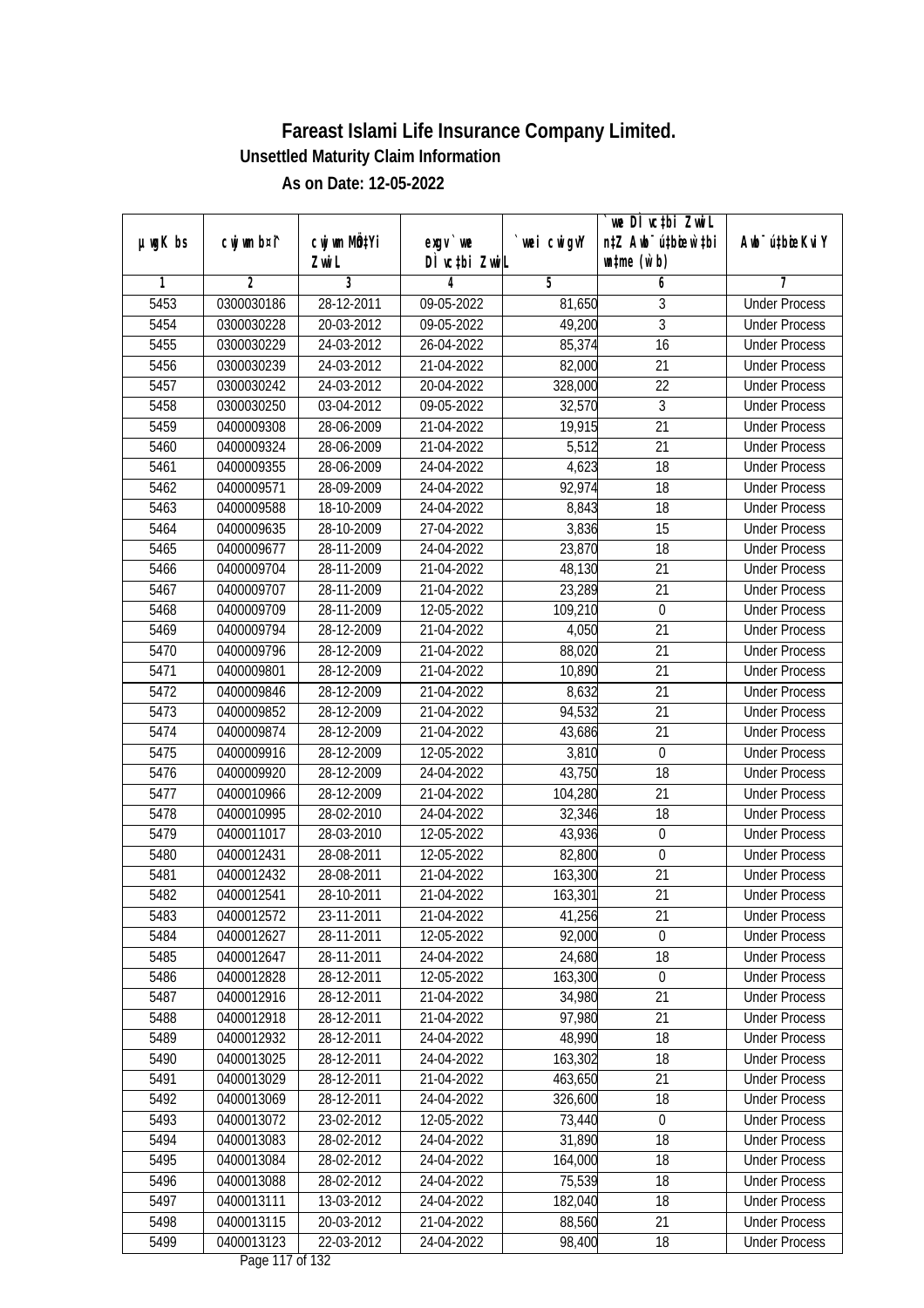|         |                |              |                               |                | we DI vctbi ZwiL                 |                             |
|---------|----------------|--------------|-------------------------------|----------------|----------------------------------|-----------------------------|
| µwgK bs | cwj wm b¤i^    | cwj wm MQtYi | exgv `we                      | `wei cwigvY    | n‡Z Awb <sup>-</sup> ú‡bioar`‡bi | Awb <sup>-</sup> ú‡bioeKviY |
|         |                | Zwi L        | DÌ vctbi ZwiL                 |                | $\n  untime\n  (u`b)\n$          |                             |
| 1       | $\overline{2}$ | 3            | 4                             | $\overline{5}$ | 6                                | 7                           |
| 5500    | 0400013135     | 25-03-2012   | 27-04-2022                    | 82,000         | $\overline{15}$                  | <b>Under Process</b>        |
| 5501    | 0400013136     | 25-03-2012   | 27-04-2022                    | 82,000         | $\overline{15}$                  | <b>Under Process</b>        |
| 5502    | 0500021761     | 28-09-2010   | 08-05-2022                    | 17,115         | $\sqrt{4}$                       | <b>Under Process</b>        |
| 5503    | 0500021810     | 20-10-2010   | 08-05-2022                    | 20,000         | 4                                | <b>Under Process</b>        |
| 5504    | 0500023464     | 28-06-2011   | 12-05-2022                    | 568,080        | $\boldsymbol{0}$                 | <b>Under Process</b>        |
| 5505    | 0500023645     | 28-11-2011   | 12-05-2022                    | 938,083        | 0                                | <b>Under Process</b>        |
| 5506    | 0500023727     | 28-12-2011   | 21-04-2022                    | 55,630         | $\overline{21}$                  | <b>Under Process</b>        |
| 5507    | 0500023759     | 28-12-2011   | 28-04-2022                    | 22,060         | $\overline{14}$                  | <b>Under Process</b>        |
| 5508    | 0500023777     | 28-12-2011   | 21-04-2022                    | 121,840        | 21                               | <b>Under Process</b>        |
| 5509    | 0500023908     | 10-12-2011   | 20-04-2022                    | 81,780         | 22                               | <b>Under Process</b>        |
| 5510    | 0500023921     | 14-12-2011   | 12-05-2022                    | 489,900        | $\mathbf 0$                      | <b>Under Process</b>        |
| 5511    | 0500024287     | 28-12-2011   | 20-04-2022                    | 121,840        | 22                               | <b>Under Process</b>        |
| 5512    | 0945009221     | 28-02-2012   | 25-04-2022                    | 81,729         | $\overline{17}$                  | <b>Under Process</b>        |
| 5513    | 0945009224     | 28-02-2012   | 24-04-2022                    | 77,862         | 18                               | <b>Under Process</b>        |
| 5514    | 0945009226     | 28-02-2012   | 12-05-2022                    | 34,857         | $\boldsymbol{0}$                 | <b>Under Process</b>        |
| 5515    | 0945009235     | 28-02-2012   | 24-04-2022                    | 14,037         | 18                               | <b>Under Process</b>        |
| 5516    | 0945009243     | 28-02-2012   | 11-05-2022                    | 86,800         | 1                                | <b>Under Process</b>        |
| 5517    | 0945009251     | 28-02-2012   | 24-04-2022                    | 112,152        | 18                               | <b>Under Process</b>        |
| 5518    | 0945009266     | 28-02-2012   | 24-04-2022                    | 13,535         | 18                               | <b>Under Process</b>        |
| 5519    | 0945009270     | 28-02-2012   | 24-04-2022                    | 46,083         | 18                               | <b>Under Process</b>        |
| 5520    | 0945009311     | 28-03-2012   | 11-05-2022                    | 31,001         | 1                                | <b>Under Process</b>        |
| 5521    | 0945009326     | 28-03-2012   | 11-05-2022                    | 46,828         | 1                                | <b>Under Process</b>        |
| 5522    | 0945009336     | 28-03-2012   | 12-05-2022                    | 37,579         | $\boldsymbol{0}$                 | <b>Under Process</b>        |
| 5523    | 0945009339     | 28-03-2012   | 12-05-2022                    | 58,301         | $\boldsymbol{0}$                 | <b>Under Process</b>        |
| 5524    | 0945009348     | 28-03-2012   | 11-05-2022                    | 21,722         | 1                                | <b>Under Process</b>        |
| 5525    | 0945009362     | 11-04-2012   | 10-05-2022                    | 45,495         | $\sqrt{2}$                       | <b>Under Process</b>        |
| 5526    | 0946002583     | 18-03-2010   | 25-04-2022                    | 34,472         | 17                               | <b>Under Process</b>        |
| 5527    | 0946005184     | 28-12-2010   | 28-04-2022                    | 35,207         | 14                               | <b>Under Process</b>        |
| 5528    | 0946005937     | 10-03-2011   | 28-04-2022                    | 32,254         | 14                               | <b>Under Process</b>        |
| 5529    | 0946006239     | 27-03-2011   | 08-05-2022                    | 14,185         | $\overline{4}$                   | <b>Under Process</b>        |
| 5530    | 0946007121     | 28-06-2011   | 25-04-2022                    | 33,763         | 17                               | <b>Under Process</b>        |
| 5531    | 0946007199     | 28-06-2011   | 25-04-2022                    | 90,297         | 17                               | <b>Under Process</b>        |
| 5532    | 0946007258     | 28-06-2011   | 25-04-2022                    | 54,501         | 17                               | <b>Under Process</b>        |
| 5533    | 0946007566     | 03-10-2011   | 20-04-2022                    | 34,478         | 22                               | <b>Under Process</b>        |
| 5534    | 0946007660     | 16-10-2011   | 20-04-2022                    | 21,318         | 22                               | <b>Under Process</b>        |
| 5535    | 0946008286     | 28-12-2011   | 28-04-2022                    | 25,866         | 14                               | <b>Under Process</b>        |
| 5536    | 0946008435     | 28-01-2012   | 20-04-2022                    | 36,969         | 22                               | <b>Under Process</b>        |
| 5537    | 0946008585     | 28-03-2012   | 11-05-2022                    | 58,301         | 1                                | <b>Under Process</b>        |
| 5538    | 0946008595     | 15-03-2012   | 08-05-2022                    | 12,918         | $\overline{4}$                   | <b>Under Process</b>        |
| 5539    | 0946008599     | 20-03-2012   | 20-04-2022                    | 34,971         | 22                               | <b>Under Process</b>        |
| 5540    | 0946008618     | 28-03-2012   | 08-05-2022                    | 13,337         | 4                                | <b>Under Process</b>        |
| 5541    | 0946008671     | 01-04-2012   | 25-04-2022                    | 97,167         | 17                               | <b>Under Process</b>        |
| 5542    | 0946008672     | 28-03-2012   | 25-04-2022                    | 12,976         | 17                               | <b>Under Process</b>        |
| 5543    | 0946008673     | 03-04-2012   | 25-04-2022                    | 9,328          | 17                               | <b>Under Process</b>        |
| 5544    | 0946008710     | 09-04-2012   | 25-04-2022                    | 21,525         | 17                               | <b>Under Process</b>        |
| 5545    | 0946008715     | 16-04-2012   | 11-05-2022                    | 11,837         | 1                                | <b>Under Process</b>        |
| 5546    | 0946008770     | 20-03-2012   | 08-05-2022<br>Dege 110 of 123 | 38,866         | 4                                | <b>Under Process</b>        |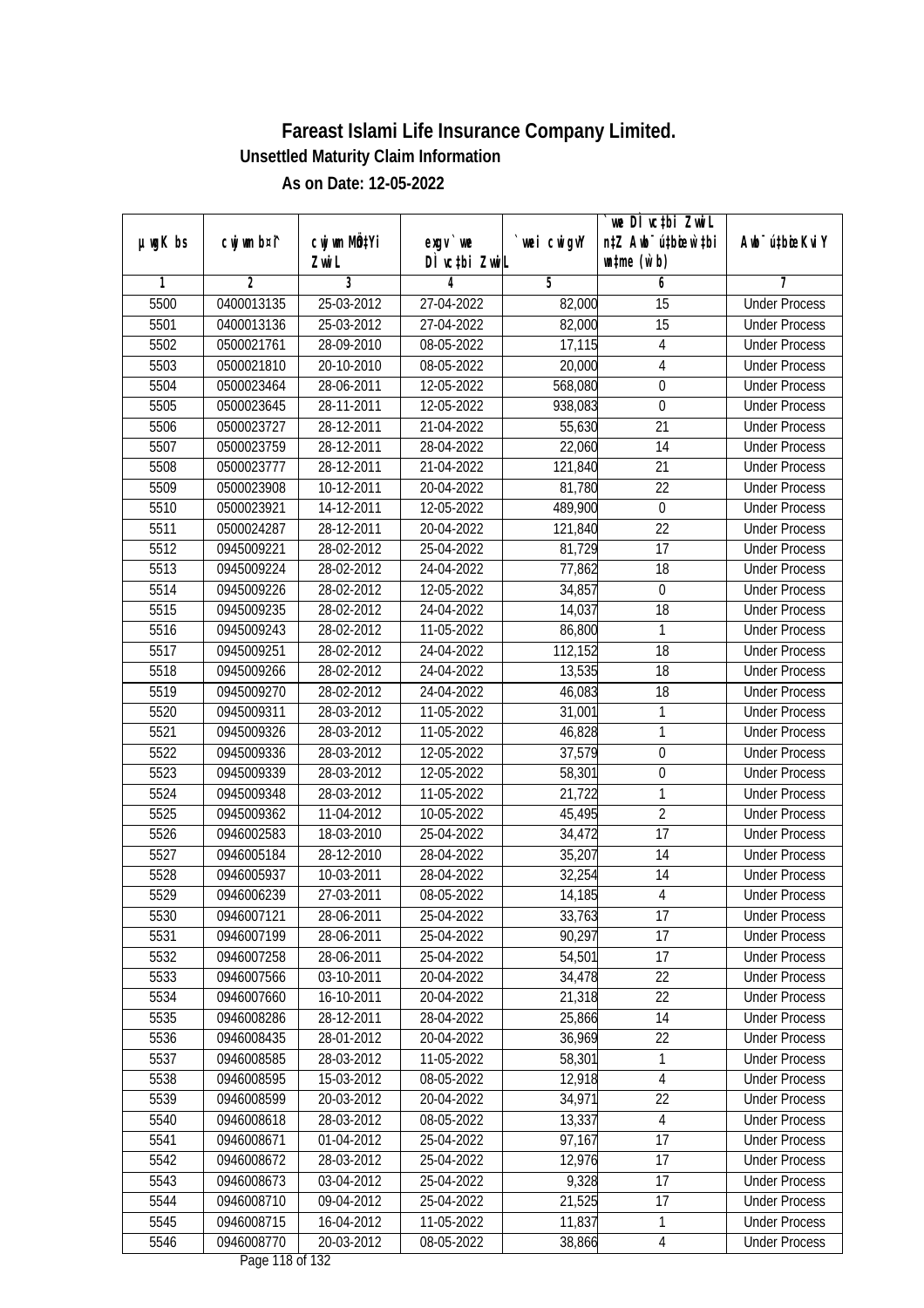|         |                |              |                                     |                | we DI vctbi ZwiL                 |                             |
|---------|----------------|--------------|-------------------------------------|----------------|----------------------------------|-----------------------------|
| µwgK bs | cwj wm b¤i^    | cwj wm MQtYi | exgv `we                            | `wei cwigvY    | n‡Z Awb <sup>-</sup> ú‡bioar`‡bi | Awb <sup>-</sup> ú‡bioeKviY |
|         |                | Zwi L        | DÌ vctbi ZwiL                       |                | $\n  untime\n  (u`b)\n$          |                             |
| 1       | $\overline{2}$ | 3            | 4                                   | $\overline{5}$ | 6                                | 7                           |
| 5547    | 0946008771     | 15-04-2012   | 28-04-2022                          | 25,711         | 14                               | <b>Under Process</b>        |
| 5548    | 0946008819     | 09-04-2012   | 28-04-2022                          | 27,506         | $\overline{14}$                  | <b>Under Process</b>        |
| 5549    | 0946008820     | 15-04-2012   | 28-04-2022                          | 25,711         | 14                               | <b>Under Process</b>        |
| 5550    | 0947004085     | 21-08-2011   | 21-04-2022                          | 36,423         | 21                               | <b>Under Process</b>        |
| 5551    | 0946001124     | 28-03-2009   | 28-04-2022                          | 33,802         | $\overline{14}$                  | <b>Under Process</b>        |
| 5552    | 0946003665     | 28-07-2010   | 25-04-2022                          | 9,665          | 17                               | <b>Under Process</b>        |
| 5553    | 0947003498     | 26-02-2011   | 21-04-2022                          | 27,570         | 21                               | <b>Under Process</b>        |
| 5554    | 0947003656     | 03-05-2011   | 21-04-2022                          | 37,536         | 21                               | <b>Under Process</b>        |
| 5555    | 0947003913     | 28-06-2011   | 28-04-2022                          | 22,989         | 14                               | <b>Under Process</b>        |
| 5556    | 0947003933     | 28-06-2011   | 21-04-2022                          | 7,340          | 21                               | <b>Under Process</b>        |
| 5557    | 0947004046     | 24-08-2011   | 13-04-2022                          | 89,967         | $\overline{29}$                  | <b>Under Process</b>        |
| 5558    | 0947004212     | 03-11-2011   | 18-04-2022                          | 35,327         | 24                               | <b>Under Process</b>        |
| 5559    | 0947004293     | 28-11-2011   | 13-04-2022                          | 38,697         | $\overline{29}$                  | <b>Under Process</b>        |
| 5560    | 0947004410     | 22-12-2011   | 21-04-2022                          | 23,743         | 21                               | <b>Under Process</b>        |
| 5561    | 0947004469     | 28-12-2011   | 21-04-2022                          | 9,406          | 21                               | <b>Under Process</b>        |
| 5562    | 0947004567     | 28-12-2011   | 21-04-2022                          | 38,697         | 21                               | <b>Under Process</b>        |
| 5563    | 0947004736     | 15-02-2012   | 21-04-2022                          | 22,839         | 21                               | <b>Under Process</b>        |
| 5564    | 0947004781     | 22-02-2012   | 21-04-2022                          | 44,247         | 21                               | <b>Under Process</b>        |
| 5565    | 0947004819     | 08-03-2012   | 13-04-2022                          | 33,167         | 29                               | <b>Under Process</b>        |
| 5566    | 0948008676     | 28-11-2011   | 26-04-2022                          | 88,742         | 16                               | <b>Under Process</b>        |
| 5567    | 0948001411     | 27-12-2009   | 28-04-2022                          | 18,190         | 14                               | <b>Under Process</b>        |
| 5568    | 0948001838     | 28-01-2010   | 28-04-2022                          | 29,567         | 14                               | <b>Under Process</b>        |
| 5569    | 0948003685     | 28-07-2010   | 26-04-2022                          | 12,868         | 16                               | <b>Under Process</b>        |
| 5570    | 0948005495     | 28-12-2010   | 28-04-2022                          | 94,383         | 14                               | <b>Under Process</b>        |
| 5571    | 0948005502     | 28-12-2010   | 28-04-2022                          | 13,688         | 14                               | <b>Under Process</b>        |
| 5572    | 0948007236     | 28-05-2011   | 27-04-2022                          | 39,394         | 15                               | <b>Under Process</b>        |
| 5573    | 0948007806     | 28-06-2011   | 26-04-2022                          | 6,229          | 16                               | <b>Under Process</b>        |
| 5574    | 0948008207     | 28-09-2011   | 26-04-2022                          | 34,530         | 16                               | <b>Under Process</b>        |
| 5575    | 0948008218     | 28-09-2011   | 26-04-2022                          | 55,260         | 16                               | <b>Under Process</b>        |
| 5576    | 0948008385     | 24-10-2011   | 26-04-2022                          | 73,022         | 16                               | <b>Under Process</b>        |
| 5577    | 0948008421     | 01-11-2011   | 26-04-2022                          | 8,464          | 16                               | <b>Under Process</b>        |
| 5578    | 0948008593     | 26-11-2011   | 26-04-2022                          | 8,007          | 16                               | <b>Under Process</b>        |
| 5579    | 0948008675     | 28-11-2011   | 26-04-2022                          | 35,494         | 16                               | <b>Under Process</b>        |
| 5580    | 0948008688     | 28-11-2011   | 26-04-2022                          | 18,292         | 16                               | <b>Under Process</b>        |
| 5581    | 0948008783     | 18-12-2011   | 26-04-2022                          | 5,561          | 16                               | <b>Under Process</b>        |
| 5582    | 0948008787     | 18-12-2011   | 26-04-2022                          | 13,347         | 16                               | <b>Under Process</b>        |
| 5583    | 0948008855     | 26-12-2011   | 26-04-2022                          | 34,218         | 16                               | <b>Under Process</b>        |
| 5584    | 0948008871     | 28-12-2011   | 28-04-2022                          | 13,347         | 14                               | <b>Under Process</b>        |
| 5585    | 0948008877     | 28-12-2011   | 26-04-2022                          | 7,785          | 16                               | <b>Under Process</b>        |
| 5586    | 0948008915     | 28-12-2011   | 26-04-2022                          | 58,046         | 16                               | <b>Under Process</b>        |
| 5587    | 0948008963     | 28-12-2011   | 26-04-2022                          | 19,039         | 16                               | <b>Under Process</b>        |
| 5588    | 0948009355     | 28-01-2012   | 26-04-2022                          | 10,282         | 16                               | <b>Under Process</b>        |
| 5589    | 0948009201     | 28-12-2011   | 26-04-2022                          | 18,227         | 16                               | <b>Under Process</b>        |
| 5590    | 0948009260     | 28-12-2011   | 28-04-2022                          | 16,578         | 14                               | <b>Under Process</b>        |
| 5591    | 0948009401     | 25-02-2012   | 26-04-2022                          | 12,804         | 16                               | <b>Under Process</b>        |
| 5592    | 0948009476     | 28-02-2012   | 26-04-2022                          | 194,326        | 16                               | <b>Under Process</b>        |
| 5593    | 0948009554     | $14-03-2012$ | 26-04-2022<br>$D_{0.92}$ 110 of 123 | 73,915         | 16                               | <b>Under Process</b>        |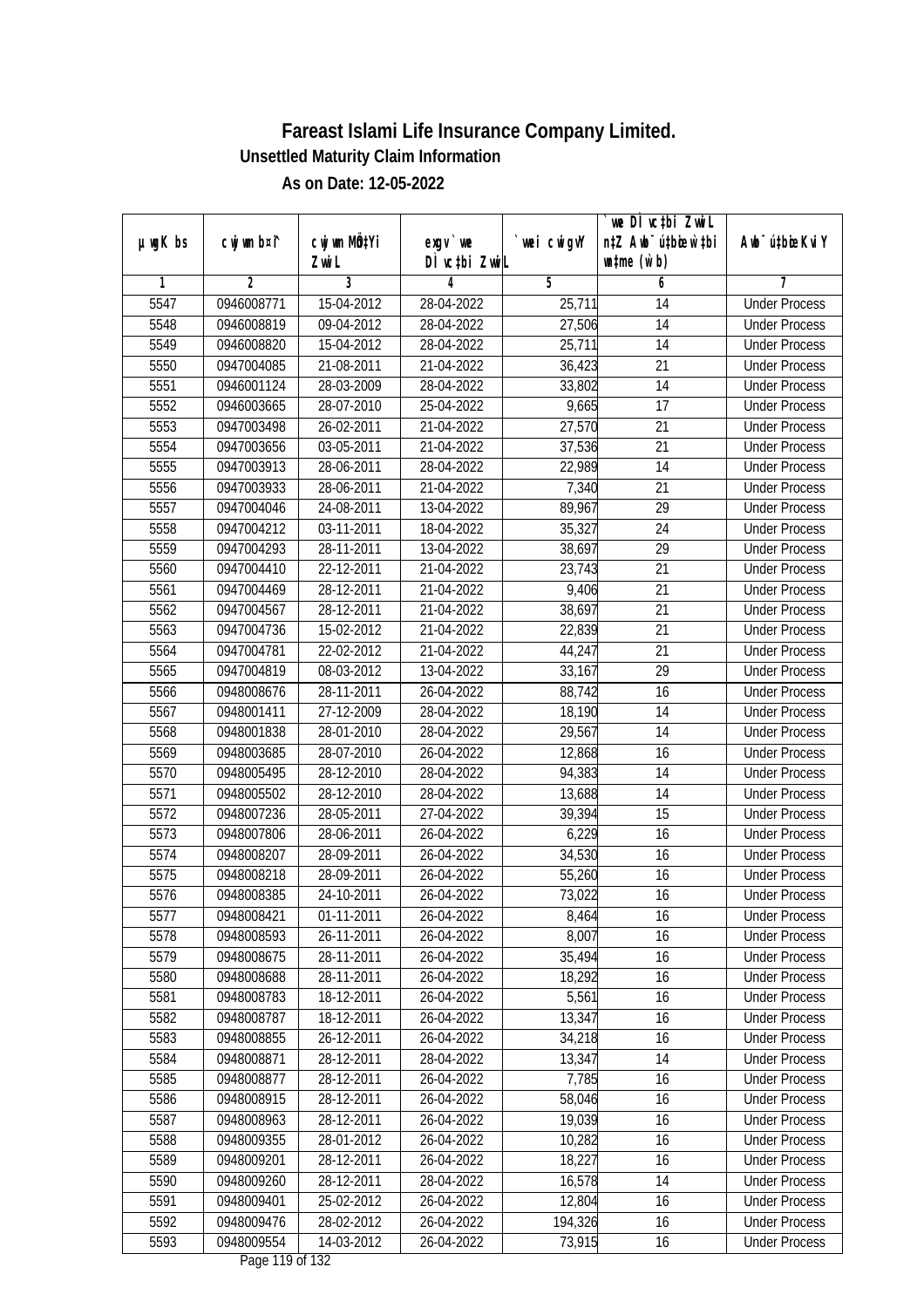|               |             |              |                               |             | `we DÌ vc‡bi ZwiL                |                             |
|---------------|-------------|--------------|-------------------------------|-------------|----------------------------------|-----------------------------|
| $µ$ ug $K$ bs | cwj wm b¤i^ | cwj wm MQtYi | $exgV$ we                     | `wei cwigvY | n‡Z Awb <sup>-</sup> ú‡bioar`‡bi | Awb <sup>-</sup> ú‡bioeKviY |
|               |             | Zwi L        | DÌ vctbi ZwiL                 |             | $\n  untime\n  (u`b)\n$          |                             |
| 1             | 2           | 3            | 4                             | 5           | 6                                | 7                           |
| 5594          | 0948009583  | 24-03-2012   | 26-04-2022                    | 7,215       | 16                               | <b>Under Process</b>        |
| 5595          | 0948009586  | 24-03-2012   | 26-04-2022                    | 38,208      | 16                               | <b>Under Process</b>        |
| 5596          | 0948009611  | 25-03-2012   | 28-04-2022                    | 40,584      | 14                               | <b>Under Process</b>        |
| 5597          | 0948009649  | 28-03-2012   | 08-05-2022                    | 34,402      | $\overline{4}$                   | <b>Under Process</b>        |
| 5598          | 0948009685  | $28-03-2012$ | 27-04-2022                    | 34,946      | 15                               | <b>Under Process</b>        |
| 5599          | 0948009714  | 15-04-2012   | 08-05-2022                    | 31,983      | 4                                | <b>Under Process</b>        |
| 5600          | 0949001004  | 28-12-2010   | 26-04-2022                    | 18,069      | 16                               | <b>Under Process</b>        |
| 5601          | 0949001356  | 28-06-2011   | 27-04-2022                    | 59,985      | $\overline{15}$                  | <b>Under Process</b>        |
| 5602          | 0949001408  | 28-06-2011   | 25-04-2022                    | 34,840      | 17                               | <b>Under Process</b>        |
| 5603          | 0949001556  | 10-10-2011   | 07-04-2022                    | 19,785      | 35                               | <b>Under Process</b>        |
| 5604          | 0949001662  | 28-12-2011   | 25-04-2022                    | 33,097      | 17                               | <b>Under Process</b>        |
| 5605          | 0949001669  | 28-12-2011   | 21-04-2022                    | 187,042     | 21                               | <b>Under Process</b>        |
| 5606          | 0949001701  | 28-12-2011   | 25-04-2022                    | 34,234      | $\overline{17}$                  | <b>Under Process</b>        |
| 5607          | 1600035434  | 28-12-2009   | 21-04-2022                    | 5,234       | 21                               | <b>Under Process</b>        |
| 5608          | 1600035460  | 28-12-2009   | 21-04-2022                    | 32,762      | 21                               | <b>Under Process</b>        |
| 5609          | 1600035488  | 28-01-2010   | 25-04-2022                    | 58,746      | 17                               | <b>Under Process</b>        |
| 5610          | 1600035496  | 28-01-2010   | 07-04-2022                    | 26,064      | 35                               | <b>Under Process</b>        |
| 5611          | 1600035500  | 28-02-2010   | 07-04-2022                    | 32,574      | 35                               | <b>Under Process</b>        |
| 5612          | 1600035523  | 28-02-2010   | 27-04-2022                    | 55,350      | 15                               | <b>Under Process</b>        |
| 5613          | 1600035531  | 28-02-2010   | 25-04-2022                    | 44,280      | 17                               | <b>Under Process</b>        |
| 5614          | 1600035534  | 28-02-2010   | 21-04-2022                    | 64,356      | 21                               | <b>Under Process</b>        |
| 5615          | 1600035540  | 28-02-2010   | 08-05-2022                    | 55,350      | 4                                | <b>Under Process</b>        |
| 5616          | 1600035545  | 28-02-2010   | 25-04-2022                    | 52,435      | 17                               | <b>Under Process</b>        |
| 5617          | 1600035549  | 28-02-2010   | 21-04-2022                    | 49,744      | 21                               | <b>Under Process</b>        |
| 5618          | 1600035557  | 28-02-2010   | 21-04-2022                    | 32,095      | 21                               | <b>Under Process</b>        |
| 5619          | 1600035558  | 28-02-2010   | 21-04-2022                    | 24,244      | 21                               | <b>Under Process</b>        |
| 5620          | 1600035571  | 28-03-2010   | 25-04-2022                    | 31,542      | 17                               | <b>Under Process</b>        |
| 5621          | 1600035576  | 28-03-2010   | 27-04-2022                    | 24,231      | 15                               | <b>Under Process</b>        |
| 5622          | 1600035581  | 28-03-2010   | 08-05-2022                    | 120,700     | $\overline{4}$                   | <b>Under Process</b>        |
| 5623          | 1600035593  | 28-03-2010   | 27-04-2022                    | 95,800      | 15                               | <b>Under Process</b>        |
| 5624          | 1600035598  | 28-03-2010   | 25-04-2022                    | 7,124       | 17                               | <b>Under Process</b>        |
| 5625          | 1600035632  | 28-03-2010   | 25-04-2022                    | 110,700     | 17                               | <b>Under Process</b>        |
| 5626          | 1600035644  | 28-03-2010   | 25-04-2022                    | 50,682      | 17                               | <b>Under Process</b>        |
| 5627          | 1600035650  | 28-03-2010   | 28-04-2022                    | 6,987       | 14                               | <b>Under Process</b>        |
| 5628          | 1600035652  | 28-03-2010   | 25-04-2022                    | 241,400     | 17                               | <b>Under Process</b>        |
| 5629          | 1600035670  | 28-03-2010   | 27-04-2022                    | 110,700     | 15                               | <b>Under Process</b>        |
| 5630          | 1600035675  | 28-03-2010   | 25-04-2022                    | 45,385      | 17                               | <b>Under Process</b>        |
| 5631          | 1600035678  | 28-03-2010   | 27-04-2022                    | 53,230      | 15                               | <b>Under Process</b>        |
| 5632          | 1600035688  | 28-03-2010   | 25-04-2022                    | 65,100      | 17                               | <b>Under Process</b>        |
| 5633          | 1600039081  | 28-09-2011   | 08-05-2022                    | 50,855      | $\sqrt{4}$                       | <b>Under Process</b>        |
| 5634          | 1600039232  | 28-11-2011   | 25-04-2022                    | 55,530      | 17                               | <b>Under Process</b>        |
| 5635          | 1600039333  | 20-12-2011   | 07-04-2022                    | 71,737      | 35                               | <b>Under Process</b>        |
| 5636          | 1600039429  | 28-12-2011   | 07-04-2022                    | 11,030      | $\overline{35}$                  | <b>Under Process</b>        |
| 5637          | 1600040066  | 28-03-2012   | 25-04-2022                    | 164,000     | 17                               | <b>Under Process</b>        |
| 5638          | 1600035881  | 20-06-2010   | 21-04-2022                    | 31,800      | 21                               | <b>Under Process</b>        |
| 5639          | 1600038350  | 21-05-2011   | 28-04-2022                    | 98,188      | 14                               | <b>Under Process</b>        |
| 5640          | 1600039624  | 28-12-2011   | 07-04-2022<br>Dege 100 of 100 | 95,670      | 35                               | <b>Under Process</b>        |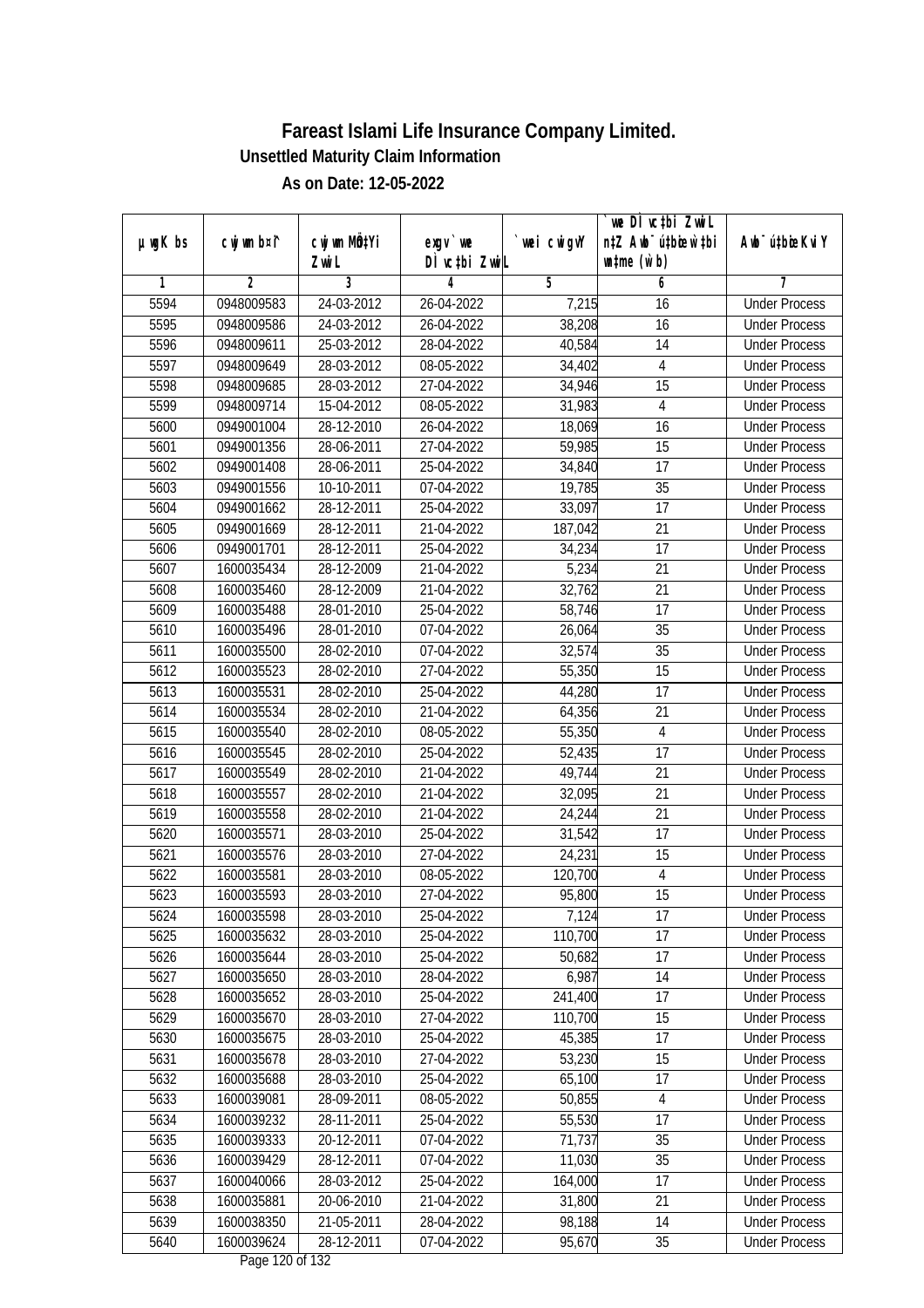|               |             |                          |                               |             | `we DÌ vc‡bi ZwiL                |                             |
|---------------|-------------|--------------------------|-------------------------------|-------------|----------------------------------|-----------------------------|
| $µ$ ug $K$ bs | cwj wm b¤i^ | cwj wm MQtYi             | $exgV$ we                     | `wei cwigvY | n‡Z Awb <sup>-</sup> ú‡bioar`‡bi | Awb <sup>-</sup> ú‡bioeKviY |
| 1             | 2           | Zwi L<br>3               | DÌ vctbi ZwiL<br>4            | 5           | $\n  untime\n  (u`b)\n$<br>6     | 7                           |
| 5641          | 1600039763  | 28-12-2011               | 07-04-2022                    | 30,000      | 35                               | <b>Under Process</b>        |
| 5642          | 1600039969  | 28-02-2012               | 11-04-2022                    | 50,582      | 31                               | <b>Under Process</b>        |
| 5643          | 1600039973  | 28-02-2012               | 28-04-2022                    | 92,694      | 14                               | <b>Under Process</b>        |
| 5644          | 1600040061  | 28-03-2012               | 25-04-2022                    | 164,000     | $\overline{17}$                  | <b>Under Process</b>        |
| 5645          | 1600040082  | 04-04-2012               | 27-04-2022                    | 47,628      | $\overline{15}$                  | <b>Under Process</b>        |
| 5646          | 1700017582  | 28-03-2010               | 10-04-2022                    | 79,340      | $\overline{32}$                  | <b>Under Process</b>        |
| 5647          | 1800002125  | 27-12-2009               | 28-04-2022                    | 42,776      | 14                               | <b>Under Process</b>        |
| 5648          | 1800002619  | 27-12-2009               | 12-05-2022                    | 20,639      | $\boldsymbol{0}$                 | <b>Under Process</b>        |
| 5649          | 1900001588  | 08-09-2010               | 27-04-2022                    | 68,460      | 15                               | <b>Under Process</b>        |
|               | 1900001623  |                          | 19-04-2022                    | 3,405       | 23                               | <b>Under Process</b>        |
| 5650<br>5651  | 1900001827  | 20-10-2010<br>28-12-2010 | 13-04-2022                    | 148,876     | $\overline{29}$                  | <b>Under Process</b>        |
|               |             |                          |                               |             |                                  |                             |
| 5652          | 1900002355  | 28-12-2011               | 27-04-2022                    | 44,852      | 15                               | <b>Under Process</b>        |
| 5653          | 1700004395  | 28-03-2006               | 25-04-2022                    | 71,510      | $\overline{17}$                  | <b>Under Process</b>        |
| 5654          | 1700007809  | 28-12-2006               | 08-05-2022                    | 144,833     | $\overline{4}$                   | <b>Under Process</b>        |
| 5655          | 1700007830  | 28-12-2006               | 10-04-2022                    | 34,446      | 32                               | <b>Under Process</b>        |
| 5656          | 1700008513  | 28-02-2007               | 24-04-2022                    | 8,733       | 18                               | <b>Under Process</b>        |
| 5657          | 1700009852  | 28-06-2007               | 24-04-2022                    | 6,012       | 18                               | <b>Under Process</b>        |
| 5658          | 1700010642  | 20-11-2007               | 10-04-2022                    | 5,300       | 32                               | <b>Under Process</b>        |
| 5659          | 1700011304  | 27-12-2007               | 24-04-2022                    | 23,975      | 18                               | <b>Under Process</b>        |
| 5660          | 1700012116  | 27-12-2007               | 10-05-2022                    | 5,547       | $\overline{2}$                   | <b>Under Process</b>        |
| 5661          | 1700013180  | 25-05-2008               | 10-04-2022                    | 33,027      | 32                               | <b>Under Process</b>        |
| 5662          | 1700014873  | 27-11-2008               | 24-04-2022                    | 5,340       | 18                               | <b>Under Process</b>        |
| 5663          | 1700015402  | 28-12-2008               | 24-04-2022                    | 13,583      | 18                               | <b>Under Process</b>        |
| 5664          | 1700015591  | 28-12-2008               | 10-05-2022                    | 7,650       | $\overline{2}$                   | <b>Under Process</b>        |
| 5665          | 1700016937  | 23-12-2009               | 24-04-2022                    | 8,173       | 18                               | <b>Under Process</b>        |
| 5666          | 1700017137  | 27-12-2009               | 10-04-2022                    | 24,921      | 32                               | <b>Under Process</b>        |
| 5667          | 1700019173  | 28-11-2011               | 24-04-2022                    | 12,708      | 18                               | <b>Under Process</b>        |
| 5668          | 1700019197  | 11-12-2011               | 10-04-2022                    | 17,490      | 32                               | <b>Under Process</b>        |
| 5669          | 1700019330  | 28-12-2011               | 24-04-2022                    | 816,500     | 18                               | <b>Under Process</b>        |
| 5670          | 1700019545  | 28-12-2011               | 10-04-2022                    | 32,502      | 32                               | <b>Under Process</b>        |
| 5671          | 1800001188  | 27-12-2009               | 28-04-2022                    | 17,017      | 14                               | <b>Under Process</b>        |
| 5672          | 1800001473  | 27-12-2009               | 12-05-2022                    | 4,050       | $\mathbf 0$                      | <b>Under Process</b>        |
| 5673          | 1800001505  | 27-12-2009               | 28-04-2022                    | 56,147      | 14                               | <b>Under Process</b>        |
| 5674          | 1800001752  | 27-12-2009               | 12-05-2022                    | 52,310      | $\boldsymbol{0}$                 | <b>Under Process</b>        |
| 5675          | 1800001773  | 27-12-2009               | 12-05-2022                    | 51,342      | $\boldsymbol{0}$                 | <b>Under Process</b>        |
| 5676          | 1800002968  | 27-12-2009               | 12-05-2022                    | 26,905      | 0                                | <b>Under Process</b>        |
| 5677          | 1800003051  | 27-12-2009               | 28-04-2022                    | 15,927      | 14                               | <b>Under Process</b>        |
| 5678          | 1800004921  | 28-12-2010               | 28-04-2022                    | 167,101     | 14                               | <b>Under Process</b>        |
| 5679          | 1800005775  | 23-10-2011               | 12-05-2022                    | 33,069      | $\boldsymbol{0}$                 | <b>Under Process</b>        |
| 5680          | 1800005777  | 23-10-2011               | 28-04-2022                    | 21,310      | 14                               | <b>Under Process</b>        |
| 5681          | 1800005834  | 16-11-2011               | 12-05-2022                    | 41,415      | $\boldsymbol{0}$                 | <b>Under Process</b>        |
| 5682          | 1800005853  | 19-11-2011               | 28-04-2022                    | 77,565      | 14                               | <b>Under Process</b>        |
| 5683          | 1800005907  | 07-12-2011               | 28-04-2022                    | 48,990      | $\overline{14}$                  | <b>Under Process</b>        |
| 5684          | 1800005962  | 26-12-2011               | 11-04-2022                    | 163,300     | 31                               | <b>Under Process</b>        |
| 5685          | 1900001074  | 28-12-2009               | 11-05-2022                    | 34,040      | 1                                | <b>Under Process</b>        |
| 5686          | 1900001165  | 28-12-2009               | 27-04-2022                    | 32,712      | 15                               | <b>Under Process</b>        |
| 5687          | 1900001296  | 28-03-2010               | 27-04-2022<br>Dago 101 of 120 | 18,100      | 15                               | <b>Under Process</b>        |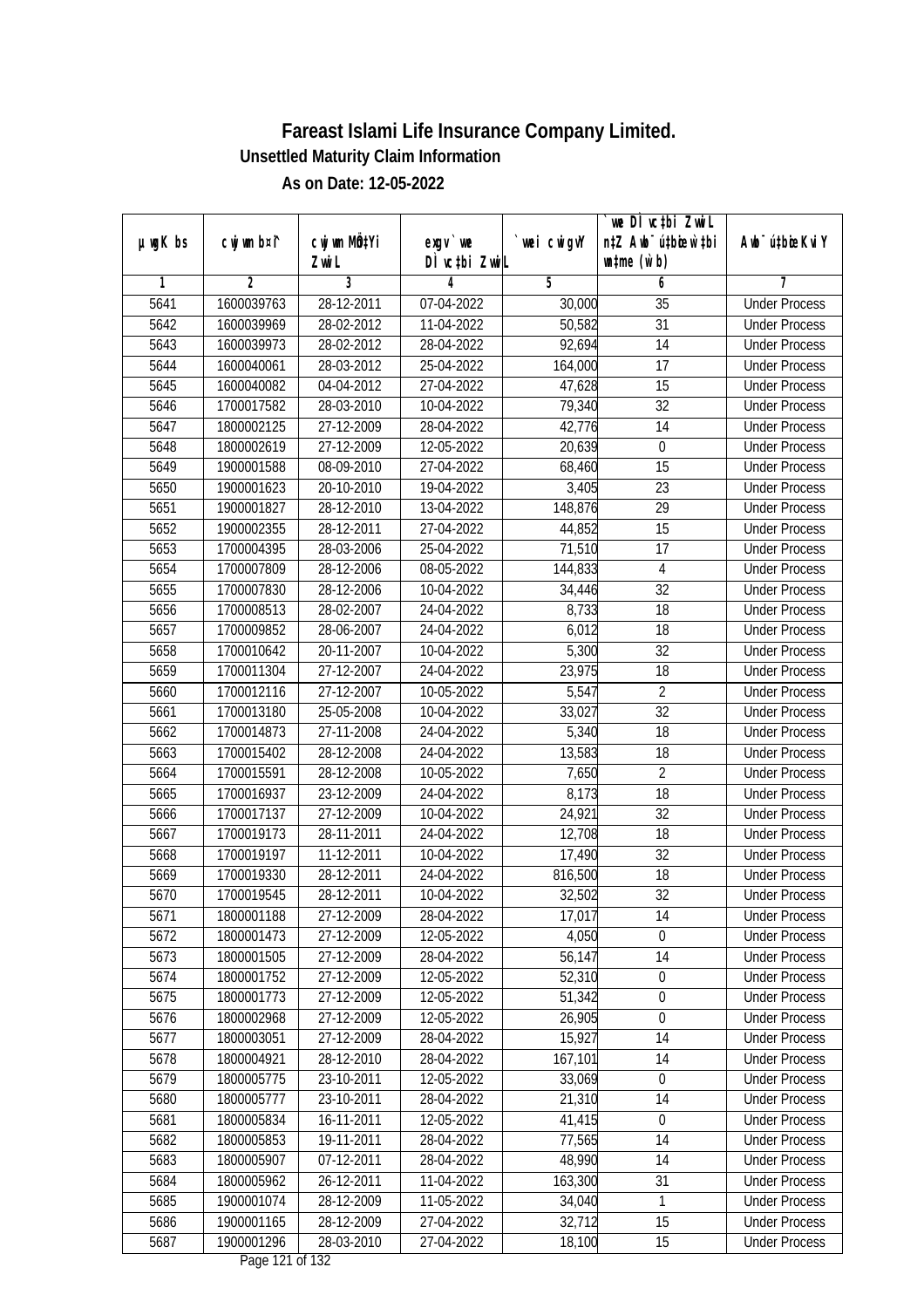|               |             |                           |                               |             | we DI vctbi ZwiL                 |                             |
|---------------|-------------|---------------------------|-------------------------------|-------------|----------------------------------|-----------------------------|
| $µ$ ug $K$ bs | cwj wm b¤i^ | cwj wm MQ <sup>1</sup> Yi | $exgV$ we                     | `wei cwigvY | n‡Z Awb <sup>-</sup> ú‡bioen`‡bi | Awb <sup>-</sup> ú‡bioeKviY |
|               |             | Zwi L                     | DÌ vctbi ZwiL                 |             | $\n  untime\n  (u`b)\n$          |                             |
| 1             | 2           | 3                         | 4                             | 5           | 6                                | 7                           |
| 5688          | 1900001995  | 17-04-2011                | 11-05-2022                    | 13,788      | 1                                | <b>Under Process</b>        |
| 5689          | 1900002009  | 28-04-2011                | 27-04-2022                    | 17,490      | 15                               | <b>Under Process</b>        |
| 5690          | 1900002071  | 25-06-2011                | 27-04-2022                    | 17,490      | 15                               | <b>Under Process</b>        |
| 5691          | 1900002217  | 28-06-2011                | 13-04-2022                    | 321,000     | $\overline{29}$                  | <b>Under Process</b>        |
| 5692          | 1900002327  | $28-11-2011$              | 27-04-2022                    | 93,084      | $\overline{15}$                  | <b>Under Process</b>        |
| 5693          | 1900002334  | 28-12-2011                | 27-04-2022                    | 108,598     | $\overline{15}$                  | <b>Under Process</b>        |
| 5694          | 1900002403  | 28-12-2011                | 27-04-2022                    | 219,605     | 15                               | <b>Under Process</b>        |
| 5695          | 2000001047  | 28-03-2012                | 27-04-2022                    | 328,000     | $\overline{15}$                  | <b>Under Process</b>        |
| 5696          | 2000000136  | 28-06-2010                | 27-04-2022                    | 17,115      | 15                               | <b>Under Process</b>        |
| 5697          | 2000000796  | 28-12-2011                | 21-04-2022                    | 163,300     | 21                               | <b>Under Process</b>        |
| 5698          | 2000000858  | 28-12-2011                | 27-04-2022                    | 48,993      | 15                               | <b>Under Process</b>        |
| 5699          | 2000000877  | 28-12-2011                | 17-04-2022                    | 110,300     | 25                               | <b>Under Process</b>        |
| 5700          | 2000000891  | 28-12-2011                | 17-04-2022                    | 34,980      | $\overline{25}$                  | <b>Under Process</b>        |
| 5701          | 2000001033  | 28-02-2012                | 19-04-2022                    | 129,630     | 23                               | <b>Under Process</b>        |
| 5702          | 2000001040  | 22-03-2012                | 25-04-2022                    | 164,000     | 17                               | <b>Under Process</b>        |
| 5703          | 6500001457  | 24-06-2008                | 10-05-2022                    | 467,700     | $\overline{2}$                   | <b>Under Process</b>        |
| 5704          | 6500001640  | 28-06-2008                | 10-05-2022                    | 175,067     | $\overline{2}$                   | <b>Under Process</b>        |
| 5705          | 6500001719  | 22-10-2008                | 10-05-2022                    | 155,900     | $\overline{2}$                   | <b>Under Process</b>        |
| 5706          | 6500002404  | 28-05-2009                | 10-05-2022                    | 6,464       | $\overline{2}$                   | <b>Under Process</b>        |
| 5707          | 6500002469  | 28-05-2009                | 07-04-2022                    | 25,728      | 35                               | <b>Under Process</b>        |
| 5708          | 6500003296  | 27-12-2009                | 09-05-2022                    | 8,531       | 3                                | <b>Under Process</b>        |
| 5709          | 6500005196  | 26-12-2010                | 11-05-2022                    | 161,600     | 1                                | <b>Under Process</b>        |
| 5710          | 6500005993  | 09-05-2011                | 09-05-2022                    | 220,600     | 3                                | <b>Under Process</b>        |
| 5711          | 6500006282  | 28-06-2011                | 12-05-2022                    | 816,500     | $\boldsymbol{0}$                 | <b>Under Process</b>        |
| 5712          | 6500006502  | 01-12-2011                | 11-05-2022                    | 275,330     | 1                                | <b>Under Process</b>        |
| 5713          | 6500006533  | 05-12-2011                | 12-05-2022                    | 559,403     | $\boldsymbol{0}$                 | <b>Under Process</b>        |
| 5714          | 6500006561  | 15-12-2011                | 09-05-2022                    | 326,600     | 3                                | <b>Under Process</b>        |
| 5715          | 6500006590  | 21-12-2011                | 10-05-2022                    | 34,980      | $\overline{2}$                   | <b>Under Process</b>        |
| 5716          | 6500006659  | 28-12-2011                | 09-05-2022                    | 163,300     | $\overline{3}$                   | <b>Under Process</b>        |
| 5717          | 6500006811  | 28-12-2011                | 09-05-2022                    | 156,690     | $\overline{3}$                   | <b>Under Process</b>        |
| 5718          | 6500006843  | 28-12-2011                | 09-05-2022                    | 163,300     | 3                                | <b>Under Process</b>        |
| 5719          | 6500006866  | 28-12-2011                | 11-05-2022                    | 163,300     | 1                                | <b>Under Process</b>        |
| 5720          | 6500006938  | 28-02-2012                | 11-05-2022                    | 244,866     | 1                                | <b>Under Process</b>        |
| 5721          | 6500006947  | 05-03-2012                | 09-05-2022                    | 60,000      | 3                                | <b>Under Process</b>        |
| 5722          | 6500006951  | 05-03-2012                | 09-05-2022                    | 49,200      | $\overline{3}$                   | <b>Under Process</b>        |
| 5723          | 6500006977  | 18-03-2012                | 10-05-2022                    | 35,580      | $\overline{2}$                   | <b>Under Process</b>        |
| 5724          | 6500006980  | 22-03-2012                | 09-05-2022                    | 164,000     | 3                                | <b>Under Process</b>        |
| 5725          | 6500006981  | 25-03-2012                | 09-05-2022                    | 76,420      | 3                                | <b>Under Process</b>        |
| 5726          | 6500006989  | 28-03-2012                | 11-05-2022                    | 21,352      | 1                                | <b>Under Process</b>        |
| 5727          | 6500006997  | 28-03-2012                | 09-05-2022                    | 33,300      | $\overline{3}$                   | <b>Under Process</b>        |
| 5728          | 6500007001  | 04-04-2012                | 10-05-2022                    | 60,000      | $\overline{2}$                   | <b>Under Process</b>        |
| 5729          | 6500007005  | 11-04-2012                | 11-05-2022                    | 164,000     | 1                                | <b>Under Process</b>        |
| 5730          | 6500007011  | 11-04-2012                | $10-05-2022$                  | 164,000     | $\overline{2}$                   | <b>Under Process</b>        |
| 5731          | 6500007013  | 12-04-2012                | 27-04-2022                    | 101,290     | 15                               | <b>Under Process</b>        |
| 5732          | 6500007014  | 16-04-2012                | 11-05-2022                    | 328,000     | 1                                | <b>Under Process</b>        |
| 5733          | 6500007021  | 19-04-2012                | 10-05-2022                    | 328,000     | $\sqrt{2}$                       | <b>Under Process</b>        |
| 5734          | 6500007027  | 19-04-2012                | 10-05-2022<br>Dege 100 of 100 | 10,645      | $\overline{2}$                   | <b>Under Process</b>        |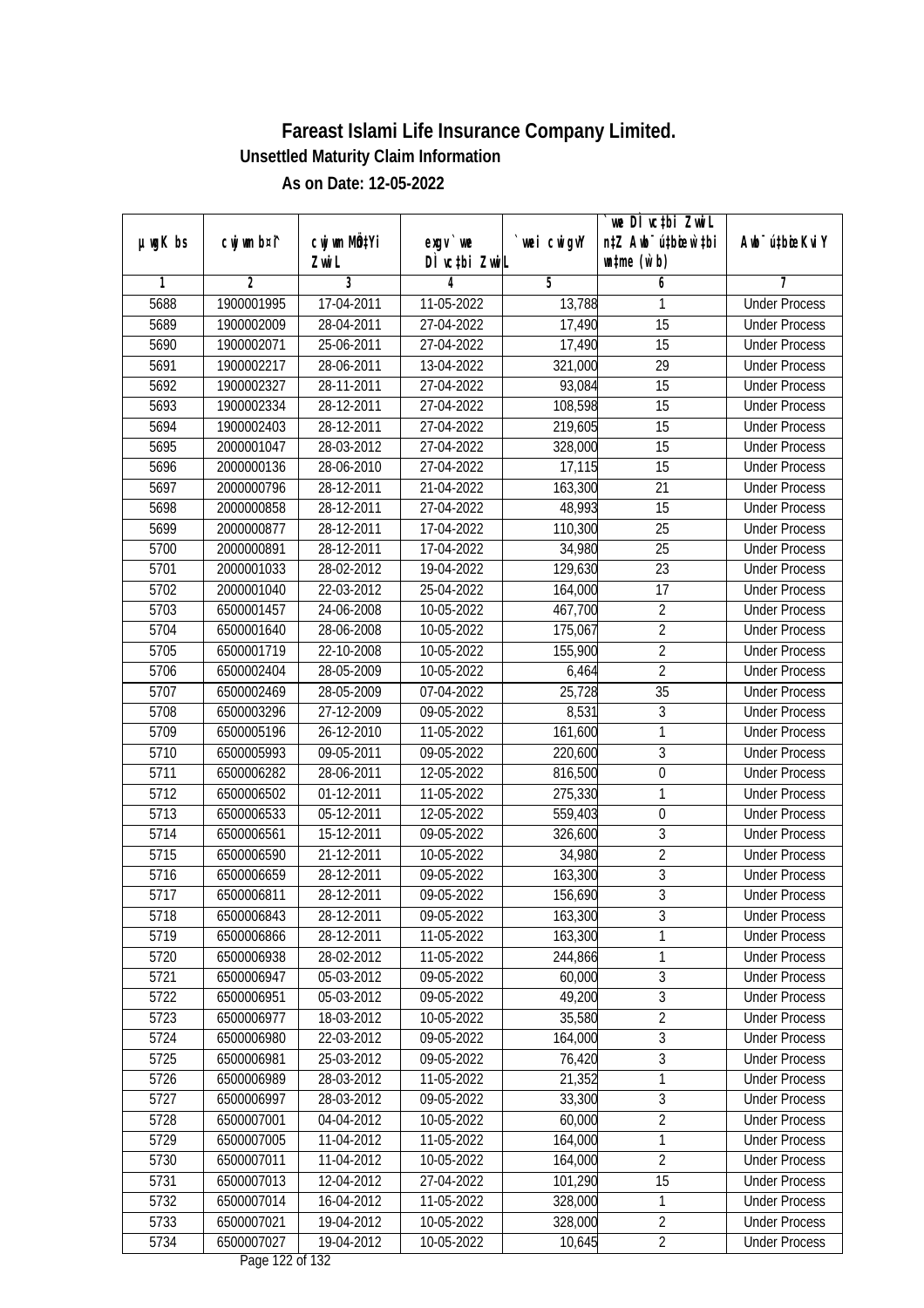|               |                |              |                                     |            | we DI vctbi ZwiL                 |                             |
|---------------|----------------|--------------|-------------------------------------|------------|----------------------------------|-----------------------------|
| $µ$ ug $K$ bs | cwj wm b¤i^    | cwj wm MQtYi | $exgV$ we                           | wei cwigvY | n‡Z Awb <sup>-</sup> ú‡bicen`‡bi | Awb <sup>-</sup> ú‡bioeKviY |
| 1             | $\overline{2}$ | Zwi L<br>3   | DÌ vctbi ZwiL<br>4                  | 5          | $\n  untime\n  (u`b)\n$          | 7                           |
| 5735          | 6500008813     | 13-04-2016   | 10-05-2022                          | 27,800     | 6<br>$\overline{2}$              | <b>Under Process</b>        |
|               |                |              |                                     | 122,637    | $\overline{35}$                  |                             |
| 5736          | 6500009568     | 06-03-2017   | 07-04-2022                          |            | $\overline{3}$                   | <b>Under Process</b>        |
| 5737          | 6500009575     | 08-03-2017   | 09-05-2022                          | 37,414     |                                  | <b>Under Process</b>        |
| 5738          | 6500009612     | 22-03-2017   | 09-05-2022                          | 57,091     | $\overline{3}$<br>$\overline{3}$ | <b>Under Process</b>        |
| 5739          | 6500009614     | 22-03-2017   | 09-05-2022                          | 183,399    |                                  | <b>Under Process</b>        |
| 5740          | 6500009650     | 05-04-2017   | 11-05-2022                          | 183,330    | $\mathbf{1}$                     | <b>Under Process</b>        |
| 5741          | 6600008489     | 28-03-2010   | 27-04-2022                          | 9,070      | $\overline{15}$                  | <b>Under Process</b>        |
| 5742          | 6500008263     | 28-06-2015   | 11-05-2022                          | 102,500    | 1                                | <b>Under Process</b>        |
| 5743          | 6500008649     | 28-12-2015   | 09-05-2022                          | 27,657     | $\overline{3}$                   | <b>Under Process</b>        |
| 5744          | 6600000237     | 25-05-2006   | 19-04-2022                          | 44,310     | 23                               | <b>Under Process</b>        |
| 5745          | 6600000242     | 28-05-2006   | 19-04-2022                          | 50,800     | $\overline{23}$                  | <b>Under Process</b>        |
| 5746          | 6600001855     | 28-12-2006   | 19-04-2022                          | 59,880     | 23                               | <b>Under Process</b>        |
| 5747          | 6600005292     | 28-06-2008   | 19-04-2022                          | 14,158     | $\overline{23}$                  | <b>Under Process</b>        |
| 5748          | 6600006038     | 28-10-2008   | 19-04-2022                          | 2,181      | 23                               | <b>Under Process</b>        |
| 5749          | 6600007059     | 28-01-2009   | 13-04-2022                          | 176,400    | 29                               | <b>Under Process</b>        |
| 5750          | 6600007471     | 28-08-2009   | 19-04-2022                          | 6,394      | 23                               | <b>Under Process</b>        |
| 5751          | 6600007551     | 17-11-2009   | 27-04-2022                          | 6,816      | 15                               | <b>Under Process</b>        |
| 5752          | 6600007559     | 24-11-2009   | 19-04-2022                          | 56,107     | 23                               | <b>Under Process</b>        |
| 5753          | 6600007642     | 28-12-2009   | 19-04-2022                          | 8,967      | 23                               | <b>Under Process</b>        |
| 5754          | 6600007700     | 28-12-2009   | 27-04-2022                          | 10,744     | 15                               | <b>Under Process</b>        |
| 5755          | 6600007956     | 28-12-2009   | 19-04-2022                          | 109,230    | 23                               | <b>Under Process</b>        |
| 5756          | 6600008348     | 28-01-2010   | 19-04-2022                          | 55,390     | 23                               | <b>Under Process</b>        |
| 5757          | 6600008457     | 28-02-2010   | 27-04-2022                          | 36,210     | 15                               | <b>Under Process</b>        |
| 5758          | 6600008470     | 28-03-2010   | 27-04-2022                          | 28,415     | 15                               | <b>Under Process</b>        |
| 5759          | 6600008503     | 28-03-2010   | 27-04-2022                          | 110,700    | 15                               | <b>Under Process</b>        |
| 5760          | 6600008510     | 28-04-2010   | 18-04-2022                          | 6,401      | 24                               | <b>Under Process</b>        |
| 5761          | 6600008851     | 19-10-2010   | 27-04-2022                          | 26,229     | 15                               | <b>Under Process</b>        |
| 5762          | 6600009624     | 27-08-2011   | 27-04-2022                          | 17,490     | 15                               | <b>Under Process</b>        |
| 5763          | 6600009632     | 22-09-2011   | 19-04-2022                          | 220,600    | 23                               | <b>Under Process</b>        |
| 5764          | 6600009681     | 28-10-2011   | 19-04-2022                          | 163,300    | 23                               | <b>Under Process</b>        |
| 5765          | 6600009713     | 23-11-2011   | 19-04-2022                          | 79,358     | 23                               | <b>Under Process</b>        |
| 5766          | 6600009717     | 24-11-2011   | 13-04-2022                          | 163,300    | 29                               | <b>Under Process</b>        |
| 5767          | 6600009731     | 23-11-2011   | 27-04-2022                          | 49,360     | 15                               | <b>Under Process</b>        |
| 5768          | 6600009736     | 23-11-2011   | 27-04-2022                          | 78,325     | 15                               | <b>Under Process</b>        |
| 5769          | 6600009749     | 28-11-2011   | 19-04-2022                          | 12,354     | 23                               | <b>Under Process</b>        |
| 5770          | 6600009763     | 28-11-2011   | 19-04-2022                          | 48,990     | 23                               | <b>Under Process</b>        |
| 5771          | 6600009769     | 07-12-2011   | 19-04-2022                          | 22,060     | 23                               | <b>Under Process</b>        |
| 5772          | 6600009809     | 20-12-2011   | 19-04-2022                          | 89,002     | 23                               | <b>Under Process</b>        |
| 5773          | 6600009813     | 26-12-2011   | 27-04-2022                          | 20,000     | 15                               | <b>Under Process</b>        |
| 5774          | 6600009815     | 26-12-2011   | 19-04-2022                          | 40,000     | 23                               | <b>Under Process</b>        |
| 5775          | 6600009832     | 27-12-2011   | 13-04-2022                          | 30,000     | 29                               | <b>Under Process</b>        |
| 5776          | 6600009835     | 28-12-2011   | 13-04-2022                          | 669,530    | $\overline{29}$                  | <b>Under Process</b>        |
| 5777          | 6600009876     | 28-12-2011   | 27-04-2022                          | 26,587     | 15                               | <b>Under Process</b>        |
| 5778          | 6600009883     | 28-12-2011   | 27-04-2022                          | 20,000     | 15                               | <b>Under Process</b>        |
| 5779          | 6600009911     | 28-12-2011   | 19-04-2022                          | 94,556     | 23                               | <b>Under Process</b>        |
| 5780          | 6600009938     | 28-12-2011   | 19-04-2022                          | 67,735     | 23                               | <b>Under Process</b>        |
| 5781          | 6600009940     | 28-12-2011   | 27-04-2022<br>$D_{0.82}$ 100 of 100 | 80,550     | 15                               | <b>Under Process</b>        |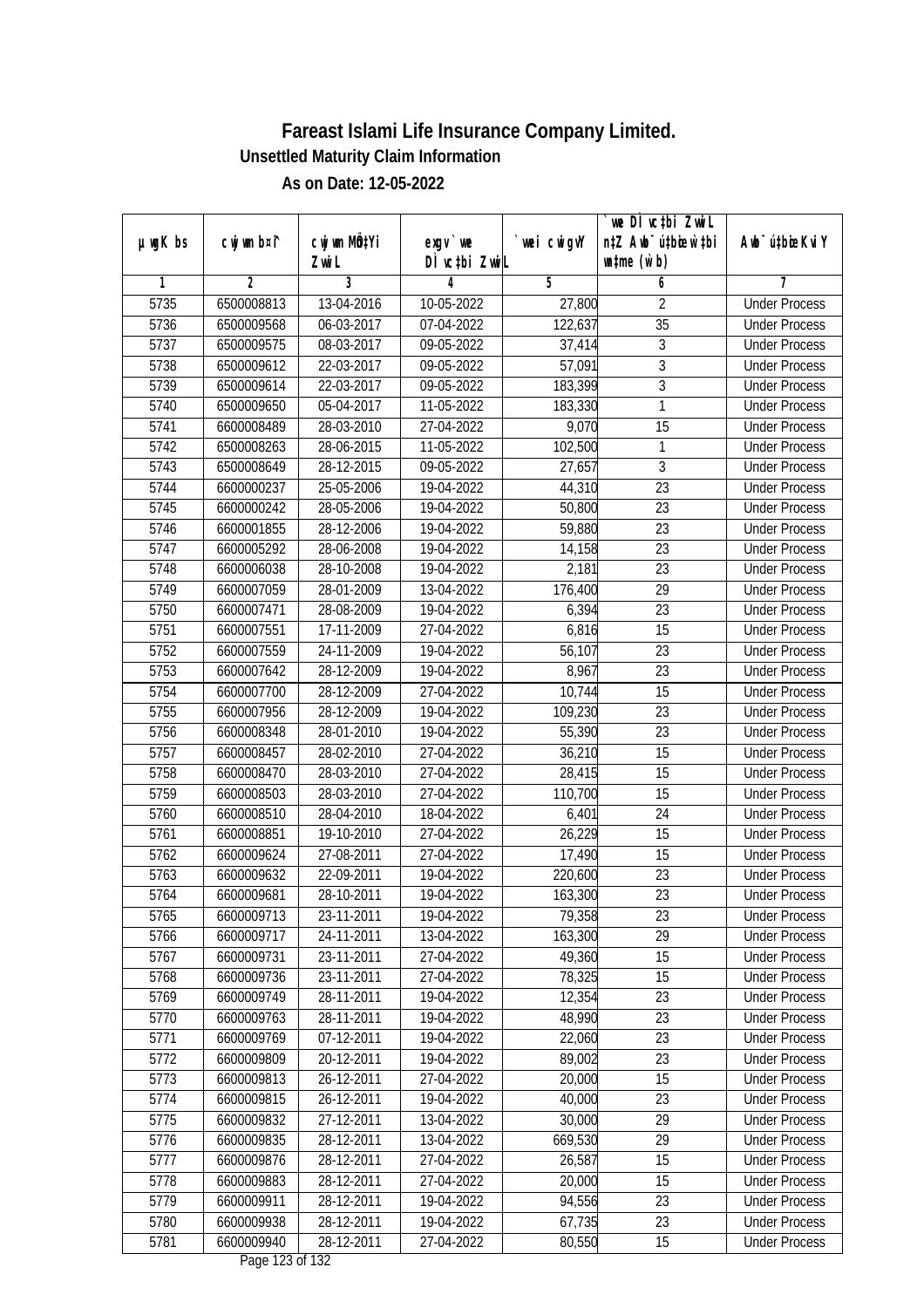| n‡Z Awb <sup>-</sup> ú‡bioar`‡bi<br>cwj wm MQ <sup>1</sup> Yi<br>$µ$ ug $K$ bs<br>cwj wm b¤i^<br>$exgV$ we<br>`wei cwigvY<br>Awb <sup>-</sup> ú‡bioeKviY<br>DÌ vctbi ZwiL<br>$\n  untime\n  (u`b)\n$<br>Zwi L<br>3<br>2<br>5<br>6<br>1<br>4<br>7<br>6600009983<br>28-12-2011<br>6,354<br><b>Under Process</b><br>5782<br>27-04-2022<br>15<br>18,957<br>5783<br>28-12-2011<br>27-04-2022<br>15<br>6600010016<br><b>Under Process</b><br>5784<br>6600010022<br>28-12-2011<br>19-04-2022<br>38,878<br>23<br><b>Under Process</b><br>5785<br>$\overline{23}$<br>6600010023<br>28-12-2011<br>19-04-2022<br>38,205<br><b>Under Process</b><br>$\overline{15}$<br>5786<br>6600010037<br>28-12-2011<br>27-04-2022<br>55,000<br><b>Under Process</b><br>5787<br>28-12-2011<br>29,111<br>$\overline{23}$<br>6600010062<br>19-04-2022<br><b>Under Process</b><br>5788<br>6600010075<br>28-12-2011<br>19-04-2022<br>23<br>14,482<br><b>Under Process</b><br>5789<br>195,960<br>$\overline{15}$<br>6600010077<br>28-12-2011<br>27-04-2022<br><b>Under Process</b> |  |
|------------------------------------------------------------------------------------------------------------------------------------------------------------------------------------------------------------------------------------------------------------------------------------------------------------------------------------------------------------------------------------------------------------------------------------------------------------------------------------------------------------------------------------------------------------------------------------------------------------------------------------------------------------------------------------------------------------------------------------------------------------------------------------------------------------------------------------------------------------------------------------------------------------------------------------------------------------------------------------------------------------------------------------------------------|--|
|                                                                                                                                                                                                                                                                                                                                                                                                                                                                                                                                                                                                                                                                                                                                                                                                                                                                                                                                                                                                                                                      |  |
|                                                                                                                                                                                                                                                                                                                                                                                                                                                                                                                                                                                                                                                                                                                                                                                                                                                                                                                                                                                                                                                      |  |
|                                                                                                                                                                                                                                                                                                                                                                                                                                                                                                                                                                                                                                                                                                                                                                                                                                                                                                                                                                                                                                                      |  |
|                                                                                                                                                                                                                                                                                                                                                                                                                                                                                                                                                                                                                                                                                                                                                                                                                                                                                                                                                                                                                                                      |  |
|                                                                                                                                                                                                                                                                                                                                                                                                                                                                                                                                                                                                                                                                                                                                                                                                                                                                                                                                                                                                                                                      |  |
|                                                                                                                                                                                                                                                                                                                                                                                                                                                                                                                                                                                                                                                                                                                                                                                                                                                                                                                                                                                                                                                      |  |
|                                                                                                                                                                                                                                                                                                                                                                                                                                                                                                                                                                                                                                                                                                                                                                                                                                                                                                                                                                                                                                                      |  |
|                                                                                                                                                                                                                                                                                                                                                                                                                                                                                                                                                                                                                                                                                                                                                                                                                                                                                                                                                                                                                                                      |  |
|                                                                                                                                                                                                                                                                                                                                                                                                                                                                                                                                                                                                                                                                                                                                                                                                                                                                                                                                                                                                                                                      |  |
|                                                                                                                                                                                                                                                                                                                                                                                                                                                                                                                                                                                                                                                                                                                                                                                                                                                                                                                                                                                                                                                      |  |
|                                                                                                                                                                                                                                                                                                                                                                                                                                                                                                                                                                                                                                                                                                                                                                                                                                                                                                                                                                                                                                                      |  |
| 5790<br>28-12-2011<br>19-04-2022<br>21,979<br>23<br>6600010122<br><b>Under Process</b>                                                                                                                                                                                                                                                                                                                                                                                                                                                                                                                                                                                                                                                                                                                                                                                                                                                                                                                                                               |  |
| 28-06-2009<br>25<br>5791<br>6700000130<br>17-04-2022<br>28,887<br><b>Under Process</b>                                                                                                                                                                                                                                                                                                                                                                                                                                                                                                                                                                                                                                                                                                                                                                                                                                                                                                                                                               |  |
| $\overline{2}$<br>5792<br>6700002148<br>27-12-2009<br>10-05-2022<br>17,426<br><b>Under Process</b>                                                                                                                                                                                                                                                                                                                                                                                                                                                                                                                                                                                                                                                                                                                                                                                                                                                                                                                                                   |  |
| $\overline{2}$<br>32,124<br>5793<br>6700002246<br>27-12-2009<br>10-05-2022<br><b>Under Process</b>                                                                                                                                                                                                                                                                                                                                                                                                                                                                                                                                                                                                                                                                                                                                                                                                                                                                                                                                                   |  |
| $\overline{25}$<br>5794<br>6700002487<br>27-12-2009<br>17-04-2022<br>14,695<br><b>Under Process</b>                                                                                                                                                                                                                                                                                                                                                                                                                                                                                                                                                                                                                                                                                                                                                                                                                                                                                                                                                  |  |
| $\overline{2}$<br>5795<br>6700002553<br>27-12-2009<br>10-05-2022<br>6,456<br><b>Under Process</b>                                                                                                                                                                                                                                                                                                                                                                                                                                                                                                                                                                                                                                                                                                                                                                                                                                                                                                                                                    |  |
| 23<br>5796<br>6700002599<br>5,318<br>27-12-2009<br>19-04-2022<br><b>Under Process</b>                                                                                                                                                                                                                                                                                                                                                                                                                                                                                                                                                                                                                                                                                                                                                                                                                                                                                                                                                                |  |
| $\overline{2}$<br>5797<br>6700003904<br>15-12-2010<br>10-05-2022<br>46,000<br><b>Under Process</b>                                                                                                                                                                                                                                                                                                                                                                                                                                                                                                                                                                                                                                                                                                                                                                                                                                                                                                                                                   |  |
| $\overline{2}$<br>5798<br>6700003905<br>15-12-2010<br>10-05-2022<br>38,000<br><b>Under Process</b>                                                                                                                                                                                                                                                                                                                                                                                                                                                                                                                                                                                                                                                                                                                                                                                                                                                                                                                                                   |  |
| 25<br>5799<br>0001100555<br>28-06-2001<br>17-04-2022<br>123,512<br><b>Under Process</b>                                                                                                                                                                                                                                                                                                                                                                                                                                                                                                                                                                                                                                                                                                                                                                                                                                                                                                                                                              |  |
| 22<br>5800<br>0100002785<br>03-06-2003<br>20-04-2022<br>93,285<br><b>Under Process</b>                                                                                                                                                                                                                                                                                                                                                                                                                                                                                                                                                                                                                                                                                                                                                                                                                                                                                                                                                               |  |
| 5801<br>0100003304<br>28-12-2003<br>24-04-2022<br>89,055<br>18<br><b>Under Process</b>                                                                                                                                                                                                                                                                                                                                                                                                                                                                                                                                                                                                                                                                                                                                                                                                                                                                                                                                                               |  |
| 5802<br>0100003311<br>28-12-2003<br>08-05-2022<br>41,264<br>$\overline{4}$<br><b>Under Process</b>                                                                                                                                                                                                                                                                                                                                                                                                                                                                                                                                                                                                                                                                                                                                                                                                                                                                                                                                                   |  |
| 25<br>5803<br>0100003427<br>20-02-2004<br>427,094<br>17-04-2022<br><b>Under Process</b>                                                                                                                                                                                                                                                                                                                                                                                                                                                                                                                                                                                                                                                                                                                                                                                                                                                                                                                                                              |  |
| 5804<br>202,894<br>18<br>0100004581<br>15-03-2005<br>24-04-2022<br><b>Under Process</b>                                                                                                                                                                                                                                                                                                                                                                                                                                                                                                                                                                                                                                                                                                                                                                                                                                                                                                                                                              |  |
| 5805<br>$\sqrt{4}$<br>0100005510<br>28-10-2005<br>08-05-2022<br>102,312<br><b>Under Process</b>                                                                                                                                                                                                                                                                                                                                                                                                                                                                                                                                                                                                                                                                                                                                                                                                                                                                                                                                                      |  |
| 5806<br>11-05-2022<br>1<br>0100005634<br>28-11-2005<br>118,224<br><b>Under Process</b>                                                                                                                                                                                                                                                                                                                                                                                                                                                                                                                                                                                                                                                                                                                                                                                                                                                                                                                                                               |  |
| 5807<br>0100005661<br>04-12-2005<br>18<br>24-04-2022<br>160,557<br><b>Under Process</b>                                                                                                                                                                                                                                                                                                                                                                                                                                                                                                                                                                                                                                                                                                                                                                                                                                                                                                                                                              |  |
| 22<br>5808<br>0100005877<br>28-12-2005<br>20-04-2022<br>179,781<br><b>Under Process</b>                                                                                                                                                                                                                                                                                                                                                                                                                                                                                                                                                                                                                                                                                                                                                                                                                                                                                                                                                              |  |
| 3<br>5809<br>0100005933<br>28-12-2005<br>09-05-2022<br>21,961<br><b>Under Process</b>                                                                                                                                                                                                                                                                                                                                                                                                                                                                                                                                                                                                                                                                                                                                                                                                                                                                                                                                                                |  |
| 18<br>5810<br>0100006331<br>19-02-2006<br>24-04-2022<br>209,703<br><b>Under Process</b>                                                                                                                                                                                                                                                                                                                                                                                                                                                                                                                                                                                                                                                                                                                                                                                                                                                                                                                                                              |  |
| 5811<br>0100006391<br>28-02-2006<br>08-05-2022<br>187,350<br>$\overline{4}$<br><b>Under Process</b>                                                                                                                                                                                                                                                                                                                                                                                                                                                                                                                                                                                                                                                                                                                                                                                                                                                                                                                                                  |  |
| 5812<br>0100006604<br>28-03-2006<br>27-04-2022<br>1,038,500<br>15<br><b>Under Process</b>                                                                                                                                                                                                                                                                                                                                                                                                                                                                                                                                                                                                                                                                                                                                                                                                                                                                                                                                                            |  |
| 4<br>5813<br>0100006849<br>28-05-2006<br>08-05-2022<br>22,181<br><b>Under Process</b>                                                                                                                                                                                                                                                                                                                                                                                                                                                                                                                                                                                                                                                                                                                                                                                                                                                                                                                                                                |  |
| 5814<br>195,760<br>$\sqrt{4}$<br>0100007195<br>28-06-2006<br>08-05-2022<br><b>Under Process</b>                                                                                                                                                                                                                                                                                                                                                                                                                                                                                                                                                                                                                                                                                                                                                                                                                                                                                                                                                      |  |
| 195,762<br>4<br>5815<br>0100007215<br>28-06-2006<br>08-05-2022<br><b>Under Process</b>                                                                                                                                                                                                                                                                                                                                                                                                                                                                                                                                                                                                                                                                                                                                                                                                                                                                                                                                                               |  |
| 5816<br>0100008002<br>60,660<br>$\sqrt{4}$<br>28-11-2006<br>08-05-2022<br><b>Under Process</b>                                                                                                                                                                                                                                                                                                                                                                                                                                                                                                                                                                                                                                                                                                                                                                                                                                                                                                                                                       |  |
| 5817<br>150,576<br>0100008285<br>28-12-2006<br>26-04-2022<br>16<br><b>Under Process</b>                                                                                                                                                                                                                                                                                                                                                                                                                                                                                                                                                                                                                                                                                                                                                                                                                                                                                                                                                              |  |
| 0100008297<br>202,200<br>5818<br>28-12-2006<br>08-05-2022<br>$\overline{4}$<br><b>Under Process</b>                                                                                                                                                                                                                                                                                                                                                                                                                                                                                                                                                                                                                                                                                                                                                                                                                                                                                                                                                  |  |
| 5819<br>27-12-2001<br>166,610<br>16<br>0200000337<br>26-04-2022<br><b>Under Process</b>                                                                                                                                                                                                                                                                                                                                                                                                                                                                                                                                                                                                                                                                                                                                                                                                                                                                                                                                                              |  |
| 11,596<br>5820<br>0200007303<br>28-03-2005<br>27-04-2022<br>15<br><b>Under Process</b>                                                                                                                                                                                                                                                                                                                                                                                                                                                                                                                                                                                                                                                                                                                                                                                                                                                                                                                                                               |  |
| 5821<br>21<br>0200010483<br>28-10-2006<br>21-04-2022<br>201,600<br><b>Under Process</b>                                                                                                                                                                                                                                                                                                                                                                                                                                                                                                                                                                                                                                                                                                                                                                                                                                                                                                                                                              |  |
| 5822<br>0200010705<br>28-12-2006<br>27-04-2022<br>28,262<br>15<br><b>Under Process</b>                                                                                                                                                                                                                                                                                                                                                                                                                                                                                                                                                                                                                                                                                                                                                                                                                                                                                                                                                               |  |
| 0200012270<br>5823<br>15-06-2008<br>18-04-2022<br>10,680<br>24<br><b>Under Process</b>                                                                                                                                                                                                                                                                                                                                                                                                                                                                                                                                                                                                                                                                                                                                                                                                                                                                                                                                                               |  |
| $\overline{24}$<br>5824<br>0200013867<br>28-09-2009<br>111,445<br><b>Under Process</b><br>18-04-2022                                                                                                                                                                                                                                                                                                                                                                                                                                                                                                                                                                                                                                                                                                                                                                                                                                                                                                                                                 |  |
| $\overline{25}$<br>5825<br>0200013973<br>20-12-2009<br>15,261<br>17-04-2022<br><b>Under Process</b>                                                                                                                                                                                                                                                                                                                                                                                                                                                                                                                                                                                                                                                                                                                                                                                                                                                                                                                                                  |  |
| 5826<br>17<br>0200015589<br>28-03-2011<br>25-04-2022<br>93,162<br><b>Under Process</b>                                                                                                                                                                                                                                                                                                                                                                                                                                                                                                                                                                                                                                                                                                                                                                                                                                                                                                                                                               |  |
| 73,489<br>5827<br>0200015886<br>28-12-2011<br>17-04-2022<br>25<br><b>Under Process</b>                                                                                                                                                                                                                                                                                                                                                                                                                                                                                                                                                                                                                                                                                                                                                                                                                                                                                                                                                               |  |
| 5828<br>0200015945<br>28-12-2011<br>27-04-2022<br>82,091<br>15<br><b>Under Process</b><br>$D_{0.92}$ 104 of 100                                                                                                                                                                                                                                                                                                                                                                                                                                                                                                                                                                                                                                                                                                                                                                                                                                                                                                                                      |  |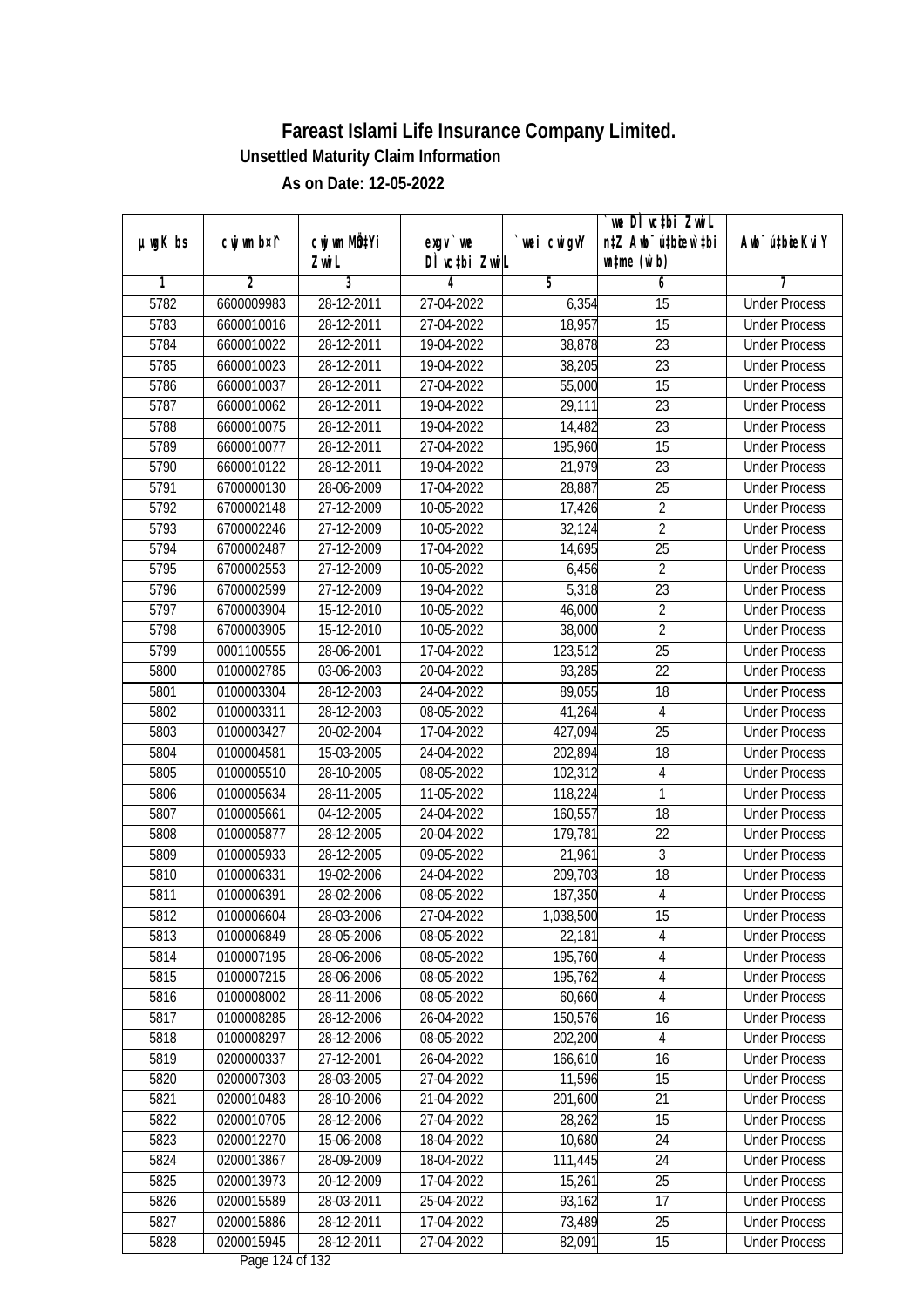|               |                          |                           |                          |                | we DI vctbi ZwiL                    |                                              |
|---------------|--------------------------|---------------------------|--------------------------|----------------|-------------------------------------|----------------------------------------------|
| $µ$ ug $K$ bs | cwj wm b¤i^              | cwj wm MQ <sup>1</sup> Yi | $exgv$ we                | `wei cwigvY    | n‡Z Awb <sup>-</sup> ú‡bicen`‡bi    | Awb <sup>-</sup> ú‡bioeKviY                  |
|               |                          | Zwi L                     | DÌ vctbi ZwiL            |                | $\n  untime\n  (u`b)\n$             |                                              |
| 1             | $\overline{2}$           | 3                         | 4                        | 5              | 6                                   | 7<br><b>Under Process</b>                    |
| 5829          | 0200017733               | 14-10-2015                | 17-04-2022               | 69,237         | $\overline{25}$                     |                                              |
| 5830          | 0200017850               | 28-12-2015                | 17-04-2022               | 137,675        | $\overline{25}$                     | <b>Under Process</b>                         |
| 5831          | 0300010910               | 28-12-2003                | 11-04-2022               | 18,600         | $\overline{31}$                     | <b>Under Process</b>                         |
| 5832          | 0300011228               | 15-03-2004                | 11-05-2022               | 418,489        | 1                                   | <b>Under Process</b>                         |
| 5833          | 0300014193               | 02-04-2005                | 11-04-2022               | 6,904          | $\overline{31}$                     | <b>Under Process</b>                         |
| 5834          | 0300014521               | 28-05-2005                | 09-05-2022               | 2,969          | $\overline{3}$<br>$\overline{22}$   | <b>Under Process</b>                         |
| 5835<br>5836  | 0300015940               | 24-10-2005                | 20-04-2022               | 6,987          | $\overline{3}$                      | <b>Under Process</b><br><b>Under Process</b> |
|               | 0300016151               | 28-11-2005                | 09-05-2022               | 39,724         | $\overline{3}$                      |                                              |
| 5837          | 0300016369               | 18-12-2005                | 09-05-2022               | 141,433        |                                     | <b>Under Process</b>                         |
| 5838          | 0300017283               | 28-12-2005                | 09-05-2022               | 29,840         | $\overline{3}$<br>$\overline{21}$   | <b>Under Process</b>                         |
| 5839          | 0300020521               | 18-09-2006                | 21-04-2022               | 55,800         |                                     | <b>Under Process</b>                         |
| 5840          | 0300021437               | 12-12-2006                | 09-05-2022               | 10,635         | 3<br>$\overline{16}$                | <b>Under Process</b>                         |
| 5841          | 0300021930               | 28-12-2006                | 26-04-2022               | 100,100        |                                     | <b>Under Process</b>                         |
| 5842          | 0300025182               | 28-12-2008                | 11-04-2022               | 53,450         | 31                                  | <b>Under Process</b>                         |
| 5843          | 0300025376               | 28-03-2009                | 09-05-2022               | 18,932         | 3                                   | <b>Under Process</b>                         |
| 5844          | 0300026187               | 15-11-2009                | 09-05-2022               | 7,150          | 3                                   | <b>Under Process</b>                         |
| 5845          | 0300029511               | 28-06-2011                | 09-05-2022               | 81,650         | 3                                   | <b>Under Process</b>                         |
| 5846          | 0300029784               | 28-12-2011                | 09-05-2022               | 92,096         | $\overline{3}$                      | <b>Under Process</b>                         |
| 5847          | 0300029904               | 28-12-2011                | 11-04-2022               | 347,275        | 31                                  | <b>Under Process</b>                         |
| 5848          | 0300029905               | 28-12-2011                | 11-04-2022               | 334,500        | 31                                  | <b>Under Process</b>                         |
| 5849          | 0300029917               | 28-12-2011                | 20-04-2022               | 95,334         | 22                                  | <b>Under Process</b>                         |
| 5850          | 0300030065               | 28-12-2011                | 09-05-2022               | 163,300        | 3                                   | <b>Under Process</b>                         |
| 5851          | 0400004385               | 28-11-2005                | 11-05-2022               | 11,611         | 1                                   | <b>Under Process</b>                         |
| 5852          | 0400004670               | 28-12-2005                | 12-05-2022               | 26,037         | $\boldsymbol{0}$                    | <b>Under Process</b>                         |
| 5853          | 0400006279               | 28-09-2006                | 11-05-2022               | 78,780         | 1                                   | <b>Under Process</b>                         |
| 5854          | 0400007497               | 28-06-2007<br>28-09-2007  | 24-04-2022               | 26,868         | 18                                  | <b>Under Process</b><br><b>Under Process</b> |
| 5855          | 0400007727               |                           | 27-04-2022               | 52,300         | 15                                  |                                              |
| 5856          | 0400007854               | 28-11-2007                | 12-05-2022               | 8,252          | $\boldsymbol{0}$                    | <b>Under Process</b>                         |
| 5857          | 0400008492               | 28-07-2008                | 21-04-2022               | 7,120          | 21                                  | <b>Under Process</b>                         |
| 5858          | 0400008712               | 01-12-2008                | 24-04-2022               | 46,900         | 18                                  | <b>Under Process</b>                         |
| 5859          | 0400008728<br>0400008743 | 04-12-2008<br>17-12-2008  | 12-05-2022               | 8,529<br>5,175 | $\boldsymbol{0}$<br>$\overline{21}$ | <b>Under Process</b>                         |
| 5860<br>5861  | 0400008871               | 28-12-2008                | 21-04-2022<br>21-04-2022 | 49,170         | 21                                  | <b>Under Process</b>                         |
| 5862          | 0400008931               | 28-12-2008                | 24-04-2022               | 5,300          | 18                                  | <b>Under Process</b><br><b>Under Process</b> |
| 5863          | 0400008938               | 28-12-2008                | 21-04-2022               | 5,663          | 21                                  | <b>Under Process</b>                         |
| 5864          | 0400008939               | 28-12-2008                | 21-04-2022               | 5,663          | 21                                  | <b>Under Process</b>                         |
| 5865          | 0400008966               | 28-01-2009                | 12-05-2022               | 15,783         | $\boldsymbol{0}$                    | <b>Under Process</b>                         |
| 5866          | 0400010100               | 28-12-2009                | 24-04-2022               | 5,460          | 18                                  | <b>Under Process</b>                         |
| 5867          | 0400010245               | 28-12-2009                | 27-04-2022               | 109,200        | 15                                  | <b>Under Process</b>                         |
| 5868          | 0400010263               | 28-12-2009                | 21-04-2022               | 10,176         | 21                                  | <b>Under Process</b>                         |
| 5869          | 0400010354               | 28-12-2009                | 12-05-2022               | 27,969         | $\pmb{0}$                           | <b>Under Process</b>                         |
| 5870          | 0400010380               | 28-12-2009                | 12-05-2022               | 13,074         | $\boldsymbol{0}$                    | <b>Under Process</b>                         |
| 5871          | 0400010413               | 28-12-2009                | 21-04-2022               | 10,890         | 21                                  | <b>Under Process</b>                         |
| 5872          | 0400010519               | 28-12-2009                | 21-04-2022               | 109,200        | 21                                  | <b>Under Process</b>                         |
| 5873          | 0400010534               | 28-12-2009                | 12-05-2022               | 210,120        | $\boldsymbol{0}$                    | <b>Under Process</b>                         |
| 5874          | 0400011867               | 28-12-2010                | 24-04-2022               | 186,000        | 18                                  | <b>Under Process</b>                         |
| 5875          | 0400012030               | 28-12-2010                | 24-04-2022               | 34,230         | 18                                  | <b>Under Process</b>                         |
|               |                          |                           | $D_{0.92}$ 10E of 100    |                |                                     |                                              |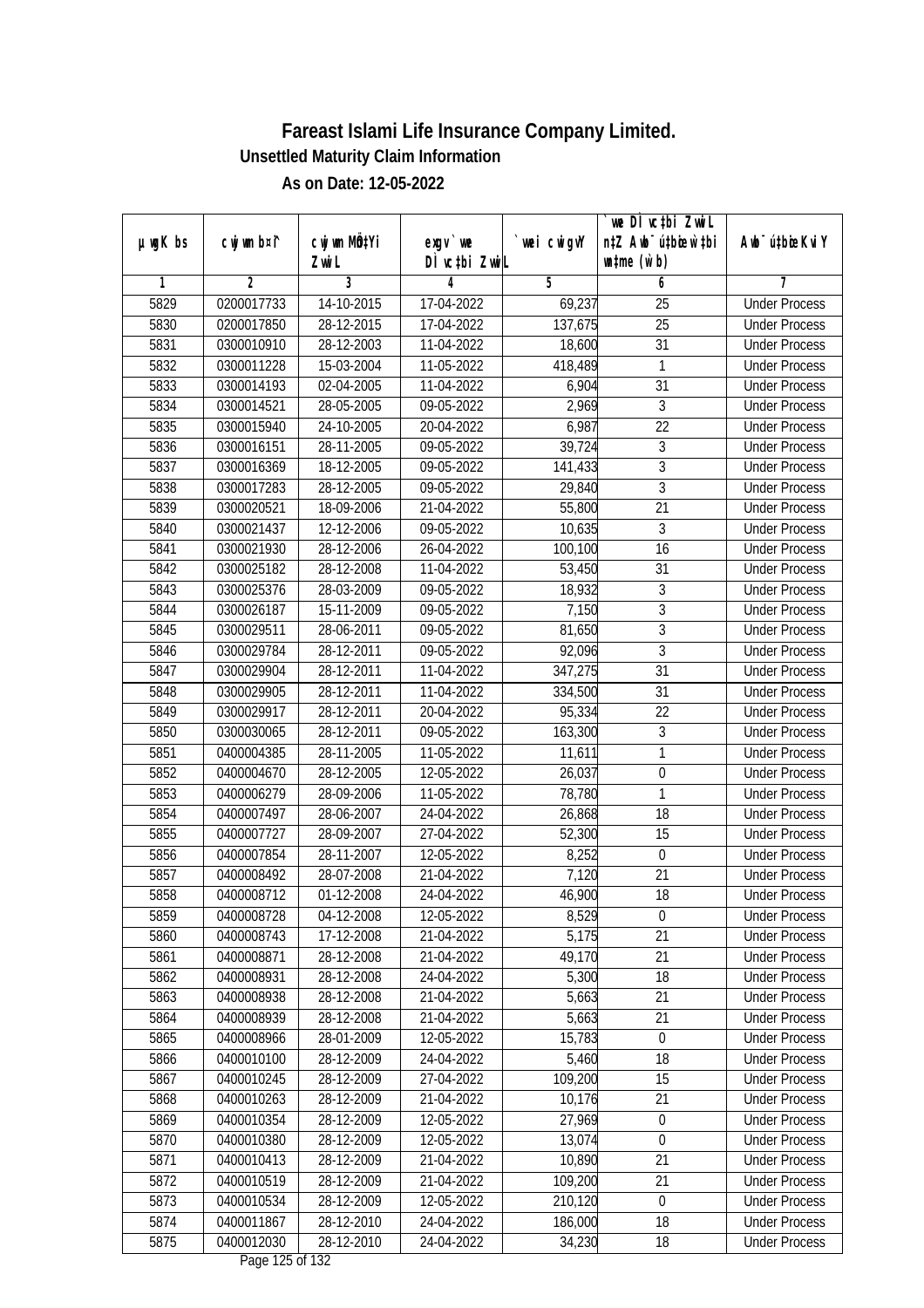|               |                |                           |                          |                   | we DI vctbi ZwiL                 |                             |
|---------------|----------------|---------------------------|--------------------------|-------------------|----------------------------------|-----------------------------|
| $µ$ ug $K$ bs | cwj wm b¤i^    | cwj wm MQ <sup>1</sup> Yi | $exgv$ we                | `wei cwigvY       | n‡Z Awb <sup>-</sup> ú‡bicen`‡bi | Awb <sup>-</sup> ú‡bioeKviY |
| 1             | $\overline{2}$ | Zwi L<br>3                | DÌ vctbi ZwiL<br>4       | 5                 | $\n  untime\n  (u`b)\n$<br>6     | 7                           |
| 5876          | 0400012326     | 28-06-2011                | 12-05-2022               | 20,000            | 0                                | <b>Under Process</b>        |
| 5877          | 0400015399     | 24-04-2016                | 12-05-2022               | 206,000           | $\boldsymbol{0}$                 | <b>Under Process</b>        |
| 5878          | 0500005462     | 23-04-2003                | 08-05-2022               | 13,156            | $\overline{4}$                   | <b>Under Process</b>        |
| 5879          | 0500015133     | 28-03-2007                |                          |                   | 14                               | <b>Under Process</b>        |
| 5880          | 0500016926     | $27 - 12 - 2007$          | 28-04-2022<br>21-04-2022 | 89,390<br>276,160 | $\overline{21}$                  | <b>Under Process</b>        |
|               |                | 23-03-2009                |                          |                   |                                  |                             |
| 5881          | 0500018536     |                           | 21-04-2022               | 29,288            | 21<br>$\overline{22}$            | <b>Under Process</b>        |
| 5882          | 0500018783     | 08-06-2009                | 20-04-2022               | 5,670             |                                  | <b>Under Process</b>        |
| 5883          | 0500018884     | 24-06-2009                | 20-04-2022               | 8,967             | $\overline{22}$                  | <b>Under Process</b>        |
| 5884          | 0500020713     | 27-12-2009                | 28-04-2022               | 15,064            | 14                               | <b>Under Process</b>        |
| 5885          | 0500020960     | 28-02-2010                | 12-05-2022               | 88,990            | $\mathbf 0$                      | <b>Under Process</b>        |
| 5886          | 0500020961     | 28-02-2010                | 21-04-2022               | 9,050             | $\overline{21}$                  | <b>Under Process</b>        |
| 5887          | 0500021022     | 28-03-2010                | 20-04-2022               | 10,717            | 22                               | <b>Under Process</b>        |
| 5888          | 0500021041     | 28-03-2010                | 27-04-2022               | 43,370            | $\overline{15}$                  | <b>Under Process</b>        |
| 5889          | 0500021046     | 28-03-2010                | 20-04-2022               | 55,350            | 22                               | <b>Under Process</b>        |
| 5890          | 0500021059     | 28-03-2010                | 08-05-2022               | 59,290            | $\overline{4}$                   | <b>Under Process</b>        |
| 5891          | 0500021072     | 28-03-2010                | 12-05-2022               | 254,332           | 0                                | <b>Under Process</b>        |
| 5892          | 0500021074     | 28-03-2010                | 20-04-2022               | 55,350            | 22                               | <b>Under Process</b>        |
| 5893          | 0500021088     | 28-03-2010                | 08-05-2022               | 29,034            | $\overline{4}$                   | <b>Under Process</b>        |
| 5894          | 0500021097     | 28-03-2010                | 27-04-2022               | 326,340           | 15                               | <b>Under Process</b>        |
| 5895          | 0949001713     | 28-12-2011                | 11-04-2022               | 19,464            | 31                               | <b>Under Process</b>        |
| 5896          | 0949001757     | 06-02-2012                | 25-04-2022               | 179,915           | 17                               | <b>Under Process</b>        |
| 5897          | 0949001760     | 06-02-2012                | 25-04-2022               | 93,948            | 17                               | <b>Under Process</b>        |
| 5898          | 0949001799     | 08-02-2012                | 25-04-2022               | 38,866            | 17                               | <b>Under Process</b>        |
| 5899          | 0950000115     | 18-03-2010                | 09-05-2022               | 86,520            | $\overline{3}$                   | <b>Under Process</b>        |
| 5900          | 0950001001     | 28-06-2011                | 10-05-2022               | 16,127            | $\overline{2}$                   | <b>Under Process</b>        |
| 5901          | 0950001246     | 20-03-2012                | 11-05-2022               | 73,915            | 1                                | <b>Under Process</b>        |
| 5902          | 0950001247     | 20-03-2012                | 10-05-2022               | 48,778            | $\overline{2}$                   | <b>Under Process</b>        |
| 5903          | 0950001256     | 28-03-2012                | 10-05-2022               | 22,722            | $\overline{2}$                   | <b>Under Process</b>        |
| 5904          | 0950001257     | 28-03-2012                | 10-05-2022               | 97,167            | $\overline{2}$                   | <b>Under Process</b>        |
| 5905          | 0950001268     | 28-03-2012                | 10-05-2022               | 39,456            | $\overline{2}$                   | <b>Under Process</b>        |
| 5906          | 0950001274     | 28-03-2012                | 11-05-2022               | 194,326           | 1                                | <b>Under Process</b>        |
| 5907          | 0950001275     | 28-03-2012                | 11-05-2022               | 77,133            | 1                                | <b>Under Process</b>        |
| 5908          | 0950001277     | 28-03-2012                | 10-05-2022               | 97,167            | $\overline{2}$                   | <b>Under Process</b>        |
| 5909          | 0950001280     | 28-03-2012                | 11-05-2022               | 34,689            | $\overline{1}$                   | <b>Under Process</b>        |
| 5910          | 0950001287     | 28-03-2012                | 11-05-2022               | 194,326           | 1                                | <b>Under Process</b>        |
| 5911          | 0950001288     | 28-03-2012                | 10-05-2022               | 95,594            | $\overline{2}$                   | <b>Under Process</b>        |
| 5912          | 0950001299     | 21-04-2012                | 10-05-2022               | 187,889           | $\overline{2}$                   | <b>Under Process</b>        |
| 5913          | 0952001694     | 28-12-2009                | 13-04-2022               | 5,208             | 29                               | <b>Under Process</b>        |
| 5914          | 0952003774     | 28-10-2010                | 18-04-2022               | 33,567            | 24                               | <b>Under Process</b>        |
| 5915          | 0952004318     | 28-12-2010                | 18-04-2022               | 29,928            | 24                               | <b>Under Process</b>        |
| 5916          | 0952004411     | 28-12-2010                | 18-04-2022               | 17,187            | 24                               | <b>Under Process</b>        |
| 5917          | 0952005948     | 28-06-2011                | 18-04-2022               | 33,526            | 24                               | <b>Under Process</b>        |
| 5918          | 0952005996     | 28-06-2011                | 18-04-2022               | 5,338             | 24                               | <b>Under Process</b>        |
| 5919          | 0952006023     | 28-06-2011                | 18-04-2022               | 38,165            | 24                               | <b>Under Process</b>        |
| 5920          | 0952006280     | 28-08-2011                | 18-04-2022               | 21,162            | 24                               | <b>Under Process</b>        |
| 5921          | 0952006369     | 28-10-2011                | 26-04-2022               | 21,280            | 16                               | <b>Under Process</b>        |
| 5922          | 0952006382     | 28-10-2011                | 18-04-2022               | 34,561            | 24                               | <b>Under Process</b>        |
|               |                |                           |                          |                   |                                  |                             |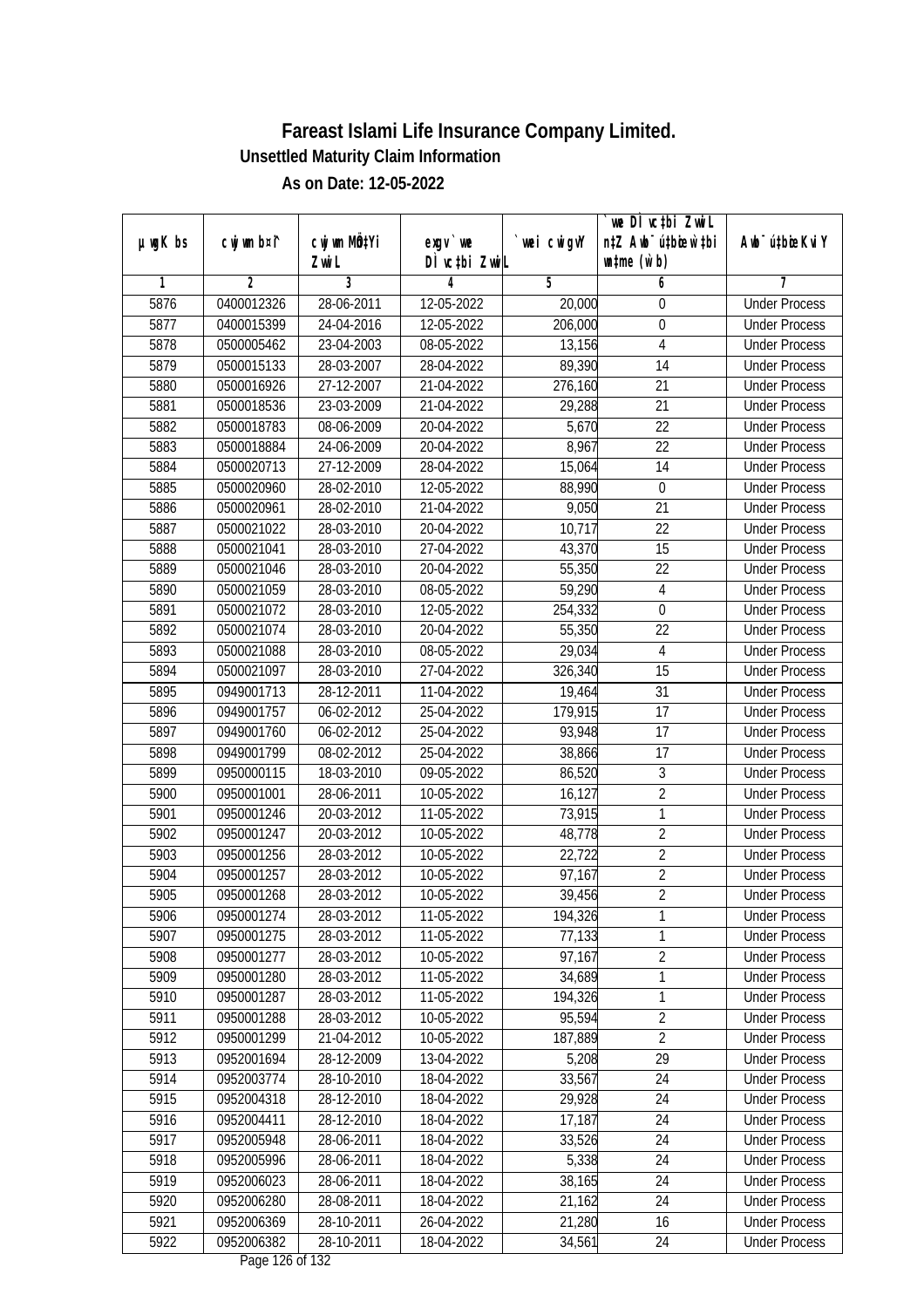|         |                |                          |                                     |             | we DI vctbi ZwiL                 |                             |
|---------|----------------|--------------------------|-------------------------------------|-------------|----------------------------------|-----------------------------|
| µwgK bs | cwj wm b¤i^    | cwj wm MQtYi             | $exgV$ we                           | `wei cwigvY | n‡Z Awb <sup>-</sup> ú‡bicen`‡bi | Awb <sup>-</sup> ú‡bioeKviY |
|         |                | Zwi L                    | DÌ vctbi ZwiL                       |             | $\n  untime\n  (u`b)\n$          |                             |
| 1       | $\overline{2}$ | 3                        | 4                                   | 5           | 6                                | 7                           |
| 5923    | 0952006419     | 28-10-2011               | 13-04-2022                          | 76,234      | $\overline{29}$                  | <b>Under Process</b>        |
| 5924    | 0952006444     | 28-10-2011               | 18-04-2022                          | 34,707      | $\overline{24}$                  | <b>Under Process</b>        |
| 5925    | 0952006480     | 28-10-2011               | 27-04-2022                          | 37,023      | 15                               | <b>Under Process</b>        |
| 5926    | 0952006590     | 28-11-2011               | 13-04-2022                          | 47,960      | 29                               | <b>Under Process</b>        |
| 5927    | 0952006643     | 28-12-2011               | 18-04-2022                          | 13,902      | $\overline{24}$                  | <b>Under Process</b>        |
| 5928    | 0952006655     | 28-12-2011               | 27-04-2022                          | 34,802      | 15                               | <b>Under Process</b>        |
| 5929    | 0952006658     | 28-12-2011               | 13-04-2022                          | 17,239      | $\overline{29}$                  | <b>Under Process</b>        |
| 5930    | 0952006677     | 28-12-2011               | 27-04-2022                          | 44,286      | $\overline{15}$                  | <b>Under Process</b>        |
| 5931    | 0952006697     | 28-12-2011               | 26-04-2022                          | 21,162      | 16                               | <b>Under Process</b>        |
| 5932    | 0952006800     | 28-12-2011               | 27-04-2022                          | 38,697      | 15                               | <b>Under Process</b>        |
| 5933    | 0952006892     | 28-12-2011               | 27-04-2022                          | 95,412      | $\overline{15}$                  | <b>Under Process</b>        |
| 5934    | 0952006894     | 28-12-2011               | 27-04-2022                          | 38,697      | 15                               | <b>Under Process</b>        |
| 5935    | 0952006898     | 28-12-2011               | 13-04-2022                          | 141,849     | $\overline{29}$                  | <b>Under Process</b>        |
| 5936    | 0952007048     | 28-02-2012               | 18-04-2022                          | 318,281     | 24                               | <b>Under Process</b>        |
| 5937    | 0952007122     | 28-03-2012               | 26-04-2022                          | 189,002     | 16                               | <b>Under Process</b>        |
| 5938    | 0954004174     | 28-11-2011               | 11-05-2022                          | 58,046      | 1                                | <b>Under Process</b>        |
| 5939    | 0950000164     | 06-06-2010               | 10-05-2022                          | 95,714      | $\overline{2}$                   | <b>Under Process</b>        |
| 5940    | 0950000220     | 24-06-2010               | 11-05-2022                          | 17,069      | 1                                | <b>Under Process</b>        |
| 5941    | 0950000775     | 18-04-2011               | 11-05-2022                          | 52,951      | $\mathbf{1}$                     | <b>Under Process</b>        |
| 5942    | 0951004960     | $\overline{0}$ 2-11-2010 | 12-05-2022                          | 89,470      | $\boldsymbol{0}$                 | <b>Under Process</b>        |
| 5943    | 0951006193     | 10-04-2011               | 12-05-2022                          | 16,504      | $\boldsymbol{0}$                 | <b>Under Process</b>        |
| 5944    | 0951007178     | 20-11-2011               | 12-05-2022                          | 17,918      | 0                                | <b>Under Process</b>        |
| 5945    | 0951007564     | 28-12-2011               | 12-05-2022                          | 26,693      | $\boldsymbol{0}$                 | <b>Under Process</b>        |
| 5946    | 0951007710     | 28-02-2012               | 12-05-2022                          | 22,722      | $\boldsymbol{0}$                 | <b>Under Process</b>        |
| 5947    | 0951007851     | 12-04-2012               | 28-04-2022                          | 97,167      | 14                               | <b>Under Process</b>        |
| 5948    | 0952002076     | 15-02-2010               | 19-04-2022                          | 33,966      | 23                               | <b>Under Process</b>        |
| 5949    | 0952002496     | 28-05-2010               | 18-04-2022                          | 11,899      | 24                               | <b>Under Process</b>        |
| 5950    | 0952005494     | 28-03-2011               | 18-04-2022                          | 96,743      | 24                               | <b>Under Process</b>        |
| 5951    | 0953000584     | 28-06-2011               | 10-05-2022                          | 9,343       | $\overline{2}$                   | <b>Under Process</b>        |
| 5952    | 0953000767     | 08-04-2012               | 19-04-2022                          | 95,594      | 23                               | <b>Under Process</b>        |
| 5953    | 0954000009     | 28-04-2008               | 11-05-2022                          | 18,489      | 1                                | <b>Under Process</b>        |
| 5954    | 0954001278     | 28-12-2009               | 11-05-2022                          | 21,534      | 1                                | <b>Under Process</b>        |
| 5955    | 0954003486     | 28-05-2011               | 11-05-2022                          | 96,743      | 1                                | <b>Under Process</b>        |
| 5956    | 0954003995     | 28-10-2011               | 11-05-2022                          | 31,141      | 1                                | <b>Under Process</b>        |
| 5957    | 0954004026     | 28-10-2011               | 11-05-2022                          | 73,860      | 1                                | <b>Under Process</b>        |
| 5958    | 0954004033     | 28-10-2011               | 11-05-2022                          | 95,170      | 1                                | <b>Under Process</b>        |
| 5959    | 0954004049     | 28-10-2011               | 24-04-2022                          | 53,140      | 18                               | <b>Under Process</b>        |
| 5960    | 0954004171     | 28-11-2011               | 11-05-2022                          | 38,697      | 1                                | <b>Under Process</b>        |
| 5961    | 0954004172     | 28-11-2011               | 24-04-2022                          | 38,697      | 18                               | <b>Under Process</b>        |
| 5962    | 0954004236     | 28-11-2011               | 24-04-2022                          | 32,896      | 18                               | <b>Under Process</b>        |
| 5963    | 0954004464     | 28-01-2012               | 28-04-2022                          | 34,812      | 14                               | <b>Under Process</b>        |
| 5964    | 0954004473     | 28-01-2012               | 11-05-2022                          | 86,616      | 1                                | <b>Under Process</b>        |
| 5965    | 0954004487     | 28-02-2012               | 24-04-2022                          | 194,326     | 18                               | <b>Under Process</b>        |
| 5966    | 0954004539     | 28-12-2011               | 28-04-2022                          | 15,571      | 14                               | <b>Under Process</b>        |
| 5967    | 0954004598     | 28-03-2012               | 11-05-2022                          | 75,980      | 1                                | <b>Under Process</b>        |
| 5968    | 0954004613     | 28-03-2012               | 24-04-2022                          | 97,167      | 18                               | <b>Under Process</b>        |
| 5969    | 0955004293     | 26-04-2011               | 21-04-2022<br>$D_{0.92}$ 107 of 100 | 18,908      | 21                               | <b>Under Process</b>        |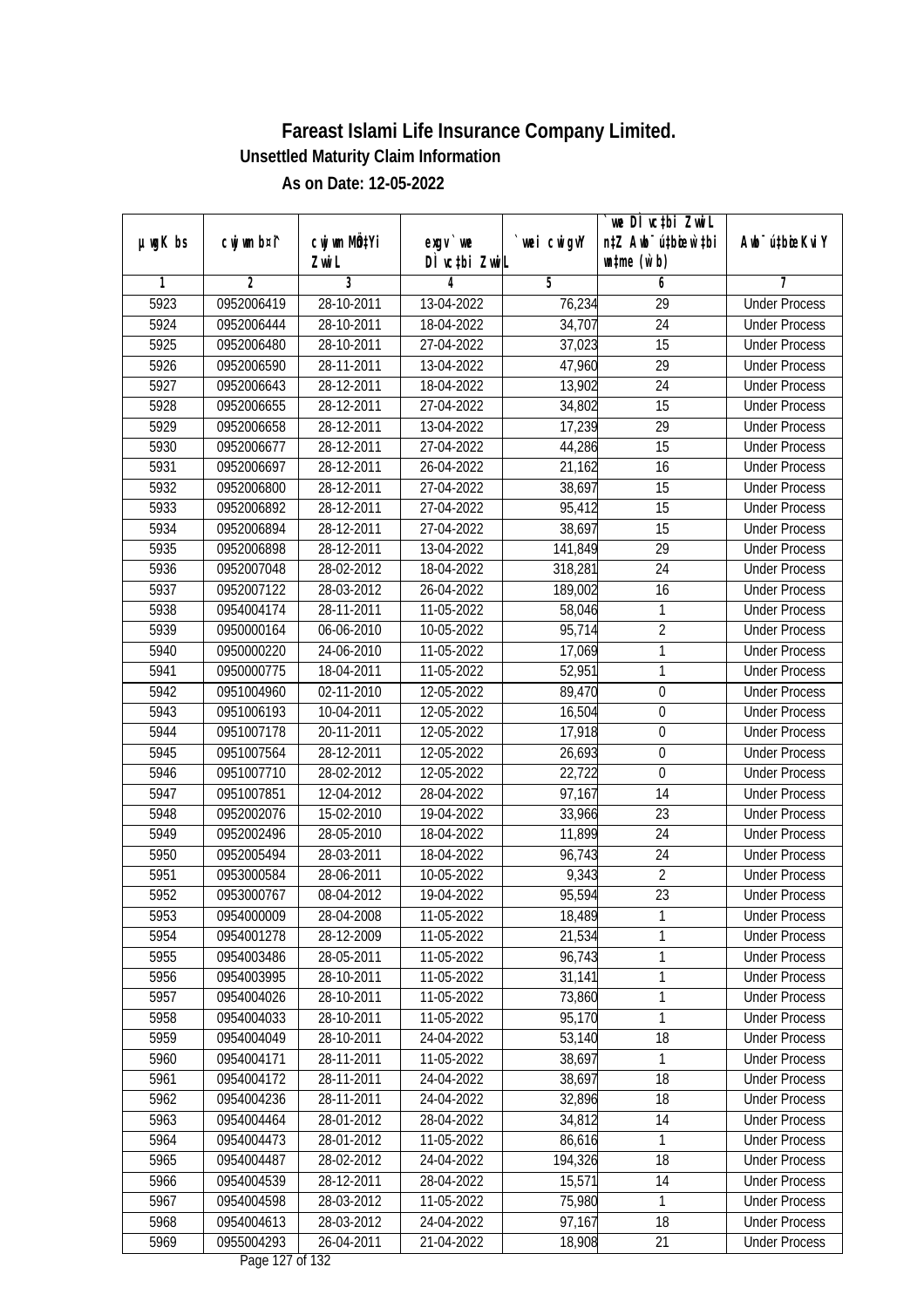|               |                          |                           |                               |             | `we DÌ vc‡bi ZwiL                |                                              |
|---------------|--------------------------|---------------------------|-------------------------------|-------------|----------------------------------|----------------------------------------------|
| $µ$ ug $K$ bs | cwj wm b¤i^              | cwj wm MQ <sup>1</sup> Yi | $exgv$ we                     | `wei cwigvY | n‡Z Awb <sup>-</sup> ú‡bioen`‡bi | Awb <sup>-</sup> ú‡bioeKviY                  |
| 1             | 2                        | Zwi L<br>3                | DÌ vctbi ZwiL<br>4            | 5           | $\n  untime\n  (u`b)\n$<br>6     | 7                                            |
| 5970          | 0955002607               | 21-09-2010                | 20-04-2022                    | 13,141      | 22                               | <b>Under Process</b>                         |
| 5971          | 0955002959               | 28-10-2010                | 08-05-2022                    | 18,576      | 4                                | <b>Under Process</b>                         |
| 5972          | 0955003274               | 19-12-2010                | 24-04-2022                    | 48,816      | $\overline{18}$                  | <b>Under Process</b>                         |
| 5973          | 0955003504               | 28-12-2010                | 24-04-2022                    | 41,684      | 18                               | <b>Under Process</b>                         |
| 5974          | 0955003585               | 28-12-2010                | 20-04-2022                    | 61,821      | 22                               | <b>Under Process</b>                         |
| 5975          | 0955003846               | 28-12-2010                | 08-05-2022                    | 18,782      | 4                                | <b>Under Process</b>                         |
| 5976          | 0955003979               | 28-02-2011                | 08-05-2022                    | 16,127      | 4                                | <b>Under Process</b>                         |
| 5977          | 0955004352               | 28-04-2011                | 20-04-2022                    | 12,692      | $\overline{22}$                  | <b>Under Process</b>                         |
| 5978          | 0955004538               | 09-06-2011                | 20-04-2022                    | 96,743      | 22                               | <b>Under Process</b>                         |
| 5979          |                          |                           |                               |             |                                  |                                              |
|               | 0955005211<br>0955005266 | 20-10-2011                | 21-04-2022                    | 67,096      | 21<br>21                         | <b>Under Process</b><br><b>Under Process</b> |
| 5980          |                          | 27-10-2011<br>14-11-2011  | 21-04-2022                    | 94,081      |                                  |                                              |
| 5981          | 0955005296               |                           | 20-04-2022                    | 31,574      | 22<br>$\overline{22}$            | <b>Under Process</b><br><b>Under Process</b> |
| 5982          | 0955005471               | 24-12-2011                | 20-04-2022                    | 15,015      |                                  |                                              |
| 5983          | 0955005534               | 28-12-2011                | 28-04-2022                    | 15,805      | 14                               | <b>Under Process</b>                         |
| 5984          | 0955005573               | 28-12-2011                | 08-05-2022                    | 17,918      | 4                                | <b>Under Process</b>                         |
| 5985          | 0955005607               | 28-12-2011                | 21-04-2022                    | 55,287      | 21                               | <b>Under Process</b>                         |
| 5986          | 0955005652               | 28-12-2011                | 21-04-2022                    | 67,267      | 21                               | <b>Under Process</b>                         |
| 5987          | 0955005770               | 28-12-2011                | 08-05-2022                    | 29,319      | $\overline{4}$                   | <b>Under Process</b>                         |
| 5988          | 0955005852               | 28-01-2012                | 20-04-2022                    | 53,381      | 22                               | <b>Under Process</b>                         |
| 5989          | 0955005861               | 16-02-2012                | 20-04-2022                    | 56,192      | 22                               | <b>Under Process</b>                         |
| 5990          | 2200008200               | 28-12-2006                | 18-04-2022                    | 58,172      | 24                               | <b>Under Process</b>                         |
| 5991          | 2200012485               | 28-03-2009                | 27-04-2022                    | 178,800     | 15                               | <b>Under Process</b>                         |
| 5992          | 2200013763               | 28-12-2009                | 26-04-2022                    | 29,122      | 16                               | <b>Under Process</b>                         |
| 5993          | 2100000933               | 28-12-2001                | 19-04-2022                    | 91,518      | 23                               | <b>Under Process</b>                         |
| 5994          | 2100000959               | 28-12-2001                | 12-05-2022                    | 296,500     | $\boldsymbol{0}$                 | <b>Under Process</b>                         |
| 5995          | 2100001051               | 28-12-2001                | 12-04-2022                    | 102,897     | 30                               | <b>Under Process</b>                         |
| 5996          | 2100001104               | 28-12-2001                | 12-04-2022                    | 86,106      | 30                               | <b>Under Process</b>                         |
| 5997          | 2100006524               | 27-05-2004                | 26-04-2022                    | 14,215      | 16                               | <b>Under Process</b>                         |
| 5998          | 2100008778               | 28-11-2005                | 24-04-2022                    | 31,938      | 18                               | <b>Under Process</b>                         |
| 5999          | 2100009470               | 28-02-2006                | 24-04-2022                    | 51,410      | 18                               | <b>Under Process</b>                         |
| 6000          | 2100009567               | 28-02-2006                | 20-04-2022                    | 18,761      | 22                               | <b>Under Process</b>                         |
| 6001          | 2100009670               | 15-03-2006                | 26-04-2022                    | 55,965      | 16                               | <b>Under Process</b>                         |
| 6002          | 2100011962               | 28-03-2007                | 08-05-2022                    | 104,600     | 4                                | <b>Under Process</b>                         |
| 6003          | 2100012066               | 28-03-2007                | 25-04-2022                    | 47,421      | 17                               | <b>Under Process</b>                         |
| 6004          | 2100015020               | 28-08-2008                | 08-05-2022                    | 17,810      | $\overline{4}$                   | <b>Under Process</b>                         |
| 6005          | 2100015827               | 18-03-2009                | 17-04-2022                    | 42,601      | 25                               | <b>Under Process</b>                         |
| 6006          | 2100015833               | 25-03-2009                | 11-05-2022                    | 32,026      | 1                                | <b>Under Process</b>                         |
| 6007          | 2100016128               | 28-06-2009                | 08-05-2022                    | 28,257      | 4                                | <b>Under Process</b>                         |
| 6008          | 2100016593               | 20-12-2009                | 12-04-2022                    | 106,122     | 30                               | <b>Under Process</b>                         |
| 6009          | 2100016978               | 28-12-2009                | 08-05-2022                    | 26,261      | $\sqrt{4}$                       | <b>Under Process</b>                         |
| 6010          | 2100017014               | 28-12-2009                | 28-04-2022                    | 104,460     | 14                               | <b>Under Process</b>                         |
| 6011          | 2100017308               | 28-12-2009                | 28-04-2022                    | 109,200     | 14                               | <b>Under Process</b>                         |
| 6012          | 2100017588               | 28-02-2010                | $09 - 05 - 2022$              | 57,171      | $\overline{3}$                   | <b>Under Process</b>                         |
| 6013          | 2100017657               | 28-03-2010                | 11-05-2022                    | 110,700     | 1                                | <b>Under Process</b>                         |
| 6014          | 2100017674               | 20-04-2010                | 12-05-2022                    | 49,540      | $\overline{0}$                   | <b>Under Process</b>                         |
| 6015          | 2100018543               | 28-12-2011                | 12-05-2022                    | 375,830     | $\boldsymbol{0}$                 | <b>Under Process</b>                         |
| 6016          | 2100018568               | 15-03-2012                | 28-04-2022<br>Dege 100 of 100 | 44,720      | 14                               | <b>Under Process</b>                         |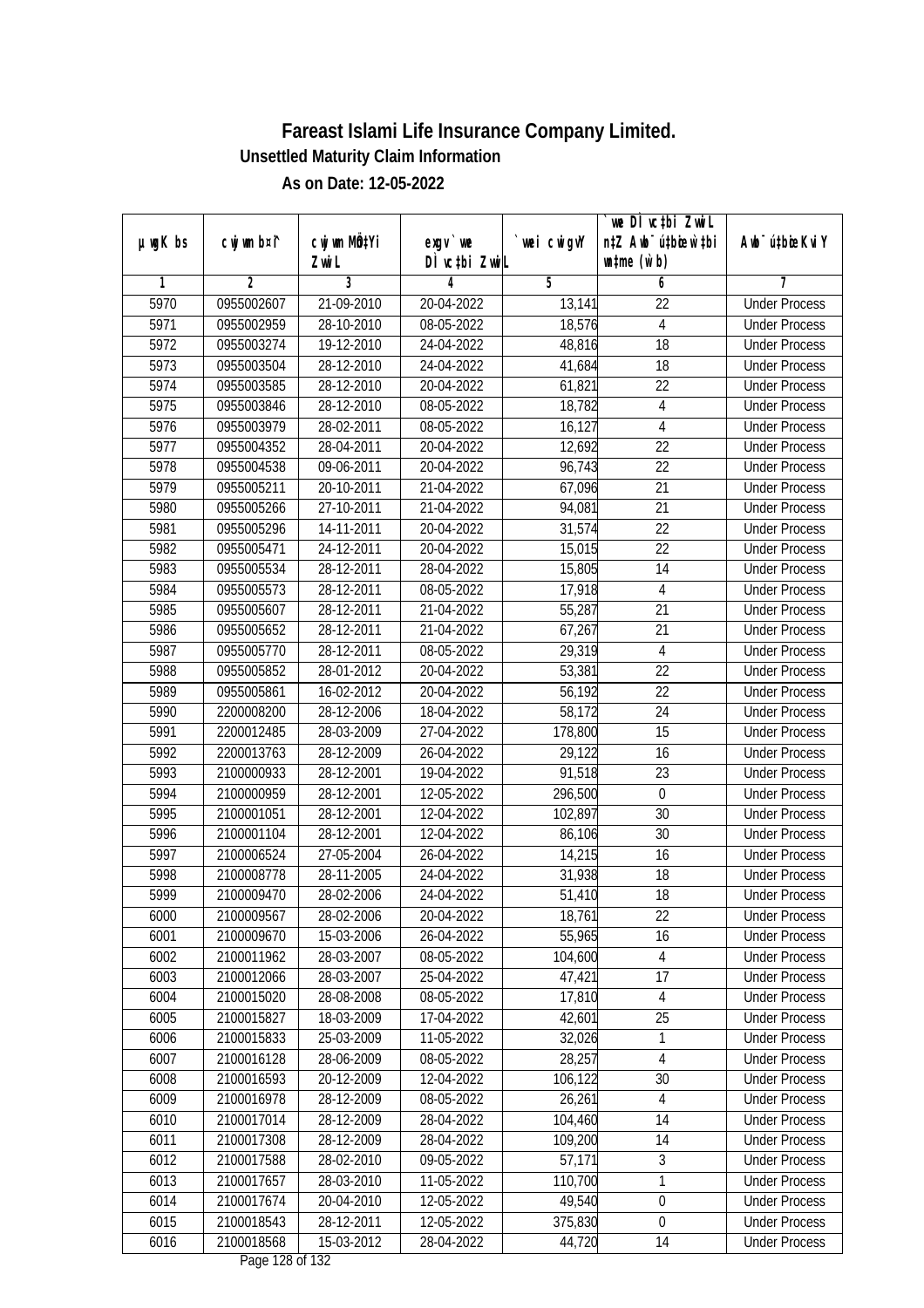| $µ$ ug $K$ bs | cwj wm b¤i^ | cwj wm MQtYi | $exqu$ we                           | wei cwigvY | we DI vctbi ZwiL<br>n‡Z Awb <sup>-</sup> ú‡bioen`‡bi | Awb <sup>-</sup> ú‡bioeKviY |
|---------------|-------------|--------------|-------------------------------------|------------|------------------------------------------------------|-----------------------------|
|               |             | Zwi L        | DÌ vctbi ZwiL                       |            | $\n  untime\n  (u`b)\n$                              |                             |
| 1             | 2           | 3            | 4                                   | 5          | 6                                                    | 7                           |
| 6017          | 2100018573  | 05-04-2012   | 11-05-2022                          | 32,217     | 1                                                    | <b>Under Process</b>        |
| 6018          | 2200000054  | 10-02-2003   | 18-04-2022                          | 10,124     | 24                                                   | <b>Under Process</b>        |
| 6019          | 2200003192  | 09-01-2005   | 26-04-2022                          | 16,272     | 16                                                   | <b>Under Process</b>        |
| 6020          | 2200004123  | 20-06-2005   | 18-04-2022                          | 2,954      | 24                                                   | <b>Under Process</b>        |
| 6021          | 2200004445  | 28-07-2005   | 18-04-2022                          | 69,694     | 24                                                   | <b>Under Process</b>        |
| 6022          | 2200005296  | 26-12-2005   | 13-04-2022                          | 142,033    | $\overline{29}$                                      | <b>Under Process</b>        |
| 6023          | 2200005611  | 25-01-2006   | 27-04-2022                          | 173,640    | 15                                                   | <b>Under Process</b>        |
| 6024          | 2200006786  | 28-06-2006   | 26-04-2022                          | 5,291      | $\overline{16}$                                      | <b>Under Process</b>        |
| 6025          | 2200007875  | 07-10-2006   | 10-04-2022                          | 2,777      | 32                                                   | <b>Under Process</b>        |
| 6026          | 2200008533  | 28-01-2007   | 26-04-2022                          | 98,967     | 16                                                   | <b>Under Process</b>        |
| 6027          | 2200008665  | 28-02-2007   | 27-04-2022                          | 3,533      | $\overline{15}$                                      | <b>Under Process</b>        |
| 6028          | 2200008893  | 28-03-2007   | 26-04-2022                          | 75,245     | 16                                                   | <b>Under Process</b>        |
| 6029          | 2200009693  | 28-07-2007   | 18-04-2022                          | 17,452     | $\overline{24}$                                      | <b>Under Process</b>        |
| 6030          | 2200009801  | 13-08-2007   | 26-04-2022                          | 8,452      | 16                                                   | <b>Under Process</b>        |
| 6031          | 2200010117  | 09-10-2007   | 18-04-2022                          | 9,969      | 24                                                   | <b>Under Process</b>        |
| 6032          | 2200010608  | 28-12-2007   | 26-04-2022                          | 45,440     | 16                                                   | <b>Under Process</b>        |
| 6033          | 2200010959  | 28-01-2008   | 26-04-2022                          | 32,070     | 16                                                   | <b>Under Process</b>        |
| 6034          | 2200011465  | 22-06-2008   | 24-04-2022                          | 1,914      | 18                                                   | <b>Under Process</b>        |
| 6035          | 2200011597  | 28-06-2008   | 26-04-2022                          | 22,222     | 16                                                   | <b>Under Process</b>        |
| 6036          | 2200012112  | 24-12-2008   | 18-04-2022                          | 18,221     | 24                                                   | <b>Under Process</b>        |
| 6037          | 2200012733  | 28-06-2009   | 26-04-2022                          | 8,967      | 16                                                   | <b>Under Process</b>        |
| 6038          | 2200013155  | 28-07-2009   | 18-04-2022                          | 18,378     | 24                                                   | <b>Under Process</b>        |
| 6039          | 2200013220  | 28-08-2009   | 27-04-2022                          | 21,849     | 15                                                   | <b>Under Process</b>        |
| 6040          | 2200013235  | 28-08-2009   | 27-04-2022                          | 17,933     | 15                                                   | <b>Under Process</b>        |
| 6041          | 2200013426  | 28-10-2009   | 26-04-2022                          | 123,165    | 16                                                   | <b>Under Process</b>        |
| 6042          | 2200013562  | 06-12-2009   | 27-04-2022                          | 22,884     | 15                                                   | <b>Under Process</b>        |
| 6043          | 2200013568  | 06-12-2009   | 26-04-2022                          | 32,760     | 16                                                   | <b>Under Process</b>        |
| 6044          | 2200013575  | 06-12-2009   | 18-04-2022                          | 14,235     | 24                                                   | <b>Under Process</b>        |
| 6045          | 2200013589  | 06-12-2009   | 18-04-2022                          | 33,518     | 24                                                   | <b>Under Process</b>        |
| 6046          | 2200013628  | 06-12-2009   | 18-04-2022                          | 4,860      | 24                                                   | <b>Under Process</b>        |
| 6047          | 2200013656  | 15-12-2009   | 26-04-2022                          | 29,043     | 16                                                   | <b>Under Process</b>        |
| 6048          | 2200013683  | 28-12-2009   | 26-04-2022                          | 242,100    | 16                                                   | <b>Under Process</b>        |
| 6049          | 2200013691  | 28-12-2009   | 26-04-2022                          | 107,080    | 16                                                   | <b>Under Process</b>        |
| 6050          | 2200013725  | 28-12-2009   | 18-04-2022                          | 27,031     | 24                                                   | <b>Under Process</b>        |
| 6051          | 2200013740  | 28-12-2009   | 26-04-2022                          | 22,240     | 16                                                   | <b>Under Process</b>        |
| 6052          | 2200013755  | 28-12-2009   | 26-04-2022                          | 26,319     | 16                                                   | <b>Under Process</b>        |
| 6053          | 2200013759  | 28-12-2009   | 26-04-2022                          | 53,540     | 16                                                   | <b>Under Process</b>        |
| 6054          | 2200013852  | 28-12-2009   | 18-04-2022                          | 40,425     | 24                                                   | <b>Under Process</b>        |
| 6055          | 2200013797  | 28-12-2009   | 18-04-2022                          | 17,878     | 24                                                   | <b>Under Process</b>        |
| 6056          | 2200013826  | 28-12-2009   | 26-04-2022                          | 163,860    | 16                                                   | <b>Under Process</b>        |
| 6057          | 2200013828  | 28-12-2009   | 26-04-2022                          | 9,385      | 16                                                   | <b>Under Process</b>        |
| 6058          | 2200013862  | 28-12-2009   | 13-04-2022                          | 21,864     | 29                                                   | <b>Under Process</b>        |
| 6059          | 2200013975  | 28-12-2009   | 18-04-2022                          | 50,470     | 24                                                   | <b>Under Process</b>        |
| 6060          | 2200014041  | 28-12-2009   | 24-04-2022                          | 8,100      | 18                                                   | <b>Under Process</b>        |
| 6061          | 2200014055  | 28-12-2009   | 26-04-2022                          | 4,552      | 16                                                   | <b>Under Process</b>        |
| 6062          | 2200014130  | 28-12-2009   | 26-04-2022                          | 43,365     | 16                                                   | <b>Under Process</b>        |
| 6063          | 2200014176  | 28-12-2009   | 18-04-2022<br>$D_{0.92}$ 100 of 122 | 8,657      | 24                                                   | <b>Under Process</b>        |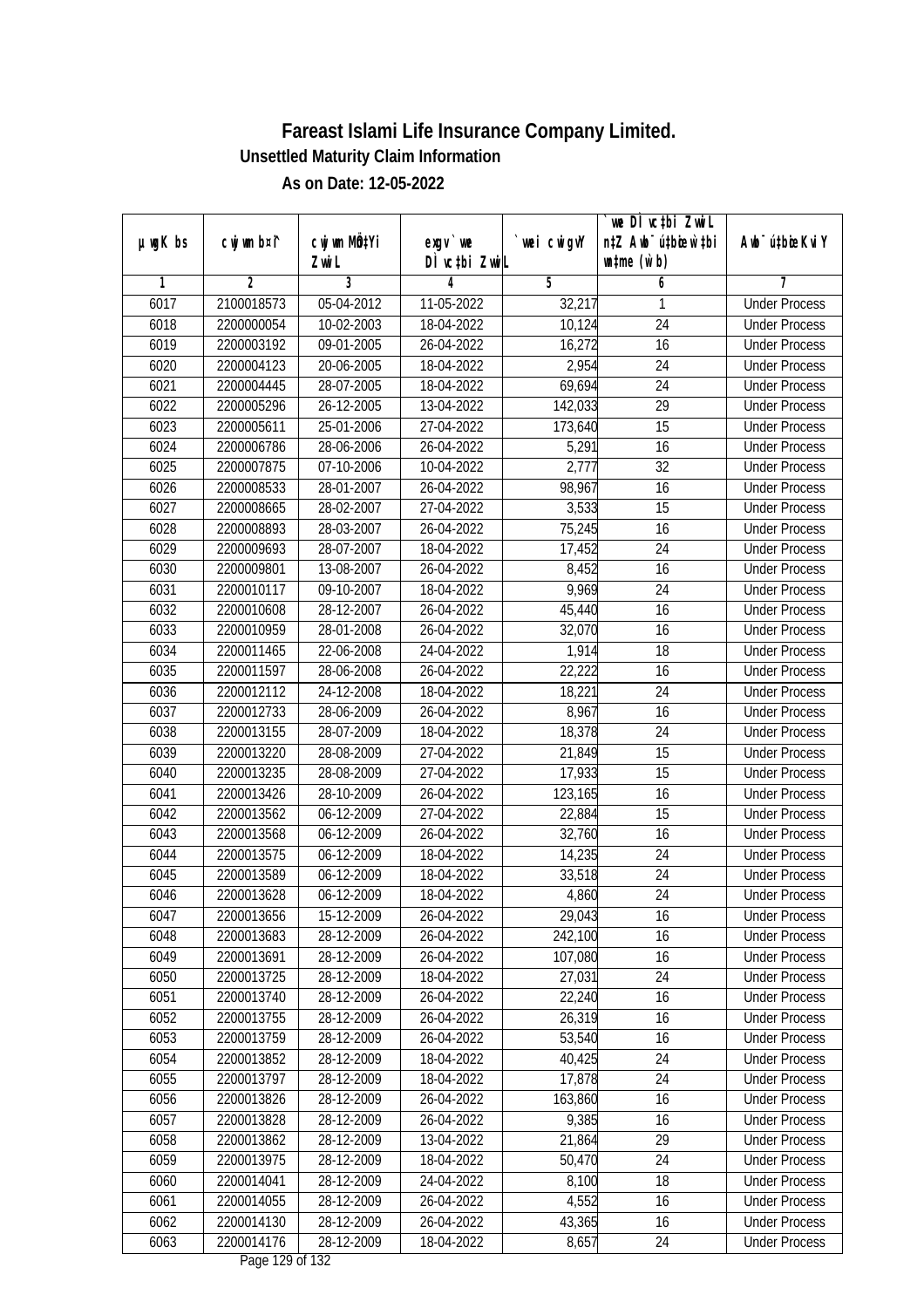|               |             | cwj wm MQtYi |                                     |            | `we DÌ vc‡bi ZwiL<br>n‡Z Awb <sup>-</sup> ú‡bicen`‡bi |                             |
|---------------|-------------|--------------|-------------------------------------|------------|-------------------------------------------------------|-----------------------------|
| $µ$ ug $K$ bs | cwj wm b¤i^ | Zwi L        | exgv `we<br>DÌ vctbi ZwiL           | wei cwigvY | $\n  untime\n  (u`b)\n$                               | Awb <sup>-</sup> ú‡bioeKviY |
| 1             | 2           | 3            | 4                                   | 5          | 6                                                     | 7                           |
| 6064          | 2200014182  | 28-12-2009   | 26-04-2022                          | 5,380      | 16                                                    | <b>Under Process</b>        |
| 6065          | 2200014401  | 28-12-2009   | 26-04-2022                          | 20,087     | 16                                                    | <b>Under Process</b>        |
| 6066          | 2200014443  | 28-12-2009   | 26-04-2022                          | 21,840     | 16                                                    | <b>Under Process</b>        |
| 6067          | 2200014638  | 28-12-2009   | 18-04-2022                          | 51,335     | 24                                                    | <b>Under Process</b>        |
| 6068          | 2200014831  | 28-03-2010   | 24-04-2022                          | 32,206     | 18                                                    | <b>Under Process</b>        |
| 6069          | 2200014725  | 28-03-2010   | 18-04-2022                          | 33,319     | $\overline{24}$                                       | <b>Under Process</b>        |
| 6070          | 2200014726  | 28-03-2010   | 18-04-2022                          | 33,214     | 24                                                    | <b>Under Process</b>        |
| 6071          | 2200014827  | 28-03-2010   | 27-04-2022                          | 18,981     | $\overline{15}$                                       | <b>Under Process</b>        |
| 6072          | 2200014856  | 28-03-2010   | 18-04-2022                          | 55,350     | 24                                                    | <b>Under Process</b>        |
| 6073          | 2200017569  | 28-06-2011   | 26-04-2022                          | 74,000     | 16                                                    | <b>Under Process</b>        |
| 6074          | 2200016448  | 28-12-2010   | 18-04-2022                          | 50,778     | $\overline{24}$                                       | <b>Under Process</b>        |
| 6075          | 2200016522  | 28-12-2010   | 18-04-2022                          | 38,573     | 24                                                    | <b>Under Process</b>        |
| 6076          | 2200016983  | 28-03-2011   | 27-04-2022                          | 48,811     | $\overline{15}$                                       | <b>Under Process</b>        |
| 6077          | 2200016992  | 28-03-2011   | 13-04-2022                          | 6,618      | 29                                                    | <b>Under Process</b>        |
| 6078          | 2200017453  | 28-06-2011   | 18-04-2022                          | 216,200    | 24                                                    | <b>Under Process</b>        |
| 6079          | 2200017478  | 28-06-2011   | 18-04-2022                          | 94,368     | 24                                                    | <b>Under Process</b>        |
| 6080          | 2200017488  | 28-06-2011   | 26-04-2022                          | 141,200    | 16                                                    | <b>Under Process</b>        |
| 6081          | 2200017587  | 28-06-2011   | 19-04-2022                          | 35,953     | 23                                                    | <b>Under Process</b>        |
| 6082          | 2200017597  | 28-06-2011   | 26-04-2022                          | 41,202     | 16                                                    | <b>Under Process</b>        |
| 6083          | 2200017624  | 28-06-2011   | 13-04-2022                          | 66,979     | 29                                                    | <b>Under Process</b>        |
| 6084          | 2200017661  | 13-09-2011   | 26-04-2022                          | 81,650     | 16                                                    | <b>Under Process</b>        |
| 6085          | 6700003928  | 20-12-2010   | 17-04-2022                          | 31,320     | 25                                                    | <b>Under Process</b>        |
| 6086          | 6700003978  | 28-12-2010   | 10-05-2022                          | 6,401      | $\overline{2}$                                        | <b>Under Process</b>        |
| 6087          | 6700004051  | 28-12-2010   | 19-04-2022                          | 8,558      | 23                                                    | <b>Under Process</b>        |
| 6088          | 6700005378  | 23-11-2011   | 19-04-2022                          | 48,990     | 23                                                    | <b>Under Process</b>        |
| 6089          | 6700005386  | 23-11-2011   | 10-05-2022                          | 8,648      | $\overline{2}$                                        | <b>Under Process</b>        |
| 6090          | 6700005396  | 28-11-2011   | 17-04-2022                          | 81,650     | 25                                                    | <b>Under Process</b>        |
| 6091          | 6700005410  | 04-12-2011   | 19-04-2022                          | 47,670     | 23                                                    | <b>Under Process</b>        |
| 6092          | 6700005469  | 26-12-2011   | 10-05-2022                          | 77,170     | $\overline{2}$                                        | <b>Under Process</b>        |
| 6093          | 6700005543  | 28-12-2011   | 17-04-2022                          | 48,990     | 25                                                    | <b>Under Process</b>        |
| 6094          | 6700005544  | 28-12-2011   | 17-04-2022                          | 48,999     | 25                                                    | <b>Under Process</b>        |
| 6095          | 6700005560  | 28-12-2011   | 19-04-2022                          | 200,000    | 23                                                    | <b>Under Process</b>        |
| 6096          | 6700005588  | 28-12-2011   | 19-04-2022                          | 6,618      | 23                                                    | <b>Under Process</b>        |
| 6097          | 6700005589  | 28-12-2011   | 19-04-2022                          | 96,228     | 23                                                    | <b>Under Process</b>        |
| 6098          | 6700005702  | 28-12-2011   | 19-04-2022                          | 81,650     | 23                                                    | <b>Under Process</b>        |
| 6099          | 6700005786  | 20-03-2012   | 10-05-2022                          | 49,200     | $\overline{2}$                                        | <b>Under Process</b>        |
| 6100          | 6700005791  | 24-03-2012   | 19-04-2022                          | 100,000    | 23                                                    | <b>Under Process</b>        |
| 6101          | 6800001046  | 18-10-2011   | 27-04-2022                          | 11,030     | 15                                                    | <b>Under Process</b>        |
| 6102          | 6800001165  | 28-12-2011   | 27-04-2022                          | 11,030     | 15                                                    | <b>Under Process</b>        |
| 6103          | 6800001203  | 28-12-2011   | 27-04-2022                          | 70,855     | 15                                                    | <b>Under Process</b>        |
| 6104          | 6800001232  | 28-12-2011   | 27-04-2022                          | 163,300    | 15                                                    | <b>Under Process</b>        |
| 6105          | 6800001233  | 28-12-2011   | 27-04-2022                          | 49,360     | 15                                                    | <b>Under Process</b>        |
| 6106          | 6800001331  | 28-12-2011   | 27-04-2022                          | 244,950    | 15                                                    | <b>Under Process</b>        |
| 6107          | 6800001366  | 05-03-2012   | 26-04-2022                          | 328,280    | 16                                                    | <b>Under Process</b>        |
| 6108          | 6900002784  | 27-12-2009   | 19-04-2022                          | 65,520     | 23                                                    | <b>Under Process</b>        |
| 6109          | 6600009455  | 07-04-2011   | 27-04-2022                          | 95,652     | 15                                                    | <b>Under Process</b>        |
| 6110          | 6600011924  | 22-12-2015   | 27-04-2022<br>$D_{0.92}$ 120 of 122 | 140,000    | 15                                                    | <b>Under Process</b>        |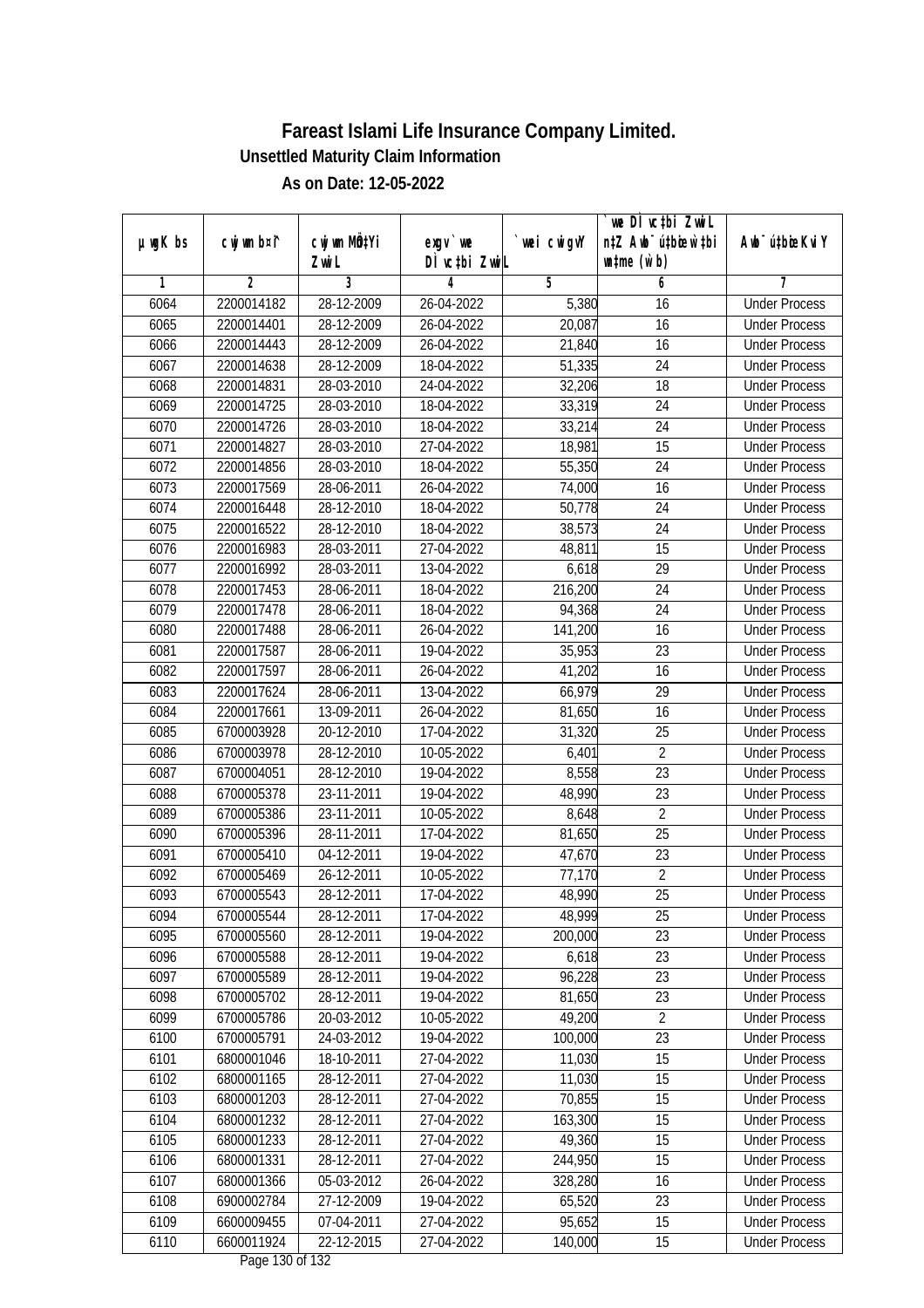| $µ$ ug $K$ bs | cwj wm b¤i^ | cwj wm MQtYi | exgv `we                            | wei cwigvY | `we DÌ vc‡bi ZwiL<br>n‡Z Awb <sup>-</sup> ú‡bioen`‡bi | Awb <sup>-</sup> ú‡bioeKviY |
|---------------|-------------|--------------|-------------------------------------|------------|-------------------------------------------------------|-----------------------------|
|               |             | Zwi L        | DÌ vctbi ZwiL                       |            | $\n  untime\n  (u`b)\n$                               |                             |
| 1             | 2           | 3            | 4                                   | 5          | 6                                                     | 7                           |
| 6111          | 6600012080  | 28-12-2015   | 19-04-2022                          | 208,000    | 23                                                    | <b>Under Process</b>        |
| 6112          | 6700000301  | 28-06-2009   | 17-04-2022                          | 5,711      | $\overline{25}$                                       | <b>Under Process</b>        |
| 6113          | 6700000317  | 28-06-2009   | 11-04-2022                          | 30,849     | 31                                                    | <b>Under Process</b>        |
| 6114          | 6700000708  | 28-09-2009   | 10-05-2022                          | 32,760     | $\overline{2}$                                        | <b>Under Process</b>        |
| 6115          | 6700000914  | 28-10-2009   | 17-04-2022                          | 53,840     | $\overline{25}$                                       | <b>Under Process</b>        |
| 6116          | 6700001309  | 20-12-2009   | 19-04-2022                          | 42,730     | $\overline{23}$                                       | <b>Under Process</b>        |
| 6117          | 6700001859  | 27-12-2009   | 19-04-2022                          | 16,832     | $\overline{23}$                                       | <b>Under Process</b>        |
| 6118          | 6700003119  | 28-06-2010   | 10-05-2022                          | 10,860     | $\overline{2}$                                        | <b>Under Process</b>        |
| 6119          | 6700003210  | 28-07-2010   | 10-05-2022                          | 21,720     | $\overline{2}$                                        | <b>Under Process</b>        |
| 6120          | 6700003369  | 15-09-2010   | 19-04-2022                          | 10,860     | 23                                                    | <b>Under Process</b>        |
| 6121          | 6700003414  | 28-09-2010   | 10-05-2022                          | 34,233     | $\overline{2}$                                        | <b>Under Process</b>        |
| 6122          | 6700003872  | 06-12-2010   | 19-04-2022                          | 15,204     | 23                                                    | <b>Under Process</b>        |
| 6123          | 6700004721  | 28-12-2010   | 10-05-2022                          | 37,000     | $\overline{2}$                                        | <b>Under Process</b>        |
| 6124          | 6700004742  | 28-12-2010   | 17-04-2022                          | 21,720     | 25                                                    | <b>Under Process</b>        |
| 6125          | 6700004842  | 28-03-2011   | 18-04-2022                          | 40,835     | 24                                                    | <b>Under Process</b>        |
| 6126          | 6700005244  | 28-08-2011   | 17-04-2022                          | 24,680     | 25                                                    | <b>Under Process</b>        |
| 6127          | 6700005325  | 28-10-2011   | 10-05-2022                          | 48,990     | $\overline{2}$                                        | <b>Under Process</b>        |
| 6128          | 6800000534  | 28-12-2010   | 27-04-2022                          | 136,525    | $\overline{15}$                                       | <b>Under Process</b>        |
| 6129          | 6800002799  | 27-12-2015   | 30-01-2022                          | 694,000    | 102                                                   | <b>Under Process</b>        |
| 6130          | 6900000009  | 26-05-2009   | 19-04-2022                          | 5,315      | 23                                                    | <b>Under Process</b>        |
| 6131          | 6900000164  | 25-06-2009   | 26-04-2022                          | 9,100      | 16                                                    | <b>Under Process</b>        |
| 6132          | 6900000173  | 25-06-2009   | 28-04-2022                          | 27,750     | 14                                                    | <b>Under Process</b>        |
| 6133          | 6900000355  | 28-06-2009   | 19-04-2022                          | 7,570      | 23                                                    | <b>Under Process</b>        |
| 6134          | 6900001061  | 28-07-2009   | 26-04-2022                          | 24,177     | 16                                                    | <b>Under Process</b>        |
| 6135          | 6900001310  | 22-12-2009   | 26-04-2022                          | 24,186     | 16                                                    | <b>Under Process</b>        |
| 6136          | 6900001365  | 27-12-2009   | 19-04-2022                          | 7,894      | 23                                                    | <b>Under Process</b>        |
| 6137          | 6900001474  | 15-12-2009   | 26-04-2022                          | 45,915     | 16                                                    | <b>Under Process</b>        |
| 6138          | 6900001580  | 24-12-2009   | 26-04-2022                          | 5,380      | 16                                                    | <b>Under Process</b>        |
| 6139          | 6900001835  | 27-12-2009   | 18-04-2022                          | 42,804     | 24                                                    | <b>Under Process</b>        |
| 6140          | 6900001842  | 27-12-2009   | 19-04-2022                          | 22,141     | 23                                                    | <b>Under Process</b>        |
| 6141          | 6900001975  | 24-12-2009   | 26-04-2022                          | 53,840     | 16                                                    | <b>Under Process</b>        |
| 6142          | 6900002021  | 27-12-2009   | 18-04-2022                          | 10,744     | 24                                                    | <b>Under Process</b>        |
| 6143          | 6900002293  | 27-12-2009   | 17-04-2022                          | 31,540     | 25                                                    | <b>Under Process</b>        |
| 6144          | 6900002586  | 27-12-2009   | 19-04-2022                          | 28,107     | 23                                                    | <b>Under Process</b>        |
| 6145          | 6900002780  | 27-12-2009   | 19-04-2022                          | 40,500     | 23                                                    | <b>Under Process</b>        |
| 6146          | 7200001334  | 28-12-2009   | 21-04-2022                          | 14,203     | 21                                                    | <b>Under Process</b>        |
| 6147          | 6900005811  | 24-10-2011   | 26-04-2022                          | 24,386     | 16                                                    | <b>Under Process</b>        |
| 6148          | 6900006334  | 28-12-2011   | 26-04-2022                          | 89,819     | 16                                                    | <b>Under Process</b>        |
| 6149          | 6900006335  | 28-12-2011   | 19-04-2022                          | 26,918     | 23                                                    | <b>Under Process</b>        |
| 6150          | 6900010602  | 04-04-2016   | 26-04-2022                          | 104,000    | 16                                                    | <b>Under Process</b>        |
| 6151          | 7000000734  | 24-12-2011   | 24-04-2022                          | 163,300    | 18                                                    | <b>Under Process</b>        |
| 6152          | 7000000765  | 28-12-2011   | 24-04-2022                          | 163,300    | 18                                                    | <b>Under Process</b>        |
| 6153          | 7000000773  | 28-12-2011   | 24-04-2022                          | 48,990     | 18                                                    | <b>Under Process</b>        |
| 6154          | 7000000905  | 09-02-2012   | 24-04-2022                          | 164,000    | 18                                                    | <b>Under Process</b>        |
| 6155          | 7000000944  | 11-03-2012   | 24-04-2022                          | 82,953     | 18                                                    | <b>Under Process</b>        |
| 6156          | 7100000303  | 24-08-2009   | 24-04-2022                          | 186,300    | 18                                                    | <b>Under Process</b>        |
| 6157          | 7100000515  | 20-02-2010   | 17-04-2022<br>$D_{0.92}$ 121 of 122 | 66,420     | 25                                                    | <b>Under Process</b>        |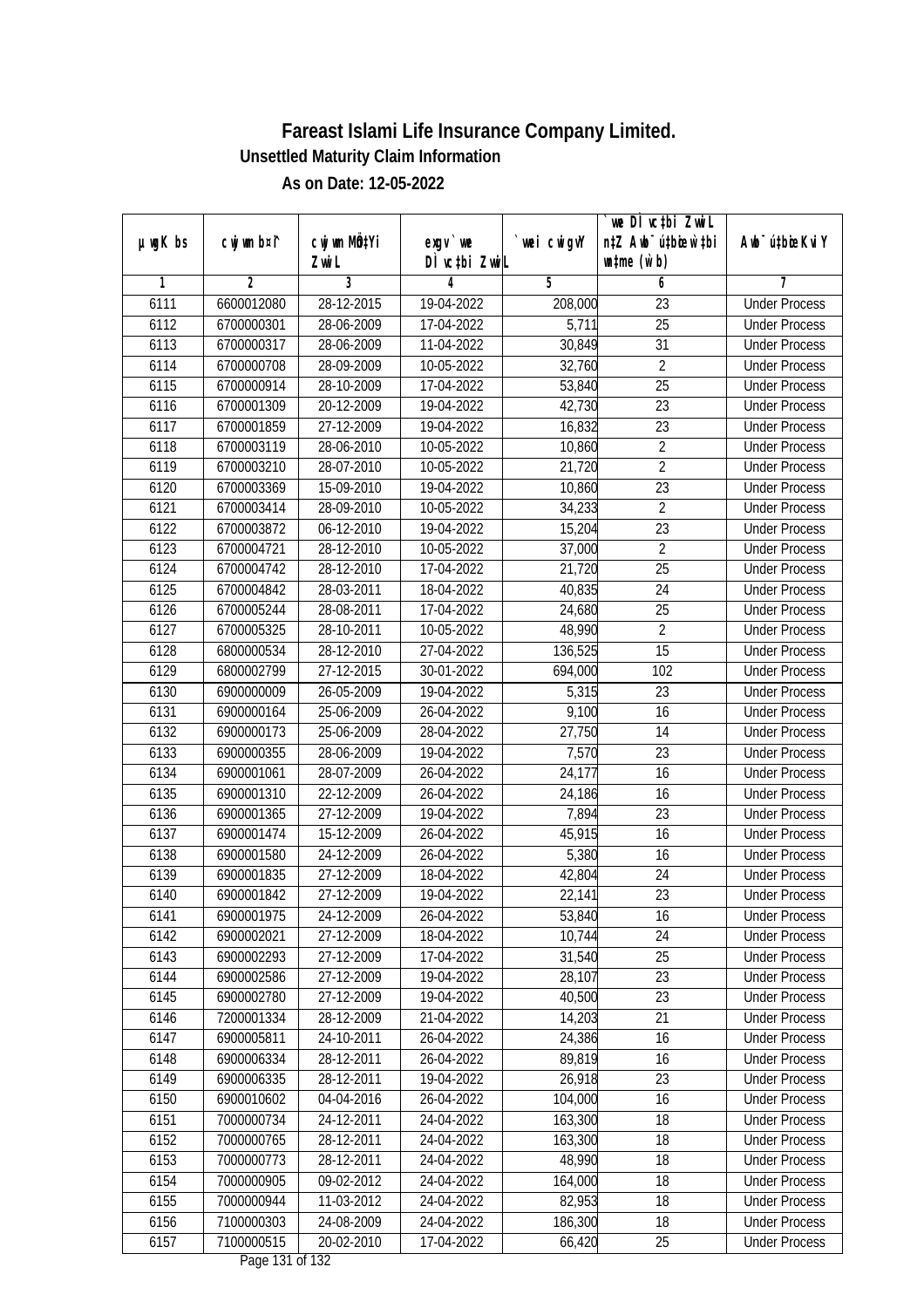|               | cwj wm b¤i^    | cwj wm MÖ¢Yi     |                                     |            | we DI vctbi ZwiL<br>n‡Z Awb <sup>-</sup> ú‡bicen`‡bi |                             |
|---------------|----------------|------------------|-------------------------------------|------------|------------------------------------------------------|-----------------------------|
| $µ$ ug $K$ bs |                | Zwi L            | $exgV$ we<br>DÌ vctbi ZwiL          | wei cwigvY | $\n  untime\n  (u`b)\n$                              | Awb <sup>-</sup> ú‡bioeKviY |
| 1             | $\overline{2}$ | 3                | 4                                   | 5          | 6                                                    | 7                           |
| 6158          | 7100000546     | 07-03-2010       | 17-04-2022                          | 102,670    | $\overline{25}$                                      | <b>Under Process</b>        |
| 6159          | 7100000987     | 10-10-2011       | 11-04-2022                          | 49,681     | $\overline{31}$                                      | <b>Under Process</b>        |
| 6160          | 7100001111     | 28-01-2012       | 24-04-2022                          | 27,962     | $\overline{18}$                                      | <b>Under Process</b>        |
| 6161          | 7100001121     | 28-03-2012       | 08-05-2022                          | 200,000    | 4                                                    | <b>Under Process</b>        |
| 6162          | 7100001705     | 28-03-2015       | 24-04-2022                          | 52,617     | $\overline{18}$                                      | <b>Under Process</b>        |
| 6163          | 7100001951     | 14-02-2016       | 11-04-2022                          | 69,903     | $\overline{31}$                                      | <b>Under Process</b>        |
| 6164          | 7100002001     | 28-03-2016       | 24-04-2022                          | 35,004     | 18                                                   | <b>Under Process</b>        |
| 6165          | 7200000233     | 28-06-2009       | 19-04-2022                          | 2,550      | 23                                                   | <b>Under Process</b>        |
| 6166          | 7200000240     | 28-06-2009       | 16-03-2022                          | 8,432      | $\overline{57}$                                      | <b>Under Process</b>        |
| 6167          | 7200000304     | 28-06-2009       | 24-04-2022                          | 17,933     | 18                                                   | <b>Under Process</b>        |
| 6168          | 7200000542     | 05-09-2009       | 09-05-2022                          | 16,334     | $\overline{3}$                                       | <b>Under Process</b>        |
| 6169          | 7200000622     | 05-10-2009       | 24-04-2022                          | 16,027     | 18                                                   | <b>Under Process</b>        |
| 6170          | 7200000784     | 22-11-2009       | 11-05-2022                          | 37,540     | $\mathbf{1}$                                         | <b>Under Process</b>        |
| 6171          | 7200000808     | 10-12-2009       | 09-05-2022                          | 54,675     | $\mathfrak{Z}$                                       | <b>Under Process</b>        |
| 6172          | 7200000984     | 28-12-2009       | 21-04-2022                          | 18,225     | 21                                                   | <b>Under Process</b>        |
| 6173          | 7200001070     | 28-12-2009       | 16-03-2022                          | 54,605     | 57                                                   | <b>Under Process</b>        |
| 6174          | 7200001397     | 28-12-2009       | 09-05-2022                          | 5,427      | $\sqrt{3}$                                           | <b>Under Process</b>        |
| 6175          | 7200002915     | 28-06-2011       | 09-05-2022                          | 217,266    | $\overline{3}$                                       | <b>Under Process</b>        |
| 6176          | 7200002940     | 28-06-2011       | 19-04-2022                          | 38,472     | 23                                                   | <b>Under Process</b>        |
| 6177          | 7200003256     | 28-11-2011       | 21-04-2022                          | 30,060     | 21                                                   | <b>Under Process</b>        |
| 6178          | 7200003306     | 24-12-2011       | 19-04-2022                          | 163,300    | 23                                                   | <b>Under Process</b>        |
| 6179          | 7200003344     | 28-12-2011       | 09-05-2022                          | 20,000     | 3                                                    | <b>Under Process</b>        |
| 6180          | 7200003354     | 28-12-2011       | 21-04-2022                          | 121,840    | $\overline{21}$                                      | <b>Under Process</b>        |
| 6181          | 011001484      | 28-11-2003       | 09-05-2022                          | 6,316      | $\sqrt{3}$                                           | <b>Under Process</b>        |
| 6182          | 000001021      | 19-04-2009       | 09-05-2022                          | 36,148     | $\overline{3}$                                       | <b>Under Process</b>        |
| 6183          | 034003158      | 25-06-2007       | 10-05-2022                          | 10,461     | $\overline{2}$                                       | <b>Under Process</b>        |
| 6184          | 027010086      | 28-07-2005       | 22-03-2022                          | 25,979     | 51                                                   | <b>Under Process</b>        |
| 6185          | 045014727      | 28-12-2009       | 20-04-2022                          | 3,228      | 22                                                   | <b>Under Process</b>        |
| 6186          | 03400009656    | 28-08-2010       | 09-05-2022                          | 7,447      | $\overline{3}$                                       | <b>Under Process</b>        |
| 6187          | 018025018      | 28-09-2009       | 10-05-2022                          | 5,058      | $\overline{2}$                                       | <b>Under Process</b>        |
| 6188          | 011025287      | 22-09-2010       | 11-04-2022                          | 17,919     | 31                                                   | <b>Under Process</b>        |
| 6189          | 054006500      | 28-12-2009       | 10-05-2022                          | 6,279      | $\overline{2}$                                       | <b>Under Process</b>        |
| 6190          | 018024468      | 19-08-2009       | 10-05-2022                          | 4,609      | $\overline{2}$                                       | <b>Under Process</b>        |
| 6191          | 031006276      | 25-04-2011       | 10-05-2022                          | 53,004     | $\overline{2}$                                       | <b>Under Process</b>        |
| 6192          | 03400024973    | 28-03-2011       | 10-05-2022                          | 91,856     | $\overline{2}$                                       | <b>Under Process</b>        |
| 6193          | 010002020      | 25-02-2007       | 08-05-2022                          | 9,573      | 4                                                    | <b>Under Process</b>        |
| 6194          | 031003647      | 28-08-2008       | 10-05-2022                          | 8,585      | $\overline{2}$                                       | <b>Under Process</b>        |
| 6195          | 03400013604    | 28-10-2010       | 09-05-2022                          | 5,794      | $\overline{3}$                                       | <b>Under Process</b>        |
| 6196          | 05200019351    | 25-01-2011       | 08-05-2022                          | 2,669      | $\overline{4}$                                       | <b>Under Process</b>        |
| 6197          | 030013765      | 28-12-2010       | 10-05-2022                          | 8,092      | $\overline{2}$                                       | <b>Under Process</b>        |
| 6198          | 021063374      | 28-12-2009       | 11-05-2022                          | 32,478     | 1                                                    | <b>Under Process</b>        |
| 6199          | 016003520      | 13-05-2010       | 09-05-2022                          | 21,394     | $\overline{3}$                                       | <b>Under Process</b>        |
| 6200          | 024036929      | 19-12-2010       | $11 - 05 - 2022$                    | 39,550     | 1                                                    | <b>Under Process</b>        |
| 6201          | 030012854      | $13 - 11 - 2010$ | 10-05-2022                          | 70,439     | $\overline{2}$                                       | <b>Under Process</b>        |
| 6202          | 024032876      | 01-09-2011       | 12-05-2022                          | 15,675     | $\overline{0}$                                       | <b>Under Process</b>        |
| 6203          | 038002261      | 28-04-2010       | 11-05-2022                          | 4,679      | $\mathbf{1}$                                         | <b>Under Process</b>        |
| 6204          | 03800003909    | 22-12-2011       | 11-05-2022<br>$D_{0.92}$ 122 of 123 | 193,479    | $\mathbf{1}$                                         | <b>Under Process</b>        |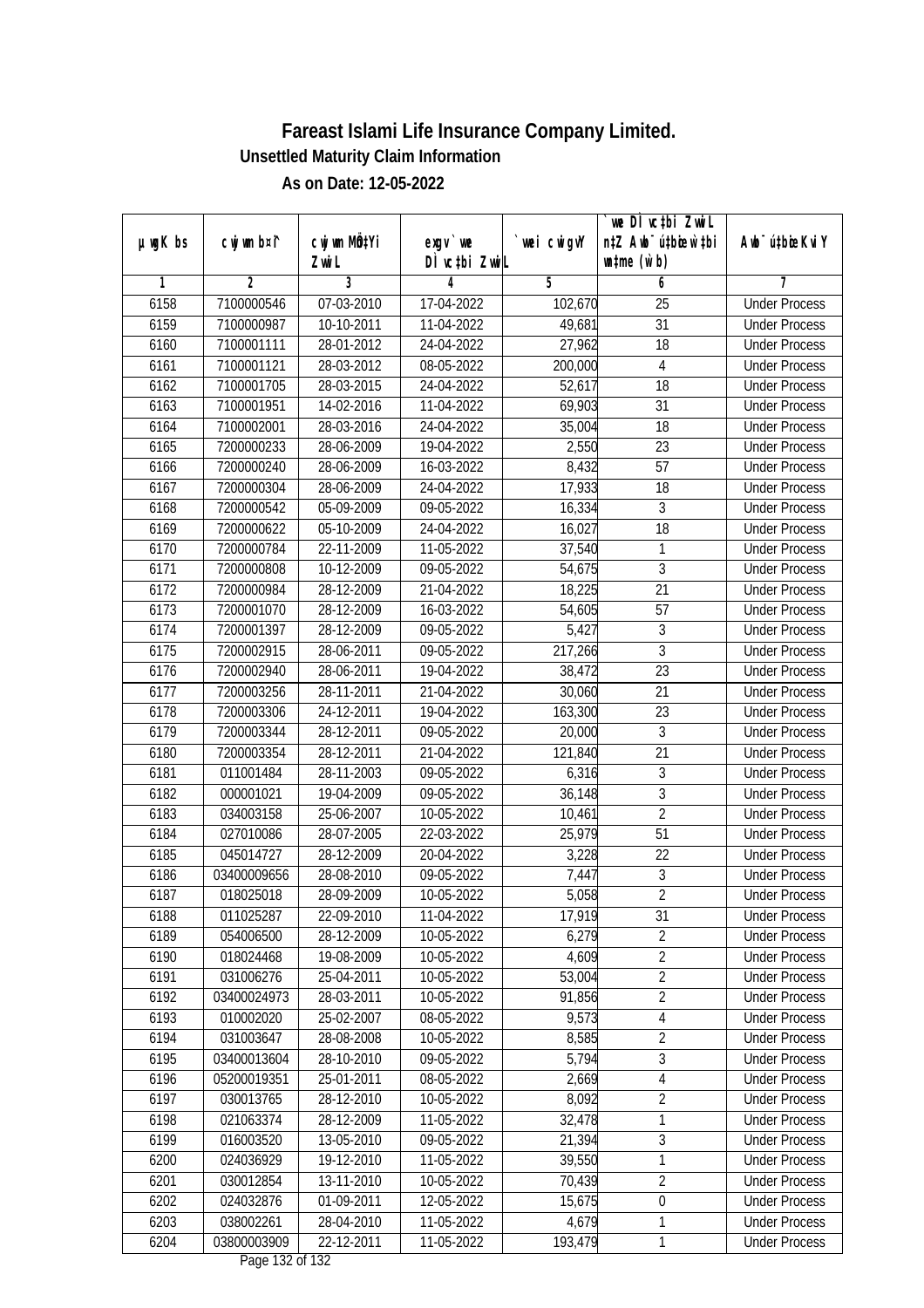|                 |                |              |               |            | we DÌ vc‡bi ZwiL                 |                              |
|-----------------|----------------|--------------|---------------|------------|----------------------------------|------------------------------|
| $µ$ ug $K$ bs   | cwj wm b¤i^    | cwj wm MQtYi | $exqu$ we     | wei cwigvY | n‡Z Awb <sup>-</sup> ú‡bioen`‡bi | Aub <sup>-</sup> ú‡bioeKvi Y |
|                 |                | Zwi L        | DÌ vctbi ZwiL |            | $\n  untime\n  (u`b)\n$          |                              |
| 1               | $\overline{2}$ | 3            | 4             | 5          | 6                                | 7                            |
| 1               | 3000003688     | 28-12-2016   | 21-04-2022    | 7,500      | 21                               | <b>Under Process</b>         |
| $\overline{2}$  | 3000003717     | 20-02-2017   | 19-04-2022    | 6,000      | $\overline{23}$                  | <b>Under Process</b>         |
| $\overline{3}$  | 3000004000     | 28-12-2017   | 21-04-2022    | 25,000     | 21                               | <b>Under Process</b>         |
| $\overline{4}$  | 3000004200     | 22-10-2018   | 19-04-2022    | 6,000      | $\overline{23}$                  | <b>Under Process</b>         |
| 5               | 3100002447     | 19-12-2006   | 24-04-2022    | 10,000     | $\overline{18}$                  | <b>Under Process</b>         |
| 6               | 3100002447     | 19-12-2006   | 24-04-2022    | 10,000     | $\overline{18}$                  | <b>Under Process</b>         |
| $\overline{7}$  | 3100007169     | 28-12-2015   | 12-05-2022    | 20,000     | $\boldsymbol{0}$                 | <b>Under Process</b>         |
| $\overline{8}$  | 3100007175     | 28-12-2015   | 12-05-2022    | 10,000     | $\overline{0}$                   | <b>Under Process</b>         |
| $\overline{9}$  | 3100007740     | 18-12-2017   | 12-05-2022    | 20,000     | $\boldsymbol{0}$                 | <b>Under Process</b>         |
| 10              | 3200001464     | 28-12-2006   | 24-04-2022    | 6,000      | 18                               | <b>Under Process</b>         |
| $\overline{11}$ | 3200001464     | 28-12-2006   | 24-04-2022    | 6,000      | $\overline{18}$                  | <b>Under Process</b>         |
| 12              | 3200001464     | 28-12-2006   | 24-04-2022    | 6,000      | 18                               | <b>Under Process</b>         |
| 13              | 3200005422     | 28-08-2009   | 12-01-2022    | 6,000      | 120                              | <b>Under Process</b>         |
| 14              | 3200006071     | 28-12-2009   | 17-04-2022    | 9,600      | 25                               | <b>Under Process</b>         |
| 15              | 3200007894     | 28-12-2010   | 12-05-2022    | 60,000     | $\mathbf 0$                      | <b>Under Process</b>         |
| 16              | 3200013378     | 26-09-2018   | 21-04-2022    | 26,000     | 21                               | <b>Under Process</b>         |
| 17              | 3200013824     | 18-02-2019   | 12-05-2022    | 30,535     | $\boldsymbol{0}$                 | <b>Under Process</b>         |
| 18              | 3200013827     | 18-02-2019   | 12-05-2022    | 69,306     | $\boldsymbol{0}$                 | <b>Under Process</b>         |
| 19              | 3300009824     | 28-05-2008   | 24-04-2022    | 6,000      | 18                               | <b>Under Process</b>         |
| 20              | 3300016596     | 13-12-2011   | 10-05-2022    | 20,000     | $\overline{2}$                   | <b>Under Process</b>         |
| 21              | 3300017154     | 24-03-2012   | 10-05-2022    | 30,000     | $\overline{2}$                   | <b>Under Process</b>         |
| 22              | 3300017177     | 28-03-2012   | 10-05-2022    | 30,000     | $\overline{2}$                   | <b>Under Process</b>         |
| 23              | 3300018450     | 26-12-2013   | 10-05-2022    | 37,500     | $\overline{2}$                   | <b>Under Process</b>         |
| 24              | 3300019223     | 05-05-2015   | 10-05-2022    | 20,000     | $\overline{2}$                   | <b>Under Process</b>         |
| 25              | 3300019810     | 28-03-2016   | 10-05-2022    | 30,000     | $\overline{2}$                   | <b>Under Process</b>         |
| 26              | 3300021250     | 19-11-2018   | 10-05-2022    | 22,800     | $\overline{2}$                   | <b>Under Process</b>         |
| 27              | 3300021295     | 19-12-2018   | 10-05-2022    | 20,816     | $\overline{2}$                   | <b>Under Process</b>         |
| 28              | 3400001504     | 27-03-2009   | 24-04-2022    | 6,000      | 18                               | <b>Under Process</b>         |
| 29              | 3400001516     | 28-03-2009   | 11-05-2022    | 6,000      | 1                                | <b>Under Process</b>         |
| 30              | 3400001687     | 28-04-2009   | 26-04-2022    | 10,000     | 16                               | <b>Under Process</b>         |
| 31              | 3400002700     | 20-10-2009   | 26-04-2022    | 6,000      | 16                               | <b>Under Process</b>         |
| 32              | 3400002961     | 12-12-2009   | 26-04-2022    | 6,000      | 16                               | <b>Under Process</b>         |
| 33              | 3400002961     | 12-12-2009   | 26-04-2022    | 6,000      | 16                               | <b>Under Process</b>         |
| 34              | 3400002961     | 12-12-2009   | 26-04-2022    | 6,000      | 16                               | <b>Under Process</b>         |
| 35              | 3400003194     | 24-12-2009   | 11-05-2022    | 12,000     | 1                                | <b>Under Process</b>         |
| 36              | 3400003872     | 26-12-2009   | 11-05-2022    | 20,000     | 1                                | <b>Under Process</b>         |
| 37              | 3400003887     | 26-12-2009   | 26-04-2022    | 24,000     | 16                               | <b>Under Process</b>         |
| 38              | 3400004409     | 28-12-2009   | 11-05-2022    | 10,000     | 1                                | <b>Under Process</b>         |
| 39              | 3400004530     | 26-12-2009   | 24-04-2022    | 4,000      | 18                               | <b>Under Process</b>         |
| 40              | 3400004980     | 28-04-2010   | 24-04-2022    | 4,100      | 18                               | <b>Under Process</b>         |
| 41              | 3400010390     | 04-02-2016   | 11-05-2022    | 13,400     | 1                                | <b>Under Process</b>         |
| 42              | 3400010458     | 23-02-2016   | 12-05-2022    | 19,610     | 0                                | <b>Under Process</b>         |
| 43              | 3400010458     | 23-02-2016   | 12-05-2022    | 19,610     | $\mathbf 0$                      | <b>Under Process</b>         |
| 44              | 3500003942     | 28-12-2008   | 17-04-2022    | 10,000     | $\overline{25}$                  | <b>Under Process</b>         |
| 45              | 3500004790     | 26-10-2009   | 28-04-2022    | 10,000     | 14                               | <b>Under Process</b>         |
| 46              | 3500004979     | 17-12-2009   | 28-04-2022    | 25,000     | 14                               | <b>Under Process</b>         |
| 47              | 3500005041     | 26-12-2009   | 28-04-2022    | 20,000     | 14                               | <b>Under Process</b>         |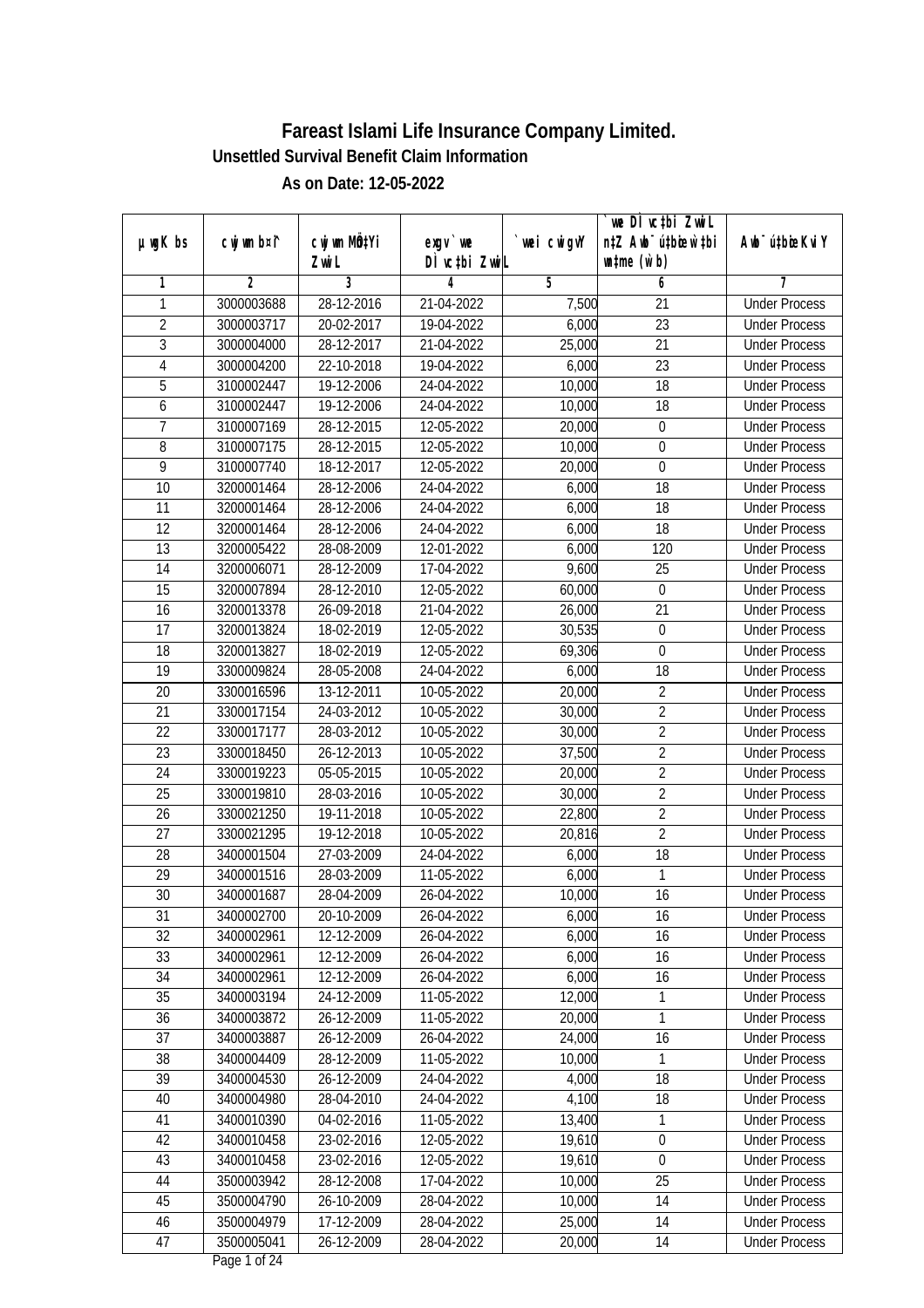| µwgK bs         | cwj wm b¤i^    | cwj wm MQ <sup>1</sup> Yi | $exqu$ we     | wei cwigvY | we DI vctbi ZwiL<br>n‡Z Awb <sup>-</sup> ú‡bioen`‡bi | Awb <sup>-</sup> ú‡bioeKviY |
|-----------------|----------------|---------------------------|---------------|------------|------------------------------------------------------|-----------------------------|
|                 |                | Zwi L                     | DÌ vctbi ZwiL |            | $\n  untime\n  (u`b)\n$                              |                             |
| 1               | $\overline{2}$ | 3                         | 4             | 5          | 6                                                    | 7                           |
| 48              | 3500005389     | 27-12-2009                | 17-04-2022    | 12,500     | $\overline{25}$                                      | <b>Under Process</b>        |
| 49              | 3500005486     | 27-12-2009                | 17-04-2022    | 6,000      | $\overline{25}$                                      | <b>Under Process</b>        |
| $\overline{50}$ | 3500005486     | 27-12-2009                | 17-04-2022    | 6,000      | $\overline{25}$                                      | <b>Under Process</b>        |
| 51              | 3500005486     | 27-12-2009                | 17-04-2022    | 6,000      | $\overline{25}$                                      | <b>Under Process</b>        |
| $\overline{52}$ | 3500005577     | 27-12-2009                | 10-05-2022    | 6,000      | $\overline{2}$                                       | <b>Under Process</b>        |
| $\overline{53}$ | 3500005577     | 27-12-2009                | 10-05-2022    | 6,000      | $\overline{2}$                                       | <b>Under Process</b>        |
| $\overline{54}$ | 3500005577     | 27-12-2009                | 10-05-2022    | 6,000      | $\overline{2}$                                       | <b>Under Process</b>        |
| 55              | 3500005994     | 28-02-2010                | 25-04-2022    | 20,000     | $\overline{17}$                                      | <b>Under Process</b>        |
| 56              | 3500005995     | 28-02-2010                | 25-04-2022    | 10,000     | 17                                                   | <b>Under Process</b>        |
| 57              | 3500006002     | 28-02-2010                | 28-04-2022    | 25,000     | 14                                                   | <b>Under Process</b>        |
| $\overline{58}$ | 3600002165     | 24-02-2019                | 21-04-2022    | 6,125      | $\overline{21}$                                      | <b>Under Process</b>        |
| 59              | 2800004156     | 28-12-2013                | 11-05-2022    | 20,000     | 1                                                    | <b>Under Process</b>        |
| 60              | 2800005633     | 27-11-2016                | 11-05-2022    | 10,000     | $\mathbf{1}$                                         | <b>Under Process</b>        |
| 61              | 2800006442     | 28-10-2018                | 11-05-2022    | 20,000     | 1                                                    | <b>Under Process</b>        |
| 62              | 2800006586     | 04-02-2019                | 11-05-2022    | 30,000     | 1                                                    | <b>Under Process</b>        |
| 63              | 3600001234     | 07-04-2016                | 21-04-2022    | 8,000      | 21                                                   | <b>Under Process</b>        |
| 64              | 3600001978     | 26-07-2018                | 21-04-2022    | 6,800      | 21                                                   | <b>Under Process</b>        |
| 65              | 3600001979     | 26-07-2018                | 21-04-2022    | 6,800      | 21                                                   | <b>Under Process</b>        |
| 66              | 3600002180     | 24-03-2019                | 18-04-2022    | 10,000     | 24                                                   | <b>Under Process</b>        |
| 67              | 3700006278     | 28-06-2012                | 11-05-2022    | 12,000     | $\mathbf{1}$                                         | <b>Under Process</b>        |
| 68              | 3700006762     | 28-12-2013                | 11-05-2022    | 15,000     | $\mathbf{1}$                                         | <b>Under Process</b>        |
| 69              | 3700007577     | 28-12-2015                | 11-05-2022    | 10,000     | 1                                                    | <b>Under Process</b>        |
| 70              | 3700008853     | 01-04-2019                | 11-05-2022    | 24,000     | $\mathbf{1}$                                         | <b>Under Process</b>        |
| 71              | 3800001109     | 28-03-2010                | 21-04-2022    | 20,000     | 21                                                   | <b>Under Process</b>        |
| 72              | 3800002218     | 28-08-2012                | 11-05-2022    | 12,500     | 1                                                    | <b>Under Process</b>        |
| 73              | 3800002520     | 26-12-2013                | 21-04-2022    | 12,500     | 21                                                   | <b>Under Process</b>        |
| 74              | 3800002538     | 26-12-2013                | 21-04-2022    | 20,000     | 21                                                   | <b>Under Process</b>        |
| 75              | 3800002798     | 28-12-2014                | 21-04-2022    | 10,000     | 21                                                   | <b>Under Process</b>        |
| 76              | 3800003751     | 12-11-2017                | 21-04-2022    | 34,000     | 21                                                   | <b>Under Process</b>        |
| 77              | 3800003865     | 28-12-2017                | 21-04-2022    | 39,000     | 21                                                   | <b>Under Process</b>        |
| 78              | 3800003904     | 28-02-2018                | 21-04-2022    | 40,000     | 21                                                   | <b>Under Process</b>        |
| 79              | 3800003923     | 08-04-2018                | 21-04-2022    | 20,000     | 21                                                   | <b>Under Process</b>        |
| 80              | 3800004102     | 05-11-2018                | 21-04-2022    | 18,960     | 21                                                   | <b>Under Process</b>        |
| 81              | 3800004279     | 28-03-2019                | 21-04-2022    | 20,000     | 21                                                   | <b>Under Process</b>        |
| 82              | 4000001347     | 19-12-2011                | 12-05-2022    | 10,000     | $\pmb{0}$                                            | <b>Under Process</b>        |
| 83              | 4000002060     | 28-04-2012                | 12-05-2022    | 20,000     | $\pmb{0}$                                            | <b>Under Process</b>        |
| 84              | 4000002347     | 26-12-2012                | 12-05-2022    | 7,600      | 0                                                    | <b>Under Process</b>        |
| 85              | 4000003251     | 28-12-2013                | 12-05-2022    | 12,500     | 0                                                    | <b>Under Process</b>        |
| 86              | 4000003737     | 28-12-2014                | 12-05-2022    | 10,000     | $\boldsymbol{0}$                                     | <b>Under Process</b>        |
| 87              | 4000004561     | 28-11-2015                | 12-05-2022    | 12,000     | $\boldsymbol{0}$                                     | <b>Under Process</b>        |
| 88              | 4000004678     | 28-12-2015                | 10-02-2022    | 12,000     | 91                                                   | <b>Under Process</b>        |
| 89              | 4000004698     | 28-12-2015                | 10-02-2022    | 20,000     | 91                                                   | <b>Under Process</b>        |
| 90              | 4000004773     | 28-12-2015                | 10-02-2022    | 12,000     | 91                                                   | <b>Under Process</b>        |
| 91              | 4000004851     | 28-12-2015                | 12-05-2022    | 20,000     | $\boldsymbol{0}$                                     | <b>Under Process</b>        |
| 92              | 4000004931     | 28-12-2015                | 10-02-2022    | 12,000     | 91                                                   | <b>Under Process</b>        |
| 93              | 4000005163     | 28-12-2015                | 12-05-2022    | 20,000     | $\pmb{0}$                                            | <b>Under Process</b>        |
| 94              | 4000005210     | 27-03-2016                | 12-05-2022    | 10,000     | $\pmb{0}$                                            | <b>Under Process</b>        |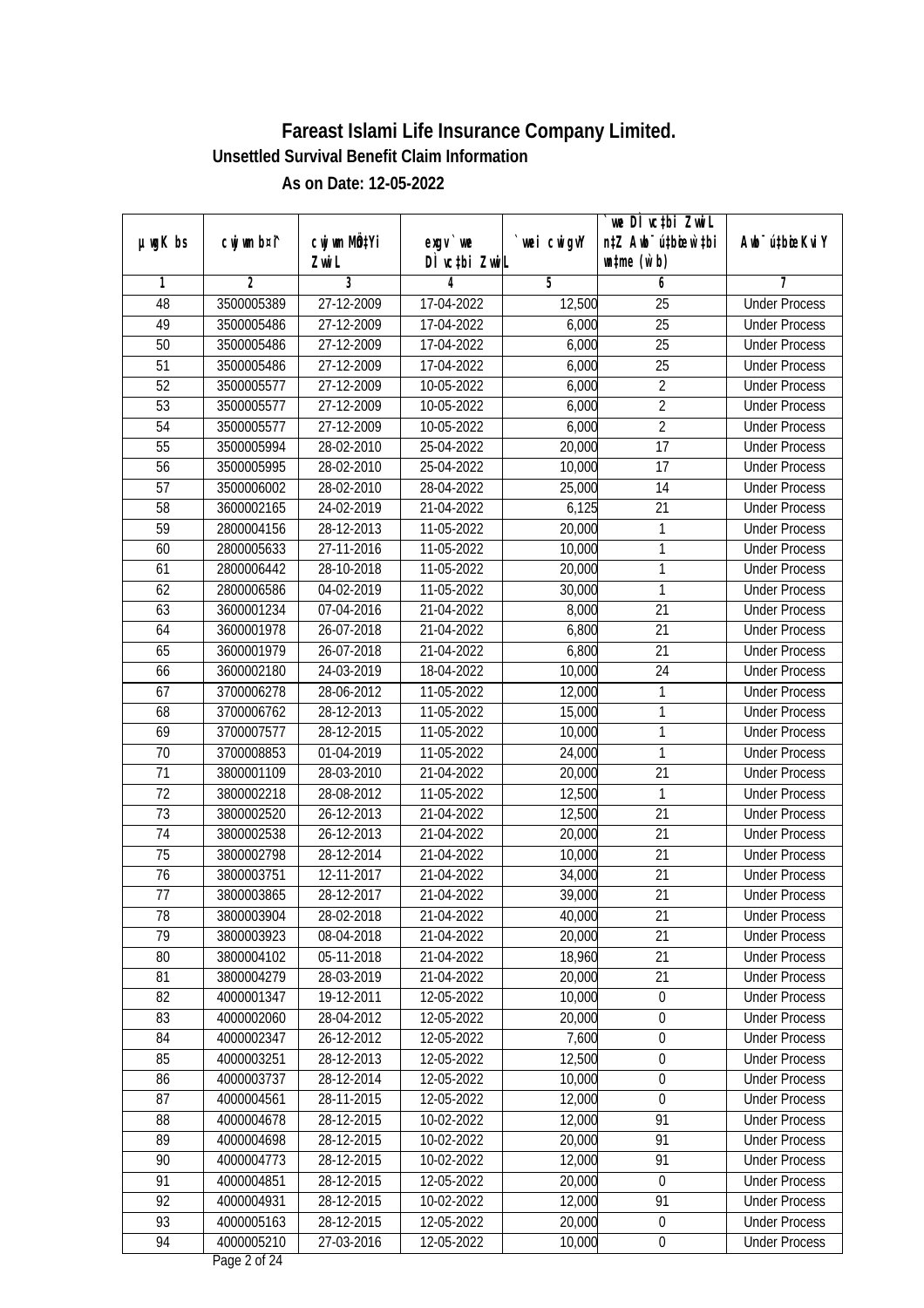|                 |                |                          |               |                | we DI vctbi Zwil                 |                             |
|-----------------|----------------|--------------------------|---------------|----------------|----------------------------------|-----------------------------|
| $µ$ ug $K$ bs   | cwj wm b¤i^    | cwj wm MQtYi             | $exgV$ we     | `wei cwigvY    | n‡Z Awb <sup>-</sup> ú‡bioar`‡bi | Awb <sup>-</sup> ú‡bioeKviY |
|                 |                | Zwi L                    | DÌ vctbi ZwiL |                | $\n  untime\n  (u`b)\n$          |                             |
| 1               | $\overline{2}$ | 3                        | 4             | $\overline{5}$ | 6                                | 7                           |
| $\overline{95}$ | 4000005860     | 27-11-2016               | 12-05-2022    | 15,000         | 0                                | <b>Under Process</b>        |
| 96              | 4000006291     | 28-12-2016               | 12-05-2022    | 10,000         | $\boldsymbol{0}$                 | <b>Under Process</b>        |
| $\overline{97}$ | 4000007529     | 28-12-2017               | 10-02-2022    | 24,000         | 91                               | <b>Under Process</b>        |
| 98              | 4000007747     | 12-06-2018               | 12-05-2022    | 20,000         | $\boldsymbol{0}$                 | <b>Under Process</b>        |
| 99              | 4000007932     | 28-08-2018               | 12-05-2022    | 12,000         | $\overline{0}$                   | <b>Under Process</b>        |
| 100             | 4000008270     | 27-12-2018               | 10-02-2022    | 20,000         | 91                               | <b>Under Process</b>        |
| 101             | 4100010384     | 09-06-2009               | 10-05-2022    | 20,000         | $\overline{2}$                   | <b>Under Process</b>        |
| 102             | 4100011276     | 28-12-2009               | 24-04-2022    | 20,000         | $\overline{18}$                  | <b>Under Process</b>        |
| 103             | 4100011412     | 28-01-2010               | 24-04-2022    | 20,000         | $\overline{18}$                  | <b>Under Process</b>        |
| 104             | 4100011779     | 18-12-2010               | 12-05-2022    | 40,000         | $\boldsymbol{0}$                 | <b>Under Process</b>        |
| 105             | 4100013217     | 28-12-2014               | 18-04-2022    | 20,000         | $\overline{24}$                  | <b>Under Process</b>        |
| 106             | 4100013838     | 28-03-2016               | 18-04-2022    | 10,650         | 24                               | <b>Under Process</b>        |
| 107             | 4200003310     | 28-02-2010               | 21-04-2022    | 10,000         | $\overline{21}$                  | <b>Under Process</b>        |
| 108             | 4200003898     | 28-11-2010               | 21-04-2022    | 20,600         | 21                               | <b>Under Process</b>        |
| 109             | 4200007275     | 06-03-2018               | 21-04-2022    | 29,750         | 21                               | <b>Under Process</b>        |
| 110             | 4200007280     | 08-03-2018               | 21-04-2022    | 125,000        | 21                               | <b>Under Process</b>        |
| 111             | 4200007327     | 01-04-2018               | 21-04-2022    | 115,000        | 21                               | <b>Under Process</b>        |
| 112             | 4200007327     | 01-04-2018               | 21-04-2022    | 172,500        | 21                               | <b>Under Process</b>        |
| 113             | 4300002942     | 28-07-2007               | 11-05-2022    | 6,000          | $\mathbf{1}$                     | <b>Under Process</b>        |
| 114             | 4300003085     | $\overline{0}$ 4-10-2007 | 07-02-2022    | 4,000          | 94                               | <b>Under Process</b>        |
| 115             | 4300003085     | 04-10-2007               | 07-02-2022    | 4,000          | 94                               | <b>Under Process</b>        |
| 116             | 4300004971     | 28-12-2008               | 21-04-2022    | 10,000         | 21                               | <b>Under Process</b>        |
| 117             | 4300005709     | 28-12-2009               | 07-02-2022    | 25,000         | 94                               | <b>Under Process</b>        |
| 118             | 4300006234     | 13-03-2010               | 07-02-2022    | 25,000         | 94                               | <b>Under Process</b>        |
| 119             | 4300008347     | 28-06-2012               | 26-04-2022    | 50,000         | 16                               | <b>Under Process</b>        |
| 120             | 4300008574     | 28-12-2012               | 26-04-2022    | 40,000         | 16                               | <b>Under Process</b>        |
| 121             | 4300008574     | 28-12-2012               | 26-04-2022    | 40,000         | 16                               | <b>Under Process</b>        |
| 122             | 4300008574     | 28-12-2012               | 26-04-2022    | 40,000         | 16                               | <b>Under Process</b>        |
| 123             | 4400002186     | 28-02-2010               | 10-05-2022    | 12,500         | $\overline{2}$                   | <b>Under Process</b>        |
| 124             | 4400003610     | 28-12-2013               | 21-04-2022    | 10,000         | 21                               | <b>Under Process</b>        |
| 125             | 4400003610     | 28-12-2013               | 21-04-2022    | 10,000         | 21                               | <b>Under Process</b>        |
| 126             | 4400003621     | 28-12-2013               | 21-04-2022    | 20,000         | 21                               | <b>Under Process</b>        |
| 127             | 4400003621     | 28-12-2013               | 21-04-2022    | 20,000         | 21                               | <b>Under Process</b>        |
| 128             | 4500003676     | 28-12-2007               | 12-04-2022    | 10,000         | 30                               | <b>Under Process</b>        |
| 129             | 4500005597     | 27-12-2009               | 28-04-2022    | 10,000         | 14                               | <b>Under Process</b>        |
| 130             | 4500006061     | 27-12-2009               | 28-04-2022    | 6,000          | 14                               | <b>Under Process</b>        |
| 131             | 4800001976     | 28-12-2010               | 11-05-2022    | 52,500         | 1                                | <b>Under Process</b>        |
| 132             | 4800007041     | 28-12-2017               | 11-05-2022    | 12,000         | 1                                | <b>Under Process</b>        |
| 133             | 4800007202     | 17-07-2018               | 11-05-2022    | 20,000         | 1                                | <b>Under Process</b>        |
| 134             | 4800007430     | 22-12-2018               | 25-04-2022    | 24,000         | 17                               | <b>Under Process</b>        |
| 135             | 4800007439     | 28-12-2018               | 11-05-2022    | 20,000         | 1                                | <b>Under Process</b>        |
| 136             | 4800007605     | 28-02-2019               | 11-05-2022    | 20,000         | 1                                | <b>Under Process</b>        |
| 137             | 4800007612     | 06-03-2019               | 11-05-2022    | 40,000         | 1                                | <b>Under Process</b>        |
| 138             | 4800007618     | 20-03-2019               | 11-05-2022    | 7,000          | 1                                | <b>Under Process</b>        |
| 139             | 4800007622     | 01-04-2019               | 11-05-2022    | 24,000         | 1                                | <b>Under Process</b>        |
| 140             | 4900001489     | 28-12-2009               | 24-04-2022    | 20,000         | 18                               | <b>Under Process</b>        |
| 141             | 4900001489     | 28-12-2009               | 24-04-2022    | 20,000         | 18                               | <b>Under Process</b>        |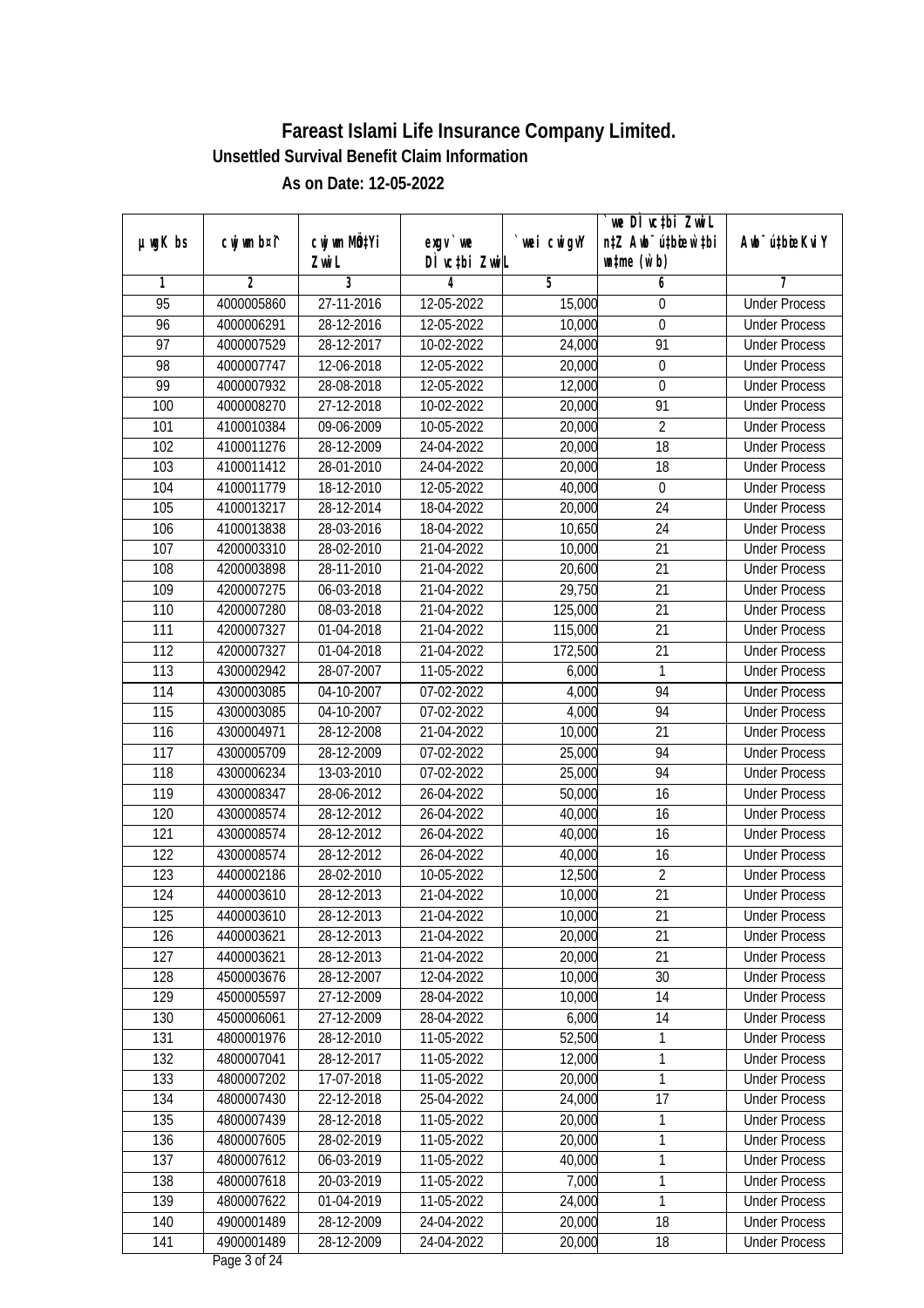|                  |                |              |               |                | we DI vctbi Zwil                 |                             |
|------------------|----------------|--------------|---------------|----------------|----------------------------------|-----------------------------|
| $µ$ ug $K$ bs    | cwj wm b¤i^    | cwj wm MQtYi | $exgV$ we     | `wei cwigvY    | n‡Z Awb <sup>-</sup> ú‡bioar`‡bi | Awb <sup>-</sup> ú‡bioeKviY |
|                  |                | Zwi L        | DÌ vctbi ZwiL |                | $\n  untime\n  (u`b)\n$          |                             |
| 1                | $\overline{2}$ | 3            | 4             | $\overline{5}$ | 6                                | 7                           |
| $\overline{142}$ | 4900001489     | 28-12-2009   | 24-04-2022    | 20,000         | $\overline{18}$                  | <b>Under Process</b>        |
| 143              | 4900001595     | 28-02-2010   | 19-04-2022    | 8,000          | $\overline{23}$                  | <b>Under Process</b>        |
| 144              | 4900003155     | 28-04-2011   | 19-04-2022    | 6,000          | $\overline{23}$                  | <b>Under Process</b>        |
| 145              | 4900004459     | 28-06-2013   | 19-04-2022    | 6,000          | 23                               | <b>Under Process</b>        |
| 146              | 4900005812     | 13-09-2017   | 19-04-2022    | 20,000         | $\overline{23}$                  | <b>Under Process</b>        |
| 147              | 4900005916     | 28-12-2017   | 19-04-2022    | 14,000         | $\overline{23}$                  | <b>Under Process</b>        |
| 148              | 4900006153     | 17-10-2018   | 19-04-2022    | 40,000         | $\overline{23}$                  | <b>Under Process</b>        |
| 149              | 4900006350     | 24-02-2019   | 19-04-2022    | 40,000         | $\overline{23}$                  | <b>Under Process</b>        |
| 150              | 5000000015     | 28-02-2010   | 10-04-2022    | 12,500         | $\overline{32}$                  | <b>Under Process</b>        |
| 151              | 5100020561     | 05-05-2016   | 12-05-2022    | 33,750         | $\boldsymbol{0}$                 | <b>Under Process</b>        |
| 152              | 5100020563     | 05-05-2016   | 12-05-2022    | 33,750         | $\mathbf 0$                      | <b>Under Process</b>        |
| 153              | 5200003859     | 28-02-2010   | 24-04-2022    | 4,000          | 18                               | <b>Under Process</b>        |
| 154              | 5200003908     | 28-02-2010   | 24-04-2022    | 30,000         | $\overline{18}$                  | <b>Under Process</b>        |
| 155              | 5200007517     | 28-12-2011   | 21-04-2022    | 40,000         | 21                               | <b>Under Process</b>        |
| 156              | 5200008348     | 28-03-2013   | 26-04-2022    | 10,000         | 16                               | <b>Under Process</b>        |
| 157              | 5200008885     | 28-12-2013   | 12-05-2022    | 12,500         | $\boldsymbol{0}$                 | <b>Under Process</b>        |
| 158              | 5200009610     | 28-12-2014   | 12-05-2022    | 10,000         | $\boldsymbol{0}$                 | <b>Under Process</b>        |
| 159              | 5200010435     | 12-10-2015   | 12-05-2022    | 19,600         | $\boldsymbol{0}$                 | <b>Under Process</b>        |
| 160              | 5200010594     | 08-12-2015   | 12-05-2022    | 10,000         | $\boldsymbol{0}$                 | <b>Under Process</b>        |
| 161              | 5200012370     | 28-12-2016   | 12-05-2022    | 15,500         | $\boldsymbol{0}$                 | <b>Under Process</b>        |
| 162              | 5200013122     | 28-12-2017   | 12-05-2022    | 12,000         | $\boldsymbol{0}$                 | <b>Under Process</b>        |
| 163              | 5200013780     | 20-12-2018   | 12-05-2022    | 29,000         | 0                                | <b>Under Process</b>        |
| 164              | 5300001290     | 28-12-2006   | 24-04-2022    | 100,000        | 18                               | <b>Under Process</b>        |
| 165              | 5300003122     | 28-04-2008   | 21-04-2022    | 6,000          | 21                               | <b>Under Process</b>        |
| 166              | 5300003122     | 28-04-2008   | 21-04-2022    | 6,000          | 21                               | <b>Under Process</b>        |
| 167              | 5300004583     | 10-12-2009   | 21-04-2022    | 20,000         | 21                               | <b>Under Process</b>        |
| 168              | 5300004623     | 28-12-2009   | 21-04-2022    | 20,000         | 21                               | <b>Under Process</b>        |
| 169              | 5300008319     | 04-04-2016   | 24-04-2022    | 6,000          | 18                               | <b>Under Process</b>        |
| 170              | 5300009167     | 28-12-2016   | 24-04-2022    | 17,500         | 18                               | <b>Under Process</b>        |
| 171              | 5300009195     | 28-12-2016   | 24-04-2022    | 6,000          | 18                               | <b>Under Process</b>        |
| 172              | 5300009461     | 19-02-2017   | 19-04-2022    | 37,500         | 23                               | <b>Under Process</b>        |
| 173              | 5300009464     | 19-02-2017   | 19-04-2022    | 17,500         | 23                               | <b>Under Process</b>        |
| 174              | 5300009527     | 02-03-2017   | 19-04-2022    | 11,250         | 23                               | <b>Under Process</b>        |
| 175              | 5300009554     | 20-03-2017   | 24-04-2022    | 37,500         | 18                               | <b>Under Process</b>        |
| 176              | 5300009579     | 28-03-2017   | 19-04-2022    | 75,000         | 23                               | <b>Under Process</b>        |
| 177              | 5300009586     | 10-04-2017   | 19-04-2022    | 8,750          | 23                               | <b>Under Process</b>        |
| 178              | 5300009667     | 18-06-2017   | 19-04-2022    | 10,000         | 23                               | <b>Under Process</b>        |
| 179              | 5400001223     | 28-12-2009   | 21-04-2022    | 20,000         | $\overline{21}$                  | <b>Under Process</b>        |
| 180              | 5400003423     | 28-06-2012   | 21-04-2022    | 20,000         | 21                               | <b>Under Process</b>        |
| 181              | 5500001373     | 28-02-2007   | 21-04-2022    | 10,000         | 21                               | <b>Under Process</b>        |
| 182              | 5500001637     | 28-06-2007   | 21-04-2022    | 10,000         | 21                               | <b>Under Process</b>        |
| 183              | 5500001637     | 28-06-2007   | 21-04-2022    | 10,000         | 21                               | <b>Under Process</b>        |
| 184              | 5500006155     | 28-03-2010   | 21-04-2022    | 20,000         | $\overline{21}$                  | <b>Under Process</b>        |
| 185              | 5500008000     | 28-06-2011   | 19-04-2022    | 10,000         | 23                               | <b>Under Process</b>        |
| 186              | 5500010766     | 28-06-2014   | 19-04-2022    | 25,000         | 23                               | <b>Under Process</b>        |
| 187              | 5500012309     | 16-10-2016   | 19-04-2022    | 24,000         | 23                               | <b>Under Process</b>        |
| 188              | 5600019388     | 28-12-2013   | 18-04-2022    | 20,000         | 24                               | <b>Under Process</b>        |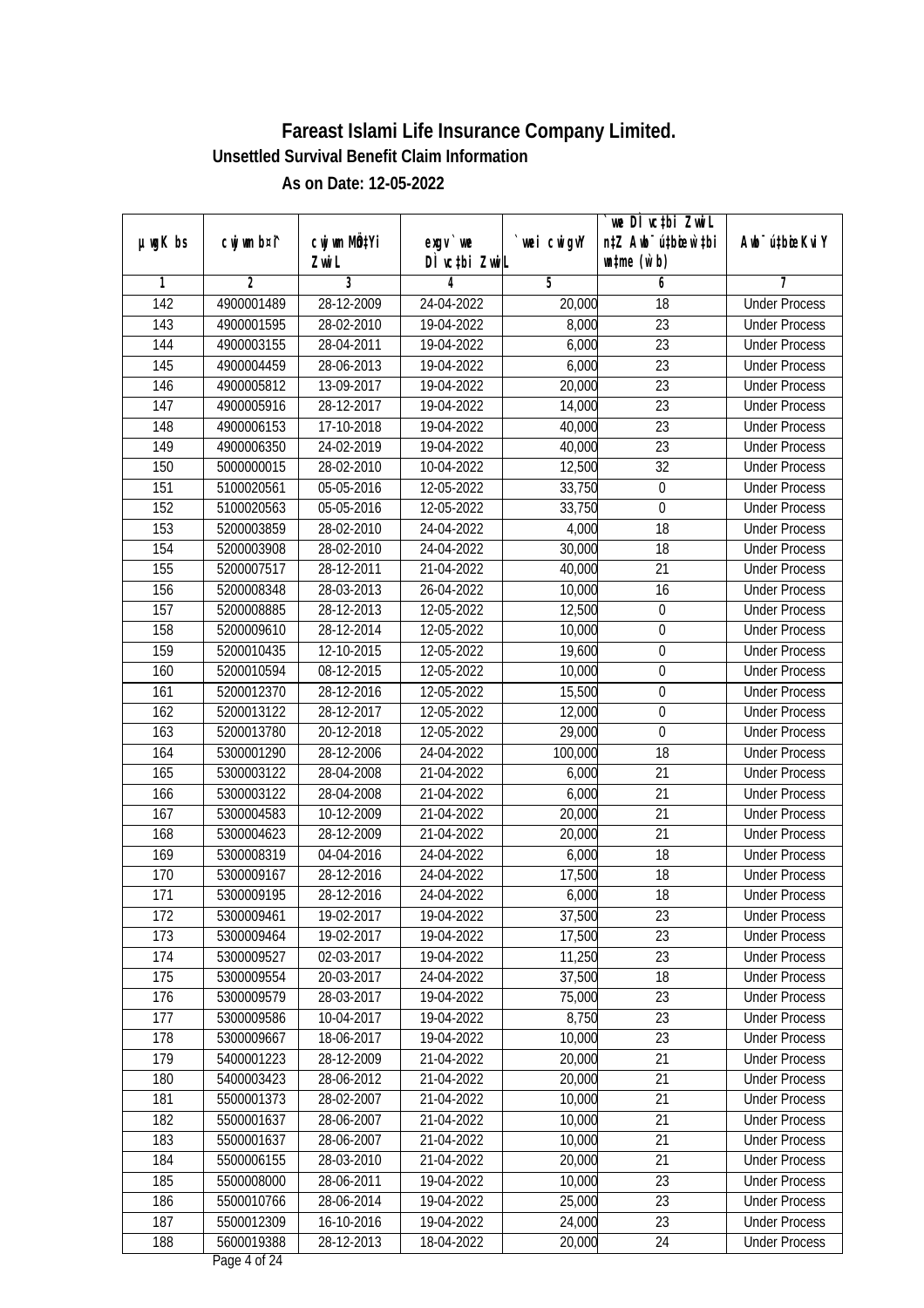|                  |             |              |               |             | `we DÌ vc‡bi ZwwiL               |                             |
|------------------|-------------|--------------|---------------|-------------|----------------------------------|-----------------------------|
| $µ$ ug $K$ bs    | cwj wm b¤i^ | cwj wm MQtYi | exgy `we      | `wei cwigvY | n‡Z Awb <sup>-</sup> ú‡bioen`‡bi | Awb <sup>-</sup> ú‡bioeKviY |
|                  |             | Zwi L        | DÌ vctbi ZwiL |             | $\n  untime\n  (u`b)\n$          |                             |
| 1                | 2           | 3            | 4             | 5           | 6                                | 7                           |
| 189              | 5600020653  | 28-12-2015   | 18-04-2022    | 22,500      | 24                               | <b>Under Process</b>        |
| 190              | 5600020815  | 03-04-2016   | 24-04-2022    | 200,000     | $\overline{18}$                  | <b>Under Process</b>        |
| 191              | 5600021438  | 22-02-2017   | 18-04-2022    | 15,000      | $\overline{24}$                  | <b>Under Process</b>        |
| $\overline{192}$ | 5600021678  | 10-09-2017   | 18-04-2022    | 15,000      | $\overline{24}$                  | <b>Under Process</b>        |
| 193              | 5600022697  | 27-12-2018   | 18-04-2022    | 60,000      | $\overline{24}$                  | <b>Under Process</b>        |
| 194              | 5600022875  | 03-04-2019   | 19-04-2022    | 20,000      | $\overline{23}$                  | <b>Under Process</b>        |
| 195              | 5700000592  | 28-06-2009   | 19-04-2022    | 6,000       | $\overline{23}$                  | <b>Under Process</b>        |
| 196              | 5700000790  | 17-08-2009   | 19-04-2022    | 6,000       | $\overline{23}$                  | <b>Under Process</b>        |
| 197              | 5700001284  | 26-12-2009   | 19-04-2022    | 6,000       | 23                               | <b>Under Process</b>        |
| 198              | 5700001284  | 26-12-2009   | 19-04-2022    | 6,000       | 23                               | <b>Under Process</b>        |
| 199              | 5700001726  | 27-12-2009   | 19-04-2022    | 6,000       | 23                               | <b>Under Process</b>        |
| 200              | 5700004049  | 28-06-2011   | 19-04-2022    | 20,000      | 23                               | <b>Under Process</b>        |
| 201              | 5700004168  | 28-10-2011   | 19-04-2022    | 8,000       | $\overline{23}$                  | <b>Under Process</b>        |
| 202              | 5700006036  | 07-12-2014   | 19-04-2022    | 11,400      | 23                               | <b>Under Process</b>        |
| 203              | 5700006700  | 12-11-2015   | 19-04-2022    | 15,600      | 23                               | <b>Under Process</b>        |
| 204              | 5700007003  | 28-12-2015   | 19-04-2022    | 10,000      | 23                               | <b>Under Process</b>        |
| 205              | 5700007479  | 02-11-2016   | 19-04-2022    | 20,000      | 23                               | <b>Under Process</b>        |
| 206              | 5700008494  | 28-12-2017   | 19-04-2022    | 24,000      | 23                               | <b>Under Process</b>        |
| 207              | 5700008639  | 28-12-2017   | 19-04-2022    | 20,000      | 23                               | <b>Under Process</b>        |
| 208              | 5700008983  | 25-07-2018   | 19-04-2022    | 10,000      | 23                               | <b>Under Process</b>        |
| 209              | 5700009027  | 20-08-2018   | 19-04-2022    | 40,000      | 23                               | <b>Under Process</b>        |
| 210              | 5700009223  | 22-11-2018   | 19-04-2022    | 10,000      | 23                               | <b>Under Process</b>        |
| 211              | 5700009356  | 27-12-2018   | 19-04-2022    | 20,000      | 23                               | <b>Under Process</b>        |
| 212              | 5700009366  | 27-12-2018   | 19-04-2022    | 10,000      | 23                               | <b>Under Process</b>        |
| 213              | 5700009445  | 27-12-2018   | 19-04-2022    | 88,000      | 23                               | <b>Under Process</b>        |
| 214              | 5800004047  | 28-12-2013   | 19-04-2022    | 25,000      | 23                               | <b>Under Process</b>        |
| 215              | 5800006727  | 28-03-2018   | 19-04-2022    | 7,825       | 23                               | <b>Under Process</b>        |
| 216              | 5800006730  | 28-03-2018   | 19-04-2022    | 30,000      | 23                               | <b>Under Process</b>        |
| 217              | 5800006844  | 16-07-2018   | 19-04-2022    | 28,000      | 23                               | <b>Under Process</b>        |
| 218              | 5800006879  | 13-08-2018   | 19-04-2022    | 20,000      | 23                               | <b>Under Process</b>        |
| 219              | 5800007425  | 18-03-2019   | 19-04-2022    | 20,000      | 23                               | <b>Under Process</b>        |
| 220              | 5800007440  | 28-03-2019   | 19-04-2022    | 10,000      | 23                               | <b>Under Process</b>        |
| 221              | 5900004530  | 28-12-2012   | 24-04-2022    | 12,000      | 18                               | <b>Under Process</b>        |
| 222              | 5900004592  | 28-12-2012   | 19-04-2022    | 6,000       | 23                               | <b>Under Process</b>        |
| 223              | 5900004906  | 28-12-2013   | 24-04-2022    | 7,500       | 18                               | <b>Under Process</b>        |
| 224              | 5900005109  | 28-12-2013   | 24-04-2022    | 30,000      | 18                               | <b>Under Process</b>        |
| 225              | 5900006607  | 28-12-2015   | 24-04-2022    | 20,000      | 18                               | <b>Under Process</b>        |
| 226              | 5900006649  | 28-12-2015   | 19-04-2022    | 20,000      | 23                               | <b>Under Process</b>        |
| 227              | 5900006777  | 28-12-2015   | 24-04-2022    | 20,000      | 18                               | <b>Under Process</b>        |
| 228              | 5900006830  | 22-02-2016   | 12-05-2022    | 60,000      | $\boldsymbol{0}$                 | <b>Under Process</b>        |
| 229              | 5900008148  | 28-07-2017   | 24-04-2022    | 30,000      | 18                               | <b>Under Process</b>        |
| 230              | 6000000277  | 28-06-2010   | 19-04-2022    | 12,000      | 23                               | <b>Under Process</b>        |
| 231              | 6000001637  | 28-06-2011   | 26-04-2022    | 6,000       | 16                               | <b>Under Process</b>        |
| 232              | 6000003159  | 17-12-2013   | 26-04-2022    | 10,000      | 16                               | <b>Under Process</b>        |
| 233              | 6000004301  | 28-02-2016   | 26-04-2022    | 6,000       | 16                               | <b>Under Process</b>        |
| 234              | 6000004305  | 08-03-2016   | 26-04-2022    | 10,000      | 16                               | <b>Under Process</b>        |
| 235              | 6000006074  | 07-05-2018   | 26-04-2022    | 12,000      | 16                               | <b>Under Process</b>        |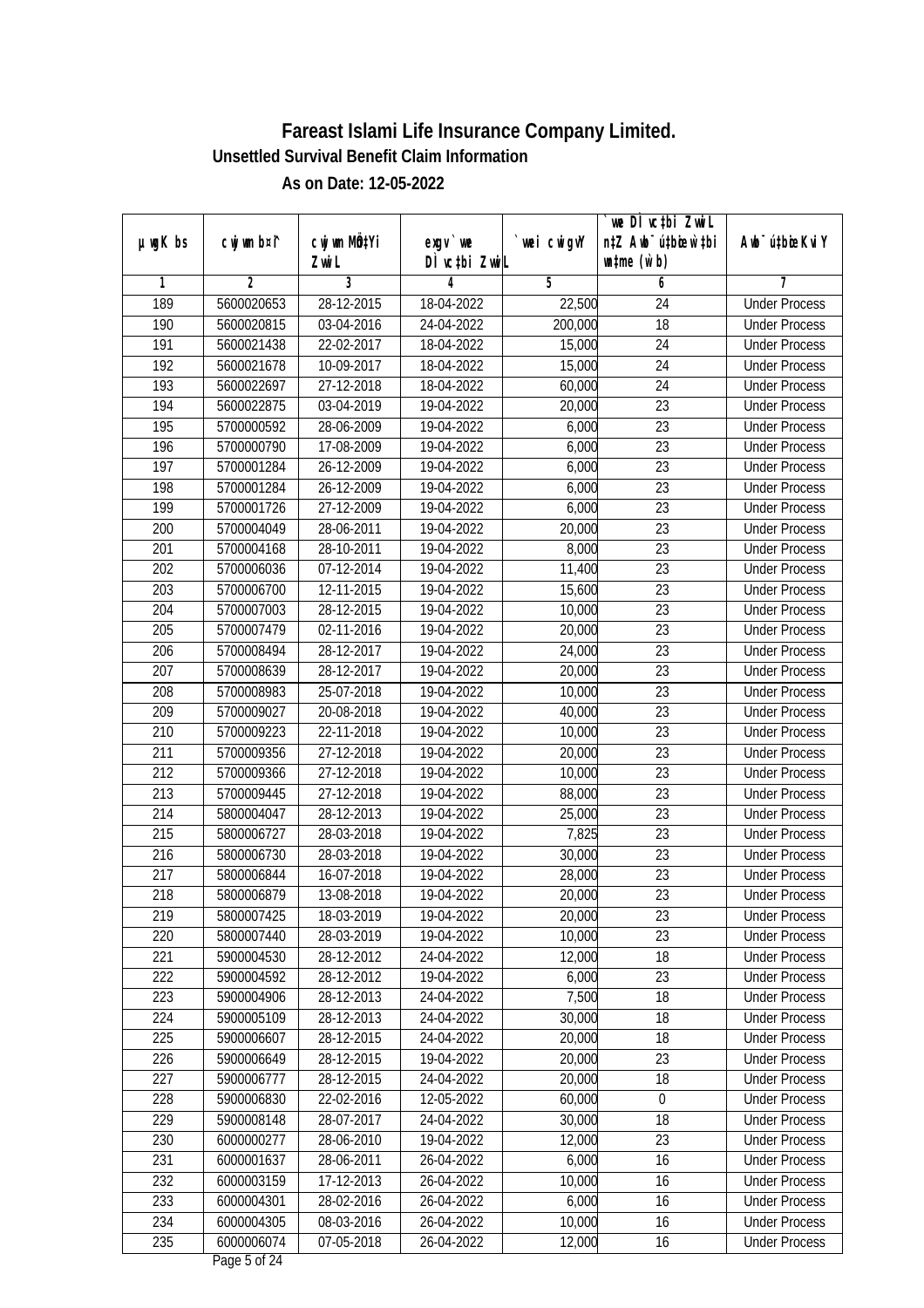|                  |                |                  |               |            | we DI vctbi Zwil                 |                             |
|------------------|----------------|------------------|---------------|------------|----------------------------------|-----------------------------|
| µwgK bs          | cwj wm b¤i^    | cwj wm MQtYi     | $exgv$ we     | wei cwigvY | n‡Z Awb <sup>-</sup> ú‡bioen`‡bi | Awb <sup>-</sup> ú‡bioeKviY |
|                  |                | Zwi L            | DÌ vctbi ZwiL |            | $\n  untime\n  (u`b)\n$          |                             |
| 1                | $\overline{2}$ | 3                | 4             | 5          | 6                                | 7                           |
| 236              | 6000006578     | $09 - 12 - 2018$ | 26-04-2022    | 30,000     | 16                               | <b>Under Process</b>        |
| 237              | 6000006666     | 27-12-2018       | 26-04-2022    | 30,000     | $\overline{16}$                  | <b>Under Process</b>        |
| 238              | 6000006751     | 27-12-2018       | 26-04-2022    | 40,000     | $\overline{16}$                  | <b>Under Process</b>        |
| 239              | 6000006794     | 18-02-2019       | 26-04-2022    | 12,000     | 16                               | <b>Under Process</b>        |
| 240              | 6000006888     | 28-03-2019       | 26-04-2022    | 50,000     | 16                               | <b>Under Process</b>        |
| 241              | 6100008269     | 11-08-2010       | 21-04-2022    | 6,000      | $\overline{21}$                  | <b>Under Process</b>        |
| $\overline{242}$ | 6100010523     | 28-12-2012       | 21-04-2022    | 10,000     | $\overline{21}$                  | <b>Under Process</b>        |
| 243              | 6100010990     | 28-06-2013       | 11-05-2022    | 25,000     | 1                                | <b>Under Process</b>        |
| 244              | 6100012455     | 07-04-2016       | 11-05-2022    | 20,000     | 1                                | <b>Under Process</b>        |
| 245              | 6100013050     | 16-03-2017       | 11-05-2022    | 25,000     | 1                                | <b>Under Process</b>        |
| 246              | 6100013736     | 18-09-2018       | 11-05-2022    | 20,000     | 1                                | <b>Under Process</b>        |
| 247              | 6100013815     | 22-11-2018       | 27-03-2022    | 500,000    | 46                               | <b>Under Process</b>        |
| 248              | 6100013851     | 23-12-2018       | 11-05-2022    | 8,000      | 1                                | <b>Under Process</b>        |
| 249              | 6100013980     | 18-03-2019       | 11-05-2022    | 12,000     | 1                                | <b>Under Process</b>        |
| 250              | 6100013988     | 28-03-2019       | 21-04-2022    | 8,000      | 21                               | <b>Under Process</b>        |
| 251              | 6200001089     | 15-03-2010       | 21-04-2022    | 10,000     | 21                               | <b>Under Process</b>        |
| 252              | 6200003144     | $20-12-2011$     | 21-04-2022    | 6,000      | 21                               | <b>Under Process</b>        |
| 253              | 6200003745     | 25-03-2012       | 21-04-2022    | 6,000      | 21                               | <b>Under Process</b>        |
| 254              | 6200003780     | 18-04-2012       | 21-04-2022    | 6,000      | 21                               | <b>Under Process</b>        |
| 255              | 6200003860     | 28-04-2012       | 21-04-2022    | 100,000    | 21                               | <b>Under Process</b>        |
| 256              | 6200003860     | 28-04-2012       | 21-04-2022    | 100,000    | 21                               | <b>Under Process</b>        |
| 257              | 6200004092     | 28-12-2012       | 11-05-2022    | 20,000     | 1                                | <b>Under Process</b>        |
| 258              | 6200005959     | 28-12-2015       | 21-04-2022    | 10,000     | 21                               | <b>Under Process</b>        |
| 259              | 6200005960     | 28-12-2015       | 21-04-2022    | 10,000     | 21                               | <b>Under Process</b>        |
| 260              | 6200006062     | 28-12-2015       | 11-05-2022    | 6,000      | $\mathbf{1}$                     | <b>Under Process</b>        |
| 261              | 6200006064     | 28-12-2015       | 11-05-2022    | 6,000      | 1                                | <b>Under Process</b>        |
| 262              | 6300006480     | 28-12-2009       | 17-04-2022    | 12,500     | 25                               | <b>Under Process</b>        |
| 263              | 6300007658     | 28-06-2010       | 11-05-2022    | 12,500     | 1                                | <b>Under Process</b>        |
| 264              | 6300010793     | 28-12-2012       | 18-04-2022    | 6,000      | 24                               | <b>Under Process</b>        |
| 265              | 6300010793     | 28-12-2012       | 18-04-2022    | 6,000      | 24                               | <b>Under Process</b>        |
| 266              | 6300010844     | 28-12-2012       | 18-04-2022    | 10,000     | 24                               | <b>Under Process</b>        |
| 267              | 6300011762     | 28-12-2013       | 18-04-2022    | 25,000     | 24                               | <b>Under Process</b>        |
| 268              | 6300011785     | 28-12-2013       | 18-04-2022    | 12,500     | 24                               | <b>Under Process</b>        |
| 269              | 6300012702     | 28-06-2015       | 11-05-2022    | 10,000     | 1                                | <b>Under Process</b>        |
| 270              | 6300014949     | 19-12-2017       | 18-04-2022    | 12,500     | 24                               | <b>Under Process</b>        |
| 271              | 6300015199     | 28-12-2017       | 11-05-2022    | 50,000     | 1                                | <b>Under Process</b>        |
| 272              | 6300015381     | 28-08-2018       | 18-04-2022    | 12,000     | 24                               | <b>Under Process</b>        |
| 273              | 6400000578     | 17-12-2009       | 21-04-2022    | 10,000     | $\overline{21}$                  | <b>Under Process</b>        |
| 274              | 6400002483     | 19-09-2011       | 21-04-2022    | 84,000     | 21                               | <b>Under Process</b>        |
| 275              | 6400002483     | 19-09-2011       | 21-04-2022    | 105,000    | 21                               | <b>Under Process</b>        |
| 276              | 6400002518     | 17-11-2011       | 21-04-2022    | 30,000     | 21                               | <b>Under Process</b>        |
| 277              | 6400003290     | 10-11-2016       | 12-05-2022    | 200,000    | $\boldsymbol{0}$                 | <b>Under Process</b>        |
| 278              | 6400003463     | 28-12-2017       | 24-04-2022    | 15,000     | 18                               | <b>Under Process</b>        |
| 279              | 6500002337     | 22-04-2009       | 10-05-2022    | 12,000     | $\overline{2}$                   | <b>Under Process</b>        |
| 280              | 6600013752     | 27-12-2018       | 24-04-2022    | 20,000     | 18                               | <b>Under Process</b>        |
| 281              | 6600013786     | 27-12-2018       | 24-04-2022    | 40,000     | 18                               | <b>Under Process</b>        |
| 282              | 6700002103     | 27-12-2009       | 19-04-2022    | 27,000     | 23                               | <b>Under Process</b>        |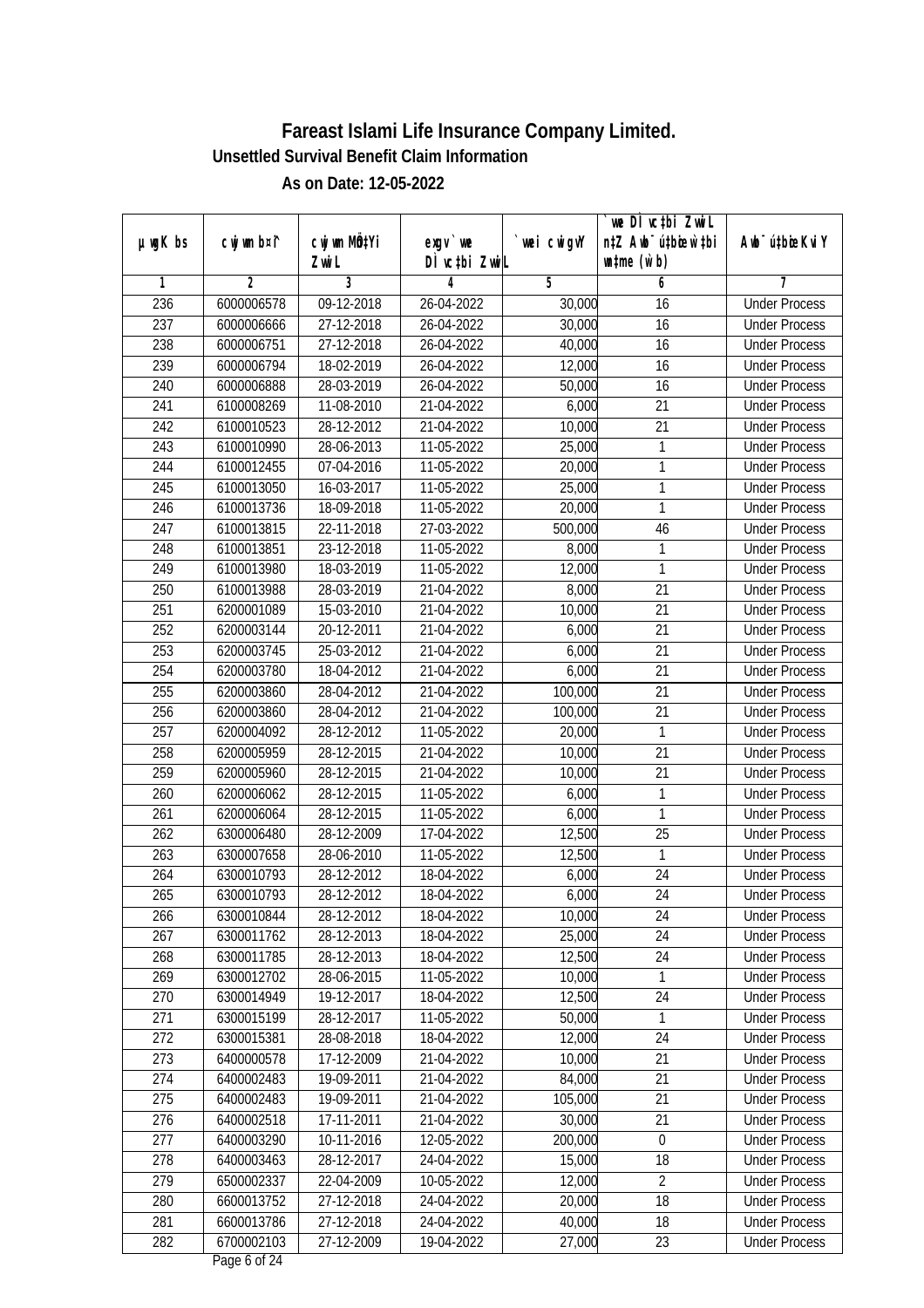|         |                |                  |                             |                | we DI vctbi ZwiL                 |                             |
|---------|----------------|------------------|-----------------------------|----------------|----------------------------------|-----------------------------|
| µwgK bs | cwj wm b¤i^    | cwj wm MQtYi     | $exgV$ we                   | `wei cwigvY    | n‡Z Awb <sup>-</sup> ú‡bioar`‡bi | Awb <sup>-</sup> ú‡bioeKviY |
|         |                | Zwi L            | DÌ vctbi ZwiL               |                | $\n  untime\n  (u`b)\n$          |                             |
| 1       | $\overline{2}$ | 3                | 4                           | $\overline{5}$ | 6                                | 7                           |
| 283     | 6700006631     | $12 - 12 - 2013$ | 12-05-2022                  | 14,000         | 0                                | <b>Under Process</b>        |
| 284     | 6700006846     | 28-12-2013       | 12-05-2022                  | 13,400         | $\boldsymbol{0}$                 | <b>Under Process</b>        |
| 285     | 6700008069     | 27-08-2015       | 12-05-2022                  | 34,000         | $\pmb{0}$                        | <b>Under Process</b>        |
| 286     | 6700008140     | 09-11-2015       | 21-04-2022                  | 8,000          | 21                               | <b>Under Process</b>        |
| 287     | 6700008178     | $08 - 12 - 2015$ | 21-04-2022                  | 18,000         | $\overline{21}$                  | <b>Under Process</b>        |
| 288     | 6700008199     | 08-12-2015       | 12-05-2022                  | 23,325         | 0                                | <b>Under Process</b>        |
| 289     | 6700008427     | 28-12-2015       | 21-04-2022                  | 30,000         | $\overline{21}$                  | <b>Under Process</b>        |
| 290     | 6700008613     | 28-02-2016       | 12-05-2022                  | 10,800         | $\boldsymbol{0}$                 | <b>Under Process</b>        |
| 291     | 6700008674     | 26-04-2016       | 12-05-2022                  | 5,250          | $\boldsymbol{0}$                 | <b>Under Process</b>        |
| 292     | 6700009901     | 28-12-2016       | 12-05-2022                  | 13,000         | $\mathbf 0$                      | <b>Under Process</b>        |
| 293     | 6700010494     | 27-07-2017       | 19-04-2022                  | 7,000          | $\overline{23}$                  | <b>Under Process</b>        |
| 294     | 6700010980     | 28-10-2017       | 19-04-2022                  | 6,000          | 23                               | <b>Under Process</b>        |
| 295     | 6700011652     | 28-12-2017       | 12-05-2022                  | 20,000         | $\overline{0}$                   | <b>Under Process</b>        |
| 296     | 6700011904     | 23-05-2018       | 12-05-2022                  | 15,000         | $\boldsymbol{0}$                 | <b>Under Process</b>        |
| 297     | 6700012004     | 23-07-2018       | 12-05-2022                  | 3,600          | $\boldsymbol{0}$                 | <b>Under Process</b>        |
| 298     | 6700012293     | 10-10-2018       | 12-05-2022                  | 20,000         | $\boldsymbol{0}$                 | <b>Under Process</b>        |
| 299     | 6700012774     | 27-12-2018       | 12-05-2022                  | 12,000         | 0                                | <b>Under Process</b>        |
| 300     | 6700012854     | 27-12-2018       | 21-04-2022                  | 50,000         | 21                               | <b>Under Process</b>        |
| 301     | 6700013011     | 27-12-2018       | 12-05-2022                  | 12,000         | $\boldsymbol{0}$                 | <b>Under Process</b>        |
| 302     | 6700013016     | 18-02-2019       | 21-04-2022                  | 20,000         | 21                               | <b>Under Process</b>        |
| 303     | 6700013072     | 20-03-2019       | 12-05-2022                  | 12,000         | $\mathbf 0$                      | <b>Under Process</b>        |
| 304     | 6700013084     | 28-03-2019       | 19-04-2022                  | 24,000         | 23                               | <b>Under Process</b>        |
| 305     | 6700013085     | 28-03-2019       | $\overline{19} - 04 - 2022$ | 24,000         | 23                               | <b>Under Process</b>        |
| 306     | 6700013124     | 21-04-2019       | 12-05-2022                  | 50,000         | $\boldsymbol{0}$                 | <b>Under Process</b>        |
| 307     | 6700013126     | 21-04-2019       | 12-05-2022                  | 10,000         | $\boldsymbol{0}$                 | <b>Under Process</b>        |
| 308     | 6700013144     | 28-04-2019       | 12-05-2022                  | 7,000          | $\boldsymbol{0}$                 | <b>Under Process</b>        |
| 309     | 6700013180     | 28-04-2019       | 12-05-2022                  | 25,000         | 0                                | <b>Under Process</b>        |
| 310     | 6900000173     | 25-06-2009       | 28-04-2022                  | 10,000         | 14                               | <b>Under Process</b>        |
| 311     | 6900002293     | 27-12-2009       | 17-04-2022                  | 10,000         | 25                               | <b>Under Process</b>        |
| 312     | 6900013347     | 27-02-2019       | 18-04-2022                  | 1,000,000      | 24                               | <b>Under Process</b>        |
| 313     | 7000000647     | 09-10-2011       | 19-04-2022                  | 6,000          | 23                               | <b>Under Process</b>        |
| 314     | 7000000791     | 28-12-2011       | 19-04-2022                  | 6,000          | 23                               | <b>Under Process</b>        |
| 315     | 7000000993     | 28-04-2012       | 19-04-2022                  | 6,000          | 23                               | <b>Under Process</b>        |
| 316     | 7000001370     | 28-12-2013       | 19-04-2022                  | 30,000         | 23                               | <b>Under Process</b>        |
| 317     | 7100001954     | 09-02-2016       | 10-05-2022                  | 45,000         | $\overline{2}$                   | <b>Under Process</b>        |
| 318     | 7100002372     | 26-09-2017       | 26-04-2022                  | 62,500         | 16                               | <b>Under Process</b>        |
| 319     | 7100002499     | 28-03-2018       | 10-05-2022                  | 50,000         | $\overline{2}$                   | <b>Under Process</b>        |
| 320     | 7100002639     | 23-12-2018       | 11-05-2022                  | 10,000         | 1                                | <b>Under Process</b>        |
| 321     | 7200000622     | 05-10-2009       | 25-04-2022                  | 10,000         | 17                               | <b>Under Process</b>        |
| 322     | 7200001479     | 28-12-2009       | 19-04-2022                  | 42,500         | 23                               | <b>Under Process</b>        |
| 323     | 7200002940     | 28-06-2011       | 19-04-2022                  | 4,200          | 23                               | <b>Under Process</b>        |
| 324     | 7200002940     | 28-06-2011       | 19-04-2022                  | 6,300          | 23                               | <b>Under Process</b>        |
| 325     | 7200002940     | 28-06-2011       | 19-04-2022                  | 8,400          | $\overline{23}$                  | <b>Under Process</b>        |
| 326     | 7200002940     | 28-06-2011       | 19-04-2022                  | 10,500         | 23                               | <b>Under Process</b>        |
| 327     | 7200003990     | 28-12-2012       | 19-04-2022                  | 6,000          | 23                               | <b>Under Process</b>        |
| 328     | 7200004024     | 28-12-2012       | 19-04-2022                  | 10,000         | 23                               | <b>Under Process</b>        |
| 329     | 7200004505     | 26-12-2013       | 19-04-2022                  | 10,000         | 23                               | <b>Under Process</b>        |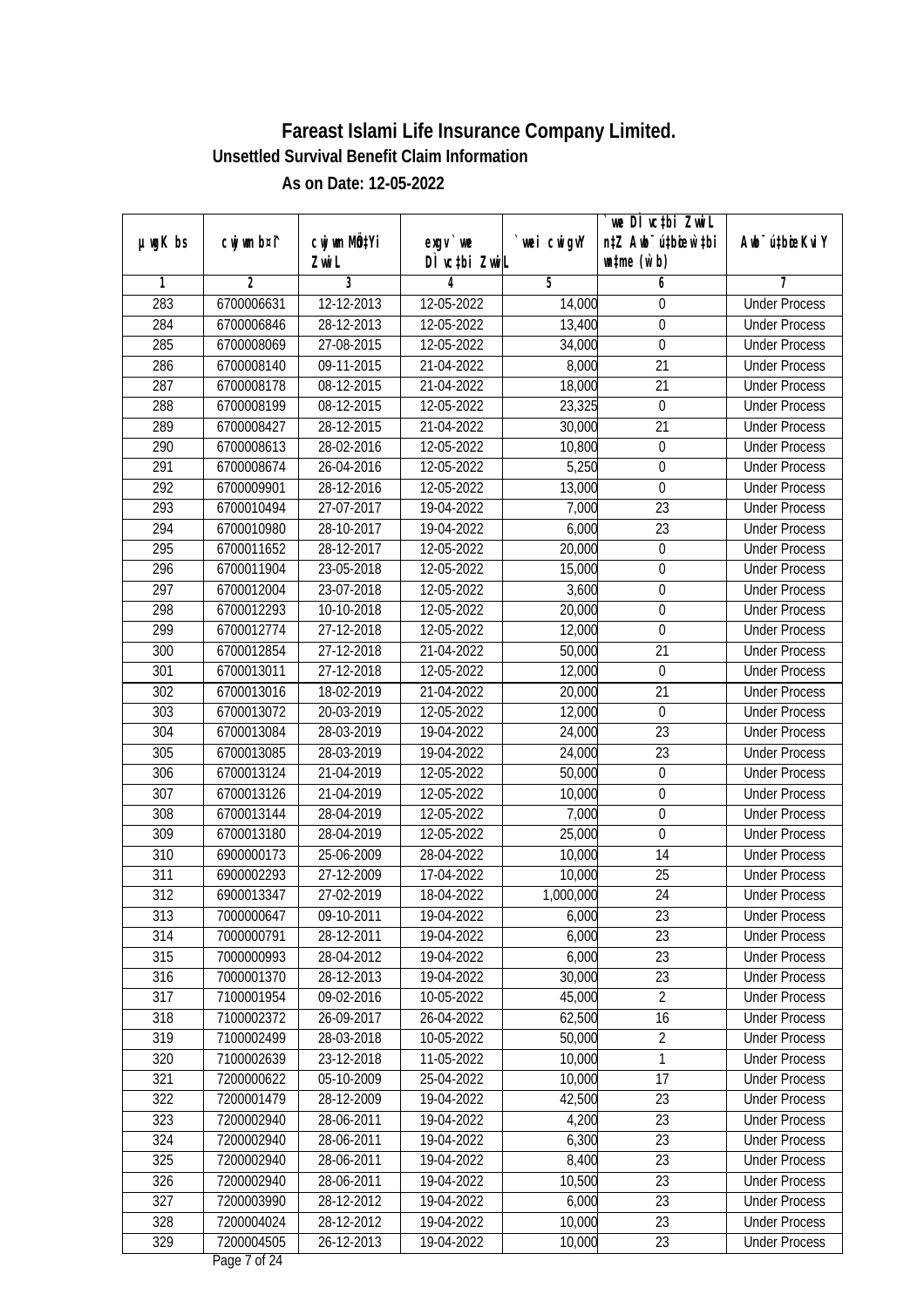|                  |                |              |               |                | we DI vctbi ZwiL                 |                             |
|------------------|----------------|--------------|---------------|----------------|----------------------------------|-----------------------------|
| $µ$ ug $K$ bs    | cwj wm b¤i^    | cwj wm MQtYi | $exgV$ we     | `wei cwigvY    | n‡Z Awb <sup>-</sup> ú‡bioar`‡bi | Awb <sup>-</sup> ú‡bioeKviY |
|                  |                | Zwi L        | DÌ vctbi ZwiL |                | $\n  untime\n  (u`b)\n$          |                             |
| 1                | $\overline{2}$ | 3            | 4             | $\overline{5}$ | 6                                | 7                           |
| 330              | 7200005858     | 28-12-2015   | 19-04-2022    | 10,000         | $\overline{23}$                  | <b>Under Process</b>        |
| 331              | 7200005925     | 28-12-2015   | 19-04-2022    | 95,000         | $\overline{23}$                  | <b>Under Process</b>        |
| $\overline{332}$ | 7200006005     | 28-12-2015   | 19-04-2022    | 145,000        | $\overline{23}$                  | <b>Under Process</b>        |
| 333              | 7200006028     | 28-12-2015   | 19-04-2022    | 100,000        | 23                               | <b>Under Process</b>        |
| 334              | 7200006487     | 08-08-2016   | 19-04-2022    | 6,000          | $\overline{23}$                  | <b>Under Process</b>        |
| 335              | 7200008226     | 28-12-2017   | 19-04-2022    | 20,000         | $\overline{23}$                  | <b>Under Process</b>        |
| 336              | 7200008357     | 23-04-2018   | 19-04-2022    | 10,000         | $\overline{23}$                  | <b>Under Process</b>        |
| 337              | 7200008384     | 03-05-2018   | 19-04-2022    | 20,000         | $\overline{23}$                  | <b>Under Process</b>        |
| 338              | 7200009020     | 27-12-2018   | 19-04-2022    | 6,000          | $\overline{23}$                  | <b>Under Process</b>        |
| 339              | 7200009182     | 27-12-2018   | 19-04-2022    | 10,000         | 23                               | <b>Under Process</b>        |
| 340              | 7200009204     | 27-02-2019   | 19-04-2022    | 20,000         | $\overline{23}$                  | <b>Under Process</b>        |
| 341              | 7200009215     | 04-03-2019   | 19-04-2022    | 16,000         | 23                               | <b>Under Process</b>        |
| $\overline{342}$ | 7200009223     | 04-03-2019   | 19-04-2022    | 10,000         | $\overline{23}$                  | <b>Under Process</b>        |
| 343              | 7200009227     | 04-03-2019   | 19-04-2022    | 40,000         | 23                               | <b>Under Process</b>        |
| 344              | 7200009235     | 06-03-2019   | 19-04-2022    | 10,000         | 23                               | <b>Under Process</b>        |
| 345              | 7300000081     | 28-02-2007   | 24-04-2022    | 6,000          | 18                               | <b>Under Process</b>        |
| 346              | 7300003353     | 14-12-2008   | 21-04-2022    | 10,000         | 21                               | <b>Under Process</b>        |
| 347              | 7300003995     | 28-03-2009   | 11-04-2022    | 4,000          | 31                               | <b>Under Process</b>        |
| 348              | 7300004962     | 28-09-2009   | 21-04-2022    | 10,000         | 21                               | <b>Under Process</b>        |
| 349              | 7300005381     | 28-12-2009   | 21-04-2022    | 6,000          | 21                               | <b>Under Process</b>        |
| 350              | 7300006148     | 28-12-2009   | 11-04-2022    | 10,000         | 31                               | <b>Under Process</b>        |
| 351              | 7300006505     | 28-03-2010   | 11-05-2022    | 6,000          | 1                                | <b>Under Process</b>        |
| 352              | 7300007114     | 21-12-2010   | 21-04-2022    | 20,000         | 21                               | <b>Under Process</b>        |
| 353              | 7300009834     | 26-11-2014   | 19-04-2022    | 10,000         | 23                               | <b>Under Process</b>        |
| 354              | 7300009935     | 28-12-2014   | 19-04-2022    | 10,000         | 23                               | <b>Under Process</b>        |
| 355              | 7300011005     | 13-06-2016   | 19-04-2022    | 31,250         | 23                               | <b>Under Process</b>        |
| 356              | 7300011710     | 28-05-2017   | 21-04-2022    | 50,000         | 21                               | <b>Under Process</b>        |
| 357              | 7300011926     | 19-10-2017   | 19-04-2022    | 50,000         | 23                               | <b>Under Process</b>        |
| 358              | 7300012888     | 27-12-2018   | 21-04-2022    | 48,000         | 21                               | <b>Under Process</b>        |
| 359              | 7300012894     | 27-12-2018   | 21-04-2022    | 48,000         | 21                               | <b>Under Process</b>        |
| 360              | 7300012946     | 27-12-2018   | 21-04-2022    | 32,000         | 21                               | <b>Under Process</b>        |
| 361              | 7300012957     | 27-12-2018   | 21-04-2022    | 40,000         | 21                               | <b>Under Process</b>        |
| 362              | 7400011263     | 28-12-2015   | 19-04-2022    | 20,000         | 23                               | <b>Under Process</b>        |
| 363              | 7400011414     | 23-02-2016   | 19-04-2022    | 40,000         | 23                               | <b>Under Process</b>        |
| 364              | 7400011414     | 23-02-2016   | 19-04-2022    | 40,000         | 23                               | <b>Under Process</b>        |
| 365              | 7400012971     | 28-05-2018   | 19-04-2022    | 120,000        | 23                               | <b>Under Process</b>        |
| 366              | 7400013553     | 24-02-2019   | 19-04-2022    | 40,000         | 23                               | <b>Under Process</b>        |
| 367              | 7500005264     | 27-12-2012   | 10-05-2022    | 60,000         | $\overline{2}$                   | <b>Under Process</b>        |
| 368              | 7500005265     | 27-12-2012   | 19-04-2022    | 50,000         | 23                               | <b>Under Process</b>        |
| 369              | 7500005337     | 08-04-2013   | 10-05-2022    | 20,000         | $\sqrt{2}$                       | <b>Under Process</b>        |
| 370              | 7500009536     | 27-12-2018   | 10-05-2022    | 50,000         | $\sqrt{2}$                       | <b>Under Process</b>        |
| 371              | 7600010783     | 19-10-2009   | 17-04-2022    | 6,000          | 25                               | <b>Under Process</b>        |
| 372              | 7600011209     | 28-12-2009   | 07-03-2022    | 10,000         | 66                               | <b>Under Process</b>        |
| 373              | 7600011691     | 28-12-2009   | 17-04-2022    | 8,000          | 25                               | <b>Under Process</b>        |
| 374              | 7600011963     | 28-12-2009   | 17-04-2022    | 6,000          | 25                               | <b>Under Process</b>        |
| 375              | 7600013900     | 28-05-2011   | 24-04-2022    | 6,000          | 18                               | <b>Under Process</b>        |
| 376              | 7600014568     | 15-11-2011   | 24-04-2022    | 6,000          | 18                               | <b>Under Process</b>        |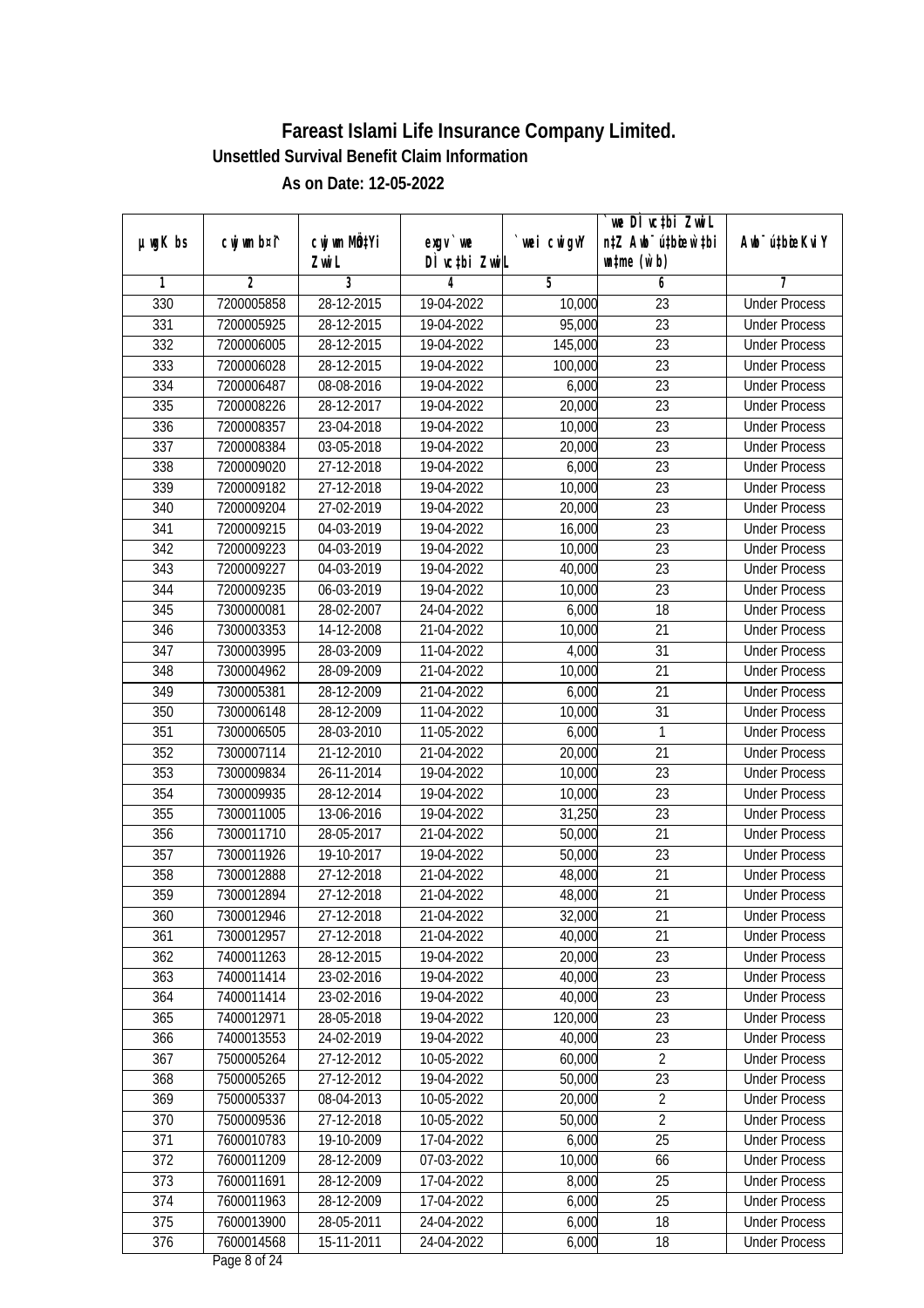|                  | cwj wm b¤i^    | cwj wm MQtYi |                            |            | we DI vctbi ZwiL<br>n‡Z Awb <sup>-</sup> ú‡bioar`‡bi |                             |
|------------------|----------------|--------------|----------------------------|------------|------------------------------------------------------|-----------------------------|
| µwgK bs          |                | Zwi L        | $exqu$ we<br>DÌ vctbi ZwiL | wei cwigvY | $w$ tme $(w b)$                                      | Awb <sup>-</sup> ú‡bioeKviY |
| 1                | $\overline{2}$ | 3            | 4                          | 5          | 6                                                    | 7                           |
| $\overline{377}$ | 7600015982     | 27-12-2012   | 24-04-2022                 | 10,000     | 18                                                   | <b>Under Process</b>        |
| 378              | 7600016014     | 27-12-2012   | 24-04-2022                 | 10,000     | 18                                                   | <b>Under Process</b>        |
| 379              | 7600021403     | 27-12-2018   | 24-04-2022                 | 73,000     | $\overline{18}$                                      | <b>Under Process</b>        |
| 380              | 7600021447     | 27-12-2018   | 24-04-2022                 | 70,000     | 18                                                   | <b>Under Process</b>        |
| 381              | 7600021673     | 20-02-2019   | 24-04-2022                 | 12,000     | $\overline{18}$                                      | <b>Under Process</b>        |
| 382              | 7800000026     | 25-06-2010   | 24-04-2022                 | 20,500     | 18                                                   | <b>Under Process</b>        |
| 383              | 7800004546     | 23-03-2016   | 12-05-2022                 | 23,960     | $\boldsymbol{0}$                                     | <b>Under Process</b>        |
| 384              | 7900000417     | 28-12-2009   | 26-04-2022                 | 20,000     | 16                                                   | <b>Under Process</b>        |
| 385              | 7900000495     | 28-12-2009   | 21-04-2022                 | 12,000     | 21                                                   | <b>Under Process</b>        |
| 386              | 7900000495     | 28-12-2009   | 21-04-2022                 | 12,000     | 21                                                   | <b>Under Process</b>        |
| 387              | 7900000495     | 28-12-2009   | 21-04-2022                 | 12,000     | $\overline{21}$                                      | <b>Under Process</b>        |
| 388              | 7900002053     | 23-04-2011   | 12-05-2022                 | 20,000     | $\boldsymbol{0}$                                     | <b>Under Process</b>        |
| 389              | 7900002832     | 28-06-2012   | 12-05-2022                 | 23,000     | $\overline{0}$                                       | <b>Under Process</b>        |
| 390              | 7900003290     | 28-06-2014   | 12-05-2022                 | 10,000     | $\boldsymbol{0}$                                     | <b>Under Process</b>        |
| 391              | 7900003419     | 28-12-2014   | 18-04-2022                 | 12,000     | 24                                                   | <b>Under Process</b>        |
| 392              | 7900005315     | 01-04-2019   | 12-05-2022                 | 20,000     | $\boldsymbol{0}$                                     | <b>Under Process</b>        |
| 393              | 7900005331     | 21-04-2019   | 12-05-2022                 | 20,000     | $\mathbf 0$                                          | <b>Under Process</b>        |
| 394              | 8100001838     | 28-05-2008   | 26-04-2022                 | 30,000     | 16                                                   | <b>Under Process</b>        |
| 395              | 8100001838     | 28-05-2008   | 26-04-2022                 | 30,000     | 16                                                   | <b>Under Process</b>        |
| 396              | 8100001838     | 28-05-2008   | 26-04-2022                 | 30,000     | 16                                                   | <b>Under Process</b>        |
| 397              | 8100007797     | 28-03-2010   | 26-04-2022                 | 20,000     | 16                                                   | <b>Under Process</b>        |
| 398              | 8100012415     | 14-03-2016   | 12-05-2022                 | 20,000     | $\boldsymbol{0}$                                     | <b>Under Process</b>        |
| 399              | 8100012475     | 28-04-2016   | 12-05-2022                 | 24,000     | $\boldsymbol{0}$                                     | <b>Under Process</b>        |
| 400              | 8100014194     | 12-02-2019   | 12-05-2022                 | 12,000     | $\mathbf 0$                                          | <b>Under Process</b>        |
| 401              | 8200000409     | 25-11-2009   | 25-04-2022                 | 20,000     | 17                                                   | <b>Under Process</b>        |
| 402              | 8200000666     | 28-12-2009   | 25-04-2022                 | 10,000     | 17                                                   | <b>Under Process</b>        |
| 403              | 8200000726     | 28-12-2009   | 19-04-2022                 | 20,000     | 23                                                   | <b>Under Process</b>        |
| 404              | 8200002222     | 28-12-2012   | 19-04-2022                 | 20,000     | 23                                                   | <b>Under Process</b>        |
| 405              | 8200002448     | 26-12-2013   | 19-04-2022                 | 7,500      | 23                                                   | <b>Under Process</b>        |
| 406              | 8200002584     | 17-12-2014   | 19-04-2022                 | 6,000      | 23                                                   | <b>Under Process</b>        |
| 407              | 8200002654     | 28-12-2014   | 19-04-2022                 | 12,500     | 23                                                   | <b>Under Process</b>        |
| 408              | 8200003069     | 28-12-2015   | 19-04-2022                 | 40,000     | 23                                                   | <b>Under Process</b>        |
| 409              | 8200003093     | 28-12-2015   | 19-04-2022                 | 10,000     | 23                                                   | <b>Under Process</b>        |
| 410              | 8200003093     | 28-12-2015   | 19-04-2022                 | 10,000     | 23                                                   | <b>Under Process</b>        |
| 411              | 8200003157     | 28-12-2015   | 19-04-2022                 | 10,000     | 23                                                   | <b>Under Process</b>        |
| 412              | 8200004189     | 11-09-2018   | 19-04-2022                 | 6,000      | 23                                                   | <b>Under Process</b>        |
| 413              | 8300002636     | 28-12-2009   | 21-04-2022                 | 6,000      | 21                                                   | <b>Under Process</b>        |
| 414              | 8300002689     | 28-12-2009   | 26-04-2022                 | 12,500     | 16                                                   | <b>Under Process</b>        |
| 415              | 8300003598     | 28-12-2010   | 25-04-2022                 | 5,000      | 17                                                   | <b>Under Process</b>        |
| 416              | 8300003786     | 28-05-2011   | 19-04-2022                 | 6,000      | 23                                                   | <b>Under Process</b>        |
| 417              | 8300003786     | 28-05-2011   | 19-04-2022                 | 6,000      | 23                                                   | <b>Under Process</b>        |
| 418              | 8300003862     | 28-06-2011   | 21-04-2022                 | 100,000    | $\overline{21}$                                      | <b>Under Process</b>        |
| 419              | 8300003959     | 28-08-2011   | 19-04-2022                 | 10,250     | 23                                                   | <b>Under Process</b>        |
| 420              | 8300004071     | 28-11-2011   | 19-04-2022                 | 7,500      | 23                                                   | <b>Under Process</b>        |
| 421              | 8300004166     | 28-12-2011   | 26-04-2022                 | 16,800     | 16                                                   | <b>Under Process</b>        |
| 422              | 8300004166     | 28-12-2011   | 26-04-2022                 | 21,000     | 16                                                   | <b>Under Process</b>        |
| 423              | 8300005530     | 28-06-2015   | 19-04-2022                 | 8,750      | 23                                                   | <b>Under Process</b>        |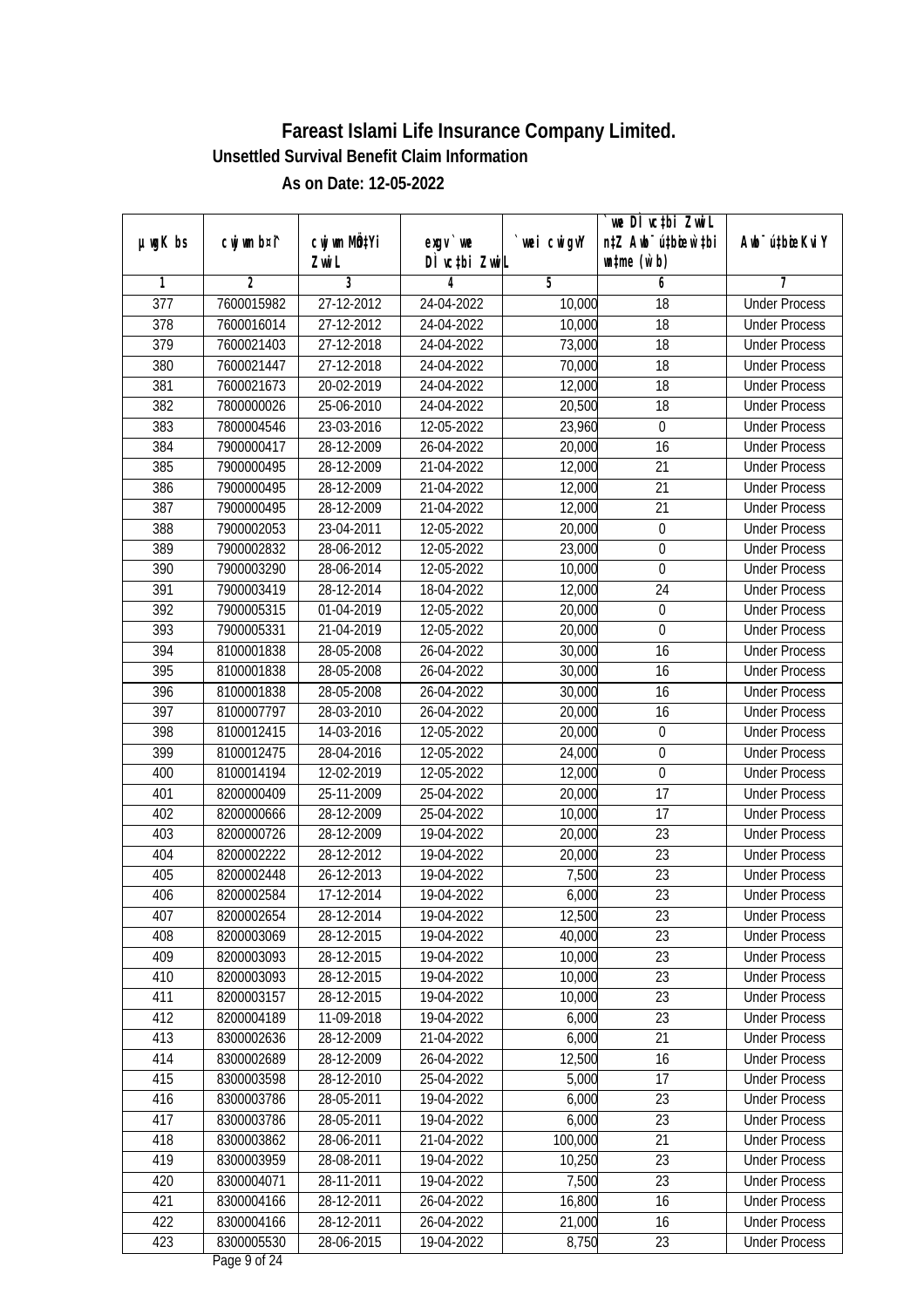|                  |                |                           |               |            | we DI vctbi Zwil                 |                             |
|------------------|----------------|---------------------------|---------------|------------|----------------------------------|-----------------------------|
| µwgK bs          | cwj wm b¤i^    | cwj wm MQtYi              | $exgv$ we     | wei cwigvY | n‡Z Awb <sup>-</sup> ú‡bioen`‡bi | Awb <sup>-</sup> ú‡bioeKviY |
|                  |                | Zwi L                     | DÌ vctbi ZwiL |            | $\n  untime\n  (u`b)\n$          |                             |
| 1                | $\overline{2}$ | 3                         | 4             | 5          | 6                                | 7                           |
| 424              | 8300005668     | 14-12-2015                | 19-04-2022    | 9,000      | $\overline{23}$                  | <b>Under Process</b>        |
| 425              | 8300005680     | 28-12-2015                | 19-04-2022    | 25,000     | $\overline{23}$                  | <b>Under Process</b>        |
| $\overline{426}$ | 8300005688     | 28-12-2015                | 19-04-2022    | 10,000     | $\overline{23}$                  | <b>Under Process</b>        |
| 427              | 8300005983     | 18-10-2016                | 19-04-2022    | 33,750     | 23                               | <b>Under Process</b>        |
| 428              | 8300006107     | $28-12-2016$              | 19-04-2022    | 20,000     | $\overline{23}$                  | <b>Under Process</b>        |
| 429              | 8300006109     | 28-12-2016                | 19-04-2022    | 17,500     | $\overline{23}$                  | <b>Under Process</b>        |
| 430              | 8300006360     | 08-11-2017                | 19-04-2022    | 6,000      | $\overline{23}$                  | <b>Under Process</b>        |
| 431              | 8300006653     | 19-08-2018                | 19-04-2022    | 6,400      | $\overline{23}$                  | <b>Under Process</b>        |
| 432              | 8300006719     | 28-10-2018                | 19-04-2022    | 6,000      | $\overline{23}$                  | <b>Under Process</b>        |
| 433              | 8300006760     | $\overline{04-12} - 2018$ | 19-04-2022    | 6,000      | $\overline{23}$                  | <b>Under Process</b>        |
| 434              | 8300006813     | 27-12-2018                | 19-04-2022    | 9,600      | $\overline{23}$                  | <b>Under Process</b>        |
| 435              | 8300006826     | 27-12-2018                | 19-04-2022    | 6,400      | 23                               | <b>Under Process</b>        |
| 436              | 8400000641     | 21-12-2009                | 26-04-2022    | 8,000      | $\overline{16}$                  | <b>Under Process</b>        |
| 437              | 8400000643     | 21-12-2009                | 26-04-2022    | 6,000      | 16                               | <b>Under Process</b>        |
| 438              | 8400000749     | 28-12-2009                | 11-05-2022    | 6,000      | 1                                | <b>Under Process</b>        |
| 439              | 8400000771     | 28-12-2009                | 11-05-2022    | 10,000     | $\mathbf{1}$                     | <b>Under Process</b>        |
| 440              | 8400001021     | 28-12-2009                | 11-05-2022    | 6,000      | $\mathbf{1}$                     | <b>Under Process</b>        |
| 441              | 8400001060     | 28-12-2009                | 10-05-2022    | 10,000     | $\overline{2}$                   | <b>Under Process</b>        |
| 442              | 8400001165     | 28-12-2009                | 10-05-2022    | 10,000     | $\overline{2}$                   | <b>Under Process</b>        |
| 443              | 8400001901     | 05-01-2010                | 11-05-2022    | 6,000      | 1                                | <b>Under Process</b>        |
| 444              | 8400003631     | 28-11-2011                | 26-04-2022    | 12,500     | 16                               | <b>Under Process</b>        |
| 445              | 8400003769     | 28-12-2011                | 10-05-2022    | 40,000     | 2                                | <b>Under Process</b>        |
| 446              | 8400003769     | 28-12-2011                | 10-05-2022    | 50,000     | $\overline{2}$                   | <b>Under Process</b>        |
| 447              | 8500002233     | 28-12-2012                | 19-04-2022    | 60,000     | 23                               | <b>Under Process</b>        |
| 448              | 8500002310     | 28-06-2013                | 12-05-2022    | 10,000     | $\boldsymbol{0}$                 | <b>Under Process</b>        |
| 449              | 8500003000     | 28-12-2015                | 12-05-2022    | 5,400      | 0                                | <b>Under Process</b>        |
| 450              | 8600005066     | 27-11-2008                | 11-05-2022    | 10,000     | 1                                | <b>Under Process</b>        |
| 451              | 8600006384     | 28-06-2009                | 11-05-2022    | 6,000      | 1                                | <b>Under Process</b>        |
| 452              | 8600006434     | 28-06-2009                | 11-05-2022    | 10,000     | $\mathbf{1}$                     | <b>Under Process</b>        |
| 453              | 8600006929     | 28-06-2009                | 10-05-2022    | 10,000     | $\overline{2}$                   | <b>Under Process</b>        |
| 454              | 8600007752     | 28-11-2009                | 10-05-2022    | 6,000      | 2                                | <b>Under Process</b>        |
| 455              | 8600007841     | 28-12-2009                | 07-03-2022    | 10,000     | 66                               | <b>Under Process</b>        |
| 456              | 8600007873     | 28-12-2009                | 07-03-2022    | 10,000     | 66                               | <b>Under Process</b>        |
| 457              | 8600007889     | 28-12-2009                | 07-03-2022    | 6,000      | 66                               | <b>Under Process</b>        |
| 458              | 8600009040     | 28-12-2009                | 10-05-2022    | 10,000     | $\overline{2}$                   | <b>Under Process</b>        |
| 459              | 8600009046     | 28-12-2009                | 07-03-2022    | 20,000     | 66                               | <b>Under Process</b>        |
| 460              | 8600009364     | 28-12-2009                | 07-03-2022    | 6,000      | 66                               | <b>Under Process</b>        |
| 461              | 8600013510     | 28-11-2011                | 10-05-2022    | 10,000     | $\overline{2}$                   | <b>Under Process</b>        |
| 462              | 8600013628     | 28-12-2011                | 07-03-2022    | 15,000     | 66                               | <b>Under Process</b>        |
| 463              | 8600013628     | 28-12-2011                | 07-03-2022    | 20,000     | 66                               | <b>Under Process</b>        |
| 464              | 8600013628     | 28-12-2011                | 07-03-2022    | 25,000     | 66                               | <b>Under Process</b>        |
| 465              | 8600013684     | 28-12-2011                | 10-05-2022    | 4,500      | $\overline{2}$                   | <b>Under Process</b>        |
| 466              | 8600013813     | 28-11-2011                | 07-03-2022    | 25,000     | 66                               | <b>Under Process</b>        |
| 467              | 8600013821     | 28-12-2011                | 10-05-2022    | 3,000      | $\overline{2}$                   | <b>Under Process</b>        |
| 468              | 8600016884     | 28-06-2015                | 18-04-2022    | 200,000    | 24                               | <b>Under Process</b>        |
| 469              | 8600020562     | 28-10-2018                | 18-04-2022    | 24,000     | 24                               | <b>Under Process</b>        |
| 470              | 8600020646     | 28-11-2018                | 18-04-2022    | 24,000     | 24                               | <b>Under Process</b>        |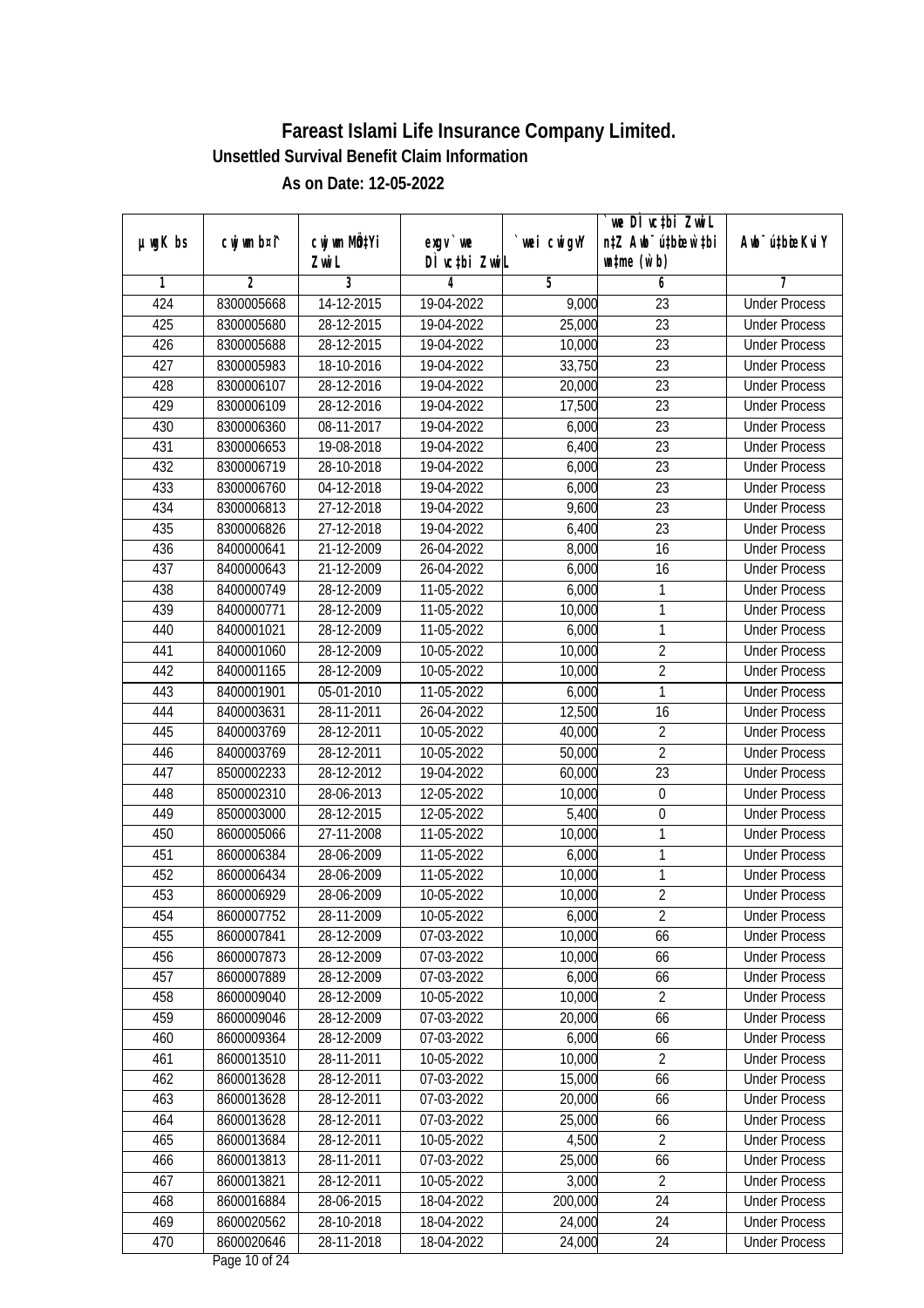|         |                |                  |               |            | we DI vctbi ZwiL                 |                             |
|---------|----------------|------------------|---------------|------------|----------------------------------|-----------------------------|
| µwgK bs | cwj wm b¤i^    | cwj wm MQtYi     | $exgv$ we     | wei cwigvY | n‡Z Awb <sup>-</sup> ú‡bioen`‡bi | Awb <sup>-</sup> ú‡bioeKviY |
|         |                | Zwi L            | DÌ vctbi ZwiL |            | $\n  untime\n  (u`b)\n$          |                             |
| 1       | $\overline{2}$ | 3                | 4             | 5          | 6                                | 7                           |
| 471     | 8600020678     | 09-12-2018       | 18-04-2022    | 200,000    | 24                               | <b>Under Process</b>        |
| 472     | 8800000809     | 28-12-2010       | 17-04-2022    | 100,000    | $\overline{25}$                  | <b>Under Process</b>        |
| 473     | 8800001696     | 11-04-2018       | 10-05-2022    | 150,000    | $\overline{2}$                   | <b>Under Process</b>        |
| 474     | 8900001293     | 28-12-2012       | 11-05-2022    | 16,000     | 1                                | <b>Under Process</b>        |
| 475     | 9100002135     | 28-05-2009       | 19-04-2022    | 10,000     | $\overline{23}$                  | <b>Under Process</b>        |
| 476     | 9100002757     | 07-09-2009       | 21-04-2022    | 10,000     | $\overline{21}$                  | <b>Under Process</b>        |
| 477     | 9100002757     | 07-09-2009       | 21-04-2022    | 10,000     | $\overline{21}$                  | <b>Under Process</b>        |
| 478     | 9100003889     | 01-03-2010       | 21-04-2022    | 24,000     | 21                               | <b>Under Process</b>        |
| 479     | 9100007801     | 28-03-2019       | 21-04-2022    | 60,000     | 21                               | <b>Under Process</b>        |
| 480     | 9200002089     | 19-12-2009       | 28-04-2022    | 6,000      | 14                               | <b>Under Process</b>        |
| 481     | 9200002398     | 27-12-2009       | 12-05-2022    | 7,500      | $\mathbf 0$                      | <b>Under Process</b>        |
| 482     | 9200004146     | 04-04-2010       | 28-04-2022    | 7,500      | 14                               | <b>Under Process</b>        |
| 483     | 9200004146     | 04-04-2010       | 28-04-2022    | 7,500      | $\overline{14}$                  | <b>Under Process</b>        |
| 484     | 9200006384     | 28-12-2011       | 12-05-2022    | 75,000     | $\boldsymbol{0}$                 | <b>Under Process</b>        |
| 485     | 9300001893     | 28-12-2009       | 28-04-2022    | 20,000     | 14                               | <b>Under Process</b>        |
| 486     | 9300002817     | 28-03-2010       | 19-04-2022    | 25,000     | 23                               | <b>Under Process</b>        |
| 487     | 9300004991     | 08-10-2013       | 11-05-2022    | 13,000     | 1                                | <b>Under Process</b>        |
| 488     | 9300005046     | 26-12-2013       | 24-04-2022    | 10,000     | 18                               | <b>Under Process</b>        |
| 489     | 9300005065     | 26-12-2013       | 24-04-2022    | 6,000      | 18                               | <b>Under Process</b>        |
| 490     | 9300005066     | 26-12-2013       | 24-04-2022    | 10,000     | 18                               | <b>Under Process</b>        |
| 491     | 9300005237     | $26 - 12 - 2013$ | 24-04-2022    | 37,500     | 18                               | <b>Under Process</b>        |
| 492     | 9300005815     | 18-06-2015       | 11-05-2022    | 10,000     | 1                                | <b>Under Process</b>        |
| 493     | 9300007324     | 28-12-2017       | 24-04-2022    | 10,000     | 18                               | <b>Under Process</b>        |
| 494     | 9300007897     | 24-03-2019       | 11-05-2022    | 11,000     | $\mathbf{1}$                     | <b>Under Process</b>        |
| 495     | 9300007898     | 24-03-2019       | 11-05-2022    | 22,000     | 1                                | <b>Under Process</b>        |
| 496     | 9400002757     | 25-02-2016       | 21-04-2022    | 20,000     | 21                               | <b>Under Process</b>        |
| 497     | 9400003226     | 02-04-2018       | 21-04-2022    | 25,000     | 21                               | <b>Under Process</b>        |
| 498     | 9600001779     | 28-07-2008       | 17-04-2022    | 6,000      | 25                               | <b>Under Process</b>        |
| 499     | 9600002224     | 20-09-2008       | 17-04-2022    | 6,000      | 25                               | <b>Under Process</b>        |
| 500     | 9600003620     | 28-12-2008       | 28-04-2022    | 6,000      | 14                               | <b>Under Process</b>        |
| 501     | 9600004525     | 28-06-2009       | 28-04-2022    | 10,000     | 14                               | <b>Under Process</b>        |
| 502     | 9600004597     | 28-06-2009       | 28-04-2022    | 6,000      | 14                               | <b>Under Process</b>        |
| 503     | 9600005419     | 28-12-2009       | 28-04-2022    | 10,000     | 14                               | <b>Under Process</b>        |
| 504     | 9600005679     | 28-03-2010       | 28-04-2022    | 6,000      | 14                               | <b>Under Process</b>        |
| 505     | 9600012143     | 09-03-2017       | 06-04-2022    | 560,000    | 36                               | <b>Under Process</b>        |
| 506     | 9700008240     | 08-03-2018       | 21-04-2022    | 75,000     | 21                               | <b>Under Process</b>        |
| 507     | 9700008640     | 28-09-2019       | 21-04-2022    | 50,000     | 21                               | <b>Under Process</b>        |
| 508     | 9700008792     | 28-12-2019       | 21-04-2022    | 30,000     | $\overline{21}$                  | <b>Under Process</b>        |
| 509     | 9800001014     | 11-02-2019       | 17-04-2022    | 50,000     | 25                               | <b>Under Process</b>        |
| 510     | 9900000444     | 12-12-2011       | 19-04-2022    | 6,000      | 23                               | <b>Under Process</b>        |
| 511     | 9990002103     | 01-12-2009       | 25-04-2022    | 25,000     | 17                               | <b>Under Process</b>        |
| 512     | 9200006723     | 28-11-2012       | 12-05-2022    | 6,000      | $\boldsymbol{0}$                 | <b>Under Process</b>        |
| 513     | 3800003185     | 25-07-2016       | 21-04-2022    | 20,000     | $\overline{21}$                  | <b>Under Process</b>        |
| 514     | 4100007221     | 28-01-2007       | 26-04-2022    | 10,000     | 16                               | <b>Under Process</b>        |
| 515     | 4100007246     | 28-01-2007       | 26-04-2022    | 10,000     | 16                               | <b>Under Process</b>        |
| 516     | 5100003517     | 28-12-2005       | 28-04-2022    | 10,000     | 14                               | <b>Under Process</b>        |
| 517     | 5300006979     | 26-12-2013       | 24-04-2022    | 6,000      | 18                               | <b>Under Process</b>        |
|         |                |                  |               |            |                                  |                             |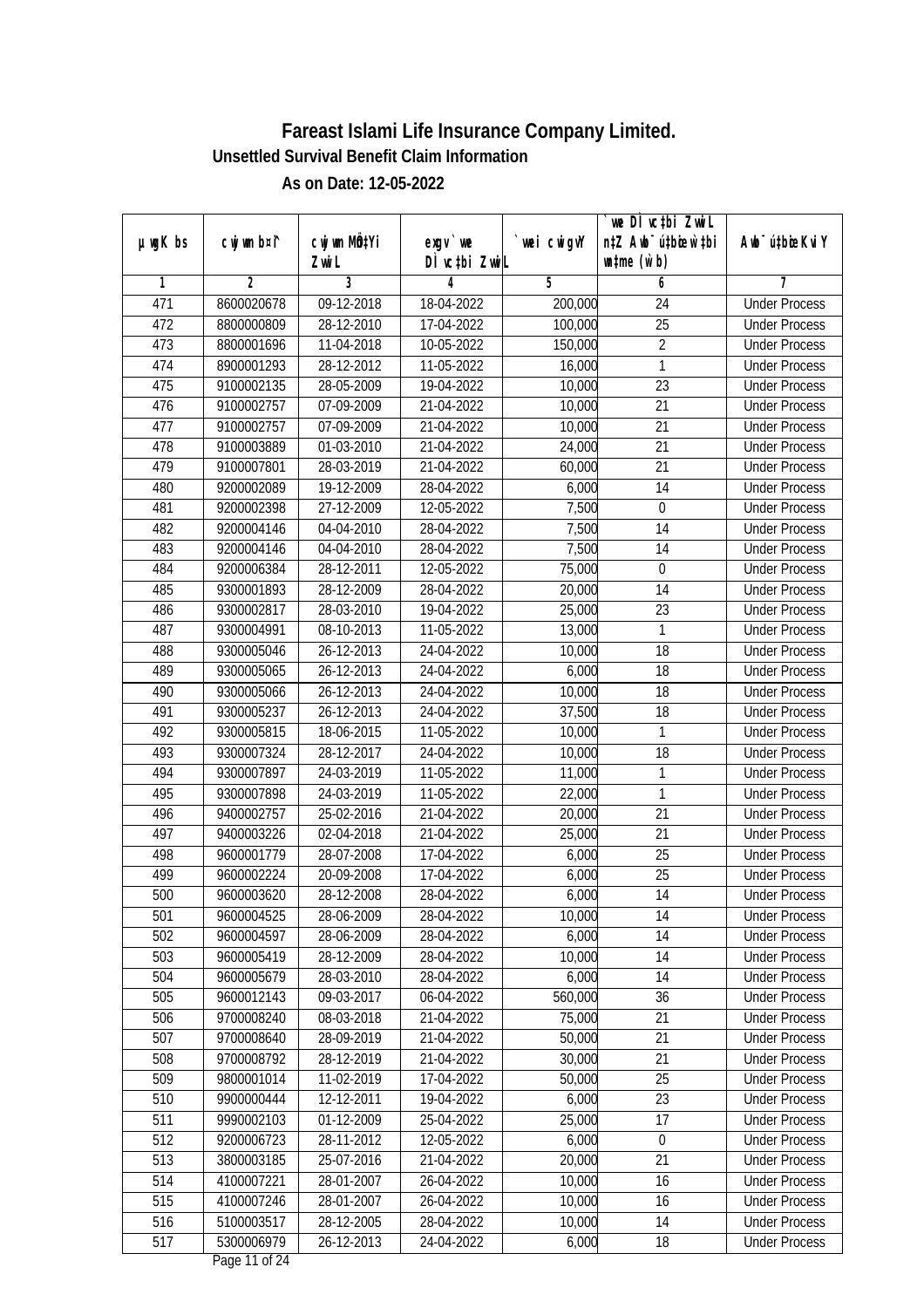|               |                |                  |               |             | `we DÌ vc‡bi ZwwiL               |                             |
|---------------|----------------|------------------|---------------|-------------|----------------------------------|-----------------------------|
| $µ$ ug $K$ bs | cwj wm b¤i^    | CW wm MQYi       | exgy `we      | `wei cwigvY | n‡Z Awb <sup>-</sup> ú‡bioen`‡bi | Awb <sup>-</sup> ú‡bioeKviY |
|               |                | Zwi L            | DÌ vctbi ZwiL |             | $\n  untime\n  (u`b)\n$          |                             |
| 1             | $\overline{2}$ | 3                | 4             | 5           | 6                                | 7                           |
| 518           | 5300007982     | 28-12-2015       | 24-04-2022    | 6,000       | 18                               | <b>Under Process</b>        |
| 519           | 5300008123     | 28-12-2015       | 19-04-2022    | 20,000      | $\overline{23}$                  | <b>Under Process</b>        |
| 520           | 5400004143     | 04-12-2014       | 12-05-2022    | 12,000      | $\boldsymbol{0}$                 | <b>Under Process</b>        |
| 521           | 5400005304     | 28-02-2017       | 21-04-2022    | 50,000      | $\overline{21}$                  | <b>Under Process</b>        |
| 522           | 5400005925     | 28-09-2018       | 21-04-2022    | 10,000      | $\overline{21}$                  | <b>Under Process</b>        |
| 523           | 5400005997     | 27-12-2018       | 21-04-2022    | 10,000      | $\overline{21}$                  | <b>Under Process</b>        |
| 524           | 5900008752     | 28-12-2017       | 19-04-2022    | 8,000       | $\overline{23}$                  | <b>Under Process</b>        |
| 525           | 5900008881     | 15-05-2018       | 12-05-2022    | 12,000      | $\boldsymbol{0}$                 | <b>Under Process</b>        |
| 526           | 5900009439     | 27-12-2018       | 24-04-2022    | 20,000      | 18                               | <b>Under Process</b>        |
| 527           | 6100013565     | 08-04-2018       | 21-04-2022    | 20,000      | 21                               | <b>Under Process</b>        |
| 528           | 6100013578     | $25 - 04 - 2018$ | 21-04-2022    | 12,000      | 21                               | <b>Under Process</b>        |
| 529           | 6100013635     | 14-06-2018       | 11-05-2022    | 40,000      | 1                                | <b>Under Process</b>        |
| 530           | 6300013663     | 20-06-2016       | 11-05-2022    | 13,000      | 1                                | <b>Under Process</b>        |
| 531           | 6300014247     | 28-12-2016       | 18-04-2022    | 300,000     | 24                               | <b>Under Process</b>        |
| 532           | 6300014439     | 13-02-2017       | 11-05-2022    | 18,750      | 1                                | <b>Under Process</b>        |
| 533           | 8300004582     | 23-12-2012       | 19-04-2022    | 59,200      | 23                               | <b>Under Process</b>        |
| 534           | 8300004623     | 28-12-2012       | 19-04-2022    | 6,000       | 23                               | <b>Under Process</b>        |
| 535           | 8300004643     | 28-12-2012       | 19-04-2022    | 16,000      | 23                               | <b>Under Process</b>        |
| 536           | 8600011768     | 28-12-2010       | 18-04-2022    | 6,000       | 24                               | <b>Under Process</b>        |
| 537           | 0001100555     | 28-06-2001       | 17-04-2022    | 20,000      | 25                               | <b>Under Process</b>        |
| 538           | 0001100555     | 28-06-2001       | 17-04-2022    | 20,000      | 25                               | <b>Under Process</b>        |
| 539           | 0001100555     | 28-06-2001       | 17-04-2022    | 20,000      | 25                               | <b>Under Process</b>        |
| 540           | 0200000337     | 27-12-2001       | 26-04-2022    | 20,000      | 16                               | <b>Under Process</b>        |
| 541           | 0200012751     | 24-11-2008       | 21-04-2022    | 37,500      | 21                               | <b>Under Process</b>        |
| 542           | 0200016225     | 28-02-2012       | 21-04-2022    | 12,500      | 21                               | <b>Under Process</b>        |
| 543           | 0200017847     | 28-12-2015       | 21-04-2022    | 29,625      | 21                               | <b>Under Process</b>        |
| 544           | 0300011228     | 15-03-2004       | 11-05-2022    | 100,000     | 1                                | <b>Under Process</b>        |
| 545           | 0300011228     | 15-03-2004       | 11-05-2022    | 100,000     | 1                                | <b>Under Process</b>        |
| 546           | 0300014521     | 28-05-2005       | 11-05-2022    | 10,000      | 1                                | <b>Under Process</b>        |
| 547           | 0300025376     | 28-03-2009       | 11-05-2022    | 20,000      | 1                                | <b>Under Process</b>        |
| 548           | 0300026187     | 15-11-2009       | 11-05-2022    | 12,500      | 1                                | <b>Under Process</b>        |
| 549           | 0300026821     | 28-12-2009       | 21-04-2022    | 25,000      | 21                               | <b>Under Process</b>        |
| 550           | 0300026913     | 28-12-2009       | 11-04-2022    | 20,000      | 31                               | <b>Under Process</b>        |
| 551           | 0300026913     | 28-12-2009       | 11-04-2022    | 20,000      | 31                               | <b>Under Process</b>        |
| 552           | 0300028235     | 05-12-2010       | 19-04-2022    | 7,500       | 23                               | <b>Under Process</b>        |
| 553           | 0300028890     | 28-12-2010       | 21-04-2022    | 40,000      | 21                               | <b>Under Process</b>        |
| 554           | 0300030221     | 20-03-2012       | 19-04-2022    | 20,000      | 23                               | <b>Under Process</b>        |
| 555           | 0300031085     | 28-12-2013       | 19-04-2022    | 50,000      | 23                               | <b>Under Process</b>        |
| 556           | 0300031125     | 28-12-2013       | 19-04-2022    | 50,000      | 23                               | <b>Under Process</b>        |
| 557           | 0300031139     | 28-12-2013       | 19-04-2022    | 7,500       | 23                               | <b>Under Process</b>        |
| 558           | 0300032320     | 27-11-2016       | 19-04-2022    | 25,000      | 23                               | <b>Under Process</b>        |
| 559           | 0400009677     | 28-11-2009       | 24-04-2022    | 5,000       | 18                               | <b>Under Process</b>        |
| 560           | 0400010263     | 28-12-2009       | 21-04-2022    | 10,000      | $\overline{21}$                  | <b>Under Process</b>        |
| 561           | 0400012213     | 28-04-2011       | 24-04-2022    | 20,000      | 18                               | <b>Under Process</b>        |
| 562           | 0400012983     | 28-12-2011       | 12-05-2022    | 6,000       | $\boldsymbol{0}$                 | <b>Under Process</b>        |
| 563           | 0400016870     | 04-04-2018       | 24-04-2022    | 29,250      | 18                               | <b>Under Process</b>        |
| 564           | 0400017330     | 27-12-2018       | 12-05-2022    | 23,000      | $\boldsymbol{0}$                 | <b>Under Process</b>        |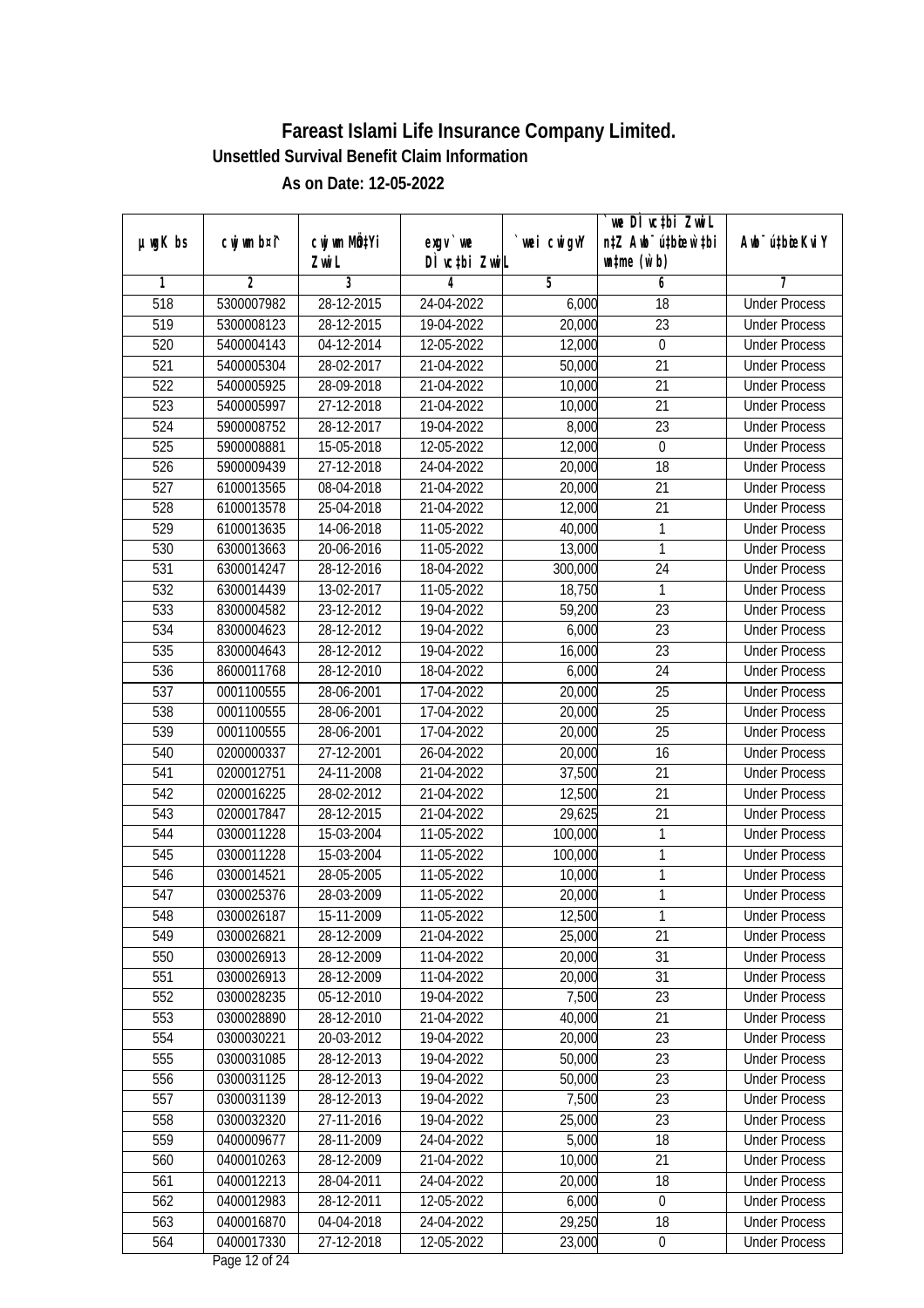| $µ$ ug $K$ bs | cwj wm b¤i^ | cwj wm MQtYi | $exgV$ we     | `wei cwigvY | we DI vctbi ZwiL<br>n‡Z Awb <sup>-</sup> ú‡bioar`‡bi | Awb <sup>-</sup> ú‡bioeKviY |
|---------------|-------------|--------------|---------------|-------------|------------------------------------------------------|-----------------------------|
|               |             | Zwi L        | DÌ vctbi ZwiL |             | $\n  untime\n  (u`b)\n$                              |                             |
| 1             | 2           | 3            | 4             | 5           | 6                                                    | 7                           |
| 565           | 0400017388  | 27-12-2018   | 24-04-2022    | 23,600      | 18                                                   | <b>Under Process</b>        |
| 566           | 0400017451  | 27-12-2018   | 12-05-2022    | 100,000     | $\boldsymbol{0}$                                     | <b>Under Process</b>        |
| 567           | 0500020981  | 28-03-2010   | 28-04-2022    | 24,000      | 14                                                   | <b>Under Process</b>        |
| 568           | 0500022426  | 28-12-2010   | 19-04-2022    | 20,000      | $\overline{23}$                                      | <b>Under Process</b>        |
| 569           | 0500033741  | 27-12-2018   | 21-04-2022    | 50,000      | $\overline{21}$                                      | <b>Under Process</b>        |
| 570           | 0500033792  | 27-02-2019   | 19-04-2022    | 100,000     | $\overline{23}$                                      | <b>Under Process</b>        |
| 571           | 0600036579  | 28-12-2015   | 12-05-2022    | 149,700     | $\boldsymbol{0}$                                     | <b>Under Process</b>        |
| 572           | 0600037235  | 28-12-2016   | 12-05-2022    | 75,000      | $\overline{0}$                                       | <b>Under Process</b>        |
| 573           | 0600037397  | 05-02-2017   | 12-05-2022    | 75,000      | $\boldsymbol{0}$                                     | <b>Under Process</b>        |
| 574           | 0600038345  | 28-06-2018   | 12-05-2022    | 4,000       | $\boldsymbol{0}$                                     | <b>Under Process</b>        |
| 575           | 0700014366  | 28-06-2009   | 26-04-2022    | 6,000       | 16                                                   | <b>Under Process</b>        |
| 576           | 0700015638  | 27-12-2009   | 26-04-2022    | 10,000      | 16                                                   | <b>Under Process</b>        |
| 577           | 0700020327  | 11-04-2016   | 24-04-2022    | 200,000     | 18                                                   | <b>Under Process</b>        |
| 578           | 0700020328  | 11-04-2016   | 24-04-2022    | 40,000      | 18                                                   | <b>Under Process</b>        |
| 579           | 0700021029  | 28-12-2016   | 26-04-2022    | 13,000      | 16                                                   | <b>Under Process</b>        |
| 580           | 0800003525  | 19-05-2005   | 21-04-2022    | 20,000      | 21                                                   | <b>Under Process</b>        |
| 581           | 0800003525  | 19-05-2005   | 21-04-2022    | 20,000      | 21                                                   | <b>Under Process</b>        |
| 582           | 0800005330  | 18-10-2006   | 10-05-2022    | 20,000      | $\overline{2}$                                       | <b>Under Process</b>        |
| 583           | 0800006883  | 28-01-2008   | 17-04-2022    | 40,000      | 25                                                   | <b>Under Process</b>        |
| 584           | 0800007458  | 20-10-2008   | 17-04-2022    | 40,000      | 25                                                   | <b>Under Process</b>        |
| 585           | 0800007619  | 25-11-2008   | 17-04-2022    | 20,000      | 25                                                   | <b>Under Process</b>        |
| 586           | 0800007619  | 25-11-2008   | 17-04-2022    | 20,000      | 25                                                   | <b>Under Process</b>        |
| 587           | 0800007976  | 28-01-2009   | 10-05-2022    | 40,000      | $\overline{2}$                                       | <b>Under Process</b>        |
| 588           | 0800008737  | 28-08-2009   | 17-04-2022    | 20,000      | 25                                                   | <b>Under Process</b>        |
| 589           | 0800008889  | 27-10-2009   | 21-04-2022    | 20,000      | 21                                                   | <b>Under Process</b>        |
| 590           | 0800009740  | 06-01-2010   | 21-04-2022    | 40,000      | 21                                                   | <b>Under Process</b>        |
| 591           | 0800009740  | 06-01-2010   | 21-04-2022    | 40,000      | 21                                                   | <b>Under Process</b>        |
| 592           | 0800009740  | 06-01-2010   | 21-04-2022    | 40,000      | 21                                                   | <b>Under Process</b>        |
| 593           | 0800012579  | 27-03-2016   | 10-05-2022    | 75,000      | $\overline{2}$                                       | <b>Under Process</b>        |
| 594           | 0900000546  | 28-11-2009   | 19-04-2022    | 10,000      | 23                                                   | <b>Under Process</b>        |
| 595           | 0900000652  | 28-12-2009   | 19-04-2022    | 22,000      | 23                                                   | <b>Under Process</b>        |
| 596           | 0900000687  | 28-12-2009   | 19-04-2022    | 7,500       | 23                                                   | <b>Under Process</b>        |
| 597           | 0900004595  | 28-08-2017   | 11-05-2022    | 30,000      | 1                                                    | <b>Under Process</b>        |
| 598           | 0900004838  | 28-12-2017   | 24-04-2022    | 30,000      | 18                                                   | <b>Under Process</b>        |
| 599           | 0900004991  | 02-08-2018   | 11-05-2022    | 20,000      | $\mathbf{1}$                                         | <b>Under Process</b>        |
| 600           | 0900005056  | 28-09-2018   | 24-04-2022    | 40,000      | 18                                                   | <b>Under Process</b>        |
| 601           | 0900005157  | 27-12-2018   | 24-04-2022    | 50,000      | 18                                                   | <b>Under Process</b>        |
| 602           | 0900005219  | 13-02-2019   | 24-04-2022    | 24,000      | 18                                                   | <b>Under Process</b>        |
| 603           | 0934002089  | 28-12-2009   | 26-04-2022    | 15,000      | 16                                                   | <b>Under Process</b>        |
| 604           | 0935000704  | 28-12-2008   | 18-04-2022    | 9,000       | 24                                                   | <b>Under Process</b>        |
| 605           | 0935001680  | 27-12-2009   | 11-05-2022    | 9,000       | $\mathbf{1}$                                         | <b>Under Process</b>        |
| 606           | 0935001832  | 27-12-2009   | 11-05-2022    | 15,000      | 1                                                    | <b>Under Process</b>        |
| 607           | 0935001838  | 27-12-2009   | 11-05-2022    | 15,000      | 1                                                    | <b>Under Process</b>        |
| 608           | 0935001941  | 27-12-2009   | 17-04-2022    | 30,000      | $\overline{25}$                                      | <b>Under Process</b>        |
| 609           | 0935002056  | 27-12-2009   | 11-05-2022    | 15,000      | $\mathbf{1}$                                         | <b>Under Process</b>        |
| 610           | 0961000370  | 23-03-2008   | 17-04-2022    | 15,000      | 25                                                   | <b>Under Process</b>        |
| 611           | 0964000135  | 28-06-2009   | 12-05-2022    | 15,000      | $\pmb{0}$                                            | <b>Under Process</b>        |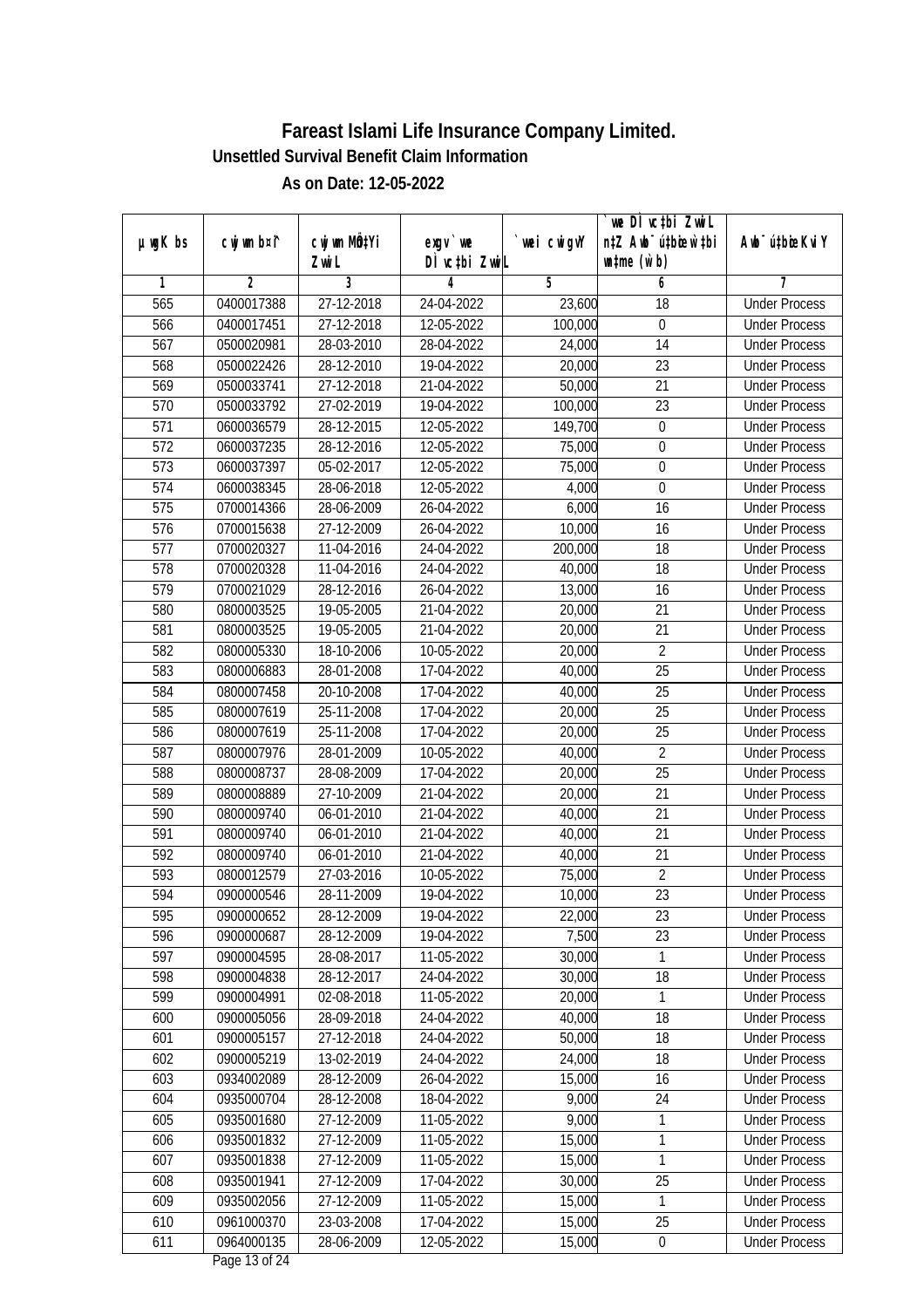|               |             |              |               |             | we DI vctbi ZwiL                 |                             |
|---------------|-------------|--------------|---------------|-------------|----------------------------------|-----------------------------|
| $µ$ ug $K$ bs | cwj wm b¤i^ | cwj wm MQtYi | $exqu$ we     | `wei cwigvY | n‡Z Awb <sup>-</sup> ú‡bioar`‡bi | Awb <sup>-</sup> ú‡bioeKviY |
|               |             | Zwi L        | DÌ vctbi ZwiL |             | $\n  untime\n  (u`b)\n$          |                             |
| 1             | 2           | 3            | 4             | 5           | 6                                | 7                           |
| 612           | 0964000327  | 28-12-2009   | 12-05-2022    | 15,000      | 0                                | <b>Under Process</b>        |
| 613           | 0984000385  | 28-12-2009   | 26-04-2022    | 21,000      | 16                               | <b>Under Process</b>        |
| 614           | 0984000400  | 28-12-2009   | 26-04-2022    | 6,000       | 16                               | <b>Under Process</b>        |
| 615           | 0996003318  | 17-02-2010   | 28-04-2022    | 6,000       | 14                               | <b>Under Process</b>        |
| 616           | 1000000006  | 20-04-2010   | 12-05-2022    | 12,000      | $\boldsymbol{0}$                 | <b>Under Process</b>        |
| 617           | 1000002344  | 20-12-2017   | 24-04-2022    | 30,000      | $\overline{18}$                  | <b>Under Process</b>        |
| 618           | 1010003726  | 05-03-2019   | 12-05-2022    | 23,000      | $\mathbf 0$                      | <b>Under Process</b>        |
| 619           | 1020000635  | 28-12-2013   | 26-04-2022    | 20,000      | $\overline{16}$                  | <b>Under Process</b>        |
| 620           | 1020003338  | 22-04-2018   | 26-04-2022    | 23,033      | 16                               | <b>Under Process</b>        |
| 621           | 1020003479  | 12-08-2018   | 26-04-2022    | 11,516      | 16                               | <b>Under Process</b>        |
| 622           | 1020003609  | 02-12-2018   | 26-04-2022    | 100,000     | $\overline{16}$                  | <b>Under Process</b>        |
| 623           | 1020003726  | 27-12-2018   | 26-04-2022    | 12,000      | 16                               | <b>Under Process</b>        |
| 624           | 1020003811  | 25-03-2019   | 26-04-2022    | 11,364      | 16                               | <b>Under Process</b>        |
| 625           | 1020003814  | 25-03-2019   | 26-04-2022    | 38,200      | 16                               | <b>Under Process</b>        |
| 626           | 1030001978  | 09-12-2015   | 24-04-2022    | 43,000      | 18                               | <b>Under Process</b>        |
| 627           | 1030003762  | 25-09-2018   | 12-05-2022    | 30,000      | $\mathbf 0$                      | <b>Under Process</b>        |
| 628           | 1030004077  | 14-02-2019   | 12-05-2022    | 20,000      | $\mathbf 0$                      | <b>Under Process</b>        |
| 629           | 1040000568  | 28-04-2012   | 21-04-2022    | 10,000      | 21                               | <b>Under Process</b>        |
| 630           | 1040000968  | 28-12-2013   | 19-04-2022    | 12,750      | 23                               | <b>Under Process</b>        |
| 631           | 1040000968  | 28-12-2013   | 19-04-2022    | 12,750      | 23                               | <b>Under Process</b>        |
| 632           | 1040002530  | 10-09-2017   | 19-04-2022    | 255,000     | 23                               | <b>Under Process</b>        |
| 633           | 1040003229  | 27-12-2018   | 21-04-2022    | 69,200      | 21                               | <b>Under Process</b>        |
| 634           | 1050002500  | 27-12-2018   | 12-05-2022    | 100,000     | 0                                | <b>Under Process</b>        |
| 635           | 1060002107  | 26-12-2013   | 26-04-2022    | 8,000       | 16                               | <b>Under Process</b>        |
| 636           | 1060002207  | 26-06-2014   | 26-04-2022    | 10,000      | 16                               | <b>Under Process</b>        |
| 637           | 1060002645  | 25-05-2015   | 26-04-2022    | 10,000      | 16                               | <b>Under Process</b>        |
| 638           | 1060002660  | 28-06-2015   | 26-04-2022    | 10,000      | 16                               | <b>Under Process</b>        |
| 639           | 1100006487  | 10-05-2011   | 24-04-2022    | 10,000      | 18                               | <b>Under Process</b>        |
| 640           | 1100008081  | 22-03-2016   | 11-05-2022    | 48,000      | 1                                | <b>Under Process</b>        |
| 641           | 1100008703  | 01-08-2018   | 24-04-2022    | 24,000      | 18                               | <b>Under Process</b>        |
| 642           | 1100008857  | 28-03-2019   | 24-04-2022    | 20,000      | 18                               | <b>Under Process</b>        |
| 643           | 1130002268  | 05-04-2016   | 18-04-2022    | 19,600      | 24                               | <b>Under Process</b>        |
| 644           | 1130002279  | 04-04-2016   | 18-04-2022    | 42,900      | 24                               | <b>Under Process</b>        |
| 645           | 1130003529  | 01-04-2018   | 24-04-2022    | 14,250      | 18                               | <b>Under Process</b>        |
| 646           | 1130004192  | 02-04-2019   | 18-04-2022    | 60,400      | 24                               | <b>Under Process</b>        |
| 647           | 1130004194  | 07-04-2019   | 18-04-2022    | 150,000     | 24                               | <b>Under Process</b>        |
| 648           | 1150001901  | 27-12-2012   | 18-04-2022    | 12,000      | 24                               | <b>Under Process</b>        |
| 649           | 0800004182  | 19-11-2005   | 17-04-2022    | 20,000      | 25                               | <b>Under Process</b>        |
| 650           | 0800004182  | 19-11-2005   | 17-04-2022    | 20,000      | 25                               | <b>Under Process</b>        |
| 651           | 1150001849  | 28-11-2012   | 18-04-2022    | 10,000      | 24                               | <b>Under Process</b>        |
| 652           | 1150001852  | 28-11-2012   | 18-04-2022    | 12,000      | 24                               | <b>Under Process</b>        |
| 653           | 1150001876  | 19-12-2012   | 18-04-2022    | 20,000      | 24                               | <b>Under Process</b>        |
| 654           | 1150001971  | 27-12-2012   | $18-04-2022$  | 16,000      | $\overline{24}$                  | <b>Under Process</b>        |
| 655           | 1150002009  | 27-12-2012   | 18-04-2022    | 6,000       | 24                               | <b>Under Process</b>        |
| 656           | 1150002051  | 27-12-2012   | 18-04-2022    | 20,000      | 24                               | <b>Under Process</b>        |
| 657           | 1150002096  | 27-12-2012   | 18-04-2022    | 10,000      | 24                               | <b>Under Process</b>        |
| 658           | 1150004027  | 19-04-2015   | 18-04-2022    | 7,500       | 24                               | <b>Under Process</b>        |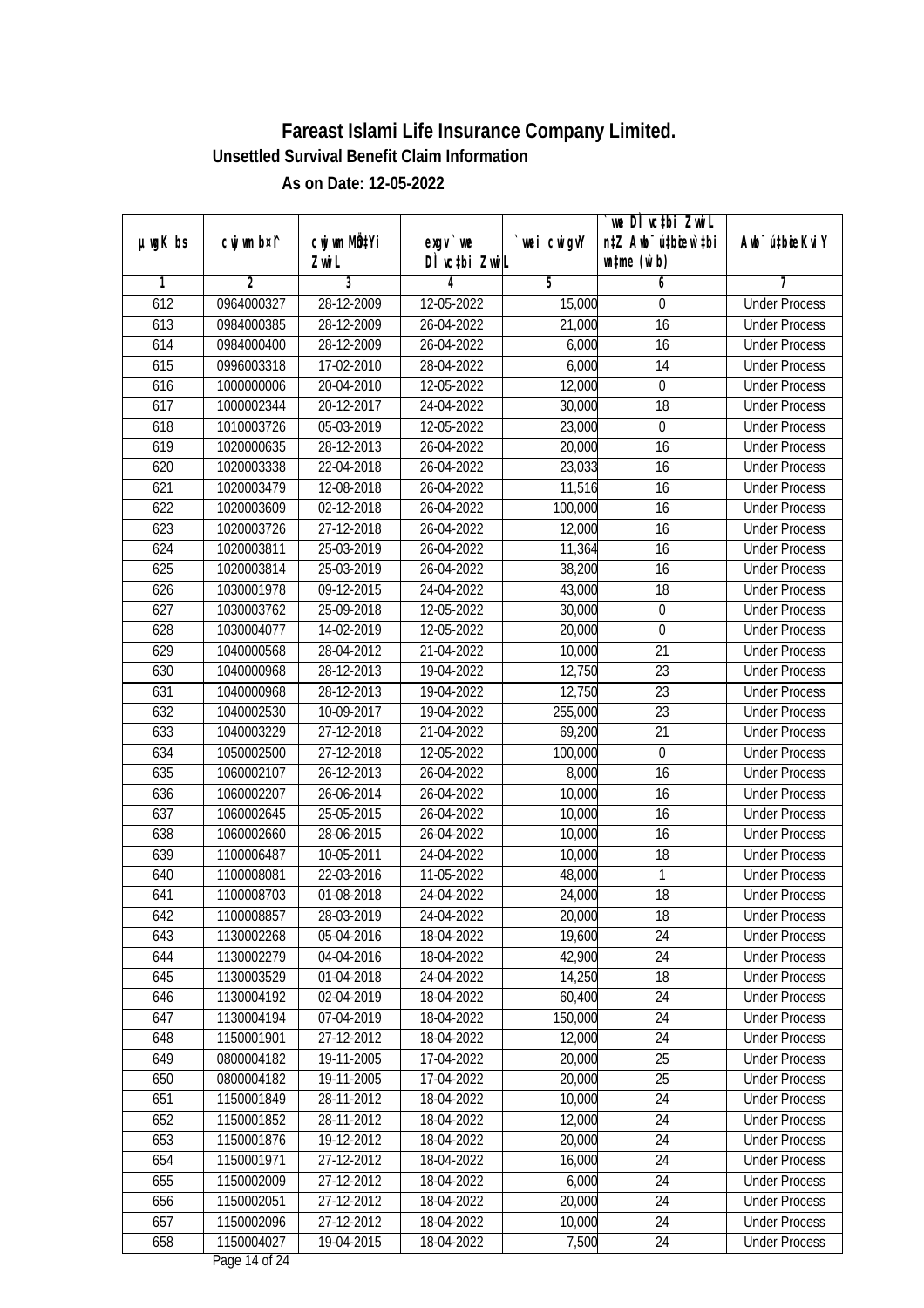|               |                |              |               |            | we DÌ vc‡bi ZwiL                 |                             |
|---------------|----------------|--------------|---------------|------------|----------------------------------|-----------------------------|
| $µ$ ug $K$ bs | cwj wm b¤i^    | cwj wm MQtYi | $exqu$ we     | wei cwigvY | n‡Z Awb <sup>-</sup> ú‡bioen`‡bi | Awb <sup>-</sup> ú‡bioeKviY |
|               |                | Zwi L        | DÌ vctbi ZwiL |            | $\n  untime\n  (u`b)\n$          |                             |
| 1             | $\overline{2}$ | 3            | 4             | 5          | 6                                | 7                           |
| 659           | 1150004027     | 19-04-2015   | 18-04-2022    | 10,000     | 24                               | <b>Under Process</b>        |
| 660           | 1150005035     | 15-12-2015   | 18-04-2022    | 8,000      | $\overline{24}$                  | <b>Under Process</b>        |
| 661           | 1150005140     | 28-12-2015   | 18-04-2022    | 20,000     | 24                               | <b>Under Process</b>        |
| 662           | 1150005234     | 28-12-2015   | 18-04-2022    | 20,000     | $\overline{24}$                  | <b>Under Process</b>        |
| 663           | 1150005336     | 28-12-2015   | 18-04-2022    | 60,000     | $\overline{24}$                  | <b>Under Process</b>        |
| 664           | 1150005365     | 28-12-2015   | 18-04-2022    | 10,000     | $\overline{24}$                  | <b>Under Process</b>        |
| 665           | 1150005379     | 08-02-2016   | 18-04-2022    | 6,000      | $\overline{24}$                  | <b>Under Process</b>        |
| 666           | 1150005380     | 28-12-2015   | 18-04-2022    | 10,000     | $\overline{24}$                  | <b>Under Process</b>        |
| 667           | 1150005391     | 28-12-2015   | 18-04-2022    | 20,000     | 24                               | <b>Under Process</b>        |
| 668           | 1150005722     | 08-02-2016   | 18-04-2022    | 60,000     | 24                               | <b>Under Process</b>        |
| 669           | 1150005745     | 02-03-2016   | 18-04-2022    | 100,000    | $\overline{24}$                  | <b>Under Process</b>        |
| 670           | 1150008114     | 09-03-2017   | 18-04-2022    | 8,000      | 24                               | <b>Under Process</b>        |
| 671           | 1150008318     | 16-05-2017   | 18-04-2022    | 20,000     | 24                               | <b>Under Process</b>        |
| 672           | 1150009918     | 23-07-2018   | 18-04-2022    | 20,000     | 24                               | <b>Under Process</b>        |
| 673           | 1150010258     | 17-10-2018   | 18-04-2022    | 16,000     | 24                               | <b>Under Process</b>        |
| 674           | 1150010355     | 03-12-2018   | 18-04-2022    | 6,000      | 24                               | <b>Under Process</b>        |
| 675           | 1150010358     | 04-12-2018   | 18-04-2022    | 6,000      | 24                               | <b>Under Process</b>        |
| 676           | 1150010450     | 27-12-2018   | 18-04-2022    | 80,000     | 24                               | <b>Under Process</b>        |
| 677           | 1150010507     | 27-12-2018   | 18-04-2022    | 30,000     | 24                               | <b>Under Process</b>        |
| 678           | 1150010515     | 27-12-2018   | 18-04-2022    | 10,000     | 24                               | <b>Under Process</b>        |
| 679           | 1150010517     | 27-12-2018   | 18-04-2022    | 10,000     | 24                               | <b>Under Process</b>        |
| 680           | 1160001719     | 22-03-2016   | 19-04-2022    | 20,000     | 23                               | <b>Under Process</b>        |
| 681           | 1160001720     | 22-03-2016   | 19-04-2022    | 20,000     | 23                               | <b>Under Process</b>        |
| 682           | 1160002767     | 28-12-2017   | 19-04-2022    | 20,000     | 23                               | <b>Under Process</b>        |
| 683           | 1160003263     | 28-02-2019   | 21-04-2022    | 17,200     | 21                               | <b>Under Process</b>        |
| 684           | 1170000829     | 18-12-2014   | 12-05-2022    | 12,000     | $\mathbf 0$                      | <b>Under Process</b>        |
| 685           | 1200014260     | 28-03-2012   | 21-04-2022    | 80,000     | 21                               | <b>Under Process</b>        |
| 686           | 1200015788     | 26-04-2015   | 21-04-2022    | 7,500      | 21                               | <b>Under Process</b>        |
| 687           | 1200016591     | 28-12-2015   | 21-04-2022    | 20,000     | 21                               | <b>Under Process</b>        |
| 688           | 1200016673     | 28-03-2016   | 21-04-2022    | 40,000     | 21                               | <b>Under Process</b>        |
| 689           | 1200018008     | 17-12-2017   | 21-04-2022    | 30,000     | 21                               | <b>Under Process</b>        |
| 690           | 1200018723     | 14-03-2019   | 21-04-2022    | 32,000     | 21                               | <b>Under Process</b>        |
| 691           | 1200018729     | 20-03-2019   | 21-04-2022    | 50,000     | 21                               | <b>Under Process</b>        |
| 692           | 1240002372     | 11-09-2017   | 18-04-2022    | 15,000     | 24                               | <b>Under Process</b>        |
| 693           | 1240002680     | 28-12-2017   | 18-04-2022    | 45,000     | 24                               | <b>Under Process</b>        |
| 694           | 1250002069     | 28-12-2015   | 24-04-2022    | 10,000     | 18                               | <b>Under Process</b>        |
| 695           | 1250002111     | 28-12-2015   | 24-04-2022    | 20,000     | 18                               | <b>Under Process</b>        |
| 696           | 1250002434     | 28-12-2015   | 24-04-2022    | 6,000      | 18                               | <b>Under Process</b>        |
| 697           | 1250002579     | 28-03-2016   | 24-04-2022    | 25,000     | 18                               | <b>Under Process</b>        |
| 698           | 1250005689     | 28-12-2017   | 24-04-2022    | 40,000     | 18                               | <b>Under Process</b>        |
| 699           | 1250005942     | 18-03-2018   | 24-04-2022    | 24,000     | 18                               | <b>Under Process</b>        |
| 700           | 1250006393     | 08-08-2018   | 24-04-2022    | 16,000     | 18                               | <b>Under Process</b>        |
| 701           | 1250006468     | 27-08-2018   | 24-04-2022    | 15,000     | $\overline{18}$                  | <b>Under Process</b>        |
| 702           | 1250006863     | 25-10-2018   | 24-04-2022    | 20,000     | 18                               | <b>Under Process</b>        |
| 703           | 1250007111     | 26-12-2018   | 24-04-2022    | 12,000     | 18                               | <b>Under Process</b>        |
| 704           | 1250007152     | 28-12-2018   | 24-04-2022    | 12,000     | 18                               | <b>Under Process</b>        |
| 705           | 1250007248     | 27-12-2018   | 24-04-2022    | 30,000     | 18                               | <b>Under Process</b>        |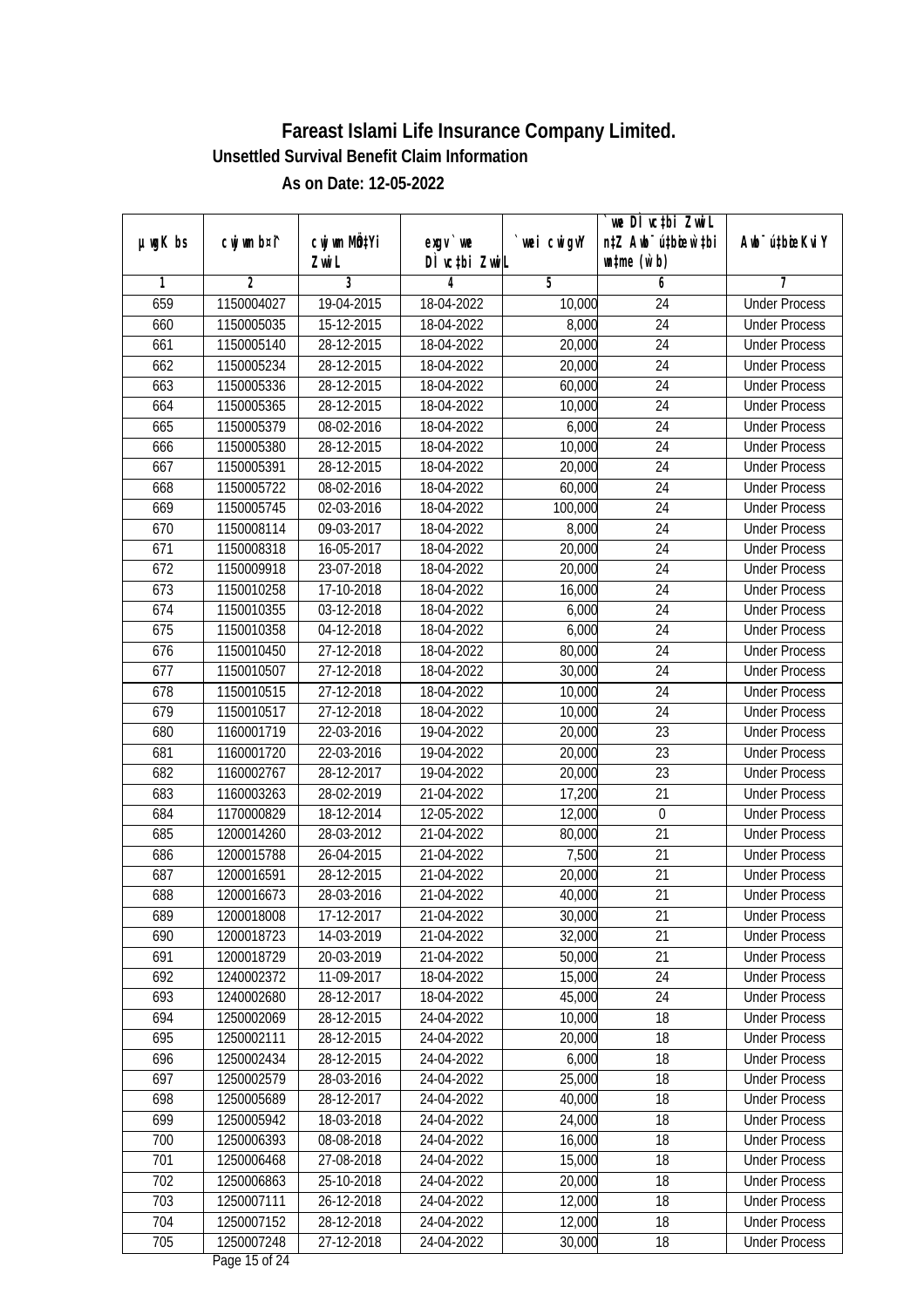|                  |                |                  |               |            | we DI vctbi Zwil                 |                             |
|------------------|----------------|------------------|---------------|------------|----------------------------------|-----------------------------|
| $µ$ ug $K$ bs    | cwj wm b¤i^    | cwj wm MQtYi     | $exqu$ we     | wei cwigvY | n‡Z Awb <sup>-</sup> ú‡bioar`‡bi | Awb <sup>-</sup> ú‡bioeKviY |
|                  |                | Zwi L            | DÌ vctbi ZwiL |            | $\n  untime\n  (u`b)\n$          |                             |
| 1                | $\overline{2}$ | 3                | 4             | 5          | 6                                | 7                           |
| 706              | 1250007390     | 27-12-2018       | 24-04-2022    | 12,000     | $\overline{18}$                  | <b>Under Process</b>        |
| 707              | 1250007428     | 27-12-2018       | 24-04-2022    | 21,400     | 18                               | <b>Under Process</b>        |
| 708              | 1250007495     | 27-12-2018       | 24-04-2022    | 23,000     | $\overline{18}$                  | <b>Under Process</b>        |
| 709              | 1250007502     | 27-12-2018       | 24-04-2022    | 24,000     | 18                               | <b>Under Process</b>        |
| 710              | 1250007509     | 27-12-2018       | 24-04-2022    | 12,000     | $\overline{18}$                  | <b>Under Process</b>        |
| $\overline{711}$ | 1250007577     | 27-12-2018       | 24-04-2022    | 10,000     | $\overline{18}$                  | <b>Under Process</b>        |
| $\overline{712}$ | 1250007581     | 27-12-2018       | 24-04-2022    | 12,000     | 18                               | <b>Under Process</b>        |
| 713              | 1250007678     | 25-02-2019       | 24-04-2022    | 60,000     | 18                               | <b>Under Process</b>        |
| 714              | 1250007794     | 20-03-2019       | 24-04-2022    | 100,000    | 18                               | <b>Under Process</b>        |
| 715              | 1250007825     | 28-03-2019       | 24-04-2022    | 12,000     | 18                               | <b>Under Process</b>        |
| 716              | 1250007826     | 28-03-2019       | 24-04-2022    | 40,000     | $\overline{18}$                  | <b>Under Process</b>        |
| 717              | 1250007831     | 28-03-2019       | 24-04-2022    | 24,000     | 18                               | <b>Under Process</b>        |
| 718              | 1250007852     | 07-04-2019       | 24-04-2022    | 34,000     | $\overline{18}$                  | <b>Under Process</b>        |
| 719              | 1260000411     | 28-12-2015       | 26-04-2022    | 12,000     | 16                               | <b>Under Process</b>        |
| 720              | 1270000203     | 28-06-2015       | 24-04-2022    | 6,400      | 18                               | <b>Under Process</b>        |
| 721              | 1270000204     | 28-06-2015       | 24-04-2022    | 7,800      | 18                               | <b>Under Process</b>        |
| 722              | 1270000281     | 28-12-2015       | 24-04-2022    | 12,000     | 18                               | <b>Under Process</b>        |
| 723              | 1270000288     | 28-12-2015       | 12-05-2022    | 6,000      | $\boldsymbol{0}$                 | <b>Under Process</b>        |
| 724              | 1270000290     | 28-12-2015       | 24-04-2022    | 6,000      | 18                               | <b>Under Process</b>        |
| 725              | 1270001269     | 28-10-2018       | 12-05-2022    | 10,000     | $\pmb{0}$                        | <b>Under Process</b>        |
| 726              | 1270001309     | 24-12-2018       | 24-04-2022    | 20,000     | 18                               | <b>Under Process</b>        |
| 727              | 1270001320     | 27-12-2018       | 24-04-2022    | 6,000      | 18                               | <b>Under Process</b>        |
| 728              | 1270001327     | 27-12-2018       | 12-05-2022    | 20,000     | $\boldsymbol{0}$                 | <b>Under Process</b>        |
| 729              | 1270001352     | 27-12-2018       | 24-04-2022    | 12,000     | 18                               | <b>Under Process</b>        |
| 730              | 1270001375     | 27-12-2018       | 24-04-2022    | 20,000     | 18                               | <b>Under Process</b>        |
| 731              | 1300015064     | 28-10-2009       | 26-04-2022    | 20,000     | 16                               | <b>Under Process</b>        |
| 732              | 1300015064     | 28-10-2009       | 26-04-2022    | 20,000     | 16                               | <b>Under Process</b>        |
| 733              | 1300015064     | 28-10-2009       | 26-04-2022    | 20,000     | 16                               | <b>Under Process</b>        |
| 734              | 1300015085     | 10-11-2009       | 19-04-2022    | 10,000     | 23                               | <b>Under Process</b>        |
| 735              | 1300015374     | 28-12-2009       | 19-04-2022    | 25,000     | 23                               | <b>Under Process</b>        |
| 736              | 1300016964     | 28-12-2011       | 19-04-2022    | 6,000      | 23                               | <b>Under Process</b>        |
| 737              | 1300017085     | 28-03-2012       | 19-04-2022    | 10,000     | 23                               | <b>Under Process</b>        |
| 738              | 1300018463     | 28-12-2015       | 19-04-2022    | 10,000     | 23                               | <b>Under Process</b>        |
| 739              | 1300018464     | 28-12-2015       | 19-04-2022    | 10,000     | 23                               | <b>Under Process</b>        |
| 740              | 1300018476     | 28-12-2015       | 19-04-2022    | 10,000     | 23                               | <b>Under Process</b>        |
| 741              | 1300018548     | 18-02-2016       | 19-04-2022    | 10,000     | 23                               | <b>Under Process</b>        |
| 742              | 1300018548     | 18-02-2016       | 19-04-2022    | 10,000     | 23                               | <b>Under Process</b>        |
| 743              | 1320000236     | $12 - 05 - 2015$ | 10-05-2022    | 38,400     | $\overline{2}$                   | <b>Under Process</b>        |
| 744              | 1320000657     | 28-03-2016       | 10-05-2022    | 115,000    | $\overline{2}$                   | <b>Under Process</b>        |
| 745              | 1320001003     | 28-12-2016       | 10-05-2022    | 75,000     | $\overline{2}$                   | <b>Under Process</b>        |
| 746              | 1320001891     | 24-02-2019       | 10-05-2022    | 23,000     | $\overline{2}$                   | <b>Under Process</b>        |
| 747              | 1340000308     | 28-12-2015       | 10-05-2022    | 24,000     | $\overline{2}$                   | <b>Under Process</b>        |
| 748              | 1340000801     | 16-08-2017       | 10-05-2022    | 100,000    | $\overline{2}$                   | <b>Under Process</b>        |
| 749              | 1350000342     | $28-12-2014$     | 11-05-2022    | 12,000     | $\mathbf{1}$                     | <b>Under Process</b>        |
| 750              | 1350001207     | 28-03-2016       | 11-05-2022    | 12,000     | $\mathbf{1}$                     | <b>Under Process</b>        |
| 751              | 1350001211     | 28-03-2016       | 11-05-2022    | 20,250     | $\mathbf{1}$                     | <b>Under Process</b>        |
| 752              | 1350004000     | 27-12-2018       | 11-05-2022    | 24,000     | 1                                | <b>Under Process</b>        |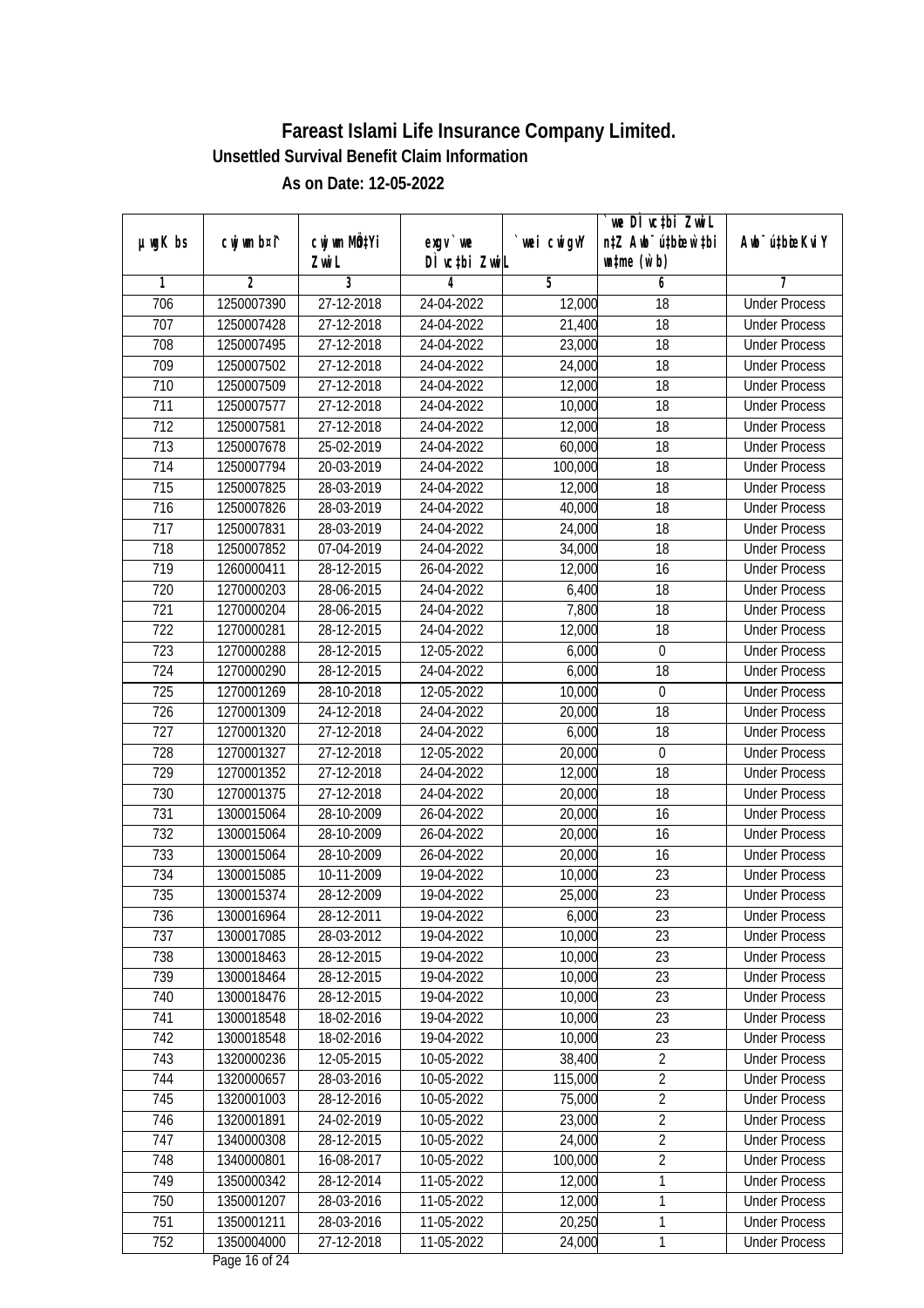|               |                |              |               |            | we DÌ vc‡bi ZwiL                 |                             |
|---------------|----------------|--------------|---------------|------------|----------------------------------|-----------------------------|
| $µ$ ug $K$ bs | cwj wm b¤i^    | cwj wm MQtYi | $exqu$ we     | wei cwigvY | n‡Z Awb <sup>-</sup> ú‡biosw`‡bi | Awb <sup>-</sup> ú‡bioeKviY |
|               |                | Zwi L        | DÌ vctbi ZwiL |            | $\n  untime\n  (u`b)\n$          |                             |
| 1             | $\overline{2}$ | 3            | 4             | 5          | 6                                | 7                           |
| 753           | 1350004054     | 12-02-2019   | 11-05-2022    | 40,000     | 1                                | <b>Under Process</b>        |
| 754           | 1350004085     | 07-03-2019   | 11-05-2022    | 12,000     | 1                                | <b>Under Process</b>        |
| 755           | 1350004089     | 12-03-2019   | 11-05-2022    | 50,000     | $\mathbf{1}$                     | <b>Under Process</b>        |
| 756           | 1350004110     | 28-03-2019   | 11-05-2022    | 60,000     | $\mathbf{1}$                     | <b>Under Process</b>        |
| 757           | 1360000376     | 28-12-2015   | 12-05-2022    | 10,000     | 0                                | <b>Under Process</b>        |
| 758           | 1360000823     | 28-12-2016   | 12-05-2022    | 10,000     | 0                                | <b>Under Process</b>        |
| 759           | 1360001032     | 25-09-2017   | 12-05-2022    | 24,600     | $\boldsymbol{0}$                 | <b>Under Process</b>        |
| 760           | 1360001394     | 28-08-2018   | 12-05-2022    | 12,000     | $\overline{0}$                   | <b>Under Process</b>        |
| 761           | 1360001480     | 28-10-2018   | 24-04-2022    | 24,000     | 18                               | <b>Under Process</b>        |
| 762           | 1360001487     | 28-10-2018   | 12-05-2022    | 12,000     | $\boldsymbol{0}$                 | <b>Under Process</b>        |
| 763           | 1360001559     | 27-12-2018   | 12-05-2022    | 40,000     | 0                                | <b>Under Process</b>        |
| 764           | 1360001583     | 27-12-2018   | 12-05-2022    | 12,000     | $\mathbf 0$                      | <b>Under Process</b>        |
| 765           | 1360001585     | 27-12-2018   | 24-04-2022    | 10,000     | 18                               | <b>Under Process</b>        |
| 766           | 1360001586     | 27-12-2018   | 24-04-2022    | 24,000     | 18                               | <b>Under Process</b>        |
| 767           | 1360001632     | 26-02-2019   | 12-05-2022    | 12,000     | $\mathbf 0$                      | <b>Under Process</b>        |
| 768           | 1360001645     | 19-03-2019   | 24-04-2022    | 19,000     | 18                               | <b>Under Process</b>        |
| 769           | 1360001647     | 28-03-2019   | 24-04-2022    | 100,000    | 18                               | <b>Under Process</b>        |
| 770           | 1360001670     | 15-04-2019   | 12-05-2022    | 24,000     | $\boldsymbol{0}$                 | <b>Under Process</b>        |
| 771           | 1360001673     | 16-04-2019   | 12-05-2022    | 24,000     | $\boldsymbol{0}$                 | <b>Under Process</b>        |
| 772           | 1370000311     | 20-03-2016   | 19-04-2022    | 12,000     | 23                               | <b>Under Process</b>        |
| 773           | 1370000734     | 28-12-2016   | 19-04-2022    | 100,000    | 23                               | <b>Under Process</b>        |
| 774           | 1380000236     | 28-12-2015   | 24-04-2022    | 200,000    | 18                               | <b>Under Process</b>        |
| 775           | 1400001712     | 27-12-2009   | 10-05-2022    | 12,000     | $\overline{2}$                   | <b>Under Process</b>        |
| 776           | 1410000501     | 04-07-2017   | 12-05-2022    | 20,000     | 0                                | <b>Under Process</b>        |
| 777           | 1410000509     | 13-07-2017   | 12-05-2022    | 7,500      | $\boldsymbol{0}$                 | <b>Under Process</b>        |
| 778           | 1410000830     | 21-03-2018   | 12-05-2022    | 20,000     | $\boldsymbol{0}$                 | <b>Under Process</b>        |
| 779           | 1410000993     | 25-09-2018   | 12-05-2022    | 20,000     | 0                                | <b>Under Process</b>        |
| 780           | 1410001092     | 26-12-2018   | 12-05-2022    | 30,000     | 0                                | <b>Under Process</b>        |
| 781           | 1410001260     | 21-03-2019   | 12-05-2022    | 20,000     | $\boldsymbol{0}$                 | <b>Under Process</b>        |
| 782           | 1420000353     | 28-11-2015   | 19-04-2022    | 11,400     | 23                               | <b>Under Process</b>        |
| 783           | 1430001871     | 18-04-2018   | 11-05-2022    | 40,000     | 1                                | <b>Under Process</b>        |
| 784           | 1430001917     | 27-06-2018   | 11-05-2022    | 20,000     | 1                                | <b>Under Process</b>        |
| 785           | 1430001943     | 18-07-2018   | 11-05-2022    | 10,000     | 1                                | <b>Under Process</b>        |
| 786           | 1430002182     | 27-12-2018   | 11-05-2022    | 30,000     | 1                                | <b>Under Process</b>        |
| 787           | 1430002292     | 25-03-2019   | 11-05-2022    | 25,000     | $\mathbf{1}$                     | <b>Under Process</b>        |
| 788           | 1430002308     | 08-04-2019   | 11-05-2022    | 100,000    | 1                                | <b>Under Process</b>        |
| 789           | 1450000121     | 14-12-2015   | 12-05-2022    | 15,000     | 0                                | <b>Under Process</b>        |
| 790           | 1450000529     | 28-12-2016   | 12-05-2022    | 45,000     | 0                                | <b>Under Process</b>        |
| 791           | 1450000968     | 28-07-2018   | 12-05-2022    | 10,000     | $\boldsymbol{0}$                 | <b>Under Process</b>        |
| 792           | 1470001164     | 28-12-2017   | 11-05-2022    | 10,000     | 1                                | <b>Under Process</b>        |
| 793           | 1470001261     | 09-05-2018   | 11-05-2022    | 10,000     | 1                                | <b>Under Process</b>        |
| 794           | 1470001539     | 27-12-2018   | 11-05-2022    | 20,000     | 1                                | <b>Under Process</b>        |
| 795           | 1470001573     | 07-02-2019   | 11-05-2022    | 10,000     | $\mathbf{1}$                     | <b>Under Process</b>        |
| 796           | 1470001598     | 28-03-2019   | 11-05-2022    | 9,756      | 1                                | <b>Under Process</b>        |
| 797           | 1470001608     | 04-04-2019   | 11-05-2022    | 11,680     | 1                                | <b>Under Process</b>        |
| 798           | 1480000663     | 04-04-2019   | 24-04-2022    | 24,000     | 18                               | <b>Under Process</b>        |
| 799           | 1170002917     | 10-08-2017   | 12-05-2022    | 44,416     | $\pmb{0}$                        | <b>Under Process</b>        |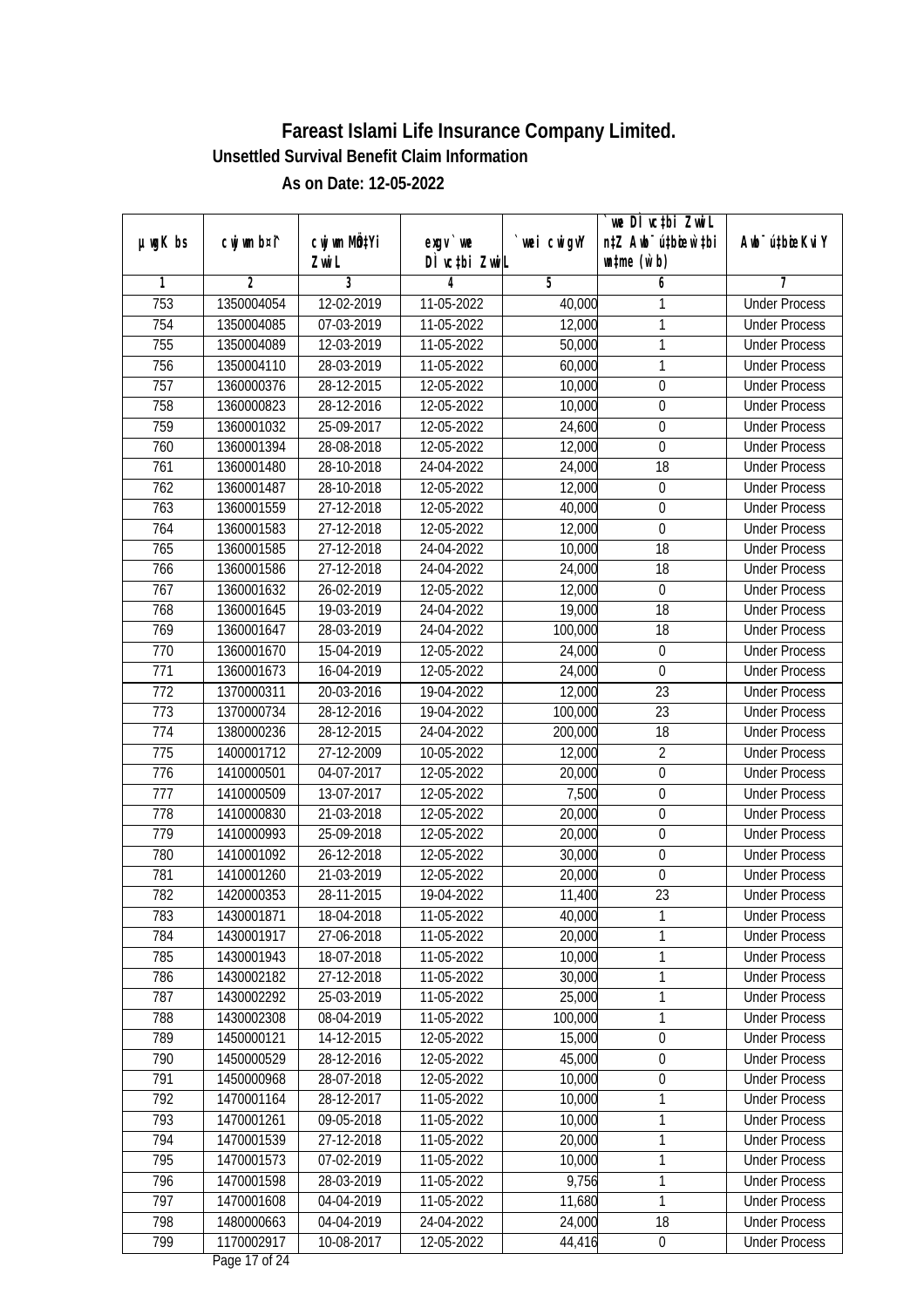|         |                |                  |               |            | we DI vctbi ZwiL                 |                             |
|---------|----------------|------------------|---------------|------------|----------------------------------|-----------------------------|
| µwgK bs | cwj wm b¤i^    | cwj wm MQtYi     | $exqu$ we     | wei cwigvY | n‡Z Awb <sup>-</sup> ú‡bioen`‡bi | Awb <sup>-</sup> ú‡bioeKviY |
|         |                | Zwi L            | DÌ vctbi ZwiL |            | $\n  untime\n  (u`b)\n$          |                             |
| 1       | $\overline{2}$ | 3                | 4             | 5          | 6                                | 7                           |
| 800     | 1200003897     | 27-04-2004       | 27-04-2022    | 30,000     | $\overline{15}$                  | <b>Under Process</b>        |
| 801     | 1270001127     | 28-05-2018       | 24-04-2022    | 11,980     | 18                               | <b>Under Process</b>        |
| 802     | 1270001168     | 28-07-2018       | 24-04-2022    | 24,000     | $\overline{18}$                  | <b>Under Process</b>        |
| 803     | 1300017300     | $28 - 12 - 2012$ | 19-04-2022    | 10,000     | 23                               | <b>Under Process</b>        |
| 804     | 1300017975     | 28-12-2014       | 19-04-2022    | 11,250     | $\overline{23}$                  | <b>Under Process</b>        |
| 805     | 1350000562     | 28-06-2015       | 11-05-2022    | 20,000     | 1                                | <b>Under Process</b>        |
| 806     | 1480000454     | 28-07-2018       | 24-04-2022    | 48,800     | 18                               | <b>Under Process</b>        |
| 807     | 1480000562     | 02-12-2018       | 24-04-2022    | 10,000     | 18                               | <b>Under Process</b>        |
| 808     | 1480000645     | 01-04-2019       | 24-04-2022    | 12,000     | 18                               | <b>Under Process</b>        |
| 809     | 1480000651     | 01-04-2019       | 24-04-2022    | 12,000     | 18                               | <b>Under Process</b>        |
| 810     | 1480000654     | 01-04-2019       | 24-04-2022    | 48,000     | $\overline{18}$                  | <b>Under Process</b>        |
| 811     | 1480000656     | 01-04-2019       | 12-05-2022    | 6,000      | $\boldsymbol{0}$                 | <b>Under Process</b>        |
| 812     | 1480000666     | 17-04-2019       | 12-05-2022    | 14,068     | $\overline{0}$                   | <b>Under Process</b>        |
| 813     | 1500010770     | 22-11-2008       | 26-04-2022    | 10,000     | 16                               | <b>Under Process</b>        |
| 814     | 1500013016     | 27-12-2009       | 10-04-2022    | 20,000     | 32                               | <b>Under Process</b>        |
| 815     | 1500013551     | 28-02-2010       | 10-04-2022    | 10,000     | $\overline{32}$                  | <b>Under Process</b>        |
| 816     | 1500013551     | 28-02-2010       | 10-04-2022    | 10,000     | 32                               | <b>Under Process</b>        |
| 817     | 1500013551     | 28-02-2010       | 10-04-2022    | 10,000     | 32                               | <b>Under Process</b>        |
| 818     | 1560000565     | 20-11-2018       | 19-04-2022    | 14,000     | 23                               | <b>Under Process</b>        |
| 819     | 1560000623     | 27-12-2018       | 19-04-2022    | 24,000     | 23                               | <b>Under Process</b>        |
| 820     | 1600009987     | $28-12-2005$     | 24-04-2022    | 16,000     | 18                               | <b>Under Process</b>        |
| 821     | 1600018118     | 25-06-2007       | 24-04-2022    | 6,000      | 18                               | <b>Under Process</b>        |
| 822     | 1600028130     | 28-11-2008       | 17-04-2022    | 6,000      | 25                               | <b>Under Process</b>        |
| 823     | 1600030997     | 20-06-2009       | 17-04-2022    | 6,000      | 25                               | <b>Under Process</b>        |
| 824     | 1600031011     | 20-06-2009       | 24-04-2022    | 6,000      | 18                               | <b>Under Process</b>        |
| 825     | 1600031548     | 28-06-2009       | 17-04-2022    | 10,000     | 25                               | <b>Under Process</b>        |
| 826     | 1600031688     | 28-06-2009       | 11-05-2022    | 10,000     | 1                                | <b>Under Process</b>        |
| 827     | 1600031843     | 28-06-2009       | 24-04-2022    | 6,000      | 18                               | <b>Under Process</b>        |
| 828     | 1600031870     | 28-06-2009       | 24-04-2022    | 6,000      | 18                               | <b>Under Process</b>        |
| 829     | 1600032284     | 28-06-2009       | 18-04-2022    | 6,000      | 24                               | <b>Under Process</b>        |
| 830     | 1600032484     | 28-06-2009       | 24-04-2022    | 20,000     | 18                               | <b>Under Process</b>        |
| 831     | 1600032549     | 28-06-2009       | 24-04-2022    | 6,000      | 18                               | <b>Under Process</b>        |
| 832     | 1600032848     | 28-08-2009       | 11-05-2022    | 9,000      | 1                                | <b>Under Process</b>        |
| 833     | 1600033464     | 28-11-2009       | 17-04-2022    | 6,000      | 25                               | <b>Under Process</b>        |
| 834     | 1600033555     | 20-12-2009       | 25-04-2022    | 6,000      | 17                               | <b>Under Process</b>        |
| 835     | 1600033572     | 20-12-2009       | 18-04-2022    | 8,000      | 24                               | <b>Under Process</b>        |
| 836     | 1600033718     | 28-12-2009       | 24-04-2022    | 10,000     | 18                               | <b>Under Process</b>        |
| 837     | 1600033771     | 28-12-2009       | 21-04-2022    | 6,000      | $\overline{21}$                  | <b>Under Process</b>        |
| 838     | 1600033929     | 28-12-2009       | 21-04-2022    | 10,000     | 21                               | <b>Under Process</b>        |
| 839     | 1600034840     | 28-12-2009       | 18-04-2022    | 6,000      | 24                               | <b>Under Process</b>        |
| 840     | 1600035052     | 28-12-2009       | 21-04-2022    | 6,000      | 21                               | <b>Under Process</b>        |
| 841     | 1600035434     | 28-12-2009       | 21-04-2022    | 6,000      | 21                               | <b>Under Process</b>        |
| 842     | 1600035434     | 28-12-2009       | 21-04-2022    | 6,000      | 21                               | <b>Under Process</b>        |
| 843     | 1600035496     | 28-01-2010       | 17-04-2022    | 6,000      | 25                               | <b>Under Process</b>        |
| 844     | 1600035500     | 28-02-2010       | 18-04-2022    | 6,000      | 24                               | <b>Under Process</b>        |
| 845     | 1600035549     | 28-02-2010       | 24-04-2022    | 10,000     | 18                               | <b>Under Process</b>        |
| 846     | 1600037029     | 20-12-2010       | 19-04-2022    | 6,000      | 23                               | <b>Under Process</b>        |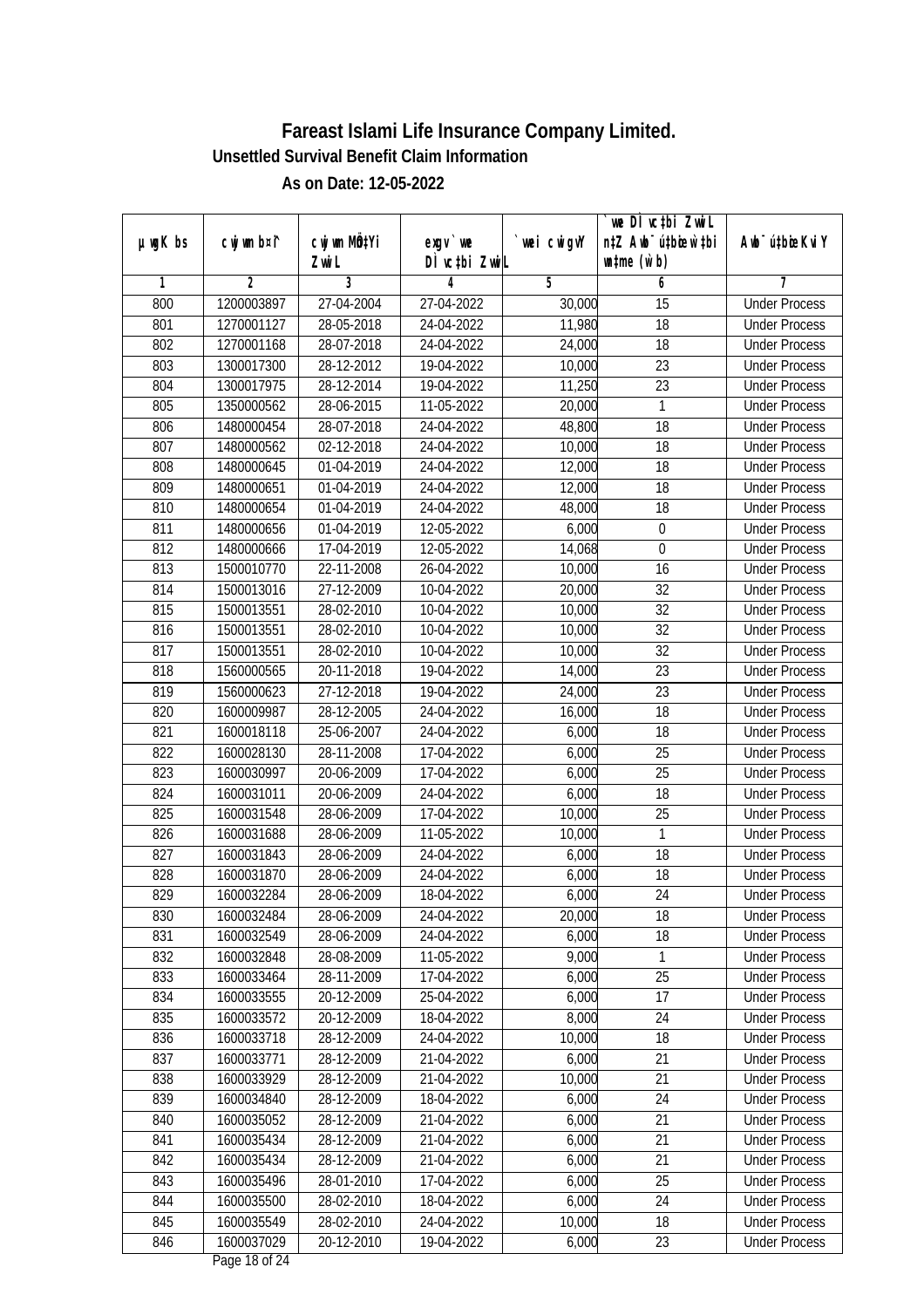|         |                |                  |               |            | we DI vctbi Zwil                 |                             |
|---------|----------------|------------------|---------------|------------|----------------------------------|-----------------------------|
| µwgK bs | cwj wm b¤i^    | cwj wm MQtYi     | $exqu$ we     | wei cwigvY | n‡Z Awb <sup>-</sup> ú‡bioen`‡bi | Awb <sup>-</sup> ú‡bioeKviY |
|         |                | Zwi L            | DÌ vctbi ZwiL |            | $\n  untime\n  (u`b)\n$          |                             |
| 1       | $\overline{2}$ | 3                | 4             | 5          | 6                                | 7                           |
| 847     | 1600038537     | 28-06-2011       | 19-04-2022    | 10,000     | $\overline{23}$                  | <b>Under Process</b>        |
| 848     | 1600039474     | 28-12-2011       | 19-04-2022    | 20,000     | $\overline{23}$                  | <b>Under Process</b>        |
| 849     | 1600040265     | 28-04-2012       | 19-04-2022    | 6,000      | $\overline{23}$                  | <b>Under Process</b>        |
| 850     | 1600041258     | 26-05-2013       | 19-04-2022    | 12,000     | 23                               | <b>Under Process</b>        |
| 851     | 1600041854     | $28 - 12 - 2013$ | 19-04-2022    | 8,250      | $\overline{23}$                  | <b>Under Process</b>        |
| 852     | 1600043960     | 22-06-2015       | 19-04-2022    | 8,000      | $\overline{23}$                  | <b>Under Process</b>        |
| 853     | 1600044408     | 28-06-2015       | 19-04-2022    | 8,000      | $\overline{23}$                  | <b>Under Process</b>        |
| 854     | 1600045180     | 09-03-2016       | 19-04-2022    | 20,000     | $\overline{23}$                  | <b>Under Process</b>        |
| 855     | 1600045182     | 09-03-2016       | 26-04-2022    | 20,000     | 16                               | <b>Under Process</b>        |
| 856     | 1600045208     | 03-04-2016       | 26-04-2022    | 15,000     | 16                               | <b>Under Process</b>        |
| 857     | 1600045250     | 03-04-2016       | 26-04-2022    | 20,000     | $\overline{16}$                  | <b>Under Process</b>        |
| 858     | 1600047516     | 28-06-2017       | 19-04-2022    | 100,000    | 23                               | <b>Under Process</b>        |
| 859     | 1600047696     | 21-08-2017       | 19-04-2022    | 10,000     | $\overline{23}$                  | <b>Under Process</b>        |
| 860     | 1600048397     | 28-03-2018       | 19-04-2022    | 30,000     | 23                               | <b>Under Process</b>        |
| 861     | 1600048398     | 28-03-2018       | 19-04-2022    | 25,000     | 23                               | <b>Under Process</b>        |
| 862     | 1600048586     | 28-06-2018       | 19-04-2022    | 16,000     | $\overline{23}$                  | <b>Under Process</b>        |
| 863     | 1600048715     | 02-08-2018       | 26-04-2022    | 20,000     | 16                               | <b>Under Process</b>        |
| 864     | 1600048785     | 16-08-2018       | 26-04-2022    | 40,000     | 16                               | <b>Under Process</b>        |
| 865     | 1600048984     | 25-09-2018       | 19-04-2022    | 20,000     | 23                               | <b>Under Process</b>        |
| 866     | 1600049066     | 28-09-2018       | 19-04-2022    | 50,000     | 23                               | <b>Under Process</b>        |
| 867     | 1600049336     | 18-12-2018       | 26-04-2022    | 40,000     | 16                               | <b>Under Process</b>        |
| 868     | 1620000476     | 16-03-2020       | 10-05-2022    | 20,000     | 2                                | <b>Under Process</b>        |
| 869     | 1670000452     | 27-12-2018       | 11-05-2022    | 12,000     | $\mathbf{1}$                     | <b>Under Process</b>        |
| 870     | 1680000017     | 24-05-2018       | 24-04-2022    | 20,000     | 18                               | <b>Under Process</b>        |
| 871     | 1680000170     | 28-08-2018       | 24-11-2021    | 20,000     | 169                              | <b>Under Process</b>        |
| 872     | 1680000172     | 28-08-2018       | 24-11-2021    | 20,000     | 169                              | <b>Under Process</b>        |
| 873     | 1680000205     | 17-09-2018       | 24-11-2021    | 20,000     | 169                              | <b>Under Process</b>        |
| 874     | 1680000345     | 27-12-2018       | 21-04-2022    | 40,000     | 21                               | <b>Under Process</b>        |
| 875     | 1680000351     | 27-12-2018       | 21-04-2022    | 12,000     | 21                               | <b>Under Process</b>        |
| 876     | 1680000379     | 27-12-2018       | 19-04-2022    | 240,000    | 23                               | <b>Under Process</b>        |
| 877     | 1680000382     | 27-12-2018       | 21-04-2022    | 60,000     | 21                               | <b>Under Process</b>        |
| 878     | 1680000440     | 27-12-2018       | 12-05-2022    | 100,000    | 0                                | <b>Under Process</b>        |
| 879     | 1680000442     | 27-12-2018       | 19-04-2022    | 200,000    | 23                               | <b>Under Process</b>        |
| 880     | 1680000464     | 20-02-2019       | 12-05-2022    | 24,000     | $\boldsymbol{0}$                 | <b>Under Process</b>        |
| 881     | 1680000468     | 26-02-2019       | 12-05-2022    | 100,000    | 0                                | <b>Under Process</b>        |
| 882     | 1680000491     | 28-02-2019       | 12-05-2022    | 100,000    | 0                                | <b>Under Process</b>        |
| 883     | 1680000540     | 18-04-2019       | 12-05-2022    | 200,000    | $\boldsymbol{0}$                 | <b>Under Process</b>        |
| 884     | 1680001005     | 28-12-2019       | 21-04-2022    | 50,000     | $\overline{21}$                  | <b>Under Process</b>        |
| 885     | 1700011976     | 27-12-2007       | 19-04-2022    | 10,000     | 23                               | <b>Under Process</b>        |
| 886     | 1700015402     | 28-12-2008       | 19-04-2022    | 6,000      | 23                               | <b>Under Process</b>        |
| 887     | 1700015402     | 28-12-2008       | 19-04-2022    | 6,000      | 23                               | <b>Under Process</b>        |
| 888     | 1700019395     | 28-12-2011       | 19-04-2022    | 6,000      | $\overline{23}$                  | <b>Under Process</b>        |
| 889     | 1700022324     | 28-12-2015       | 19-04-2022    | 24,000     | $\overline{23}$                  | <b>Under Process</b>        |
| 890     | 1700022540     | 28-03-2016       | 19-04-2022    | 40,000     | 23                               | <b>Under Process</b>        |
| 891     | 1710000089     | 28-10-2018       | 19-04-2022    | 24,000     | 23                               | <b>Under Process</b>        |
| 892     | 1900005323     | 01-04-2019       | 26-04-2022    | 15,000     | 16                               | <b>Under Process</b>        |
| 893     | 2000001548     | 28-12-2014       | 21-04-2022    | 10,000     | 21                               | <b>Under Process</b>        |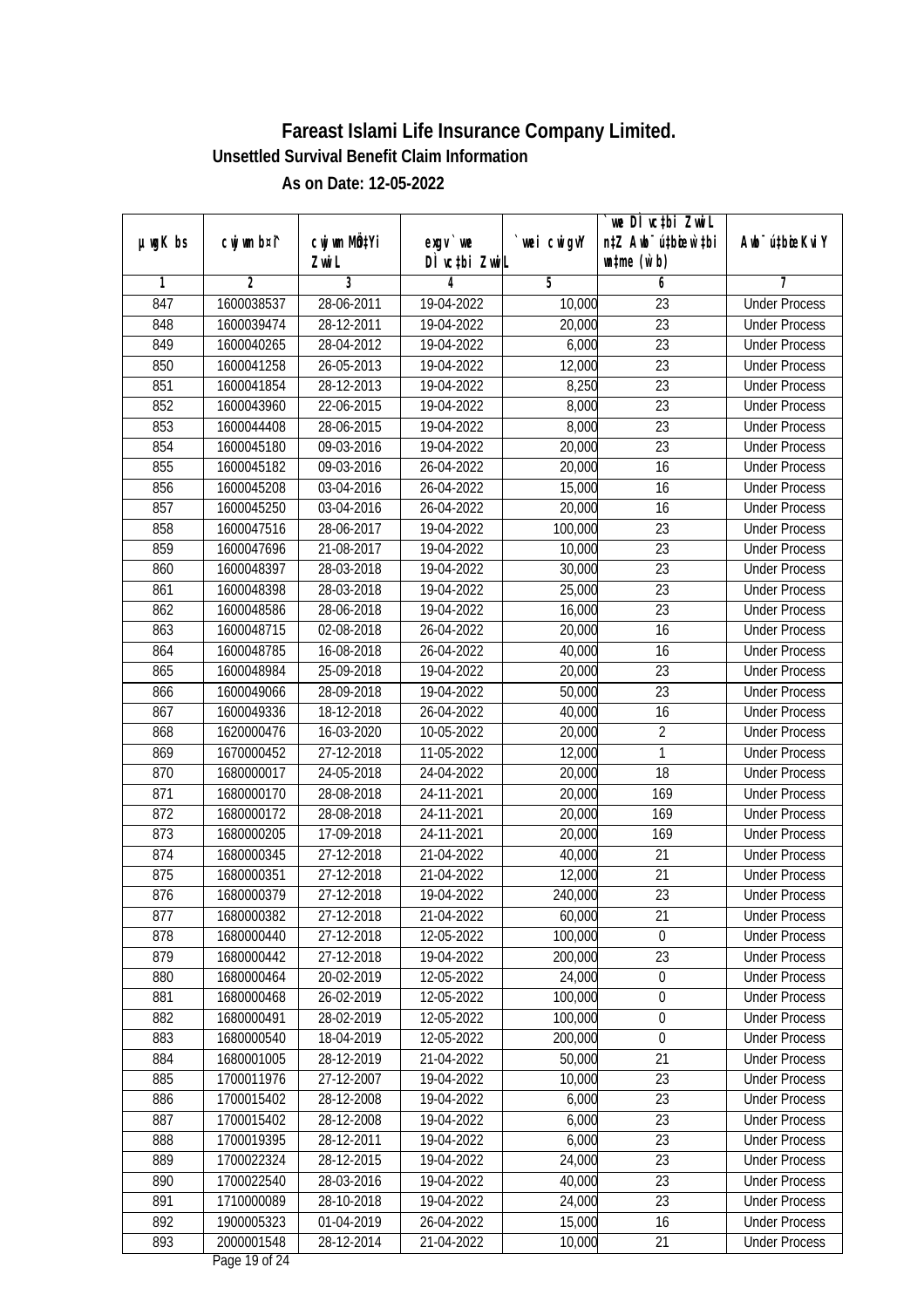|         |             |                       |                            |             | we DI vctbi ZwiL<br>n‡Z Awb <sup>-</sup> ú‡bioar`‡bi |                             |
|---------|-------------|-----------------------|----------------------------|-------------|------------------------------------------------------|-----------------------------|
| µwgK bs | cwj wm b¤i^ | cwj wm MQtYi<br>Zwi L | $exqu$ we<br>DÌ vctbi ZwiL | `wei cwigvY | $\n  untime\n  (u`b)\n$                              | Awb <sup>-</sup> ú‡bioeKviY |
| 1       | 2           | $\overline{3}$        | 4                          | 5           | 6                                                    | 7                           |
| 894     | 2000002243  | 18-04-2017            | 21-04-2022                 | 16,500      | 21                                                   | <b>Under Process</b>        |
| 895     | 2000002556  | 28-09-2018            | 21-04-2022                 | 10,000      | 21                                                   | <b>Under Process</b>        |
| 896     | 2000002661  | 07-03-2019            | 21-04-2022                 | 10,000      | $\overline{21}$                                      | <b>Under Process</b>        |
| 897     | 2100011962  | 28-03-2007            | 24-04-2022                 | 20,000      | $\overline{18}$                                      | <b>Under Process</b>        |
| 898     | 2100011962  | 28-03-2007            | 24-04-2022                 | 20,000      | $\overline{18}$                                      | <b>Under Process</b>        |
| 899     | 2100011962  | 28-03-2007            | 24-04-2022                 | 20,000      | 18                                                   | <b>Under Process</b>        |
| 900     | 2100017588  | 28-02-2010            | 10-05-2022                 | 20,000      | $\overline{2}$                                       | <b>Under Process</b>        |
| 901     | 2100019610  | 25-02-2016            | 12-05-2022                 | 20,000      | $\pmb{0}$                                            | <b>Under Process</b>        |
| 902     | 2100019635  | 06-04-2016            | 12-05-2022                 | 40,000      | $\boldsymbol{0}$                                     | <b>Under Process</b>        |
| 903     | 2100019903  | 28-12-2016            | 12-05-2022                 | 18,000      | $\boldsymbol{0}$                                     | <b>Under Process</b>        |
| 904     | 2100020423  | 26-04-2018            | 12-05-2022                 | 100,000     | 0                                                    | <b>Under Process</b>        |
| 905     | 2200004123  | 20-06-2005            | 21-04-2022                 | 10,000      | 21                                                   | <b>Under Process</b>        |
| 906     | 2200010117  | 09-10-2007            | 21-04-2022                 | 4,000       | $\overline{21}$                                      | <b>Under Process</b>        |
| 907     | 2200010117  | 09-10-2007            | 21-04-2022                 | 4,000       | 21                                                   | <b>Under Process</b>        |
| 908     | 2200010117  | 09-10-2007            | 21-04-2022                 | 4,000       | 21                                                   | <b>Under Process</b>        |
| 909     | 2200011465  | 22-06-2008            | 24-04-2022                 | 5,000       | 18                                                   | <b>Under Process</b>        |
| 910     | 2200013155  | 28-07-2009            | 26-04-2022                 | 6,000       | 16                                                   | <b>Under Process</b>        |
| 911     | 2200013155  | 28-07-2009            | 26-04-2022                 | 6,000       | 16                                                   | <b>Under Process</b>        |
| 912     | 2200013568  | 06-12-2009            | 26-04-2022                 | 6,000       | 16                                                   | <b>Under Process</b>        |
| 913     | 2200013575  | 06-12-2009            | 26-04-2022                 | 6,000       | 16                                                   | <b>Under Process</b>        |
| 914     | 2200013589  | 06-12-2009            | 26-04-2022                 | 12,500      | 16                                                   | <b>Under Process</b>        |
| 915     | 2200013691  | 28-12-2009            | 26-04-2022                 | 20,000      | 16                                                   | <b>Under Process</b>        |
| 916     | 2200013797  | 28-12-2009            | 26-04-2022                 | 6,000       | 16                                                   | <b>Under Process</b>        |
| 917     | 2200013797  | 28-12-2009            | 26-04-2022                 | 6,000       | 16                                                   | <b>Under Process</b>        |
| 918     | 2200013797  | 28-12-2009            | 26-04-2022                 | 6,000       | 16                                                   | <b>Under Process</b>        |
| 919     | 2200013852  | 28-12-2009            | 26-04-2022                 | 10,000      | 16                                                   | <b>Under Process</b>        |
| 920     | 2200014041  | 28-12-2009            | 24-04-2022                 | 20,000      | 18                                                   | <b>Under Process</b>        |
| 921     | 2200014831  | 28-03-2010            | 24-04-2022                 | 6,000       | 18                                                   | <b>Under Process</b>        |
| 922     | 2200017026  | 28-04-2011            | 18-04-2022                 | 15,000      | 24                                                   | <b>Under Process</b>        |
| 923     | 2200017026  | 28-04-2011            | 18-04-2022                 | 20,000      | 24                                                   | <b>Under Process</b>        |
| 924     | 2200017666  | 13-09-2011            | 21-04-2022                 | 7,800       | 21                                                   | <b>Under Process</b>        |
| 925     | 2200017666  | 13-09-2011            | 21-04-2022                 | 7,800       | 21                                                   | <b>Under Process</b>        |
| 926     | 2200017666  | 13-09-2011            | 21-04-2022                 | 7,800       | 21                                                   | <b>Under Process</b>        |
| 927     | 2200018320  | 28-12-2011            | 21-04-2022                 | 10,000      | 21                                                   | <b>Under Process</b>        |
| 928     | 2200018841  | 28-04-2012            | 21-04-2022                 | 10,000      | 21                                                   | <b>Under Process</b>        |
| 929     | 2200019050  | 27-11-2012            | 21-04-2022                 | 6,000       | 21                                                   | <b>Under Process</b>        |
| 930     | 2200019128  | 28-12-2012            | 26-04-2022                 | 10,000      | 16                                                   | <b>Under Process</b>        |
| 931     | 2200019229  | 28-12-2012            | 26-04-2022                 | 40,000      | 16                                                   | <b>Under Process</b>        |
| 932     | 2200020916  | 28-06-2015            | 26-04-2022                 | 12,000      | 16                                                   | <b>Under Process</b>        |
| 933     | 2300009231  | 28-06-2007            | 17-04-2022                 | 7,500       | 25                                                   | <b>Under Process</b>        |
| 934     | 2300013047  | 22-12-2009            | 26-04-2022                 | 20,000      | 16                                                   | <b>Under Process</b>        |
| 935     | 2300013258  | 28-12-2009            | 11-04-2022                 | 6,000       | $\overline{31}$                                      | <b>Under Process</b>        |
| 936     | 2300019276  | 28-05-2012            | 11-05-2022                 | 6,000       | 1                                                    | <b>Under Process</b>        |
| 937     | 2300019276  | 28-05-2012            | 11-05-2022                 | 6,000       | 1                                                    | <b>Under Process</b>        |
| 938     | 2300021022  | 28-12-2013            | 18-04-2022                 | 15,000      | 24                                                   | <b>Under Process</b>        |
| 939     | 2300021398  | 28-12-2013            | 11-05-2022                 | 50,000      | 1                                                    | <b>Under Process</b>        |
| 940     | 2300023195  | 28-12-2015            | 18-04-2022                 | 12,000      | 24                                                   | <b>Under Process</b>        |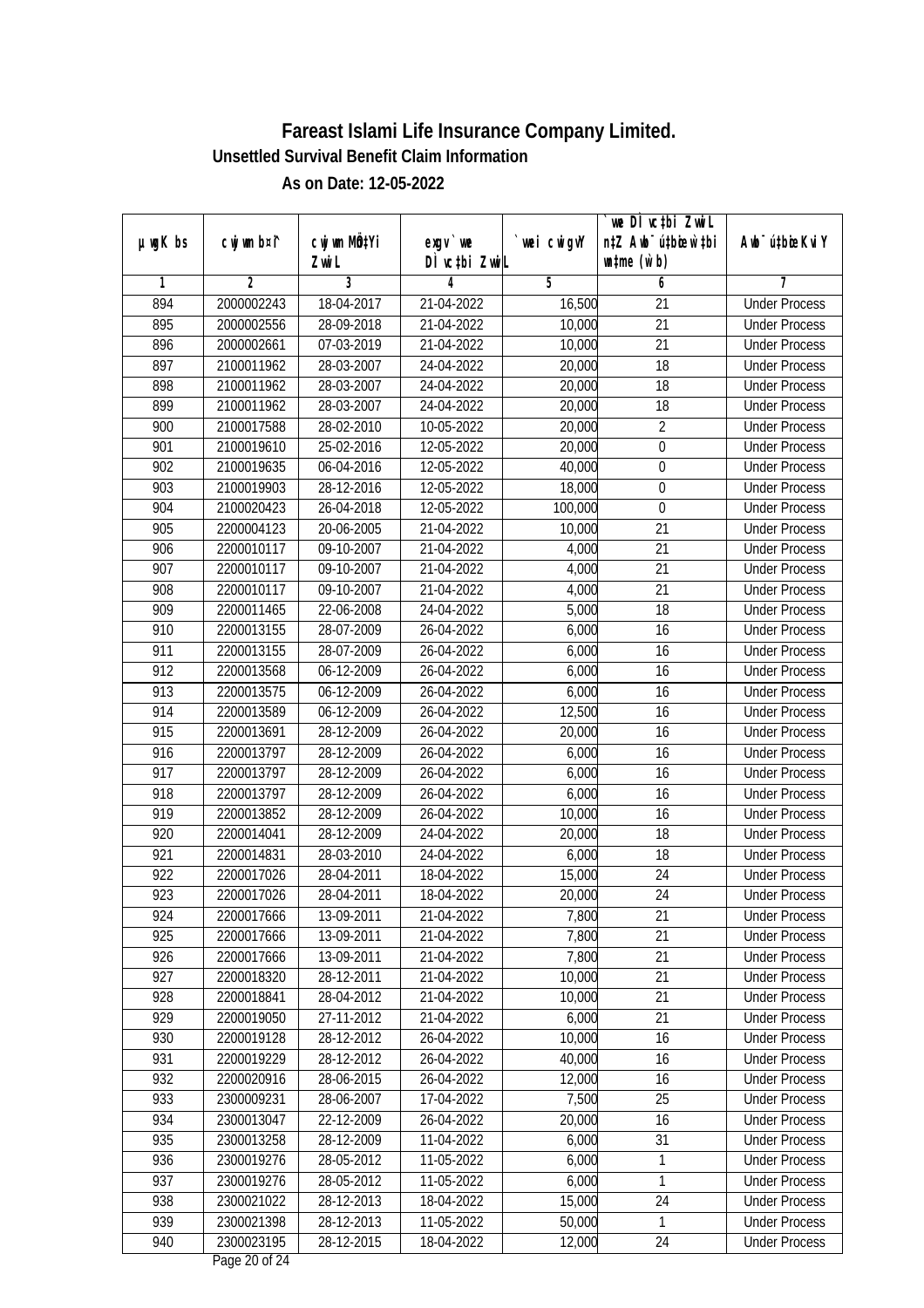|               |                |              |               |            | we DI vctbi ZwiL                 |                              |
|---------------|----------------|--------------|---------------|------------|----------------------------------|------------------------------|
| $µ$ ug $K$ bs | cwj wm b¤i^    | cwj wm MQtYi | $exqu$ we     | wei cwigvY | n‡Z Awb <sup>-</sup> ú‡biosw`‡bi | Aub <sup>-</sup> ú‡biosKvi Y |
|               |                | Zwi L        | DÌ vctbi ZwiL |            | $\n  untime\n  (u`b)\n$          |                              |
| 1             | $\overline{2}$ | 3            | 4             | 5          | 6                                | 7                            |
| 941           | 2300023206     | 28-12-2015   | 18-04-2022    | 12,000     | $\overline{24}$                  | <b>Under Process</b>         |
| 942           | 2300023288     | 28-12-2015   | 11-05-2022    | 12,000     | 1                                | <b>Under Process</b>         |
| 943           | 2300023288     | 28-12-2015   | 11-05-2022    | 12,000     | $\mathbf{1}$                     | <b>Under Process</b>         |
| 944           | 2300023420     | 15-03-2016   | 24-04-2022    | 12,000     | 18                               | <b>Under Process</b>         |
| 945           | 2300024131     | 28-03-2017   | 18-04-2022    | 15,000     | $\overline{24}$                  | <b>Under Process</b>         |
| 946           | 2400001664     | 28-07-2008   | 11-05-2022    | 6,000      | 1                                | <b>Under Process</b>         |
| 947           | 2400002158     | 04-12-2008   | 10-05-2022    | 10,000     | $\overline{2}$                   | <b>Under Process</b>         |
| 948           | 2400002462     | 28-12-2008   | 11-05-2022    | 6,000      | $\mathbf{1}$                     | <b>Under Process</b>         |
| 949           | 2400002675     | 28-01-2009   | 10-05-2022    | 6,000      | $\overline{2}$                   | <b>Under Process</b>         |
| 950           | 2400003369     | 20-12-2009   | 10-05-2022    | 12,000     | $\overline{2}$                   | <b>Under Process</b>         |
| 951           | 2400004373     | 28-12-2009   | 11-05-2022    | 10,000     | $\mathbf{1}$                     | <b>Under Process</b>         |
| 952           | 2400005022     | 28-12-2009   | 11-05-2022    | 10,000     | 1                                | <b>Under Process</b>         |
| 953           | 2400005259     | 28-01-2010   | 10-05-2022    | 10,000     | $\overline{2}$                   | <b>Under Process</b>         |
| 954           | 2400005333     | 28-03-2010   | 11-05-2022    | 4,000      | 1                                | <b>Under Process</b>         |
| 955           | 2500010192     | 28-12-2008   | 28-04-2022    | 20,000     | 14                               | <b>Under Process</b>         |
| 956           | 2500012069     | 15-11-2009   | 10-04-2022    | 10,000     | 32                               | <b>Under Process</b>         |
| 957           | 2500012135     | 26-11-2009   | 12-04-2022    | 10,000     | 30                               | <b>Under Process</b>         |
| 958           | 2500012135     | 26-11-2009   | 12-04-2022    | 10,000     | 30                               | <b>Under Process</b>         |
| 959           | 2500018327     | 28-06-2012   | 12-05-2022    | 14,000     | $\boldsymbol{0}$                 | <b>Under Process</b>         |
| 960           | 2500018327     | 28-06-2012   | 12-05-2022    | 14,000     | $\pmb{0}$                        | <b>Under Process</b>         |
| 961           | 2500018327     | 28-06-2012   | 12-05-2022    | 14,000     | $\boldsymbol{0}$                 | <b>Under Process</b>         |
| 962           | 2500018461     | 11-12-2012   | 12-05-2022    | 60,000     | 0                                | <b>Under Process</b>         |
| 963           | 2500018463     | 17-12-2012   | 12-05-2022    | 24,000     | $\boldsymbol{0}$                 | <b>Under Process</b>         |
| 964           | 2500021246     | 28-11-2016   | 12-05-2022    | 15,000     | $\boldsymbol{0}$                 | <b>Under Process</b>         |
| 965           | 2500022681     | 25-09-2018   | 12-05-2022    | 24,000     | $\boldsymbol{0}$                 | <b>Under Process</b>         |
| 966           | 2500022730     | 08-10-2018   | 12-05-2022    | 12,000     | $\mathbf 0$                      | <b>Under Process</b>         |
| 967           | 2600021587     | 28-12-2012   | 21-04-2022    | 20,000     | 21                               | <b>Under Process</b>         |
| 968           | 2600021588     | 28-12-2012   | 21-04-2022    | 7,400      | 21                               | <b>Under Process</b>         |
| 969           | 2600021748     | 28-12-2012   | 24-04-2022    | 24,000     | 18                               | <b>Under Process</b>         |
| 970           | 2600022532     | 28-12-2013   | 12-05-2022    | 25,000     | $\boldsymbol{0}$                 | <b>Under Process</b>         |
| 971           | 2600022612     | 28-12-2013   | 19-04-2022    | 50,000     | 23                               | <b>Under Process</b>         |
| 972           | 2600022669     | 28-12-2013   | 21-04-2022    | 25,000     | 21                               | <b>Under Process</b>         |
| 973           | 2600023543     | 28-12-2014   | 21-04-2022    | 6,000      | 21                               | <b>Under Process</b>         |
| 974           | 2600023740     | 28-12-2014   | 21-04-2022    | 10,000     | 21                               | <b>Under Process</b>         |
| 975           | 2600023921     | 28-12-2014   | 24-04-2022    | 26,000     | 18                               | <b>Under Process</b>         |
| 976           | 2600024419     | 28-06-2015   | 19-04-2022    | 10,000     | 23                               | <b>Under Process</b>         |
| 977           | 2600024554     | 28-06-2015   | 24-11-2021    | 20,000     | 169                              | <b>Under Process</b>         |
| 978           | 2600024592     | 28-06-2015   | 19-04-2022    | 40,000     | 23                               | <b>Under Process</b>         |
| 979           | 2600024665     | 28-06-2015   | 19-04-2022    | 6,000      | 23                               | <b>Under Process</b>         |
| 980           | 2600024675     | 28-06-2015   | 21-04-2022    | 20,000     | 21                               | <b>Under Process</b>         |
| 981           | 2600024858     | 28-06-2015   | 24-11-2021    | 10,000     | 169                              | <b>Under Process</b>         |
| 982           | 2600025146     | 12-11-2015   | 19-04-2022    | 6,000      | 23                               | <b>Under Process</b>         |
| 983           | 2600025149     | 16-11-2015   | 19-04-2022    | 10,000     | $\overline{23}$                  | <b>Under Process</b>         |
| 984           | 2600025194     | 28-11-2015   | 21-04-2022    | 6,000      | 21                               | <b>Under Process</b>         |
| 985           | 2600025310     | 28-12-2015   | 24-04-2022    | 20,000     | 18                               | <b>Under Process</b>         |
| 986           | 2600025313     | 28-12-2015   | 21-04-2022    | 40,000     | 21                               | <b>Under Process</b>         |
| 987           | 2600025324     | 28-12-2015   | 19-04-2022    | 20,000     | 23                               | <b>Under Process</b>         |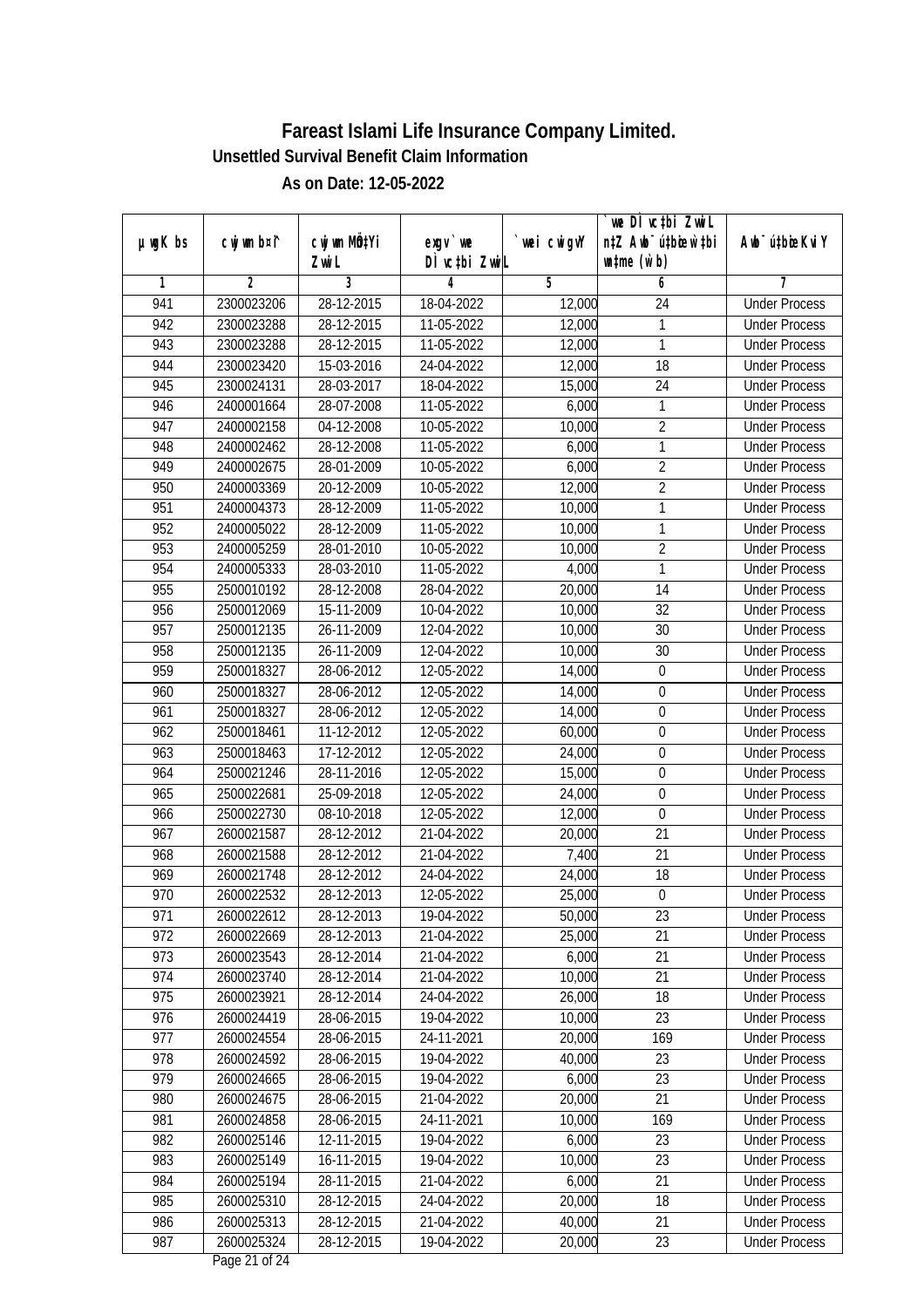| wei cwigvY<br>$exqu$ we<br>DÌ vctbi ZwiL<br>$\n  untime\n  (u`b)\n$<br>Zwi L<br>3<br>$\overline{2}$<br>5<br>6<br>7<br>1<br>4<br>28-12-2015<br>988<br>2600025360<br>21-04-2022<br>$\overline{21}$<br><b>Under Process</b><br>100,000<br>$\overline{18}$<br>989<br>2600025368<br>28-12-2015<br>24-04-2022<br>10,000<br><b>Under Process</b><br>990<br>$\overline{21}$<br>2600025375<br>28-12-2015<br>21-04-2022<br>20,000<br><b>Under Process</b><br>991<br>2600025377<br>28-12-2015<br>24-04-2022<br>200,000<br>18<br><b>Under Process</b><br>992<br>$\overline{18}$<br>2600025402<br>28-12-2015<br>24-04-2022<br>6,000<br><b>Under Process</b><br>993<br>28-12-2015<br>$\overline{18}$<br>2600025403<br>24-04-2022<br>40,000<br><b>Under Process</b><br>994<br>$\overline{21}$<br>2600025408<br>28-12-2015<br>21-04-2022<br>20,000<br><b>Under Process</b><br>995<br>2600025452<br>28-12-2015<br>19-04-2022<br>40,000<br>23<br><b>Under Process</b><br>996<br>2600025461<br>28-12-2015<br>21-04-2022<br>21<br>200,000<br><b>Under Process</b><br>$\overline{23}$<br>997<br>2600025489<br>28-12-2015<br>19-04-2022<br>10,000<br><b>Under Process</b><br>998<br>28-12-2015<br>$\overline{18}$<br>2600025507<br>24-04-2022<br>6,000<br><b>Under Process</b><br>999<br>20,000<br>21-04-2022<br>21<br>2600025534<br>28-12-2015<br><b>Under Process</b><br>$\overline{18}$<br>1000<br>2600025562<br>28-12-2015<br>24-04-2022<br>20,000<br><b>Under Process</b><br>23<br>1001<br>2600025569<br>28-12-2015<br>19-04-2022<br>10,000<br><b>Under Process</b><br>1002<br>23<br>2600025574<br>28-12-2015<br>19-04-2022<br>20,000<br><b>Under Process</b><br>$\overline{23}$<br>1003<br>2600025581<br>28-12-2015<br>19-04-2022<br>60,000<br><b>Under Process</b><br>1004<br>21<br>2600025620<br>28-12-2015<br>21-04-2022<br>20,000<br><b>Under Process</b><br>21<br>1005<br>28-12-2015<br>21-04-2022<br>2600025631<br>40,000<br><b>Under Process</b><br>23<br>1006<br>2600025667<br>28-12-2015<br>19-04-2022<br>16,000<br><b>Under Process</b><br>23<br>1007<br>28-12-2015<br>19-04-2022<br>2600025676<br>20,000<br><b>Under Process</b><br>$28-12-2015$<br>23<br>1008<br>2600025729<br>19-04-2022<br>40,000<br><b>Under Process</b><br>1009<br>100,000<br>2600025799<br>28-02-2016<br>12-05-2022<br>$\boldsymbol{0}$<br><b>Under Process</b><br>23<br>1010<br>28-12-2017<br>19-04-2022<br>75,000<br>2600026352<br><b>Under Process</b><br>23<br>1011<br>14-12-2016<br>19-04-2022<br>15,000<br>2600027118<br><b>Under Process</b><br>1012<br>28-12-2016<br>12-05-2022<br>$\boldsymbol{0}$<br>2600027302<br>15,000<br><b>Under Process</b><br>1013<br>2600027376<br>28-12-2016<br>12-05-2022<br>75,000<br>$\mathbf 0$<br><b>Under Process</b><br>21<br>1014<br>28-12-2016<br>21-04-2022<br>10,000<br>2600027604<br><b>Under Process</b><br>21<br>1015<br>28-12-2016<br>21-04-2022<br>15,000<br>2600027604<br><b>Under Process</b><br>1016<br>2600027770<br>28-12-2016<br>24-11-2021<br>10,000<br>169<br><b>Under Process</b><br>1017<br>24-11-2021<br>169<br>2600027770<br>28-12-2016<br>15,000<br><b>Under Process</b><br>1018<br>2600027981<br>02-03-2017<br>24-04-2022<br>30,000<br>18<br><b>Under Process</b><br>1019<br>28-03-2017<br>19-04-2022<br>15,000<br>23<br>2600028088<br><b>Under Process</b><br>1020<br>12,000<br>21<br>2600028165<br>19-04-2017<br>21-04-2022<br><b>Under Process</b><br>1021<br>2600028548<br>14,000<br>23<br>24-07-2017<br>19-04-2022<br><b>Under Process</b><br>1022<br>2600029150<br>48,000<br>28-12-2017<br>24-04-2022<br>18<br><b>Under Process</b><br>1023<br>250,000<br>2600029620<br>28-12-2017<br>19-04-2022<br>23<br><b>Under Process</b><br>1024<br>2600030911<br>19-12-2018<br>21-04-2022<br>30,000<br>21<br><b>Under Process</b><br>$\overline{23}$<br>1025<br>1520000235<br>19-04-2022<br>11,400<br>28-12-2015<br><b>Under Process</b><br>30,000<br>1026<br>23<br>1520000301<br>25-02-2016<br>19-04-2022<br><b>Under Process</b><br>1027<br>1520000301<br>40,000<br>23<br>25-02-2016<br>19-04-2022<br><b>Under Process</b><br>1028<br>1600019577<br>28-06-2007<br>24-04-2022<br>10,000<br><b>Under Process</b><br>18<br>1029<br>1600038988<br>28-06-2011<br>19-04-2022<br>6,000<br>23<br><b>Under Process</b><br>$\overline{23}$<br>1030<br>05-12-2012<br>19-04-2022<br>20,000<br>1600040894<br><b>Under Process</b><br>25,000<br>23<br>1031<br>1600041460<br>27-06-2013<br>19-04-2022<br><b>Under Process</b><br>1032<br>75,000<br>23<br>1600042257<br>28-12-2013<br>19-04-2022<br><b>Under Process</b><br>1033<br>1600044784<br>28-12-2015<br>20,000<br>26-04-2022<br>16<br><b>Under Process</b><br>1034<br>1600047297<br>18-03-2017<br>19-04-2022<br>6,000<br>23<br><b>Under Process</b> |               |             |              |  | we DI vctbi Zwil                 |                             |
|------------------------------------------------------------------------------------------------------------------------------------------------------------------------------------------------------------------------------------------------------------------------------------------------------------------------------------------------------------------------------------------------------------------------------------------------------------------------------------------------------------------------------------------------------------------------------------------------------------------------------------------------------------------------------------------------------------------------------------------------------------------------------------------------------------------------------------------------------------------------------------------------------------------------------------------------------------------------------------------------------------------------------------------------------------------------------------------------------------------------------------------------------------------------------------------------------------------------------------------------------------------------------------------------------------------------------------------------------------------------------------------------------------------------------------------------------------------------------------------------------------------------------------------------------------------------------------------------------------------------------------------------------------------------------------------------------------------------------------------------------------------------------------------------------------------------------------------------------------------------------------------------------------------------------------------------------------------------------------------------------------------------------------------------------------------------------------------------------------------------------------------------------------------------------------------------------------------------------------------------------------------------------------------------------------------------------------------------------------------------------------------------------------------------------------------------------------------------------------------------------------------------------------------------------------------------------------------------------------------------------------------------------------------------------------------------------------------------------------------------------------------------------------------------------------------------------------------------------------------------------------------------------------------------------------------------------------------------------------------------------------------------------------------------------------------------------------------------------------------------------------------------------------------------------------------------------------------------------------------------------------------------------------------------------------------------------------------------------------------------------------------------------------------------------------------------------------------------------------------------------------------------------------------------------------------------------------------------------------------------------------------------------------------------------------------------------------------------------------------------------------------------------------------------------------------------------------------------------------------------------------------------------------------------------------------------------------------------------------------------------------------------------------------------------------------------------------------------------------------------------------------------------------------------------------------------------------------------------------------------------------------------------------------------------------------------------------------------------------------------------------------------------------------------------------------------------------------------------------------------------------------------------------------------------------------------------------------------------------------------------------------------------------------------------------------------------------------------------|---------------|-------------|--------------|--|----------------------------------|-----------------------------|
|                                                                                                                                                                                                                                                                                                                                                                                                                                                                                                                                                                                                                                                                                                                                                                                                                                                                                                                                                                                                                                                                                                                                                                                                                                                                                                                                                                                                                                                                                                                                                                                                                                                                                                                                                                                                                                                                                                                                                                                                                                                                                                                                                                                                                                                                                                                                                                                                                                                                                                                                                                                                                                                                                                                                                                                                                                                                                                                                                                                                                                                                                                                                                                                                                                                                                                                                                                                                                                                                                                                                                                                                                                                                                                                                                                                                                                                                                                                                                                                                                                                                                                                                                                                                                                                                                                                                                                                                                                                                                                                                                                                                                                                                                                                              | $µ$ ug $K$ bs | cwj wm b¤i^ | cwj wm MQtYi |  | n‡Z Awb <sup>-</sup> ú‡bioar`‡bi | Awb <sup>-</sup> ú‡bioeKviY |
|                                                                                                                                                                                                                                                                                                                                                                                                                                                                                                                                                                                                                                                                                                                                                                                                                                                                                                                                                                                                                                                                                                                                                                                                                                                                                                                                                                                                                                                                                                                                                                                                                                                                                                                                                                                                                                                                                                                                                                                                                                                                                                                                                                                                                                                                                                                                                                                                                                                                                                                                                                                                                                                                                                                                                                                                                                                                                                                                                                                                                                                                                                                                                                                                                                                                                                                                                                                                                                                                                                                                                                                                                                                                                                                                                                                                                                                                                                                                                                                                                                                                                                                                                                                                                                                                                                                                                                                                                                                                                                                                                                                                                                                                                                                              |               |             |              |  |                                  |                             |
|                                                                                                                                                                                                                                                                                                                                                                                                                                                                                                                                                                                                                                                                                                                                                                                                                                                                                                                                                                                                                                                                                                                                                                                                                                                                                                                                                                                                                                                                                                                                                                                                                                                                                                                                                                                                                                                                                                                                                                                                                                                                                                                                                                                                                                                                                                                                                                                                                                                                                                                                                                                                                                                                                                                                                                                                                                                                                                                                                                                                                                                                                                                                                                                                                                                                                                                                                                                                                                                                                                                                                                                                                                                                                                                                                                                                                                                                                                                                                                                                                                                                                                                                                                                                                                                                                                                                                                                                                                                                                                                                                                                                                                                                                                                              |               |             |              |  |                                  |                             |
|                                                                                                                                                                                                                                                                                                                                                                                                                                                                                                                                                                                                                                                                                                                                                                                                                                                                                                                                                                                                                                                                                                                                                                                                                                                                                                                                                                                                                                                                                                                                                                                                                                                                                                                                                                                                                                                                                                                                                                                                                                                                                                                                                                                                                                                                                                                                                                                                                                                                                                                                                                                                                                                                                                                                                                                                                                                                                                                                                                                                                                                                                                                                                                                                                                                                                                                                                                                                                                                                                                                                                                                                                                                                                                                                                                                                                                                                                                                                                                                                                                                                                                                                                                                                                                                                                                                                                                                                                                                                                                                                                                                                                                                                                                                              |               |             |              |  |                                  |                             |
|                                                                                                                                                                                                                                                                                                                                                                                                                                                                                                                                                                                                                                                                                                                                                                                                                                                                                                                                                                                                                                                                                                                                                                                                                                                                                                                                                                                                                                                                                                                                                                                                                                                                                                                                                                                                                                                                                                                                                                                                                                                                                                                                                                                                                                                                                                                                                                                                                                                                                                                                                                                                                                                                                                                                                                                                                                                                                                                                                                                                                                                                                                                                                                                                                                                                                                                                                                                                                                                                                                                                                                                                                                                                                                                                                                                                                                                                                                                                                                                                                                                                                                                                                                                                                                                                                                                                                                                                                                                                                                                                                                                                                                                                                                                              |               |             |              |  |                                  |                             |
|                                                                                                                                                                                                                                                                                                                                                                                                                                                                                                                                                                                                                                                                                                                                                                                                                                                                                                                                                                                                                                                                                                                                                                                                                                                                                                                                                                                                                                                                                                                                                                                                                                                                                                                                                                                                                                                                                                                                                                                                                                                                                                                                                                                                                                                                                                                                                                                                                                                                                                                                                                                                                                                                                                                                                                                                                                                                                                                                                                                                                                                                                                                                                                                                                                                                                                                                                                                                                                                                                                                                                                                                                                                                                                                                                                                                                                                                                                                                                                                                                                                                                                                                                                                                                                                                                                                                                                                                                                                                                                                                                                                                                                                                                                                              |               |             |              |  |                                  |                             |
|                                                                                                                                                                                                                                                                                                                                                                                                                                                                                                                                                                                                                                                                                                                                                                                                                                                                                                                                                                                                                                                                                                                                                                                                                                                                                                                                                                                                                                                                                                                                                                                                                                                                                                                                                                                                                                                                                                                                                                                                                                                                                                                                                                                                                                                                                                                                                                                                                                                                                                                                                                                                                                                                                                                                                                                                                                                                                                                                                                                                                                                                                                                                                                                                                                                                                                                                                                                                                                                                                                                                                                                                                                                                                                                                                                                                                                                                                                                                                                                                                                                                                                                                                                                                                                                                                                                                                                                                                                                                                                                                                                                                                                                                                                                              |               |             |              |  |                                  |                             |
|                                                                                                                                                                                                                                                                                                                                                                                                                                                                                                                                                                                                                                                                                                                                                                                                                                                                                                                                                                                                                                                                                                                                                                                                                                                                                                                                                                                                                                                                                                                                                                                                                                                                                                                                                                                                                                                                                                                                                                                                                                                                                                                                                                                                                                                                                                                                                                                                                                                                                                                                                                                                                                                                                                                                                                                                                                                                                                                                                                                                                                                                                                                                                                                                                                                                                                                                                                                                                                                                                                                                                                                                                                                                                                                                                                                                                                                                                                                                                                                                                                                                                                                                                                                                                                                                                                                                                                                                                                                                                                                                                                                                                                                                                                                              |               |             |              |  |                                  |                             |
|                                                                                                                                                                                                                                                                                                                                                                                                                                                                                                                                                                                                                                                                                                                                                                                                                                                                                                                                                                                                                                                                                                                                                                                                                                                                                                                                                                                                                                                                                                                                                                                                                                                                                                                                                                                                                                                                                                                                                                                                                                                                                                                                                                                                                                                                                                                                                                                                                                                                                                                                                                                                                                                                                                                                                                                                                                                                                                                                                                                                                                                                                                                                                                                                                                                                                                                                                                                                                                                                                                                                                                                                                                                                                                                                                                                                                                                                                                                                                                                                                                                                                                                                                                                                                                                                                                                                                                                                                                                                                                                                                                                                                                                                                                                              |               |             |              |  |                                  |                             |
|                                                                                                                                                                                                                                                                                                                                                                                                                                                                                                                                                                                                                                                                                                                                                                                                                                                                                                                                                                                                                                                                                                                                                                                                                                                                                                                                                                                                                                                                                                                                                                                                                                                                                                                                                                                                                                                                                                                                                                                                                                                                                                                                                                                                                                                                                                                                                                                                                                                                                                                                                                                                                                                                                                                                                                                                                                                                                                                                                                                                                                                                                                                                                                                                                                                                                                                                                                                                                                                                                                                                                                                                                                                                                                                                                                                                                                                                                                                                                                                                                                                                                                                                                                                                                                                                                                                                                                                                                                                                                                                                                                                                                                                                                                                              |               |             |              |  |                                  |                             |
|                                                                                                                                                                                                                                                                                                                                                                                                                                                                                                                                                                                                                                                                                                                                                                                                                                                                                                                                                                                                                                                                                                                                                                                                                                                                                                                                                                                                                                                                                                                                                                                                                                                                                                                                                                                                                                                                                                                                                                                                                                                                                                                                                                                                                                                                                                                                                                                                                                                                                                                                                                                                                                                                                                                                                                                                                                                                                                                                                                                                                                                                                                                                                                                                                                                                                                                                                                                                                                                                                                                                                                                                                                                                                                                                                                                                                                                                                                                                                                                                                                                                                                                                                                                                                                                                                                                                                                                                                                                                                                                                                                                                                                                                                                                              |               |             |              |  |                                  |                             |
|                                                                                                                                                                                                                                                                                                                                                                                                                                                                                                                                                                                                                                                                                                                                                                                                                                                                                                                                                                                                                                                                                                                                                                                                                                                                                                                                                                                                                                                                                                                                                                                                                                                                                                                                                                                                                                                                                                                                                                                                                                                                                                                                                                                                                                                                                                                                                                                                                                                                                                                                                                                                                                                                                                                                                                                                                                                                                                                                                                                                                                                                                                                                                                                                                                                                                                                                                                                                                                                                                                                                                                                                                                                                                                                                                                                                                                                                                                                                                                                                                                                                                                                                                                                                                                                                                                                                                                                                                                                                                                                                                                                                                                                                                                                              |               |             |              |  |                                  |                             |
|                                                                                                                                                                                                                                                                                                                                                                                                                                                                                                                                                                                                                                                                                                                                                                                                                                                                                                                                                                                                                                                                                                                                                                                                                                                                                                                                                                                                                                                                                                                                                                                                                                                                                                                                                                                                                                                                                                                                                                                                                                                                                                                                                                                                                                                                                                                                                                                                                                                                                                                                                                                                                                                                                                                                                                                                                                                                                                                                                                                                                                                                                                                                                                                                                                                                                                                                                                                                                                                                                                                                                                                                                                                                                                                                                                                                                                                                                                                                                                                                                                                                                                                                                                                                                                                                                                                                                                                                                                                                                                                                                                                                                                                                                                                              |               |             |              |  |                                  |                             |
|                                                                                                                                                                                                                                                                                                                                                                                                                                                                                                                                                                                                                                                                                                                                                                                                                                                                                                                                                                                                                                                                                                                                                                                                                                                                                                                                                                                                                                                                                                                                                                                                                                                                                                                                                                                                                                                                                                                                                                                                                                                                                                                                                                                                                                                                                                                                                                                                                                                                                                                                                                                                                                                                                                                                                                                                                                                                                                                                                                                                                                                                                                                                                                                                                                                                                                                                                                                                                                                                                                                                                                                                                                                                                                                                                                                                                                                                                                                                                                                                                                                                                                                                                                                                                                                                                                                                                                                                                                                                                                                                                                                                                                                                                                                              |               |             |              |  |                                  |                             |
|                                                                                                                                                                                                                                                                                                                                                                                                                                                                                                                                                                                                                                                                                                                                                                                                                                                                                                                                                                                                                                                                                                                                                                                                                                                                                                                                                                                                                                                                                                                                                                                                                                                                                                                                                                                                                                                                                                                                                                                                                                                                                                                                                                                                                                                                                                                                                                                                                                                                                                                                                                                                                                                                                                                                                                                                                                                                                                                                                                                                                                                                                                                                                                                                                                                                                                                                                                                                                                                                                                                                                                                                                                                                                                                                                                                                                                                                                                                                                                                                                                                                                                                                                                                                                                                                                                                                                                                                                                                                                                                                                                                                                                                                                                                              |               |             |              |  |                                  |                             |
|                                                                                                                                                                                                                                                                                                                                                                                                                                                                                                                                                                                                                                                                                                                                                                                                                                                                                                                                                                                                                                                                                                                                                                                                                                                                                                                                                                                                                                                                                                                                                                                                                                                                                                                                                                                                                                                                                                                                                                                                                                                                                                                                                                                                                                                                                                                                                                                                                                                                                                                                                                                                                                                                                                                                                                                                                                                                                                                                                                                                                                                                                                                                                                                                                                                                                                                                                                                                                                                                                                                                                                                                                                                                                                                                                                                                                                                                                                                                                                                                                                                                                                                                                                                                                                                                                                                                                                                                                                                                                                                                                                                                                                                                                                                              |               |             |              |  |                                  |                             |
|                                                                                                                                                                                                                                                                                                                                                                                                                                                                                                                                                                                                                                                                                                                                                                                                                                                                                                                                                                                                                                                                                                                                                                                                                                                                                                                                                                                                                                                                                                                                                                                                                                                                                                                                                                                                                                                                                                                                                                                                                                                                                                                                                                                                                                                                                                                                                                                                                                                                                                                                                                                                                                                                                                                                                                                                                                                                                                                                                                                                                                                                                                                                                                                                                                                                                                                                                                                                                                                                                                                                                                                                                                                                                                                                                                                                                                                                                                                                                                                                                                                                                                                                                                                                                                                                                                                                                                                                                                                                                                                                                                                                                                                                                                                              |               |             |              |  |                                  |                             |
|                                                                                                                                                                                                                                                                                                                                                                                                                                                                                                                                                                                                                                                                                                                                                                                                                                                                                                                                                                                                                                                                                                                                                                                                                                                                                                                                                                                                                                                                                                                                                                                                                                                                                                                                                                                                                                                                                                                                                                                                                                                                                                                                                                                                                                                                                                                                                                                                                                                                                                                                                                                                                                                                                                                                                                                                                                                                                                                                                                                                                                                                                                                                                                                                                                                                                                                                                                                                                                                                                                                                                                                                                                                                                                                                                                                                                                                                                                                                                                                                                                                                                                                                                                                                                                                                                                                                                                                                                                                                                                                                                                                                                                                                                                                              |               |             |              |  |                                  |                             |
|                                                                                                                                                                                                                                                                                                                                                                                                                                                                                                                                                                                                                                                                                                                                                                                                                                                                                                                                                                                                                                                                                                                                                                                                                                                                                                                                                                                                                                                                                                                                                                                                                                                                                                                                                                                                                                                                                                                                                                                                                                                                                                                                                                                                                                                                                                                                                                                                                                                                                                                                                                                                                                                                                                                                                                                                                                                                                                                                                                                                                                                                                                                                                                                                                                                                                                                                                                                                                                                                                                                                                                                                                                                                                                                                                                                                                                                                                                                                                                                                                                                                                                                                                                                                                                                                                                                                                                                                                                                                                                                                                                                                                                                                                                                              |               |             |              |  |                                  |                             |
|                                                                                                                                                                                                                                                                                                                                                                                                                                                                                                                                                                                                                                                                                                                                                                                                                                                                                                                                                                                                                                                                                                                                                                                                                                                                                                                                                                                                                                                                                                                                                                                                                                                                                                                                                                                                                                                                                                                                                                                                                                                                                                                                                                                                                                                                                                                                                                                                                                                                                                                                                                                                                                                                                                                                                                                                                                                                                                                                                                                                                                                                                                                                                                                                                                                                                                                                                                                                                                                                                                                                                                                                                                                                                                                                                                                                                                                                                                                                                                                                                                                                                                                                                                                                                                                                                                                                                                                                                                                                                                                                                                                                                                                                                                                              |               |             |              |  |                                  |                             |
|                                                                                                                                                                                                                                                                                                                                                                                                                                                                                                                                                                                                                                                                                                                                                                                                                                                                                                                                                                                                                                                                                                                                                                                                                                                                                                                                                                                                                                                                                                                                                                                                                                                                                                                                                                                                                                                                                                                                                                                                                                                                                                                                                                                                                                                                                                                                                                                                                                                                                                                                                                                                                                                                                                                                                                                                                                                                                                                                                                                                                                                                                                                                                                                                                                                                                                                                                                                                                                                                                                                                                                                                                                                                                                                                                                                                                                                                                                                                                                                                                                                                                                                                                                                                                                                                                                                                                                                                                                                                                                                                                                                                                                                                                                                              |               |             |              |  |                                  |                             |
|                                                                                                                                                                                                                                                                                                                                                                                                                                                                                                                                                                                                                                                                                                                                                                                                                                                                                                                                                                                                                                                                                                                                                                                                                                                                                                                                                                                                                                                                                                                                                                                                                                                                                                                                                                                                                                                                                                                                                                                                                                                                                                                                                                                                                                                                                                                                                                                                                                                                                                                                                                                                                                                                                                                                                                                                                                                                                                                                                                                                                                                                                                                                                                                                                                                                                                                                                                                                                                                                                                                                                                                                                                                                                                                                                                                                                                                                                                                                                                                                                                                                                                                                                                                                                                                                                                                                                                                                                                                                                                                                                                                                                                                                                                                              |               |             |              |  |                                  |                             |
|                                                                                                                                                                                                                                                                                                                                                                                                                                                                                                                                                                                                                                                                                                                                                                                                                                                                                                                                                                                                                                                                                                                                                                                                                                                                                                                                                                                                                                                                                                                                                                                                                                                                                                                                                                                                                                                                                                                                                                                                                                                                                                                                                                                                                                                                                                                                                                                                                                                                                                                                                                                                                                                                                                                                                                                                                                                                                                                                                                                                                                                                                                                                                                                                                                                                                                                                                                                                                                                                                                                                                                                                                                                                                                                                                                                                                                                                                                                                                                                                                                                                                                                                                                                                                                                                                                                                                                                                                                                                                                                                                                                                                                                                                                                              |               |             |              |  |                                  |                             |
|                                                                                                                                                                                                                                                                                                                                                                                                                                                                                                                                                                                                                                                                                                                                                                                                                                                                                                                                                                                                                                                                                                                                                                                                                                                                                                                                                                                                                                                                                                                                                                                                                                                                                                                                                                                                                                                                                                                                                                                                                                                                                                                                                                                                                                                                                                                                                                                                                                                                                                                                                                                                                                                                                                                                                                                                                                                                                                                                                                                                                                                                                                                                                                                                                                                                                                                                                                                                                                                                                                                                                                                                                                                                                                                                                                                                                                                                                                                                                                                                                                                                                                                                                                                                                                                                                                                                                                                                                                                                                                                                                                                                                                                                                                                              |               |             |              |  |                                  |                             |
|                                                                                                                                                                                                                                                                                                                                                                                                                                                                                                                                                                                                                                                                                                                                                                                                                                                                                                                                                                                                                                                                                                                                                                                                                                                                                                                                                                                                                                                                                                                                                                                                                                                                                                                                                                                                                                                                                                                                                                                                                                                                                                                                                                                                                                                                                                                                                                                                                                                                                                                                                                                                                                                                                                                                                                                                                                                                                                                                                                                                                                                                                                                                                                                                                                                                                                                                                                                                                                                                                                                                                                                                                                                                                                                                                                                                                                                                                                                                                                                                                                                                                                                                                                                                                                                                                                                                                                                                                                                                                                                                                                                                                                                                                                                              |               |             |              |  |                                  |                             |
|                                                                                                                                                                                                                                                                                                                                                                                                                                                                                                                                                                                                                                                                                                                                                                                                                                                                                                                                                                                                                                                                                                                                                                                                                                                                                                                                                                                                                                                                                                                                                                                                                                                                                                                                                                                                                                                                                                                                                                                                                                                                                                                                                                                                                                                                                                                                                                                                                                                                                                                                                                                                                                                                                                                                                                                                                                                                                                                                                                                                                                                                                                                                                                                                                                                                                                                                                                                                                                                                                                                                                                                                                                                                                                                                                                                                                                                                                                                                                                                                                                                                                                                                                                                                                                                                                                                                                                                                                                                                                                                                                                                                                                                                                                                              |               |             |              |  |                                  |                             |
|                                                                                                                                                                                                                                                                                                                                                                                                                                                                                                                                                                                                                                                                                                                                                                                                                                                                                                                                                                                                                                                                                                                                                                                                                                                                                                                                                                                                                                                                                                                                                                                                                                                                                                                                                                                                                                                                                                                                                                                                                                                                                                                                                                                                                                                                                                                                                                                                                                                                                                                                                                                                                                                                                                                                                                                                                                                                                                                                                                                                                                                                                                                                                                                                                                                                                                                                                                                                                                                                                                                                                                                                                                                                                                                                                                                                                                                                                                                                                                                                                                                                                                                                                                                                                                                                                                                                                                                                                                                                                                                                                                                                                                                                                                                              |               |             |              |  |                                  |                             |
|                                                                                                                                                                                                                                                                                                                                                                                                                                                                                                                                                                                                                                                                                                                                                                                                                                                                                                                                                                                                                                                                                                                                                                                                                                                                                                                                                                                                                                                                                                                                                                                                                                                                                                                                                                                                                                                                                                                                                                                                                                                                                                                                                                                                                                                                                                                                                                                                                                                                                                                                                                                                                                                                                                                                                                                                                                                                                                                                                                                                                                                                                                                                                                                                                                                                                                                                                                                                                                                                                                                                                                                                                                                                                                                                                                                                                                                                                                                                                                                                                                                                                                                                                                                                                                                                                                                                                                                                                                                                                                                                                                                                                                                                                                                              |               |             |              |  |                                  |                             |
|                                                                                                                                                                                                                                                                                                                                                                                                                                                                                                                                                                                                                                                                                                                                                                                                                                                                                                                                                                                                                                                                                                                                                                                                                                                                                                                                                                                                                                                                                                                                                                                                                                                                                                                                                                                                                                                                                                                                                                                                                                                                                                                                                                                                                                                                                                                                                                                                                                                                                                                                                                                                                                                                                                                                                                                                                                                                                                                                                                                                                                                                                                                                                                                                                                                                                                                                                                                                                                                                                                                                                                                                                                                                                                                                                                                                                                                                                                                                                                                                                                                                                                                                                                                                                                                                                                                                                                                                                                                                                                                                                                                                                                                                                                                              |               |             |              |  |                                  |                             |
|                                                                                                                                                                                                                                                                                                                                                                                                                                                                                                                                                                                                                                                                                                                                                                                                                                                                                                                                                                                                                                                                                                                                                                                                                                                                                                                                                                                                                                                                                                                                                                                                                                                                                                                                                                                                                                                                                                                                                                                                                                                                                                                                                                                                                                                                                                                                                                                                                                                                                                                                                                                                                                                                                                                                                                                                                                                                                                                                                                                                                                                                                                                                                                                                                                                                                                                                                                                                                                                                                                                                                                                                                                                                                                                                                                                                                                                                                                                                                                                                                                                                                                                                                                                                                                                                                                                                                                                                                                                                                                                                                                                                                                                                                                                              |               |             |              |  |                                  |                             |
|                                                                                                                                                                                                                                                                                                                                                                                                                                                                                                                                                                                                                                                                                                                                                                                                                                                                                                                                                                                                                                                                                                                                                                                                                                                                                                                                                                                                                                                                                                                                                                                                                                                                                                                                                                                                                                                                                                                                                                                                                                                                                                                                                                                                                                                                                                                                                                                                                                                                                                                                                                                                                                                                                                                                                                                                                                                                                                                                                                                                                                                                                                                                                                                                                                                                                                                                                                                                                                                                                                                                                                                                                                                                                                                                                                                                                                                                                                                                                                                                                                                                                                                                                                                                                                                                                                                                                                                                                                                                                                                                                                                                                                                                                                                              |               |             |              |  |                                  |                             |
|                                                                                                                                                                                                                                                                                                                                                                                                                                                                                                                                                                                                                                                                                                                                                                                                                                                                                                                                                                                                                                                                                                                                                                                                                                                                                                                                                                                                                                                                                                                                                                                                                                                                                                                                                                                                                                                                                                                                                                                                                                                                                                                                                                                                                                                                                                                                                                                                                                                                                                                                                                                                                                                                                                                                                                                                                                                                                                                                                                                                                                                                                                                                                                                                                                                                                                                                                                                                                                                                                                                                                                                                                                                                                                                                                                                                                                                                                                                                                                                                                                                                                                                                                                                                                                                                                                                                                                                                                                                                                                                                                                                                                                                                                                                              |               |             |              |  |                                  |                             |
|                                                                                                                                                                                                                                                                                                                                                                                                                                                                                                                                                                                                                                                                                                                                                                                                                                                                                                                                                                                                                                                                                                                                                                                                                                                                                                                                                                                                                                                                                                                                                                                                                                                                                                                                                                                                                                                                                                                                                                                                                                                                                                                                                                                                                                                                                                                                                                                                                                                                                                                                                                                                                                                                                                                                                                                                                                                                                                                                                                                                                                                                                                                                                                                                                                                                                                                                                                                                                                                                                                                                                                                                                                                                                                                                                                                                                                                                                                                                                                                                                                                                                                                                                                                                                                                                                                                                                                                                                                                                                                                                                                                                                                                                                                                              |               |             |              |  |                                  |                             |
|                                                                                                                                                                                                                                                                                                                                                                                                                                                                                                                                                                                                                                                                                                                                                                                                                                                                                                                                                                                                                                                                                                                                                                                                                                                                                                                                                                                                                                                                                                                                                                                                                                                                                                                                                                                                                                                                                                                                                                                                                                                                                                                                                                                                                                                                                                                                                                                                                                                                                                                                                                                                                                                                                                                                                                                                                                                                                                                                                                                                                                                                                                                                                                                                                                                                                                                                                                                                                                                                                                                                                                                                                                                                                                                                                                                                                                                                                                                                                                                                                                                                                                                                                                                                                                                                                                                                                                                                                                                                                                                                                                                                                                                                                                                              |               |             |              |  |                                  |                             |
|                                                                                                                                                                                                                                                                                                                                                                                                                                                                                                                                                                                                                                                                                                                                                                                                                                                                                                                                                                                                                                                                                                                                                                                                                                                                                                                                                                                                                                                                                                                                                                                                                                                                                                                                                                                                                                                                                                                                                                                                                                                                                                                                                                                                                                                                                                                                                                                                                                                                                                                                                                                                                                                                                                                                                                                                                                                                                                                                                                                                                                                                                                                                                                                                                                                                                                                                                                                                                                                                                                                                                                                                                                                                                                                                                                                                                                                                                                                                                                                                                                                                                                                                                                                                                                                                                                                                                                                                                                                                                                                                                                                                                                                                                                                              |               |             |              |  |                                  |                             |
|                                                                                                                                                                                                                                                                                                                                                                                                                                                                                                                                                                                                                                                                                                                                                                                                                                                                                                                                                                                                                                                                                                                                                                                                                                                                                                                                                                                                                                                                                                                                                                                                                                                                                                                                                                                                                                                                                                                                                                                                                                                                                                                                                                                                                                                                                                                                                                                                                                                                                                                                                                                                                                                                                                                                                                                                                                                                                                                                                                                                                                                                                                                                                                                                                                                                                                                                                                                                                                                                                                                                                                                                                                                                                                                                                                                                                                                                                                                                                                                                                                                                                                                                                                                                                                                                                                                                                                                                                                                                                                                                                                                                                                                                                                                              |               |             |              |  |                                  |                             |
|                                                                                                                                                                                                                                                                                                                                                                                                                                                                                                                                                                                                                                                                                                                                                                                                                                                                                                                                                                                                                                                                                                                                                                                                                                                                                                                                                                                                                                                                                                                                                                                                                                                                                                                                                                                                                                                                                                                                                                                                                                                                                                                                                                                                                                                                                                                                                                                                                                                                                                                                                                                                                                                                                                                                                                                                                                                                                                                                                                                                                                                                                                                                                                                                                                                                                                                                                                                                                                                                                                                                                                                                                                                                                                                                                                                                                                                                                                                                                                                                                                                                                                                                                                                                                                                                                                                                                                                                                                                                                                                                                                                                                                                                                                                              |               |             |              |  |                                  |                             |
|                                                                                                                                                                                                                                                                                                                                                                                                                                                                                                                                                                                                                                                                                                                                                                                                                                                                                                                                                                                                                                                                                                                                                                                                                                                                                                                                                                                                                                                                                                                                                                                                                                                                                                                                                                                                                                                                                                                                                                                                                                                                                                                                                                                                                                                                                                                                                                                                                                                                                                                                                                                                                                                                                                                                                                                                                                                                                                                                                                                                                                                                                                                                                                                                                                                                                                                                                                                                                                                                                                                                                                                                                                                                                                                                                                                                                                                                                                                                                                                                                                                                                                                                                                                                                                                                                                                                                                                                                                                                                                                                                                                                                                                                                                                              |               |             |              |  |                                  |                             |
|                                                                                                                                                                                                                                                                                                                                                                                                                                                                                                                                                                                                                                                                                                                                                                                                                                                                                                                                                                                                                                                                                                                                                                                                                                                                                                                                                                                                                                                                                                                                                                                                                                                                                                                                                                                                                                                                                                                                                                                                                                                                                                                                                                                                                                                                                                                                                                                                                                                                                                                                                                                                                                                                                                                                                                                                                                                                                                                                                                                                                                                                                                                                                                                                                                                                                                                                                                                                                                                                                                                                                                                                                                                                                                                                                                                                                                                                                                                                                                                                                                                                                                                                                                                                                                                                                                                                                                                                                                                                                                                                                                                                                                                                                                                              |               |             |              |  |                                  |                             |
|                                                                                                                                                                                                                                                                                                                                                                                                                                                                                                                                                                                                                                                                                                                                                                                                                                                                                                                                                                                                                                                                                                                                                                                                                                                                                                                                                                                                                                                                                                                                                                                                                                                                                                                                                                                                                                                                                                                                                                                                                                                                                                                                                                                                                                                                                                                                                                                                                                                                                                                                                                                                                                                                                                                                                                                                                                                                                                                                                                                                                                                                                                                                                                                                                                                                                                                                                                                                                                                                                                                                                                                                                                                                                                                                                                                                                                                                                                                                                                                                                                                                                                                                                                                                                                                                                                                                                                                                                                                                                                                                                                                                                                                                                                                              |               |             |              |  |                                  |                             |
|                                                                                                                                                                                                                                                                                                                                                                                                                                                                                                                                                                                                                                                                                                                                                                                                                                                                                                                                                                                                                                                                                                                                                                                                                                                                                                                                                                                                                                                                                                                                                                                                                                                                                                                                                                                                                                                                                                                                                                                                                                                                                                                                                                                                                                                                                                                                                                                                                                                                                                                                                                                                                                                                                                                                                                                                                                                                                                                                                                                                                                                                                                                                                                                                                                                                                                                                                                                                                                                                                                                                                                                                                                                                                                                                                                                                                                                                                                                                                                                                                                                                                                                                                                                                                                                                                                                                                                                                                                                                                                                                                                                                                                                                                                                              |               |             |              |  |                                  |                             |
|                                                                                                                                                                                                                                                                                                                                                                                                                                                                                                                                                                                                                                                                                                                                                                                                                                                                                                                                                                                                                                                                                                                                                                                                                                                                                                                                                                                                                                                                                                                                                                                                                                                                                                                                                                                                                                                                                                                                                                                                                                                                                                                                                                                                                                                                                                                                                                                                                                                                                                                                                                                                                                                                                                                                                                                                                                                                                                                                                                                                                                                                                                                                                                                                                                                                                                                                                                                                                                                                                                                                                                                                                                                                                                                                                                                                                                                                                                                                                                                                                                                                                                                                                                                                                                                                                                                                                                                                                                                                                                                                                                                                                                                                                                                              |               |             |              |  |                                  |                             |
|                                                                                                                                                                                                                                                                                                                                                                                                                                                                                                                                                                                                                                                                                                                                                                                                                                                                                                                                                                                                                                                                                                                                                                                                                                                                                                                                                                                                                                                                                                                                                                                                                                                                                                                                                                                                                                                                                                                                                                                                                                                                                                                                                                                                                                                                                                                                                                                                                                                                                                                                                                                                                                                                                                                                                                                                                                                                                                                                                                                                                                                                                                                                                                                                                                                                                                                                                                                                                                                                                                                                                                                                                                                                                                                                                                                                                                                                                                                                                                                                                                                                                                                                                                                                                                                                                                                                                                                                                                                                                                                                                                                                                                                                                                                              |               |             |              |  |                                  |                             |
|                                                                                                                                                                                                                                                                                                                                                                                                                                                                                                                                                                                                                                                                                                                                                                                                                                                                                                                                                                                                                                                                                                                                                                                                                                                                                                                                                                                                                                                                                                                                                                                                                                                                                                                                                                                                                                                                                                                                                                                                                                                                                                                                                                                                                                                                                                                                                                                                                                                                                                                                                                                                                                                                                                                                                                                                                                                                                                                                                                                                                                                                                                                                                                                                                                                                                                                                                                                                                                                                                                                                                                                                                                                                                                                                                                                                                                                                                                                                                                                                                                                                                                                                                                                                                                                                                                                                                                                                                                                                                                                                                                                                                                                                                                                              |               |             |              |  |                                  |                             |
|                                                                                                                                                                                                                                                                                                                                                                                                                                                                                                                                                                                                                                                                                                                                                                                                                                                                                                                                                                                                                                                                                                                                                                                                                                                                                                                                                                                                                                                                                                                                                                                                                                                                                                                                                                                                                                                                                                                                                                                                                                                                                                                                                                                                                                                                                                                                                                                                                                                                                                                                                                                                                                                                                                                                                                                                                                                                                                                                                                                                                                                                                                                                                                                                                                                                                                                                                                                                                                                                                                                                                                                                                                                                                                                                                                                                                                                                                                                                                                                                                                                                                                                                                                                                                                                                                                                                                                                                                                                                                                                                                                                                                                                                                                                              |               |             |              |  |                                  |                             |
|                                                                                                                                                                                                                                                                                                                                                                                                                                                                                                                                                                                                                                                                                                                                                                                                                                                                                                                                                                                                                                                                                                                                                                                                                                                                                                                                                                                                                                                                                                                                                                                                                                                                                                                                                                                                                                                                                                                                                                                                                                                                                                                                                                                                                                                                                                                                                                                                                                                                                                                                                                                                                                                                                                                                                                                                                                                                                                                                                                                                                                                                                                                                                                                                                                                                                                                                                                                                                                                                                                                                                                                                                                                                                                                                                                                                                                                                                                                                                                                                                                                                                                                                                                                                                                                                                                                                                                                                                                                                                                                                                                                                                                                                                                                              |               |             |              |  |                                  |                             |
|                                                                                                                                                                                                                                                                                                                                                                                                                                                                                                                                                                                                                                                                                                                                                                                                                                                                                                                                                                                                                                                                                                                                                                                                                                                                                                                                                                                                                                                                                                                                                                                                                                                                                                                                                                                                                                                                                                                                                                                                                                                                                                                                                                                                                                                                                                                                                                                                                                                                                                                                                                                                                                                                                                                                                                                                                                                                                                                                                                                                                                                                                                                                                                                                                                                                                                                                                                                                                                                                                                                                                                                                                                                                                                                                                                                                                                                                                                                                                                                                                                                                                                                                                                                                                                                                                                                                                                                                                                                                                                                                                                                                                                                                                                                              |               |             |              |  |                                  |                             |
|                                                                                                                                                                                                                                                                                                                                                                                                                                                                                                                                                                                                                                                                                                                                                                                                                                                                                                                                                                                                                                                                                                                                                                                                                                                                                                                                                                                                                                                                                                                                                                                                                                                                                                                                                                                                                                                                                                                                                                                                                                                                                                                                                                                                                                                                                                                                                                                                                                                                                                                                                                                                                                                                                                                                                                                                                                                                                                                                                                                                                                                                                                                                                                                                                                                                                                                                                                                                                                                                                                                                                                                                                                                                                                                                                                                                                                                                                                                                                                                                                                                                                                                                                                                                                                                                                                                                                                                                                                                                                                                                                                                                                                                                                                                              |               |             |              |  |                                  |                             |
|                                                                                                                                                                                                                                                                                                                                                                                                                                                                                                                                                                                                                                                                                                                                                                                                                                                                                                                                                                                                                                                                                                                                                                                                                                                                                                                                                                                                                                                                                                                                                                                                                                                                                                                                                                                                                                                                                                                                                                                                                                                                                                                                                                                                                                                                                                                                                                                                                                                                                                                                                                                                                                                                                                                                                                                                                                                                                                                                                                                                                                                                                                                                                                                                                                                                                                                                                                                                                                                                                                                                                                                                                                                                                                                                                                                                                                                                                                                                                                                                                                                                                                                                                                                                                                                                                                                                                                                                                                                                                                                                                                                                                                                                                                                              |               |             |              |  |                                  |                             |
|                                                                                                                                                                                                                                                                                                                                                                                                                                                                                                                                                                                                                                                                                                                                                                                                                                                                                                                                                                                                                                                                                                                                                                                                                                                                                                                                                                                                                                                                                                                                                                                                                                                                                                                                                                                                                                                                                                                                                                                                                                                                                                                                                                                                                                                                                                                                                                                                                                                                                                                                                                                                                                                                                                                                                                                                                                                                                                                                                                                                                                                                                                                                                                                                                                                                                                                                                                                                                                                                                                                                                                                                                                                                                                                                                                                                                                                                                                                                                                                                                                                                                                                                                                                                                                                                                                                                                                                                                                                                                                                                                                                                                                                                                                                              |               |             |              |  |                                  |                             |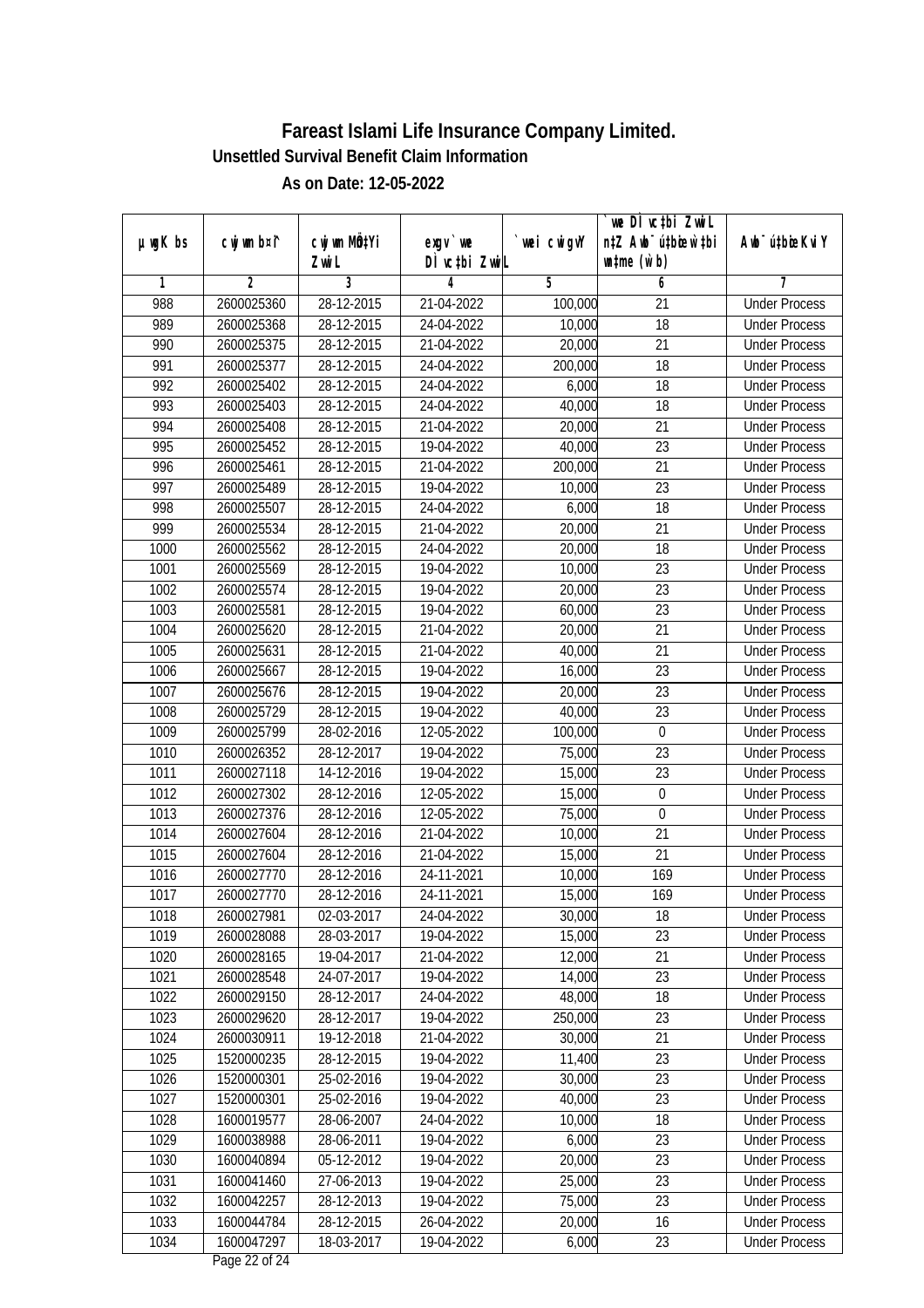|         |                |              |               |                | we DI vctbi ZwiL                 |                             |
|---------|----------------|--------------|---------------|----------------|----------------------------------|-----------------------------|
| µwgK bs | cwj wm b¤i^    | cwj wm MQtYi | $exqu$ we     | `wei cwigvY    | n‡Z Awb <sup>-</sup> ú‡bioar`‡bi | Awb <sup>-</sup> ú‡bioeKviY |
|         |                | Zwi L        | DÌ vctbi ZwiL |                | $\n  untime\n  (u`b)\n$          |                             |
| 1       | $\overline{2}$ | 3            | 4             | $\overline{5}$ | 6                                | 7                           |
| 1035    | 1600049434     | 27-12-2018   | 19-04-2022    | 20,000         | $\overline{23}$                  | <b>Under Process</b>        |
| 1036    | 1600049497     | 27-12-2018   | 19-04-2022    | 25,000         | $\overline{23}$                  | <b>Under Process</b>        |
| 1037    | 1600049734     | 24-02-2019   | 19-04-2022    | 24,000         | $\overline{23}$                  | <b>Under Process</b>        |
| 1038    | 1600049748     | 26-02-2019   | 19-04-2022    | 30,000         | 23                               | <b>Under Process</b>        |
| 1039    | 1600049811     | 25-03-2019   | 26-04-2022    | 120,000        | $\overline{16}$                  | <b>Under Process</b>        |
| 1040    | 1600049822     | 28-03-2019   | 26-04-2022    | 8,000          | 16                               | <b>Under Process</b>        |
| 1041    | 2200008893     | 28-03-2007   | 26-04-2022    | 25,000         | 16                               | <b>Under Process</b>        |
| 1042    | 2200008893     | 28-03-2007   | 26-04-2022    | 25,000         | 16                               | <b>Under Process</b>        |
| 1043    | 2300006795     | 06-06-2006   | 17-04-2022    | 7,500          | $\overline{25}$                  | <b>Under Process</b>        |
| 1044    | 2600030358     | 14-08-2018   | 21-04-2022    | 12,000         | 21                               | <b>Under Process</b>        |
| 1045    | 2600030387     | 26-08-2018   | 24-04-2022    | 60,000         | $\overline{18}$                  | <b>Under Process</b>        |
| 1046    | 2600030404     | 27-08-2018   | 12-05-2022    | 40,000         | $\boldsymbol{0}$                 | <b>Under Process</b>        |
| 1047    | 2600030426     | 28-08-2018   | 21-04-2022    | 10,000         | $\overline{21}$                  | <b>Under Process</b>        |
| 1048    | 2600030434     | 28-08-2018   | 12-05-2022    | 26,000         | $\boldsymbol{0}$                 | <b>Under Process</b>        |
| 1049    | 2600030581     | 17-09-2018   | 12-05-2022    | 100,000        | $\boldsymbol{0}$                 | <b>Under Process</b>        |
| 1050    | 2600030770     | 28-10-2018   | 19-04-2022    | 25,000         | 23                               | <b>Under Process</b>        |
| 1051    | 2600030862     | 28-11-2018   | 19-04-2022    | 24,000         | 23                               | <b>Under Process</b>        |
| 1052    | 2600030952     | 24-12-2018   | 21-04-2022    | 8,000          | 21                               | <b>Under Process</b>        |
| 1053    | 2600030953     | 24-12-2018   | 21-04-2022    | 8,000          | 21                               | <b>Under Process</b>        |
| 1054    | 2600030955     | 24-12-2018   | 21-04-2022    | 8,000          | 21                               | <b>Under Process</b>        |
| 1055    | 2600030984     | 27-12-2018   | 19-04-2022    | 20,000         | 23                               | <b>Under Process</b>        |
| 1056    | 2600031000     | 28-12-2018   | 24-04-2022    | 24,000         | 18                               | <b>Under Process</b>        |
| 1057    | 2600031015     | 28-12-2018   | 24-04-2022    | 12,000         | 18                               | <b>Under Process</b>        |
| 1058    | 2600031060     | 27-12-2018   | 19-04-2022    | 12,000         | 23                               | <b>Under Process</b>        |
| 1059    | 2600031071     | 27-12-2018   | 19-04-2022    | 40,000         | 23                               | <b>Under Process</b>        |
| 1060    | 2600031102     | 27-12-2018   | 19-04-2022    | 12,000         | 23                               | <b>Under Process</b>        |
| 1061    | 2600031111     | 27-12-2018   | 24-04-2022    | 12,000         | 18                               | <b>Under Process</b>        |
| 1062    | 2600031128     | 27-12-2018   | 24-04-2022    | 24,000         | 18                               | <b>Under Process</b>        |
| 1063    | 2600031146     | 27-12-2018   | 19-04-2022    | 12,000         | 23                               | <b>Under Process</b>        |
| 1064    | 2600031212     | 27-12-2018   | 19-04-2022    | 30,000         | 23                               | <b>Under Process</b>        |
| 1065    | 2600031276     | 27-12-2018   | 19-04-2022    | 20,000         | 23                               | <b>Under Process</b>        |
| 1066    | 2600031339     | 27-12-2018   | 12-05-2022    | 100,000        | 0                                | <b>Under Process</b>        |
| 1067    | 2600031354     | 27-12-2018   | 21-04-2022    | 10,000         | 21                               | <b>Under Process</b>        |
| 1068    | 2600031381     | 27-12-2018   | 19-04-2022    | 24,000         | 23                               | <b>Under Process</b>        |
| 1069    | 2600031387     | 27-12-2018   | 19-04-2022    | 24,000         | 23                               | <b>Under Process</b>        |
| 1070    | 2600031409     | 27-12-2018   | 19-04-2022    | 120,000        | 23                               | <b>Under Process</b>        |
| 1071    | 2600031468     | 26-02-2019   | 12-05-2022    | 48,000         | $\boldsymbol{0}$                 | <b>Under Process</b>        |
| 1072    | 2600031478     | 27-02-2019   | 12-05-2022    | 500,000        | $\boldsymbol{0}$                 | <b>Under Process</b>        |
| 1073    | 2600031556     | 20-03-2019   | 12-05-2022    | 70,400         | $\boldsymbol{0}$                 | <b>Under Process</b>        |
| 1074    | 2600032797     | 28-12-2019   | 19-04-2022    | 50,000         | 23                               | <b>Under Process</b>        |
| 1075    | 2700011322     | 22-06-2016   | 12-05-2022    | 20,000         | $\pmb{0}$                        | <b>Under Process</b>        |
| 1076    | 2700011322     | $22-06-2016$ | 12-05-2022    | 30,000         | $\boldsymbol{0}$                 | <b>Under Process</b>        |
| 1077    | 2800001409     | 27-03-2010   | 10-05-2022    | 10,000         | $\overline{2}$                   | <b>Under Process</b>        |
| 1078    | 2800003225     | 28-12-2011   | 11-05-2022    | 10,000         | 1                                | <b>Under Process</b>        |
| 1079    | 2800003400     | 23-03-2012   | 11-05-2022    | 15,000         | 1                                | <b>Under Process</b>        |
| 1080    | 2800004511     | 28-12-2014   | 11-05-2022    | 12,000         | 1                                | <b>Under Process</b>        |
| 1081    | 2800004769     | 20-05-2015   | 11-05-2022    | 12,000         | 1                                | <b>Under Process</b>        |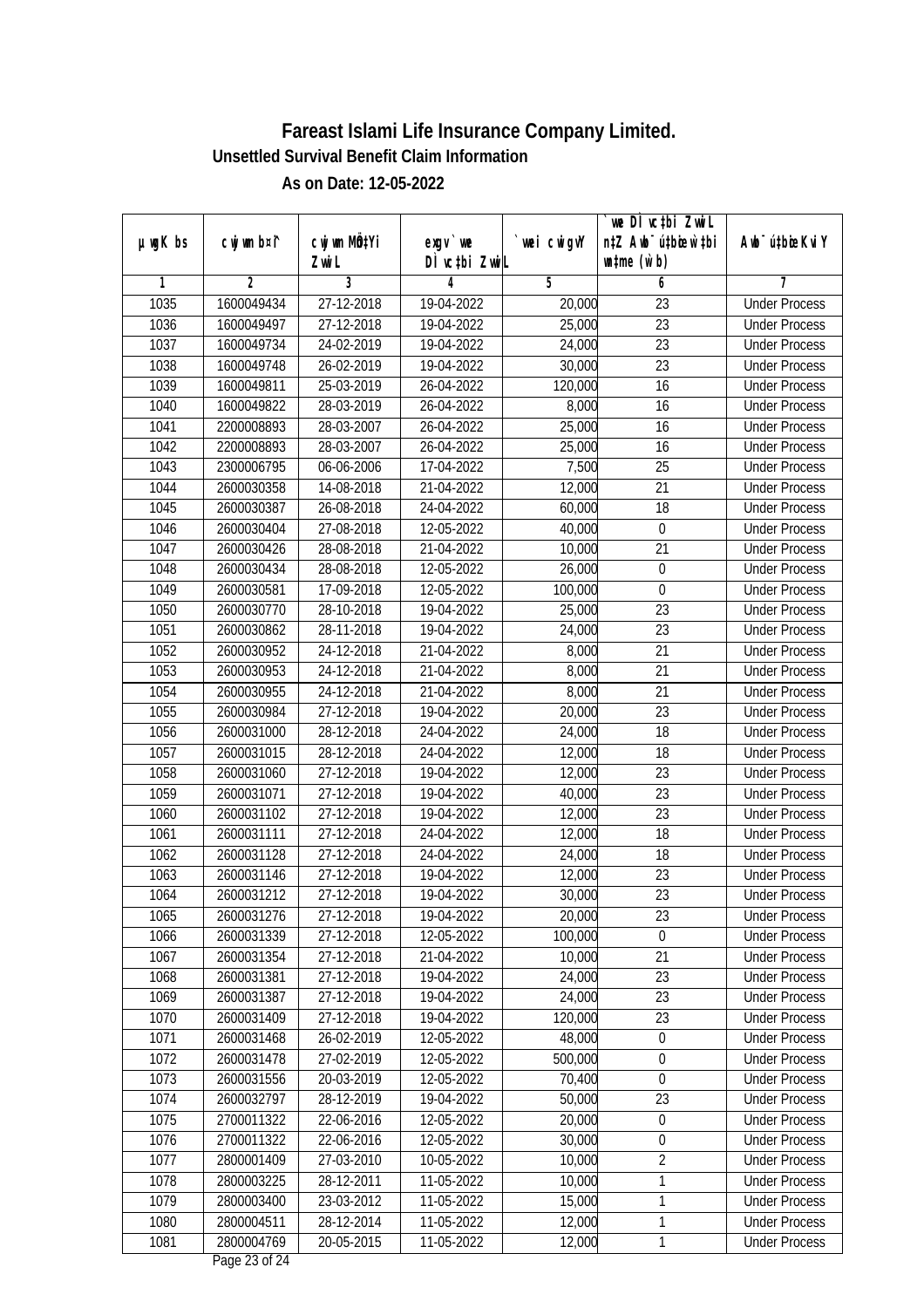| $µ$ mg $K$ bs | cwj wm b¤i^ | cwj wm MQ <sup>1</sup> Yi<br>Zwi L | $exqu$ we<br>DI vctbi ZwiL | `wei cwigvY | $\sqrt{\frac{1}{100}}$ vctbi Zwill<br>n‡Z Awb <sup>-</sup> ú‡bioen`‡bi<br>$\n  untime\n  (u`b)\n$ | Awb <sup>-</sup> ú‡bioeKvi Y |
|---------------|-------------|------------------------------------|----------------------------|-------------|---------------------------------------------------------------------------------------------------|------------------------------|
|               | 2           | 3                                  | 4                          | 5           | b                                                                                                 |                              |
| 1082          | 2800005131  | 28-12-2015                         | 11-05-2022                 | 200,000     |                                                                                                   | <b>Under Process</b>         |
| 1083          | 2900000969  | 27-12-2009                         | 17-04-2022                 | 10,000      | 25                                                                                                | <b>Under Process</b>         |
| 1084          | 3000001080  | 28-12-2010                         | 19-04-2022                 | 20,000      | 23                                                                                                | <b>Under Process</b>         |
| 1085          | 3000001756  | 28-09-2011                         | 21-04-2022                 | 6,000       | 21                                                                                                | <b>Under Process</b>         |
| 1086          | 3000002889  | 26-12-2013                         | 19-04-2022                 | 107,500     | 23                                                                                                | <b>Under Process</b>         |
| 1087          | 3000003376  | 28-12-2015                         | 21-04-2022                 | 10,000      | 21                                                                                                | <b>Under Process</b>         |
| 1088          | 3000003457  | 10-02-2016                         | 21-04-2022                 | 6,000       | 21                                                                                                | <b>Under Process</b>         |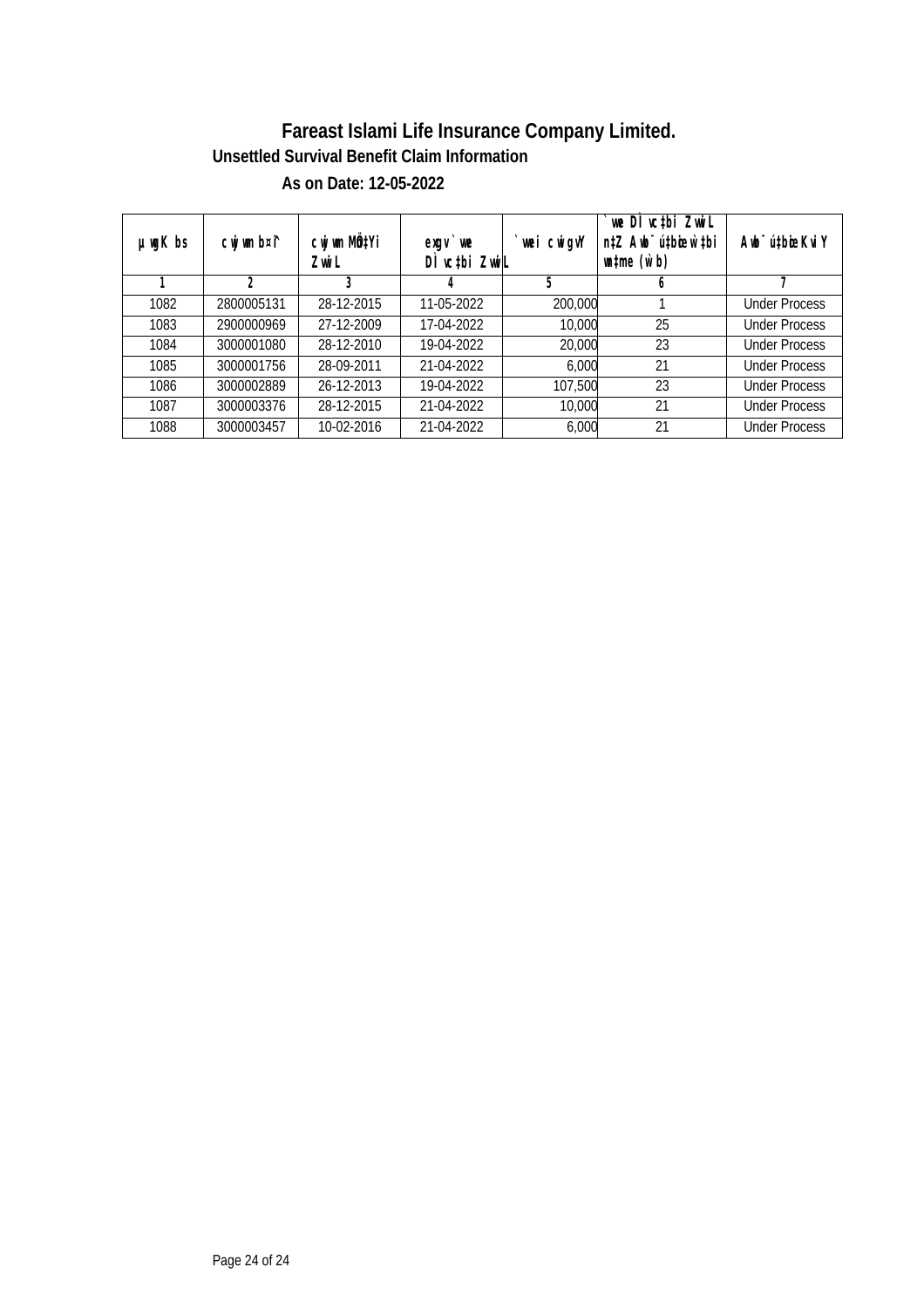|                 |                |              |               |             | we DI vctbi Zwil                 |                             |
|-----------------|----------------|--------------|---------------|-------------|----------------------------------|-----------------------------|
| $µ$ ug $K$ bs   | cwj wm b¤i^    | cwj wm MQtYi | exgv `we      | `wei cwigvY | n‡Z Awb <sup>-</sup> ú‡bioar`‡bi | Awb <sup>-</sup> ú‡bioeKviY |
|                 |                | Zwi L        | DÌ vctbi ZwiL |             | $\n  untime\n  (u`b)\n$          |                             |
| 1               | $\overline{2}$ | 3            | 4             | 5           | 6                                | 7                           |
| 1               | 8500003036     | 16-02-2016   | 26-04-2022    | U           | 16                               | <b>Under Process</b>        |
| $\overline{2}$  | 0976010946     | 28-06-2012   | 27-04-2022    | $\Omega$    | $\overline{15}$                  | <b>Under Process</b>        |
| $\overline{3}$  | 4100013600     | 28-06-2015   | 19-04-2022    | 110,400     | $\overline{23}$                  | <b>Under Process</b>        |
| 4               | 5100018461     | 15-04-2012   | 21-04-2022    | 19,982      | 21                               | <b>Under Process</b>        |
| 5               | 1340000862     | 26-11-2017   | 27-04-2022    |             | $\overline{15}$                  | <b>Under Process</b>        |
| 6               | 8700000004     | 24-03-2009   | 11-04-2022    | 125,794     | $\overline{31}$                  | <b>Under Process</b>        |
| 7               | 1150006635     | 18-08-2016   | 11-04-2022    | 10,501      | $\overline{31}$                  | <b>Under Process</b>        |
| $\overline{8}$  | 9200008012     | 10-08-2015   | 21-04-2022    | 19,594      | $\overline{21}$                  | <b>Under Process</b>        |
| $\overline{9}$  | 1060003824     | 08-10-2017   | 12-04-2022    | 61,609      | $\overline{30}$                  | <b>Under Process</b>        |
| 10              | 6600012177     | 19-05-2016   | 13-04-2022    | 1,539,944   | 29                               | <b>Under Process</b>        |
| $\overline{11}$ | 0905007094     | 26-02-2011   | 20-04-2022    | 10,422      | $\overline{22}$                  | <b>Under Process</b>        |
| 12              | 0300027282     | 28-12-2009   | 25-04-2022    |             | 17                               | <b>Under Process</b>        |
| $\overline{13}$ | 2500019650     | 28-12-2014   | 19-04-2022    | 121,630     | $\overline{23}$                  | <b>Under Process</b>        |
| 14              | 0994004024     | 13-09-2015   | 19-04-2022    | 30,611      | 23                               | <b>Under Process</b>        |
| 15              | 1500022791     | 28-08-2019   | 21-04-2022    | 197,680     | 21                               | <b>Under Process</b>        |
| 16              | 0910201736     | 22-11-2012   | 12-04-2022    | 14,635      | 30                               | <b>Under Process</b>        |
| 17              | 7900005472     | 28-08-2019   | 10-05-2022    |             | $\overline{2}$                   | <b>Under Process</b>        |
| 18              | 0500029373     | 23-02-2016   | 11-04-2022    | 172,005     | 31                               | <b>Under Process</b>        |
| 19              | 9600005997     | 28-06-2010   | 10-05-2022    |             | $\overline{2}$                   | <b>Under Process</b>        |
| 20              | 0935007976     | 28-02-2019   | 10-05-2022    |             | $\overline{2}$                   | <b>Under Process</b>        |
| 21              | 1170002514     | 28-12-2016   | 12-04-2022    | 110,950     | 30                               | <b>Under Process</b>        |
| 22              | 3300020134     | 28-11-2016   | 26-04-2022    |             | 16                               | <b>Under Process</b>        |
| 23              | 5500015038     | 26-12-2019   | 26-01-2022    |             | 106                              | <b>Under Process</b>        |
| 24              | 1600049720     | 20-02-2019   | 17-04-2022    | 53,710      | 25                               | <b>Under Process</b>        |
| 25              | 1270001567     | 28-12-2019   | 09-05-2022    | N           | $\sqrt{3}$                       | <b>Under Process</b>        |
| 26              | 5900009483     | 28-02-2019   | 24-04-2022    |             | 18                               | <b>Under Process</b>        |
| 27              | 6900008893     | 27-11-2014   | 20-04-2022    | 66,328      | 22                               | <b>Under Process</b>        |
| 28              | 0300031127     | 28-12-2013   | 09-05-2022    | 0           | 3                                | <b>Under Process</b>        |
| 29              | 0928009266     | 22-05-2017   | 26-04-2022    | 0           | $\overline{16}$                  | <b>Under Process</b>        |
| 30              | 0500033376     | 28-11-2018   | 27-04-2022    | 0           | 15                               | <b>Under Process</b>        |
| 31              | 2400006062     | 28-12-2010   | 25-04-2022    | q           | 17                               | <b>Under Process</b>        |
| 32              | 3400006485     | 28-06-2011   | 05-05-2022    |             | $\overline{7}$                   | <b>Under Process</b>        |
| 33              | 1370001329     | 28-09-2018   | 17-04-2022    | 111,000     | 25                               | <b>Under Process</b>        |
| 34              | 5500014880     | 14-10-2019   | 11-05-2022    |             | 1                                | <b>Under Process</b>        |
| 35              | 0500024202     | 28-12-2011   | 12-04-2022    | 108,265     | 30                               | <b>Under Process</b>        |
| 36              | 0937013141     | 01-03-2017   | 12-05-2022    |             | 0                                | <b>Under Process</b>        |
| 37              | 1520000825     | 21-08-2017   | 11-04-2022    | 99,524      | 31                               | <b>Under Process</b>        |
| 38              | 0935007574     | 28-12-2017   | 20-04-2022    | 20,482      | $\overline{22}$                  | <b>Under Process</b>        |
| 39              | 0922001503     | 28-07-2009   | 07-04-2022    | 30,813      | 35                               | <b>Under Process</b>        |
| 40              | 1460000380     | 28-01-2016   | 13-04-2022    | 132,546     | 29                               | <b>Under Process</b>        |
| 41              | 3700004392     | 28-06-2010   | 10-05-2022    |             | $\sqrt{2}$                       | <b>Under Process</b>        |
| 42              | 7800003575     | 28-12-2014   | 10-05-2022    | U           | $\overline{2}$                   | <b>Under Process</b>        |
| 43              | 0904009232     | 28-10-2014   | 19-04-2022    | 18,510      | $\overline{23}$                  | <b>Under Process</b>        |
| 44              | 0906015908     | 16-02-2016   | 12-04-2022    | 16,592      | 30                               | <b>Under Process</b>        |
| 45              | 7200005182     | 28-12-2014   | 26-04-2022    | 0           | 16                               | <b>Under Process</b>        |
| 46              | 1520000388     | 28-06-2016   | 10-05-2022    | 0           | $\overline{2}$                   | <b>Under Process</b>        |
| 47              | 2000001477     | $03-12-2014$ | 26-04-2022    | 0           | 16                               | <b>Under Process</b>        |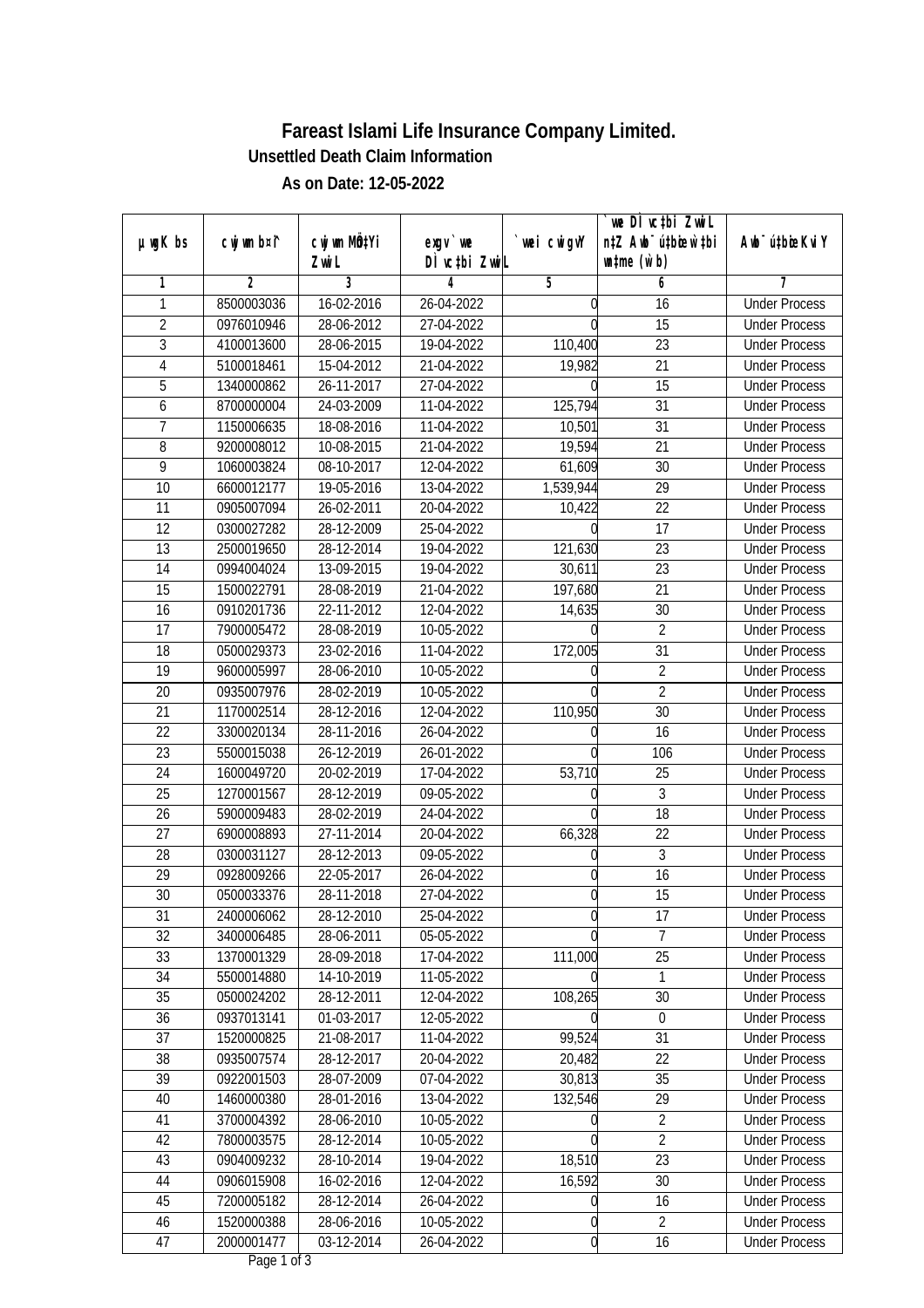|                 |                |              |               |             | we DI vctbi Zwil                             |                             |
|-----------------|----------------|--------------|---------------|-------------|----------------------------------------------|-----------------------------|
| $µ$ ug $K$ bs   | cwj wm b¤i^    | cwj wm MQtYi | exgv `we      | `wei cwigvY | n‡Z Awb <sup>-</sup> ú‡bioar`‡bi             | Awb <sup>-</sup> ú‡bioeKviY |
|                 |                | Zwi L        | DÌ vctbi ZwiL |             | $\n  un \uparrow me \left(\vec{v}, b\right)$ |                             |
| 1               | $\overline{2}$ | 3            | 4             | 5           | 6                                            | 7                           |
| 48              | 9100007746     | 27-12-2018   | 18-04-2022    | N           | 24                                           | <b>Under Process</b>        |
| 49              | 4500010763     | 28-06-2015   | 18-04-2022    | 120,947     | $\overline{24}$                              | <b>Under Process</b>        |
| 50              | 7300006011     | 28-12-2009   | 21-04-2022    | 21,140      | $\overline{21}$                              | <b>Under Process</b>        |
| 51              | 4700005268     | 28-12-2014   | 13-04-2022    | 54,057      | 29                                           | <b>Under Process</b>        |
| 52              | 0959000564     | 08-10-2009   | 25-04-2022    |             | $\overline{17}$                              | <b>Under Process</b>        |
| 53              | 5300005906     | 28-11-2011   | 11-04-2022    | 430,050     | $\overline{31}$                              | <b>Under Process</b>        |
| 54              | 1240003218     | 07-05-2019   | 11-04-2022    | 416,000     | $\overline{31}$                              | <b>Under Process</b>        |
| 55              | 0919003464     | 28-12-2011   | 12-04-2022    | 15,459      | $\overline{30}$                              | <b>Under Process</b>        |
| $\overline{56}$ | 0944002371     | 27-12-2009   | 12-04-2022    | 18,451      | $\overline{30}$                              | <b>Under Process</b>        |
| 57              | 6800004396     | 24-04-2019   | 05-05-2022    |             | $\overline{7}$                               | <b>Under Process</b>        |
| 58              | 5300005438     | 28-12-2010   | 11-04-2022    | 133,142     | $\overline{31}$                              | <b>Under Process</b>        |
| 59              | 3500013224     | 16-08-2018   | 12-05-2022    |             | $\boldsymbol{0}$                             | <b>Under Process</b>        |
| 60              | 3700002429     | 28-09-2009   | 18-04-2022    | 9,123       | $\overline{24}$                              | <b>Under Process</b>        |
| 61              | 0700016261     | 28-06-2010   | 10-05-2022    |             | $\overline{2}$                               | <b>Under Process</b>        |
| 62              | 0916009109     | 01-09-2018   | 19-04-2022    | 58,557      | 23                                           | <b>Under Process</b>        |
| 63              | 1080002215     | 28-12-2016   | 11-04-2022    | 139,440     | 31                                           | <b>Under Process</b>        |
| 64              | 5500014754     | 26-08-2019   | 11-05-2022    |             | 1                                            | <b>Under Process</b>        |
| 65              | 5100008939     | 28-05-2007   | 21-04-2022    | 87,200      | 21                                           | <b>Under Process</b>        |
| 66              | 1020001866     | 24-04-2016   | 21-04-2022    | 198,939     | 21                                           | <b>Under Process</b>        |
| 67              | 5000003746     | 28-12-2017   | 21-04-2022    | 14,102      | 21                                           | <b>Under Process</b>        |
| 68              | 5900006926     | 10-04-2016   | 24-04-2022    | 33,205      | 18                                           | <b>Under Process</b>        |
| 69              | 0965011117     | 07-05-2018   | 24-04-2022    | 0           | 18                                           | <b>Under Process</b>        |
| 70              | 0965011239     | 24-07-2018   | 24-04-2022    |             | 18                                           | <b>Under Process</b>        |
| 71              | 2900007111     | 28-07-2016   | 24-04-2022    | 0           | 18                                           | <b>Under Process</b>        |
| 72              | 5300008041     | 28-12-2015   | 25-04-2022    |             | 17                                           | <b>Under Process</b>        |
| 73              | 1120001818     | 11-05-2016   | 11-04-2022    | 114,805     | 31                                           | <b>Under Process</b>        |
| 74              | 3500004351     | 17-06-2009   | 18-04-2022    | 10,062      | 24                                           | <b>Under Process</b>        |
| 75              | 7100001159     | 28-06-2012   | 09-05-2022    | 0           | 3                                            | <b>Under Process</b>        |
| 76              | 2500020199     | 28-06-2015   | 10-05-2022    |             | $\overline{2}$                               | <b>Under Process</b>        |
| 77              | 2500018170     | 28-04-2012   | 18-04-2022    | 124,960     | 24                                           | <b>Under Process</b>        |
| 78              | 0944000663     | 28-06-2009   | 18-04-2022    | 26,742      | 24                                           | <b>Under Process</b>        |
| 79              | 7400014521     | 28-12-2020   | 21-04-2022    | 16,605      | 21                                           | <b>Under Process</b>        |
| 80              | 9100005774     | 22-12-2011   | 19-04-2022    | 44,603      | 23                                           | <b>Under Process</b>        |
| 81              | 0100005892     | 28-12-2005   | 11-05-2022    |             | 1                                            | <b>Under Process</b>        |
| 82              | 0300031437     | 28-12-2014   | 05-05-2022    | 0           | 7                                            | <b>Under Process</b>        |
| 83              | 3400000608     | 28-09-2008   | 05-05-2022    | 0           | $\overline{7}$                               | <b>Under Process</b>        |
| 84              | 6000004856     | 27-09-2016   | 09-05-2022    | 0           | $\overline{3}$                               | <b>Under Process</b>        |
| 85              | 0970002577     | 28-04-2012   | 09-05-2022    | 0           | $\overline{3}$                               | <b>Under Process</b>        |
| 86              | 4500004250     | 28-06-2008   | 10-05-2022    | 0           | $\overline{2}$                               | <b>Under Process</b>        |
| 87              | 5000000539     | 28-12-2010   | 10-05-2022    | 0           | $\overline{2}$                               | <b>Under Process</b>        |
| 88              | 2300022429     | 28-12-2014   | 11-05-2022    |             | 1                                            | <b>Under Process</b>        |
| 89              | 4200005662     | 28-12-2014   | 17-04-2022    | 146,720     | 25                                           | <b>Under Process</b>        |
| 90              | 0200018853     | 28-12-2017   | 12-05-2022    |             | $\boldsymbol{0}$                             | <b>Under Process</b>        |
| 91              | 2700013642     | 27-12-2018   | 10-05-2022    | 0           | $\overline{2}$                               | <b>Under Process</b>        |
| 92              | 2700011700     | 11-12-2016   | 10-05-2022    |             | $\overline{2}$                               | <b>Under Process</b>        |
| 93              | 4500011060     | 22-12-2015   | 21-04-2022    | 82,102      | 21                                           | <b>Under Process</b>        |
| 94              | 6300007863     | 28-10-2010   | 13-04-2022    | 23,410      | 29                                           | <b>Under Process</b>        |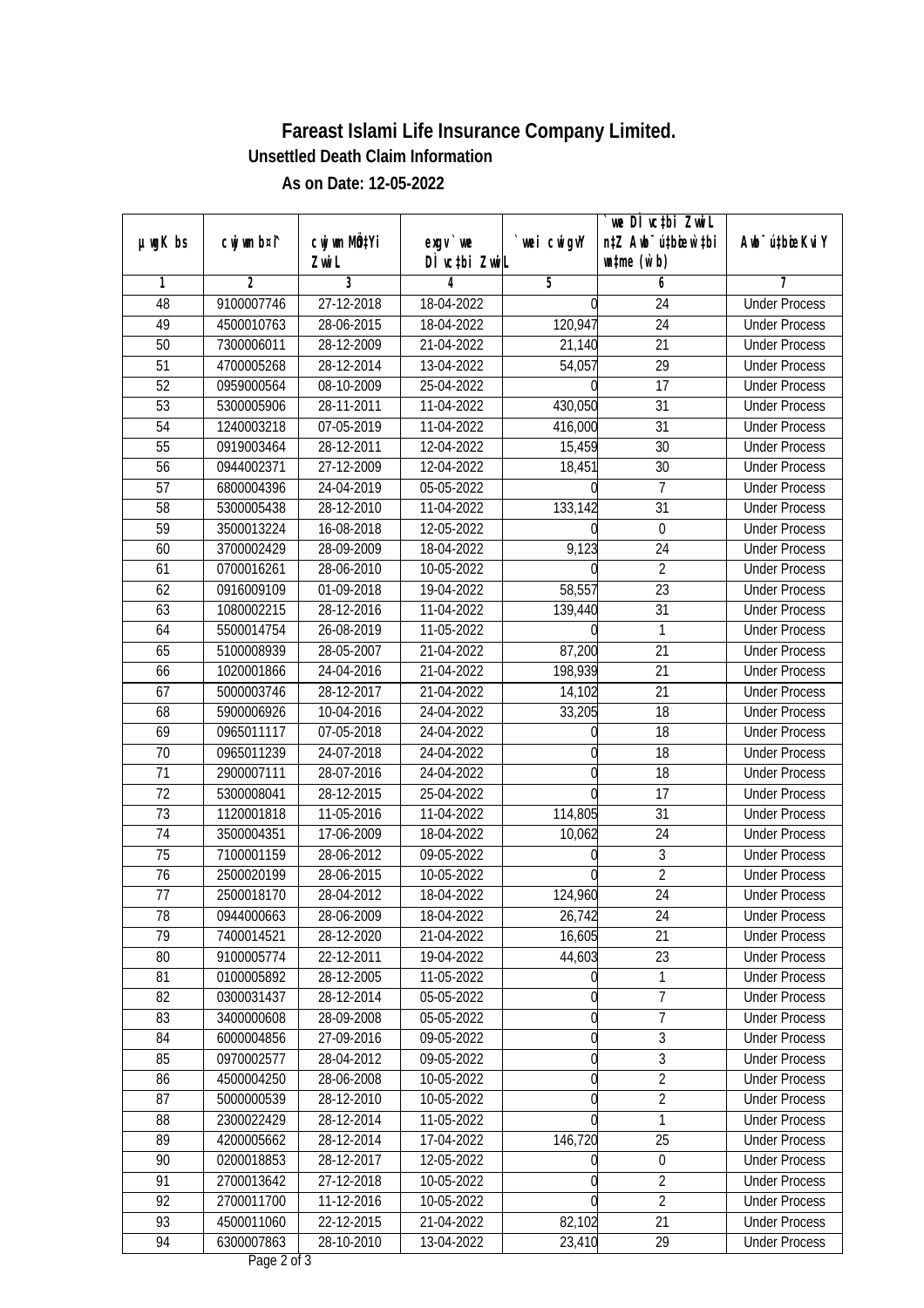| $µ$ ug $K$ bs   | cwj wm b¤i^    | cwj wm MÖ¢Yi | $exgV$ we     | wei cwigvY | we DI vctbi ZwiL<br>n‡Z Awb <sup>-</sup> ú‡bioar`‡bi | Awb <sup>-</sup> ú‡bioeKviY |
|-----------------|----------------|--------------|---------------|------------|------------------------------------------------------|-----------------------------|
|                 |                | Zwi L        | DÌ vctbi ZwiL |            | $\n  untime\n  (u`b)\n$                              |                             |
| 1               | $\mathfrak{D}$ | 3            | 4             | 5          | 6                                                    | 7                           |
| $\overline{95}$ | 0963004207     | 18-06-2011   | 13-04-2022    | 65,544     | $\overline{29}$                                      | <b>Under Process</b>        |
| 96              | 6300012285     | 28-12-2014   | 13-04-2022    | 46,001     | 29                                                   | <b>Under Process</b>        |
| $\overline{97}$ | 0905013903     | 28-12-2015   | 13-04-2022    | 137,217    | 29                                                   | <b>Under Process</b>        |
| 98              | 9600007820     | 18-03-2012   | 17-04-2022    | 24,980     | $\overline{25}$                                      | <b>Under Process</b>        |
| 99              | 7800000982     | 28-12-2010   | 18-04-2022    | 137,428    | $\overline{24}$                                      | <b>Under Process</b>        |
| 100             | 1900004480     | 28-03-2017   | 18-04-2022    | 12,542     | $\overline{24}$                                      | <b>Under Process</b>        |
| 101             | 0914900965     | 28-12-2017   | 18-04-2022    | 55,945     | $\overline{24}$                                      | <b>Under Process</b>        |
| 102             | 1170001259     | 28-06-2015   | 19-04-2022    | 17,084     | $\overline{23}$                                      | <b>Under Process</b>        |
| 103             | 9200007272     | 28-12-2013   | 19-04-2022    | 117,140    | $\overline{23}$                                      | <b>Under Process</b>        |
| 104             | 0921004523     | 04-06-2013   | 19-04-2022    | 27,189     | 23                                                   | <b>Under Process</b>        |
| 105             | 0904010505     | 19-04-2016   | 20-04-2022    | 10,110     | $\overline{22}$                                      | <b>Under Process</b>        |
| 106             | 1040002595     | 27-11-2017   | 11-04-2022    | 17,653     | 31                                                   | <b>Under Process</b>        |
| 107             | 1400002184     | 27-12-2009   | 25-04-2022    |            | $\overline{17}$                                      | <b>Under Process</b>        |
| 108             | 2300022579     | 28-12-2014   | 10-04-2022    | 24,305     | 32                                                   | <b>Under Process</b>        |
| 109             | 7000000517     | 28-05-2011   | 11-04-2022    | 67,470     | 31                                                   | <b>Under Process</b>        |
| 110             | 6300005114     | 28-06-2009   | 11-04-2022    | 118,403    | 31                                                   | <b>Under Process</b>        |
| 111             | 5100019003     | 28-12-2013   | 21-04-2022    | 34,666     | 21                                                   | <b>Under Process</b>        |
| 112             | 0600040347     | 28-12-2020   | 12-04-2022    | 6,464      | 30                                                   | <b>Under Process</b>        |
| 113             | 0915800074     | 08-12-2016   | 10-05-2022    |            | $\overline{2}$                                       | <b>Under Process</b>        |
| 114             | 2500013895     | 28-12-2009   | 10-04-2022    | 360,006    | 32                                                   | <b>Under Process</b>        |
| 115             | 0912011662     | 28-12-2016   | 12-05-2022    |            | $\mathbf 0$                                          | <b>Under Process</b>        |
| 116             | 5600022325     | 26-07-2018   | 19-04-2022    | 64,525     | 23                                                   | <b>Under Process</b>        |
| 117             | 0987007122     | 25-04-2018   | 20-04-2022    | 24,943     | 22                                                   | <b>Under Process</b>        |
| 118             | 2400007148     | 28-03-2013   | 18-04-2022    | 15,487     | 24                                                   | <b>Under Process</b>        |
| 119             | 555004006851   | 28-10-2020   | 10-05-2022    |            | $\overline{2}$                                       | <b>Under Process</b>        |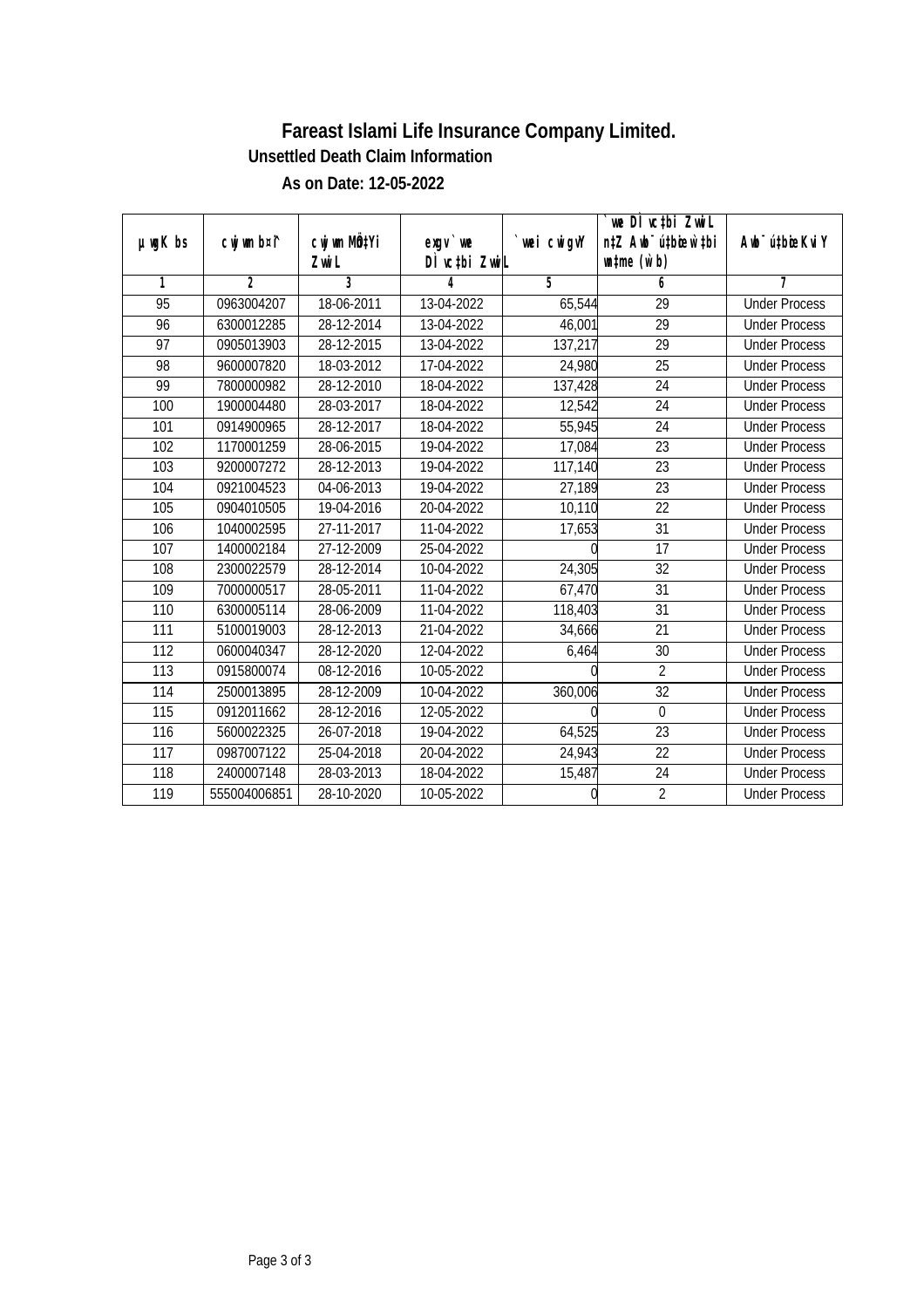|                |             |                             |               |             | `we DÌ vc‡bi ZwwiL               |                             |
|----------------|-------------|-----------------------------|---------------|-------------|----------------------------------|-----------------------------|
| $µ$ ug $K$ bs  | cwj wm b¤i^ | CW wm MQYi                  | $exgV$ we     | `wei cwigvY | n‡Z Awb <sup>-</sup> ú‡bioen`‡bi | Awb <sup>-</sup> ú‡bioeKviY |
|                |             | Zwi L                       | DÌ vctbi ZwiL |             | $\n  untime\n  (u`b)\n$          |                             |
| 1              | 2           | 3                           | 4             | 5           | 6                                | 7                           |
| 1              | 0500030688  | 28-12-2016                  | 18-04-2022    | 26,357      | 24                               | <b>Under Process</b>        |
| $\overline{2}$ | 0700021894  | 28-12-2017                  | 27-04-2022    | 62,968      | $\overline{15}$                  | <b>Under Process</b>        |
| $\overline{3}$ | 0700023301  | 28-12-2019                  | 27-04-2022    | 38,474      | $\overline{15}$                  | <b>Under Process</b>        |
| $\overline{4}$ | 0800009899  | 28-12-2009                  | 26-04-2022    | 33,721      | 16                               | <b>Under Process</b>        |
| 5              | 0903005456  | 26-02-2018                  | 18-04-2022    | 112,202     | $\overline{24}$                  | <b>Under Process</b>        |
| 6              | 0903006264  | 05-11-2015                  | 19-04-2022    | 5,594       | $\overline{23}$                  | <b>Under Process</b>        |
| 7              | 0903006637  | 17-12-2017                  | 19-04-2022    | 11,602      | $\overline{23}$                  | <b>Under Process</b>        |
| $\overline{8}$ | 0905012495  | 21-12-2014                  | 18-04-2022    | 142,866     | $\overline{24}$                  | <b>Under Process</b>        |
| $\overline{9}$ | 0905012515  | 28-12-2014                  | 18-04-2022    | 64,571      | 24                               | <b>Under Process</b>        |
| 10             | 0905013315  | 28-06-2015                  | 18-04-2022    | 31,680      | 24                               | <b>Under Process</b>        |
| 11             | 0906015401  | $\overline{13} - 07 - 2015$ | 12-05-2022    | 52,495      | 0                                | <b>Under Process</b>        |
| 12             | 0906016291  | 22-12-2016                  | 11-05-2022    | 24,895      | 1                                | <b>Under Process</b>        |
| 13             | 0907009065  | 27-08-2015                  | 21-04-2022    | 67,139      | $\overline{21}$                  | <b>Under Process</b>        |
| 14             | 0907010283  | 18-10-2016                  | 27-04-2022    | 9,882       | 15                               | <b>Under Process</b>        |
| 15             | 0907011986  | 20-08-2018                  | 21-04-2022    | 21,124      | 21                               | <b>Under Process</b>        |
| 16             | 0907011995  | 27-08-2018                  | 27-04-2022    | 25,095      | 15                               | <b>Under Process</b>        |
| 17             | 0910200621  | 20-12-2017                  | 19-04-2022    | 7,901       | 23                               | <b>Under Process</b>        |
| 18             | 0910202521  | 28-04-2014                  | 19-04-2022    | 36,819      | 23                               | <b>Under Process</b>        |
| 19             | 0910701449  | 16-09-2012                  | 09-05-2022    | 54,991      | $\overline{3}$                   | <b>Under Process</b>        |
| 20             | 0910702334  | 27-10-2016                  | 09-05-2022    | 47,867      | $\overline{3}$                   | <b>Under Process</b>        |
| 21             | 0910702604  | 15-11-2017                  | 09-05-2022    | 33,835      | 3                                | <b>Under Process</b>        |
| 22             | 0910703110  | 26-06-2019                  | 25-04-2022    | 36,825      | 17                               | <b>Under Process</b>        |
| 23             | 0910802957  | 05-08-2019                  | 13-04-2022    | 16,399      | 29                               | <b>Under Process</b>        |
| 24             | 0911201929  | 03-11-2016                  | 18-04-2022    | 7,992       | 24                               | <b>Under Process</b>        |
| 25             | 0911202318  | 09-02-2017                  | 09-05-2022    | 8,335       | $\mathfrak{Z}$                   | <b>Under Process</b>        |
| 26             | 0911202652  | 09-04-2017                  | 18-04-2022    | 9,427       | 24                               | <b>Under Process</b>        |
| 27             | 0911401935  | 14-03-2016                  | 19-04-2022    | 50,818      | 23                               | <b>Under Process</b>        |
| 28             | 0911501603  | 28-10-2014                  | 12-05-2022    | 39,788      | $\boldsymbol{0}$                 | <b>Under Process</b>        |
| 29             | 0911501797  | 28-05-2015                  | 12-05-2022    | 28,230      | $\boldsymbol{0}$                 | <b>Under Process</b>        |
| 30             | 0911601915  | 28-05-2018                  | 18-04-2022    | 62,719      | 24                               | <b>Under Process</b>        |
| 31             | 0912009094  | 23-06-2015                  | 25-04-2022    | 88,472      | 17                               | <b>Under Process</b>        |
| 32             | 0912012243  | 25-05-2017                  | 25-04-2022    | 32,310      | 17                               | <b>Under Process</b>        |
| 33             | 0912012247  | 25-05-2017                  | 11-05-2022    | 86,563      | 1                                | <b>Under Process</b>        |
| 34             | 0912500573  | 18-10-2016                  | 19-04-2022    | 12,230      | 23                               | <b>Under Process</b>        |
| 35             | 0912600749  | 28-12-2017                  | 19-04-2022    | 117,414     | 23                               | <b>Under Process</b>        |
| 36             | 0912700797  | 23-02-2017                  | 12-05-2022    | 12,725      | $\boldsymbol{0}$                 | <b>Under Process</b>        |
| 37             | 0912900062  | 24-04-2016                  | 26-04-2022    | 32,158      | 16                               | <b>Under Process</b>        |
| 38             | 0912900166  | 22-12-2016                  | 26-04-2022    | 50,959      | 16                               | <b>Under Process</b>        |
| 39             | 0913100287  | 28-12-2017                  | 19-04-2022    | 10,733      | 23                               | <b>Under Process</b>        |
| 40             | 0914006151  | 28-12-2013                  | 11-05-2022    | 19,785      | 1                                | <b>Under Process</b>        |
| 41             | 0914006263  | 27-11-2014                  | 19-04-2022    | 90,253      | 23                               | <b>Under Process</b>        |
| 42             | 0914006497  | 13-04-2016                  | 19-04-2022    | 7,127       | 23                               | <b>Under Process</b>        |
| 43             | 0914100493  | 16-10-2016                  | 25-04-2022    | 53,094      | $\overline{17}$                  | <b>Under Process</b>        |
| 44             | 0914800720  | 05-04-2017                  | 12-05-2022    | 15,907      | $\boldsymbol{0}$                 | <b>Under Process</b>        |
| 45             | 0915009404  | 25-04-2016                  | 13-04-2022    | 59,386      | 29                               | <b>Under Process</b>        |
| 46             | 0915009654  | 05-09-2016                  | 11-05-2022    | 90,696      | 1                                | <b>Under Process</b>        |
| 47             | 0915100333  | $16 - 11 - 2016$            | 25-04-2022    | 42,798      | 17                               | <b>Under Process</b>        |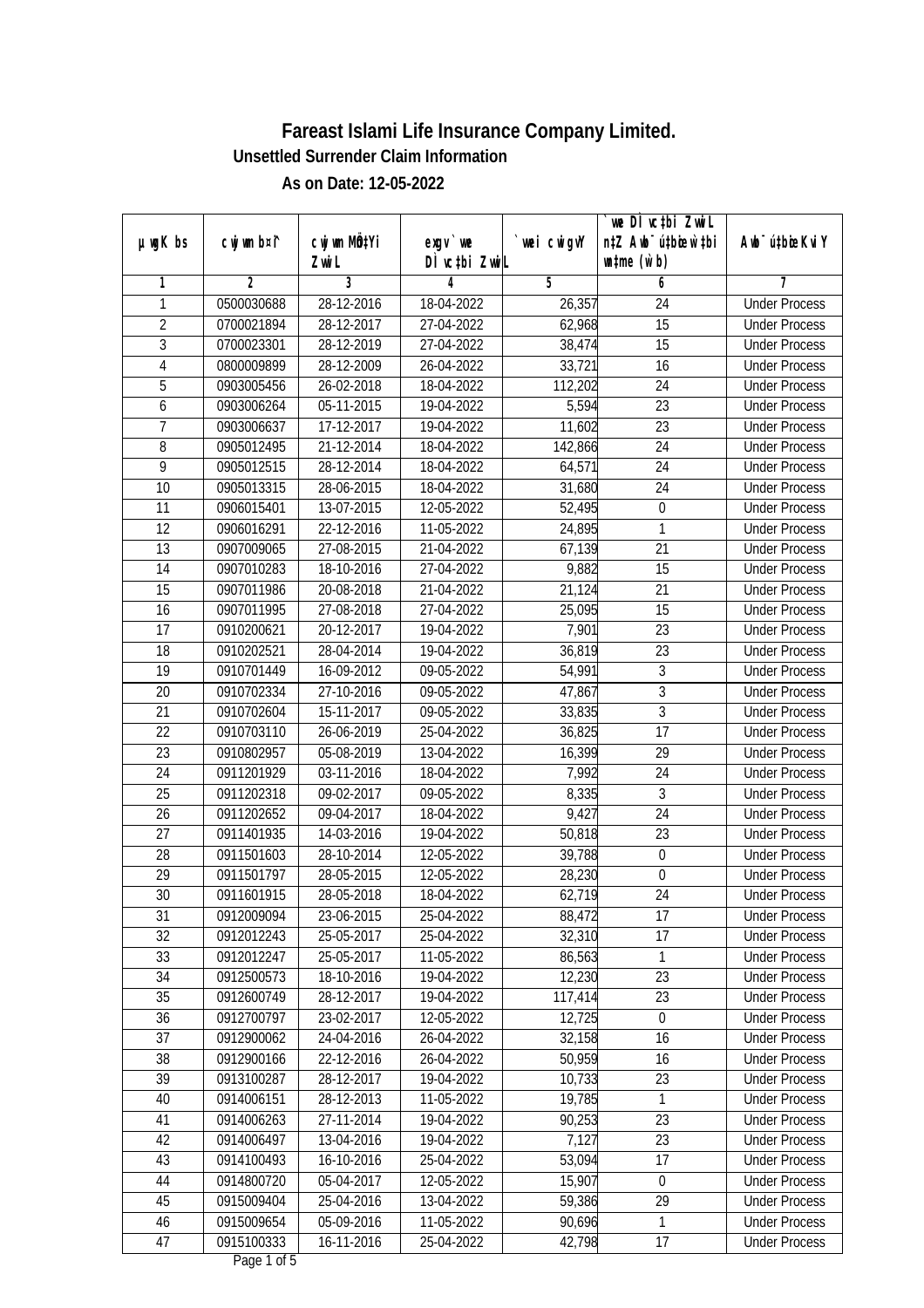|                 |                |                           |               |             | we DI vctbi ZwiL                 |                             |
|-----------------|----------------|---------------------------|---------------|-------------|----------------------------------|-----------------------------|
| $µ$ ug $K$ bs   | cwj wm b¤i^    | cwj wm MQ <sup>1</sup> Yi | $exqu$ we     | `wei cwigvY | n‡Z Awb <sup>-</sup> ú‡bioen`‡bi | Awb <sup>-</sup> ú‡bioeKviY |
|                 |                | Zwi L                     | DÌ vctbi ZwiL |             | $\n  untime\n  (u`b)\n$          |                             |
| 1               | $\overline{2}$ | 3                         | 4             | 5           | 6                                | 7                           |
| 48              | 0915800438     | 27-11-2017                | 19-04-2022    | 36,259      | 23                               | <b>Under Process</b>        |
| 49              | 0915800478     | 28-12-2017                | 19-04-2022    | 26,158      | 23                               | <b>Under Process</b>        |
| 50              | 0916008425     | 23-03-2016                | 09-05-2022    | 71,189      | $\overline{3}$                   | <b>Under Process</b>        |
| $\overline{51}$ | 0916008755     | 04-04-2017                | 09-05-2022    | 13,640      | $\overline{3}$                   | <b>Under Process</b>        |
| 52              | 0918006450     | 18-05-2015                | 28-04-2022    | 71,098      | $\overline{14}$                  | <b>Under Process</b>        |
| 53              | 0918006667     | 28-04-2016                | 28-04-2022    | 52,201      | 14                               | <b>Under Process</b>        |
| 54              | 0918006835     | 28-12-2016                | 17-04-2022    | 25,362      | $\overline{25}$                  | <b>Under Process</b>        |
| 55              | 0919005313     | 28-12-2015                | 13-04-2022    | 26,187      | 29                               | <b>Under Process</b>        |
| 56              | 0919006337     | 07-03-2017                | 28-04-2022    | 46,402      | 14                               | <b>Under Process</b>        |
| 57              | 0924004250     | 28-09-2016                | 19-04-2022    | 28,307      | $\overline{23}$                  | <b>Under Process</b>        |
| 58              | 0927004540     | 24-05-2017                | 17-04-2022    | 19,222      | $\overline{25}$                  | <b>Under Process</b>        |
| 59              | 0929009469     | 06-11-2016                | 11-05-2022    | 76,016      | 1                                | <b>Under Process</b>        |
| 60              | 0931005550     | 10-08-2016                | 13-04-2022    | 23,561      | $\overline{29}$                  | <b>Under Process</b>        |
| 61              | 0931006030     | 15-02-2017                | 24-04-2022    | 86,881      | 18                               | <b>Under Process</b>        |
| 62              | 0931006179     | 11-05-2017                | 10-05-2022    | 20,199      | $\overline{2}$                   | <b>Under Process</b>        |
| 63              | 0931006843     | 19-04-2018                | 10-05-2022    | 23,092      | $\overline{2}$                   | <b>Under Process</b>        |
| 64              | 0931007628     | 27-08-2019                | 10-05-2022    | 15,076      | $\overline{2}$                   | <b>Under Process</b>        |
| 65              | 0934006534     | 17-07-2016                | 19-04-2022    | 84,282      | 23                               | <b>Under Process</b>        |
| 66              | 0934007472     | 26-02-2018                | 19-04-2022    | 29,821      | 23                               | <b>Under Process</b>        |
| 67              | 0935006385     | 05-11-2015                | 10-05-2022    | 83,973      | $\overline{2}$                   | <b>Under Process</b>        |
| 68              | 0939008175     | 28-12-2019                | 25-04-2022    | 38,610      | $\overline{17}$                  | <b>Under Process</b>        |
| 69              | 0941005438     | 26-10-2014                | 13-04-2022    | 98,241      | 29                               | <b>Under Process</b>        |
| 70              | 0941006337     | 14-02-2016                | 13-04-2022    | 96,493      | 29                               | <b>Under Process</b>        |
| 71              | 0944009052     | 28-12-2013                | 10-05-2022    | 46,715      | $\overline{2}$                   | <b>Under Process</b>        |
| 72              | 0944009243     | 22-12-2015                | 10-05-2022    | 71,828      | $\overline{2}$                   | <b>Under Process</b>        |
| 73              | 0944009500     | 14-06-2017                | 18-04-2022    | 39,380      | 24                               | <b>Under Process</b>        |
| 74              | 0946009217     | 21-11-2012                | 25-04-2022    | 51,364      | 17                               | <b>Under Process</b>        |
| 75              | 0947009031     | 18-09-2017                | 21-04-2022    | 82,100      | 21                               | <b>Under Process</b>        |
| 76              | 0950002541     | 28-12-2016                | 13-04-2022    | 15,985      | 29                               | <b>Under Process</b>        |
| 77              | 0953001988     | 24-05-2017                | 19-04-2022    | 31,784      | 23                               | <b>Under Process</b>        |
| 78              | 0953002193     | 23-05-2018                | 19-04-2022    | 15,694      | 23                               | <b>Under Process</b>        |
| 79              | 0956017263     | 28-07-2015                | 18-04-2022    | 116,947     | 24                               | <b>Under Process</b>        |
| 80              | 0958008794     | 26-12-2019                | 24-04-2022    | 7,729       | 18                               | <b>Under Process</b>        |
| 81              | 0958008859     | 28-01-2020                | 24-04-2022    | 15,457      | 18                               | <b>Under Process</b>        |
| 82              | 0961005050     | 28-06-2015                | 28-04-2022    | 13,230      | 14                               | <b>Under Process</b>        |
| 83              | 0961005294     | 28-10-2016                | 28-04-2022    | 25,479      | 14                               | <b>Under Process</b>        |
| 84              | 0961005306     | 16-11-2016                | 28-04-2022    | 26,011      | 14                               | <b>Under Process</b>        |
| 85              | 0964002403     | 13-10-2013                | 28-04-2022    | 116,276     | 14                               | <b>Under Process</b>        |
| 86              | 0964002407     | 13-10-2013                | 28-04-2022    | 58,138      | 14                               | <b>Under Process</b>        |
| 87              | 0965007490     | 28-12-2012                | 13-04-2022    | 26,671      | 29                               | <b>Under Process</b>        |
| 88              | 0965009165     | 28-12-2015                | 11-05-2022    | 175,185     | $\mathbf{1}$                     | <b>Under Process</b>        |
| 89              | 0965009227     | 28-12-2015                | 11-05-2022    | 40,843      | 1                                | <b>Under Process</b>        |
| 90              | 0965009549     | 15-05-2016                | 11-05-2022    | 122,789     | 1                                | <b>Under Process</b>        |
| 91              | 0971001329     | 28-06-2015                | 13-04-2022    | 147,276     | 29                               | <b>Under Process</b>        |
| 92              | 0973004362     | 28-12-2014                | 12-05-2022    | 177,580     | $\pmb{0}$                        | <b>Under Process</b>        |
| 93              | 0973004560     | 21-03-2016                | 18-04-2022    | 38,434      | 24                               | <b>Under Process</b>        |
| 94              | 0977014523     | 27-12-2018                | 13-04-2022    | 30,296      | 29                               | <b>Under Process</b>        |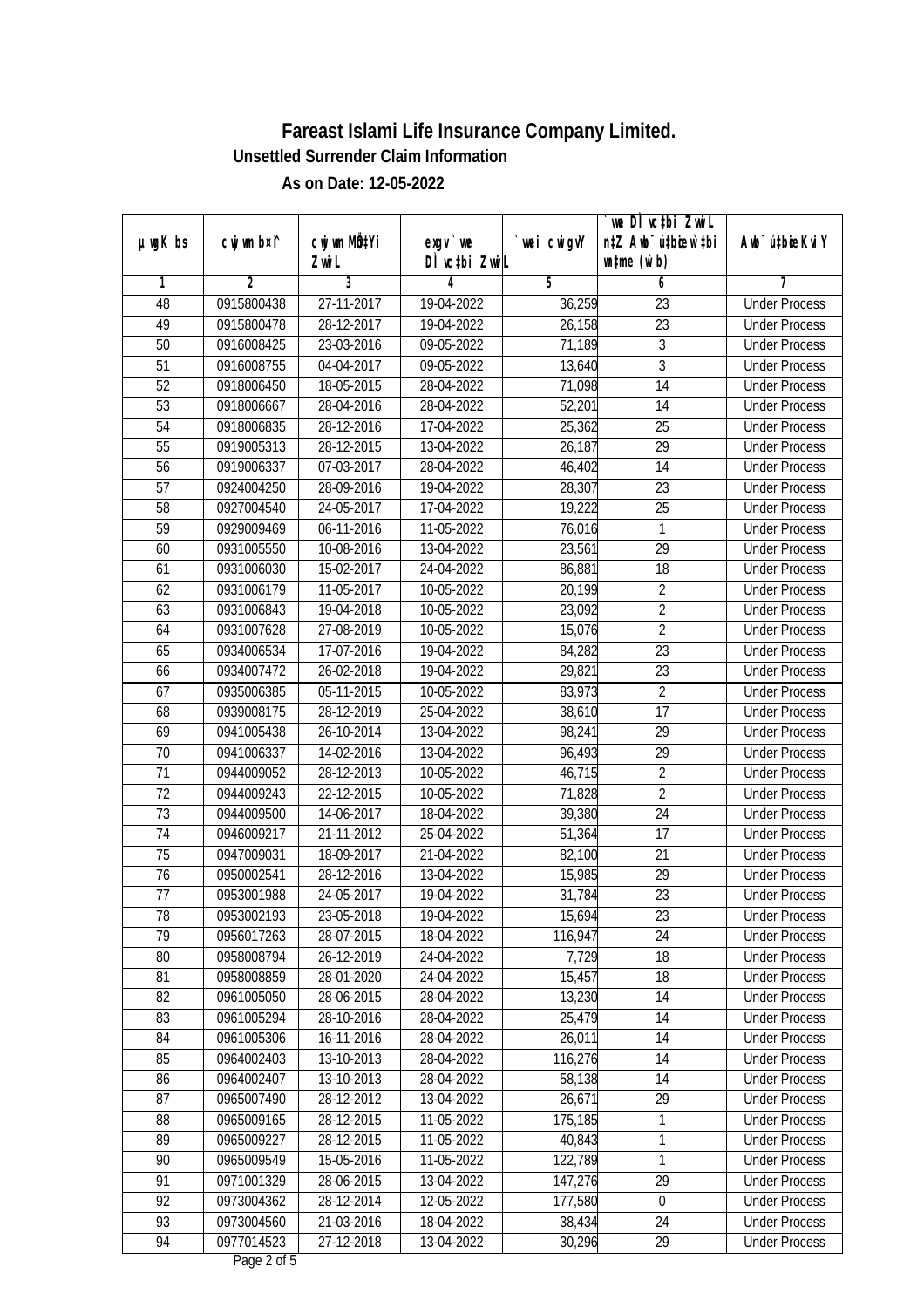|                 |                |                  |               |             | we DI vctbi ZwiL                 |                             |
|-----------------|----------------|------------------|---------------|-------------|----------------------------------|-----------------------------|
| $µ$ ug $K$ bs   | cwj wm b¤i^    | cwj wm MQtYi     | $exgv$ we     | `wei cwigvY | n‡Z Awb <sup>-</sup> ú‡bioen`‡bi | Awb <sup>-</sup> ú‡bioeKviY |
|                 |                | Zwi L            | DÌ vctbi ZwiL |             | $\n  untime\n  (u`b)\n$          |                             |
| 1               | $\overline{2}$ | 3                | 4             | 5           | 6                                | 7                           |
| $\overline{95}$ | 0987004900     | 10-03-2014       | 21-04-2022    | 45,355      | 21                               | <b>Under Process</b>        |
| 96              | 0987006188     | 05-09-2016       | 21-04-2022    | 39,097      | 21                               | <b>Under Process</b>        |
| $\overline{97}$ | 0987006189     | 05-09-2016       | 21-04-2022    | 21,972      | $\overline{21}$                  | <b>Under Process</b>        |
| 98              | 0987006200     | $20 - 09 - 2016$ | 21-04-2022    | 18,229      | $\overline{21}$                  | <b>Under Process</b>        |
| 99              | 0987006539     | 05-02-2017       | 21-04-2022    | 18,395      | $\overline{21}$                  | <b>Under Process</b>        |
| 100             | 0990000332     | 28-12-2015       | 26-04-2022    | 66,782      | 16                               | <b>Under Process</b>        |
| 101             | 0992003400     | 28-12-2012       | 17-04-2022    | 116,626     | $\overline{25}$                  | <b>Under Process</b>        |
| 102             | 0992003564     | 29-09-2013       | 13-04-2022    | 23,572      | 29                               | <b>Under Process</b>        |
| 103             | 0994003749     | 30-06-2014       | 13-04-2022    | 31,296      | $\overline{29}$                  | <b>Under Process</b>        |
| 104             | 1000001239     | 28-12-2013       | 13-04-2022    | 40,870      | $\overline{29}$                  | <b>Under Process</b>        |
| 105             | 1020002611     | 06-03-2017       | 19-04-2022    | 7,722       | $\overline{23}$                  | <b>Under Process</b>        |
| 106             | 1090002321     | 23-08-2017       | 13-04-2022    | 19,662      | 29                               | <b>Under Process</b>        |
| 107             | 1330000760     | 07-08-2016       | 12-05-2022    | 114,626     | $\boldsymbol{0}$                 | <b>Under Process</b>        |
| 108             | 1420000616     | 07-03-2016       | 11-05-2022    | 87,182      | 1                                | <b>Under Process</b>        |
| 109             | 1420001227     | $28-12-2016$     | 11-05-2022    | 83,465      | 1                                | <b>Under Process</b>        |
| 110             | 1450000230     | 28-12-2015       | 12-05-2022    | 59,037      | $\overline{0}$                   | <b>Under Process</b>        |
| 111             | 1480000607     | 27-12-2018       | 12-05-2022    | 23,159      | $\boldsymbol{0}$                 | <b>Under Process</b>        |
| 112             | 1500019336     | 28-12-2015       | 13-04-2022    | 22,636      | 29                               | <b>Under Process</b>        |
| 113             | 2100021080     | 28-12-2019       | 21-04-2022    | 43,260      | 21                               | <b>Under Process</b>        |
| 114             | 2400006612     | 28-05-2011       | 13-04-2022    | 9,770       | 29                               | <b>Under Process</b>        |
| 115             | 2600030451     | 28-08-2018       | 11-05-2022    | 77,891      | 1                                | <b>Under Process</b>        |
| 116             | 2700008451     | 28-12-2010       | 11-05-2022    | 108,327     | 1                                | <b>Under Process</b>        |
| 117             | 2900004027     | 28-12-2010       | 12-05-2022    | 56,181      | $\boldsymbol{0}$                 | <b>Under Process</b>        |
| 118             | 3100006980     | 28-06-2015       | 13-04-2022    | 23,142      | 29                               | <b>Under Process</b>        |
| 119             | 3300016011     | 28-06-2011       | 18-04-2022    | 28,295      | 24                               | <b>Under Process</b>        |
| 120             | 3300016507     | 17-11-2011       | 18-04-2022    | 11,169      | 24                               | <b>Under Process</b>        |
| 121             | 4000006035     | 28-12-2016       | 12-05-2022    | 8,853       | 0                                | <b>Under Process</b>        |
| 122             | 4000006858     | 23-08-2017       | 12-05-2022    | 37,644      | $\overline{0}$                   | <b>Under Process</b>        |
| 123             | 4000008250     | 23-12-2018       | 12-05-2022    | 194,490     | $\boldsymbol{0}$                 | <b>Under Process</b>        |
| 124             | 4000008277     | 27-12-2018       | 12-05-2022    | 25,942      | $\boldsymbol{0}$                 | <b>Under Process</b>        |
| 125             | 4900005794     | 28-08-2017       | 09-05-2022    | 85,202      | $\overline{3}$                   | <b>Under Process</b>        |
| 126             | 5100019804     | 15-03-2015       | 13-04-2022    | 46,150      | 29                               | <b>Under Process</b>        |
| 127             | 5100019811     | 15-03-2015       | 13-04-2022    | 27,145      | 29                               | <b>Under Process</b>        |
| 128             | 5100020864     | 14-12-2016       | 24-04-2022    | 38,513      | 18                               | <b>Under Process</b>        |
| 129             | 5100020884     | 21-12-2016       | 28-04-2022    | 65,586      | 14                               | <b>Under Process</b>        |
| 130             | 5100021170     | 08-03-2017       | 24-04-2022    | 43,826      | 18                               | <b>Under Process</b>        |
| 131             | 5100021763     | 28-12-2017       | 13-04-2022    | 49,559      | 29                               | <b>Under Process</b>        |
| 132             | 5100022936     | 27-12-2018       | 13-04-2022    | 37,072      | 29                               | <b>Under Process</b>        |
| 133             | 5300008455     | 15-06-2016       | 19-04-2022    | 29,162      | 23                               | <b>Under Process</b>        |
| 134             | 6200006833     | 20-04-2017       | 21-04-2022    | 71,411      | 21                               | <b>Under Process</b>        |
| 135             | 6400003331     | 28-12-2016       | 24-04-2022    | 7,591       | 18                               | <b>Under Process</b>        |
| 136             | 6500007621     | 26-12-2013       | 11-05-2022    | 28,763      | 1                                | <b>Under Process</b>        |
| 137             | 6500008099     | 28-12-2014       | 11-05-2022    | 140,318     | 1                                | <b>Under Process</b>        |
| 138             | 7600010499     | 29-06-2009       | 13-04-2022    | 7,121       | 29                               | <b>Under Process</b>        |
| 139             | 7700008556     | 28-12-2016       | 25-04-2022    | 161,538     | 17                               | <b>Under Process</b>        |
| 140             | 8800001587     | 21-08-2016       | 26-04-2022    | 110,034     | 16                               | <b>Under Process</b>        |
| 141             | 9400002164     | 28-12-2012       | 24-04-2022    | 31,051      | 18                               | <b>Under Process</b>        |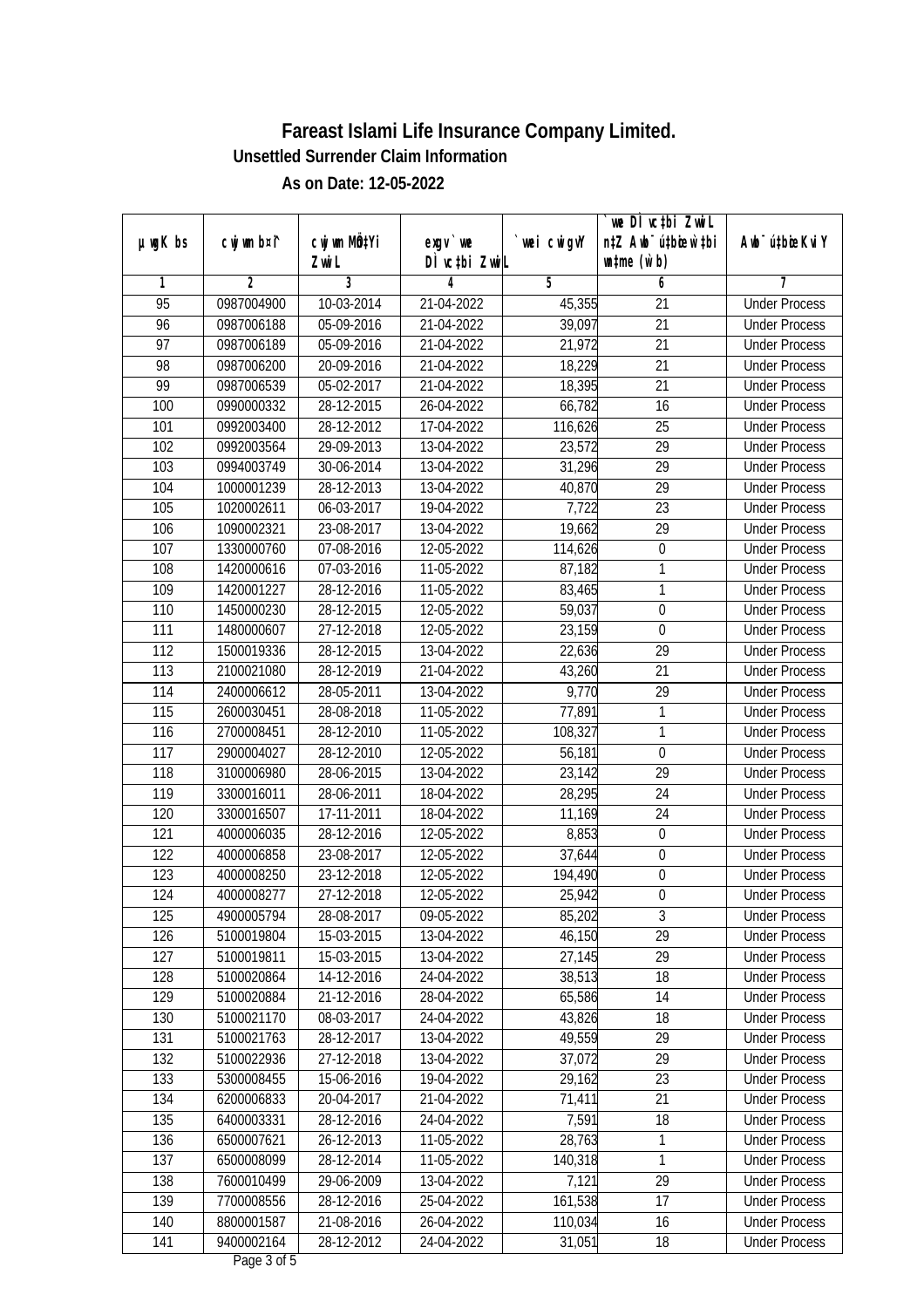|                  |             |            |               |             | we DI vctbi ZwiL                 |                             |
|------------------|-------------|------------|---------------|-------------|----------------------------------|-----------------------------|
| µwgK bs          | cwj wm b¤i^ | CW wm MQYi | $exqu$ we     | `wei cwigvY | n‡Z Awb <sup>-</sup> ú‡bioar`‡bi | Awb <sup>-</sup> ú‡bioeKviY |
|                  |             | Zwi L      | DÌ vctbi ZwiL |             | $\n  untime\n  (u`b)\n$          |                             |
| 1                | 2           | 3          | 4             | 5           | 6                                | 7                           |
| $\overline{142}$ | 9700007738  | 28-12-2016 | 09-05-2022    | 11,375      | 3                                | <b>Under Process</b>        |
| 143              | 0937013061  | 21-01-2017 | 13-04-2022    | 99,183      | $\overline{29}$                  | <b>Under Process</b>        |
| 144              | 0937013358  | 27-08-2017 | 13-04-2022    | 15,677      | $\overline{29}$                  | <b>Under Process</b>        |
| 145              | 0951010166  | 11-02-2016 | 28-04-2022    | 27,648      | $\overline{14}$                  | <b>Under Process</b>        |
| 146              | 0976013294  | 28-07-2016 | 19-04-2022    | 9,141       | $\overline{23}$                  | <b>Under Process</b>        |
| 147              | 0976013707  | 13-04-2017 | 13-04-2022    | 23,115      | $\overline{29}$                  | <b>Under Process</b>        |
| 148              | 0976014657  | 28-12-2019 | 19-04-2022    | 46,372      | $\overline{23}$                  | <b>Under Process</b>        |
| 149              | 1000002642  | 27-12-2018 | 13-04-2022    | 23,575      | $\overline{29}$                  | <b>Under Process</b>        |
| 150              | 1150003422  | 26-10-2014 | 12-05-2022    | 14,116      | $\boldsymbol{0}$                 | <b>Under Process</b>        |
| 151              | 1200017212  | 28-11-2016 | 13-04-2022    | 108,881     | 29                               | <b>Under Process</b>        |
| 152              | 1340000279  | 28-12-2015 | 09-05-2022    | 88,405      | $\overline{3}$                   | <b>Under Process</b>        |
| 153              | 1350003564  | 18-07-2018 | 25-04-2022    | 17,217      | 17                               | <b>Under Process</b>        |
| 154              | 1350004505  | 27-11-2019 | 28-04-2022    | 29,810      | $\overline{14}$                  | <b>Under Process</b>        |
| 155              | 1380001106  | 28-12-2017 | 25-04-2022    | 43,290      | 17                               | <b>Under Process</b>        |
| 156              | 1400005299  | 06-03-2017 | 11-05-2022    | 74,197      | 1                                | <b>Under Process</b>        |
| 157              | 1400005316  | 25-04-2017 | 19-04-2022    | 5,066       | 23                               | <b>Under Process</b>        |
| 158              | 1610000220  | 26-09-2018 | 21-04-2022    | 32,656      | 21                               | <b>Under Process</b>        |
| 159              | 1610000224  | 26-09-2018 | 21-04-2022    | 31,300      | 21                               | <b>Under Process</b>        |
| 160              | 1610000230  | 26-09-2018 | 21-04-2022    | 31,300      | 21                               | <b>Under Process</b>        |
| 161              | 1610000231  | 26-09-2018 | 21-04-2022    | 32,967      | 21                               | <b>Under Process</b>        |
| 162              | 1610000247  | 27-09-2018 | 21-04-2022    | 32,958      | 21                               | <b>Under Process</b>        |
| 163              | 1610000255  | 27-09-2018 | 21-04-2022    | 41,141      | 21                               | <b>Under Process</b>        |
| 164              | 1610000266  | 27-09-2018 | 21-04-2022    | 32,958      | 21                               | <b>Under Process</b>        |
| 165              | 1610000267  | 27-09-2018 | 21-04-2022    | 32,947      | 21                               | <b>Under Process</b>        |
| 166              | 1800007528  | 28-12-2013 | 25-04-2022    | 40,159      | 17                               | <b>Under Process</b>        |
| 167              | 2900005898  | 28-05-2014 | 12-05-2022    | 34,070      | $\boldsymbol{0}$                 | <b>Under Process</b>        |
| 168              | 2900007574  | 28-12-2016 | 12-05-2022    | 43,821      | 0                                | <b>Under Process</b>        |
| 169              | 3200012012  | 28-12-2016 | 21-04-2022    | 21,586      | $\overline{21}$                  | <b>Under Process</b>        |
| 170              | 3400010594  | 20-07-2016 | 19-04-2022    | 57,144      | 23                               | <b>Under Process</b>        |
| 171              | 3700008557  | 21-05-2018 | 13-04-2022    | 46,409      | 29                               | <b>Under Process</b>        |
| 172              | 3900003229  | 28-12-2010 | 25-04-2022    | 250,852     | 17                               | <b>Under Process</b>        |
| 173              | 3900007611  | 05-02-2017 | 25-04-2022    | 130,225     | 17                               | <b>Under Process</b>        |
| 174              | 3900008359  | 28-11-2019 | 25-04-2022    | 203,686     | 17                               | <b>Under Process</b>        |
| 175              | 4200008508  | 28-01-2020 | 18-04-2022    | 37,911      | 24                               | <b>Under Process</b>        |
| 176              | 4400004550  | 12-12-2017 | 19-04-2022    | 100,389     | 23                               | <b>Under Process</b>        |
| 177              | 4400004636  | 28-12-2017 | 19-04-2022    | 17,316      | 23                               | <b>Under Process</b>        |
| 178              | 4600022680  | 22-12-2015 | 25-04-2022    | 9,740       | 17                               | <b>Under Process</b>        |
| 179              | 4900005316  | 16-05-2016 | 09-05-2022    | 38,882      | $\mathfrak{Z}$                   | <b>Under Process</b>        |
| 180              | 5000004244  | 27-12-2018 | 13-04-2022    | 94,938      | 29                               | <b>Under Process</b>        |
| 181              | 5700005072  | 28-12-2012 | 13-04-2022    | 381,298     | 29                               | <b>Under Process</b>        |
| 182              | 6100012620  | 28-07-2016 | 28-04-2022    | 7,755       | 14                               | <b>Under Process</b>        |
| 183              | 6900009161  | 28-12-2014 | 13-04-2022    | 10,568      | $\overline{29}$                  | <b>Under Process</b>        |
| 184              | 7100002652  | 27-12-2018 | 28-04-2022    | 28,290      | 14                               | <b>Under Process</b>        |
| 185              | 7400010981  | 28-06-2015 | 21-04-2022    | 73,657      | 21                               | <b>Under Process</b>        |
| 186              | 7600019341  | 28-12-2016 | 13-04-2022    | 10,424      | 29                               | <b>Under Process</b>        |
| 187              | 7600019829  | 28-06-2017 | 13-04-2022    | 43,596      | 29                               | <b>Under Process</b>        |
| 188              | 8100012744  | 20-09-2016 | 25-04-2022    | 45,703      | 17                               | <b>Under Process</b>        |